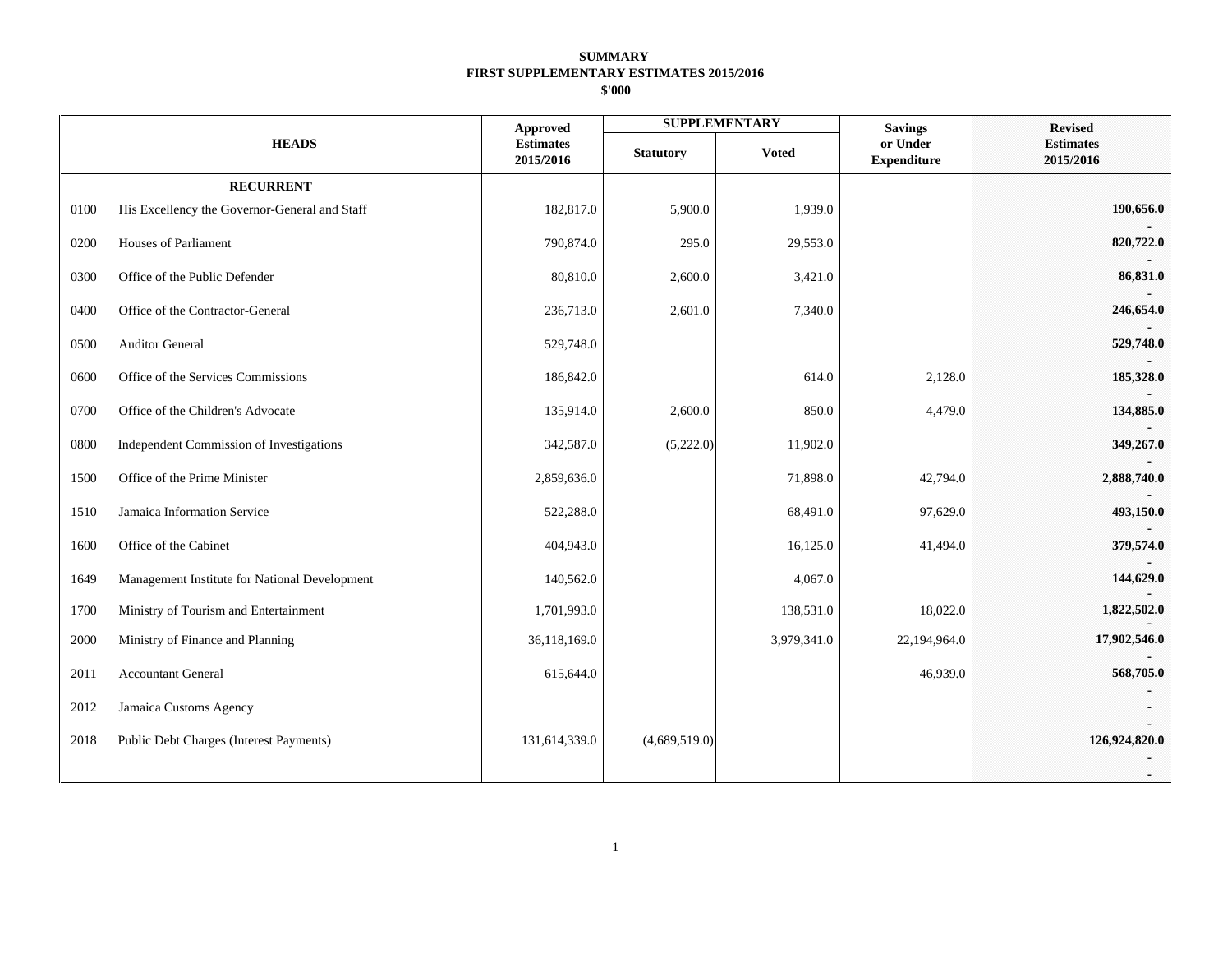|      |                                              | <b>Approved</b>               |                  | <b>SUPPLEMENTARY</b> | <b>Savings</b>                 | <b>Revised</b>                |
|------|----------------------------------------------|-------------------------------|------------------|----------------------|--------------------------------|-------------------------------|
|      | <b>HEADS</b>                                 | <b>Estimates</b><br>2015/2016 | <b>Statutory</b> | <b>Voted</b>         | or Under<br><b>Expenditure</b> | <b>Estimates</b><br>2015/2016 |
|      | <b>RECURRENT</b>                             |                               |                  |                      |                                |                               |
| 2019 | Pensions                                     | 26,764,933.0                  |                  |                      |                                | 26,764,933.0                  |
| 2056 | Tax Administration Jamaica                   | 5,286,178.0                   |                  | 599,650.0            | 81,820.0                       | 5,804,008.0                   |
| 2600 | Ministry of National Security                | 14,155,469.0                  |                  | 981,118.0            | 13,382.0                       | 15,123,205.0                  |
| 2622 | Police Department                            | 29,728,648.0                  |                  | 3,632,263.0          | 590,002.0                      | 32,770,909.0                  |
| 2624 | Department of Correctional Services          | 5,257,224.0                   |                  | 1,253,351.0          | 35,900.0                       | 6,474,675.0                   |
| 2653 | Passport, Immigration and Citizenship Agency |                               |                  | 11,862.0             |                                | 11,862.0                      |
| 2800 | Ministry of Justice                          | 1,260,358.0                   |                  | 111,201.0            |                                | 1,371,559.0                   |
| 2823 | Court of Appeal                              | 246,404.0                     | 9,500.0          |                      | 13,687.0                       | 242,217.0                     |
| 2825 | Director of Public Prosecutions              | 332,671.0                     | 1,283.0          | 4,497.0              |                                | 338,451.0                     |
| 2826 | <b>Family Courts</b>                         | 217,195.0                     |                  | 10,647.0             |                                | 227,842.0                     |
| 2827 | Resident Magistrates' Courts                 | 1,476,076.0                   |                  |                      | 69,198.0                       | 1,406,878.0                   |
| 2828 | Revenue Court                                | 2,625.0                       |                  | 628.0                |                                | 3,253.0                       |
| 2829 | Supreme Court                                | 1,125,298.0                   | 20,000.0         |                      | 45,198.0                       | 1,100,100.0                   |
| 2830 | Administrator General                        | 241,009.0                     |                  |                      |                                | 241,009.0                     |
| 2831 | <b>Attorney General</b>                      | 679,057.0                     |                  | 34,200.0             |                                | 713,257.0                     |
| 2832 | Trustee in Bankruptcy                        | 51,680.0                      |                  |                      |                                | 51,680.0                      |
| 2833 | Office of the Parliamentary Counsel          | 90,175.0                      |                  |                      | 4,910.0                        | 85,265.0                      |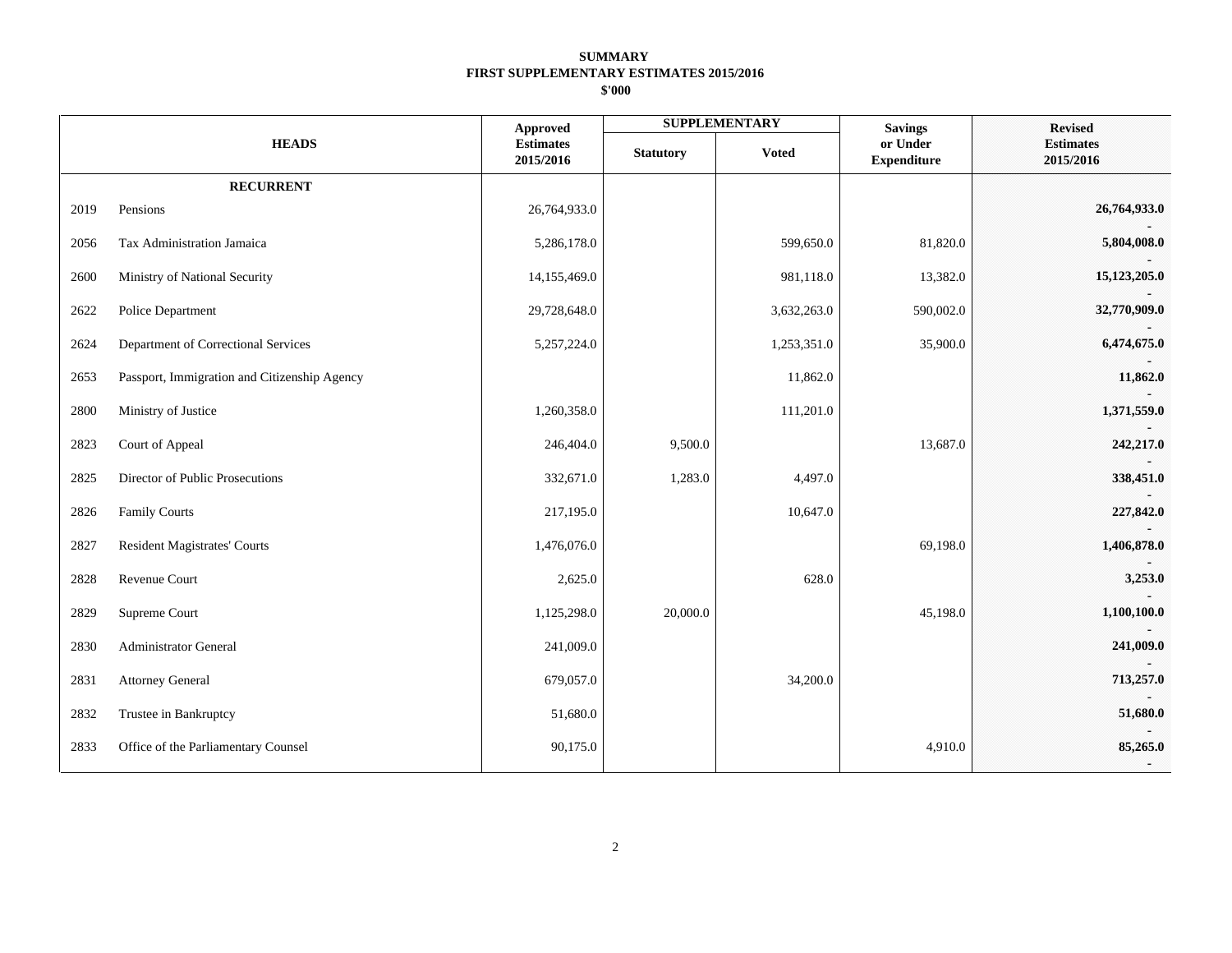| <b>HEADS</b> |                                                          | <b>Approved</b>               |                  | <b>SUPPLEMENTARY</b> | <b>Savings</b>                 | <b>Revised</b>                |
|--------------|----------------------------------------------------------|-------------------------------|------------------|----------------------|--------------------------------|-------------------------------|
|              |                                                          | <b>Estimates</b><br>2015/2016 | <b>Statutory</b> | <b>Voted</b>         | or Under<br><b>Expenditure</b> | <b>Estimates</b><br>2015/2016 |
|              | <b>RECURRENT</b>                                         |                               |                  |                      |                                |                               |
| 2852         | Legal Reform Department                                  | 64,522.0                      |                  |                      | 6,311.0                        | 58,211.0                      |
| 2854         | <b>Court Management Services</b>                         | 280,589.0                     |                  | 18,612.0             |                                | 299,201.0                     |
| 3000         | Ministry of Foreign Affairs and Foreign Trade            | 3,775,141.0                   |                  | 260,531.0            |                                | 4,035,672.0                   |
| 4000         | Ministry of Labour and Social Security                   | 2,512,328.0                   |                  | 212,015.0            | 128,490.0                      | 2,595,853.0                   |
| 4100         | Ministry of Education                                    | 79,300,000.0                  |                  | 6,029,541.0          | 15,727.0                       | 85,313,814.0                  |
| 4200         | Ministry of Health                                       | 47,800,000.0                  |                  | 3,579,202.0          |                                | 51,379,202.0                  |
| 4220         | Registrar General's Department and Island Records Office |                               |                  | 35,316.0             |                                | 35,316.0                      |
| 4234         | <b>Bellevue Hospital</b>                                 | 1,261,919.0                   |                  | 316,715.0            |                                | 1,578,634.0                   |
| 4235         | Government Chemist                                       | 32,231.0                      |                  | 2,693.0              |                                | 34,924.0                      |
| 4500         | Ministry of Youth and Culture                            | 2,067,666.0                   |                  | 153,688.0            |                                | 2,221,354.0                   |
| 4551         | Child Development Agency                                 | 2,049,591.0                   |                  | 51,091.0             |                                | 2,100,682.0                   |
| 5100         | Ministry of Agriculture and Fisheries                    | 4,263,539.0                   |                  | 468,101.0            | 23,363.0                       | 4,708,277.0                   |
| 5300         | Ministry of Industry, Investment and Commerce            | 1,965,656.0                   |                  | 123,164.0            | 12,789.0                       | 2,076,031.0                   |
| 5338         | The Companies Office of Jamaica                          |                               |                  |                      |                                |                               |
| 5600         | Ministry of Science, Technology, Energy and Mining       | 6,048,615.0                   |                  | 1,200,235.0          | 867,609.0                      | 6,381,241.0                   |
| 5639         | Post and Telecommunications Department                   | 1,481,090.0                   |                  | 214,628.0            |                                | 1,695,718.0                   |
| 6500         | Ministry of Transport, Works and Housing                 | 3,131,101.0                   |                  | 1,229,863.0          | 39,697.0                       | 4,321,267.0                   |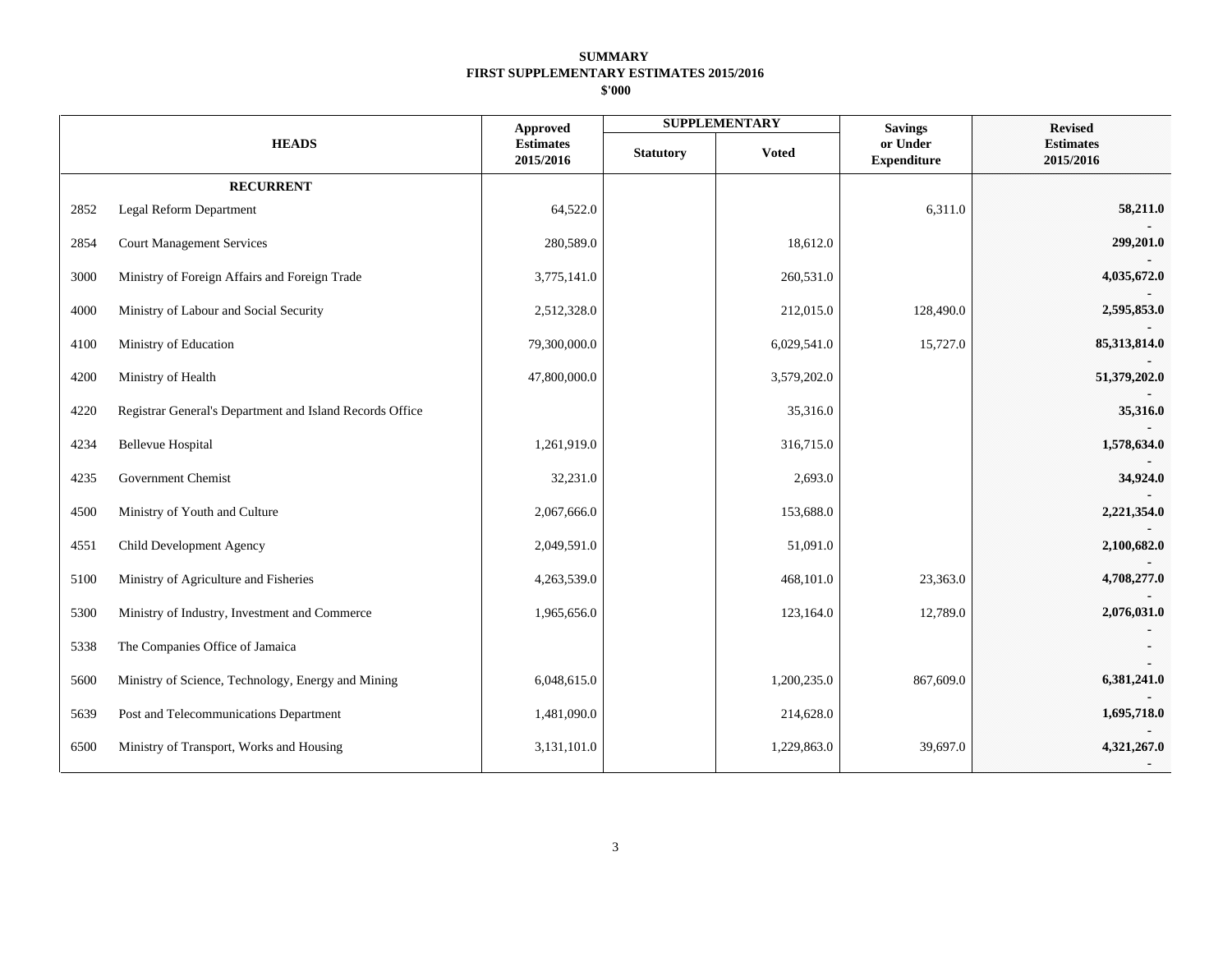|      |                                                        | <b>Approved</b>               |                                  | <b>SUPPLEMENTARY</b> | <b>Savings</b>                 | <b>Revised</b>                |  |
|------|--------------------------------------------------------|-------------------------------|----------------------------------|----------------------|--------------------------------|-------------------------------|--|
|      | <b>HEADS</b>                                           | <b>Estimates</b><br>2015/2016 | <b>Voted</b><br><b>Statutory</b> |                      | or Under<br><b>Expenditure</b> | <b>Estimates</b><br>2015/2016 |  |
|      | <b>RECURRENT</b>                                       |                               |                                  |                      |                                |                               |  |
| 6550 | National Works Agency                                  | 525,289.0                     |                                  | 99,699.0             |                                | 624,988.0                     |  |
| 6700 | Ministry of Water, Land Environment and Climate Change | 1,312,985.0                   |                                  | 108,164.0            | 48,198.0                       | 1,372,951.0                   |  |
| 6746 | <b>Forestry Department</b>                             | 586,484.0                     |                                  | 28,131.0             |                                | 614,615.0                     |  |
| 6747 | National Land Agency                                   | 412,488.0                     |                                  | 61,330.0             | 19,974.0                       | 453,844.0                     |  |
| 6748 | National Environment and Planning Agency               | 714,444.0                     |                                  | 40,629.0             |                                | 755,073.0                     |  |
| 7200 | Ministry of Local Government and Community Development | 9,614,464.0                   |                                  | 1,422,835.0          | 184,283.0                      | 10,853,016.0                  |  |
|      | <b>TOTAL RECURRENT</b>                                 | 432,579,021.0                 | (4,649,962.0)                    | 26,629,672.0         | 24,648,987.0                   | 429,909,744.0                 |  |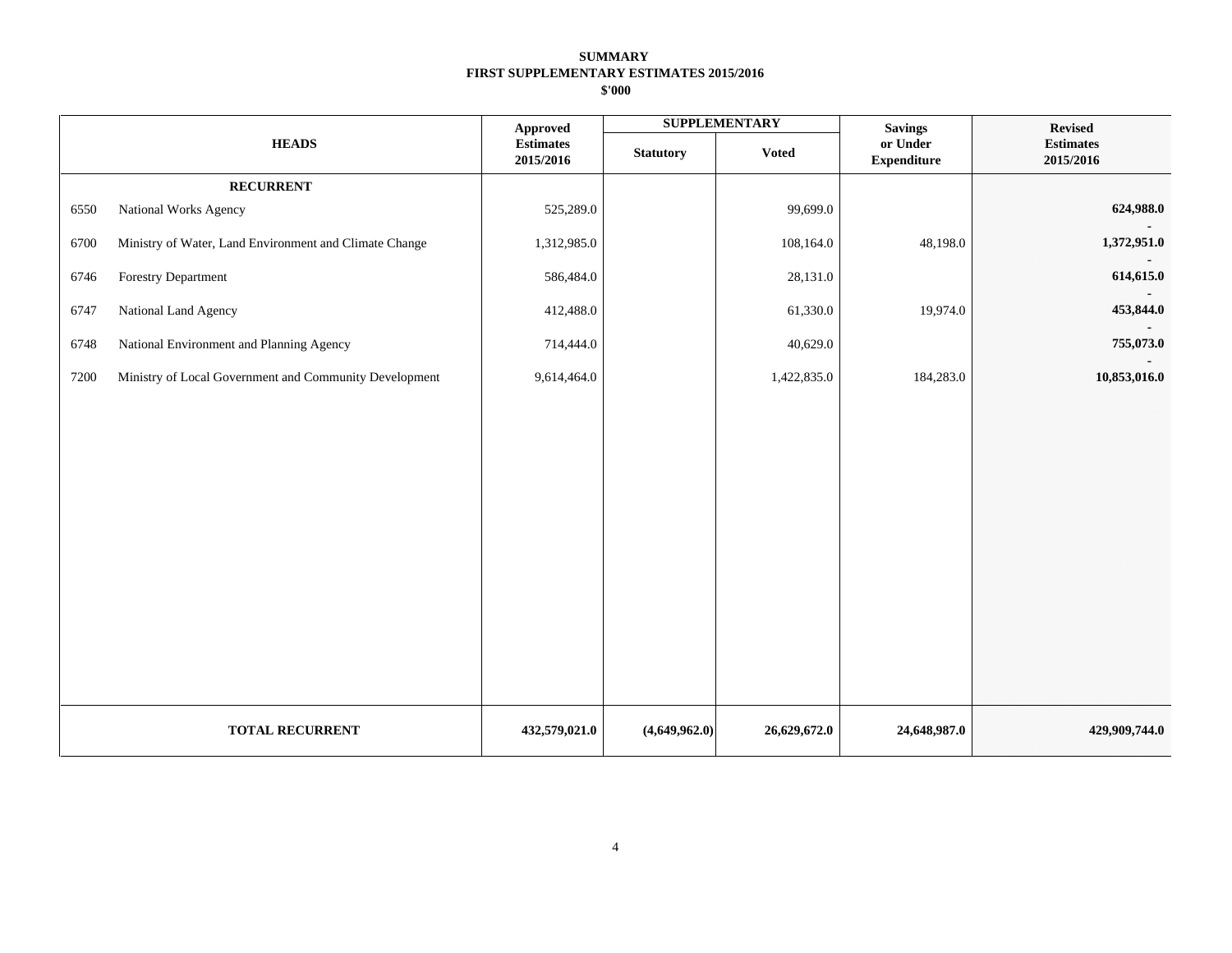|       |                                                        | <b>Approved</b>               | <b>SUPPLEMENTARY</b> |              | <b>Savings</b>                 | <b>Revised</b>                |
|-------|--------------------------------------------------------|-------------------------------|----------------------|--------------|--------------------------------|-------------------------------|
|       | <b>HEADS</b>                                           | <b>Estimates</b><br>2015/2016 | <b>Statutory</b>     | <b>Voted</b> | or Under<br><b>Expenditure</b> | <b>Estimates</b><br>2015/2016 |
|       | <b>CAPITAL A</b>                                       |                               |                      |              |                                |                               |
| 1500A | Office of the Prime Minister                           | 25,000.0                      |                      |              |                                | 25,000.0                      |
| 2000A | Ministry of Finance and Planning                       | 178,614,665.0                 | 165,309,207.0        | 1,065,000.0  | 28,476.0                       | 344,960,396.0                 |
| 2600A | Ministry of National Security                          | 1,643,440.0                   |                      | 120,472.0    | 258,000.0                      | 1,505,912.0                   |
| 2800A | Ministry of Justice                                    | 122,100.0                     |                      |              | 36,865.0                       | 85,235.0                      |
| 4100A | Ministry of Education                                  | 477,000.0                     |                      | 85,960.0     | 37,400.0                       | 525,560.0                     |
| 4200A | Ministry of Health                                     | 10,000.0                      |                      |              |                                | 10,000.0                      |
| 5100A | Ministry of Agriculture and Fisheries                  | 2,400,000.0                   |                      | 986,206.0    |                                | 3,386,206.0                   |
| 5600A | Ministry of Science, Technology, Energy and Mining     | 250,000.0                     |                      |              |                                | 250,000.0                     |
| 6500A | Ministry of Transport, Works and Housing               | 3,100,000.0                   |                      | 461,590.0    | 514,120.0                      | 3,047,470.0                   |
| 7200A | Ministry of Local Government and Community Development |                               |                      | 259,000.0    |                                | 259,000.0                     |
|       |                                                        |                               |                      |              |                                |                               |
|       |                                                        |                               |                      |              |                                |                               |
|       | TOTAL CAPITAL A                                        | 186, 642, 205.0               | 165,309,207.0        | 2,978,228.0  | 874,861.0                      | 354,054,779.0                 |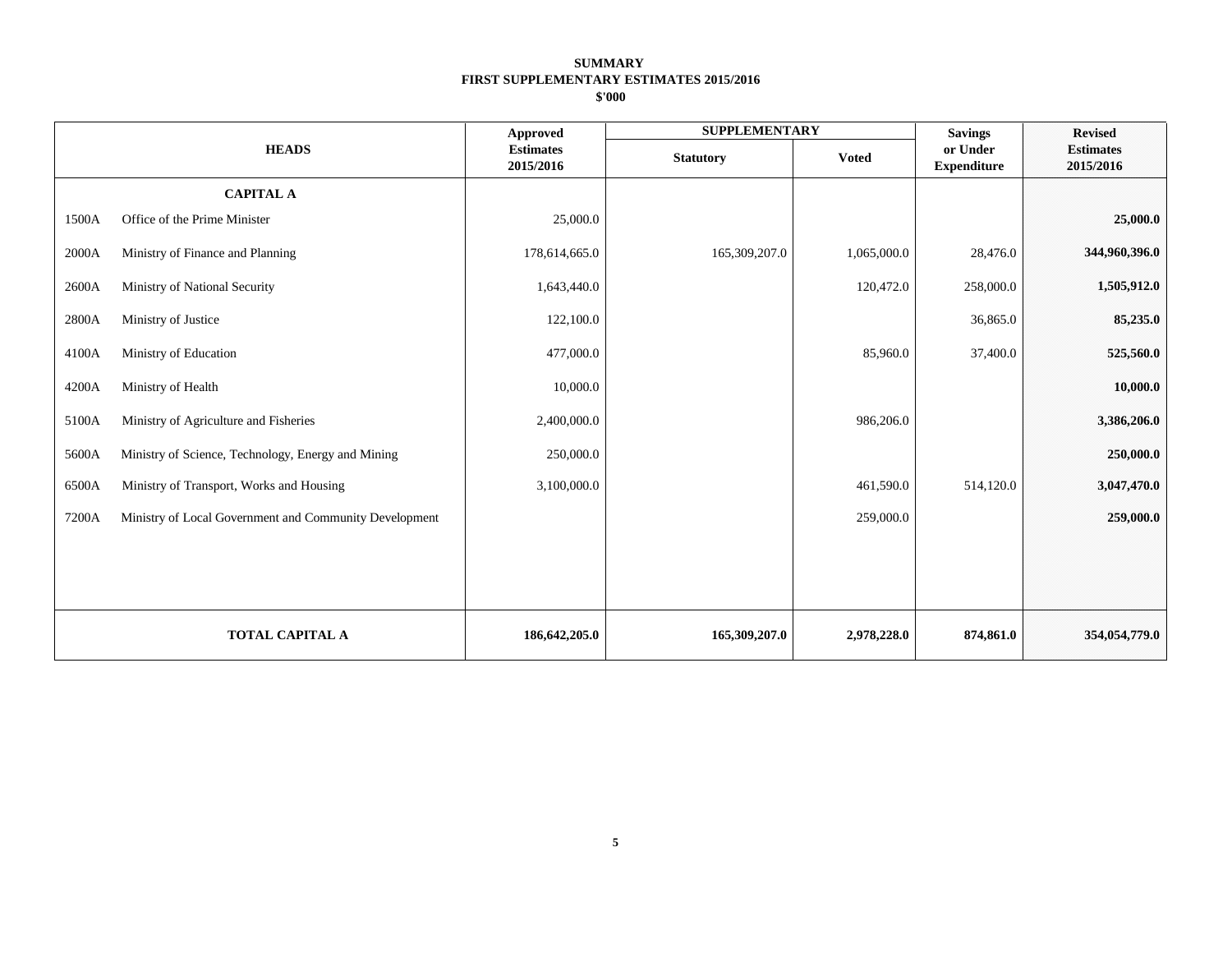|                                                                 |                               | <b>Approved</b>  | <b>SUPPLEMENTARY</b> |                                | <b>Savings</b> | <b>Revised</b><br><b>Estimates</b><br>2015/2016 |
|-----------------------------------------------------------------|-------------------------------|------------------|----------------------|--------------------------------|----------------|-------------------------------------------------|
| <b>HEADS</b>                                                    | <b>Estimates</b><br>2015/2016 | <b>Statutory</b> | <b>Voted</b>         | or Under<br><b>Expenditure</b> |                |                                                 |
| <b>CAPITAL B</b>                                                |                               |                  |                      |                                |                |                                                 |
| 1500B<br>Office of the Prime Minister                           |                               | 1,751,489.0      |                      | 537,278.0                      |                | 2,288,767.0                                     |
| 1600B<br>Office of the Cabinet                                  |                               | 370,225.0        |                      |                                | 76,668.0       | 293,557.0                                       |
| 1700B<br>Ministry of Tourism and Entertainment                  |                               | 27,800.0         |                      |                                | 10,042.0       | 17,758.0                                        |
| 2000B<br>Ministry of Finance and Planning                       |                               | 2,375,789.0      |                      | 1,116,745.0                    | 94,252.0       | 3,398,282.0                                     |
| 2600B<br>Ministry of National Security                          |                               | 1,017,000.0      |                      |                                | 117,988.0      | 899,012.0                                       |
| 2800B<br>Ministry of Justice                                    |                               | 589,536.0        |                      | 14,477.0                       | 44,935.0       | 559,078.0                                       |
| 3000B<br>Ministry of Foreign Affairs and Foreign Trade          |                               | 195,463.0        |                      | 31,000.0                       |                | 226,463.0                                       |
| 4000B<br>Ministry of Labour and Social Security                 |                               | 5,705,636.0      |                      | 1,731,000.0                    | 1,731,000.0    | 5,705,636.0                                     |
| 4100B<br>Ministry of Education                                  |                               | 1,499,764.0      |                      | 290,359.0                      | 5,000.0        | 1,785,123.0                                     |
| 4200B<br>Ministry of Health                                     |                               | 1,153,653.0      |                      | 264,482.0                      | 259,482.0      | 1,158,653.0                                     |
| 4500B<br>Ministry of Youth and Culture                          |                               | 156,249.0        |                      |                                | 59,000.0       | 97,249.0                                        |
| 5100B<br>Ministry of Agriculture and Fisheries                  |                               | 1,057,971.0      |                      |                                |                | 1,057,971.0                                     |
| 5600B<br>Ministry of Science, Technology, Energy and Mining     |                               | 851,703.0        |                      | 21,617.0                       |                | 873,320.0                                       |
| 6500B<br>Ministry of Transport, Works and Housing               |                               | 5,132,829.0      |                      | 665,711.0                      | 96,282.0       | 5,702,258.0                                     |
| 6700B<br>Ministry of Water, Land Environment and Climate Change |                               | 288,456.0        |                      | 12,789.0                       | 122,371.0      | 178,874.0                                       |
| 7200B<br>Ministry of Local Government and Community Development |                               | 172,923.0        |                      | 43,618.0                       | 1,734.0        | 214,807.0                                       |
| <b>TOTAL CAPITAL B</b>                                          |                               | 22,346,486.0     |                      | 4,729,076.0                    | 2,618,754.0    | 24,456,808.0                                    |
| TOTAL CAPITAL (A + B)                                           |                               | 208,988,691.0    | 165,309,207.0        | 7,707,304.0                    | 3,493,615.0    | 378,511,587.0                                   |
| <b>TOTAL RECURRENT AND CAPITAL</b>                              |                               | 641,567,712.0    | 160,659,245.0        | 34,336,976.0                   | 28,142,602.0   | 808,421,331.0                                   |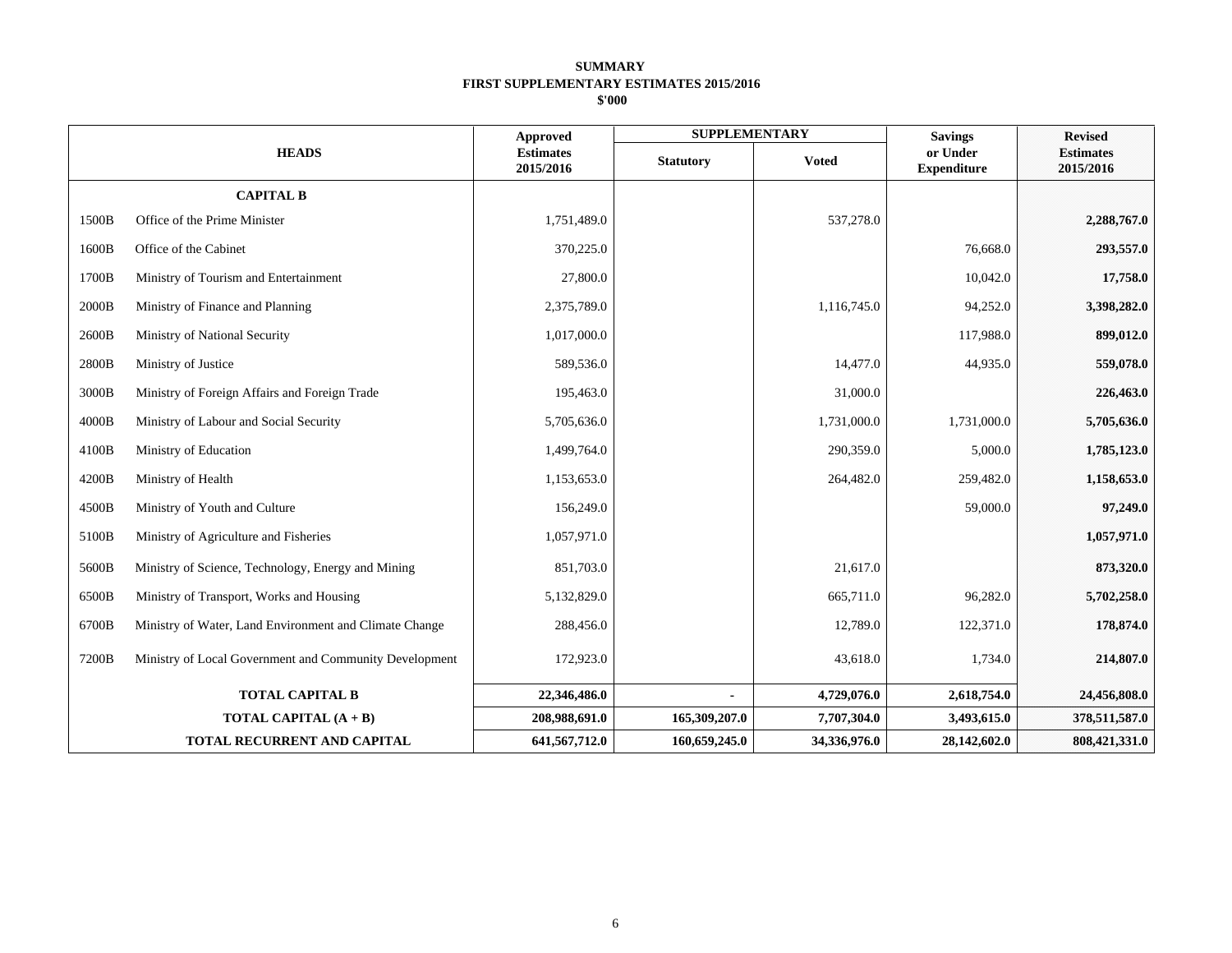### **Head No. 0100 and Title: His Excellency the Governor General and Staff**

| Activity/      |                                                                                                          | <b>Approved</b>             |                                   | <b>PROPOSALS</b>                         |                                                  | <b>Approved</b>                |                                                                                                                                                                                                                                                                                                                                                                                                 |
|----------------|----------------------------------------------------------------------------------------------------------|-----------------------------|-----------------------------------|------------------------------------------|--------------------------------------------------|--------------------------------|-------------------------------------------------------------------------------------------------------------------------------------------------------------------------------------------------------------------------------------------------------------------------------------------------------------------------------------------------------------------------------------------------|
| Project<br>No. | Service & Object of<br><b>Expenditure</b>                                                                | <b>Estimates</b><br>2015/16 | Provided<br>by Law<br>(Statutory) | <b>Supplementary</b><br><b>Estimates</b> | Savings or<br><b>Under</b><br><b>Expenditure</b> | <b>New</b><br><b>Estimates</b> | <b>Remarks &amp; Object Classification</b>                                                                                                                                                                                                                                                                                                                                                      |
|                |                                                                                                          |                             |                                   |                                          |                                                  |                                | Unless otherwise stated, adjustments for<br>Compensation of Employees and Travel<br>Expenses and Subsistence result from:<br>New rates for salaries and allowances effective<br>1) April 2015 under the 2015/2017 Heads of<br>Agreement<br>Final of three tranches of the \$25,000 One Off<br>2)<br>Payment<br>Arrears related to Wage Settlements agreed in<br>3)<br>2014/15 for the Judiciary |
|                | FUNCTION 01- GENERAL PUBLIC SERVICES                                                                     |                             |                                   |                                          |                                                  |                                |                                                                                                                                                                                                                                                                                                                                                                                                 |
|                | SUB-FUNCTION 01 - EXECUTIVE AND LEGISLATIVE<br>PROGRAMME 140- GOVERNOR GENERAL'S<br><b>ESTABLISHMENT</b> |                             |                                   |                                          |                                                  |                                |                                                                                                                                                                                                                                                                                                                                                                                                 |
|                | SUB-PROGRAMME 20- ADMINISTRATION AND UPKEEP                                                              |                             |                                   |                                          |                                                  |                                |                                                                                                                                                                                                                                                                                                                                                                                                 |
| 0350           | Personal Establishment                                                                                   | 110,381.0                   | 5,900.0                           |                                          |                                                  | 116,281.0                      | Additional requirement includes an amount of<br>\$2.1m for repairs.                                                                                                                                                                                                                                                                                                                             |
|                |                                                                                                          |                             |                                   |                                          |                                                  |                                | Additional<br>21 Compensation of Employees<br>2,900.0<br>22 Travel Expenses and Subsistence<br>900.0<br>25 Use of Goods and Services<br>2,100.0<br>5,900.0                                                                                                                                                                                                                                      |
| 0351           | <b>General Administration</b>                                                                            | 72,436.0                    |                                   | 1,939.0                                  |                                                  | 74,375.0                       | Additional requirement                                                                                                                                                                                                                                                                                                                                                                          |
|                |                                                                                                          |                             |                                   |                                          |                                                  |                                | Additional<br>21 Compensation of Employees<br>322.0<br>1,617.0<br>22 Travel Expenses and Subsistence<br>1,939.0                                                                                                                                                                                                                                                                                 |
|                | <b>TOTAL HEAD 0100</b>                                                                                   | 182,817.0                   | 5,900.0                           | 1,939.0                                  | $\blacksquare$                                   | 190,656.0                      |                                                                                                                                                                                                                                                                                                                                                                                                 |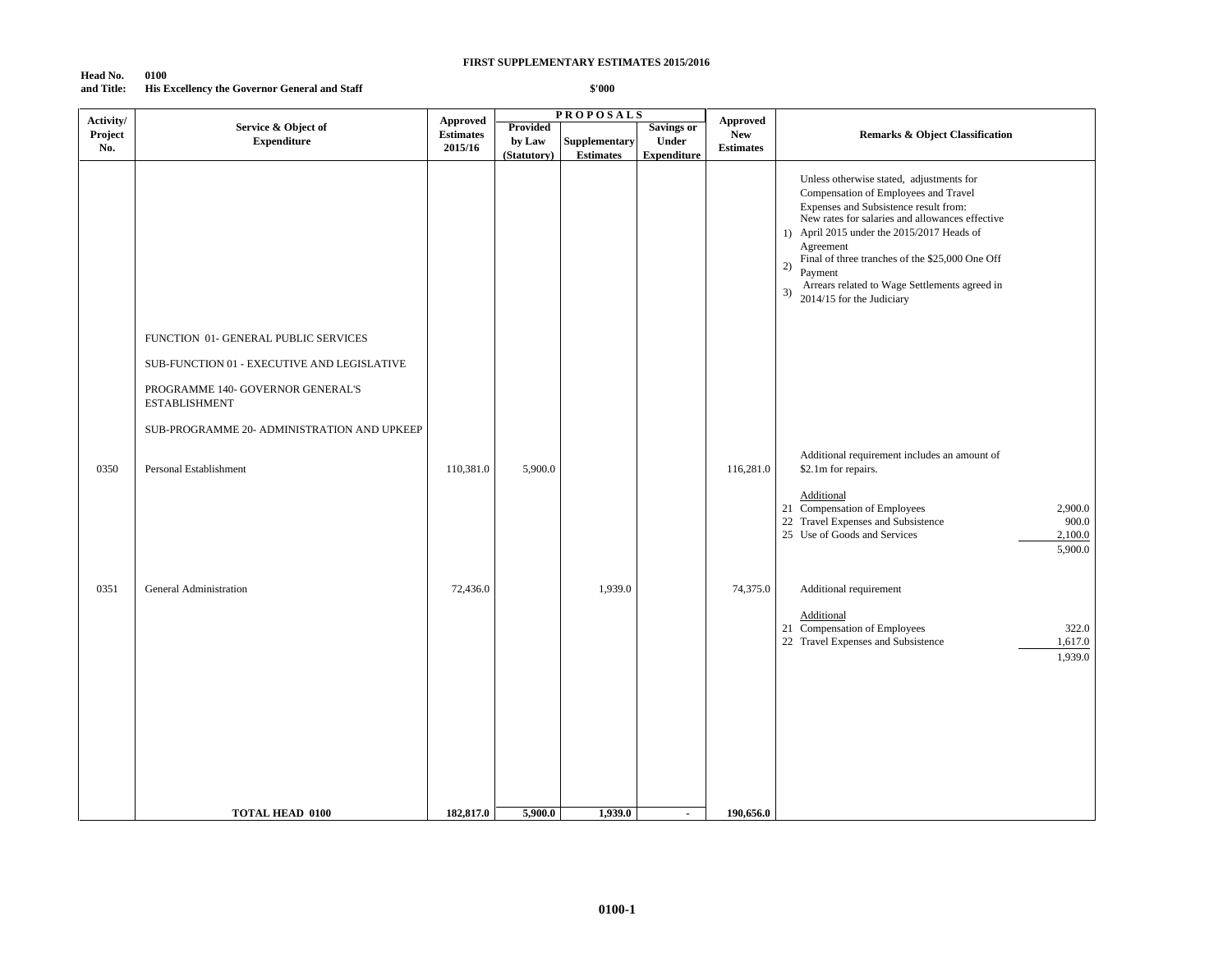#### **Head No. 0200 and Title: Houses of Parliament**

| Activity/      |                                                               | Approved                    |                                          | <b>PROPOSALS</b>                  |                                                         | <b>Approved</b>                |                                                                                                                                                                                                                                                                                                             |
|----------------|---------------------------------------------------------------|-----------------------------|------------------------------------------|-----------------------------------|---------------------------------------------------------|--------------------------------|-------------------------------------------------------------------------------------------------------------------------------------------------------------------------------------------------------------------------------------------------------------------------------------------------------------|
| Project<br>No. | Service & Object of<br><b>Expenditure</b>                     | <b>Estimates</b><br>2015/16 | <b>Provided</b><br>by Law<br>(Statutory) | Supplementary<br><b>Estimates</b> | <b>Savings or</b><br><b>Under</b><br><b>Expenditure</b> | <b>New</b><br><b>Estimates</b> | <b>Remarks &amp; Object Classification</b>                                                                                                                                                                                                                                                                  |
|                |                                                               |                             |                                          |                                   |                                                         |                                | Unless otherwise stated, adjustments for<br>Compensation of Employees and Travel<br>Expenses and Subsistence result from:<br>New rates for salaries and allowances effective<br>a) April 2015 under the 2015/2017 Heads of<br>Agreement<br>Final of three tranches of the \$25,000 One Off<br>b)<br>Payment |
|                | FUNCTION 01- GENERAL PUBLIC SERVICES                          |                             |                                          |                                   |                                                         |                                |                                                                                                                                                                                                                                                                                                             |
|                | SUB-FUNCTION 01- EXECUTIVE AND LEGISLATIVE<br><b>SERVICES</b> |                             |                                          |                                   |                                                         |                                |                                                                                                                                                                                                                                                                                                             |
|                | PROGRAMME 141- HOUSES OF PARLIAMENT                           |                             |                                          |                                   |                                                         |                                |                                                                                                                                                                                                                                                                                                             |
|                | SUB-PROGRAMME 01 - GENERAL ADMINISTRATION                     |                             |                                          |                                   |                                                         |                                |                                                                                                                                                                                                                                                                                                             |
| 0005           | Direction and Administration                                  | 155,761.0                   | 295.0                                    | 7,193.0                           |                                                         | 163,249.0                      | Additional requirement                                                                                                                                                                                                                                                                                      |
|                |                                                               |                             |                                          |                                   |                                                         |                                | Additional<br>21 Compensation of Employees<br>6,225.0<br>21 Compensation of Employees- (Statutory)<br>295.0<br>968.0<br>25 Use of Goods and Services<br>7,488.0                                                                                                                                             |
|                |                                                               |                             |                                          |                                   |                                                         |                                |                                                                                                                                                                                                                                                                                                             |
| 0354           | SUB-PROGRAMME 20 - THE SENATE<br>Remuneration and Allowances  | 43,934.0                    |                                          | 6,125.0                           |                                                         | 50,059.0                       | Additional requirement<br>Additional<br>21 Compensation of Employees<br>6,125.0                                                                                                                                                                                                                             |
|                |                                                               |                             |                                          |                                   |                                                         |                                |                                                                                                                                                                                                                                                                                                             |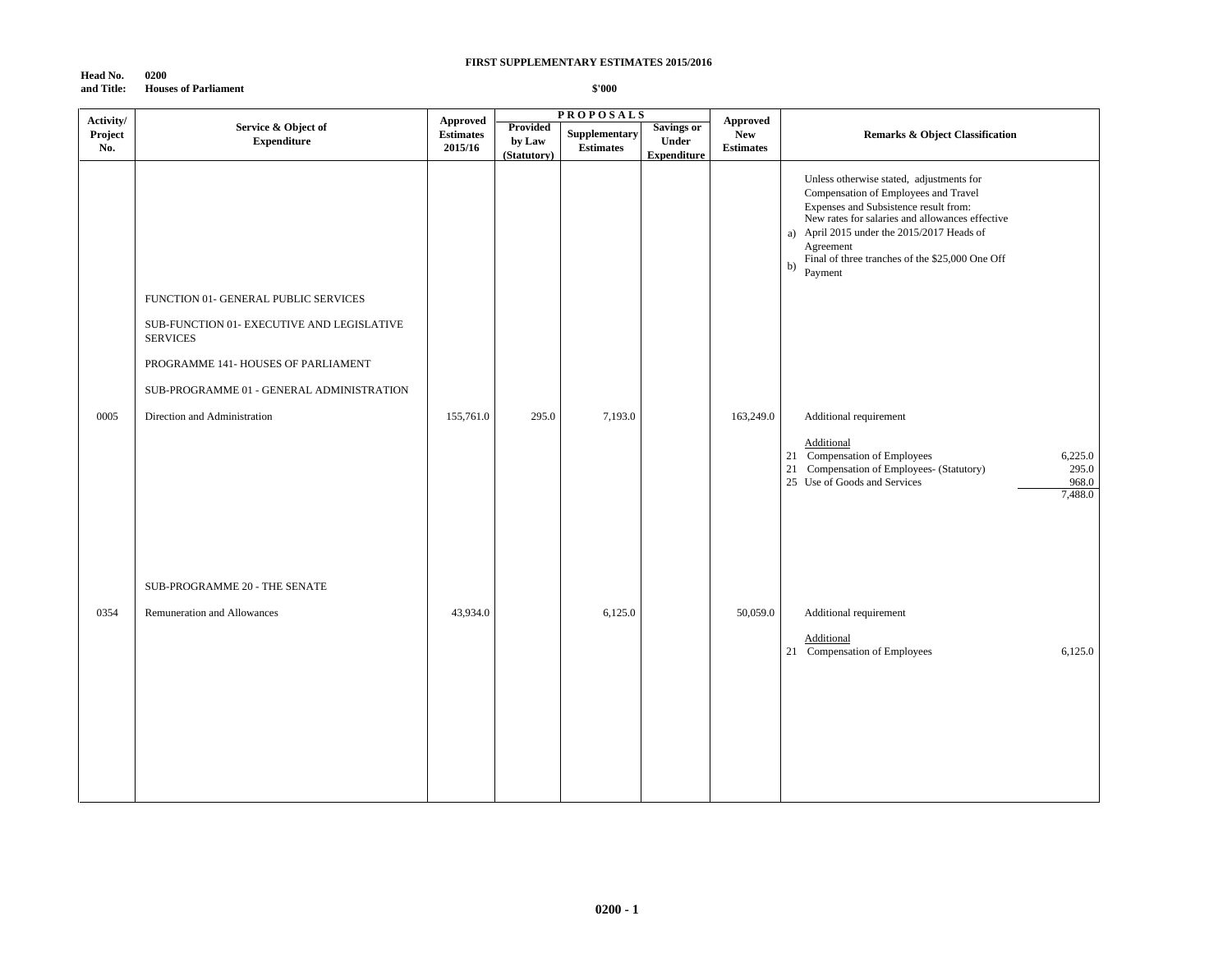| Head No.   | 0200                        |
|------------|-----------------------------|
| and Title: | <b>Houses of Parliament</b> |

| Activity/      |                                                           | Approved                    |                                          | <b>PROPOSALS</b>                  |                                                         | <b>Approved</b>                |                                                                                                                                           |
|----------------|-----------------------------------------------------------|-----------------------------|------------------------------------------|-----------------------------------|---------------------------------------------------------|--------------------------------|-------------------------------------------------------------------------------------------------------------------------------------------|
| Project<br>No. | Service & Object of<br>${\bf Expenditure}$                | <b>Estimates</b><br>2015/16 | <b>Provided</b><br>by Law<br>(Statutory) | Supplementary<br><b>Estimates</b> | <b>Savings or</b><br><b>Under</b><br><b>Expenditure</b> | <b>New</b><br><b>Estimates</b> | <b>Remarks &amp; Object Classification</b>                                                                                                |
|                | SUB-PROGRAMME 21 - THE HOUSE OF<br><b>REPRESENTATIVES</b> |                             |                                          |                                   |                                                         |                                |                                                                                                                                           |
| 0354           | Remuneration and Allowances                               | 537,559.0                   |                                          | 360.0                             |                                                         | 537,919.0                      | Additional requirement includes \$2.0m for<br>gratuity payments to chauffeurs and ancillary<br>staff.                                     |
|                |                                                           |                             |                                          |                                   |                                                         |                                | Additional<br>21 Compensation of Employees<br>6,600.0                                                                                     |
|                |                                                           |                             |                                          |                                   |                                                         |                                | Reduction<br>22 Travel Expenses and Subsistence<br>6,240.0                                                                                |
|                | SUB-PROGRAMME 23- COMMISSIONS SET UP BY                   |                             |                                          |                                   |                                                         |                                | 360.0<br>Net additional                                                                                                                   |
| 0277           | PARLIAMENT<br>Office of the Political Ombudsman           | 9,729.0                     |                                          | 10,400.0                          |                                                         | 20,129.0                       | Additional requirement                                                                                                                    |
|                |                                                           |                             |                                          |                                   |                                                         |                                | Additional<br>21 Compensation of Employees<br>3,800.0<br>25 Use of Goods and Services<br>700.0<br>32 Capital Goods<br>5,900.0<br>10,400.0 |
| 0341           | Office of the Leader of the Opposition                    | 17,363.0                    |                                          | 4,185.0                           |                                                         | 21,548.0                       | Additional requirement                                                                                                                    |
|                |                                                           |                             |                                          |                                   |                                                         |                                | Additional<br>21 Compensation of Employees<br>4,185.0                                                                                     |
| 0355           | <b>Integrity Commission</b>                               | 17,594.0                    |                                          | 1,290.0                           |                                                         | 18,884.0                       | Additional requirement                                                                                                                    |
|                |                                                           |                             |                                          |                                   |                                                         |                                | Additional<br>21 Compensation of Employees<br>1,290.0                                                                                     |
|                |                                                           |                             |                                          |                                   |                                                         |                                |                                                                                                                                           |
|                |                                                           |                             |                                          |                                   |                                                         |                                |                                                                                                                                           |
|                |                                                           |                             |                                          |                                   |                                                         |                                |                                                                                                                                           |
|                | <b>TOTAL HEAD 0200</b>                                    | 790,874.0                   | 295.0                                    | 29,553.0                          | $\blacksquare$                                          | 820,722.0                      |                                                                                                                                           |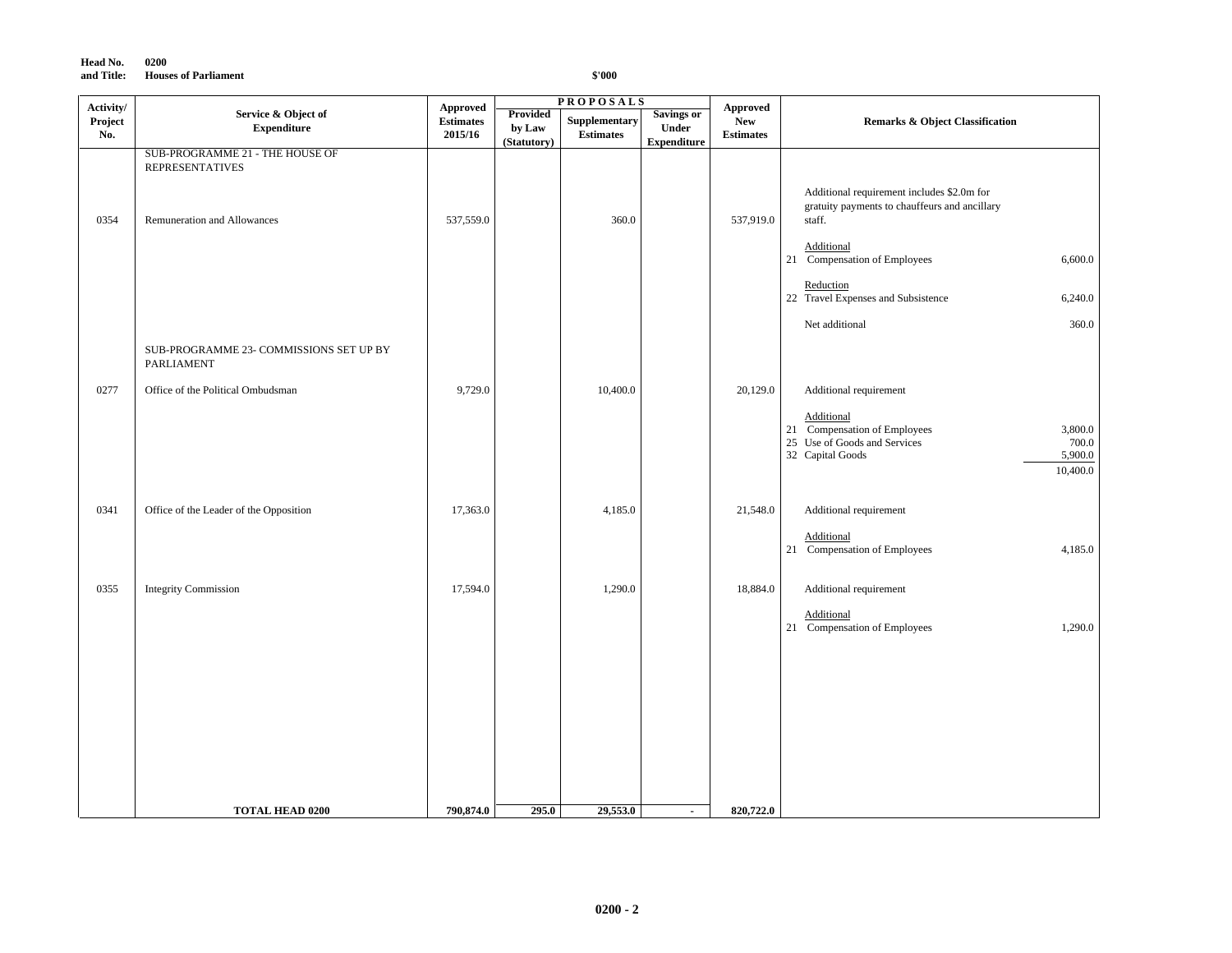**Head No. 0300 and Title: Office of the Public Defender**

| Activity/ |                                                                                                                                                                                                        | <b>Approved</b>  |             | <b>PROPOSALS</b> |                          | <b>Approved</b>  |                                                                                                                                                                                                                                                                                                                                                                                                             |
|-----------|--------------------------------------------------------------------------------------------------------------------------------------------------------------------------------------------------------|------------------|-------------|------------------|--------------------------|------------------|-------------------------------------------------------------------------------------------------------------------------------------------------------------------------------------------------------------------------------------------------------------------------------------------------------------------------------------------------------------------------------------------------------------|
| Project   | Service & Object of                                                                                                                                                                                    | <b>Estimates</b> | Provided    | Supplementary    | <b>Savings or</b>        | <b>New</b>       | <b>Remarks &amp; Object Classification</b>                                                                                                                                                                                                                                                                                                                                                                  |
| No.       | <b>Expenditure</b>                                                                                                                                                                                     | 2015/16          | by Law      | <b>Estimates</b> | Under                    | <b>Estimates</b> |                                                                                                                                                                                                                                                                                                                                                                                                             |
|           |                                                                                                                                                                                                        |                  | (Statutory) |                  | <b>Expenditure</b>       |                  |                                                                                                                                                                                                                                                                                                                                                                                                             |
|           | FUNCTION 01-GENERAL PUBLIC SERVICES<br>SUB- FUNCTION 99- OTHER GENERAL PUBLIC<br><b>SERVICES</b><br>PROGRAMME 143- PROTECTION OF THE RIGHTS OF<br><b>CITIZENS</b><br>SUB-PROGRAMME 20-INVESTIGATION OF |                  |             |                  |                          |                  | Unless otherwise stated, adjustments for<br>Compensation of Employees and Travel<br>Expenses and Subsistence result from:<br>New rates for salaries and allowances effective<br>a)<br>April 2015 under the 2015/2017 Heads of<br>Agreement<br>b) Final of three tranches of the \$25,000 One Off<br>Payment<br>Arrears related to Wage Settlements agreed in<br>$\mathbf{c}$ )<br>2014/15 for the Judiciary |
|           | COMPLAINTS FROM THE PUBLIC                                                                                                                                                                             |                  |             |                  |                          |                  |                                                                                                                                                                                                                                                                                                                                                                                                             |
| 0363      | Office of the Public Defender                                                                                                                                                                          | 80,810.0         | 2,600.0     | 3,421.0          |                          | 86,831.0         | Additional requirement<br><b>Additional</b><br>21 Compensation of Employees<br>5,767.0<br>21 Compensation of Employees- (Statutory)<br>2,600.0<br>22 Travel Expenses And Subsistence<br>386.0<br>23 Rental of Property and Machinery<br>291.0<br>24 Utiliiteis and Communication Services<br>167.0                                                                                                          |
|           |                                                                                                                                                                                                        |                  |             |                  |                          |                  | 9,211.0<br>Reduction<br>25 Use of Goods and Services<br>2,940.0<br>32 Capital Goods<br>250.0<br>3,190.0                                                                                                                                                                                                                                                                                                     |
|           |                                                                                                                                                                                                        |                  |             |                  |                          |                  | Net additional<br>6,021.0                                                                                                                                                                                                                                                                                                                                                                                   |
|           | <b>TOTAL HEAD 0300</b>                                                                                                                                                                                 | 80,810.0         | 2,600.0     | 3,421.0          | $\overline{\phantom{a}}$ | 86,831.0         |                                                                                                                                                                                                                                                                                                                                                                                                             |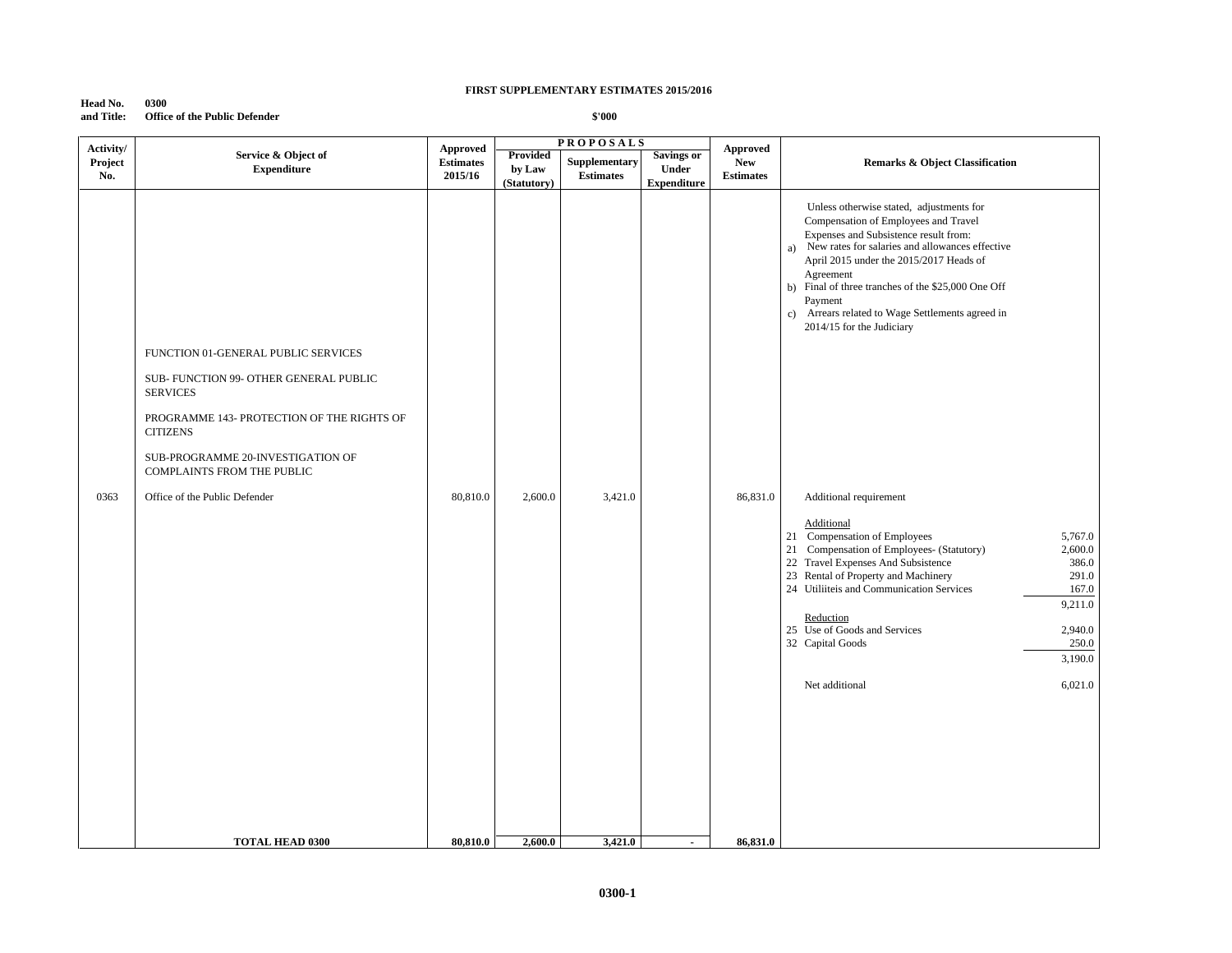### **Head No. 0400 and Title: Office of the Contractor General**

| Activity/      |                                                                                                                                                                                                                                                                                                | <b>Approved</b>             |                        | <b>PROPOSALS</b>                  |                                   | Approved                       |                                                                                                                                                                                                                                                                                                                                                                                                                                                                                                                                                                                                                                                                                                                                 |
|----------------|------------------------------------------------------------------------------------------------------------------------------------------------------------------------------------------------------------------------------------------------------------------------------------------------|-----------------------------|------------------------|-----------------------------------|-----------------------------------|--------------------------------|---------------------------------------------------------------------------------------------------------------------------------------------------------------------------------------------------------------------------------------------------------------------------------------------------------------------------------------------------------------------------------------------------------------------------------------------------------------------------------------------------------------------------------------------------------------------------------------------------------------------------------------------------------------------------------------------------------------------------------|
| Project<br>No. | Service & Object of<br><b>Expenditure</b>                                                                                                                                                                                                                                                      | <b>Estimates</b><br>2015/16 | Provided<br>by Law     | Supplementary<br><b>Estimates</b> | <b>Savings or</b><br><b>Under</b> | <b>New</b><br><b>Estimates</b> | <b>Remarks &amp; Object Classification</b>                                                                                                                                                                                                                                                                                                                                                                                                                                                                                                                                                                                                                                                                                      |
| 0364           | FUNCTION 01-GENERAL PUBLIC SERVICES<br>SUB- FUNCTION 99- OTHER GENERAL PUBLIC<br><b>SERVICES</b><br>PROGRAMME 144- PROMOTION OF THE INTEGRITY OF<br>CONTRACTS AND LICENSES<br>SUB-PROGRAMME 20-MONITORING OF GOVERNMENT<br>CONTRACTS, LICENSES AND PERMITS<br>Office of the Contractor General | 236,713.0                   | (Statutory)<br>2,601.0 | 7,340.0                           | <b>Expenditure</b>                | 246,654.0                      | Unless otherwise stated, adjustments for<br>Compensation of Employees and Travel<br>Expenses and Subsistence result from:<br>a) New rates for salaries and allowances effective<br>April 2015 under the 2015/2017 Heads of<br>Agreement<br>b) Final of three tranches of the \$25,000 One Off<br>Payment<br>c) Arrears related to Wage Settlements agreed in<br>2014/15 for the Judiciary<br>Additional requirement<br>Additional<br>21 Compensation of Employees (Statutory)<br>2,601.0<br>21 Compensation of Employees<br>5,910.0<br>22 Travel Expenses and Subsistence<br>4,153.0<br>12,664.0<br>Reduction<br>24 Utilities and Communication<br>273.0<br>32 Capital Goods<br>2,450.0<br>2,723.0<br>Net additional<br>9,941.0 |
|                | <b>TOTAL HEAD 0400</b>                                                                                                                                                                                                                                                                         | 236,713.0                   | 2,601.0                | 7,340.0                           | $\sim$                            | 246,654.0                      |                                                                                                                                                                                                                                                                                                                                                                                                                                                                                                                                                                                                                                                                                                                                 |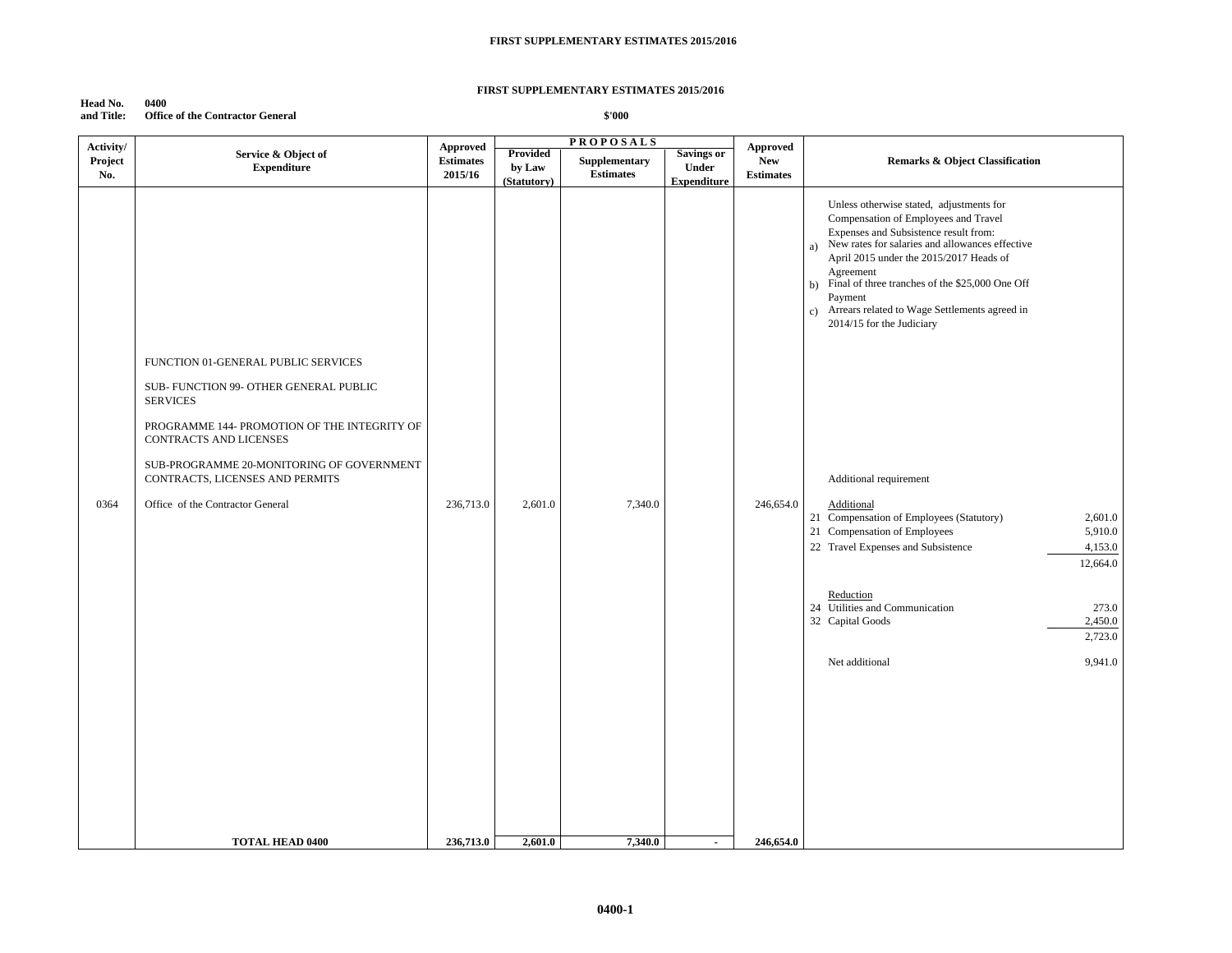**Head No. 0600 and Title: Office of the Services Commission**

| Activity/<br><b>Approved</b><br><b>Approved</b><br>Service & Object of<br><b>Provided</b><br><b>Savings or</b><br>Project<br><b>Estimates</b><br><b>New</b><br><b>Expenditure</b><br>by Law<br><b>Supplementary</b><br>Under<br>No.<br>2015/16<br><b>Estimates</b><br><b>Estimates</b><br><b>Expenditure</b><br>(Statutory)<br>Unless otherwise stated, adjustments for<br>Compensation of Employees and Travel Expenses<br>and Subsistence result from:<br>a) New rates for salaries and allowances effective April<br>2015 under the 2015/2017 Heads of Agreement<br>Final of three tranches of the \$25,000 One Off<br>b)<br>Payment<br>FUNCTION 01-GENERAL PUBLIC SERVICES<br>SUB- FUNCTION 03- PERSONNEL MANAGEMENT |                                                                                                 |  |
|--------------------------------------------------------------------------------------------------------------------------------------------------------------------------------------------------------------------------------------------------------------------------------------------------------------------------------------------------------------------------------------------------------------------------------------------------------------------------------------------------------------------------------------------------------------------------------------------------------------------------------------------------------------------------------------------------------------------------|-------------------------------------------------------------------------------------------------|--|
|                                                                                                                                                                                                                                                                                                                                                                                                                                                                                                                                                                                                                                                                                                                          |                                                                                                 |  |
|                                                                                                                                                                                                                                                                                                                                                                                                                                                                                                                                                                                                                                                                                                                          |                                                                                                 |  |
| PROGRAMME 135- MANAGEMENT OF PUBLIC<br><b>SERVICES</b><br>SUB-PROGRAMME 24 - PUBLIC, POLICE AND JUDICIAL<br>SERVICES COMMISSIONS<br>Placement, Career Development, Discipline and Retirement of<br><b>Central Government Officers</b><br>140,500.0<br>0360<br>614.0<br>141,114.0<br><b>Additional Requirement</b><br>Additional<br>21 Compensation of Employees<br>22 Travel Expenses and Subsistence<br>Reduction<br>25 Use of Goods and Services<br>Net additional                                                                                                                                                                                                                                                     | <b>Remarks &amp; Object Classification</b><br>5,297.0<br>1,862.0<br>7,159.0<br>6,545.0<br>614.0 |  |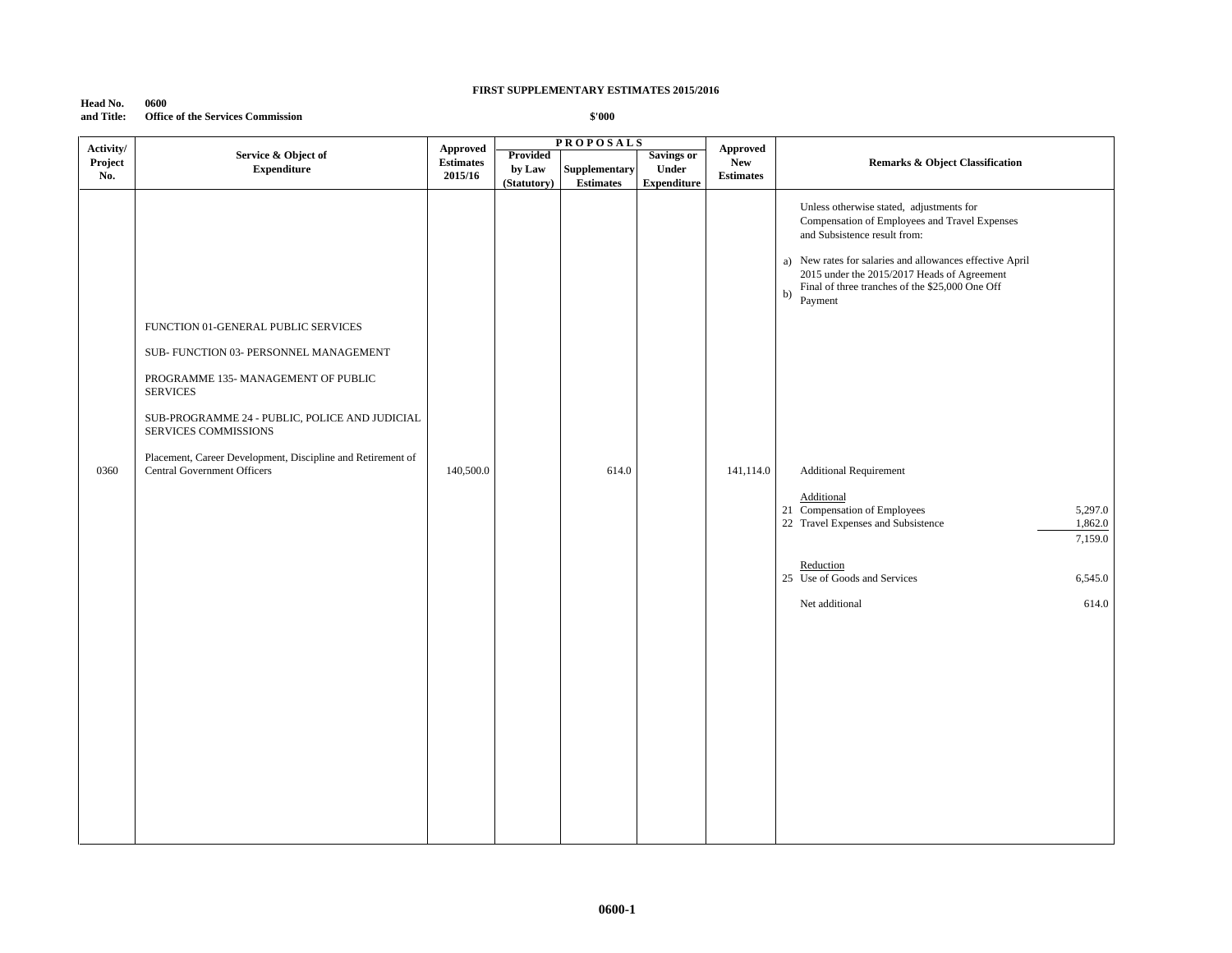### **Head No. 0600 and Title: Office of the Services Commission**

| Activity/ |                                                                                                 |                              | <b>PROPOSALS</b> |                  |                    |                        |                                                             |
|-----------|-------------------------------------------------------------------------------------------------|------------------------------|------------------|------------------|--------------------|------------------------|-------------------------------------------------------------|
| Project   | Service & Object of                                                                             | Approved<br><b>Estimates</b> | <b>Provided</b>  |                  | <b>Savings or</b>  | Approved<br><b>New</b> | <b>Remarks &amp; Object Classification</b>                  |
| No.       | <b>Expenditure</b>                                                                              | 2015/16                      | by Law           | Supplementary    | Under              | <b>Estimates</b>       |                                                             |
|           |                                                                                                 |                              | (Statutory)      | <b>Estimates</b> | <b>Expenditure</b> |                        |                                                             |
|           | SUB-PROGRAMME 25 - MUNICIPAL AND PARISH<br>COUNCILS SERVICES COMMISSIONS                        |                              |                  |                  |                    |                        |                                                             |
| 0361      | Placement, Career Development, Discipline and Retirement of<br><b>Local Government Officers</b> | 14,870.0                     |                  |                  | 1,328.0            | 13,542.0               | <b>Additional Requirement</b>                               |
|           |                                                                                                 |                              |                  |                  |                    |                        | Reduction<br>25 Use of Goods and Services<br>1,500.0        |
|           |                                                                                                 |                              |                  |                  |                    |                        | Additional<br>22 Travel Expenses and Subsistence<br>172.0   |
|           |                                                                                                 |                              |                  |                  |                    |                        | 1,328.0<br>Net reduction                                    |
|           | SUB-PROGRAMME 26 - CENTRALIZED STENOTYPE<br><b>SERVICE</b>                                      |                              |                  |                  |                    |                        |                                                             |
| 0362      | Services for Confrences, Commissions of Enquiry etc.                                            | 31,472.0                     |                  |                  | $800.0\,$          | 30,672.0               | <b>Additional Requirement</b>                               |
|           |                                                                                                 |                              |                  |                  |                    |                        | Reduction                                                   |
|           |                                                                                                 |                              |                  |                  |                    |                        | 25 Use of Goods and Services<br>2,476.0                     |
|           |                                                                                                 |                              |                  |                  |                    |                        | Additional<br>22 Travel Expenses and Subsistence<br>1,676.0 |
|           |                                                                                                 |                              |                  |                  |                    |                        | $800.0\,$<br>Net reduction                                  |
|           |                                                                                                 |                              |                  |                  |                    |                        |                                                             |
|           |                                                                                                 |                              |                  |                  |                    |                        |                                                             |
|           |                                                                                                 |                              |                  |                  |                    |                        |                                                             |
|           |                                                                                                 |                              |                  |                  |                    |                        |                                                             |
|           |                                                                                                 |                              |                  |                  |                    |                        |                                                             |
|           |                                                                                                 |                              |                  |                  |                    |                        |                                                             |
|           |                                                                                                 |                              |                  |                  |                    |                        |                                                             |
|           |                                                                                                 |                              |                  |                  |                    |                        |                                                             |
|           |                                                                                                 |                              |                  |                  |                    |                        |                                                             |
|           |                                                                                                 |                              |                  |                  |                    |                        |                                                             |
|           |                                                                                                 |                              |                  |                  |                    |                        |                                                             |
|           |                                                                                                 |                              |                  |                  |                    |                        |                                                             |
|           |                                                                                                 |                              |                  |                  |                    |                        |                                                             |
|           |                                                                                                 |                              |                  |                  |                    |                        |                                                             |
|           |                                                                                                 |                              |                  |                  |                    |                        |                                                             |
|           |                                                                                                 |                              |                  |                  |                    |                        |                                                             |
|           | <b>TOTAL HEAD 0600</b>                                                                          | 186,842.0                    | $\sim$           | 614.0            | 2,128.0            | 185,328.0              |                                                             |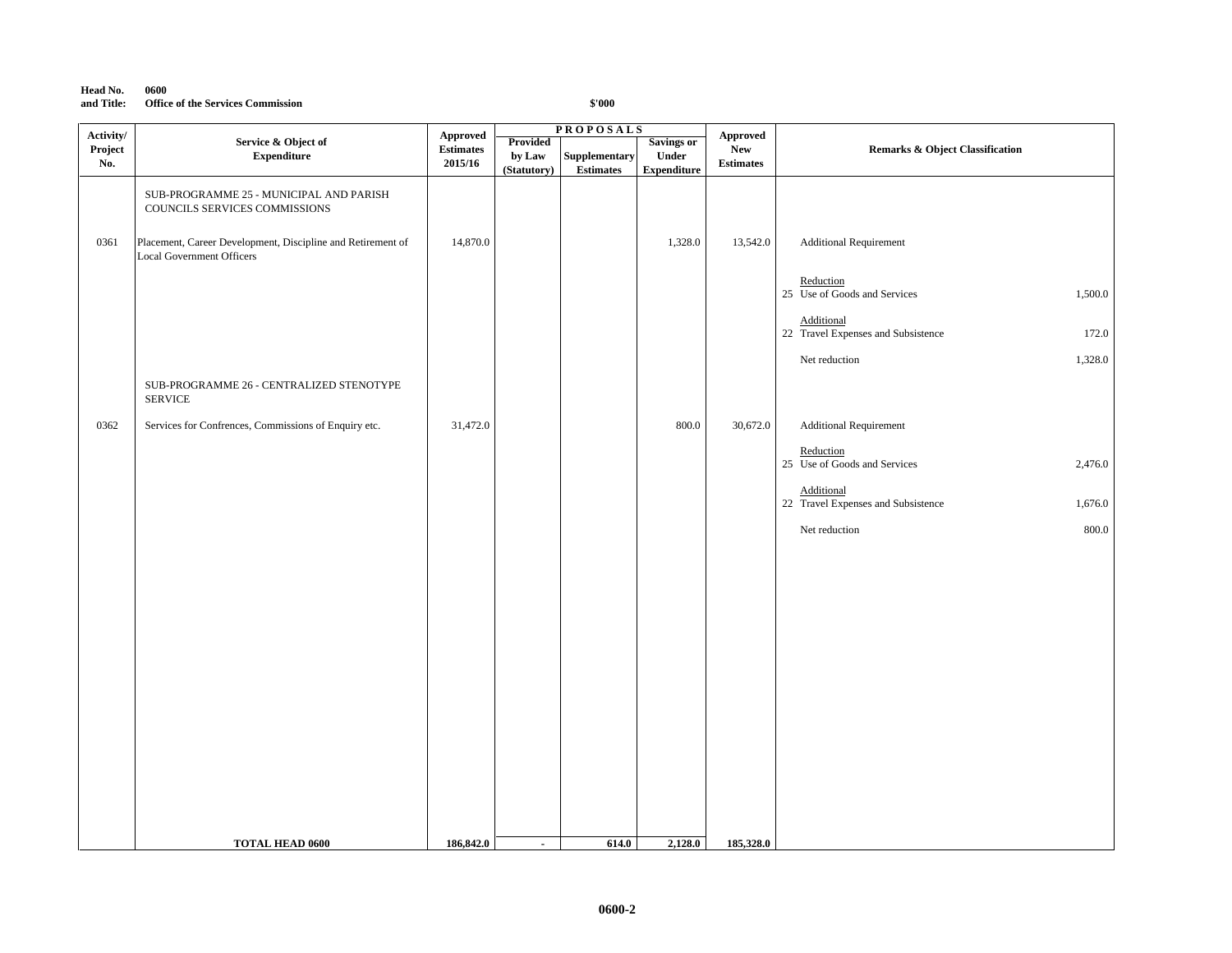| Head No.   | 0700                                     |
|------------|------------------------------------------|
| and Title: | <b>Office of the Childrens' Advocate</b> |

| Activity/      |                                                                                                   | <b>Approved</b>             |                                   | <b>PROPOSALS</b>                  |                                                  | Approved                       |                                                                                                                                                                                                                                                                                                                                                                                              |
|----------------|---------------------------------------------------------------------------------------------------|-----------------------------|-----------------------------------|-----------------------------------|--------------------------------------------------|--------------------------------|----------------------------------------------------------------------------------------------------------------------------------------------------------------------------------------------------------------------------------------------------------------------------------------------------------------------------------------------------------------------------------------------|
| Project<br>No. | Service & Object of<br><b>Expenditure</b>                                                         | <b>Estimates</b><br>2015/16 | Provided<br>by Law<br>(Statutory) | Supplementary<br><b>Estimates</b> | <b>Savings or</b><br>Under<br><b>Expenditure</b> | <b>New</b><br><b>Estimates</b> | <b>Remarks &amp; Object Classification</b>                                                                                                                                                                                                                                                                                                                                                   |
|                | FUNCTION 01-GENERAL PUBLIC SERVICES<br>SUB- FUNCTION 99 - OTHER GENERAL PUBLIC SERVICES           |                             |                                   |                                   |                                                  |                                | Unless otherwise stated, adjustments for<br>Compensation of Employees and Travel Expenses<br>and Subsistence result from:<br>New rates for salaries and allowances effective<br>a)<br>April 2015 under the 2015/2017 Heads of<br>Agreement<br>b) Final of three tranches of the \$25,000 One Off<br>Payment<br>c) Arrears related to Wage Settlements agreed in<br>2014/15 for the Judiciary |
|                | PROGRAMME 139- PROTECTION OF THE RIGHTS OF CHILDREN<br>SUB-PROGRAMME 51 - ADVOCACY AND PROTECTION |                             |                                   |                                   |                                                  |                                |                                                                                                                                                                                                                                                                                                                                                                                              |
| 0489           | Office of the Children's Advocate                                                                 | 135,914.0                   | 2,600.0                           |                                   | 4,479.0                                          | 134,035.0                      | Revised requirement                                                                                                                                                                                                                                                                                                                                                                          |
|                |                                                                                                   |                             |                                   |                                   |                                                  |                                | Reduction<br>21 Compensation of Employees<br>6,296.0<br>23 Rental of Property and Machinery<br>7,696.0<br>13,992.0                                                                                                                                                                                                                                                                           |
|                |                                                                                                   |                             |                                   |                                   |                                                  |                                | Additional<br>21 Compensation of Employees- (Statutory)<br>2,600.0<br>25 Use of Goods and Services<br>9,513.0<br>12,113.0                                                                                                                                                                                                                                                                    |
|                | SUB-PROGRAMME 00126 - NATIONAL RAPPORTEUR ON<br>TRAFFICKING IN PERSONS                            |                             |                                   |                                   |                                                  |                                | 1,879.0<br>Net reduction                                                                                                                                                                                                                                                                                                                                                                     |
| 0005           | Direction and Administration                                                                      |                             |                                   | 850.0                             |                                                  | 850.0                          | Additional requirement to accommodate the<br>operating expenses associated with the Human<br>Trafficking Office.                                                                                                                                                                                                                                                                             |
|                |                                                                                                   |                             |                                   |                                   |                                                  |                                | Additional<br>21 Compensation of Employees<br>675.0<br>22 Travel Expenses and Subsistence<br>175.0<br>850.0                                                                                                                                                                                                                                                                                  |
|                | <b>TOTAL HEAD 0700</b>                                                                            | 135,914.0                   | 2,600.0                           | 850.0                             | 4,479.0                                          | 134,885.0                      |                                                                                                                                                                                                                                                                                                                                                                                              |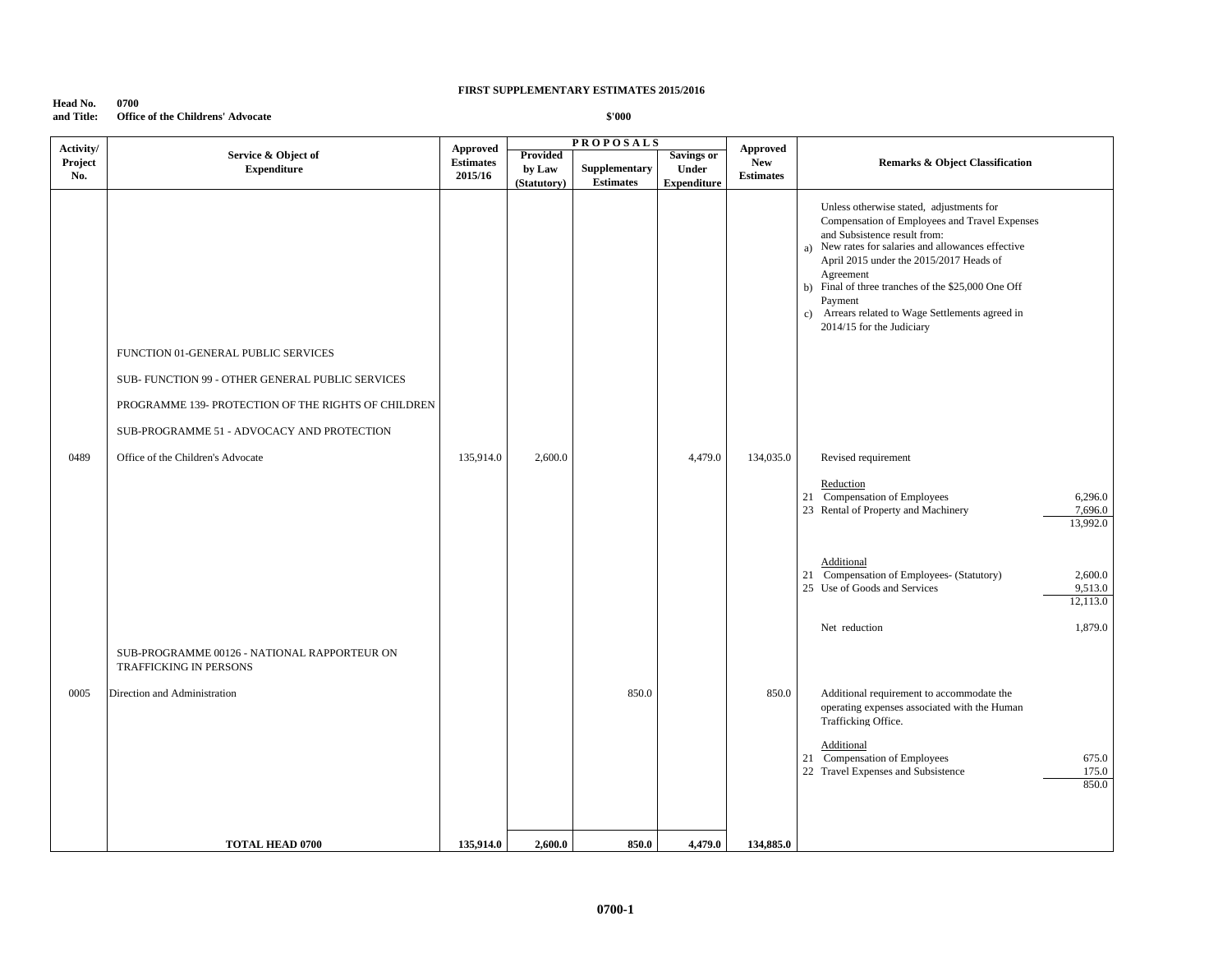# **Head No. 0800**

**and Title: Independent Commission of Investigations**

| Activity/<br>Project<br>No. | Service & Object of                                                                                                                                                                                                                                               | Approved                    |                                   | <b>PROPOSALS</b>                  |                                                  | Approved                       |                                                                                                                                                                                                                                                                                                                                                                                                                                                                                                                                                                                                                                                                                                                                                                                                                                                                                |  |
|-----------------------------|-------------------------------------------------------------------------------------------------------------------------------------------------------------------------------------------------------------------------------------------------------------------|-----------------------------|-----------------------------------|-----------------------------------|--------------------------------------------------|--------------------------------|--------------------------------------------------------------------------------------------------------------------------------------------------------------------------------------------------------------------------------------------------------------------------------------------------------------------------------------------------------------------------------------------------------------------------------------------------------------------------------------------------------------------------------------------------------------------------------------------------------------------------------------------------------------------------------------------------------------------------------------------------------------------------------------------------------------------------------------------------------------------------------|--|
|                             | <b>Expenditure</b>                                                                                                                                                                                                                                                | <b>Estimates</b><br>2015/16 | Provided<br>by Law<br>(Statutory) | Supplementary<br><b>Estimates</b> | <b>Savings or</b><br>Under<br><b>Expenditure</b> | <b>New</b><br><b>Estimates</b> | <b>Remarks &amp; Object Classification</b>                                                                                                                                                                                                                                                                                                                                                                                                                                                                                                                                                                                                                                                                                                                                                                                                                                     |  |
| 1452                        | FUNCTION 01-GENERAL PUBLIC SERVICES<br>SUB- FUNCTION 99- OTHER GENERAL<br><b>PUBLIC SERVICES</b><br>PROGRAMME 425- MAINTENANCE OF<br><b>LAW AND ORDER</b><br>SUB-PROGRAMME 20- CENTRAL<br>CONTROL AND DIRECTION<br>Independent Commission of Investigations (INDE | 342,587.0                   | $-5222$                           | 11,902.0                          |                                                  | 349,267.0                      | Unless otherwise stated, adjustments for Compensation<br>of Employees and Travel Expenses and Subsistence<br>result from:<br>New rates for salaries and allowances effective April<br>a)<br>2015 under the 2015/2017 Heads of Agreement<br>b)<br>Final of three tranches of the \$25,000 One Off Payment<br>Arrears related to Wage Settlements agreed in 2014/15<br>c)<br>for the Judiciary<br>Additional requirement includes GCT payments of<br>\$2.249m for goods and services<br>Additional<br>22 Travel Expenses and Subsistence<br>2,054.0<br>23 Rental of Property and Machinery<br>5,352.0<br>Utiliiteis and Communication Services<br>705.0<br>24<br>25 Use of Goods and Services<br>4,451.0<br>32 Capital Goods<br>6,409.0<br>18,971.0<br>Reduction<br>21 Compensation of Employees<br>7,069.0<br>Compensation of Employees- Statutory<br>5,222.0<br>21<br>12,291.0 |  |
|                             |                                                                                                                                                                                                                                                                   |                             |                                   |                                   |                                                  |                                | Net additional<br>6,680.0                                                                                                                                                                                                                                                                                                                                                                                                                                                                                                                                                                                                                                                                                                                                                                                                                                                      |  |
|                             | <b>TOTAL HEAD 0800</b>                                                                                                                                                                                                                                            | 342,587.0                   | (5,222.0)                         | 11,902.0                          | $\blacksquare$                                   | 349,267.0                      |                                                                                                                                                                                                                                                                                                                                                                                                                                                                                                                                                                                                                                                                                                                                                                                                                                                                                |  |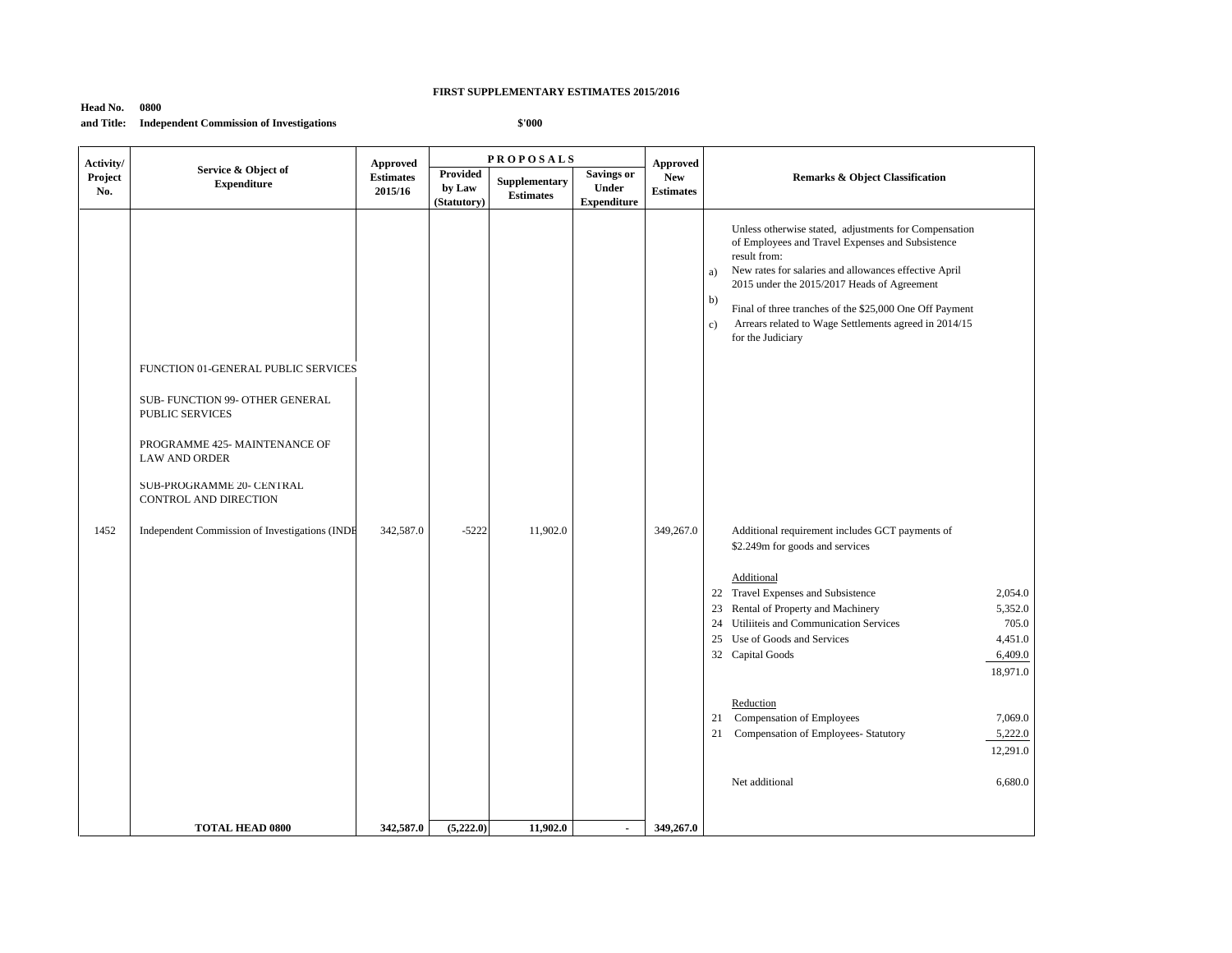### **FIRST SUPPLEMENTARY ESTIMATES 2015/2016**

### **Head No. 1500 and Title: Office of the Prime Minister**

| Activity/ |                                                                                                                                                                                                                     | <b>Approved</b>  |                       | <b>PROPOSALS</b>                  |                             | Approved         |                                                                                                                                                                                                                                                                                                                        |
|-----------|---------------------------------------------------------------------------------------------------------------------------------------------------------------------------------------------------------------------|------------------|-----------------------|-----------------------------------|-----------------------------|------------------|------------------------------------------------------------------------------------------------------------------------------------------------------------------------------------------------------------------------------------------------------------------------------------------------------------------------|
| Project   | Service & Object of                                                                                                                                                                                                 | <b>Estimates</b> | <b>Provided</b>       |                                   | <b>Savings or</b>           | <b>New</b>       | <b>Remarks &amp; Object Classification</b>                                                                                                                                                                                                                                                                             |
| No.       | <b>Expenditure</b>                                                                                                                                                                                                  | 2015/16          | by Law<br>(Statutory) | Supplementary<br><b>Estimates</b> | Under<br><b>Expenditure</b> | <b>Estimates</b> |                                                                                                                                                                                                                                                                                                                        |
|           | FUNCTION 01 - GENERAL PUBLIC SERVICES<br>SUB FUNCTION 01 - EXECUTIVE AND LEGISLATIVE<br><b>SERVICES</b><br>PROGRAMME 001 - EXECUTIVE DIRECTION<br>AND ADMINISTRATION<br>SUB PROGRAMME 02 - PLANNING AND DEVELOPMENT |                  |                       |                                   |                             |                  | Unless otherwise stated, additional requirement for<br>Compensation of Employees and Travel Expenses and<br>Subsistence result from:<br>New rates for salaries and allowances effective<br>(a)<br>April 2015 under the 2015/2017 Heads of Agreement;<br>Final of three tranches of the \$25,000 One Off Payment<br>(b) |
| 0339      | Community Development, Youth, Sports and Bilateral Relations                                                                                                                                                        | 112,847.0        |                       |                                   | 10,699.0                    | 102,148.0        | Revised requirement                                                                                                                                                                                                                                                                                                    |
|           | PROGRAMME 145 - CORPORATE OFFICE<br>OF THE PRIME MINISTER<br>SUB-PROGRAMME 01 - GENERAL ADMINISTRATION                                                                                                              |                  |                       |                                   |                             |                  | Reduction<br>Travel Expenses and Subsistence<br>1,165.0<br>22<br>Rental of Property and Machnery<br>10,512.0<br>23<br>11,677.0<br>Additional<br>Utilities and Communications Services<br>538.0<br>24<br>140.0<br>25<br>Use of Goods and Services<br>32<br>Capital Goods<br>300.0<br>978.0<br>10,699.0<br>Net reduction |
| 0002      | Financial Management and Accounting Service                                                                                                                                                                         | 63,129.0         |                       | 1,500.0                           |                             | 64,629.0         | Additional requirement                                                                                                                                                                                                                                                                                                 |
| 0003      | Human Resource Management and Other Support Services                                                                                                                                                                | 436,797.0        |                       |                                   | 3,473.0                     | 433,324.0        | Additional<br>22<br>Travel Expenses and Subsistence<br>1,500.0<br>Revised requirement                                                                                                                                                                                                                                  |
|           |                                                                                                                                                                                                                     |                  |                       |                                   |                             |                  | Reduction<br>22<br>Travel Expenses and Subsistence<br>17,557.0                                                                                                                                                                                                                                                         |
|           |                                                                                                                                                                                                                     |                  |                       |                                   |                             |                  | Additional<br>24 Utilities and Communications Services<br>1,342.0<br>12,642.0<br>25<br>Use of Goods and Services<br>32<br>Capital Goods<br>100.0<br>14,084.0                                                                                                                                                           |
|           |                                                                                                                                                                                                                     |                  |                       |                                   |                             |                  | Net reduction<br>3,473.0                                                                                                                                                                                                                                                                                               |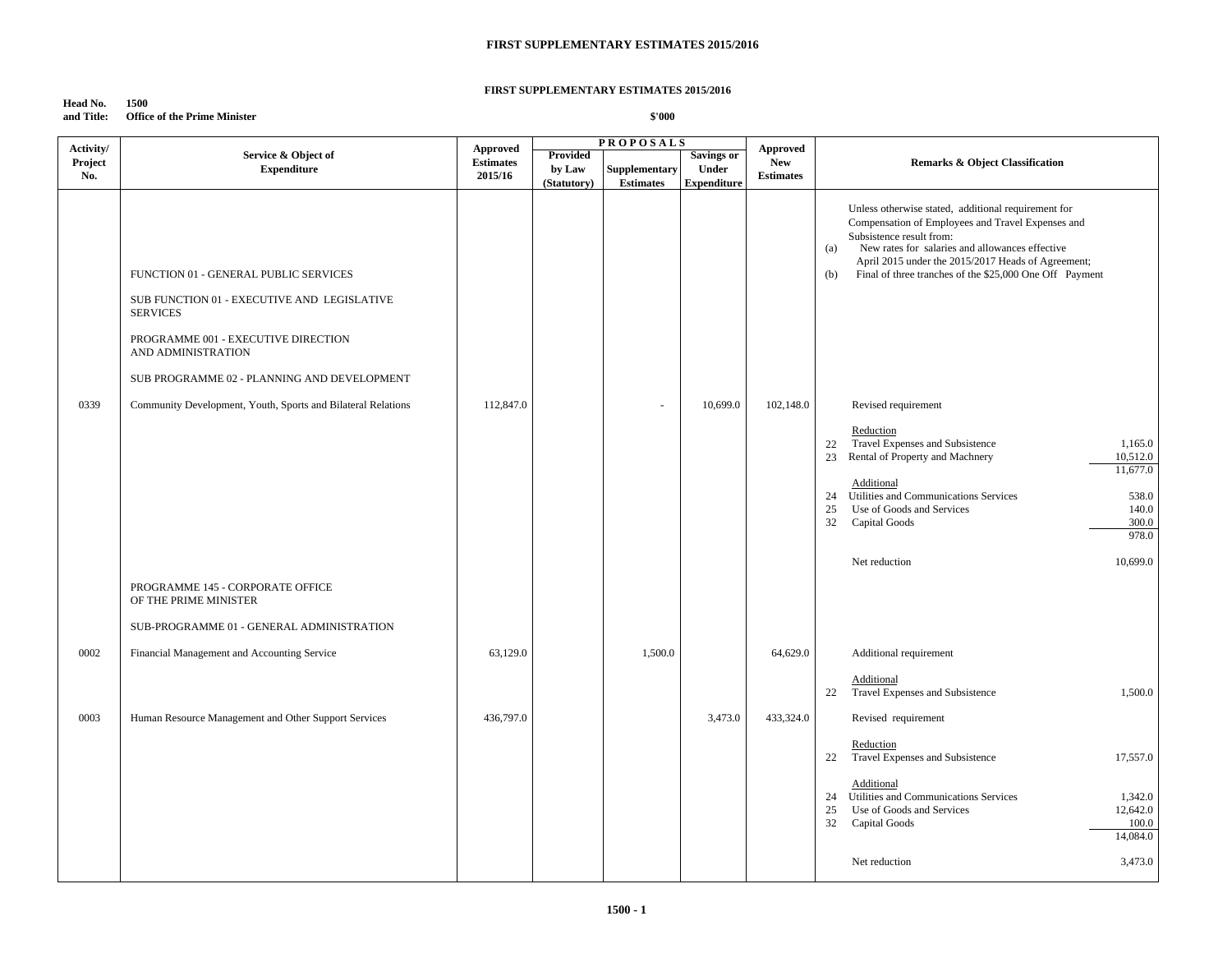## **Head No. 1500**

**and Title: Office of the Prime Minister**

| Activity/ |                                                        | Approved         |                 | <b>PROPOSALS</b>     |                    |                               |                                                                                                                     |
|-----------|--------------------------------------------------------|------------------|-----------------|----------------------|--------------------|-------------------------------|---------------------------------------------------------------------------------------------------------------------|
|           | Service & Object of                                    |                  | <b>Provided</b> |                      | <b>Savings or</b>  | <b>Approved</b><br><b>New</b> |                                                                                                                     |
| Project   | <b>Expenditure</b>                                     | <b>Estimates</b> | by Law          | <b>Supplementary</b> | <b>Under</b>       |                               | Remarks & Object Classification                                                                                     |
| No.       |                                                        | 2015/16          | (Statutory)     | <b>Estimates</b>     | <b>Expenditure</b> | <b>Estimates</b>              |                                                                                                                     |
| 0279      | Administration of Internal Audit                       | 22,871.0         |                 |                      | 2,353.0            | 20,518.0                      | Revised requirement                                                                                                 |
|           |                                                        |                  |                 |                      |                    |                               | Reduction<br>Compensation of Employees<br>3,000.0<br>21                                                             |
|           |                                                        |                  |                 |                      |                    |                               | Additional<br>Capital Goods<br>647.0<br>32                                                                          |
|           |                                                        |                  |                 |                      |                    |                               | 2,353.0<br>Net reduction                                                                                            |
| 0425      | <b>State Ceremonies</b>                                | 61,784.0         |                 | 14,300.0             |                    | 76,084.0                      | Additional requirement                                                                                              |
|           |                                                        |                  |                 |                      |                    |                               | Additional<br>Use of Goods and Services<br>14,800.0<br>25                                                           |
|           |                                                        |                  |                 |                      |                    |                               | Reduction<br>Compensation of Employees<br>21<br>500.0                                                               |
|           |                                                        |                  |                 |                      |                    |                               | Net Additional<br>14,300.0                                                                                          |
| 0466      | Western Regional Office - Office of the Prime Minister | 12,356.0         |                 | 300.0                |                    | 12,656.0                      | Additional requirement                                                                                              |
|           |                                                        |                  |                 |                      |                    |                               | Additional<br>Travel Expenses and Subsistence<br>300.0<br>22                                                        |
| 0570      | Communication and Public Affairs Division              | 30,523.0         |                 | 29.0                 |                    | 30,552.0                      | Additional requirement                                                                                              |
|           |                                                        |                  |                 |                      |                    |                               | Additional<br>Use of Goods and Services<br>3,000.0<br>25<br>32<br>1,529.0<br>Capital Goods<br>4,529.0               |
|           |                                                        |                  |                 |                      |                    |                               | Reduction<br>Compensation of Employees<br>4,500.0<br>21                                                             |
|           |                                                        |                  |                 |                      |                    |                               | Net Additional<br>29.0                                                                                              |
|           | SUB PROGRAMME 02 - PLANNING AND DEVELOPMENT            |                  |                 |                      |                    |                               |                                                                                                                     |
| 0534      | Planning and Development Division                      | 33,414.0         |                 |                      | 7,059.0            | 26,355.0                      | Revised requirement                                                                                                 |
|           |                                                        |                  |                 |                      |                    |                               | Reduction<br>Compensation of Employees<br>7,000.0<br>21<br>Travel Expenses and Subsistence<br>59.0<br>22<br>7,059.0 |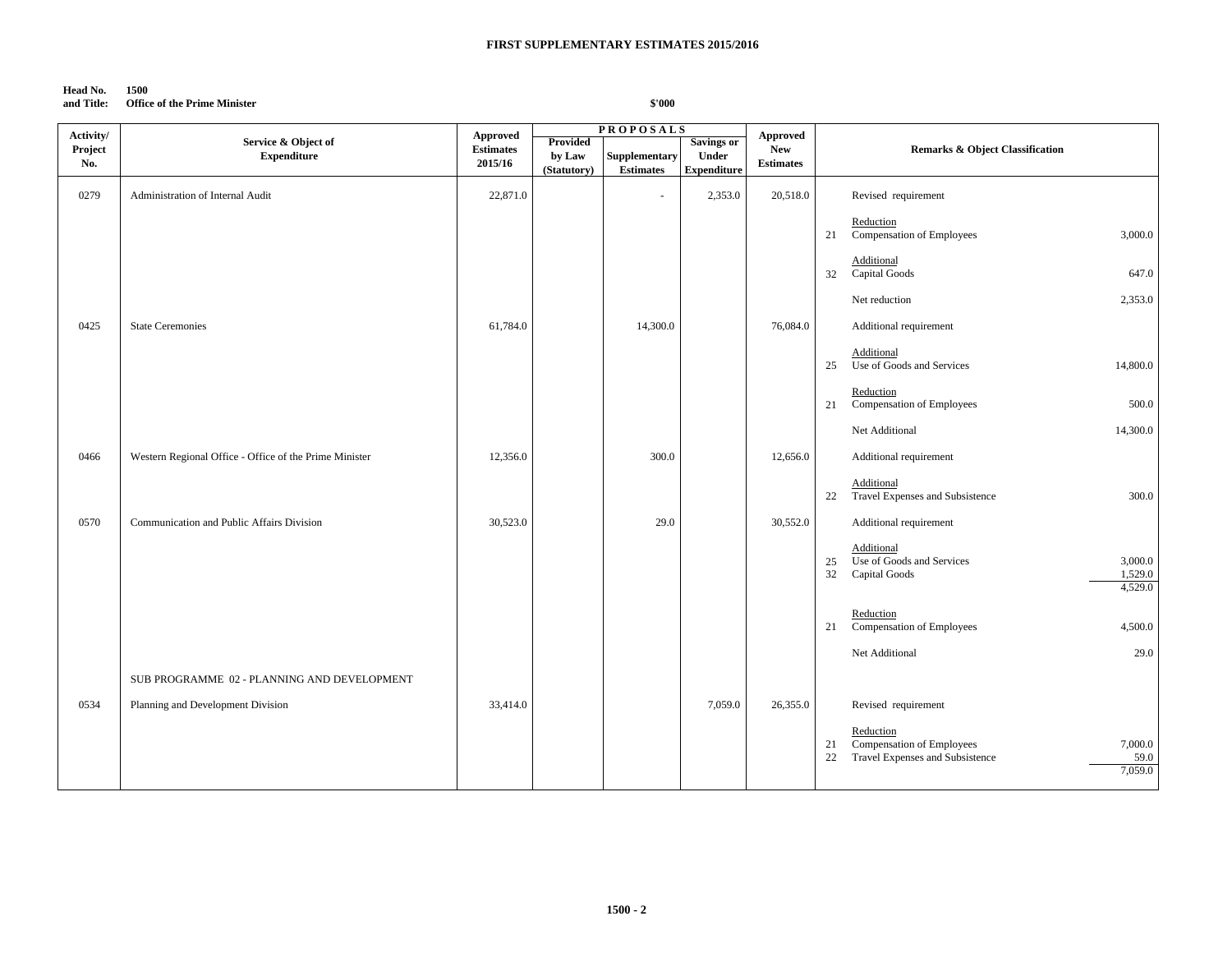# **Head No. 1500**

**and Title: Office of the Prime Minister**

| Activity/      |                                                                                                                                                                                                                                           | <b>Approved</b>             |                                          | <b>PROPOSALS</b>                  |                                                         | <b>Approved</b>                |                                                                                                                                                                                                |
|----------------|-------------------------------------------------------------------------------------------------------------------------------------------------------------------------------------------------------------------------------------------|-----------------------------|------------------------------------------|-----------------------------------|---------------------------------------------------------|--------------------------------|------------------------------------------------------------------------------------------------------------------------------------------------------------------------------------------------|
| Project<br>No. | Service & Object of<br><b>Expenditure</b>                                                                                                                                                                                                 | <b>Estimates</b><br>2015/16 | <b>Provided</b><br>by Law<br>(Statutory) | Supplementary<br><b>Estimates</b> | <b>Savings or</b><br><b>Under</b><br><b>Expenditure</b> | <b>New</b><br><b>Estimates</b> | Remarks & Object Classification                                                                                                                                                                |
| 0203           | SUB FUNCTION 99 - OTHER GENERAL PUBLIC SERVICES<br>PROGRAMME 127 - NATIONAL IDENTIFICATION SYSTEM<br>SUB PROGRAMME 20 - ESTABLISHMENT OF A COMMON<br><b>IDENTITY CARD FOR ALL PURPOSES</b><br>National Registration (Preparatory Unit)    | 19,023.0                    |                                          |                                   | $\overline{\phantom{a}}$                                | 19,023.0                       | Additional requirement<br>Additional<br>Compensation of Employees<br>21<br>500.0<br>Use of Goods and Services<br>22<br>400.0<br>900.0<br>Reduction<br>Use of Goods and Services<br>900.0<br>25 |
| 1460           | FUNCTION 04- ECONOMIC AFFAIRS<br>SUB- FUNCTION 99 - OTHER ECONOMIC AFFAIRS<br>PROGRAMME 305 - PROMOTION OF ECONOMIC<br>DEVELOPMENT<br>SUB PROGRAMME 20 - ECONOMIC DEVELOPMENT<br><b>SUPPORT</b><br>Social Partnership Council Secretariat | 13,324.0                    |                                          |                                   | 2,000.0                                                 | 11,324.0                       | Revised requirement<br>Reduction<br>Compensation of Employees<br>2,000.0<br>21<br>Use of Goods and Services<br>25<br>400.0<br>2,400.0                                                          |
|                |                                                                                                                                                                                                                                           |                             |                                          |                                   |                                                         |                                | Rental of Property and Machnery<br>100.0<br>23<br>32<br><b>Capital Goods</b><br>300.0<br>400.0<br>Net Reduction<br>2,000.0                                                                     |
| 1466           | Cultural and Creative Industries (CCI)                                                                                                                                                                                                    | 10,000.0                    |                                          |                                   | 5,000.0                                                 | 5,000.0                        | Revised requirement<br>Reduction<br>Compensation of Employees<br>21<br>5,000.0                                                                                                                 |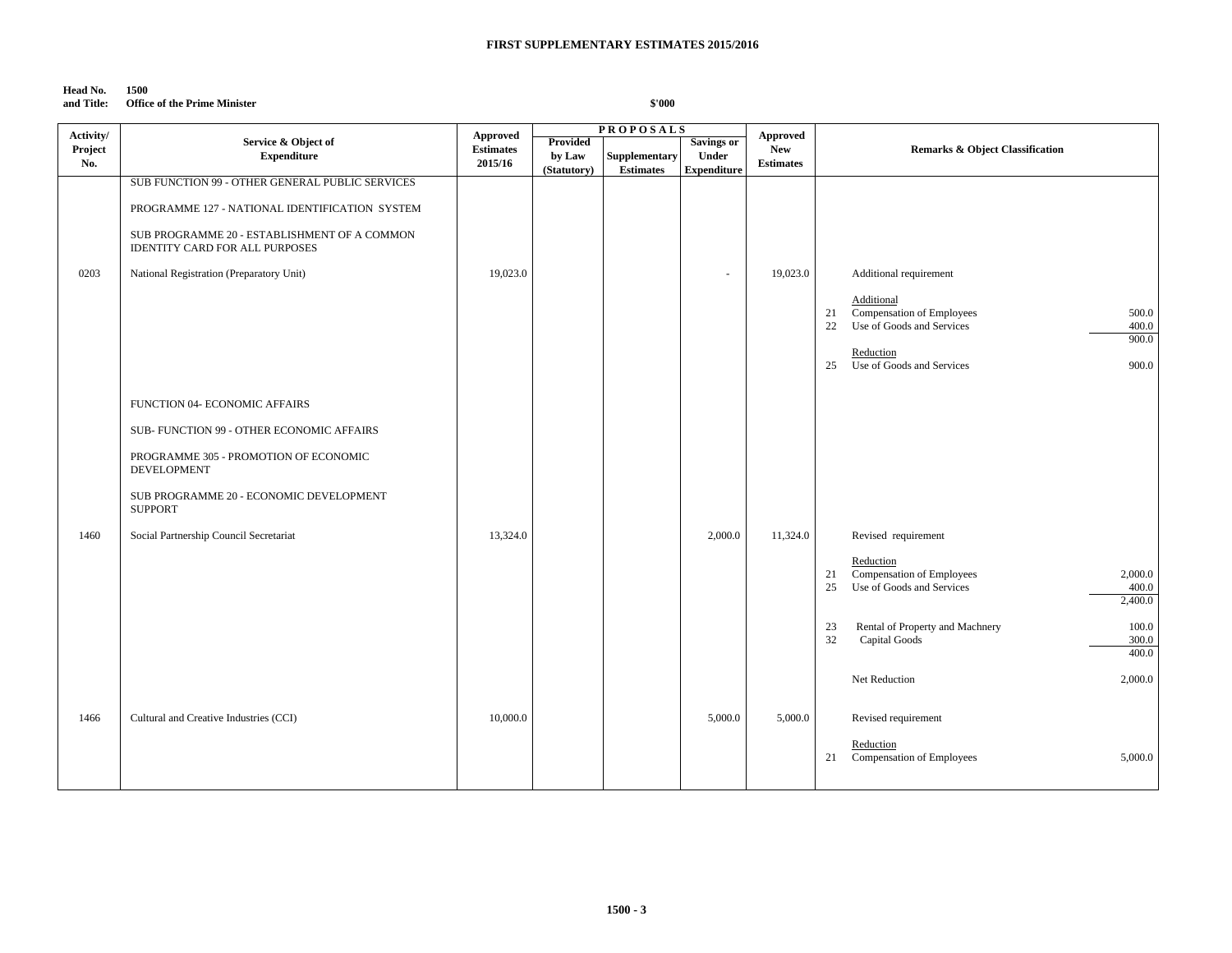# **Head No. 1500**

# **and Title: Office of the Prime Minister**

| Activity/ |                                                      | Approved         |                 | <b>PROPOSALS</b>     |                    | <b>Approved</b>  |                                                              |
|-----------|------------------------------------------------------|------------------|-----------------|----------------------|--------------------|------------------|--------------------------------------------------------------|
| Project   | Service & Object of                                  | <b>Estimates</b> | <b>Provided</b> |                      | <b>Savings or</b>  | <b>New</b>       | <b>Remarks &amp; Object Classification</b>                   |
| No.       | <b>Expenditure</b>                                   | 2015/16          | by Law          | <b>Supplementary</b> | Under              | <b>Estimates</b> |                                                              |
|           |                                                      |                  | (Statutory)     | <b>Estimates</b>     | <b>Expenditure</b> |                  |                                                              |
|           | FUNCTION 08 - RECREATION, CULTURE AND RELIGION       |                  |                 |                      |                    |                  |                                                              |
|           |                                                      |                  |                 |                      |                    |                  |                                                              |
|           | SUB-FUNCTION 01 - RECREATIONAL AND SPORTING SERVICES |                  |                 |                      |                    |                  |                                                              |
|           |                                                      |                  |                 |                      |                    |                  |                                                              |
|           | PROGRAMME 501 - DEVELOPMENT OF SPORTS                |                  |                 |                      |                    |                  |                                                              |
|           |                                                      |                  |                 |                      |                    |                  |                                                              |
|           | SUB PROGRAMME 20 - INSTITUTE OF SPORTS               |                  |                 |                      |                    |                  |                                                              |
|           |                                                      |                  |                 |                      |                    |                  |                                                              |
| 0163      | Grant for Direction and Administration               | 179,956.0        |                 | 12,681.0             |                    | 192,637.0        | Additional requirement                                       |
|           |                                                      |                  |                 |                      |                    |                  |                                                              |
|           |                                                      |                  |                 |                      |                    |                  | Additional                                                   |
|           |                                                      |                  |                 |                      |                    |                  | Compensation of Employees<br>5,284.0<br>21                   |
|           |                                                      |                  |                 |                      |                    |                  | Travel Expenses and Subsistence<br>7,397.0<br>22             |
|           |                                                      |                  |                 |                      |                    |                  | 12,681.0                                                     |
|           |                                                      |                  |                 |                      |                    |                  |                                                              |
| 1827      | Grant to Independence Park Ltd.                      | 165,438.0        |                 | 72,280.0             |                    | 237,718.0        | Additional requirement                                       |
|           |                                                      |                  |                 |                      |                    |                  |                                                              |
|           |                                                      |                  |                 |                      |                    |                  | Additional                                                   |
|           |                                                      |                  |                 |                      |                    |                  | Compensation of Employees<br>683.0<br>21                     |
|           |                                                      |                  |                 |                      |                    |                  | Use of Goods and Services (AIA)<br>25<br>66,597.0            |
|           |                                                      |                  |                 |                      |                    |                  | 32<br>Capital Goods (AIA)<br>5,000.0                         |
|           |                                                      |                  |                 |                      |                    |                  | 72,280.0                                                     |
|           |                                                      |                  |                 |                      |                    |                  |                                                              |
| 1837      | Grant to Trelawny Stadium                            | 54,424.0         |                 | 96.0                 |                    | 54,520.0         | Additional requirement                                       |
|           |                                                      |                  |                 |                      |                    |                  |                                                              |
|           |                                                      |                  |                 |                      |                    |                  | Additional<br>Compensation of Employees<br>96.0<br>21        |
|           |                                                      |                  |                 |                      |                    |                  |                                                              |
|           | SUB PROGRAMME 22- ANTI-DOPING COMMISSION             |                  |                 |                      |                    |                  |                                                              |
|           |                                                      |                  |                 |                      |                    |                  |                                                              |
| 1830      | Grant for Anti-Doping Commission                     | 90,253.0         |                 | 26,465.0             |                    | 116,718.0        | Additional requirement under Use of Goods                    |
|           |                                                      |                  |                 |                      |                    |                  | and Services is to cover:                                    |
|           |                                                      |                  |                 |                      |                    |                  | (i) Outstanding Arrears<br>5,000.0                           |
|           |                                                      |                  |                 |                      |                    |                  | Court of Arbitration<br>188.0<br>(ii)                        |
|           |                                                      |                  |                 |                      |                    |                  | 4,026.0<br>(iii) World Anti-Doping Agency                    |
|           |                                                      |                  |                 |                      |                    |                  | <b>Legal Fees</b><br>9,000.0<br>(iv)                         |
|           |                                                      |                  |                 |                      |                    |                  | Remuneration Pro- Doping Control Personnel<br>2,531.0<br>(v) |
|           |                                                      |                  |                 |                      |                    |                  |                                                              |
|           |                                                      |                  |                 |                      |                    |                  | Additional                                                   |
|           |                                                      |                  |                 |                      |                    |                  | Travel Expenses and Subsistence<br>825.0<br>22               |
|           |                                                      |                  |                 |                      |                    |                  | Use of Goods and Services<br>25<br>20,745.0                  |
|           |                                                      |                  |                 |                      |                    |                  | 4,895.0<br>32<br>Capital Goods (AIA)                         |
|           |                                                      |                  |                 |                      |                    |                  | 26,465.0                                                     |
|           |                                                      |                  |                 |                      |                    |                  |                                                              |
|           |                                                      |                  |                 |                      |                    |                  |                                                              |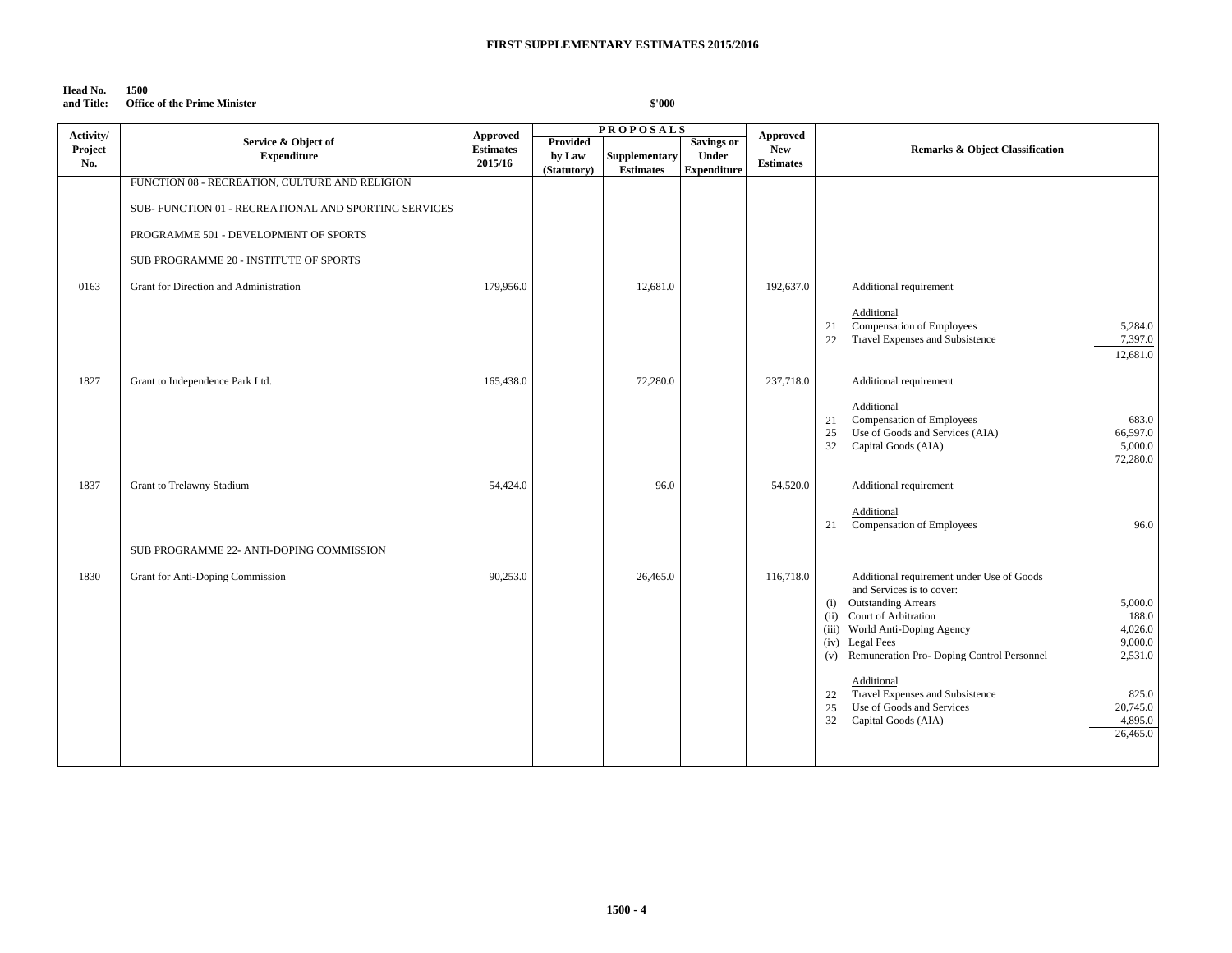# **Head No. 1500**

**and Title: Office of the Prime Minister**

| Activity/ |                                                                        | <b>Approved</b>  |                       | <b>PROPOSALS</b>                         |                             | Approved         |                                                                                                               |
|-----------|------------------------------------------------------------------------|------------------|-----------------------|------------------------------------------|-----------------------------|------------------|---------------------------------------------------------------------------------------------------------------|
| Project   | Service & Object of                                                    | <b>Estimates</b> | <b>Provided</b>       |                                          | Savings or                  | <b>New</b>       | <b>Remarks &amp; Object Classification</b>                                                                    |
| No.       | <b>Expenditure</b>                                                     | 2015/16          | by Law<br>(Statutory) | <b>Supplementary</b><br><b>Estimates</b> | Under<br><b>Expenditure</b> | <b>Estimates</b> |                                                                                                               |
|           |                                                                        |                  |                       |                                          |                             |                  |                                                                                                               |
|           | SUB-FUNCTION 03 - BROADCASTING AND<br>PUBLISHING SERVICES              |                  |                       |                                          |                             |                  |                                                                                                               |
|           | PROGRAMME 465 -PRESERVATION OF OFFICIAL<br>AND OTHER PERMANENT RECORDS |                  |                       |                                          |                             |                  |                                                                                                               |
|           | SUB PROGRAMME 20 - ARCHIVES AND RECORDS<br><b>DIVISION</b>             |                  |                       |                                          |                             |                  |                                                                                                               |
| 0005      | Direction amd Administration                                           | 29,506.0         |                       | 300.0                                    |                             | 29,806.0         | Additional requirement                                                                                        |
|           |                                                                        |                  |                       |                                          |                             |                  | Additional<br>22<br>Travel Expenses and Subsistence<br>300.0                                                  |
| 1650      | Research and Preservation                                              | 25,345.0         |                       | 300.0                                    |                             | 25,645.0         | Additional requirement                                                                                        |
|           |                                                                        |                  |                       |                                          |                             |                  | Additional<br>300.0<br>22<br>Travel Expenses and Subsistence                                                  |
| 1651      | Government Record Centre                                               | 22,348.0         |                       |                                          | 300.0                       | 22,048.0         | Revised requirement                                                                                           |
|           |                                                                        |                  |                       |                                          |                             |                  | Reduction<br>Travel Expenses and Subsistence<br>300.0<br>22                                                   |
| 1672      | Audio Visual Archives Management                                       | 28,879.0         |                       |                                          |                             | 28,879.0         | Revised requirement                                                                                           |
|           |                                                                        |                  |                       |                                          |                             |                  | Reduction<br>Compensation of Employees<br>200.0<br>21                                                         |
|           |                                                                        |                  |                       |                                          |                             |                  | Additional<br>Travel Expenses and Subsistence<br>200.0<br>22                                                  |
|           | PROGRAMME 468 - INFORMATION ON PUBLIC SECTOR                           |                  |                       |                                          |                             |                  |                                                                                                               |
|           | SUB PROGRAMME 01 - GENERAL ADMINISTRATION                              |                  |                       |                                          |                             |                  |                                                                                                               |
| 1670      | <b>Information Division</b>                                            | 38,052.0         |                       |                                          | 5,563.0                     | 32,489.0         | Revised requirement                                                                                           |
|           |                                                                        |                  |                       |                                          |                             |                  | Reduction<br>21<br>Compensation of Employees<br>5,500.0<br>Use of Goods and Services<br>63.0<br>25<br>5,563.0 |
| 1674      | Access to Information                                                  | 23,798.0         |                       |                                          | 3,000.0                     | 20,798.0         |                                                                                                               |
|           |                                                                        |                  |                       |                                          |                             |                  | Revised requirement                                                                                           |
|           |                                                                        |                  |                       |                                          |                             |                  | Reduction<br>3,000.0<br>Compensation of Employees<br>21                                                       |
|           |                                                                        |                  |                       |                                          |                             |                  |                                                                                                               |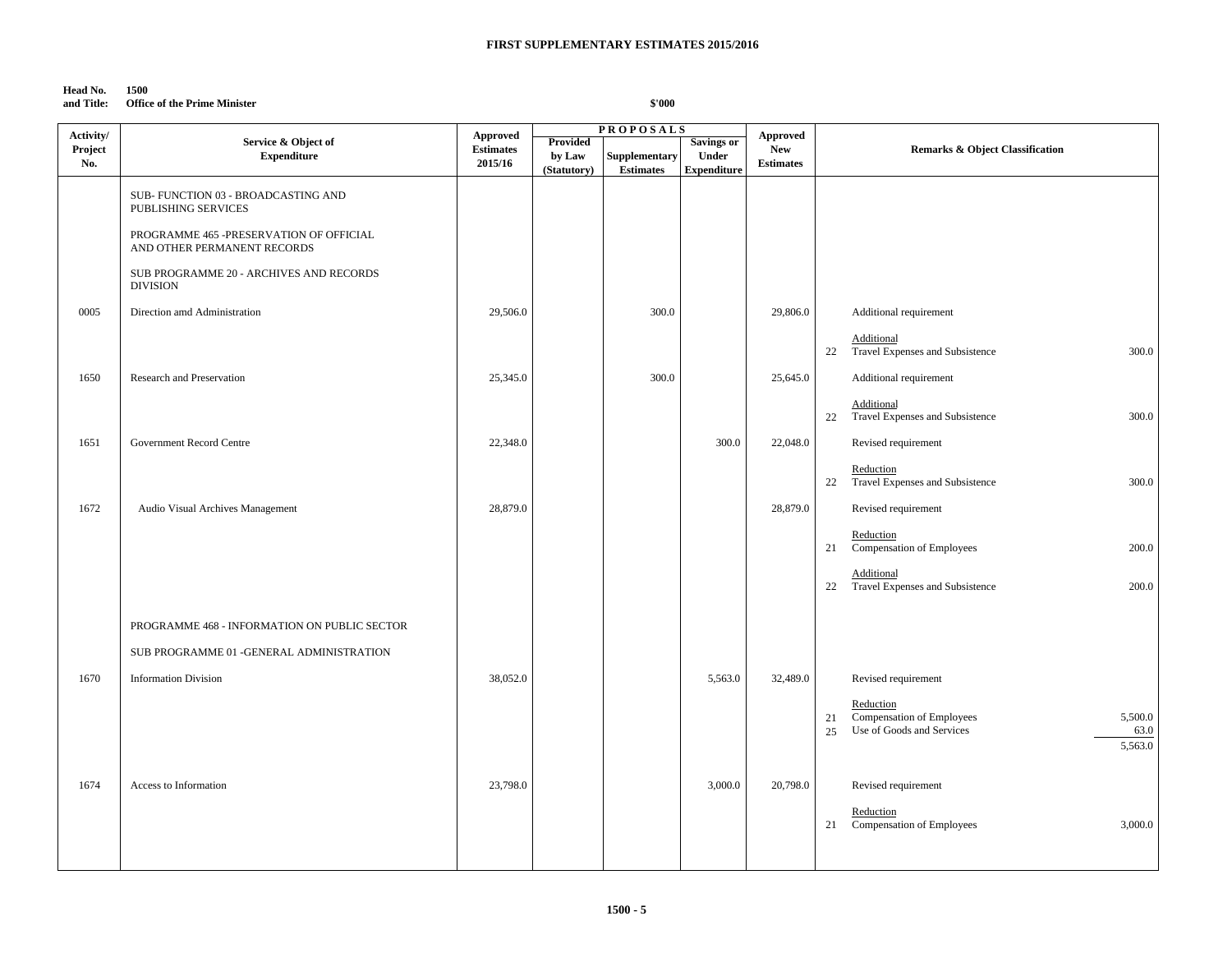### **Head No. 1500**

# **and Title: Office of the Prime Minister**

| Activity/      |                                                              | Approved                    |                                   | <b>PROPOSALS</b>                  |                                                  | <b>Approved</b>                |                                                                                                                                 |
|----------------|--------------------------------------------------------------|-----------------------------|-----------------------------------|-----------------------------------|--------------------------------------------------|--------------------------------|---------------------------------------------------------------------------------------------------------------------------------|
| Project<br>No. | Service & Object of<br><b>Expenditure</b>                    | <b>Estimates</b><br>2015/16 | Provided<br>by Law<br>(Statutory) | Supplementary<br><b>Estimates</b> | <b>Savings or</b><br>Under<br><b>Expenditure</b> | <b>New</b><br><b>Estimates</b> | <b>Remarks &amp; Object Classification</b>                                                                                      |
| 1678           | Public Broadcasting Corporation                              | 250,789.0                   |                                   | 5,459.0                           |                                                  | 256,248.0                      | Additional requirement                                                                                                          |
|                |                                                              |                             |                                   |                                   |                                                  |                                | Additional<br>Compensation of Employees<br>3,819.0<br>21<br>Travel Expenses and Subsistence<br>1,640.0<br>22<br>5,459.0         |
| 2408           | Public Education and Communication                           | 7,056.0                     |                                   | 381.0                             |                                                  | 7,437.0                        | Additional requirement<br>Additional<br><b>Capital Goods</b><br>32<br>381.0                                                     |
|                | FUNCTION 10 - SOCIAL SECURITY AND WELFARE<br><b>SERVICES</b> |                             |                                   |                                   |                                                  |                                |                                                                                                                                 |
|                | PROGRAMME 325 - SOCIAL WELFARE SERVICES                      |                             |                                   |                                   |                                                  |                                |                                                                                                                                 |
|                | SUB PROGRAMME 27 - WOMEN'S WELFARE                           |                             |                                   |                                   |                                                  |                                |                                                                                                                                 |
| 1138           | <b>Bureau of Women's Affairs</b>                             | 58,576.0                    |                                   | 500.0                             |                                                  | 59,076.0                       | Additional requirement                                                                                                          |
|                |                                                              |                             |                                   |                                   |                                                  |                                | Additional<br>32<br>Capital Goods<br>5,000.0                                                                                    |
|                |                                                              |                             |                                   |                                   |                                                  |                                | Reduction<br>Compensation of Employees<br>4,500.0<br>21                                                                         |
|                |                                                              |                             |                                   |                                   |                                                  |                                | Net additional<br>500.0                                                                                                         |
| 1139           | Grant to Women's Center                                      | 146,493.0                   |                                   | 10,452.0                          |                                                  | 156,945.0                      | Additional requirement                                                                                                          |
|                |                                                              |                             |                                   |                                   |                                                  |                                | Additional<br><b>Compensation of Employees</b><br>7,042.0<br>21<br>Travel Expenses and Subsistence<br>22<br>3,410.0<br>10,452.0 |
|                |                                                              |                             |                                   |                                   |                                                  |                                |                                                                                                                                 |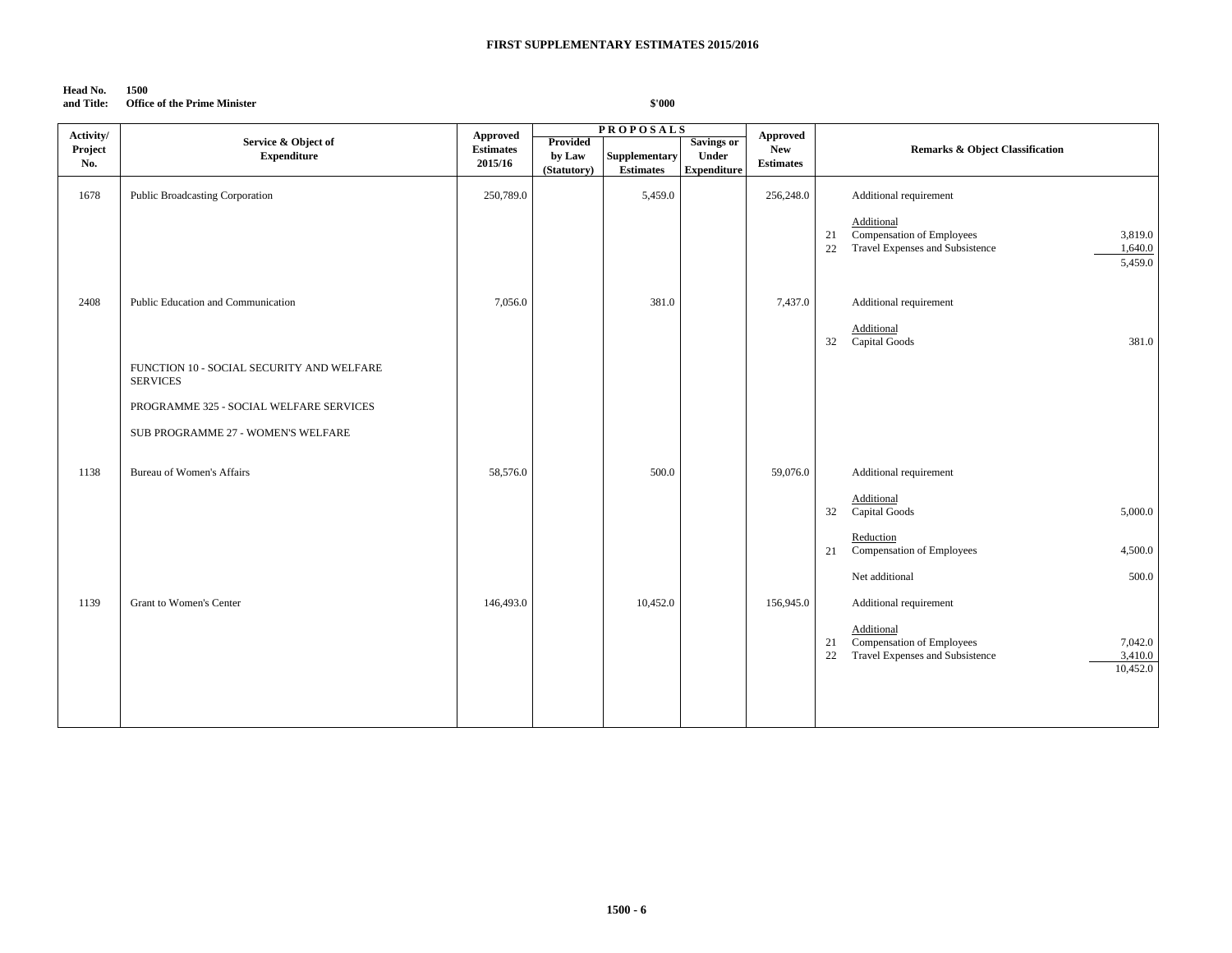# **Head No. 1500**

**and Title: Office of the Prime Minister**

| Activity/ |                                                             | Approved                 |             | <b>PROPOSALS</b>      |                    | Approved                 |                                            |
|-----------|-------------------------------------------------------------|--------------------------|-------------|-----------------------|--------------------|--------------------------|--------------------------------------------|
| Project   | Service & Object of                                         | <b>Estimates</b>         | Provided    |                       | <b>Savings or</b>  | New                      | <b>Remarks &amp; Object Classification</b> |
|           | <b>Expenditure</b>                                          |                          | by Law      | Supplementary         | Under              |                          |                                            |
| No.       |                                                             | 2015/16                  | (Statutory) | <b>Estimates</b>      | <b>Expenditure</b> | <b>Estimates</b>         |                                            |
|           |                                                             |                          |             |                       |                    |                          |                                            |
|           | FUNCTION 99 - UNALLOCATED                                   |                          |             |                       |                    |                          |                                            |
|           |                                                             |                          |             |                       |                    |                          |                                            |
|           | PROGRAMME 008 - CONSTITUENCY DEVELOPMENT                    |                          |             |                       |                    |                          |                                            |
|           | <b>FUND</b>                                                 |                          |             |                       |                    |                          |                                            |
|           |                                                             |                          |             |                       |                    |                          |                                            |
|           | SUB PROGRAMME 99 - OTHERS                                   |                          |             |                       |                    |                          |                                            |
|           |                                                             |                          |             |                       |                    |                          |                                            |
| 0090      | <b>Constituency Development Fund</b>                        | 1,023,282.0              |             |                       |                    | 1,023,282.0              | Revised requirement                        |
|           |                                                             |                          |             |                       |                    |                          |                                            |
|           |                                                             |                          |             |                       |                    |                          | Additional                                 |
|           |                                                             |                          |             |                       |                    |                          | Capital Goods<br>1,435.0<br>32             |
|           |                                                             |                          |             |                       |                    |                          |                                            |
|           |                                                             |                          |             |                       |                    |                          | Reduction                                  |
|           |                                                             |                          |             |                       |                    |                          | 25<br>Use of Goods and Services<br>1,435.0 |
|           |                                                             |                          |             |                       |                    |                          |                                            |
|           |                                                             |                          |             |                       |                    |                          |                                            |
|           |                                                             |                          |             |                       |                    |                          |                                            |
|           |                                                             |                          |             |                       |                    |                          |                                            |
|           |                                                             |                          |             |                       |                    |                          |                                            |
|           |                                                             |                          |             |                       |                    |                          |                                            |
|           |                                                             |                          |             |                       |                    |                          |                                            |
|           |                                                             |                          |             |                       |                    |                          |                                            |
|           |                                                             |                          |             |                       |                    |                          |                                            |
|           |                                                             |                          |             |                       |                    |                          |                                            |
|           |                                                             |                          |             |                       |                    |                          |                                            |
|           |                                                             |                          |             |                       |                    |                          |                                            |
|           |                                                             |                          |             |                       |                    |                          |                                            |
|           |                                                             |                          |             |                       |                    |                          |                                            |
|           |                                                             |                          |             |                       |                    |                          |                                            |
|           |                                                             |                          |             |                       |                    |                          |                                            |
|           |                                                             |                          |             |                       |                    |                          |                                            |
|           |                                                             |                          |             |                       |                    |                          |                                            |
|           |                                                             |                          |             |                       |                    |                          |                                            |
|           |                                                             |                          |             |                       |                    |                          |                                            |
|           |                                                             |                          |             |                       |                    |                          |                                            |
|           | <b>TOTAL HEAD 1500</b><br><b>LESS APPROPRIATIONS IN AID</b> | 3,100,052.0<br>240,416.0 | $\sim$      | 145,043.0<br>76,492.0 | 39,447.0           | 3,205,648.0<br>316,908.0 |                                            |
|           | <b>TOTAL HEAD 1500</b>                                      | 2,859,636.0              | $\sim$      | 68,551.0              | 39,447.0           | 2,888,740.0              |                                            |
|           |                                                             |                          |             |                       |                    |                          |                                            |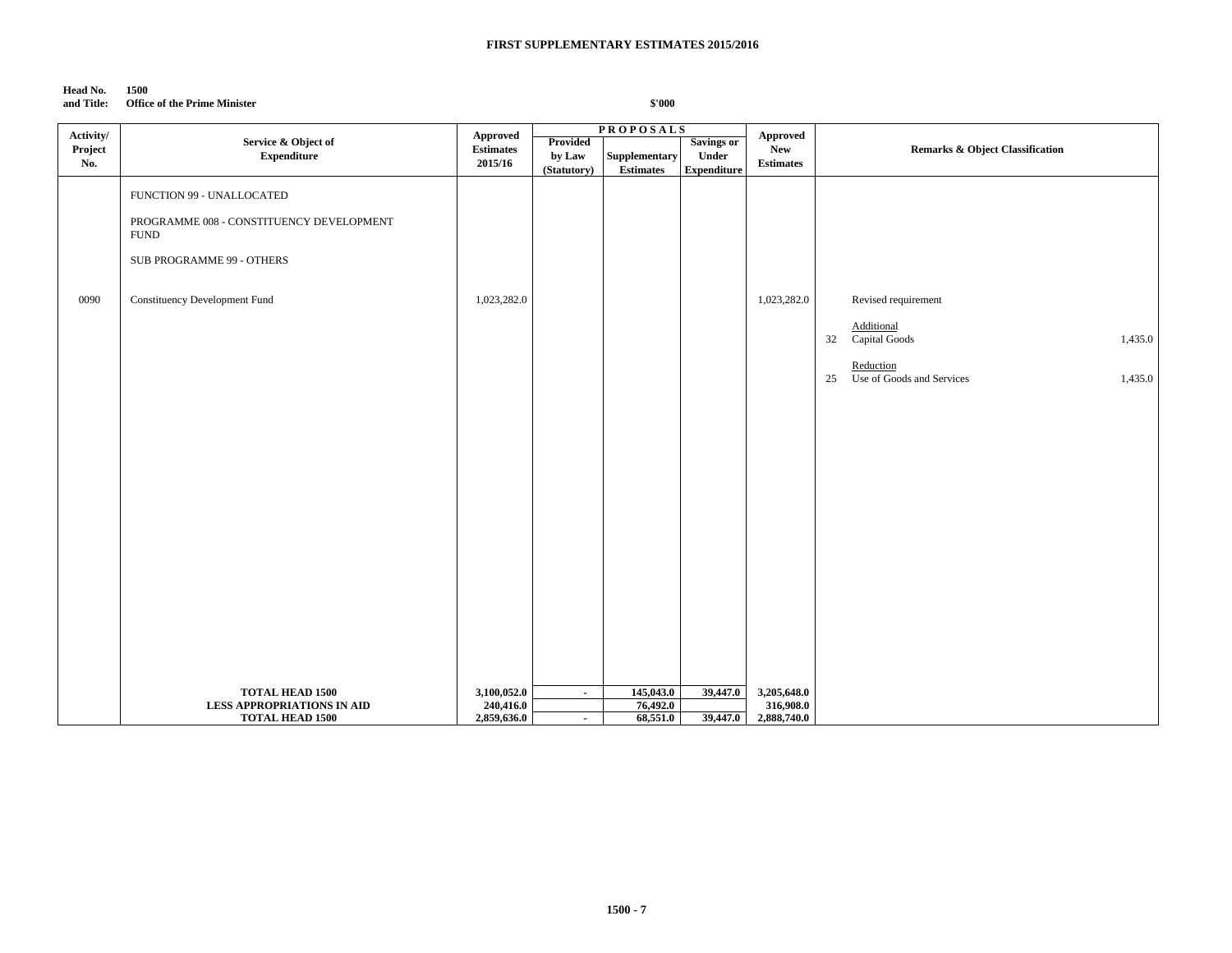### **Head No. 1500B and Title: Office of the Prime Minister (Capital - Multilateral/Bilateral Programmes)**

| Activity/      |                                                                                                                                                                                                          | Approved                    |                                   | <b>PROPOSALS</b>                  |                                                         | <b>Approved</b>                |                                                                                                                                                                                                                                                                                                            |                                                                    |
|----------------|----------------------------------------------------------------------------------------------------------------------------------------------------------------------------------------------------------|-----------------------------|-----------------------------------|-----------------------------------|---------------------------------------------------------|--------------------------------|------------------------------------------------------------------------------------------------------------------------------------------------------------------------------------------------------------------------------------------------------------------------------------------------------------|--------------------------------------------------------------------|
| Project<br>No. | Service & Object of<br><b>Expenditure</b>                                                                                                                                                                | <b>Estimates</b><br>2015/16 | Provided<br>by Law<br>(Statutory) | Supplementary<br><b>Estimates</b> | <b>Savings or</b><br><b>Under</b><br><b>Expenditure</b> | <b>New</b><br><b>Estimates</b> | <b>Remarks &amp; Object Classification</b>                                                                                                                                                                                                                                                                 |                                                                    |
|                | FUNCTION 01 - GENERAL PUBLIC SERVICES<br>SUB FUNCTION 99 - OTHER GENERAL PUBLIC SERVICES<br>PROGRAMME 011 - POVERTY ALLEVIATION PROGRAMME<br>SUB PROGRAMME 24 - JAMAICA SOCIAL<br><b>INVESTMENT FUND</b> |                             |                                   |                                   |                                                         |                                | Unless otherwise stated, adjustments for Compensation of<br>Employees and Travel Expenses and Subsistence<br>result from:<br>New rates for salaries and allowances effective April 2015<br>(a)<br>under the 2015/2017 Heads of Agreement;<br>Final of three tranche of the \$25,000 One Off Payment<br>(b) | 10,149.0<br>2,149.0                                                |
| 9178           | Jamaica Social Investment Fund                                                                                                                                                                           | 325,426.0                   |                                   | 24,819.0                          |                                                         | 350,245.0                      | Revised requirement to facilitate the reallocation of<br>of funds:<br>Additional requirement includes \$15.504m for General<br>Consumption Tax (GCT).                                                                                                                                                      |                                                                    |
|                |                                                                                                                                                                                                          |                             |                                   |                                   |                                                         |                                | Additional<br>21 Compensation of Employees<br>25 Use of Goods and Services                                                                                                                                                                                                                                 | 45,105.0<br>35,875.0<br>80,980.0                                   |
|                |                                                                                                                                                                                                          |                             |                                   |                                   |                                                         |                                | Reduction<br>22 Travel Expenses and Subsistence<br>23 Rental of Property and machinery<br>24 Utilities and Communiccations Services<br>25 Use of Goods and Services<br>32 Capital Goods                                                                                                                    | 7,002.0<br>10,756.0<br>8,597.0<br>15,965.0<br>13,841.0<br>56,161.0 |
|                |                                                                                                                                                                                                          |                             |                                   |                                   |                                                         |                                | Net additional                                                                                                                                                                                                                                                                                             | 24,819.0                                                           |
| 9435           | <b>Inner City Basic Services Project</b>                                                                                                                                                                 |                             |                                   | 35,544.0                          |                                                         | 35,544.0                       | Additional requirement due to higher than programmed expenditure<br>(i) Government Of Jamaica (GOJ)                                                                                                                                                                                                        | 35,544.0                                                           |
|                |                                                                                                                                                                                                          |                             |                                   |                                   |                                                         |                                | Additional<br>30 Grants and Contributions                                                                                                                                                                                                                                                                  | 35,544.0                                                           |
| 9436           | Basic Needs Trust Fund (BNTF6)                                                                                                                                                                           |                             |                                   | 7,022.0                           |                                                         | 7,022.0                        | Additional requirement for civil works expenditures<br>following final accounts                                                                                                                                                                                                                            |                                                                    |
|                |                                                                                                                                                                                                          |                             |                                   |                                   |                                                         |                                | (i) Government Of Jamaica (GOJ)                                                                                                                                                                                                                                                                            |                                                                    |
|                |                                                                                                                                                                                                          |                             |                                   |                                   |                                                         |                                | Additional<br>30 Grants and Contributions                                                                                                                                                                                                                                                                  | 7,022.0                                                            |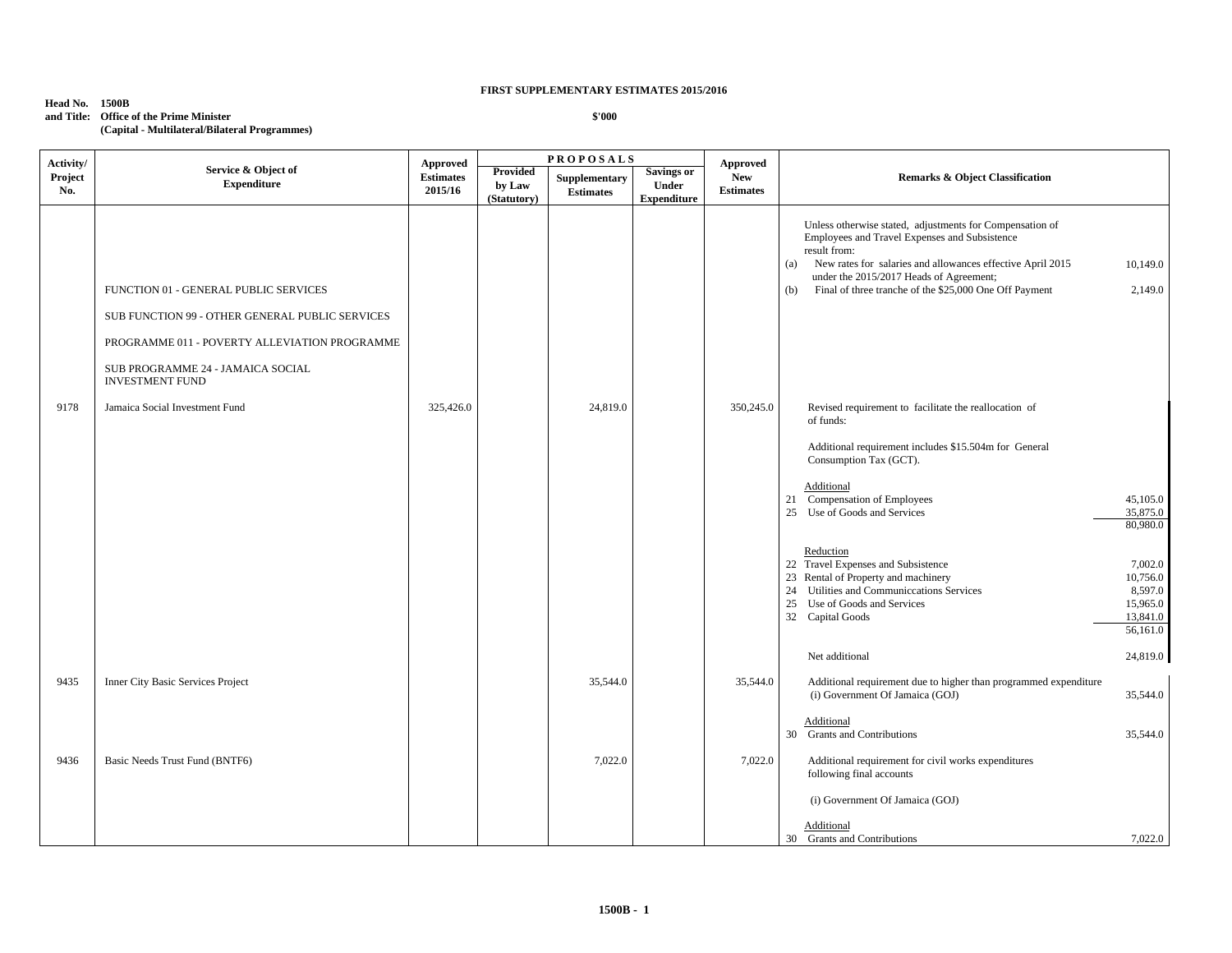#### **Head No. 1500B and Title: Office of the Prime Minister**

**(Capital - Multilateral/Bilateral Programmes)**

**P R O P O S A L S Activity/ Project No. Service & Object of Expenditure Approved Provided Estimates 2015/16 Approved New Estimates Remarks & Object Classification by Law (Statutory) Supplementary Estimates Savings or Under Expenditure** 9438 Poverty Reduction Programme III  $464,000.0$  464,000.0 346,788.0 346,788.0 310,788.0 Additional requirement due to higher than programmed expenditure (i) European Union (EU) Grant 346,788.0 Additional 30 Grants and Contributions 346,788.0 9440 Basic Needs Trust Fund (BNTF7) 305,000.0 305,000.0 15,000.0 320,000.0 Additional requirement due to higher than programmed expenditure (i) Caribbean Development Bank (CDB) Grant 20,000.0 Additional 30 Grants and Contributions 20,000.0 Revised requirement (i) Government Of Jamaica (GOJ) 5,000.0 Reduction 30 Grants and Contributions 5,000.0 Net Additional 15,000.0 9441 Rural Economic Development Initiative 246,765.0 26,765.0 104,650.0 351,415.0 Additional requirement due to higher than programmed expenditure (i) International Bank for Reconstruction and Development 104,650.0 (IBRD) Loan Additional 30 Grants and Contributions 104,650.0 9442 Community Investment Project 1,955.0 1,955.0 1,955.0 Additional requirement due to outstanding payments (i) Government Of Jamaica (GOJ) 1,955.0 Additional 30 Grants and Contributions 1,955.0 9451 School Sanitation Project 2012 13,500.0 13,500.0 13,500.0 4dditional requirement due to higher than programmed expenditure. The amount is treated as Appropriations- In-Aid (i) Petro Caribe Fund Grant 13,500.0 Additional 30 Grants and Contributions 13,500.0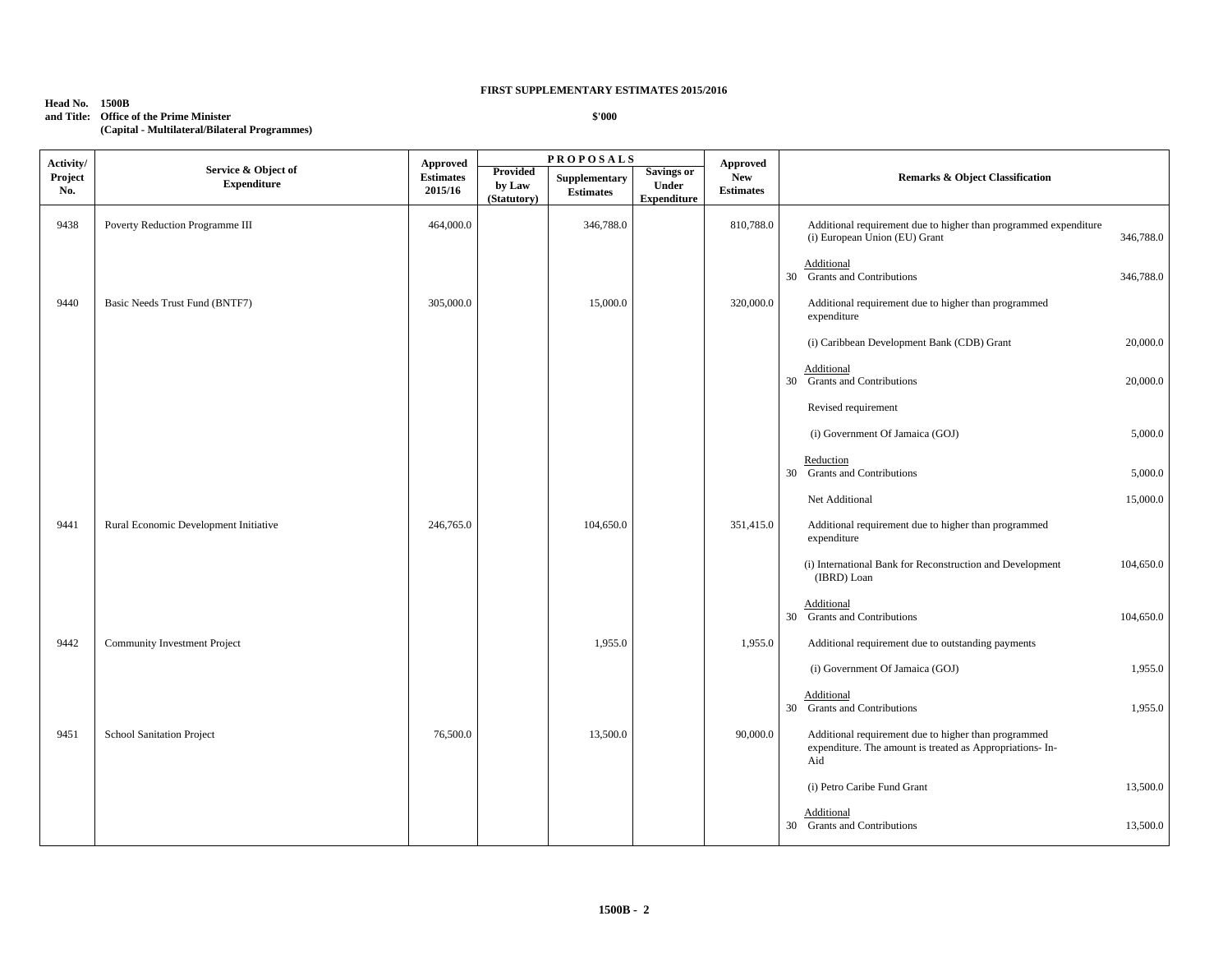### **Head No. 1500B and Title: Office of the Prime Minister (Capital - Multilateral/Bilateral Programmes)**

| Activity/      |                                                                                                                                                                                                                                      | Approved                               |                                          | <b>PROPOSALS</b>                   |                                                  | Approved                               |                                                                                                                                                                                                                |
|----------------|--------------------------------------------------------------------------------------------------------------------------------------------------------------------------------------------------------------------------------------|----------------------------------------|------------------------------------------|------------------------------------|--------------------------------------------------|----------------------------------------|----------------------------------------------------------------------------------------------------------------------------------------------------------------------------------------------------------------|
| Project<br>No. | Service & Object of<br><b>Expenditure</b>                                                                                                                                                                                            | <b>Estimates</b><br>2015/16            | <b>Provided</b><br>by Law<br>(Statutory) | Supplementary<br><b>Estimates</b>  | <b>Savings or</b><br>Under<br><b>Expenditure</b> | <b>New</b><br><b>Estimates</b>         | Remarks & Object Classification                                                                                                                                                                                |
| 9490           | FUNCTION 10 - SOCIAL SECURITY AND WELFARE SERVICE<br>PROGRAMME 325- SOCIAL WELFARE SERVICES<br>SUB PROGRAMME 27 - WOMEN'S WELFARE<br>Addressing the Gap of Gender-based Violence between the State<br>and vulnerable women and girls |                                        |                                          | 1,500.0                            |                                                  | 1,500.0                                | Additional requirement to facilitate new project in addressing<br>gender violence in low income or volatile communities<br>(i) UNESCO Grant<br>1,500.0<br>Additional<br>30 Grants and Contributions<br>1,500.0 |
|                | <b>GROSS TOTAL</b><br><b>LESS APPROPRIATION IN AID</b><br><b>NET TOTAL HEAD 1500B</b>                                                                                                                                                | 1,827,989.0<br>76,500.0<br>1,751,489.0 | $\sim$<br>$\blacksquare$                 | 550,778.0<br>13,500.0<br>537,278.0 | $\blacksquare$<br>$\blacksquare$                 | 2,378,767.0<br>90,000.0<br>2,288,767.0 |                                                                                                                                                                                                                |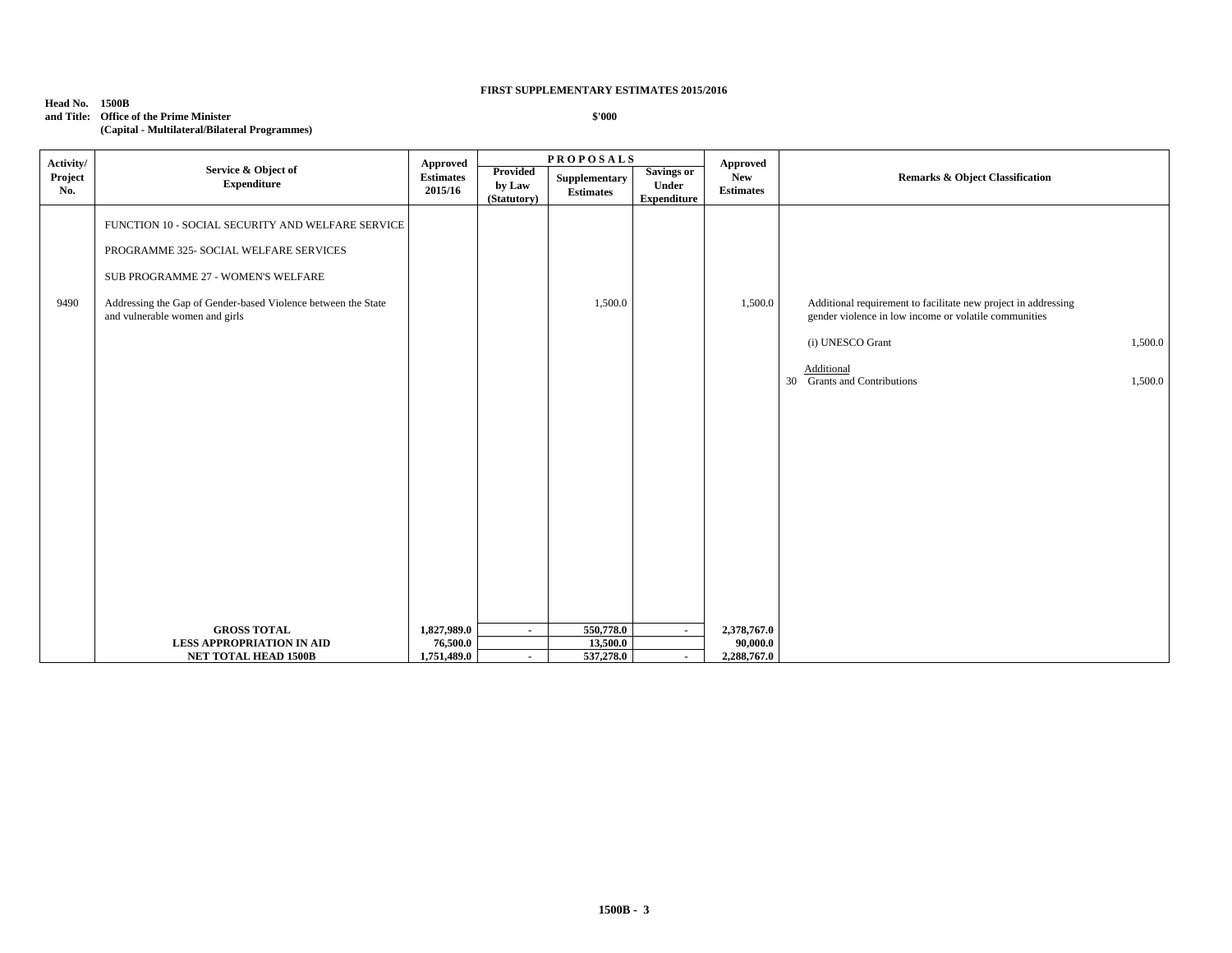### **FIRST SUPPLEMENTARY ESTIMATES 2015/2016**

### **Head No. 1510 and Title: JAMAICA INFORMATION SERVICE**

| <b>PROPOSALS</b>            |                                                                                                                                                                                                                                           |                                           |                                   |                                   |                                                  |                                     |                                                                                                                                                                                                                                                                                                                     |  |
|-----------------------------|-------------------------------------------------------------------------------------------------------------------------------------------------------------------------------------------------------------------------------------------|-------------------------------------------|-----------------------------------|-----------------------------------|--------------------------------------------------|-------------------------------------|---------------------------------------------------------------------------------------------------------------------------------------------------------------------------------------------------------------------------------------------------------------------------------------------------------------------|--|
| Activity/<br>Project<br>No. | Service & Object of<br><b>Expenditure</b>                                                                                                                                                                                                 | Approved<br><b>Estimates</b><br>2015/2016 | Provided<br>by Law<br>(Statutory) | Supplementary<br><b>Estimates</b> | <b>Savings or</b><br>Under<br><b>Expenditure</b> | Approved<br>New<br><b>Estimates</b> | <b>Remarks &amp; Object Classification</b>                                                                                                                                                                                                                                                                          |  |
|                             | FUNCTION 08 - RECREATION, CULTURE AND<br><b>RELIGION</b><br>SUB-FUNCTION 03 - BROADCASTING AND<br>PUBLISHING SERVICES<br>PROGRAMME 468 - INFORMATION ON PUBLIC<br><b>SECTOR</b><br>SUBPROGRAMME 22 - JAMAICA INFORMATION<br>SERVICE (JIS) |                                           |                                   |                                   |                                                  |                                     | Unless otherwise stated, additional requirement for Compensation of<br>Employees and Travel Expenses and Subsistence result from:<br>New rates for salaries and allowances effective April 2015<br>(a)<br>under the 2015/2017 Heads of Agreement;<br>Final of three tranches of the \$25,000 One Off Payment<br>(b) |  |
| 0005                        | Direction and Administration                                                                                                                                                                                                              | 237,348.0                                 |                                   |                                   | 97,629.0                                         | 139,719.0                           | Revised requirement<br>Reduction                                                                                                                                                                                                                                                                                    |  |
|                             |                                                                                                                                                                                                                                           |                                           |                                   |                                   |                                                  |                                     | 32 Capital Goods<br>108,265.0<br>Additional<br>21 Compensation of Employees<br>1,684.0<br>22 Travel Expenses and Subsistence<br>1,274.0<br>25 Use of Goods and Services<br>7,678.0<br>10,636.0                                                                                                                      |  |
| 0220                        | <b>Computer Services</b>                                                                                                                                                                                                                  | 30,936.0                                  |                                   | 1,261.0                           |                                                  | 32,197.0                            | 97,629.0<br>Net reduction<br>Additional requirement<br>Additional<br>21 Compensation of Employees<br>886.0<br>22 Travel Expenses and Subsistence<br>375.0<br>1,261.0                                                                                                                                                |  |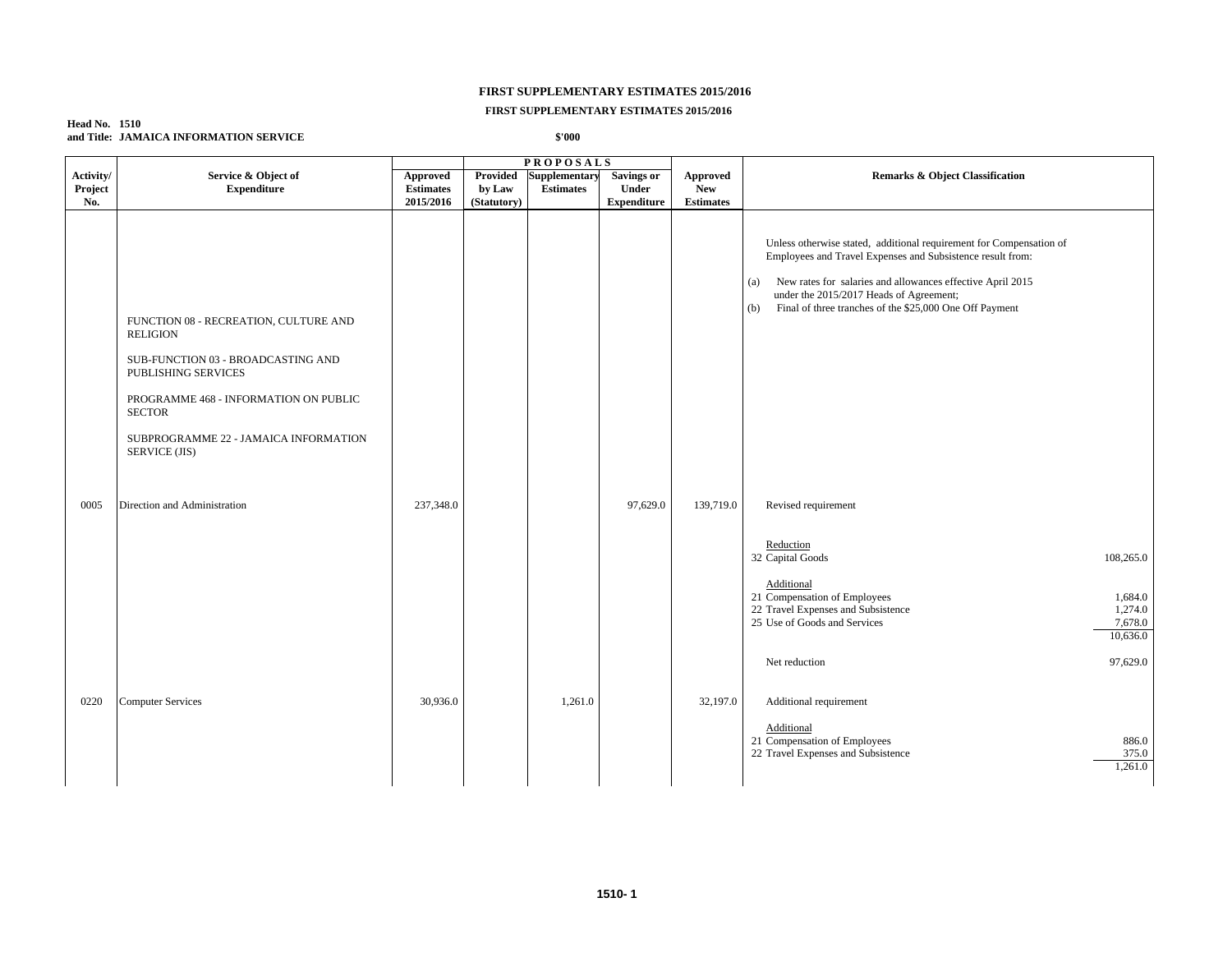| <b>Head No. 1510</b> |                                        |
|----------------------|----------------------------------------|
|                      | and Title: JAMAICA INFORMATION SERVICE |

|                             |                                           |                                                  |                                          | <b>PROPOSALS</b>                         |                                                  |                                            |                                                                                                                                                                                                                    |
|-----------------------------|-------------------------------------------|--------------------------------------------------|------------------------------------------|------------------------------------------|--------------------------------------------------|--------------------------------------------|--------------------------------------------------------------------------------------------------------------------------------------------------------------------------------------------------------------------|
| Activity/<br>Project<br>No. | Service & Object of<br><b>Expenditure</b> | <b>Approved</b><br><b>Estimates</b><br>2015/2016 | <b>Provided</b><br>by Law<br>(Statutory) | <b>Supplementary</b><br><b>Estimates</b> | <b>Savings or</b><br>Under<br><b>Expenditure</b> | Approved<br><b>New</b><br><b>Estimates</b> | <b>Remarks &amp; Object Classification</b>                                                                                                                                                                         |
| 0338                        | Corporate Services                        | 85,135.0                                         |                                          | 51,260.0                                 |                                                  | 136,395.0                                  | Additional requirement includes \$45.668m for the payment of GCT<br>on purchases of goods and services                                                                                                             |
|                             |                                           |                                                  |                                          |                                          |                                                  |                                            | Additional<br>21 Compensation of Employees<br>2,741.0<br>22 Travel Expenses and Subsistence<br>501.0<br>24 Utilities and Communication Services<br>2,350.0<br>25 Use of Goods and Services<br>45,668.0<br>51,260.0 |
| 1662                        | <b>Public Relations</b>                   | 25,784.0                                         |                                          | 2,274.0                                  |                                                  | 28,058.0                                   | Additional requirement<br>Additional<br>21 Compensation of Employees<br>1,391.0<br>22 Travel Expenses and Subsistence<br>883.0<br>2,274.0                                                                          |
| 1665                        | Regional Information Services             | 22,825.0                                         |                                          | 1,257.0                                  |                                                  | 24,082.0                                   | Additional requirement                                                                                                                                                                                             |
|                             |                                           |                                                  |                                          |                                          |                                                  |                                            | Additional<br>21 Compensation of Employees<br>951.0<br>22 Travel Expenses and Subsistence<br>303.0<br>23 Rental of Property and Machnery<br>3.0<br>1,257.0                                                         |
| 1666                        | Production of Television Programmes       | 88,595.0                                         |                                          | 5,875.0                                  |                                                  | 94,470.0                                   | Additional requirement<br>Additional<br>21 Compensation of Employees<br>3,718.0<br>22 Travel Expenses and Subsistence<br>2,157.0<br>5,875.0                                                                        |
|                             |                                           |                                                  |                                          |                                          |                                                  |                                            |                                                                                                                                                                                                                    |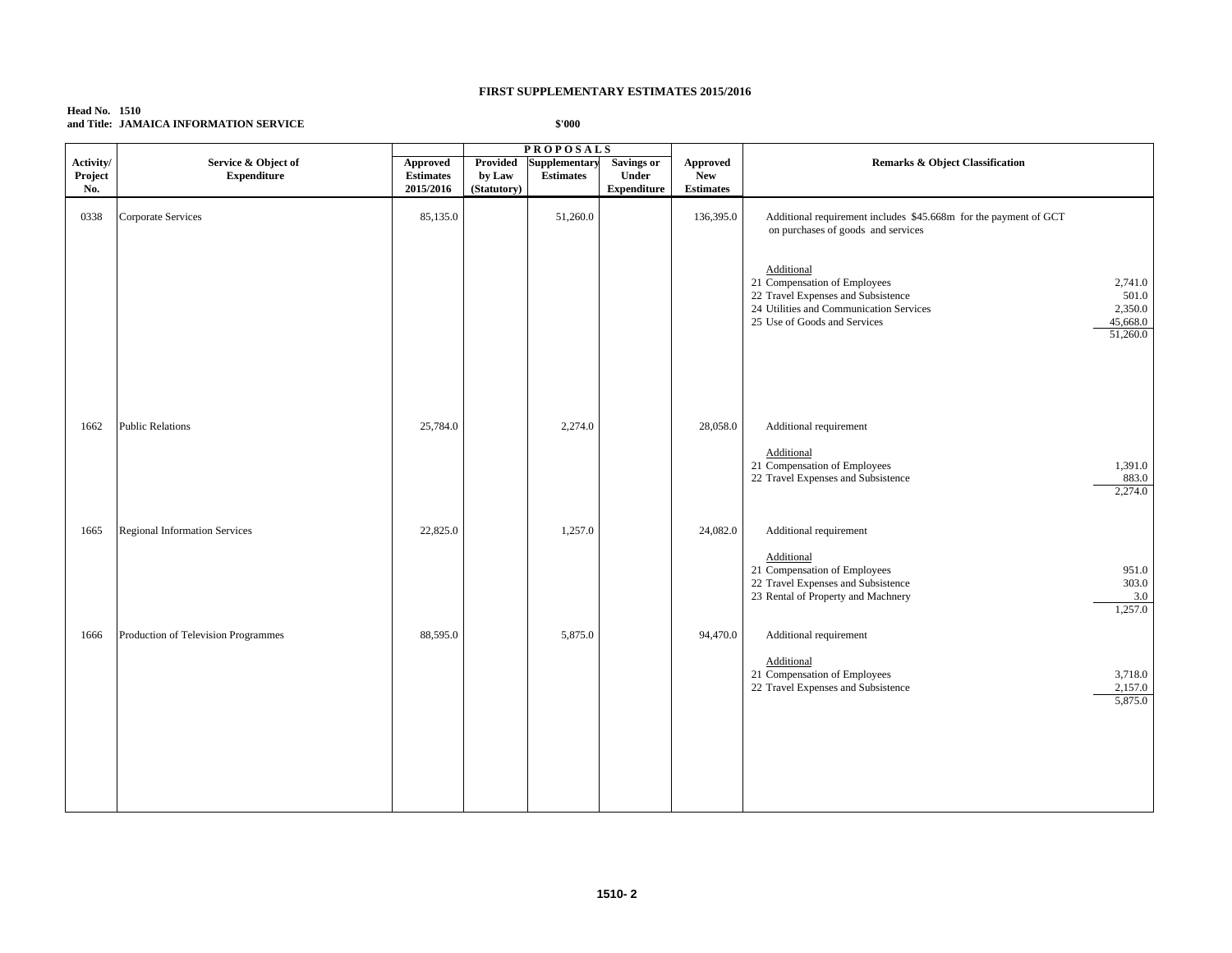### **Head No. 1510 and Title: JAMAICA INFORMATION SERVICE**

|                             |                                                                                | <b>PROPOSALS</b>                                 |                                   |                                   |                                                  |                                            |                                                                                                                                             |
|-----------------------------|--------------------------------------------------------------------------------|--------------------------------------------------|-----------------------------------|-----------------------------------|--------------------------------------------------|--------------------------------------------|---------------------------------------------------------------------------------------------------------------------------------------------|
| Activity/<br>Project<br>No. | Service & Object of<br><b>Expenditure</b>                                      | <b>Approved</b><br><b>Estimates</b><br>2015/2016 | Provided<br>by Law<br>(Statutory) | Supplementary<br><b>Estimates</b> | <b>Savings or</b><br>Under<br><b>Expenditure</b> | <b>Approved</b><br>New<br><b>Estimates</b> | Remarks & Object Classification                                                                                                             |
| 1667                        | Production of Radio Programmes                                                 | 18,715.0                                         |                                   | 1,540.0                           |                                                  | 20,255.0                                   | Additional requirement<br>Additional<br>21 Compensation of Employees<br>1,018.0<br>522.0<br>22 Travel Expenses and Subsistence<br>1,540.0   |
| 1673                        | Editorial and Photography                                                      | 38,706.0                                         |                                   | 2,841.0                           |                                                  | 41,547.0                                   | Additional requirement<br>Additional<br>21 Compensation of Employees<br>1,776.0<br>22 Travel Expenses and Subsistence<br>1,065.0<br>2,841.0 |
| 1676                        | Research and Publications                                                      | 39,884.0                                         |                                   | 2,183.0                           |                                                  | 42,067.0                                   | Additional requirement<br>Additional<br>21 Compensation of Employees<br>1,725.0<br>458.0<br>22 Travel Expenses and Subsistence<br>2,183.0   |
|                             | <b>GROSS TOTAL</b><br><b>LESS APPROPRIATIONS-IN-AID</b><br>NET TOTAL HEAD 1510 | 587,928.0<br>65,640.0<br>522,288.0               |                                   | 68,491.0<br>68,491.0              | 97,629.0<br>97,629.0                             | 558,790.0<br>65,640.0<br>493,150.0         |                                                                                                                                             |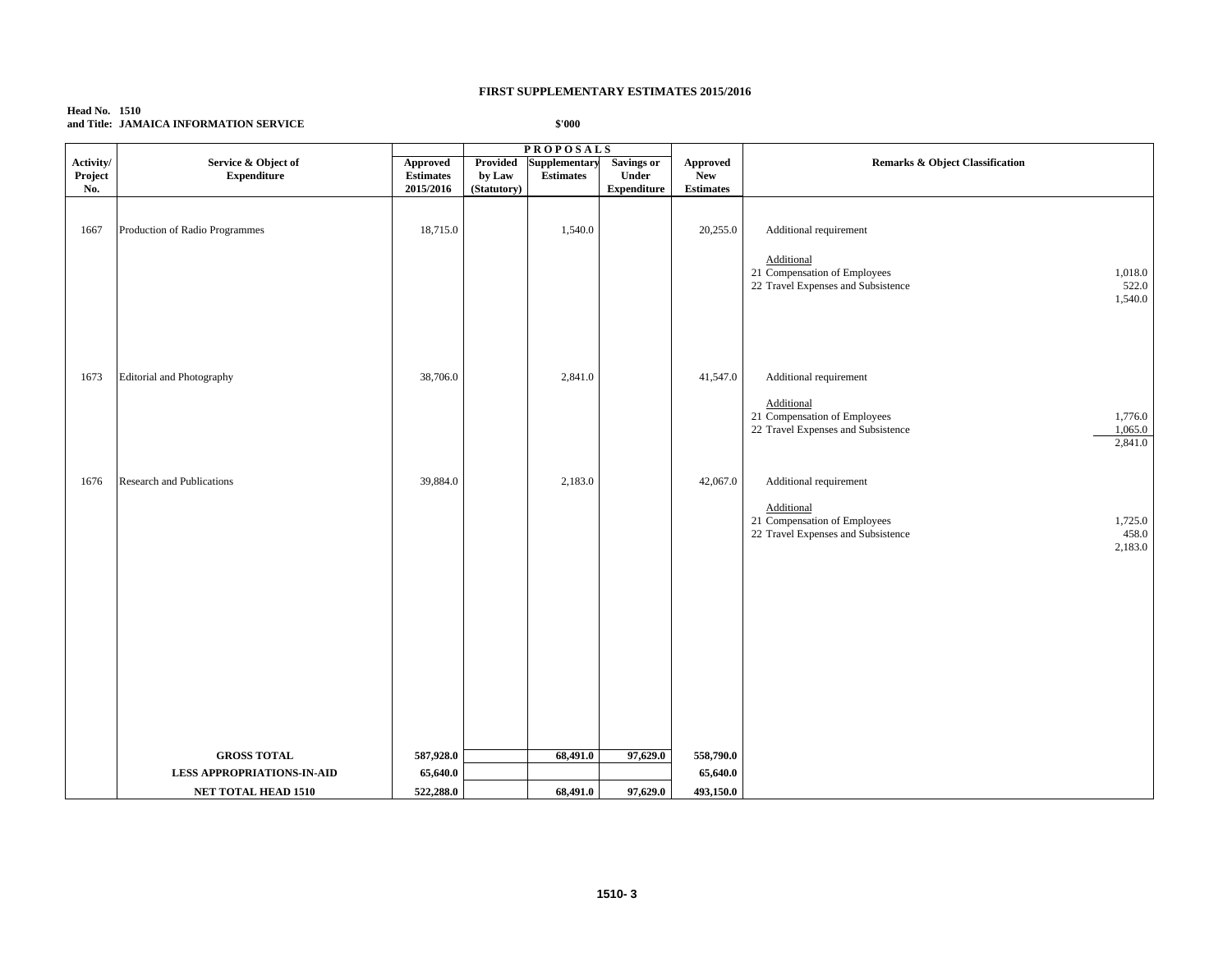**Head No. 1600**<br>**and Title: Office Office of the Cabinet** 

| Activity/      |                                                                                                                                                                      |                                      |                                   | <b>PROPOSALS</b>                  |                                                  | <b>Approved</b>                |                                                                                                                                                                                                                                                                                                                        |                             |
|----------------|----------------------------------------------------------------------------------------------------------------------------------------------------------------------|--------------------------------------|-----------------------------------|-----------------------------------|--------------------------------------------------|--------------------------------|------------------------------------------------------------------------------------------------------------------------------------------------------------------------------------------------------------------------------------------------------------------------------------------------------------------------|-----------------------------|
| Project<br>No. | Service & Object of<br><b>Expenditure</b>                                                                                                                            | Approved<br><b>Estimates 2015/16</b> | Provided<br>by Law<br>(Statutory) | Supplementary<br><b>Estimates</b> | <b>Savings or</b><br>Under<br><b>Expenditure</b> | <b>New</b><br><b>Estimates</b> | <b>Remarks &amp; Object Classification</b>                                                                                                                                                                                                                                                                             |                             |
|                | FUNCTION 01 - GENERAL PUBLIC SERVICES<br>SUB FUNCTION 01 - EXECUTIVE AND<br><b>LEGISLATIVE SERVICES</b><br>PROGRAMME 004 - REGIONAL AND<br>INTERNATIONAL COOPERATION |                                      |                                   |                                   |                                                  |                                | Unless otherwise stated, additional requirement for<br>Compensation of Employees and Travel Expenses and<br>Subsistence result from:<br>New rates for salaries and allowances effective April<br>(a)<br>2015 under the 2015/2017 Heads of Agreement;<br>Final of three tranches of the \$25,000 One Off Payment<br>(b) |                             |
|                | SUB PROGRAMME 06 - REGIONAL<br><b>ORGANISATIONS</b>                                                                                                                  |                                      |                                   |                                   |                                                  |                                |                                                                                                                                                                                                                                                                                                                        |                             |
| 0007           | Membership Fees, Grants and Contributions                                                                                                                            | 4,060.0                              |                                   | 1,743.0                           |                                                  | 5,803.0                        | Additional requirement<br>Additional                                                                                                                                                                                                                                                                                   |                             |
|                | PROGRAMME 146 - OFFICE OF THE<br><b>CABINET</b>                                                                                                                      |                                      |                                   |                                   |                                                  |                                | 30 Grants and Contributions                                                                                                                                                                                                                                                                                            | 1,743.0                     |
|                | SUB PROGRAMME 01 - GENERAL<br><b>ADMINISTRATION</b>                                                                                                                  |                                      |                                   |                                   |                                                  |                                |                                                                                                                                                                                                                                                                                                                        |                             |
| 0001           | Direction and Management                                                                                                                                             | 56,783.0                             |                                   |                                   | 14,213.0                                         | 42,570.0                       | Revised requirement                                                                                                                                                                                                                                                                                                    |                             |
|                |                                                                                                                                                                      |                                      |                                   |                                   |                                                  |                                | Reduction<br>25 Use of Goods and Services                                                                                                                                                                                                                                                                              | 15,963.0                    |
|                |                                                                                                                                                                      |                                      |                                   |                                   |                                                  |                                | Additional<br>22 Travel Expenses and Subsistence<br>29 Awards and Social Assistance                                                                                                                                                                                                                                    | 1,250.0<br>500.0<br>1,750.0 |
|                |                                                                                                                                                                      |                                      |                                   |                                   |                                                  |                                | Net reduction                                                                                                                                                                                                                                                                                                          | 14,213.0                    |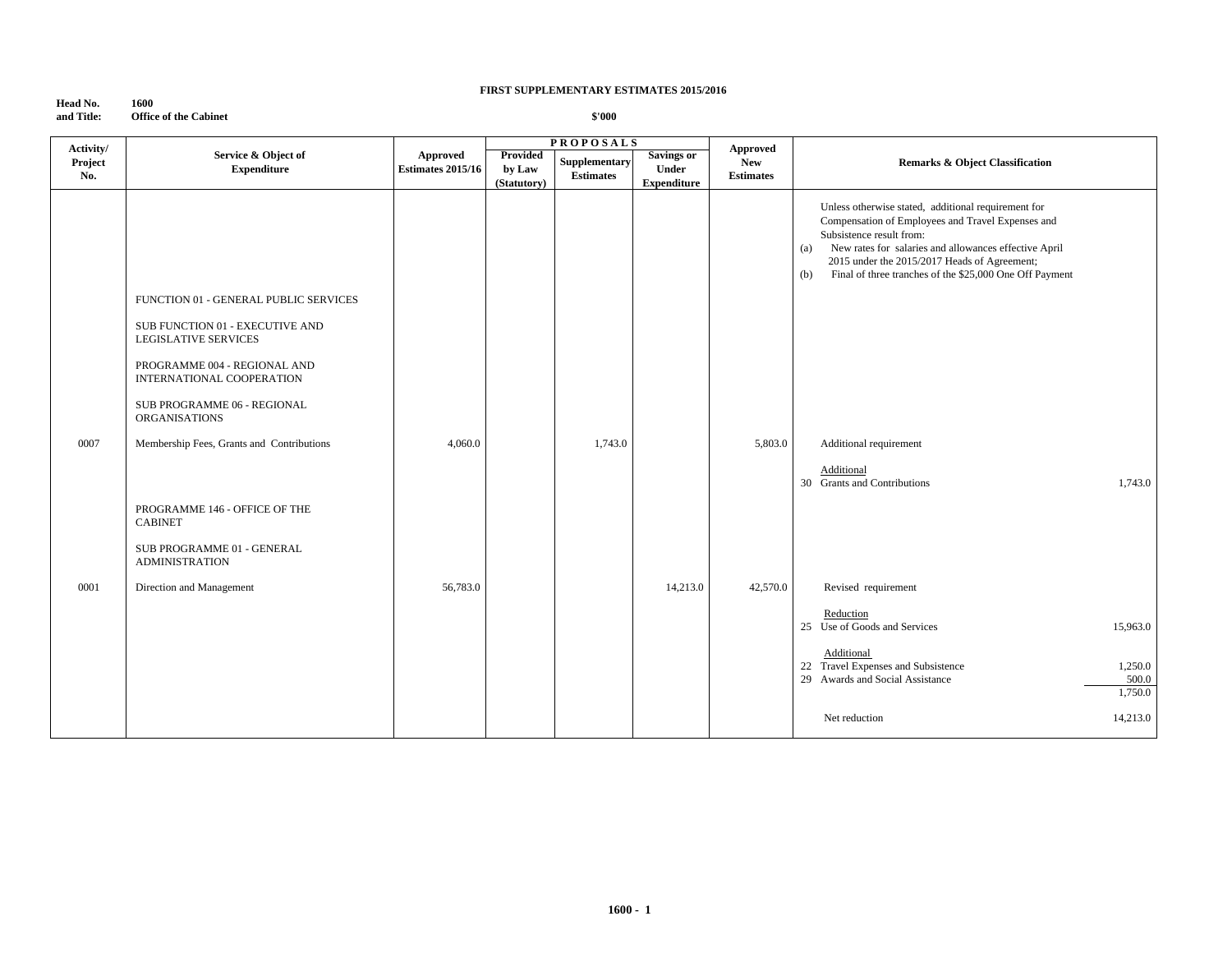### **Head No. 1600**<br>**and Title: Office Office of the Cabinet**

| Activity/      |                                                         |                                      |                                   | <b>PROPOSALS</b>                  |                                                  | <b>Approved</b>                |                                                                                                                         |
|----------------|---------------------------------------------------------|--------------------------------------|-----------------------------------|-----------------------------------|--------------------------------------------------|--------------------------------|-------------------------------------------------------------------------------------------------------------------------|
| Project<br>No. | Service & Object of<br><b>Expenditure</b>               | Approved<br><b>Estimates 2015/16</b> | Provided<br>by Law<br>(Statutory) | Supplementary<br><b>Estimates</b> | <b>Savings or</b><br>Under<br><b>Expenditure</b> | <b>New</b><br><b>Estimates</b> | <b>Remarks &amp; Object Classification</b>                                                                              |
| 0454           | Corporate Affairs Division                              | 75,774.0                             |                                   | 14,382.0                          |                                                  | 90,156.0                       | Additional requirement                                                                                                  |
|                |                                                         |                                      |                                   |                                   |                                                  |                                | Additional<br>25 Use of Goods and Services<br>6,675.0<br>32 Capital Goods<br>11,209.0<br>17,884.0                       |
|                |                                                         |                                      |                                   |                                   |                                                  |                                | Reduction<br>24 Utilities and Communications Services<br>3,502.0                                                        |
|                |                                                         |                                      |                                   |                                   |                                                  |                                | Net Additional<br>14,382.0                                                                                              |
| 0493           | Cabinet Support and Policy Division                     | 84,067.0                             |                                   |                                   | 2,043.0                                          | 82,024.0                       | Revised requirement                                                                                                     |
|                |                                                         |                                      |                                   |                                   |                                                  |                                | Reduction<br>25 Use of Goods and Services<br>952.0<br>Capital Goods<br>32<br>1,091.0<br>2,043.0                         |
| 0579           | Public Sector Transformation and Modernisation Division | 167,010.0                            |                                   |                                   | 25,238.0                                         | 141,772.0                      | Revised requirement                                                                                                     |
|                |                                                         |                                      |                                   |                                   |                                                  |                                | Reduction<br>Travel Expenses and Subsistence<br>221.0<br>22<br>25 Use of Goods and Services<br>36,130.0<br>36,351.0     |
|                |                                                         |                                      |                                   |                                   |                                                  |                                | Additional<br>24 Utilities and Communications Services<br>661.0<br>25 Use of Goods and Services<br>10,452.0<br>11,113.0 |
|                |                                                         |                                      |                                   |                                   |                                                  |                                | 25,238.0<br>Net reduction                                                                                               |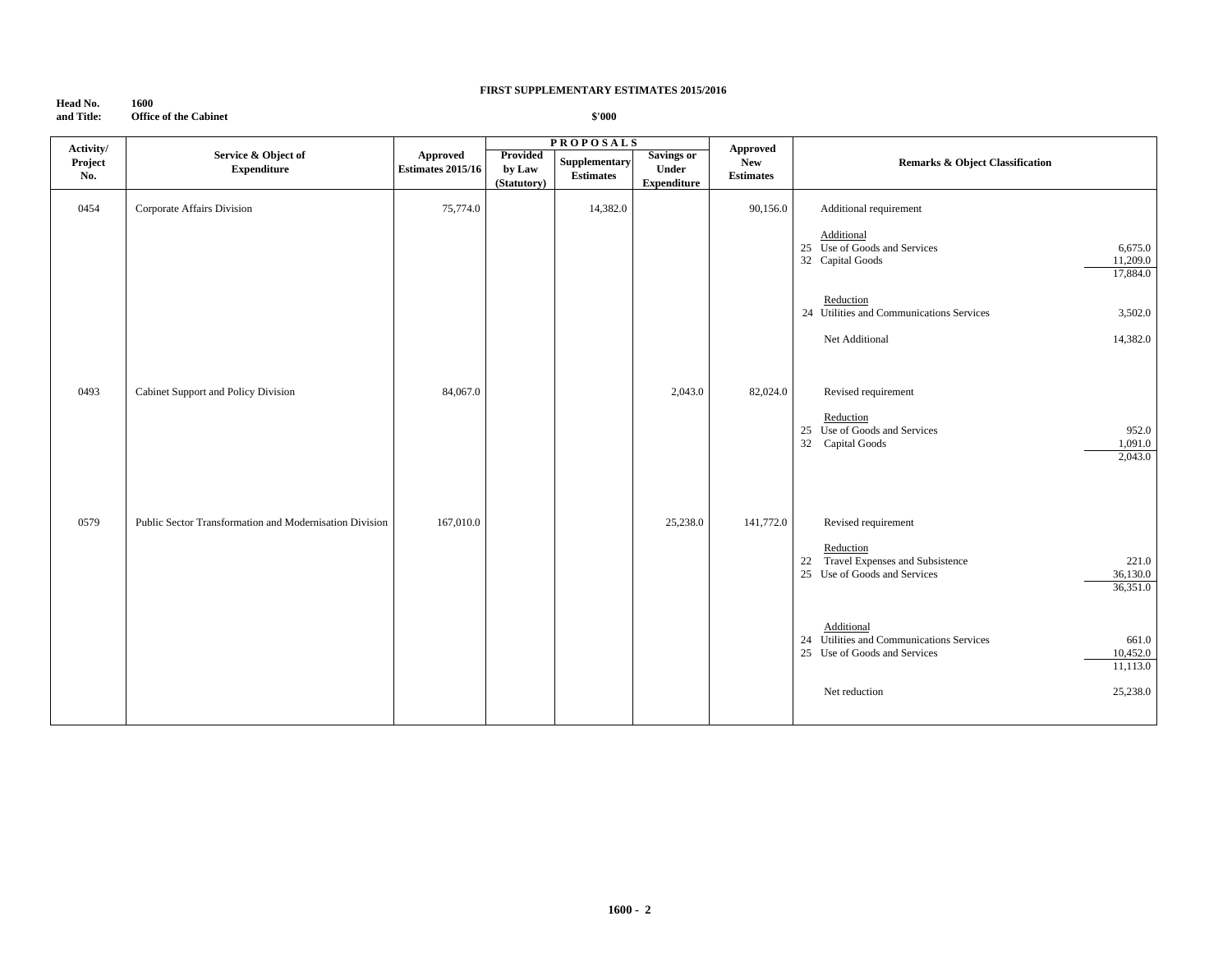| Head No.   | 1600                         |
|------------|------------------------------|
| and Title: | <b>Office of the Cabinet</b> |

| Activity/      |                                                                  |                                      |                                   | <b>PROPOSALS</b>                  |                                                  | Approved                       |                                                        |  |
|----------------|------------------------------------------------------------------|--------------------------------------|-----------------------------------|-----------------------------------|--------------------------------------------------|--------------------------------|--------------------------------------------------------|--|
| Project<br>No. | Service & Object of<br>${\bf Expenditure}$                       | Approved<br><b>Estimates 2015/16</b> | Provided<br>by Law<br>(Statutory) | Supplementary<br><b>Estimates</b> | <b>Savings or</b><br>Under<br><b>Expenditure</b> | <b>New</b><br><b>Estimates</b> | <b>Remarks &amp; Object Classification</b>             |  |
|                | SUB-FUNCTION 99 - OTHER GENERAL<br>PUBLIC SERVICES               |                                      |                                   |                                   |                                                  |                                |                                                        |  |
|                | PROGRAMME 001 - EXECUTIVE DIRECTION AND<br><b>ADMINISTRATION</b> |                                      |                                   |                                   |                                                  |                                |                                                        |  |
|                | SUBPROGRAMME 02 - PLANNING AND<br>DEVELOPMENT                    |                                      |                                   |                                   |                                                  |                                |                                                        |  |
| 0487           | National Security Policy Coordination Unit                       | 13,887.0                             |                                   |                                   |                                                  | 13,887.0                       | Additional requirement                                 |  |
|                |                                                                  |                                      |                                   |                                   |                                                  |                                | Additional<br>29 Awards and Social Assistance<br>500.0 |  |
|                |                                                                  |                                      |                                   |                                   |                                                  |                                |                                                        |  |
|                |                                                                  |                                      |                                   |                                   |                                                  |                                |                                                        |  |
|                |                                                                  |                                      |                                   |                                   |                                                  |                                |                                                        |  |
|                |                                                                  |                                      |                                   |                                   |                                                  |                                |                                                        |  |
|                |                                                                  |                                      |                                   |                                   |                                                  |                                |                                                        |  |
|                |                                                                  |                                      |                                   |                                   |                                                  |                                |                                                        |  |
|                |                                                                  |                                      |                                   |                                   |                                                  |                                |                                                        |  |
|                |                                                                  |                                      |                                   |                                   |                                                  |                                |                                                        |  |
|                |                                                                  |                                      |                                   |                                   |                                                  |                                |                                                        |  |
|                | <b>TOTAL HEAD 1600</b>                                           | 404,943.0                            | $\sim$                            | 16,125.0                          | 41,494.0                                         | 379,574.0                      |                                                        |  |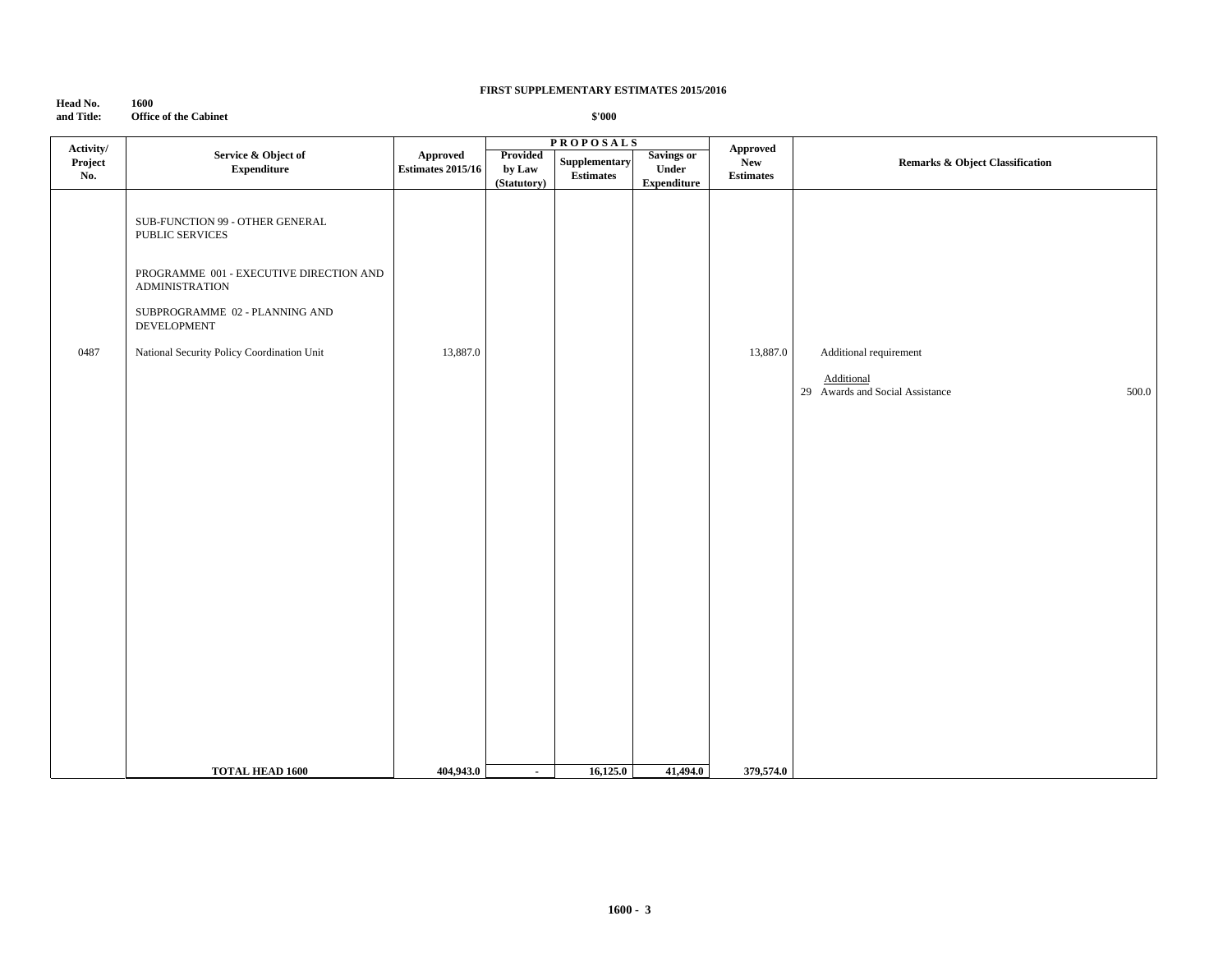| <b>Head No. 1600B</b> |                                               |
|-----------------------|-----------------------------------------------|
|                       | and Title Office of the Cabinet               |
|                       | (Capital - Multilateral/Bilateral Programmes) |

| Activity/      |                                                                                 | Approved                    |                                          | <b>PROPOSALS</b>                  |                                           | Approved                       |                                                                                                    |  |
|----------------|---------------------------------------------------------------------------------|-----------------------------|------------------------------------------|-----------------------------------|-------------------------------------------|--------------------------------|----------------------------------------------------------------------------------------------------|--|
| Project<br>No. | Service & Object of<br>${\bf Expenditure}$                                      | <b>Estimates</b><br>2015/16 | <b>Provided</b><br>by Law<br>(Statutory) | Supplementary<br><b>Estimates</b> | Savings or<br>Under<br><b>Expenditure</b> | <b>New</b><br><b>Estimates</b> | Remarks & Object Classification                                                                    |  |
|                | FUNCTION 01 - GENERAL PUBLIC SERVICES<br>SUB FUNCTION 99 - OTHER GENERAL PUBLIC |                             |                                          |                                   |                                           |                                |                                                                                                    |  |
|                | <b>SERVICES</b><br>PROGRAMME 152 - PUBLIC SECTOR REFORM<br>PROGRAMME            |                             |                                          |                                   |                                           |                                |                                                                                                    |  |
|                | SUB PROGRAMME 20 - IMPROVEMENT IN PUBLIC<br>SECTOR MANAGEMENT                   |                             |                                          |                                   |                                           |                                |                                                                                                    |  |
| 9263           | Public Sector Transformation and Modernization Programme                        | 370,225.0                   |                                          |                                   | 76,668.0                                  | 293,557.0                      | Revised requirement due to lower than projected expenditure:                                       |  |
|                |                                                                                 |                             |                                          |                                   |                                           |                                | Reduction<br>25 Use of Goods and Services<br>79,219.0<br>32 Capital Goods<br>31,799.0<br>111,018.0 |  |
|                |                                                                                 |                             |                                          |                                   |                                           |                                | Additional<br>25 Use of Goods and Services<br>34,350.0                                             |  |
|                |                                                                                 |                             |                                          |                                   |                                           |                                | Net reduction<br>76,668.0                                                                          |  |
|                |                                                                                 |                             |                                          |                                   |                                           |                                |                                                                                                    |  |
|                |                                                                                 |                             |                                          |                                   |                                           |                                |                                                                                                    |  |
|                |                                                                                 |                             |                                          |                                   |                                           |                                |                                                                                                    |  |
|                |                                                                                 |                             |                                          |                                   |                                           |                                |                                                                                                    |  |
|                | <b>TOTAL HEAD 1600B</b>                                                         | 370,225.0                   | $\sim$                                   | $\sim$                            | 76,668.0                                  | 293,557.0                      |                                                                                                    |  |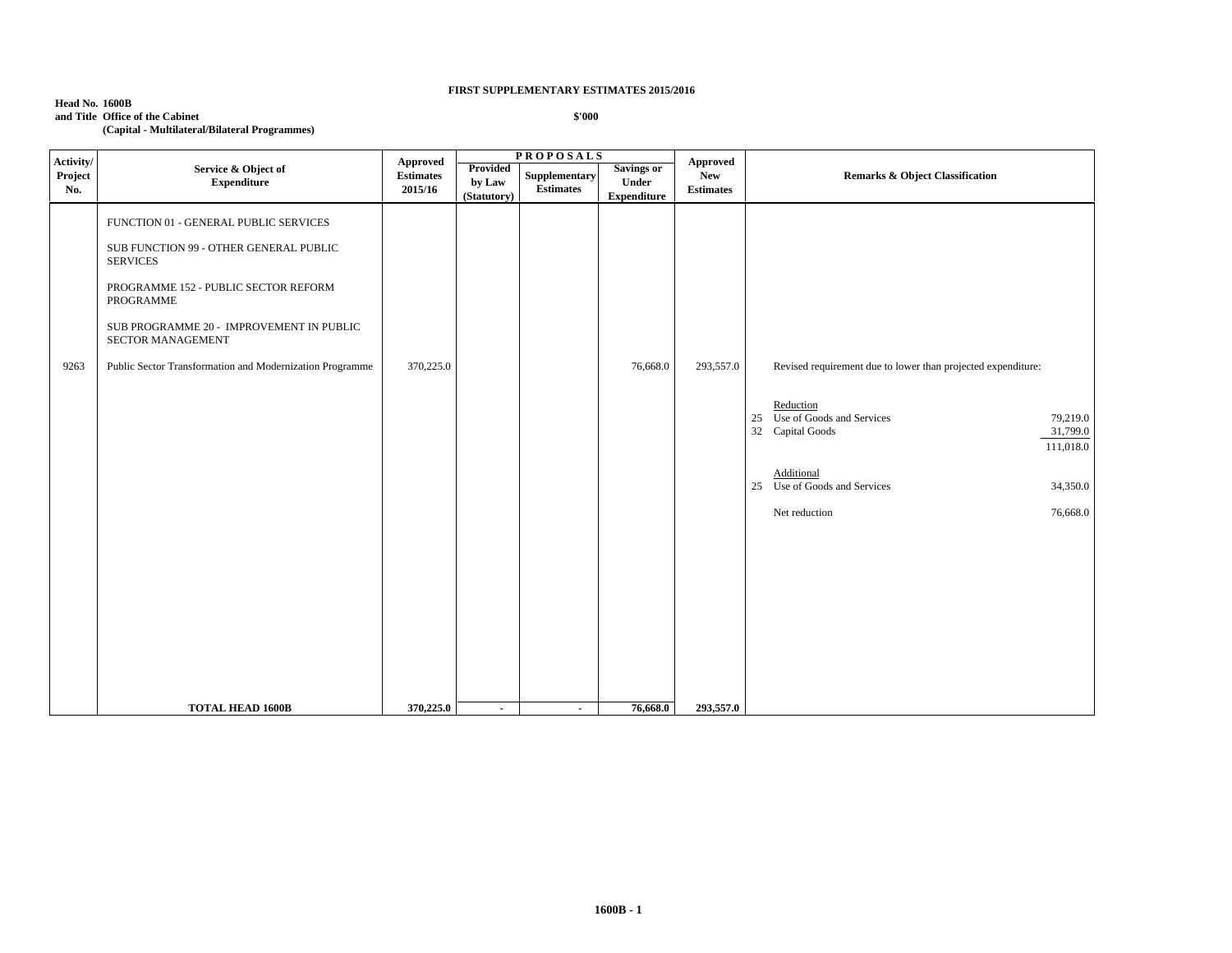### **Head No. 1649 and Title: Management Institute for National Development**

|                             |                                                                                | <b>PROPOSALS</b>                          |                                   |                                   |                                                  |                                                   |                                                                                                                                                                                   |
|-----------------------------|--------------------------------------------------------------------------------|-------------------------------------------|-----------------------------------|-----------------------------------|--------------------------------------------------|---------------------------------------------------|-----------------------------------------------------------------------------------------------------------------------------------------------------------------------------------|
| Activity/<br>Project<br>No. | Service & Object of<br><b>Expenditure</b>                                      | Approved<br><b>Estimates</b><br>2015/2016 | Provided<br>by Law<br>(Statutory) | Supplementary<br><b>Estimates</b> | <b>Savings or</b><br>Under<br><b>Expenditure</b> | <b>Approved</b><br><b>New</b><br><b>Estimates</b> | <b>Remarks &amp; Object Classification</b>                                                                                                                                        |
|                             |                                                                                |                                           |                                   |                                   |                                                  |                                                   | Unless otherwise stated, additional requirement for<br>Compensation of Employees and Travel Expenses and<br>Subsistence result from:                                              |
|                             | FUNCTION 01 - GENERAL PUBLIC SERVICES<br>SUBFUNCTION 03 - PERSONNEL MANAGEMENT |                                           |                                   |                                   |                                                  |                                                   | New rates for salaries and allowances effective April<br>2015<br>(a)<br>under the 2015/2017 Heads of Agreement;<br>Final of three tranches of the \$25,000 One Off Payment<br>(b) |
|                             | PROGRAMME 002 - TRAINING<br>SUBPROGRAMME 20 - TRAINING MANAGEMENT              |                                           |                                   |                                   |                                                  |                                                   |                                                                                                                                                                                   |
| 0219                        | Training                                                                       | 368,856.0                                 |                                   | 4,067.0                           |                                                  | 372,923.0                                         | <b>Additional Requirement</b><br>Additional<br>Compensation of Employees<br>4,067.0<br>21                                                                                         |
|                             |                                                                                |                                           |                                   |                                   |                                                  |                                                   |                                                                                                                                                                                   |
|                             |                                                                                |                                           |                                   |                                   |                                                  |                                                   |                                                                                                                                                                                   |
|                             |                                                                                |                                           |                                   |                                   |                                                  |                                                   |                                                                                                                                                                                   |
|                             |                                                                                |                                           |                                   |                                   |                                                  |                                                   |                                                                                                                                                                                   |
|                             | <b>GROSS TOTAL</b><br><b>LESS APPROPRIATIONS-IN-AID</b>                        | 368,856.0<br>228,294.0                    | $\sim$                            | 4,067.0                           | $\blacksquare$                                   | 372,923.0<br>228,294.0                            |                                                                                                                                                                                   |
|                             | <b>NET TOTAL HEAD 1649</b>                                                     | 140,562.0                                 | $\sim$                            | 4,067.0                           | $\blacksquare$                                   | 144,629.0                                         |                                                                                                                                                                                   |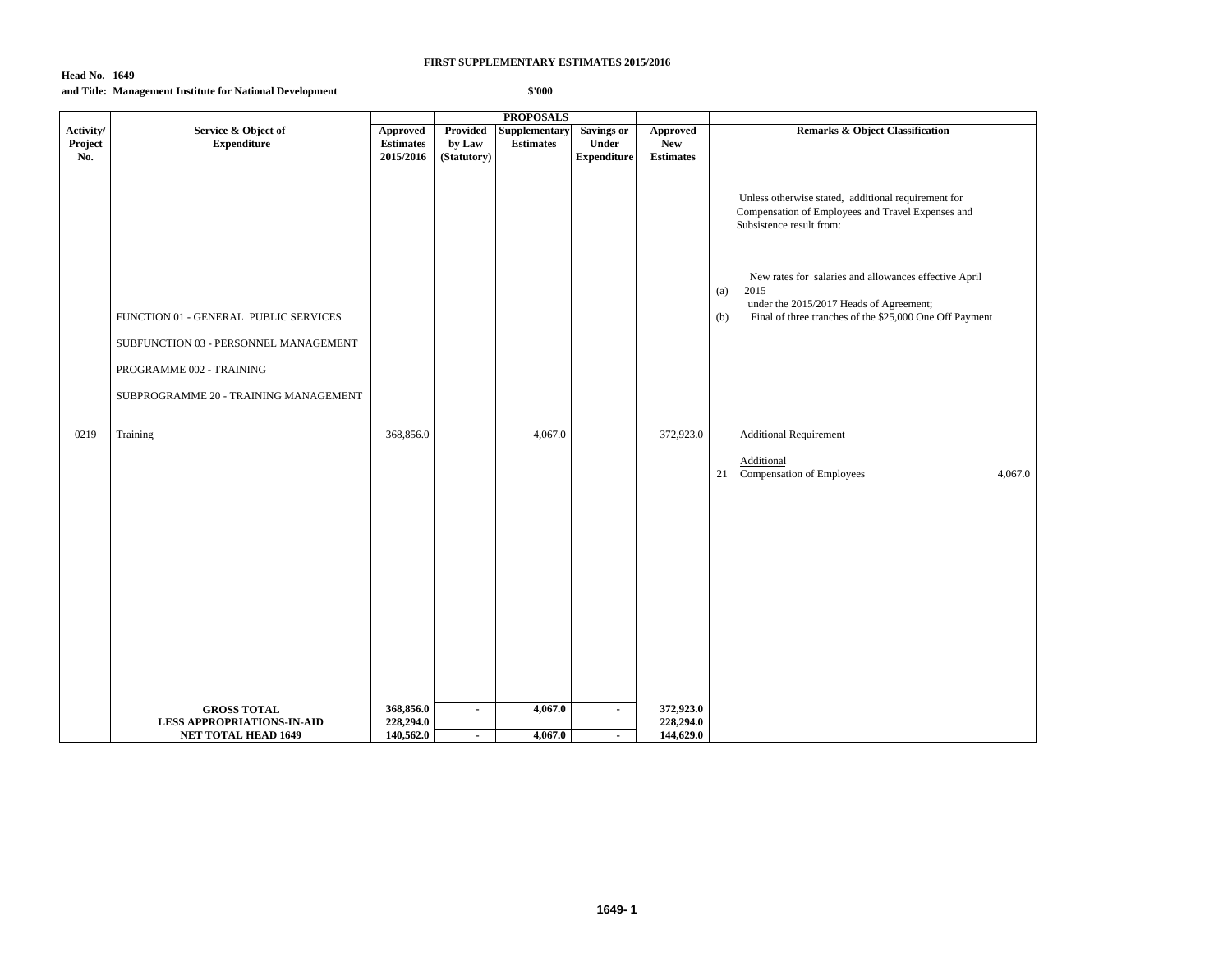**Head No. 1700 and Title: Ministry of Tourism and Entertainment**

|                             |                                                                                                                                                                             |                                         | <b>PROPOSALS</b>                  |                                   |                                                  |                                            |                                                                                                                                                                                                                                                                                                                                                                                                                                                                                                |
|-----------------------------|-----------------------------------------------------------------------------------------------------------------------------------------------------------------------------|-----------------------------------------|-----------------------------------|-----------------------------------|--------------------------------------------------|--------------------------------------------|------------------------------------------------------------------------------------------------------------------------------------------------------------------------------------------------------------------------------------------------------------------------------------------------------------------------------------------------------------------------------------------------------------------------------------------------------------------------------------------------|
| Activity/<br>Project<br>No. | Service & Object of<br><b>Expenditure</b>                                                                                                                                   | Approved<br><b>Estimates</b><br>2015/16 | Provided<br>by Law<br>(Statutory) | Supplementary<br><b>Estimates</b> | <b>Savings or</b><br>Under<br><b>Expenditure</b> | Approved<br><b>New</b><br><b>Estimates</b> | Remarks & Object Classification                                                                                                                                                                                                                                                                                                                                                                                                                                                                |
|                             | FUNCTION 04 - ECONOMIC AFFAIRS<br>SUBFUNCTION 13 - TOURISM<br>PROGRAMME 001 - EXECUTIVE DIRECTION AND<br><b>ADMINISTRATION</b><br>SUB PROGRAMME 01 - GENERAL ADMINISTRATION |                                         |                                   |                                   |                                                  |                                            | Unless otherwise stated, adjustments for "Compensation of<br>Employees" and "Travel Expenses and Subsistence" result from:<br>New rates for salaries and allowances effective April 2015<br>(a)<br>under the 2015/2017 Heads of Agreement<br>Final of three tranches of the \$25,000 One Off Payment<br>(b)                                                                                                                                                                                    |
| 0001                        | Direction and Management                                                                                                                                                    | 74,470.0                                |                                   | 2,860.0                           |                                                  | 77,330.0                                   | Additional requirement.                                                                                                                                                                                                                                                                                                                                                                                                                                                                        |
|                             |                                                                                                                                                                             |                                         |                                   |                                   |                                                  |                                            | Additional<br>Compensation of Employees<br>21<br>1,261.0<br>22 Travel Expenses and Subsistence<br>1,599.0<br>2,860.0                                                                                                                                                                                                                                                                                                                                                                           |
| 0003                        | Human Resource Management and Other Support Services                                                                                                                        | 127,532.0                               |                                   | 26,846.0                          |                                                  | 154,378.0                                  | Additional requirement includes \$0.667m to facilitate the<br>winding up of Jamaica Reservation Service and \$21.930m<br>for GCT payments on purchases of goods and services<br>Additional<br>21 Compensation of Employees<br>3,085.0<br>22 Travel Expenses and Subsistence<br>1,164.0<br>Rental of Property and Machinery<br>2,532.0<br>23<br>24<br>Utilities and Communication Services<br>2,209.0<br>Use of Goods and Services<br>15,833.0<br>25<br>2,023.0<br>32 Capital Goods<br>26,846.0 |
| 1037                        | Grants to Devon House Development Company Limited                                                                                                                           | 30,000.0                                |                                   | 3,066.0                           |                                                  | 33,066.0                                   | Additional requirement.<br>Additional<br>30 Grants and Contibutions<br>3,066.0                                                                                                                                                                                                                                                                                                                                                                                                                 |
| 2510                        | Tourism Administration                                                                                                                                                      | 42,030.0                                |                                   | 2,959.0                           |                                                  | 44,989.0                                   | Additional requirement includes \$1.140m for consultancy<br>services for the development of watersports policy,<br>is funded by the Tourism Enhancement Fund (TEF) and<br>represented as Appropriations-In-Aid.                                                                                                                                                                                                                                                                                |
|                             |                                                                                                                                                                             |                                         |                                   |                                   |                                                  |                                            | Additional<br>Compensation of Employees<br>719.0<br>21<br>22<br>Travel Expenses and Subsistence<br>1,100.0<br>1,140.0<br>25<br>Use of Goods and Services<br>2,959.0                                                                                                                                                                                                                                                                                                                            |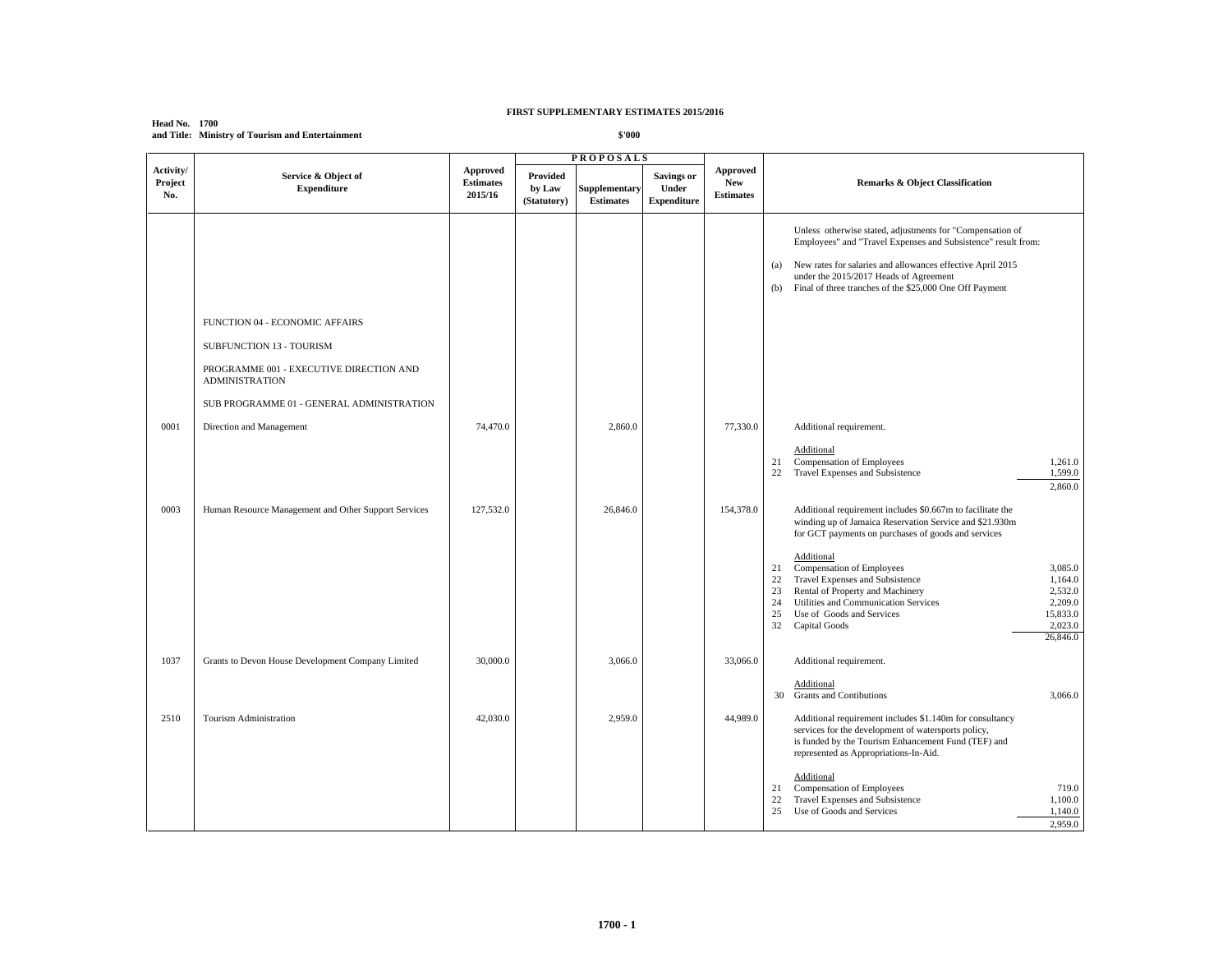**Head No. 1700 and Title: Ministry of Tourism and Entertainment**

|                             |                                                              |                                         | <b>PROPOSALS</b>                  |                                   |                                                  |                                            |                                                                                                                                                                                                                        |
|-----------------------------|--------------------------------------------------------------|-----------------------------------------|-----------------------------------|-----------------------------------|--------------------------------------------------|--------------------------------------------|------------------------------------------------------------------------------------------------------------------------------------------------------------------------------------------------------------------------|
| Activity/<br>Project<br>No. | Service & Object of<br><b>Expenditure</b>                    | Approved<br><b>Estimates</b><br>2015/16 | Provided<br>by Law<br>(Statutory) | Supplementary<br><b>Estimates</b> | <b>Savings or</b><br>Under<br><b>Expenditure</b> | Approved<br><b>New</b><br><b>Estimates</b> | <b>Remarks &amp; Object Classification</b>                                                                                                                                                                             |
| 2513                        | Grant to Milk River Bath                                     | 10,750.0                                |                                   | 3,709.0                           |                                                  | 14,459.0                                   | Additional requirement includes \$1.188m for<br>GCT payments on purchases of goods and services.                                                                                                                       |
|                             |                                                              |                                         |                                   |                                   |                                                  |                                            | Additional<br>Grants and Contributions<br>3,709.0<br>30                                                                                                                                                                |
| 2514                        | Grant to Bath Fountain, St. Thomas                           | 10,813.0                                |                                   | 1,217.0                           |                                                  | 12,030.0                                   | Additional requirement                                                                                                                                                                                                 |
|                             |                                                              |                                         |                                   |                                   |                                                  |                                            | Additional<br>30 Grants and Contributions<br>1,217.0                                                                                                                                                                   |
| 2517                        | Entertainment Policy and Monitoring                          | 73,568.0                                |                                   | 666.0                             |                                                  | 74,234.0                                   | Additional requirement                                                                                                                                                                                                 |
|                             |                                                              |                                         |                                   |                                   |                                                  |                                            | Additional<br>Compensation of Employees<br>21<br>265.0<br>401.0<br>22 Travel Expenses and Subsistence<br>666.0                                                                                                         |
| 2518                        | Corporate Communication                                      | 13,342.0                                |                                   | 15,699.0                          |                                                  | 29,041.0                                   | Additional requirement (\$15.0m) for consultancy services<br>to undertakea Tourism Awareness Campaign.<br>The provision is funded by the Tourism Enhancement Fund<br>(TEF) and isrepresented as Appropriations-In-Aid. |
|                             |                                                              |                                         |                                   |                                   |                                                  |                                            | Additional<br>Compensation of Employees<br>297.0<br>21<br>Travel Expenses and Subsistence<br>402.0<br>22<br>25<br>Use of Goods and Services<br>15,000.0<br>15,699.0                                                    |
|                             | PROGRAMME 004 - REGIONAL AND INTERNATIONAL<br>COOPERATION    |                                         |                                   |                                   |                                                  |                                            |                                                                                                                                                                                                                        |
|                             | SUB PROGRAMME 08 - INTERNATIONAL ORGANISATIONS               |                                         |                                   |                                   |                                                  |                                            |                                                                                                                                                                                                                        |
| 0007                        | Membership Fees, Grants and Contributions                    | 8,404.0                                 |                                   |                                   | 1,200.0                                          | 7,204.0                                    | Revised requirement<br>Reduction<br>1,200.0<br>30 Grants and Contributions                                                                                                                                             |
|                             | PROGRAMME 650 - PROMOTION OF TOURISM                         |                                         |                                   |                                   |                                                  |                                            |                                                                                                                                                                                                                        |
|                             | SUB-PROGRAMME 20 - GRANTS TO JAMAICA TOURIST<br><b>BOARD</b> |                                         |                                   |                                   |                                                  |                                            |                                                                                                                                                                                                                        |
| 0005                        | Direction and Administration                                 | 487,497.0                               |                                   | 17,609.0                          |                                                  | 505,106.0                                  | Additional requirement includes \$15.609m for GCT<br>payments on payments on purchases of goods and services                                                                                                           |
|                             |                                                              |                                         |                                   |                                   |                                                  |                                            | Additional<br>Travel Expenses and Subsistence<br>2,000.0<br>22<br>Utilities and Communication Services<br>24<br>666.0<br>Use of Goods and Services<br>14,943.0<br>25<br>17,609.0                                       |
|                             |                                                              |                                         |                                   |                                   |                                                  |                                            |                                                                                                                                                                                                                        |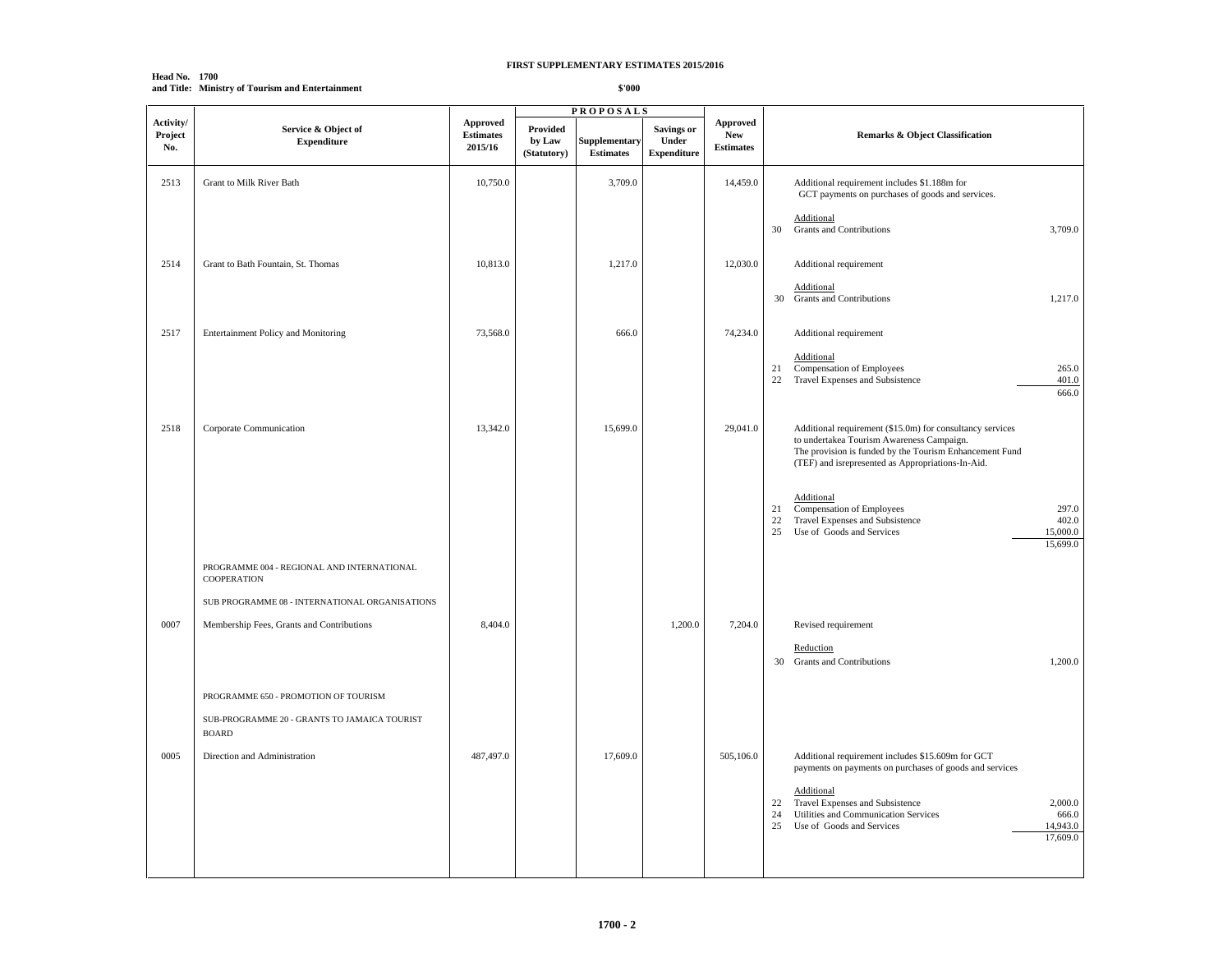**Head No. 1700 and Title: Ministry of Tourism and Entertainment**

|                             |                                                                                                     |                                         | <b>PROPOSALS</b>                  |                                   |                                                  |                                            |                                                                                                                                                                                                                                                                                                                           |
|-----------------------------|-----------------------------------------------------------------------------------------------------|-----------------------------------------|-----------------------------------|-----------------------------------|--------------------------------------------------|--------------------------------------------|---------------------------------------------------------------------------------------------------------------------------------------------------------------------------------------------------------------------------------------------------------------------------------------------------------------------------|
| Activity/<br>Project<br>No. | Service & Object of<br><b>Expenditure</b>                                                           | Approved<br><b>Estimates</b><br>2015/16 | Provided<br>by Law<br>(Statutory) | Supplementary<br><b>Estimates</b> | <b>Savings or</b><br>Under<br><b>Expenditure</b> | Approved<br><b>New</b><br><b>Estimates</b> | <b>Remarks &amp; Object Classification</b>                                                                                                                                                                                                                                                                                |
| 2501                        | Overseas Marketing                                                                                  | 2,331,070.0                             |                                   | 61,881.0                          |                                                  | 2,392,951.0                                | Additional requirement tincludes provision tosupport the<br>marketing of Jamaica Sports overseas. The provision<br>is funded by the Tourism Enhancement Fund<br>and is represented as Appropriations-In-Aid.<br><b>Additional</b><br><b>Grants and Contributions</b><br>61,881.0<br>30                                    |
|                             | SUB PROGRAMME 22 - GRANT TO JAMAICA VACATIONS<br><b>LIMITED</b>                                     |                                         |                                   |                                   |                                                  |                                            |                                                                                                                                                                                                                                                                                                                           |
| 0005                        | Direction and Administration                                                                        | 16,264.0                                |                                   | 797.0                             |                                                  | 17,061.0                                   | Additional requirement includes \$0.424m for GCT<br>payments on purchases of goods and services<br>Additional<br>Travel Expenses and Subsistence<br>373.0<br>22<br>Rental of Property and Machinery<br>73.0<br>23<br>Utilities and Communication Services<br>62.0<br>24<br>Use of Other Goods and Services<br>289.0<br>25 |
|                             | PROGRAMME 651 - TOURISM PRODUCT DEVELOPMENT<br><b>AND SERVICES</b>                                  |                                         |                                   |                                   |                                                  |                                            | 797.0                                                                                                                                                                                                                                                                                                                     |
| 0005                        | SUB PROGRAMME 20 - GRANTS TO TOURISM PRODUCT<br>DEVELOPMENT COMPANY<br>Direction and Administration | 132,909.0                               |                                   | 60,857.0                          |                                                  | 193,766.0                                  | Additional requirement includes \$60.657m for GCT<br>payments on purchases of goods and services                                                                                                                                                                                                                          |
|                             |                                                                                                     |                                         |                                   |                                   |                                                  |                                            | <b>Additional</b><br>Travel Expenses and Subsistence<br>22<br>301.0<br>Rental of Property and Machinery<br>8,425.0<br>23<br>Utilities and Communication Services<br>2,497.0<br>24<br>25<br>Use of Goods and Services<br>49,634.0<br>60,857.0                                                                              |
| 2502                        | Product Development                                                                                 | 105,885.0                               |                                   | 18,386.0                          |                                                  | 124,271.0                                  | Additional requirement due to operational changes at<br>TPDCo. Amounts were reallocated from Activity 2503 -<br><b>Product Quality Support</b>                                                                                                                                                                            |
|                             |                                                                                                     |                                         |                                   |                                   |                                                  |                                            | <b>Additional</b><br>21<br>Compensation of Employees<br>16,822.0<br>Travel Expenses and Subsistence<br>1,564.0<br>22<br>18,386.0                                                                                                                                                                                          |
| 2503                        | <b>Product Quality Support</b>                                                                      | 81,926.0                                |                                   |                                   | 16,822.0                                         | 65,104.0                                   | Revised requirement due to operational changes.<br>Amounts were reallocated to Activity 2502 -<br>Product Development.                                                                                                                                                                                                    |
|                             |                                                                                                     |                                         |                                   |                                   |                                                  |                                            | Reduction<br>16,822.0<br>Compensation of Employees<br>21                                                                                                                                                                                                                                                                  |
|                             |                                                                                                     |                                         |                                   |                                   |                                                  |                                            |                                                                                                                                                                                                                                                                                                                           |
|                             | <b>GROSS TOTAL HEAD</b>                                                                             | 4,388,046.0                             |                                   | 216,552.0                         | 18,022.0                                         | 4,586,576.0                                |                                                                                                                                                                                                                                                                                                                           |
|                             | LESS APPROPRIATIONS IN-AID                                                                          | 2,686,053.0                             |                                   | 78,021.0                          |                                                  | 2,764,074.0                                |                                                                                                                                                                                                                                                                                                                           |
|                             | NET TOTAL HEAD 1700                                                                                 | 1,701,993.0                             |                                   | 138,531.0                         | 18,022.0                                         | 1,822,502.0                                |                                                                                                                                                                                                                                                                                                                           |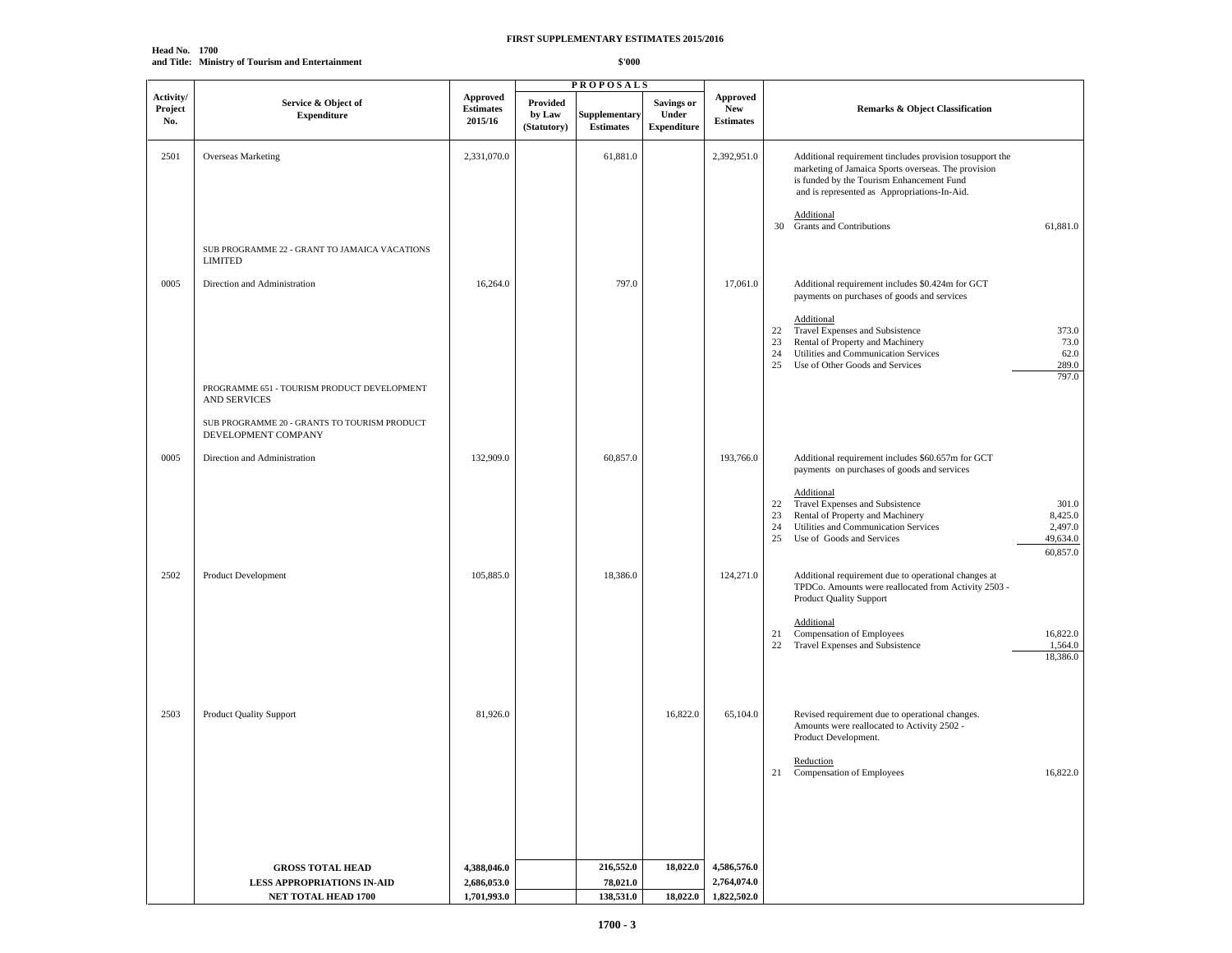**Head No. 1700B and Title: Ministry of Tourism and Entertainment (Capital - Multilateral/Bilateral Programmes)**

| Activity/<br>Project<br>No. | Service & Object of<br><b>Expenditure</b>                                                                                                                                                                                                                                           | <b>Approved</b><br><b>Estimates</b><br>2015/16 | <b>Provided</b><br>by Law<br>(Statutory) | Supplementary<br><b>Estimates</b> | <b>Savings or</b><br>Under<br><b>Expenditure</b> | <b>Approved</b><br><b>New</b><br><b>Estimates</b> | <b>Remarks &amp; Object Classification</b>                                                                                                                                                                                                                                                                                                                                     |
|-----------------------------|-------------------------------------------------------------------------------------------------------------------------------------------------------------------------------------------------------------------------------------------------------------------------------------|------------------------------------------------|------------------------------------------|-----------------------------------|--------------------------------------------------|---------------------------------------------------|--------------------------------------------------------------------------------------------------------------------------------------------------------------------------------------------------------------------------------------------------------------------------------------------------------------------------------------------------------------------------------|
| 9399                        | FUNCTION 04 - ECONOMIC AFFAIRS<br>SUBFUNCTION 13 - TOURISM<br>PROGRAMME 651 - TOURISM PRODUCT DEVELOPMENT<br>AND SERVICES<br>SUB PROGRAMME 20 - GRANTS TO TOURISM PRODUCT<br>DEVELOPMENT COMPANY<br>Enhancing the Resilience of the Agricultural Sector and<br><b>Coastal Areas</b> | 15,000.0                                       |                                          |                                   | 6,209.0                                          | 8,791.0                                           | Revised requirement due to lower than programmed<br>expenditure<br>Reduction<br>25 Use of Goods and Services<br>6,209.0                                                                                                                                                                                                                                                        |
| 9470                        | Craft Enhancement and Business Planning Training                                                                                                                                                                                                                                    | 12,800.0                                       |                                          | 3,833.0                           | 3,833.0                                          | 12,800.0                                          | Revised requirement to facilitate amendment in fund source.<br>The objects of expenditure below are to be reflected as<br>Appropriation-In-Aid (funded by Tourism Enhancement<br>Fund (TEF)) instead of Consolidated Fund.<br>21. Compensation of Employees<br>1,469.0<br>23. Rental of Property and Machinery<br>447.0<br>25. Use of Goods and Services<br>1,917.0<br>3,833.0 |
|                             | <b>GROSS TOTAL HEAD</b><br><b>LESS APPROPRIATIONS-IN-AID</b>                                                                                                                                                                                                                        | 27,800.0                                       |                                          | 3,833.0<br>3,833.0                | 10,042.0                                         | 21,591.0<br>3,833.0                               |                                                                                                                                                                                                                                                                                                                                                                                |
|                             | <b>NET TOTAL HEAD 1700B</b>                                                                                                                                                                                                                                                         | 27,800.0                                       |                                          | $\overline{\phantom{a}}$          | 10,042.0                                         | 17,758.0                                          |                                                                                                                                                                                                                                                                                                                                                                                |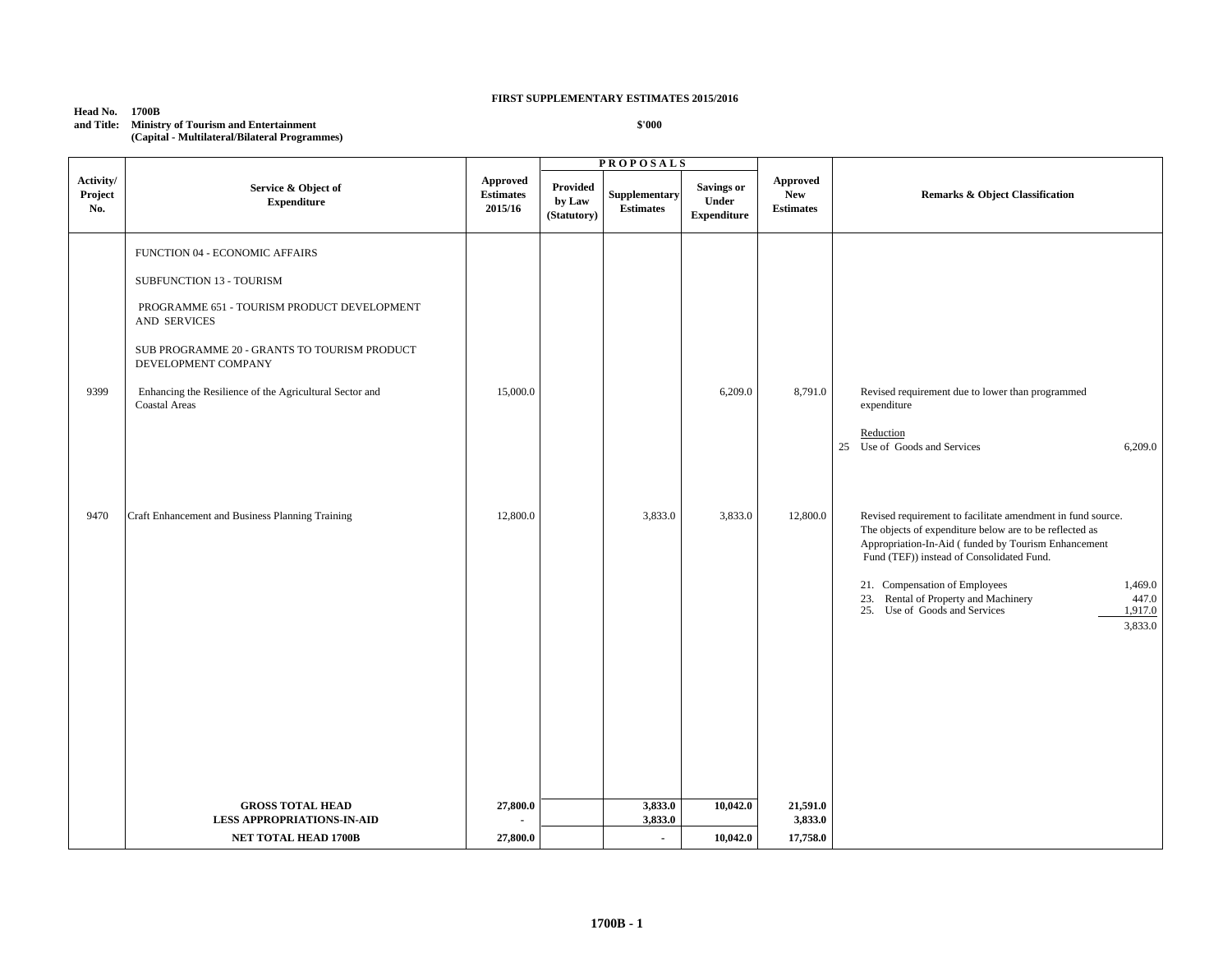## **Head No. 2000**

**and Title: Ministry of Finance and Planning**

|                             |                                                                                                           |                                         |                                   | <b>PROPOSALS</b>                  |                                                  |                                                   |                                                                                                                                                                                                                                                                                                        |
|-----------------------------|-----------------------------------------------------------------------------------------------------------|-----------------------------------------|-----------------------------------|-----------------------------------|--------------------------------------------------|---------------------------------------------------|--------------------------------------------------------------------------------------------------------------------------------------------------------------------------------------------------------------------------------------------------------------------------------------------------------|
| Activity/<br>Project<br>No. | Service & Object of<br><b>Expenditure</b>                                                                 | Approved<br><b>Estimates</b><br>2015/16 | Provided<br>by Law<br>(Statutory) | Supplementary<br><b>Estimates</b> | <b>Savings or</b><br>Under<br><b>Expenditure</b> | <b>Approved</b><br><b>New</b><br><b>Estimates</b> | <b>Remarks &amp; Object Classification</b>                                                                                                                                                                                                                                                             |
|                             | FUNCTION 01 - GENERAL PUBLIC SERVICES<br>SUB FUNCTION 02 - ECONOMIC AND FISCAL POLICIES<br>AND MANAGEMENT |                                         |                                   |                                   |                                                  |                                                   | Unless otherwise stated, adjustments for Compensation of<br>Employees and Travel Expenses and Subsistence result from:<br>New rates for salaries and allowances effective April<br>a)<br>2015 under the 2015/2017 Heads of Agreement;<br>Final of three tranches of the \$25,000 One off Payment<br>b) |
|                             | PROGRAMME 001 - EXECUTIVE DIRECTION AND<br><b>ADMINISTRATION</b>                                          |                                         |                                   |                                   |                                                  |                                                   |                                                                                                                                                                                                                                                                                                        |
|                             | SUB PROGRAMME 01 - GENERAL ADMINISTRATION                                                                 |                                         |                                   |                                   |                                                  |                                                   |                                                                                                                                                                                                                                                                                                        |
| 0001                        | Direction and Management                                                                                  | 117,239.0                               |                                   | 21,410.0                          |                                                  | 138,649.0                                         | Additional requirement                                                                                                                                                                                                                                                                                 |
|                             |                                                                                                           |                                         |                                   |                                   |                                                  |                                                   | Additional<br>Compensation of Employees<br>812.0<br>21<br>Travel Expenses and Subsistence<br>22<br>19,136.0<br>Use of Goods and Services<br>1,462.0<br>25<br>21,410.0                                                                                                                                  |
| 0002                        | Financial Management and Accounting Services                                                              | 58,827.0                                |                                   | 3,261.0                           |                                                  | 62,088.0                                          | Additional requirement<br>Additional<br>Travel Expenses and Subsistence<br>2,761.0<br>22<br>500.0<br>Use of Goods and Services<br>25<br>3,261.0                                                                                                                                                        |
|                             |                                                                                                           |                                         |                                   |                                   |                                                  |                                                   |                                                                                                                                                                                                                                                                                                        |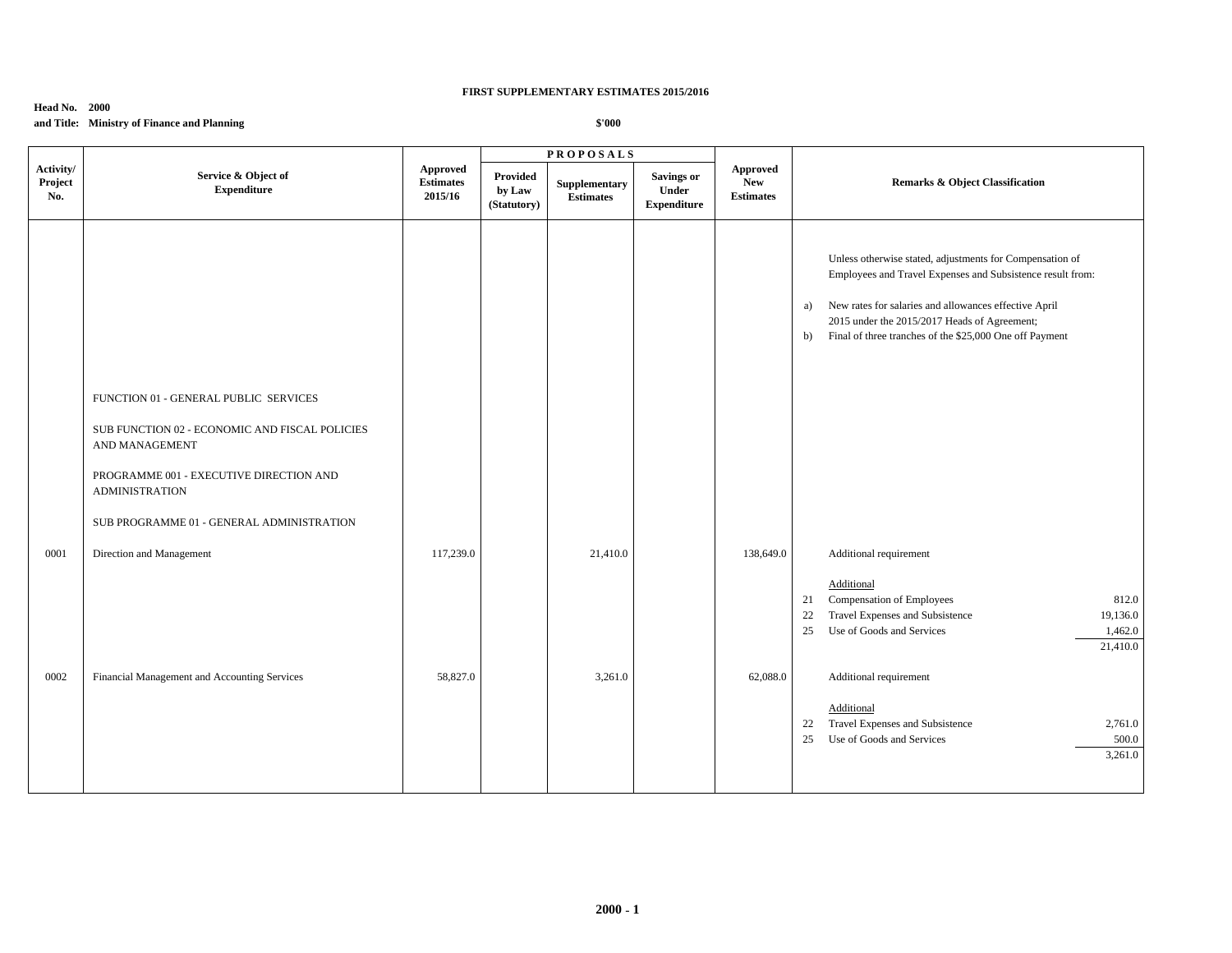### **Head No. 2000**

# **and Title: Ministry of Finance and Planning**

|                             |                                                      |                                         |                                   | <b>PROPOSALS</b>                  |                                                  |                                            |                                                   |
|-----------------------------|------------------------------------------------------|-----------------------------------------|-----------------------------------|-----------------------------------|--------------------------------------------------|--------------------------------------------|---------------------------------------------------|
| Activity/<br>Project<br>No. | Service & Object of<br><b>Expenditure</b>            | Approved<br><b>Estimates</b><br>2015/16 | Provided<br>by Law<br>(Statutory) | Supplementary<br><b>Estimates</b> | <b>Savings or</b><br>Under<br><b>Expenditure</b> | Approved<br><b>New</b><br><b>Estimates</b> | <b>Remarks &amp; Object Classification</b>        |
| 0003                        | Human Resource Management and other Support Services | 496,595.0                               |                                   | 26,625.0                          |                                                  | 523,220.0                                  | Revised requirement                               |
|                             |                                                      |                                         |                                   |                                   |                                                  |                                            | Additional                                        |
|                             |                                                      |                                         |                                   |                                   |                                                  |                                            | Compensation of Employees<br>11,165.0<br>21       |
|                             |                                                      |                                         |                                   |                                   |                                                  |                                            | Travel Expenses and Subsistence<br>22<br>26,598.0 |
|                             |                                                      |                                         |                                   |                                   |                                                  |                                            | 25<br>Use of Goods and Services<br>8,962.0        |
|                             |                                                      |                                         |                                   |                                   |                                                  |                                            | 46,725.0                                          |
|                             |                                                      |                                         |                                   |                                   |                                                  |                                            | Reduction                                         |
|                             |                                                      |                                         |                                   |                                   |                                                  |                                            | Rental of Property and machinery<br>23<br>5,100.0 |
|                             |                                                      |                                         |                                   |                                   |                                                  |                                            | 32<br>Capital Goods<br>15,000.0                   |
|                             |                                                      |                                         |                                   |                                   |                                                  |                                            | 20,100.0                                          |
|                             |                                                      |                                         |                                   |                                   |                                                  |                                            | Net additional<br>26,625.0                        |
| 0004                        | <b>Legal Services</b>                                | 14,447.0                                |                                   | 522.0                             |                                                  | 14,969.0                                   | Additional requirement                            |
|                             |                                                      |                                         |                                   |                                   |                                                  |                                            | Additional                                        |
|                             |                                                      |                                         |                                   |                                   |                                                  |                                            | Travel Expenses and Subsistence<br>522.0<br>22    |
|                             |                                                      |                                         |                                   |                                   |                                                  |                                            |                                                   |
| 0226                        | Publicity                                            | 42,819.0                                |                                   | 15,339.0                          |                                                  | 58,158.0                                   | Revised requirement                               |
|                             |                                                      |                                         |                                   |                                   |                                                  |                                            | Additional                                        |
|                             |                                                      |                                         |                                   |                                   |                                                  |                                            | Compensation of Employees<br>1,175.0<br>21        |
|                             |                                                      |                                         |                                   |                                   |                                                  |                                            | Travel Expenses and Subsistence<br>177.0<br>22    |
|                             |                                                      |                                         |                                   |                                   |                                                  |                                            | Use of Goods and Services<br>15,487.0<br>25       |
|                             |                                                      |                                         |                                   |                                   |                                                  |                                            | 16,839.0                                          |
|                             |                                                      |                                         |                                   |                                   |                                                  |                                            | Reduction                                         |
|                             |                                                      |                                         |                                   |                                   |                                                  |                                            | 32 Capital Goods<br>1,500.0                       |
|                             |                                                      |                                         |                                   |                                   |                                                  |                                            | Net additional<br>15,339.0                        |
|                             |                                                      |                                         |                                   |                                   |                                                  |                                            |                                                   |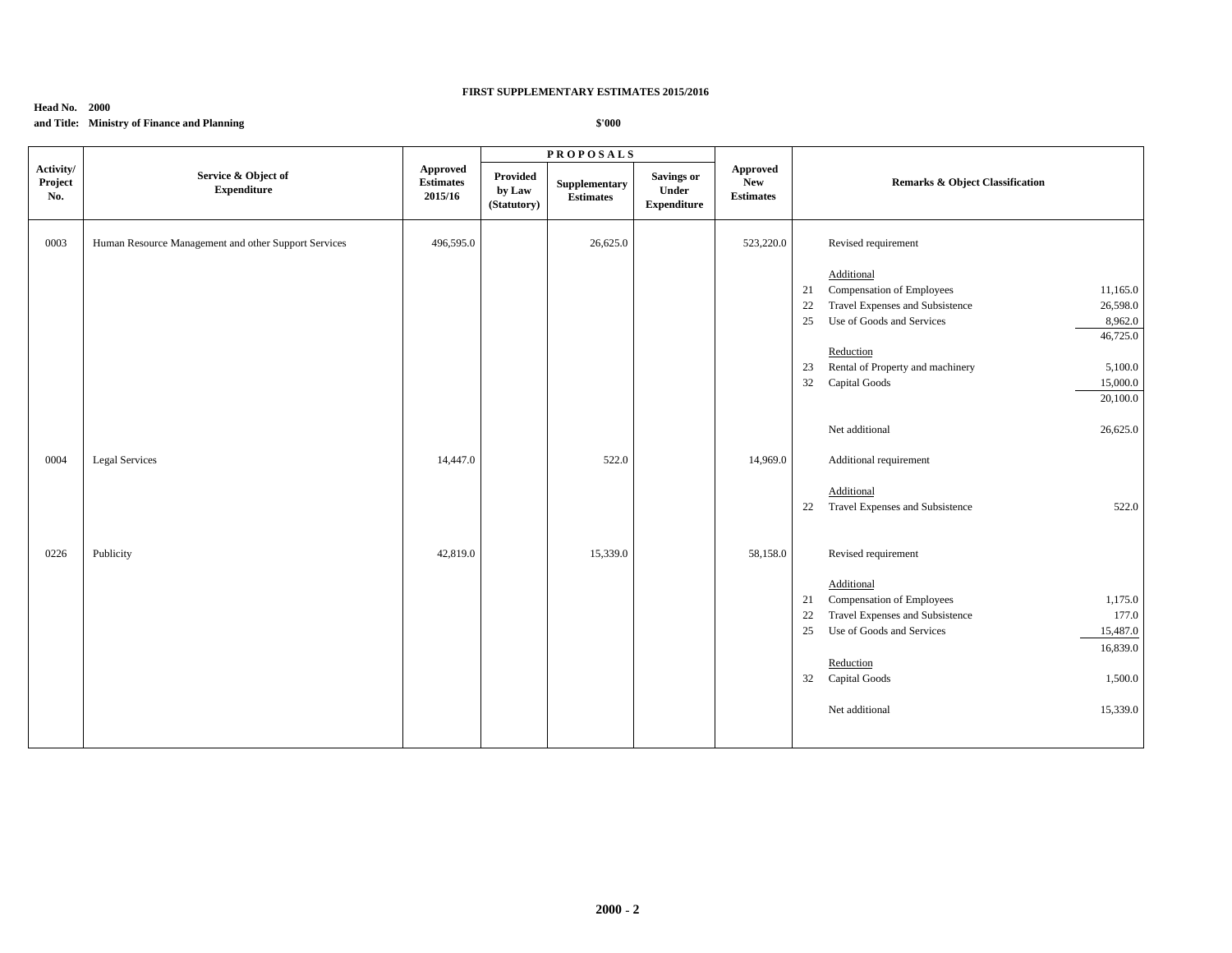### **Head No. 2000**

# **and Title: Ministry of Finance and Planning**

|                             |                                             |                                                |                                   | <b>PROPOSALS</b>                  |                                                  |                                                   |                                                                                                                         |
|-----------------------------|---------------------------------------------|------------------------------------------------|-----------------------------------|-----------------------------------|--------------------------------------------------|---------------------------------------------------|-------------------------------------------------------------------------------------------------------------------------|
| Activity/<br>Project<br>No. | Service & Object of<br><b>Expenditure</b>   | <b>Approved</b><br><b>Estimates</b><br>2015/16 | Provided<br>by Law<br>(Statutory) | Supplementary<br><b>Estimates</b> | <b>Savings or</b><br>Under<br><b>Expenditure</b> | <b>Approved</b><br><b>New</b><br><b>Estimates</b> | Remarks & Object Classification                                                                                         |
| 0279                        | Administration of Internal Audit            | 21,691.0                                       |                                   | 752.0                             |                                                  | 22,443.0                                          | Revised requirement                                                                                                     |
|                             |                                             |                                                |                                   |                                   |                                                  |                                                   | Additional<br>Travel Expenses and Subsistence<br>753.0<br>22<br>Use of Goods and Services<br>549.0<br>25<br>1,302.0     |
|                             |                                             |                                                |                                   |                                   |                                                  |                                                   | Reduction<br>550.0<br>32 Capital Goods                                                                                  |
|                             |                                             |                                                |                                   |                                   |                                                  |                                                   | Net additional<br>752.0                                                                                                 |
|                             | SUB PROGRAMME 02 - PLANNING AND DEVELOPMENT |                                                |                                   |                                   |                                                  |                                                   |                                                                                                                         |
| 0227                        | Management and Information Systems          | 93,980.0                                       |                                   |                                   | 1,661.0                                          | 92,319.0                                          | Revised requirement                                                                                                     |
|                             |                                             |                                                |                                   |                                   |                                                  |                                                   | Reduction<br>Utilities and Communication Services<br>5,544.0<br>24                                                      |
|                             |                                             |                                                |                                   |                                   |                                                  |                                                   | Additional<br>Compensation of Employees<br>1,262.0<br>21<br>Travel Expenses and Subsistence<br>2,621.0<br>22            |
|                             |                                             |                                                |                                   |                                   |                                                  |                                                   | 3,883.0                                                                                                                 |
|                             |                                             |                                                |                                   |                                   |                                                  |                                                   | Net reduction<br>1,661.0                                                                                                |
| 0228                        | Corporate Planning                          | 15,322.0                                       |                                   | 2,918.0                           |                                                  | 18,240.0                                          | Additional requirement                                                                                                  |
|                             |                                             |                                                |                                   |                                   |                                                  |                                                   | Additional<br>Compensation of Employees<br>1,648.0<br>21<br>Travel Expenses and Subsistence<br>1,270.0<br>22<br>2,918.0 |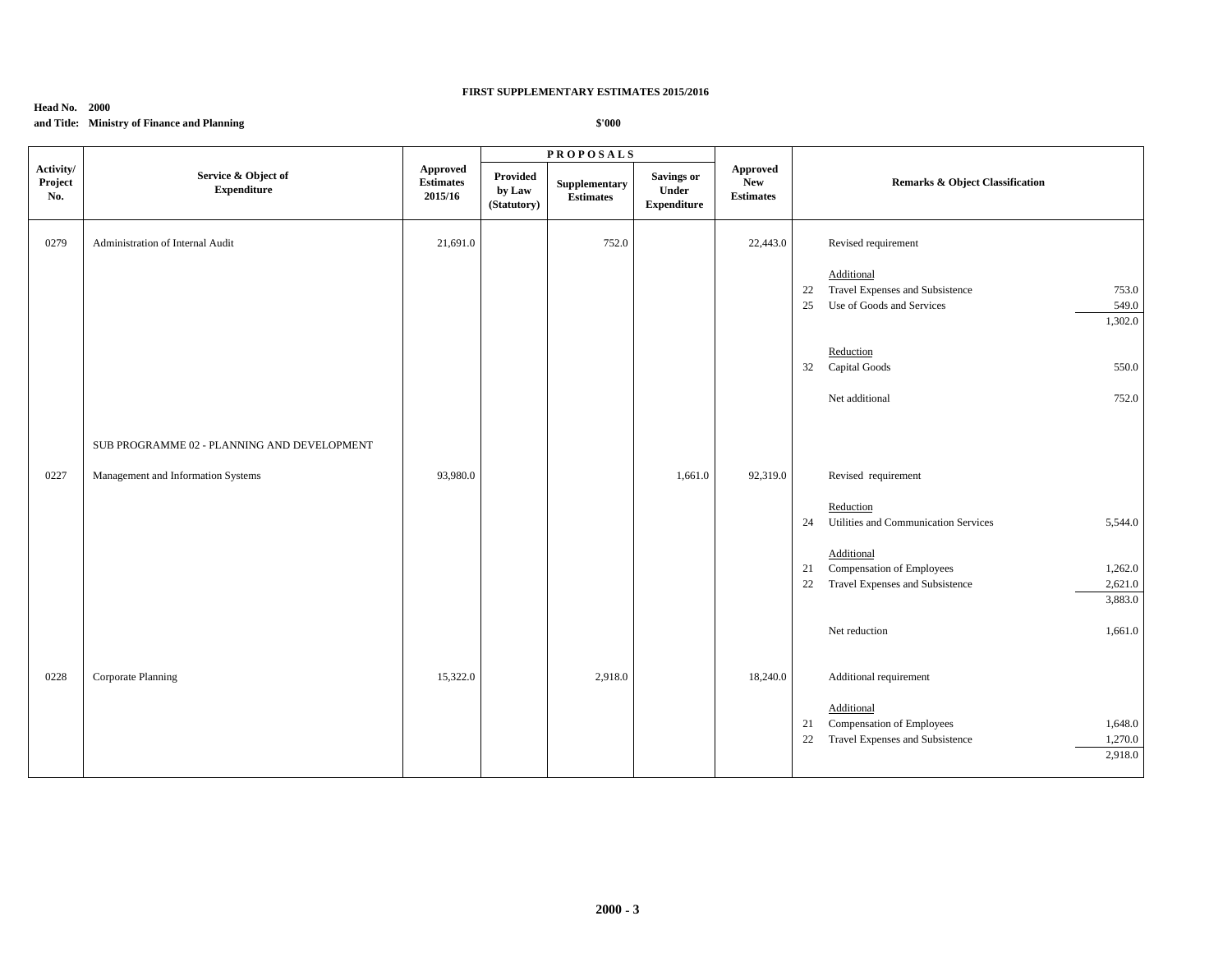## **Head No. 2000**

# **and Title: Ministry of Finance and Planning**

|                             |                                                                                                               |                                         |                                   | <b>PROPOSALS</b>                  |                                                  |                                            |                                                                 |
|-----------------------------|---------------------------------------------------------------------------------------------------------------|-----------------------------------------|-----------------------------------|-----------------------------------|--------------------------------------------------|--------------------------------------------|-----------------------------------------------------------------|
| Activity/<br>Project<br>No. | Service & Object of<br><b>Expenditure</b>                                                                     | Approved<br><b>Estimates</b><br>2015/16 | Provided<br>by Law<br>(Statutory) | Supplementary<br><b>Estimates</b> | <b>Savings or</b><br>Under<br><b>Expenditure</b> | Approved<br><b>New</b><br><b>Estimates</b> | <b>Remarks &amp; Object Classification</b>                      |
| 2723                        | Grant for the Purchase of a Traffic Ticket Management System                                                  |                                         |                                   | 5,600.0                           |                                                  | 5,600.0                                    | Additional requirement                                          |
|                             |                                                                                                               |                                         |                                   |                                   |                                                  |                                            | Additional<br><b>Grants and Contributions</b><br>5,600.0<br>30  |
|                             | PROGRAMME 002 - TRAINING                                                                                      |                                         |                                   |                                   |                                                  |                                            |                                                                 |
|                             | SUB PROGRAMME 04 - INSERVICE TRAINING                                                                         |                                         |                                   |                                   |                                                  |                                            |                                                                 |
| 0005                        | Direction and Administration                                                                                  | 10,775.0                                |                                   | 158.0                             |                                                  | 10,933.0                                   | Additional requirement                                          |
|                             |                                                                                                               |                                         |                                   |                                   |                                                  |                                            | Additional<br>22 Travel Expenses and Subsistence<br>158.0       |
|                             | PROGRAMME 004 - REGIONAL AND INTERNATIONAL<br><b>COOPERATION</b><br>SUB PROGRAMME 06 - REGIONAL ORGANIZATIONS |                                         |                                   |                                   |                                                  |                                            |                                                                 |
| 0259                        | Subscriptions to Caribbean Development Bank                                                                   | 2,024,860.0                             |                                   |                                   | 152,131.0                                        | 1,872,729.0                                | Revised requirement                                             |
|                             |                                                                                                               |                                         |                                   |                                   |                                                  |                                            | Reduction<br>30<br><b>Grants and Contributions</b><br>152,131.0 |
| 0539                        | Subscriptions to Caricom Development Fund                                                                     |                                         |                                   | 76,400.0                          |                                                  | 76,400.0                                   | <b>Additional Requirement</b>                                   |
|                             |                                                                                                               |                                         |                                   |                                   |                                                  |                                            | Additional<br><b>Grants and Contributions</b><br>76,400.0<br>30 |
|                             | SUBPROGRAMME 08 - INTERNATIONAL ORGANIZATIONS                                                                 |                                         |                                   |                                   |                                                  |                                            |                                                                 |
| 0260                        | Subscriptions to Inter-American Development Bank                                                              | 200,000.0                               |                                   | 669.0                             |                                                  | 200,669.0                                  | Additional requirement                                          |
|                             |                                                                                                               |                                         |                                   |                                   |                                                  |                                            | Additional<br><b>Grants and Contributions</b><br>669.0<br>30    |
|                             |                                                                                                               |                                         |                                   |                                   |                                                  |                                            |                                                                 |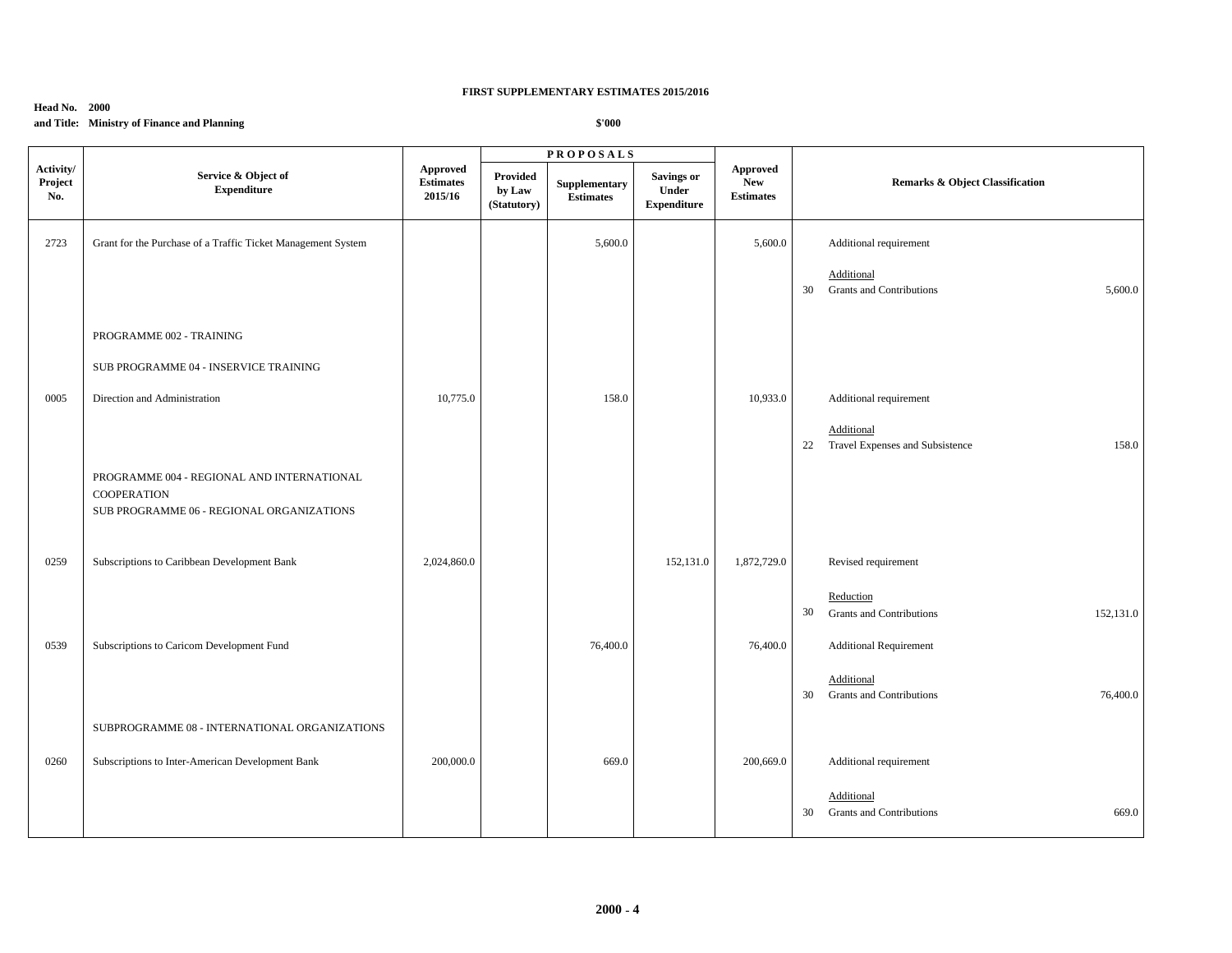## **Head No. 2000**

# **and Title: Ministry of Finance and Planning**

|                             |                                                                 |                                                |                                   | <b>PROPOSALS</b>                  |                                                  |                                            |                                                                                                                                                                            |
|-----------------------------|-----------------------------------------------------------------|------------------------------------------------|-----------------------------------|-----------------------------------|--------------------------------------------------|--------------------------------------------|----------------------------------------------------------------------------------------------------------------------------------------------------------------------------|
| Activity/<br>Project<br>No. | Service & Object of<br><b>Expenditure</b>                       | <b>Approved</b><br><b>Estimates</b><br>2015/16 | Provided<br>by Law<br>(Statutory) | Supplementary<br><b>Estimates</b> | <b>Savings or</b><br>Under<br><b>Expenditure</b> | Approved<br><b>New</b><br><b>Estimates</b> | Remarks & Object Classification                                                                                                                                            |
|                             | PROGRAMME 010 - ASSISTANCE TO PUBLIC SECTOR<br>AND OTHER BODIES |                                                |                                   |                                   |                                                  |                                            |                                                                                                                                                                            |
|                             | SUBPROGRAMME 12 - ASSISTANCE TO OTHER BODIES                    |                                                |                                   |                                   |                                                  |                                            |                                                                                                                                                                            |
| 0657                        | <b>Integrated Resort Development</b>                            | 15,500.0                                       |                                   | 500.0                             |                                                  | 16,000.0                                   | Additional requirement                                                                                                                                                     |
|                             |                                                                 |                                                |                                   |                                   |                                                  |                                            | Additional<br>500.0<br>Use of Goods and Services<br>25                                                                                                                     |
| 0545                        | Grants to Caymanas Track Limited                                |                                                |                                   | 50,000.0                          |                                                  | 50,000.0                                   | Additional requirement                                                                                                                                                     |
|                             |                                                                 |                                                |                                   |                                   |                                                  |                                            | Additional<br><b>Grants and Contributions</b><br>50,000.0<br>30                                                                                                            |
| 2721                        | The Bank of Jamaica                                             |                                                |                                   | 74,370.0                          |                                                  | 74,370.0                                   | Additional requirement                                                                                                                                                     |
|                             |                                                                 |                                                |                                   |                                   |                                                  |                                            | Additional<br><b>Grants and Contributions</b><br>74,370.0<br>30                                                                                                            |
|                             | PROGRAMME 130 - ECONOMIC POLICY AND<br><b>MANAGEMENT</b>        |                                                |                                   |                                   |                                                  |                                            |                                                                                                                                                                            |
|                             | SUB PROGRAMME 20 - ECONOMIC MANAGEMENT                          |                                                |                                   |                                   |                                                  |                                            |                                                                                                                                                                            |
| 0229                        | Macro Economic Planning Management                              | 163,494.0                                      |                                   | 110,410.0                         |                                                  | 273,904.0                                  | Revised requirement                                                                                                                                                        |
|                             |                                                                 |                                                |                                   |                                   |                                                  |                                            | Additional<br>Compensation of Employees<br>19,540.0<br>21<br>Travel Expenses and Subsistence<br>22<br>11,660.0<br>Use of Goods and Services<br>79,210.0<br>25<br>110,410.0 |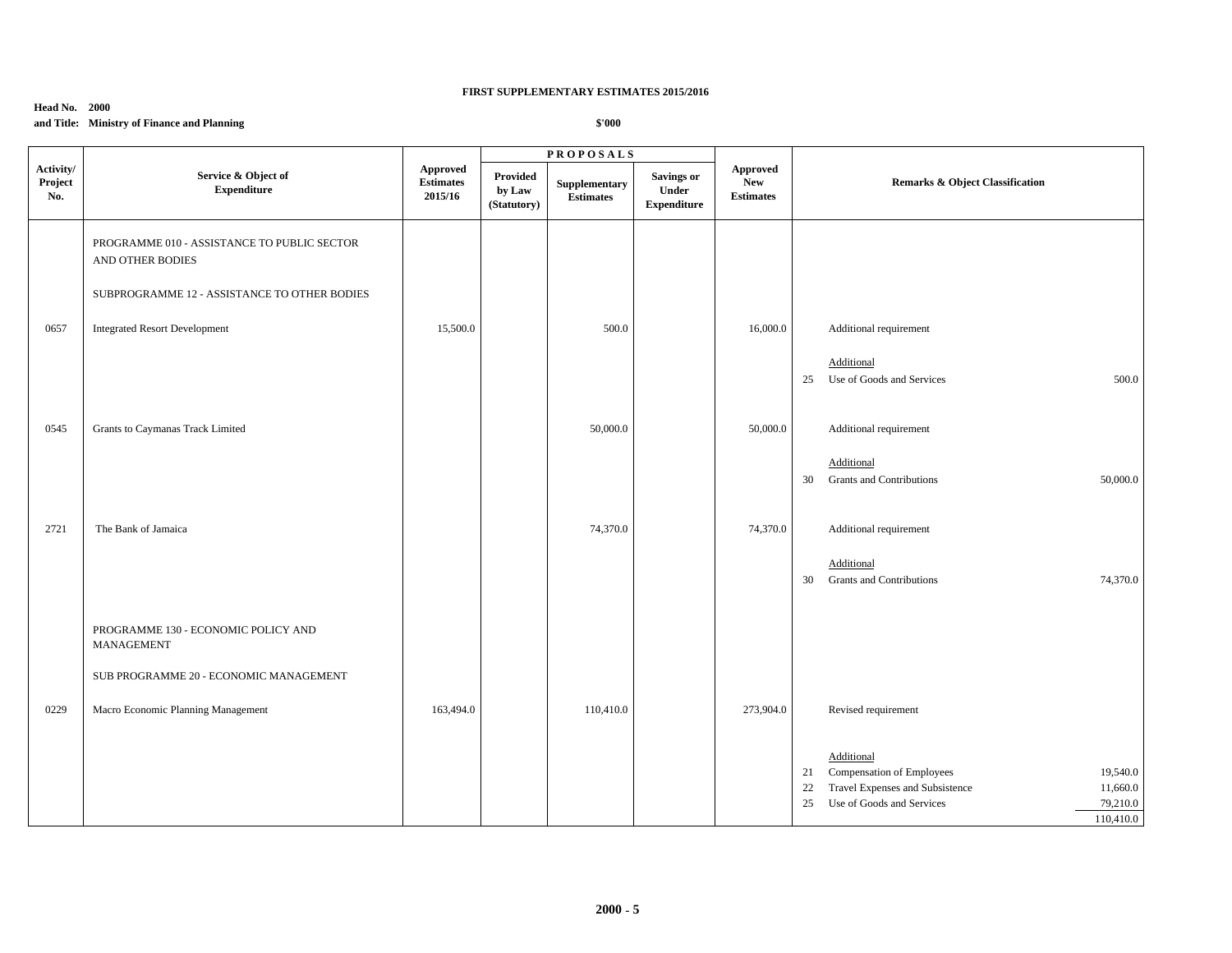## **Head No. 2000**

# **and Title: Ministry of Finance and Planning**

|                             |                                                             |                                                |                                   | <b>PROPOSALS</b>                  |                                                  |                                                   |    |                                      |          |
|-----------------------------|-------------------------------------------------------------|------------------------------------------------|-----------------------------------|-----------------------------------|--------------------------------------------------|---------------------------------------------------|----|--------------------------------------|----------|
| Activity/<br>Project<br>No. | Service & Object of<br><b>Expenditure</b>                   | <b>Approved</b><br><b>Estimates</b><br>2015/16 | Provided<br>by Law<br>(Statutory) | Supplementary<br><b>Estimates</b> | <b>Savings or</b><br>Under<br><b>Expenditure</b> | <b>Approved</b><br><b>New</b><br><b>Estimates</b> |    | Remarks & Object Classification      |          |
|                             | PROGRAMME 131 - FISCAL POLICY AND MANAGEMENT                |                                                |                                   |                                   |                                                  |                                                   |    |                                      |          |
|                             | SUB PROGRAMME 20 - TAXATION POLICY AND<br><b>MANAGEMENT</b> |                                                |                                   |                                   |                                                  |                                                   |    |                                      |          |
| 0235                        | Taxation Policy Development and Implementation              | 51,050.0                                       |                                   | 5,940.0                           |                                                  | 56,990.0                                          |    | Additional requirement               |          |
|                             |                                                             |                                                |                                   |                                   |                                                  |                                                   |    | Additional                           |          |
|                             |                                                             |                                                |                                   |                                   |                                                  |                                                   | 21 | Compensation of Employees            | 1,546.0  |
|                             |                                                             |                                                |                                   |                                   |                                                  |                                                   | 22 | Travel Expenses and Subsistence      | 4,394.0  |
|                             |                                                             |                                                |                                   |                                   |                                                  |                                                   |    |                                      | 5,940.0  |
| 0236                        | Financial Investigations                                    | 290,324.0                                      |                                   | 39,536.0                          |                                                  | 329,860.0                                         |    | Additional requirement               |          |
|                             |                                                             |                                                |                                   |                                   |                                                  |                                                   |    | Additional                           |          |
|                             |                                                             |                                                |                                   |                                   |                                                  |                                                   | 22 | Travel Expenses and Subsistence      | 15,838.0 |
|                             |                                                             |                                                |                                   |                                   |                                                  |                                                   | 24 | Utilities and Communication Services | 2,594.0  |
|                             |                                                             |                                                |                                   |                                   |                                                  |                                                   | 32 | Capital Goods                        | 26,880.0 |
|                             |                                                             |                                                |                                   |                                   |                                                  |                                                   |    |                                      | 45,312.0 |
|                             |                                                             |                                                |                                   |                                   |                                                  |                                                   |    | Reduction                            |          |
|                             |                                                             |                                                |                                   |                                   |                                                  |                                                   | 21 | Compensation of Employees            | 5,776.0  |
|                             |                                                             |                                                |                                   |                                   |                                                  |                                                   |    | Net additional                       | 39,536.0 |
| 0533                        | <b>Asset Recovery Agency</b>                                | 35,336.0                                       |                                   | 2,508.0                           | ä,                                               | 37,844.0                                          |    | Additional requirement               |          |
|                             |                                                             |                                                |                                   |                                   |                                                  |                                                   |    |                                      |          |
|                             |                                                             |                                                |                                   |                                   |                                                  |                                                   |    | Additional                           |          |
|                             |                                                             |                                                |                                   |                                   |                                                  |                                                   |    | 22 Travel Expenses and Subsistence   | 2,508.0  |
|                             |                                                             |                                                |                                   |                                   |                                                  |                                                   |    |                                      |          |
| 0538                        | Revenue Protection Division                                 | 113,567.0                                      |                                   | 10,113.0                          |                                                  | 123,680.0                                         |    | Additional requirement               |          |
|                             |                                                             |                                                |                                   |                                   |                                                  |                                                   |    | Additional                           |          |
|                             |                                                             |                                                |                                   |                                   |                                                  |                                                   | 21 | Compensation of Employees            | 3,060.0  |
|                             |                                                             |                                                |                                   |                                   |                                                  |                                                   | 22 | Travel Expenses and Subsistence      | 6,173.0  |
|                             |                                                             |                                                |                                   |                                   |                                                  |                                                   | 23 | Rental of Property and Machinery     | 880.0    |
|                             |                                                             |                                                |                                   |                                   |                                                  |                                                   |    |                                      | 10,113.0 |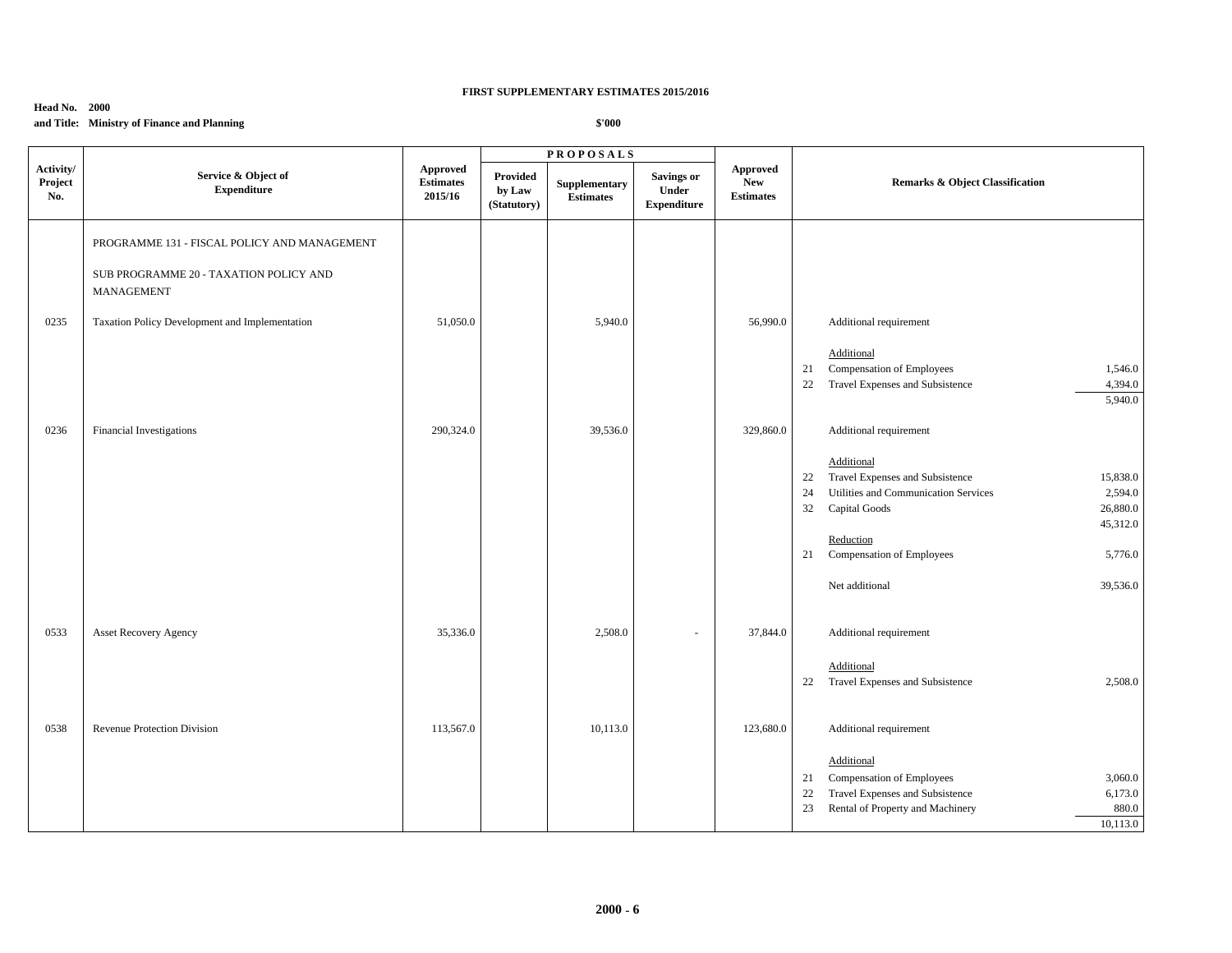## **Head No. 2000**

# **and Title: Ministry of Finance and Planning**

|                             |                                            |                                         |                                   | $\textbf{P}\,\textbf{R}\,\textbf{O}\,\textbf{P}\,\textbf{O}\,\textbf{S}\,\textbf{A}\,\textbf{L}\,\textbf{S}$ |                                                  |                                            |                                                                                                |
|-----------------------------|--------------------------------------------|-----------------------------------------|-----------------------------------|--------------------------------------------------------------------------------------------------------------|--------------------------------------------------|--------------------------------------------|------------------------------------------------------------------------------------------------|
| Activity/<br>Project<br>No. | Service & Object of<br><b>Expenditure</b>  | Approved<br><b>Estimates</b><br>2015/16 | Provided<br>by Law<br>(Statutory) | Supplementary<br><b>Estimates</b>                                                                            | <b>Savings or</b><br>Under<br><b>Expenditure</b> | Approved<br><b>New</b><br><b>Estimates</b> | Remarks & Object Classification                                                                |
|                             | SUB PROGRAMME 21 - TAXATION ADMINISTRATION |                                         |                                   |                                                                                                              |                                                  |                                            |                                                                                                |
| 0562                        | Revenue Appeals Division                   | 69,787.0                                |                                   | 9,534.0                                                                                                      |                                                  | 79,321.0                                   | Additional requirement                                                                         |
|                             |                                            |                                         |                                   |                                                                                                              |                                                  |                                            | Additional                                                                                     |
|                             |                                            |                                         |                                   |                                                                                                              |                                                  |                                            | Compensation of Employees<br>8,071.0<br>21                                                     |
|                             |                                            |                                         |                                   |                                                                                                              |                                                  |                                            | 22<br>Travel Expenses and Subsistence<br>3,794.0                                               |
|                             |                                            |                                         |                                   |                                                                                                              |                                                  |                                            | 11,865.0                                                                                       |
|                             |                                            |                                         |                                   |                                                                                                              |                                                  |                                            | Reduction                                                                                      |
|                             |                                            |                                         |                                   |                                                                                                              |                                                  |                                            | Use of Goods and Services<br>25<br>2,326.0                                                     |
|                             |                                            |                                         |                                   |                                                                                                              |                                                  |                                            | 32<br>Capital Goods<br>5.0<br>2,331.0                                                          |
|                             |                                            |                                         |                                   |                                                                                                              |                                                  |                                            |                                                                                                |
|                             |                                            |                                         |                                   |                                                                                                              |                                                  |                                            | Net additional<br>9,534.0                                                                      |
|                             | SUB PROGRAMME 23 - RESOURCES MANAGEMENT    |                                         |                                   |                                                                                                              |                                                  |                                            |                                                                                                |
| 0241                        | Public Expenditure Management              | 126,689.0                               |                                   | 11,324.0                                                                                                     |                                                  | 138,013.0                                  | Additional requirement                                                                         |
|                             |                                            |                                         |                                   |                                                                                                              |                                                  |                                            |                                                                                                |
|                             |                                            |                                         |                                   |                                                                                                              |                                                  |                                            | Additional                                                                                     |
|                             |                                            |                                         |                                   |                                                                                                              |                                                  |                                            | Compensation of Employees<br>21<br>4,459.0<br>22<br>Travel Expenses and Subsistence<br>6,865.0 |
|                             |                                            |                                         |                                   |                                                                                                              |                                                  |                                            | 11,324.0                                                                                       |
|                             |                                            |                                         |                                   |                                                                                                              |                                                  |                                            |                                                                                                |
| 0242                        | Public Expenditure Policy and Coordination | 143,223.0                               |                                   | 10,817.0                                                                                                     |                                                  | 154,040.0                                  | Additional requirement                                                                         |
|                             |                                            |                                         |                                   |                                                                                                              |                                                  |                                            | Additional                                                                                     |
|                             |                                            |                                         |                                   |                                                                                                              |                                                  |                                            | Compensation of Employees<br>4,980.0<br>21                                                     |
|                             |                                            |                                         |                                   |                                                                                                              |                                                  |                                            | Travel Expenses and Subsistence<br>5,516.0<br>22                                               |
|                             |                                            |                                         |                                   |                                                                                                              |                                                  |                                            | Use of Goods and Services<br>321.0<br>25                                                       |
|                             |                                            |                                         |                                   |                                                                                                              |                                                  |                                            | 10,817.0                                                                                       |
|                             |                                            |                                         |                                   |                                                                                                              |                                                  |                                            |                                                                                                |
|                             |                                            |                                         |                                   |                                                                                                              |                                                  |                                            |                                                                                                |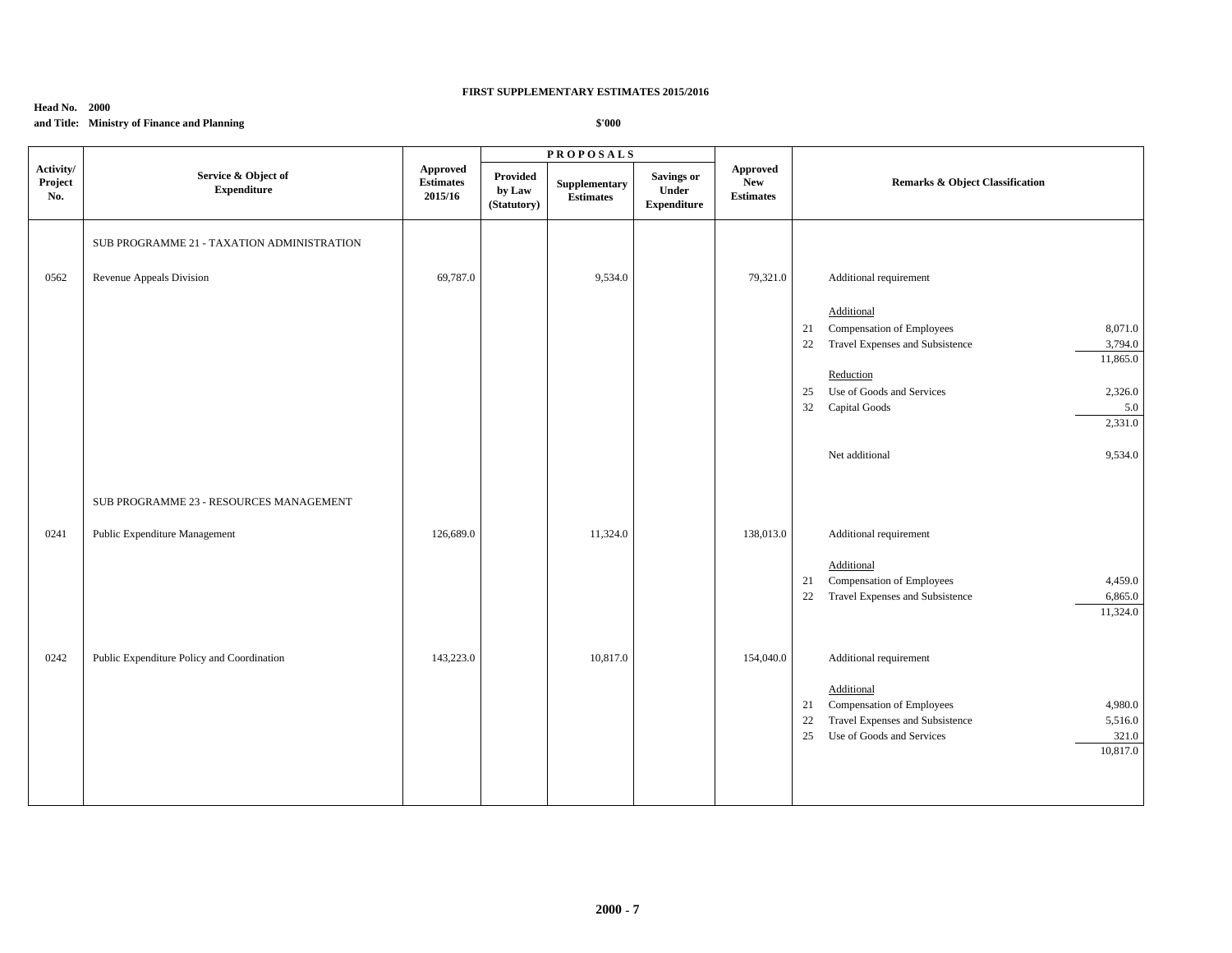## **Head No. 2000**

# **and Title: Ministry of Finance and Planning**

|                             |                                                                  |                                                |                                          | <b>PROPOSALS</b>                  |                                                   |                                            |                                                                                                                           |
|-----------------------------|------------------------------------------------------------------|------------------------------------------------|------------------------------------------|-----------------------------------|---------------------------------------------------|--------------------------------------------|---------------------------------------------------------------------------------------------------------------------------|
| Activity/<br>Project<br>No. | Service & Object of<br><b>Expenditure</b>                        | <b>Approved</b><br><b>Estimates</b><br>2015/16 | <b>Provided</b><br>by Law<br>(Statutory) | Supplementary<br><b>Estimates</b> | <b>Savings or</b><br>Under<br>${\bf Expenditure}$ | Approved<br><b>New</b><br><b>Estimates</b> | Remarks & Object Classification                                                                                           |
| 0243                        | Monitoring Public Sector Entities                                | 103,140.0                                      |                                          | 7,569.0                           |                                                   | 110,709.0                                  | Additional requirement                                                                                                    |
|                             |                                                                  |                                                |                                          |                                   |                                                   |                                            | Additional<br>22 Travel Expenses and Subsistence<br>7,569.0                                                               |
| 0541                        | Public Accountability Inspectorate                               | 29,958.0                                       |                                          |                                   | 4,003.0                                           | 25,955.0                                   | Revised requirement                                                                                                       |
|                             |                                                                  |                                                |                                          |                                   |                                                   |                                            | Reduction<br>Compensation of Employees<br>3,835.0<br>21<br>Utilities and Communication Services<br>168.0<br>24<br>4,003.0 |
| 2722                        | Noranda Bauxite Arbitration Dispute                              |                                                |                                          | 150,000.0                         |                                                   | 150,000.0                                  | Additional requirement                                                                                                    |
|                             |                                                                  |                                                |                                          |                                   |                                                   |                                            | Additional<br>Awards and Social Assistance<br>150,000.0<br>29                                                             |
|                             | SUB FUNCTION 03 - PERSONNEL MANAGEMENT                           |                                                |                                          |                                   |                                                   |                                            |                                                                                                                           |
|                             | PROGRAMME 001 - EXECUTIVE DIRECTION AND<br><b>ADMINISTRATION</b> |                                                |                                          |                                   |                                                   |                                            |                                                                                                                           |
|                             | SUB PROGRAMME 01 - GENERAL ADMINISTRATION                        |                                                |                                          |                                   |                                                   |                                            |                                                                                                                           |
| 0005                        | Direction and Administration                                     | 13,175.0                                       |                                          | 1,198.0                           |                                                   | 14,373.0                                   | Additional requirement                                                                                                    |
|                             |                                                                  |                                                |                                          |                                   |                                                   |                                            | Additional<br>Compensation of Employees<br>1,198.0<br>21                                                                  |
| 0451                        | Employers' Contribution to SAGICOR Life Jamaica Ltd.             | 4,440,172.0                                    |                                          |                                   | 600,000.0                                         | 3,840,172.0                                | Revised requirement                                                                                                       |
|                             |                                                                  |                                                |                                          |                                   |                                                   |                                            | Reduction<br>Use of Goods and Services<br>600,000.0<br>25                                                                 |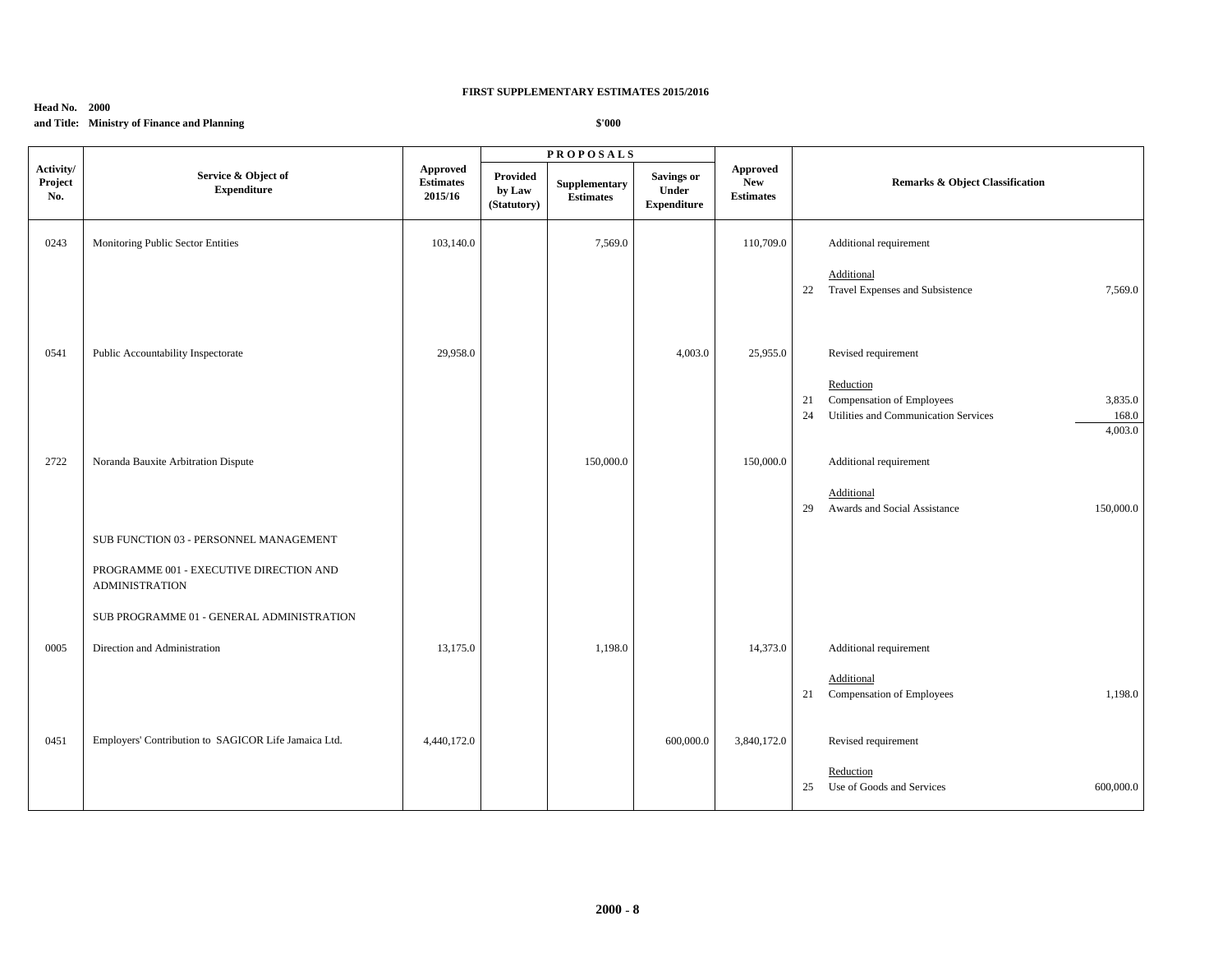## **Head No. 2000**

# **and Title: Ministry of Finance and Planning**

|                             |                                                                                                          |                                         |                                   | <b>PROPOSALS</b>                  |                                                  |                                                   |                                                                                                                                                        |
|-----------------------------|----------------------------------------------------------------------------------------------------------|-----------------------------------------|-----------------------------------|-----------------------------------|--------------------------------------------------|---------------------------------------------------|--------------------------------------------------------------------------------------------------------------------------------------------------------|
| Activity/<br>Project<br>No. | Service & Object of<br><b>Expenditure</b>                                                                | Approved<br><b>Estimates</b><br>2015/16 | Provided<br>by Law<br>(Statutory) | Supplementary<br><b>Estimates</b> | <b>Savings or</b><br>Under<br><b>Expenditure</b> | <b>Approved</b><br><b>New</b><br><b>Estimates</b> | <b>Remarks &amp; Object Classification</b>                                                                                                             |
| 0294                        | PROGRAMME 135 - MANAGEMENT OF PUBLIC SERVICES<br>SUB PROGRAMME 20 - STANDARDS AND POLICY<br>Compensation | 26,692.0                                |                                   | 3,094.0                           |                                                  | 29,786.0                                          | Additional requirement<br>Additional<br>Compensation of Employees<br>1,847.0<br>21<br>Travel Expenses and Subsistence<br>1,247.0<br>22                 |
| 0308                        | Motor Vehicle Loans to Public Officers                                                                   | 100,000.0                               |                                   |                                   | 100,000.0                                        | $\sim$                                            | 3,094.0<br>Revised requirement<br>Reduction<br>100,000.0<br>36 Loans                                                                                   |
| 0483                        | Special Benefits                                                                                         | 107,641.0                               |                                   | 573.0                             |                                                  | 108,214.0                                         | Additional requirement<br>Additional<br>22 Travel Expenses and Subsistence<br>573.0                                                                    |
| 0297                        | SUB PROGRAMME 21 - OPERATIONS<br>Public Sector Establishment Control                                     | 20,815.0                                |                                   | 3,863.0                           |                                                  | 24,678.0                                          | Additional requirement<br>Additional<br><b>Compensation of Employees</b><br>2,907.0<br>21<br>Travel Expenses and Subsistence<br>22<br>956.0<br>3,863.0 |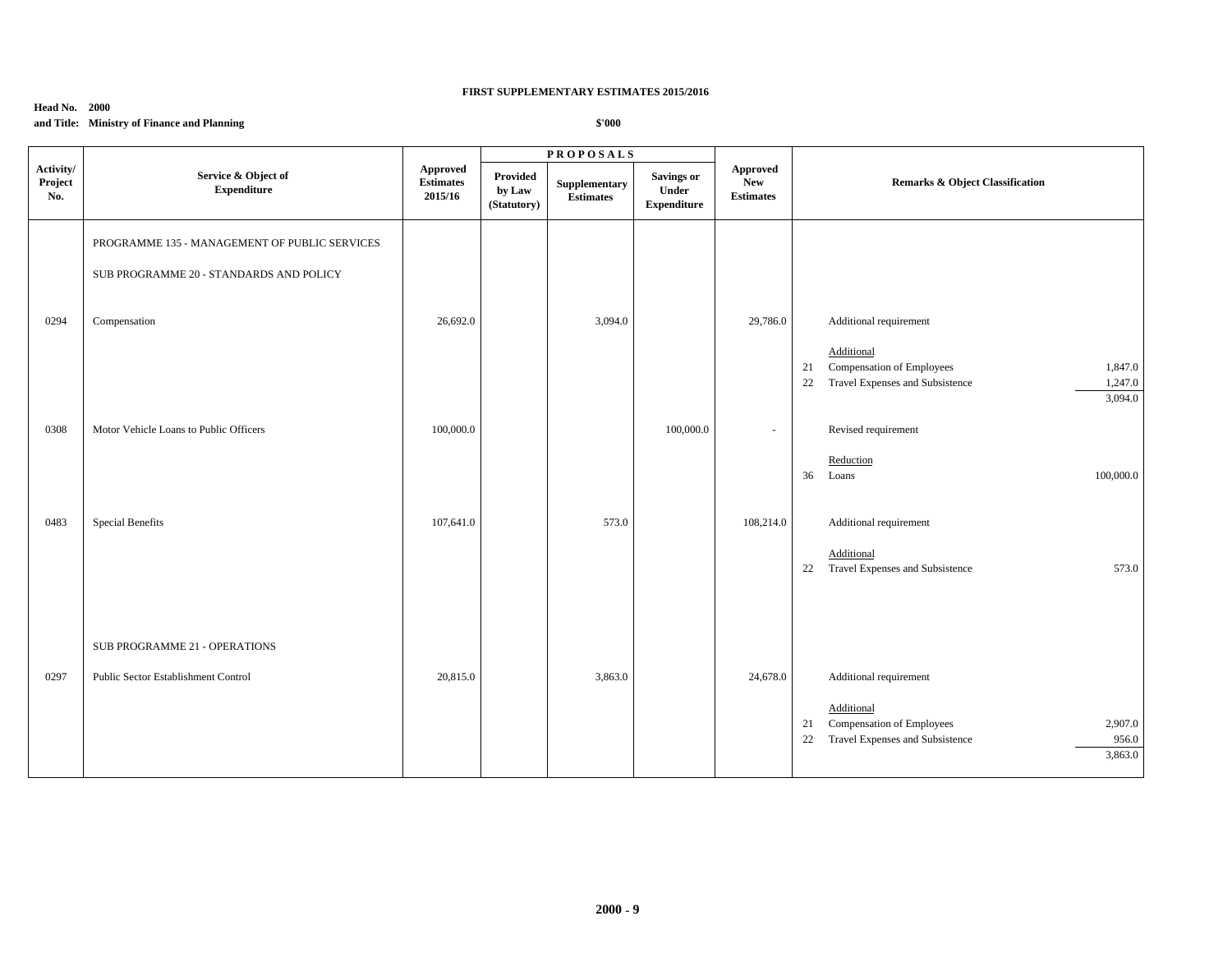## **Head No. 2000**

# **and Title: Ministry of Finance and Planning**

|                             |                                           |                                         |                                   | <b>PROPOSALS</b>                  |                                                  |                                            |                                                  |
|-----------------------------|-------------------------------------------|-----------------------------------------|-----------------------------------|-----------------------------------|--------------------------------------------------|--------------------------------------------|--------------------------------------------------|
| Activity/<br>Project<br>No. | Service & Object of<br><b>Expenditure</b> | Approved<br><b>Estimates</b><br>2015/16 | Provided<br>by Law<br>(Statutory) | Supplementary<br><b>Estimates</b> | <b>Savings or</b><br>Under<br><b>Expenditure</b> | Approved<br><b>New</b><br><b>Estimates</b> | <b>Remarks &amp; Object Classification</b>       |
| 0563                        | Corporate Management and Development      | 71,774.0                                |                                   | 2,848.0                           |                                                  | 74,622.0                                   | Revised requirement                              |
|                             |                                           |                                         |                                   |                                   |                                                  |                                            | Additional                                       |
|                             |                                           |                                         |                                   |                                   |                                                  |                                            | Travel Expenses and Subsistence<br>2,848.0<br>22 |
|                             |                                           |                                         |                                   |                                   |                                                  |                                            | Capital Goods<br>2,200.0<br>32                   |
|                             |                                           |                                         |                                   |                                   |                                                  |                                            | 5,048.0                                          |
|                             |                                           |                                         |                                   |                                   |                                                  |                                            | Reduction                                        |
|                             |                                           |                                         |                                   |                                   |                                                  |                                            | Use of Goods and Services<br>2,200.0<br>25       |
|                             |                                           |                                         |                                   |                                   |                                                  |                                            | Net additional<br>2,848.0                        |
| 1463                        | Human Resource Policy Planning            | 8,540.0                                 |                                   | 1,901.0                           |                                                  | 10,441.0                                   | Additional requirement                           |
|                             |                                           |                                         |                                   |                                   |                                                  |                                            | Additional                                       |
|                             |                                           |                                         |                                   |                                   |                                                  |                                            | Compensation of Employees<br>261.0<br>21         |
|                             |                                           |                                         |                                   |                                   |                                                  |                                            | Travel Expenses and Subsistence<br>1,640.0<br>22 |
|                             |                                           |                                         |                                   |                                   |                                                  |                                            | 1,901.0                                          |
|                             |                                           |                                         |                                   |                                   |                                                  |                                            |                                                  |
|                             |                                           |                                         |                                   |                                   |                                                  |                                            |                                                  |
|                             | SUB PROGRAMME 22 - INDUSTRIAL RELATIONS   |                                         |                                   |                                   |                                                  |                                            |                                                  |
| 0299                        | <b>Industrial Relations</b>               | 18,463.0                                |                                   | 3,764.0                           |                                                  | 22,227.0                                   | Additional requirement                           |
|                             |                                           |                                         |                                   |                                   |                                                  |                                            |                                                  |
|                             |                                           |                                         |                                   |                                   |                                                  |                                            | Additional                                       |
|                             |                                           |                                         |                                   |                                   |                                                  |                                            | Compensation of Employees<br>2,831.0<br>21       |
|                             |                                           |                                         |                                   |                                   |                                                  |                                            | 22<br>Travel Expenses and Subsistence<br>933.0   |
|                             |                                           |                                         |                                   |                                   |                                                  |                                            | 3,764.0                                          |
|                             |                                           |                                         |                                   |                                   |                                                  |                                            |                                                  |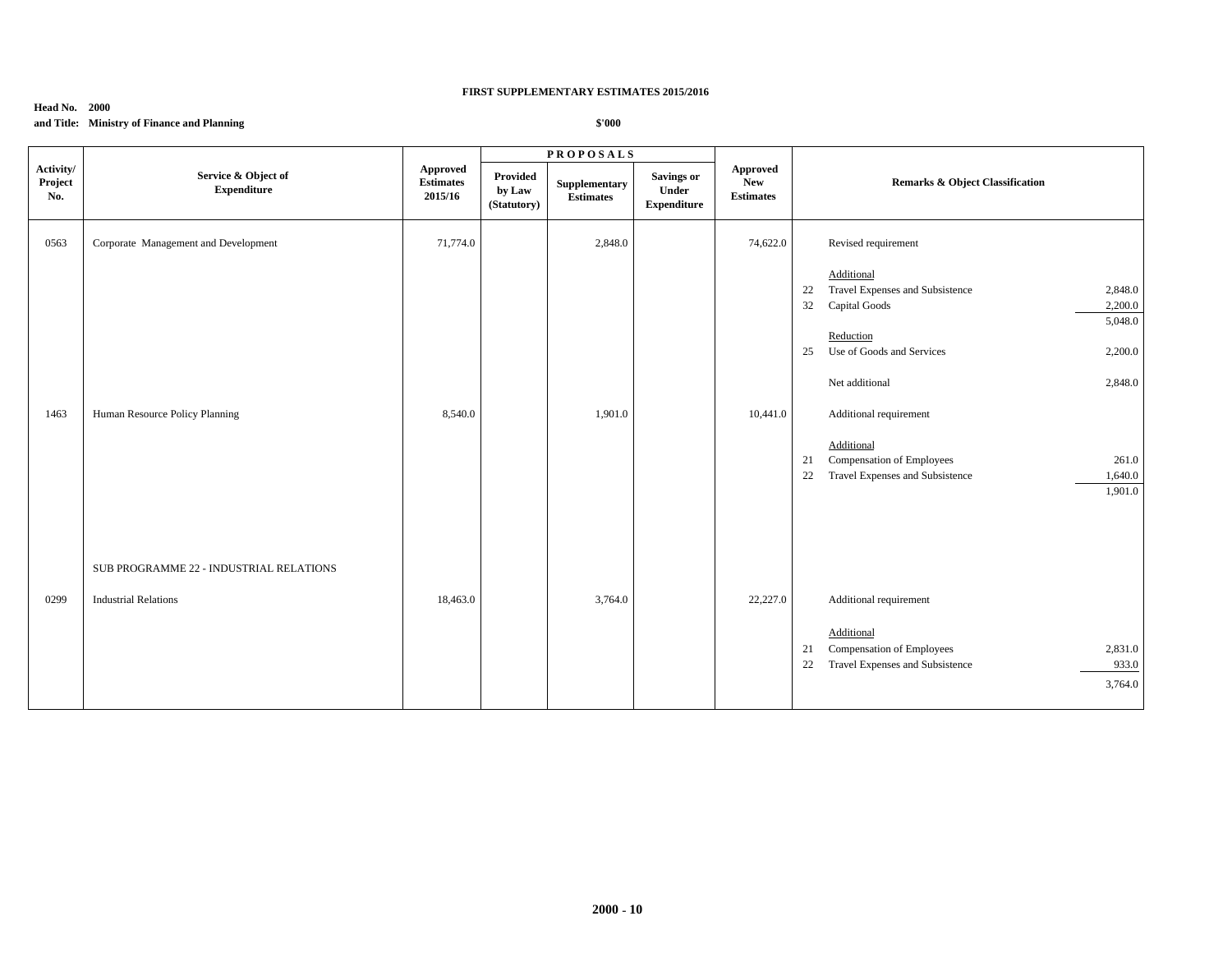## **Head No. 2000**

# **and Title: Ministry of Finance and Planning**

|                             |                                                                              |                                                |                                   | <b>PROPOSALS</b>                  |                                                  |                                            |                                                                                                                                                                   |
|-----------------------------|------------------------------------------------------------------------------|------------------------------------------------|-----------------------------------|-----------------------------------|--------------------------------------------------|--------------------------------------------|-------------------------------------------------------------------------------------------------------------------------------------------------------------------|
| Activity/<br>Project<br>No. | Service & Object of<br><b>Expenditure</b>                                    | <b>Approved</b><br><b>Estimates</b><br>2015/16 | Provided<br>by Law<br>(Statutory) | Supplementary<br><b>Estimates</b> | <b>Savings or</b><br>Under<br><b>Expenditure</b> | Approved<br><b>New</b><br><b>Estimates</b> | Remarks & Object Classification                                                                                                                                   |
| 0300                        | Permanent Salaries Review Board                                              | 6,202.0                                        |                                   | 137.0                             |                                                  | 6,339.0                                    | Additional requirement                                                                                                                                            |
|                             |                                                                              |                                                |                                   |                                   |                                                  |                                            | Additional<br>Travel Expenses and Subsistence<br>137.0<br>22                                                                                                      |
|                             | PROGRAMME 153 - MANAGEMENT AND SUPPORT<br>SUB PROGRAMME 21- MANAGEMENT AND   |                                                |                                   |                                   |                                                  |                                            |                                                                                                                                                                   |
| 0340                        | <b>DEVELOPMENT</b><br>General Training and Development for the Public Sector | 73,704.0                                       |                                   | 16,553.0                          |                                                  | 90,257.0                                   | Additional requirement                                                                                                                                            |
|                             |                                                                              |                                                |                                   |                                   |                                                  |                                            | Additional<br>Compensation of Employees<br>568.0<br>21<br>Travel Expenses and Subsistence<br>22<br>149.0<br>Grants and Contribution<br>15,836.0<br>30<br>16,553.0 |
|                             | SUB FUNCTION 05 - ECONOMIC PLANNING AND<br>STATISTICAL SERVICES              |                                                |                                   |                                   |                                                  |                                            |                                                                                                                                                                   |
|                             | PROGRAMME 133 - ECONOMIC PLANNING                                            |                                                |                                   |                                   |                                                  |                                            |                                                                                                                                                                   |
|                             | SUB PROGRAMME 20 - GRANTS TO THE PLANNING<br><b>INSTITUTE OF JAMAICA</b>     |                                                |                                   |                                   |                                                  |                                            |                                                                                                                                                                   |
| 0009                        | <b>Technical Administration</b>                                              | 270,072.0                                      |                                   | 37,117.0                          |                                                  | 307,189.0                                  | Additional requirement                                                                                                                                            |
|                             |                                                                              |                                                |                                   |                                   |                                                  |                                            | Additional<br>Compensation of Employees<br>19,167.0<br>21<br>22<br>Travel Expenses and Subsistence<br>17,950.0<br>37,117.0                                        |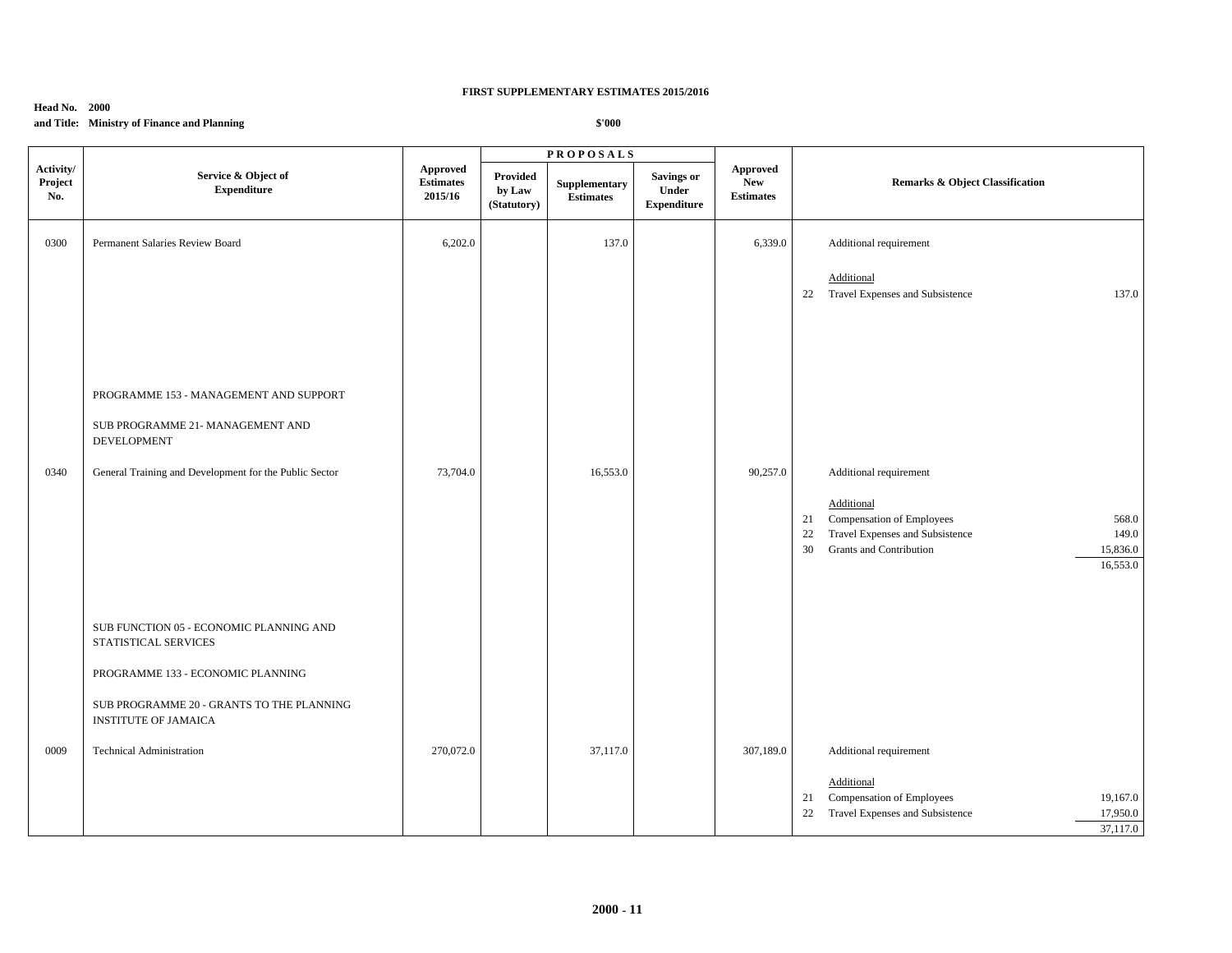### **Head No. 2000**

# **and Title: Ministry of Finance and Planning**

|                             |                                                                                                                                        |                                         |                                   | <b>PROPOSALS</b>                  |                                                  |                                                   |                                                                                                                                                                                                                                                                                                                           |
|-----------------------------|----------------------------------------------------------------------------------------------------------------------------------------|-----------------------------------------|-----------------------------------|-----------------------------------|--------------------------------------------------|---------------------------------------------------|---------------------------------------------------------------------------------------------------------------------------------------------------------------------------------------------------------------------------------------------------------------------------------------------------------------------------|
| Activity/<br>Project<br>No. | Service & Object of<br><b>Expenditure</b>                                                                                              | Approved<br><b>Estimates</b><br>2015/16 | Provided<br>by Law<br>(Statutory) | Supplementary<br><b>Estimates</b> | <b>Savings or</b><br>Under<br><b>Expenditure</b> | <b>Approved</b><br><b>New</b><br><b>Estimates</b> | Remarks & Object Classification                                                                                                                                                                                                                                                                                           |
| 0220                        | <b>Computer Services</b>                                                                                                               | 28,832.0                                |                                   | 2,265.0                           |                                                  | 31,097.0                                          | Additional requirement<br>Additional<br>Compensation of Employees<br>1,756.0<br>21<br>22<br>Travel Expenses and Subsistence<br>509.0<br>2,265.0                                                                                                                                                                           |
| 0351                        | General Administration                                                                                                                 | 139,940.0                               |                                   | 31,563.0                          |                                                  | 171,503.0                                         | Additional requirement<br>Additional<br>Compensation of Employees<br>21,362.0<br>21<br>Travel Expenses and Subsistence<br>22<br>5,743.0<br>Utilities and Communication Services<br>4,458.0<br>24<br>31,563.0                                                                                                              |
| 0351                        | PROGRAMME 134 - STATISTICAL SERVICES<br>SUB PROGRAMME 20 - GRANTS TO THE STATISTICAL<br>INSTITUTE OF JAMAICA<br>General Administration | 762,290.0                               |                                   | 16,584.0                          |                                                  | 778,874.0                                         | Additional requirement<br>Additional<br>Travel Expenses and Subsistence<br>28,900.0<br>22<br>Utilities and Communication Services<br>24<br>2,684.0<br><b>Retirement Benefits</b><br>28,890.0<br>28<br>60,474.0<br>Reduction<br>Compensation of Employees<br>21<br>28,890.0<br>32<br>Capital Goods<br>15,000.0<br>43,890.0 |
|                             |                                                                                                                                        |                                         |                                   |                                   |                                                  |                                                   | 16,584.0<br>Net additional                                                                                                                                                                                                                                                                                                |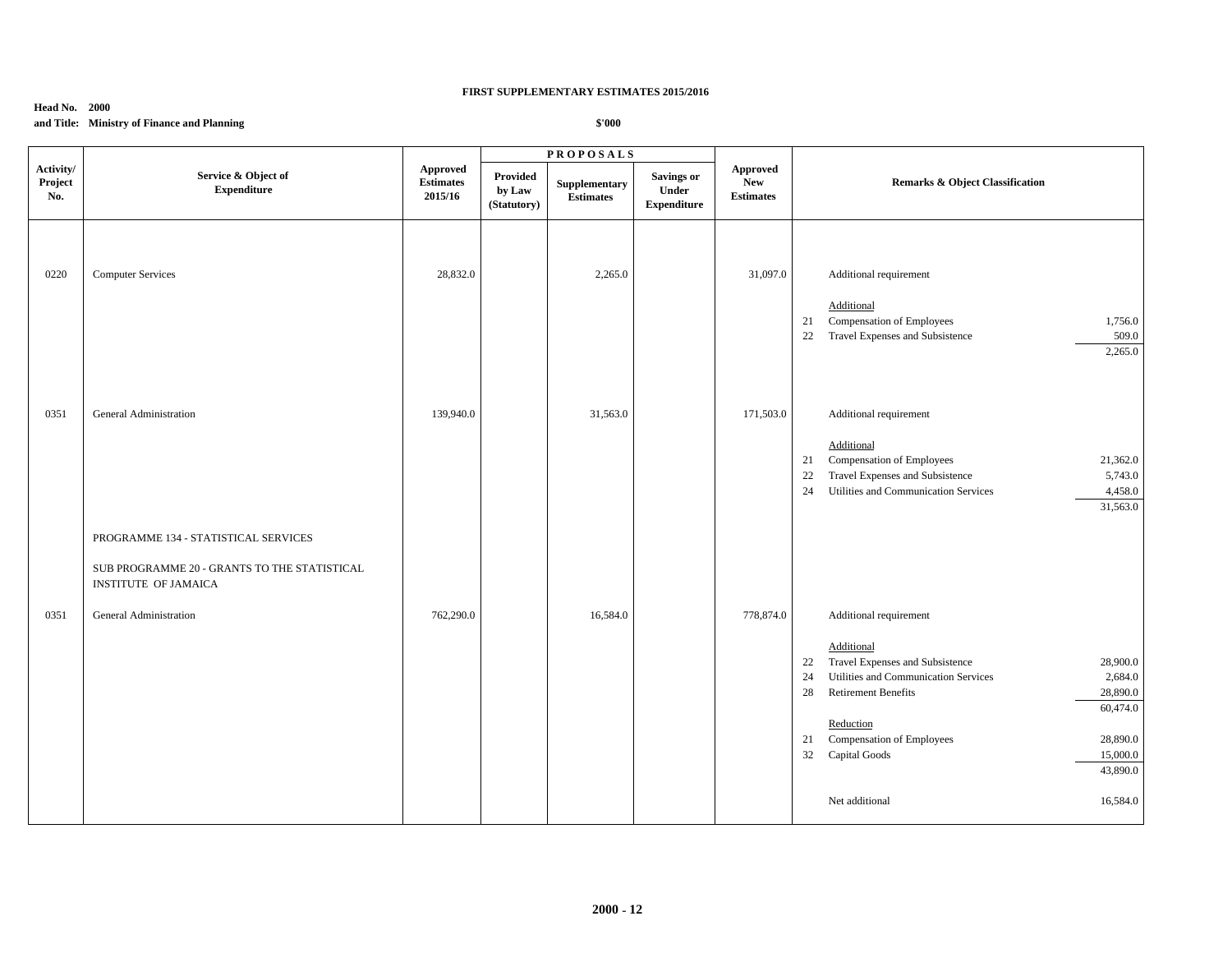### **Head No. 2000**

# **and Title: Ministry of Finance and Planning**

|                             |                                                                    |                                                |                                   | <b>PROPOSALS</b>                  |                                                  |                                            |                                                                                                                          |
|-----------------------------|--------------------------------------------------------------------|------------------------------------------------|-----------------------------------|-----------------------------------|--------------------------------------------------|--------------------------------------------|--------------------------------------------------------------------------------------------------------------------------|
| Activity/<br>Project<br>No. | Service & Object of<br><b>Expenditure</b>                          | <b>Approved</b><br><b>Estimates</b><br>2015/16 | Provided<br>by Law<br>(Statutory) | Supplementary<br><b>Estimates</b> | <b>Savings or</b><br>Under<br><b>Expenditure</b> | Approved<br><b>New</b><br><b>Estimates</b> | Remarks & Object Classification                                                                                          |
| 9350                        | Household Expenditure Survey                                       | 50,000.0                                       |                                   |                                   |                                                  | 50,000.0                                   | Revised requirement<br>Additional<br>32 Capital Goods<br>15,000.0                                                        |
|                             |                                                                    |                                                |                                   |                                   |                                                  |                                            | Reduction<br>Use of Goods and Services<br>25<br>15,000.0                                                                 |
|                             | SUB FUNCTION 99 - OTHER GENERAL PUBLIC SERVICES<br><b>SERVICES</b> |                                                |                                   |                                   |                                                  |                                            |                                                                                                                          |
|                             | PROGRAMME 135 - MANAGEMENT OF PUBLIC SERVICES                      |                                                |                                   |                                   |                                                  |                                            |                                                                                                                          |
|                             | SUB PROGRAMME 02 - SPECIALIZED CENTRAL SERVICES                    |                                                |                                   |                                   |                                                  |                                            |                                                                                                                          |
| 0429                        | Printing and Publications                                          | 47,077.0                                       |                                   | 14,753.0                          |                                                  | 61,830.0                                   | Additional requirement                                                                                                   |
|                             |                                                                    |                                                |                                   |                                   |                                                  |                                            | Additional<br>25 Use of Goods and Services<br>14,753.0                                                                   |
|                             | PROGRAMME 136 - PENSIONS AND RETIREMENT<br><b>BENEFITS</b>         |                                                |                                   |                                   |                                                  |                                            |                                                                                                                          |
|                             | SUB PROGRAMME 20 - SUPERANNUATION                                  |                                                |                                   |                                   |                                                  |                                            |                                                                                                                          |
| 0302                        | Pensions Administration                                            | 58,071.0                                       |                                   | 11,021.0                          |                                                  | 69,092.0                                   | Additional requirement                                                                                                   |
|                             |                                                                    |                                                |                                   |                                   |                                                  |                                            | Additional<br>Compensation of Employees<br>7,400.0<br>21<br>Travel Expenses and Subsistence<br>3,621.0<br>22<br>11,021.0 |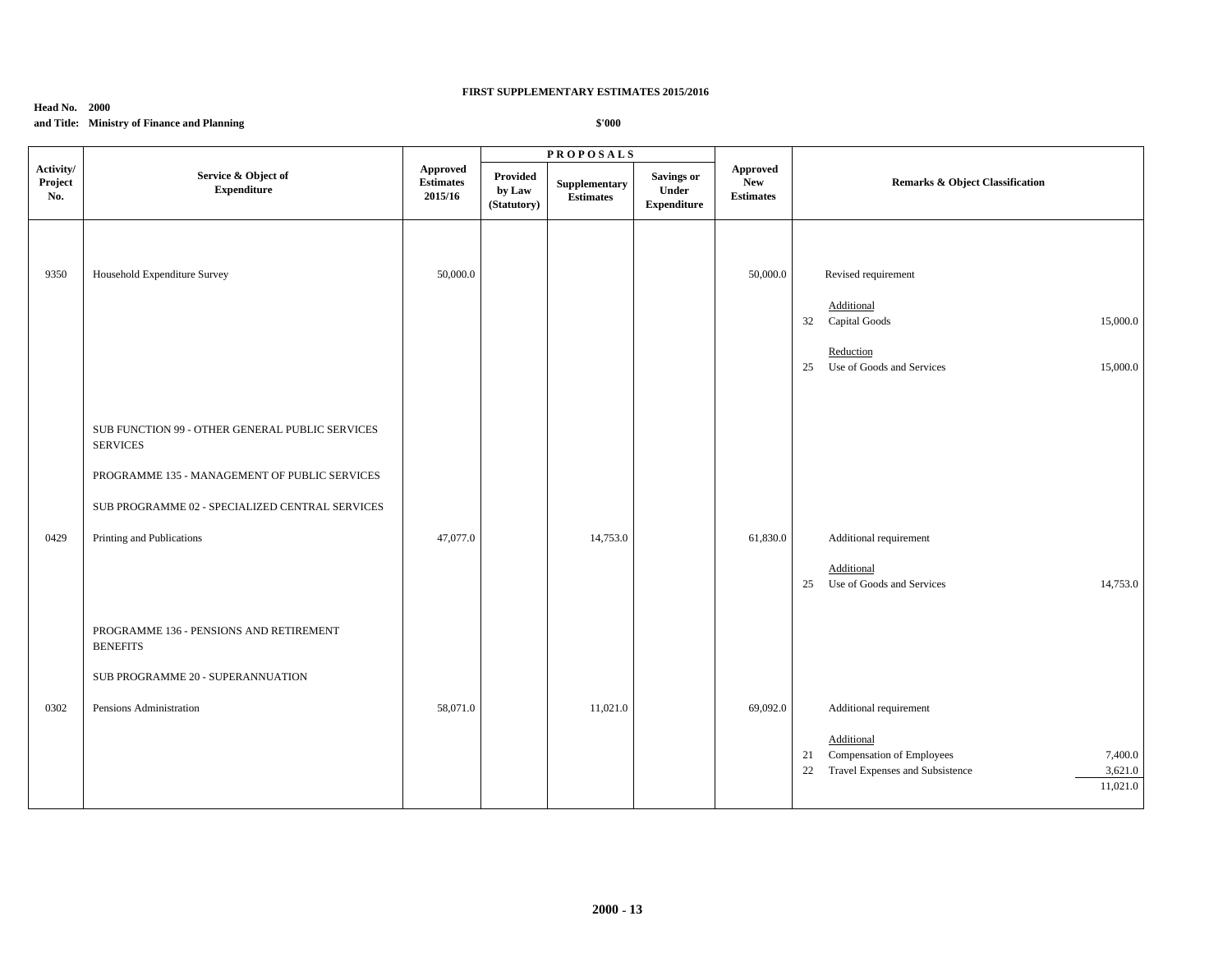## **Head No. 2000**

# **and Title: Ministry of Finance and Planning**

|                             |                                                                                                                                                                                                                                                                                                                                                                                                            |                                                |                                   | <b>PROPOSALS</b>                  |                                                  |                                            |                                                                                                                          |  |
|-----------------------------|------------------------------------------------------------------------------------------------------------------------------------------------------------------------------------------------------------------------------------------------------------------------------------------------------------------------------------------------------------------------------------------------------------|------------------------------------------------|-----------------------------------|-----------------------------------|--------------------------------------------------|--------------------------------------------|--------------------------------------------------------------------------------------------------------------------------|--|
| Activity/<br>Project<br>No. | Service & Object of<br><b>Expenditure</b>                                                                                                                                                                                                                                                                                                                                                                  | <b>Approved</b><br><b>Estimates</b><br>2015/16 | Provided<br>by Law<br>(Statutory) | Supplementary<br><b>Estimates</b> | <b>Savings or</b><br>Under<br><b>Expenditure</b> | Approved<br><b>New</b><br><b>Estimates</b> | <b>Remarks &amp; Object Classification</b>                                                                               |  |
| 0561                        | PROGRAMME 144 - PROMOTION OF THE INTEGRITY<br>OF CONTRACTS AND LICENSES<br>SUB PROGRAMME 20 - MONITORING OF GOVERNMENT<br>CONTRACTS LICENSES, AND PERMITS<br>National Contracts Commission Secretariat<br>FUNCTION 08 - RECREATION, CULTURE AND RELIGION<br>SUB FUNCTION 04 - RELIGIOUS AND OTHER COMMUNITY<br><b>SERVICES</b><br>PROGRAMME 005 - DISASTER MANAGEMENT<br>SUB PROGRAMME 23 - RISK INSURANCE | 2,000.0                                        |                                   |                                   | 2,000.0                                          | $\overline{\phantom{a}}$                   | Revised requirement<br>Reduction<br>25 Use of Goods and Services<br>2,000.0                                              |  |
| 1808                        | Catastrophe Risk Insurance                                                                                                                                                                                                                                                                                                                                                                                 | 427,500.0                                      |                                   | 95,832.0                          |                                                  | 523,332.0                                  | Additional requirement based on actual premium payment<br>Additional<br><b>Grants and Contribution</b><br>95,832.0<br>30 |  |
| 2720                        | Oil Hedge Programme                                                                                                                                                                                                                                                                                                                                                                                        |                                                |                                   | 3,100,000.0                       |                                                  | 3,100,000.0                                | Additional requirement<br>Additional<br>Use of Goods and Services<br>3,100,000.0<br>25                                   |  |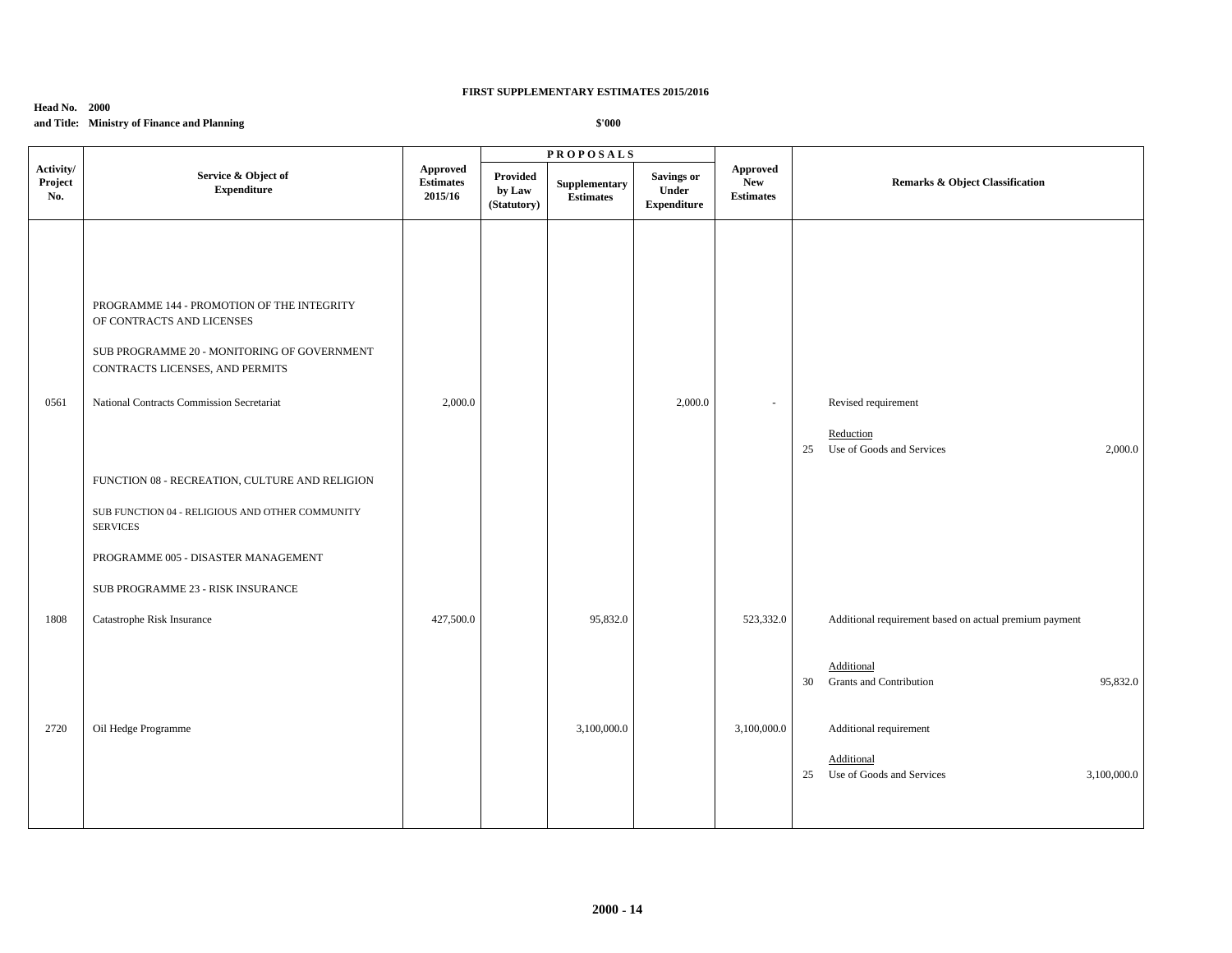## **Head No. 2000**

# **and Title: Ministry of Finance and Planning**

|                             |                                                                                                                                        |                                         |                                   | <b>PROPOSALS</b>                                                                |                                           |                                                   |                                                                                                                                                 |
|-----------------------------|----------------------------------------------------------------------------------------------------------------------------------------|-----------------------------------------|-----------------------------------|---------------------------------------------------------------------------------|-------------------------------------------|---------------------------------------------------|-------------------------------------------------------------------------------------------------------------------------------------------------|
| Activity/<br>Project<br>No. | Service & Object of<br><b>Expenditure</b>                                                                                              | Approved<br><b>Estimates</b><br>2015/16 | Provided<br>by Law<br>(Statutory) | Supplementary<br>$\label{1.1} \begin{array}{ll} \textbf{Estimates} \end{array}$ | Savings or<br>Under<br><b>Expenditure</b> | <b>Approved</b><br><b>New</b><br><b>Estimates</b> | <b>Remarks &amp; Object Classification</b>                                                                                                      |
| 0099                        | FUNCTION 99 - UNALLOCATED<br>PROGRAMME 009- UNALLOCATED<br>SUB PROGRAMME 20 - CONTINGENCIES<br>Contingencies<br><b>TOTAL HEAD 2000</b> | 21,335,169.0<br>36,118,169.0            | $\blacksquare$                    | 3,979,341.0                                                                     | 21,335,169.0<br>22,194,964.0              | $\overline{\phantom{a}}$<br>17,902,546.0          | Revised requirement due to reallocation of provision to MDAs<br>to meet programmed expenditure.<br>Reduction<br>99 Unclassified<br>21,335,169.0 |
|                             |                                                                                                                                        |                                         |                                   |                                                                                 |                                           |                                                   |                                                                                                                                                 |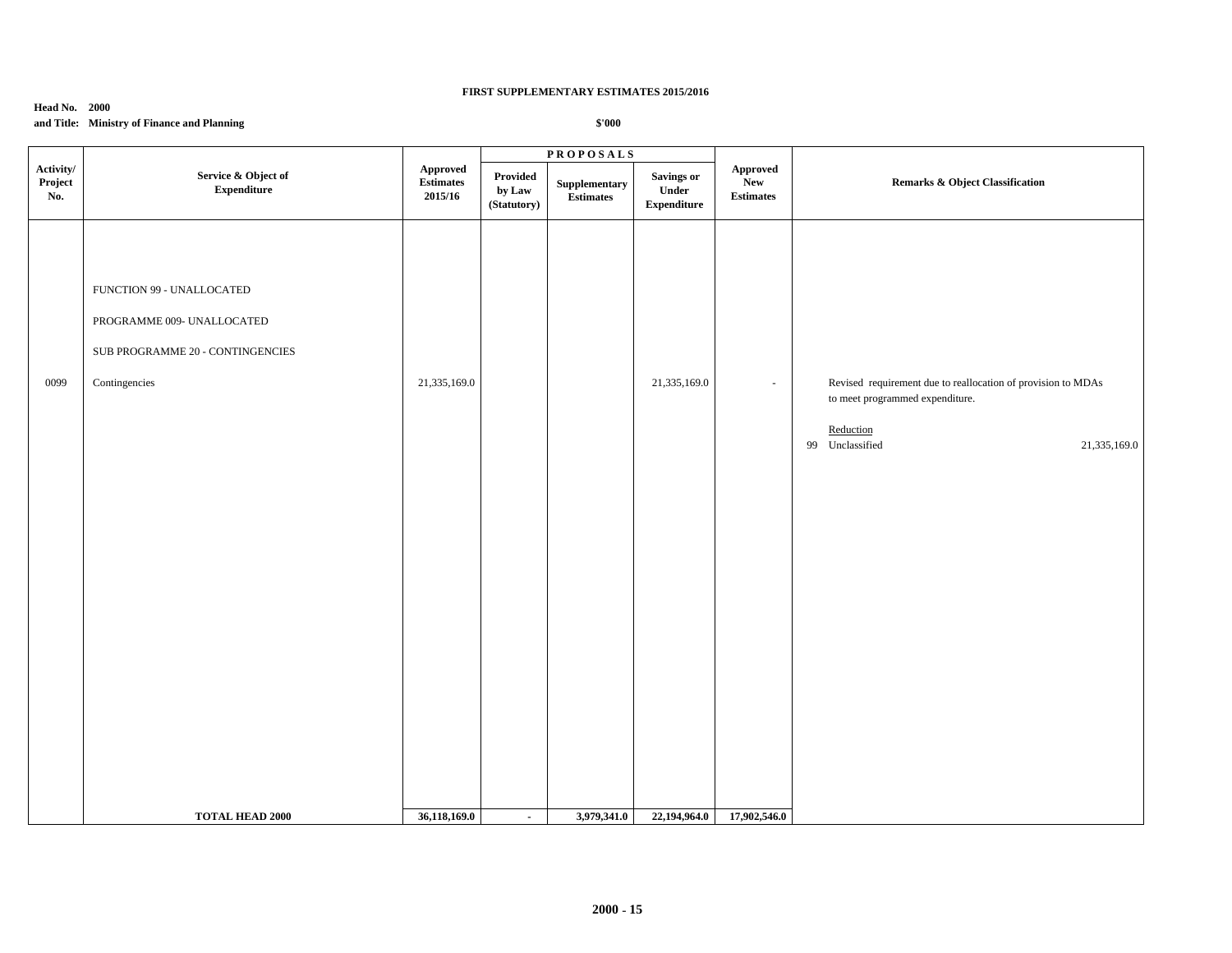## **Head No. 2000A and Title: Ministry of Finance and Planning**

|                             |                                                                           |                                      |                                          | <b>PROPOSALS</b>                         |                                                  |                                                   |                                                                                                                                   |
|-----------------------------|---------------------------------------------------------------------------|--------------------------------------|------------------------------------------|------------------------------------------|--------------------------------------------------|---------------------------------------------------|-----------------------------------------------------------------------------------------------------------------------------------|
| Activity/<br>Project<br>No. | Service & Object of<br><b>Expenditure</b>                                 | Approved<br><b>Estimates 2015/16</b> | <b>Provided</b><br>by Law<br>(Statutory) | <b>Supplementary</b><br><b>Estimates</b> | <b>Savings or</b><br>Under<br><b>Expenditure</b> | <b>Approved</b><br><b>New</b><br><b>Estimates</b> | <b>Remarks &amp; Object Classification</b>                                                                                        |
|                             | FUNCTION 01 - GENERAL PUBLIC SERVICES                                     |                                      |                                          |                                          |                                                  |                                                   |                                                                                                                                   |
|                             | SUB-FUNCTION 02 - ECONOMIC AND FISCAL POLICIES AND<br><b>MANAGEMENT</b>   |                                      |                                          |                                          |                                                  |                                                   |                                                                                                                                   |
|                             | PROGRAMME 010 - ASSISTANCE TO PUBLIC SECTOR AND OTHER<br><b>BODIES</b>    |                                      |                                          |                                          |                                                  |                                                   |                                                                                                                                   |
|                             | SUB-PROGRAMME 12 - ASSISTANCE TO OTHER BODIES                             |                                      |                                          |                                          |                                                  |                                                   |                                                                                                                                   |
| 2719                        | National Export-Import Bank of Jamaica (EXIM Bank)                        |                                      |                                          | 1,065,000.0                              |                                                  | 1,065,000.0                                       | Provision to support the bank in providing credit to<br>the productive sector.                                                    |
|                             |                                                                           |                                      |                                          |                                          |                                                  |                                                   | Additional<br>36 Loans<br>1,065,000.0                                                                                             |
|                             | SUB-FUNCTION 06 - PUBLIC WORKS                                            |                                      |                                          |                                          |                                                  |                                                   |                                                                                                                                   |
|                             | PROGRAMME 126 - GOVERNMENT OFFICE BUILDINGS                               |                                      |                                          |                                          |                                                  |                                                   |                                                                                                                                   |
|                             | SUB-PROGRAMME 22 - CONSTRUCTION                                           |                                      |                                          |                                          |                                                  |                                                   |                                                                                                                                   |
| 0580                        | Construction of Falmouth Tax Office (Collectorate)                        | 35,000.0                             |                                          |                                          | 28,476.0                                         | 6,524.0                                           | <b>Revised Requirement</b>                                                                                                        |
|                             |                                                                           |                                      |                                          |                                          |                                                  |                                                   | Reduction<br>31 Land and Structures<br>28,476.0                                                                                   |
|                             | SUBFUNCTION 07 - PUBLIC DEBT MANAGEMENT SERVICES,<br><b>INTERNAL DEBT</b> |                                      |                                          |                                          |                                                  |                                                   |                                                                                                                                   |
|                             | PROGRAMME 350 - REPAYMENT OF LOANS                                        |                                      |                                          |                                          |                                                  |                                                   |                                                                                                                                   |
|                             | SUB PROGRAMME 20 - MARKET ISSUES                                          |                                      |                                          |                                          |                                                  |                                                   |                                                                                                                                   |
| 1244                        | Repayment of US\$ Denominated Loan Issuance (Local)                       | 5,576,771.0                          | (4,930,441.0)                            |                                          |                                                  | 646,330.0                                         | Revised requirement due to execution of PetroCaribe<br>Debt Buy back transaction and lower than projected<br><b>Exchange Rate</b> |
|                             |                                                                           |                                      |                                          |                                          |                                                  |                                                   | Reduction<br>Loan Repayment and Sinking Fund Contributions<br>4,930,441.0<br>35                                                   |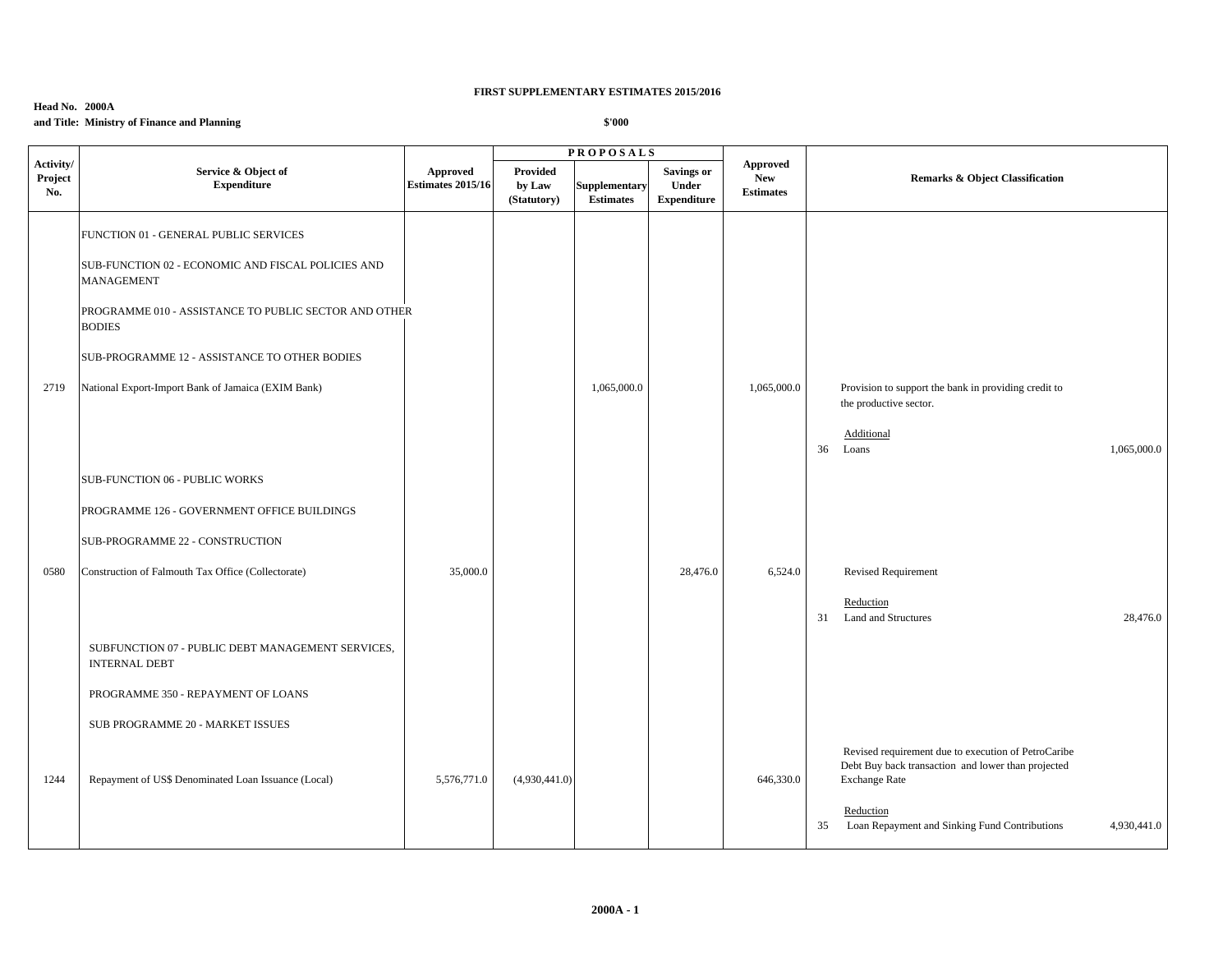## **Head No. 2000A and Title: Ministry of Finance and Planning**

|                             |                                                                          |                                      |                                   | <b>PROPOSALS</b>                         |                                                  |                                                   |                                                                                 |
|-----------------------------|--------------------------------------------------------------------------|--------------------------------------|-----------------------------------|------------------------------------------|--------------------------------------------------|---------------------------------------------------|---------------------------------------------------------------------------------|
| Activity/<br>Project<br>No. | Service & Object of<br><b>Expenditure</b>                                | Approved<br><b>Estimates 2015/16</b> | Provided<br>by Law<br>(Statutory) | <b>Supplementary</b><br><b>Estimates</b> | <b>Savings or</b><br>Under<br><b>Expenditure</b> | <b>Approved</b><br><b>New</b><br><b>Estimates</b> | <b>Remarks &amp; Object Classification</b>                                      |
| 1291                        | Redemption of Promissory Notes issued in 1978 to Rio Tinto<br>Alcan Inc. | $\overline{\phantom{a}}$             | 14,800.0                          |                                          |                                                  | 14,800.0                                          | Additional requirement                                                          |
|                             |                                                                          |                                      |                                   |                                          |                                                  |                                                   | Additional<br>Loan Repayment and Sinking Fund Contributions<br>14,800.0<br>35   |
| 1348                        | Repayment of Jamaican Dollar Benchmark Investment Notes                  | 62,649,089.0                         | (1,501,984.0)                     |                                          |                                                  | 61,147,105.0                                      | Revised requirement due PetroCaribe Buyback<br>operation.                       |
|                             |                                                                          |                                      |                                   |                                          |                                                  |                                                   | Reduction<br>Loan Repayment and Sinking Fund Contributions<br>1,501,984.0<br>35 |
| 1349                        | Repayment of United States Dollar Benchmark Notes                        | $\sim$                               | 469,971.0                         |                                          |                                                  | 469,971.0                                         | Additional requirement.                                                         |
|                             |                                                                          |                                      |                                   |                                          |                                                  |                                                   | Additional<br>Loan Repayment and Sinking Fund Contributions<br>35<br>469,971.0  |
|                             | SUB PROGRAMME 21- INSTITUTIONAL LOANS                                    |                                      |                                   |                                          |                                                  |                                                   |                                                                                 |
| 1241                        | Repayment t on Loans from Public Sector Entities                         | 113,341.0                            | 25.0                              |                                          |                                                  | 113,366.0                                         | Additional requirement                                                          |
|                             |                                                                          |                                      |                                   |                                          |                                                  |                                                   | Additional<br>Loan Repayment and Sinking Fund Contributions<br>25.0<br>35       |
|                             | SUB PROGRAMME 22 - TREASURY BILLS                                        |                                      |                                   |                                          |                                                  |                                                   |                                                                                 |
| 1207                        | Redemption of Treasury Bills                                             | 14,080,558.0                         | (156, 494.0)                      |                                          |                                                  | 13,924,064.0                                      | Revised requirement due to lower than projected<br>discount on Treasury Bills   |
|                             |                                                                          |                                      |                                   |                                          |                                                  |                                                   | Reduction<br>35<br>Loan Repayment and Sinking Fund Contributions<br>156,494.0   |
|                             | SUB PROGRAMME 26 - CONTINGENT PAYMENT                                    |                                      |                                   |                                          |                                                  |                                                   |                                                                                 |
| 0282                        | Contingent Payment on Guaranteed Loans (Internal)                        | 848,383.0                            | (44,940.0)                        |                                          |                                                  | 803,443.0                                         | Revised reqirement.                                                             |
|                             |                                                                          |                                      |                                   |                                          |                                                  |                                                   | Reduction<br>35<br>Loan Repayment and Sinking Fund Contributions<br>44,940.0    |
|                             |                                                                          |                                      |                                   |                                          |                                                  |                                                   |                                                                                 |
|                             | <b>SUB TOTAL INTERNAL DEBT</b>                                           | 83,443,400                           | (6,149,063)                       | $\blacksquare$                           | $\sim$                                           | 77,294,337                                        |                                                                                 |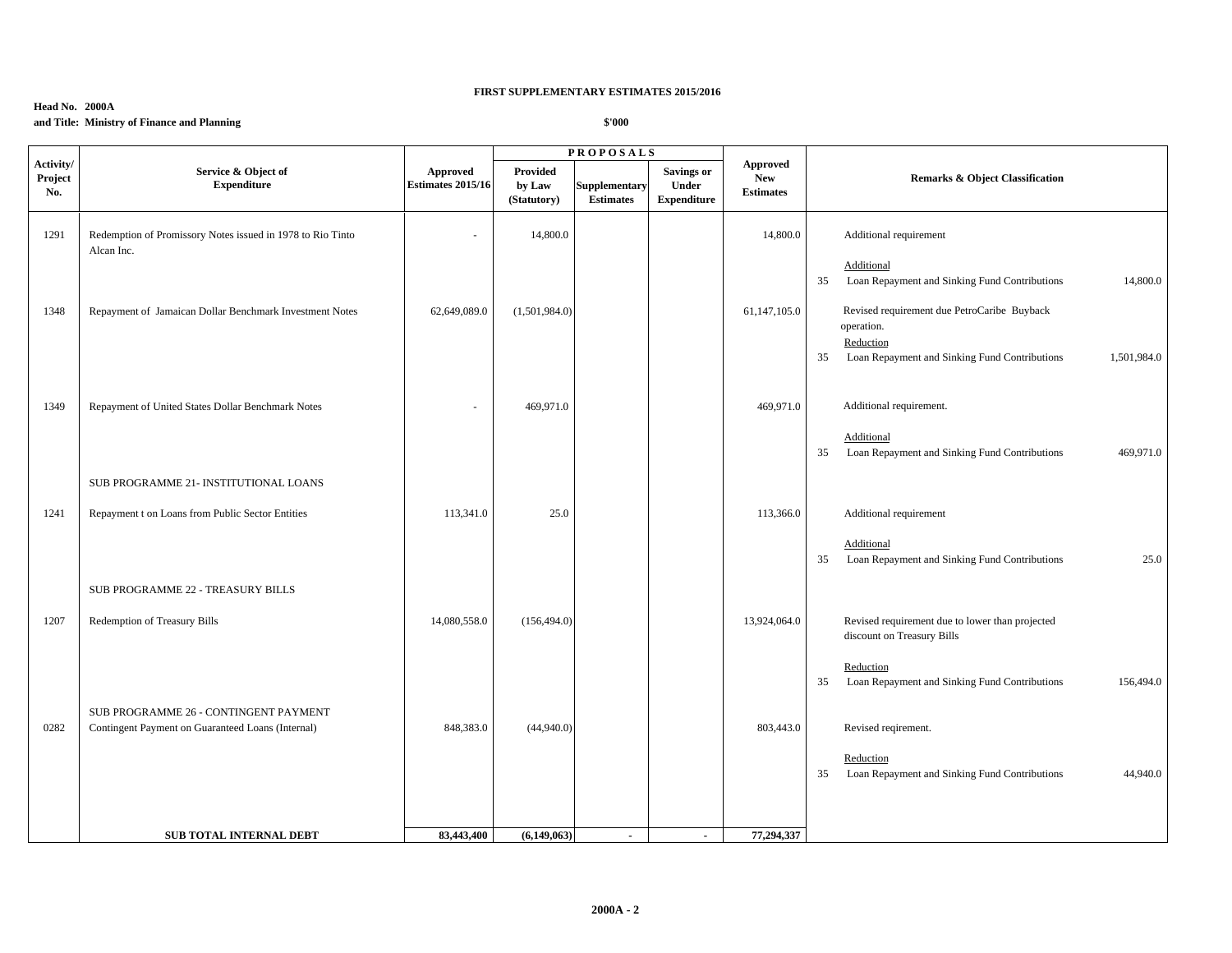# **Head No. 2000A and Title: Ministry of Finance and Planning**

|                             |                                                                                       |                                      |                                   | <b>PROPOSALS</b>                         |                                                  |                                                   |                                                                                 |
|-----------------------------|---------------------------------------------------------------------------------------|--------------------------------------|-----------------------------------|------------------------------------------|--------------------------------------------------|---------------------------------------------------|---------------------------------------------------------------------------------|
| Activity/<br>Project<br>No. | Service & Object of<br><b>Expenditure</b>                                             | Approved<br><b>Estimates 2015/16</b> | Provided<br>by Law<br>(Statutory) | <b>Supplementary</b><br><b>Estimates</b> | <b>Savings or</b><br>Under<br><b>Expenditure</b> | <b>Approved</b><br><b>New</b><br><b>Estimates</b> | <b>Remarks &amp; Object Classification</b>                                      |
|                             | SUB FUNCTION 08 - PUBLIC DEBT MANAGEMENT SERVICES,<br><b>EXTERNAL DEBT</b>            |                                      |                                   |                                          |                                                  |                                                   |                                                                                 |
|                             | PROGRAMME 350 - REPAYMENT OF LOANS                                                    |                                      |                                   |                                          |                                                  |                                                   |                                                                                 |
|                             | SUB PROGRAMME 20- MARKET ISSUES                                                       |                                      |                                   |                                          |                                                  |                                                   |                                                                                 |
| 1360                        | Repayment of US\$200m 8.50% Bond 2021                                                 | 2,193,734.00                         | (336,400.0)                       |                                          |                                                  | 1,857,334.0                                       | Revised requirement.                                                            |
|                             |                                                                                       |                                      |                                   |                                          |                                                  |                                                   | Reduction<br>Loan Repayment and Sinking Fund Contributions<br>336,400.0<br>35   |
| 1497                        | Repayment of US\$300m 9.0% Bond 2015                                                  | 31,965,302.00                        | (1,527,557.0)                     |                                          |                                                  | 30,437,745.0                                      | Revised requirement due to lower than projected<br>exchange rate                |
|                             |                                                                                       |                                      |                                   |                                          |                                                  |                                                   | Reduction<br>Loan Repayment and Sinking Fund Contributions<br>1,527,557.0<br>35 |
|                             | SUB PROGRAMME 21- INSTITUTIONAL LOANS                                                 |                                      |                                   |                                          |                                                  |                                                   |                                                                                 |
| 1210                        | Repayment of Loans from Commercial Banks                                              | 5,794,401.00                         | (802, 363.0)                      |                                          |                                                  | 4,992,038.0                                       | Revised requirement due to lower than projected interest rate                   |
|                             |                                                                                       |                                      |                                   |                                          |                                                  |                                                   | Reduction<br>Loan Repayment and Sinking Fund Contributions<br>802,363.0<br>35   |
| 1211                        | Repayment of Suppliers Credit                                                         | 135,652.00                           | (20, 137.0)                       |                                          |                                                  | 115,515.0                                         | Revised requirement due to lower than projected exchange rate                   |
|                             |                                                                                       |                                      |                                   |                                          |                                                  |                                                   | Reduction<br>Loan Repayment and Sinking Fund Contributions<br>20,137.0<br>35    |
|                             | SUB PROGRAMME 24 - BILATERAL LOANS FROM<br>GOVERNMENT AND GOVERNMENT BODIES           |                                      |                                   |                                          |                                                  |                                                   |                                                                                 |
| 1213                        | Repayment of Loans from United States Agency for International<br>Development (USAID) | 300,930.00                           | (14,904.0)                        |                                          |                                                  | 286,026.0                                         | Revised requirement due to lower than projected<br>interest rate                |
|                             |                                                                                       |                                      |                                   |                                          |                                                  |                                                   | Reduction<br>35<br>Loan Repayment and Sinking Fund Contributions<br>14,904.0    |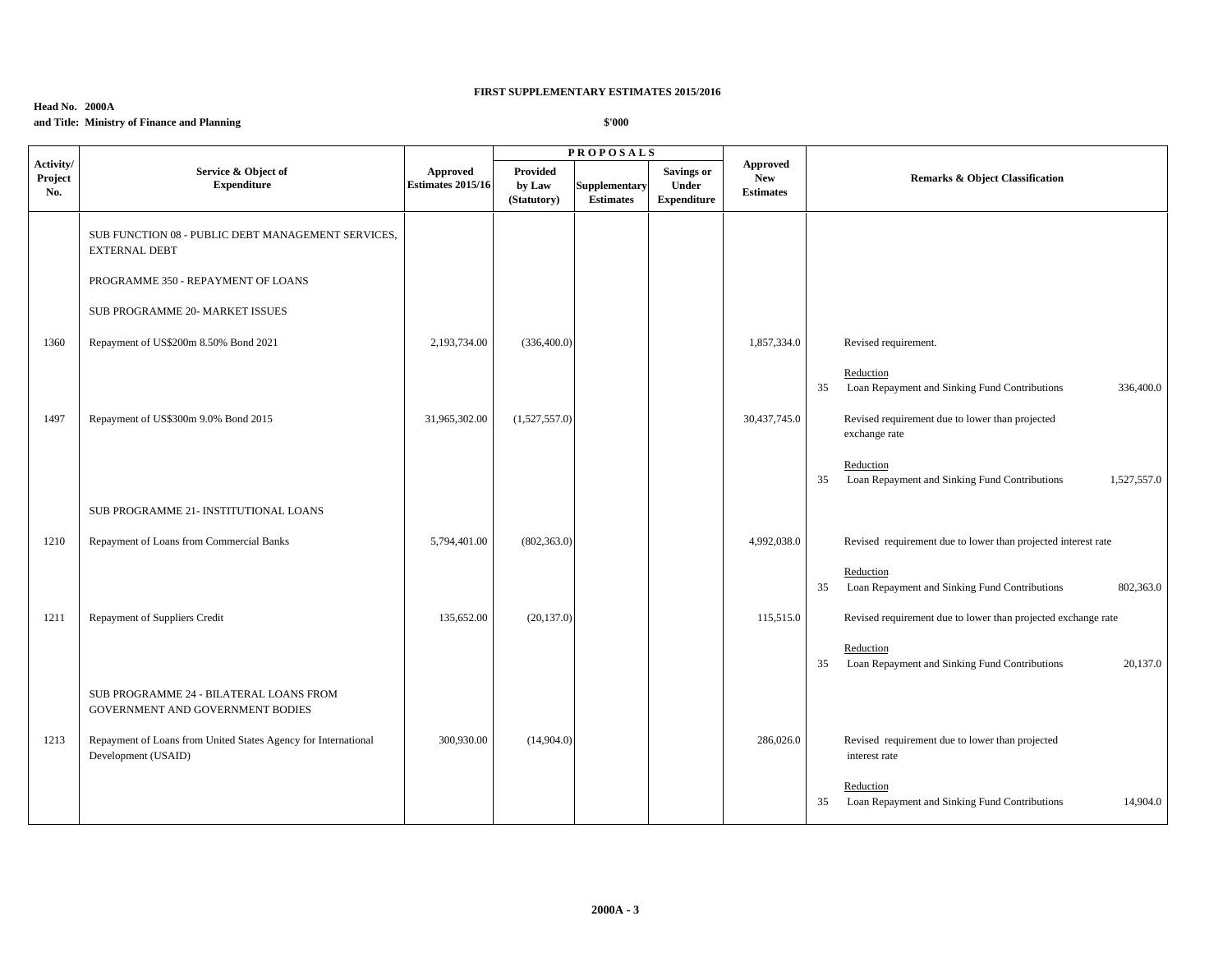## **Head No. 2000A and Title: Ministry of Finance and Planning**

|                             |                                                                                             |                                      |                                   | <b>PROPOSALS</b>                         |                                                  |                                                   |                                                                                                                         |
|-----------------------------|---------------------------------------------------------------------------------------------|--------------------------------------|-----------------------------------|------------------------------------------|--------------------------------------------------|---------------------------------------------------|-------------------------------------------------------------------------------------------------------------------------|
| Activity/<br>Project<br>No. | Service & Object of<br><b>Expenditure</b>                                                   | Approved<br><b>Estimates 2015/16</b> | Provided<br>by Law<br>(Statutory) | <b>Supplementary</b><br><b>Estimates</b> | <b>Savings or</b><br>Under<br><b>Expenditure</b> | <b>Approved</b><br><b>New</b><br><b>Estimates</b> | <b>Remarks &amp; Object Classification</b>                                                                              |
| 1214                        | Repayment of Loans from United States Department of Agriculture<br>(USAID) PL480            | 869,272.00                           | 113,210.0                         |                                          |                                                  | 982,482.0                                         | Additional requirement due to lower than projected<br>exchange rate                                                     |
|                             |                                                                                             |                                      |                                   |                                          |                                                  |                                                   | Additional<br>Loan Repayment and Sinking Fund Contributions<br>113,210.0<br>35                                          |
| 1298                        | Repayment of on Other Loans                                                                 | 5,911,964.00                         | (562, 945.0)                      |                                          |                                                  | 5,349,019.0                                       | Revised requirement due to lower than projected<br>exchange rate                                                        |
|                             |                                                                                             |                                      |                                   |                                          |                                                  |                                                   | Reduction<br>Loan Repayment and Sinking Fund Contributions<br>562,945.0<br>35                                           |
| 1450                        | Repayment of Loans from Japan                                                               | 1,844,304.00                         | (151,893.0)                       |                                          |                                                  | 1,692,411.0                                       | Revised requirement due to fluctuation of the Japanese<br>Yen against the J\$ and lower than projected exchange<br>rate |
|                             |                                                                                             |                                      |                                   |                                          |                                                  |                                                   | Reduction<br>Loan Repayment and Sinking Fund Contributions<br>151,893.0<br>35                                           |
|                             | SUB PROGRAMME 25 - LOANS FROM MULTILATERAL<br>AND INTERNATIONAL BODIES                      |                                      |                                   |                                          |                                                  |                                                   |                                                                                                                         |
| 1235                        | Repayment of loans from the Inter-American Development<br>Bank (IDB)                        | 8,839,336.00                         | (271,061.0)                       |                                          |                                                  | 8,568,275.0                                       | Revised requirement due to lower than projected<br>exchange rate                                                        |
|                             |                                                                                             |                                      |                                   |                                          |                                                  |                                                   | Reduction<br>Loan Repayment and Sinking Fund Contributions<br>271,061.0<br>35                                           |
| 1236                        | Repayment of Loans from the International Bank for<br>Reconstruction and Development (IBRD) | 5,007,432.00                         | (116,780.0)                       |                                          |                                                  | 4,890,652.0                                       | Revised requirement due to lower than projected<br>exchange rate                                                        |
|                             |                                                                                             |                                      |                                   |                                          |                                                  |                                                   | Reduction<br>Loan Repayment and Sinking Fund Contributions<br>116,780.0<br>35                                           |
| 1298                        | Repayment on Other Loans                                                                    | 3,449,293.00                         | (263, 816.0)                      |                                          |                                                  | 3,185,477.0                                       | Revised requirement                                                                                                     |
|                             |                                                                                             |                                      |                                   |                                          |                                                  |                                                   | Reduction<br>Loan Repayment and Sinking Fund Contributions<br>35<br>263,816.0                                           |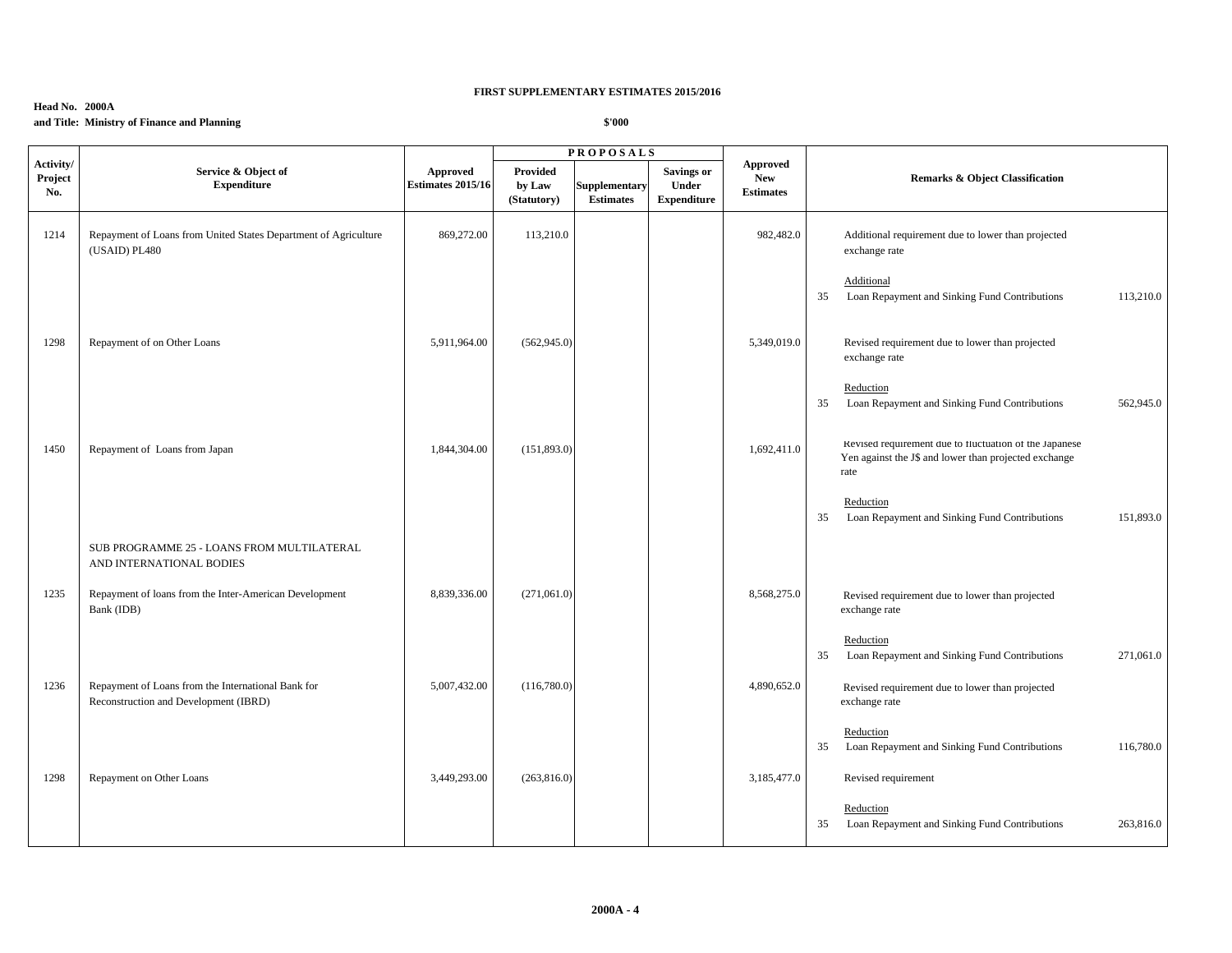## **Head No. 2000A and Title: Ministry of Finance and Planning**

|                             |                                                                                       |                                      |                                   | <b>PROPOSALS</b>                  |                                                  |                                                  |                                                                                                                                                            |
|-----------------------------|---------------------------------------------------------------------------------------|--------------------------------------|-----------------------------------|-----------------------------------|--------------------------------------------------|--------------------------------------------------|------------------------------------------------------------------------------------------------------------------------------------------------------------|
| Activity/<br>Project<br>No. | Service & Object of<br><b>Expenditure</b>                                             | Approved<br><b>Estimates 2015/16</b> | Provided<br>by Law<br>(Statutory) | Supplementary<br><b>Estimates</b> | <b>Savings or</b><br>Under<br><b>Expenditure</b> | <b>Approved</b><br><b>New</b><br>$\bf Estimates$ | Remarks & Object Classification                                                                                                                            |
| 1288                        | SUB PROGRAMME 26 - CONTINGENT PAYMENTS<br>Repayment on Guaranteed loans - Contingency | 19,068,645.00                        | (641, 934.0)                      |                                   |                                                  | 18,426,711.0                                     | Revised Requirement<br>Reduction<br>Loan Repayment and Sinking Fund Contributions<br>641,934.0<br>35                                                       |
| 1292                        | Contingency for Liability Management                                                  | 9,756,000.00                         | 176,054,850.0                     |                                   |                                                  | 185,810,850.0                                    | Additional requirement due to Petrocaribe Debt<br>Buyback operation.<br>Additional<br>35<br>Loan Repayment and Sinking Fund Contributions<br>176,054,850.0 |
|                             | <b>SUB-TOTAL EXTERNAL DEBT</b>                                                        | 95,136,265.0                         | 171,458,270                       | $\blacksquare$                    | $\sim$                                           | 266,594,535                                      |                                                                                                                                                            |
|                             |                                                                                       |                                      |                                   |                                   |                                                  |                                                  |                                                                                                                                                            |
|                             | <b>TOTAL HEAD 2000A</b>                                                               | 178,614,665.0                        | 165,309,207.0                     | 1,065,000.0                       | 28,476.0                                         | 344,960,396.0                                    |                                                                                                                                                            |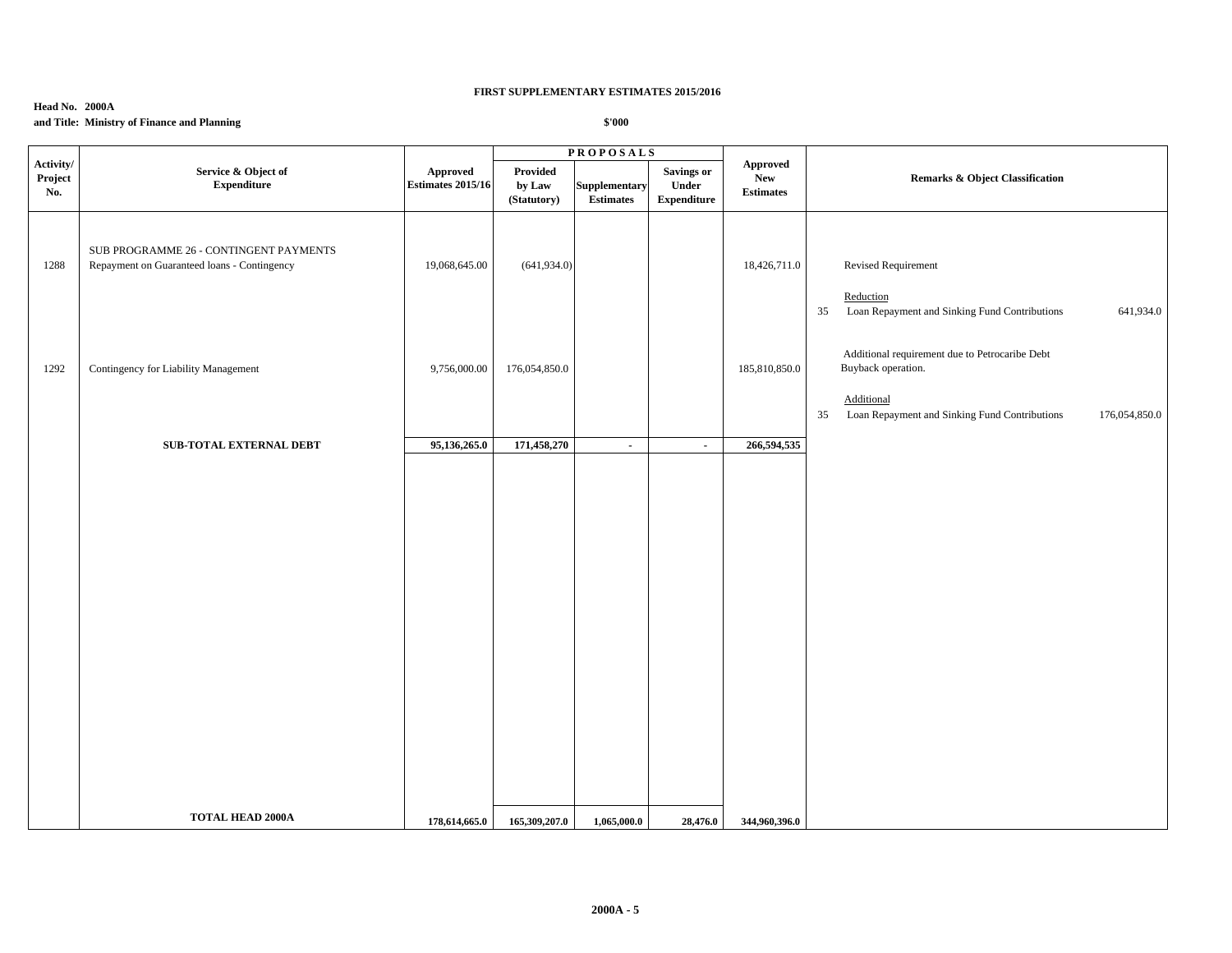**Head No. 2000B and Title: Ministry of Finance and Planning (Capital - Multilateral/Bilateral Programmes)**

| Activity/      |                                                                                                                                                                                                                                                                 | Approved                    |                                   | <b>PROPOSALS</b>                  |                                           | Approved                       |                                                                                                                                                                                                                       |
|----------------|-----------------------------------------------------------------------------------------------------------------------------------------------------------------------------------------------------------------------------------------------------------------|-----------------------------|-----------------------------------|-----------------------------------|-------------------------------------------|--------------------------------|-----------------------------------------------------------------------------------------------------------------------------------------------------------------------------------------------------------------------|
| Project<br>No. | Service & Object of<br><b>Expenditure</b>                                                                                                                                                                                                                       | <b>Estimates</b><br>2015/16 | Provided<br>by Law<br>(Statutory) | Supplementary<br><b>Estimates</b> | Savings or<br>Under<br><b>Expenditure</b> | <b>New</b><br><b>Estimates</b> | <b>Remarks &amp; Object Classification</b>                                                                                                                                                                            |
| 9381           | FUNCTION 01 - GENERAL PUBLIC SERVICES<br>SUB-FUNCTION 02 - ECONOMIC AND FISCAL POLICIES<br>AND MANAGEMENT<br>PROGRAMME 131 - FISCAL POLICY AND MANAGEMENT<br>SUB-PROGRAMME 21 - TAXATION ADMINISTRATION<br>Fiscal Administration Modernisation Programme (IADB) | 1,410,000.0                 |                                   | 510,935.0                         |                                           | 1,920,935.0                    | Additional requirement for the continued<br>implementation of the ADYCUDA and ITAS/<br>RAIS systems in the Jamaica Customs Agency<br>and Tax Administration Jamaica.                                                  |
| 9463           | Strategic Public Sector Transformation Project (GOJ, DFID, IBRD)                                                                                                                                                                                                | 90,000.0                    |                                   | 126,036.0                         |                                           | 216,036.0                      | Additional<br>Use of Goods and Services<br>510,935.0<br>25<br>Additional requirement:                                                                                                                                 |
|                |                                                                                                                                                                                                                                                                 |                             |                                   |                                   |                                           |                                | $(i)$ IBRD<br>75,000.0<br>(ii) DFID<br>51,036.0                                                                                                                                                                       |
|                |                                                                                                                                                                                                                                                                 |                             |                                   |                                   |                                           |                                | Additional<br>Compensation of Employees<br>3,200.0<br>21<br>22<br>Travel Expenses and Subsistence<br>2,430.0<br>Use of Goods and Services<br>60,906.0<br>25<br>32<br>Capital Goods<br>59,500.0<br>126,036.0           |
|                |                                                                                                                                                                                                                                                                 |                             |                                   |                                   |                                           |                                | Initial estimated cost being revised from:<br>(i) Local Component:<br>GOJ<br>$\overline{\phantom{a}}$<br>(ii) External Component:<br><b>IBRD</b> Loan<br>3,944,906.0<br><b>DFID</b> Grant<br>297,558.0<br>4,242,464.0 |
|                |                                                                                                                                                                                                                                                                 |                             |                                   |                                   |                                           |                                | Ammended to read:<br>(i) Local Component:<br>GOJ<br>100,000.0<br>(ii) External Component:<br><b>IBRD</b> Loan<br>3,944,906.0<br>297,558.0<br><b>DFID</b> Grant<br>4,342,464.0                                         |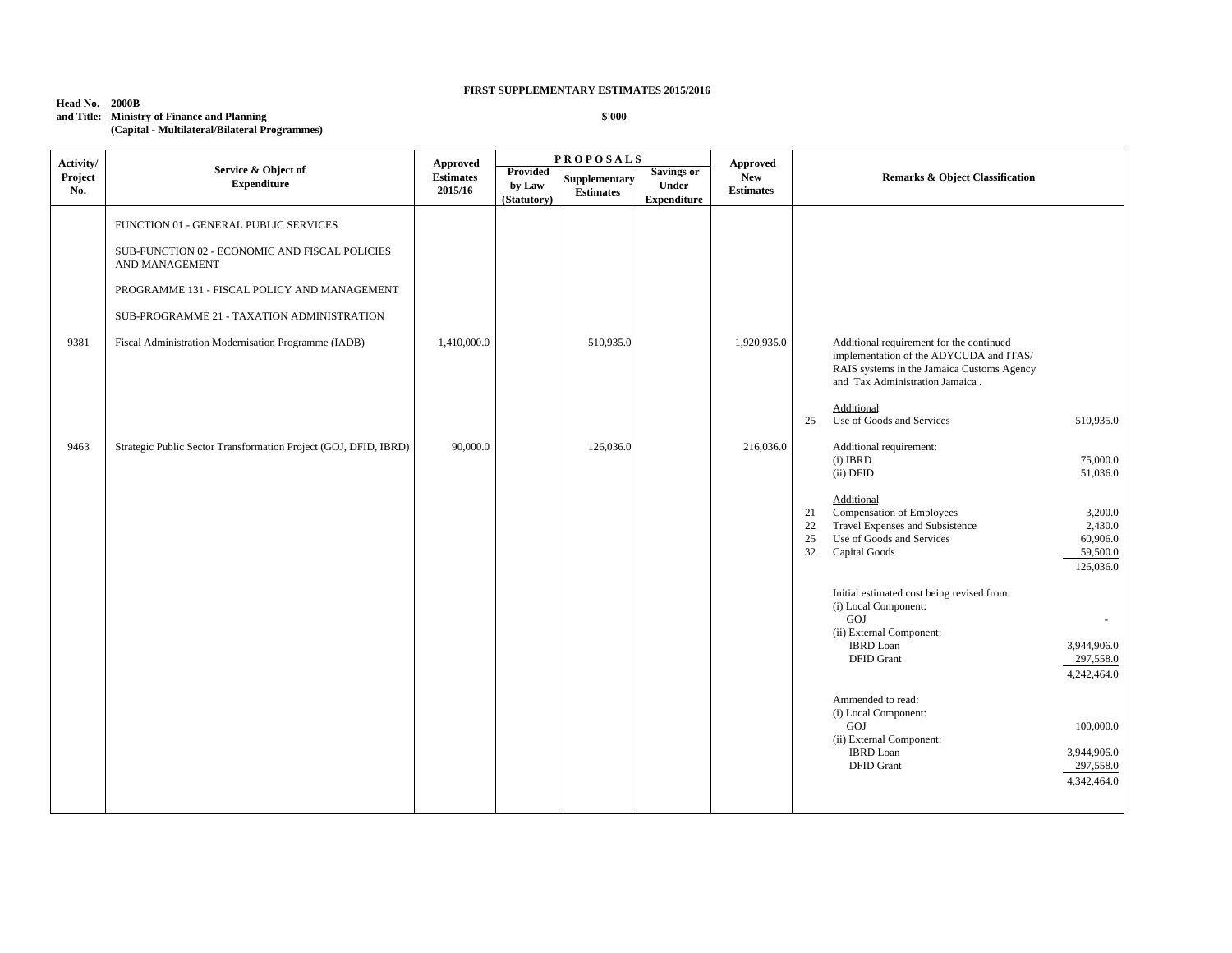| 9464 | Jamaica Business Taxation Reform (JAMTAX) (GOJ, IFC)                                                                      | 39,365.0 |          | 7,536.0 | 31,829.0 | Revised requirement:<br>$(i)$ GOJ<br>$(ii)$ IFC                                                       | 464.0<br>(8,000.0)                |
|------|---------------------------------------------------------------------------------------------------------------------------|----------|----------|---------|----------|-------------------------------------------------------------------------------------------------------|-----------------------------------|
|      |                                                                                                                           |          |          |         |          | Reduction<br>Use of Goods and Services<br>25                                                          | 7,536.0                           |
| 9478 | Public Sector Transformation - Support the Ministry of Finance<br>and Planning Transformation Programme (GOJ, IADB, UNDP) | 24,051.0 | 6,812.0  |         | 30,863.0 | Additional requirement<br>$(i)$ GOJ<br>(ii) IADB                                                      | (2,900.0)<br>11,212.0             |
|      |                                                                                                                           |          |          |         |          | Additional<br>Compensation of Employees<br>21<br>25<br>Use of Goods and Services                      | 3,812.0<br>3,000.0<br>6,812.0     |
|      | SUB-PROGRAMME 23 - RESOURCES MANAGEMENT                                                                                   |          |          |         |          |                                                                                                       |                                   |
| 9379 | Implementation of the Electronic Government Procurement<br>in Jamaica (GOJ, IADB)                                         | 51,000.0 | 11,300.0 |         | 62,300.0 | Additional requirement<br>$(i)$ GOJ<br>(ii) IADB                                                      | 1,300.0<br>10,000.0               |
|      |                                                                                                                           |          |          |         |          | Additional<br>Use of Goods and Services<br>25<br>32<br>Capital Goods                                  | 1,300.0<br>10,000.0<br>11,300.0   |
|      | SUB-FUNCTION 05 - ECONOMIC PLANNING AND<br>STATISTICAL SERVICES                                                           |          |          |         |          |                                                                                                       |                                   |
|      | PROGRAMME 133 - ECONOMIC PLANNING                                                                                         |          |          |         |          |                                                                                                       |                                   |
|      | SUB-PROGRAMME 20 - GRANTS TO THE PLANNING<br><b>INSTITUTE OF JAMAICA</b>                                                  |          |          |         |          |                                                                                                       |                                   |
| 9364 | Development of National Policy and Plan of Action on<br>International Migration and Development (GOJ, UNDP)               | 25,000.0 |          | 3,500.0 | 21,500.0 | Revised requirement:<br>(i) UNDP                                                                      | 3,500.0                           |
|      |                                                                                                                           |          |          |         |          | Reduction<br>21<br>Compensation of Employees                                                          | 3,500.0                           |
|      |                                                                                                                           |          |          |         |          | Initial estimated cost being revised from:<br>(i) Local Component:<br>GOJ<br>(ii) External Component: | 1,962.0                           |
|      |                                                                                                                           |          |          |         |          | <b>UNDP</b> Grant                                                                                     | 31,382.0<br>33,344.0              |
|      |                                                                                                                           |          |          |         |          | Amended to read:<br>(i) Local Component:<br>GOJ<br>(ii) External Component:                           | 74,327.0                          |
|      |                                                                                                                           |          |          |         |          | <b>UNDP</b> Grant<br><b>IOM</b> Grant                                                                 | 30,243.0<br>61,760.0<br>166,330.0 |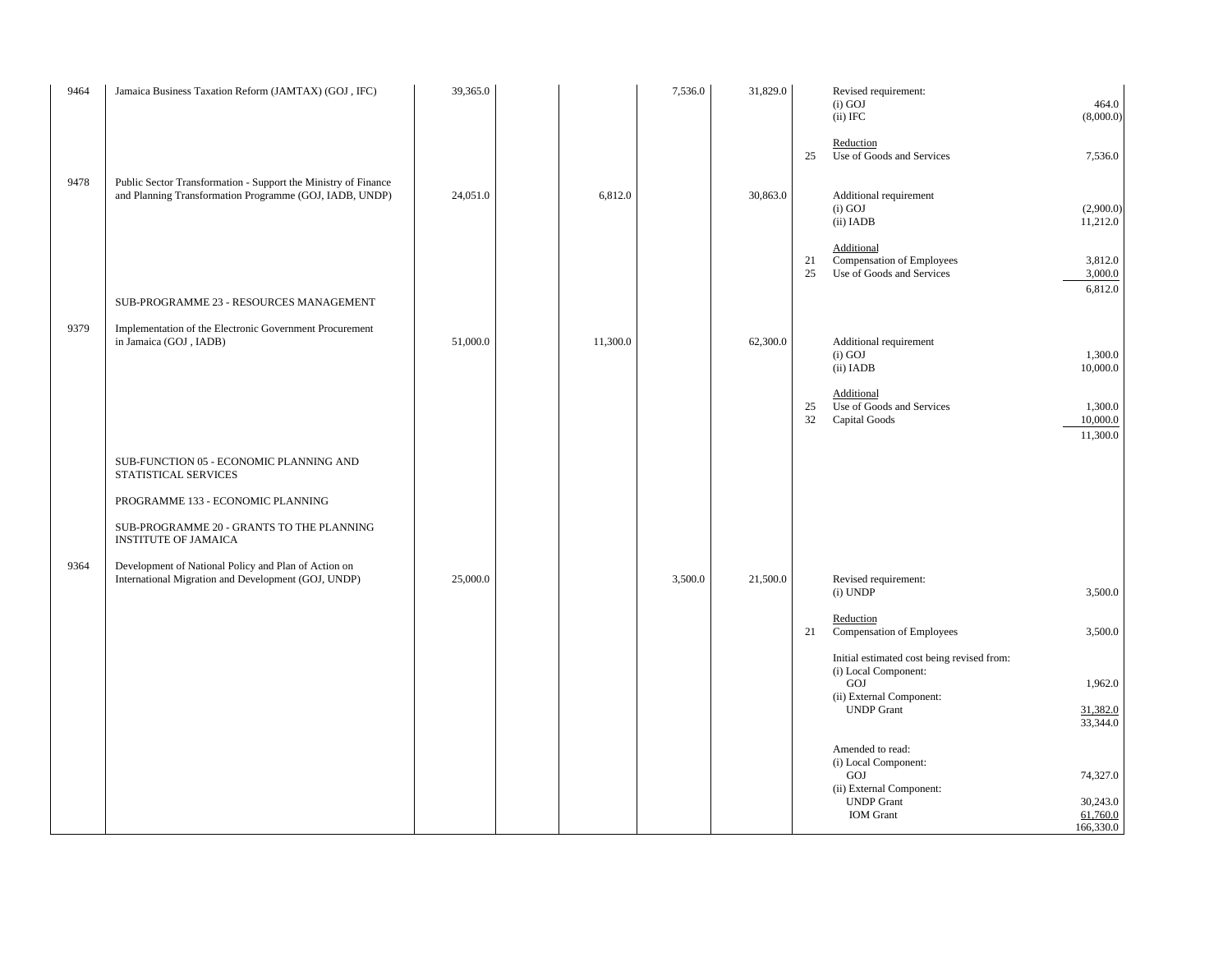| 9394 | Pilot Programme for Climate Resilience II (IBRD)                                                                                                                         | 18,726.0  |           | 9,725.0  | 9,001.0   |                | Revised requirement                                                                                                                         |  |
|------|--------------------------------------------------------------------------------------------------------------------------------------------------------------------------|-----------|-----------|----------|-----------|----------------|---------------------------------------------------------------------------------------------------------------------------------------------|--|
|      |                                                                                                                                                                          |           |           |          |           | 25<br>32       | Reduction<br>Use of Goods and Services<br>4,725.0<br>Capital Goods<br>5,000.0<br>9,725.0                                                    |  |
| 9395 | Institutional Strengthening of the National Authorising Officer's<br>(NAO) Office (formerly Institutional Strenthening of the Planning<br>Institute of Jamaica III) (EU) | 27,895.0  | 16,660.0  |          | 44,555.0  | 25             | Additional requirement<br>Additional<br>Use of Goods and Services<br>16,660.0                                                               |  |
| 9397 | European Development Fund (EDF) Economic Partnership<br>Agreement (EPA) Capacity Building Project (EU)                                                                   | 37,960.0  |           | 10,000.0 | 27,960.0  |                | Revised requirement<br>Reduction                                                                                                            |  |
|      |                                                                                                                                                                          |           |           |          |           | 25             | Use of Goods and Services<br>10,000.0                                                                                                       |  |
| 9399 | Enhancing the Resilience of the Agricultural Sector and<br>Coastal Areas (Adaptation Fund)                                                                               | 18,000.0  | 3,000.0   |          | 21,000.0  |                | Additional requirement<br>Additional                                                                                                        |  |
|      |                                                                                                                                                                          |           |           |          |           | 23<br>24<br>25 | Rental of Plant and Machinery<br>1,200.0<br>Utilities and Communication Services<br>90.0<br>Use of Goods and Services<br>1,710.0<br>3,000.0 |  |
| 9462 | Jamaica Foundations for Competitiveness and Growth (IBRD)                                                                                                                | 450,000.0 | 424,462.0 |          | 874,462.0 |                | Additional requirement to facilitate greater access to credit<br>financing by SMEs.                                                         |  |
|      |                                                                                                                                                                          |           |           |          |           | 36             | Additional<br>Loans<br>542,712.0                                                                                                            |  |
|      |                                                                                                                                                                          |           |           |          |           | 25             | Reduction<br>Use of Goods and Services<br>118,250.0                                                                                         |  |
|      |                                                                                                                                                                          |           |           |          |           |                | Net additional<br>424,462.0                                                                                                                 |  |
| 9465 | Economic Partnership II (EPA II) Capacity Building Project (EU)                                                                                                          | 130,000.0 |           | 63,491.0 | 66,509.0  |                | Revised requirement                                                                                                                         |  |
|      |                                                                                                                                                                          |           |           |          |           | 25             | Reduction<br>Use of Goods and Services<br>63,491.0                                                                                          |  |
| 9492 | Technical Cooperation Facility (TCF) IV (EU)                                                                                                                             |           | 10,000.0  |          | 10,000.0  |                | Additional requirement                                                                                                                      |  |
|      |                                                                                                                                                                          |           |           |          |           | 25             | Additional<br>Use of Goods and Services<br>10,000.0                                                                                         |  |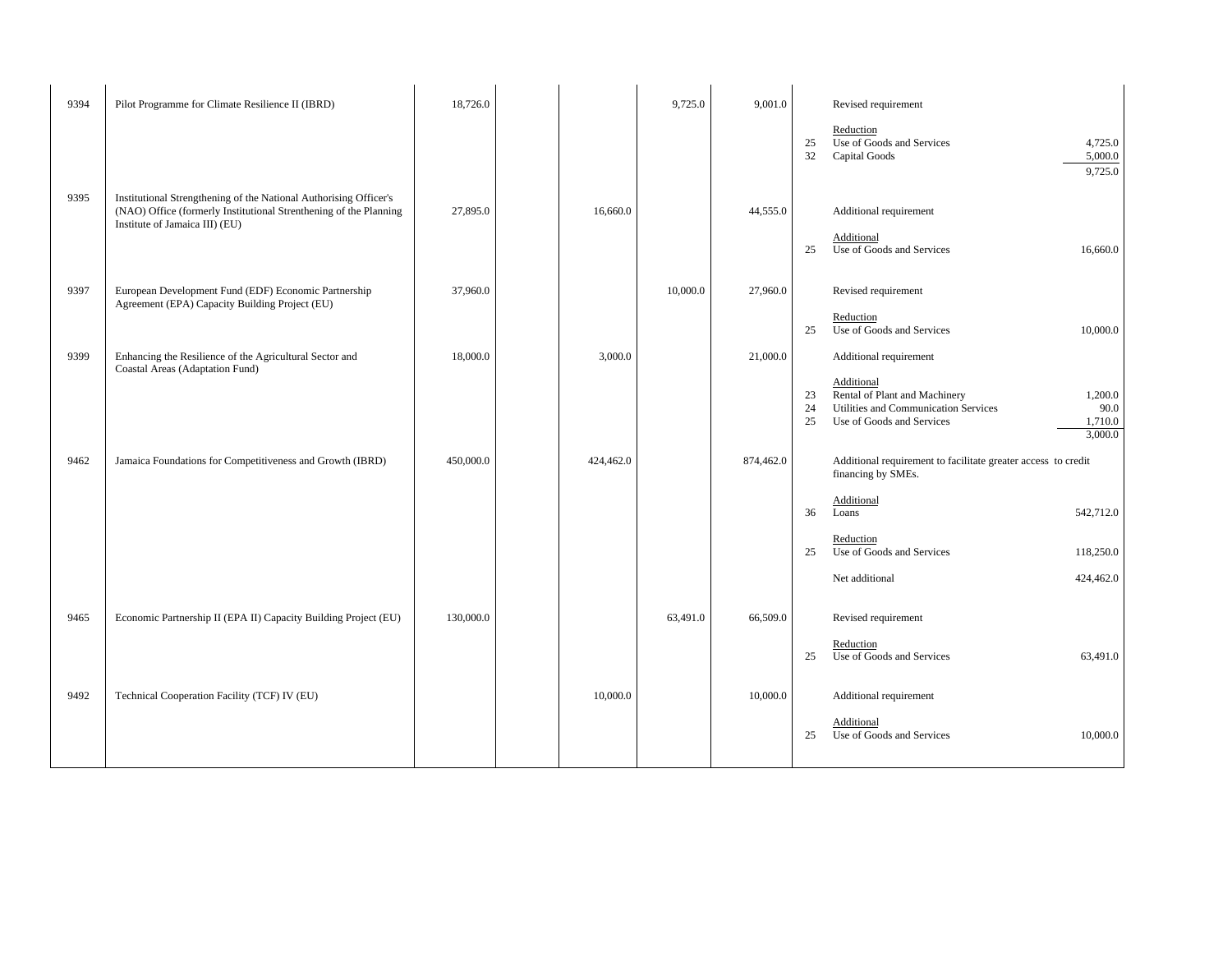|      | PROGRAMME 134 - STATISTICAL SERVICES<br>SUB PROGRAMME 20 - GRANTS TO THE STATISTICAL<br>INSTITUTE OF JAMAICA |             |        |             |          |             |                                                          |  |
|------|--------------------------------------------------------------------------------------------------------------|-------------|--------|-------------|----------|-------------|----------------------------------------------------------|--|
| 9368 | Strategic Statistical Development (IBRD)                                                                     |             |        | 7,540.0     |          | 7,540.0     | Additional requirement                                   |  |
|      |                                                                                                              |             |        |             |          |             | Additional<br>Use of Goods and Services<br>7,540.0<br>25 |  |
|      |                                                                                                              |             |        |             |          |             |                                                          |  |
|      |                                                                                                              |             |        |             |          |             |                                                          |  |
|      |                                                                                                              |             |        |             |          |             |                                                          |  |
|      |                                                                                                              |             |        |             |          |             |                                                          |  |
|      |                                                                                                              |             |        |             |          |             |                                                          |  |
|      |                                                                                                              |             |        |             |          |             |                                                          |  |
|      |                                                                                                              |             |        |             |          |             |                                                          |  |
|      |                                                                                                              |             |        |             |          |             |                                                          |  |
|      |                                                                                                              |             |        |             |          |             |                                                          |  |
|      |                                                                                                              |             |        |             |          |             |                                                          |  |
|      |                                                                                                              |             |        |             |          |             |                                                          |  |
|      | <b>TOTAL HEAD 2000B</b>                                                                                      | 2,375,789.0 | $\sim$ | 1,116,745.0 | 94,252.0 | 3,398,282.0 |                                                          |  |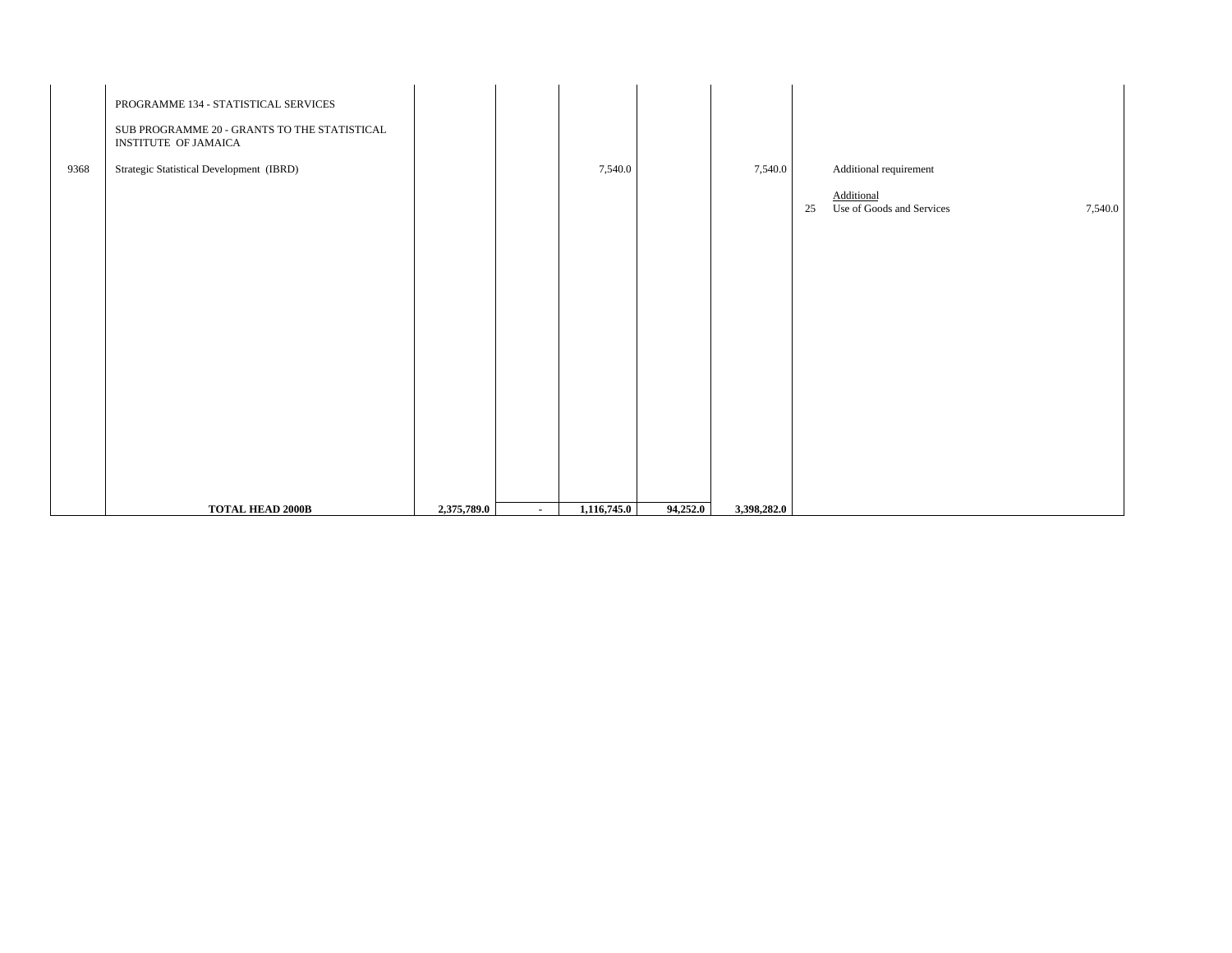**Head No. 2011 and Title: Accountant General**

|                             |                                                                                                                                                           |                                         |                                          | <b>PROPOSALS</b>                  |                                                  |                                                   |                                                                                                                                                                                                                                                                                                                                                                                                                                                                                                                                                               |
|-----------------------------|-----------------------------------------------------------------------------------------------------------------------------------------------------------|-----------------------------------------|------------------------------------------|-----------------------------------|--------------------------------------------------|---------------------------------------------------|---------------------------------------------------------------------------------------------------------------------------------------------------------------------------------------------------------------------------------------------------------------------------------------------------------------------------------------------------------------------------------------------------------------------------------------------------------------------------------------------------------------------------------------------------------------|
| Activity/<br>Project<br>No. | Service & Object of<br><b>Expenditure</b>                                                                                                                 | Approved<br><b>Estimates</b><br>2015/16 | <b>Provided</b><br>by Law<br>(Statutory) | Supplementary<br><b>Estimates</b> | <b>Savings or</b><br>Under<br><b>Expenditure</b> | <b>Approved</b><br><b>New</b><br><b>Estimates</b> | <b>Remarks &amp; Object Classification</b>                                                                                                                                                                                                                                                                                                                                                                                                                                                                                                                    |
|                             | FUNCTION 01 - GENERAL PUBLIC SERVICES<br>SUB FUNCTION 02 - ECONOMIC AND FISCAL POLICIES<br>AND MANAGEMENT<br>PROGRAMME 131 - FISCAL POLICY AND MANAGEMENT |                                         |                                          |                                   |                                                  |                                                   | Unless otherwise stated adjustments for Compensation<br>of Employees and Travel Expenses and Subsistence<br>results from:<br>New rates for salaries and allowances effective<br>a)<br>April 2015 under the 2015/2017 Heads of Agreement;<br>Final of three tranches of the \$25,000.0 One-Off Payment;<br>b)<br>Arrears in salaries to staff;<br>$\mathbf{c}$                                                                                                                                                                                                 |
| 0269                        | SUB PROGRAMME 23 - RESOURCES MANAGEMENT<br>Department of Accountant General                                                                               | 615,644.0                               |                                          |                                   | 46,939.0                                         | 568,705.0                                         | Revised requirement relates to the slower than programmed<br>spending and \$12.17m for GCT payments on purchases<br>of goods and services.<br>Reduction<br>22 Travel Expenses and Subsistence<br>7,602.0<br>23 Rental of Property and Machinery<br>34,347.0<br>24 Utilities and Communication Services<br>11,263.0<br>25 Use of Goods and Services<br>8,946.0<br>32 Capital Goods<br>29,251.0<br>91,409.0<br>Additional<br>21 Compensation of Employees<br>41,470.0<br>Awards and Social Assistance<br>3,000.0<br>29<br>44,470.0<br>Net Reduction<br>46,939.0 |
|                             | <b>TOTAL HEAD 2011</b>                                                                                                                                    | 615,644.0                               |                                          | $\blacksquare$                    | 46,939.0                                         | 568,705.0                                         |                                                                                                                                                                                                                                                                                                                                                                                                                                                                                                                                                               |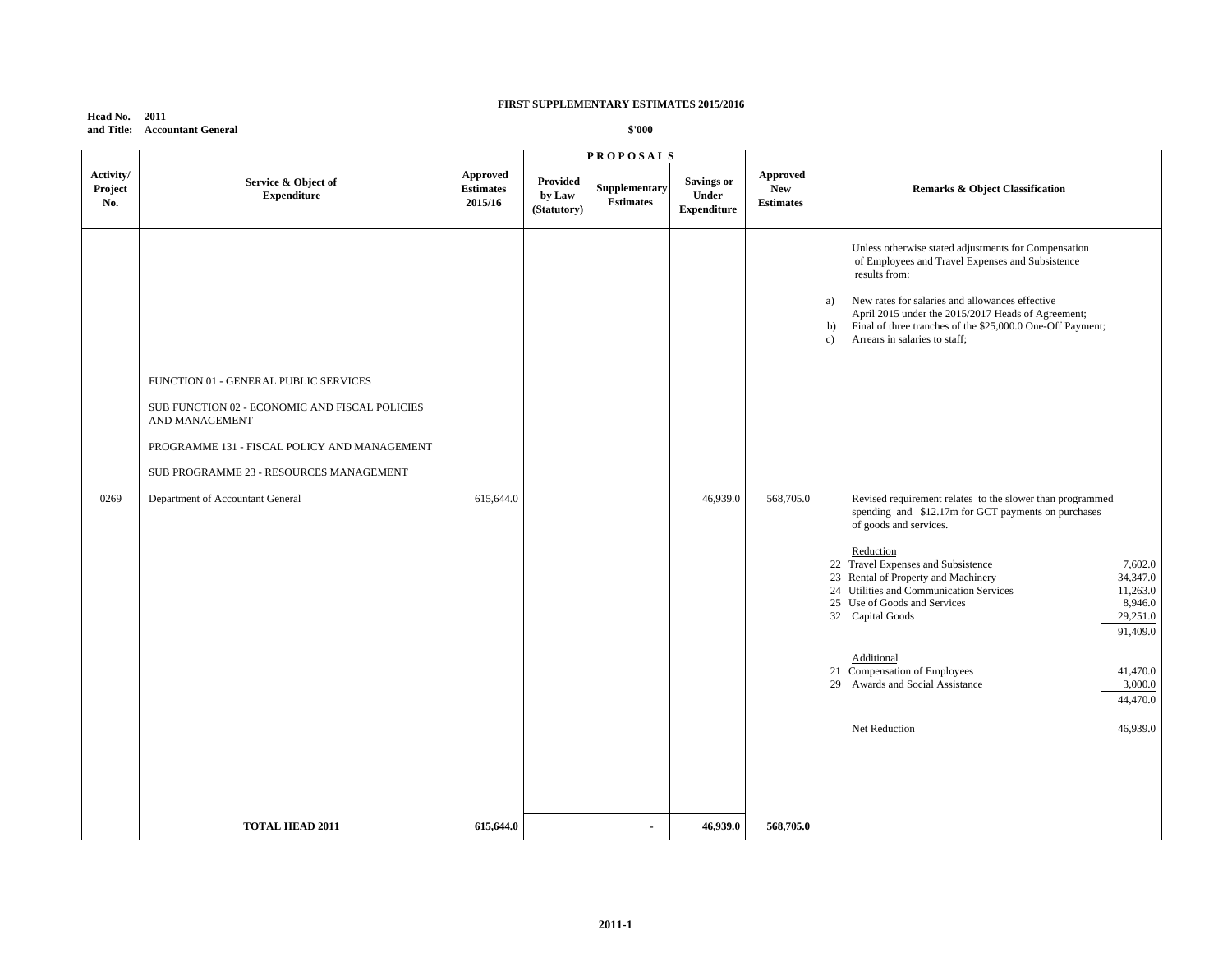## **Head No. 2018 and Title:Public Debt Servicing (Interest Charges)**

|                             |                                                                            |                                                |                                   | <b>PROPOSALS</b>                  |                                                  |                                                   |                                                                                 |
|-----------------------------|----------------------------------------------------------------------------|------------------------------------------------|-----------------------------------|-----------------------------------|--------------------------------------------------|---------------------------------------------------|---------------------------------------------------------------------------------|
| Activity/<br>Project<br>No. | Service & Object of<br><b>Expenditure</b>                                  | <b>Approved</b><br><b>Estimates</b><br>2015/16 | Provided<br>by Law<br>(Statutory) | Supplementary<br><b>Estimates</b> | <b>Savings or</b><br>Under<br><b>Expenditure</b> | <b>Approved</b><br><b>New</b><br><b>Estimates</b> | <b>Remarks &amp; Object Classification</b>                                      |
|                             | FUNCTION 01 - GENERAL PUBLIC SERVICES                                      |                                                |                                   |                                   |                                                  |                                                   |                                                                                 |
|                             | SUB FUNCTION 07 - PUBLIC DEBT MANAGEMENT SERVICES,<br><b>INTERNAL DEBT</b> |                                                |                                   |                                   |                                                  |                                                   |                                                                                 |
|                             | PROGRAMME 352- INTEREST CHARGES                                            |                                                |                                   |                                   |                                                  |                                                   |                                                                                 |
|                             | SUB PROGRAMME 21 - MARKET SHARES                                           |                                                |                                   |                                   |                                                  |                                                   |                                                                                 |
| 1248                        | Interest on US\$ Denominated Loan Issuance                                 | 3,476,299.0                                    | 314,731.0                         |                                   |                                                  | 3,791,030.0                                       | Additional revised requirement                                                  |
|                             |                                                                            |                                                |                                   |                                   |                                                  |                                                   | Additional<br><b>Interest Payments</b><br>314,731.0<br>26                       |
| 1351                        | Interest on Jamaica Dollar Benchmark Investment Notes                      | 62,961,447.0                                   | (2,503,706.0)                     |                                   |                                                  | 60,457,741.0                                      | Revised requirement due to execution of PetroCaribe<br>Debt Buyback transaction |
|                             |                                                                            |                                                |                                   |                                   |                                                  |                                                   | Reduction<br><b>Interest Payments</b><br>2,503,706.0<br>26                      |
| 1352                        | Interest on United States Dollar Benchmark Notes                           | 4,100,132.0                                    | (185, 651.0)                      |                                   |                                                  | 3,914,481.0                                       | Revised requirement due to lower than projected<br>exchange rate                |
|                             |                                                                            |                                                |                                   |                                   |                                                  |                                                   | Reduction<br><b>Interest Payments</b><br>185,651<br>26                          |
| 1353                        | Interest on CPI Indexed Investment Notes                                   | 1,175,419.0                                    | (7,436.0)                         |                                   |                                                  | 1,167,983.0                                       | Revised requirement                                                             |
|                             |                                                                            |                                                |                                   |                                   |                                                  |                                                   | Reduction<br><b>Interest Payments</b><br>26<br>7,436.0                          |
|                             | SUB PROGRAMME 22- INSTITUTIONAL LOANS                                      |                                                |                                   |                                   |                                                  |                                                   |                                                                                 |
| 1221                        | <b>Interest on Commercial Bank Loans</b>                                   | 217,978.0                                      | (32,894.0)                        |                                   |                                                  | 185,084.0                                         | Revised requirement due to lower than projected<br>interest rate                |
|                             |                                                                            |                                                |                                   |                                   |                                                  |                                                   | Reduction<br>26 Interest Payments<br>32,894.0                                   |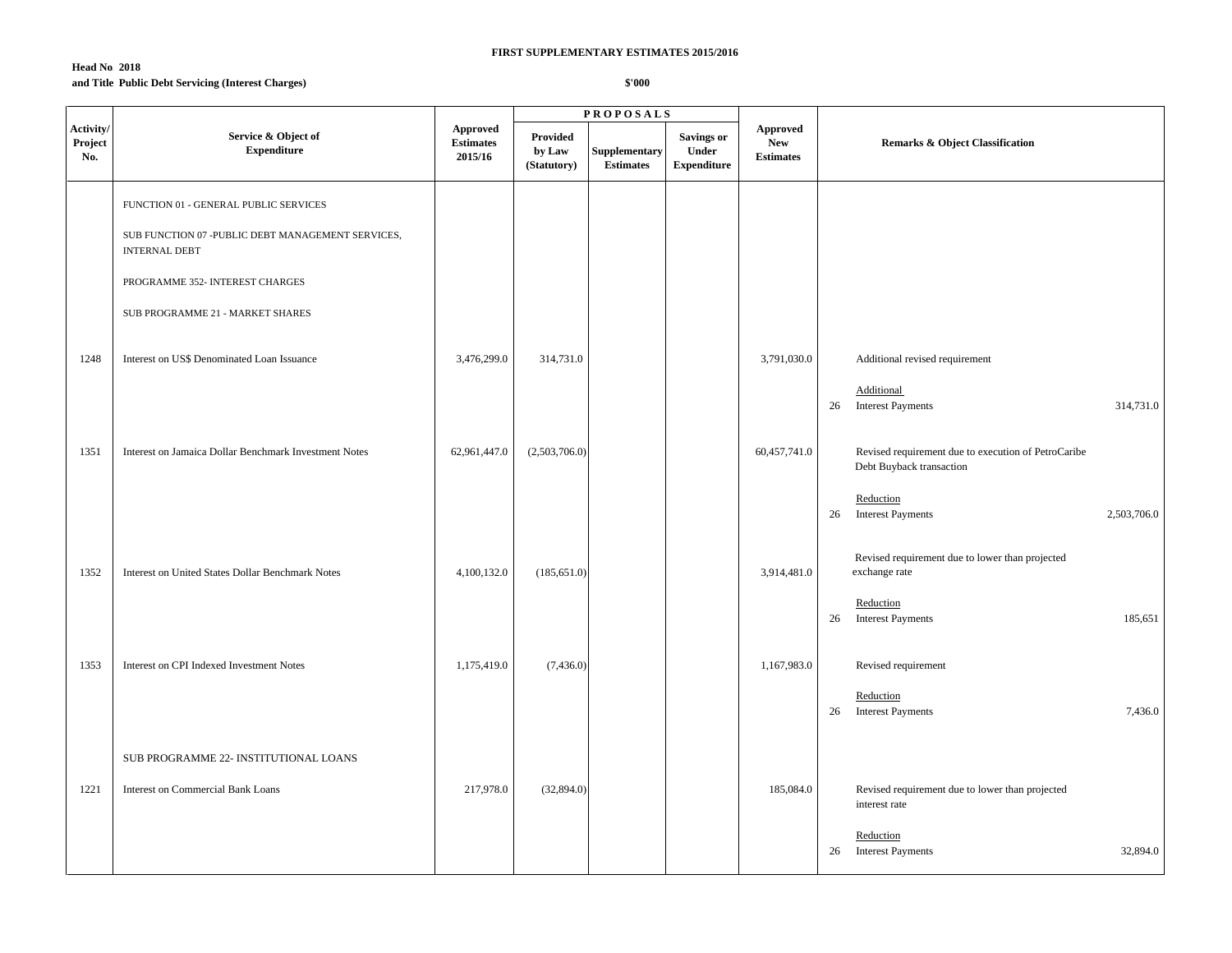## **Head No. 2018 and Title:Public Debt Servicing (Interest Charges)**

|                             |                                                                         |                                                |                                   | <b>PROPOSALS</b>                         |                                                  |                                                                |                                                                               |
|-----------------------------|-------------------------------------------------------------------------|------------------------------------------------|-----------------------------------|------------------------------------------|--------------------------------------------------|----------------------------------------------------------------|-------------------------------------------------------------------------------|
| Activity/<br>Project<br>No. | Service & Object of<br><b>Expenditure</b>                               | <b>Approved</b><br><b>Estimates</b><br>2015/16 | Provided<br>by Law<br>(Statutory) | <b>Supplementary</b><br><b>Estimates</b> | <b>Savings or</b><br>Under<br><b>Expenditure</b> | ${\Large\bf\large Appendix}$<br><b>New</b><br><b>Estimates</b> | <b>Remarks &amp; Object Classification</b>                                    |
| 1240                        | Interest on Loans from Public Sector Entities                           | 262,484.0                                      | (257,057.0)                       |                                          |                                                  | 5,427.0                                                        | Revised requirement due to incorrect classification.                          |
|                             |                                                                         |                                                |                                   |                                          |                                                  |                                                                | Reduction<br><b>Interest Payments</b><br>257,057.0<br>26                      |
|                             | SUB PROGRAMME 23 - TREASURY BILLS                                       |                                                |                                   |                                          |                                                  |                                                                |                                                                               |
| 1224                        | Discount on Treasury Bills                                              | 306,494.0                                      | (48, 806.0)                       |                                          |                                                  | 257,688.0                                                      | Revised requirement due to lower than projected<br>discount on Treasury Bills |
|                             |                                                                         |                                                |                                   |                                          |                                                  |                                                                | Reduction<br><b>Interest Payments</b><br>48,806.0<br>26                       |
|                             | SUB PROGRAMME 27 - LOAN CONTINGENCIES AND<br><b>INCIDENTAL EXPENSES</b> |                                                |                                   |                                          |                                                  |                                                                |                                                                               |
| 0282                        | Contingent Payment on Guaranteed Loans (Internal)                       | 2,003,527.0                                    | (363, 451.0)                      |                                          |                                                  | 1,640,076.0                                                    | Revised requirement due to lower than projected<br>inflation rate.            |
|                             |                                                                         |                                                |                                   |                                          |                                                  |                                                                | Reduction<br>26 Interest Payments<br>363,451.0                                |
| 0283                        | Loan Raising Expenses                                                   | 730,487.5                                      | (680, 488.0)                      |                                          |                                                  | 49,999.5                                                       | Revised requirement.                                                          |
|                             |                                                                         |                                                |                                   |                                          |                                                  |                                                                | Reduction<br>26<br><b>Interest Payments</b><br>680,488.0                      |
|                             | <b>SUB TOTAL INTERNAL DEBT</b>                                          | 75,234,268                                     | (3,764,758)                       | $\blacksquare$                           | $\sim$                                           | 71,469,510                                                     |                                                                               |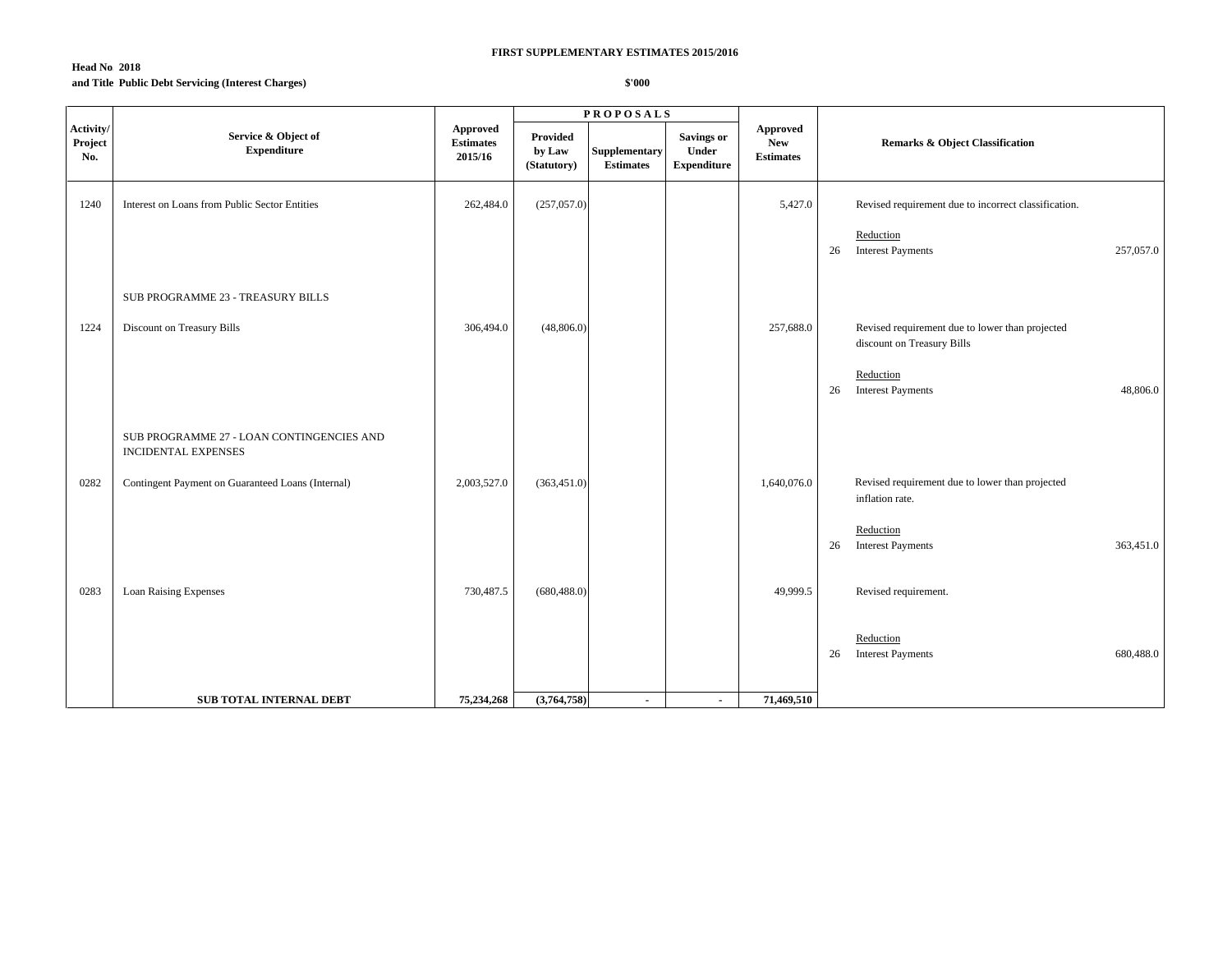## **Head No. 2018 and Title:Public Debt Servicing (Interest Charges)**

|                             |                                                                            |                                         |                                   | <b>PROPOSALS</b>                  |                                           |                                                   |                                                                  |
|-----------------------------|----------------------------------------------------------------------------|-----------------------------------------|-----------------------------------|-----------------------------------|-------------------------------------------|---------------------------------------------------|------------------------------------------------------------------|
| Activity/<br>Project<br>No. | Service & Object of<br><b>Expenditure</b>                                  | Approved<br><b>Estimates</b><br>2015/16 | Provided<br>by Law<br>(Statutory) | Supplementary<br><b>Estimates</b> | Savings or<br>Under<br><b>Expenditure</b> | <b>Approved</b><br><b>New</b><br><b>Estimates</b> | <b>Remarks &amp; Object Classification</b>                       |
|                             | SUB FUNCTION 08 - PUBLID DEBT MANAGEMENT SERVICES,<br><b>EXTERNAL DEBT</b> |                                         |                                   |                                   |                                           |                                                   |                                                                  |
|                             | PROGRAMME 352 - INTEREST CHARGES                                           |                                         |                                   |                                   |                                           |                                                   |                                                                  |
|                             | SUB PROGRAMME 21- MARKET ISSUES                                            |                                         |                                   |                                   |                                           |                                                   |                                                                  |
| 1264                        | Interest on US\$250m 11.625% Bond 2022                                     | 3,544,172.0                             | (68, 859.0)                       |                                   |                                           | 3,475,313.0                                       | Revised requirement due to lower than projected exchange rate    |
|                             |                                                                            |                                         |                                   |                                   |                                           |                                                   | Reduction<br><b>Interest Payments</b><br>68,859.0<br>26          |
| 1272                        | Interest on US\$300m plus US\$125m 10.625% Bond 2017                       | 5,325,649.0                             | (118,022.0)                       |                                   |                                           | 5,207,627.0                                       | Revised requirement due to lower than projected exchange rate    |
|                             |                                                                            |                                         |                                   |                                   |                                           |                                                   | Reduction<br>118,022.0<br>26<br><b>Interest Payments</b>         |
| 1280                        | Interest on US\$300m 9.0% Bond 2015                                        | 1,438,804.0                             | (69, 104.0)                       |                                   |                                           | 1,369,700.0                                       | Revised requirement due to lower than projected<br>exchange rate |
|                             |                                                                            |                                         |                                   |                                   |                                           |                                                   | Reduction<br><b>Interest Payments</b><br>69,104.0<br>26          |
| 1281                        | Interest on US\$250m 9.25% Bond 2025                                       | 2,820,825.0                             | (107, 472.0)                      |                                   |                                           | 2,713,353.0                                       | Revised requirement due to lower than projected<br>exchange rate |
|                             |                                                                            |                                         |                                   |                                   |                                           |                                                   | Reduction<br>107,472.0<br>26<br><b>Interest Payments</b>         |
| 1282                        | Interest on US\$250m 8.5% Bond 2036                                        | 2,591,803.0                             | (45,310.0)                        |                                   |                                           | 2,546,493.0                                       | Revised requirement due to lower than projected exchange rate    |
|                             |                                                                            |                                         |                                   |                                   |                                           |                                                   | Reduction<br>26 Interest Payments<br>45,310.0                    |
| 1283                        | Interest on US\$500m 8.0% Bond 2039                                        | 4,879,220.0                             | (66, 258.0)                       |                                   |                                           | 4,812,962.0                                       | Revised requirement due to lower than projected exchange rate    |
|                             |                                                                            |                                         |                                   |                                   |                                           |                                                   | Reduction<br>26 Interest Payments<br>66,258.0                    |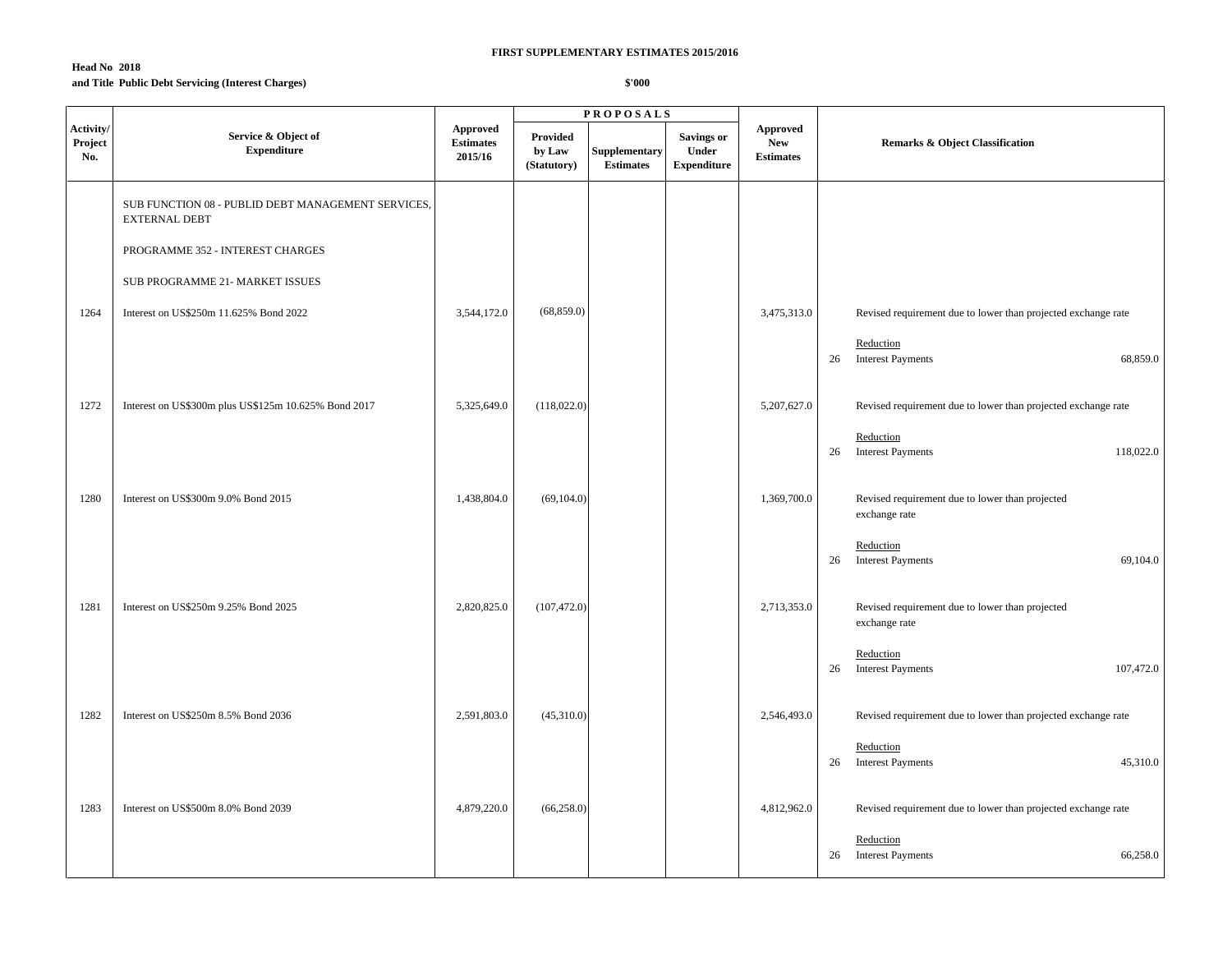## **Head No. 2018 and Title:Public Debt Servicing (Interest Charges)**

|                             |                                                                                      |                                                |                                   | <b>PROPOSALS</b>                         |                                                  |                                            |                                                                  |
|-----------------------------|--------------------------------------------------------------------------------------|------------------------------------------------|-----------------------------------|------------------------------------------|--------------------------------------------------|--------------------------------------------|------------------------------------------------------------------|
| Activity/<br>Project<br>No. | Service & Object of<br><b>Expenditure</b>                                            | <b>Approved</b><br><b>Estimates</b><br>2015/16 | Provided<br>by Law<br>(Statutory) | <b>Supplementary</b><br><b>Estimates</b> | <b>Savings or</b><br>Under<br><b>Expenditure</b> | Approved<br><b>New</b><br><b>Estimates</b> | <b>Remarks &amp; Object Classification</b>                       |
| 1361                        | Interest on US\$8500 7.625% Bond due 2025                                            | 7,439,682.0                                    | (149, 403.0)                      |                                          |                                                  | 7,290,279.0                                | Revised requirement due to lower than projected exchange rate    |
|                             |                                                                                      |                                                |                                   |                                          |                                                  |                                            | Reduction<br><b>Interest Payments</b><br>149,403.0<br>26         |
| 1840                        | Interest on US\$750mn 8% Bond 2019                                                   | 7,318,159.0                                    | (160, 139.0)                      |                                          |                                                  | 7,158,020.0                                | Revised requirement due to lower than projected exchange rate    |
|                             |                                                                                      |                                                |                                   |                                          |                                                  |                                            | Reduction<br><b>Interest Payments</b><br>160,139.0<br>26         |
| 1851                        | Interest on US\$200m 8.5% Bond 2021                                                  | 1,258,655.0                                    | (193,036.0)                       |                                          |                                                  | 1,065,619.0                                | Revised requirement.                                             |
|                             |                                                                                      |                                                |                                   |                                          |                                                  |                                            | Reduction<br>26 Interest Payments<br>193,036.0                   |
|                             | SUB PROGRAMME 22- INSTITUTIONAL LOANS                                                |                                                |                                   |                                          |                                                  |                                            |                                                                  |
| 1225                        | <b>Interest on Loans from Commercial Banks</b>                                       | 975,634.0                                      | (73, 632.0)                       |                                          |                                                  | 902,002.0                                  | Revised requirement due to lower than projected interest<br>rate |
|                             |                                                                                      |                                                |                                   |                                          |                                                  |                                            | Reduction<br>26 Interest Payments<br>73,632.0                    |
| 1226                        | Interest on Suppliers Credit                                                         | ä,                                             | 5.0                               |                                          |                                                  | 5.0                                        | Additional requirement                                           |
|                             |                                                                                      |                                                |                                   |                                          |                                                  |                                            | Additional<br>26 Interest Payments<br>5.0                        |
|                             | SUB PROGRAMME 24 - BILATERAL LOANS FROM<br>GOVERNMENT AND GOVERNMENT BODIES          |                                                |                                   |                                          |                                                  |                                            |                                                                  |
| 1229                        | Interest on Loans from United States Agency for International<br>Development (USAID) | 21,733.0                                       | (47.0)                            |                                          |                                                  | 21,686.0                                   | Revised requirement due to lower than projected interest<br>rate |
|                             |                                                                                      |                                                |                                   |                                          |                                                  |                                            | Reduction<br>26 Interest Payments<br>47.0                        |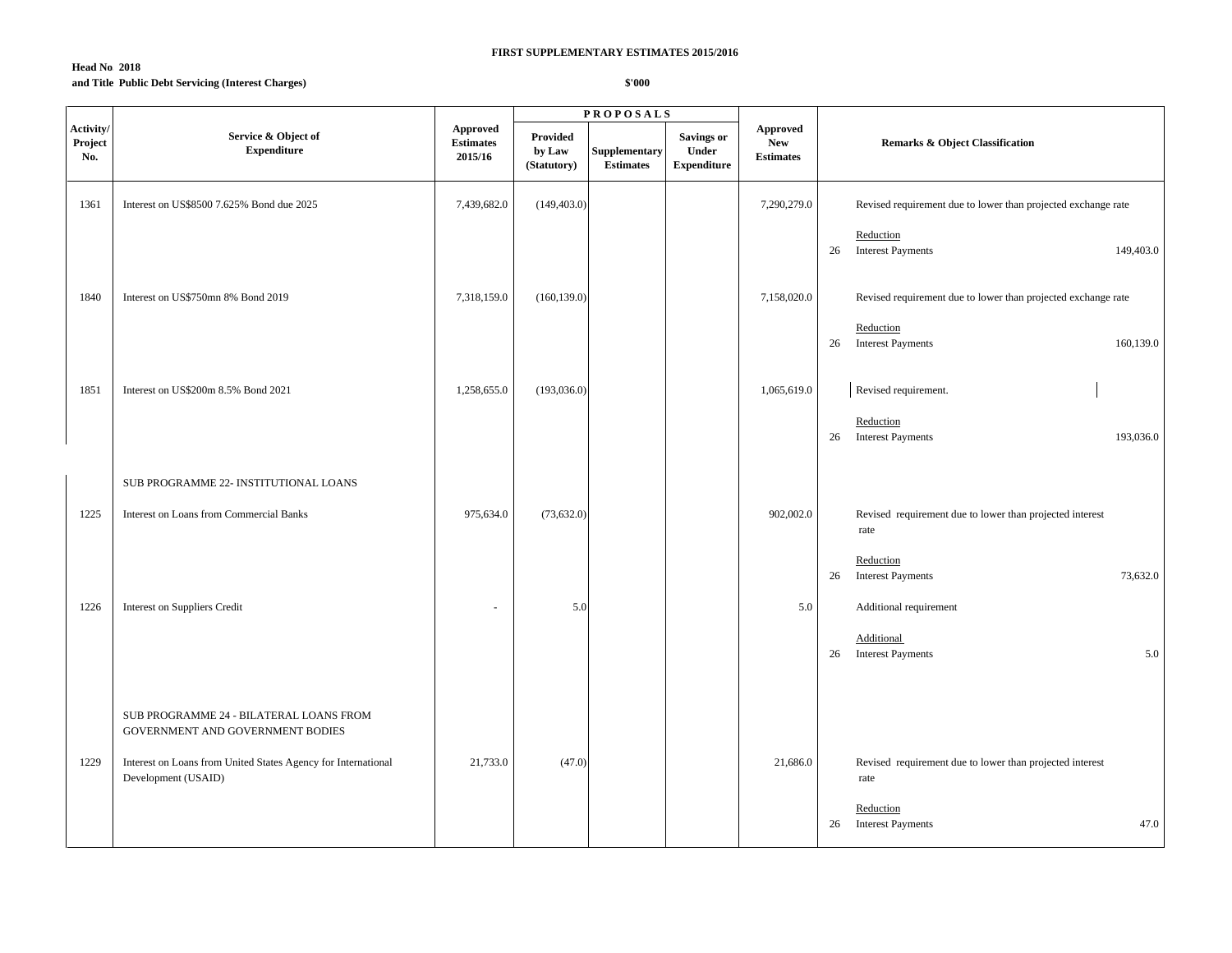### **Head No. 2018 and Title:Public Debt Servicing (Interest Charges)**

|                             |                                                                                            |                                         |                                   | <b>PROPOSALS</b>                  |                                                  |                                                   |                                                                                                                                               |
|-----------------------------|--------------------------------------------------------------------------------------------|-----------------------------------------|-----------------------------------|-----------------------------------|--------------------------------------------------|---------------------------------------------------|-----------------------------------------------------------------------------------------------------------------------------------------------|
| Activity/<br>Project<br>No. | Service & Object of<br><b>Expenditure</b>                                                  | Approved<br><b>Estimates</b><br>2015/16 | Provided<br>by Law<br>(Statutory) | Supplementary<br><b>Estimates</b> | <b>Savings or</b><br>Under<br><b>Expenditure</b> | <b>Approved</b><br><b>New</b><br><b>Estimates</b> | <b>Remarks &amp; Object Classification</b>                                                                                                    |
| 1230                        | Interest on Loans from United States Department of Agriculture<br>(USAID) PL480            | 173,781.0                               | (7,448.0)                         |                                   |                                                  | 166,333.0                                         | Revised requirement                                                                                                                           |
|                             |                                                                                            |                                         |                                   |                                   |                                                  |                                                   | Reduction<br><b>Interest Payments</b><br>7,448.0<br>26                                                                                        |
| 1299                        | Interest on Other Loans                                                                    | 2,187,497.0                             | (442, 771.0)                      |                                   |                                                  | 1,744,726.0                                       | Revised requirement                                                                                                                           |
|                             |                                                                                            |                                         |                                   |                                   |                                                  |                                                   | Reduction<br><b>Interest Payments</b><br>442,771.0<br>26                                                                                      |
| 1836                        | Interest on Loans from Japan                                                               | 196,133.0                               | (10,698.0)                        |                                   |                                                  | 185,435.0                                         | Revised requirement due to depreciation of the US\$ vis-<br>à-vis the Japanese Yen<br>Reduction<br><b>Interest Payments</b><br>10,698.0<br>26 |
|                             | SUB PROGRAMME 25 - LOANS FROM MULTILATERAL<br>AND INTERNATIONAL BODIES                     |                                         |                                   |                                   |                                                  |                                                   |                                                                                                                                               |
| 1233                        | Interest on Loans from the Inter-American Development<br>Bank (IDB)                        | 2,280,687.0                             | 302,089.0                         |                                   |                                                  | 2,582,776.0                                       | Additional requirement due to differential in forecasted<br>and actual interest and exchange rates                                            |
|                             |                                                                                            |                                         |                                   |                                   |                                                  |                                                   | Additional<br><b>Interest Payments</b><br>302,089.0<br>26                                                                                     |
| 1234                        | Interest on Loans from the International Bank for<br>Reconstruction and Development (IBRD) | 986,443.0                               | 159,016.0                         |                                   |                                                  | 1,145,459.0                                       | Additional requirement due to differential in forecasted<br>and actual interest and exchange rates                                            |
|                             |                                                                                            |                                         |                                   |                                   |                                                  |                                                   | Additional<br><b>Interest Payments</b><br>159,016.0<br>26                                                                                     |
| 1266                        | Interest on Expected New Borrowings from Multilateral and<br><b>International Bodies</b>   | 213,413.0                               | (213, 413.0)                      |                                   |                                                  | ÷.                                                | Revised requirement                                                                                                                           |
|                             |                                                                                            |                                         |                                   |                                   |                                                  |                                                   | Reduction<br>26<br><b>Interest Payments</b><br>213,413.0                                                                                      |
| 1299                        | Interest on Other Loans                                                                    | 1,810,489.0                             | (278, 322.0)                      |                                   |                                                  | 1,532,167.0                                       | Revised requirement                                                                                                                           |
|                             |                                                                                            |                                         |                                   |                                   |                                                  |                                                   | Reduction<br>278,322.0<br>26 Interest Payments                                                                                                |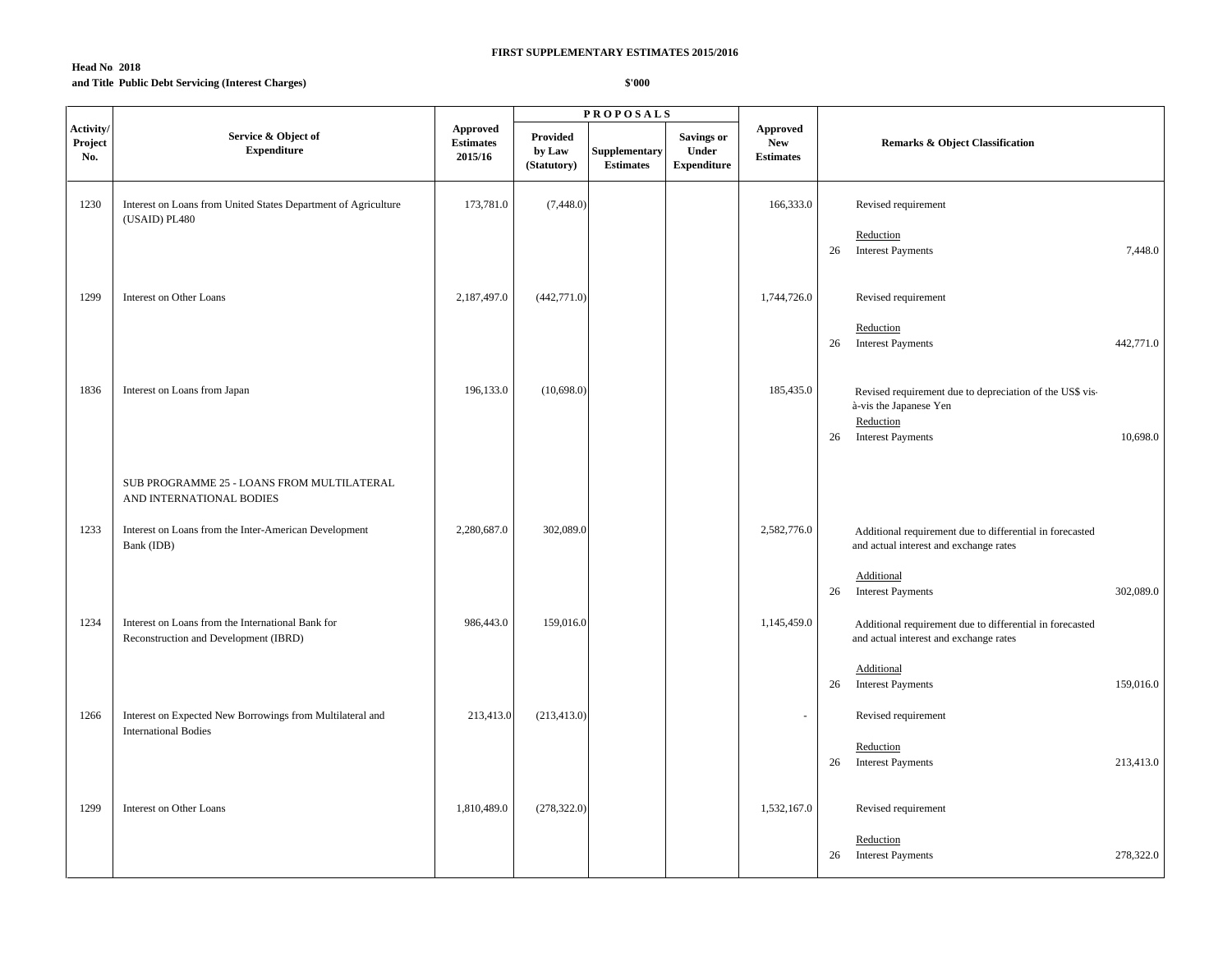## **Head No. 2018 and Title:Public Debt Servicing (Interest Charges)**

|                             |                                                                  |                                                |                                   | <b>PROPOSALS</b>                  |                                           |                                            |                                                                                                                             |
|-----------------------------|------------------------------------------------------------------|------------------------------------------------|-----------------------------------|-----------------------------------|-------------------------------------------|--------------------------------------------|-----------------------------------------------------------------------------------------------------------------------------|
| Activity/<br>Project<br>No. | Service & Object of<br><b>Expenditure</b>                        | <b>Approved</b><br><b>Estimates</b><br>2015/16 | Provided<br>by Law<br>(Statutory) | Supplementary<br><b>Estimates</b> | Savings or<br>Under<br><b>Expenditure</b> | Approved<br><b>New</b><br><b>Estimates</b> | <b>Remarks &amp; Object Classification</b>                                                                                  |
|                             | SUB PROGRAMME 27 - LOAN CONTINGENCIES AND<br>INCIDENTAL EXPENSES |                                                |                                   |                                   |                                           |                                            |                                                                                                                             |
| 0283                        | Loan Raising Expenses                                            | 1,934,472.0                                    | (331,032.0)                       |                                   |                                           | 1,603,440.0                                | Revised requirement                                                                                                         |
|                             |                                                                  |                                                |                                   |                                   |                                           |                                            | Reduction<br><b>Interest Payments</b><br>26<br>331,032.0                                                                    |
| 1265                        | Interest on Expected New International Capital Market Bonds      | 1,394,803.0                                    | 1,726,355.0                       |                                   |                                           | 3,121,158.0                                | Additional requirement subsequent to the<br>successful raising of US\$2B in the International<br>Capital Marke in July 2015 |
|                             |                                                                  |                                                |                                   |                                   |                                           |                                            | Additional<br>26<br><b>Interest Payments</b><br>1,726,355.0                                                                 |
| 1273                        | Contingent Payment on Guaranteed loans (External)                | 6,368,499.0                                    | (777, 260.0)                      |                                   |                                           | 5,591,239.0                                | Revised requirement                                                                                                         |
|                             |                                                                  |                                                |                                   |                                   |                                           |                                            | Reduction<br>26 Interest Payments<br>777,260.0                                                                              |
|                             | SUB-TOTAL EXTERNAL DEBT                                          | 56,380,053.0                                   | (924,761.0)                       | $\sim$                            | $\blacksquare$                            | 55,455,292.0                               |                                                                                                                             |
|                             |                                                                  |                                                |                                   |                                   |                                           |                                            |                                                                                                                             |
|                             | <b>TOTAL HEAD 2018</b>                                           | 131,614,339.0                                  | (4,689,519.0)                     | $\sim$                            | $\sim$                                    | 126,924,820.0                              |                                                                                                                             |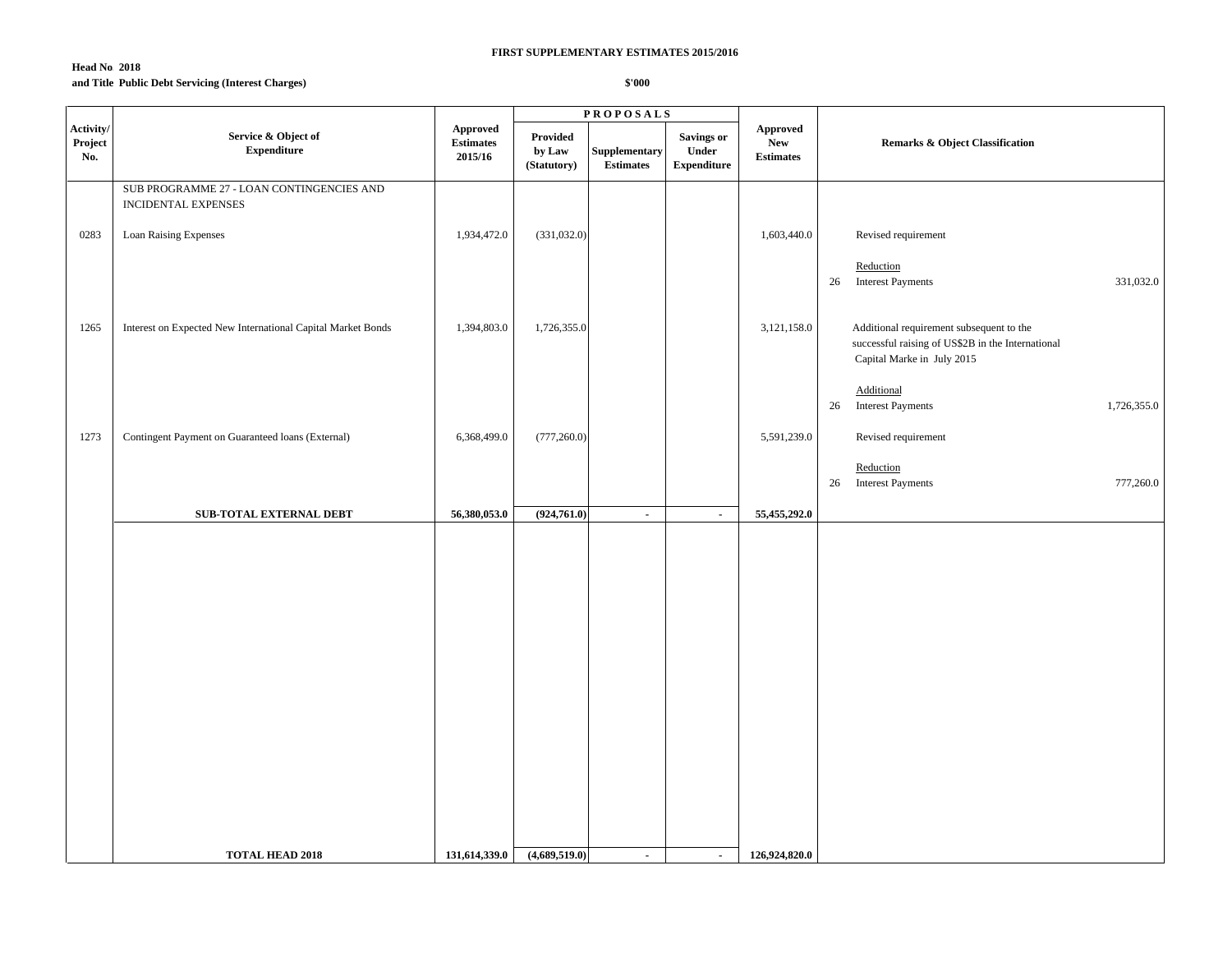| <b>Head No. 2056</b> |                                       |
|----------------------|---------------------------------------|
|                      | and Title: Tax Administration Jamaica |

|                             |                                                                                                                                                          |                                         |                                   | <b>PROPOSALS</b>                  |                                                  |                                                   |                                                                                                                                                                                                                                                                                                        |
|-----------------------------|----------------------------------------------------------------------------------------------------------------------------------------------------------|-----------------------------------------|-----------------------------------|-----------------------------------|--------------------------------------------------|---------------------------------------------------|--------------------------------------------------------------------------------------------------------------------------------------------------------------------------------------------------------------------------------------------------------------------------------------------------------|
| Activity/<br>Project<br>No. | Service & Object of<br><b>Expenditure</b>                                                                                                                | Approved<br><b>Estimates</b><br>2015/16 | Provided<br>by Law<br>(Statutory) | Supplementary<br><b>Estimates</b> | <b>Savings or</b><br>Under<br><b>Expenditure</b> | <b>Approved</b><br><b>New</b><br><b>Estimates</b> | <b>Remarks &amp; Object Classification</b>                                                                                                                                                                                                                                                             |
|                             | FUNCTION 01 - GENERAL PUBLIC SERVICES<br>SUB FUNCTION 02 - ECONOMIC AND FISCAL POLICIES<br>AND MANAGEMENT<br>PROGRAMME 131- FISCAL POLICY AND MANAGEMENT |                                         |                                   |                                   |                                                  |                                                   | Unless otherwise stated, adjustments for Compensation of<br>Employees and Travel Expenses and Subsistence result from:<br>New rates for salaries and allowances effective April<br>a)<br>2015 under the 2015/2017 Heads of Agreement;<br>Final of three tranches of the \$25,000 One off Payment<br>b) |
|                             | SUB PROGRAMME 21 - TAXATION ADMINISTRATION                                                                                                               |                                         |                                   |                                   |                                                  |                                                   |                                                                                                                                                                                                                                                                                                        |
| 0004                        | <b>Legal Services</b>                                                                                                                                    | 79,655.0                                |                                   | 5,000.0                           |                                                  | 84,655.0                                          | Additional requirement<br>Additional<br>Compensation of Employees<br>5,000.0<br>21                                                                                                                                                                                                                     |
| 0212                        | <b>Upgrading of Buildings</b>                                                                                                                            | 79,840.0                                |                                   |                                   | 31,820.0                                         | 48,020.0                                          | Revised requirement                                                                                                                                                                                                                                                                                    |
|                             |                                                                                                                                                          |                                         |                                   |                                   |                                                  |                                                   | Reduction<br>32 Capital Goods<br>31,820.0                                                                                                                                                                                                                                                              |
| 0447                        | <b>Management Services</b>                                                                                                                               | 748,000.0                               |                                   | 90,364.0                          |                                                  | 838,364.0                                         | Additional requirement includes arrears<br>related to the implementation of the<br>the new structure for the SARA.                                                                                                                                                                                     |
|                             |                                                                                                                                                          |                                         |                                   |                                   |                                                  |                                                   | Additional<br>21 Compensation of Employees<br>92,000.0<br>Use of Goods and Services<br>25,000.0<br>25<br>29 Awards and Social Assistance<br>15,000.0<br>132,000.0                                                                                                                                      |
|                             |                                                                                                                                                          |                                         |                                   |                                   |                                                  |                                                   | Reduction<br>32 Capital Goods<br>41,636.0                                                                                                                                                                                                                                                              |
|                             |                                                                                                                                                          |                                         |                                   |                                   |                                                  |                                                   | Net Additional<br>90,364.0                                                                                                                                                                                                                                                                             |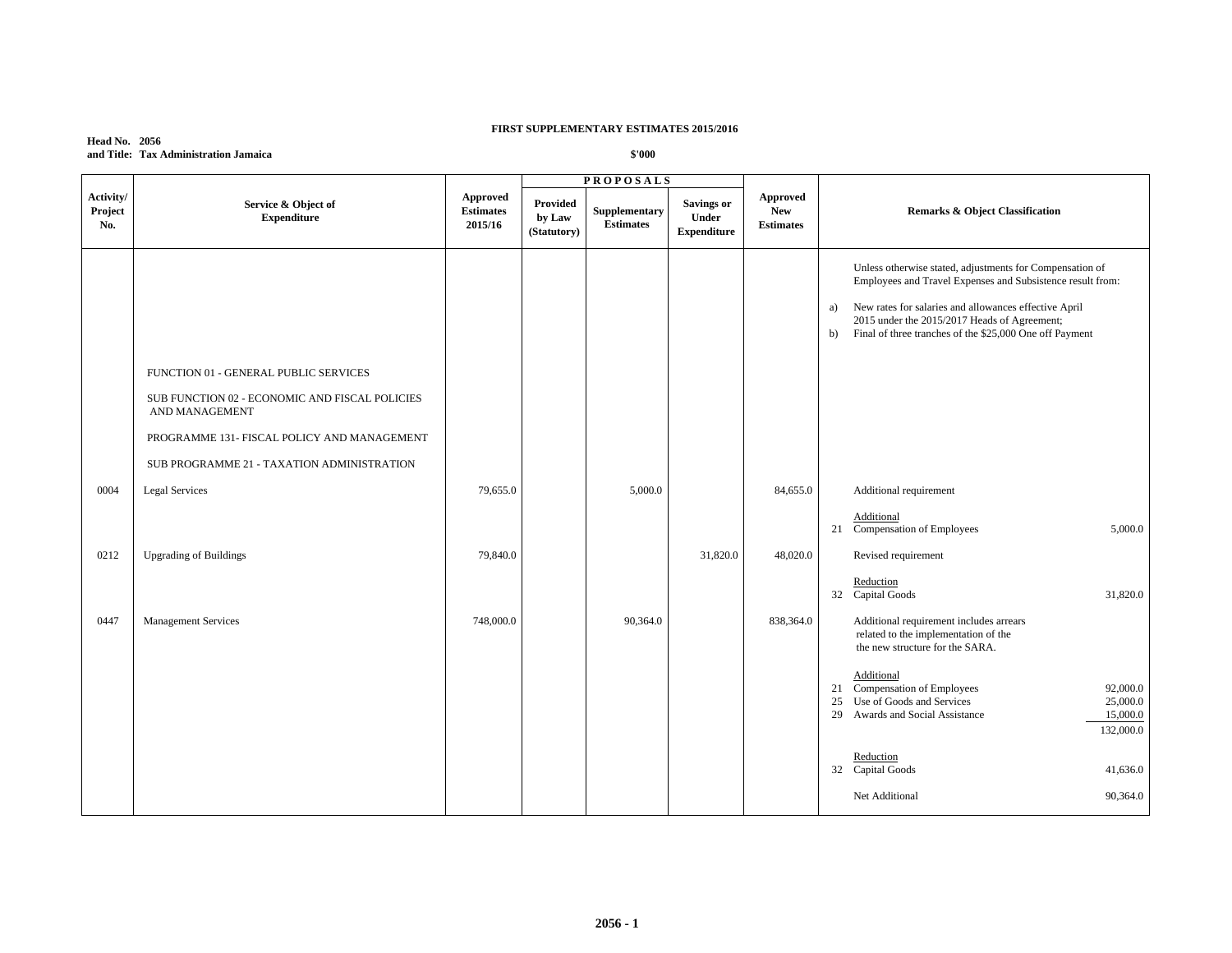### **Head No. 2056 and Title: Tax Administration Jamaica**

|                             |                                           |                                         |                                   | <b>PROPOSALS</b>                  |                                                  |                                                   |                                                                                                                                                                                                                                                                                                                                   |
|-----------------------------|-------------------------------------------|-----------------------------------------|-----------------------------------|-----------------------------------|--------------------------------------------------|---------------------------------------------------|-----------------------------------------------------------------------------------------------------------------------------------------------------------------------------------------------------------------------------------------------------------------------------------------------------------------------------------|
| Activity/<br>Project<br>No. | Service & Object of<br><b>Expenditure</b> | Approved<br><b>Estimates</b><br>2015/16 | Provided<br>by Law<br>(Statutory) | Supplementary<br><b>Estimates</b> | <b>Savings or</b><br>Under<br><b>Expenditure</b> | <b>Approved</b><br><b>New</b><br><b>Estimates</b> | <b>Remarks &amp; Object Classification</b>                                                                                                                                                                                                                                                                                        |
| 0551                        | <b>Commissioner General's Secretariat</b> | 259,100.0                               |                                   | 8,316.0                           |                                                  | 267,416.0                                         | Additional requirement<br>Additional<br>Compensation of Employees<br>21<br>12,509.0<br>24 Utilities and Communication<br>1,200.0<br>13,709.0                                                                                                                                                                                      |
|                             |                                           |                                         |                                   |                                   |                                                  |                                                   | Reduction<br><b>Grants and Contribution</b><br>2,045.0<br>30<br>32 Capital Goods<br>3,348.0<br>5,393.0                                                                                                                                                                                                                            |
|                             |                                           |                                         |                                   |                                   |                                                  |                                                   | Net Additional<br>8,316.0                                                                                                                                                                                                                                                                                                         |
| 2507                        | Operations                                | 4,019,583.0                             |                                   | 495,970.0                         |                                                  | 4,515,553.0                                       | Additional requirement includes \$40.0m for the<br>payment of arrears to service providers<br>Additional<br>Compensation of Employees<br>131,736.0<br>21<br>Travel Expense and Subsistence<br>109,566.0<br>22<br>22,000.0<br>24<br>Utilities and Communication Services<br>232,668.0<br>25 Use of Goods and Services<br>495,970.0 |
| 9125                        | Computerisation of Revenue Services       | 100,000.0                               |                                   |                                   | 50,000.0                                         | 50,000.0                                          | Revised Requirement                                                                                                                                                                                                                                                                                                               |
|                             |                                           |                                         |                                   |                                   |                                                  |                                                   | Reduction<br>32 Capital Goods<br>50,000.0                                                                                                                                                                                                                                                                                         |
|                             | <b>TOTAL HEAD 2056</b>                    | 5,286,178.0                             | $\blacksquare$                    | 599,650.0                         | 81,820.0                                         | 5,804,008.0                                       |                                                                                                                                                                                                                                                                                                                                   |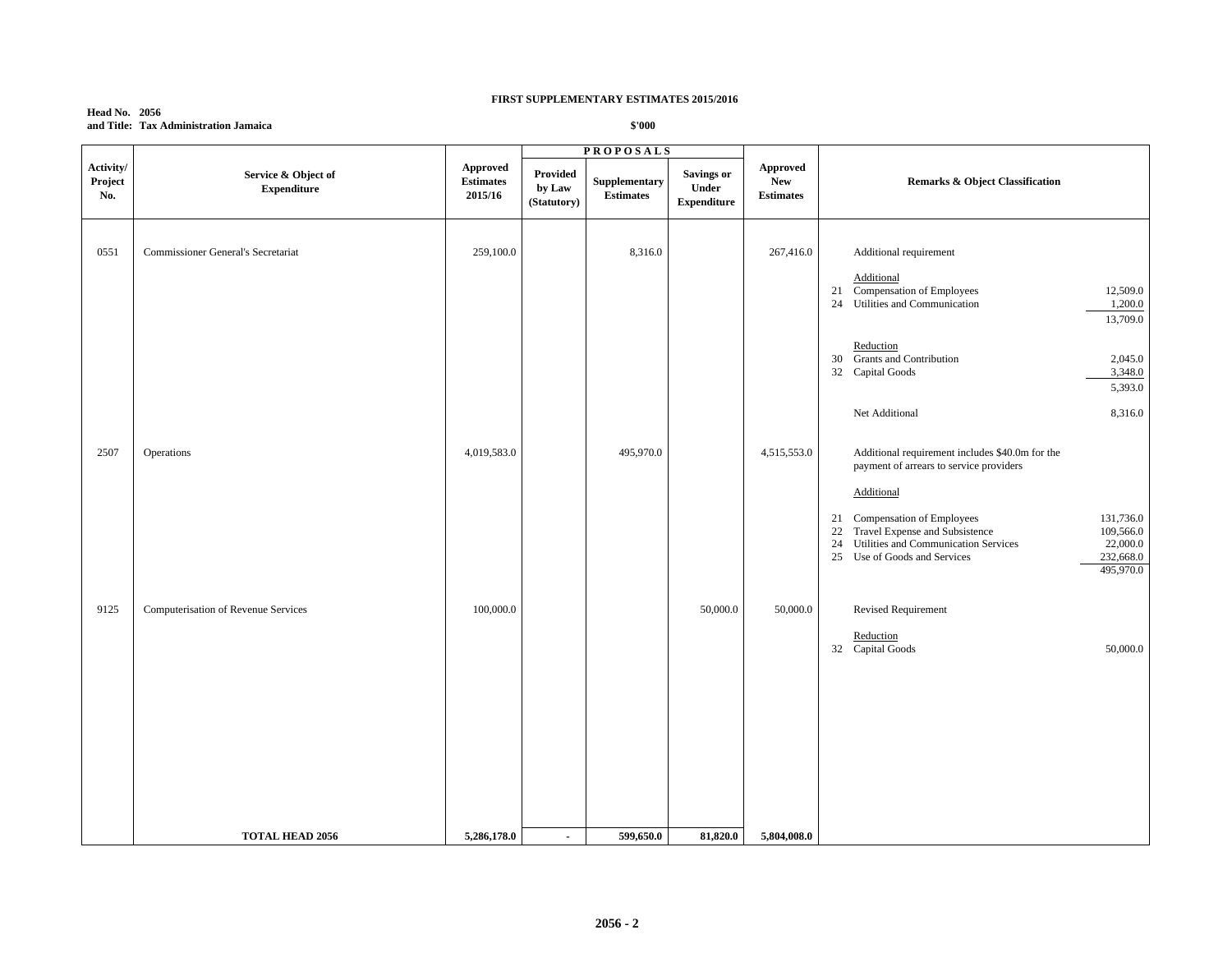#### **Head No. 2600 and Title: Ministry of National Security**

- 1

|                             |                                                                                                                                                                                                                      |                                         |                                          | <b>PROPOSALS</b>                  |                                                  |                                                   |                                                                                                                                                                                                                                                                                                                                                                                                                 |  |
|-----------------------------|----------------------------------------------------------------------------------------------------------------------------------------------------------------------------------------------------------------------|-----------------------------------------|------------------------------------------|-----------------------------------|--------------------------------------------------|---------------------------------------------------|-----------------------------------------------------------------------------------------------------------------------------------------------------------------------------------------------------------------------------------------------------------------------------------------------------------------------------------------------------------------------------------------------------------------|--|
| Activity/<br>Project<br>No. | Service & Object of<br><b>Expenditure</b>                                                                                                                                                                            | Approved<br><b>Estimates</b><br>2015/16 | <b>Provided</b><br>by Law<br>(Statutory) | Supplementary<br><b>Estimates</b> | <b>Savings or</b><br>Under<br><b>Expenditure</b> | <b>Approved</b><br><b>New</b><br><b>Estimates</b> | <b>Remarks &amp; Object Classification</b>                                                                                                                                                                                                                                                                                                                                                                      |  |
|                             | FUNCTION 02 - DEFENSE AFFAIRS AND SERVICES<br>PROGRAMME 400 - JAMAICA DEFENCE FORCE<br>SUB-PROGRAMME 25 - JAMAICA DEFENCE FORCE<br><b>OPERATIONS</b>                                                                 |                                         |                                          |                                   |                                                  |                                                   | Unless otherwise stated, adjustments for Compensation of<br>Employees and Travel Expenses and Subsistence:<br>result from:<br>(1) New rates for salaries and allowances effective April 2015 under<br>the 2015/2017 Heads of Agreement<br>(2) Final of three tranches of the \$25,000 One Off Payment<br>(3) New rates for travel and allowances effective April 2015 under<br>the 2015/2017 Heads of Agreement |  |
| 1682                        | Jamaica Defence Force<br>FUNCTION 03 - PUBLIC ORDER AND SAFETY<br>SUB FUNCTION 01 - POLICE SERVICES<br>PROGRAMME 001 - EXECUTIVE DIRECTION AND<br><b>ADMINISTRATION</b><br>SUB-PROGRAMME 01 - GENERAL ADMINISTRATION | 12,510,169.0                            |                                          | 847,736.0                         |                                                  | 13,357,905.0                                      | Additional requirement<br>Additional<br>21 Compensation of Employees<br>616,821.0<br>## Grants and Contributions<br>230,915.0<br>847,736.0                                                                                                                                                                                                                                                                      |  |
| 0001                        | Direction and Management                                                                                                                                                                                             | 348,454.0                               |                                          | 14,000.0                          |                                                  | 362,454.0                                         | Additional requirement<br>Additional<br>25 Use of Goods and Services<br>55,000.0<br>Reduction<br>21 Compensation of Employees<br>13,000.0<br>24 Utilities and Communication Services<br>20,000.0<br>32 Capital Goods<br>8,000.0<br>41,000.0<br>Net additional<br>14,000.0                                                                                                                                       |  |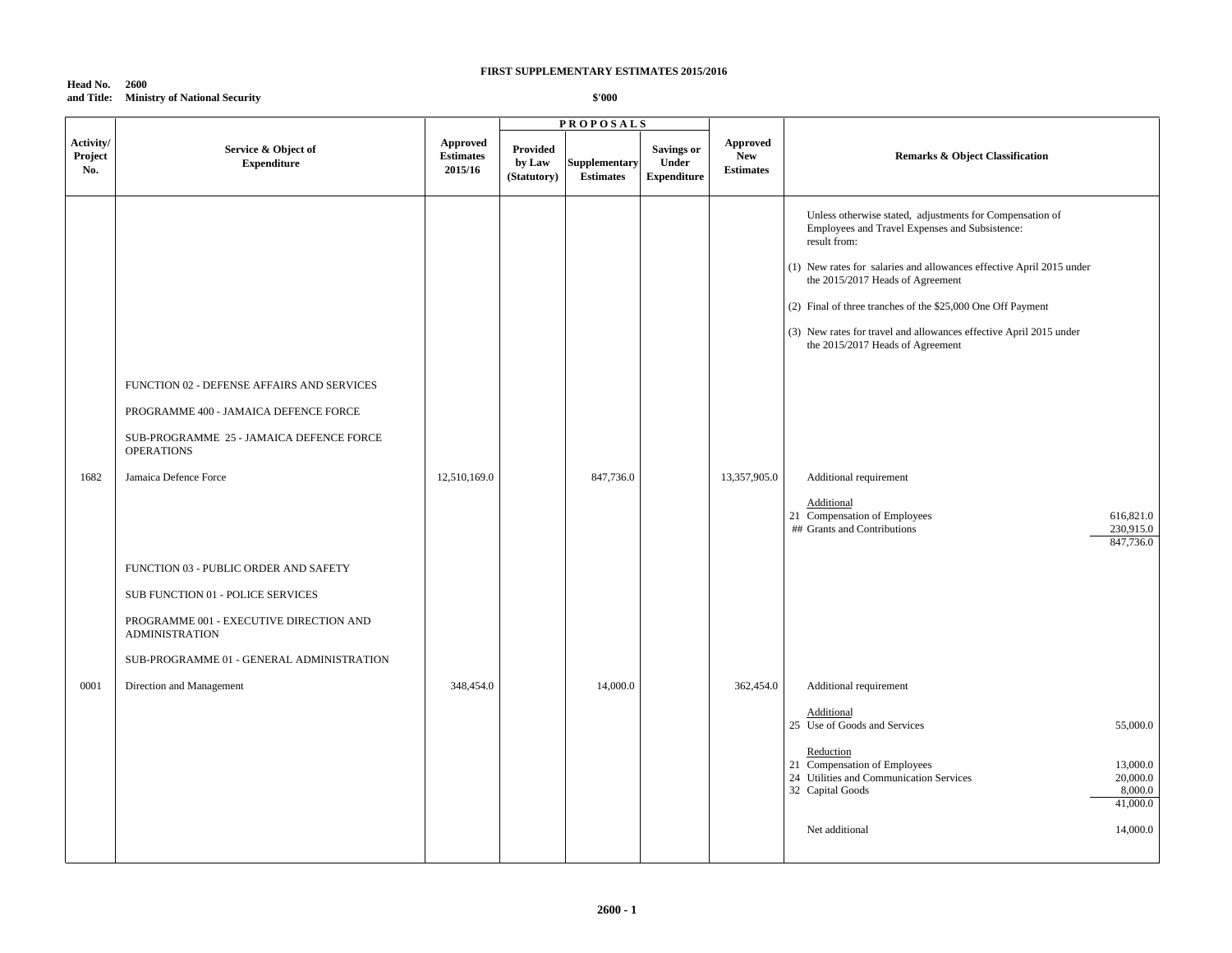#### **Head No. 2600 and Title: Ministry of National Security**

|                             |                                                      |                                         | <b>PROPOSALS</b>                  |                                   |                                                  |                                                   |                                                                                                                                                                                                                               |
|-----------------------------|------------------------------------------------------|-----------------------------------------|-----------------------------------|-----------------------------------|--------------------------------------------------|---------------------------------------------------|-------------------------------------------------------------------------------------------------------------------------------------------------------------------------------------------------------------------------------|
| Activity/<br>Project<br>No. | Service & Object of<br><b>Expenditure</b>            | Approved<br><b>Estimates</b><br>2015/16 | Provided<br>by Law<br>(Statutory) | Supplementary<br><b>Estimates</b> | <b>Savings or</b><br>Under<br><b>Expenditure</b> | <b>Approved</b><br><b>New</b><br><b>Estimates</b> | <b>Remarks &amp; Object Classification</b>                                                                                                                                                                                    |
| 0002                        | Financial Management and Accounting Services         | 124,279.0                               |                                   |                                   |                                                  | 124,279.0                                         | Additional requirement                                                                                                                                                                                                        |
|                             |                                                      |                                         |                                   |                                   |                                                  |                                                   | Additional<br>22 Travel Expenses and Subsistence<br>5,000.0                                                                                                                                                                   |
|                             |                                                      |                                         |                                   |                                   |                                                  |                                                   | Reduction<br>25 Use of Goods and Services<br>1,500.0<br>3,500.0<br>32 Capital Goods<br>5,000.0                                                                                                                                |
| 0003                        | Human Resource Management and Other Support Services | 432,021.0                               |                                   | 21,982.0                          |                                                  | 454,003.0                                         | Additional requirement includes the following:                                                                                                                                                                                |
|                             |                                                      |                                         |                                   |                                   |                                                  |                                                   | 43,660.0<br>(i) GCT Payments                                                                                                                                                                                                  |
|                             |                                                      |                                         |                                   |                                   |                                                  |                                                   | Additional<br>22 Travel Expenses and Subsistence<br>5,000.0<br>23 Rental of Property and Machinery<br>22,582.0<br>24 Utilities and Communication Services<br>12,000.0<br>25 Use of Goods and Services<br>13,000.0<br>52,582.0 |
|                             |                                                      |                                         |                                   |                                   |                                                  |                                                   | Reduction<br>21 Compensation of Employees<br>11,000.0<br>30 Grants and Contributions<br>12,000.0<br>32 Capital Goods<br>7,600.0<br>30,600.0                                                                                   |
|                             |                                                      |                                         |                                   |                                   |                                                  |                                                   | Net additional<br>21,982.0                                                                                                                                                                                                    |
| 0279                        | Administration of Internal Audit                     | 46,891.0                                |                                   | 19,300.0                          |                                                  | 66,191.0                                          | Additional requirement                                                                                                                                                                                                        |
|                             |                                                      |                                         |                                   |                                   |                                                  |                                                   | Additional<br>20,000.0<br>21 Compensation of Employees                                                                                                                                                                        |
|                             |                                                      |                                         |                                   |                                   |                                                  |                                                   | Reduction<br>32 Capital Goods<br>700.0                                                                                                                                                                                        |
|                             |                                                      |                                         |                                   |                                   |                                                  |                                                   | 19,300.0<br>Net additional                                                                                                                                                                                                    |
| 1430                        | Witness Protection Programme                         | 270,891.0                               |                                   | 200.0                             |                                                  | 271,091.0                                         | Additional requirement                                                                                                                                                                                                        |
|                             |                                                      |                                         |                                   |                                   |                                                  |                                                   | Additional<br>21 Compensation of Employees<br>20,200.0<br>22 Travel Expenses and Subsistence<br>7,800.0<br>23 Rental of Property and Machinery<br>2,200.0<br>30,200.0                                                         |
|                             |                                                      |                                         |                                   |                                   |                                                  |                                                   | Reduction<br>30 Grants and Contributions<br>30,000.0                                                                                                                                                                          |
|                             |                                                      |                                         |                                   |                                   |                                                  |                                                   | 200.0<br>Net additional                                                                                                                                                                                                       |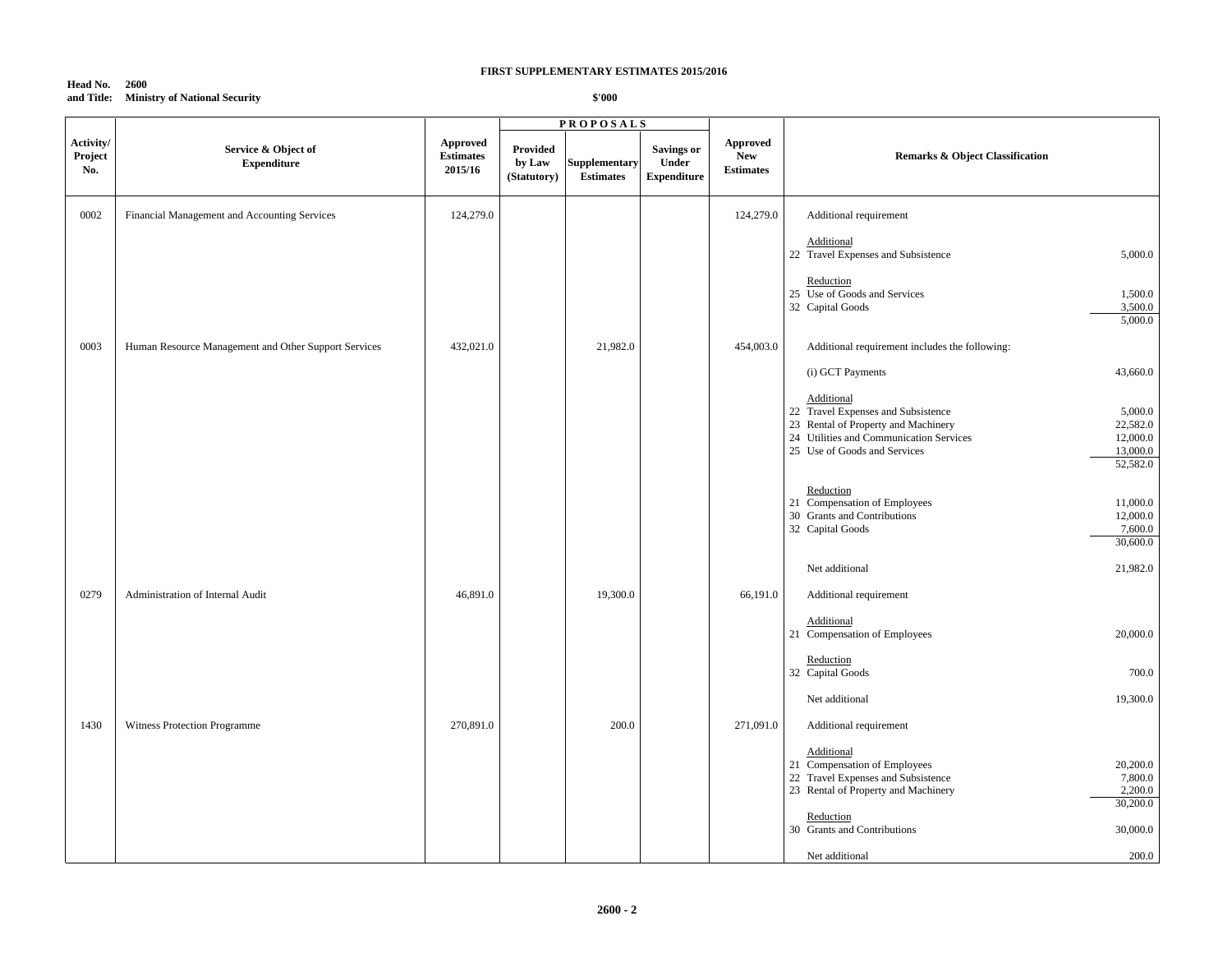#### **Head No. 2600 and Title: Ministry of National Security**

|                             |                                                |                                         |                                   | <b>PROPOSALS</b>                  |                                                  |                                                             |                                                                                                                                                                           |       |
|-----------------------------|------------------------------------------------|-----------------------------------------|-----------------------------------|-----------------------------------|--------------------------------------------------|-------------------------------------------------------------|---------------------------------------------------------------------------------------------------------------------------------------------------------------------------|-------|
| Activity/<br>Project<br>No. | Service & Object of<br><b>Expenditure</b>      | Approved<br><b>Estimates</b><br>2015/16 | Provided<br>by Law<br>(Statutory) | Supplementary<br><b>Estimates</b> | <b>Savings or</b><br>Under<br><b>Expenditure</b> | ${\Large {\bf Approach}}$<br><b>New</b><br><b>Estimates</b> | <b>Remarks &amp; Object Classification</b>                                                                                                                                |       |
| 1573                        | <b>Policy Direction</b>                        | 168,607.0                               |                                   | 29,200.0                          |                                                  | 197,807.0                                                   | Additional requirement includes the following:                                                                                                                            |       |
|                             |                                                |                                         |                                   |                                   |                                                  |                                                             | (i) Grant from Tourism Enhancement Fund for Cyber<br>Crime Enforcement Training - Social Intervention<br>30,000.0<br>Programme                                            |       |
|                             |                                                |                                         |                                   |                                   |                                                  |                                                             | Additional<br>22 Travel Expenses and Subsistence<br>3,000.0<br>25 Use of Goods and Services<br>30,000.0<br>33,000.0                                                       |       |
|                             |                                                |                                         |                                   |                                   |                                                  |                                                             | Reduction                                                                                                                                                                 |       |
|                             |                                                |                                         |                                   |                                   |                                                  |                                                             | 32 Capital Goods<br>3,800.0                                                                                                                                               |       |
|                             |                                                |                                         |                                   |                                   |                                                  |                                                             | 29,200.0<br>Net additional                                                                                                                                                |       |
| 1592                        | Modernisation Initiatives and Special Projects | 26,083.0                                |                                   | 27,100.0                          |                                                  | 53,183.0                                                    | Additional requirement                                                                                                                                                    |       |
|                             |                                                |                                         |                                   |                                   |                                                  |                                                             | Additional<br>21 Compensation of Employees<br>26,000.0<br>22 Travel Expenses and Subsistence<br>2,000.0<br>24 Utilities and Communication Services<br>2,000.0<br>30,000.0 |       |
|                             |                                                |                                         |                                   |                                   |                                                  |                                                             | Reduction<br>25 Use of Goods and Services<br>2,000.0<br>32 Capital Goods<br>2,900.0                                                                                       | 900.0 |
|                             |                                                |                                         |                                   |                                   |                                                  |                                                             | Net additional<br>27,100.0                                                                                                                                                |       |
| 1597                        | Police Civilian Oversight                      | 40,315.0                                |                                   |                                   | 3,582.0                                          | 36,733.0                                                    | Revised requirement                                                                                                                                                       |       |
|                             |                                                |                                         |                                   |                                   |                                                  |                                                             | Reduction<br>23 Rental of Property and Machinery<br>3,582.0<br>24 Utilities and Communication Services<br>1,000.0<br>32 Capital Goods<br>1,000.0<br>5,582.0               |       |
|                             |                                                |                                         |                                   |                                   |                                                  |                                                             | Additional<br>21 Compensation of Employees<br>2,000.0                                                                                                                     |       |
|                             |                                                |                                         |                                   |                                   |                                                  |                                                             | 3,582.0<br>Net reduction                                                                                                                                                  |       |
|                             |                                                |                                         |                                   |                                   |                                                  |                                                             |                                                                                                                                                                           |       |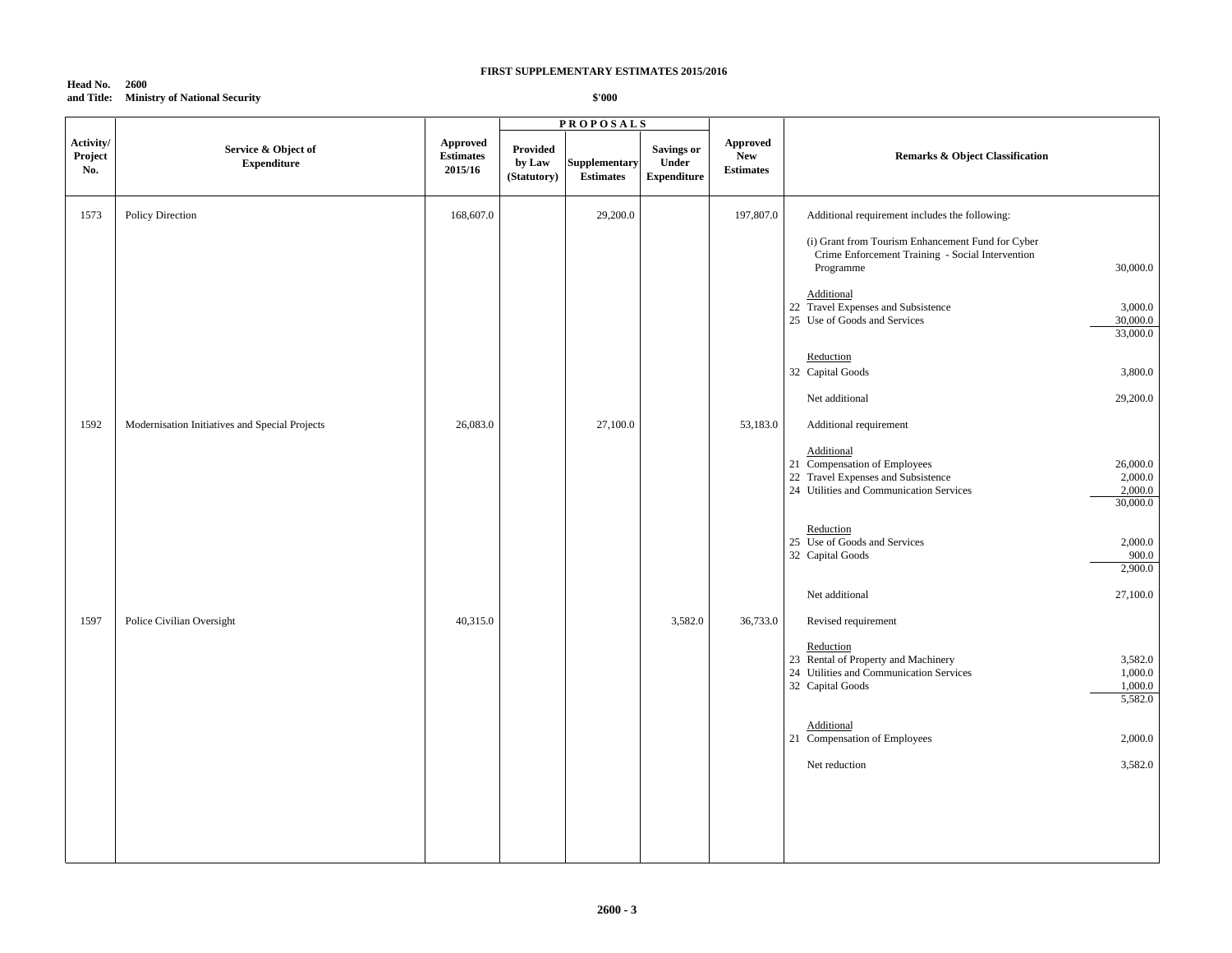#### **Head No. 2600 and Title: Ministry of National Security**

|                             |                                                                     |                                                |                                   | <b>PROPOSALS</b>                         |                                                  |                                                   |                                                                                                   |
|-----------------------------|---------------------------------------------------------------------|------------------------------------------------|-----------------------------------|------------------------------------------|--------------------------------------------------|---------------------------------------------------|---------------------------------------------------------------------------------------------------|
| Activity/<br>Project<br>No. | Service & Object of<br><b>Expenditure</b>                           | <b>Approved</b><br><b>Estimates</b><br>2015/16 | Provided<br>by Law<br>(Statutory) | <b>Supplementary</b><br><b>Estimates</b> | <b>Savings or</b><br>Under<br><b>Expenditure</b> | <b>Approved</b><br><b>New</b><br><b>Estimates</b> | <b>Remarks &amp; Object Classification</b>                                                        |
|                             | SUB PROGRAMME 02 - PLANNING AND DEVELOPMENT                         |                                                |                                   |                                          |                                                  |                                                   |                                                                                                   |
| 0701                        | Planning, Monitoring and Evaluation                                 | 23,077.0                                       |                                   | 1,700.0                                  |                                                  | 24,777.0                                          | Additional requirement                                                                            |
|                             |                                                                     |                                                |                                   |                                          |                                                  |                                                   | Additional<br>21 Compensation of Employees<br>2,000.0                                             |
|                             |                                                                     |                                                |                                   |                                          |                                                  |                                                   | Reduction<br>32 Capital Goods<br>300.0                                                            |
|                             |                                                                     |                                                |                                   |                                          |                                                  |                                                   | Net additional<br>1,700.0                                                                         |
|                             | PROGRAMME 327 - PREVENTION AND CONTROL OF<br><b>DRUG ABUSE</b>      |                                                |                                   |                                          |                                                  |                                                   |                                                                                                   |
|                             | SUB PROGRAMME 21 - CONTROL AND INVESTIGATION<br>OF DRUG TRAFFICKING |                                                |                                   |                                          |                                                  |                                                   |                                                                                                   |
| 1571                        | Caribbean Regional Drug Training Centre                             | 61,444.0                                       |                                   | 14,000.0                                 |                                                  | 75,444.0                                          | Additional requirement includes the following:                                                    |
|                             |                                                                     |                                                |                                   |                                          |                                                  |                                                   | 4,000.0<br>(i) GCT Payments                                                                       |
|                             |                                                                     |                                                |                                   |                                          |                                                  |                                                   | Additional<br>21 Compensation of Employees<br>5,000.0<br>25 Use of Goods and Services<br>10,000.0 |
|                             |                                                                     |                                                |                                   |                                          |                                                  |                                                   | 15,000.0<br>Reduction<br>32 Capital Goods<br>1,000.0                                              |
|                             |                                                                     |                                                |                                   |                                          |                                                  |                                                   | 14,000.0<br>Net additional                                                                        |
|                             | PROGRAMME 425 - MAINTENANCE OF LAW AND<br>ORDER                     |                                                |                                   |                                          |                                                  |                                                   |                                                                                                   |
|                             | SUB PROGRAMME 20 - CENTRAL CONTROL AND<br><b>DIRECTION</b>          |                                                |                                   |                                          |                                                  |                                                   |                                                                                                   |
| 1428                        | Public Affairs and Communications                                   | 110,453.0                                      |                                   | 16,260.0                                 |                                                  | 126,713.0                                         | Additional requirement includes the following:                                                    |
|                             |                                                                     |                                                |                                   |                                          |                                                  |                                                   | 20,000.0<br>(i) GCT Payments                                                                      |
|                             |                                                                     |                                                |                                   |                                          |                                                  |                                                   | Additional<br>25 Use of Goods and Services<br>20,000.0                                            |
|                             |                                                                     |                                                |                                   |                                          |                                                  |                                                   | Reduction<br>21 Compensation of Employees<br>3,140.0<br>32 Capital Goods<br>600.0                 |
|                             |                                                                     |                                                |                                   |                                          |                                                  |                                                   | 3,740.0                                                                                           |
|                             |                                                                     |                                                |                                   |                                          |                                                  |                                                   | 16,260.0<br>Net additional                                                                        |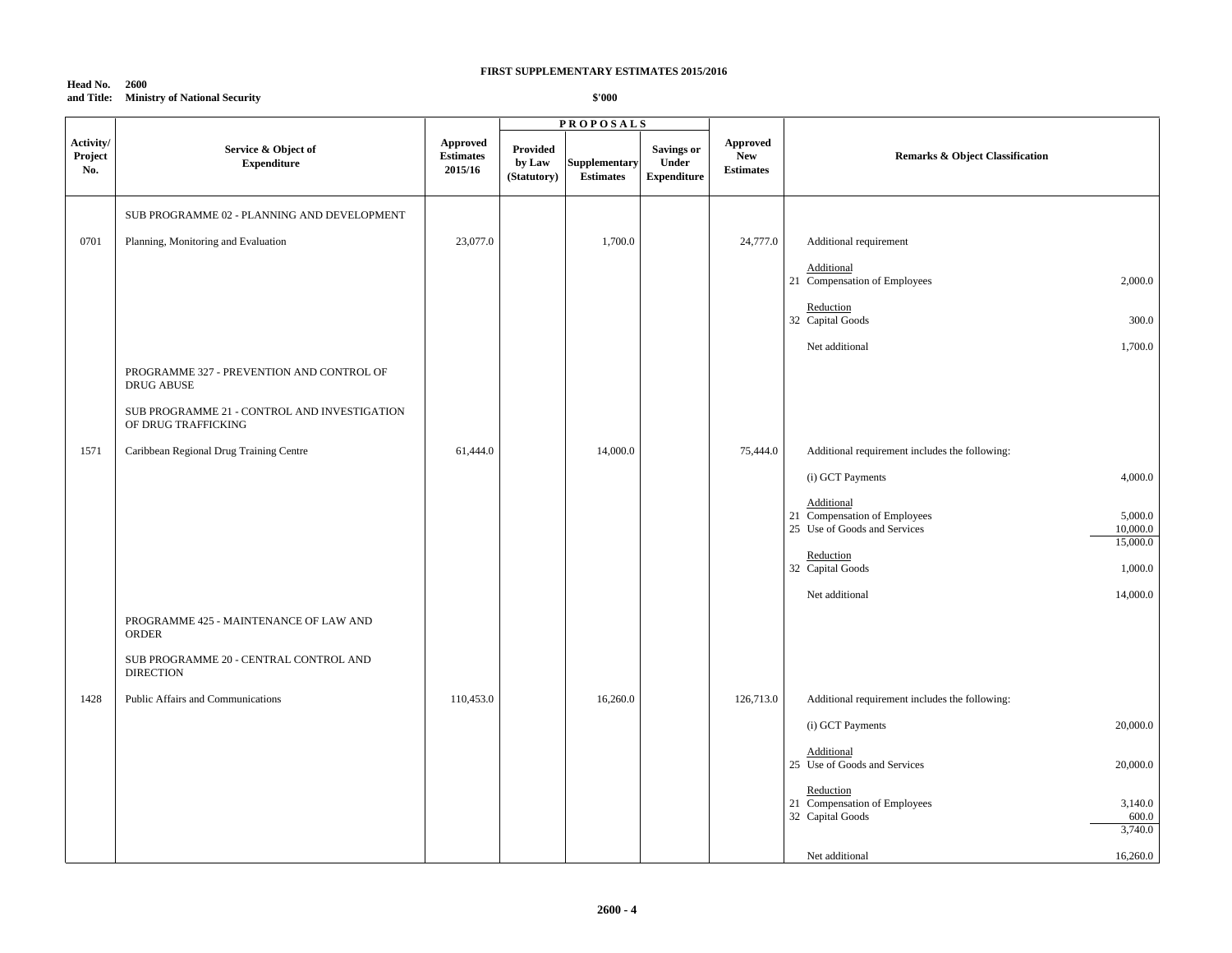#### **Head No. 2600 and Title: Ministry of National Security**

|                             |                                                                            |                                                |                                   | <b>PROPOSALS</b>                  |                                                  |                                                   |                                                                                                                                                                                                                          |
|-----------------------------|----------------------------------------------------------------------------|------------------------------------------------|-----------------------------------|-----------------------------------|--------------------------------------------------|---------------------------------------------------|--------------------------------------------------------------------------------------------------------------------------------------------------------------------------------------------------------------------------|
| Activity/<br>Project<br>No. | Service & Object of<br><b>Expenditure</b>                                  | <b>Approved</b><br><b>Estimates</b><br>2015/16 | Provided<br>by Law<br>(Statutory) | Supplementary<br><b>Estimates</b> | <b>Savings or</b><br>Under<br><b>Expenditure</b> | <b>Approved</b><br><b>New</b><br><b>Estimates</b> | <b>Remarks &amp; Object Classification</b>                                                                                                                                                                               |
| 1429                        | Private Security Regulation Authority                                      | 76,731.0                                       |                                   | 8,940.0                           |                                                  | 85,671.0                                          | Additional requirement includes the following:<br>5,800.0<br>(i) Increase in fees<br>600.0<br>(ii) GCT Payments                                                                                                          |
|                             |                                                                            |                                                |                                   |                                   |                                                  |                                                   | Additional<br>21 Compensation of Employees<br>3,140.0<br>24 Utilities and Communication Services<br>149.0<br>25 Use of Goods and Services<br>5,000.0<br>29 Awards and Social Assistance<br>800.0<br>9,089.0<br>Reduction |
|                             |                                                                            |                                                |                                   |                                   |                                                  |                                                   | 23 Rental of Property and Machinery<br>149.0<br>8,940.0<br>Net additional                                                                                                                                                |
|                             | PROGRAMME 426 - LEGAL SERVICES                                             |                                                |                                   |                                   |                                                  |                                                   |                                                                                                                                                                                                                          |
|                             | SUB PROGRAMME 25 - LEGAL SERVICES TO<br>GOVERNMENT AND GOVERNMENT OFFICERS |                                                |                                   |                                   |                                                  |                                                   |                                                                                                                                                                                                                          |
| 1596                        | Legal Affairs Unit                                                         | 18,541.0                                       |                                   | 6,700.0                           |                                                  | 25,241.0                                          | Additional requirement<br>Additional<br>21 Compensation of Employees<br>4,000.0<br>22 Travel Expenses and Subsistence<br>3,000.0                                                                                         |
|                             |                                                                            |                                                |                                   |                                   |                                                  |                                                   | 7,000.0<br>Reduction<br>32 Capital Goods<br>300.0                                                                                                                                                                        |
|                             |                                                                            |                                                |                                   |                                   |                                                  |                                                   | Net additional<br>6,700.0                                                                                                                                                                                                |
|                             |                                                                            |                                                |                                   |                                   |                                                  |                                                   |                                                                                                                                                                                                                          |
|                             |                                                                            |                                                |                                   |                                   |                                                  |                                                   |                                                                                                                                                                                                                          |
|                             |                                                                            |                                                |                                   |                                   |                                                  |                                                   |                                                                                                                                                                                                                          |
|                             |                                                                            |                                                |                                   |                                   |                                                  |                                                   |                                                                                                                                                                                                                          |
|                             |                                                                            |                                                |                                   |                                   |                                                  |                                                   |                                                                                                                                                                                                                          |
|                             | <b>TOTAL HEAD</b>                                                          | 14,295,469.0                                   |                                   | 1,007,118.0                       | 3,582.0                                          | 15,299,005.0                                      |                                                                                                                                                                                                                          |
|                             | <b>LESS APPROPRIATIONS-IN-AID</b><br><b>NET TOTAL HEAD</b>                 | 140,000.0<br>14,155,469.0                      |                                   | 35,800.0<br>971,318.0             |                                                  | 175,800.0<br>3,582.0 15,123,205.0                 |                                                                                                                                                                                                                          |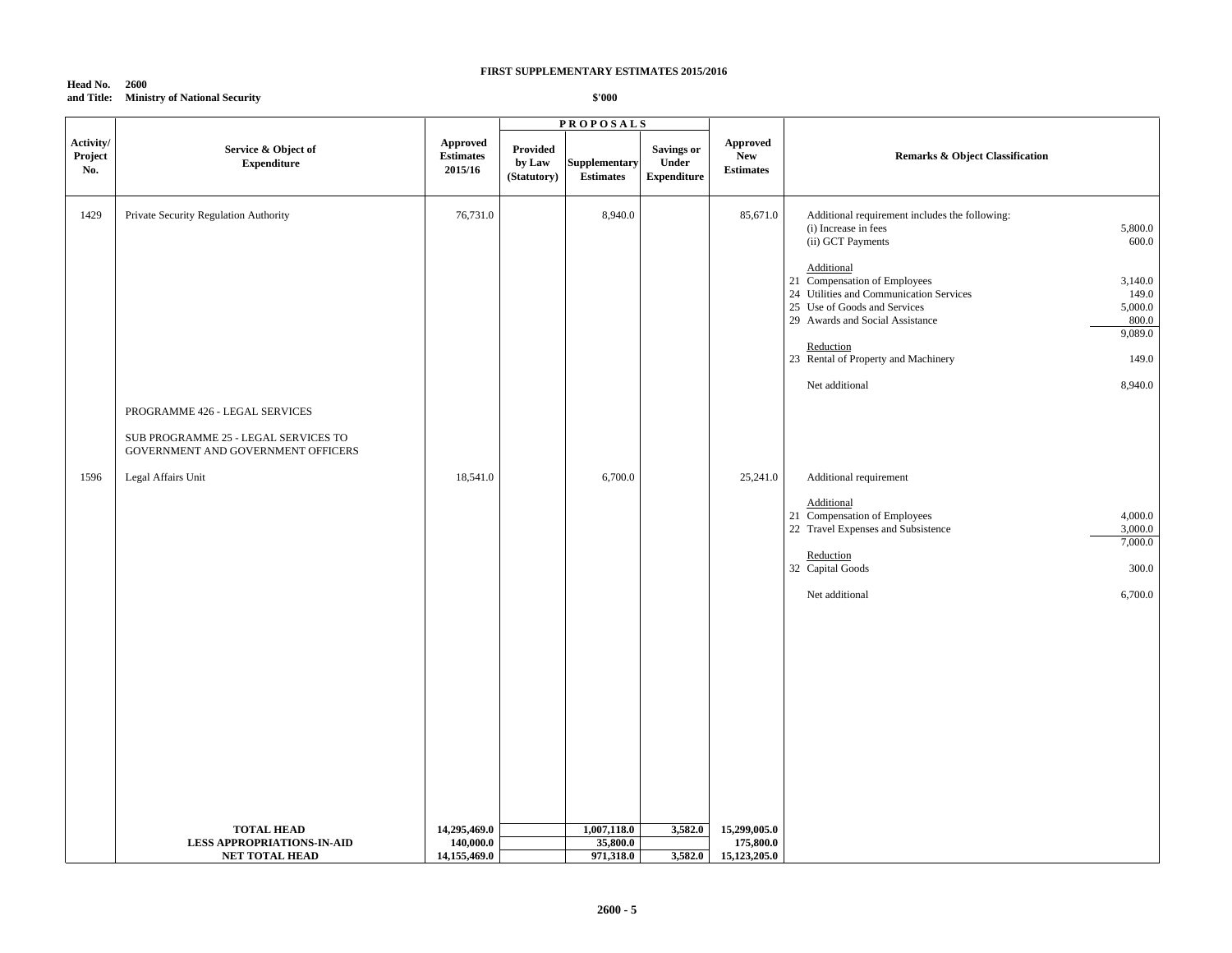**Head No. 2600A and Title: Ministry of National Security (Capital A)**

|                             |                                                                                                                             |                                         |                                   | <b>PROPOSALS</b>                  |                                                  |                                            |                                                                                                                                                                                                                      |  |
|-----------------------------|-----------------------------------------------------------------------------------------------------------------------------|-----------------------------------------|-----------------------------------|-----------------------------------|--------------------------------------------------|--------------------------------------------|----------------------------------------------------------------------------------------------------------------------------------------------------------------------------------------------------------------------|--|
| Activity/<br>Project<br>No. | Service & Object of<br><b>Expenditure</b>                                                                                   | Approved<br><b>Estimates</b><br>2015/16 | Provided<br>by Law<br>(Statutory) | Supplementary<br><b>Estimates</b> | <b>Savings or</b><br>Under<br><b>Expenditure</b> | Approved<br><b>New</b><br><b>Estimates</b> | <b>Remarks &amp; Object Classification</b>                                                                                                                                                                           |  |
|                             | FUNCTION 02 - DEFENCE AFFAIRS AND SERVICES<br>PROGRAMME 400 - JAMAICA DEFENCE FORCE<br>SUB PROGRAMME 20 - MILITARY SERVICES |                                         |                                   |                                   |                                                  |                                            |                                                                                                                                                                                                                      |  |
| 1422                        | Purchase of Vehicles                                                                                                        | 872,440.0                               |                                   | 25,000.0                          |                                                  | 897,440.0                                  | Additional requirement<br>Additional<br>32 Capital Goods<br>25,000.0                                                                                                                                                 |  |
| 1426                        | SUB PROGRAMME 21 - AIR WING<br>Purchase and Overhaul of Air Craft                                                           | 139,000.0                               |                                   | 118,600.0                         |                                                  | 257,600.0                                  | Additional requirement facilitated as follows:                                                                                                                                                                       |  |
|                             |                                                                                                                             |                                         |                                   |                                   |                                                  |                                            | (i) Re-allocation from Project 1565 - Construction<br>and Improvement<br>18,600.0<br>(ii) Increase in Appropriation in Aid from Centres<br>of Excellence<br>100,000.0<br>Additional<br>32 Capital Goods<br>118,600.0 |  |
|                             | SUB PROGRAMME 23- ENGINEERING SERVICES                                                                                      |                                         |                                   |                                   |                                                  |                                            |                                                                                                                                                                                                                      |  |
| 1565                        | Construction and Improvement                                                                                                | 308,000.0                               |                                   |                                   | 258,000.0                                        | 50,000.0                                   | Revised requirement due to slow pace of implementation<br>Reduction<br>31 Land and Structures<br>258,000.0                                                                                                           |  |
|                             |                                                                                                                             |                                         |                                   |                                   |                                                  |                                            |                                                                                                                                                                                                                      |  |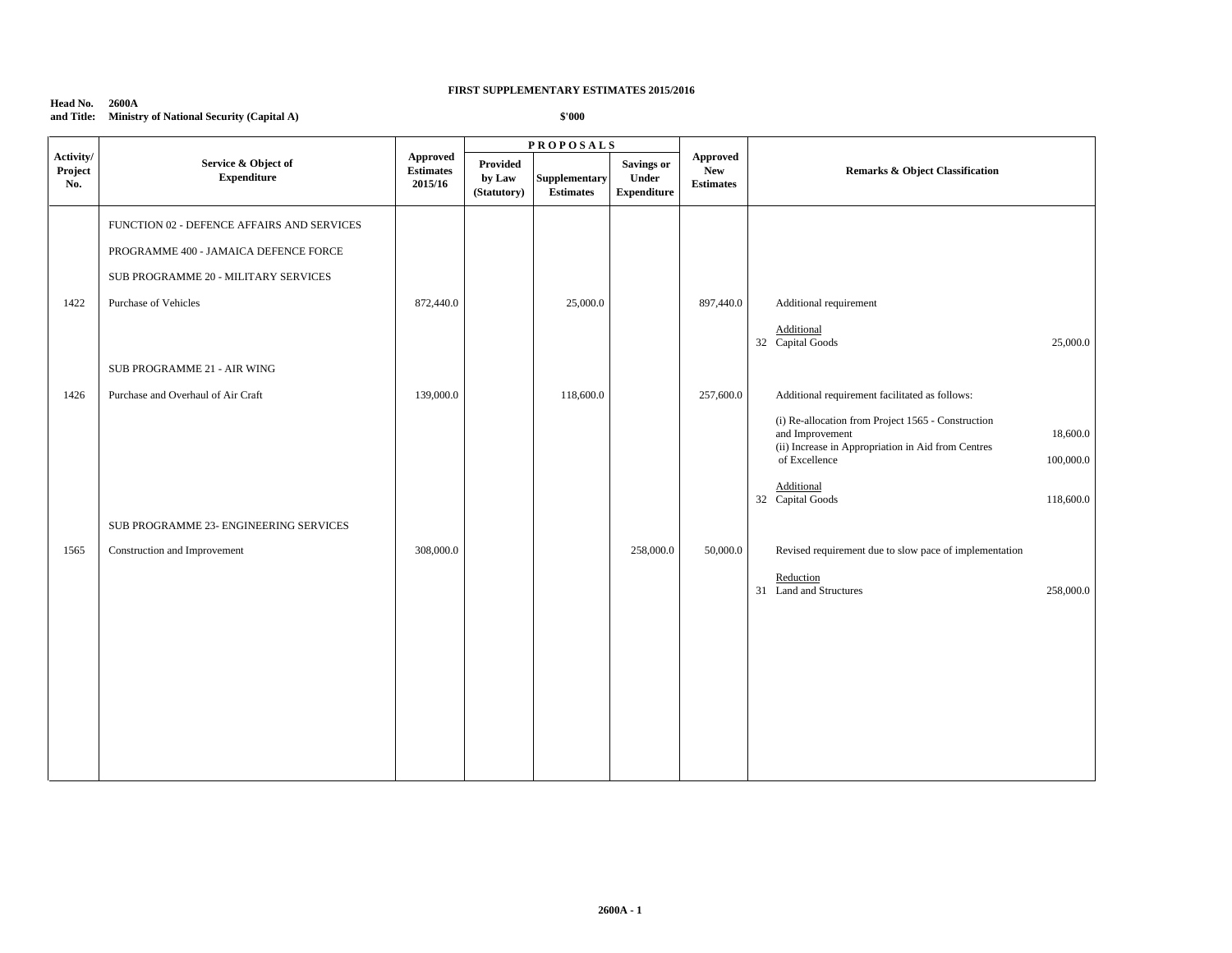**Head No. 2600A and Title: Ministry of National Security (Capital A)**

|                             |                                                                                                                                                                                                             |                                         | <b>PROPOSALS</b>                         |                                   |                                                         |                                                   |                                                                                                                                                                                                                                                                                                                                                                                    |
|-----------------------------|-------------------------------------------------------------------------------------------------------------------------------------------------------------------------------------------------------------|-----------------------------------------|------------------------------------------|-----------------------------------|---------------------------------------------------------|---------------------------------------------------|------------------------------------------------------------------------------------------------------------------------------------------------------------------------------------------------------------------------------------------------------------------------------------------------------------------------------------------------------------------------------------|
| Activity/<br>Project<br>No. | Service & Object of<br><b>Expenditure</b>                                                                                                                                                                   | Approved<br><b>Estimates</b><br>2015/16 | <b>Provided</b><br>by Law<br>(Statutory) | Supplementary<br><b>Estimates</b> | <b>Savings or</b><br><b>Under</b><br><b>Expenditure</b> | <b>Approved</b><br><b>New</b><br><b>Estimates</b> | <b>Remarks &amp; Object Classification</b>                                                                                                                                                                                                                                                                                                                                         |
| 1423                        | FUNCTION 03- PUBLIC ORDER AND SAFETY<br>SUB FUNCTION 01 - POLICE SERVICES<br>PROGRAMME 425 -MAINTENANCE OF LAW AND ORDER<br>SUB PROGRAMME 26 - SERVICES DIVISION<br>Purchase of Telecommunication Equipment | 139,000.0                               |                                          | 73,027.0                          |                                                         | 212,027.0                                         | Additional requirement due to the following:<br>(i) Re-allocation from Project 1565<br>34,791.0<br>(ii) GCT Payments<br>4,472.0<br>(iii) Recovery of Contingency Advance<br>7,609.0<br>(iv) Grant from Tourism Enhancement Fund (AIA)<br>21,584.0<br>(v) Grant from Port Authority of Jamaica (AIA)<br>2,051.0<br>(vi) Grant from Ministry of Justice (AIA)<br>2,520.0<br>73,027.0 |
|                             | SUB FUNCTION 04 - CORRECTIONAL SERVICES<br>PROGRAMME 428 - ADULT INSTITUTION<br>SUB PROGRAMME 99 - OTHER CORRECTIONAL<br><b>CENTRES</b>                                                                     |                                         |                                          |                                   |                                                         |                                                   | Additional<br>32 Capital Goods<br>73,027.0                                                                                                                                                                                                                                                                                                                                         |
| 1517                        | Construction and Improvements of Buildings                                                                                                                                                                  | 80,000.0                                |                                          | 30,000.0                          |                                                         | 110,000.0                                         | Additional requirement to facilitate retrofitting of the South Camp<br>Road facility and the decommissioning of Fort Augusta.<br>Additional<br>31 Land and Structures<br>30,000.0                                                                                                                                                                                                  |
|                             | <b>TOTAL HEAD</b><br><b>LESS APPROPRIATIONS-IN-AID</b>                                                                                                                                                      | 1,780,040.0<br>136,600.0                |                                          | 246,627.0<br>126,155.0            | 258,000.0                                               | 1,768,667.0<br>262,755.0                          |                                                                                                                                                                                                                                                                                                                                                                                    |
|                             | NET TOTAL HEAD                                                                                                                                                                                              | 1,643,440.0                             |                                          | 120,472.0                         | 258,000.0                                               | 1,505,912.0                                       |                                                                                                                                                                                                                                                                                                                                                                                    |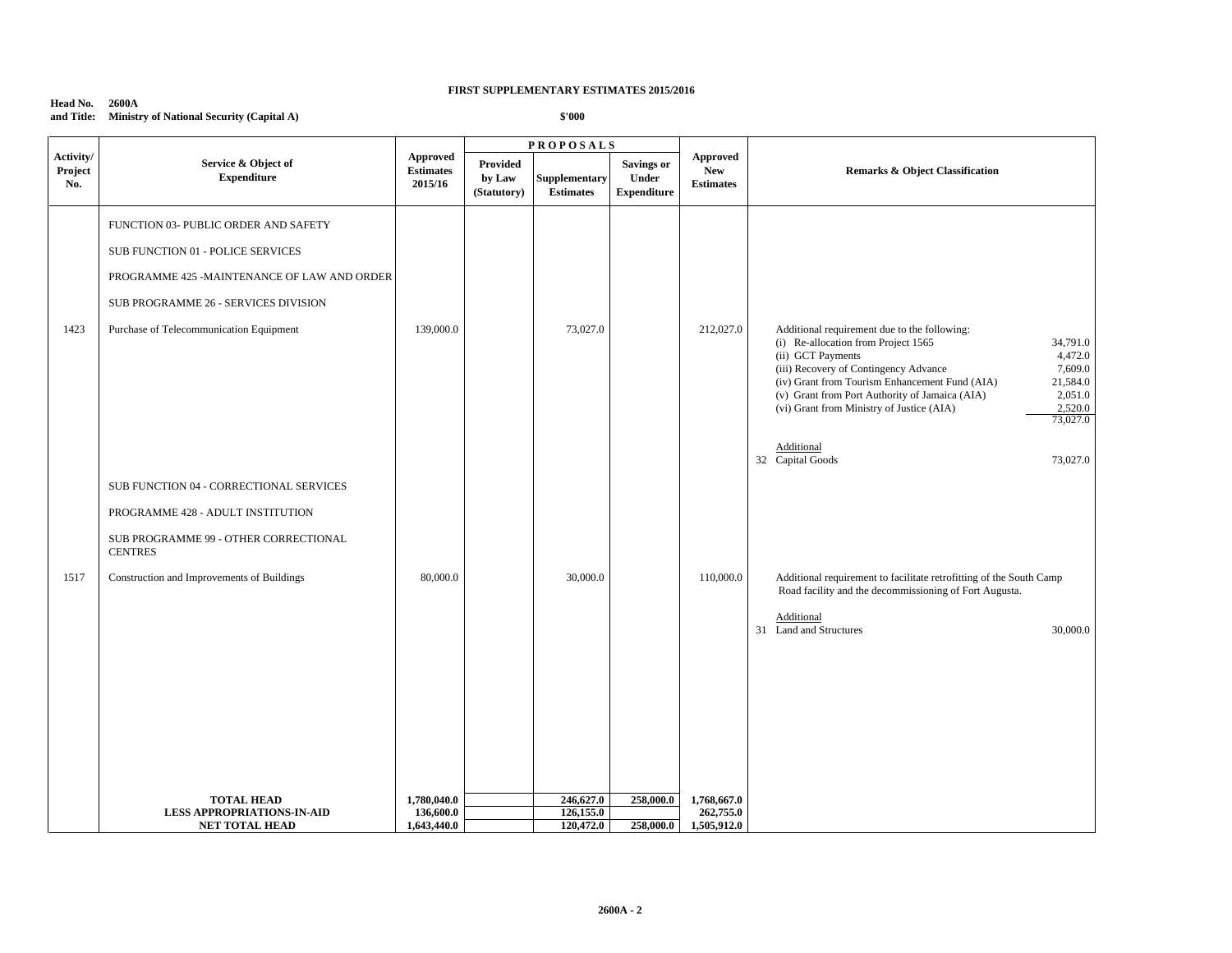| Head No.   | 2600B                                         |
|------------|-----------------------------------------------|
| and Title: | <b>Ministry of National Security</b>          |
|            | (Capital - Multilateral/Bilateral Programmes) |

|                             |                                                                     |                                         |                                   | <b>PROPOSALS</b>                         |                                                         |                                     |                                                                                                                                                                                      |
|-----------------------------|---------------------------------------------------------------------|-----------------------------------------|-----------------------------------|------------------------------------------|---------------------------------------------------------|-------------------------------------|--------------------------------------------------------------------------------------------------------------------------------------------------------------------------------------|
| Activity/<br>Project<br>No. | Service & Object of<br><b>Expenditure</b>                           | Approved<br><b>Estimates</b><br>2015/16 | Provided<br>by Law<br>(Statutory) | <b>Supplementary</b><br><b>Estimates</b> | <b>Savings or</b><br><b>Under</b><br><b>Expenditure</b> | Approved<br>New<br><b>Estimates</b> | <b>Remarks &amp; Object Classification</b>                                                                                                                                           |
|                             | FUNCTION 03 - PUBLIC ORDER AND SAFETY                               |                                         |                                   |                                          |                                                         |                                     |                                                                                                                                                                                      |
|                             | SUB FUNCTION 01 - POLICE SERVICES                                   |                                         |                                   |                                          |                                                         |                                     |                                                                                                                                                                                      |
|                             | PROGRAMME 425 - MAINTENANCE OF LAW AND ORDER                        |                                         |                                   |                                          |                                                         |                                     |                                                                                                                                                                                      |
|                             | SUB PROGRAMME - 27 CRIME MANAGEMENT AND JUSTICE SUPPORT             |                                         |                                   |                                          |                                                         |                                     |                                                                                                                                                                                      |
| 9453                        | Justice, Security, Accoutantability and Transparency Project (JSAT) | 80,000.0                                |                                   |                                          | 57,224.0                                                | 22,776.0                            | Revised requirement due to procurement issues resulting in<br>delayed commencement in the construction of the Forensic Lab.<br>Reduction<br>25 Use of Goods and Services<br>57,224.0 |
| 9457                        | Citizen Security and Justice Programme III (IDB/DFID/DFATD/GOJ)     | 880,000.0                               |                                   |                                          | 60,764.0                                                | 819,236.0                           | Revised requirement to facilitate the conversion of staff contracts to<br>consultancy contracts and general re-allocations.                                                          |
|                             |                                                                     |                                         |                                   |                                          |                                                         |                                     | Reduction<br>21 Compensation of Employees<br>37,812.0<br>22 Travel Expenses and Subsistence<br>14,739.0<br>25 Use of Goods and Services<br>36,117.0<br>88,668.0                      |
|                             |                                                                     |                                         |                                   |                                          |                                                         |                                     | Additional<br>23 Rental of Property and Machinery<br>4,209.0<br>32 Capital Goods<br>23,695.0<br>27,904.0                                                                             |
|                             |                                                                     |                                         |                                   |                                          |                                                         |                                     | Net reduction<br>60,764.0                                                                                                                                                            |
|                             |                                                                     |                                         |                                   |                                          |                                                         |                                     |                                                                                                                                                                                      |
|                             | <b>TOTAL HEAD 2600B</b>                                             | 1,017,000.0                             |                                   |                                          | 117,988.0                                               | 899,012.0                           |                                                                                                                                                                                      |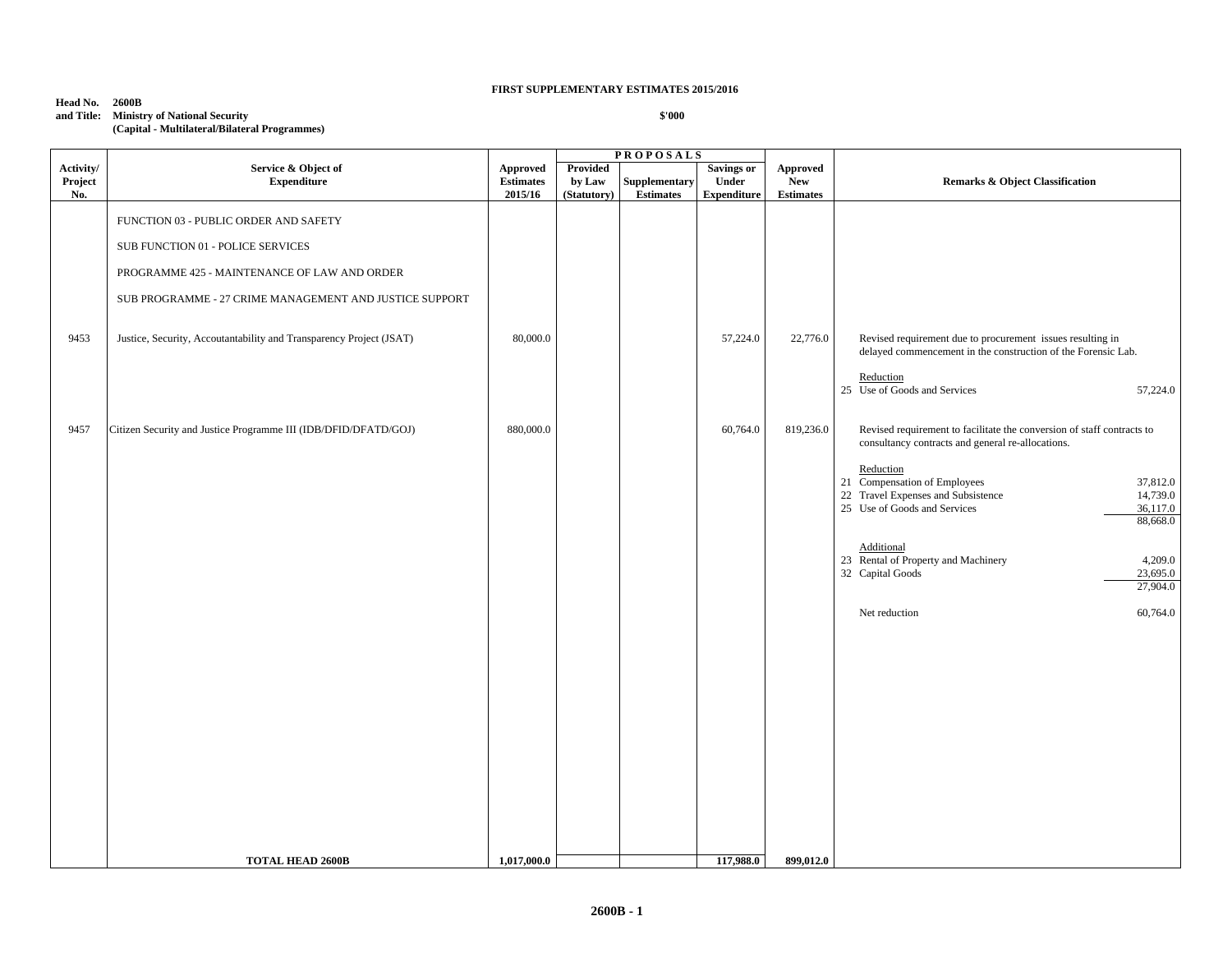**Head No. 2622 and Title: Police Department**

|                             |                                                                                                                                                                                                 |                                                |                                          | <b>PROPOSALS</b>                  |                                                  |                                                   |                                                                                                                                                                                                                                                                                                                                                                                                                                                                                                                                                                                                                                                                                                                                                                                                                                                                                                                                                                                                                                                                                                                                |
|-----------------------------|-------------------------------------------------------------------------------------------------------------------------------------------------------------------------------------------------|------------------------------------------------|------------------------------------------|-----------------------------------|--------------------------------------------------|---------------------------------------------------|--------------------------------------------------------------------------------------------------------------------------------------------------------------------------------------------------------------------------------------------------------------------------------------------------------------------------------------------------------------------------------------------------------------------------------------------------------------------------------------------------------------------------------------------------------------------------------------------------------------------------------------------------------------------------------------------------------------------------------------------------------------------------------------------------------------------------------------------------------------------------------------------------------------------------------------------------------------------------------------------------------------------------------------------------------------------------------------------------------------------------------|
| Activity/<br>Project<br>No. | Service & Object of<br><b>Expenditure</b>                                                                                                                                                       | <b>Approved</b><br><b>Estimates</b><br>2015/16 | <b>Provided</b><br>by Law<br>(Statutory) | Supplementary<br><b>Estimates</b> | <b>Savings or</b><br>Under<br><b>Expenditure</b> | <b>Approved</b><br><b>New</b><br><b>Estimates</b> | <b>Remarks &amp; Object Classification</b>                                                                                                                                                                                                                                                                                                                                                                                                                                                                                                                                                                                                                                                                                                                                                                                                                                                                                                                                                                                                                                                                                     |
| 1681                        | FUNCTION 03 - PUBLIC ORDER AND SAFETY SERVICES<br>SUB FUNCTION 01 - POLICE<br>PROGRAMME 002 - TRAINING<br>SUB PROGRAMME 05 - DIRECTION AND ADMINISTRATION<br>National Police College of Jamaica | 693,024.0                                      |                                          | 293,917.0                         |                                                  | 986,941.0                                         | Unless otherwise stated, adjustments for Compensation of<br>Employees and Travel Expenses and Subsistence<br>are due to the following:<br>(A) New rates for salaries and allowances effective April 2015<br>under the 2015/2017 Heads of Agreement as follows:<br>(i) Revision of Salaries for Civilians within the Department<br>(ii) Revision of Salaries for Police Federation<br>Revision of Salaries for District Constables<br>(iii)<br>(iv) Revision of Salaries for Police Officers<br>(B) Final of three tranches of the \$25,000 One Off Payment<br>(C) Increased Holiday Work Rates<br>(D) Reallocation of resources reflecting the transfer of personnel<br>across Police Divisions island-wide.<br>(E) New rates for travel and allowances effective April 2015<br>under the 2015/2017 Heads of Agreement<br>Additional requirement<br>Additional<br>262,925.0<br>21 Compensation of Employees<br>22<br>Travel Expenses and Subsistence<br>3,707.0<br>Use of Goods and Services<br>25<br>42,031.0<br>308,663.0<br>Reduction<br>24 Utilities and Communication Services<br>14,746.0<br>Net additional<br>293,917.0 |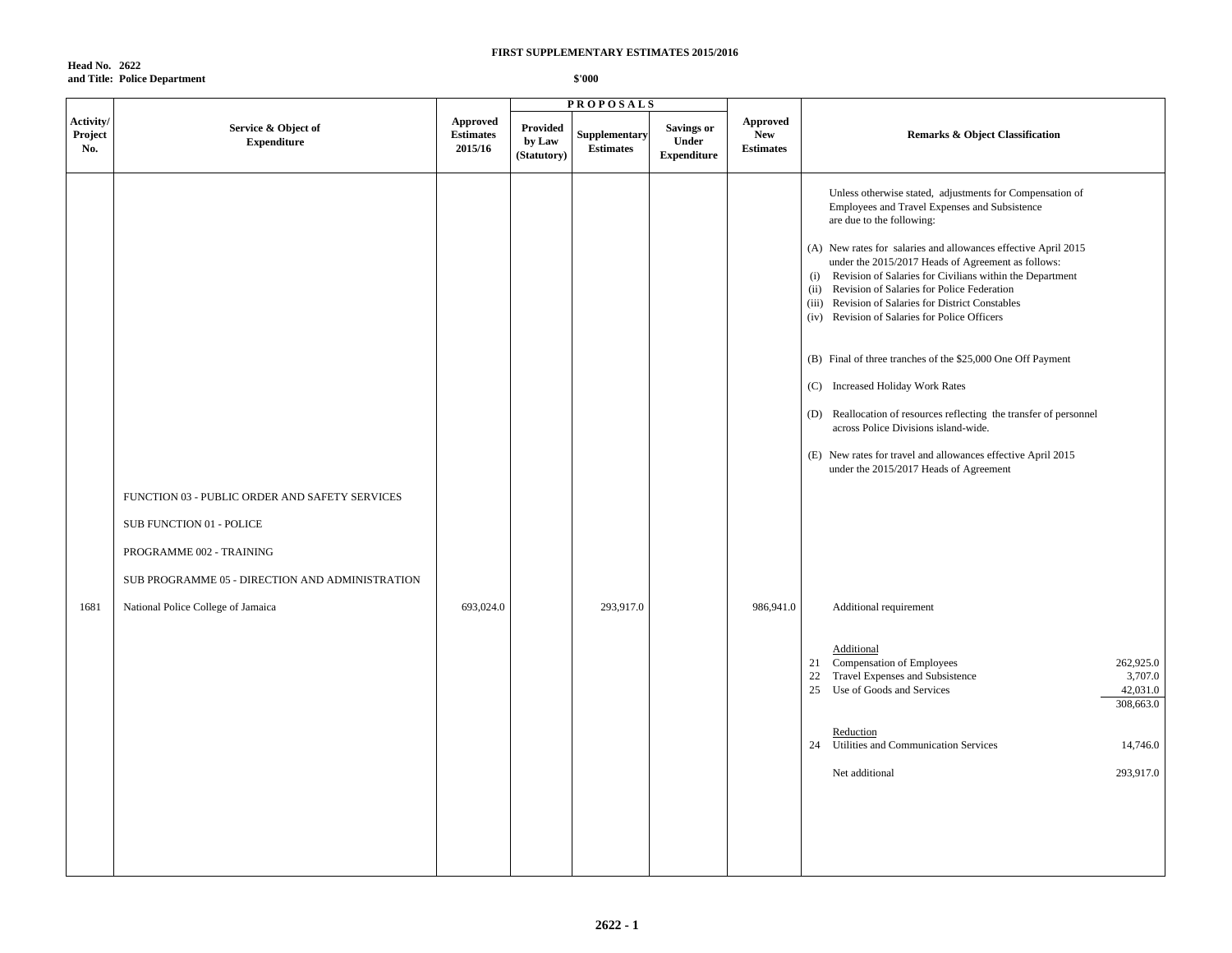**Head No. 2622 and Title: Police Department**

|                             |                                                                                                                                                                                                                                             |                                         |                                          | <b>PROPOSALS</b>                         |                                                  |                                            |                                                                                                                                                                                                                                                                                                                                       |
|-----------------------------|---------------------------------------------------------------------------------------------------------------------------------------------------------------------------------------------------------------------------------------------|-----------------------------------------|------------------------------------------|------------------------------------------|--------------------------------------------------|--------------------------------------------|---------------------------------------------------------------------------------------------------------------------------------------------------------------------------------------------------------------------------------------------------------------------------------------------------------------------------------------|
| Activity/<br>Project<br>No. | Service & Object of<br><b>Expenditure</b>                                                                                                                                                                                                   | Approved<br><b>Estimates</b><br>2015/16 | <b>Provided</b><br>by Law<br>(Statutory) | <b>Supplementary</b><br><b>Estimates</b> | <b>Savings or</b><br>Under<br><b>Expenditure</b> | Approved<br><b>New</b><br><b>Estimates</b> | <b>Remarks &amp; Object Classification</b>                                                                                                                                                                                                                                                                                            |
| 1525                        | PROGRAMME 327 - PREVENTION AND CONTROL OF DRUG<br>ABUSE<br>SUB PROGRAMME 21 - CONTROL AND INVESTIGATION OF<br><b>DRUG TRAFFICKING</b><br>Transnational Crime and Narcotics Division and Operation<br>King Fish (formerly Narcotics Control) | 546,494.0                               |                                          | 37,655.0                                 |                                                  | 584,149.0                                  | Additional requirement<br>Additional<br>21 Compensation of Employees<br>62,717.0<br>Reduction<br>Travel Expenses and Subsistence<br>1,863.0<br>22<br>23<br>Rental of Property, Machinery and Equipment<br>1,394.0<br>17,198.0<br>Utilities and Communication Services<br>24<br>25<br>Use of Goods and Services<br>4,607.0<br>25,062.0 |
|                             | PROGRAMME 425 - MAINTENANCE OF LAW AND ORDER<br>SUB PROGRAMME 20 - CENTRAL CONTROL AND<br><b>DIRECTION</b>                                                                                                                                  |                                         |                                          |                                          |                                                  |                                            | Net additional<br>37,655.0                                                                                                                                                                                                                                                                                                            |
| 0002                        | Financial Management and Accounting Services                                                                                                                                                                                                | 131,547.0                               |                                          | 21,694.0                                 |                                                  | 153,241.0                                  | Additional requirement<br>Additional<br>21 Compensation of Employees<br>14,671.0<br>22 Travel Expenses and Subsistence<br>7,505.0<br>22,176.0                                                                                                                                                                                         |
|                             |                                                                                                                                                                                                                                             |                                         |                                          |                                          |                                                  |                                            | Reduction<br>Utilities and Communication Services<br>482.0<br>24<br>21,694.0<br>Net additional                                                                                                                                                                                                                                        |
| 0003                        | Human Resource Management and Other Support Services                                                                                                                                                                                        | 181,315.0                               |                                          | 32,232.0                                 |                                                  | 213,547.0                                  | Additional requirement<br>Additional<br>27,094.0<br>21 Compensation of Employees<br>7,979.0<br>Awards and Social Assistance<br>29<br>35,073.0<br>Reduction                                                                                                                                                                            |
|                             |                                                                                                                                                                                                                                             |                                         |                                          |                                          |                                                  |                                            | 22 Travel Expenses and Subsistence<br>2,841.0<br>32,232.0<br>Net additional                                                                                                                                                                                                                                                           |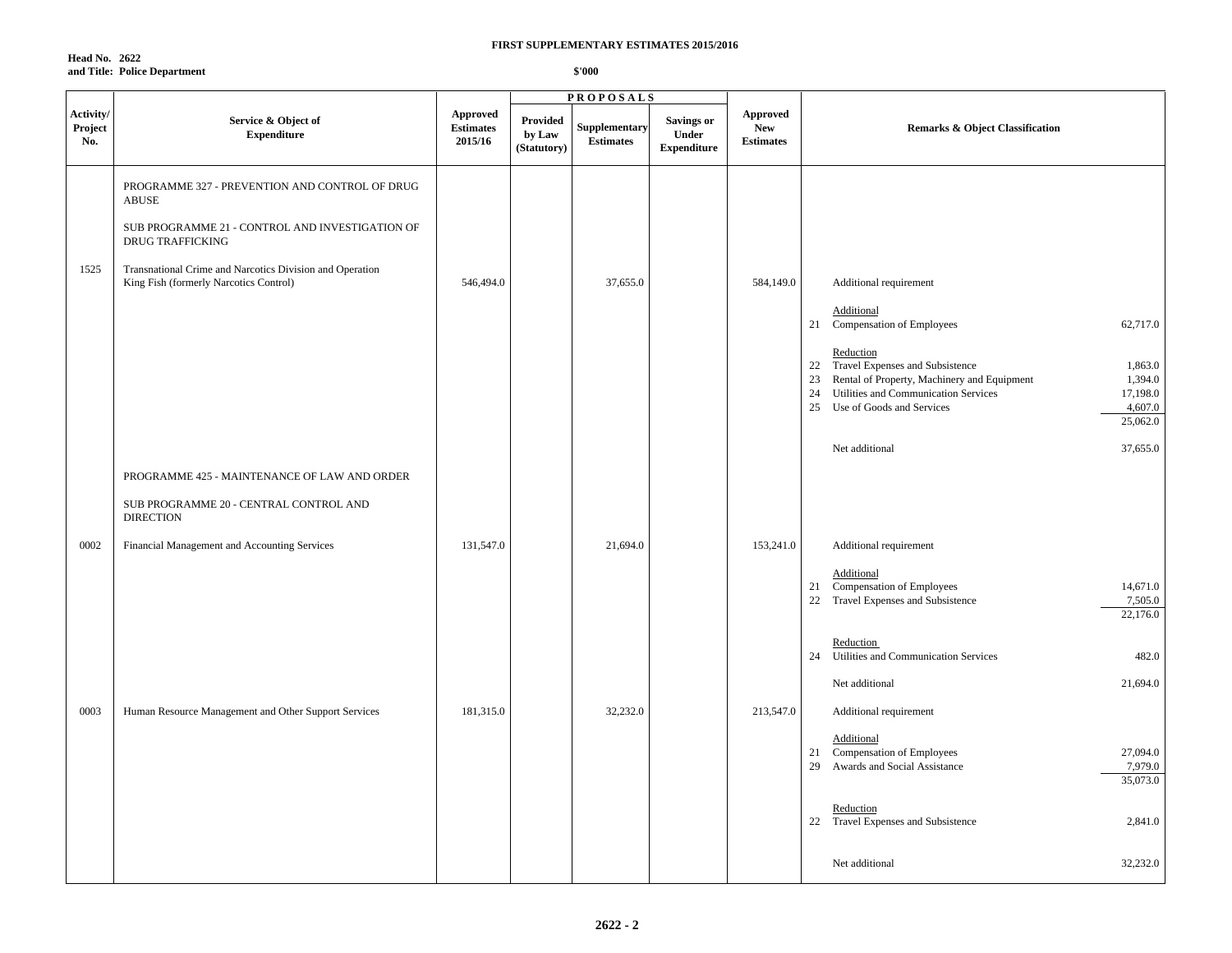**Head No. 2622 and Title: Police Department**

|                             |                                                    |                                                |                                   | <b>PROPOSALS</b>                  |                                                  |                                            |                                                                                                                                                                                                                                                                               |
|-----------------------------|----------------------------------------------------|------------------------------------------------|-----------------------------------|-----------------------------------|--------------------------------------------------|--------------------------------------------|-------------------------------------------------------------------------------------------------------------------------------------------------------------------------------------------------------------------------------------------------------------------------------|
| Activity/<br>Project<br>No. | Service & Object of<br><b>Expenditure</b>          | <b>Approved</b><br><b>Estimates</b><br>2015/16 | Provided<br>by Law<br>(Statutory) | Supplementary<br><b>Estimates</b> | <b>Savings or</b><br>Under<br><b>Expenditure</b> | Approved<br><b>New</b><br><b>Estimates</b> | <b>Remarks &amp; Object Classification</b>                                                                                                                                                                                                                                    |
| 0005                        | Direction and Administration                       | 1,633,053.0                                    |                                   | 144,248.0                         |                                                  | 1,777,301.0                                | Additional requirement includes the following:                                                                                                                                                                                                                                |
|                             |                                                    |                                                |                                   |                                   |                                                  |                                            | Additional<br>22 Travel Expenses and Subsistence<br>61,186.0<br>23<br>Rental of Property and Machinery<br>67,744.0<br>25 Use of Goods and Services (GCT Payments)<br>130,000.0<br>230,930.0                                                                                   |
|                             |                                                    |                                                |                                   |                                   |                                                  |                                            | Reduction<br>Compensation of Employees<br>21<br>103,635.0<br>Utilities and Communication Services<br>24<br>11,047.0<br>114,682.0                                                                                                                                              |
|                             |                                                    |                                                |                                   |                                   |                                                  |                                            | Net Additional<br>144,248.0                                                                                                                                                                                                                                                   |
| 1444                        | Inspectorate of Constabulary                       | 240,310.0                                      |                                   | 31,368.0                          |                                                  | 271,678.0                                  | Additional requirement                                                                                                                                                                                                                                                        |
|                             |                                                    |                                                |                                   |                                   |                                                  |                                            | Additional<br>Compensation of Employees<br>25,622.0<br>21<br>22<br>Travel Expenses and Subsistence<br>6,077.0<br>31,699.0                                                                                                                                                     |
|                             |                                                    |                                                |                                   |                                   |                                                  |                                            | Reduction<br>Utilities and Communication Services<br>24<br>331.0<br>331.0                                                                                                                                                                                                     |
|                             |                                                    |                                                |                                   |                                   |                                                  |                                            | Net additional<br>31,368.0                                                                                                                                                                                                                                                    |
| 1445                        | Implementation of Strategic Review Recommendations | 45,651.0                                       |                                   |                                   | 18,610.0                                         | 27,041.0                                   | Revised requirement                                                                                                                                                                                                                                                           |
|                             |                                                    |                                                |                                   |                                   |                                                  |                                            | Reduction<br>21 Compensation of Employees<br>14,045.0<br>Travel Expenses and Subsistence<br>537.0<br>22<br>23<br>Rental of Property and Machinery<br>1,932.0<br>24<br>Utilities and Communication Services<br>1,640.0<br>25<br>Use of Goods and Services<br>456.0<br>18,610.0 |
|                             |                                                    |                                                |                                   |                                   |                                                  |                                            |                                                                                                                                                                                                                                                                               |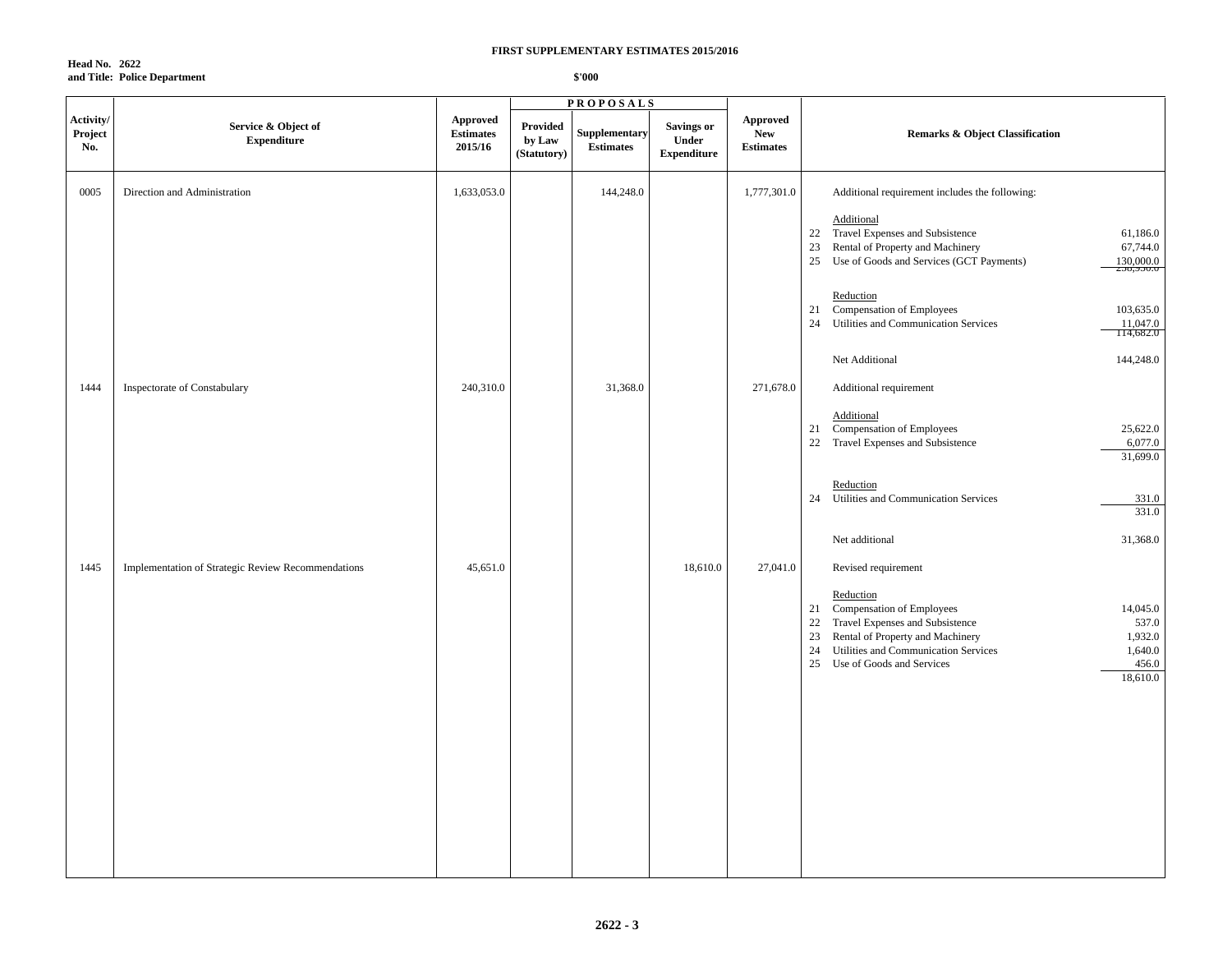**Head No. 2622 and Title: Police Department**

|                             |                                                                                        |                                                |                                   | <b>PROPOSALS</b>                  |                                                  |                                                   |                                                                                                                                                                                       |
|-----------------------------|----------------------------------------------------------------------------------------|------------------------------------------------|-----------------------------------|-----------------------------------|--------------------------------------------------|---------------------------------------------------|---------------------------------------------------------------------------------------------------------------------------------------------------------------------------------------|
| Activity/<br>Project<br>No. | Service & Object of<br><b>Expenditure</b>                                              | <b>Approved</b><br><b>Estimates</b><br>2015/16 | Provided<br>by Law<br>(Statutory) | Supplementary<br><b>Estimates</b> | <b>Savings or</b><br>Under<br><b>Expenditure</b> | <b>Approved</b><br><b>New</b><br><b>Estimates</b> | <b>Remarks &amp; Object Classification</b>                                                                                                                                            |
| 1446                        | Bureau of Special Investigation                                                        | 102,257.0                                      |                                   |                                   | 5,665.0                                          | 96,592.0                                          | Revised requirement                                                                                                                                                                   |
|                             |                                                                                        |                                                |                                   |                                   |                                                  |                                                   | Reduction<br>Travel Expenses and Subsistence<br>8,038.0<br>22<br>Rental of Property and Machinery<br>1,793.0<br>23<br>Utilities and Communication Services<br>251.0<br>24<br>10,082.0 |
|                             |                                                                                        |                                                |                                   |                                   |                                                  |                                                   | Additional<br>Compensation of Employees<br>3,961.0<br>21<br>Use of Goods and Services<br>25<br>456.0<br>4,417.0                                                                       |
|                             |                                                                                        |                                                |                                   |                                   |                                                  |                                                   | Net reduction<br>5,665.0                                                                                                                                                              |
| 1509                        | Research, Planning and Legal Services<br>(formerly Policy Strategy and Plan)           | 165,236.0                                      |                                   | 31,709.0                          |                                                  | 196,945.0                                         | Additional requirement                                                                                                                                                                |
|                             |                                                                                        |                                                |                                   |                                   |                                                  |                                                   | Additional<br>Compensation of Employees<br>28,376.0<br>21<br>Travel Expenses and Subsistence<br>6,482.0<br>22<br>34,858.0                                                             |
|                             |                                                                                        |                                                |                                   |                                   |                                                  |                                                   | Reduction<br>Rental of Property and Machinery<br>1,005.0<br>23<br>Utilities and Communication Services<br>2,144.0<br>24<br>3,149.0                                                    |
|                             |                                                                                        |                                                |                                   |                                   |                                                  |                                                   | 31,709.0<br>Net additional                                                                                                                                                            |
| 1520                        | Information and Communication Technology Services (ICTS)<br>(formerly Computerisation) | 96,781.0                                       |                                   | 18,156.0                          |                                                  | 114,937.0                                         | Additional requirement                                                                                                                                                                |
|                             |                                                                                        |                                                |                                   |                                   |                                                  |                                                   | Additional<br>Utilities and Communication Services<br>763.0<br>24<br>20,000.0<br>25 Use of Goods and Services (New ICT Contract)<br>20,763.0                                          |
|                             |                                                                                        |                                                |                                   |                                   |                                                  |                                                   | Reduction<br>Compensation of Employees<br>2,082.0<br>21<br>Travel Expenses and Subsistence<br>525.0<br>22<br>2,607.0                                                                  |
|                             |                                                                                        |                                                |                                   |                                   |                                                  |                                                   | Net additional<br>18,156.0                                                                                                                                                            |
| 1527                        | Community Safety and Security Branch                                                   | 153,159.0                                      |                                   |                                   | 38,354.0                                         | 114,805.0                                         | Revised requirement                                                                                                                                                                   |
|                             |                                                                                        |                                                |                                   |                                   |                                                  |                                                   | Reduction<br>37,370.0<br>Compensation of Employees<br>21<br>748.0<br>22<br>Travel Expenses and Subsistence<br>24<br>Utilities and Communication Services<br>236.0<br>38,354.0         |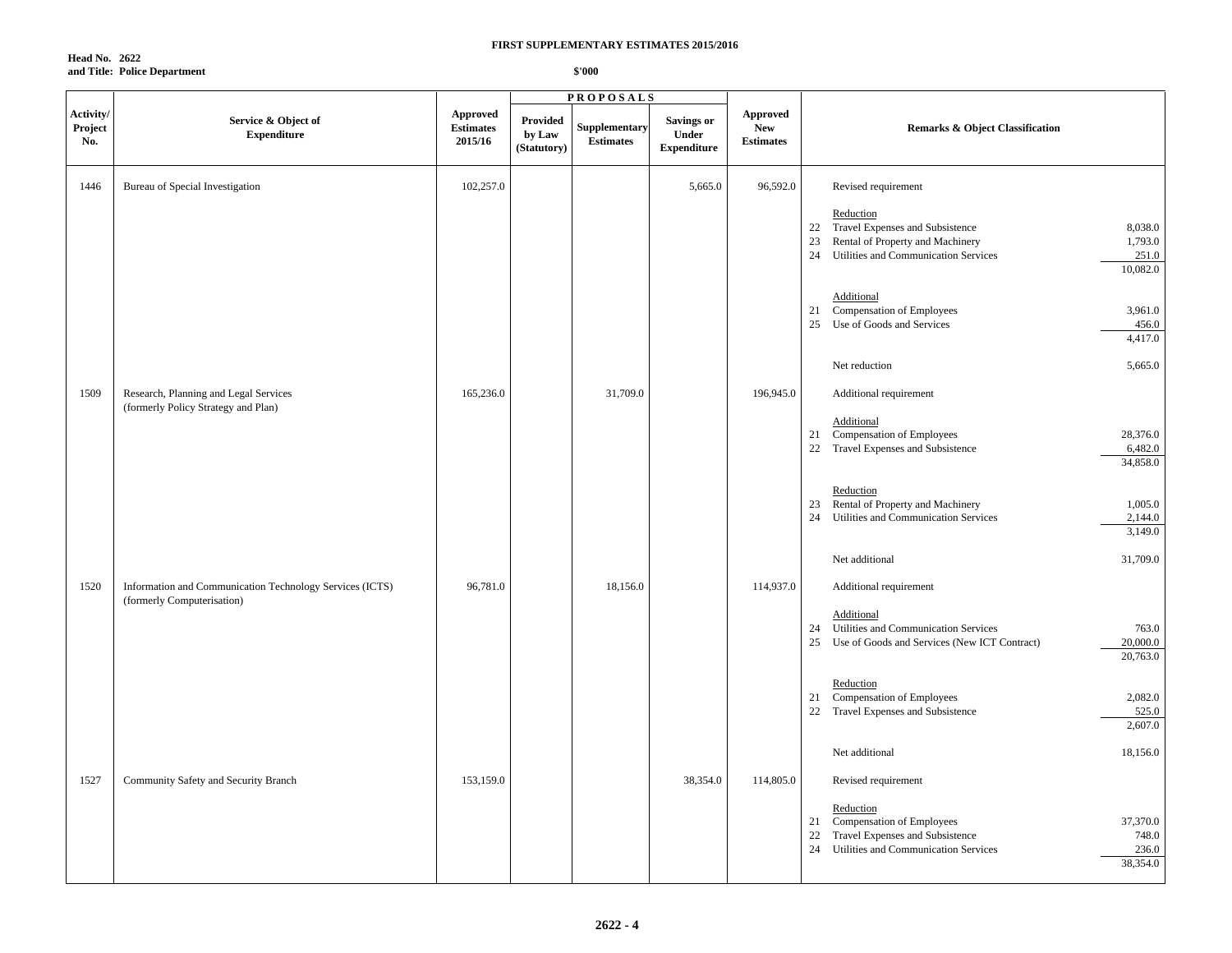**Head No. 2622 and Title: Police Department**

|                             |                                                                                     |                                         |                                   | <b>PROPOSALS</b>                  |                                           |                                            |                                                                                                                                                                                                                                                                                                                                                                |
|-----------------------------|-------------------------------------------------------------------------------------|-----------------------------------------|-----------------------------------|-----------------------------------|-------------------------------------------|--------------------------------------------|----------------------------------------------------------------------------------------------------------------------------------------------------------------------------------------------------------------------------------------------------------------------------------------------------------------------------------------------------------------|
| Activity/<br>Project<br>No. | Service & Object of<br><b>Expenditure</b>                                           | Approved<br><b>Estimates</b><br>2015/16 | Provided<br>by Law<br>(Statutory) | Supplementary<br><b>Estimates</b> | Savings or<br>Under<br><b>Expenditure</b> | Approved<br><b>New</b><br><b>Estimates</b> | <b>Remarks &amp; Object Classification</b>                                                                                                                                                                                                                                                                                                                     |
| 0005                        | SUB PROGRAMME 21 - CRIMINAL INVESTIGATION<br>Direction and Administration           | 160,453.0                               |                                   | 52,062.0                          |                                           | 212,515.0                                  | Additional requirement                                                                                                                                                                                                                                                                                                                                         |
|                             |                                                                                     |                                         |                                   |                                   |                                           |                                            | Additional<br>Compensation of Employees<br>53,560.0<br>21<br>Rental of Property and Machinery<br>144.0<br>23<br>53,704.0                                                                                                                                                                                                                                       |
|                             |                                                                                     |                                         |                                   |                                   |                                           |                                            | Reduction<br>22 Travel Expenses and Subsistence<br>1,378.0<br>24<br>Utilities and Communication Services<br>264.0<br>1,642.0                                                                                                                                                                                                                                   |
|                             |                                                                                     |                                         |                                   |                                   |                                           |                                            | Net additional<br>52,062.0                                                                                                                                                                                                                                                                                                                                     |
| 0633                        | <b>Technical Services</b>                                                           | 384,807.0                               |                                   | 49,585.0                          |                                           | 434,392.0                                  | Additional requirement                                                                                                                                                                                                                                                                                                                                         |
|                             |                                                                                     |                                         |                                   |                                   |                                           |                                            | Additional<br>21 Compensation of Employees<br>42,834.0<br>Travel Expenses and Subsistence<br>795.0<br>22<br>25<br>Use of Goods and Services<br>9,569.0<br>53,198.0                                                                                                                                                                                             |
|                             |                                                                                     |                                         |                                   |                                   |                                           |                                            | Reduction<br>Rental of Property and Machinery<br>23<br>2,916.0<br>Utilities and Communication Services<br>24<br>697.0<br>3,613.0                                                                                                                                                                                                                               |
|                             |                                                                                     |                                         |                                   |                                   |                                           |                                            | 49,585.0<br>Net additional                                                                                                                                                                                                                                                                                                                                     |
| 1447                        | Major Organised and Anti Corruption Task Force<br>(formerly Anti Corruption Branch) | 492,552.0                               |                                   | 19,633.0                          |                                           | 512,185.0                                  | Additional requirement<br>Additional<br>21 Compensation of Employees<br>5,165.0<br>Travel Expenses and Subsistence<br>436.0<br>22<br>25<br>Use of Goods and Services<br>16,526.0<br>22,127.0<br>Reduction<br>Rental of Property and Machinery<br>1,806.0<br>23<br>Utilities and Communication Services<br>688.0<br>24<br>2,494.0<br>Net additional<br>19,633.0 |
|                             |                                                                                     |                                         |                                   |                                   |                                           |                                            |                                                                                                                                                                                                                                                                                                                                                                |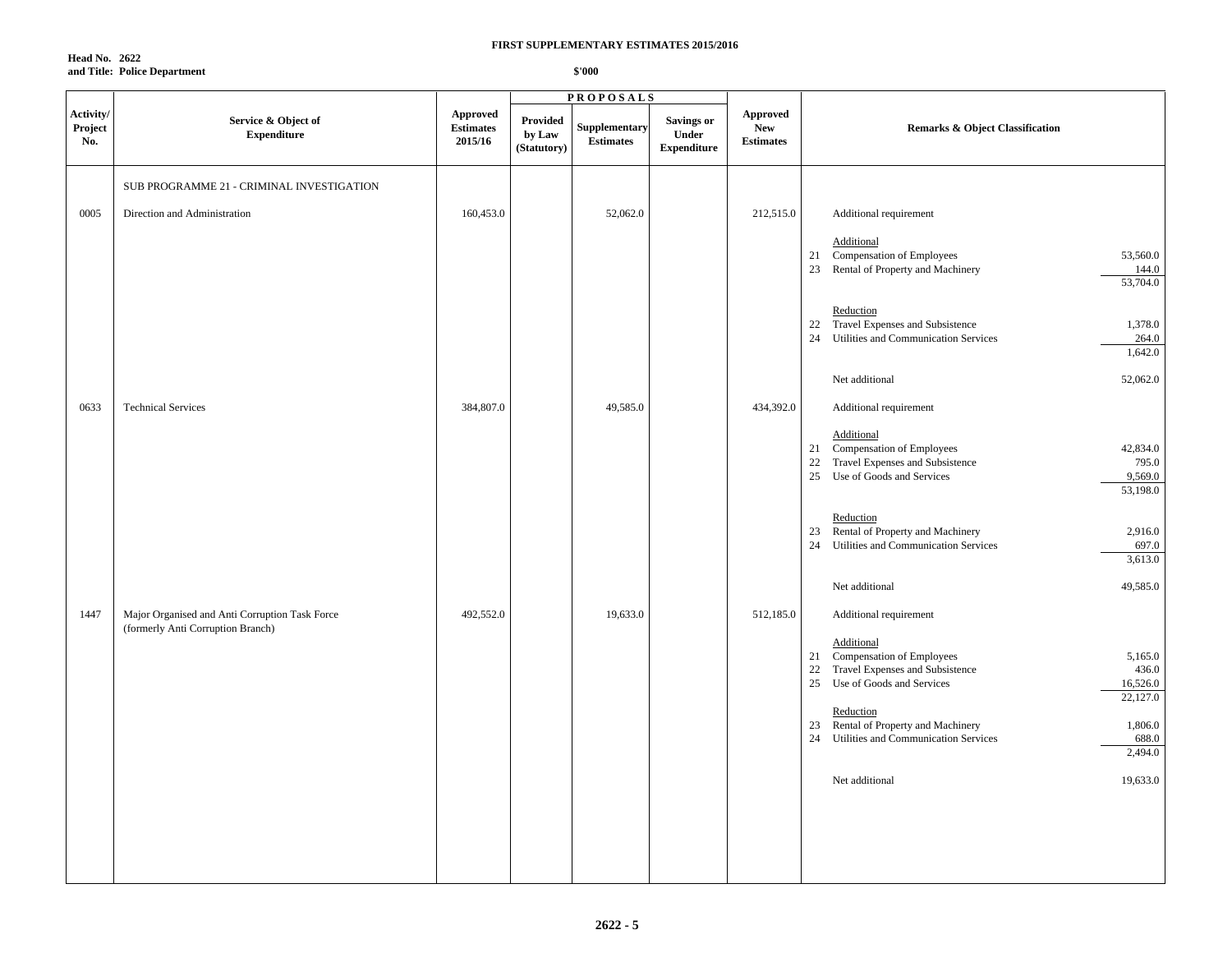**Head No. 2622 and Title: Police Department**

|                             |                                                             |                                         |                                   | <b>PROPOSALS</b>                 |                                                  |                                            |                                                                                                                                                                                                                                        |
|-----------------------------|-------------------------------------------------------------|-----------------------------------------|-----------------------------------|----------------------------------|--------------------------------------------------|--------------------------------------------|----------------------------------------------------------------------------------------------------------------------------------------------------------------------------------------------------------------------------------------|
| Activity/<br>Project<br>No. | Service & Object of<br><b>Expenditure</b>                   | Approved<br><b>Estimates</b><br>2015/16 | Provided<br>by Law<br>(Statutory) | Supplementary<br>$\bf Estimates$ | <b>Savings or</b><br>Under<br><b>Expenditure</b> | Approved<br><b>New</b><br><b>Estimates</b> | <b>Remarks &amp; Object Classification</b>                                                                                                                                                                                             |
| 1448                        | Centre for Investigation of Sexual Offences and Child Abuse | 143,219.0                               |                                   | 24,133.0                         |                                                  | 167,352.0                                  | Additional requirement                                                                                                                                                                                                                 |
|                             |                                                             |                                         |                                   |                                  |                                                  |                                            | Additional<br>Compensation of Employees<br>26,672.0<br>21<br>Use of Goods and Services<br>429.0<br>25<br>27,101.0                                                                                                                      |
|                             |                                                             |                                         |                                   |                                  |                                                  |                                            | Reduction<br>Travel Expenses and Subsistence<br>22<br>307.0<br>12.0<br>Rental of Property and Machinery<br>23<br>24<br>Utilities and Communication Services<br>2,649.0<br>2,968.0                                                      |
|                             |                                                             |                                         |                                   |                                  |                                                  |                                            | Net additional<br>24,133.0                                                                                                                                                                                                             |
| 1576                        | Serious and Organised Crime Division                        | 1,044,275.0                             |                                   |                                  | 206,956.0                                        | 837,319.0                                  | Revised requirement                                                                                                                                                                                                                    |
|                             |                                                             |                                         |                                   |                                  |                                                  |                                            | Additional<br>Use of Goods and Services<br>775.0<br>25                                                                                                                                                                                 |
|                             |                                                             |                                         |                                   |                                  |                                                  |                                            | Reduction<br>21 Compensation of Employees<br>180,403.0<br>Travel Expenses and Subsistence<br>18,373.0<br>22<br>23<br>Rental of Property and Machinery<br>5,522.0<br>Utilities and Communication Services<br>3,433.0<br>24<br>207,731.0 |
|                             |                                                             |                                         |                                   |                                  |                                                  |                                            | 206,956.0<br>Net reduction                                                                                                                                                                                                             |
| 1580                        | National Intelligence Bureau                                | 596,026.0                               |                                   | 158,919.0                        |                                                  | 754,945.0                                  | Additional requirement                                                                                                                                                                                                                 |
|                             |                                                             |                                         |                                   |                                  |                                                  |                                            | Additional<br>Compensation of Employees<br>152,504.0<br>21<br>22<br>Travel Expenses and Subsistence<br>7,888.0<br>25<br>Use of Goods and Services<br>689.0<br>161,081.0                                                                |
|                             |                                                             |                                         |                                   |                                  |                                                  |                                            | Reduction<br>Rental of Property and Machinery<br>1,722.0<br>23<br>Utilities and Communication Services<br>440.0<br>24<br>2,162.0                                                                                                       |
|                             |                                                             |                                         |                                   |                                  |                                                  |                                            | Net additional<br>158,919.0                                                                                                                                                                                                            |
|                             |                                                             |                                         |                                   |                                  |                                                  |                                            |                                                                                                                                                                                                                                        |
|                             |                                                             |                                         |                                   |                                  |                                                  |                                            |                                                                                                                                                                                                                                        |
|                             |                                                             |                                         |                                   |                                  |                                                  |                                            |                                                                                                                                                                                                                                        |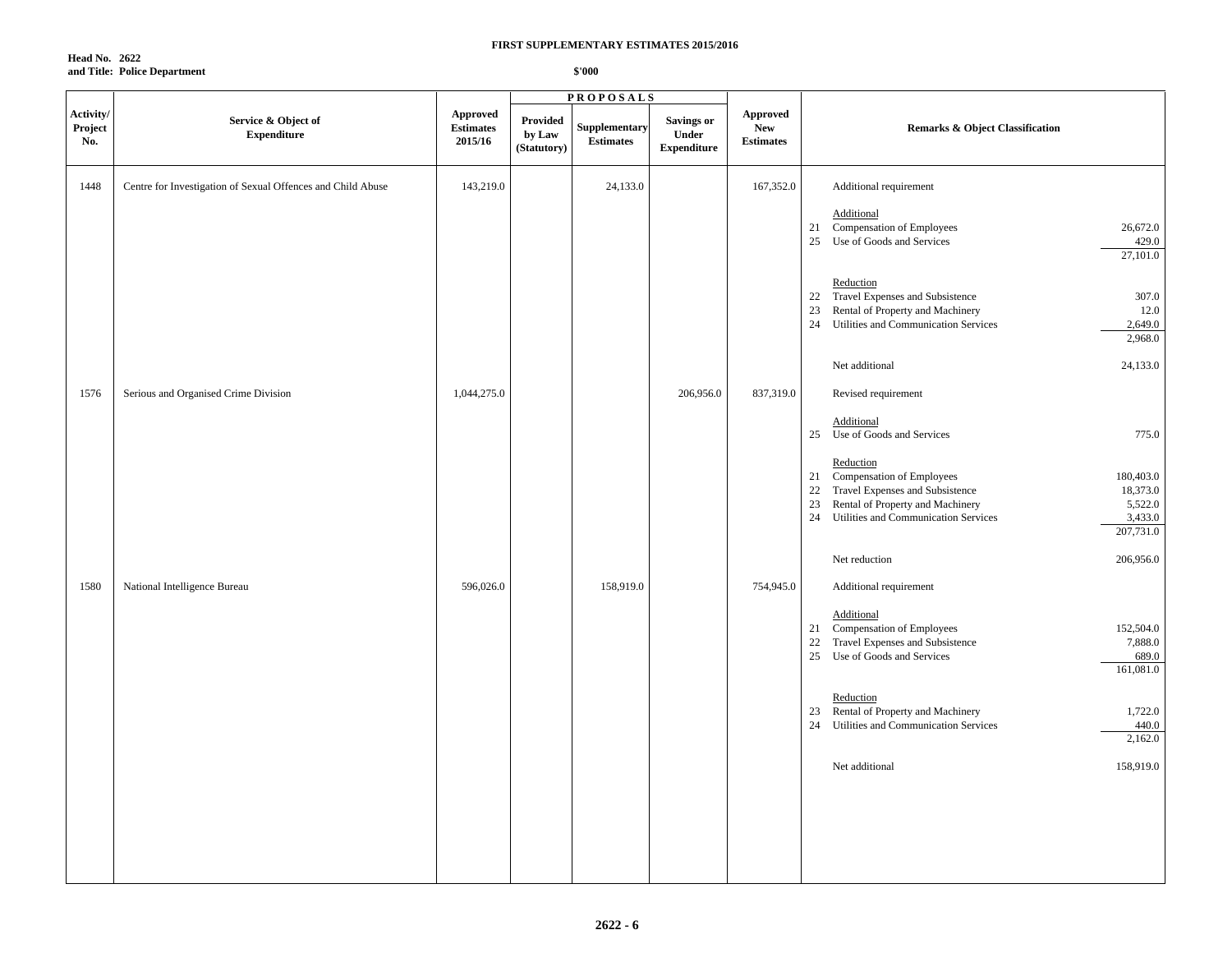**Head No. 2622 and Title: Police Department**

|                             |                                           |                                        |                                   | <b>PROPOSALS</b>                  |                                                  |                                            |                                                                                                                                                                                       |
|-----------------------------|-------------------------------------------|----------------------------------------|-----------------------------------|-----------------------------------|--------------------------------------------------|--------------------------------------------|---------------------------------------------------------------------------------------------------------------------------------------------------------------------------------------|
| Activity/<br>Project<br>No. | Service & Object of<br><b>Expenditure</b> | Approved<br>$\bf Estimates$<br>2015/16 | Provided<br>by Law<br>(Statutory) | Supplementary<br><b>Estimates</b> | <b>Savings or</b><br>Under<br><b>Expenditure</b> | Approved<br><b>New</b><br><b>Estimates</b> | <b>Remarks &amp; Object Classification</b>                                                                                                                                            |
|                             | SUB PROGRAMME 23 - POLICE OPERATIONS      |                                        |                                   |                                   |                                                  |                                            |                                                                                                                                                                                       |
| 1529                        | <b>Traffic Control</b>                    | 430,359.0                              |                                   |                                   | 7,193.0                                          | 423,166.0                                  | Revised requirement                                                                                                                                                                   |
|                             |                                           |                                        |                                   |                                   |                                                  |                                            | Reduction<br>Compensation of Employees<br>6,943.0<br>21<br>Travel Expenses and Subsistence<br>2,305.0<br>22<br>24 Utilities and Communication Services<br>2,992.0<br>12,240.0         |
|                             |                                           |                                        |                                   |                                   |                                                  |                                            | Additional<br>25<br>Use of Goods and Services<br>5,047.0                                                                                                                              |
|                             |                                           |                                        |                                   |                                   |                                                  |                                            | 7,193.0<br>Net reduction                                                                                                                                                              |
| 1530                        | <b>General Police Functions</b>           | 14,546,956.0                           |                                   | 2,204,053.0                       |                                                  | 16,751,009.0                               | Additional requirement includes the following:                                                                                                                                        |
|                             |                                           |                                        |                                   |                                   |                                                  |                                            | Additional<br>21 Compensation of Employees<br>2,081,310.0<br>39,017.0<br>22 Travel Expenses and Subsistence<br>93,583.0<br>25 Use of Goods and Services (GCT Payments)<br>2,213,910.0 |
|                             |                                           |                                        |                                   |                                   |                                                  |                                            | Reduction<br>23 Rental of Property and Machinery<br>6,841.0<br>24 Utilities and Communication Services<br>3,016.0<br>9,857.0                                                          |
|                             |                                           |                                        |                                   |                                   |                                                  |                                            | Net additional<br>2,204,053.0                                                                                                                                                         |
| 1532                        | Mobile Reserve (Re-Actionary Force)       | 1,194,354.0                            |                                   |                                   | 109,719.0                                        | 1,084,635.0                                | Revised requirement                                                                                                                                                                   |
|                             |                                           |                                        |                                   |                                   |                                                  |                                            | Reduction<br>21 Compensation of Employees<br>140,663.0<br>Travel Expenses and Subsistence<br>2,718.0<br>22<br>25 Use of Goods and Services<br>5,000.0<br>148,381.0                    |
|                             |                                           |                                        |                                   |                                   |                                                  |                                            | Additional<br>Utilities and Communication Services<br>24<br>38,662.0                                                                                                                  |
|                             |                                           |                                        |                                   |                                   |                                                  |                                            | 109,719.0<br>Net reduction                                                                                                                                                            |
|                             |                                           |                                        |                                   |                                   |                                                  |                                            |                                                                                                                                                                                       |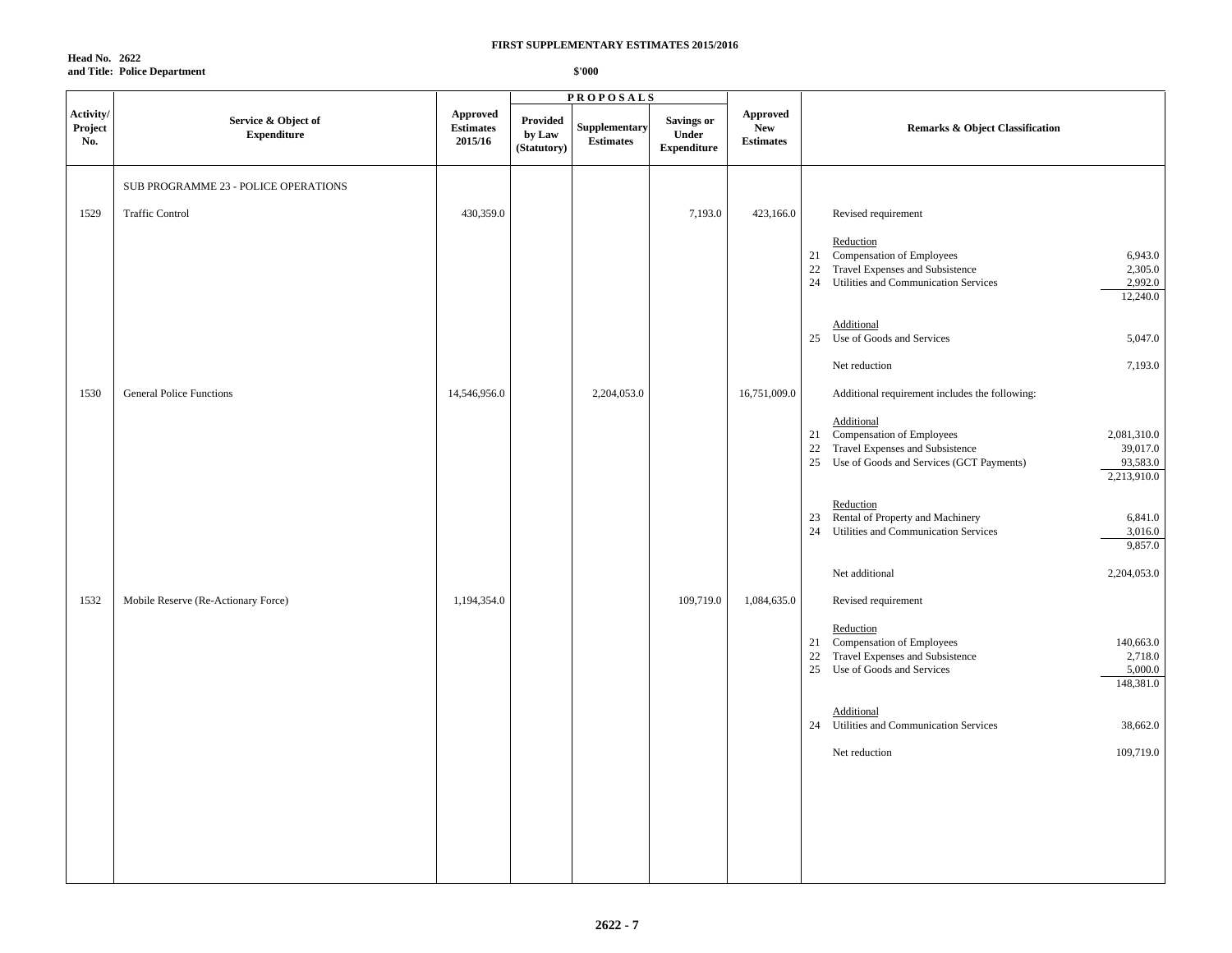**Head No. 2622 and Title: Police Department**

|                             |                                                                                |                                         |                                   | <b>PROPOSALS</b>                  |                                           |                                                   |                                                                                                                                                                                |
|-----------------------------|--------------------------------------------------------------------------------|-----------------------------------------|-----------------------------------|-----------------------------------|-------------------------------------------|---------------------------------------------------|--------------------------------------------------------------------------------------------------------------------------------------------------------------------------------|
| Activity/<br>Project<br>No. | Service & Object of<br><b>Expenditure</b>                                      | Approved<br><b>Estimates</b><br>2015/16 | Provided<br>by Law<br>(Statutory) | Supplementary<br><b>Estimates</b> | Savings or<br>Under<br><b>Expenditure</b> | <b>Approved</b><br><b>New</b><br><b>Estimates</b> | <b>Remarks &amp; Object Classification</b>                                                                                                                                     |
| 1535                        | Mounted Troop                                                                  | 68,035.0                                |                                   |                                   | 3,091.0                                   | 64,944.0                                          | Revised requirement                                                                                                                                                            |
|                             |                                                                                |                                         |                                   |                                   |                                           |                                                   | Reduction<br>21 Compensation of Employees<br>3,121.0<br>340.0<br>22 Travel Expenses and Subsistence<br>Utilities and Communication Services<br>130.0<br>24<br>3,591.0          |
|                             |                                                                                |                                         |                                   |                                   |                                           |                                                   | Additional<br>33<br><b>Purchase of Animals</b><br>500.0                                                                                                                        |
|                             |                                                                                |                                         |                                   |                                   |                                           |                                                   | 3,091.0<br>Net reduction                                                                                                                                                       |
| 1582                        | Motorised Patrol                                                               | 552,105.0                               |                                   | 30,082.0                          |                                           | 582,187.0                                         | Additional requirement                                                                                                                                                         |
|                             |                                                                                |                                         |                                   |                                   |                                           |                                                   | Additional<br>21 Compensation of Employees<br>36,585.0                                                                                                                         |
|                             |                                                                                |                                         |                                   |                                   |                                           |                                                   | Reduction<br>Travel Expenses and Subsistence<br>1,046.0<br>22<br>24<br>Utilities and Communication Services<br>5,457.0<br>6,503.0                                              |
|                             |                                                                                |                                         |                                   |                                   |                                           |                                                   | 30,082.0<br>Net additional                                                                                                                                                     |
| 1583                        | Corporate Communication Unit<br>(formerly Constabulary Communications Network) | 46,393.0                                |                                   |                                   | 25,408.0                                  | 20,985.0                                          | Revised requirement                                                                                                                                                            |
|                             |                                                                                |                                         |                                   |                                   |                                           |                                                   | Reduction<br>Compensation of Employees<br>23,091.0<br>21<br>Travel Expenses and Subsistence<br>2,249.0<br>22<br>Utilities and Communication Services<br>24<br>68.0<br>25,408.0 |
|                             |                                                                                |                                         |                                   |                                   |                                           |                                                   | 25,408.0<br>Net reduction                                                                                                                                                      |
|                             | SUB PROGRAMME 24 - INTERNAL SECURITY                                           |                                         |                                   |                                   |                                           |                                                   |                                                                                                                                                                                |
| 1464                        | Border and Vital Security                                                      | 229,373.0                               |                                   | 58,788.0                          |                                           | 288,161.0                                         | Additional requirement<br>Additional                                                                                                                                           |
|                             |                                                                                |                                         |                                   |                                   |                                           |                                                   | 21 Compensation of Employees<br>47,835.0<br>22 Travel Expenses and Subsistence<br>10,953.0<br>58,788.0                                                                         |
|                             |                                                                                |                                         |                                   |                                   |                                           |                                                   | Net additional<br>58,788.0                                                                                                                                                     |
|                             |                                                                                |                                         |                                   |                                   |                                           |                                                   |                                                                                                                                                                                |
|                             |                                                                                |                                         |                                   |                                   |                                           |                                                   |                                                                                                                                                                                |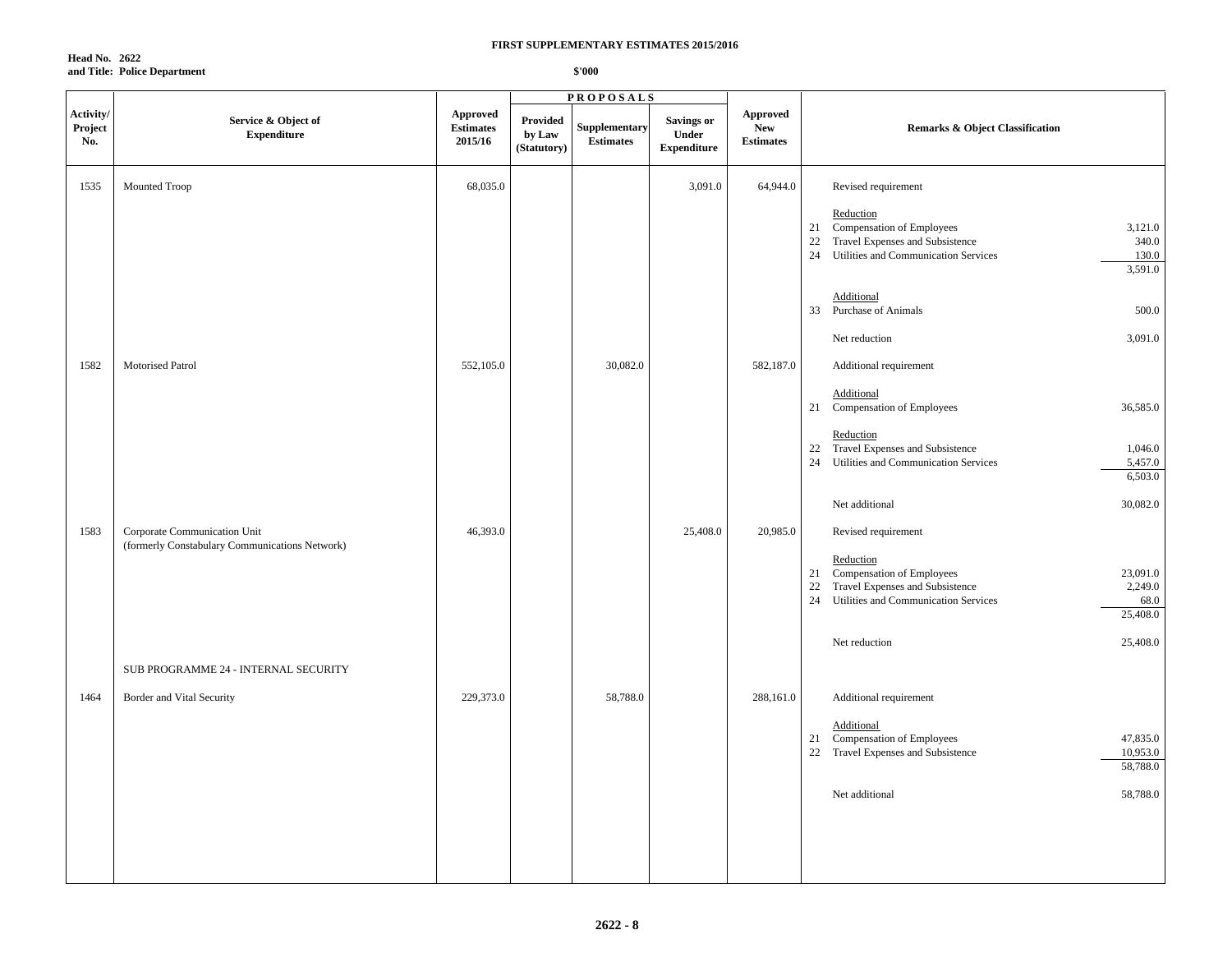**Head No. 2622 and Title: Police Department**

|                             |                                           |                                                |                                   | <b>PROPOSALS</b>                  |                                                  |                                                   |                                                                                                                                                                                                                             |
|-----------------------------|-------------------------------------------|------------------------------------------------|-----------------------------------|-----------------------------------|--------------------------------------------------|---------------------------------------------------|-----------------------------------------------------------------------------------------------------------------------------------------------------------------------------------------------------------------------------|
| Activity/<br>Project<br>No. | Service & Object of<br><b>Expenditure</b> | <b>Approved</b><br><b>Estimates</b><br>2015/16 | Provided<br>by Law<br>(Statutory) | Supplementary<br><b>Estimates</b> | <b>Savings or</b><br>Under<br><b>Expenditure</b> | <b>Approved</b><br><b>New</b><br><b>Estimates</b> | <b>Remarks &amp; Object Classification</b>                                                                                                                                                                                  |
| 1531                        | Port Division                             | 170,729.0                                      |                                   | 12,334.0                          |                                                  | 183,063.0                                         | Additional requirement                                                                                                                                                                                                      |
|                             |                                           |                                                |                                   |                                   |                                                  |                                                   | Additional<br>Compensation of Employees<br>7,916.0<br>21<br>Travel Expenses and Subsistence<br>989.0<br>22<br>Utilities and Communication Services<br>2,952.0<br>24<br>25<br>477.0<br>Use of Goods and Services<br>12,334.0 |
| 1533                        | Canine Operations                         | 73,305.0                                       |                                   |                                   | 2,650.0                                          | 70,655.0                                          | Revised requirement                                                                                                                                                                                                         |
|                             |                                           |                                                |                                   |                                   |                                                  |                                                   | Reduction<br><b>Compensation of Employees</b><br>684.0<br>21<br>Travel Expenses and Subsistence<br>1,533.0<br>22<br>24<br>Utilities and Communication Services<br>433.0<br>2,650.0                                          |
| 1534                        | Marine Division                           | 198,760.0                                      |                                   | 19,014.0                          |                                                  | 217,774.0                                         | Additional requirement                                                                                                                                                                                                      |
|                             |                                           |                                                |                                   |                                   |                                                  |                                                   | Additional<br>4,199.0<br>Use of Goods and Services<br>25<br>18,457.0<br>32 Capital Goods (TEF Grant - AIA)<br>22,656.0                                                                                                      |
|                             |                                           |                                                |                                   |                                   |                                                  |                                                   | Reduction<br>Compensation of Employees<br>2,088.0<br>21<br>Travel Expenses and Subsistence<br>1,428.0<br>22<br>24<br>Utilities and Communication Services<br>126.0<br>3,642.0                                               |
|                             |                                           |                                                |                                   |                                   |                                                  |                                                   | 19,014.0<br>Net additional                                                                                                                                                                                                  |
| 1536                        | Protective Services                       | 846,716.0                                      |                                   | 144,369.0                         |                                                  | 991,085.0                                         | Additional requirement                                                                                                                                                                                                      |
|                             |                                           |                                                |                                   |                                   |                                                  |                                                   | Additional<br>Compensation of Employees<br>154,667.0<br>21                                                                                                                                                                  |
|                             |                                           |                                                |                                   |                                   |                                                  |                                                   | Reduction<br>24<br>Utilities and Communication Services<br>10,298.0                                                                                                                                                         |
|                             |                                           |                                                |                                   |                                   |                                                  |                                                   | 144,369.0<br>Net additional                                                                                                                                                                                                 |
|                             | SUB PROGRAMME 25 - AUXILIARIES            |                                                |                                   |                                   |                                                  |                                                   |                                                                                                                                                                                                                             |
| 1539                        | <b>District Constables</b>                | 2,029,760.0                                    |                                   |                                   | 58,125.0                                         | 1,971,635.0                                       | Revised requirement                                                                                                                                                                                                         |
|                             |                                           |                                                |                                   |                                   |                                                  |                                                   | Reduction<br>Compensation of Employees<br>50,114.0<br>21<br>22<br>Travel Expenses and Subsistence<br>8,011.0<br>58,125.0                                                                                                    |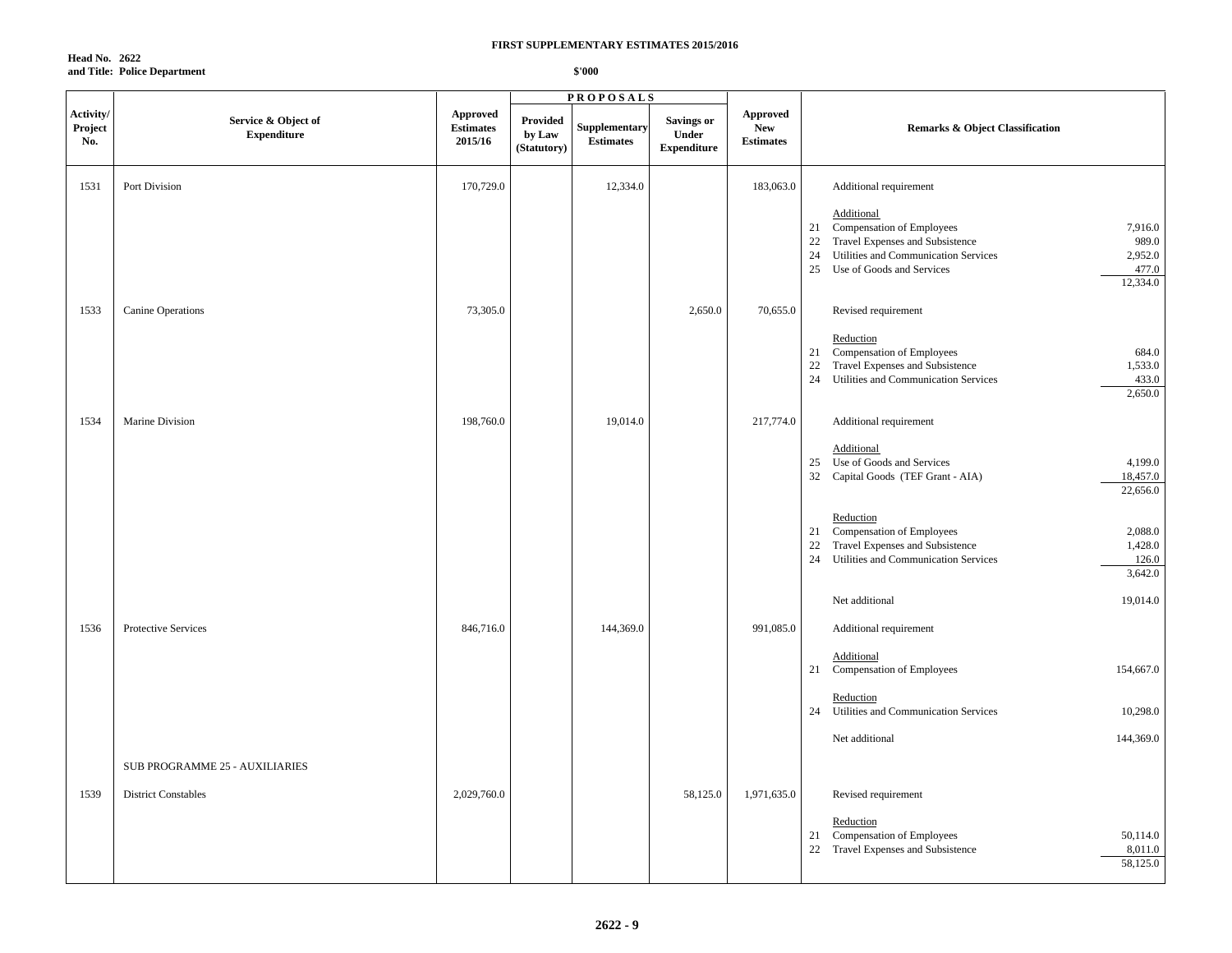**Head No. 2622 and Title: Police Department**

|                             |                                            |                                                |                                          | <b>PROPOSALS</b>                  |                                                  |                                                   |                                                                                                                                                                                                |
|-----------------------------|--------------------------------------------|------------------------------------------------|------------------------------------------|-----------------------------------|--------------------------------------------------|---------------------------------------------------|------------------------------------------------------------------------------------------------------------------------------------------------------------------------------------------------|
| Activity/<br>Project<br>No. | Service & Object of<br><b>Expenditure</b>  | <b>Approved</b><br><b>Estimates</b><br>2015/16 | <b>Provided</b><br>by Law<br>(Statutory) | Supplementary<br><b>Estimates</b> | <b>Savings or</b><br>Under<br><b>Expenditure</b> | <b>Approved</b><br><b>New</b><br><b>Estimates</b> | <b>Remarks &amp; Object Classification</b>                                                                                                                                                     |
|                             | SUB PROGRAMME 26 - SERVICES DIVISION       |                                                |                                          |                                   |                                                  |                                                   |                                                                                                                                                                                                |
| 1410                        | Maintenance of Telecommunication Equipment | 135,209.0                                      |                                          | 17,623.0                          |                                                  | 152,832.0                                         | Additional requirement                                                                                                                                                                         |
|                             |                                            |                                                |                                          |                                   |                                                  |                                                   | Additional<br>Compensation of Employees<br>9,714.0<br>21<br>Use of Goods and Services<br>9,757.0<br>25<br>32 Capital Goods<br>942.0<br>20,413.0                                                |
|                             |                                            |                                                |                                          |                                   |                                                  |                                                   | Reduction<br>22 Travel Expenses and Subsistence<br>2,411.0<br>Rental of Property and Machinery<br>302.0<br>23<br>24<br>Utilities and Communication Services<br>77.0<br>2,790.0                 |
|                             |                                            |                                                |                                          |                                   |                                                  |                                                   | Net additional<br>17,623.0                                                                                                                                                                     |
| 1465                        | Armoury                                    | 68,568.0                                       |                                          | 31,432.0                          |                                                  | 100,000.0                                         | Additional requirement                                                                                                                                                                         |
|                             |                                            |                                                |                                          |                                   |                                                  |                                                   | Additional<br>Use of Goods and Services<br>55,000.0<br>25                                                                                                                                      |
|                             |                                            |                                                |                                          |                                   |                                                  |                                                   | Reduction<br>21 Compensation of Employees<br>20,376.0<br>22 Travel Expenses and Subsistence<br>3,192.0<br>23,568.0                                                                             |
|                             |                                            |                                                |                                          |                                   |                                                  |                                                   | Net additional<br>31,432.0                                                                                                                                                                     |
| 1512                        | Purchase of Vehicles and Boats             | 280,000.0                                      |                                          | 152,438.0                         |                                                  | 432,438.0                                         | Additional requirement includes the value of motor vehicles<br>received by the JCF as donations (AIA)<br>103,537.0<br>(i) Re-allocation from Activity 1518 - Operation of Vehicles<br>48,901.0 |
|                             |                                            |                                                |                                          |                                   |                                                  |                                                   | Additional<br>32<br>Capital Goods (AIA)<br>152,438.0                                                                                                                                           |
| 1518                        | <b>Operation of Motor Vehicles</b>         | 1,250,000.0                                    |                                          |                                   | 103,537.0                                        | 1,146,463.0                                       | Revised requirement due to the reductions in fuel payments and the<br>boarding of old and inefficient vehicles. Amount reallocated to<br>Activity 1512 - Purchase of Vehicles                  |
|                             |                                            |                                                |                                          |                                   |                                                  |                                                   | Reduction<br>25 Use of Goods and Services<br>103,537.0                                                                                                                                         |
|                             |                                            |                                                |                                          |                                   |                                                  |                                                   |                                                                                                                                                                                                |
|                             |                                            |                                                |                                          |                                   |                                                  |                                                   |                                                                                                                                                                                                |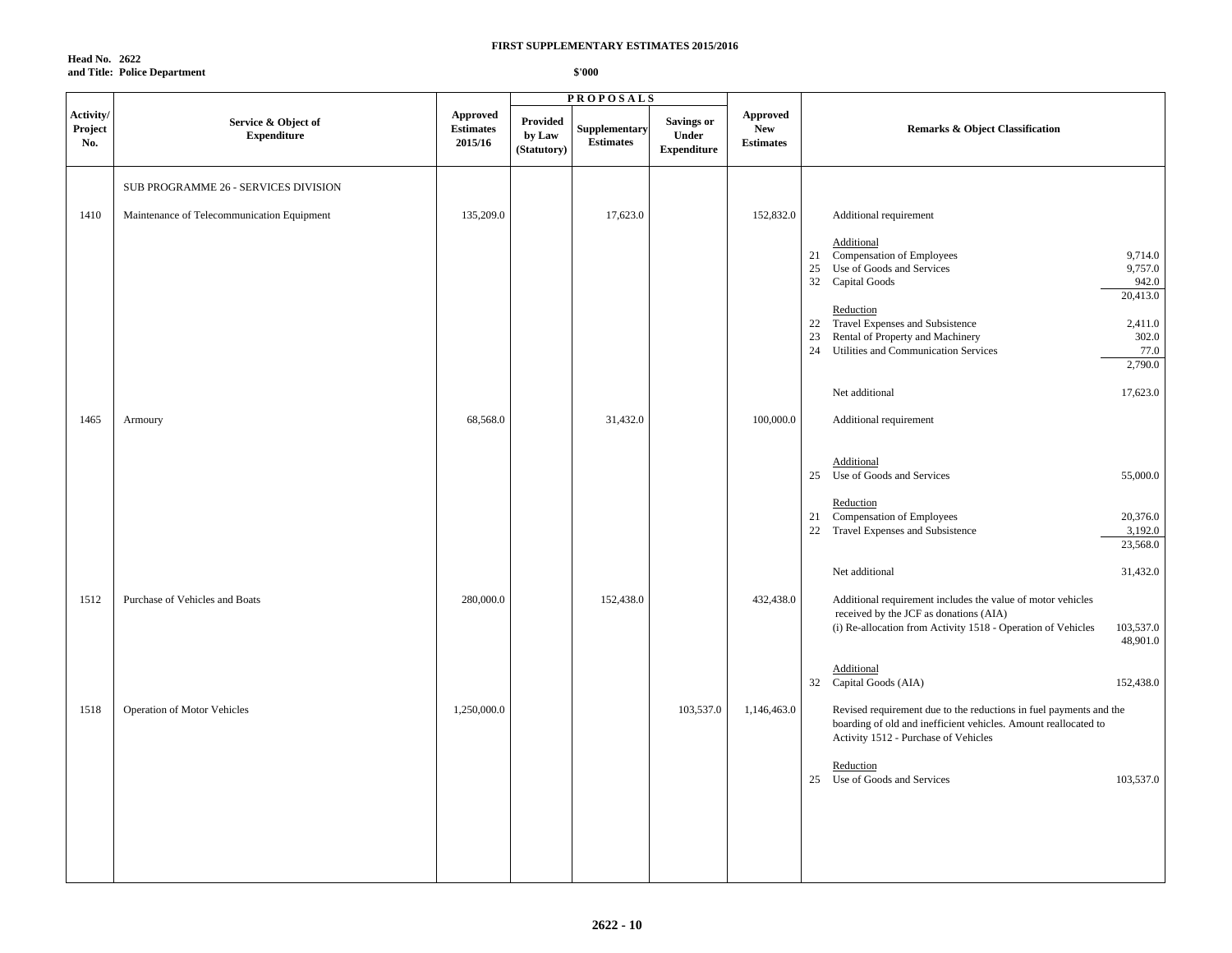**Head No. 2622 and Title: Police Department**

| Activity/<br>Project<br>No. | Service & Object of<br><b>Expenditure</b> | <b>Approved</b><br><b>Estimates</b><br>2015/16 | Provided<br>by Law<br>(Statutory) | Supplementary<br><b>Estimates</b> | <b>Savings or</b><br>Under<br><b>Expenditure</b> | <b>Approved</b><br><b>New</b><br><b>Estimates</b> | <b>Remarks &amp; Object Classification</b>                                                                                                                                                                                          |
|-----------------------------|-------------------------------------------|------------------------------------------------|-----------------------------------|-----------------------------------|--------------------------------------------------|---------------------------------------------------|-------------------------------------------------------------------------------------------------------------------------------------------------------------------------------------------------------------------------------------|
| 1541                        | Transport and Repairs Workshop            | 287,323.0                                      |                                   | 25,375.0                          |                                                  | 312,698.0                                         | Additional requirement                                                                                                                                                                                                              |
|                             |                                           |                                                |                                   |                                   |                                                  |                                                   | Additional<br>21 Compensation of Employees<br>21,812.0<br>Travel Expenses and Subsistence<br>4,453.0<br>22<br>26,265.0                                                                                                              |
|                             |                                           |                                                |                                   |                                   |                                                  |                                                   | Reduction<br>Utilities and Communication Services<br>890.0<br>24                                                                                                                                                                    |
|                             |                                           |                                                |                                   |                                   |                                                  |                                                   | Net additional<br>25,375.0                                                                                                                                                                                                          |
| 1584                        | <b>HQ</b> Stores                          | 611,534.0                                      |                                   | 89,152.0                          |                                                  | 700,686.0                                         | Additional requirement                                                                                                                                                                                                              |
|                             |                                           |                                                |                                   |                                   |                                                  |                                                   | (i) Re-allocation to facilitate purchase uniforms and<br>accoutrements for recruits (AIA)<br>95,000.0                                                                                                                               |
|                             |                                           |                                                |                                   |                                   |                                                  |                                                   | Additional<br>21 Compensation of Employees<br>12,205.0<br>7,859.0<br>Travel Expenses and Subsistence<br>22<br>95,000.0<br>25<br>Use of Goods and Services (AIA)<br>115,064.0                                                        |
|                             |                                           |                                                |                                   |                                   |                                                  |                                                   | Reduction<br>Utilities and Communication Services<br>112.0<br>24<br>25,800.0<br>32<br>Capital Goods<br>25,912.0                                                                                                                     |
|                             |                                           |                                                |                                   |                                   |                                                  |                                                   | 89,152.0<br>Net additional                                                                                                                                                                                                          |
| 1585                        | Detention and Courts                      | 174,010.0                                      |                                   |                                   | 10,694.0                                         | 163,316.0                                         | Revised requirement                                                                                                                                                                                                                 |
|                             |                                           |                                                |                                   |                                   |                                                  |                                                   | Reduction<br><b>Compensation of Employees</b><br>6,513.0<br>21<br>Travel Expenses and Subsistence<br>809.0<br>22<br>1,025.0<br>Utilities and Communication Services<br>24<br>2,347.0<br>25<br>Use of Goods and Services<br>10,694.0 |
|                             | <b>GROSS TOTAL HEAD</b>                   | 30,303,648.0                                   |                                   | 3,699,971.0                       | 590,002.0                                        | 33,413,617.0                                      |                                                                                                                                                                                                                                     |
|                             | <b>LESS APPROPRIATIONS IN-AID</b>         | 575,000.0                                      |                                   | 67,708.0                          |                                                  | 642,708.0                                         |                                                                                                                                                                                                                                     |
|                             | <b>NET TOTAL HEAD 2622</b>                | 29,728,648.0                                   |                                   | 3,632,263.0                       | 590,002.0                                        | 32,770,909.0                                      |                                                                                                                                                                                                                                     |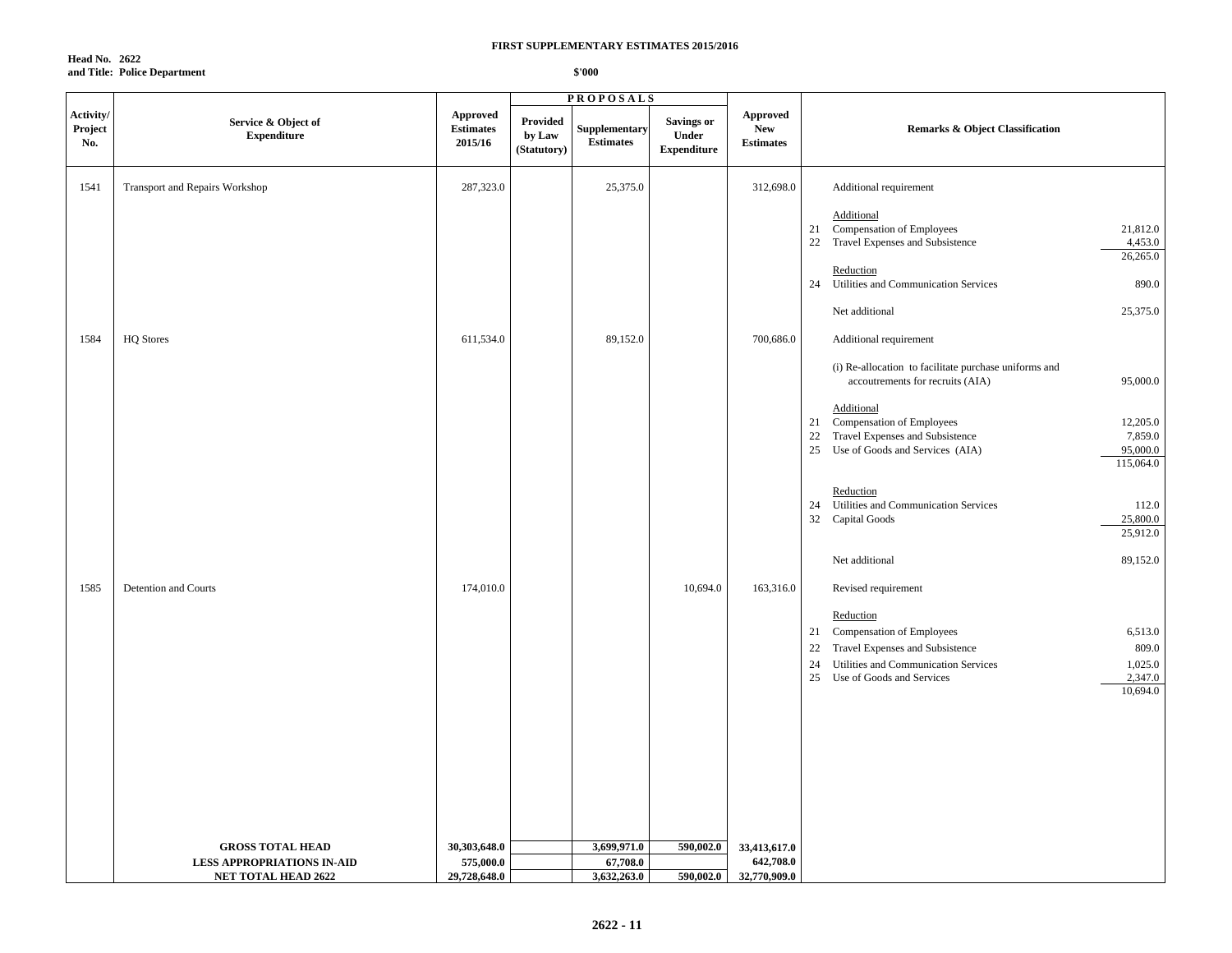**Head No. 2624 and Title: Department of Correctional Services**

|                             |                                                                                                              |                                         |                                   | <b>PROPOSALS</b>                  |                                                  |                                                   |                                                                                                                                                                                                                                                                                                                                                                                                                                                                                                                                                                                           |
|-----------------------------|--------------------------------------------------------------------------------------------------------------|-----------------------------------------|-----------------------------------|-----------------------------------|--------------------------------------------------|---------------------------------------------------|-------------------------------------------------------------------------------------------------------------------------------------------------------------------------------------------------------------------------------------------------------------------------------------------------------------------------------------------------------------------------------------------------------------------------------------------------------------------------------------------------------------------------------------------------------------------------------------------|
| Activity/<br>Project<br>No. | Service & Object of<br><b>Expenditure</b>                                                                    | Approved<br><b>Estimates</b><br>2015/16 | Provided<br>by Law<br>(Statutory) | Supplementary<br><b>Estimates</b> | Savings or<br><b>Under</b><br><b>Expenditure</b> | <b>Approved</b><br><b>New</b><br><b>Estimates</b> | Remarks & Object Classification                                                                                                                                                                                                                                                                                                                                                                                                                                                                                                                                                           |
|                             | FUNCTION 03 - PUBLIC ORDER AND SAFETY<br>SUB FUNCTION 04 - CORRECTIONAL SERVICES<br>PROGRAMME 002 - TRAINING |                                         |                                   |                                   |                                                  |                                                   | Unless otherwise stated, adjustments for Compensation of<br>Employees and Travel Expenses and Subsistence:<br>result from:<br>(1) New Rates for salaries and allowances effective<br>April 2015 under the 2015/2017 Heads of Agreement:<br>a) Civilian Officers<br>b)<br>Probation Officers<br>Correctional Officers<br>$\mathbf{c}$ )<br>(2) Relativity Study Payment (Salary Alignment)<br>(3) One-Off Payment to Public Sector Workers<br>(4) Health Sector Reclassification<br>(5) New Rates for travel and allowances effective April<br>2015 under the 2015/2017 Heads of Agreement |
|                             | SUB PROGRAMME 28 - STAFF TRAINING COLLEGE<br>AND SEMINAR CENTRE                                              |                                         |                                   |                                   |                                                  |                                                   |                                                                                                                                                                                                                                                                                                                                                                                                                                                                                                                                                                                           |
| 0005                        | Direction and Administration                                                                                 | 51,573.0                                |                                   |                                   | 2,000.0                                          | 49,573.0                                          | Revised Requirement                                                                                                                                                                                                                                                                                                                                                                                                                                                                                                                                                                       |
|                             |                                                                                                              |                                         |                                   |                                   |                                                  |                                                   | Reduction<br>21 Compensation of Employees<br>2,000.0                                                                                                                                                                                                                                                                                                                                                                                                                                                                                                                                      |
| 1549                        | <b>Training Expenses</b>                                                                                     | 32,245.0                                |                                   |                                   | 16,000.0                                         | 16,245.0                                          | Revised Requirement<br>Reduction<br>21 Compensation of Employees<br>6,000.0<br>25 Use of Goods and Services<br>10,000.0<br>16,000.0                                                                                                                                                                                                                                                                                                                                                                                                                                                       |
|                             |                                                                                                              |                                         |                                   |                                   |                                                  |                                                   |                                                                                                                                                                                                                                                                                                                                                                                                                                                                                                                                                                                           |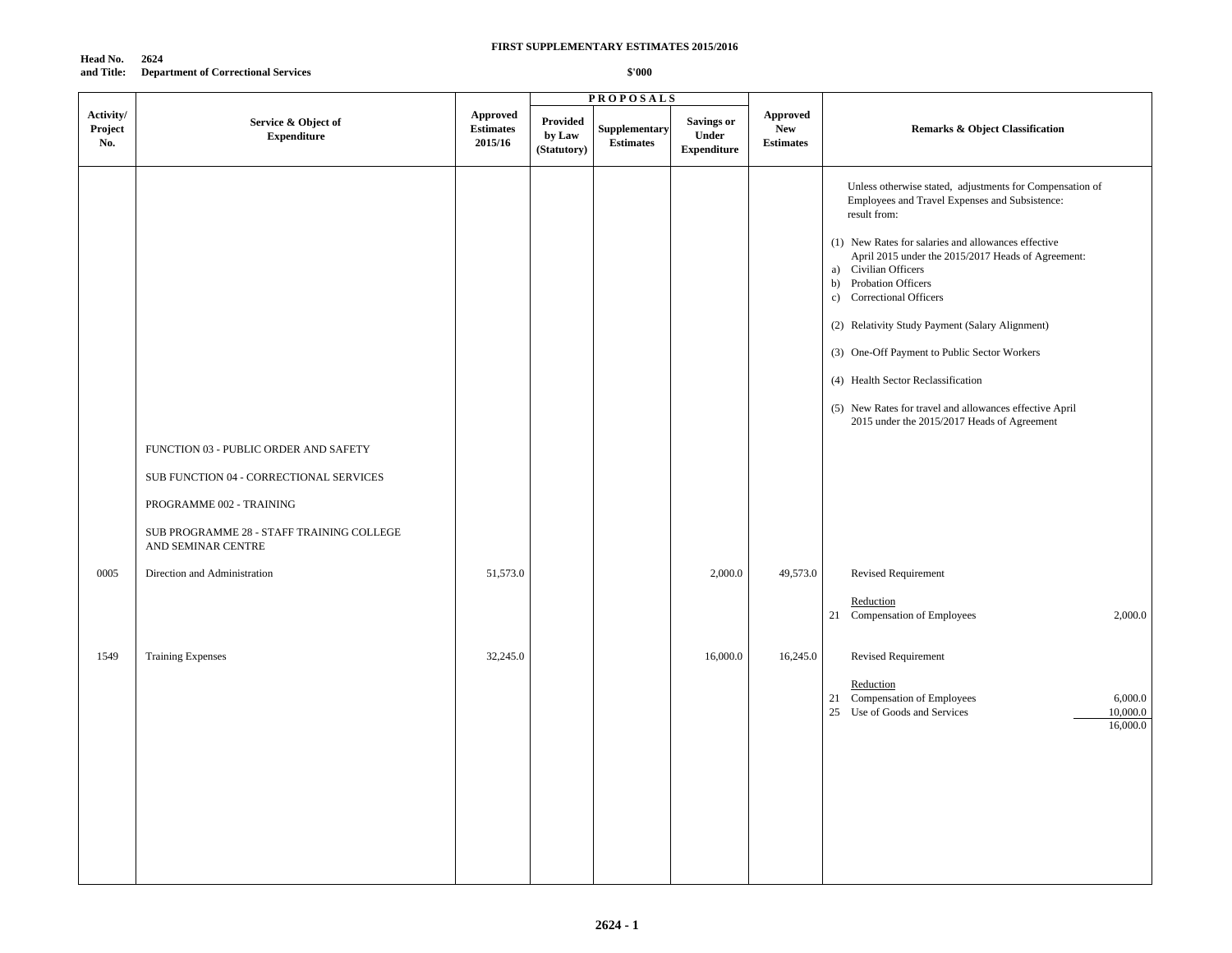**Head No. 2624 and Title: Department of Correctional Services**

|                             |                                                                                                    |                                                |                                   | <b>PROPOSALS</b>                  |                                                  |                                                   |                                                                                                                                                                  |
|-----------------------------|----------------------------------------------------------------------------------------------------|------------------------------------------------|-----------------------------------|-----------------------------------|--------------------------------------------------|---------------------------------------------------|------------------------------------------------------------------------------------------------------------------------------------------------------------------|
| Activity/<br>Project<br>No. | Service & Object of<br><b>Expenditure</b>                                                          | <b>Approved</b><br><b>Estimates</b><br>2015/16 | Provided<br>by Law<br>(Statutory) | Supplementary<br><b>Estimates</b> | <b>Savings or</b><br>Under<br><b>Expenditure</b> | <b>Approved</b><br><b>New</b><br><b>Estimates</b> | <b>Remarks &amp; Object Classification</b>                                                                                                                       |
|                             | PROGRAMME 428 - ADULT INSTITUTIONS<br>SUB PROGRAMME 20 - TOWER STREET ADULT<br>CORRECTIONAL CENTRE |                                                |                                   |                                   |                                                  |                                                   |                                                                                                                                                                  |
| 0005                        | Direction and Administration                                                                       | 821,614.0                                      |                                   | 350,482.0                         |                                                  | 1,172,096.0                                       | Additional requirement<br>Additional<br>21 Compensation of Employees<br>363,482.0                                                                                |
|                             |                                                                                                    |                                                |                                   |                                   |                                                  |                                                   | Reduction<br>22 Travel Expenses and Subsistence<br>10,000.0<br>3,000.0<br>32 Capital Goods<br>13,000.0                                                           |
| 1551                        | Diet Charges                                                                                       | 140,000.0                                      |                                   | 57,000.0                          |                                                  | 197,000.0                                         | 350,482.0<br>Net additional<br>Additional requirement<br>Additional                                                                                              |
|                             | SUB PROGRAMME 21 - ST. CATHERINE ADULT<br>CORRECTIONAL CENTRE                                      |                                                |                                   |                                   |                                                  |                                                   | 25 Use of Goods and Services<br>57,000.0                                                                                                                         |
| 0005                        | Direction and Administration                                                                       | 772,204.0                                      |                                   | 306,389.0                         |                                                  | 1,078,593.0                                       | Additional requirement<br>Additional                                                                                                                             |
|                             |                                                                                                    |                                                |                                   |                                   |                                                  |                                                   | 21 Compensation of Employees<br>331,389.0<br>Reduction<br>22 Travel Expenses and Subsistence<br>10,000.0<br>25 Use of Goods and Services<br>15,000.0<br>25,000.0 |
| 1551                        | Diet Charges                                                                                       | 122,111.0                                      |                                   | 24,569.0                          |                                                  | 146,680.0                                         | Net additional<br>306,389.0<br>Additional requirement                                                                                                            |
|                             |                                                                                                    |                                                |                                   |                                   |                                                  |                                                   | Additional<br>25 Use of Goods and Services<br>24,569.0                                                                                                           |
|                             | SUB PROGRAMME 23 - EQUIPMENT AND FACILITIES                                                        |                                                |                                   |                                   |                                                  |                                                   |                                                                                                                                                                  |
| 1422                        | Purchases of Vehicles                                                                              | 27,889.0                                       |                                   |                                   | 10,000.0                                         | 17,889.0                                          | Revised requirement<br>Reduction<br>10,000.0<br>32 Capital Goods                                                                                                 |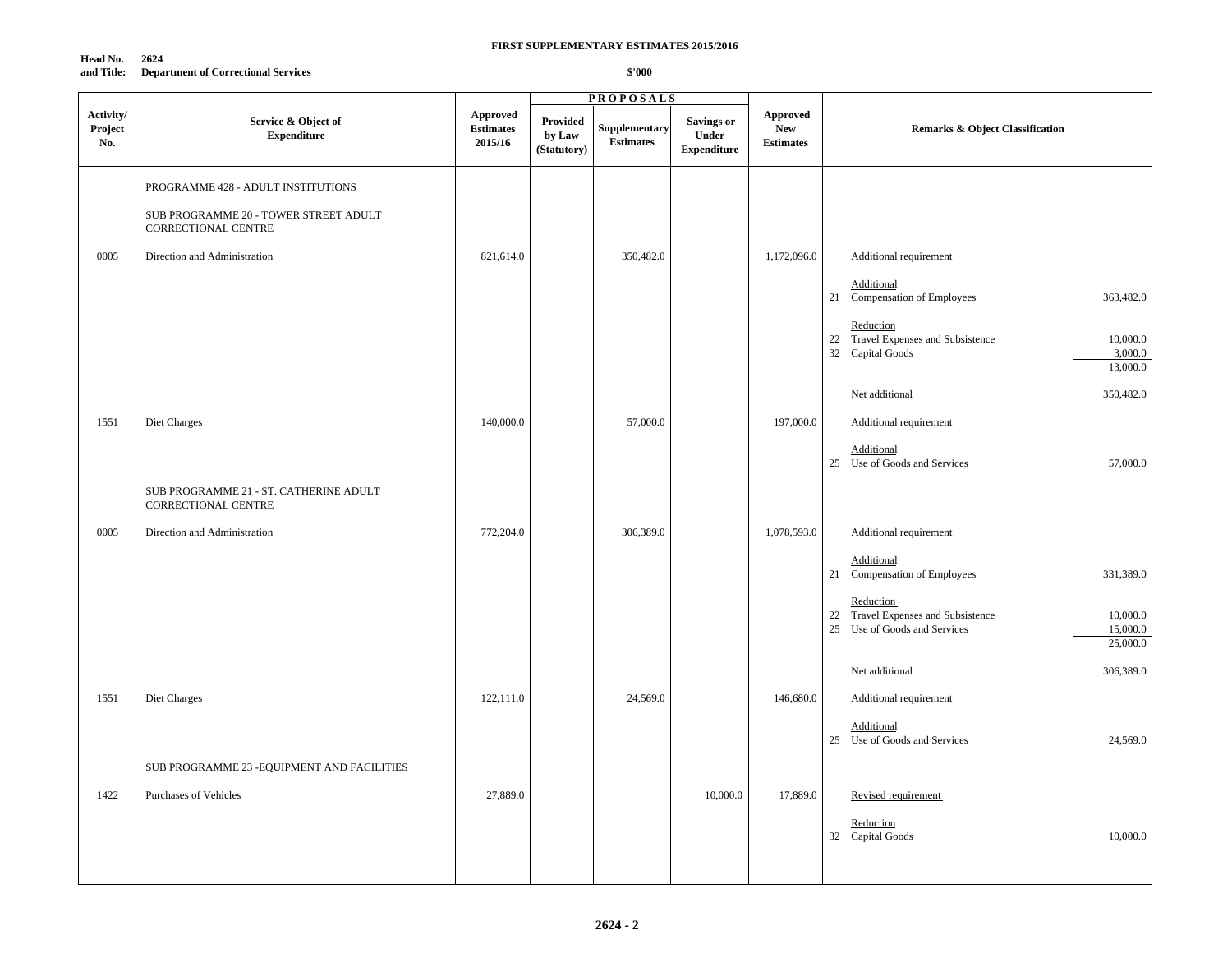#### **Head No. 2624 and Title: Department of Correctional Services**

|                             |                                               |                                         |                                   | <b>PROPOSALS</b>                  |                                                          |                                                   |                                                                                                                                                               |
|-----------------------------|-----------------------------------------------|-----------------------------------------|-----------------------------------|-----------------------------------|----------------------------------------------------------|---------------------------------------------------|---------------------------------------------------------------------------------------------------------------------------------------------------------------|
| Activity/<br>Project<br>No. | Service & Object of<br><b>Expenditure</b>     | Approved<br><b>Estimates</b><br>2015/16 | Provided<br>by Law<br>(Statutory) | Supplementary<br><b>Estimates</b> | <b>Savings or</b><br>${\bf Under}$<br><b>Expenditure</b> | <b>Approved</b><br><b>New</b><br><b>Estimates</b> | <b>Remarks &amp; Object Classification</b>                                                                                                                    |
|                             | SUB PROGRAMME 99 - OTHER CORRECTIONAL CENTRES |                                         |                                   |                                   |                                                          |                                                   |                                                                                                                                                               |
| 0005                        | Direction and Administration                  | 860,605.0                               |                                   | 220,085.0                         |                                                          | 1,080,690.0                                       | Additional requirement                                                                                                                                        |
|                             |                                               |                                         |                                   |                                   |                                                          |                                                   | Additional<br>269,085.0<br>21 Compensation of Employees                                                                                                       |
|                             |                                               |                                         |                                   |                                   |                                                          |                                                   | Reduction<br>22 Travel Expenses and Subsistence<br>17,000.0<br>24 Utilities and Communication Services<br>30,000.0<br>32 Capital Goods<br>2,000.0<br>49,000.0 |
|                             |                                               |                                         |                                   |                                   |                                                          |                                                   | Net additional<br>220,085.0                                                                                                                                   |
| 0159                        | Maintenance of Buildings and Equipment        | 15,000.0                                |                                   |                                   | 6,000.0                                                  | 9,000.0                                           | Revised requirement                                                                                                                                           |
|                             |                                               |                                         |                                   |                                   |                                                          |                                                   | Reduction<br>31 Land and Structures<br>6,000.0                                                                                                                |
| 1593                        | Remand Centre                                 | 543,280.0                               |                                   | 164,537.0                         |                                                          | 707,817.0                                         | Additional requirement                                                                                                                                        |
|                             |                                               |                                         |                                   |                                   |                                                          |                                                   | Additional<br>21 Compensation of Employees<br>209,726.0<br>2,400.0<br>22 Travel Expenses and Subsistence<br>212,126.0                                         |
|                             |                                               |                                         |                                   |                                   |                                                          |                                                   | Reduction<br>24 Utilities and Communication Services<br>47,589.0                                                                                              |
|                             |                                               |                                         |                                   |                                   |                                                          |                                                   | 164,537.0<br>Net additional                                                                                                                                   |
|                             |                                               |                                         |                                   |                                   |                                                          |                                                   |                                                                                                                                                               |
|                             |                                               |                                         |                                   |                                   |                                                          |                                                   |                                                                                                                                                               |
|                             |                                               |                                         |                                   |                                   |                                                          |                                                   |                                                                                                                                                               |
|                             |                                               |                                         |                                   |                                   |                                                          |                                                   |                                                                                                                                                               |
|                             |                                               |                                         |                                   |                                   |                                                          |                                                   |                                                                                                                                                               |
|                             |                                               |                                         |                                   |                                   |                                                          |                                                   |                                                                                                                                                               |
|                             |                                               |                                         |                                   |                                   |                                                          |                                                   |                                                                                                                                                               |
|                             |                                               |                                         |                                   |                                   |                                                          |                                                   |                                                                                                                                                               |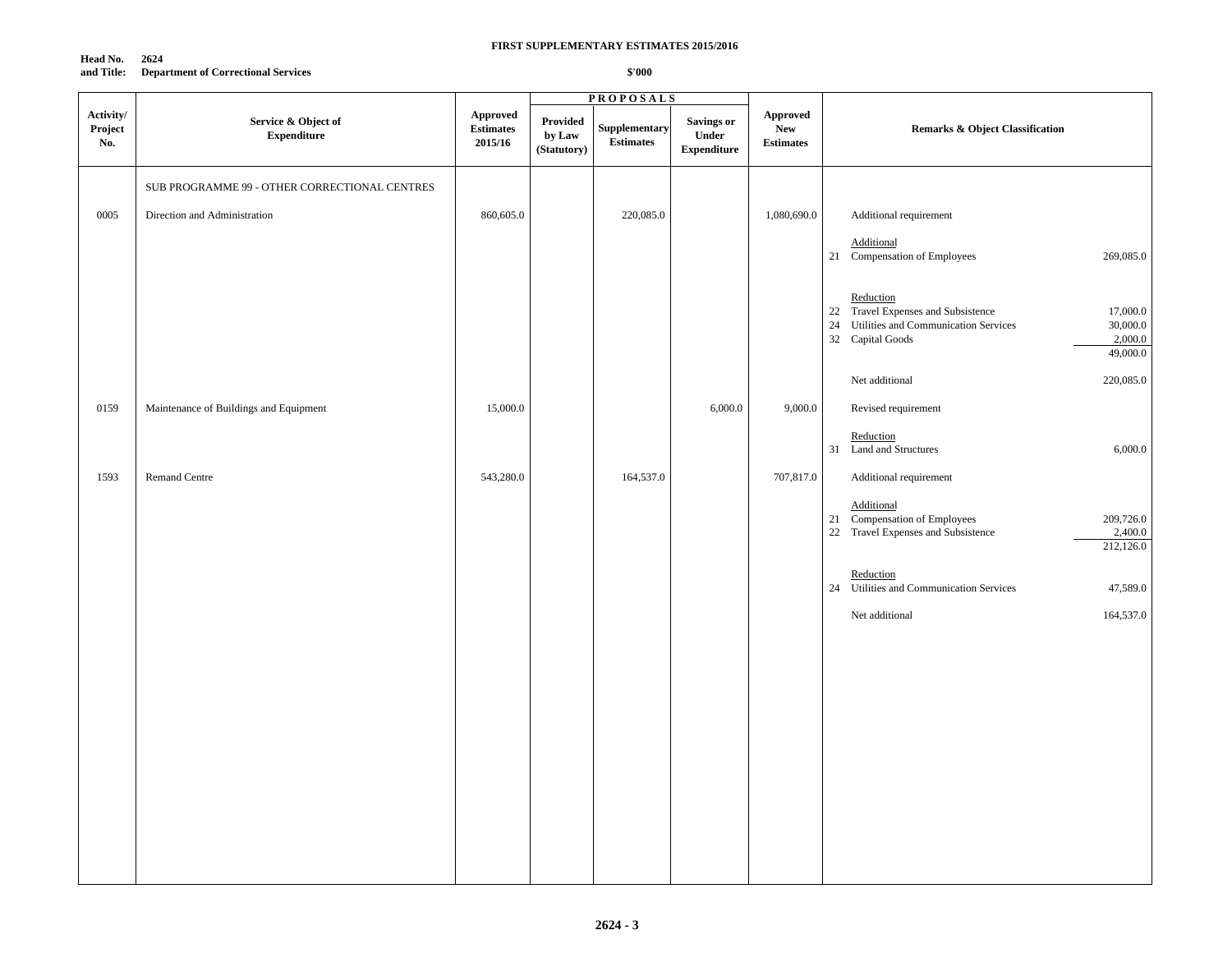| Head No.   | 2624                                       |
|------------|--------------------------------------------|
| and Title: | <b>Department of Correctional Services</b> |

|                             |                                                                                                       |                                                |                                   | <b>PROPOSALS</b>                 |                                           |                                                   |                                                                                                                                                      |
|-----------------------------|-------------------------------------------------------------------------------------------------------|------------------------------------------------|-----------------------------------|----------------------------------|-------------------------------------------|---------------------------------------------------|------------------------------------------------------------------------------------------------------------------------------------------------------|
| Activity/<br>Project<br>No. | Service & Object of<br><b>Expenditure</b>                                                             | <b>Approved</b><br><b>Estimates</b><br>2015/16 | Provided<br>by Law<br>(Statutory) | Supplementary<br>$\bf Estimates$ | Savings or<br>Under<br><b>Expenditure</b> | <b>Approved</b><br><b>New</b><br><b>Estimates</b> | <b>Remarks &amp; Object Classification</b>                                                                                                           |
|                             | PROGRAMME 429 - JUVENILE INSTITUTIONS<br>SUB PROGRAMME 20 - CORRECTIONAL AND REFORM<br><b>CENTRES</b> |                                                |                                   |                                  |                                           |                                                   |                                                                                                                                                      |
| 0005                        | Direction and Administration                                                                          | 521,953.0                                      |                                   | 42,345.0                         |                                           | 564,298.0                                         | Additional requirement<br><b>Additional</b><br>21 Compensation of Employees<br>51,709.0<br>22 Travel Expenses and Subsistence<br>1,800.0<br>53,509.0 |
|                             |                                                                                                       |                                                |                                   |                                  |                                           |                                                   | Reduction<br>23 Rental of Property and Machinery<br>960.0<br>25 Use of Goods and Services<br>5,204.0<br>5,000.0<br>32 Capital Goods<br>11,164.0      |
| 0159                        | Maintenance of Buildings and Equipment                                                                | 25,000.0                                       |                                   |                                  | 3,000.0                                   | 22,000.0                                          | 42,345.0<br>Net additional<br>Revised requirement                                                                                                    |
| 1453                        | Metcalfe Juvenile Correctional Centre                                                                 | 361,032.0                                      |                                   | 19,203.0                         |                                           | 380,235.0                                         | Reduction<br>32 Capital Goods<br>3,000.0<br>Additional requirement                                                                                   |
|                             |                                                                                                       |                                                |                                   |                                  |                                           |                                                   | Additional<br>21 Compensation of Employees<br>17,403.0<br>1,800.0<br>22 Travel Expenses and Subsistence<br>19,203.0                                  |
|                             |                                                                                                       |                                                |                                   |                                  |                                           |                                                   |                                                                                                                                                      |
|                             |                                                                                                       |                                                |                                   |                                  |                                           |                                                   |                                                                                                                                                      |
|                             |                                                                                                       |                                                |                                   |                                  |                                           |                                                   |                                                                                                                                                      |
|                             |                                                                                                       |                                                |                                   |                                  |                                           |                                                   |                                                                                                                                                      |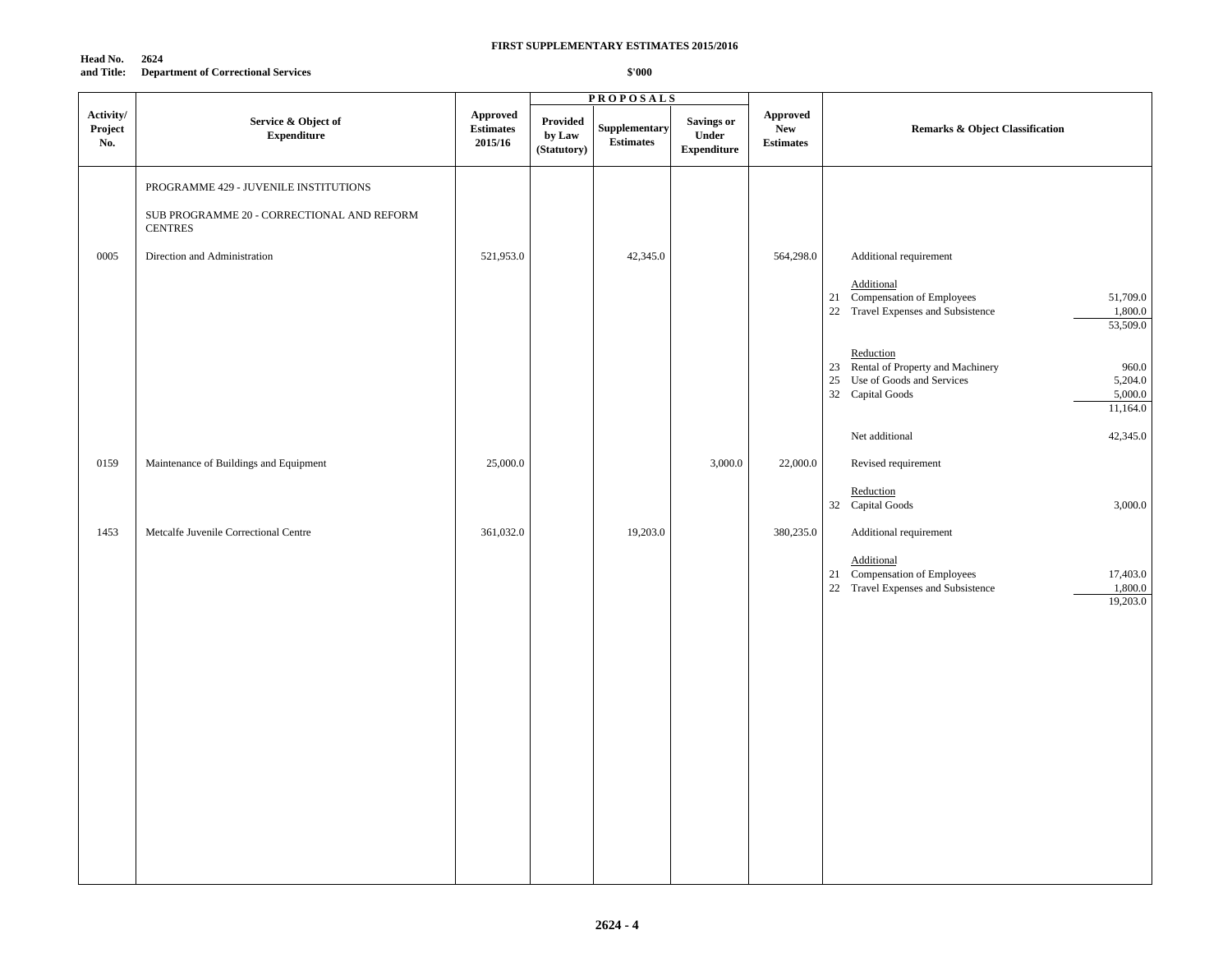**Head No. 2624 and Title: Department of Correctional Services**

|                             |                                                                                                                                                                           |                                         |                                          | <b>PROPOSALS</b>                  |                                                  |                                                   |                                                                                                                                                                           |
|-----------------------------|---------------------------------------------------------------------------------------------------------------------------------------------------------------------------|-----------------------------------------|------------------------------------------|-----------------------------------|--------------------------------------------------|---------------------------------------------------|---------------------------------------------------------------------------------------------------------------------------------------------------------------------------|
| Activity/<br>Project<br>No. | Service & Object of<br><b>Expenditure</b>                                                                                                                                 | Approved<br><b>Estimates</b><br>2015/16 | <b>Provided</b><br>by Law<br>(Statutory) | Supplementary<br><b>Estimates</b> | <b>Savings or</b><br>Under<br><b>Expenditure</b> | <b>Approved</b><br><b>New</b><br><b>Estimates</b> | <b>Remarks &amp; Object Classification</b>                                                                                                                                |
| 1550                        | PROGRAMME 430 - CENTRAL ADMINISTRATION -<br>CORRECTIONAL SERVICES<br>SUB PROGRAMME 05 - DIRECTION AND ADMINISTRATION<br>Office of the Commissioner, Correctional Services | 268,290.0                               |                                          | 7,693.0                           |                                                  | 275,983.0                                         | Additional requirement                                                                                                                                                    |
|                             |                                                                                                                                                                           |                                         |                                          |                                   |                                                  |                                                   | <b>Additional</b><br>21 Compensation of Employees<br>5,493.0<br>2,200.0<br>22 Travel Expenses and Subsistence<br>7,693.0                                                  |
|                             | PROGRAMME 431- REHABILITATION OF OFFENDERS<br>SUB PROGRAMME 20 - PROBATION AND PAROLE<br><b>SERVICES</b>                                                                  |                                         |                                          |                                   |                                                  |                                                   |                                                                                                                                                                           |
| 1554                        | <b>Community Services</b>                                                                                                                                                 | 498,962.0                               |                                          | 80,048.0                          |                                                  | 579,010.0                                         | Additional requirement<br>Additional<br>21 Compensation of Employees<br>80,048.0                                                                                          |
| 1555                        | Parole/After Care Services                                                                                                                                                | 39,156.0                                |                                          |                                   | 17,900.0                                         | 21,256.0                                          | Revised requirement                                                                                                                                                       |
|                             |                                                                                                                                                                           |                                         |                                          |                                   |                                                  |                                                   | Reduction<br>22 Travel Expenses and Subsistence<br>5,900.0<br>Use of Goods and Services<br>2,000.0<br>25<br>10,000.0<br>30<br><b>Grants and Contributions</b><br>17,900.0 |
|                             |                                                                                                                                                                           |                                         |                                          |                                   |                                                  |                                                   | 17,900.0<br>Net reduction                                                                                                                                                 |
|                             |                                                                                                                                                                           |                                         |                                          |                                   |                                                  |                                                   |                                                                                                                                                                           |
|                             |                                                                                                                                                                           |                                         |                                          |                                   |                                                  |                                                   |                                                                                                                                                                           |
|                             |                                                                                                                                                                           |                                         |                                          |                                   |                                                  |                                                   |                                                                                                                                                                           |
|                             | <b>GROSS TOTAL HEAD</b>                                                                                                                                                   | 5,292,224.0                             |                                          | 1,272,351.0                       | 54,900.0                                         | 6,509,675.0                                       |                                                                                                                                                                           |
|                             | <b>LESS APPROPRIATIONS IN-AID</b>                                                                                                                                         | 35,000.0                                |                                          |                                   |                                                  | 35,000.0                                          |                                                                                                                                                                           |
|                             | <b>NET TOTAL HEAD 2624</b>                                                                                                                                                | 5,257,224.0                             |                                          | 1,272,351.0                       | 54,900.0                                         | 6,474,675.0                                       |                                                                                                                                                                           |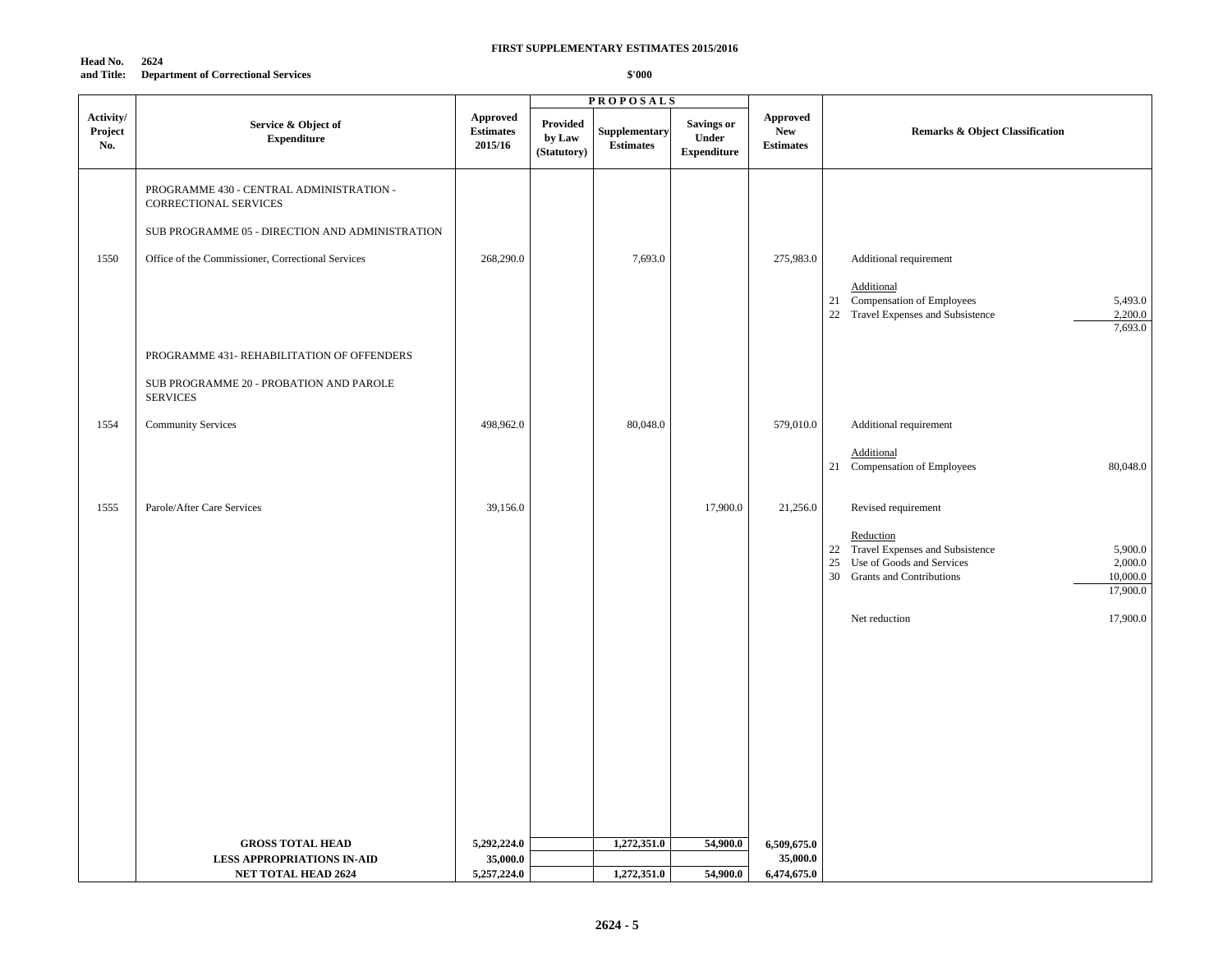**Head No. 2653 and Title: Passport, Immigration and Citizenship Agency**

|                                                     |                                                |                                   | <b>PROPOSALS</b>                  |                                                  |                                            |                                                                                                                                                                                                                       |
|-----------------------------------------------------|------------------------------------------------|-----------------------------------|-----------------------------------|--------------------------------------------------|--------------------------------------------|-----------------------------------------------------------------------------------------------------------------------------------------------------------------------------------------------------------------------|
| Service & Object of<br><b>Expenditure</b>           | <b>Approved</b><br><b>Estimates</b><br>2015/16 | Provided<br>by Law<br>(Statutory) | Supplementary<br><b>Estimates</b> | <b>Savings or</b><br>Under<br><b>Expenditure</b> | Approved<br><b>New</b><br><b>Estimates</b> | <b>Remarks &amp; Object Classification</b>                                                                                                                                                                            |
|                                                     |                                                |                                   |                                   |                                                  |                                            | Unless otherwise stated, adjustments for Compensation<br>of Employees result from:                                                                                                                                    |
|                                                     |                                                |                                   |                                   |                                                  |                                            | 11,862.0<br>Final of three tranches of the \$25,000 One Off Payment                                                                                                                                                   |
| FUNCTION 03 - PUBLIC ORDER AND SAFETY               |                                                |                                   |                                   |                                                  |                                            |                                                                                                                                                                                                                       |
| SUB FUNCTION 01 - POLICE SERVICES                   |                                                |                                   |                                   |                                                  |                                            |                                                                                                                                                                                                                       |
| PROGRAMME 425 - MAINTENANCE OF LAW<br>AND ORDER     |                                                |                                   |                                   |                                                  |                                            |                                                                                                                                                                                                                       |
| SUB PROGRAMME 20 - CENTRAL CONTROL<br>AND DIRECTION |                                                |                                   |                                   |                                                  |                                            |                                                                                                                                                                                                                       |
| Direction and Administration                        | 69,496.0                                       |                                   | 950.0                             |                                                  | 70,446.0                                   | Additional requirement from Appropriations in Aid                                                                                                                                                                     |
|                                                     |                                                |                                   |                                   |                                                  |                                            | Additional<br>Compensation of Employees<br>200.0<br>21<br>Use of Goods and Services<br>25<br>750.0<br>950.0                                                                                                           |
| Administration of Internal Audit                    | 21,465.0                                       |                                   | 116.0                             |                                                  | 21,581.0                                   | Additional requirement from Appropriations in Aid                                                                                                                                                                     |
|                                                     |                                                |                                   |                                   |                                                  |                                            | Additional<br>21<br>Compensation of Employees<br>116.0                                                                                                                                                                |
| Corporate Services                                  | 474,819.0                                      |                                   | 193,780.0                         |                                                  | 668,599.0                                  | Additional requirement from Appropriations in Aid and \$2.125m from the<br>Consolidated Fund for Object 21 - Compensation of Employees                                                                                |
|                                                     |                                                |                                   |                                   |                                                  |                                            | Additional<br>Utilities and Communication Services<br>800.0<br>24<br>9,480.0<br>Use of Goods and Services<br>25<br>32 Capital Goods<br>188,000.0<br>198,280.0<br>Reduction<br>21 Compensation of Employees<br>3,500.0 |
|                                                     |                                                |                                   |                                   |                                                  |                                            | Rental of Property and Machinery<br>1,000.0<br>23<br>4,500.0                                                                                                                                                          |
|                                                     |                                                |                                   |                                   |                                                  |                                            | 193,780.0<br>Net additional                                                                                                                                                                                           |
|                                                     |                                                |                                   |                                   |                                                  |                                            |                                                                                                                                                                                                                       |
|                                                     |                                                |                                   |                                   |                                                  |                                            |                                                                                                                                                                                                                       |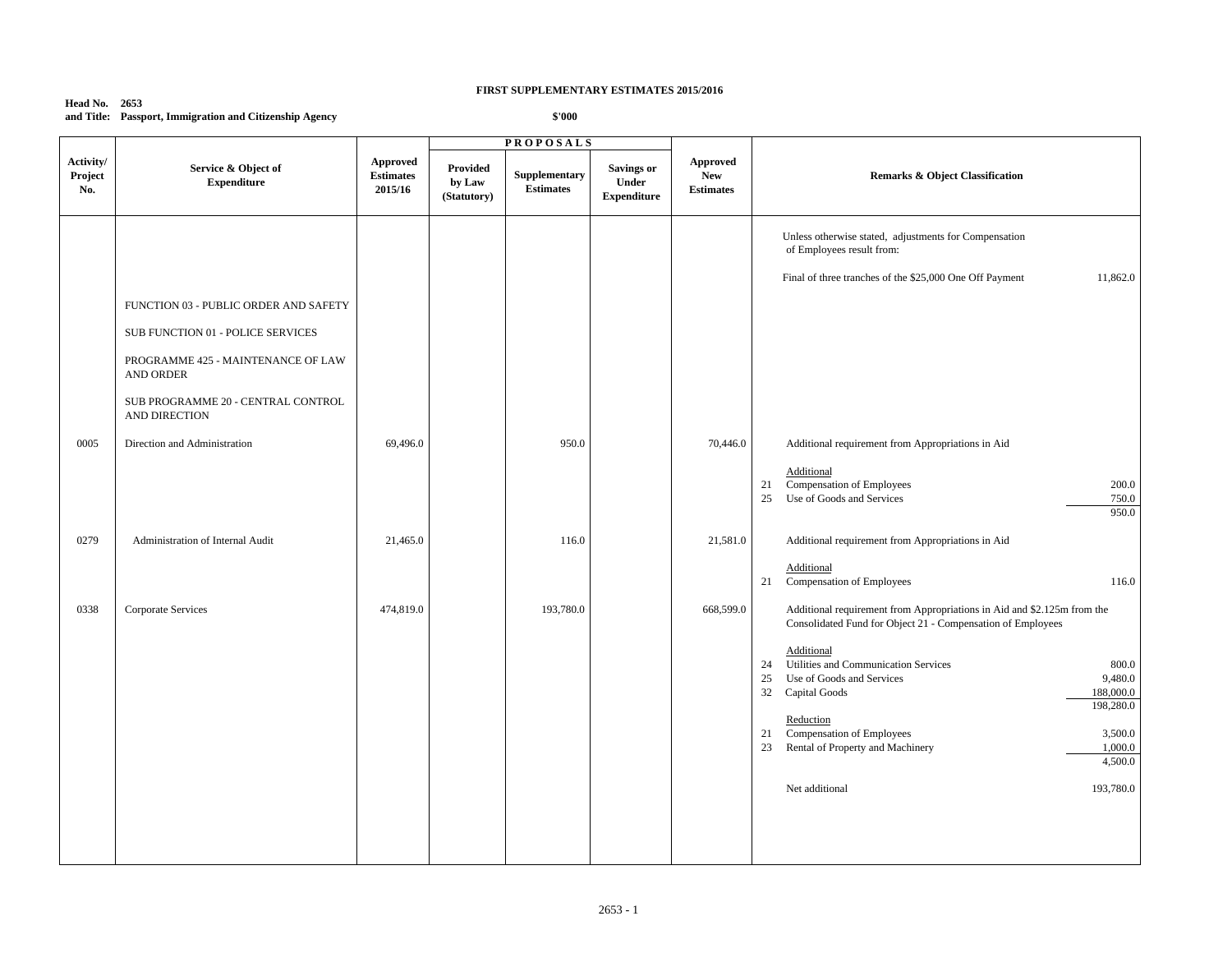### **Head No. 2653 and Title: Passport, Immigration and Citizenship Agency**

|                             |                                            | <b>PROPOSALS</b>                        |                                   |                                   |                                                          |                                            |                                                                                                                                                           |
|-----------------------------|--------------------------------------------|-----------------------------------------|-----------------------------------|-----------------------------------|----------------------------------------------------------|--------------------------------------------|-----------------------------------------------------------------------------------------------------------------------------------------------------------|
| Activity/<br>Project<br>No. | Service & Object of<br>${\bf Expenditure}$ | Approved<br><b>Estimates</b><br>2015/16 | Provided<br>by Law<br>(Statutory) | Supplementary<br><b>Estimates</b> | <b>Savings or</b><br>${\bf Under}$<br><b>Expenditure</b> | Approved<br><b>New</b><br><b>Estimates</b> | Remarks & Object Classification                                                                                                                           |
| 1039                        | <b>Customer Services</b>                   | 169,863.00                              |                                   | 34,380.0                          |                                                          | 204,243.0                                  | Additional requirement to Appropriations in Aid<br>Additional                                                                                             |
|                             |                                            |                                         |                                   |                                   |                                                          |                                            | Rental of Property and Machinery<br>3,500.0<br>23<br>Utilities and Communication Services<br>6,000.0<br>24<br>Use of Goods and Services<br>11,170.0<br>25 |
| 1432                        | Passport Services                          | 523,339.0                               |                                   | 23,377.0                          |                                                          | 546,716.0                                  | Additional requirement to Appropriations in Aid                                                                                                           |
|                             |                                            |                                         |                                   |                                   |                                                          |                                            | Utilities and Communication Services<br>3,500.0<br>24<br>Use of Goods and Services<br>36,500.0<br>25<br>41,177.0                                          |
|                             |                                            |                                         |                                   |                                   |                                                          |                                            | Reduction<br>Rental of Property and Machinery<br>2,000.0<br>23<br>15,800.0<br>25<br>Use of Goods and Services<br>17,800.0                                 |
| 1433                        | Citizenship Services                       | 36,660.0                                |                                   |                                   | 250.0                                                    | 36,410.0                                   | Revised requirement to Appropriations in Aid                                                                                                              |
|                             |                                            |                                         |                                   |                                   |                                                          |                                            | Reduction<br>Use of Goods and Services<br>500.0<br>25<br>Additional                                                                                       |
|                             |                                            |                                         |                                   |                                   |                                                          |                                            | 250.0<br>Net reduction                                                                                                                                    |
|                             |                                            |                                         |                                   |                                   |                                                          |                                            |                                                                                                                                                           |
|                             |                                            |                                         |                                   |                                   |                                                          |                                            |                                                                                                                                                           |
|                             |                                            |                                         |                                   |                                   |                                                          |                                            |                                                                                                                                                           |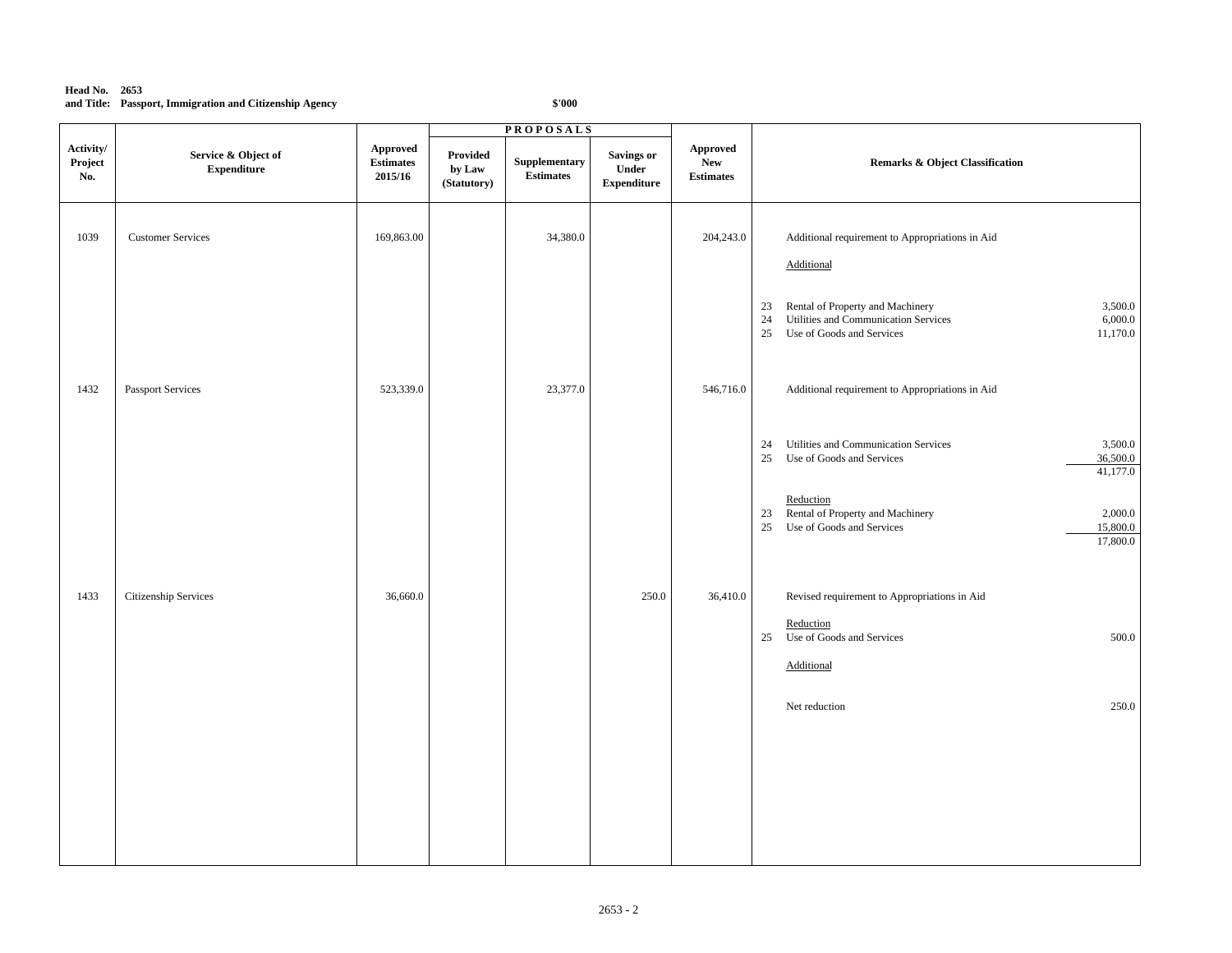### **Head No. 2653 and Title: Passport, Immigration and Citizenship Agency**

|                             |                                                             |                                                | <b>PROPOSALS</b>                  |                                   |                                           |                                                   |                                                                                                                                                                                                         |  |
|-----------------------------|-------------------------------------------------------------|------------------------------------------------|-----------------------------------|-----------------------------------|-------------------------------------------|---------------------------------------------------|---------------------------------------------------------------------------------------------------------------------------------------------------------------------------------------------------------|--|
| Activity/<br>Project<br>No. | Service & Object of<br>${\bf Expenditure}$                  | <b>Approved</b><br><b>Estimates</b><br>2015/16 | Provided<br>by Law<br>(Statutory) | Supplementary<br><b>Estimates</b> | Savings or<br>Under<br><b>Expenditure</b> | <b>Approved</b><br><b>New</b><br><b>Estimates</b> | <b>Remarks &amp; Object Classification</b>                                                                                                                                                              |  |
| 1537                        | <b>Immigration Services</b>                                 | 897,185.0                                      |                                   | 35,700.0                          |                                           | 932,885.0                                         | Additional requirement from Appropriations in Aid                                                                                                                                                       |  |
|                             |                                                             |                                                |                                   |                                   |                                           |                                                   | Additional<br>Compensation of Employees - \$6.533m (Consolidated Fund)<br>10,500.0<br>21<br>Travel Expenses and Subsistence<br>3,600.0<br>22<br>25<br>Use of Goods and Services<br>21,600.0<br>35,700.0 |  |
| 1640                        | Investigations                                              | 76,860.0                                       |                                   | 7,259.0                           |                                           | 84,119.0                                          | Additional requirement from Appropriations in Aid                                                                                                                                                       |  |
|                             |                                                             |                                                |                                   |                                   |                                           |                                                   | Additional<br>Compensation of Employees<br>259.0<br>21<br>Travel Expenses and Subsistence<br>1,000.0<br>22<br>Use of Goods and Services<br>6,500.0<br>25<br>7,759.0                                     |  |
|                             |                                                             |                                                |                                   |                                   |                                           |                                                   | Reduction<br>Rental of Property and Machinery<br>500.0<br>23                                                                                                                                            |  |
|                             |                                                             |                                                |                                   |                                   |                                           |                                                   | 7,259.0<br>Net additional                                                                                                                                                                               |  |
|                             |                                                             |                                                |                                   |                                   |                                           |                                                   |                                                                                                                                                                                                         |  |
|                             | <b>GROSS TOTAL</b>                                          | 2,269,687.0                                    |                                   | 295,562.0                         | 250.0                                     | 2,564,999.0                                       |                                                                                                                                                                                                         |  |
|                             | <b>LESS APPROPRIATIONS-IN-AID</b><br><b>TOTAL HEAD 2653</b> | 2,269,687.0<br>$\blacksquare$                  |                                   | 283,700.0<br>11,862.0             | 250.0                                     | 2,553,137.0<br>11,862.0                           |                                                                                                                                                                                                         |  |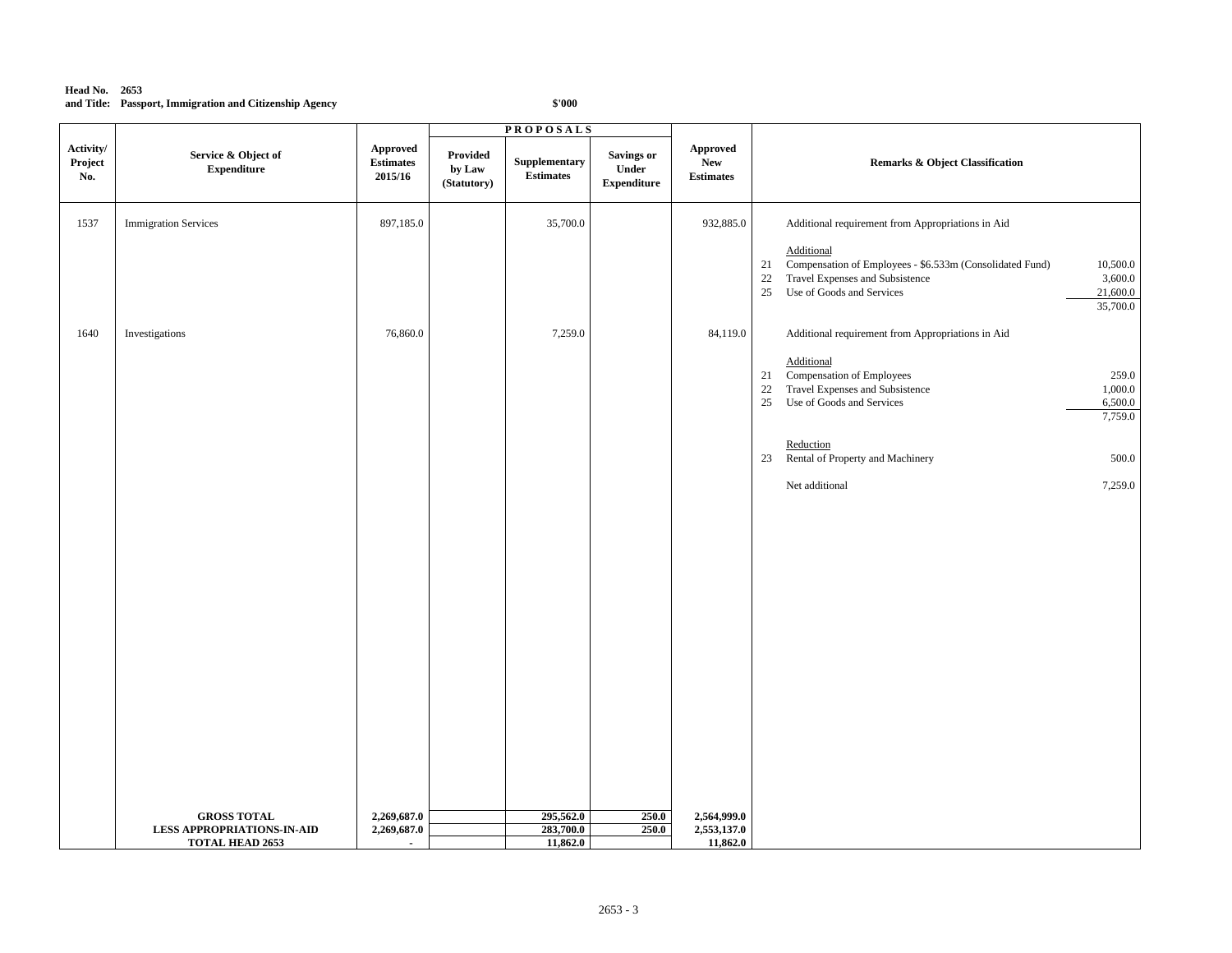**Head No. 2800 and Title: Ministry of Justice**

|                             |                                                                       |                                                | <b>PROPOSALS</b>                  |                                   |                                                  |                                            |                                                                                                                                                                                                                                                                                                      |
|-----------------------------|-----------------------------------------------------------------------|------------------------------------------------|-----------------------------------|-----------------------------------|--------------------------------------------------|--------------------------------------------|------------------------------------------------------------------------------------------------------------------------------------------------------------------------------------------------------------------------------------------------------------------------------------------------------|
| Activity/<br>Project<br>No. | Service & Object of<br><b>Expenditure</b>                             | <b>Approved</b><br><b>Estimates</b><br>2015/16 | Provided<br>by Law<br>(Statutory) | Supplementary<br><b>Estimates</b> | <b>Savings or</b><br>Under<br><b>Expenditure</b> | Approved<br><b>New</b><br><b>Estimates</b> | <b>Remarks &amp; Object Classification</b>                                                                                                                                                                                                                                                           |
|                             | FUNCTION 03 - PUBLIC ORDER AND SAFETY<br>SUB-FUNCTION 03 - LAW COURTS |                                                |                                   |                                   |                                                  |                                            | Unless otherwise stated adjustments for Compensation<br>of Employees and Travel Expenses and Subsistence<br>results from:<br>a) New rates for salaries and allowances effective April<br>2015 under the 2015/2017 Heads of Agreement;<br>b) Final of three tranches of the \$25,000 One-Off Payment. |
|                             | PROGRAMME 001 - EXECUTIVE DIRECTION AND<br><b>ADMINISTRATION</b>      |                                                |                                   |                                   |                                                  |                                            |                                                                                                                                                                                                                                                                                                      |
| 0001                        | SUB-PROGRAMME 01 - GENERAL ADMINISTRATION<br>Direction and Management | 323,965.0                                      |                                   | 707.0                             |                                                  | 324,672.0                                  | Additional requirement                                                                                                                                                                                                                                                                               |
|                             |                                                                       |                                                |                                   |                                   |                                                  |                                            | Additional<br>22 Travel Expenses and Subsistence<br>707.0<br>25 Purchase of Goods and Services (AIA)<br>16,000.0<br>16,707.0                                                                                                                                                                         |
|                             |                                                                       |                                                |                                   |                                   |                                                  |                                            | Reduction<br>32 Capital Goods (AIA)<br>16,000.0                                                                                                                                                                                                                                                      |
|                             |                                                                       |                                                |                                   |                                   |                                                  |                                            | 707.0<br>Net additional                                                                                                                                                                                                                                                                              |
| 0002                        | Financial Management and Accounting Services                          | 31,903.0                                       |                                   | 2,893.0                           |                                                  | 34,796.0                                   | Additional requirement<br>Additional                                                                                                                                                                                                                                                                 |
|                             |                                                                       |                                                |                                   |                                   |                                                  |                                            | 21 Compensation of Employees<br>2,716.0<br>22 Travel Expenses and Subsistence<br>177.0<br>2,893.0                                                                                                                                                                                                    |
| 0003                        | Human Resource Management and Other Support Services                  | 162,730.0                                      |                                   | 365.0                             |                                                  | 163,095.0                                  | Additional requirement                                                                                                                                                                                                                                                                               |
|                             |                                                                       |                                                |                                   |                                   |                                                  |                                            | Additional<br>21 Compensation of Employees<br>7,439.0<br>22 Travel Expenses and Subsistence<br>372.0<br>7,811.0                                                                                                                                                                                      |
|                             |                                                                       |                                                |                                   |                                   |                                                  |                                            | Reduction<br>23 Rental of Property and Machinery<br>7,446.0                                                                                                                                                                                                                                          |
|                             |                                                                       |                                                |                                   |                                   |                                                  |                                            | 365.0<br>Net additional                                                                                                                                                                                                                                                                              |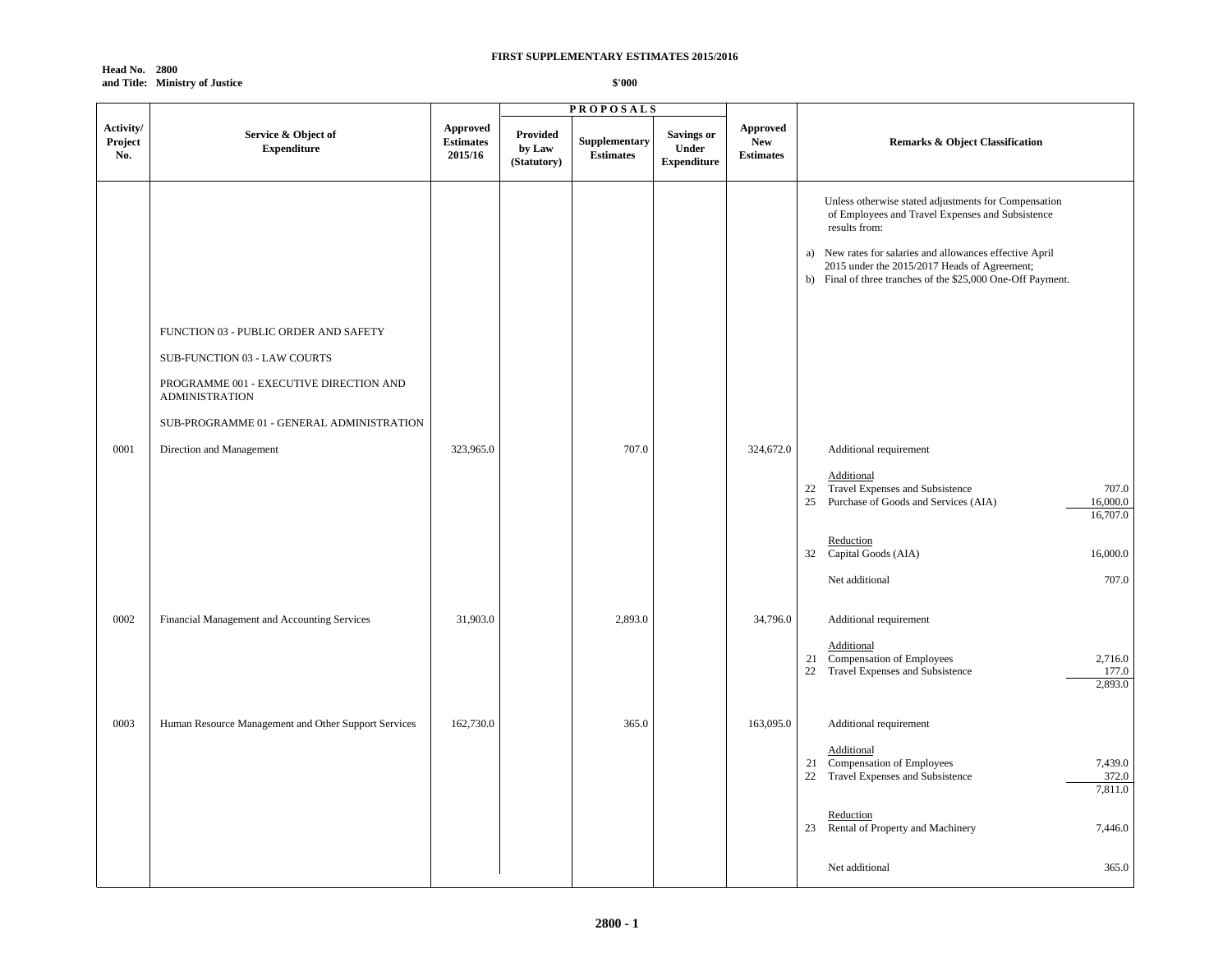| <b>Head No. 2800</b> |                                |
|----------------------|--------------------------------|
|                      | and Title: Ministry of Justice |

|                             |                                                            |                                                | <b>PROPOSALS</b>                  |                                   |                                                  |                                            |                                                                                                         |
|-----------------------------|------------------------------------------------------------|------------------------------------------------|-----------------------------------|-----------------------------------|--------------------------------------------------|--------------------------------------------|---------------------------------------------------------------------------------------------------------|
| Activity/<br>Project<br>No. | Service & Object of<br><b>Expenditure</b>                  | <b>Approved</b><br><b>Estimates</b><br>2015/16 | Provided<br>by Law<br>(Statutory) | Supplementary<br><b>Estimates</b> | <b>Savings or</b><br>Under<br><b>Expenditure</b> | Approved<br><b>New</b><br><b>Estimates</b> | <b>Remarks &amp; Object Classification</b>                                                              |
| 0279                        | Administration of Internal Audit                           | 24,671.0                                       |                                   | 257.0                             |                                                  | 24,928.0                                   | Additional requirement                                                                                  |
|                             |                                                            |                                                |                                   |                                   |                                                  |                                            | Additional<br>22 Travel Expenses and Subsistence<br>257.0                                               |
| 1498                        | Commissions of Enquiry - 2010 West Kingston Incursion      | 200,000.0                                      |                                   | 70,560.0                          |                                                  | 270,560.0                                  | Additional requirement                                                                                  |
|                             |                                                            |                                                |                                   |                                   |                                                  |                                            | Additional<br>25 Use of Goods and Services<br>70,560.0                                                  |
|                             | PROGRAMME 002 - TRAINING                                   |                                                |                                   |                                   |                                                  |                                            |                                                                                                         |
|                             | SUB-PROGRAMME 05 - DIRECTION AND<br><b>ADMINISTRATION</b>  |                                                |                                   |                                   |                                                  |                                            |                                                                                                         |
| 1575                        | Justice Training Institute                                 | 44,337.0                                       |                                   | 95.0                              |                                                  | 44,432.0                                   | Additional requirement                                                                                  |
|                             |                                                            |                                                |                                   |                                   |                                                  |                                            | Additional<br>22 Travel Expenses and Subsistence<br>95.0                                                |
|                             | PROGRAMME 425 - MAINTENANCE OF LAW AND<br><b>ORDER</b>     |                                                |                                   |                                   |                                                  |                                            |                                                                                                         |
|                             | SUB-PROGRAMME 20 - CENTRAL CONTROL AND<br><b>DIRECTION</b> |                                                |                                   |                                   |                                                  |                                            |                                                                                                         |
| 1456                        | Trafficking In Persons (TIP)                               | 31,774.0                                       |                                   | 617.0                             |                                                  | 32,391.0                                   | Additional requirement                                                                                  |
|                             |                                                            |                                                |                                   |                                   |                                                  |                                            | Additional<br>21 Compensation of Employees<br>617.0                                                     |
| 1562                        | Commission for the Prevention of Corruption                | 74,112.0                                       |                                   | 3,296.0                           |                                                  | 77,408.0                                   | Additional                                                                                              |
|                             |                                                            |                                                |                                   |                                   |                                                  |                                            | 21 Compensation of Employees<br>1,896.0<br>22 Travel Expenses and Subsistence<br>1,400.0<br>3,296.0     |
| 1589                        | Victim Services Division (Formerly Victim Support)         | 105,836.0                                      |                                   | 1,994.0                           |                                                  | 107,830.0                                  | Additional requirement                                                                                  |
|                             |                                                            |                                                |                                   |                                   |                                                  |                                            | Additional<br>21 Compensation of Employees<br>537.0<br>Travel Expenses and Subsistence<br>1,457.0<br>22 |
|                             |                                                            |                                                |                                   |                                   |                                                  |                                            |                                                                                                         |
|                             |                                                            |                                                |                                   |                                   |                                                  |                                            | 1,994.0                                                                                                 |
|                             |                                                            |                                                |                                   |                                   |                                                  |                                            |                                                                                                         |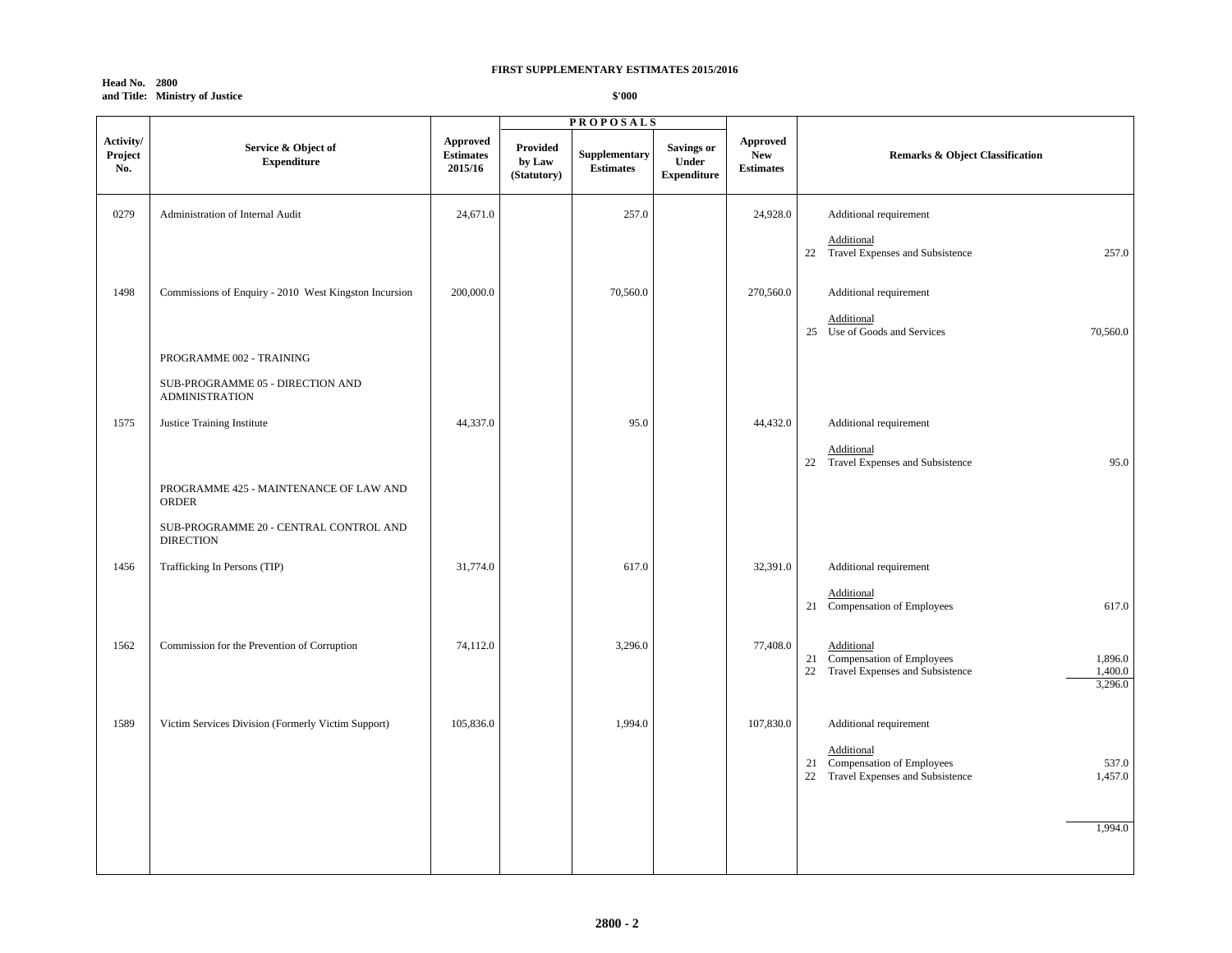**Head No. 2800 and Title: Ministry of Justice**

|                             |                                                                                            | <b>PROPOSALS</b>                               |                                          |                                   |                                                  |                                            |                                                                                                                                                                                                                                                                                                                                                                           |  |
|-----------------------------|--------------------------------------------------------------------------------------------|------------------------------------------------|------------------------------------------|-----------------------------------|--------------------------------------------------|--------------------------------------------|---------------------------------------------------------------------------------------------------------------------------------------------------------------------------------------------------------------------------------------------------------------------------------------------------------------------------------------------------------------------------|--|
| Activity/<br>Project<br>No. | Service & Object of<br><b>Expenditure</b>                                                  | <b>Approved</b><br><b>Estimates</b><br>2015/16 | <b>Provided</b><br>by Law<br>(Statutory) | Supplementary<br><b>Estimates</b> | <b>Savings or</b><br>Under<br><b>Expenditure</b> | Approved<br><b>New</b><br><b>Estimates</b> | <b>Remarks &amp; Object Classification</b>                                                                                                                                                                                                                                                                                                                                |  |
| 1595                        | PROGRAMME 426 - LEGAL SERVICES<br>SUB-PROGRAMME 20 - LEGAL ASSISTANCE<br>Legal Aid Council | 75,232.0                                       |                                          | 3,104.0                           |                                                  | 78,336.0                                   | Additional requirement<br>Additional<br>21<br>Compensation of Employees<br>3,011.0<br>22 Travel Expenses and Subsistence<br>93.0<br>3,104.0                                                                                                                                                                                                                               |  |
| 1568                        | SUB-PROGRAMME 21 - REFORM AND<br><b>REVISION OF LAWS</b><br>Law Revision                   | 15,759.0                                       |                                          | 351.0                             |                                                  | 16,110.0                                   | Additional requirement<br>Additional<br>21 Compensation of Employees<br>338.0<br>22 Travel Expenses and Subsistence<br>13.0<br>351.0                                                                                                                                                                                                                                      |  |
| 1569                        | SUB-PROGRAMME 22 - LEGAL EDUCATION<br>Professional Law School                              | 233,153.0                                      |                                          | 26,295.0                          |                                                  | 259,448.0                                  | Additional requirement includes:<br>i) third tranche of salary arrears related to Wage<br>6,847.0<br>Settlement for the period 2009/2011.<br>ii) 4% Wage Increase for the period April 2015 to<br>March 2016:<br>16,342.0<br>WIGUT - \$10,335<br>UAWU - \$0.417<br><b>MONATS - \$5,590</b><br>One-Off Payment<br>1,467.0<br>1,639.0<br><b>Travel Increase</b><br>26,295.0 |  |
|                             |                                                                                            |                                                |                                          |                                   |                                                  |                                            | Additional<br>30 Grants and Contributions<br>26,295.0                                                                                                                                                                                                                                                                                                                     |  |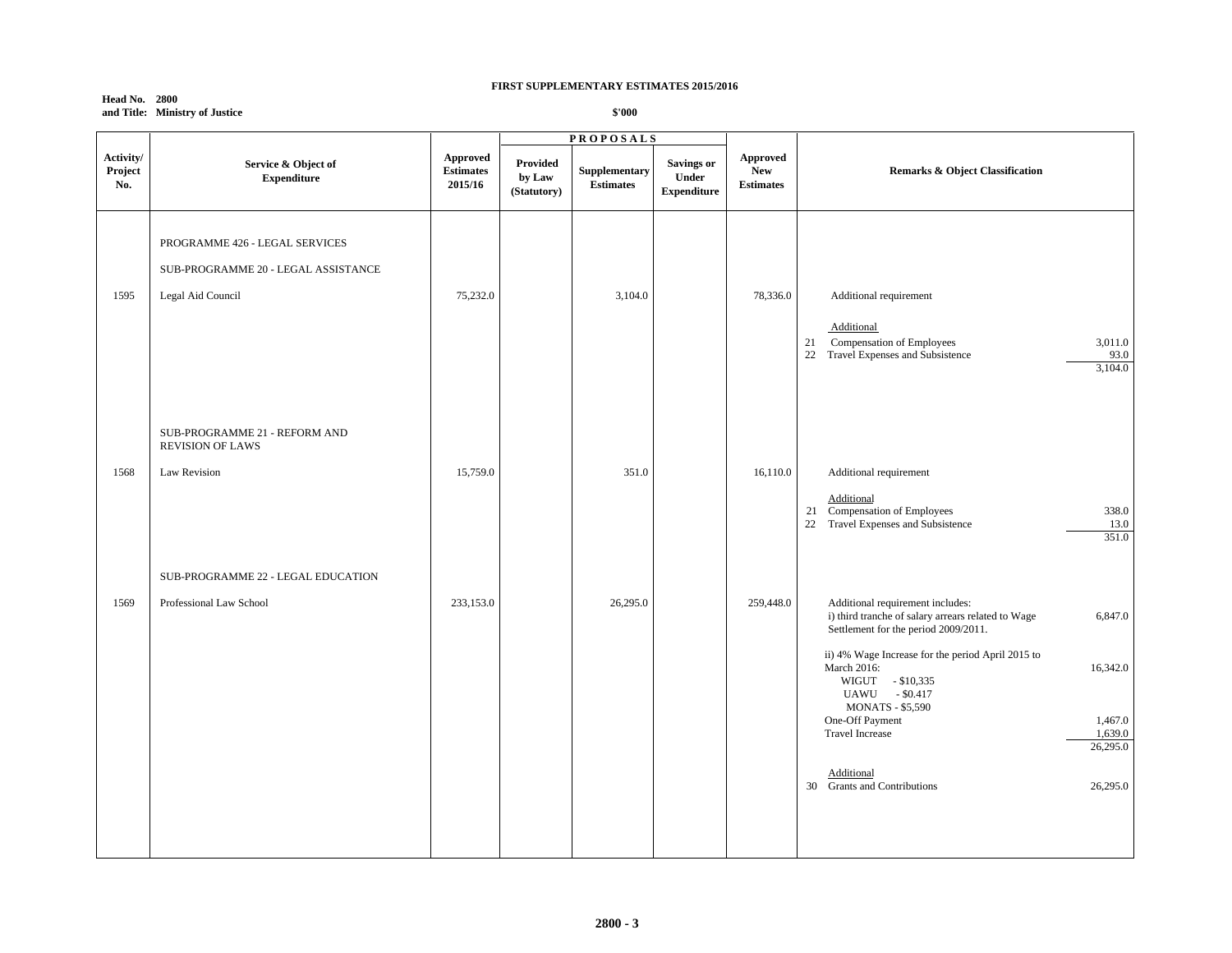| <b>Head No. 2800</b> |                                |
|----------------------|--------------------------------|
|                      | and Title: Ministry of Justice |

|                             |                                                                                                     |                                                | <b>PROPOSALS</b>                  |                                   |                                                  |                                            |                                                                                                                                       |
|-----------------------------|-----------------------------------------------------------------------------------------------------|------------------------------------------------|-----------------------------------|-----------------------------------|--------------------------------------------------|--------------------------------------------|---------------------------------------------------------------------------------------------------------------------------------------|
| Activity/<br>Project<br>No. | Service & Object of<br><b>Expenditure</b>                                                           | <b>Approved</b><br><b>Estimates</b><br>2015/16 | Provided<br>by Law<br>(Statutory) | Supplementary<br><b>Estimates</b> | <b>Savings or</b><br>Under<br><b>Expenditure</b> | Approved<br><b>New</b><br><b>Estimates</b> | <b>Remarks &amp; Object Classification</b>                                                                                            |
| 0275                        | SUB-PROGRAMME 29 - STRATEGIC PLANNING, POLICY<br>RESEARCH AND EVALUATION<br>Research and Evaluation | 33,309.0                                       |                                   | 276.0                             |                                                  | 33,585.0                                   | Additional requirement<br>Additional<br>22 Travel Expenses and Subsistence<br>276.0                                                   |
| 1503                        | Criminal and Civil Justice                                                                          | 27,277.0                                       |                                   | 391.0                             |                                                  | 27,668.0                                   | Additional requirement<br>Additional<br>21 Compensation of Employees<br>224.0<br>22 Travel Expenses and Subsistence<br>167.0<br>391.0 |
|                             |                                                                                                     |                                                |                                   |                                   |                                                  |                                            |                                                                                                                                       |
|                             | <b>GROSS TOTAL</b><br><b>LESS APPROPRIATIONS-IN-AID</b><br><b>TOTAL HEAD 2800</b>                   | 1,400,358.0<br>140,000.0<br>1,260,358.0        | $\blacksquare$<br>$\blacksquare$  | 111,201.0<br>111,201.0            | $\blacksquare$<br>$\blacksquare$                 | 1,511,559.0<br>140,000.0<br>1,371,559.0    |                                                                                                                                       |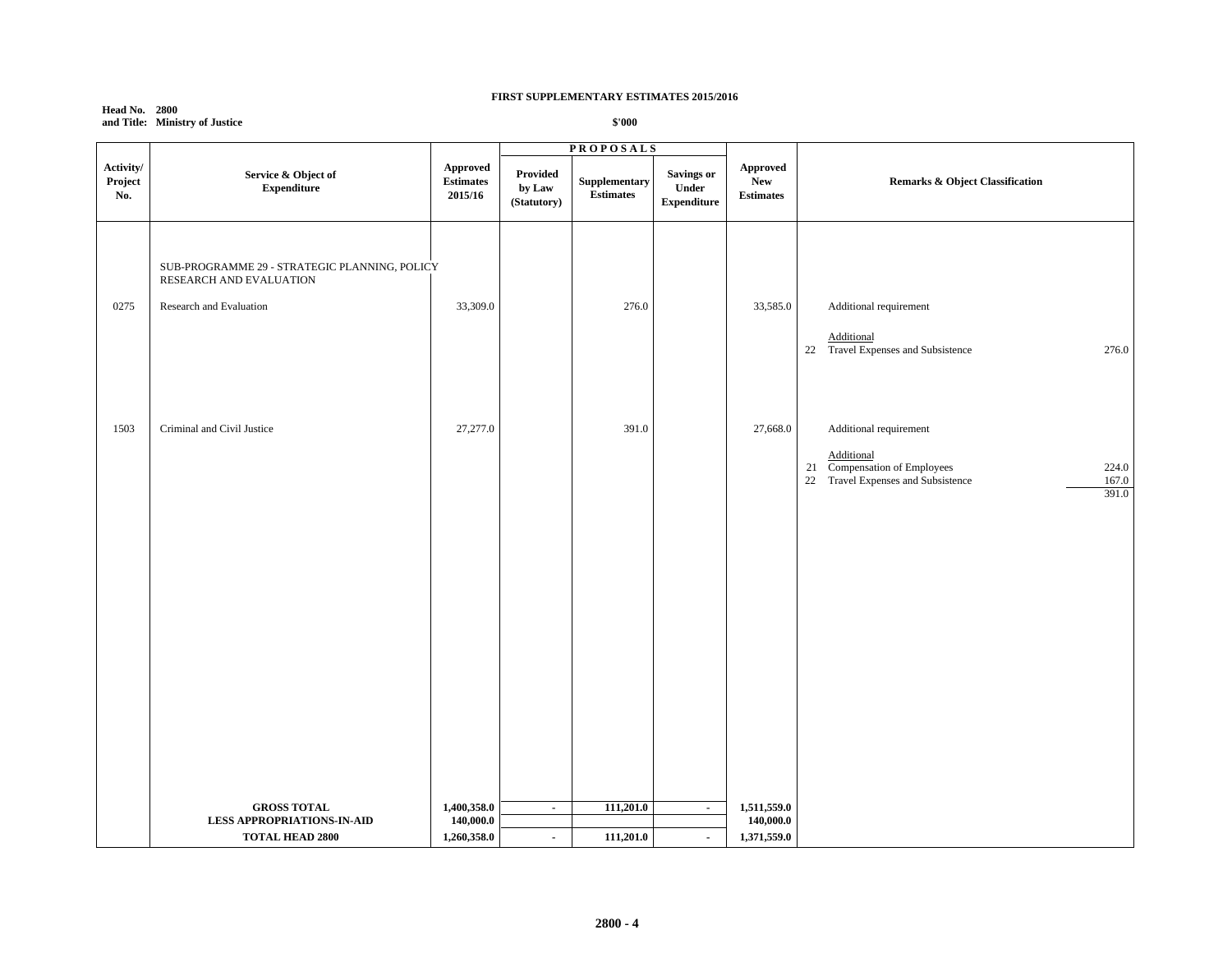**Head No. 2800A and Title: Ministry of Justice (Capital)**

|                                     |                                                              |                                                |                                   | <b>PROPOSALS</b>           |                                                  |                                            |                                                                                |
|-------------------------------------|--------------------------------------------------------------|------------------------------------------------|-----------------------------------|----------------------------|--------------------------------------------------|--------------------------------------------|--------------------------------------------------------------------------------|
| Activity/<br>${\bf Project}$<br>No. | Service & Object of<br><b>Expenditure</b>                    | <b>Approved</b><br><b>Estimates</b><br>2015/16 | Provided<br>by Law<br>(Statutory) | Supplementary<br>Estimates | <b>Savings or</b><br>Under<br><b>Expenditure</b> | Approved<br><b>New</b><br><b>Estimates</b> | <b>Remarks &amp; Object Classification</b>                                     |
|                                     | FUNCTION 03 - PUBLIC ORDER AND SAFETY                        |                                                |                                   |                            |                                                  |                                            |                                                                                |
|                                     | SUB-FUNCTION 03 - LAW COURTS                                 |                                                |                                   |                            |                                                  |                                            |                                                                                |
|                                     | PROGRAMME 427 - ADMINISTRATION OF JUSTICE                    |                                                |                                   |                            |                                                  |                                            |                                                                                |
|                                     | SUB-PROGRAMME 20 - COURTHOUSES AND<br>JUDICIAL RESIDENCES    |                                                |                                   |                            |                                                  |                                            |                                                                                |
| 1513                                | Construction and Improvement of Court Houses                 | 72,100.0                                       |                                   |                            | 16,865.0                                         | 55,235.0                                   | Revised requirement due to slower than programmed<br>utilization of resources. |
|                                     |                                                              |                                                |                                   |                            |                                                  |                                            | Reduction<br>31 Land and Structures<br>16,865.0                                |
|                                     | SUB-PROGRAMME 24 - MAJOR IMPROVEMENTS TO<br>PUBLIC BUILDINGS |                                                |                                   |                            |                                                  |                                            |                                                                                |
| 1684                                | Refurbishing of Hagley Park Road Complex                     | 50,000.0                                       |                                   |                            | 20,000.0                                         | 30,000.0                                   | Revised requirement                                                            |
|                                     |                                                              |                                                |                                   |                            |                                                  |                                            | Reduction<br>31 Land and Structures<br>20,000.0                                |
|                                     |                                                              |                                                |                                   |                            |                                                  |                                            |                                                                                |
|                                     |                                                              |                                                |                                   |                            |                                                  |                                            |                                                                                |
|                                     |                                                              |                                                |                                   |                            |                                                  |                                            |                                                                                |
|                                     |                                                              |                                                |                                   |                            |                                                  |                                            |                                                                                |
|                                     |                                                              |                                                |                                   |                            |                                                  |                                            |                                                                                |
|                                     |                                                              |                                                |                                   |                            |                                                  |                                            |                                                                                |
|                                     |                                                              |                                                |                                   |                            |                                                  |                                            |                                                                                |
|                                     |                                                              |                                                |                                   |                            |                                                  |                                            |                                                                                |
|                                     |                                                              |                                                |                                   |                            |                                                  |                                            |                                                                                |
|                                     |                                                              |                                                |                                   |                            |                                                  |                                            |                                                                                |
|                                     | <b>TOTAL HEAD 2800A</b>                                      | 122,100.0                                      | $\sim$                            | $\blacksquare$             | 36,865.0                                         | 85,235.0                                   |                                                                                |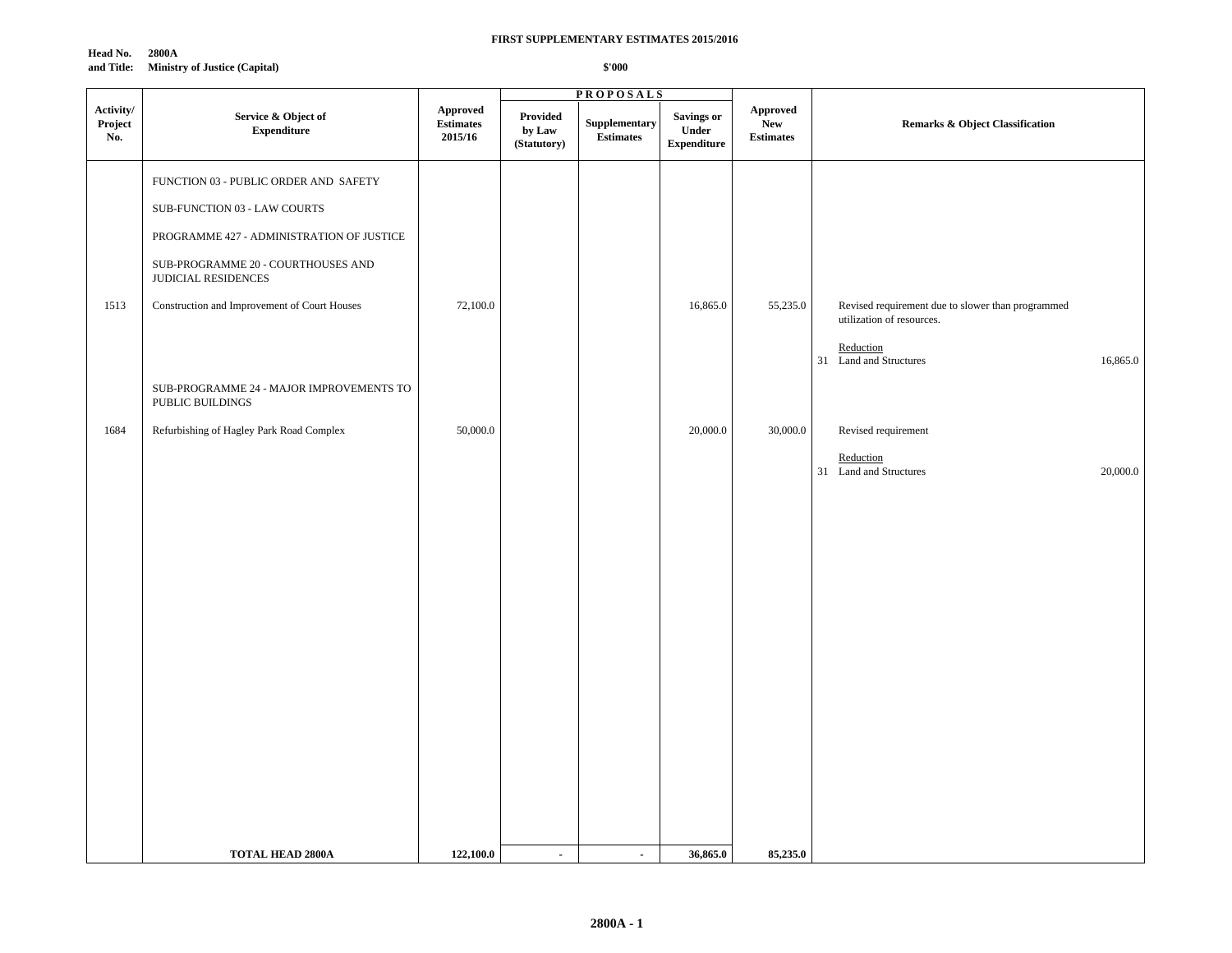## **Head No. 2800B**

**and Title: Ministry of Justice**

**(Capital - Multilateral/Bilateral Programmes)**

|                             |                                                                                     |                                                |                                          | <b>PROPOSALS</b>                  |                                                  |                                                   |                                                                                                                                                                                                                                                                                                                        |
|-----------------------------|-------------------------------------------------------------------------------------|------------------------------------------------|------------------------------------------|-----------------------------------|--------------------------------------------------|---------------------------------------------------|------------------------------------------------------------------------------------------------------------------------------------------------------------------------------------------------------------------------------------------------------------------------------------------------------------------------|
| Activity/<br>Project<br>No. | Service & Object of<br><b>Expenditure</b>                                           | <b>Approved</b><br><b>Estimates</b><br>2015/16 | <b>Provided</b><br>by Law<br>(Statutory) | Supplementary<br><b>Estimates</b> | <b>Savings or</b><br>Under<br><b>Expenditure</b> | <b>Approved</b><br><b>New</b><br><b>Estimates</b> | <b>Remarks &amp; Object Classification</b>                                                                                                                                                                                                                                                                             |
|                             | FUNCTION 03 - PUBLIC ORDER AND SAFETY                                               |                                                |                                          |                                   |                                                  |                                                   |                                                                                                                                                                                                                                                                                                                        |
|                             | SUB FUNCTION 03 - LAW COURTS<br>PROGRAMME 427 - ADMINISTRATION OF<br><b>JUSTICE</b> |                                                |                                          |                                   |                                                  |                                                   |                                                                                                                                                                                                                                                                                                                        |
| 9388                        | Justice Undertakings for Social Transformation<br>(CIDA)                            | 203,000.0                                      |                                          |                                   |                                                  | 203,000.0                                         | Additional requirement to facilitate the purchase of<br>Information Communication Technology equipment.<br>Additional<br>32 Capital Goods<br>69,549.0<br>Reduction<br>21 Compensation of Employees<br>6,355.0<br>22 Travel Expenses and Subsistence<br>2,487.0<br>60,707.0<br>25 Use of Goods and Services<br>69,549.0 |
| 9457                        | Citizen Security and Justice Programmme<br>III (IDB/DFID/DFATD/GOJ)                 | 145,000.0                                      |                                          |                                   |                                                  | 145,000.0                                         | Revised requirement due to changes in staff<br>contracts and for the purchase of a mobile<br>justice unit<br>Additional<br>25 Use of Goods and Services<br>64,600.0<br>32 Capital Goods<br>12,500.0<br>77,100.0                                                                                                        |
| 9493                        | Community Empowerment and Transformation                                            |                                                |                                          | 5,000.0                           |                                                  | 5,000.0                                           | Reduction<br>21 Compensation of Employees<br>58,000.0<br>Travel Expenses and Subsistence<br>6,600.0<br>22<br>29 Awards and Social Assistance<br>12,500.0<br>77,100.0<br>Additional requirement                                                                                                                         |
|                             | (COMET) Project (USAID)                                                             |                                                |                                          |                                   |                                                  |                                                   | Additional<br>25 Use of Goods and Services<br>5,000.0                                                                                                                                                                                                                                                                  |
|                             |                                                                                     |                                                |                                          |                                   |                                                  |                                                   |                                                                                                                                                                                                                                                                                                                        |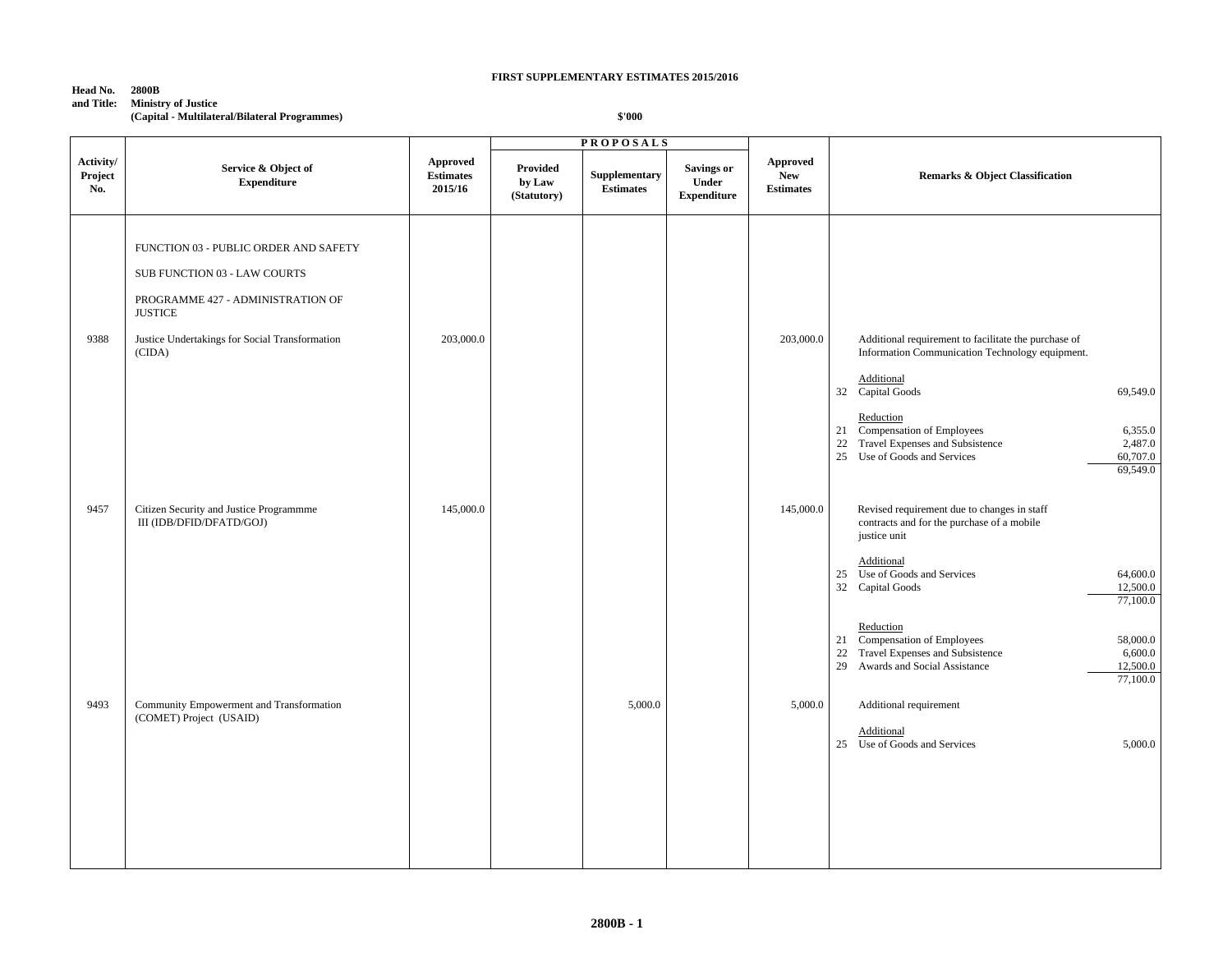**Head No. 2800B**

# **and Title: Ministry of Justice**

**(Capital - Multilateral/Bilateral Programmes)**

|                             | <b>PROPOSALS</b>                                                                                               |                                         |                                          |                                   |                                           |                                             |                                                                                    |
|-----------------------------|----------------------------------------------------------------------------------------------------------------|-----------------------------------------|------------------------------------------|-----------------------------------|-------------------------------------------|---------------------------------------------|------------------------------------------------------------------------------------|
| Activity/<br>Project<br>No. | Service & Object of<br><b>Expenditure</b>                                                                      | Approved<br><b>Estimates</b><br>2015/16 | <b>Provided</b><br>by Law<br>(Statutory) | Supplementary<br><b>Estimates</b> | Savings or<br>Under<br><b>Expenditure</b> | Approved<br>${\bf New}$<br><b>Estimates</b> | <b>Remarks &amp; Object Classification</b>                                         |
| 9482                        | Citizen Security and Social Cohesion in Jamaica - Support<br>to the West Kingston Commission of Enquiry (UNDP) |                                         |                                          | 9,477.0                           |                                           | 9,477.0                                     | Additional requirement<br>Additional<br>Use of Goods and Services<br>9,477.0<br>25 |
| 9453                        | Justice, Security, Accountability and Transparency<br>Project (JSAT)                                           | 115,000.0                               |                                          |                                   | 44,935.0                                  | 70,065.0                                    | Revised requirement                                                                |
|                             |                                                                                                                |                                         |                                          |                                   |                                           |                                             | Reduction<br>25 Use of Goods and Services<br>44,935.0                              |
|                             |                                                                                                                |                                         |                                          |                                   |                                           |                                             |                                                                                    |
|                             |                                                                                                                |                                         |                                          |                                   |                                           |                                             |                                                                                    |
|                             |                                                                                                                |                                         |                                          |                                   |                                           |                                             |                                                                                    |
|                             |                                                                                                                |                                         |                                          |                                   |                                           |                                             |                                                                                    |
|                             |                                                                                                                |                                         |                                          |                                   |                                           |                                             |                                                                                    |
|                             | <b>TOTAL HEAD 2800B</b>                                                                                        | 589,536.0                               | $\sim$                                   | 14,477.0                          | 44,935.0                                  | 559,078.0                                   |                                                                                    |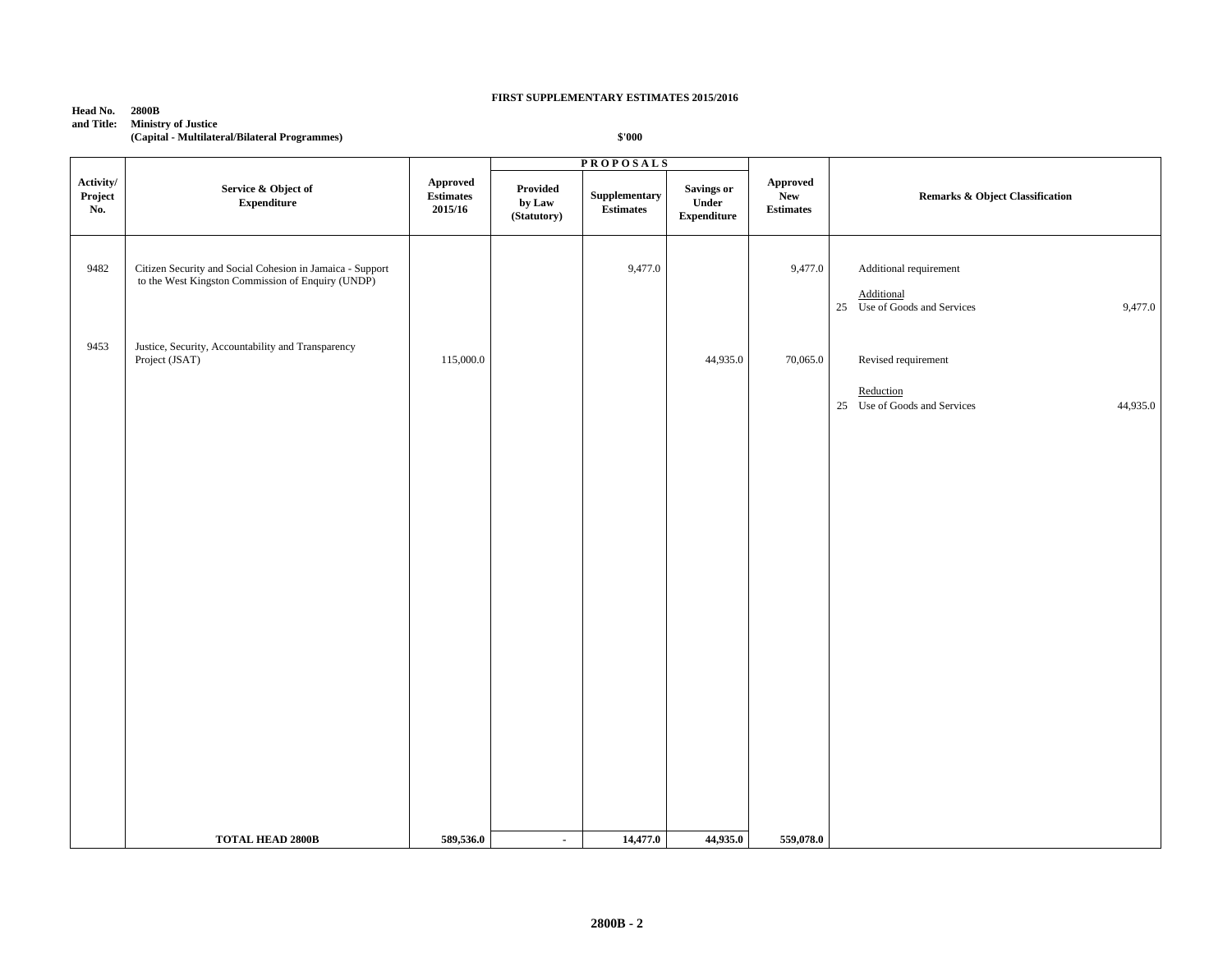**Head No. 2823 and Title: Court of Appeal**

|                             |                                                                                                                                                                                                             |                                                | <b>PROPOSALS</b>                  |                                  |                                                  |                                            |                                                                                                                                                                                                                                                                                                                                                                                                                                                                                                                                                                                                                                                                                                                      |
|-----------------------------|-------------------------------------------------------------------------------------------------------------------------------------------------------------------------------------------------------------|------------------------------------------------|-----------------------------------|----------------------------------|--------------------------------------------------|--------------------------------------------|----------------------------------------------------------------------------------------------------------------------------------------------------------------------------------------------------------------------------------------------------------------------------------------------------------------------------------------------------------------------------------------------------------------------------------------------------------------------------------------------------------------------------------------------------------------------------------------------------------------------------------------------------------------------------------------------------------------------|
| Activity/<br>Project<br>No. | Service & Object of<br><b>Expenditure</b>                                                                                                                                                                   | <b>Approved</b><br><b>Estimates</b><br>2015/16 | Provided<br>by Law<br>(Statutory) | Supplementary<br>$\bf Estimates$ | <b>Savings or</b><br>Under<br><b>Expenditure</b> | Approved<br><b>New</b><br><b>Estimates</b> | <b>Remarks &amp; Object Classification</b>                                                                                                                                                                                                                                                                                                                                                                                                                                                                                                                                                                                                                                                                           |
| 1548                        | FUNCTION 03 - PUBLIC ORDER AND SAFETY<br>SUB FUNCTION 03 - LAW COURTS<br>PROGRAMME 427 - ADMINISTRATION OF JUSTICE<br>SUB-PROGRAMME 23 - ADJUDICATION OF CASES<br>Court of Appeal<br><b>TOTAL HEAD 2823</b> | 246,404.0<br>246,404.0                         | 9,500.0<br>9,500.0                | $\mathbf{r}$                     | 13,687.0<br>13,687.0                             | 242,217.0<br>242,217.0                     | Unless otherwise stated adjustments for Compensation<br>of Employees and Travel Expenses and Subsistence<br>results from:<br>a) New rates for salaries and allowances effective April<br>2015 under the 2015/2017 Heads of Agreement;<br>b) Final of three tranches of the \$25,000 One Off Payment;<br>c) Arrears related to Wage Settlements agreed in<br>2014/15 (Judiciary).<br>Revised requirement<br>Reduction<br>22 Travel Expenses and Subsistence<br>4,000.0<br>25 Use of Goods and Services<br>8,000.0<br>32 Capital Goods<br>5,000.0<br>17,000.0<br>Additional<br>21 Compensation of Employees<br>3,313.0<br>21 Compensation of Employees (Statutory)<br>12,000.0<br>15,313.0<br>Net reduction<br>1,687.0 |
|                             |                                                                                                                                                                                                             |                                                |                                   |                                  |                                                  |                                            |                                                                                                                                                                                                                                                                                                                                                                                                                                                                                                                                                                                                                                                                                                                      |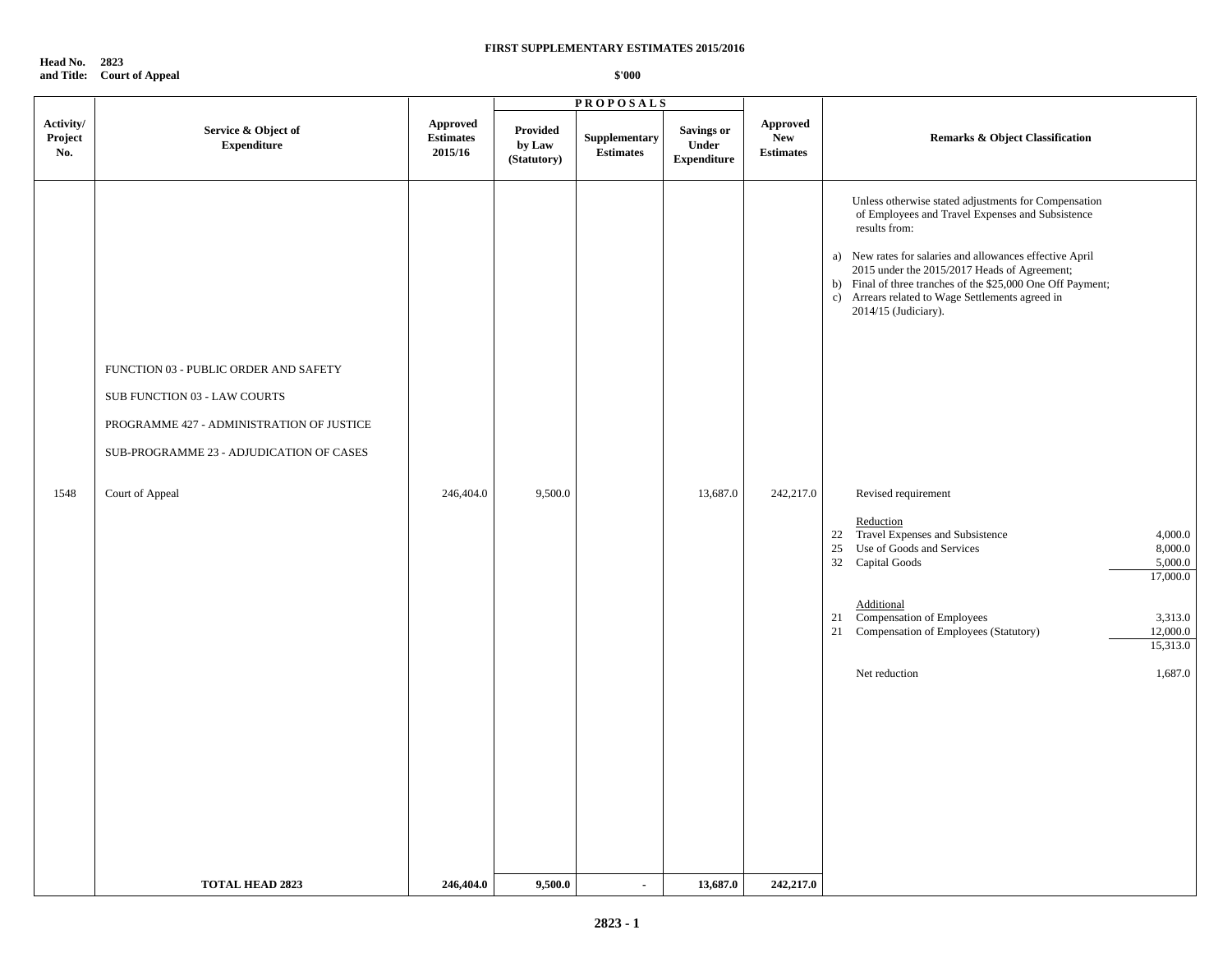# **Head No. 2825 and Title: Director of Public Prosecutions**

|                             |                                                                                                                                                     |                                                | <b>PROPOSALS</b>                  |                                   |                                                         |                                            |                                                                                                                                                                                                                                                                                                                                                                                                                                                     |
|-----------------------------|-----------------------------------------------------------------------------------------------------------------------------------------------------|------------------------------------------------|-----------------------------------|-----------------------------------|---------------------------------------------------------|--------------------------------------------|-----------------------------------------------------------------------------------------------------------------------------------------------------------------------------------------------------------------------------------------------------------------------------------------------------------------------------------------------------------------------------------------------------------------------------------------------------|
| Activity/<br>Project<br>No. | Service & Object of<br><b>Expenditure</b>                                                                                                           | <b>Approved</b><br><b>Estimates</b><br>2015/16 | Provided<br>by Law<br>(Statutory) | Supplementary<br><b>Estimates</b> | <b>Savings or</b><br><b>Under</b><br><b>Expenditure</b> | Approved<br><b>New</b><br><b>Estimates</b> | <b>Remarks &amp; Object Classification</b>                                                                                                                                                                                                                                                                                                                                                                                                          |
|                             | FUNCTION 03 - PUBLIC ORDER AND SAFETY<br>SUB FUNCTION 03 - LAW COURTS<br>PROGRAMME 426 - LEGAL SERVICES<br>SUB-PROGRAMME 27 - CRIMINAL PROSECUTIONS |                                                |                                   |                                   |                                                         |                                            | Unless otherwise stated adjustments for Compensation<br>of Employees and Travel Expenses and Subsistence<br>results from:<br>a) New rates for salaries and allowances effective April<br>2015 under the 2015/2017 Heads of Agreement;<br>b) Final of three tranches of the \$25,000 One Off Payment.                                                                                                                                                |
| 1556                        | Director of Public Prosecutions                                                                                                                     | 332,671.0                                      | 1,283.0                           | 4,497.0                           |                                                         | 338,451.0                                  | Additional requirement to facilitate circuit court sittings<br>and GCT payments for goods and services.<br>Additional<br>21 Compensation of Employees (Statutory)<br>1,283.0<br>Travel Expenses and Subsistence<br>22<br>11,500.0<br>24<br>Utilities and Communication Services (GCT)<br>1,534.0<br>25 Use of Goods and Services (GCT)<br>3,873.0<br>18,190.0<br>Reduction<br>21 Compensation of Employees<br>12,410.0<br>Net additional<br>5,780.0 |
|                             | <b>TOTAL HEAD 2825</b>                                                                                                                              | 332,671.0                                      | 1,283.0                           | 4,497.0                           |                                                         | 338,451.0                                  |                                                                                                                                                                                                                                                                                                                                                                                                                                                     |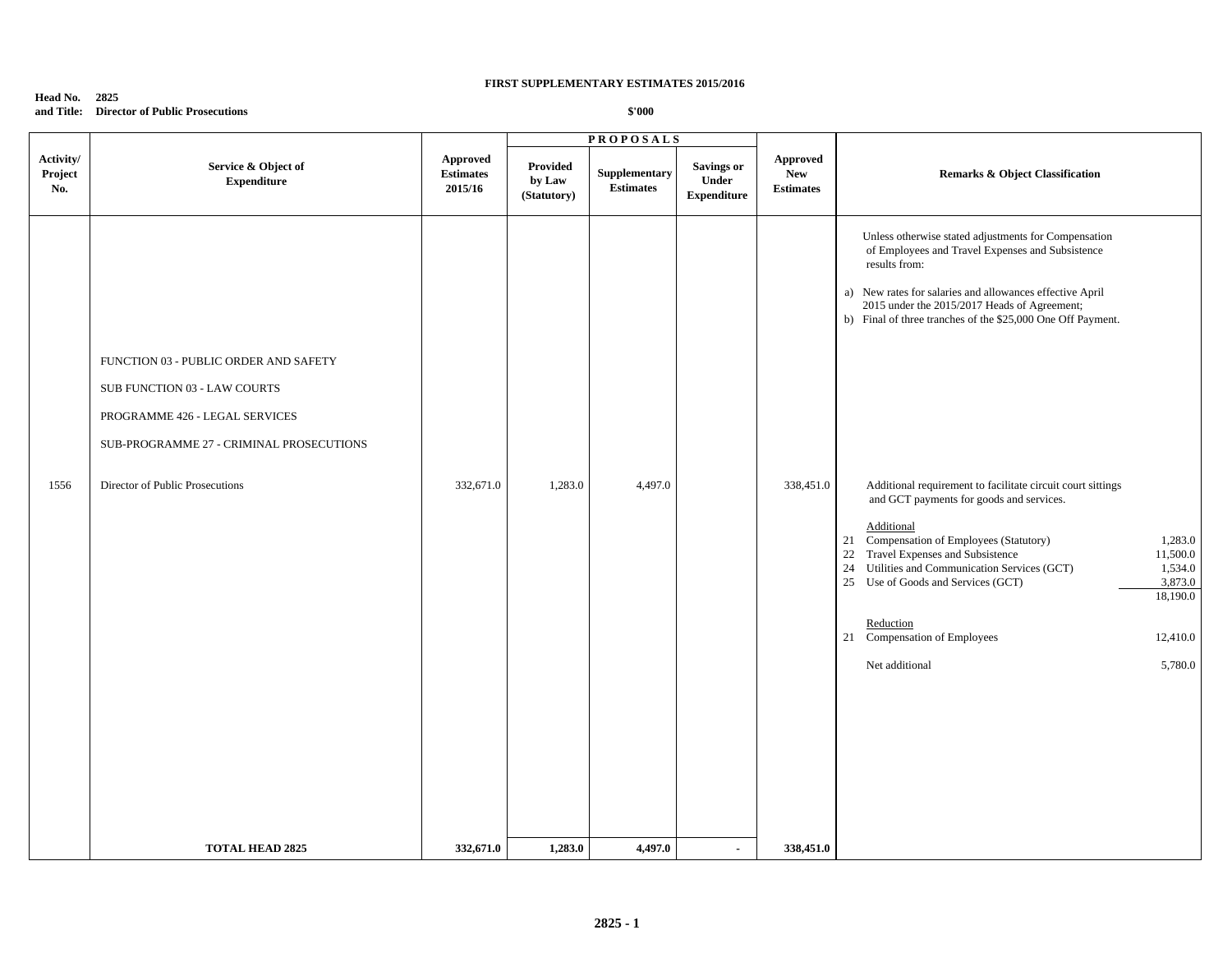**Head No. 2826 and Title: Family Court**

|                             |                                                                                                                                                                |                                                | <b>PROPOSALS</b>                         |                                   |                                                  |                                            |                                                                                                                                                                                                                                                                                                      |
|-----------------------------|----------------------------------------------------------------------------------------------------------------------------------------------------------------|------------------------------------------------|------------------------------------------|-----------------------------------|--------------------------------------------------|--------------------------------------------|------------------------------------------------------------------------------------------------------------------------------------------------------------------------------------------------------------------------------------------------------------------------------------------------------|
| Activity/<br>Project<br>No. | Service & Object of<br><b>Expenditure</b>                                                                                                                      | <b>Approved</b><br><b>Estimates</b><br>2015/16 | <b>Provided</b><br>by Law<br>(Statutory) | Supplementary<br><b>Estimates</b> | <b>Savings or</b><br>Under<br><b>Expenditure</b> | Approved<br><b>New</b><br><b>Estimates</b> | <b>Remarks &amp; Object Classification</b>                                                                                                                                                                                                                                                           |
|                             | FUNCTION 03 - PUBLIC ORDER AND SAFETY<br>SUB FUNCTION 03 - LAW COURTS<br>PROGRAMME 427 - ADMINISTRATION OF JUSTICE<br>SUB-PROGRAMME 23 - ADJUDICATION OF CASES |                                                |                                          |                                   |                                                  |                                            | Unless otherwise stated adjustments for Compensation<br>of Employees and Travel Expenses and Subsistence<br>results from:<br>a) New rates for salaries and allowances effective April<br>2015 under the 2015/2017 Heads of Agreement;<br>b) Final of three tranches of the \$25,000 One-Off Payment. |
| 1557                        | <b>Family Courts</b>                                                                                                                                           | 217,195.0                                      |                                          | 10,647.0                          |                                                  | 227,842.0                                  | Additional requirement<br>Additional<br>10,371.0<br>21 Compensation of Employees<br>22 Travel Expenses and Subsistence<br>3,076.0<br>23 Rental of Property and Machinery<br>200.0<br>13,647.0<br>Reduction<br>24<br>Utilities and Communication Services<br>3,000.0<br>Net additional<br>10,647.0    |
|                             | <b>TOTAL HEAD 2826</b>                                                                                                                                         | 217,195.0                                      |                                          | 10,647.0                          | $\blacksquare$                                   | 227,842.0                                  |                                                                                                                                                                                                                                                                                                      |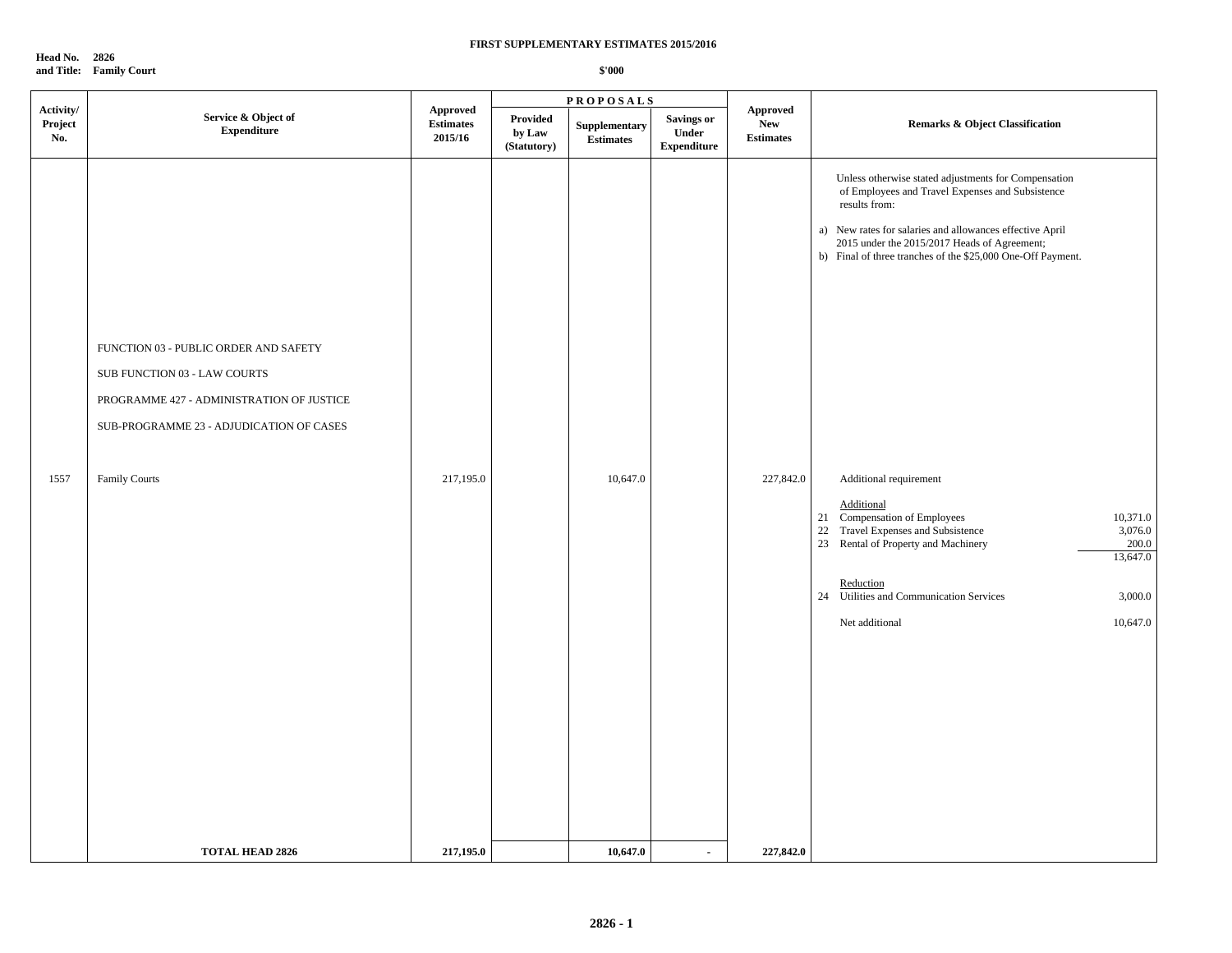**Head No. 2827 and Title: Resident Magistrates' Court**

|                             | Service & Object of<br><b>Expenditure</b>                                                                                                                                                             | Approved<br><b>Estimates</b><br>2015/16 | <b>PROPOSALS</b>                         |                                   |                                                  |                                                   |                                                                                                                                                                                                                                                                                                                                                                                                                                                                                                                                                                                                                                                                        |  |
|-----------------------------|-------------------------------------------------------------------------------------------------------------------------------------------------------------------------------------------------------|-----------------------------------------|------------------------------------------|-----------------------------------|--------------------------------------------------|---------------------------------------------------|------------------------------------------------------------------------------------------------------------------------------------------------------------------------------------------------------------------------------------------------------------------------------------------------------------------------------------------------------------------------------------------------------------------------------------------------------------------------------------------------------------------------------------------------------------------------------------------------------------------------------------------------------------------------|--|
| Activity/<br>Project<br>No. |                                                                                                                                                                                                       |                                         | <b>Provided</b><br>by Law<br>(Statutory) | Supplementary<br><b>Estimates</b> | <b>Savings or</b><br>Under<br><b>Expenditure</b> | <b>Approved</b><br><b>New</b><br><b>Estimates</b> | <b>Remarks &amp; Object Classification</b>                                                                                                                                                                                                                                                                                                                                                                                                                                                                                                                                                                                                                             |  |
| 1559                        | FUNCTION 03 - PUBLIC ORDER AND SAFETY<br>SUB FUNCTION 03 - LAW COURTS<br>PROGRAMME 427 - ADMINISTRATION OF JUSTICE<br>SUB-PROGRAMME 23 - ADJUDICATION OF CASES<br><b>Resident Magistrates' Courts</b> | 1,443,759.0                             |                                          | $\blacksquare$                    | 69,198.0                                         | 1,374,561.0                                       | Unless otherwise stated adjustments for Compensation<br>of Employees and Travel Expenses and Subsistence<br>results from:<br>a) New rates for salaries and allowances effective April<br>2015 under the 2015/2017 Heads of Agreement;<br>b) Final of three tranches of the \$25,000 One Off Payment.<br>Revised requirement due to the under filling of posts.<br>Reduction<br>21 Compensation of Employees<br>24,000.0<br>25 Use of Goods and Services<br>11,300.0<br>32 Capital Goods<br>42,000.0<br>77,300.0<br>Additional<br>22 Travel Expenses & Subsistence<br>7,102.0<br>1,000.0<br>23 Rental of Property and Machinery<br>8,102.0<br>Net reduction<br>69,198.0 |  |
|                             | <b>TOTAL HEAD 2827</b>                                                                                                                                                                                | 1,476,076.0                             | $\blacksquare$                           |                                   | 69,198.0                                         | 1,406,878.0                                       |                                                                                                                                                                                                                                                                                                                                                                                                                                                                                                                                                                                                                                                                        |  |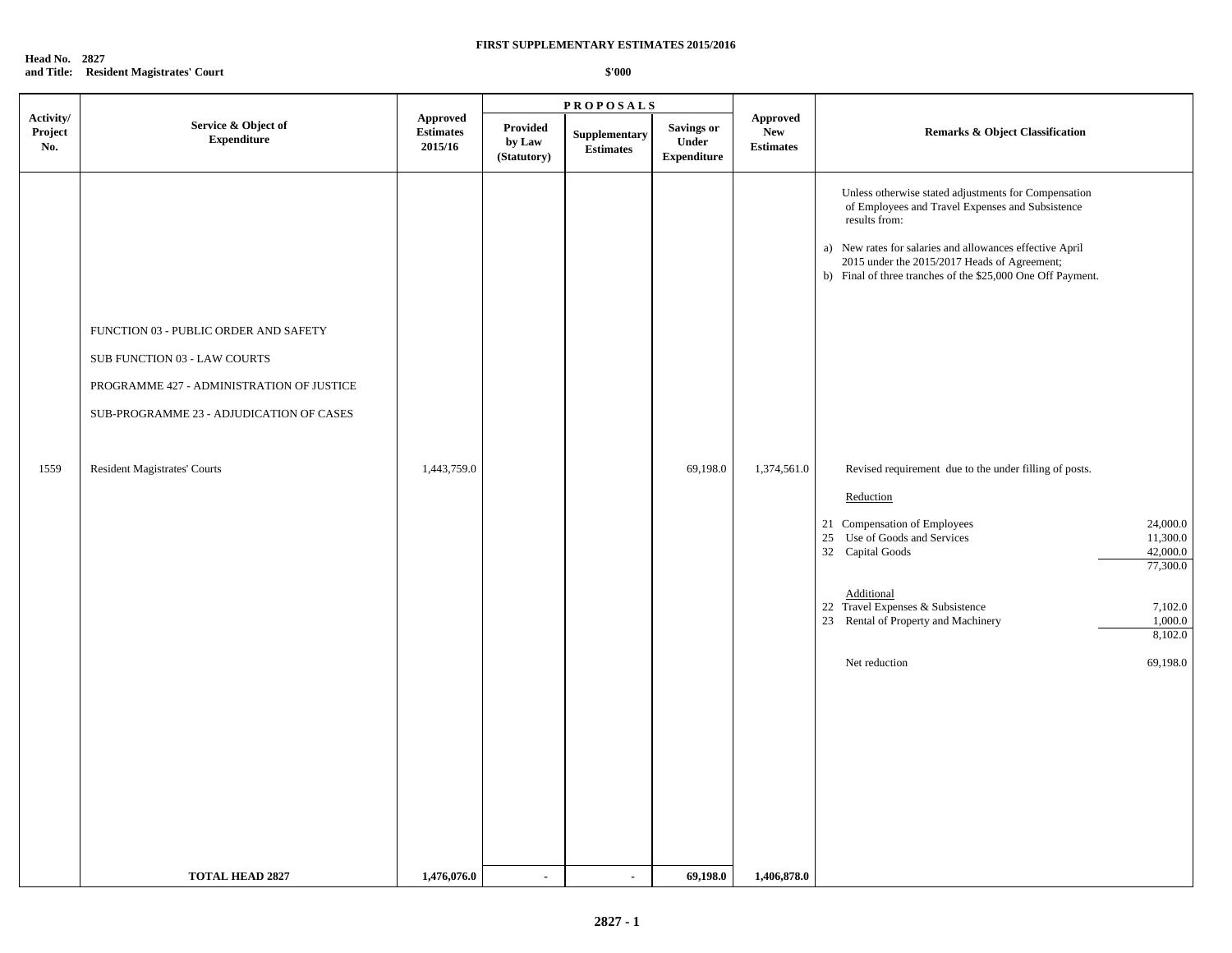**Head No. 2828 and Title: Revenue Court**

|                             |                                                                                                                                                                |                                                |                                   | <b>PROPOSALS</b>                  |                                                  |                                                   |                                                                                                                                                                                                                                                                                                      |  |
|-----------------------------|----------------------------------------------------------------------------------------------------------------------------------------------------------------|------------------------------------------------|-----------------------------------|-----------------------------------|--------------------------------------------------|---------------------------------------------------|------------------------------------------------------------------------------------------------------------------------------------------------------------------------------------------------------------------------------------------------------------------------------------------------------|--|
| Activity/<br>Project<br>No. | Service & Object of<br><b>Expenditure</b>                                                                                                                      | <b>Approved</b><br><b>Estimates</b><br>2015/16 | Provided<br>by Law<br>(Statutory) | Supplementary<br><b>Estimates</b> | <b>Savings or</b><br>Under<br><b>Expenditure</b> | <b>Approved</b><br><b>New</b><br><b>Estimates</b> | <b>Remarks &amp; Object Classification</b>                                                                                                                                                                                                                                                           |  |
|                             | FUNCTION 03 - PUBLIC ORDER AND SAFETY<br>SUB FUNCTION 03 - LAW COURTS<br>PROGRAMME 427 - ADMINISTRATION OF JUSTICE<br>SUB-PROGRAMME 23 - ADJUDICATION OF CASES |                                                |                                   |                                   |                                                  |                                                   | Unless otherwise stated adjustments for Compensation<br>of Employees and Travel Expenses and Subsistence<br>results from:<br>a) New rates for salaries and allowances effective April<br>2015 under the 2015/2017 Heads of Agreement;<br>b) Final of three tranches of the \$25,000 One Off Payment. |  |
| 1560                        | Revenue Court                                                                                                                                                  | 2,625.0                                        |                                   | 628.0                             |                                                  | 3,253.0                                           | Additional requirement<br>Additional<br>21 Compensation of Employees<br>628.0                                                                                                                                                                                                                        |  |
|                             | <b>TOTAL HEAD 2828</b>                                                                                                                                         | 2,625.0                                        |                                   | 628.0                             | $\blacksquare$                                   | 3,253.0                                           |                                                                                                                                                                                                                                                                                                      |  |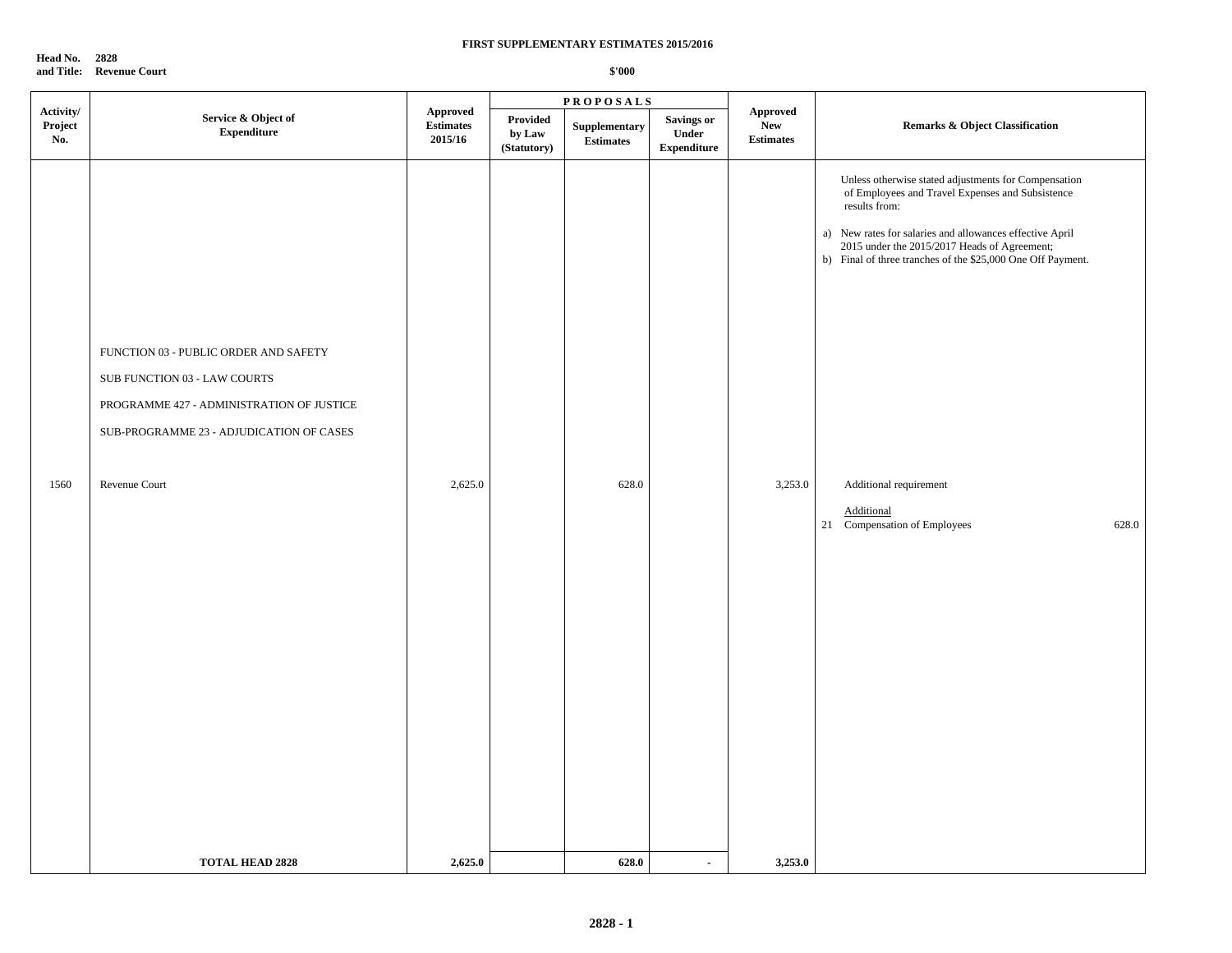**Head No. 2829 and Title: Supreme Court**

|                             |                                                                                                                                                                                 |                                                |                                   | <b>PROPOSALS</b>                  |                                                  |                                                   |                                                                                                                                                                                                                                                                                                                                                                                                                                                                                                                                                                                                                                                                                                              |  |
|-----------------------------|---------------------------------------------------------------------------------------------------------------------------------------------------------------------------------|------------------------------------------------|-----------------------------------|-----------------------------------|--------------------------------------------------|---------------------------------------------------|--------------------------------------------------------------------------------------------------------------------------------------------------------------------------------------------------------------------------------------------------------------------------------------------------------------------------------------------------------------------------------------------------------------------------------------------------------------------------------------------------------------------------------------------------------------------------------------------------------------------------------------------------------------------------------------------------------------|--|
| Activity/<br>Project<br>No. | Service & Object of<br><b>Expenditure</b>                                                                                                                                       | <b>Approved</b><br><b>Estimates</b><br>2015/16 | Provided<br>by Law<br>(Statutory) | Supplementary<br><b>Estimates</b> | <b>Savings or</b><br>Under<br><b>Expenditure</b> | <b>Approved</b><br><b>New</b><br><b>Estimates</b> | <b>Remarks &amp; Object Classification</b>                                                                                                                                                                                                                                                                                                                                                                                                                                                                                                                                                                                                                                                                   |  |
| 1561                        | FUNCTION 03 - PUBLIC ORDER AND SAFETY<br>SUB FUNCTION 03 - LAW COURTS<br>PROGRAMME 427 - ADMINISTRATION OF JUSTICE<br>SUB-PROGRAMME 23 - ADJUDICATION OF CASES<br>Supreme Court | 1,125,298.0                                    | 20,000.0                          |                                   | 45,198.0                                         | 1,100,100.0                                       | Unless otherwise stated adjustments for Compensation<br>of Employees and Travel Expenses and Subsistence<br>results from:<br>a) New rates for salaries and allowances effective April<br>2015 under the 2015/2017 Heads of Agreement;<br>b) Final of three tranches of the \$25,000 One Off Payment;<br>c) Arrears related to Wage Settlements agreed in<br>2014/15 (Judiciary).<br>Revised requirement due to less than projected expenditure.<br>Reduction<br>22 Travel Expenses and Subsistence<br>18,198.0<br>Use of Goods and Services<br>25<br>17,000.0<br>10,000.0<br>32 Capital Goods<br>45,198.0<br>Additional<br>21 Compensation of Employees (Statutory)<br>20,000.0<br>Net reduction<br>25,198.0 |  |
|                             |                                                                                                                                                                                 |                                                |                                   |                                   |                                                  |                                                   |                                                                                                                                                                                                                                                                                                                                                                                                                                                                                                                                                                                                                                                                                                              |  |
|                             | <b>TOTAL HEAD 2829</b>                                                                                                                                                          | 1,125,298.0                                    | 20,000.0                          | $\blacksquare$                    | 45,198.0                                         | 1,100,100.0                                       |                                                                                                                                                                                                                                                                                                                                                                                                                                                                                                                                                                                                                                                                                                              |  |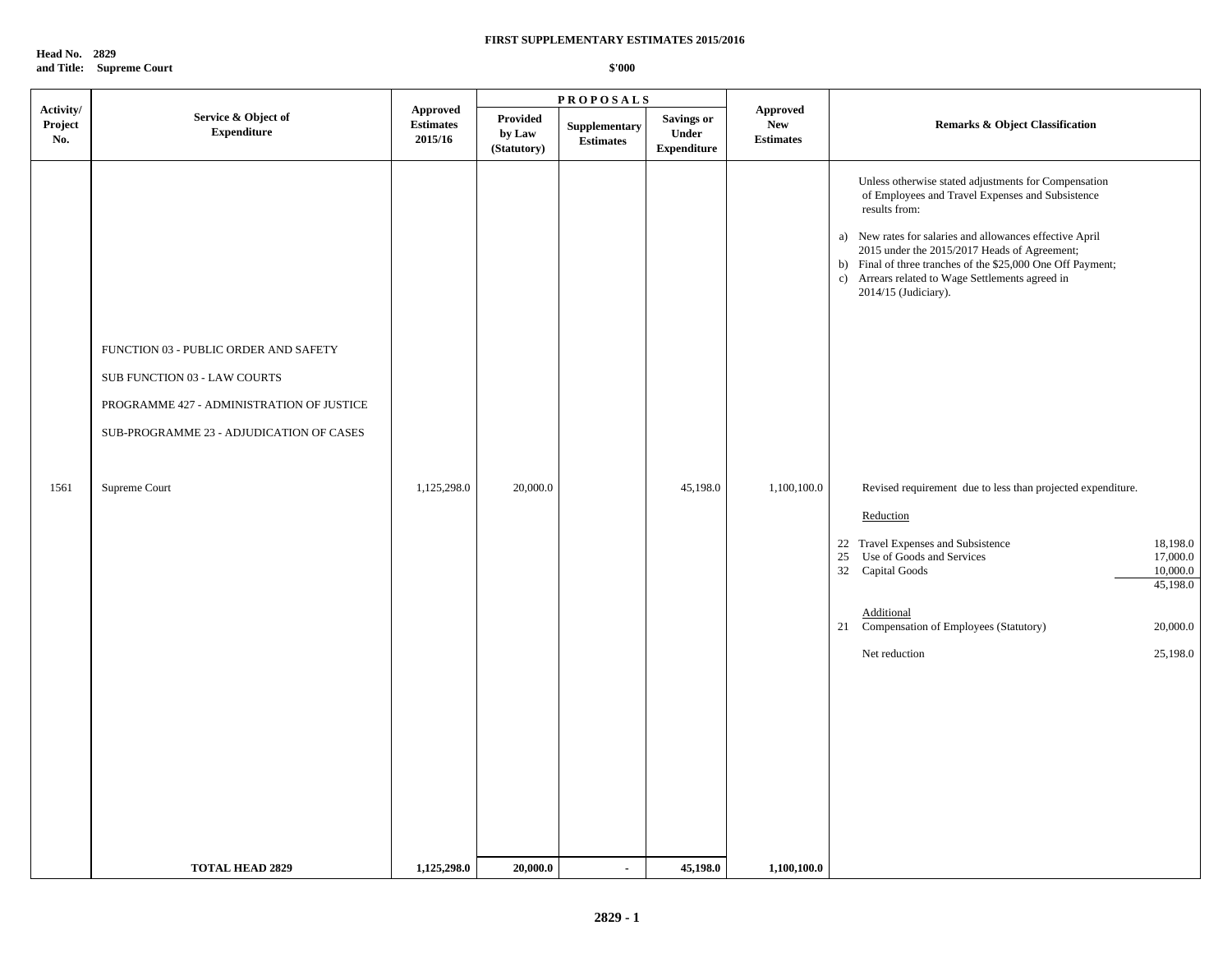**Head No. 2830 and Title: Administrator General**

|                             |                                                                                                                                                                                            |                                         | <b>PROPOSALS</b>                  |                                   |                                                  |                                            |                                                                                                                                                                                                                                                                                                                                                                                                                                                                                                                                                                                                                                                                                                 |
|-----------------------------|--------------------------------------------------------------------------------------------------------------------------------------------------------------------------------------------|-----------------------------------------|-----------------------------------|-----------------------------------|--------------------------------------------------|--------------------------------------------|-------------------------------------------------------------------------------------------------------------------------------------------------------------------------------------------------------------------------------------------------------------------------------------------------------------------------------------------------------------------------------------------------------------------------------------------------------------------------------------------------------------------------------------------------------------------------------------------------------------------------------------------------------------------------------------------------|
| Activity/<br>Project<br>No. | Service & Object of<br><b>Expenditure</b>                                                                                                                                                  | Approved<br><b>Estimates</b><br>2015/16 | Provided<br>by Law<br>(Statutory) | Supplementary<br><b>Estimates</b> | <b>Savings or</b><br>Under<br><b>Expenditure</b> | Approved<br><b>New</b><br><b>Estimates</b> | <b>Remarks &amp; Object Classification</b>                                                                                                                                                                                                                                                                                                                                                                                                                                                                                                                                                                                                                                                      |
| 1545                        | FUNCTION 03 - PUBLIC ORDER AND SAFETY<br>SUB FUNCTION 03 - LAW COURTS<br>PROGRAMME 426 - LEGAL SERVICES<br>SUB-PROGRAMME 24 - ADMINISTRATION<br>OF ESTATES<br><b>Administrator General</b> | 404,700.0                               |                                   |                                   |                                                  | 404,700.0                                  | Unless otherwise stated adjustments for Compensation<br>of Employees and Travel Expenses and Subsistence<br>results from:<br>a) New rates for salaries and allowances effective April<br>2015 under the 2015/2017 Heads of Agreement;<br>b) Final of three tranche of the \$25,000 One Off Payment.<br>Additional requirement due to reallocation of funds<br>Additional<br>21 Compensation of Employees<br>6,154.0<br>23 Rental of Property and Machinery<br>4,378.0<br>24 Utilities and Communication Services<br>1,750.0<br>25 Purchase of Goods and Services<br>8,848.0<br>21,130.0<br>Reduction<br>22 Travel Expenses and Subsistence<br>839.0<br>32 Capital Goods<br>20,291.0<br>21,130.0 |
|                             | <b>GROSS TOTAL</b>                                                                                                                                                                         | 404,700.0                               | $\blacksquare$                    | $\blacksquare$                    | $\blacksquare$                                   | 404,700.0                                  |                                                                                                                                                                                                                                                                                                                                                                                                                                                                                                                                                                                                                                                                                                 |
|                             | <b>LESS APPROPRIATIONS-IN-AID</b>                                                                                                                                                          | 163,691.0                               |                                   |                                   |                                                  | 163,691.0                                  |                                                                                                                                                                                                                                                                                                                                                                                                                                                                                                                                                                                                                                                                                                 |
|                             | <b>NET TOTAL HEAD 2830</b>                                                                                                                                                                 | 241,009.0                               | $\sim$                            | $\sim$                            | $\sim$                                           | 241,009.0                                  |                                                                                                                                                                                                                                                                                                                                                                                                                                                                                                                                                                                                                                                                                                 |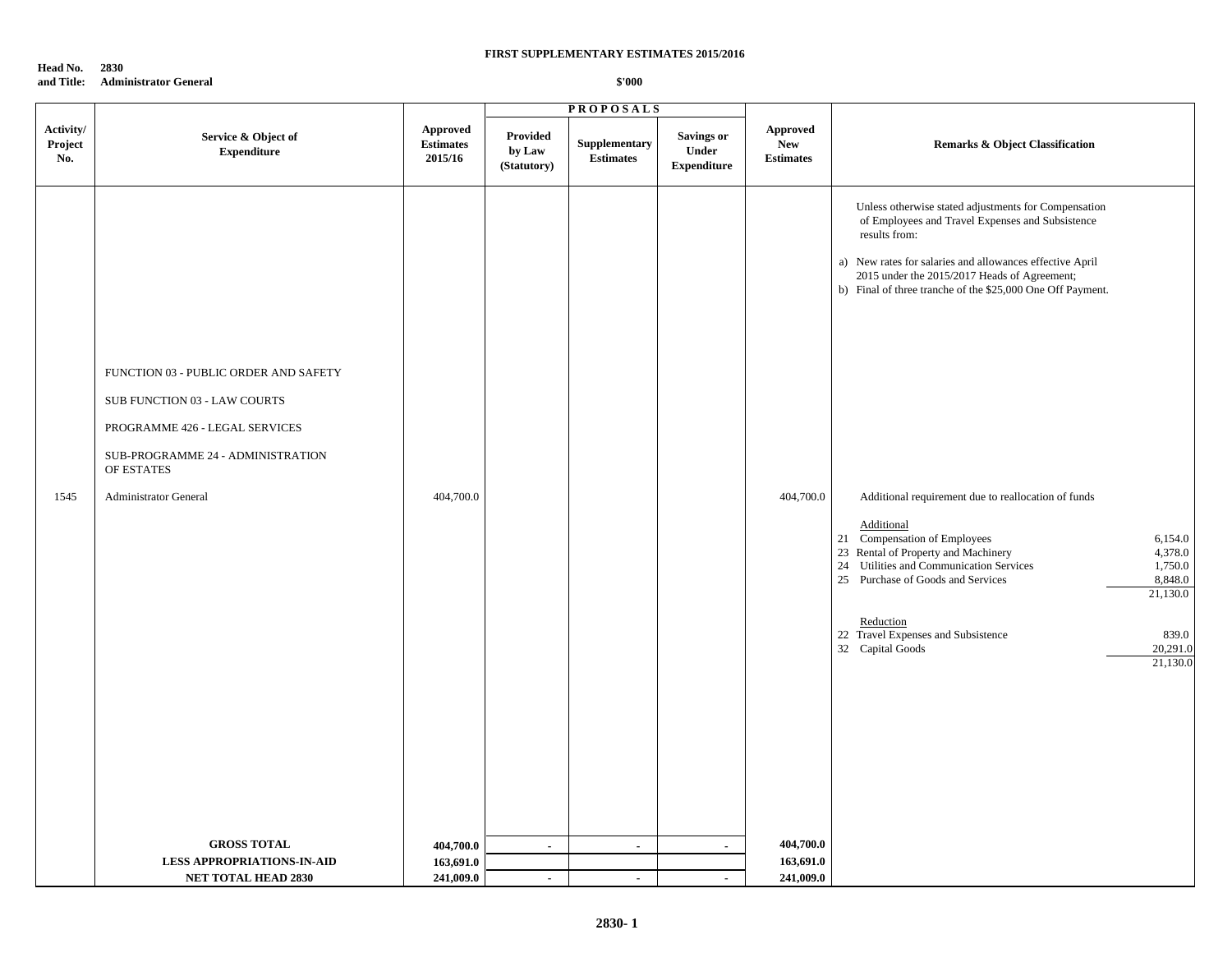**Head No. 2831 and Title: Attorney General**

|                             |                                                                                                                                                                                                           |                                                |                                   | <b>PROPOSALS</b>                  |                                                  |                                                   |                                                                                                                                                                                                                                                                                                                                                                                                                                                                                                                                                                                                                            |  |
|-----------------------------|-----------------------------------------------------------------------------------------------------------------------------------------------------------------------------------------------------------|------------------------------------------------|-----------------------------------|-----------------------------------|--------------------------------------------------|---------------------------------------------------|----------------------------------------------------------------------------------------------------------------------------------------------------------------------------------------------------------------------------------------------------------------------------------------------------------------------------------------------------------------------------------------------------------------------------------------------------------------------------------------------------------------------------------------------------------------------------------------------------------------------------|--|
| Activity/<br>Project<br>No. | Service & Object of<br><b>Expenditure</b>                                                                                                                                                                 | <b>Approved</b><br><b>Estimates</b><br>2015/16 | Provided<br>by Law<br>(Statutory) | Supplementary<br><b>Estimates</b> | <b>Savings or</b><br>Under<br><b>Expenditure</b> | <b>Approved</b><br><b>New</b><br><b>Estimates</b> | <b>Remarks &amp; Object Classification</b>                                                                                                                                                                                                                                                                                                                                                                                                                                                                                                                                                                                 |  |
| 1546                        | FUNCTION 03 - PUBLIC ORDER AND SAFETY<br>SUB FUNCTION 03 - LAW COURTS<br>PROGRAMME 426 - LEGAL SERVICES<br>SUB-PROGRAMME 25 - LEGAL SERVICES TO<br>GOVERNMENT AND GOVERNMENT OFFICERS<br>Attorney General | 679,057.0                                      |                                   | 34,200.0                          |                                                  | 713,257.0                                         | Unless otherwise stated adjustments for Compensation<br>of Employees and Travel Expenses and Subsistence<br>results from:<br>a) New rates for salaries and allowances effective April<br>2015 under the 2015/2017 Heads of Agreement;<br>b) Final of three tranches of the \$25,000 One Off Payment.<br>Additional requirement to facilitate the payment of judgement debt<br>for the years 2012 and part payment for 2013.<br>Additional<br>29 Awards and Social Assistance<br>50,100.0<br>Reduction<br>21 Compensation of Employees<br>12,900.0<br>32 Capital Goods<br>3,000.0<br>15,900.0<br>Net additional<br>34,200.0 |  |
|                             | <b>TOTAL HEAD 2831</b>                                                                                                                                                                                    | 679,057.0                                      | $\blacksquare$                    | 34,200.0                          | $\sim$                                           | 713,257.0                                         |                                                                                                                                                                                                                                                                                                                                                                                                                                                                                                                                                                                                                            |  |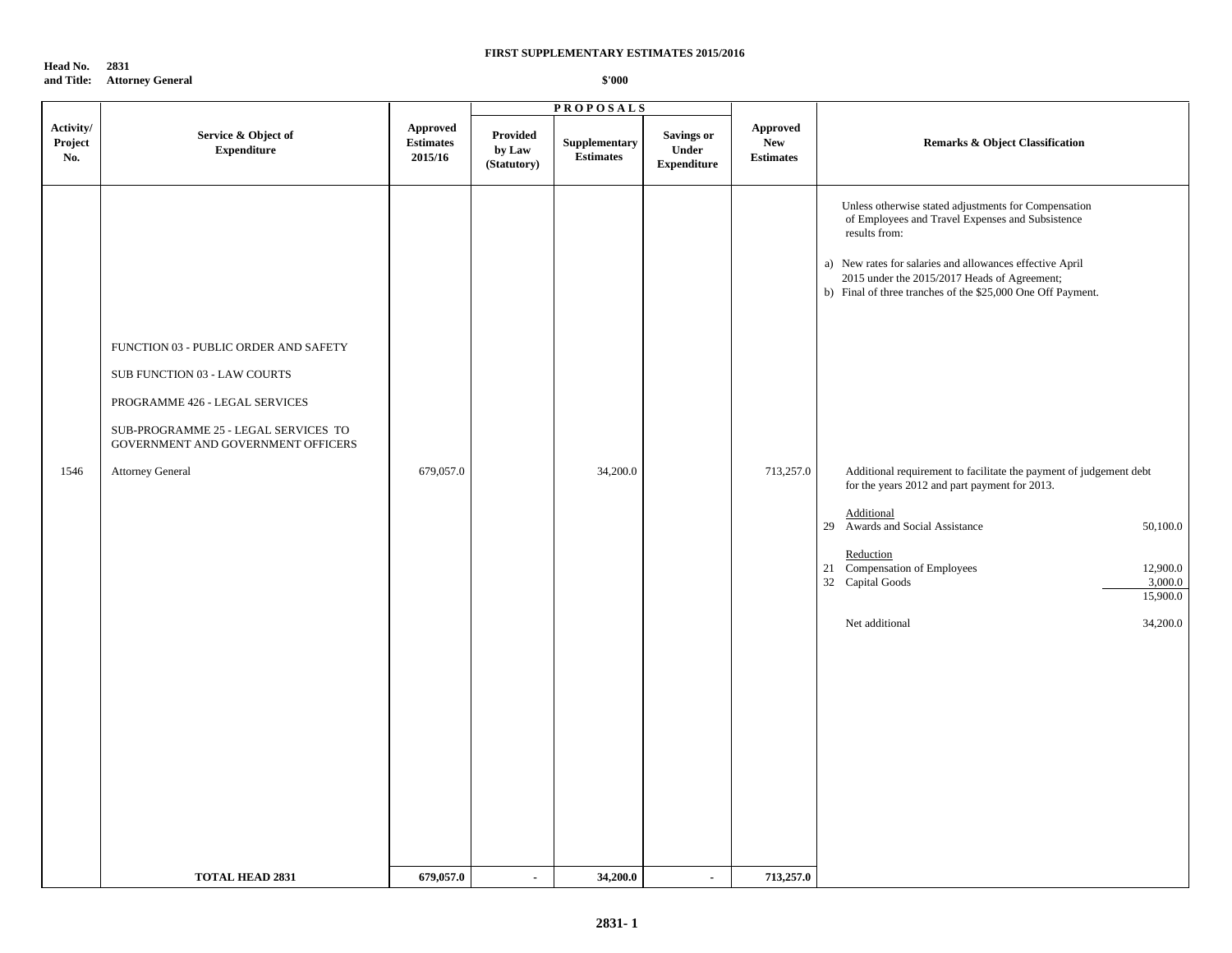**Head No. 2832 and Title: Trustee in Bankruptcy**

|                                                                                                                                                                                                                                                      | <b>PROPOSALS</b>                                                                                                           |                                                                                                                                                                                                                                                                                                                                                                                                                                                                                                                                                                                                                                                                                                                                                                                           |
|------------------------------------------------------------------------------------------------------------------------------------------------------------------------------------------------------------------------------------------------------|----------------------------------------------------------------------------------------------------------------------------|-------------------------------------------------------------------------------------------------------------------------------------------------------------------------------------------------------------------------------------------------------------------------------------------------------------------------------------------------------------------------------------------------------------------------------------------------------------------------------------------------------------------------------------------------------------------------------------------------------------------------------------------------------------------------------------------------------------------------------------------------------------------------------------------|
| Activity/<br>Approved<br>Service & Object of<br>Project<br><b>Estimates</b><br><b>Expenditure</b><br>2015/16<br>No.                                                                                                                                  | <b>Provided</b><br>Savings or<br>Supplementary<br>by Law<br>Under<br><b>Estimates</b><br><b>Expenditure</b><br>(Statutory) | Approved<br>New<br><b>Remarks &amp; Object Classification</b><br><b>Estimates</b>                                                                                                                                                                                                                                                                                                                                                                                                                                                                                                                                                                                                                                                                                                         |
| FUNCTION 03 - PUBLIC ORDER AND SAFETY<br>SUB FUNCTION 03 - LAW COURTS<br>PROGRAMME 426 - LEGAL SERVICES<br>SUB-PROGRAMME 26 - ADMINISTRATION<br>OF BANKRUPTCY ACT<br>1547<br>51,680.0<br>Trustee in Bankruptcy<br>51,680.0<br><b>TOTAL HEAD 2832</b> | $\blacksquare$<br>$\mathcal{L}_{\mathcal{A}}$<br>$\sim$                                                                    | Unless otherwise stated adjustments for Compensation<br>of Employees and Travel Expenses and Subsistence<br>results from:<br>a) New rates for salaries and allowances effective April<br>2015 under the 2015/2017 Heads of Agreement;<br>b) Final of three tranche of the \$25,000 One Off Payment.<br>51,680.0<br>Additional requirement to facilitate payments made for<br>for GCT (\$0.792m).<br>Additional<br>21 Compensation of Employees<br>1,002.0<br>22 Travel Expenses and Subsistence<br>1,100.0<br>24 Utilities and Communication Services (GCT)<br>792.0<br>2,894.0<br>Reduction<br>23 Rental of Property and Machinery<br>228.0<br>25 Use of Goods and Services<br>1,031.0<br>29 Awards and Social Assistance<br>371.0<br>32 Capital Goods<br>1,264.0<br>2,894.0<br>51,680.0 |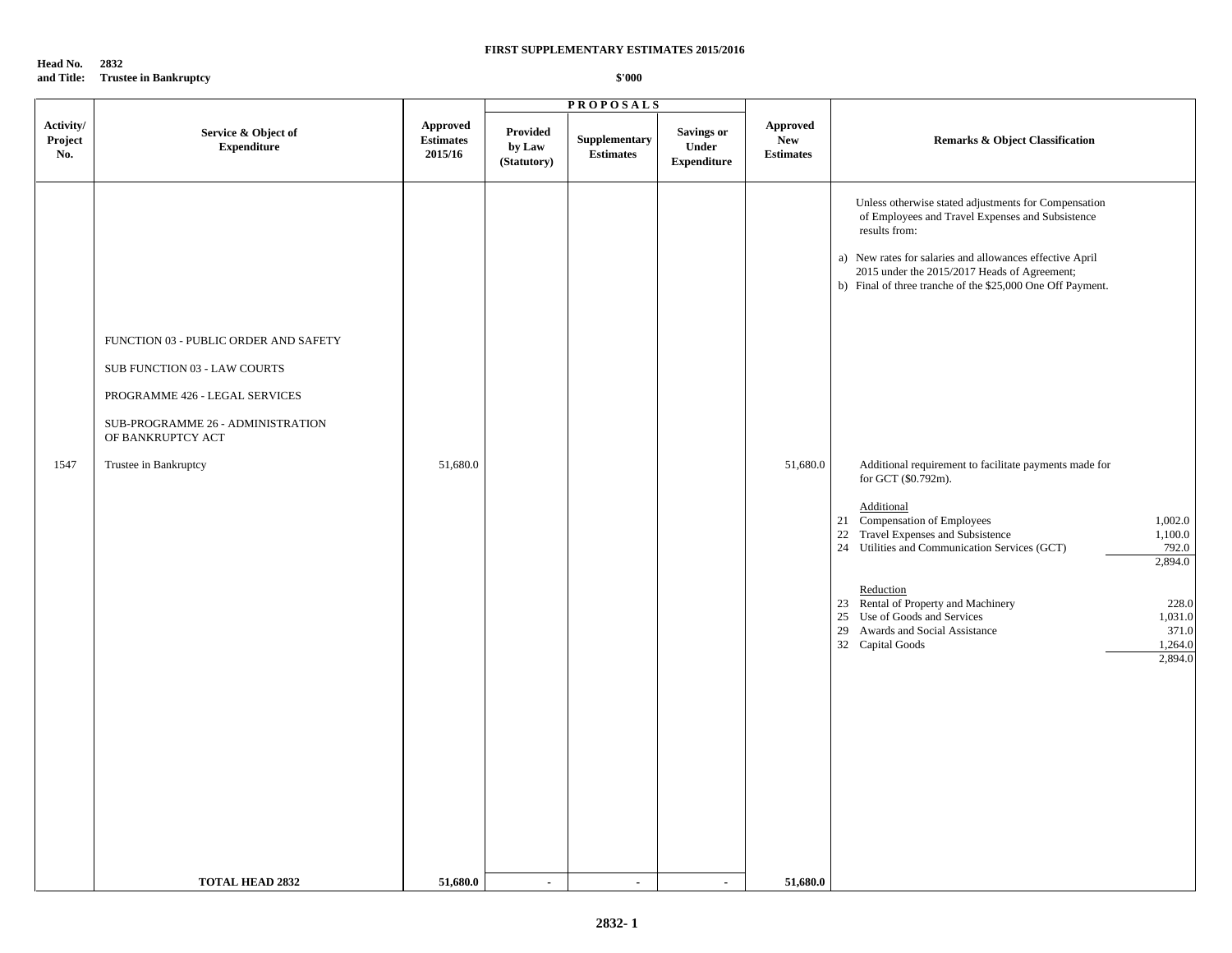## **Head No. 2833 and Title: Office of the Parliamentary Counsel**

|                             |                                                                                                                                                                                           |                                         |                                   | <b>PROPOSALS</b>                  |                                                  |                                     |                                                                                                                                                                                                                                                                                                                                                                                                                                                                                                                                                                   |  |
|-----------------------------|-------------------------------------------------------------------------------------------------------------------------------------------------------------------------------------------|-----------------------------------------|-----------------------------------|-----------------------------------|--------------------------------------------------|-------------------------------------|-------------------------------------------------------------------------------------------------------------------------------------------------------------------------------------------------------------------------------------------------------------------------------------------------------------------------------------------------------------------------------------------------------------------------------------------------------------------------------------------------------------------------------------------------------------------|--|
| Activity/<br>Project<br>No. | Service & Object of<br><b>Expenditure</b>                                                                                                                                                 | Approved<br><b>Estimates</b><br>2015/16 | Provided<br>by Law<br>(Statutory) | Supplementary<br><b>Estimates</b> | <b>Savings or</b><br>Under<br><b>Expenditure</b> | Approved<br>New<br><b>Estimates</b> | <b>Remarks &amp; Object Classification</b>                                                                                                                                                                                                                                                                                                                                                                                                                                                                                                                        |  |
| 1558                        | FUNCTION 03 - PUBLIC ORDER AND SAFETY<br>SUB FUNCTION 03 - LAW COURTS<br>PROGRAMME 426 - LEGAL SERVICES<br>SUB-PROGRAMME 28 - LEGISLATIVE DRAFTING<br>Office of the Parliamentary Counsel | 90,175.0                                |                                   |                                   | 4,910.0                                          | 85,265.0                            | Unless otherwise stated adjustments for Compensation<br>of Employees and Travel Expenses and Subsistence<br>results from:<br>a) New rates for salaries and allowances effective April<br>2015 under the 2015/2017 Heads of Agreement;<br>b) Final of three tranches of the \$25,000 One Off Payment.<br>Revised requirement<br>Reduction<br>21 Compensation of Employees<br>5,000.0<br>22 Travel Expenses and Subsistence<br>900.0<br>32 Capital Goods<br>1,010.0<br>6,910.0<br>Additional<br>25 Use of Goods and Services<br>2,000.0<br>4,910.0<br>Net reduction |  |
|                             | <b>TOTAL HEAD 2833</b>                                                                                                                                                                    | 90,175.0                                | $\sim$                            | $\sim$                            | 4,910.0                                          | 85,265.0                            |                                                                                                                                                                                                                                                                                                                                                                                                                                                                                                                                                                   |  |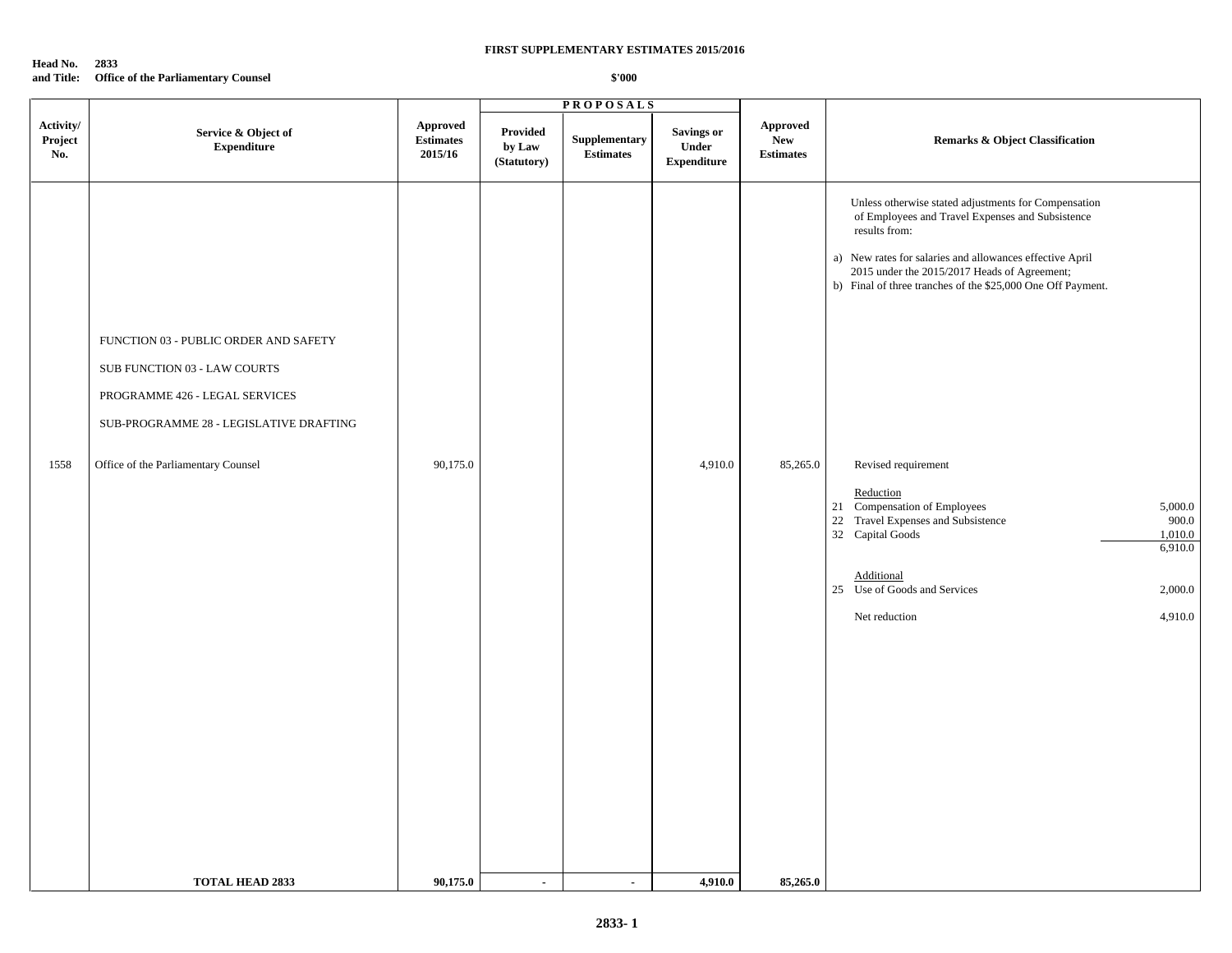## **Head No. 2852 and Title: Legal Reform Department**

|                             |                                                                                                                                                                           |                                                |                                   | <b>PROPOSALS</b>                  |                                                  |                                             | <b>Remarks &amp; Object Classification</b>                                                                                                                                                                                                                                                                                                                                                                                                                                    |  |
|-----------------------------|---------------------------------------------------------------------------------------------------------------------------------------------------------------------------|------------------------------------------------|-----------------------------------|-----------------------------------|--------------------------------------------------|---------------------------------------------|-------------------------------------------------------------------------------------------------------------------------------------------------------------------------------------------------------------------------------------------------------------------------------------------------------------------------------------------------------------------------------------------------------------------------------------------------------------------------------|--|
| Activity/<br>Project<br>No. | Service & Object of<br>${\bf Expenditure}$                                                                                                                                | <b>Approved</b><br><b>Estimates</b><br>2015/16 | Provided<br>by Law<br>(Statutory) | Supplementary<br><b>Estimates</b> | <b>Savings or</b><br>Under<br><b>Expenditure</b> | Approved<br>${\bf New}$<br><b>Estimates</b> |                                                                                                                                                                                                                                                                                                                                                                                                                                                                               |  |
| 1567                        | FUNCTION 03 - PUBLIC ORDER AND SAFETY<br>SUB FUNCTION 03 - LAW COURTS<br>PROGRAMME 426 - LEGAL SERVICES<br>SUB-PROGRAMME 21 - REFORM AND REVISION OF LAWS<br>Legal Reform | 64,522.0                                       |                                   |                                   | 6,311.0                                          | 58,211.0                                    | Unless otherwise stated adjustments for Compensation<br>of Employees and Travel Expenses and Subsistence<br>results from:<br>a) New rates for salaries and allowances effective April<br>2015 under the 2015/2017 Heads of Agreement;<br>b) Final of three tranches of the \$25,000 One Off Payment.<br>Revised requirement<br>Reduction<br>Compensation of Employees<br>5,000.0<br>21<br>22 Travel Expenses and Subsistence<br>500.0<br>32 Capital Goods<br>811.0<br>6,311.0 |  |
|                             | <b>TOTAL HEAD 2852</b>                                                                                                                                                    | 64,522.0                                       |                                   | $\sim$                            | 6,311.0                                          | 58,211.0                                    |                                                                                                                                                                                                                                                                                                                                                                                                                                                                               |  |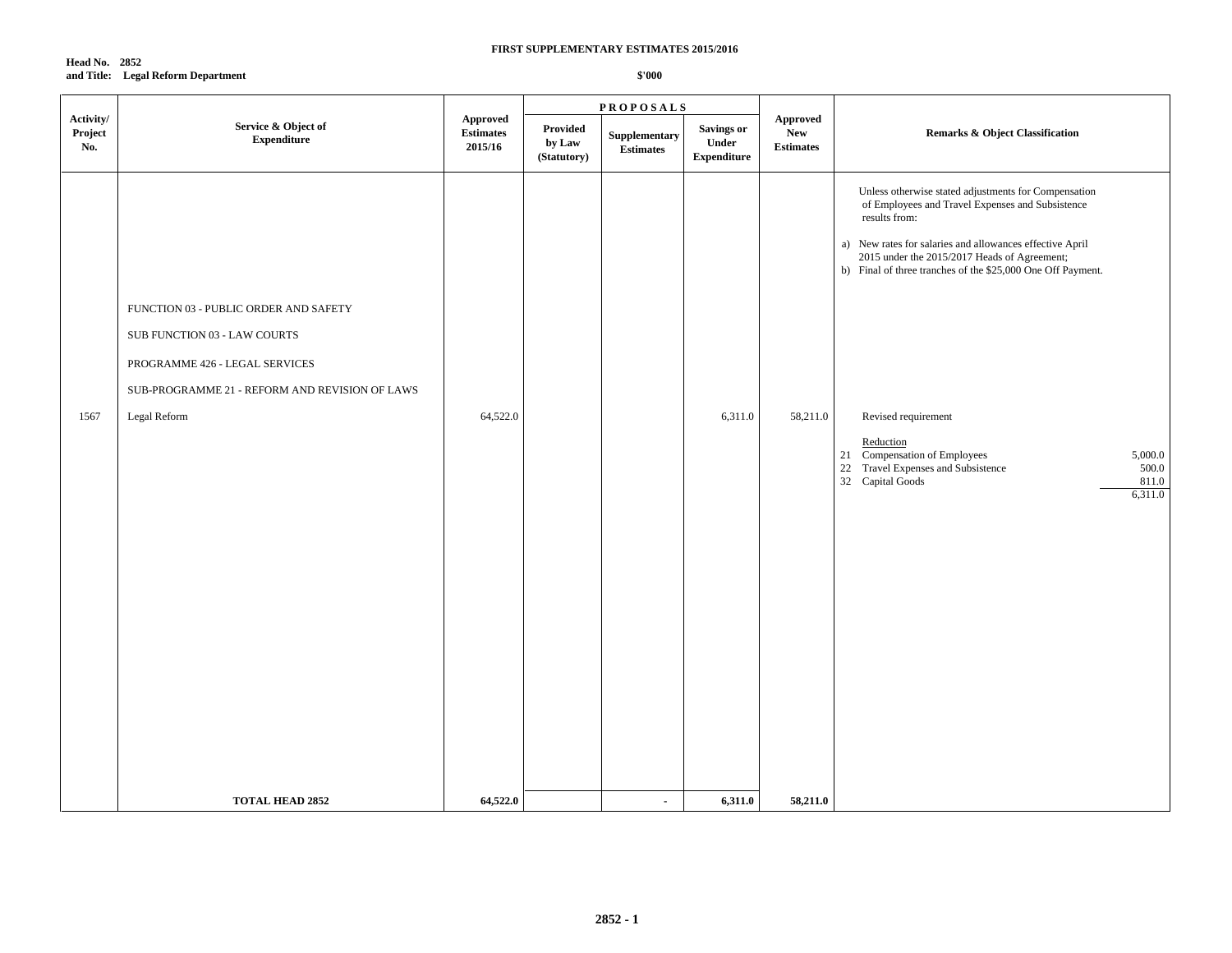## **Head No. 2854 and Title: Court Management Services**

|                             |                                                                                                                                                                                                    |                                                |                                   | <b>PROPOSALS</b>                  |                                                  |                                                   |                                                                                                                                                                                                                                                                                                                                                                                                                                                                                                                                                                                                   |  |
|-----------------------------|----------------------------------------------------------------------------------------------------------------------------------------------------------------------------------------------------|------------------------------------------------|-----------------------------------|-----------------------------------|--------------------------------------------------|---------------------------------------------------|---------------------------------------------------------------------------------------------------------------------------------------------------------------------------------------------------------------------------------------------------------------------------------------------------------------------------------------------------------------------------------------------------------------------------------------------------------------------------------------------------------------------------------------------------------------------------------------------------|--|
| Activity/<br>Project<br>No. | Service & Object of<br><b>Expenditure</b>                                                                                                                                                          | <b>Approved</b><br><b>Estimates</b><br>2015/16 | Provided<br>by Law<br>(Statutory) | Supplementary<br><b>Estimates</b> | <b>Savings or</b><br>Under<br><b>Expenditure</b> | <b>Approved</b><br><b>New</b><br><b>Estimates</b> | <b>Remarks &amp; Object Classification</b>                                                                                                                                                                                                                                                                                                                                                                                                                                                                                                                                                        |  |
| 1436                        | FUNCTION 03 - PUBLIC ORDER AND SAFETY<br>SUB FUNCTION 03 - LAW COURTS<br>PROGRAMME 427 - ADMINISTRATION OF JUSTICE<br>SUB-PROGRAMME 23 - ADJUDICATION OF CASES<br><b>Court Management Services</b> | 280,589.0                                      |                                   | 18,612.0                          |                                                  | 299,201.0                                         | Unless otherwise stated adjustments for Compensation<br>of Employees and Travel Expenses and Subsistence<br>results from:<br>a) New rates for salaries and allowances effective April<br>2015 under the 2015/2017 Heads of Agreement;<br>b) Final of three tranches of the \$25,000 One Off Payment.<br>Additional requirement<br>Additional<br>21 Compensation of Employees<br>3,000.0<br>22 Travel Expenses and Subsistence<br>4,212.0<br>Rental of Property and Machinery<br>23<br>5,000.0<br>Utilities and Communication Services<br>5,400.0<br>24<br>32 Capital Goods<br>1,000.0<br>18,612.0 |  |
|                             | <b>TOTAL HEAD 2854</b>                                                                                                                                                                             | 280,589.0                                      |                                   | 18,612.0                          |                                                  | 299,201.0                                         |                                                                                                                                                                                                                                                                                                                                                                                                                                                                                                                                                                                                   |  |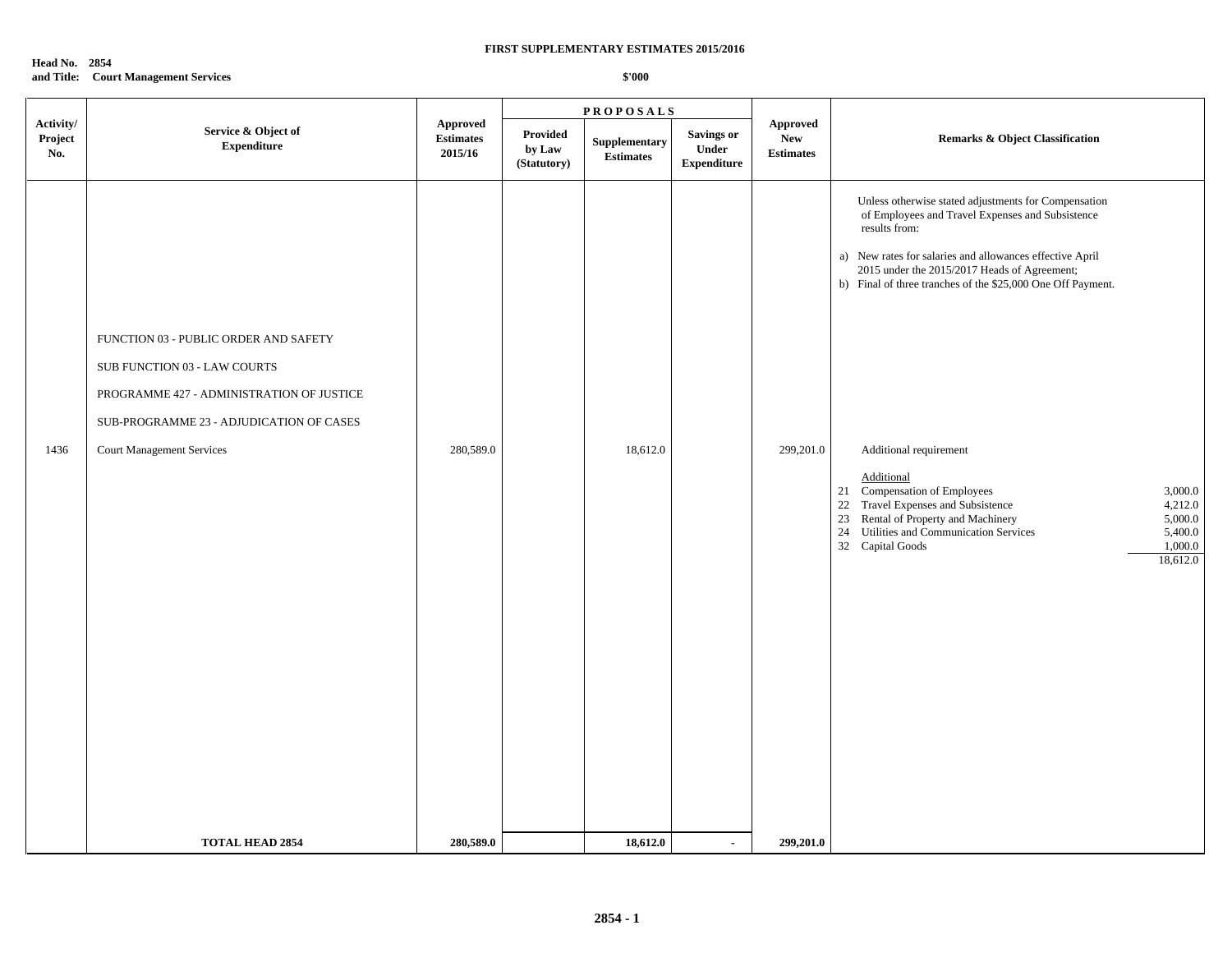#### **Head No. 3000 and Title: Ministry of Foreign Affairs and Foreign Trade**

|                             |                                                                                                                                                                                             |                                                |                                          | <b>PROPOSALS</b>                  |                                                  |                                                   |                                                                                                                                                                                                                                                                                                                                                                                                      |
|-----------------------------|---------------------------------------------------------------------------------------------------------------------------------------------------------------------------------------------|------------------------------------------------|------------------------------------------|-----------------------------------|--------------------------------------------------|---------------------------------------------------|------------------------------------------------------------------------------------------------------------------------------------------------------------------------------------------------------------------------------------------------------------------------------------------------------------------------------------------------------------------------------------------------------|
| Activity/<br>Project<br>No. | Service & Object of<br><b>Expenditure</b>                                                                                                                                                   | <b>Approved</b><br><b>Estimates</b><br>2015/16 | <b>Provided</b><br>by Law<br>(Statutory) | Supplementary<br><b>Estimates</b> | <b>Savings or</b><br>Under<br><b>Expenditure</b> | <b>Approved</b><br><b>New</b><br><b>Estimates</b> | <b>Remarks &amp; Object Classification</b>                                                                                                                                                                                                                                                                                                                                                           |
|                             | FUNCTION 01 - GENERAL PUBLIC SERVICES<br>SUB FUNCTION 04 - FOREIGN AFFAIRS<br>PROGRAMME 001 - EXECUTIVE DIRECTION AND<br><b>ADMINISTRATION</b><br>SUB PROGRAMME 01 - GENERAL ADMINISTRATION |                                                |                                          |                                   |                                                  |                                                   | Unless otherwise stated, adjustments for "Compensation<br>of Employees" and "Travel Expenses and Subsistence"<br>result from:<br>(a) New rates for salaries and allowances effective April<br>2015 under the 2015/2017 Heads of Agreements;<br>(b) Final of three tranche of the \$25,000 One-Off Payment;                                                                                           |
| 0001                        | Direction and Management                                                                                                                                                                    | 65,548.0                                       |                                          | 4,705.0                           |                                                  | 70,253.0                                          | Additional requirement<br>Additional<br>21 Compensation of Employees<br>3,317.0<br>22 Travel Expenses and Subsistence<br>1,388.0<br>4,705.0                                                                                                                                                                                                                                                          |
| 0002                        | Financial Management and Accounting Services                                                                                                                                                | 35,353.0                                       |                                          | 3,450.0                           |                                                  | 38,803.0                                          | Additional requirement<br>Additional<br>21 Compensation of Employees<br>2,947.0<br>22 Travel Expenses and Subsistence<br>503.0<br>3,450.0                                                                                                                                                                                                                                                            |
| 0003                        | Human Resource Management and Other Support Services                                                                                                                                        | 578,288.0                                      |                                          | 29,729.0                          |                                                  | 608,017.0                                         | Additional requirement. An amount of \$19.991m is included<br>to meet GCT payments.<br>Additional<br>21 Compensation of Employees<br>8,718.0<br>Travel Expenses and Subsistence<br>22<br>1,020.0<br>Rental of Property and Machinery<br>591.0<br>23<br>Utilities and Communication Services<br>24<br>2,218.0<br>25<br>Use of Goods and Services<br>16,711.0<br>32 Capital Goods<br>471.0<br>29,729.0 |
| 0279                        | Administration of Internal Audit                                                                                                                                                            | 6,950.0                                        |                                          | 1,139.0                           |                                                  | 8,089.0                                           | Additional requirement<br>Additional<br>21 Compensation of Employees<br>1,075.0<br>22 Travel Expenses and Subsistence<br>64.0<br>1,139.0                                                                                                                                                                                                                                                             |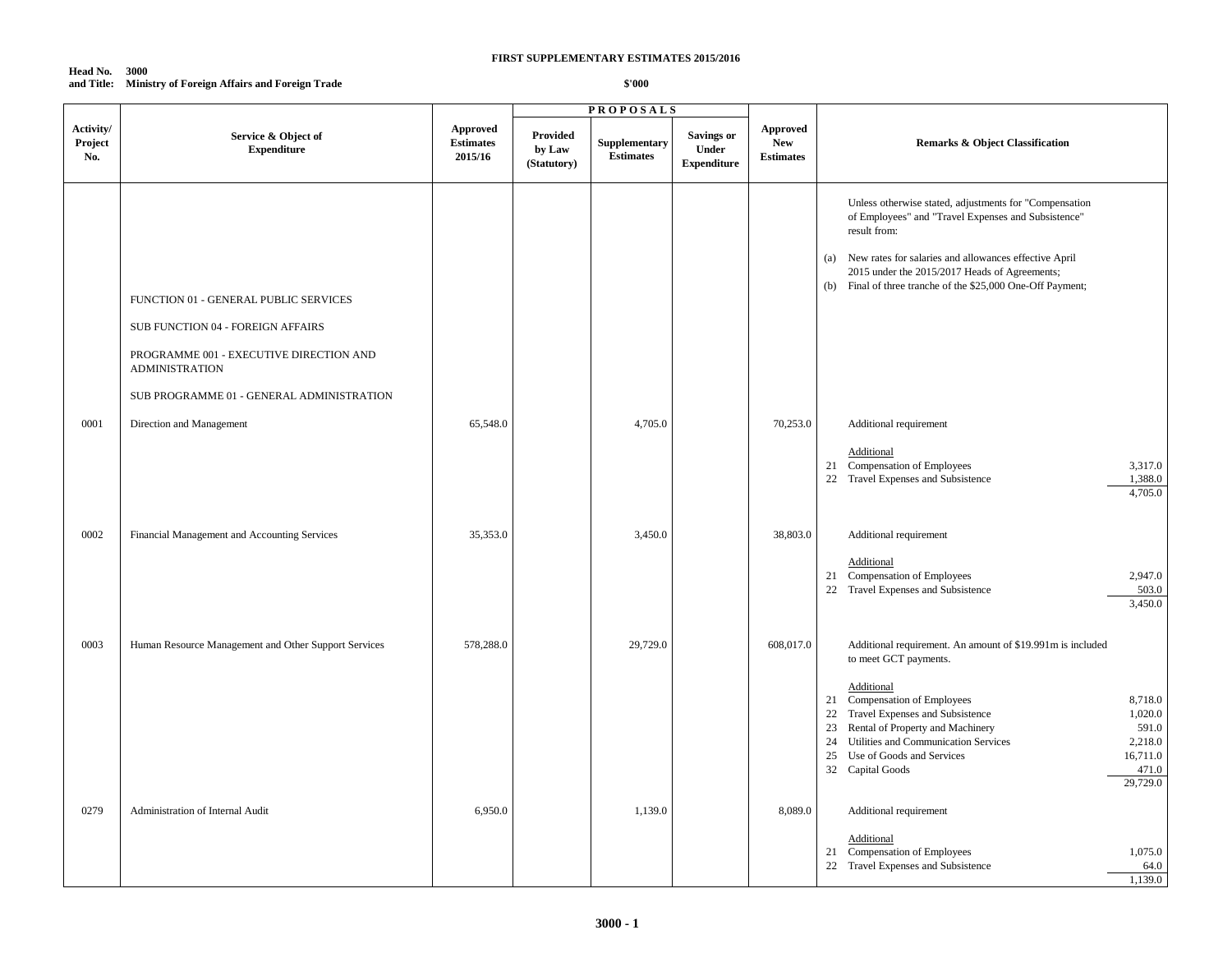#### **Head No. 3000 and Title: Ministry of Foreign Affairs and Foreign Trade**

|                             |                                                                                              |                                                |                                          | <b>PROPOSALS</b>                  |                                                   |                                                   |                                                                                                                   |
|-----------------------------|----------------------------------------------------------------------------------------------|------------------------------------------------|------------------------------------------|-----------------------------------|---------------------------------------------------|---------------------------------------------------|-------------------------------------------------------------------------------------------------------------------|
| Activity/<br>Project<br>No. | Service & Object of<br><b>Expenditure</b>                                                    | <b>Approved</b><br><b>Estimates</b><br>2015/16 | <b>Provided</b><br>by Law<br>(Statutory) | Supplementary<br><b>Estimates</b> | <b>Savings or</b><br>Under<br>${\bf Expenditure}$ | <b>Approved</b><br><b>New</b><br><b>Estimates</b> | <b>Remarks &amp; Object Classification</b>                                                                        |
|                             | PROGRAMME 004 - REGIONAL AND INTERNATIONAL<br><b>COOPERATION</b>                             |                                                |                                          |                                   |                                                   |                                                   |                                                                                                                   |
|                             | SUB PROGRAMME 06 - REGIONAL ORGANISATION                                                     |                                                |                                          |                                   |                                                   |                                                   |                                                                                                                   |
| 0007                        | Membership Fees, Grants and Contributions                                                    | 508,463.0                                      |                                          | 204,283.0                         |                                                   | 712,746.0                                         | Additional requirement                                                                                            |
|                             | PROGRAMME 150 - MANAGEMENT OF FOREIGN<br>AFFAIRS AND FOREIGN TRADE                           |                                                |                                          |                                   |                                                   |                                                   | Additional<br>30 Grants and Contributions<br>204,283.0                                                            |
|                             | SUB PROGRAMME 03 - TECHNICAL ADMINISTRATION                                                  |                                                |                                          |                                   |                                                   |                                                   |                                                                                                                   |
| 0376                        | <b>Bilateral Relations: Global Issues</b>                                                    | 106,495.0                                      |                                          | 6,394.0                           |                                                   | 112,889.0                                         | Additional requirement                                                                                            |
|                             |                                                                                              |                                                |                                          |                                   |                                                   |                                                   | Additional<br>21 Compensation of Employees<br>3,728.0<br>22 Travel Expenses and Subsistence<br>2,666.0<br>6,394.0 |
| 0377                        | Protocol and Information Services                                                            | 28,437.0                                       |                                          | 1,842.0                           |                                                   | 30,279.0                                          | Additional requirement<br>Additional<br>21 Compensation of Employees<br>1,230.0                                   |
|                             | SUB PROGRAMME 20 - DIASPORA AND CONSULAR<br><b>AFFAIRS</b>                                   |                                                |                                          |                                   |                                                   |                                                   | 22 Travel Expenses and Subsistence<br>612.0<br>1,842.0                                                            |
| 0378                        | Diaspora and Consular Affairs                                                                | 34,911.0                                       |                                          | 1,121.0                           |                                                   | 36,032.0                                          | Additional requirement                                                                                            |
|                             |                                                                                              |                                                |                                          |                                   |                                                   |                                                   | Additional<br>21 Compensation of Employees<br>680.0<br>22 Travel Expenses and Subsistence<br>441.0<br>1,121.0     |
|                             | PROGRAMME 151 - OVERSEAS REPRESENTATION                                                      |                                                |                                          |                                   |                                                   |                                                   |                                                                                                                   |
|                             | SUB PROGRAMME 20 - HIGH COMMISSIONS. EMBASSIES,<br>CONSULATES-GENERAL AND PERMANENT MISSIONS |                                                |                                          |                                   |                                                   |                                                   |                                                                                                                   |
| 0391                        | Jamaican High Commission at Ottawa, Canada                                                   | 71,177.0                                       |                                          | 428.0                             |                                                   | 71,605.0                                          | Additional requirement                                                                                            |
|                             |                                                                                              |                                                |                                          |                                   |                                                   |                                                   | Additional<br>21 Compensation of Employees<br>428.0                                                               |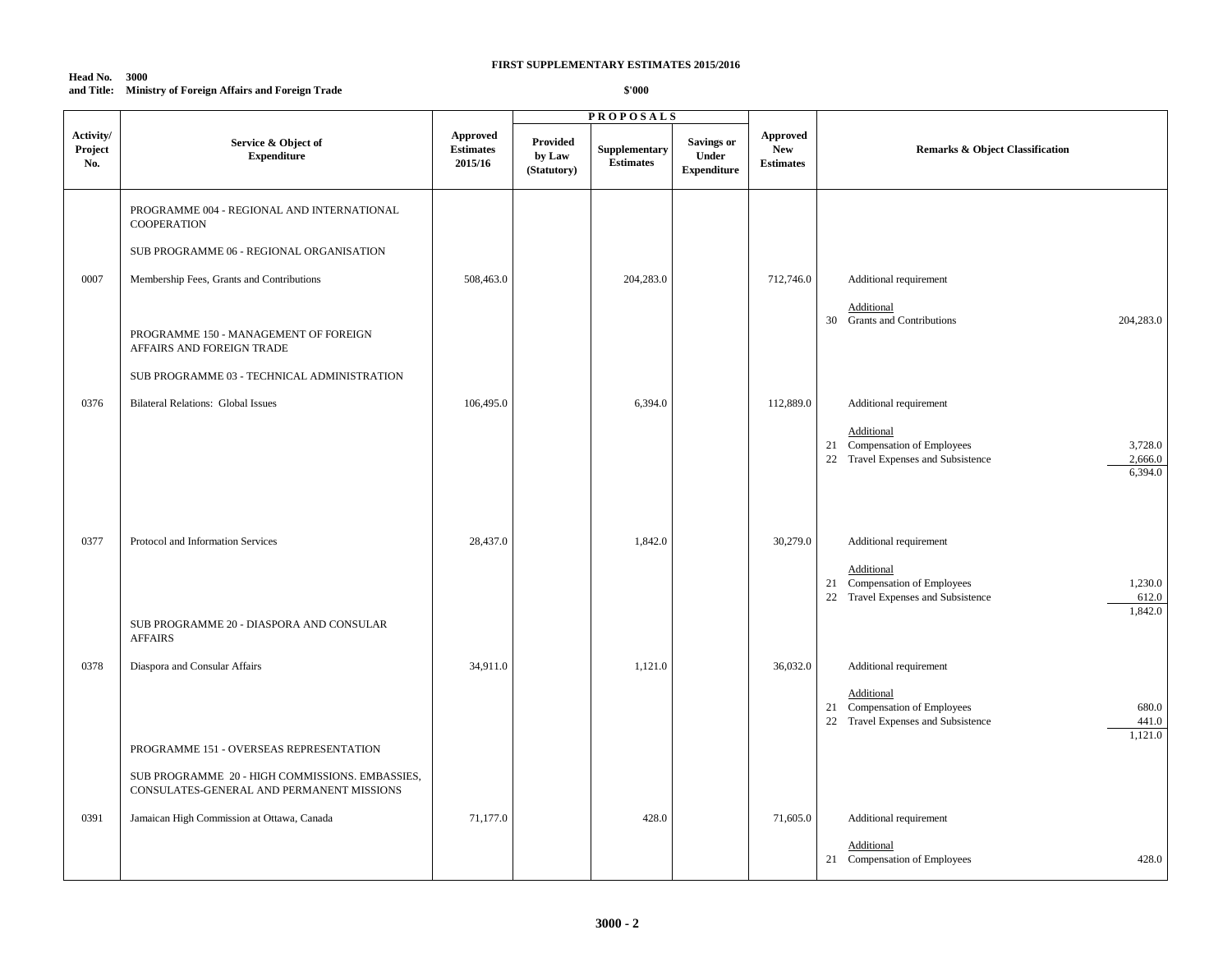#### **Head No. 3000 and Title: Ministry of Foreign Affairs and Foreign Trade**

|                             |                                                             |                                         |                                          | <b>PROPOSALS</b>                  |                                                  |                                                   |                                                     |
|-----------------------------|-------------------------------------------------------------|-----------------------------------------|------------------------------------------|-----------------------------------|--------------------------------------------------|---------------------------------------------------|-----------------------------------------------------|
| Activity/<br>Project<br>No. | Service & Object of<br><b>Expenditure</b>                   | Approved<br><b>Estimates</b><br>2015/16 | <b>Provided</b><br>by Law<br>(Statutory) | Supplementary<br><b>Estimates</b> | <b>Savings or</b><br>Under<br><b>Expenditure</b> | <b>Approved</b><br><b>New</b><br><b>Estimates</b> | <b>Remarks &amp; Object Classification</b>          |
| 0392                        | Jamaican High Commission in Abuja, Nigeria                  | 57,028.0                                |                                          | 160.0                             |                                                  | 57,188.0                                          | Additional requirement                              |
|                             |                                                             |                                         |                                          |                                   |                                                  |                                                   | Additional<br>21 Compensation of Employees<br>160.0 |
| 0393                        | Jamaican High Commission in Port of Spain, Trinidad         | 59,088.0                                |                                          | 386.0                             |                                                  | 59,474.0                                          | Additional requirement                              |
|                             |                                                             |                                         |                                          |                                   |                                                  |                                                   | Additional<br>21 Compensation of Employees<br>386.0 |
| 0394                        | Jamaican High Commission at London, United Kingdom          | 232,430.0                               |                                          | 696.0                             |                                                  | 233,126.0                                         | Additional requirement                              |
|                             |                                                             |                                         |                                          |                                   |                                                  |                                                   | Additional<br>21 Compensation of Employees<br>696.0 |
| 0395                        | Jamaican Mission to the European Union at Brussels, Belgium | 98,874.0                                |                                          | 418.0                             |                                                  | 99,292.0                                          | Additional requirement                              |
|                             |                                                             |                                         |                                          |                                   |                                                  |                                                   | Additional<br>21 Compensation of Employees<br>418.0 |
| 0397                        | Embassy of Jamaica at Havana, Cuba                          | 45,242.0                                |                                          | 204.0                             |                                                  | 45,446.0                                          | Additional requirement                              |
|                             |                                                             |                                         |                                          |                                   |                                                  |                                                   | Additional<br>21 Compensation of Employees<br>204.0 |
| 0399                        | Embassy of Jamaica at Berlin, Germany                       | 81,895.0                                |                                          | 263.0                             |                                                  | 82,158.0                                          | Additional requirement                              |
|                             |                                                             |                                         |                                          |                                   |                                                  |                                                   | Additional<br>21 Compensation of Employees<br>263.0 |
| 0400                        | Embassy of Jamaica at Tokyo, Japan                          | 113,463.0                               |                                          | 258.0                             |                                                  | 113,721.0                                         | Additional requirement                              |
|                             |                                                             |                                         |                                          |                                   |                                                  |                                                   | Additional<br>258.0<br>21 Compensation of Employees |
| 0401                        | Embassy of Jamaica at Mexico City, Mexico                   | 52,536.0                                |                                          | 708.0                             |                                                  | 53,244.0                                          | Additional requirement                              |
|                             |                                                             |                                         |                                          |                                   |                                                  |                                                   | Additional<br>708.0<br>21 Compensation of Employees |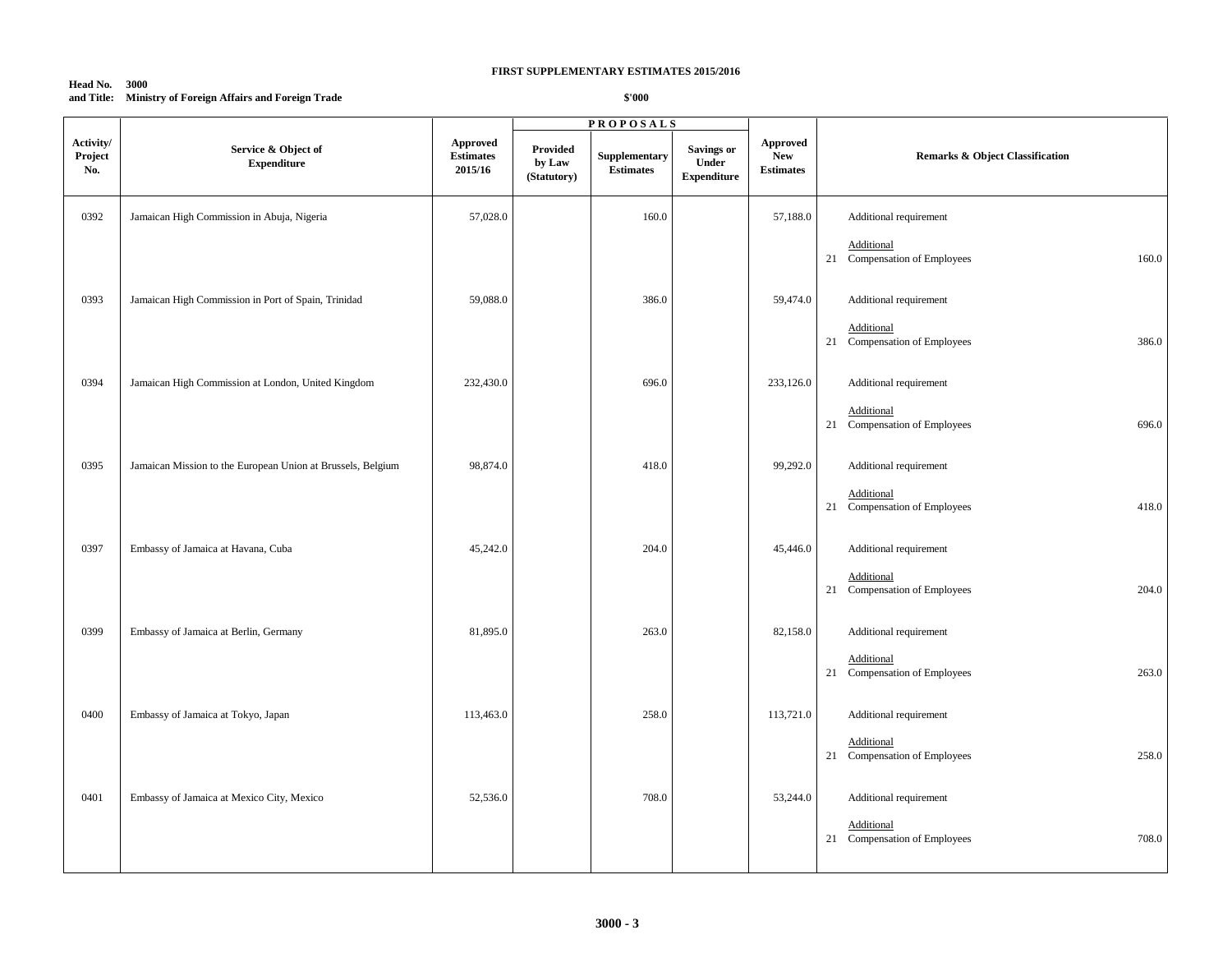#### **Head No. 3000 and Title: Ministry of Foreign Affairs and Foreign Trade**

|                             |                                                                                                                     |                                                |                                   | <b>PROPOSALS</b>                  |                                                  |                                            |                                                                               |
|-----------------------------|---------------------------------------------------------------------------------------------------------------------|------------------------------------------------|-----------------------------------|-----------------------------------|--------------------------------------------------|--------------------------------------------|-------------------------------------------------------------------------------|
| Activity/<br>Project<br>No. | Service & Object of<br><b>Expenditure</b>                                                                           | <b>Approved</b><br><b>Estimates</b><br>2015/16 | Provided<br>by Law<br>(Statutory) | Supplementary<br><b>Estimates</b> | <b>Savings or</b><br>Under<br><b>Expenditure</b> | Approved<br><b>New</b><br><b>Estimates</b> | <b>Remarks &amp; Object Classification</b>                                    |
| 0403                        | Embassy of Jamaica at Washington, United States of America                                                          | 177,450.0                                      |                                   | 548.0                             |                                                  | 177,998.0                                  | Additional requirement                                                        |
| 0404                        | Embassy of Jamaica at Caracas, Venezuela                                                                            | 63,238.0                                       |                                   | 254.0                             |                                                  | 63,492.0                                   | Additional<br>548.0<br>21 Compensation of Employees<br>Additional requirement |
|                             |                                                                                                                     |                                                |                                   |                                   |                                                  |                                            | Additional<br>21 Compensation of Employees<br>254.0                           |
| 0405                        | Jamaica Consulate-General at Miami, United States of America                                                        | 120,817.0                                      |                                   | 344.0                             |                                                  | 121,161.0                                  | Additional requirement                                                        |
|                             |                                                                                                                     |                                                |                                   |                                   |                                                  |                                            | Additional<br>21 Compensation of Employees<br>344.0                           |
| 0406                        | Jamaica Consulate-General at New York, United States of<br>America                                                  | 332,652.0                                      |                                   | 662.0                             |                                                  | 333,314.0                                  | Additional requirement<br>Additional<br>21 Compensation of Employees<br>662.0 |
| 0407                        | Jamaica Consulate-General at Toronto, Canada                                                                        | 75,768.0                                       |                                   | 232.0                             |                                                  | 76,000.0                                   | Additional requirement<br>Additional<br>21 Compensation of Employees<br>232.0 |
| 0408                        | Permanent Mission of Jamaica to the Organisation of American<br>States at Washington D.C., United States of America | 24,800.0                                       |                                   | 84.0                              |                                                  | 24,884.0                                   | Additional requirement<br>Additional<br>21 Compensation of Employees<br>84.0  |
| 0409                        | Permanent Mission of Jamaica to the United Nations at New<br>York, United States of America                         | 281,224.0                                      |                                   | 682.0                             |                                                  | 281,906.0                                  | Additional requirement<br>Additional<br>682.0<br>21 Compensation of Employees |
| 0410                        | Permanent Mission of Jamaica to the Office of the United<br>Nations and Specialised Agencies at Geneva, Switzerland | 242,457.0                                      |                                   | 563.0                             |                                                  | 243,020.0                                  | Additional requirement<br>Additional<br>21 Compensation of Employees<br>563.0 |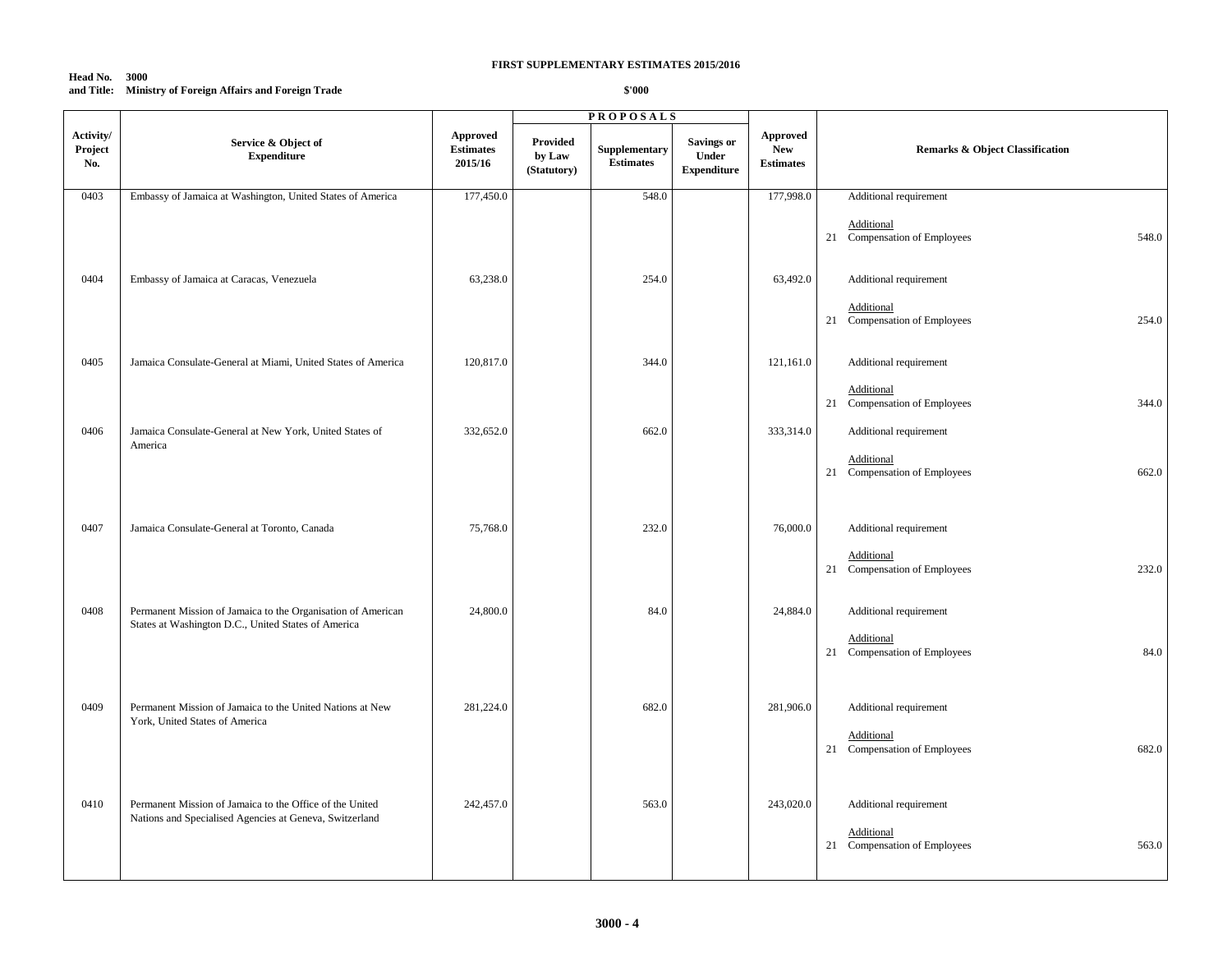#### **Head No. 3000 and Title: Ministry of Foreign Affairs and Foreign Trade**

|                             |                                                           |                                                |                                   | <b>PROPOSALS</b>                  |                                                  |                                            |                                                     |
|-----------------------------|-----------------------------------------------------------|------------------------------------------------|-----------------------------------|-----------------------------------|--------------------------------------------------|--------------------------------------------|-----------------------------------------------------|
| Activity/<br>Project<br>No. | Service & Object of<br>${\bf Expenditure}$                | <b>Approved</b><br><b>Estimates</b><br>2015/16 | Provided<br>by Law<br>(Statutory) | Supplementary<br><b>Estimates</b> | <b>Savings or</b><br>Under<br><b>Expenditure</b> | <b>Approved</b><br>New<br><b>Estimates</b> | <b>Remarks &amp; Object Classification</b>          |
| 0415                        | Embassy of Jamaica in Brazil                              | 91,457.0                                       |                                   | 283.0                             |                                                  | 91,740.0                                   | Additional requirement                              |
|                             |                                                           |                                                |                                   |                                   |                                                  |                                            | Additional<br>21 Compensation of Employees<br>283.0 |
| 0416                        | Embassy of Jamaica in Kuwait                              | 58,107.0                                       |                                   | 113.0                             |                                                  | 58,220.0                                   | Additional requirement                              |
|                             |                                                           |                                                |                                   |                                   |                                                  |                                            | Additional<br>21 Compensation of Employees<br>113.0 |
| 0481                        | Embassy of Jamaica at Beijing, People's Republic of China | 79,090.0                                       |                                   | 267.0                             |                                                  | 79,357.0                                   | Additional requirement                              |
|                             |                                                           |                                                |                                   |                                   |                                                  |                                            | Additional<br>21 Compensation of Employees<br>267.0 |
| 0484                        | Jamaican High Commission, South Africa                    | 59,952.0                                       |                                   | 315.0                             |                                                  | 60,267.0                                   | Additional requirement                              |
|                             |                                                           |                                                |                                   |                                   |                                                  |                                            | Additional<br>21 Compensation of Employees<br>315.0 |
|                             |                                                           |                                                |                                   |                                   |                                                  |                                            |                                                     |
|                             | <b>GROSS TOTAL</b>                                        | 3,867,963.0                                    | $\blacksquare$                    | 260,531.0                         | $\blacksquare$                                   | 4,128,494.0                                |                                                     |
|                             | <b>LESS APPROPRIATIONS-IN-AID</b>                         | 92,822.0                                       |                                   |                                   |                                                  | 92,822.0                                   |                                                     |
|                             | <b>TOTAL HEAD 3000</b>                                    | 3,775,141.0                                    | $\sim$                            | 260,531.0                         | $\blacksquare$                                   | 4,035,672.0                                |                                                     |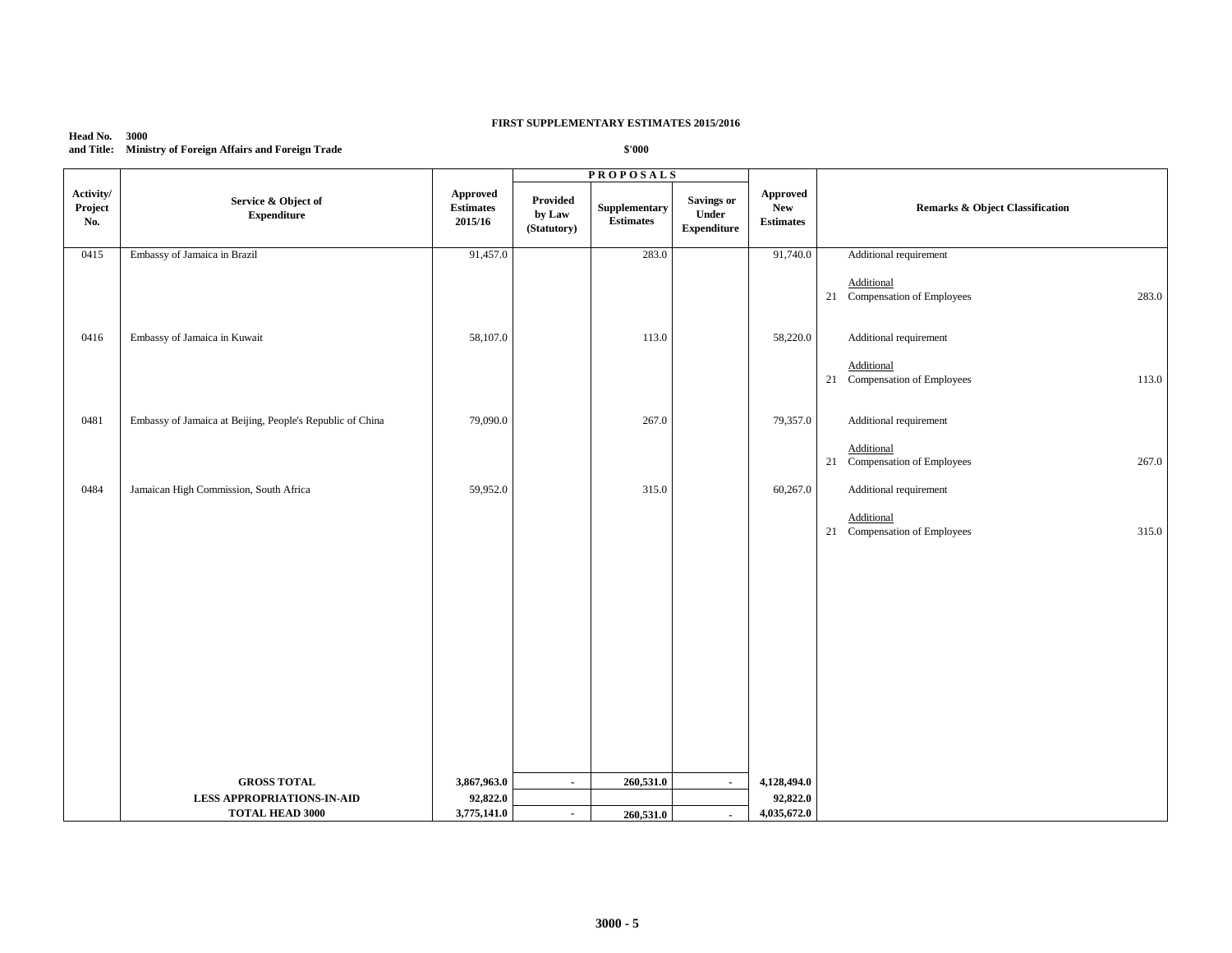#### **Head No. 3000B**

#### **and Title: Ministry of Foreign Affairs and Foreign Trade (Capital - Multilateral/Bilateral Programmes)**

|                             |                                                                                                                                                                                                                                                            |                                                |                                   | <b>PROPOSALS</b>                  |                                            |                                            |                                                                                                                                                                                                                                                                                 |
|-----------------------------|------------------------------------------------------------------------------------------------------------------------------------------------------------------------------------------------------------------------------------------------------------|------------------------------------------------|-----------------------------------|-----------------------------------|--------------------------------------------|--------------------------------------------|---------------------------------------------------------------------------------------------------------------------------------------------------------------------------------------------------------------------------------------------------------------------------------|
| Activity/<br>Project<br>No. | Service & Object of<br><b>Expenditure</b>                                                                                                                                                                                                                  | <b>Approved</b><br><b>Estimates</b><br>2015/16 | Provided<br>by Law<br>(Statutory) | Supplementary<br><b>Estimates</b> | Savings or<br>Under<br>${\bf Expenditure}$ | Approved<br><b>New</b><br><b>Estimates</b> | <b>Remarks &amp; Object Classification</b>                                                                                                                                                                                                                                      |
| 9083                        | FUNCTION 01- GENERAL PUBLIC SERVICES<br>SUB FUNCTION 04 - FOREIGN AFFAIRS<br>PROGRAMME 001 - EXECUTIVE DIRECTION AND<br><b>ADMINISTRATION</b><br>SUB PROGRAMME 01 - GENERAL ADMINISTRATION<br>Offices of the Ministry of Foreign Affairs and Foreign Trade | 195,463.0                                      |                                   | 31,000.0                          |                                            | 226,463.0                                  | Revised requirement to meet the cost of<br>preparatory works.<br>Additional<br>Utilities and Communication Services<br>2,000.0<br>24<br>33,000.0<br>31<br>Land and Structures<br>35,000.0<br>Reduction<br>25 Use of Goods and Services<br>4,000.0<br>Net Additional<br>31,000.0 |
|                             | <b>TOTAL HEAD 3000B</b>                                                                                                                                                                                                                                    | 195,463.0                                      | $\sim$                            | 31,000.0                          | $\sim$                                     | 226,463.0                                  |                                                                                                                                                                                                                                                                                 |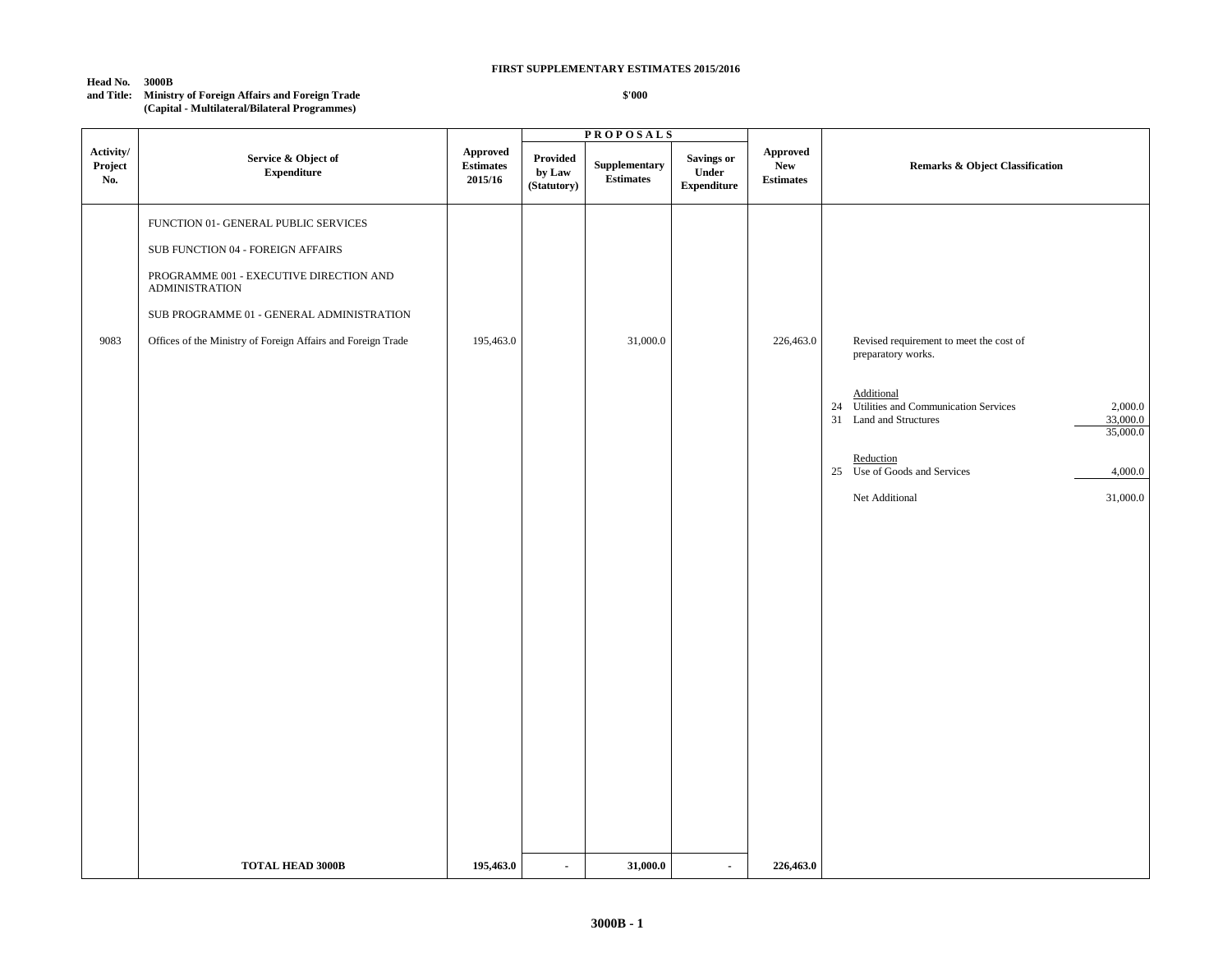#### **Head No. 4000 and Title: Ministry of Labour and Social Security**

|                             |                                                                     |                                                |                                          | <b>PROPOSALS</b>                  |                                                  |                                                   |                                                                                                                                                                                                              |
|-----------------------------|---------------------------------------------------------------------|------------------------------------------------|------------------------------------------|-----------------------------------|--------------------------------------------------|---------------------------------------------------|--------------------------------------------------------------------------------------------------------------------------------------------------------------------------------------------------------------|
| Activity/<br>Project<br>No. | Service & Object of<br><b>Expenditure</b>                           | <b>Approved</b><br><b>Estimates</b><br>2015/16 | <b>Provided</b><br>by Law<br>(Statutory) | Supplementary<br><b>Estimates</b> | <b>Savings or</b><br>Under<br><b>Expenditure</b> | <b>Approved</b><br><b>New</b><br><b>Estimates</b> | <b>Remarks &amp; Object Classification</b>                                                                                                                                                                   |
|                             |                                                                     |                                                |                                          |                                   |                                                  |                                                   | Unless otherwise stated, adjustments for Compensation<br>of Employees and Travel Expenses and Subsistence<br>result from:<br>Travel Allowance increase<br>a)<br>General Consumption Tax (GCT) payments<br>b) |
|                             | FUNCTION 04-ECONOMIC AFFAIRS                                        |                                                |                                          |                                   |                                                  |                                                   |                                                                                                                                                                                                              |
|                             | SUB-FUNCTION 02 - LABOUR RELATION AND<br><b>EMPLOYMENT SERVICES</b> |                                                |                                          |                                   |                                                  |                                                   |                                                                                                                                                                                                              |
|                             | PROGRAMME 001 - EXECUTIVE DIRECTION AND<br><b>ADMINISTRATION</b>    |                                                |                                          |                                   |                                                  |                                                   |                                                                                                                                                                                                              |
|                             | SUB PROGRAMME 01 - GENERAL ADMINISTRATION                           |                                                |                                          |                                   |                                                  |                                                   |                                                                                                                                                                                                              |
| 0001                        | Direction and Management                                            | 40,902.0                                       |                                          | 4,027.0                           |                                                  | 44,929.0                                          | Additional requirement                                                                                                                                                                                       |
|                             |                                                                     |                                                |                                          |                                   |                                                  |                                                   | Additional<br>1,000.0<br>Compensation of Employees<br>21<br>22<br>Travel Expenses and Subsistence<br>3,027.0<br>4,027.0                                                                                      |
| 0002                        | Financial Management and Accounting Services                        | 109,682.0                                      |                                          |                                   | 7,450.0                                          | 102,232.0                                         | Revised requirement includes travel expenses to be met<br>from Appropriations in Aid                                                                                                                         |
|                             |                                                                     |                                                |                                          |                                   |                                                  |                                                   | Reduction<br>Compensation of Employees<br>10,050.0<br>21                                                                                                                                                     |
|                             |                                                                     |                                                |                                          |                                   |                                                  |                                                   | Additional<br>Travel Expenses and Subsistence<br>1,600.0<br>22<br>32<br>Capital Goods<br>1,000.0<br>2,600.0                                                                                                  |
|                             |                                                                     |                                                |                                          |                                   |                                                  |                                                   | 7,450.0<br>Net reduction                                                                                                                                                                                     |
| 0003                        | Human Resource Management and Other Support Services                | 233,816.0                                      |                                          | 117,177.0                         |                                                  | 350,993.0                                         | Additional requirement includes capital goods and \$58m<br>of goods and services to be met from Appropriations in Aid                                                                                        |
|                             |                                                                     |                                                |                                          |                                   |                                                  |                                                   | Additional<br>Compensation of Employees<br>32,090.0<br>21<br>25<br>Use of Goods and Services<br>82,087.0<br>32<br>Capital Goods<br>3,000.0<br>117,177.0                                                      |
| 0004                        | <b>Legal Services</b>                                               | 18,777.0                                       |                                          | 4,400.0                           |                                                  | 23,177.0                                          | Additional requirement                                                                                                                                                                                       |
|                             |                                                                     |                                                |                                          |                                   |                                                  |                                                   | Additional<br>Compensation of Employees<br>2,500.0<br>21<br>22 Travel Expenses and Subsistence<br>1,900.0<br>4,400.0                                                                                         |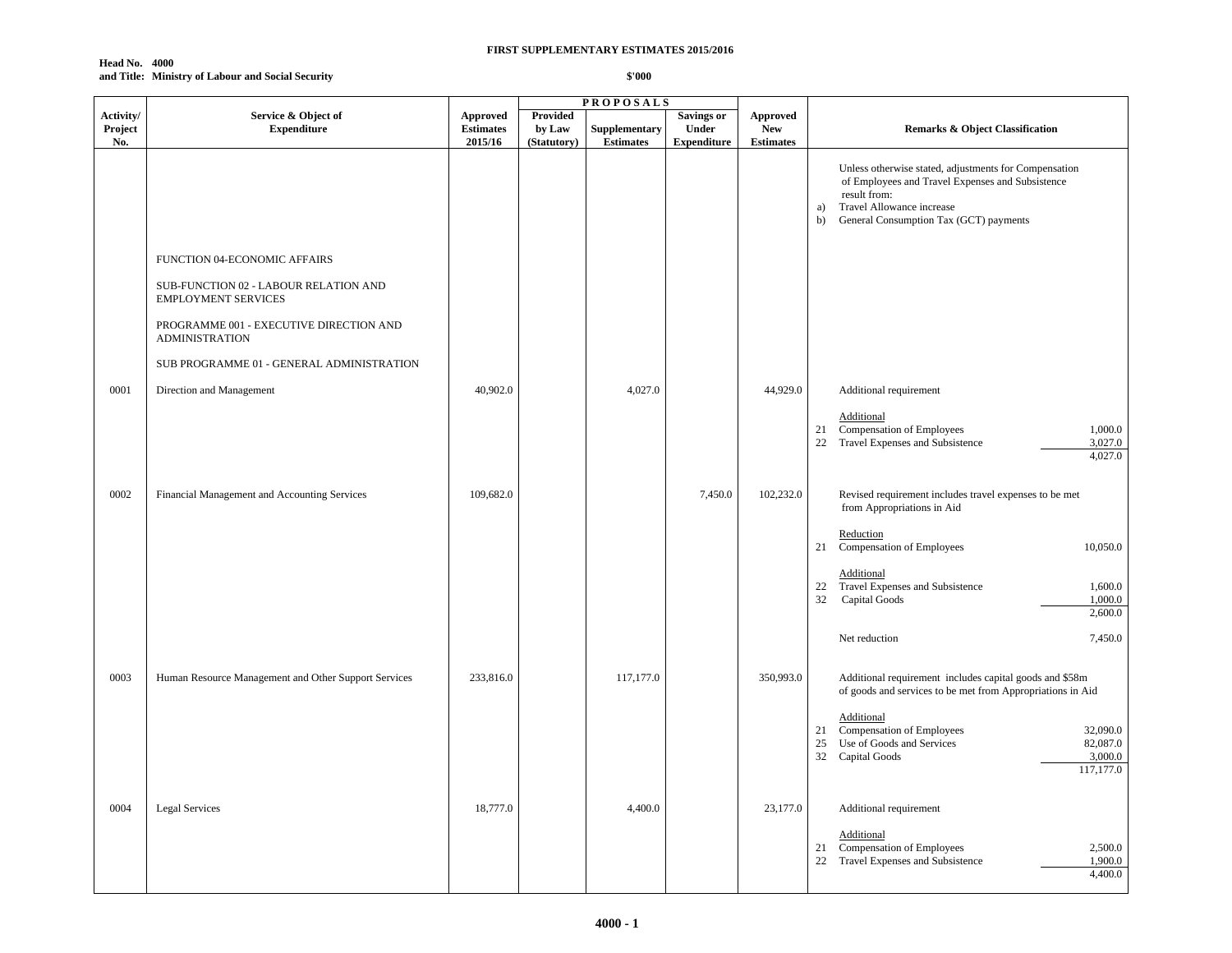#### **Head No. 4000 and Title: Ministry of Labour and Social Security**

|                             |                                             |                                                |                                   | <b>PROPOSALS</b>                  |                                           |                                                   |                                                                                                                                                           |
|-----------------------------|---------------------------------------------|------------------------------------------------|-----------------------------------|-----------------------------------|-------------------------------------------|---------------------------------------------------|-----------------------------------------------------------------------------------------------------------------------------------------------------------|
| Activity/<br>Project<br>No. | Service & Object of<br><b>Expenditure</b>   | <b>Approved</b><br><b>Estimates</b><br>2015/16 | Provided<br>by Law<br>(Statutory) | Supplementary<br><b>Estimates</b> | Savings or<br>Under<br><b>Expenditure</b> | <b>Approved</b><br><b>New</b><br><b>Estimates</b> | Remarks & Object Classification                                                                                                                           |
| 0226                        | Publicity                                   | 5,615.0                                        |                                   | 2,000.0                           |                                           | 7,615.0                                           | Additional requirement                                                                                                                                    |
|                             |                                             |                                                |                                   |                                   |                                           |                                                   | Additional<br>Compensation of Employees<br>2,000.0<br>21                                                                                                  |
| 0227                        | Management Information Systems              | 68,386.0                                       |                                   | 9,000.0                           |                                           | 77,386.0                                          | Additional requirement includes capital goods to be met<br>from Appropriations in Aid                                                                     |
|                             |                                             |                                                |                                   |                                   |                                           |                                                   | Additional<br>Compensation of Employees<br>21<br>4,000.0<br>Travel Expenses and Subsistence<br>22<br>2,500.0<br>32<br>Capital Goods<br>2,500.0<br>9,000.0 |
| 0279                        | Administration of Internal Audit            | 27,676.0                                       |                                   | 6,000.0                           |                                           | 33,676.0                                          | Additional requirement                                                                                                                                    |
|                             |                                             |                                                |                                   |                                   |                                           |                                                   | Additional<br>Compensation of Employees<br>21<br>6,000.0                                                                                                  |
| 2715                        | Social Intervention Programme               | 93,622.0                                       |                                   | 27,500.0                          |                                           | 121,122.0                                         | Additional requirement includes grants $\&$ contributions<br>to be met from Appropriations in Aid                                                         |
|                             |                                             |                                                |                                   |                                   |                                           |                                                   | Additional<br>Compensation of Employees<br>21<br>19,500.0<br>Grants & Contributions<br>30<br>8,000.0<br>27,500.0                                          |
|                             | SUB PROGRAMME 02 - PLANNING AND DEVELOPMENT |                                                |                                   |                                   |                                           |                                                   |                                                                                                                                                           |
| 2700                        | Statistics and Research                     | 35,284.0                                       |                                   |                                   | 5,100.0                                   | 30,184.0                                          | Revised requirement                                                                                                                                       |
|                             |                                             |                                                |                                   |                                   |                                           |                                                   | Reduction<br>7,000.0<br>21 Compensation of Employees                                                                                                      |
|                             |                                             |                                                |                                   |                                   |                                           |                                                   | Additional<br>Travel Expenses and Subsistence<br>22<br>1,900.0<br>5,100.0<br>Net reduction                                                                |
|                             |                                             |                                                |                                   |                                   |                                           |                                                   |                                                                                                                                                           |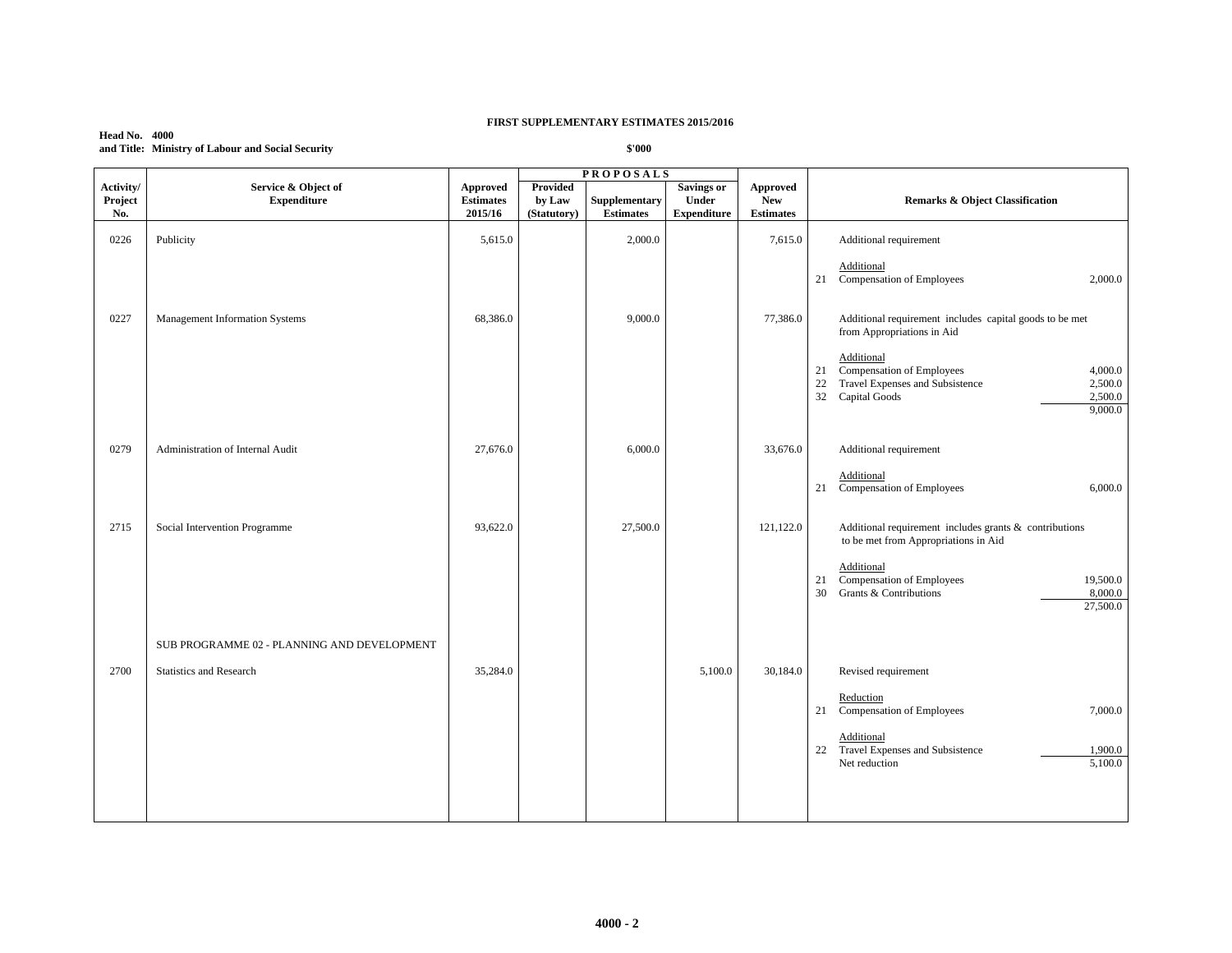#### **Head No. 4000 and Title: Ministry of Labour and Social Security**

|                |                                                                 |                             |                       | <b>PROPOSALS</b>                  |                                   |                               |                                                                                                      |
|----------------|-----------------------------------------------------------------|-----------------------------|-----------------------|-----------------------------------|-----------------------------------|-------------------------------|------------------------------------------------------------------------------------------------------|
| Activity/      | Service & Object of                                             | <b>Approved</b>             | Provided              |                                   | <b>Savings or</b><br><b>Under</b> | <b>Approved</b><br><b>New</b> |                                                                                                      |
| Project<br>No. | <b>Expenditure</b>                                              | <b>Estimates</b><br>2015/16 | by Law<br>(Statutory) | Supplementary<br><b>Estimates</b> | <b>Expenditure</b>                | <b>Estimates</b>              | <b>Remarks &amp; Object Classification</b>                                                           |
|                | PROGRAMME 002 - TRAINING                                        |                             |                       |                                   |                                   |                               |                                                                                                      |
|                | SUB PROGRAMME 04 - IN-SERVICE TRAINING                          |                             |                       |                                   |                                   |                               |                                                                                                      |
| 0005           | Direction and Administration                                    | 7,500.0                     |                       | 1,950.0                           |                                   | 9,450.0                       | Additional requirement includes awards and social<br>assistance to be met from Appropriations in Aid |
|                |                                                                 |                             |                       |                                   |                                   |                               | Additional<br>Awards and Social Assistance<br>2,000.0<br>29                                          |
|                |                                                                 |                             |                       |                                   |                                   |                               | Reduction<br>21 Compensation of Employees<br>50.0                                                    |
|                |                                                                 |                             |                       |                                   |                                   |                               | Net additional<br>1,950.0                                                                            |
|                | PROGRAMME 009 - REGIONAL DIRECTION AND<br><b>ADMINISTRATION</b> |                             |                       |                                   |                                   |                               |                                                                                                      |
|                | SUB PROGRAMME 23 - REGION IV - MONTEGO BAY                      |                             |                       |                                   |                                   |                               |                                                                                                      |
| 0005           | Direction and Administration                                    | 17,238.0                    |                       |                                   | 5,000.0                           | 12,238.0                      | Revised requirement                                                                                  |
|                |                                                                 |                             |                       |                                   |                                   |                               | Reduction<br>21 Compensation of Employees<br>5,000.0                                                 |
|                | SUB PROGRAMME 26 - MANDEVILLE REGION                            |                             |                       |                                   |                                   |                               |                                                                                                      |
| 0005           | Direction and Administration                                    | 14,899.0                    | 14,899.0              |                                   | 4,000.0                           | 10,899.0                      | Revised requirement includes capital goods to be met<br>from Appropriations in Aid                   |
|                |                                                                 |                             |                       |                                   |                                   |                               | Reduction<br>Compensation of Employees<br>5,000.0<br>21                                              |
|                |                                                                 |                             |                       |                                   |                                   |                               | Additional<br>32 Capital Goods<br>1,000.0                                                            |
|                |                                                                 |                             |                       |                                   |                                   |                               | 4,000.0<br>Net reduction                                                                             |
|                | SUB PROGRAMME 27 - REGION III - St Ann's Bay                    |                             |                       |                                   |                                   |                               |                                                                                                      |
| 0005           | Direction and Administration                                    | 16,840.0                    |                       |                                   | 2,340.0                           | 14,500.0                      | Revised requirement                                                                                  |
|                |                                                                 |                             |                       |                                   |                                   |                               | Reduction<br>21 Compensation of Employees<br>2,340.0                                                 |
|                |                                                                 |                             |                       |                                   |                                   |                               |                                                                                                      |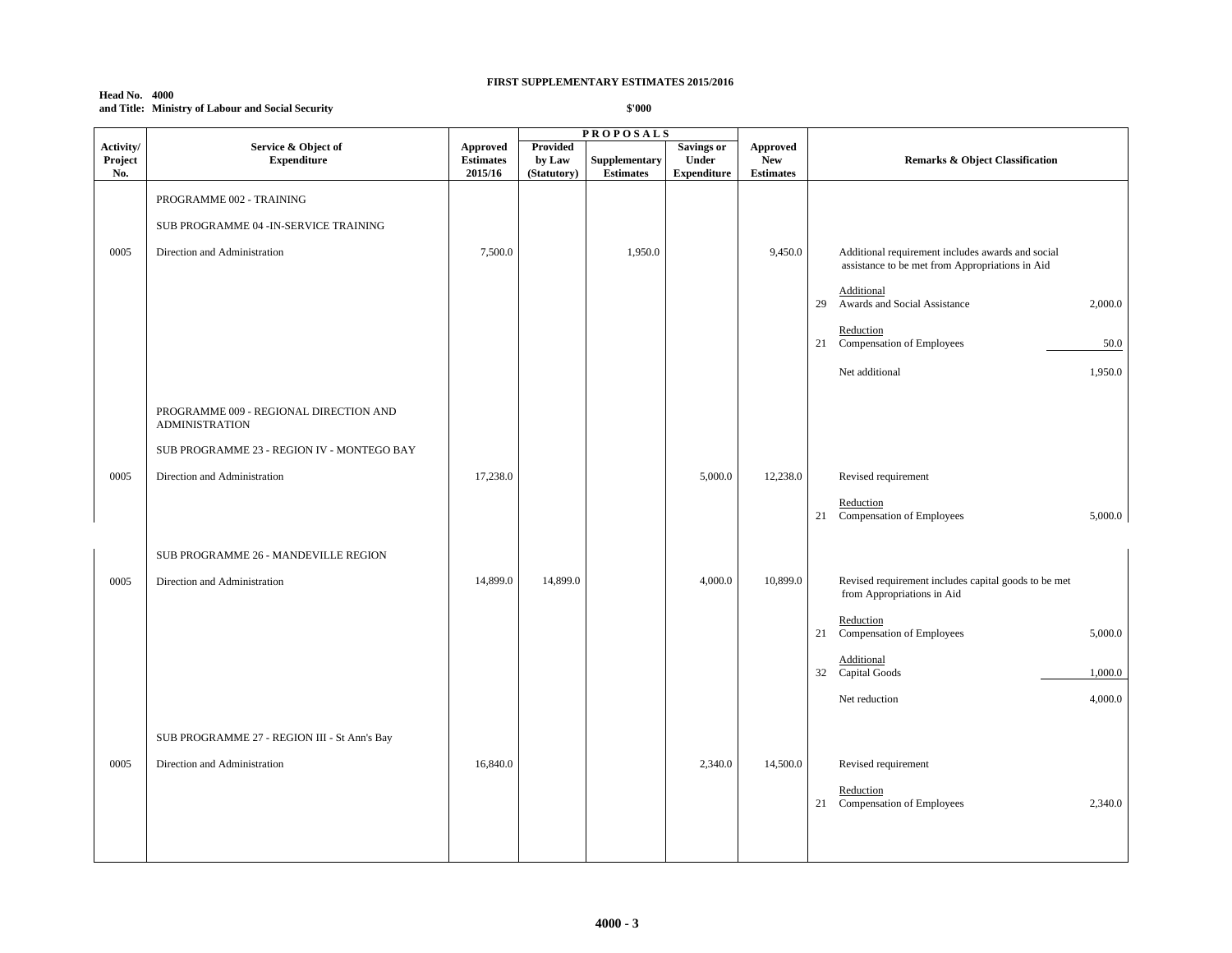#### **Head No. 4000 and Title: Ministry of Labour and Social Security**

|                             |                                                                             |                                         |                                   | <b>PROPOSALS</b>                  |                                                  |                                                   |                                                       |
|-----------------------------|-----------------------------------------------------------------------------|-----------------------------------------|-----------------------------------|-----------------------------------|--------------------------------------------------|---------------------------------------------------|-------------------------------------------------------|
| Activity/<br>Project<br>No. | Service & Object of<br><b>Expenditure</b>                                   | Approved<br><b>Estimates</b><br>2015/16 | Provided<br>by Law<br>(Statutory) | Supplementary<br><b>Estimates</b> | <b>Savings or</b><br>Under<br><b>Expenditure</b> | <b>Approved</b><br><b>New</b><br><b>Estimates</b> | <b>Remarks &amp; Object Classification</b>            |
|                             | PROGRAMME 725 - MANPOWER SERVICES                                           |                                         |                                   |                                   |                                                  |                                                   |                                                       |
|                             | SUB PROGRAMME 01 - GENERAL ADMINISTRATION                                   |                                         |                                   |                                   |                                                  |                                                   |                                                       |
| 0005                        | Direction and Administration                                                | 36,007.0                                |                                   |                                   | 14,000.0                                         | 22,007.0                                          | Revised requirement                                   |
|                             |                                                                             |                                         |                                   |                                   |                                                  |                                                   | Reduction<br>21 Compensation of Employees<br>14,000.0 |
|                             |                                                                             |                                         |                                   |                                   |                                                  |                                                   |                                                       |
|                             | PROGRAMME 725 -MANPOWER SERVICES                                            |                                         |                                   |                                   |                                                  |                                                   |                                                       |
|                             | SUB PROGRAMME 20 - EMPLOYMENT SERVICES                                      |                                         |                                   |                                   |                                                  |                                                   |                                                       |
| 2704                        | Overseas Employment and Migration                                           | 100,638.0                               |                                   |                                   | 3,000.0                                          | 97,638.0                                          | Revised requirement                                   |
|                             |                                                                             |                                         |                                   |                                   |                                                  |                                                   | Reduction<br>21 Compensation of Employees<br>11,000.0 |
|                             |                                                                             |                                         |                                   |                                   |                                                  |                                                   | Additional                                            |
|                             |                                                                             |                                         |                                   |                                   |                                                  |                                                   | Use of Goods and Services<br>8,000.0<br>25            |
|                             |                                                                             |                                         |                                   |                                   |                                                  |                                                   | 3,000.0<br>Net reduction                              |
| 2713                        | Work Permit Services                                                        | 42,925.0                                |                                   |                                   | 1,000.0                                          | 41,925.0                                          | Revised requirement                                   |
|                             |                                                                             |                                         |                                   |                                   |                                                  |                                                   | Reduction                                             |
|                             |                                                                             |                                         |                                   |                                   |                                                  |                                                   | Compensation of Employees<br>1,000.0<br>21            |
| 2714                        | <b>Local Employment Services</b>                                            | 36,132.0                                |                                   |                                   | 15,000.0                                         | 21,132.0                                          | Revised requirement                                   |
|                             |                                                                             |                                         |                                   |                                   |                                                  |                                                   | Reduction<br>21 Compensation of Employees<br>15,000.0 |
|                             |                                                                             |                                         |                                   |                                   |                                                  |                                                   |                                                       |
|                             | PROGRAMME 726 - PROMOTION AND SUPERVISION<br>OF INDUSTRIAL PEACE AND SAFETY |                                         |                                   |                                   |                                                  |                                                   |                                                       |
|                             | SUB PROGRAMME 20 - INDUSTRIAL SAFETY                                        |                                         |                                   |                                   |                                                  |                                                   |                                                       |
| 2706                        | Inspection of Factories, Buildings and Docks                                | 45,522.0                                |                                   |                                   | 7,100.0                                          | 38,422.0                                          | Revised requirement                                   |
|                             |                                                                             |                                         |                                   |                                   |                                                  |                                                   | Reduction<br>21 Compensation of Employees<br>7,100.0  |
|                             |                                                                             |                                         |                                   |                                   |                                                  |                                                   |                                                       |
|                             | SUB-PROGRAMME 21 - INDUSTRIAL RELATIONS                                     |                                         |                                   |                                   |                                                  |                                                   |                                                       |
| 2707                        | <b>Conciliation Services</b>                                                | 42,576.0                                |                                   |                                   | 14,000.0                                         | 28,576.0                                          | Revised requirement                                   |
|                             |                                                                             |                                         |                                   |                                   |                                                  |                                                   | Reduction<br>21 Compensation of Employees<br>14,000.0 |
|                             |                                                                             |                                         |                                   |                                   |                                                  |                                                   |                                                       |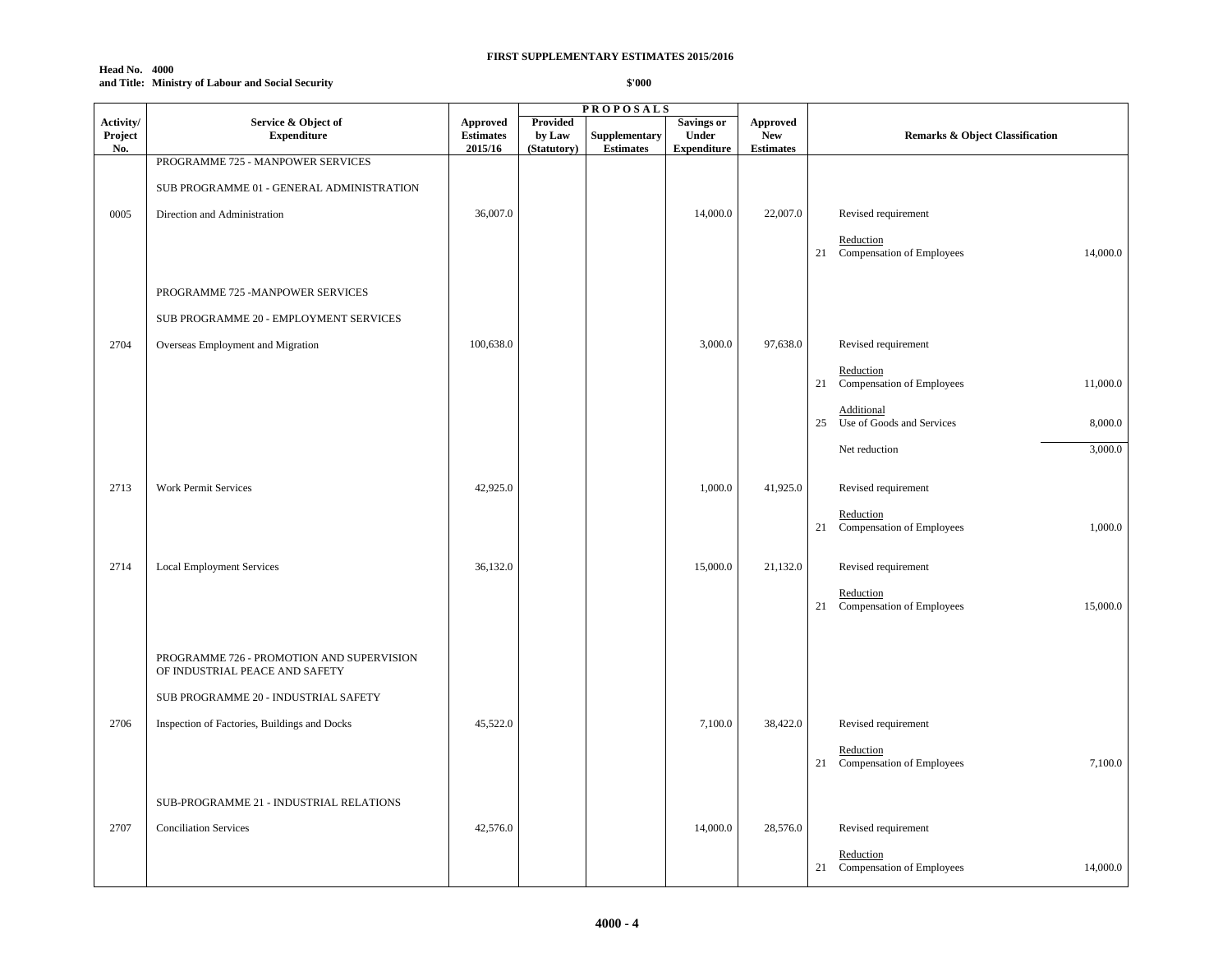| <b>Head No. 4000</b> |                                                   |
|----------------------|---------------------------------------------------|
|                      | and Title: Ministry of Labour and Social Security |

| Activity/<br>Project<br>No. | Service & Object of<br><b>Expenditure</b>                                                                                 | Approved<br><b>Estimates</b><br>2015/16 | Provided<br>by Law<br>(Statutory) | Supplementary<br><b>Estimates</b> | <b>Savings or</b><br><b>Under</b><br><b>Expenditure</b> | <b>Approved</b><br><b>New</b><br><b>Estimates</b> | <b>Remarks &amp; Object Classification</b>                                                                                                        |
|-----------------------------|---------------------------------------------------------------------------------------------------------------------------|-----------------------------------------|-----------------------------------|-----------------------------------|---------------------------------------------------------|---------------------------------------------------|---------------------------------------------------------------------------------------------------------------------------------------------------|
| 2708                        | <b>Industrial Disputes Tribunal</b>                                                                                       | 99,315.0                                |                                   |                                   | 5,500.0                                                 | 93,815.0                                          | Revised requirement includes rental of property &<br>machinery and capital goods to be met from<br>Appropriations in Aid                          |
|                             |                                                                                                                           |                                         |                                   |                                   |                                                         |                                                   | Reduction<br>Compensation of Employees<br>21<br>10,500.0                                                                                          |
|                             |                                                                                                                           |                                         |                                   |                                   |                                                         |                                                   | Additional<br>23 Rental of Property & Machinery<br>1,000.0<br>32<br>Capital Goods<br>4,000.0<br>5,000.0                                           |
|                             |                                                                                                                           |                                         |                                   |                                   |                                                         |                                                   | Net reduction<br>5,500.0                                                                                                                          |
| 2709                        | Administration of Labour Laws                                                                                             | 17,171.0                                |                                   | 5,000.0                           |                                                         | 22,171.0                                          | Additional requirement<br>Additional<br>Compensation of Employees<br>2,000.0<br>21<br>22<br>Travel Expenses and Subsistence<br>3,000.0<br>5,000.0 |
| 2712                        | Tripartite National Productivity Centre                                                                                   | 64,104.0                                |                                   |                                   | 12,000.0                                                | 52,104.0                                          | Revised requirement<br>Reduction<br>Compensation of Employees<br>12,000.0<br>21                                                                   |
|                             | PROGRAMME 325 - SOCIAL WELFARE SERVICES<br>SUB PROGRAMME 20 - GRANTS TO PARISH COUNCIL FOR POOR<br><b>RELIEF SERVICES</b> |                                         |                                   |                                   |                                                         |                                                   |                                                                                                                                                   |
| 0566                        | Grant for General Administration of Outdoor Poor Relief Services                                                          | 193,897.0                               |                                   | 7,970.0                           |                                                         | 201,867.0                                         | Additional requirement<br>Additional<br><b>Grants and Contributions</b><br>30<br>7,970.0                                                          |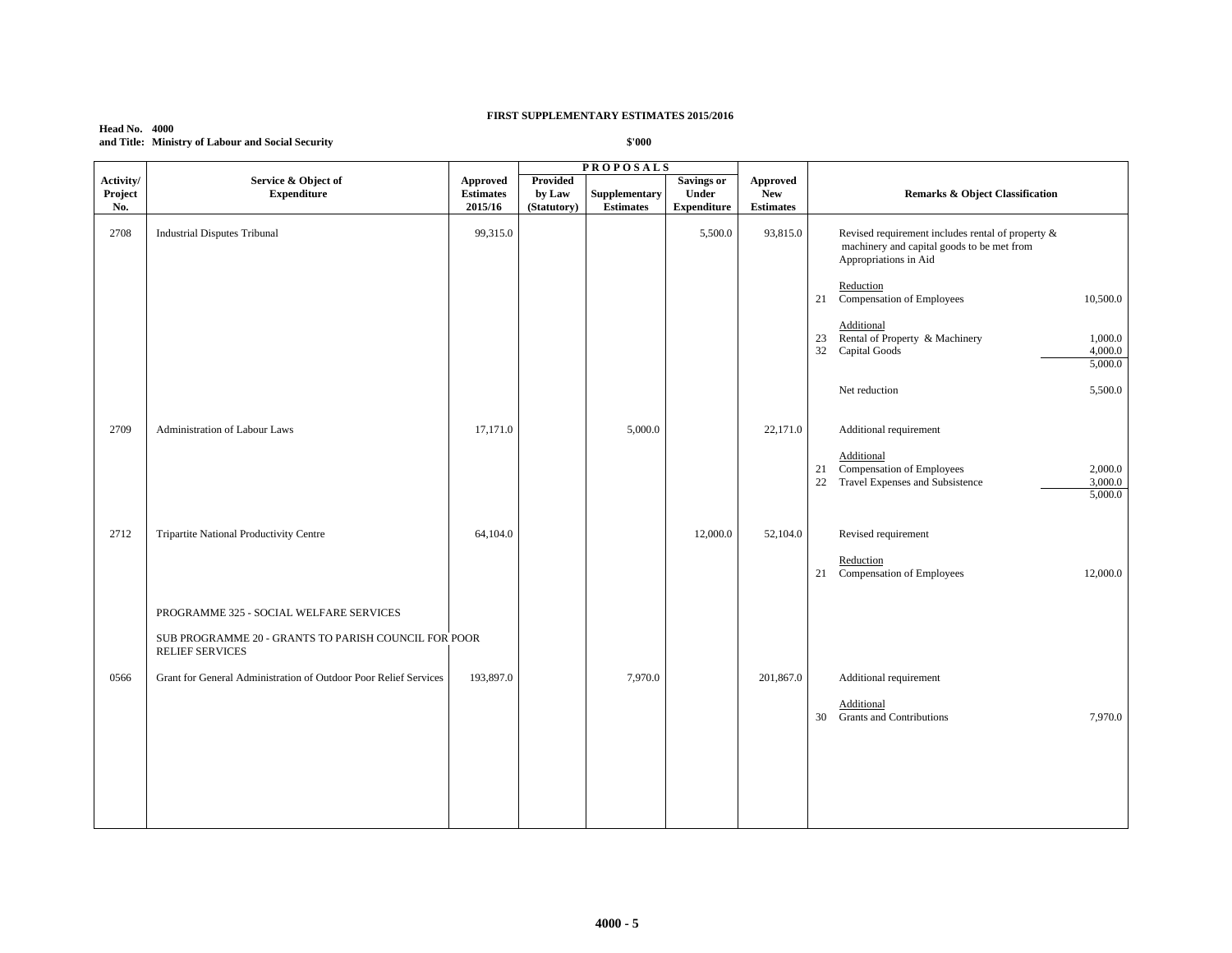#### **Head No. 4000 and Title: Ministry of Labour and Social Security**

|                             |                                                                   |                                                |                                   | <b>PROPOSALS</b>                  |                                                         |                                                   |                                                                                                                      |
|-----------------------------|-------------------------------------------------------------------|------------------------------------------------|-----------------------------------|-----------------------------------|---------------------------------------------------------|---------------------------------------------------|----------------------------------------------------------------------------------------------------------------------|
| Activity/<br>Project<br>No. | Service & Object of<br><b>Expenditure</b>                         | <b>Approved</b><br><b>Estimates</b><br>2015/16 | Provided<br>by Law<br>(Statutory) | Supplementary<br><b>Estimates</b> | <b>Savings or</b><br><b>Under</b><br><b>Expenditure</b> | <b>Approved</b><br><b>New</b><br><b>Estimates</b> | Remarks & Object Classification                                                                                      |
|                             |                                                                   |                                                |                                   |                                   |                                                         |                                                   |                                                                                                                      |
|                             | SUB PROGRAMME 24 - PUBLIC ASSISTANCE SERVICES                     |                                                |                                   |                                   |                                                         |                                                   |                                                                                                                      |
| 0005                        | Direction and Administration                                      | 253,208.0                                      |                                   |                                   | 33,000.0                                                | 220,208.0                                         | Revised requirement includes goods and services to be<br>met from Appropriations in Aid                              |
|                             |                                                                   |                                                |                                   |                                   |                                                         |                                                   | Reduction<br>45,000.0<br>21<br>Compensation of Employees                                                             |
|                             |                                                                   |                                                |                                   |                                   |                                                         |                                                   | Additional<br>Use of Goods and Services<br>12,000.0<br>25                                                            |
|                             |                                                                   |                                                |                                   |                                   |                                                         |                                                   | 12,000.0                                                                                                             |
|                             |                                                                   |                                                |                                   |                                   |                                                         |                                                   | 33,000.0<br>Net reduction                                                                                            |
| 1127                        | <b>Rehabilitation Grants</b>                                      | 250,423.0                                      |                                   | 50,500.0                          |                                                         | 300,923.0                                         | Additional requirement                                                                                               |
|                             |                                                                   |                                                |                                   |                                   |                                                         |                                                   | Additional<br>30 Grants and Contributions<br>50,500.0                                                                |
| 1129                        | Jamaica Council for Persons with Disabilities                     | 87,713.0                                       |                                   | 10,000.0                          |                                                         | 97,713.0                                          | Additional requirement                                                                                               |
|                             |                                                                   |                                                |                                   |                                   |                                                         |                                                   | Additional<br>21<br>Compensation of Employees<br>10,000.0                                                            |
| 1130                        | National Council for Senior Citizens                              | 80,084.0                                       |                                   | 22,000.0                          |                                                         | 102,084.0                                         | Additional requirement includes goods and services to<br>be met from Appropriations in Aid                           |
|                             |                                                                   |                                                |                                   |                                   |                                                         |                                                   | Additional<br>21<br>Compensation of Employees<br>10,000.0<br>12,000.0<br>25<br>Use of Goods and Services<br>22,000.0 |
|                             | SUP-PROGRAMME - 28 PRIVATE SECTOR SOCIAL WELFARE<br>ORGANISATIONS |                                                |                                   |                                   |                                                         |                                                   |                                                                                                                      |
| 1140                        | Grant to the Jamaica Red Cross Society                            | 4,233.0                                        |                                   | 8,500.0                           |                                                         | 12,733.0                                          | Additional requirement                                                                                               |
|                             |                                                                   |                                                |                                   |                                   |                                                         |                                                   | Additional<br>8,500.0<br>30<br><b>Grants and Contributions</b>                                                       |
|                             | SUB PROGRAMME 31 - Golden Age Homes                               |                                                |                                   |                                   |                                                         |                                                   |                                                                                                                      |
| 0568                        | Grant to Golden Age Home - Vineyard Town                          | 289,034.0                                      |                                   | 15,216.0                          |                                                         | 304,250.0                                         | Additional requirement                                                                                               |
|                             |                                                                   |                                                |                                   |                                   |                                                         |                                                   | Additional<br><b>Grants and Contributions</b><br>30<br>15,216.0                                                      |
|                             |                                                                   |                                                |                                   |                                   |                                                         |                                                   |                                                                                                                      |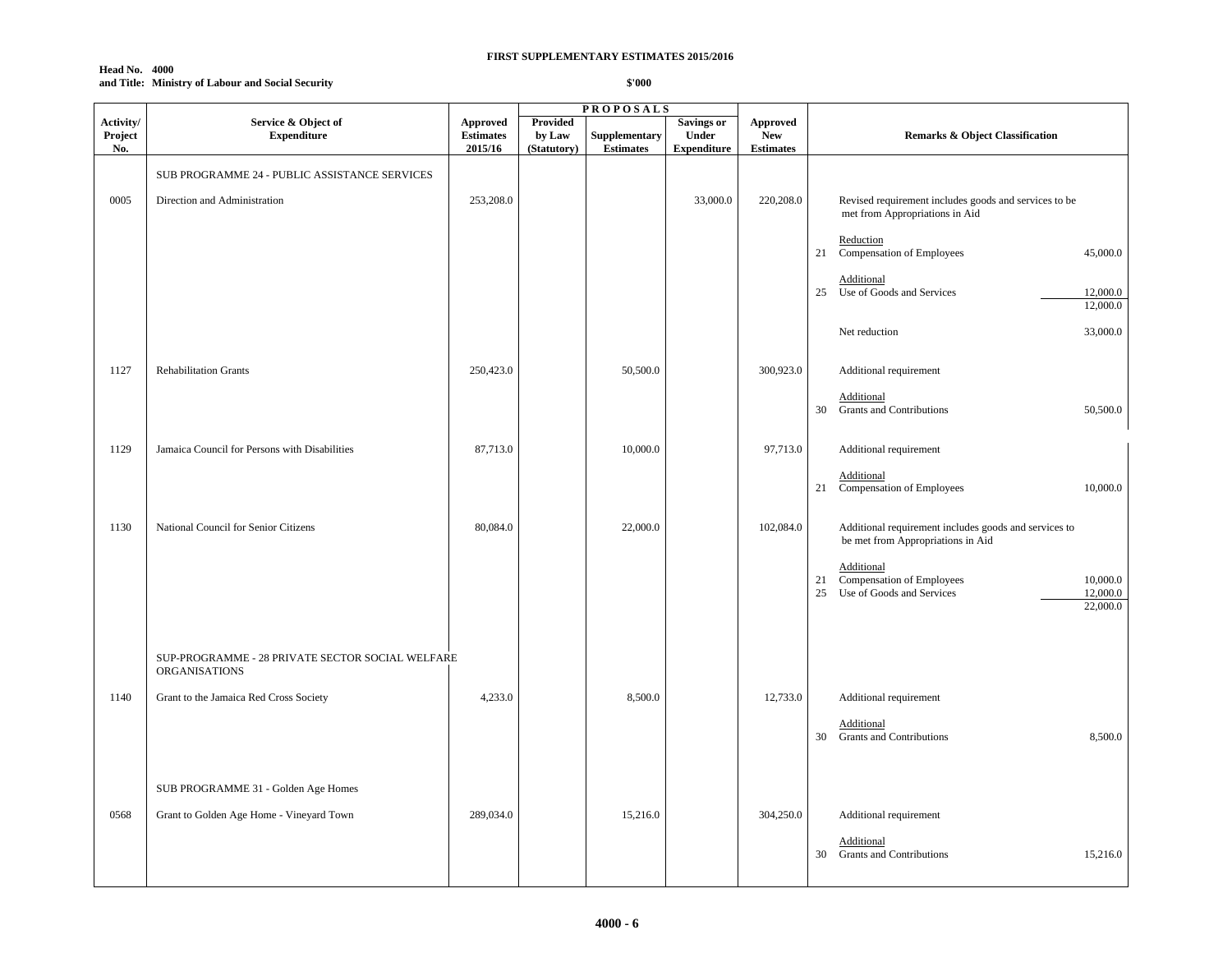## **Head No. 4000 and Title: Ministry of Labour and Social Security**

| Activity/<br>Project<br>No. | Service & Object of<br><b>Expenditure</b>                       | Approved<br><b>Estimates</b><br>2015/16 | Provided<br>by Law<br>(Statutory) | Supplementary<br><b>Estimates</b> | Savings or<br>Under<br><b>Expenditure</b> | Approved<br><b>New</b><br><b>Estimates</b> | Remarks & Object Classification                         |
|-----------------------------|-----------------------------------------------------------------|-----------------------------------------|-----------------------------------|-----------------------------------|-------------------------------------------|--------------------------------------------|---------------------------------------------------------|
|                             | PROGRAMME -20 SOCIAL SECURITY SERVICES                          |                                         |                                   |                                   |                                           |                                            |                                                         |
|                             | SUB PROGRAMME 20 - NATIONAL INSURANCE SCHEME                    |                                         |                                   |                                   |                                           |                                            |                                                         |
| 0005                        | Direction and Administration                                    | 505,104.0                               |                                   | 25,775.0                          |                                           | 530,879.0                                  | Additional requirement                                  |
|                             |                                                                 |                                         |                                   |                                   |                                           |                                            | Reduction<br>21 Compensation of Employees<br>25,000.0   |
|                             |                                                                 |                                         |                                   |                                   |                                           |                                            | Additional                                              |
|                             |                                                                 |                                         |                                   |                                   |                                           |                                            | Travel Expenses and Subsistence<br>32,000.0<br>22       |
|                             |                                                                 |                                         |                                   |                                   |                                           |                                            | 25<br>Use of Goods and Services<br>18,775.0<br>50,775.0 |
|                             |                                                                 |                                         |                                   |                                   |                                           |                                            | Net additional<br>25,775.0                              |
|                             |                                                                 |                                         |                                   |                                   |                                           |                                            |                                                         |
|                             |                                                                 |                                         |                                   |                                   |                                           |                                            |                                                         |
|                             |                                                                 |                                         |                                   |                                   |                                           |                                            |                                                         |
|                             |                                                                 |                                         |                                   |                                   |                                           |                                            |                                                         |
|                             |                                                                 |                                         |                                   |                                   |                                           |                                            |                                                         |
|                             |                                                                 |                                         |                                   |                                   |                                           |                                            |                                                         |
|                             |                                                                 |                                         |                                   |                                   |                                           |                                            |                                                         |
|                             |                                                                 |                                         |                                   |                                   |                                           |                                            |                                                         |
|                             |                                                                 |                                         |                                   |                                   |                                           |                                            |                                                         |
|                             | <b>GROSS TOTAL</b>                                              | 3,228,328.0                             |                                   | 317,015.0                         | 128,490.0                                 | 3,416,853.0                                |                                                         |
|                             | <b>LESS APPROPRIATIONS-IN-AID</b><br><b>NET TOTAL HEAD 4000</b> | 716,000.0<br>2,512,328.0                |                                   | 105,000.0<br>212,015.0            | 128,490.0                                 | 821,000.0<br>2,595,853.0                   |                                                         |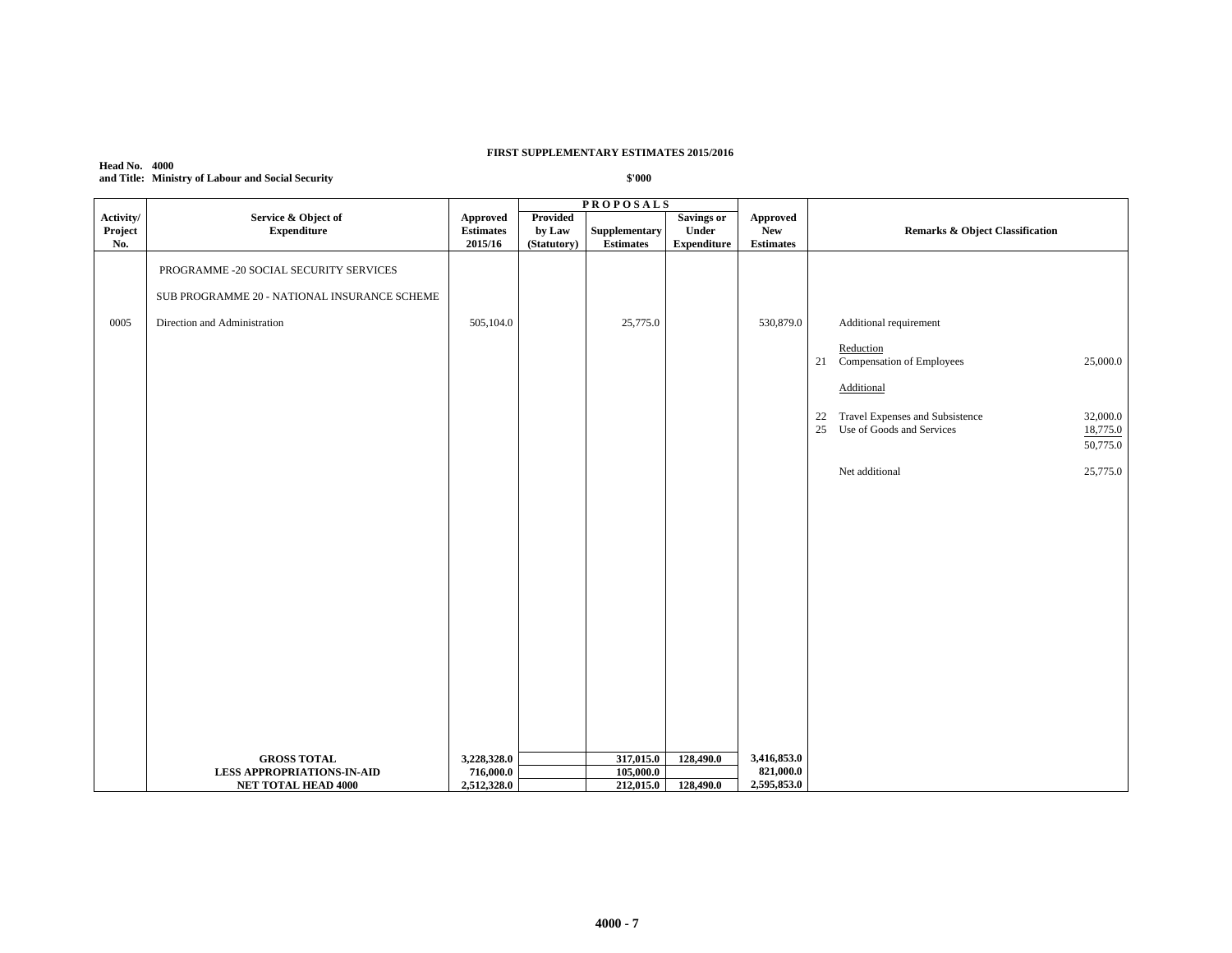#### **Head No. 4000B**

## **FIRST SUPPLEMENTARY ESTIMATES 2015/2016**

#### **and Title: Ministry of Labour and Social Security (Capital - Multilateral/Bilateral Programmes)**

|                             |                                                                                                                                                                                                                                                |                                         |                                          | <b>PROPOSALS</b>                  |                                           |                                               |                                                                                                                                                                                                                                                                       |
|-----------------------------|------------------------------------------------------------------------------------------------------------------------------------------------------------------------------------------------------------------------------------------------|-----------------------------------------|------------------------------------------|-----------------------------------|-------------------------------------------|-----------------------------------------------|-----------------------------------------------------------------------------------------------------------------------------------------------------------------------------------------------------------------------------------------------------------------------|
| Activity/<br>Project<br>No. | Service & Object of<br><b>Expenditure</b>                                                                                                                                                                                                      | Approved<br><b>Estimates 2015</b><br>16 | <b>Provided</b><br>by Law<br>(Statutory) | Supplementary<br><b>Estimates</b> | Savings or<br>Under<br><b>Expenditure</b> | <b>Revised</b><br><b>Estimates</b><br>2015/16 | <b>Remarks &amp; Object Classification</b>                                                                                                                                                                                                                            |
| 9376                        | FUNCTION 04 - ECONOMIC AFFAIRS<br>SUB-FUNCTION 04- FUEL AND ENERGY<br>PROGRAMME 701 - ENERGY CONSERVATION AND<br><b>MANAGEMENT</b><br>SUB PROGRAMME 20 - ENERGY EFFICIENCY<br>Developing an Energy Services Company (ESCO) Industry in Jamaica | 23,145.0                                |                                          |                                   |                                           | 23,145                                        | Reallocation to support increased public awareness activities<br>Additional<br>6,454.0<br>25 Use of Goods and Services<br>Reduction<br>5,910.0<br>21 Compensation of Employees(GOJ/DONOR)<br>544.0<br>22 Travel Expenses and Subsistence<br>6,454.00<br>Net Reduction |
| 9354                        | FUNCTION 10 - SOCIAL SECURITY AND WELFARE SERVICES<br>PROGRAMME 325 - SOCIAL WELFARE SERVICES<br>SUB PROGRAMME 24 - PUBLIC ASSISTANCE SERVICES<br>Support to Improve the Lives of Persons with Disabilities                                    | 8,251.0                                 |                                          | 15,254.0                          |                                           | 23,505.0                                      | Revised requirement<br>Additional<br>25 Use of Goods and Services<br>15,254.0                                                                                                                                                                                         |
| 9416                        | Integrated Social Protection and Labour Programme (IDB)                                                                                                                                                                                        | 140,000.0                               |                                          | 603,396.0                         |                                           | 743,396.0                                     | Reallocation of fiscal space from the Social Protection II Project<br>Additional<br>25 Use of Goods and Services<br>5,396.0<br>30 Grants and Contributions<br>598,000.0<br>603,396.0                                                                                  |
| 9417                        | Advance Decent Work for Domestic Employees                                                                                                                                                                                                     |                                         |                                          | 350.0                             |                                           | 350.0                                         | Additional requirement<br>Additional<br>350.0<br>25 Use of Goods and Services                                                                                                                                                                                         |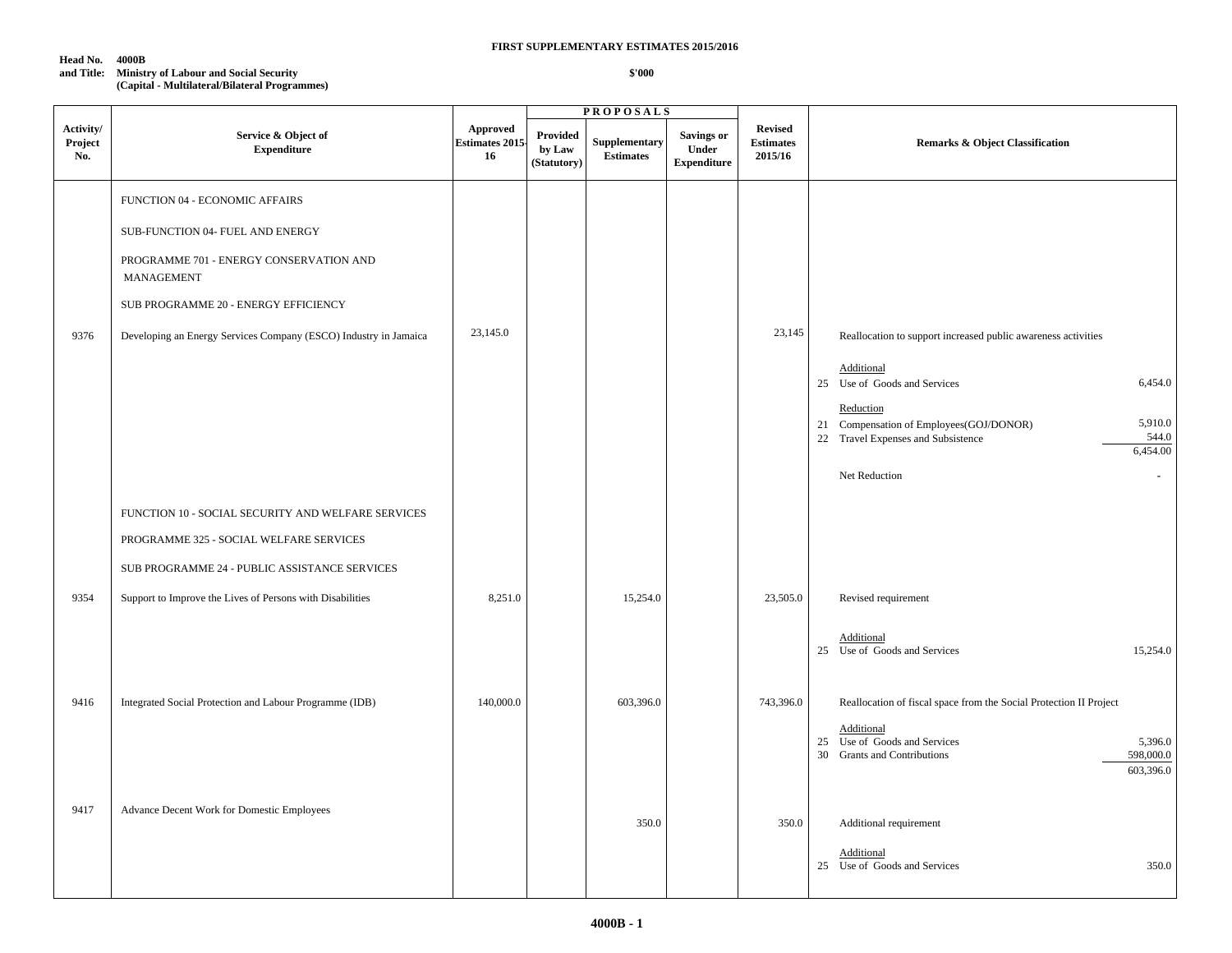## **Head No. 4000B**

| and Title: | <b>Ministry of Labour and Social Security</b> |
|------------|-----------------------------------------------|
|            | (Capital - Multilateral/Bilateral Programmes) |

|                             |                                                                |                                         |                                          | <b>PROPOSALS</b>                  |                                                  |                                               | <b>Remarks &amp; Object Classification</b>                                                                                                                                                                                                                                                                                                                                                                  |  |
|-----------------------------|----------------------------------------------------------------|-----------------------------------------|------------------------------------------|-----------------------------------|--------------------------------------------------|-----------------------------------------------|-------------------------------------------------------------------------------------------------------------------------------------------------------------------------------------------------------------------------------------------------------------------------------------------------------------------------------------------------------------------------------------------------------------|--|
| Activity/<br>Project<br>No. | Service & Object of<br><b>Expenditure</b>                      | Approved<br><b>Estimates 2015</b><br>16 | <b>Provided</b><br>by Law<br>(Statutory) | Supplementary<br><b>Estimates</b> | <b>Savings or</b><br>Under<br><b>Expenditure</b> | <b>Revised</b><br><b>Estimates</b><br>2015/16 |                                                                                                                                                                                                                                                                                                                                                                                                             |  |
| 9422                        | Social and Economic Inclusion of Persons with Disabilities     | 40,000.0                                |                                          | 32,000.0                          |                                                  | 72,000.0                                      | Additional requirement                                                                                                                                                                                                                                                                                                                                                                                      |  |
|                             |                                                                |                                         |                                          |                                   |                                                  |                                               | Additional<br>Use of Goods and Services<br>25<br>32,000.0                                                                                                                                                                                                                                                                                                                                                   |  |
| 9461                        | Social Protection Project II (World Bank)                      | 5,494,240.0                             |                                          |                                   | 1,731,000.0                                      | 3,763,240.0                                   | Revised requirement reflects re-distribution of fiscal space<br>to the following projects:<br>Integrated Support to Jamaica Social Protection Strategy (IDB)<br>(i)<br>Integrated Social Protection and Labour Programme (IDB)<br>(ii)<br>Reduction<br>21 Compensation of Employees<br>15,604.0<br>Use of Goods and Services<br>93,000.0<br>25<br>30 Grants and Contributions<br>1,622,396.0<br>1,731,000.0 |  |
| 9487                        | Integrated Support to Jamaica Social Protection Strategy (IDB) |                                         |                                          | 1,080,000.0                       |                                                  | 1,080,000.0                                   | Provision reflect re-distribution of fiscal space to new project<br>Additional<br>30 Grants and Contributions<br>1,080,000.0                                                                                                                                                                                                                                                                                |  |
|                             | <b>TOTAL HEAD 4000B</b>                                        | 5,705,636.0                             |                                          | 1,731,000.0                       | 1,731,000.0                                      | 5,705,636.0                                   |                                                                                                                                                                                                                                                                                                                                                                                                             |  |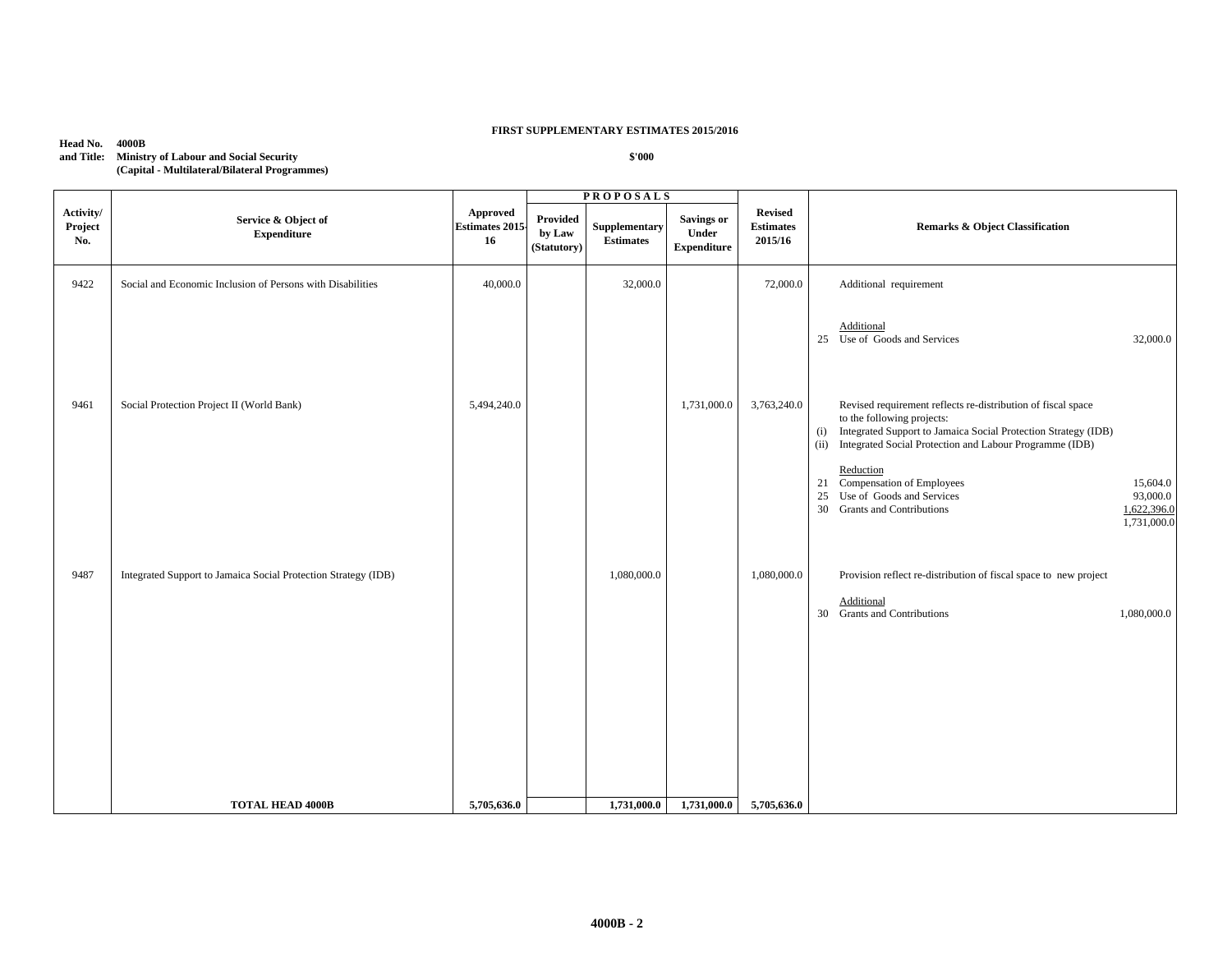| <b>Head No. 4100</b> |                                  |
|----------------------|----------------------------------|
|                      | and Title: Ministry of Education |

|                             |                                                                                                                                                                          |                                      |                                          | <b>PROPOSALS</b>                  |                                               |                                            |                                                                                                                                                                                                                                                                                                                                                                                                                                                                                                                                                                                                                              |
|-----------------------------|--------------------------------------------------------------------------------------------------------------------------------------------------------------------------|--------------------------------------|------------------------------------------|-----------------------------------|-----------------------------------------------|--------------------------------------------|------------------------------------------------------------------------------------------------------------------------------------------------------------------------------------------------------------------------------------------------------------------------------------------------------------------------------------------------------------------------------------------------------------------------------------------------------------------------------------------------------------------------------------------------------------------------------------------------------------------------------|
| Activity/<br>Project<br>No. | Service & Object of<br><b>Expenditure</b>                                                                                                                                | Approved<br><b>Estimates 2015/16</b> | <b>Provided</b><br>by Law<br>(Statutory) | Supplementary<br><b>Estimates</b> | <b>Savings or Under</b><br><b>Expenditure</b> | Approved<br><b>New</b><br><b>Estimates</b> | Remarks & Object Classification                                                                                                                                                                                                                                                                                                                                                                                                                                                                                                                                                                                              |
|                             | FUNCTION 04 - ECONOMIC AFFAIRS<br>SUBFUNCTION 03 - AGRICULTURE, FORESTRY AND FISHING<br>PROGRAMME 111 - AGRICULTURAL EDUCATION<br>SUB-PROGRAMME 20 - SECONDARY EDUCATION |                                      |                                          |                                   |                                               |                                            | Unless otherwise stated, adjustments for<br>Compensation of Employees and Travel Expenses<br>and Subsistence result from:<br>a) New rates for salaries and allowances effective<br>April 2015 under the 2015/2017 Heads of Agreement;<br>b) Final of three tranches of the \$25,000 One Off Payment<br>c) New rates for travelling effective April 2015 under the<br>2015/2017 Heads of Agreement;<br>d) WIGUT-New rates for travelling effective April 2015<br>under the 2015/2017 Heads of Agreement;<br>WIGUT-New rates for salaries and allowances effective<br>e)<br>April 2015 under the 2015/2017 Heads of Agreement; |
| 0191                        | Grant for Sydney Pagon Agricultural High School                                                                                                                          | 90.514.0                             |                                          | 6,218.0                           |                                               | 96,732.0                                   | Additional requirement broken out as follows:<br>$-4.769.0$<br>(i) Salaries<br>(ii) Travel Expenses - 1,449.0<br>Additional<br>30 Grants and Contributions<br>6,218.0                                                                                                                                                                                                                                                                                                                                                                                                                                                        |
| 0192                        | Grant for Knockalva Secondary School                                                                                                                                     | 56,720.0                             |                                          | 3.551.0                           |                                               | 60,271.0                                   | Additional requirement broken out as follows:<br>(i) Salaries<br>$-3.056.0$<br>(ii) Travel Expenses - 495.0<br>Additional<br>30 Grants and Contributions<br>3,551.0                                                                                                                                                                                                                                                                                                                                                                                                                                                          |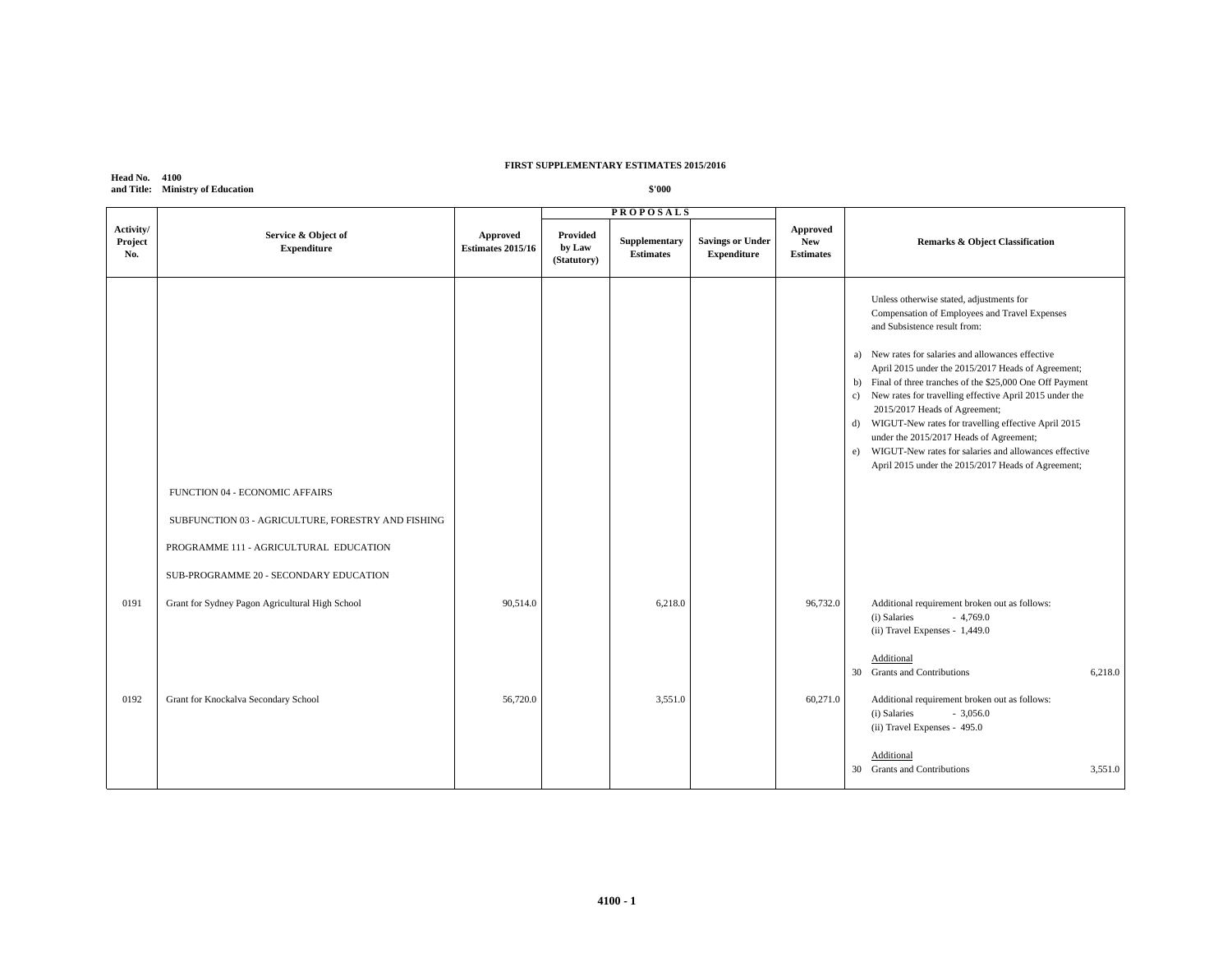## **Head No. 4100 and Title: Ministry of Education**

|                             |                                                                                                                                                            |                                      |                                   | <b>PROPOSALS</b>                  |                                               |                                            |                                                                                                                                                                                                                                                                     |
|-----------------------------|------------------------------------------------------------------------------------------------------------------------------------------------------------|--------------------------------------|-----------------------------------|-----------------------------------|-----------------------------------------------|--------------------------------------------|---------------------------------------------------------------------------------------------------------------------------------------------------------------------------------------------------------------------------------------------------------------------|
| Activity/<br>Project<br>No. | Service & Object of<br><b>Expenditure</b>                                                                                                                  | Approved<br><b>Estimates 2015/16</b> | Provided<br>by Law<br>(Statutory) | Supplementary<br><b>Estimates</b> | <b>Savings or Under</b><br><b>Expenditure</b> | Approved<br><b>New</b><br><b>Estimates</b> | <b>Remarks &amp; Object Classification</b>                                                                                                                                                                                                                          |
| 0193                        | SUB-PROGRAMME 21 - TERTIARY EDUCATION<br>Grant for College of Agriculture, Science and Education<br>(CASE)<br>FUNCTION 09 - EDUCATION AFFAIRS AND SERVICES | 461,172.0                            |                                   | 15,094.0                          |                                               | 476,266.0                                  | Additional requirement broken out as follows:<br>$-7,273.0$<br>(i) Salaries<br>(ii) Travel Expenses - 7,821.0<br>Additional<br>15,094.0<br>30 Grants and Contributions                                                                                              |
|                             | PROGRAMME 001 - EXECUTIVE DIRECTION AND<br><b>ADMINISTRATION</b><br>SUB PROGRAMME 01 - GENERAL ADMINISTRATION                                              |                                      |                                   |                                   |                                               |                                            |                                                                                                                                                                                                                                                                     |
| 0001                        | Direction and Management                                                                                                                                   | 77,584.0                             |                                   | 3,904.0                           |                                               | 81,488.0                                   | Additional requirement<br>Additional<br>21 Compensation of Employees<br>1,429.0<br>2,475.0<br>22 Travel Expenses and Subsistence<br>3,904.0                                                                                                                         |
| 0002                        | Financial Management and Accounting Services                                                                                                               | 101,538.0                            |                                   | 11,178.0                          |                                               | 112,716.0                                  | Additional requirement<br>Additional<br>21 Compensation of Employees<br>7,909.0<br>Travel Expenses and Subsistence<br>1,269.0<br>22<br>25 Use of Goods and Services<br>2,000.0                                                                                      |
| 0003                        | Human Resource Management and Other Support Services                                                                                                       | 308,105.0                            |                                   | 86,998.0                          |                                               | 395,103.0                                  | 11,178.0<br>Additional requirement<br>Additional<br>11,077.0<br>21 Compensation of Employees<br>22,492.0<br>22<br>Travel Expenses and Subsistence<br>40,629.0<br>24<br>Utilities and Communication Services<br>25 Use of Goods and Services<br>12,800.0<br>86,998.0 |
| 0227                        | Management Information Systems                                                                                                                             | 65,642.0                             |                                   | 2,422.0                           |                                               | 68,064.0                                   | Additional requirement<br>Additional<br>1,270.0<br>21 Compensation of Employees<br>22 Travel Expenses and Subsistence<br>1,152.0<br>2,422.0                                                                                                                         |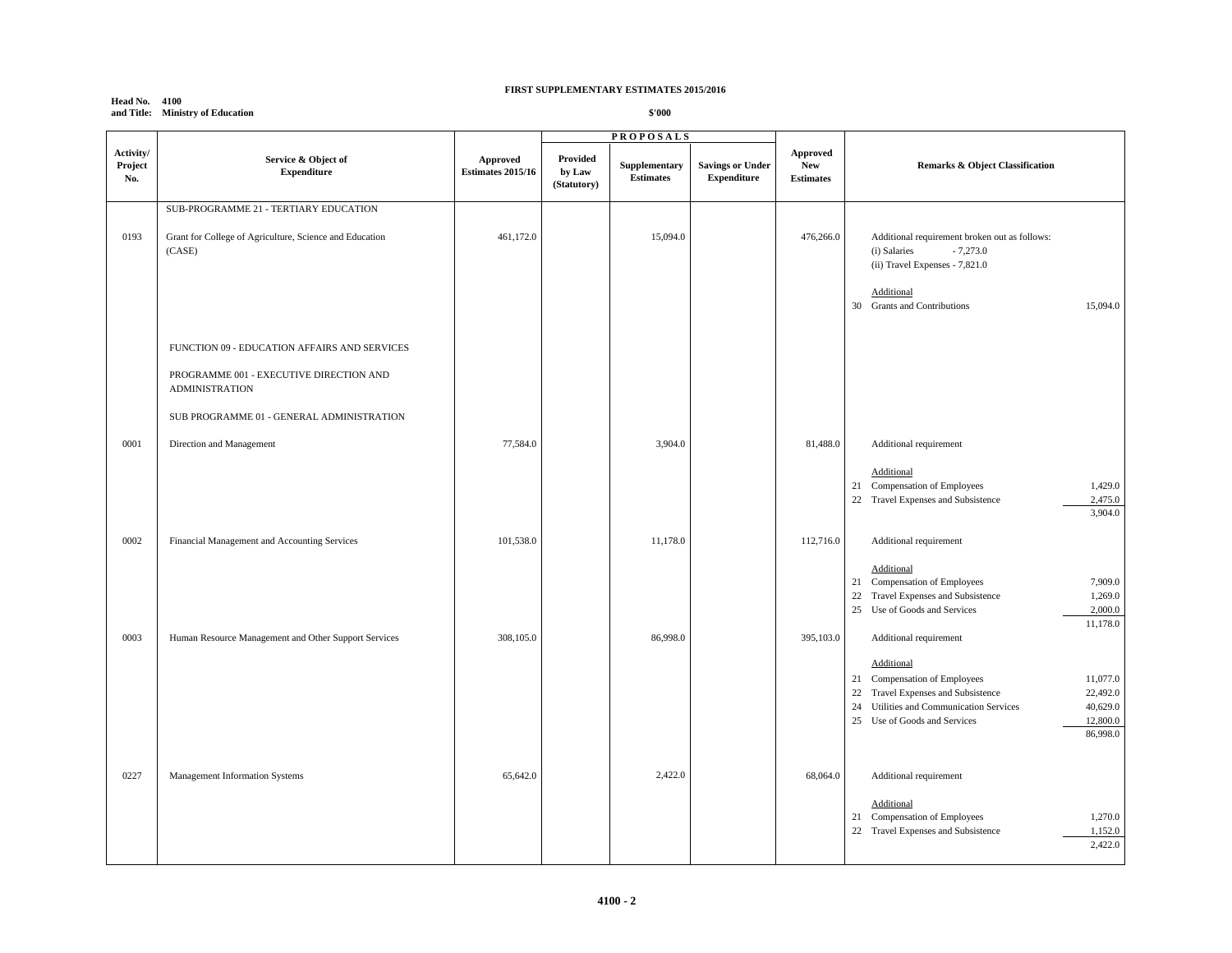#### **Head No. 4100 and Title: Ministry of Education**

|                             |                                                                                              |                                      |                                   | <b>PROPOSALS</b>                  |                                               |                                            |                                                                                                                                             |
|-----------------------------|----------------------------------------------------------------------------------------------|--------------------------------------|-----------------------------------|-----------------------------------|-----------------------------------------------|--------------------------------------------|---------------------------------------------------------------------------------------------------------------------------------------------|
| Activity/<br>Project<br>No. | Service & Object of<br><b>Expenditure</b>                                                    | Approved<br><b>Estimates 2015/16</b> | Provided<br>by Law<br>(Statutory) | Supplementary<br><b>Estimates</b> | <b>Savings or Under</b><br><b>Expenditure</b> | Approved<br><b>New</b><br><b>Estimates</b> | Remarks & Object Classification                                                                                                             |
| 0279                        | Administration of Internal Audit                                                             | 40,276.0                             |                                   | 4,070.0                           |                                               | 44,346.0                                   | Additional requirement                                                                                                                      |
|                             |                                                                                              |                                      |                                   |                                   |                                               |                                            | Additional<br>21 Compensation of Employees<br>2,117.0<br>1,953.0<br>22 Travel Expenses and Subsistence<br>4,070.0                           |
| 0700                        | <b>Education Administration</b>                                                              | 174,630.0                            |                                   | 4,775.0                           |                                               | 179,405.0                                  | Additional requirement<br>Additional<br>21 Compensation of Employees<br>3,416.0<br>1,359.0<br>22 Travel Expenses and Subsistence<br>4,775.0 |
|                             | SUB PROGRAMME 02 - PLANNING AND DEVELOPMENT                                                  |                                      |                                   |                                   |                                               |                                            |                                                                                                                                             |
| 0005                        | Direction and Administration                                                                 | 19,350.0                             |                                   | 1,756.0                           |                                               | 21,106.0                                   | Additional requirement                                                                                                                      |
|                             |                                                                                              |                                      |                                   |                                   |                                               |                                            | Additional<br>1,144.0<br>Compensation of Employees<br>21<br>22 Travel Expenses and Subsistence<br>612.0<br>1,756.0                          |
| 0701                        | Planning, Monitoring and Evaluation                                                          | 42,732.0                             |                                   | 2,627.0                           |                                               | 45,359.0                                   | Additional requirement                                                                                                                      |
|                             |                                                                                              |                                      |                                   |                                   |                                               |                                            | Additional<br>21 Compensation of Employees<br>1,853.0<br>774.0<br>22 Travel Expenses and Subsistence<br>2,627.0                             |
| 0703                        | Policy Analysis, Research and Statistics                                                     | 25,347.0                             |                                   | 1,172.0                           |                                               | 26,519.0                                   | Additional requirement                                                                                                                      |
|                             |                                                                                              |                                      |                                   |                                   |                                               |                                            | Additional<br>Compensation of Employees<br>749.0<br>21<br>423.0<br>22 Travel Expenses and Subsistence<br>1,172.0                            |
|                             | PROGRAMME 006 - SOCIAL AND ECONOMIC SUPPORT<br>PROGRAMME<br>SUB PROGRAMME 29-STUDENT WELFARE |                                      |                                   |                                   |                                               |                                            |                                                                                                                                             |
| 0767                        | Financial Assistance to Students                                                             | 8,624.0                              |                                   | 10,000.0                          |                                               | 18,624.0                                   | Additional requirement                                                                                                                      |
|                             |                                                                                              |                                      |                                   |                                   |                                               |                                            | Additional<br>29 Awards and Social Assistance<br>10,000.0                                                                                   |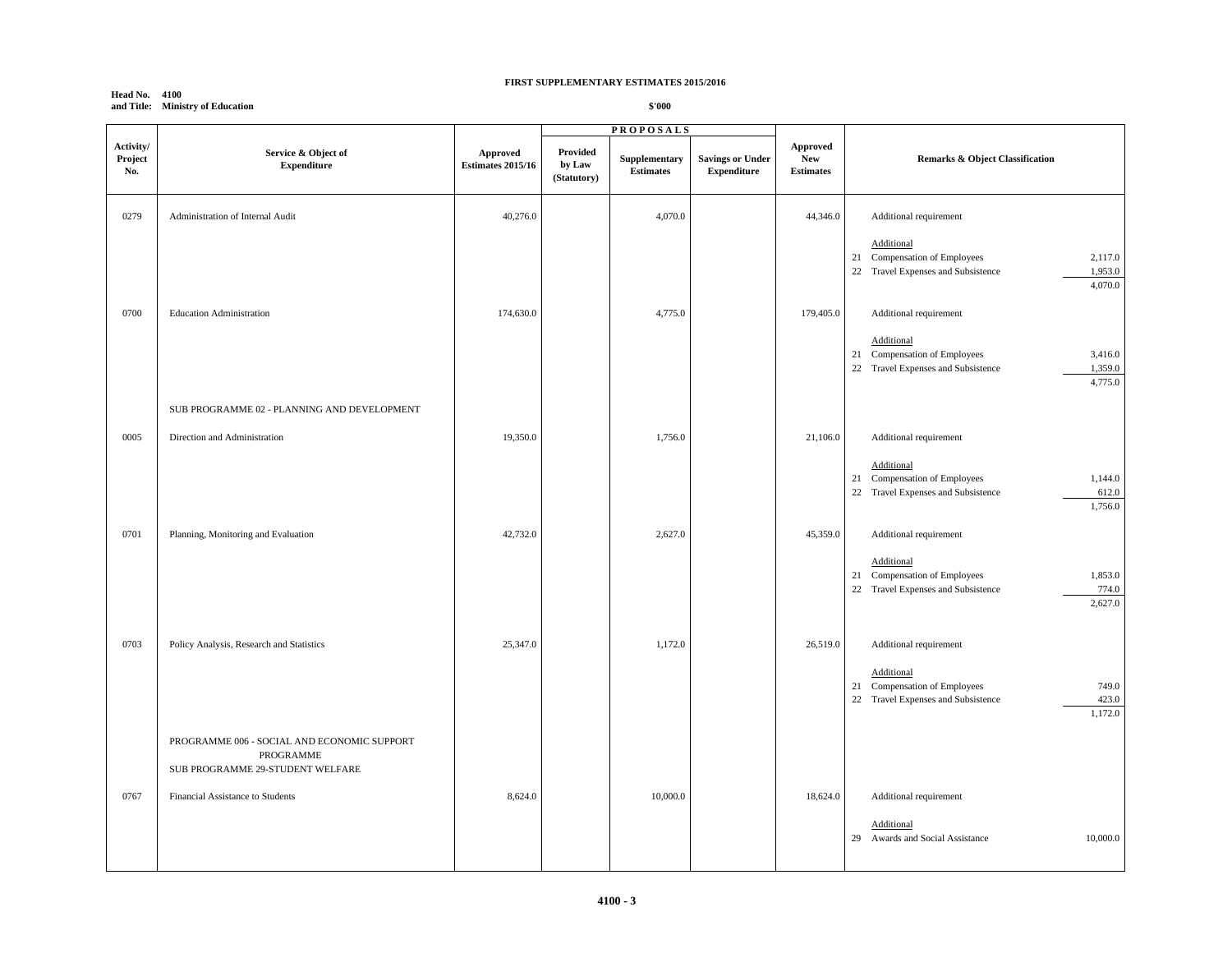## **Head No. 4100 and Title: Ministry of Education**

|                             |                                                                                                           |                                             |                                   | <b>PROPOSALS</b>                  |                                               |                                            |                                                                                                                                             |
|-----------------------------|-----------------------------------------------------------------------------------------------------------|---------------------------------------------|-----------------------------------|-----------------------------------|-----------------------------------------------|--------------------------------------------|---------------------------------------------------------------------------------------------------------------------------------------------|
| Activity/<br>Project<br>No. | Service & Object of<br><b>Expenditure</b>                                                                 | <b>Approved</b><br><b>Estimates 2015/16</b> | Provided<br>by Law<br>(Statutory) | Supplementary<br><b>Estimates</b> | <b>Savings or Under</b><br><b>Expenditure</b> | Approved<br><b>New</b><br><b>Estimates</b> | <b>Remarks &amp; Object Classification</b>                                                                                                  |
|                             | PROGRAMME 009 - REGIONAL DIRECTION AND<br><b>ADMINISTRATION</b><br>SUB PROGRAMME 20 - REGION I - KINGSTON |                                             |                                   |                                   |                                               |                                            |                                                                                                                                             |
| 0005                        | Direction and Administration                                                                              | 39,828.0                                    |                                   | 3,313.0                           |                                               | 43,141.0                                   | Additional requirement<br>Additional<br>21 Compensation of Employees<br>2,449.0<br>22 Travel Expenses and Subsistence<br>864.0              |
| 0713                        | Supervision of Primary Education                                                                          | 32,787.0                                    |                                   | 2,529.0                           |                                               | 35,316.0                                   | 3,313.0<br>Additional requirement<br>Additional<br>21 Compensation of Employees<br>1,755.0                                                  |
| 0718                        | Supervision of Secondary Education                                                                        | 24,228.0                                    |                                   | 1,678.0                           |                                               | 25,906.0                                   | 774.0<br>22 Travel Expenses and Subsistence<br>2,529.0<br>Additional requirement<br>Additional                                              |
| 0719                        | Supervision of Facilities                                                                                 | 6,938.0                                     |                                   | 528.0                             |                                               | 7,466.0                                    | 1,390.0<br>21 Compensation of Employees<br>288.0<br>22 Travel Expenses and Subsistence<br>1,678.0<br>Additional requirement                 |
|                             | SUB PROGRAMME 21-REGION II - PORT ANTONIO                                                                 |                                             |                                   |                                   |                                               |                                            | Additional<br>240.0<br>21 Compensation of Employees<br>22 Travel Expenses and Subsistence<br>288.0<br>528.0                                 |
| 0005                        | Direction and Administration                                                                              | 45,647.0                                    |                                   | 5,002.0                           |                                               | 50,649.0                                   | Additional requirement<br>Additional<br>21 Compensation of Employees<br>3,886.0<br>22 Travel Expenses and Subsistence<br>1,116.0<br>5,002.0 |
| 0713                        | Supervision of Primary Education                                                                          | 25,266.0                                    |                                   | 871.0                             |                                               | 26,137.0                                   | Additional requirement<br>Additional<br>Compensation of Employees<br>385.0<br>21<br>22<br>Travel Expenses and Subsistence<br>486.0<br>871.0 |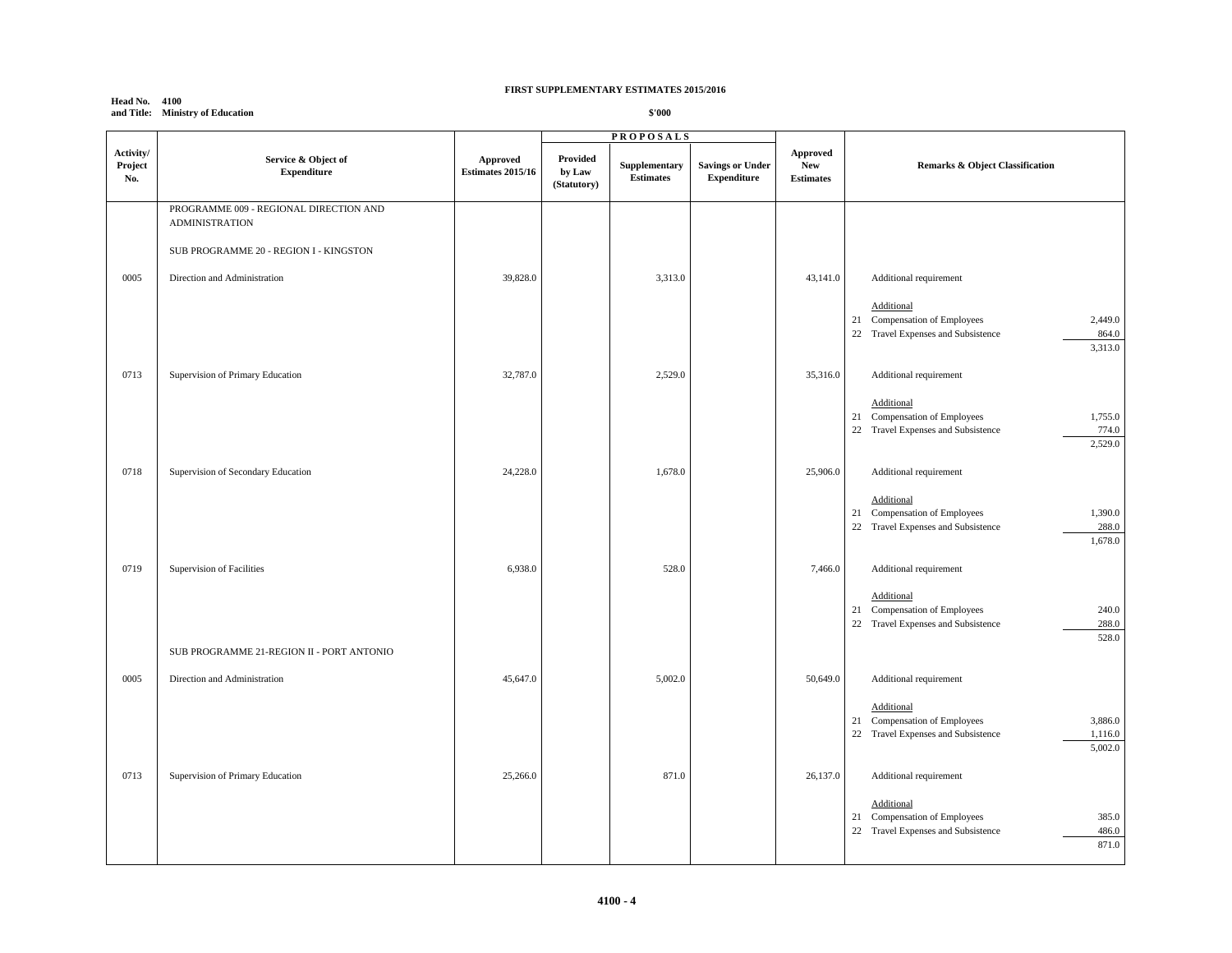#### **Head No. 4100 and Title: Ministry of Education**

|                             |                                            |                               |                                   | <b>PROPOSALS</b>                  |                                               |                                            |                                                                                                                                                                                                                                                     |
|-----------------------------|--------------------------------------------|-------------------------------|-----------------------------------|-----------------------------------|-----------------------------------------------|--------------------------------------------|-----------------------------------------------------------------------------------------------------------------------------------------------------------------------------------------------------------------------------------------------------|
| Activity/<br>Project<br>No. | Service & Object of<br><b>Expenditure</b>  | Approved<br>Estimates 2015/16 | Provided<br>by Law<br>(Statutory) | Supplementary<br><b>Estimates</b> | <b>Savings or Under</b><br><b>Expenditure</b> | Approved<br><b>New</b><br><b>Estimates</b> | Remarks & Object Classification                                                                                                                                                                                                                     |
| 0718                        | Supervision of Secondary Education         | 17,082.0                      |                                   | 595.0                             |                                               | 17,677.0                                   | Additional requirement                                                                                                                                                                                                                              |
| 0719                        | Supervision of Facilities                  | 4,730.0                       |                                   | 365.0                             |                                               | 5,095.0                                    | Additional<br>21 Compensation of Employees<br>307.0<br>288.0<br>22 Travel Expenses and Subsistence<br>595.0<br>Additional requirement<br>Additional<br>77.0<br>21 Compensation of Employees<br>22 Travel Expenses and Subsistence<br>288.0<br>365.0 |
|                             | SUB PROGRAMME 22-REGION III - BROWNS TOWN  |                               |                                   |                                   |                                               |                                            |                                                                                                                                                                                                                                                     |
| 0005                        | Direction and Administration               | 51,448.0                      |                                   | 4,200.0                           |                                               | 55,648.0                                   | Additional requirement                                                                                                                                                                                                                              |
|                             |                                            |                               |                                   |                                   |                                               |                                            | Additional<br>3,201.0<br>21 Compensation of Employees<br>999.0<br>22 Travel Expenses and Subsistence<br>4,200.0                                                                                                                                     |
| 0713                        | Supervision of Primary Education           | 35,969.0                      |                                   | 1,442.0                           |                                               | 37,411.0                                   | Additional requirement                                                                                                                                                                                                                              |
|                             |                                            |                               |                                   |                                   |                                               |                                            | Additional<br>479.0<br>21 Compensation of Employees<br>22 Travel Expenses and Subsistence<br>963.0<br>1,442.0                                                                                                                                       |
| 0718                        | Supervision of Secondary Education         | 24,854.0                      |                                   | 819.0                             |                                               | 25,673.0                                   | Additional requirement                                                                                                                                                                                                                              |
|                             |                                            |                               |                                   |                                   |                                               |                                            | Additional<br>333.0<br>21 Compensation of Employees<br>22 Travel Expenses and Subsistence<br>486.0<br>819.0                                                                                                                                         |
| 0719                        | Supervision of Facilities                  | 5,238.0                       |                                   | 365.0                             |                                               | 5,603.0                                    | Additional requirement                                                                                                                                                                                                                              |
|                             |                                            |                               |                                   |                                   |                                               |                                            | Additional<br>77.0<br>21 Compensation of Employees<br>288.0<br>22 Travel Expenses and Subsistence<br>365.0                                                                                                                                          |
|                             | SUB PROGRAMME 23 - REGION IV - MONTEGO BAY |                               |                                   |                                   |                                               |                                            |                                                                                                                                                                                                                                                     |
| 0005                        | Direction and Administration               | 48,670.0                      |                                   | 4,962.0                           |                                               | 53,632.0                                   | Additional requirement                                                                                                                                                                                                                              |
|                             |                                            |                               |                                   |                                   |                                               |                                            | Additional<br>3,747.0<br>21 Compensation of Employees<br>22 Travel Expenses and Subsistence<br>1,215.0<br>4,962.0                                                                                                                                   |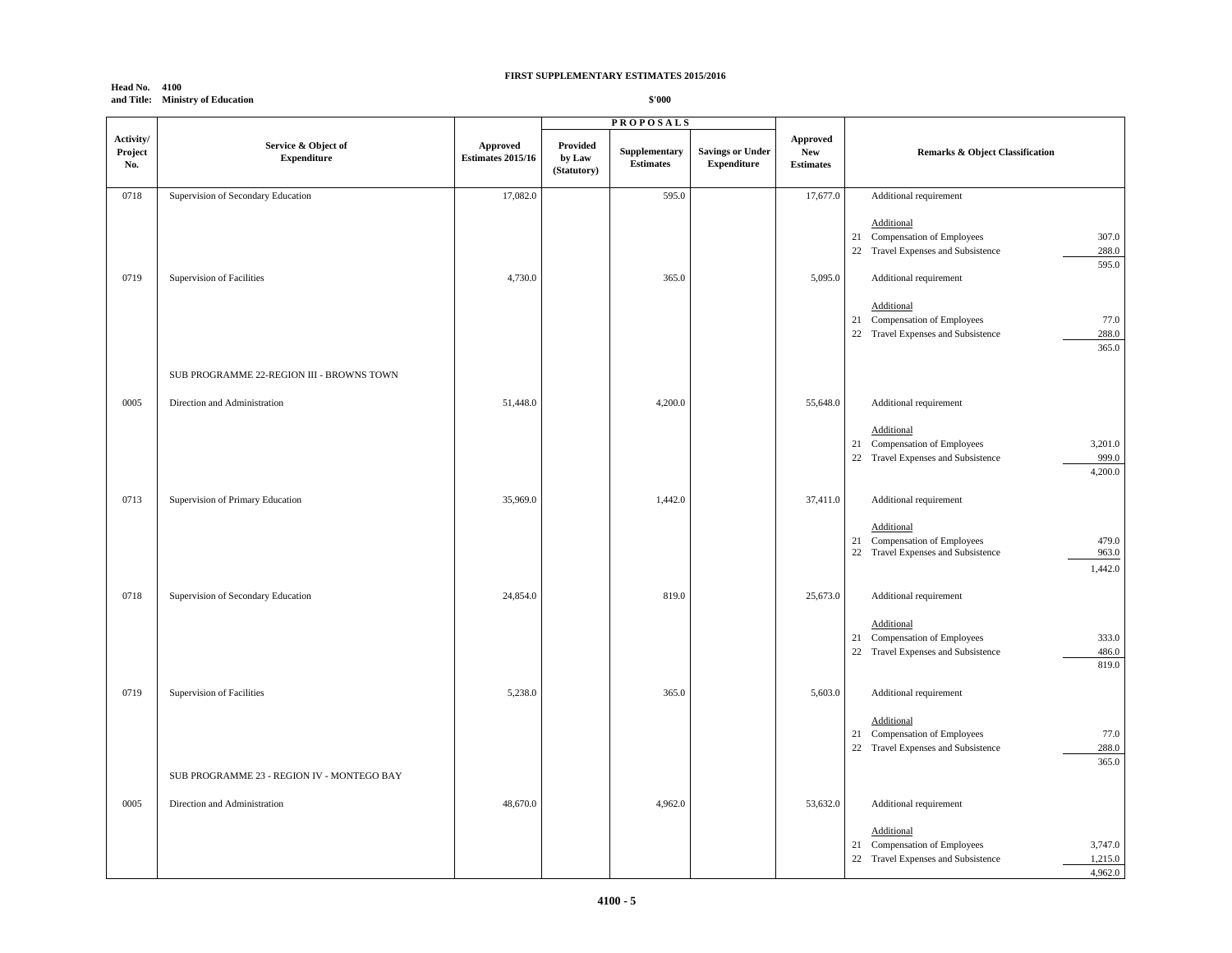#### **Head No. 4100 and Title: Ministry of Education**

|                             |                                           |                                      |                                   | <b>PROPOSALS</b>                  |                                               |                                            |                                                                                                                                           |
|-----------------------------|-------------------------------------------|--------------------------------------|-----------------------------------|-----------------------------------|-----------------------------------------------|--------------------------------------------|-------------------------------------------------------------------------------------------------------------------------------------------|
| Activity/<br>Project<br>No. | Service & Object of<br><b>Expenditure</b> | Approved<br><b>Estimates 2015/16</b> | Provided<br>by Law<br>(Statutory) | Supplementary<br><b>Estimates</b> | <b>Savings or Under</b><br><b>Expenditure</b> | Approved<br><b>New</b><br><b>Estimates</b> | Remarks & Object Classification                                                                                                           |
| 0713                        | Supervision of Primary Education          | 38,089.0                             |                                   | 875.0                             |                                               | 38,964.0                                   | Additional requirement                                                                                                                    |
|                             |                                           |                                      |                                   |                                   |                                               |                                            | Additional<br>488.0<br>21 Compensation of Employees<br>22 Travel Expenses and Subsistence<br>387.0<br>875.0                               |
| 0718                        | Supervision of Secondary Education        | 25,545.0                             |                                   | 1,641.0                           |                                               | 27,186.0                                   | Additional requirement<br>Additional<br>21 Compensation of Employees<br>1,353.0<br>22 Travel Expenses and Subsistence<br>288.0<br>1,641.0 |
| 0719                        | Supervision of Facilities                 | 6,940.0                              |                                   | 530.0                             |                                               | 7,470.0                                    | Additional requirement                                                                                                                    |
|                             |                                           |                                      |                                   |                                   |                                               |                                            | Additional<br>242.0<br>21 Compensation of Employees<br>288.0<br>22 Travel Expenses and Subsistence<br>530.0                               |
| 0005                        | Direction and Administration              | 50,160.0                             |                                   | 3,625.0                           |                                               | 53,785.0                                   | Additional requirement<br>Additional<br>2,824.0<br>21 Compensation of Employees                                                           |
|                             |                                           |                                      |                                   |                                   |                                               |                                            | 22 Travel Expenses and Subsistence<br>801.0<br>3,625.0                                                                                    |
| 0713                        | Supervision of Primary Education          | 33,433.0                             |                                   | 2,527.0                           |                                               | 35,960.0                                   | Additional requirement<br>Additional<br>1,852.0<br>21 Compensation of Employees<br>22 Travel Expenses and Subsistence<br>675.0<br>2,527.0 |
| 0718                        | Supervision of Secondary Education        | 15,102.0                             |                                   | 997.0                             |                                               | 16,099.0                                   | Additional requirement                                                                                                                    |
|                             |                                           |                                      |                                   |                                   |                                               |                                            | Additional<br>709.0<br>Compensation of Employees<br>21<br>288.0<br>22 Travel Expenses and Subsistence<br>997.0                            |
| 0719                        | Supervision of Facilities                 | 6,250.0                              |                                   | 347.0                             |                                               | 6,597.0                                    | Additional requirement                                                                                                                    |
|                             |                                           |                                      |                                   |                                   |                                               |                                            | Additional<br>21 Compensation of Employees<br>77.0<br>Travel Expenses and Subsistence<br>270.0<br>22<br>347.0                             |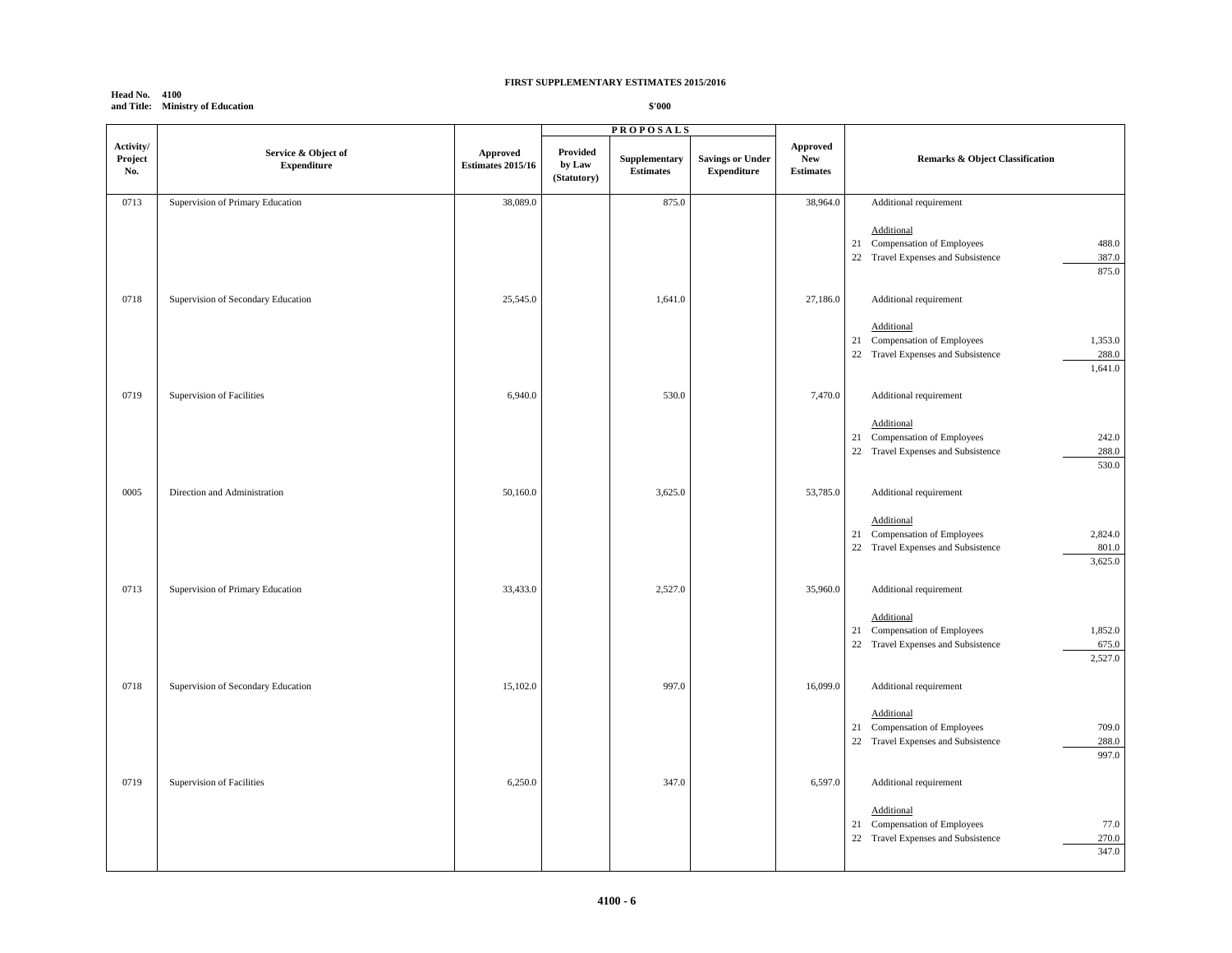#### **Head No. 4100 and Title: Ministry of Education**

|                             |                                             |                                      |                                   | <b>PROPOSALS</b>                  |                                               |                                            |                                                                                                                    |
|-----------------------------|---------------------------------------------|--------------------------------------|-----------------------------------|-----------------------------------|-----------------------------------------------|--------------------------------------------|--------------------------------------------------------------------------------------------------------------------|
| Activity/<br>Project<br>No. | Service & Object of<br><b>Expenditure</b>   | Approved<br><b>Estimates 2015/16</b> | Provided<br>by Law<br>(Statutory) | Supplementary<br><b>Estimates</b> | <b>Savings or Under</b><br><b>Expenditure</b> | Approved<br><b>New</b><br><b>Estimates</b> | Remarks & Object Classification                                                                                    |
|                             | SUB PROGRAMME 25-REGION VI - OLD HARBOUR    |                                      |                                   |                                   |                                               |                                            |                                                                                                                    |
| 0005                        | Direction and Administration                | 57,523.0                             |                                   | 5,793.0                           |                                               | 63,316.0                                   | Additional requirement                                                                                             |
|                             |                                             |                                      |                                   |                                   |                                               |                                            | Additional<br>21 Compensation of Employees<br>4,470.0<br>22 Travel Expenses and Subsistence<br>1,323.0<br>5,793.0  |
| 0713                        | Supervision of Primary Education            | 36,393.0                             |                                   | 2,892.0                           |                                               | 39,285.0                                   | Additional requirement                                                                                             |
|                             |                                             |                                      |                                   |                                   |                                               |                                            | Additional<br>21 Compensation of Employees<br>2,118.0<br>22 Travel Expenses and Subsistence<br>774.0<br>2,892.0    |
| 0718                        | Supervision of Secondary Education          | 14,674.0                             |                                   | 1,047.0                           |                                               | 15,721.0                                   | Additional requirement                                                                                             |
|                             |                                             |                                      |                                   |                                   |                                               |                                            | Additional<br>Compensation of Employees<br>660.0<br>21<br>387.0<br>22 Travel Expenses and Subsistence<br>1,047.0   |
| 0719                        | Supervision of Facilities                   | 6,943.0                              |                                   | 533.0                             |                                               | 7,476.0                                    | Additional requirement                                                                                             |
|                             |                                             |                                      |                                   |                                   |                                               |                                            | Additional<br>245.0<br>21 Compensation of Employees<br>22 Travel Expenses and Subsistence<br>288.0<br>533.0        |
|                             | PROGRAMME 250 - EARLY CHILDHOOD DEVELOPMENT |                                      |                                   |                                   |                                               |                                            |                                                                                                                    |
|                             | SUB PROGRAMME 20-BASIC SCHOOLS              |                                      |                                   |                                   |                                               |                                            |                                                                                                                    |
| 0717                        | Grant for the Early Childhood Commission    | 307,839.0                            |                                   | 18,941.0                          |                                               | 326,780.0                                  | Additional requirement broken out as follows:<br>$-11,282.0$<br>(i) Salaries<br>$-7,659.0$<br>(ii) Travel Expenses |
|                             |                                             |                                      |                                   |                                   |                                               |                                            | Additional<br>18,941.0<br>30 Grants and Contributions                                                              |
|                             | SUB PROGRAMME 21-INFANT SCHOOLS             |                                      |                                   |                                   |                                               |                                            |                                                                                                                    |
| 0163                        | Grant for Direction and Administration      | 169,477.0                            |                                   | 17,309.0                          |                                               | 186,786.0                                  | Additional requirement for salaries                                                                                |
|                             |                                             |                                      |                                   |                                   |                                               |                                            | Additional<br>17,309.0<br>30 Grants and Contributions                                                              |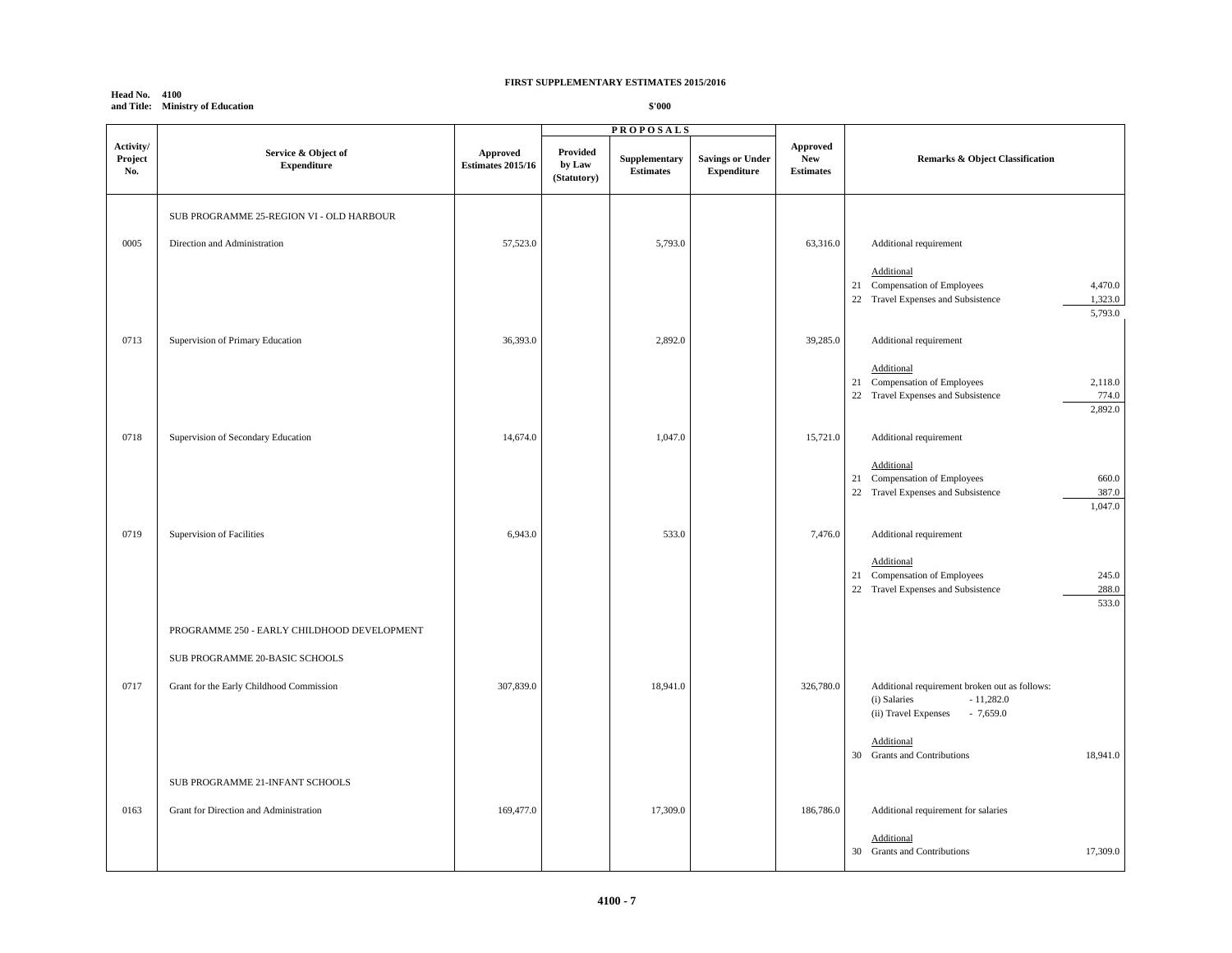## **Head No. 4100 and Title: Ministry of Education**

|                             |                                                  |                               |                                   | <b>PROPOSALS</b>                  |                                               |                                            |                                                                                                                   |
|-----------------------------|--------------------------------------------------|-------------------------------|-----------------------------------|-----------------------------------|-----------------------------------------------|--------------------------------------------|-------------------------------------------------------------------------------------------------------------------|
| Activity/<br>Project<br>No. | Service & Object of<br><b>Expenditure</b>        | Approved<br>Estimates 2015/16 | Provided<br>by Law<br>(Statutory) | Supplementary<br><b>Estimates</b> | <b>Savings or Under</b><br><b>Expenditure</b> | Approved<br><b>New</b><br><b>Estimates</b> | Remarks & Object Classification                                                                                   |
| 0715                        | Grant for Instruction                            | 729,498.0                     |                                   | 69,619.0                          |                                               | 799,117.0                                  | Additional requirement for salaries                                                                               |
|                             |                                                  |                               |                                   |                                   |                                               |                                            | Additional<br>30 Grants and Contributions<br>69,619.0                                                             |
|                             | PROGRAMME 251 - PRIMARY EDUCATION                |                               |                                   |                                   |                                               |                                            |                                                                                                                   |
|                             | SUB PROGRAMME 20-PRIMARY SCHOOLS                 |                               |                                   |                                   |                                               |                                            |                                                                                                                   |
| 0163                        | Grant for Direction and Administration           | 888,962.0                     |                                   | 91,466.0                          |                                               | 980,428.0                                  | Additional requirement for salaries                                                                               |
|                             |                                                  |                               |                                   |                                   |                                               |                                            | Additional<br>30 Grants and Contributions<br>91,466.0                                                             |
| 0715                        | Grant for Instruction                            | 13,801,178.0                  |                                   | 1,164,720.0                       |                                               | 14,965,898.0                               | Additional requirement broken out as follows:<br>$-984,805.0$<br>(i) Salaries<br>(ii) Travel Expenses - 179,915.0 |
|                             |                                                  |                               |                                   |                                   |                                               |                                            | Additional<br><b>Grants and Contributions</b><br>1,164,720.0<br>30                                                |
| 0716                        | Grant for Maintenance of Buildings and Equipment | 103,408.0                     |                                   | 10,000.0                          |                                               | 113,408.0                                  | Additional requirement for purchase of school furniture                                                           |
|                             |                                                  |                               |                                   |                                   |                                               |                                            | Additional<br>10,000.0<br>30 Grants and Contributions                                                             |
|                             | SUB PROGRAMME 21-ALL AGE SCHOOLS                 |                               |                                   |                                   |                                               |                                            |                                                                                                                   |
| 0163                        | Grant for Direction and Administration           | 497,746.0                     |                                   | 56,133.0                          |                                               | 553,879.0                                  | Additional requirement for salaries                                                                               |
|                             |                                                  |                               |                                   |                                   |                                               |                                            | Additional<br>30 Grants and Contributions<br>56,133.0                                                             |
| 0715                        | Grant for Instruction                            | 8,544,980.0                   |                                   | 446,635.0                         |                                               | 8,991,615.0                                | Additional requirement for salaries                                                                               |
|                             |                                                  |                               |                                   |                                   |                                               |                                            | Additional<br>30 Grants and Contributions<br>446,635.0                                                            |
|                             | PROGRAMME 252 - SECONDARY EDUCATION              |                               |                                   |                                   |                                               |                                            |                                                                                                                   |
|                             | SUB PROGRAMME 20 - HIGH SCHOOLS                  |                               |                                   |                                   |                                               |                                            |                                                                                                                   |
| 0163                        | Grant for Direction and Administration           | 2,958,426.0                   |                                   | 232,195.0                         |                                               | 3,190,621.0                                | Additional requirement for salaries                                                                               |
|                             |                                                  |                               |                                   |                                   |                                               |                                            | Additional<br><b>Grants and Contributions</b><br>232,195.0<br>30                                                  |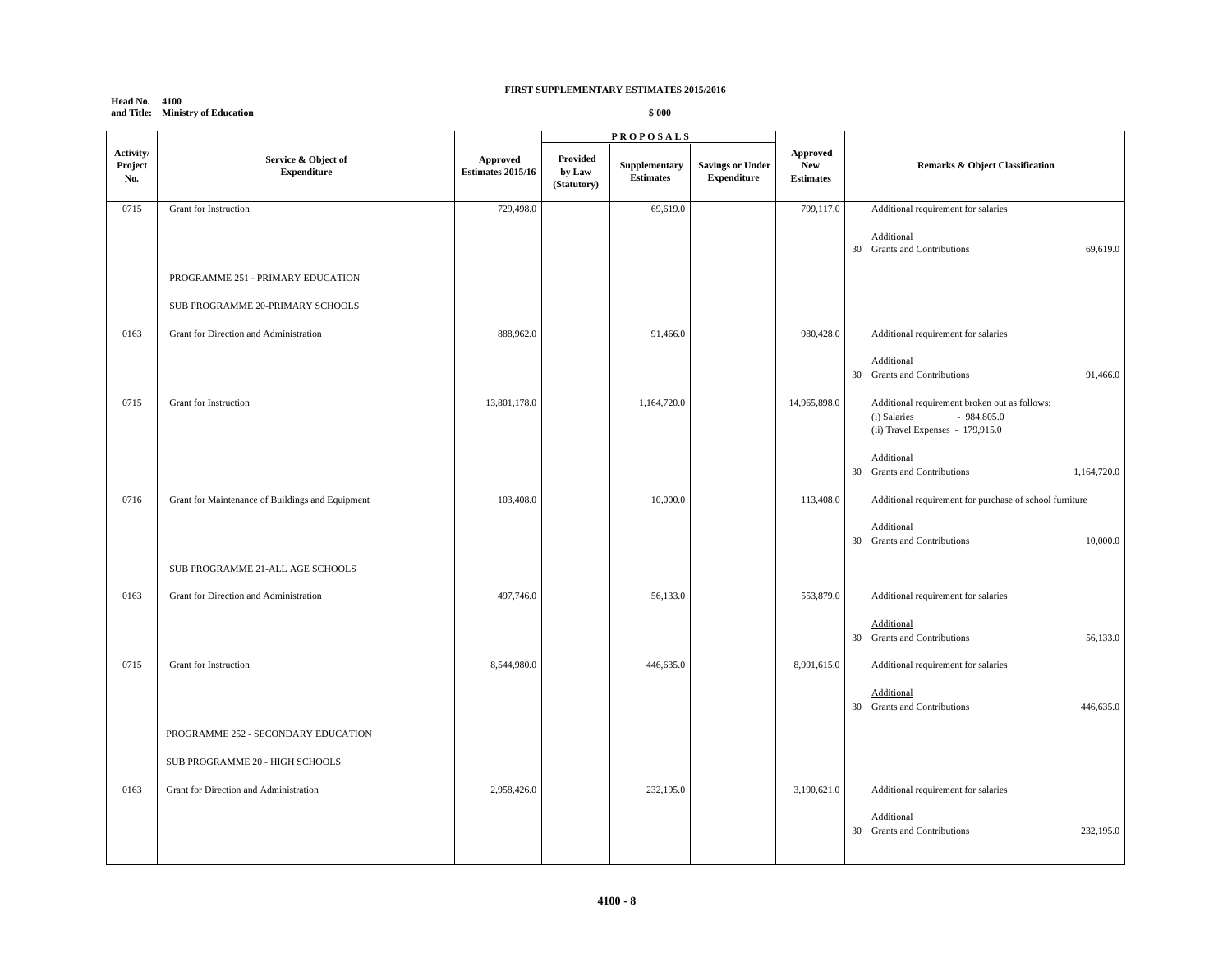|                             | and Three Ministry of Education                                       |                                      |                                   | <b>P</b> nn                                           |                                               |                                            |                                                                                                               |
|-----------------------------|-----------------------------------------------------------------------|--------------------------------------|-----------------------------------|-------------------------------------------------------|-----------------------------------------------|--------------------------------------------|---------------------------------------------------------------------------------------------------------------|
| Activity/<br>Project<br>No. | Service & Object of<br><b>Expenditure</b>                             | Approved<br><b>Estimates 2015/16</b> | Provided<br>by Law<br>(Statutory) | <b>PROPOSALS</b><br>Supplementary<br><b>Estimates</b> | <b>Savings or Under</b><br><b>Expenditure</b> | Approved<br><b>New</b><br><b>Estimates</b> | <b>Remarks &amp; Object Classification</b>                                                                    |
| 0715                        | Grant for Instruction                                                 | 19,085,362.0                         |                                   | 1,897,582.0                                           |                                               | 20,982,944.0                               | Additional requirement for salaries                                                                           |
|                             |                                                                       |                                      |                                   |                                                       |                                               |                                            | Additional<br>30 Grants and Contributions<br>1,897,582.0                                                      |
|                             | SUB PROGRAMME 23 - JUNIOR HIGH SCHOOLS AND<br>JUNIOR HIGH DEPARTMENTS |                                      |                                   |                                                       |                                               |                                            |                                                                                                               |
| 0163                        | Grant for Direction and Administration                                | 598,633.0                            |                                   | 103,172.0                                             |                                               | 701,805.0                                  | Additional requirement for salaries                                                                           |
|                             |                                                                       |                                      |                                   |                                                       |                                               |                                            | Additional<br><b>Grants and Contributions</b><br>103,172.0<br>30                                              |
|                             | PROGRAMME 253 - TERTIARY EDUCATION                                    |                                      |                                   |                                                       |                                               |                                            |                                                                                                               |
|                             | SUB PROGRAMME 20-TERTIARY EDUCATION                                   |                                      |                                   |                                                       |                                               |                                            |                                                                                                               |
| 0005                        | Direction and Administration                                          | 13,505.0                             |                                   | 1,186.0                                               |                                               | 14,691.0                                   | Additional requirement                                                                                        |
|                             |                                                                       |                                      |                                   |                                                       |                                               |                                            | Additional<br>21 Compensation of Employees<br>898.0<br>22 Travel Expenses and Subsistence<br>288.0<br>1,186.0 |
| 0720                        | Supervision of Tertiary Institutions                                  | 13,782.0                             |                                   | 373.0                                                 |                                               | 14,155.0                                   | Additional requirement                                                                                        |
|                             |                                                                       |                                      |                                   |                                                       |                                               |                                            | Additional<br>21 Compensation of Employees<br>274.0<br>22 Travel Expenses and Subsistence<br>99.0<br>373.0    |
| 0758                        | Council of Community Colleges of Jamaica                              | 47,012.0                             |                                   | 3,212.0                                               |                                               | 50,224.0                                   | Additional requirement broken out as follows:<br>$-2,285.0$<br>(i) Salaries<br>(ii) Travel Expenses - 927.0   |
|                             |                                                                       |                                      |                                   |                                                       |                                               |                                            | Additional<br><b>Grants and Contributions</b><br>3,212.0<br>30                                                |
|                             | SUB PROGRAMME 21 - UNIVERSITY EDUCATION                               |                                      |                                   |                                                       |                                               |                                            |                                                                                                               |
| 0722                        | Grant to University of the West Indies                                | 7,554,972.0                          |                                   | 626,971.0                                             |                                               | 8,181,943.0                                | Additional requirement for salaries                                                                           |
|                             |                                                                       |                                      |                                   |                                                       |                                               |                                            | Additional<br>626,971.0<br>30 Grants and Contributions                                                        |

## **Head No. 4100 and Title: Ministry of Education**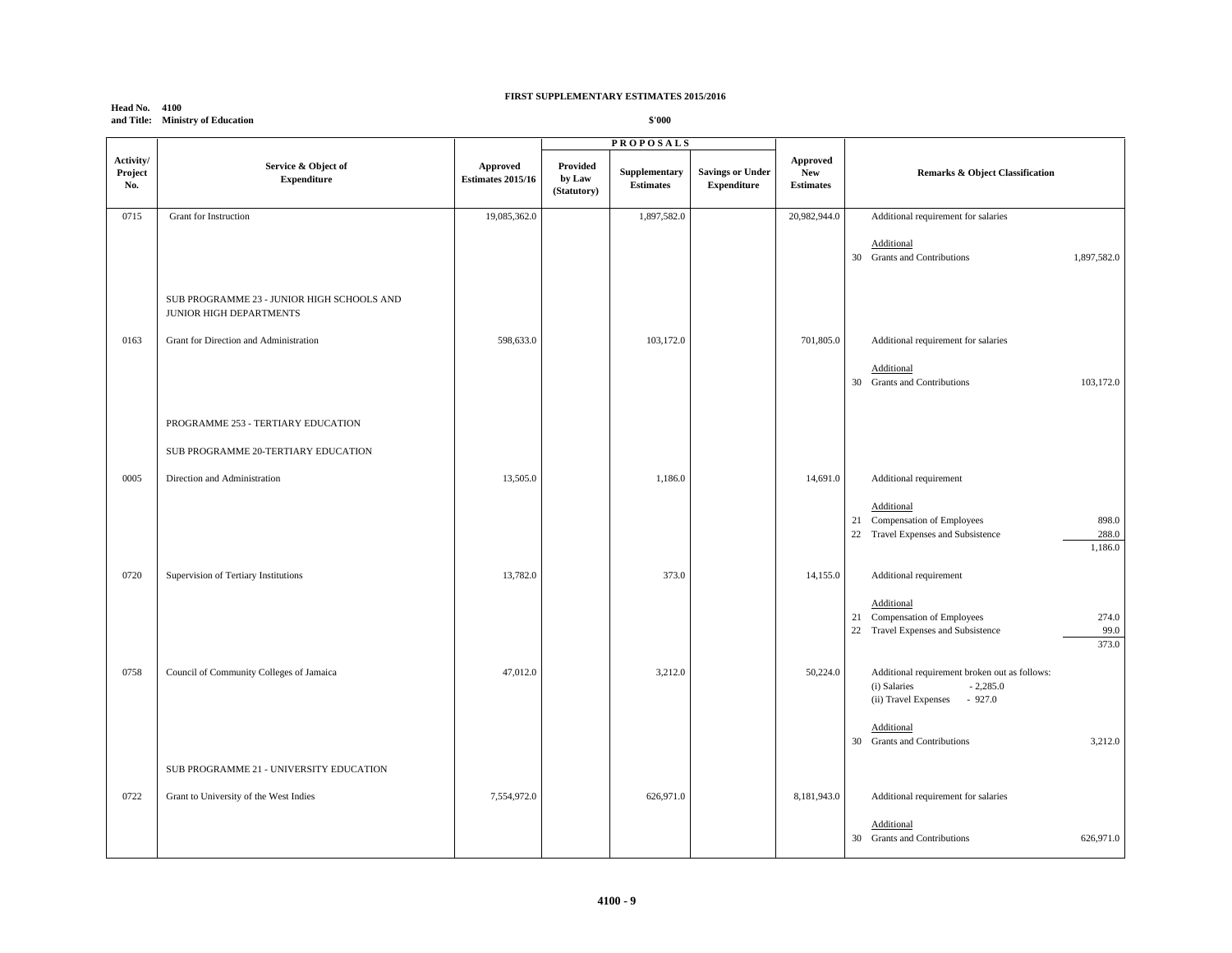|                             | and Title: Ministry of Education               |                                      |                                   | \$'000                            |                                               |                                                   |                                                                                                                                                                         |  |
|-----------------------------|------------------------------------------------|--------------------------------------|-----------------------------------|-----------------------------------|-----------------------------------------------|---------------------------------------------------|-------------------------------------------------------------------------------------------------------------------------------------------------------------------------|--|
|                             |                                                |                                      |                                   | <b>PROPOSALS</b>                  |                                               |                                                   |                                                                                                                                                                         |  |
| Activity/<br>Project<br>No. | Service & Object of<br><b>Expenditure</b>      | Approved<br><b>Estimates 2015/16</b> | Provided<br>by Law<br>(Statutory) | Supplementary<br><b>Estimates</b> | <b>Savings or Under</b><br><b>Expenditure</b> | <b>Approved</b><br><b>New</b><br><b>Estimates</b> | <b>Remarks &amp; Object Classification</b>                                                                                                                              |  |
| 0725                        | Grant to the University of Technology (UTECH)  | 1,877,986.0                          |                                   | 39,072.0                          |                                               | 1,917,058.0                                       | Additional requirement broken out as follows:<br>$-36,394.0$<br>(i) Salaries<br>(ii) Travel Expenses - 2,678.0<br>Additional<br>30 Grants and Contributions<br>39,072.0 |  |
|                             | SUB PROGRAMME 23 - MULTI DISCIPLINARY COLLEGES |                                      |                                   |                                   |                                               |                                                   |                                                                                                                                                                         |  |
| 0726                        | Grant for Brown's Town Community College       | 209,223.0                            |                                   | 12,993.0                          |                                               | 222,216.0                                         | Additional requirement broken out as follows:<br>$-11,391.0$<br>(i) Salaries<br>(ii) Travel Expenses - 1,602.0                                                          |  |
|                             |                                                |                                      |                                   |                                   |                                               |                                                   | Additional<br>30 Grants and Contributions<br>12,993.0                                                                                                                   |  |
| 0727                        | Grant for EXED Community College               | 416,251.0                            |                                   | 21,283.0                          |                                               | 437,534.0                                         | Additional requirement broken out as follows:<br>(i) Salaries<br>$-19,681.0$<br>(ii) Travel Expenses - 1,602.0                                                          |  |
|                             |                                                |                                      |                                   |                                   |                                               |                                                   | Additional<br>30 Grants and Contributions<br>21,283.0                                                                                                                   |  |
| 0728                        | Grant for Knox Community College               | 357,266.0                            |                                   | 53,759.0                          |                                               | 411,025.0                                         | Additional requirement broken out as follows:<br>(i) Salaries<br>$-49,039.0$<br>(ii) Travel Expenses - 4,720.0                                                          |  |
|                             |                                                |                                      |                                   |                                   |                                               |                                                   | Additional<br>30 Grants and Contributions<br>53,759.0                                                                                                                   |  |
| 0729                        | Grant for Montego Bay Community College        | 265,813.0                            |                                   | 12,855.0                          |                                               | 278,668.0                                         | Additional requirement broken out as follows:<br>(i) Salaries<br>$-11,442.0$<br>(ii) Travel Expenses - 1,413.0                                                          |  |
|                             |                                                |                                      |                                   |                                   |                                               |                                                   | Additional<br>12,855.0<br><b>Grants and Contributions</b><br>30                                                                                                         |  |
| 0730                        | Grant for Portmore Community College           | 251,362.0                            |                                   | 13,559.0                          |                                               | 264,921.0                                         | Additional requirement broken out as follows:<br>$-12,218.0$<br>(i) Salaries<br>(ii) Travel Expenses - 1,341.0                                                          |  |
|                             |                                                |                                      |                                   |                                   |                                               |                                                   | Additional<br>30 Grants and Contributions<br>13,559.0                                                                                                                   |  |

# **Head No. 4100**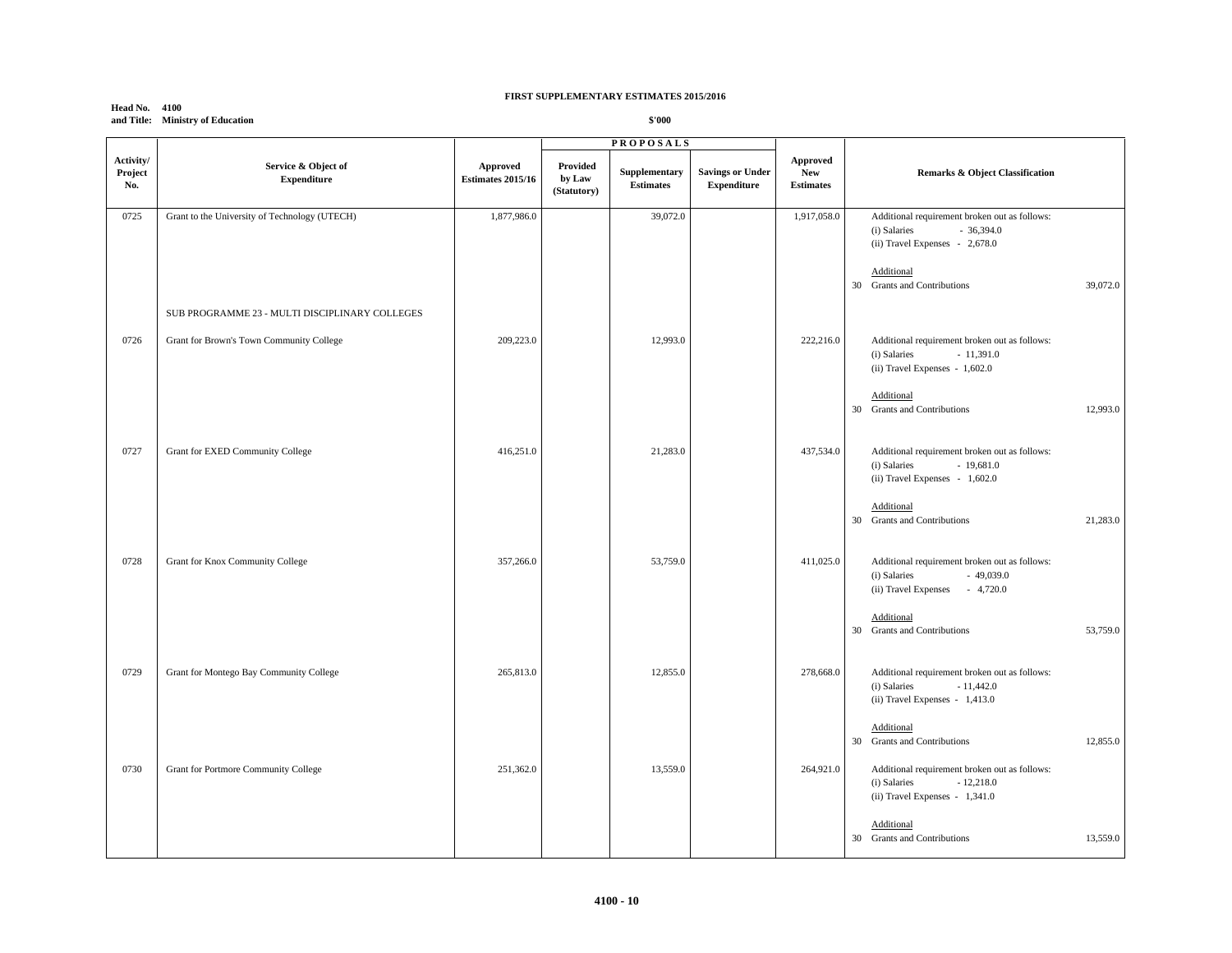**Head No. 4100 and Title: Ministry of Education**

|                             |                                                                |                                      | <b>PROPOSALS</b>                  |                                   |                                               |                                                   |                                                                                                                |
|-----------------------------|----------------------------------------------------------------|--------------------------------------|-----------------------------------|-----------------------------------|-----------------------------------------------|---------------------------------------------------|----------------------------------------------------------------------------------------------------------------|
| Activity/<br>Project<br>No. | Service & Object of<br><b>Expenditure</b>                      | Approved<br><b>Estimates 2015/16</b> | Provided<br>by Law<br>(Statutory) | Supplementary<br><b>Estimates</b> | <b>Savings or Under</b><br><b>Expenditure</b> | <b>Approved</b><br><b>New</b><br><b>Estimates</b> | <b>Remarks &amp; Object Classification</b>                                                                     |
| 0737                        | Grant for Moneague College                                     | 279,072.0                            |                                   | 14,712.0                          |                                               | 293,784.0                                         | Additional requirement broken out as follows:<br>(i) Salaries<br>$-11,139.0$<br>(ii) Travel Expenses - 3,573.0 |
|                             |                                                                |                                      |                                   |                                   |                                               |                                                   | Additional<br>30 Grants and Contributions<br>14,712.0                                                          |
| 0740                        | Grant for Bethlehem Community College                          | 261,216.0                            |                                   | 17,137.0                          |                                               | 278,353.0                                         | Additional requirement broken out as follows:<br>$-13,087.0$<br>(i) Salaries<br>(ii) Travel Expenses - 4,050.0 |
|                             |                                                                |                                      |                                   |                                   |                                               |                                                   | Additional<br><b>Grants and Contributions</b><br>17,137.0<br>30                                                |
| 1601                        | Grant to Edna Manley College of the Visual and Performing Arts | 370,398.0                            |                                   | 13,616.0                          |                                               | 384,014.0                                         | Additional requirement broken out as follows:<br>(i) Salaries<br>$-11,276.0$<br>(ii) Travel Expenses - 2,340.0 |
|                             |                                                                |                                      |                                   |                                   |                                               |                                                   | Additional<br><b>Grants and Contributions</b><br>13,616.0<br>30                                                |
|                             | SUB PROGRAMME 99-OTHERS                                        |                                      |                                   |                                   |                                               |                                                   |                                                                                                                |
| 0731                        | Grant for University Council of Jamaica                        | 50,404.0                             |                                   | 2,223.0                           |                                               | 52,627.0                                          | Additional requirement for salaries                                                                            |
|                             |                                                                |                                      |                                   |                                   |                                               |                                                   | Additional<br>30 Grants and Contributions<br>2,223.0                                                           |
|                             | PROGRAMME 254 - TECHNICAL AND VOCATIONAL<br><b>EDUCATION</b>   |                                      |                                   |                                   |                                               |                                                   |                                                                                                                |
|                             | SUB PROGRAMME 20 - TECHNICAL HIGH SCHOOLS                      |                                      |                                   |                                   |                                               |                                                   |                                                                                                                |
| 0163                        | Grant for Direction and Administration                         | 346,831.0                            |                                   | 111,568.0                         |                                               | 458,399.0                                         | Additional requirement for salaries                                                                            |
|                             |                                                                |                                      |                                   |                                   |                                               |                                                   | Additional<br><b>Grants and Contributions</b><br>111,568.0<br>30                                               |
| 0715                        | Grant for Instruction                                          | 2,191,867.0                          |                                   | 360,845.0                         |                                               | 2,552,712.0                                       | Additional requirement for salaries                                                                            |
|                             |                                                                |                                      |                                   |                                   |                                               |                                                   | Additional<br>30 Grants and Contributions<br>360,845.0                                                         |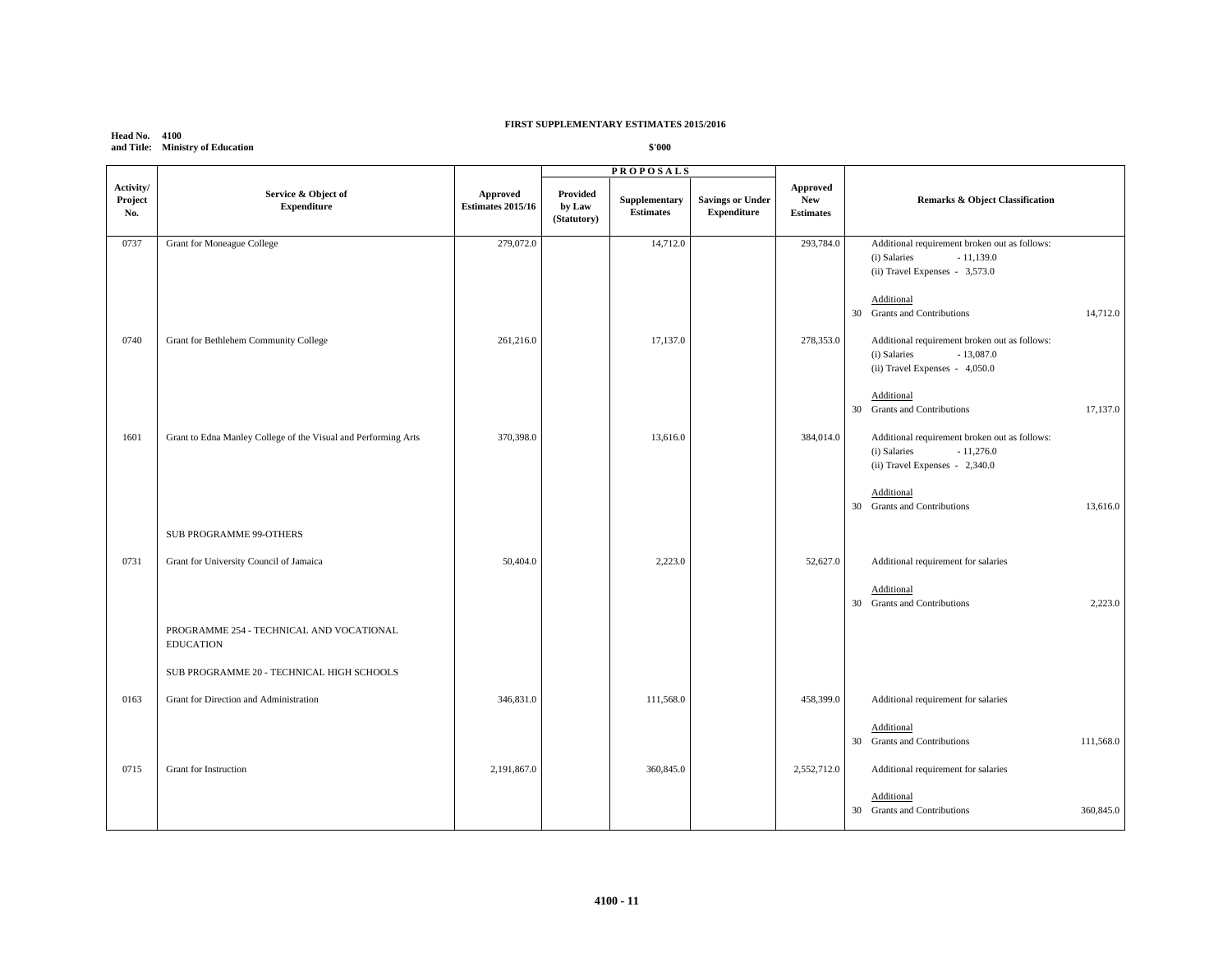**Head No. 4100 and Title: Ministry of Education**

|                             |                                                                    | <b>PROPOSALS</b>                     |                                   |                                   |                                               |                                                   |                                                                                                                      |
|-----------------------------|--------------------------------------------------------------------|--------------------------------------|-----------------------------------|-----------------------------------|-----------------------------------------------|---------------------------------------------------|----------------------------------------------------------------------------------------------------------------------|
| Activity/<br>Project<br>No. | Service & Object of<br><b>Expenditure</b>                          | Approved<br><b>Estimates 2015/16</b> | Provided<br>by Law<br>(Statutory) | Supplementary<br><b>Estimates</b> | <b>Savings or Under</b><br><b>Expenditure</b> | <b>Approved</b><br><b>New</b><br><b>Estimates</b> | <b>Remarks &amp; Object Classification</b>                                                                           |
|                             | SUB PROGRAMME 24 - SCHOOL SUPERVISION AND<br><b>ADMINISTRATION</b> |                                      |                                   |                                   |                                               |                                                   |                                                                                                                      |
| 0005                        | Direction and Administration                                       | 90,410.0                             |                                   | 5,533.0                           |                                               | 95,943.0                                          | Additional requirement                                                                                               |
|                             |                                                                    |                                      |                                   |                                   |                                               |                                                   | Additional<br>21 Compensation of Employees<br>3,922.0<br>Travel Expenses and Subsistence<br>1,611.0<br>22<br>5,533.0 |
|                             | PROGRAMME 255 - SPECIAL EDUCATION                                  |                                      |                                   |                                   |                                               |                                                   |                                                                                                                      |
|                             | SUB PROGRAMME 20 - SCHOOLS FOR THE MENTALLY<br>CHALLENGED          |                                      |                                   |                                   |                                               |                                                   |                                                                                                                      |
| 0163                        | Grant for Direction and Administration                             | 170,635.0                            |                                   | 24,083.0                          |                                               | 194,718.0                                         | Additional requirement broken out as follows:<br>$-22,346.0$<br>(i) Salaries<br>(ii) Travel Expenses - 1,737.0       |
|                             |                                                                    |                                      |                                   |                                   |                                               |                                                   | Additional<br>30 Grants and Contributions<br>24,083.0                                                                |
| 0715                        | Grant for Instruction                                              | 342,677.0                            |                                   | 4,500.0                           |                                               | 347,177.0                                         | Additional requirement for salaries                                                                                  |
|                             |                                                                    |                                      |                                   |                                   |                                               |                                                   | Additional<br>30 Grants and Contributions<br>4,500.0                                                                 |
|                             | SUB PROGRAMME 21 - SCHOOLS FOR THE HEARING<br><b>IMPAIRED</b>      |                                      |                                   |                                   |                                               |                                                   |                                                                                                                      |
| 0163                        | Grant for Direction and Administration                             | 72,478.0                             |                                   | 1,316.0                           |                                               | 73,794.0                                          | Additional requirement broken out as follows:<br>$-65.0$<br>(i) Salaries<br>(ii) Travel Expenses - 1,251.0           |
|                             |                                                                    |                                      |                                   |                                   |                                               |                                                   | Additional<br>30 Grants and Contributions<br>1,316.0                                                                 |
| 0715                        | Grant for Instruction                                              | 124,268.0                            |                                   | 6,107.0                           |                                               | 130,375.0                                         | Additional requirement for salaries                                                                                  |
|                             |                                                                    |                                      |                                   |                                   |                                               |                                                   | Additional<br>6,107.0<br>30 Grants and Contributions                                                                 |
|                             |                                                                    |                                      |                                   |                                   |                                               |                                                   |                                                                                                                      |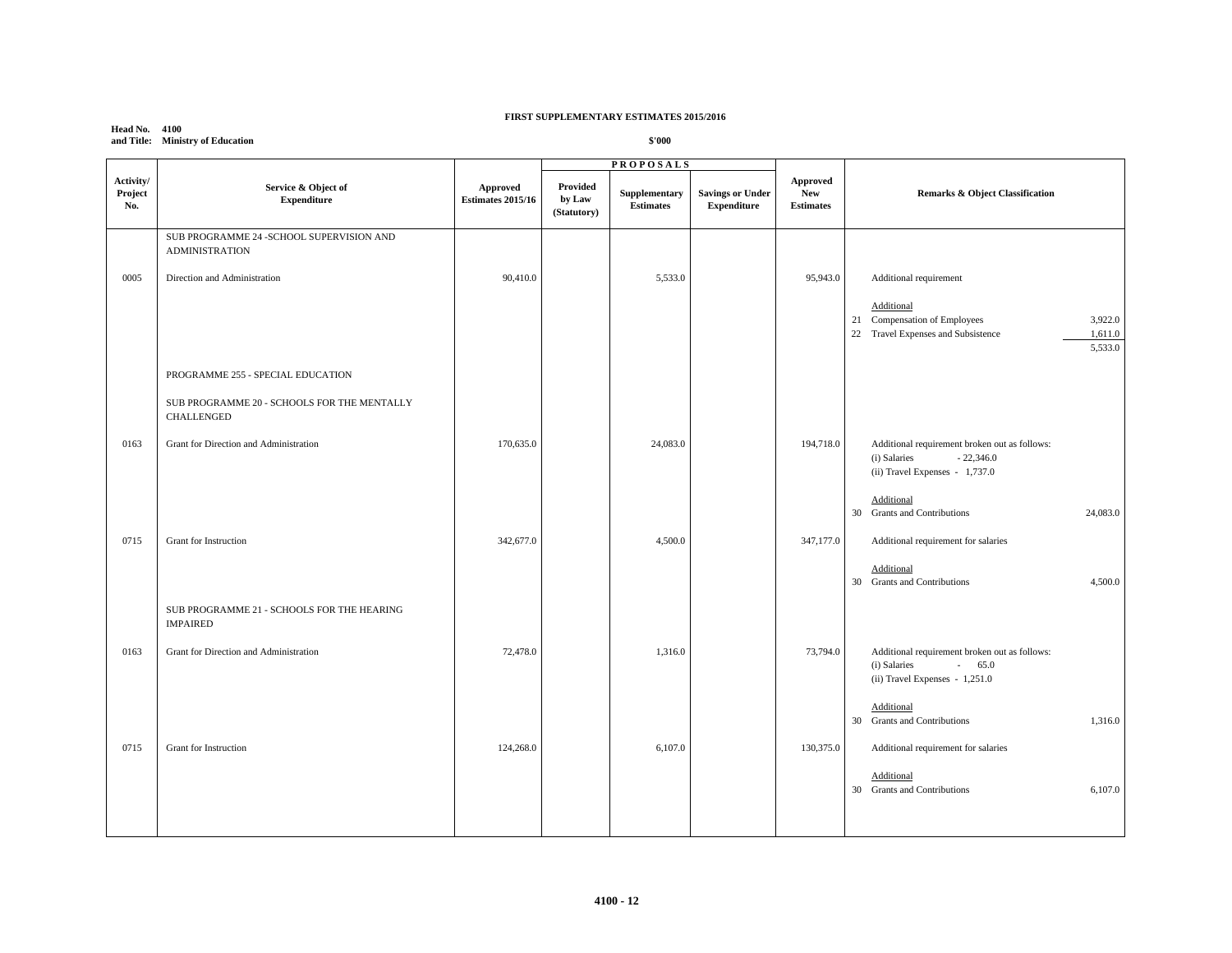#### **Head No. 4100 and Title: Ministry of Education**

|                             |                                                                             |                                             | <b>PROPOSALS</b>                  |                                   |                                               |                                                   |                                                                                                               |
|-----------------------------|-----------------------------------------------------------------------------|---------------------------------------------|-----------------------------------|-----------------------------------|-----------------------------------------------|---------------------------------------------------|---------------------------------------------------------------------------------------------------------------|
| Activity/<br>Project<br>No. | Service & Object of<br><b>Expenditure</b>                                   | <b>Approved</b><br><b>Estimates 2015/16</b> | Provided<br>by Law<br>(Statutory) | Supplementary<br><b>Estimates</b> | <b>Savings or Under</b><br><b>Expenditure</b> | <b>Approved</b><br><b>New</b><br><b>Estimates</b> | Remarks & Object Classification                                                                               |
|                             | SUB PROGRAMME 22 - SCHOOLS FOR THE VISUALLY<br><b>IMPAIRED</b>              |                                             |                                   |                                   |                                               |                                                   |                                                                                                               |
| 0163                        | Grant for Direction and Administration                                      | 42,954.0                                    |                                   | 2,817.0                           |                                               | 45,771.0                                          | Additional requirement broken out as follows:<br>$-2,601.0$<br>(i) Salaries<br>(ii) Travel Expenses - 216.0   |
|                             |                                                                             |                                             |                                   |                                   |                                               |                                                   | Additional<br>30 Grants and Contributions<br>2,817.0                                                          |
| 0715                        | Grant for Instruction                                                       | 41,635.0                                    |                                   | 479.0                             |                                               | 42,114.0                                          | Additional requirement for salaries<br>Additional<br>479.0<br>30 Grants and Contributions                     |
|                             | SUB PROGRAMME 24 -HOPE VALLEY EXPERIMENTAL<br><b>SCHOOL</b>                 |                                             |                                   |                                   |                                               |                                                   |                                                                                                               |
| 0163                        | Grant for Direction and Administration                                      | 13,554.0                                    |                                   | 1,607.0                           |                                               | 15,161.0                                          | Additional requirement broken out as follows:<br>$-1,256.0$<br>(i) Salaries<br>(ii) Travel Expenses - 351.0   |
|                             |                                                                             |                                             |                                   |                                   |                                               |                                                   | Additional<br>30 Grants and Contributions<br>1,607.0                                                          |
| 0715                        | Grant for Instruction                                                       | 79,067.0                                    |                                   | 1,064.0                           |                                               | 80,131.0                                          | Additional requirement for salaries<br>Additional                                                             |
|                             | SUB PROGRAMME 26 - MICO CARE CENTRE FOR TESTING,<br>EVALUATION AND RESEARCH |                                             |                                   |                                   |                                               |                                                   | 30 Grants and Contributions<br>1,064.0                                                                        |
| 0735                        | Grant for Assessment and Instruction                                        | 91,350.0                                    |                                   | 7,321.0                           |                                               | 98,671.0                                          | Additional requirement broken out as follows:<br>$-5,080.0$<br>(i) Salaries<br>(ii) Travel Expenses - 2,241.0 |
|                             |                                                                             |                                             |                                   |                                   |                                               |                                                   | 7,321.0<br>30 Grants and Contributions                                                                        |
|                             | SUB PROGRAMME 27 - SCHOOL SUPERVISION AND<br><b>ADMINISTRATION</b>          |                                             |                                   |                                   |                                               |                                                   |                                                                                                               |
| 0789                        | Supervision and Administration                                              | 33,082.0                                    |                                   | 2,458.0                           |                                               | 35,540.0                                          | Additional requirement<br>Additional                                                                          |
|                             |                                                                             |                                             |                                   |                                   |                                               |                                                   | 1,837.0<br>21 Compensation of Employees<br>Travel Expenses and Subsistence<br>22<br>621.0<br>2,458.0          |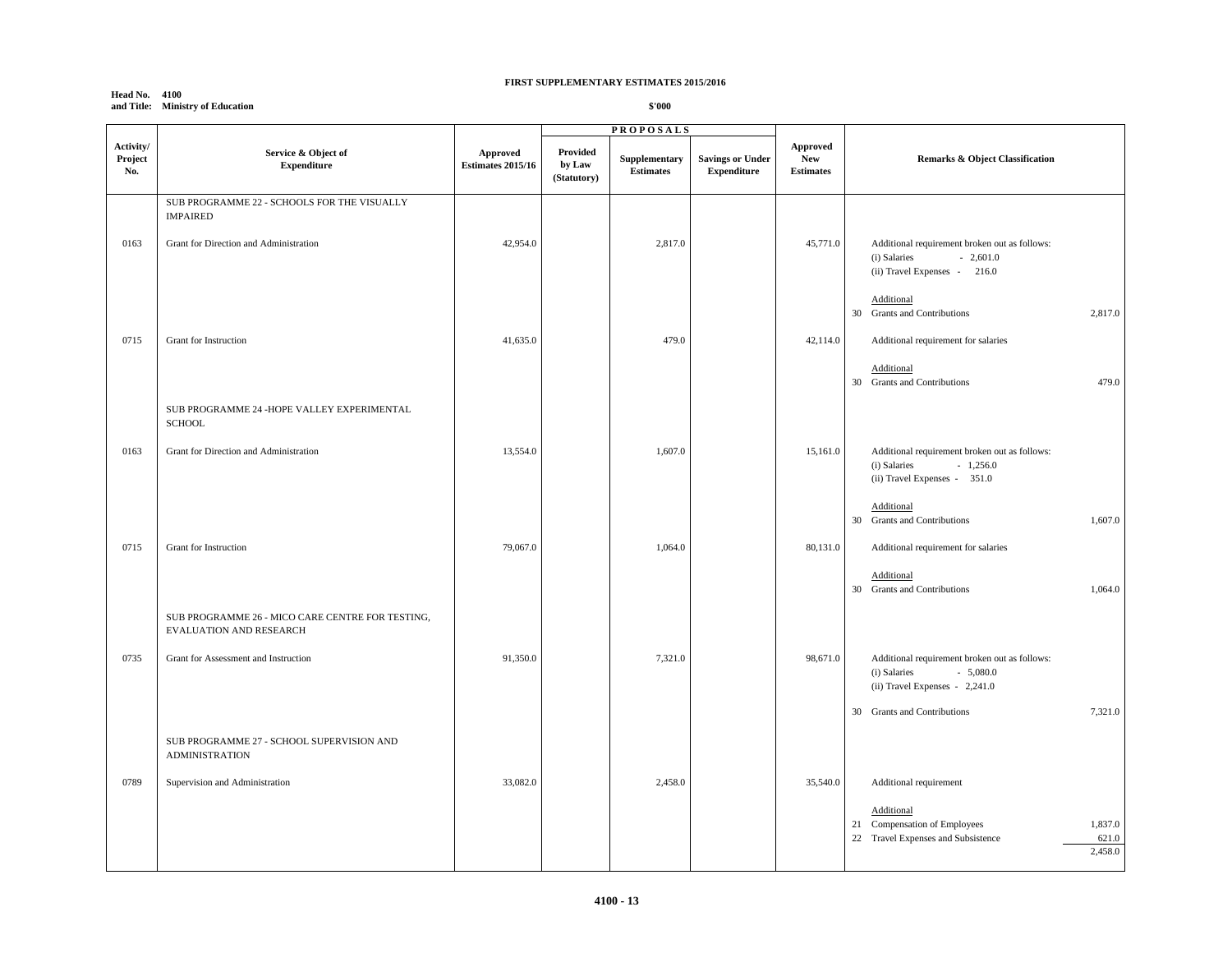# **Head No. 4100 and Title: Ministry of Education**

|                             |                                                                                                                                                                 |                               |                                   | <b>PROPOSALS</b>                  |                                               |                                                   |                                                                                                                                                                                                                                    |
|-----------------------------|-----------------------------------------------------------------------------------------------------------------------------------------------------------------|-------------------------------|-----------------------------------|-----------------------------------|-----------------------------------------------|---------------------------------------------------|------------------------------------------------------------------------------------------------------------------------------------------------------------------------------------------------------------------------------------|
| Activity/<br>Project<br>No. | Service & Object of<br><b>Expenditure</b>                                                                                                                       | Approved<br>Estimates 2015/16 | Provided<br>by Law<br>(Statutory) | Supplementary<br><b>Estimates</b> | <b>Savings or Under</b><br><b>Expenditure</b> | <b>Approved</b><br><b>New</b><br><b>Estimates</b> | Remarks & Object Classification                                                                                                                                                                                                    |
| 0738                        | PROGRAMME 256 - TEACHERS EDUCATION AND<br><b>TRAINING</b><br>SUB PROGRAMME 21 - TEACHERS' COLLEGES<br>SECONDARY EDUCATION<br>Grant to Church's Teachers College | 215,759.0                     |                                   | 14,659.0                          |                                               | 230,418.0                                         | Additional requirement broken out as follows:<br>(i) Salaries<br>$-11,284.0$<br>$(ii)$ Travel Expenses - 3,375.0<br>Additional<br>30 Grants and Contributions<br>14,659.0                                                          |
| 0739                        | SUB PROGRAMME 22 - TEACHERS' COLLEGES - PHYSICAL<br><b>EDUCATION</b><br>Grant to G.C. Foster College of Physical Education and Sports                           | 183,011.0                     |                                   | 14,753.0                          |                                               | 197,764.0                                         | Additional requirement broken out as follows:<br>$-10,928.0$<br>(i) Salaries<br>(ii) Travel Expenses - 3,825.0<br>Additional<br>30 Grants and Contributions<br>14,753.0                                                            |
| 0741                        | SUB PROGRAMME 23 - TEACHERS' COLLEGES - GENERAL<br><b>EDUCATION</b><br>Grant to Mico Teachers College                                                           | 405,512.0                     |                                   | 31,973.0                          |                                               | 437,485.0                                         | Additional requirement broken out as follows:<br>(i) Salaries<br>$-25,286.0$<br>(ii) Travel Expenses - 6,687.0<br>Additional<br>30 Grants and Contributions<br>31,973.0                                                            |
| 0742                        | Grant to St. Joseph Teachers' College                                                                                                                           | 181,731.0                     |                                   | 11,750.0                          |                                               | 193,481.0                                         | Additional requirement broken out as follows:<br>$-8,888.0$<br>(i) Salaries<br>(ii) Travel Expenses - 2,862.0                                                                                                                      |
| 0743                        | Grant to Shortwood Teachers College                                                                                                                             | 295,456.0                     |                                   | 18,282.0                          |                                               | 313,738.0                                         | Additional<br>30 Grants and Contributions<br>11,750.0<br>Additional requirement broken out as follows:<br>(i) Salaries<br>$-14,457.0$<br>$(ii)$ Travel Expenses - 3,825.0<br>Additional<br>18,282.0<br>30 Grants and Contributions |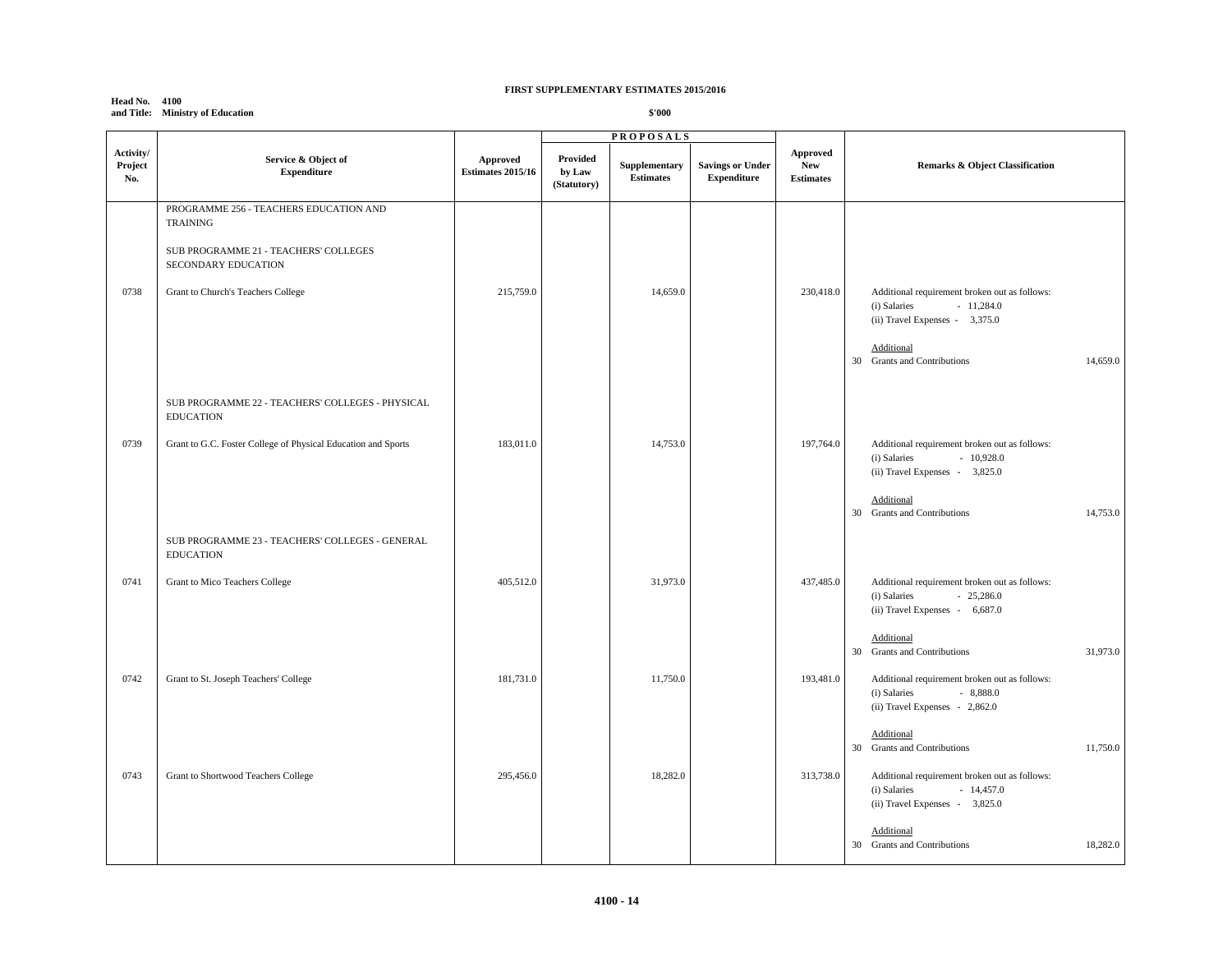| <b>Head No. 4100</b> |                                  |
|----------------------|----------------------------------|
|                      | and Title: Ministry of Education |

|                             |                                                                 |                                      |                                   | <b>PROPOSALS</b>                  |                                               |                                                   |                                                                                                                                 |
|-----------------------------|-----------------------------------------------------------------|--------------------------------------|-----------------------------------|-----------------------------------|-----------------------------------------------|---------------------------------------------------|---------------------------------------------------------------------------------------------------------------------------------|
| Activity/<br>Project<br>No. | Service & Object of<br><b>Expenditure</b>                       | Approved<br><b>Estimates 2015/16</b> | Provided<br>by Law<br>(Statutory) | Supplementary<br><b>Estimates</b> | <b>Savings or Under</b><br><b>Expenditure</b> | <b>Approved</b><br><b>New</b><br><b>Estimates</b> | Remarks & Object Classification                                                                                                 |
| 0744                        | Grant to Sam Sharp Teachers College                             | 212,802.0                            |                                   | 12,169.0                          |                                               | 224,971.0                                         | Additional requirement broken out as follows:                                                                                   |
|                             |                                                                 |                                      |                                   |                                   |                                               |                                                   | (i) Salaries<br>$-8,344.0$<br>(ii) Travel Expenses - 3,825.0<br>Additional<br><b>Grants and Contributions</b><br>12,169.0<br>30 |
|                             | SUB PROGRAMME 25 - INSERVICE TRAINING FOR<br><b>TEACHERS</b>    |                                      |                                   |                                   |                                               |                                                   |                                                                                                                                 |
| 8993                        | Other Training                                                  | 67,385.0                             |                                   | 60,000.0                          |                                               | 127,385.0                                         | Additional requirement                                                                                                          |
|                             |                                                                 |                                      |                                   |                                   |                                               |                                                   | Additional<br>29 Awards and Social Assistance<br>60,000.0                                                                       |
|                             | PROGRAMME 257 - ADULT EDUCATION                                 |                                      |                                   |                                   |                                               |                                                   |                                                                                                                                 |
|                             | SUB PROGRAMME 20 - JAMAICAN FOUNDATION<br>FOR LIFELONG LEARNING |                                      |                                   |                                   |                                               |                                                   |                                                                                                                                 |
| 0163                        | Grant for Direction and Administration                          | 52,117.0                             |                                   | 890.0                             |                                               | 53,007.0                                          | Additional requirement for salaries                                                                                             |
|                             |                                                                 |                                      |                                   |                                   |                                               |                                                   | Additional<br><b>Grants and Contributions</b><br>890.0<br>30                                                                    |
| 0754                        | Grant for Literacy Programme                                    | 155,700.0                            |                                   | 2,955.0                           |                                               | 158,655.0                                         | Additional requirement for salaries                                                                                             |
|                             |                                                                 |                                      |                                   |                                   |                                               |                                                   | Additional<br><b>Grants and Contributions</b><br>2,955.0<br>30                                                                  |
| 8986                        | High School Equivalency Programme                               | 43,834.0                             |                                   | 103.0                             |                                               | 43,937.0                                          | Additional requirement for salaries                                                                                             |
|                             |                                                                 |                                      |                                   |                                   |                                               |                                                   | Additional<br><b>Grants and Contributions</b><br>103.0<br>30                                                                    |
|                             | PROGRAMME 258 - COMMON EDUCATIONAL SERVICES                     |                                      |                                   |                                   |                                               |                                                   |                                                                                                                                 |
|                             | SUB PROGRAMME 20 - GUIDANCE AND COUNSELLING                     |                                      |                                   |                                   |                                               |                                                   |                                                                                                                                 |
| 0005                        | Direction and Administration                                    | 40,148.0                             |                                   | 1,853.0                           |                                               | 42,001.0                                          | Additional requirement                                                                                                          |
|                             |                                                                 |                                      |                                   |                                   |                                               |                                                   | Additional<br>21 Compensation of Employees<br>1,466.0<br>387.0<br>22 Travel Expenses and Subsistence<br>1.853.0                 |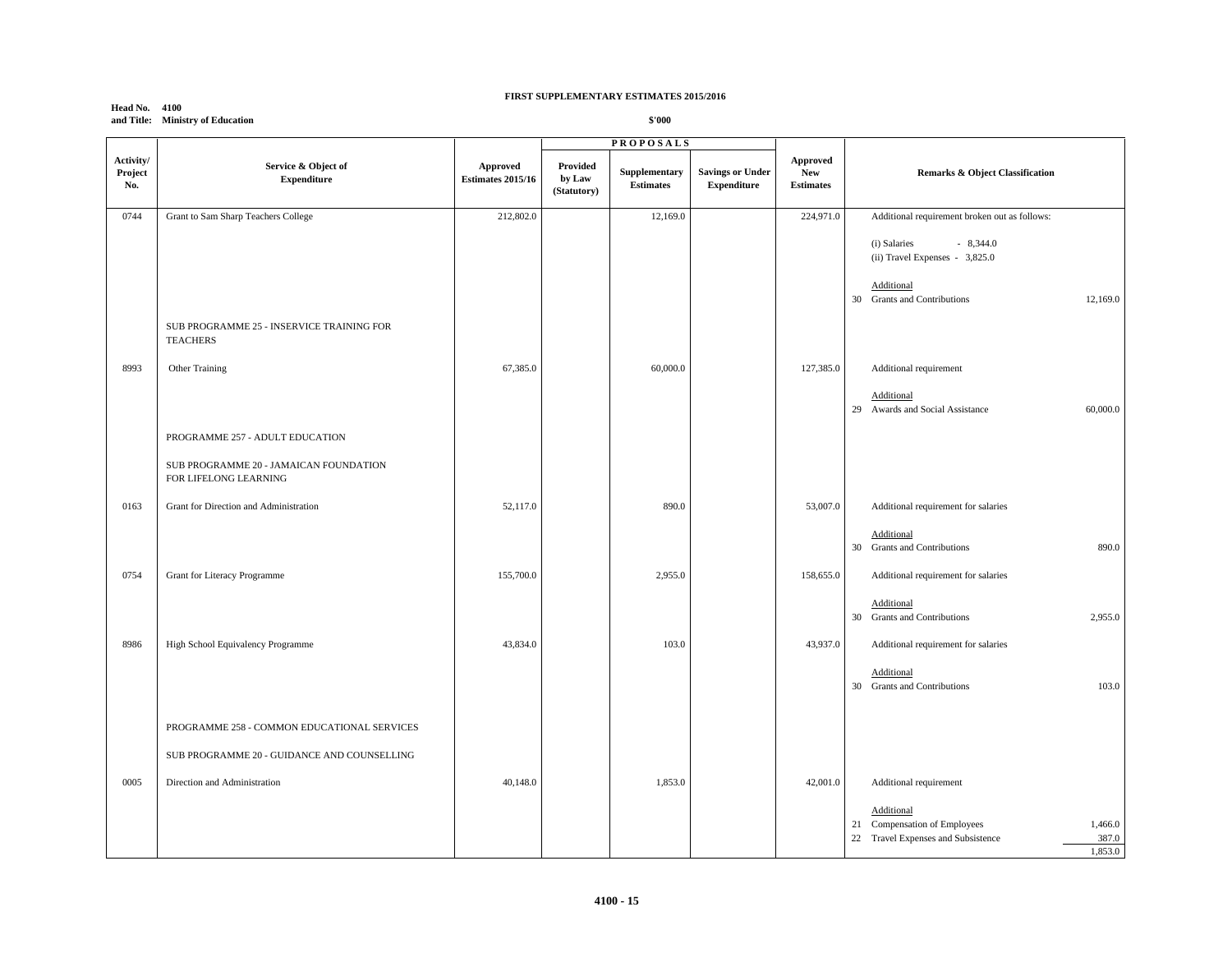|                             | $-1100$<br>and Title: Ministry of Education                          |                                      |                                   | \$'000                            |                                               |                                            |                                                                                                                                                |
|-----------------------------|----------------------------------------------------------------------|--------------------------------------|-----------------------------------|-----------------------------------|-----------------------------------------------|--------------------------------------------|------------------------------------------------------------------------------------------------------------------------------------------------|
|                             |                                                                      |                                      |                                   | <b>PROPOSALS</b>                  |                                               |                                            |                                                                                                                                                |
| Activity/<br>Project<br>No. | Service & Object of<br><b>Expenditure</b>                            | Approved<br><b>Estimates 2015/16</b> | Provided<br>by Law<br>(Statutory) | Supplementary<br><b>Estimates</b> | <b>Savings or Under</b><br><b>Expenditure</b> | <b>Approved</b><br>New<br><b>Estimates</b> | Remarks & Object Classification                                                                                                                |
|                             | SUB PROGRAMME 21 - STUDENT ASSESSMENT                                |                                      |                                   |                                   |                                               |                                            |                                                                                                                                                |
| 0005                        | Direction and Administration                                         | 147,454.0                            |                                   | 7,950.0                           |                                               | 155,404.0                                  | Additional requirement<br>Additional<br>Compensation of Employees<br>6,402.0<br>21<br>22 Travel Expenses and Subsistence<br>1,548.0<br>7,950.0 |
|                             | SUB PROGRAMME 22 - CORE CURRICULUM                                   |                                      |                                   |                                   |                                               |                                            |                                                                                                                                                |
| 0005                        | Direction and Administration                                         | 123,841.0                            |                                   | 9,848.0                           |                                               | 133,689.0                                  | Additional requirement<br>Additional<br>21 Compensation of Employees<br>7,130.0<br>22 Travel Expenses and Subsistence<br>2,718.0<br>9,848.0    |
|                             | SUB PROGRAMME 23 - MEDIA SERVICES                                    |                                      |                                   |                                   |                                               |                                            |                                                                                                                                                |
| 0005                        | Direction and Administration                                         | 54,159.0                             |                                   | 3,698.0                           |                                               | 57,857.0                                   | Additional requirement<br>Additional<br>21 Compensation of Employees<br>2,510.0<br>22 Travel Expenses and Subsistence<br>1,188.0<br>3,698.0    |
|                             | SUB PROGRAMME 24 - TECHNICAL SERVICES                                |                                      |                                   |                                   |                                               |                                            |                                                                                                                                                |
| 0005                        | Direction and Administration                                         | 45,211.0                             |                                   | 2,545.0                           |                                               | 47,756.0                                   | Additional requirement<br>Additional<br>1,654.0<br>21 Compensation of Employees<br>Travel Expenses and Subsistence<br>891.0<br>22<br>2,545.0   |
|                             | SUB PROGRAMME 25 - SCHOOLS' PERSONNEL AND<br>ADMINISTRATIVE SERVICES |                                      |                                   |                                   |                                               |                                            |                                                                                                                                                |
| 0005                        | Direction and Administration                                         | 28,363.0                             |                                   | 2,580.0                           |                                               | 30,943.0                                   | Additional requirement<br>Additional<br>21 Compensation of Employees<br>2,076.0<br>22 Travel Expenses and Subsistence<br>504.0                 |

**Head No. 4100 and Title: Ministry of Education**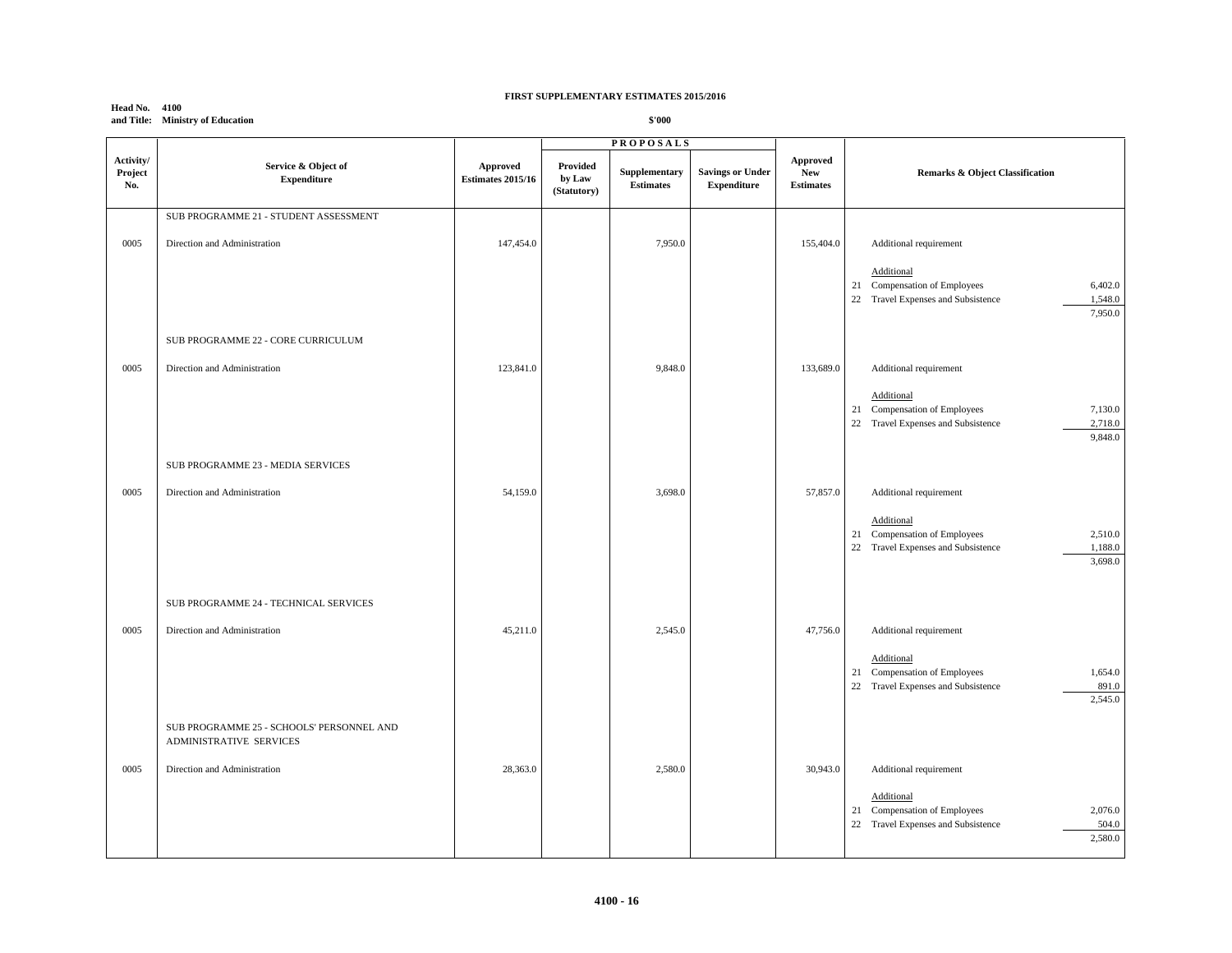#### **Head No. 4100 and Title: Ministry of Education**

|                             |                                              |                                      |                                   | <b>PROPOSALS</b>                  |                                               |                                                   |                                                                                                                                                                 |
|-----------------------------|----------------------------------------------|--------------------------------------|-----------------------------------|-----------------------------------|-----------------------------------------------|---------------------------------------------------|-----------------------------------------------------------------------------------------------------------------------------------------------------------------|
| Activity/<br>Project<br>No. | Service & Object of<br><b>Expenditure</b>    | Approved<br><b>Estimates 2015/16</b> | Provided<br>by Law<br>(Statutory) | Supplementary<br><b>Estimates</b> | <b>Savings or Under</b><br><b>Expenditure</b> | <b>Approved</b><br><b>New</b><br><b>Estimates</b> | Remarks & Object Classification                                                                                                                                 |
|                             | SUB PROGRAMME 26 - PROJECT MANAGEMENT        |                                      |                                   |                                   |                                               |                                                   |                                                                                                                                                                 |
| 0005                        | Direction and Administration                 | 23,681.0                             |                                   | 1,220.0                           |                                               | 24,901.0                                          | Additional requirement                                                                                                                                          |
|                             |                                              |                                      |                                   |                                   |                                               |                                                   | Additional<br>21 Compensation of Employees<br>806.0<br>22 Travel Expenses and Subsistence<br>414.0<br>1,220.0                                                   |
|                             | SUB PROGRAMME 27 - EDUCATION SYSTEM SERVICES |                                      |                                   |                                   |                                               |                                                   |                                                                                                                                                                 |
| 0005                        | Direction and Administration                 | 143,706.0                            |                                   | 2,687.0                           |                                               | 146,393.0                                         | Additional requirement<br>Additional                                                                                                                            |
|                             |                                              |                                      |                                   |                                   |                                               |                                                   | 21 Compensation of Employees<br>2,309.0<br>22 Travel Expenses and Subsistence<br>378.0<br>2,687.0                                                               |
| 0946                        | National Parenting Support Commission        | 28,239.0                             |                                   | 507.0                             |                                               | 28,746.0                                          | Additional requirement<br>Additional                                                                                                                            |
|                             |                                              |                                      |                                   |                                   |                                               |                                                   | 129.0<br>21 Compensation of Employees<br>22 Travel Expenses and Subsistence<br>378.0<br>507.0                                                                   |
| 0947                        | Jamaica Tertiary Education Commission        | 23,041.0                             |                                   | 123.0                             |                                               | 23,164.0                                          | Additional requirement                                                                                                                                          |
|                             |                                              |                                      |                                   |                                   |                                               |                                                   | Additional<br>123.0<br>Compensation of Employees<br>21                                                                                                          |
| 1058                        | National Education Trust                     | 75,824.0                             |                                   | 1,582.0                           |                                               | 77,406.0                                          | Additional requirement                                                                                                                                          |
|                             |                                              |                                      |                                   |                                   |                                               |                                                   | Additional<br>21 Compensation of Employees<br>340.0<br>22 Travel Expenses and Subsistence<br>1,242.0<br>1,582.0                                                 |
| 1059                        | Jamaica Teaching Council                     | 39,581.0                             |                                   | 3,681.0                           |                                               | 43,262.0                                          | Additional requirement                                                                                                                                          |
|                             |                                              |                                      |                                   |                                   |                                               |                                                   | Additional<br>235.0<br>21 Compensation of Employees<br>22 Travel Expenses and Subsistence<br>846.0<br>23 Rental of Property and Machinery<br>2,600.0<br>3,681.0 |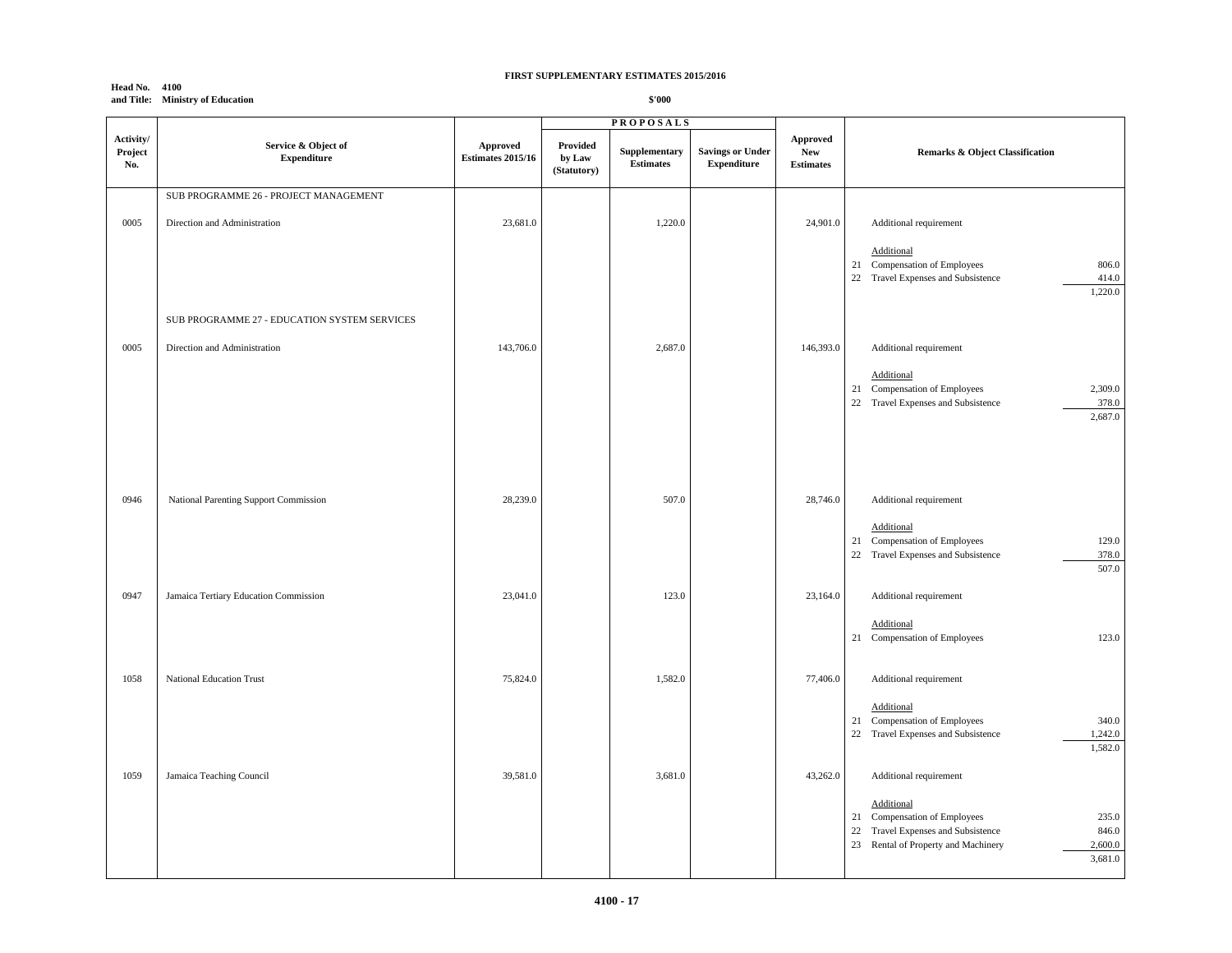#### **Head No. 4100 and Title: Ministry of Education**

|                             |                                              |                                      |                                   | <b>PROPOSALS</b>                  |                                               |                                                             |                                                                                                                                                                               |
|-----------------------------|----------------------------------------------|--------------------------------------|-----------------------------------|-----------------------------------|-----------------------------------------------|-------------------------------------------------------------|-------------------------------------------------------------------------------------------------------------------------------------------------------------------------------|
| Activity/<br>Project<br>No. | Service & Object of<br><b>Expenditure</b>    | Approved<br><b>Estimates 2015/16</b> | Provided<br>by Law<br>(Statutory) | Supplementary<br><b>Estimates</b> | <b>Savings or Under</b><br><b>Expenditure</b> | ${\Large {\bf Approach}}$<br><b>New</b><br><b>Estimates</b> | <b>Remarks &amp; Object Classification</b>                                                                                                                                    |
| 1060                        | National Education Inspectorate              | 76,501.0                             |                                   | 4,766.0                           |                                               | 81,267.0                                                    | Additional requirement                                                                                                                                                        |
|                             |                                              |                                      |                                   |                                   |                                               |                                                             | Additional<br>21 Compensation of Employees<br>429.0<br>Travel Expenses and Subsistence<br>1,737.0<br>22<br>Rental of Property and Machinery<br>2,600.0<br>23<br>4,766.0       |
|                             | SUB PROGRAMME 98 - OTHER SERVICES            |                                      |                                   |                                   |                                               |                                                             |                                                                                                                                                                               |
| 0761                        | Grant to the National Council on Education   | 23,422.0                             |                                   | 1,659.0                           |                                               | 25,081.0                                                    | Additional requirement broken out as follows:<br>$-1,065.0$<br>(i) Salaries<br>(ii) Travel Expenses - 594.0<br>Additional<br><b>Grants and Contributions</b><br>1,659.0<br>30 |
|                             | PROGRAMME 259 - LIBRARY SERVICES             |                                      |                                   |                                   |                                               |                                                             |                                                                                                                                                                               |
|                             | SUB PROGRAMME 20 - SCHOOLS LIBRARY SERVICE   |                                      |                                   |                                   |                                               |                                                             |                                                                                                                                                                               |
| 0163                        | Grant for Direction and Administration       | 22,945.0                             |                                   | 45,043.0                          |                                               | 67,988.0                                                    | Additional requirement broken out as follows:<br>$-4,480.0$<br>(i) salaries<br>$-2,873.0$<br>(ii) travel expenses<br>(iii) goods and services - 37,690.0                      |
|                             |                                              |                                      |                                   |                                   |                                               |                                                             | Additional<br>30 Grants and Contributions<br>45,043.0                                                                                                                         |
| 0762                        | Grant for Purchase and Distribution of Books | 53,480.0                             |                                   |                                   | 12,635                                        | 40,845.0                                                    | Revised requirement for salaries<br>Reduction                                                                                                                                 |
|                             | SUB PROGRAMME 21 - PUBLIC LIBRARY SERVICE    |                                      |                                   |                                   |                                               |                                                             | 30 Grants and Contributions<br>12,635.0                                                                                                                                       |
| 0163                        | Grant for Direction and Administration       | 206,259.0                            |                                   | 77,487.0                          |                                               | 283,746.0                                                   | Additional requirement broken out as follows:                                                                                                                                 |
|                             |                                              |                                      |                                   |                                   |                                               |                                                             | Additional<br>travel expenses<br>$-30,480.0$<br>retirement benefits - 55,294.0<br>Reduction<br>salaries<br>$-8,287.0$                                                         |
|                             |                                              |                                      |                                   |                                   |                                               |                                                             | Additional<br>30 Grants and Contributions<br>77,487.0                                                                                                                         |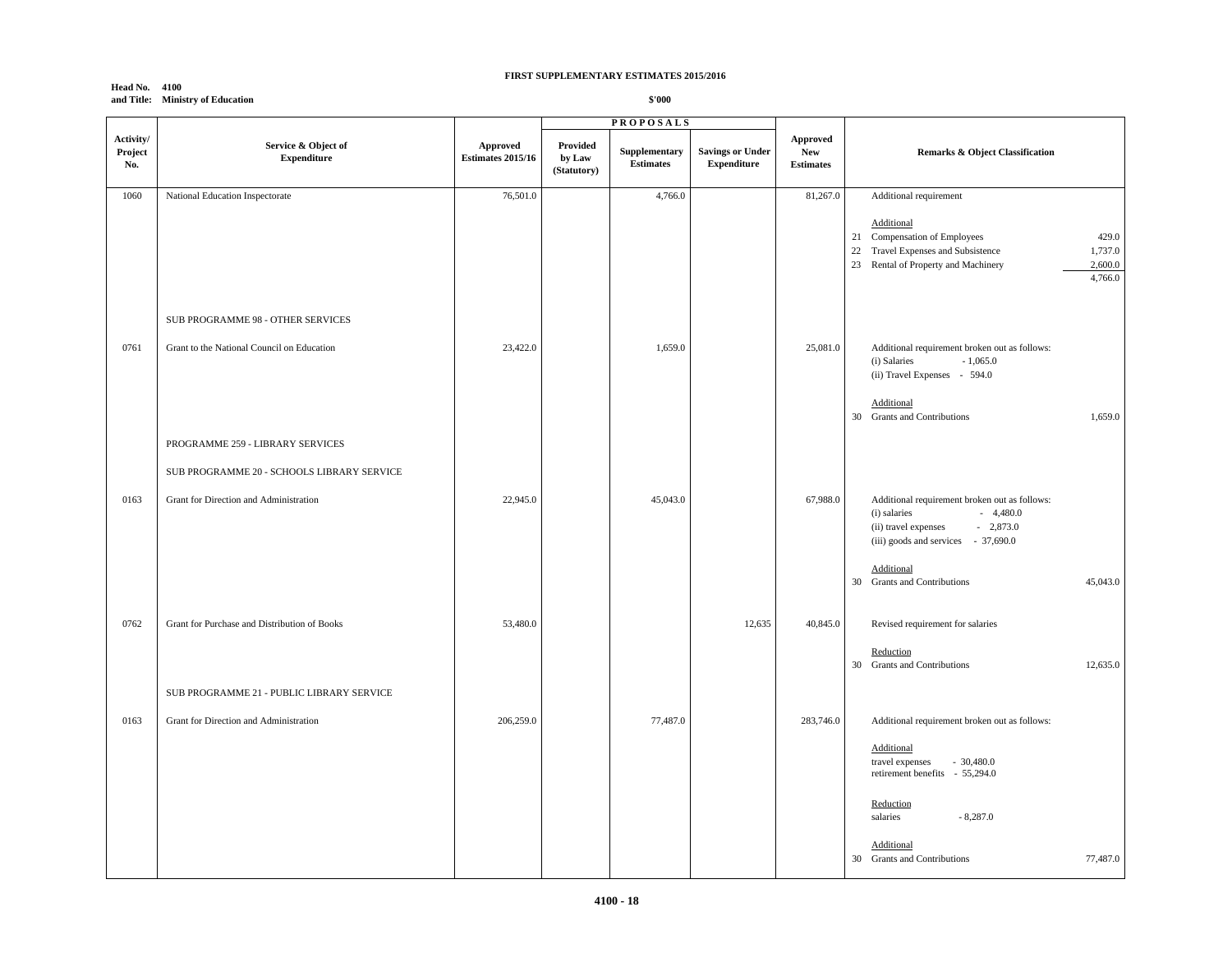#### **Head No. 4100 and Title: Ministry of Education**

|                             |                                                            |                                             |                                   | <b>PROPOSALS</b>                  |                                               |                                            |                                                                                      |
|-----------------------------|------------------------------------------------------------|---------------------------------------------|-----------------------------------|-----------------------------------|-----------------------------------------------|--------------------------------------------|--------------------------------------------------------------------------------------|
| Activity/<br>Project<br>No. | Service & Object of<br><b>Expenditure</b>                  | <b>Approved</b><br><b>Estimates 2015/16</b> | Provided<br>by Law<br>(Statutory) | Supplementary<br><b>Estimates</b> | <b>Savings or Under</b><br><b>Expenditure</b> | Approved<br><b>New</b><br><b>Estimates</b> | Remarks & Object Classification                                                      |
| 0763                        | Grant for Parish Libraries                                 | 599,647.0                                   |                                   |                                   | 3,092                                         | 596,555.0                                  | Revised requirement as follows:                                                      |
|                             |                                                            |                                             |                                   |                                   |                                               |                                            | Reduction<br>salaries<br>$-12,357.0$<br>Additional                                   |
|                             |                                                            |                                             |                                   |                                   |                                               |                                            | travel expenses<br>$-9,265.0$<br>Reduction<br>30 Grants and Contributions<br>3,092.0 |
|                             | PROGRAMME 260 - STUDENTS NUTRITION                         |                                             |                                   |                                   |                                               |                                            |                                                                                      |
|                             | SUB PROGRAMME 20 - GRANTS TO NUTRITION<br>PRODUCTS LIMITED |                                             |                                   |                                   |                                               |                                            |                                                                                      |
| 0613                        | Grants for Direction and Administration                    | 86,770.0                                    |                                   | 4,369.0                           |                                               | 91,139.0                                   | Additional requirement for salaries                                                  |
|                             |                                                            |                                             |                                   |                                   |                                               |                                            | Additional<br>4,369.0<br><b>Grants and Contributions</b><br>30                       |
| 0764                        | Grant for Production                                       | 672,999.0                                   |                                   | 13,590.0                          |                                               | 686,589.0                                  | Additional requirement for salaries                                                  |
|                             |                                                            |                                             |                                   |                                   |                                               |                                            | Additional<br>30 Grants and Contributions<br>13,590.0                                |
| 0765                        | <b>Grant for Distributions</b>                             | 161,551.0                                   |                                   | 4,087.0                           |                                               | 165,638.0                                  | Additional requirement for salaries                                                  |
|                             |                                                            |                                             |                                   |                                   |                                               |                                            | Additional<br>30 Grants and Contributions<br>4,087.0                                 |
|                             | SUB PROGRAMME 21 - SCHOOL FEEDING PROGRAMME                |                                             |                                   |                                   |                                               |                                            |                                                                                      |
| 0005                        | Direction and Administration                               | 342,069.0                                   |                                   | 765.0                             |                                               | 342,834.0                                  | Additional requirement for salaries                                                  |
|                             |                                                            |                                             |                                   |                                   |                                               |                                            | Additional<br>765.0<br>21 Compensation of Employees                                  |
| 0788                        | Management of Oversees Food Aid Receipts                   | 12,278.0                                    |                                   | 305.0                             |                                               | 12,583.0                                   | Additional requirement for salaries                                                  |
|                             |                                                            |                                             |                                   |                                   |                                               |                                            | Additional<br>305.0<br>21 Compensation of Employees                                  |
|                             |                                                            |                                             |                                   |                                   |                                               |                                            |                                                                                      |
|                             | <b>GROSS TOTAL</b><br><b>LESS APPROPRIATIONS-IN-AID</b>    | 80,300,000.0<br>1,000,000.0                 | $\blacksquare$                    | 6,029,541.0                       | 15,727.0                                      | 86,313,814.0<br>1,000,000.0                |                                                                                      |
|                             | <b>TOTAL HEAD 4100</b>                                     | 79.300.000.0                                | $\sim$                            | 6.029.541.0                       | 15,727.0                                      | 85.313.814.0                               |                                                                                      |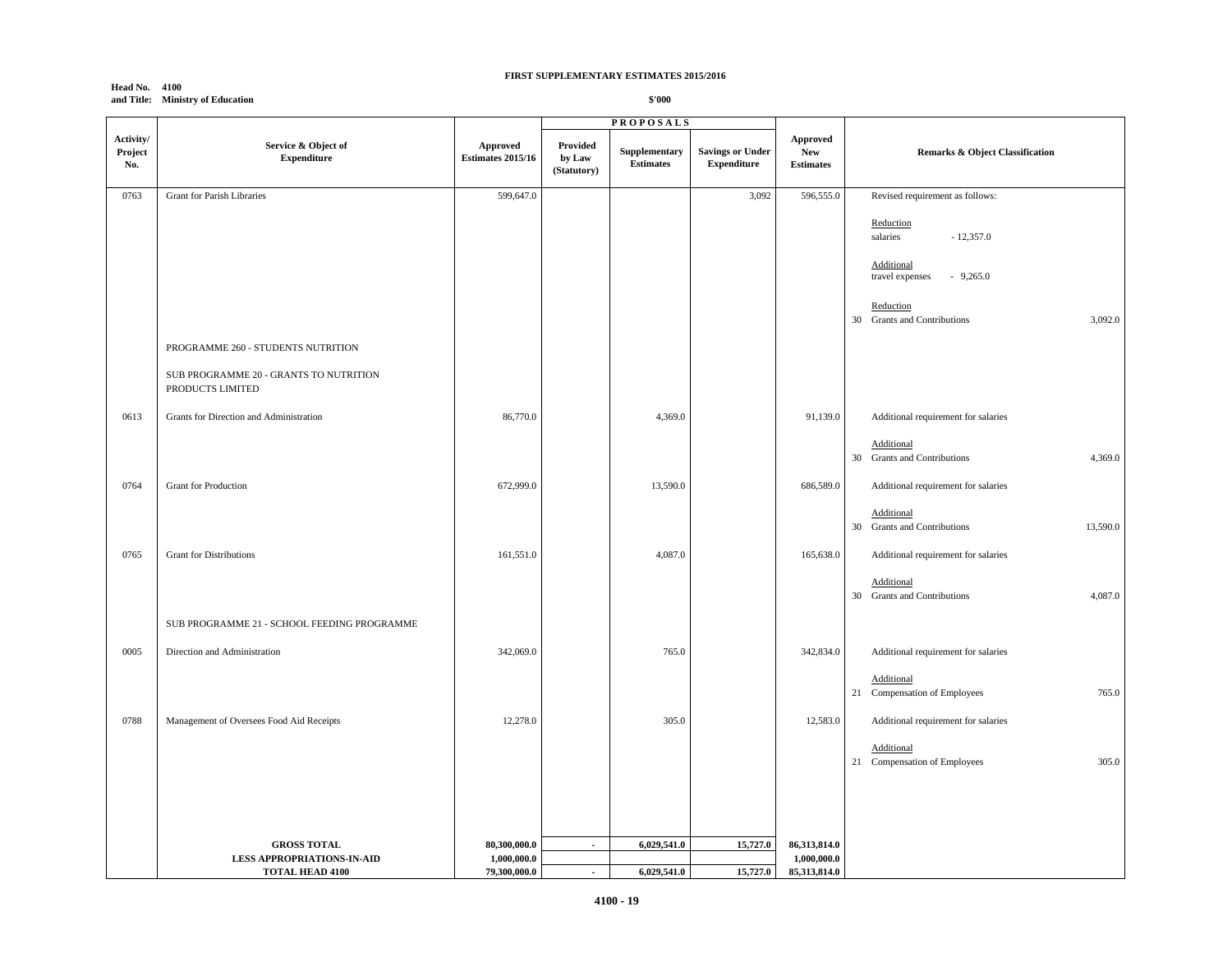## **Head No. 4100A and Title: Ministry of Education**

| Activity/      |                                                                  | Approved                    |                                  | <b>PROPOSALS</b>                  |                                                         | Approved                       |                                                                                                                 |
|----------------|------------------------------------------------------------------|-----------------------------|----------------------------------|-----------------------------------|---------------------------------------------------------|--------------------------------|-----------------------------------------------------------------------------------------------------------------|
| Project<br>No. | Service & Object of<br><b>Expenditure</b>                        | <b>Estimates</b><br>2015/16 | Provided<br>by Law<br>(Statutory | Supplementary<br><b>Estimates</b> | <b>Savings or</b><br><b>Under</b><br><b>Expenditure</b> | <b>New</b><br><b>Estimates</b> | <b>Remarks &amp; Object Classification</b>                                                                      |
|                | FUNCTION 09 - EDUCATION AFFAIRS AND SERVICES                     |                             |                                  |                                   |                                                         |                                |                                                                                                                 |
|                | PROGRAMME 001 - EXECUTIVE DIRECTION AND<br><b>ADMINISTRATION</b> |                             |                                  |                                   |                                                         |                                |                                                                                                                 |
|                | SUB PROGRAMME 01 - GENERAL ADMINISTRATION                        |                             |                                  |                                   |                                                         |                                |                                                                                                                 |
| 0159           | Maintenance of Buildings and Equipment                           | 50,000.0                    |                                  | 28,400.0                          |                                                         | 78,400.0                       | Additional requirement to enable completion of electrical<br>works at the Head Office and two regional offices. |
|                |                                                                  |                             |                                  |                                   |                                                         |                                | Additional<br>32 Capital Goods<br>28,400.0                                                                      |
|                | PROGRAMME 250 - EARLY CHILDHOOD DEVELOPMENT                      |                             |                                  |                                   |                                                         |                                |                                                                                                                 |
|                | SUB PROGRAMME 21 - INFANT SCHOOLS                                |                             |                                  |                                   |                                                         |                                |                                                                                                                 |
| 0774           | Construction, Renovation and Improvements                        | 47,000.0                    |                                  |                                   | 7,400.0                                                 | 39,600.0                       | Revised requirements.                                                                                           |
|                |                                                                  |                             |                                  |                                   |                                                         |                                | Reduction<br>31 Land and Structures<br>7,400.0                                                                  |
|                | PROGRAMME 251 - PRIMARY EDUCATION                                |                             |                                  |                                   |                                                         |                                |                                                                                                                 |
|                | SUB PROGRAMME 20 - PRIMARY SCHOOLS                               |                             |                                  |                                   |                                                         |                                |                                                                                                                 |
| 0774           | Construction, Renovation and Improvements                        | 70,000.0                    |                                  |                                   | 23,000.0                                                | 47,000.0                       | Revised requirements.                                                                                           |
|                |                                                                  |                             |                                  |                                   |                                                         |                                | Reduction<br>31 Land and Structures<br>23,000.0                                                                 |
|                |                                                                  |                             |                                  |                                   |                                                         |                                |                                                                                                                 |
|                |                                                                  |                             |                                  |                                   |                                                         |                                |                                                                                                                 |
|                |                                                                  |                             |                                  |                                   |                                                         |                                |                                                                                                                 |
|                |                                                                  |                             |                                  |                                   |                                                         |                                |                                                                                                                 |
|                |                                                                  |                             |                                  |                                   |                                                         |                                |                                                                                                                 |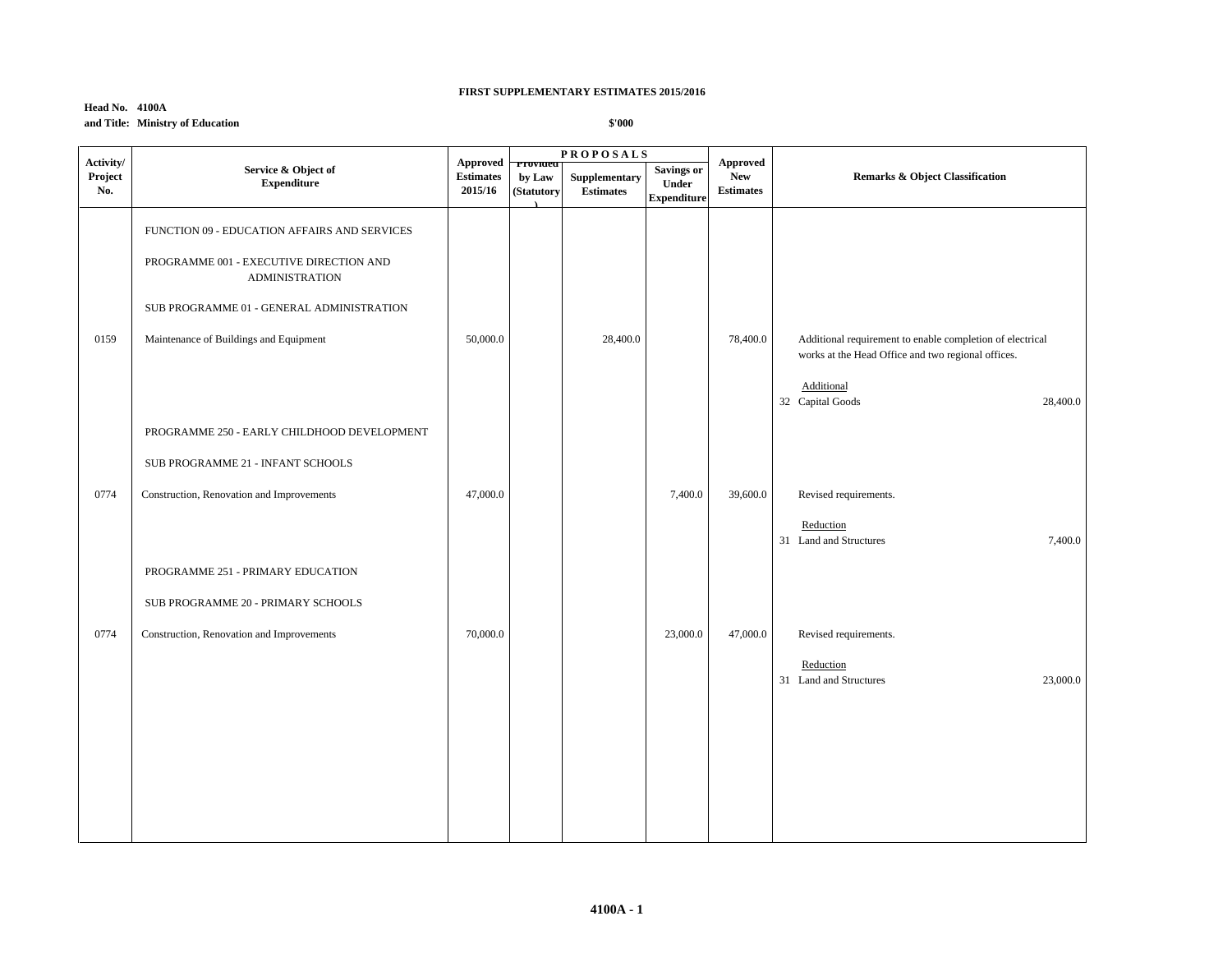## **Head No. 4100A and Title: Ministry of Education**

|                             |                                                                                                                                                                      |                                                         |                          | <b>PROPOSALS</b>                  |                                                  |                                                   | Remarks & Object Classification                                                                                      |  |
|-----------------------------|----------------------------------------------------------------------------------------------------------------------------------------------------------------------|---------------------------------------------------------|--------------------------|-----------------------------------|--------------------------------------------------|---------------------------------------------------|----------------------------------------------------------------------------------------------------------------------|--|
| Activity/<br>Project<br>No. | Service & Object of<br><b>Expenditure</b>                                                                                                                            | Approved <b>Provided</b><br><b>Estimates</b><br>2015/16 | by Law<br>(Statutory     | Supplementary<br><b>Estimates</b> | <b>Savings or</b><br>Under<br><b>Expenditure</b> | <b>Approved</b><br><b>New</b><br><b>Estimates</b> |                                                                                                                      |  |
| 0774                        | PROGRAMME 252 - SECONDARY EDUCATION<br>SUB PROGRAMME 20 - HIGH SCHOOLS<br>Construction, Renovation and Improvements                                                  | 290,000.0                                               |                          | 57,560.0                          |                                                  | 347,560.0                                         | Additional requirment<br>Additional<br>31 Land and Structures<br>57,560.0                                            |  |
| 0774                        | PROGRAMME 255 - SPECIAL EDUCATION<br>SUB PROGRAMME 26 - MICO CARE CENTRE FOR TESTING,<br><b>EVALUATION AND RESEARCH</b><br>Construction, Renovation and Improvements | 20,000.0                                                |                          |                                   | 7,000.0                                          | 13,000.0                                          | Revised requirements due slower than programmed<br>implementation.<br>Reduction<br>31 Land and Structures<br>7,000.0 |  |
|                             | <b>TOTAL HEAD 4100A</b>                                                                                                                                              | 477,000.0                                               | $\overline{\phantom{a}}$ | 85,960.0                          | 37,400.0                                         | 525,560.0                                         |                                                                                                                      |  |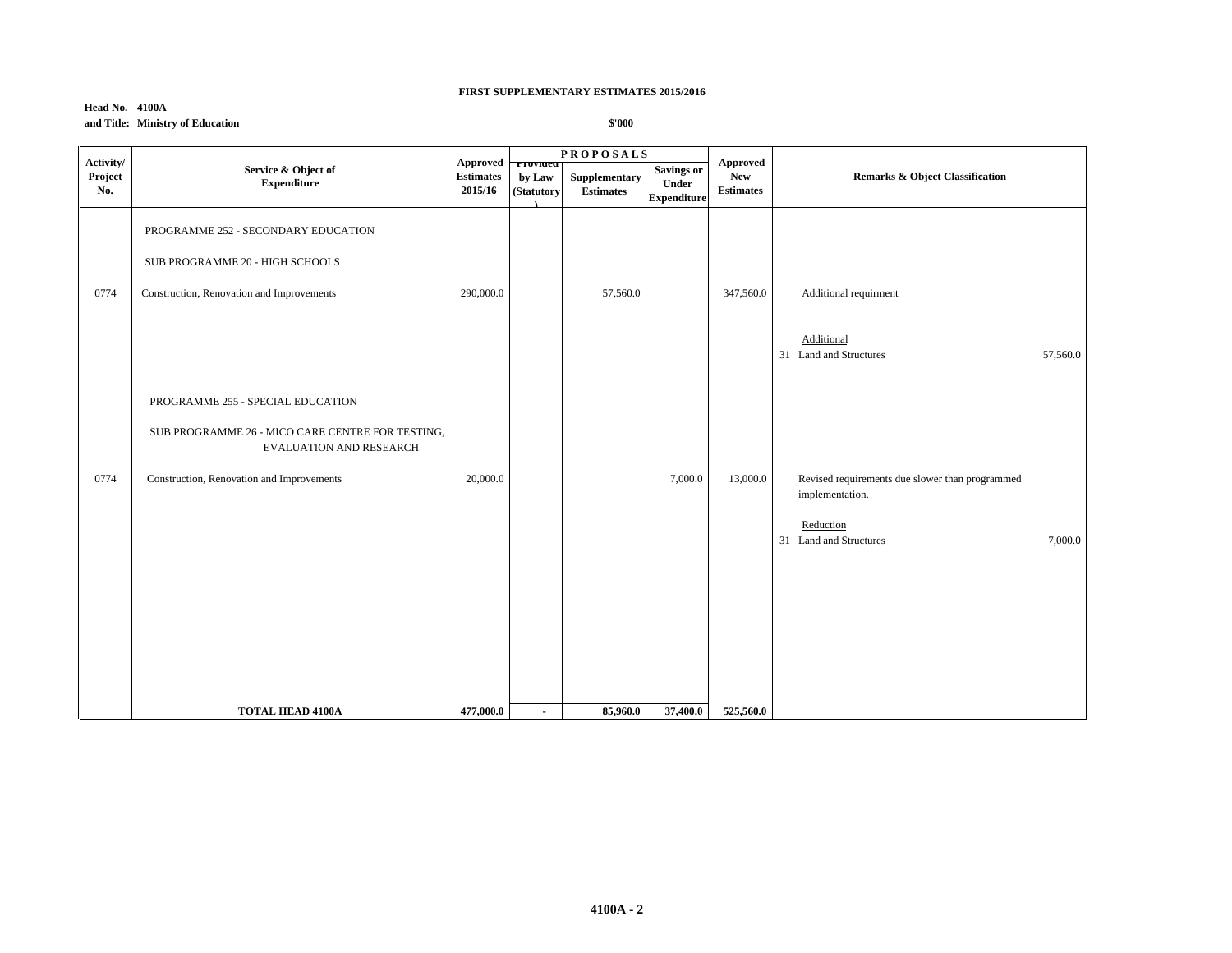**\$'000**

**Head No. 4100B**

## **and Title: Ministry of Education**

**(Capital - Multilateral/Bilateral Programmes)**

|                             |                                                                                                                                                                                                                        |                                                |                                   | <b>PROPOSALS</b>                  |                                                  |                                                   |                                                                                                                                                                                                                                                                                                                                                                                                        |  |
|-----------------------------|------------------------------------------------------------------------------------------------------------------------------------------------------------------------------------------------------------------------|------------------------------------------------|-----------------------------------|-----------------------------------|--------------------------------------------------|---------------------------------------------------|--------------------------------------------------------------------------------------------------------------------------------------------------------------------------------------------------------------------------------------------------------------------------------------------------------------------------------------------------------------------------------------------------------|--|
| Activity/<br>Project<br>No. | Service & Object of<br><b>Expenditure</b>                                                                                                                                                                              | <b>Approved</b><br><b>Estimates</b><br>2015/16 | Provided<br>by Law<br>(Statutory) | Supplementary<br><b>Estimates</b> | <b>Savings or</b><br>Under<br><b>Expenditure</b> | <b>Approved</b><br><b>New</b><br><b>Estimates</b> | <b>Remarks &amp; Object Classification</b>                                                                                                                                                                                                                                                                                                                                                             |  |
| 9331                        | FUNCTION 09 - EDUCATION AFFAIRS AND SERVICES<br>PROGRAMME 001 - EXECUTIVE DIRECTION AND<br><b>ADMINISTRATION</b><br>SUB PROGRAMME 01 - GENERAL ADMINISTRATION<br>Education System Transformation Programme (IBRD/IADB) | 624,619.0                                      |                                   | 54,270.0                          |                                                  | 678,889.0                                         | Additional requirement to honour final certificate of Cedar<br>Grove Academy and construction of two bathroom blocks at<br>Balaclava and B.B Coke High Schools<br>Additional<br><b>Land and Structures</b><br>47,000.0<br>31<br>32 Capital Goods<br>7,270.0<br>54,270.0                                                                                                                                |  |
| 9485                        | PROGRAMME 250 - EARLY CHILDHOOD DEVELOPMENT<br>SUB PROGRAMME 21 - INFANT SCHOOLS<br>Construction of Early Childhood Institutions Project<br>PROGRAMME 251 - PRIMARY EDUCATION                                          | 68,710.0                                       |                                   |                                   | 5,000.0                                          | 63,710.0                                          | Revised requirement due to delay in the completion of the<br>designs for the construction of the Tower Hill Infant School<br>in St. Andrew and the Morant Estate Infant School in St.<br>Thomas.<br>Reduction<br>25 Use of Goods and Services<br>5,000.0                                                                                                                                               |  |
| 9220                        | SUB PROGRAMME 20 - PRIMARY SCHOOLS<br>Primary Education Support Project (IDB)                                                                                                                                          | 78,282.0                                       |                                   | 29,415.0                          |                                                  | 107,697.0                                         | Additional requirement to meet final accounts payments for<br>the construction of additional classrooms at McIntosh Primary,<br>Zion Hill Primary, Four Paths Parimary and Barracks Road<br>Primary and Junior High School.<br>Additional<br>Compensation of Employees<br>2,000.0<br>21<br>2,000.0<br>Travel Expenses and Subsitence<br>22<br>31<br><b>Land and Structures</b><br>25,415.0<br>29,415.0 |  |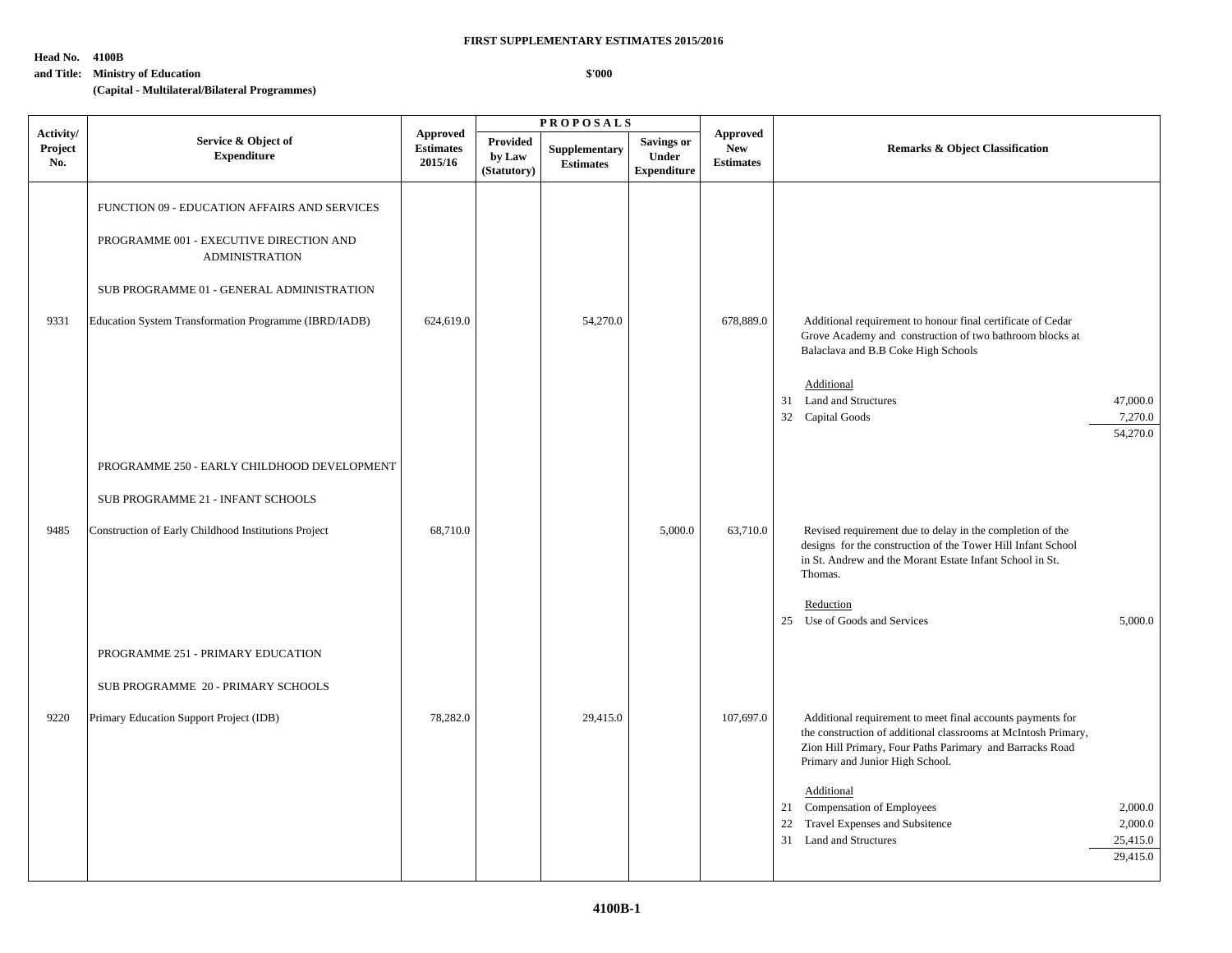**\$'000**

#### **Head No. 4100B**

#### **and Title: Ministry of Education**

**(Capital - Multilateral/Bilateral Programmes)**

|                             |                                                                                                                                                                                                                               |                                                |                                   | <b>PROPOSALS</b>                  |                                                  |                                            |                                                                                                                                                                                                                               |  |
|-----------------------------|-------------------------------------------------------------------------------------------------------------------------------------------------------------------------------------------------------------------------------|------------------------------------------------|-----------------------------------|-----------------------------------|--------------------------------------------------|--------------------------------------------|-------------------------------------------------------------------------------------------------------------------------------------------------------------------------------------------------------------------------------|--|
| Activity/<br>Project<br>No. | Service & Object of<br><b>Expenditure</b>                                                                                                                                                                                     | <b>Approved</b><br><b>Estimates</b><br>2015/16 | Provided<br>by Law<br>(Statutory) | Supplementary<br><b>Estimates</b> | <b>Savings or</b><br>Under<br><b>Expenditure</b> | Approved<br><b>New</b><br><b>Estimates</b> | <b>Remarks &amp; Object Classification</b>                                                                                                                                                                                    |  |
| 9088                        | PROGRAMME 253 - TERTIARY EDUCATION<br>SUB PROGRAMME 21 - UNIVERSITY EDUCATION<br>University of Technology Enhancement Project                                                                                                 | 380,000.0                                      |                                   | 181,850.0                         |                                                  | 561,850.0                                  | Additional requirement to honour certificates for payment<br>due to increase in pace of implementation of the Shared<br>Facilities Building being constructed.<br>Additional<br>181,850.0<br>31<br><b>Land and Structures</b> |  |
| 9443                        | PROGRAMME 259 - LIBRARY SERVICES<br>SUB PROGRAMME 21 PUBLIC LIBRARY SERVICE<br>Technology to Empower Individuals and Communities for<br>Development (Bill and Melinda Gates Foundation)<br>PROGRAMME 260 - STUDENTS NUTRITION | 122,914.0                                      |                                   | 23,139.0                          |                                                  | 146,053.0                                  | Additional requirement to meet the costs of the<br>procurement of 800 computers for 123 Libraries<br>Additional<br><b>Land and Structures</b><br>23,139.0<br>31                                                               |  |
| 9340                        | SUB PROGRAMME 21 - SCHOOL FEEDING<br>PROGRAMME<br>School Feeding Modernising Programme (IDB)                                                                                                                                  | $\overline{a}$                                 |                                   | 1,685.0                           |                                                  | 1,685.0                                    | Additional requirement to facilitate project completion<br>activities<br>Additional<br>25 Use of Goods and Services<br>1,685.0                                                                                                |  |
|                             | <b>TOTAL HEAD 4100B</b>                                                                                                                                                                                                       | 1,499,764.0                                    | $\sim$                            | 290,359.0                         | 5,000.0                                          | 1,785,123.0                                |                                                                                                                                                                                                                               |  |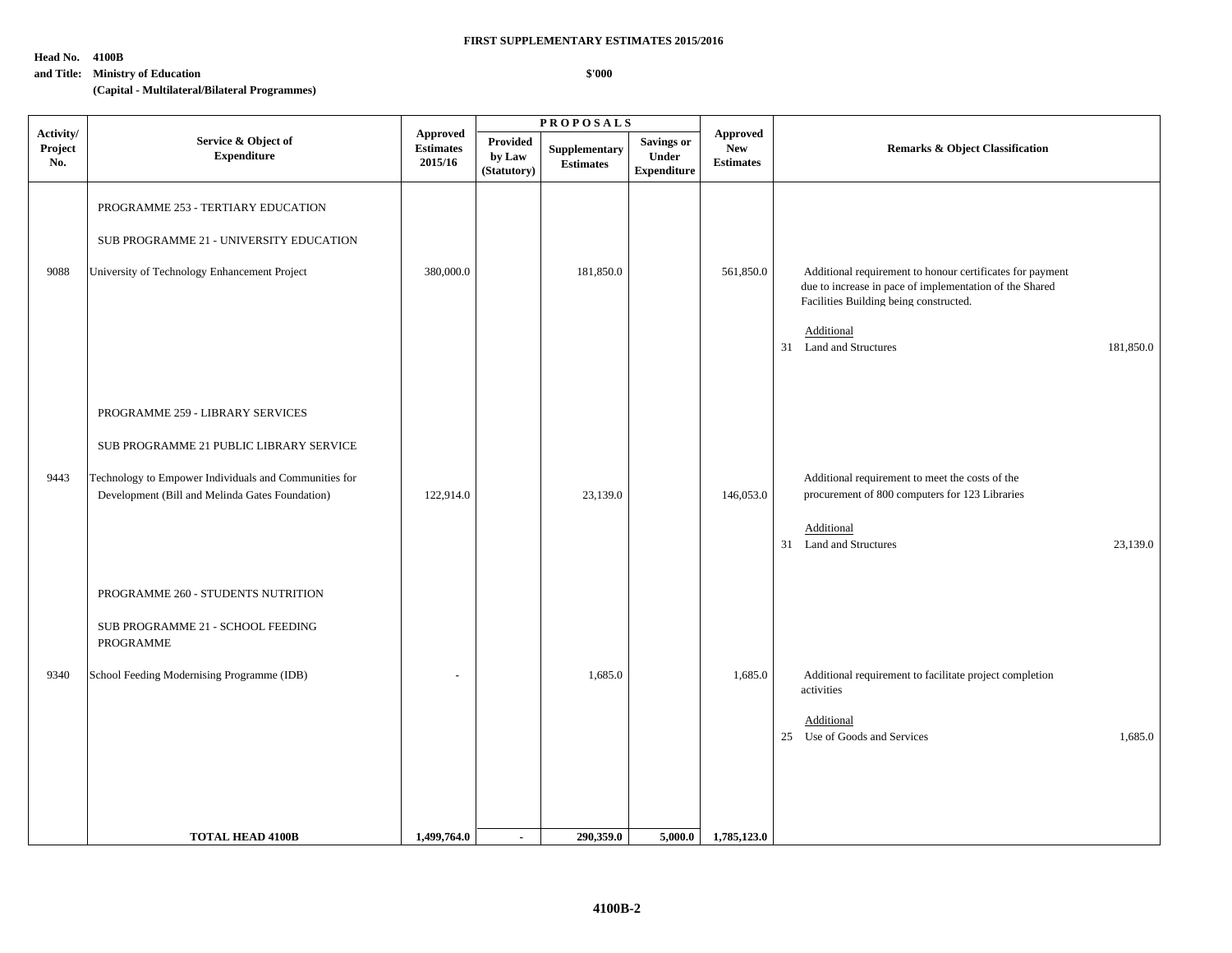**Head No. 4200 and Title: Ministry of Health**

|                             |                                                                                                               |                                         |                                   | <b>PROPOSALS</b>                  |                                           |                                                   |                                                                                                                                                                                                                                                                                                                                                                                                                                                                                                                                                                                                                                                                                                                                                                                                                |
|-----------------------------|---------------------------------------------------------------------------------------------------------------|-----------------------------------------|-----------------------------------|-----------------------------------|-------------------------------------------|---------------------------------------------------|----------------------------------------------------------------------------------------------------------------------------------------------------------------------------------------------------------------------------------------------------------------------------------------------------------------------------------------------------------------------------------------------------------------------------------------------------------------------------------------------------------------------------------------------------------------------------------------------------------------------------------------------------------------------------------------------------------------------------------------------------------------------------------------------------------------|
| Activity/<br>Project<br>No. | Service & Object of<br><b>Expenditure</b>                                                                     | Approved<br><b>Estimates</b><br>2015/16 | Provided<br>by Law<br>(Statutory) | Supplementary<br><b>Estimates</b> | Savings or<br>Under<br><b>Expenditure</b> | <b>Approved</b><br><b>New</b><br><b>Estimates</b> | <b>Remarks &amp; Object Classification</b>                                                                                                                                                                                                                                                                                                                                                                                                                                                                                                                                                                                                                                                                                                                                                                     |
|                             | FUNCTION 07 - HEALTH AFFAIRS AND SERVICES<br>PROGRAMME 001 - EXECUTIVE DIRECTION AND<br><b>ADMINISTRATION</b> |                                         |                                   |                                   |                                           |                                                   | Unless otherwise stated, adjustments for Compensation of Employees<br>and Travel Expenses and Subsistence result from:<br>(a)<br>New salary rates for salaries and allowances effective April 2015<br>under the 2016/2017 Heads of Agreement<br>New salary rates for salaries and allowances effective April 2015<br>(b)<br>under the 2016/2017 Heads of Agreement for<br>Registered Nurses and other Health Groups<br>Final of three tranches of the \$25,000 One Off Payment<br>(c)<br>Final tranche of payments due under the Health Sector<br>Reclassification Agreement<br>(d) Emergency Incentive Allowances<br>Travel arrears Head Office and Regions<br>(e)<br>Travel arrears nurses<br>(f)<br>Travel arrears UHWI<br>(g)<br>General Consumption Tax (GCT) payments<br>2.<br>3.<br>Drug Court Transfer |
| 0001                        | SUB-PROGRAMME 01 - GENERAL ADMINISTRATION<br>Direction and Management                                         | 80,478.0                                |                                   | 6,161.0                           |                                           | 86,639.0                                          | Additional requirement                                                                                                                                                                                                                                                                                                                                                                                                                                                                                                                                                                                                                                                                                                                                                                                         |
|                             |                                                                                                               |                                         |                                   |                                   |                                           |                                                   | Additional<br>21 Compensation of Employees<br>4,617.0<br>22 Travel Expenses and Subsistence<br>1,292.0<br>25 Use of Goods and Services<br>252.0<br>6,161.0                                                                                                                                                                                                                                                                                                                                                                                                                                                                                                                                                                                                                                                     |
| 0002                        | Financial Management and Accounting Services                                                                  | 159,291.0                               |                                   | 4,638.0                           |                                           | 163,929.0                                         | Additional requirement                                                                                                                                                                                                                                                                                                                                                                                                                                                                                                                                                                                                                                                                                                                                                                                         |
|                             |                                                                                                               |                                         |                                   |                                   |                                           |                                                   | Additional<br>Compensation of Employees<br>3,632.0<br>21<br>22 Travel Expenses and Subsistence<br>652.0<br>25 Use of Goods and Services<br>354.0<br>4,638.0                                                                                                                                                                                                                                                                                                                                                                                                                                                                                                                                                                                                                                                    |
| 0003                        | Human Resource Management and Other Support Services                                                          | 675,191.0                               |                                   | 219,347.0                         |                                           | 894,538.0                                         | Additional requirement                                                                                                                                                                                                                                                                                                                                                                                                                                                                                                                                                                                                                                                                                                                                                                                         |
|                             |                                                                                                               |                                         |                                   |                                   |                                           |                                                   | Additional<br>21 Compensation of Employees<br>13,532.0<br>22<br>Travel Expenses and Subsistence<br>175,635.0<br>25 Use of Goods and Services<br>30,180.0<br>219,347.0                                                                                                                                                                                                                                                                                                                                                                                                                                                                                                                                                                                                                                          |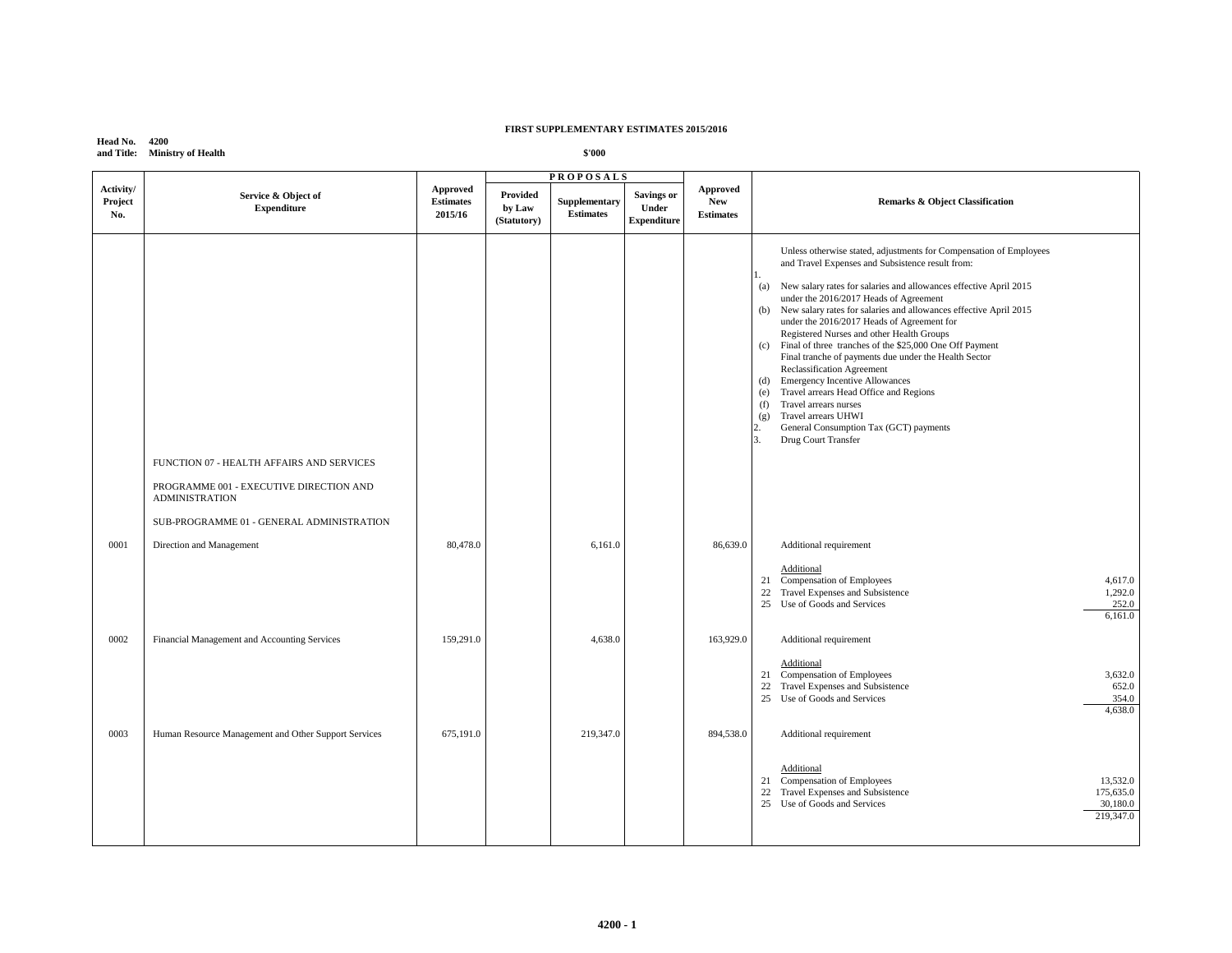# **Head No. 4200 and Title: Ministry of Health**

|                             |                                             |                                         |                                          | <b>PROPOSALS</b>                  |                                                  |                                                   |                                                                                                                                                             |  |
|-----------------------------|---------------------------------------------|-----------------------------------------|------------------------------------------|-----------------------------------|--------------------------------------------------|---------------------------------------------------|-------------------------------------------------------------------------------------------------------------------------------------------------------------|--|
| Activity/<br>Project<br>No. | Service & Object of<br><b>Expenditure</b>   | Approved<br><b>Estimates</b><br>2015/16 | <b>Provided</b><br>by Law<br>(Statutory) | Supplementary<br><b>Estimates</b> | <b>Savings or</b><br>Under<br><b>Expenditure</b> | <b>Approved</b><br><b>New</b><br><b>Estimates</b> | <b>Remarks &amp; Object Classification</b>                                                                                                                  |  |
| 0279                        | Administration of Internal Audit            | 38,978.0                                |                                          | 1,849.0                           |                                                  | 40,827.0                                          | Additional requirement                                                                                                                                      |  |
|                             |                                             |                                         |                                          |                                   |                                                  |                                                   | Additional<br>21 Compensation of Employees<br>1,029.0<br>22 Travel Expenses and Subsistence<br>750.0<br>25 Use of Goods and Services<br>70.0<br>1,849.0     |  |
|                             | SUB-PROGRAMME 02 - PLANNING AND DEVELOPMENT |                                         |                                          |                                   |                                                  |                                                   |                                                                                                                                                             |  |
| 0005                        | Direction and Administration                | 43,542.0                                |                                          | 3,088.0                           |                                                  | 46,630.0                                          | Additional requirement                                                                                                                                      |  |
|                             |                                             |                                         |                                          |                                   |                                                  |                                                   | Additional<br>21 Compensation of Employees<br>2,018.0<br>Travel Expenses and Subsistence<br>22<br>710.0<br>25 Use of Goods and Services<br>360.0<br>3,088.0 |  |
| 0913                        | <b>Technical Services Planning</b>          | 28,271.0                                |                                          | 3,299.0                           |                                                  | 31,570.0                                          | Additional requirement                                                                                                                                      |  |
|                             |                                             |                                         |                                          |                                   |                                                  |                                                   | Additional<br>21 Compensation of Employees<br>2,729.0<br>22 Travel Expenses and Subsistence<br>540.0<br>25 Use of Goods and Services<br>30.0<br>3,299.0     |  |
| 0917                        | Health Systems Improvements                 | 16,233.0                                |                                          | 1,612.0                           |                                                  | 17,845.0                                          | Additional requirement                                                                                                                                      |  |
|                             |                                             |                                         |                                          |                                   |                                                  |                                                   | Additional<br>Compensation of Employees<br>773.0<br>21<br>22 Travel Expenses and Subsistence<br>540.0<br>25 Use of Goods and Services<br>299.0<br>1,612.0   |  |
| 0918                        | Project Planning and Implementation         | 16,153.0                                |                                          | 1,465.0                           |                                                  | 17,618.0                                          | Additional requirement                                                                                                                                      |  |
|                             |                                             |                                         |                                          |                                   |                                                  |                                                   | Additional<br>21 Compensation of Employees<br>914.0<br>Travel Expenses and Subsistence<br>505.0<br>22<br>25 Use of Goods and Services<br>46.0<br>1,465.0    |  |
| 0927                        | Waste Management                            | 73,618.0                                |                                          | 2,022.0                           |                                                  | 75,640.0                                          | Additional requirement                                                                                                                                      |  |
|                             |                                             |                                         |                                          |                                   |                                                  |                                                   | Additional<br>21 Compensation of Employees<br>1,034.0<br>22 Travel Expenses and Subsistence<br>280.0<br>25 Use of Goods and Services<br>708.0<br>2,022.0    |  |
| 0928                        | HIV/AIDS Control Programme                  | 320,830.0                               |                                          | 2,915.0                           |                                                  | 323,745.0                                         | Additional requirement                                                                                                                                      |  |
|                             |                                             |                                         |                                          |                                   |                                                  |                                                   | Additional<br>21 Compensation of Employees<br>1,985.0<br>22 Travel Expenses and Subsistence<br>930.0<br>2,915.0                                             |  |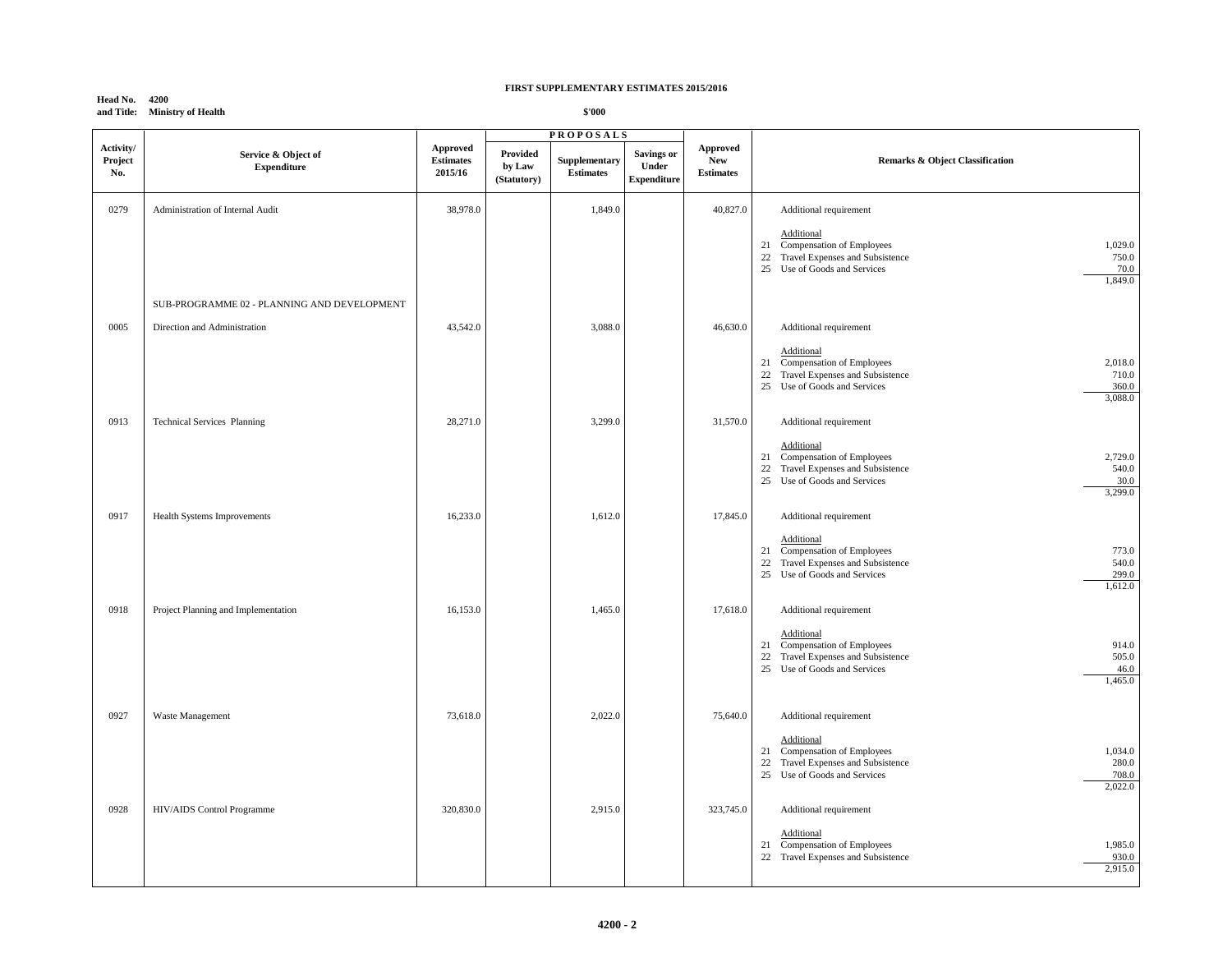# **Head No. 4200 and Title: Ministry of Health**

|                             |                                                            | <b>PROPOSALS</b>                        |                                   |                                   |                                           |                                            |                                                                                                                                                                  |
|-----------------------------|------------------------------------------------------------|-----------------------------------------|-----------------------------------|-----------------------------------|-------------------------------------------|--------------------------------------------|------------------------------------------------------------------------------------------------------------------------------------------------------------------|
| Activity/<br>Project<br>No. | Service & Object of<br><b>Expenditure</b>                  | Approved<br><b>Estimates</b><br>2015/16 | Provided<br>by Law<br>(Statutory) | Supplementary<br><b>Estimates</b> | Savings or<br>Under<br><b>Expenditure</b> | Approved<br><b>New</b><br><b>Estimates</b> | <b>Remarks &amp; Object Classification</b>                                                                                                                       |
| 0934                        | Health Promotion and Protection                            | 410,234.0                               |                                   | 9,447.0                           |                                           | 419,681.0                                  | Additional requirement                                                                                                                                           |
|                             |                                                            |                                         |                                   |                                   |                                           |                                            | Additional<br>21 Compensation of Employees<br>4,242.0<br>22 Travel Expenses and Subsistence<br>2,815.0<br>25 Use of Goods and Services<br>2,390.0<br>9,447.0     |
| 0935                        | Health Services Planning and Integration                   | 209,983.0                               |                                   | 4,330.0                           |                                           | 214,313.0                                  | Additional requirement                                                                                                                                           |
|                             |                                                            |                                         |                                   |                                   |                                           |                                            | Additional<br>21 Compensation of Employees<br>3,085.0<br>22 Travel Expenses and Subsistence<br>990.0<br>25 Use of Goods and Services<br>255.0<br>4,330.0         |
|                             | SUB-PROGRAMME 04 - STANDARDS AND REGULATIONS               |                                         |                                   |                                   |                                           |                                            |                                                                                                                                                                  |
| 0882                        | Grant to Public Bodies                                     | 22,000.0                                |                                   | 2,276.0                           |                                           | 24,276.0                                   | Additional requirement for salaries                                                                                                                              |
|                             |                                                            |                                         |                                   |                                   |                                           |                                            | Additional<br>30 Grants and Contributions<br>2,276.0                                                                                                             |
| 0912                        | Development and Monitoring of Standards and<br>Regulations | 69,875.0                                |                                   | 3,923.0                           |                                           | 73,798.0                                   | Additional requirement                                                                                                                                           |
|                             |                                                            |                                         |                                   |                                   |                                           |                                            | Additional<br>21 Compensation of Employees<br>2,109.0<br>Travel Expenses and Subsistence<br>1,625.0<br>22<br>25<br>Use of Goods and Services<br>189.0<br>3,923.0 |
|                             | PROGRAMME 002 - TRAINING                                   |                                         |                                   |                                   |                                           |                                            |                                                                                                                                                                  |
|                             | SUB PROGRAMME 22 - TRAINING OF HEALTH<br>PROFESSIONALS     |                                         |                                   |                                   |                                           |                                            |                                                                                                                                                                  |
| 0811                        | Training of Nurses - Kingston School of Nursing            | 48,556.0                                |                                   | 3,293.0                           |                                           | 51,849.0                                   | Additional requirement                                                                                                                                           |
|                             |                                                            |                                         |                                   |                                   |                                           |                                            | Additional<br>2,701.0<br>21 Compensation of Employees<br>22 Travel Expenses and Subsistence<br>135.0<br>25 Use of Goods and Services<br>457.0<br>3,293.0         |
| 0817                        | Training of Nurse Anaesthetists                            | 10,488.0                                |                                   | 1,789.0                           |                                           | 12,277.0                                   | Additional requirement                                                                                                                                           |
|                             |                                                            |                                         |                                   |                                   |                                           |                                            | Additional<br>1,732.0<br>21 Compensation of Employees<br>25 Use of Goods and Services<br>57.0<br>1,789.0                                                         |
| 0923                        | Doctors of Medicine Programme                              | 160,570.0                               |                                   | 2,074.0                           |                                           | 162,644.0                                  | Additional requirement                                                                                                                                           |
|                             |                                                            |                                         |                                   |                                   |                                           |                                            | Additional<br>Compensation of Employees<br>859.0<br>21<br>1,215.0<br>22 Travel Expenses and Subsistence<br>2,074.0                                               |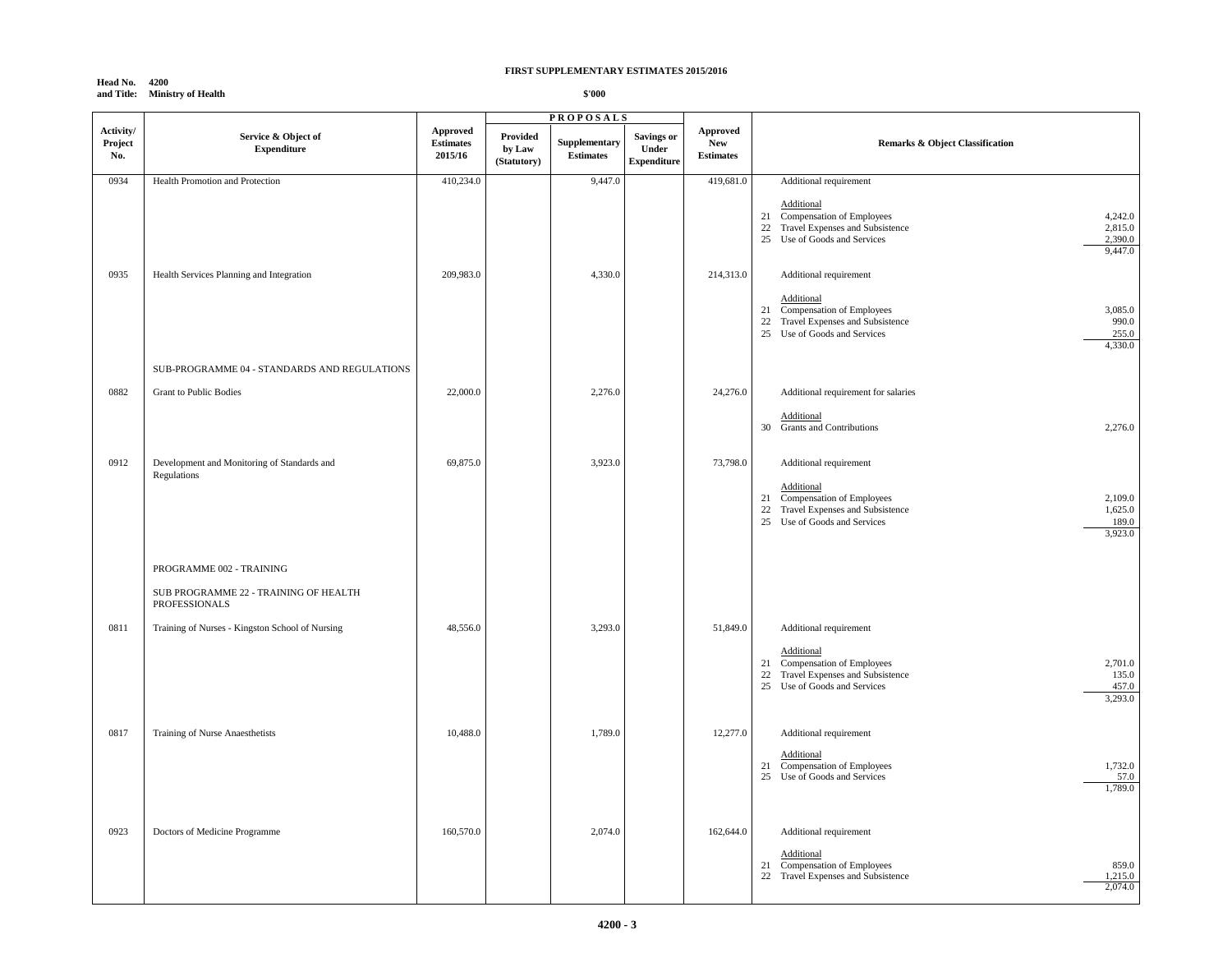# **Head No. 4200 and Title: Ministry of Health**

|                             |                                                                 |                                                |                                   | <b>PROPOSALS</b>                         |                                                  |                                                   |                                                                                                                                                                   |  |
|-----------------------------|-----------------------------------------------------------------|------------------------------------------------|-----------------------------------|------------------------------------------|--------------------------------------------------|---------------------------------------------------|-------------------------------------------------------------------------------------------------------------------------------------------------------------------|--|
| Activity/<br>Project<br>No. | Service & Object of<br><b>Expenditure</b>                       | <b>Approved</b><br><b>Estimates</b><br>2015/16 | Provided<br>by Law<br>(Statutory) | <b>Supplementary</b><br><b>Estimates</b> | <b>Savings or</b><br>Under<br><b>Expenditure</b> | <b>Approved</b><br><b>New</b><br><b>Estimates</b> | <b>Remarks &amp; Object Classification</b>                                                                                                                        |  |
|                             | PROGRAMME 005 -DISASTER MANAGEMENT                              |                                                |                                   |                                          |                                                  |                                                   |                                                                                                                                                                   |  |
|                             | SUB-PROGRAMME 28 - EMERGENCY MANAGEMENT<br>AND WEATHER SERVICES |                                                |                                   |                                          |                                                  |                                                   |                                                                                                                                                                   |  |
| 0920                        | <b>Emergency Medical Service</b>                                | 89,176.0                                       |                                   | 3,727.0                                  |                                                  | 92,903.0                                          | Additional requirement                                                                                                                                            |  |
|                             |                                                                 |                                                |                                   |                                          |                                                  |                                                   | Additional<br>21 Compensation of Employees<br>2,607.0<br>22 Travel Expenses and Subsistence<br>215.0<br>25 Use of Goods and Services<br>905.0<br>3,727.0          |  |
|                             | PROGRAMME 250 - DELIVERY OF EARLY CHILDHOOD                     |                                                |                                   |                                          |                                                  |                                                   |                                                                                                                                                                   |  |
|                             | SUB PROGRAMME 25 - NATIONAL STRATEGIC PLAN                      |                                                |                                   |                                          |                                                  |                                                   |                                                                                                                                                                   |  |
| 0931                        | <b>Effective Preventative Health Care</b>                       | 17,500.0                                       |                                   | 97.0                                     |                                                  | 17,597.0                                          | Additional requirement                                                                                                                                            |  |
|                             |                                                                 |                                                |                                   |                                          |                                                  |                                                   | Additional<br>30 Grants and Contributions<br>97.0                                                                                                                 |  |
|                             | PROGRAMME 277 - HEALTH SERVICES SUPPORT                         |                                                |                                   |                                          |                                                  |                                                   |                                                                                                                                                                   |  |
|                             | SUB PROGRAMME 26 -COMMON HEALTH SERVICES                        |                                                |                                   |                                          |                                                  |                                                   |                                                                                                                                                                   |  |
| 0005                        | Direction and Administration                                    | 50,314.0                                       |                                   | 2,468.0                                  |                                                  | 52,782.0                                          | Additional requirement                                                                                                                                            |  |
|                             |                                                                 |                                                |                                   |                                          |                                                  |                                                   | Additional<br>21 Compensation of Employees<br>1,988.0<br>22 Travel Expenses and Subsistence<br>480.0<br>2,468.0                                                   |  |
| 0916                        | National Laboratory Services                                    | 1,190,890.0                                    |                                   | 40,063.0                                 |                                                  | 1,230,953.0                                       | Additional requirement                                                                                                                                            |  |
|                             |                                                                 |                                                |                                   |                                          |                                                  |                                                   | Additional<br>21 Compensation of Employees<br>30,559.0<br>Travel Expenses and Subsistence<br>6,030.0<br>22<br>25 Use of Goods and Services<br>3,474.0<br>40,063.0 |  |
|                             | PROGRAMME 278 - FAMILY PLANNING                                 |                                                |                                   |                                          |                                                  |                                                   |                                                                                                                                                                   |  |
|                             | SUB PROGRAMME 20 - GRANTS TO NATIONAL FAMILY<br>PLANNING BOARD  |                                                |                                   |                                          |                                                  |                                                   |                                                                                                                                                                   |  |
| 0163                        | Grant for Direction and Administration                          | 158,158.0                                      |                                   | 5,139.0                                  |                                                  | 163,297.0                                         | Additional requirement for salaries                                                                                                                               |  |
|                             |                                                                 |                                                |                                   |                                          |                                                  |                                                   | Additional<br>30 Grants and Contributions<br>5,139.0                                                                                                              |  |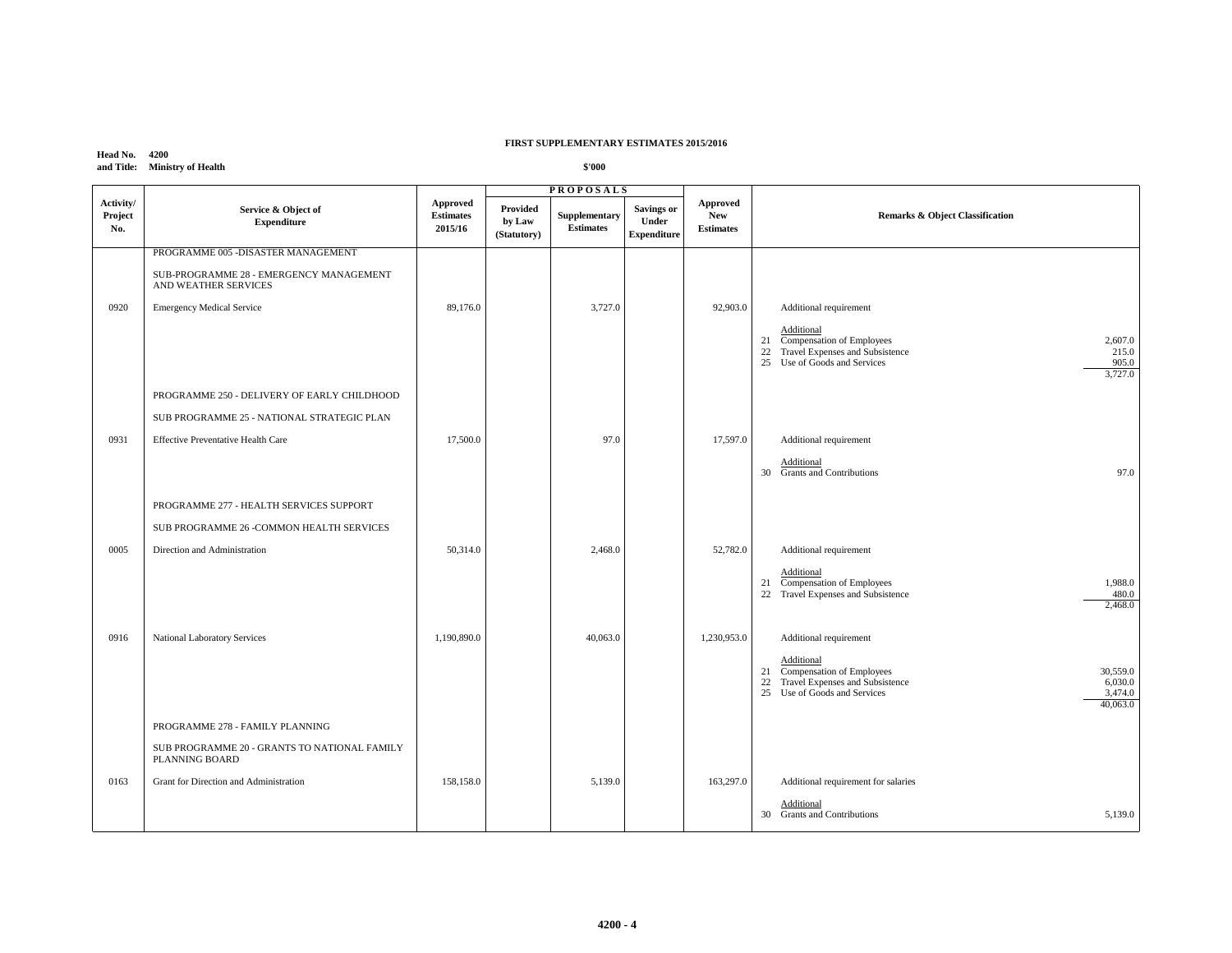# **Head No. 4200 and Title: Ministry of Health**

|                             |                                                                   | <b>PROPOSALS</b>                        |                                   |                                   |                                           |                                            |                                                                                                                                                                          |
|-----------------------------|-------------------------------------------------------------------|-----------------------------------------|-----------------------------------|-----------------------------------|-------------------------------------------|--------------------------------------------|--------------------------------------------------------------------------------------------------------------------------------------------------------------------------|
| Activity/<br>Project<br>No. | Service & Object of<br><b>Expenditure</b>                         | Approved<br><b>Estimates</b><br>2015/16 | Provided<br>by Law<br>(Statutory) | Supplementary<br><b>Estimates</b> | Savings or<br>Under<br><b>Expenditure</b> | Approved<br><b>New</b><br><b>Estimates</b> | Remarks & Object Classification                                                                                                                                          |
|                             | PROGRAMME 280 - HEALTH SERVICE DELIVERY                           |                                         |                                   |                                   |                                           |                                            |                                                                                                                                                                          |
|                             | SUB PROGRAMME 20 - SOUTH EAST REGIONAL HEALTH<br><b>AUTHORITY</b> |                                         |                                   |                                   |                                           |                                            |                                                                                                                                                                          |
| 0163                        | Grant for Direction and Administration                            | 217,805.0                               |                                   | 11,516.0                          |                                           | 229,321.0                                  | Additional requirement                                                                                                                                                   |
|                             |                                                                   |                                         |                                   |                                   |                                           |                                            | Additional<br>21 Compensation of Employees<br>8,454.0<br>Travel Expenses and Subsistence<br>3,062.0<br>22<br>11,516.0                                                    |
| 0919                        | Grant for Delivery of Health Services                             | 13,444,804.0                            |                                   | 1,220,868.0                       |                                           | 14,665,672.0                               | Additional requirement                                                                                                                                                   |
|                             |                                                                   |                                         |                                   |                                   |                                           |                                            | Additional<br>21 Compensation of Employees<br>#########<br>Travel Expenses and Subsistence<br>22<br>4,247.0<br>25<br>Use of Goods and Services<br>166,173.0<br>######### |
|                             | SUB PROGRAMME 21 - NORTH EAST REGIONAL HEALTH<br><b>AUTHORITY</b> |                                         |                                   |                                   |                                           |                                            |                                                                                                                                                                          |
| 0163                        | Grant for Direction and Administration                            | 163,949.0                               |                                   | 1,875.0                           |                                           | 165,824.0                                  | Additional requirement                                                                                                                                                   |
|                             |                                                                   |                                         |                                   |                                   |                                           |                                            | Additional<br>21 Compensation of Employees<br>1,875.0                                                                                                                    |
| 0919                        | Grant for Delivery of Health Services                             | 4,368,240.0                             |                                   | 330,742.0                         |                                           | 4,698,982.0                                | Additional requirement                                                                                                                                                   |
|                             |                                                                   |                                         |                                   |                                   |                                           |                                            | Additional<br>Compensation of Employees<br>262,896.0<br>21<br>Travel Expenses and Subsistence<br>22,340.0<br>22<br>25 Use of Goods and Services<br>45,506.0<br>330,742.0 |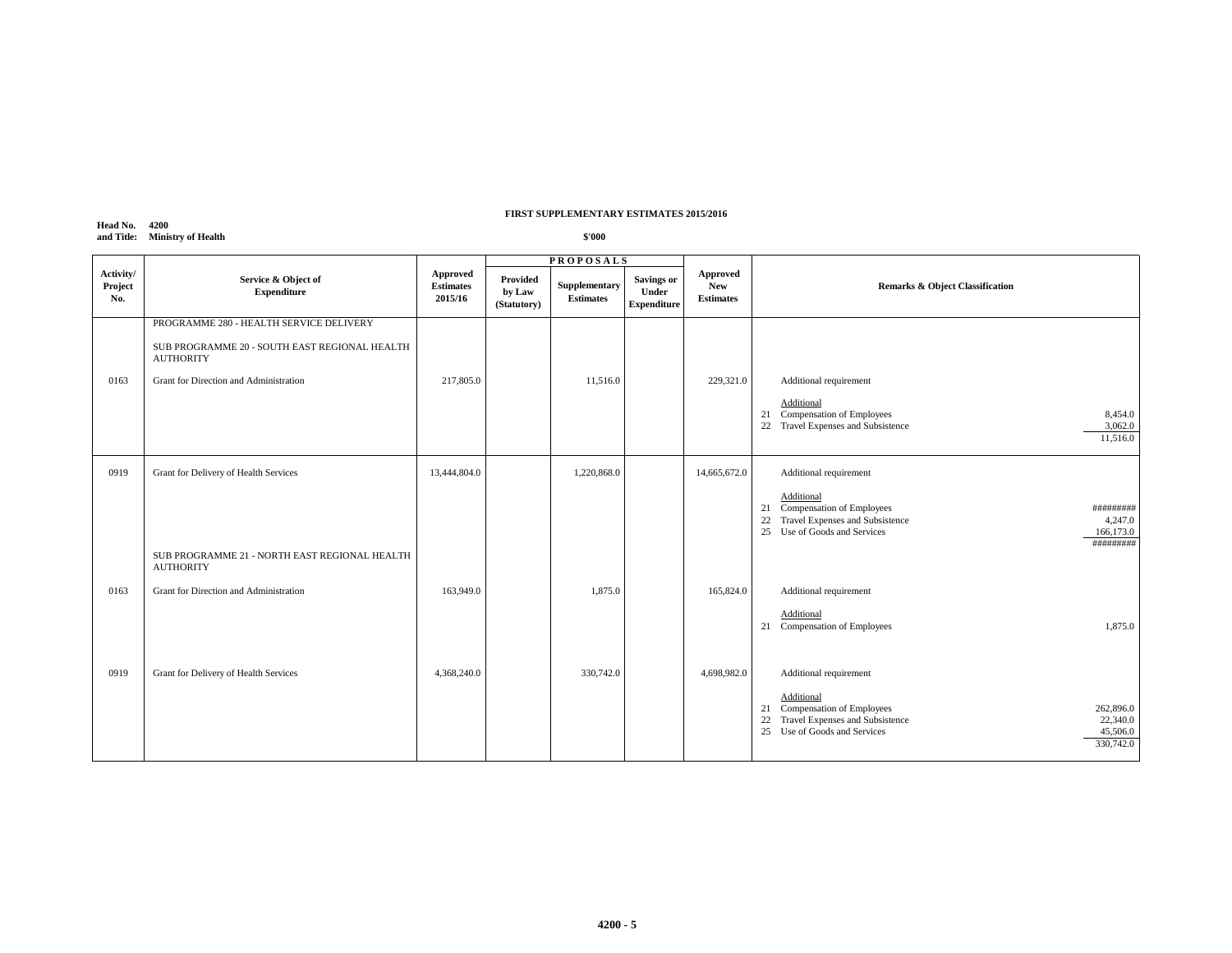# **Head No. 4200 and Title: Ministry of Health**

|                             |                                                                 | <b>PROPOSALS</b>                        |                                   |                                   |                                           |                                                   |                                                                                                                                                                                                                                                    |
|-----------------------------|-----------------------------------------------------------------|-----------------------------------------|-----------------------------------|-----------------------------------|-------------------------------------------|---------------------------------------------------|----------------------------------------------------------------------------------------------------------------------------------------------------------------------------------------------------------------------------------------------------|
| Activity/<br>Project<br>No. | Service & Object of<br><b>Expenditure</b>                       | Approved<br><b>Estimates</b><br>2015/16 | Provided<br>by Law<br>(Statutory) | Supplementary<br><b>Estimates</b> | Savings or<br>Under<br><b>Expenditure</b> | <b>Approved</b><br><b>New</b><br><b>Estimates</b> | <b>Remarks &amp; Object Classification</b>                                                                                                                                                                                                         |
|                             | SUB PROGRAMME 22 - WESTERN REGIONAL HEALTH<br><b>AUTHORITY</b>  |                                         |                                   |                                   |                                           |                                                   |                                                                                                                                                                                                                                                    |
| 0163                        | Grant for Direction and Administration                          | 137,940.0                               |                                   | 8,306.0                           |                                           | 146,246.0                                         | Additional requirement include NWC payment                                                                                                                                                                                                         |
|                             |                                                                 |                                         |                                   |                                   |                                           |                                                   | Additional<br>21 Compensation of Employees<br>8,306.0                                                                                                                                                                                              |
| 0919                        | Grant for Delivery of Health Services                           | 6,493,638.0                             |                                   | 778,209.0                         |                                           | 7,271,847.0                                       | Additional requirement include JPS and NWC payments                                                                                                                                                                                                |
|                             |                                                                 |                                         |                                   |                                   |                                           |                                                   | Additional<br>21 Compensation of Employees<br>726,651.0<br>Travel Expenses and Subsistence<br>22<br>8,790.0<br>25 Use of Goods and Services<br>42,768.0<br>778,209.0                                                                               |
|                             | SUB PROGRAMME 23 - SOUTHERN REGIONAL HEALTH<br><b>AUTHORITY</b> |                                         |                                   |                                   |                                           |                                                   |                                                                                                                                                                                                                                                    |
| 0919                        | Grant for Delivery of Health Services                           | 5,846,614.0                             |                                   | 460,527.0                         |                                           | 6,307,141.0                                       | Additional requirement<br>Additional<br>Compensation of Employees<br>381,756.0<br>21<br>Travel Expenses and Subsistence<br>22<br>6,462.0<br>Utilities and Communication Services<br>24<br>Use of Goods and Services<br>72,309.0<br>25<br>460,527.0 |
|                             |                                                                 |                                         |                                   |                                   |                                           |                                                   |                                                                                                                                                                                                                                                    |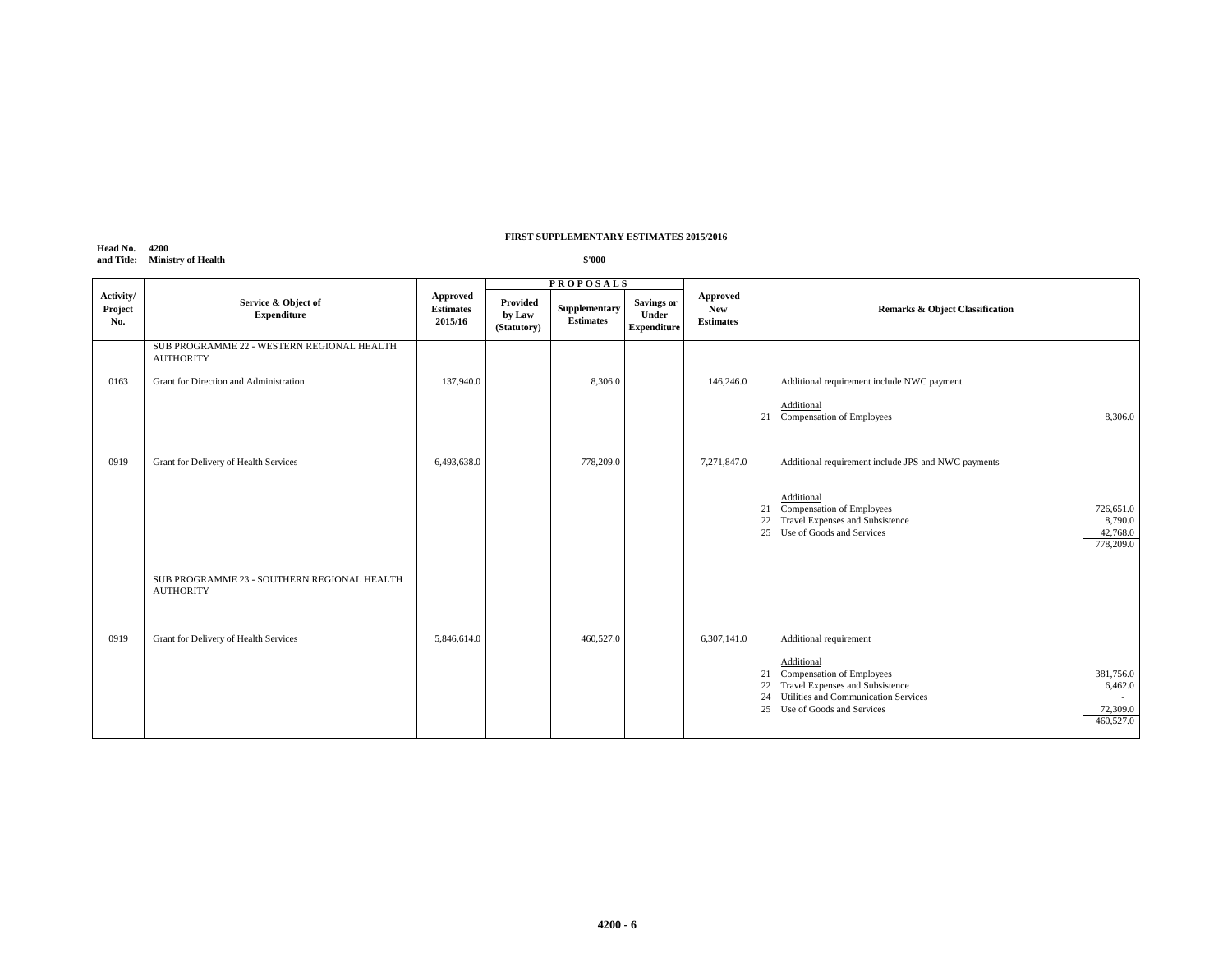#### **Head No. 4200 and Title: Ministry of Health**

|                             |                                                                                                                         |                                                |                                   | <b>PROPOSALS</b>                         |                                                  |                                            |                                                                                                                                                          |  |
|-----------------------------|-------------------------------------------------------------------------------------------------------------------------|------------------------------------------------|-----------------------------------|------------------------------------------|--------------------------------------------------|--------------------------------------------|----------------------------------------------------------------------------------------------------------------------------------------------------------|--|
| Activity/<br>Project<br>No. | Service & Object of<br><b>Expenditure</b>                                                                               | <b>Approved</b><br><b>Estimates</b><br>2015/16 | Provided<br>by Law<br>(Statutory) | <b>Supplementary</b><br><b>Estimates</b> | <b>Savings or</b><br>Under<br><b>Expenditure</b> | Approved<br><b>New</b><br><b>Estimates</b> | Remarks & Object Classification                                                                                                                          |  |
|                             | SUB PROGRAMME 24 - UNIVERSITY HOSPITAL OF<br>THE WEST INDIES                                                            |                                                |                                   |                                          |                                                  |                                            |                                                                                                                                                          |  |
| 0873                        | Grant to University Hospital of the West Indies                                                                         | 4,434,888.0                                    |                                   | 426,174.0                                |                                                  | 4,861,062.0                                | Additional requirement for salaries                                                                                                                      |  |
|                             |                                                                                                                         |                                                |                                   |                                          |                                                  |                                            | Additional<br>30 Grants and Contributions<br>426,174.0                                                                                                   |  |
|                             | SUB PROGRAMME 28 - JAMAICA / CUBA EYE CARE<br>PROGRAMME                                                                 |                                                |                                   |                                          |                                                  |                                            |                                                                                                                                                          |  |
| 0932                        | Jamaica/Cuba Ophthalmology Centre                                                                                       | 56,568.0                                       |                                   | 2,939.0                                  |                                                  | 59,507.0                                   | Additional requirement                                                                                                                                   |  |
|                             |                                                                                                                         |                                                |                                   |                                          |                                                  |                                            | Additional<br>21 Compensation of Employees<br>799.0<br>22 Travel Expenses and Subsistence<br>480.0<br>25 Use of Goods and Services<br>1,660.0<br>2,939.0 |  |
|                             | FUNCTION 10 - SOCIAL SECURITY AND WELFARE<br><b>SERVICES</b><br>PROGRAMME 327 - PREVENTION AND CONTROL OF<br>DRUG ABUSE |                                                |                                   |                                          |                                                  |                                            |                                                                                                                                                          |  |
|                             | SUB-PROGRAMME 20 - PUBLIC EDUCATION AND<br><b>PREVENTION</b>                                                            |                                                |                                   |                                          |                                                  |                                            |                                                                                                                                                          |  |
| 1125                        | Grant to National Council on Drug Abuse for Secritariat<br>Expenses                                                     | 93,717.0                                       |                                   | 13,024.0                                 |                                                  | 106,741.0                                  | Additional requirement for salaries<br>Additional<br>30 Grants and Contributions<br>13,024.0                                                             |  |
|                             |                                                                                                                         |                                                |                                   |                                          |                                                  |                                            |                                                                                                                                                          |  |
|                             | <b>GROSS TOTAL</b>                                                                                                      | 48,000,352.0                                   | $\sim$                            | 3,579,202.0                              | $\sim$                                           | 51,579,554.0                               |                                                                                                                                                          |  |
|                             | <b>LESS APPROPRIATIONS-IN-AID</b>                                                                                       | 200,352.0                                      |                                   |                                          |                                                  | 200,352.0                                  |                                                                                                                                                          |  |
|                             | <b>NET TOTAL HEAD 4200</b>                                                                                              | 47,800,000.0                                   | $\blacksquare$                    | 3,579,202.0                              | $\blacksquare$                                   | 51,379,202.0                               |                                                                                                                                                          |  |
|                             |                                                                                                                         |                                                |                                   |                                          |                                                  |                                            |                                                                                                                                                          |  |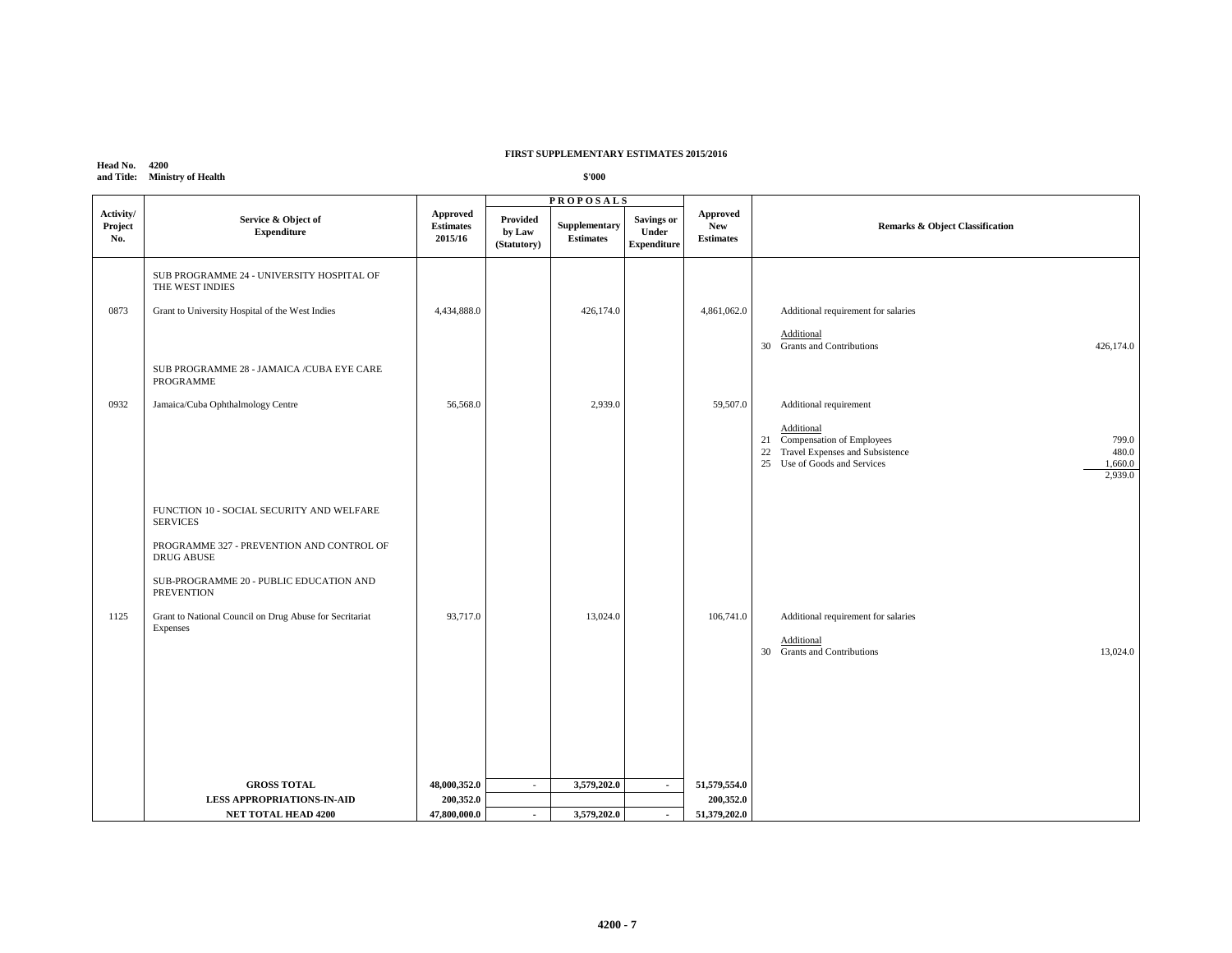| Head No.   | 4200B                                         |
|------------|-----------------------------------------------|
| and Title: | <b>Ministry of Health</b>                     |
|            | (Capital - Multilateral/Bilateral Programmes) |

 $\overline{1}$ 

|                             |                                                                                                                                                                |                                         |                                   | <b>PROPOSALS</b>                  |                                                  |                                            |                                                                                                                                                                                                                                                                                                 |
|-----------------------------|----------------------------------------------------------------------------------------------------------------------------------------------------------------|-----------------------------------------|-----------------------------------|-----------------------------------|--------------------------------------------------|--------------------------------------------|-------------------------------------------------------------------------------------------------------------------------------------------------------------------------------------------------------------------------------------------------------------------------------------------------|
| Activity/<br>Project<br>No. | Service & Object of<br><b>Expenditure</b>                                                                                                                      | Approved<br><b>Estimates</b><br>2015/16 | Provided<br>by Law<br>(Statutory) | Supplementary<br><b>Estimates</b> | <b>Savings or</b><br>Under<br><b>Expenditure</b> | Approved<br><b>New</b><br><b>Estimates</b> | <b>Remarks &amp; Object Classification</b>                                                                                                                                                                                                                                                      |
|                             | FUNCTION 07 - HEALTH AFFAIRS AND SERVICES<br>PROGRAMME 277 - HEALTH SERVICES SUPPORT<br>SUB-PROGRAMME 20 - SURVEILLANCE, PREVENTION<br>AND CONTROL OF DISEASES |                                         |                                   |                                   |                                                  |                                            |                                                                                                                                                                                                                                                                                                 |
| 9337                        | HIV Prevalence in Most-at-Risk Population Reduced (USAID)                                                                                                      | 297,977.0                               |                                   | 10,000                            |                                                  | 307,977.0                                  | Additional requirement to offset the cost of goods for<br>treatment and care.<br>Additional<br>25 Use of Goods and Services<br>10,000.0                                                                                                                                                         |
| 9418                        | Transitional Funding Mechanism (TFM) (Global Fund)                                                                                                             | 114,073.0                               |                                   | 254,482.0                         |                                                  | 368,555.0                                  | Additional requirement due to extention of project.<br>Additional<br>21 Compensation of Employees<br>55,583.0<br>Travel Expenses and Subsistence<br>10,853.0<br>22<br>25<br>Use of Goods and Services<br>188,046.0<br>254,482.0                                                                 |
| 9481                        | New Funding Mechanism (Global Fund)                                                                                                                            | 371,603.0                               |                                   |                                   | 254,482.0                                        | 117,121.0                                  | Revised requirement due to the reallocation of funds to<br>Project 9418 Transitional Funding Mechanism (TFM).<br>Reduction<br>Compensation of Employees<br>85,402.0<br>21<br>$22\,$<br>Travel Expenses and Subsistence<br>33,964.0<br>25<br>Use of Goods and Services<br>135,116.0<br>254,482.0 |
| 9484                        | Strengthening of Health Systems in Jamaica (IADB)                                                                                                              | 10,000.0                                |                                   |                                   | 5,000.0                                          | 5,000.0                                    | Revised requirement due to a change in the<br>projected startup date of the project.<br>Reduction<br>25 Use of Goods and Services<br>5,000.0                                                                                                                                                    |
|                             | <b>TOTAL HEAD 4200B</b>                                                                                                                                        | 1,153,653.0                             | $\overline{a}$                    | 264,482.0                         | 259,482.0                                        | 1,158,653.0                                |                                                                                                                                                                                                                                                                                                 |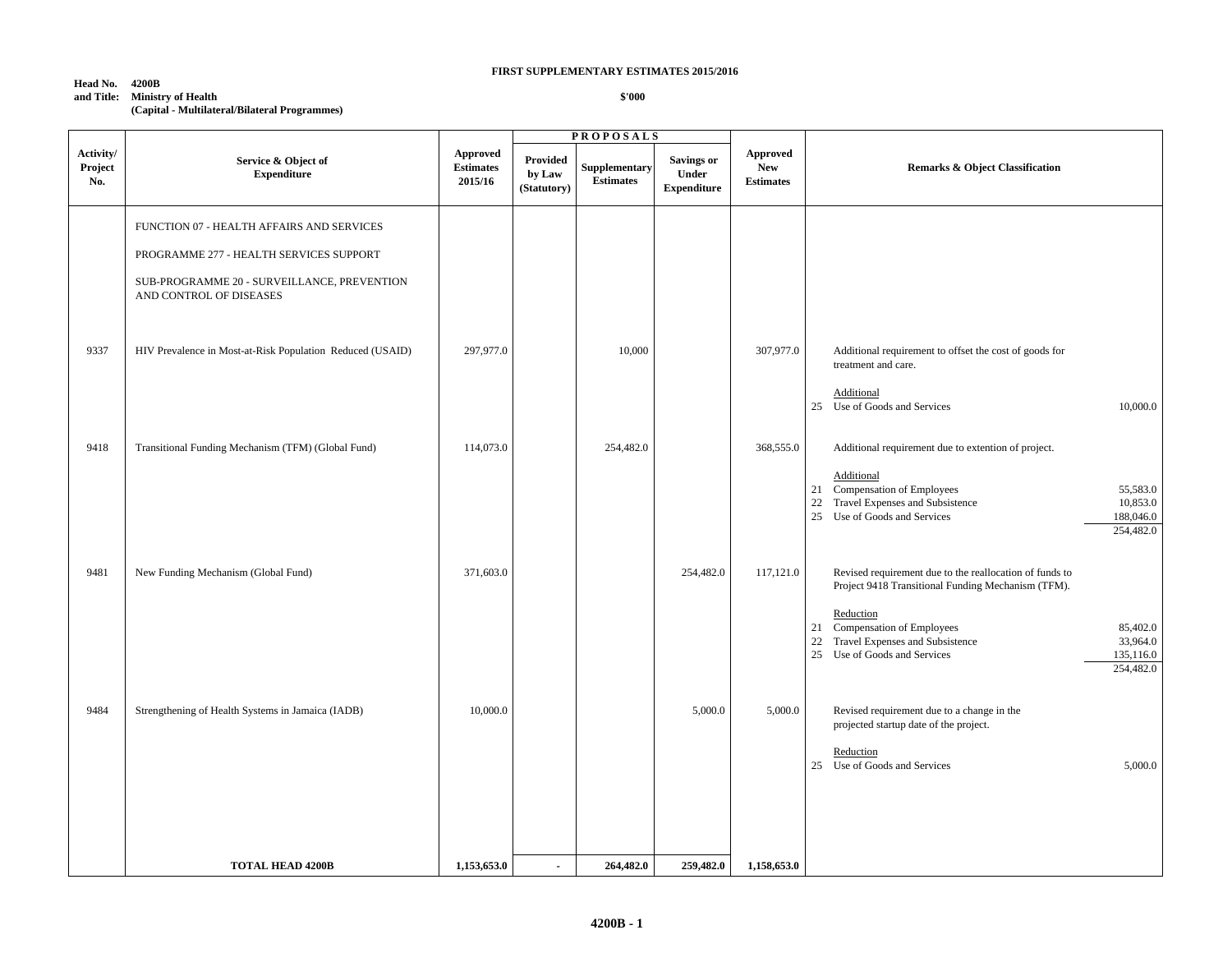#### **Head No. 4220 and Title: Registrar General's Department and Island Records Office**

|                             |                                                                                                                                                                                                  |                                         | <b>PROPOSALS</b>                  |                                   |                                                  |                                            |                                                                                                                                                                                                                                                                                                                                                                                                                                                                                                           |
|-----------------------------|--------------------------------------------------------------------------------------------------------------------------------------------------------------------------------------------------|-----------------------------------------|-----------------------------------|-----------------------------------|--------------------------------------------------|--------------------------------------------|-----------------------------------------------------------------------------------------------------------------------------------------------------------------------------------------------------------------------------------------------------------------------------------------------------------------------------------------------------------------------------------------------------------------------------------------------------------------------------------------------------------|
| Activity/<br>Project<br>No. | Service & Object of<br><b>Expenditure</b>                                                                                                                                                        | Approved<br><b>Estimates</b><br>2015/16 | Provided<br>by Law<br>(Statutory) | Supplementary<br><b>Estimates</b> | <b>Savings or</b><br>Under<br><b>Expenditure</b> | Approved<br><b>New</b><br><b>Estimates</b> | Remarks & Object Classification                                                                                                                                                                                                                                                                                                                                                                                                                                                                           |
| 0005                        | FUNCTION 07 - HEALTH AFFAIRS AND SERVICES<br>PROGRAMME 277 - HEALTH SERVICES SUPPORT<br>SUB-PROGRAMME 25 - REGISTRAR GENERAL AND<br><b>ISLAND RECORDS OFFICE</b><br>Direction and Administration | 257,978.0                               |                                   | 35,316.0                          |                                                  | 293,294.0                                  | Unless otherwise stated, adjustmnts for Compensation of Employees<br>and Travel Expenses and Subsistence result from:<br>a) New rates for salaries and allowances effective April 2015<br>under the 2015/2017 Heads of Agreement<br>24,600.0<br>8,732.0<br>b) Final of three tranches of the \$25,000 One Off Payment<br>Travel arrears<br>1,984.0<br>c)<br>Additional requirement<br>Additional<br>21 Compensation of Employees<br>33,332.0<br>22 Travel Expenses and Subsistence<br>1,984.0<br>35,316.0 |
|                             | <b>GROSS TOTAL</b>                                                                                                                                                                               | 730,305.0                               |                                   | 35,316.0                          |                                                  | 765,621.0                                  |                                                                                                                                                                                                                                                                                                                                                                                                                                                                                                           |
|                             | <b>LESS APPROPRIATIONS-IN-AID</b>                                                                                                                                                                | 730,305.0                               |                                   |                                   |                                                  | 730,305.0                                  |                                                                                                                                                                                                                                                                                                                                                                                                                                                                                                           |
|                             | <b>NET TOTAL HEAD 4220</b>                                                                                                                                                                       | $\blacksquare$                          | $\sim$                            | 35,316.0                          | $\blacksquare$                                   | 35,316.0                                   |                                                                                                                                                                                                                                                                                                                                                                                                                                                                                                           |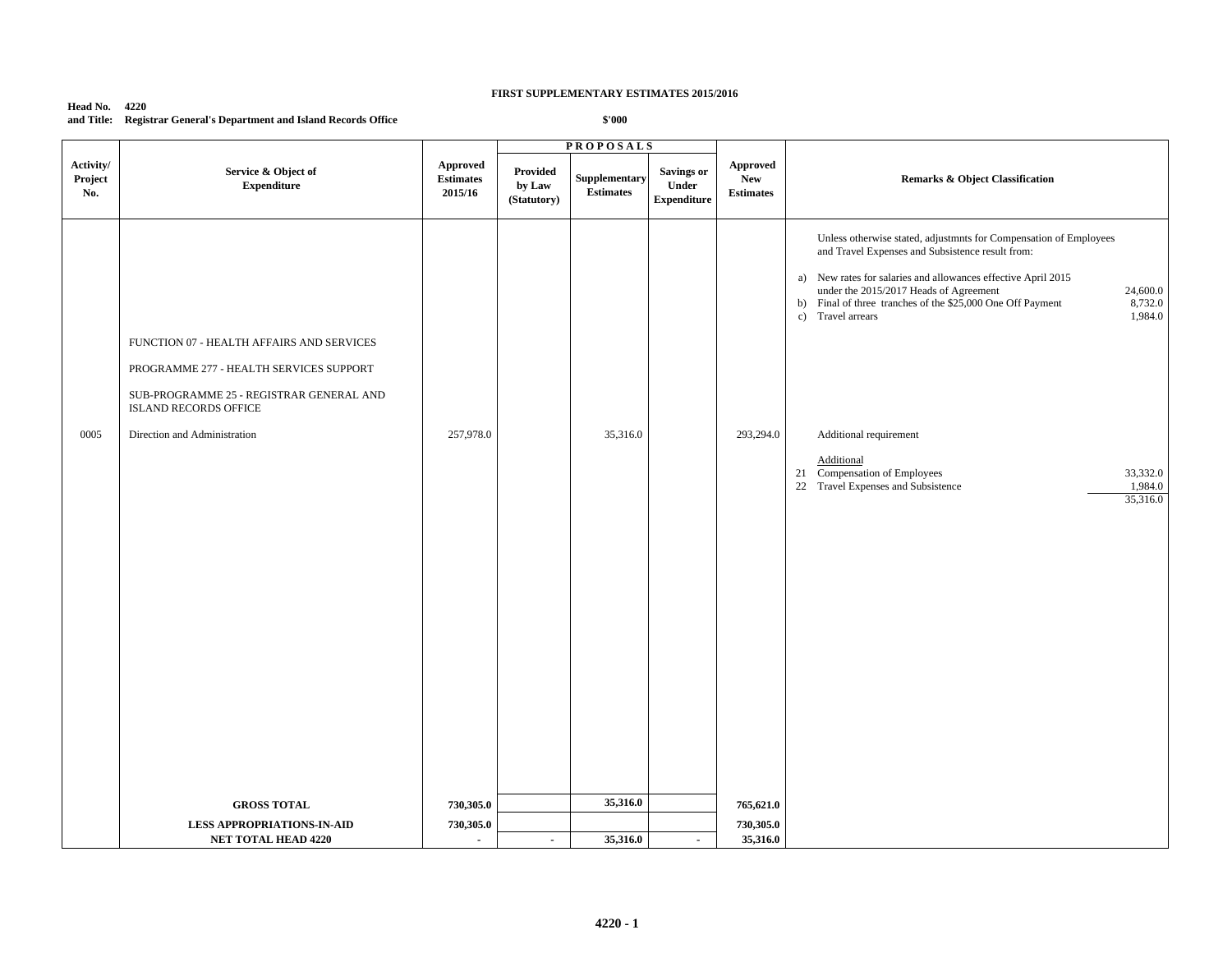**Head No. 4234 and Title: Bellevue Hospital**

|                             |                                                                                                                                                    |                                                |                                          | <b>PROPOSALS</b>                  |                                                  |                                                   |                                                                                                                                                                                                                                                                                                                                                                                                                                                                                                                                                                                                                                 |
|-----------------------------|----------------------------------------------------------------------------------------------------------------------------------------------------|------------------------------------------------|------------------------------------------|-----------------------------------|--------------------------------------------------|---------------------------------------------------|---------------------------------------------------------------------------------------------------------------------------------------------------------------------------------------------------------------------------------------------------------------------------------------------------------------------------------------------------------------------------------------------------------------------------------------------------------------------------------------------------------------------------------------------------------------------------------------------------------------------------------|
| Activity/<br>Project<br>No. | Service & Object of<br><b>Expenditure</b>                                                                                                          | <b>Approved</b><br><b>Estimates</b><br>2015/16 | <b>Provided</b><br>by Law<br>(Statutory) | Supplementary<br><b>Estimates</b> | <b>Savings or</b><br>Under<br><b>Expenditure</b> | <b>Approved</b><br><b>New</b><br><b>Estimates</b> | <b>Remarks &amp; Object Classification</b>                                                                                                                                                                                                                                                                                                                                                                                                                                                                                                                                                                                      |
|                             | FUNCTION 07 - HEALTH AFFAIRS AND SERVICES<br>PROGRAMME 280 - HEALTH SERVICE DELIVERY<br>SUB-PROGRAMME 20 - SOUTH EAST REGIONAL<br>HEALTH AUTHORITY |                                                |                                          |                                   |                                                  |                                                   | Unless otherwise stated, adjustments for Compensation of Employees<br>and Travel Expenses and Subsistence result from:<br>(a) New salary rates for salaries and allowances effective April 2015<br>under the 2016/2017 Heads of Agreement<br>New salary rates for salaries and allowances effective April 2015<br>(b)<br>under the 2016/2017 Heads of Agreement for<br>Registered Nurses and other Health Groups<br>Final of three tranches of the \$25,000 One Off Payment<br>(c)<br>Final tranche of payments due under the Health Sector<br>(d)<br>Reclassification Agreement<br>(e) Travel Expenses and Subsistence Arrears |
| 0891                        | <b>Bellevue Hospital</b>                                                                                                                           | 1,204,419.0                                    |                                          | 312,991.0                         |                                                  | 1,517,410.0                                       | Additional requirement includes \$196.0m to facilitate payment of arrears to<br>National Water Commission and \$17.579m for GCT payment on<br>Use of Goods and Services.<br>Additional<br>21 Compensation of Employees<br>88,109.0<br>22 Travel Expenses and Subsistence<br>11,303.0<br>Utilities and Communication Services<br>24<br>196,000.0<br>17,579.0<br>25 Use of Goods and Services<br>312,991.0                                                                                                                                                                                                                        |
| 0892                        | Kenneth Royes Rehabilitation Centre and<br><b>Community Health Services</b>                                                                        | 57,500.0                                       |                                          | 3,724.0                           |                                                  | 61,224.0                                          | Additional requirement<br>Additional<br>21 Compensation of Employees<br>3,724.0                                                                                                                                                                                                                                                                                                                                                                                                                                                                                                                                                 |
|                             | <b>TOTAL HEAD 4234</b>                                                                                                                             | 1,261,919.0                                    |                                          | 316,715.0                         | $\overline{\phantom{a}}$                         | 1,578,634.0                                       |                                                                                                                                                                                                                                                                                                                                                                                                                                                                                                                                                                                                                                 |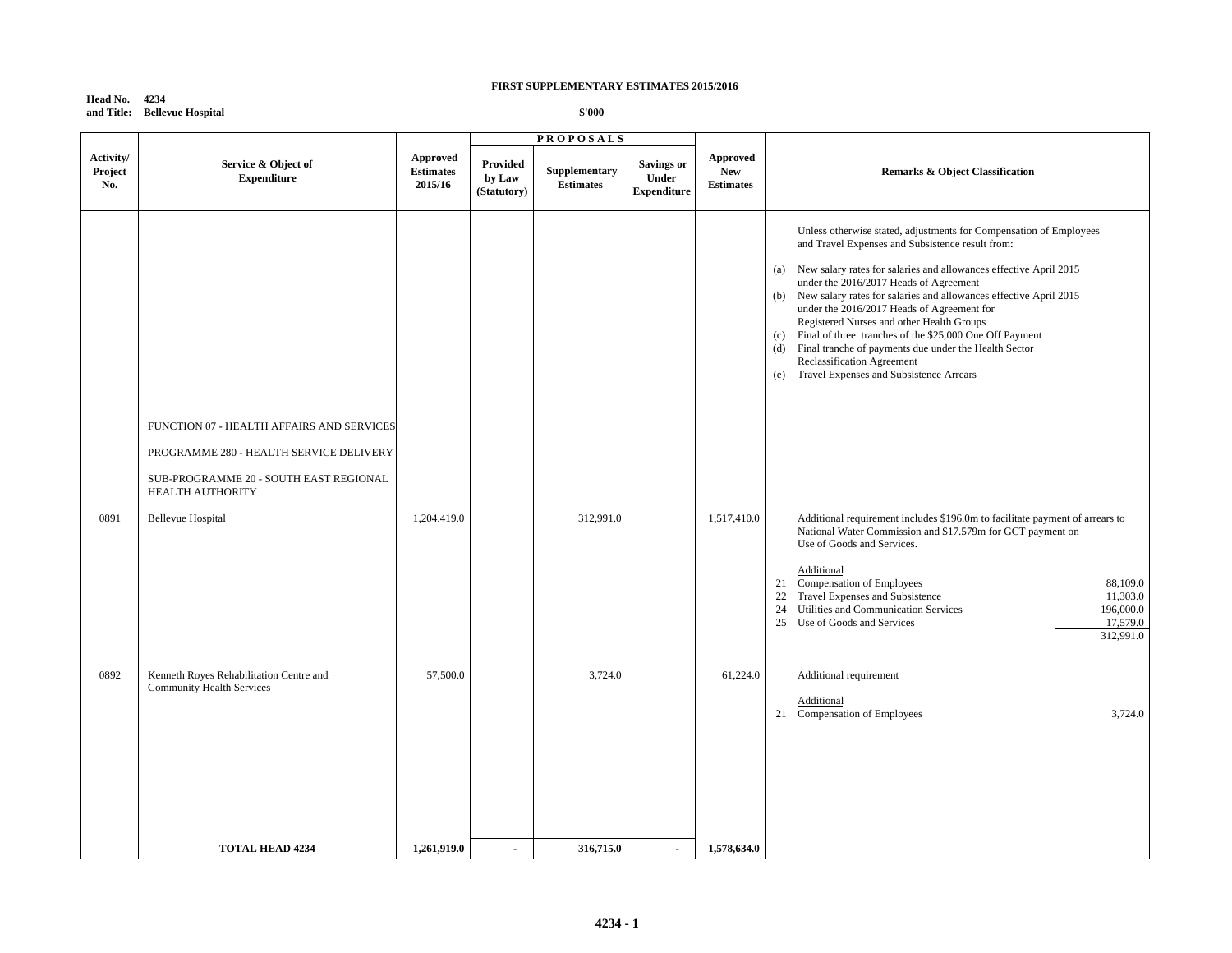**Head No. 4235 and Title: Government Chemist**

|                             |                                                                                                                                |                                         | <b>PROPOSALS</b>                  |                                                  |                                           |                                                   |                                                                                                                                                                                                                                                                                                                            |
|-----------------------------|--------------------------------------------------------------------------------------------------------------------------------|-----------------------------------------|-----------------------------------|--------------------------------------------------|-------------------------------------------|---------------------------------------------------|----------------------------------------------------------------------------------------------------------------------------------------------------------------------------------------------------------------------------------------------------------------------------------------------------------------------------|
| Activity/<br>Project<br>No. | Service & Object of<br><b>Expenditure</b>                                                                                      | Approved<br><b>Estimates</b><br>2015/16 | Provided<br>by Law<br>(Statutory) | ${\large \bf Supplementary}$<br><b>Estimates</b> | Savings or<br>Under<br><b>Expenditure</b> | <b>Approved</b><br><b>New</b><br><b>Estimates</b> | <b>Remarks &amp; Object Classification</b>                                                                                                                                                                                                                                                                                 |
|                             | FUNCTION 07 - HEALTH AFFAIRS AND SERVICES<br>PROGRAMME 277 - HEALTH SERVICES SUPPORT<br>SUB-PROGRAMME 24 - ANALYTICAL SERVICES |                                         |                                   |                                                  |                                           |                                                   | Unless otherwise stated, adjustments for Compensation of<br>Employees and Travel Expenses and Subsistence result from:<br>a) New salary rates for salaries and allowances effective<br>April 2015 under the 2016/2017 Heads of Agreement<br>1,150.0<br>b) Final of three tranches of the \$25,000 One Off Payment<br>467.0 |
| 0893                        | Government Chemist                                                                                                             | 32,231.0                                |                                   | 2,693.0                                          |                                           | 34,924.0                                          | Additional requirement includes GCT on Use of Goods<br>and Services of \$1.076m.<br>Additional<br>21 Compensation of Employees<br>1,617.0<br>25 Use of Goods and Services<br>1,076.0<br>2,693.0                                                                                                                            |
|                             | <b>TOTAL HEAD 4235</b>                                                                                                         | 32,231.0                                | $\overline{\phantom{a}}$          | 2,693.0                                          | $\overline{a}$                            | 34,924.0                                          |                                                                                                                                                                                                                                                                                                                            |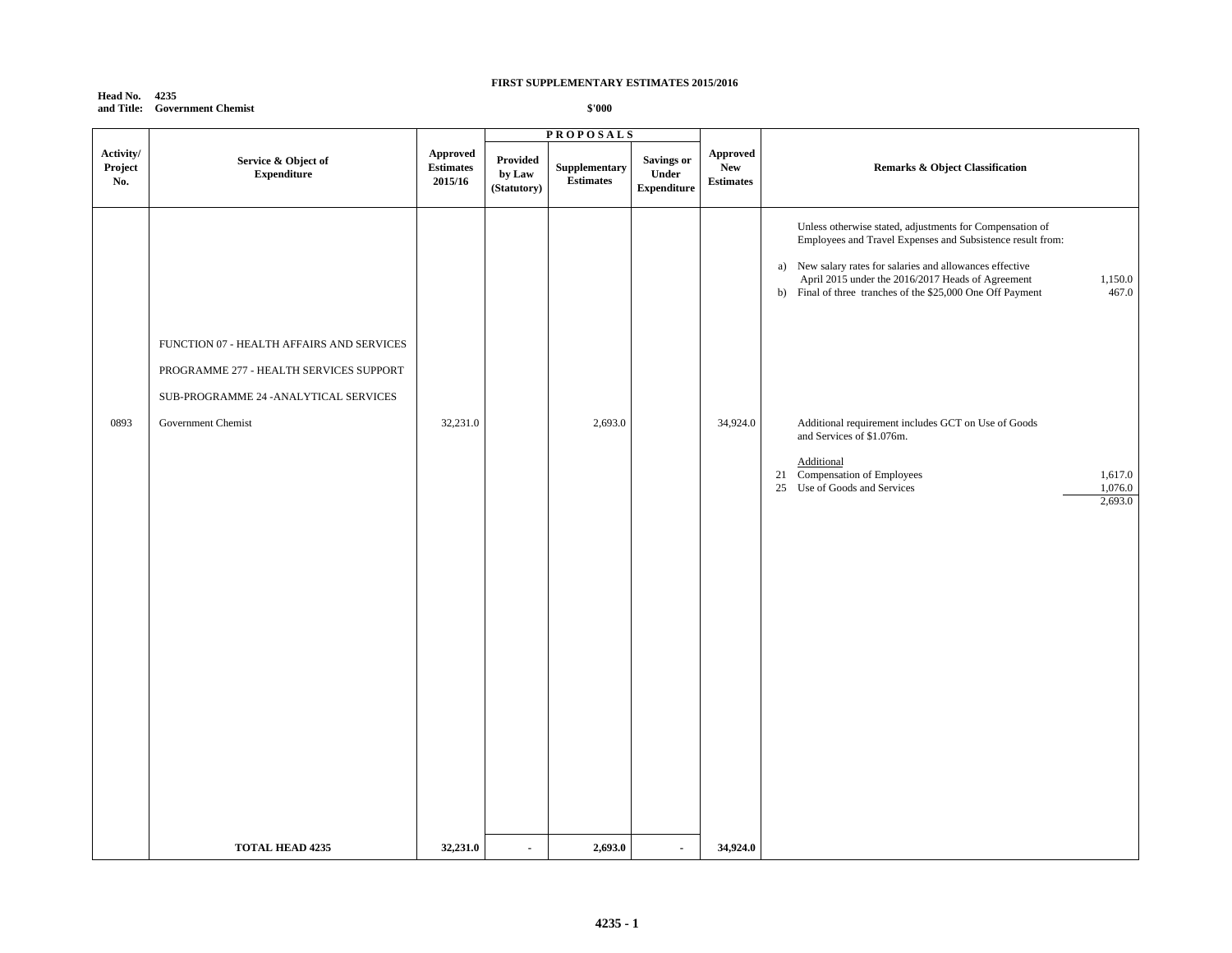#### **Head No. 4500 and Title: Ministry of Youth and Culture**

|                             |                                                                                                           | <b>PROPOSALS</b>                        |                                   |                                   |                                                  |                                            |                                                                                                                                                                                                                                                                                                                                     |
|-----------------------------|-----------------------------------------------------------------------------------------------------------|-----------------------------------------|-----------------------------------|-----------------------------------|--------------------------------------------------|--------------------------------------------|-------------------------------------------------------------------------------------------------------------------------------------------------------------------------------------------------------------------------------------------------------------------------------------------------------------------------------------|
| Activity/<br>Project<br>No. | Service & Object of<br><b>Expenditure</b>                                                                 | Approved<br><b>Estimates</b><br>2015/16 | Provided<br>by Law<br>(Statutory) | Supplementary<br><b>Estimates</b> | <b>Savings or</b><br>Under<br><b>Expenditure</b> | Approved<br><b>New</b><br><b>Estimates</b> | <b>Remarks &amp; Object Classification</b>                                                                                                                                                                                                                                                                                          |
|                             | FUNCTION 01 - GENERAL PUBLIC SERVICES<br>PROGRAMME 001 - EXECUTIVE DIRECTION AND<br><b>ADMINISTRATION</b> |                                         |                                   |                                   |                                                  |                                            | Unless otherwise stated, adjustments for Compensation of<br>Employees and Travel Expenses and Subsistence result from:<br>Travel Allowance increase<br>a)<br>General Consumption Tax (GCT) payments<br>b)                                                                                                                           |
|                             | SUB PROGRAMME 01 - GENERAL ADMINISTRATION                                                                 |                                         |                                   |                                   |                                                  |                                            |                                                                                                                                                                                                                                                                                                                                     |
| $\,0001$                    | Direction and Management                                                                                  | 42,897.0                                |                                   | 2,197.0                           |                                                  | 45,094.0                                   | Additional requirement<br>Additional                                                                                                                                                                                                                                                                                                |
|                             |                                                                                                           |                                         |                                   |                                   |                                                  |                                            | Travel and Subsistence<br>2,197.0<br>22                                                                                                                                                                                                                                                                                             |
| 0002                        | Financial Management and Accounting Services                                                              | 5,239.0                                 |                                   | 64.0                              |                                                  | 5,303.0                                    | Additional requirement                                                                                                                                                                                                                                                                                                              |
|                             |                                                                                                           |                                         |                                   |                                   |                                                  |                                            | Additional<br>22 Travel Expenses and Subsistence<br>64.0                                                                                                                                                                                                                                                                            |
| 0003                        | Human Resource Management and Other Support Services                                                      | 105,019.0                               |                                   | 42,439.0                          |                                                  | 147,458.0                                  | Additional requirement includes \$27.9m to<br>facilitate payment of arrears to JPSCo. Ltd<br>Additional<br>Compensation of Employees<br>9,000.0<br>21<br>Travel Expenses and Subsistence<br>1,226.0<br>22<br>Rental of Property, Machinery and Equipment<br>1,131.0<br>23<br>Utilities and Communication Services<br>27,992.0<br>24 |
|                             |                                                                                                           |                                         |                                   |                                   |                                                  |                                            | 2,398.0<br>25<br>Use of Goods and Services<br>692.0<br>32<br>Capital Goods<br>42,439.0                                                                                                                                                                                                                                              |
| 0279                        | Administration of Internal Audit                                                                          | 8,914.0                                 |                                   | 193.0                             |                                                  | 9,107.0                                    | Additional requirement                                                                                                                                                                                                                                                                                                              |
|                             |                                                                                                           |                                         |                                   |                                   |                                                  |                                            | Additional<br>Travel Expenses and Subsistence<br>193.0<br>22                                                                                                                                                                                                                                                                        |
| 2030                        | Communications and Public Relations                                                                       | 8,912.0                                 |                                   | 136.0                             |                                                  | 9,048.0                                    | Additional requirement                                                                                                                                                                                                                                                                                                              |
|                             |                                                                                                           |                                         |                                   |                                   |                                                  |                                            | Additional<br>Travel Expenses and Subsistence<br>22<br>136.0                                                                                                                                                                                                                                                                        |
|                             |                                                                                                           |                                         |                                   |                                   |                                                  |                                            |                                                                                                                                                                                                                                                                                                                                     |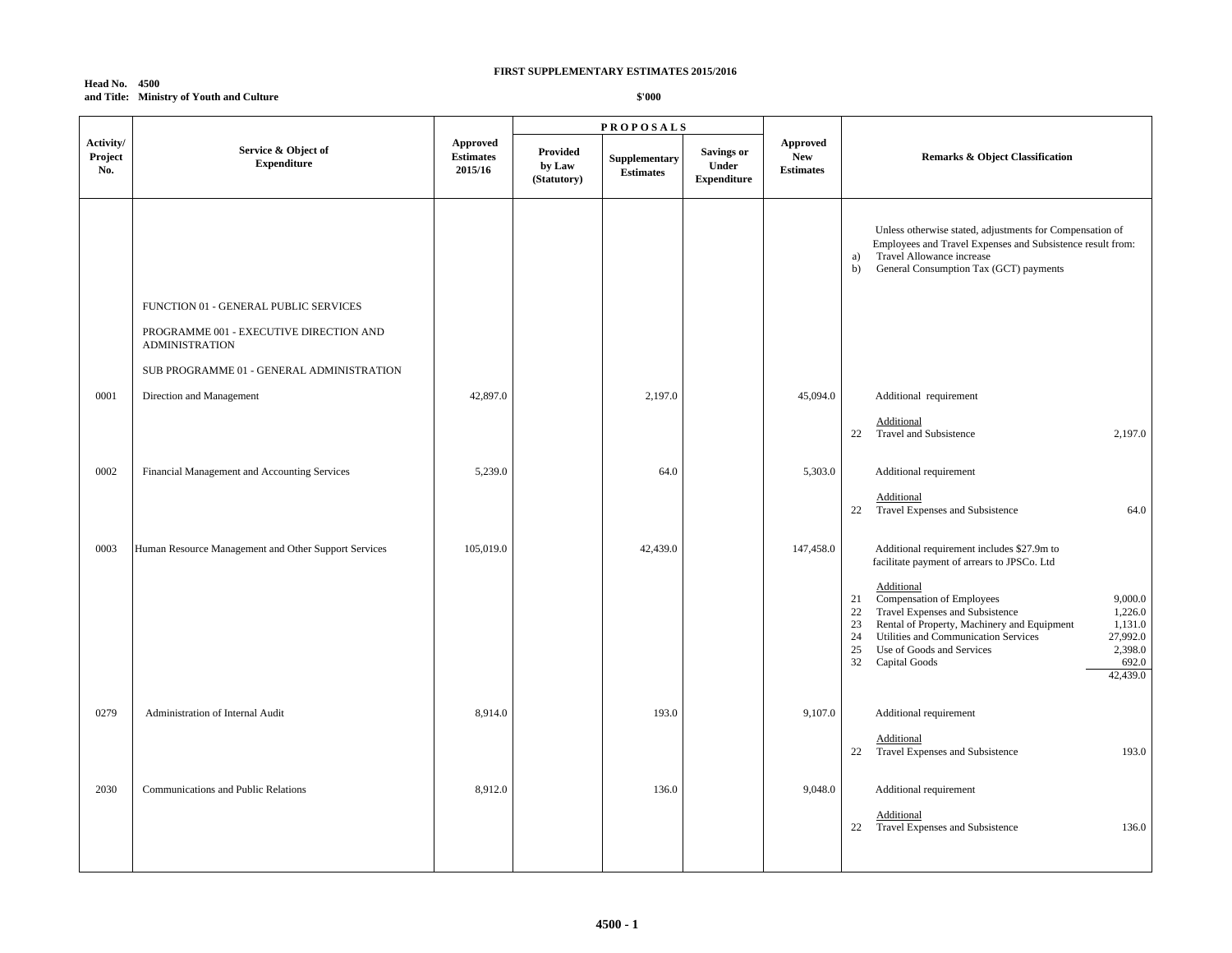**Head No. 4500 and Title: Ministry of Youth and Culture**

|                             |                                                                  |                                         |                                   | <b>PROPOSALS</b>                  |                                                  |                                                   |                                                                                                                                                                                                                                                                                                      |
|-----------------------------|------------------------------------------------------------------|-----------------------------------------|-----------------------------------|-----------------------------------|--------------------------------------------------|---------------------------------------------------|------------------------------------------------------------------------------------------------------------------------------------------------------------------------------------------------------------------------------------------------------------------------------------------------------|
| Activity/<br>Project<br>No. | Service & Object of<br>${\bf Expenditure}$                       | Approved<br><b>Estimates</b><br>2015/16 | Provided<br>by Law<br>(Statutory) | Supplementary<br><b>Estimates</b> | <b>Savings or</b><br>Under<br><b>Expenditure</b> | <b>Approved</b><br><b>New</b><br><b>Estimates</b> | <b>Remarks &amp; Object Classification</b>                                                                                                                                                                                                                                                           |
|                             | FUNCTION 08 - RECREATION, CULTURE AND RELIGION                   |                                         |                                   |                                   |                                                  |                                                   |                                                                                                                                                                                                                                                                                                      |
|                             | SUBFUNCTION 02 - ART AND CULTURAL SERVICES                       |                                         |                                   |                                   |                                                  |                                                   |                                                                                                                                                                                                                                                                                                      |
|                             | PROGRAMME 001 - EXECUTIVE DIRECTION AND<br><b>ADMINISTRATION</b> |                                         |                                   |                                   |                                                  |                                                   |                                                                                                                                                                                                                                                                                                      |
|                             | SUB PROGRAMME 01 - GENERAL ADMINISTRATION                        |                                         |                                   |                                   |                                                  |                                                   |                                                                                                                                                                                                                                                                                                      |
| 1634                        | Culture, Entertainment and Creative Industries                   | 22,865.0                                |                                   | 17,153.0                          |                                                  | 40,018.0                                          | Additional requirement includes \$10m for World Heritage<br>Environmental Impact Assessment, and \$13.5m for the<br><b>CARICOM Reparations Commission</b><br>Additional<br>Travel Expenses and Subsistence<br>653.0<br>22<br>30<br><b>Grants and Contributions</b><br>16,500.0<br>17,153.0           |
|                             | PROGRAMME 004 - REGIONAL AND INTERNATIONAL<br><b>COOPERATION</b> |                                         |                                   |                                   |                                                  |                                                   |                                                                                                                                                                                                                                                                                                      |
|                             | SUB PROGRAMME 08 - INTERNATIONAL ORGANISATIONS                   |                                         |                                   |                                   |                                                  |                                                   |                                                                                                                                                                                                                                                                                                      |
| 0709                        | Grant for the Jamaica National Commission for UNESCO             | 34,000.0                                |                                   | 6,017.0                           |                                                  | 40,017.0                                          | Additional requirement<br>Additional<br>Compensation of Employees<br>432.0<br>21<br>Travel Expenses and Subsistence<br>444.0<br>22<br>Rental of Property and Machinery<br>4,394.0<br>23<br>24<br>Utilities and Communication Services<br>50.0<br>25<br>Use of Goods and Services<br>697.0<br>6,017.0 |
|                             | PROGRAMME 450 - PROMOTION OF ARTS AND CULTURE                    |                                         |                                   |                                   |                                                  |                                                   |                                                                                                                                                                                                                                                                                                      |
|                             | SUB PROGRAMME 20 - INSTITUTE OF JAMAICA                          |                                         |                                   |                                   |                                                  |                                                   |                                                                                                                                                                                                                                                                                                      |
| 0163                        | Grant for Direction and Administration                           | 86,041.0                                |                                   | 8,053.0                           |                                                  | 94,094.0                                          | Additional requirement                                                                                                                                                                                                                                                                               |
|                             |                                                                  |                                         |                                   |                                   |                                                  |                                                   | Additional<br>22<br>Travel Expenses and Subsistence<br>623.0<br>Utilities and Communication Services<br>24<br>3,346.0<br>25<br>Use of Goods and Services<br>4,084.0<br>8,053.0                                                                                                                       |
| 1600                        | Grant for Museums                                                | 60,505.0                                |                                   | 2,803.0                           |                                                  | 63,308.0                                          | Additional requirement                                                                                                                                                                                                                                                                               |
|                             |                                                                  |                                         |                                   |                                   |                                                  |                                                   | Additional<br>Travel Expenses and Subsistence<br>940.0<br>22<br>Utilities and Communication Services<br>24<br>876.0<br>25<br>Use of Goods and Services<br>987.0<br>2,803.0                                                                                                                           |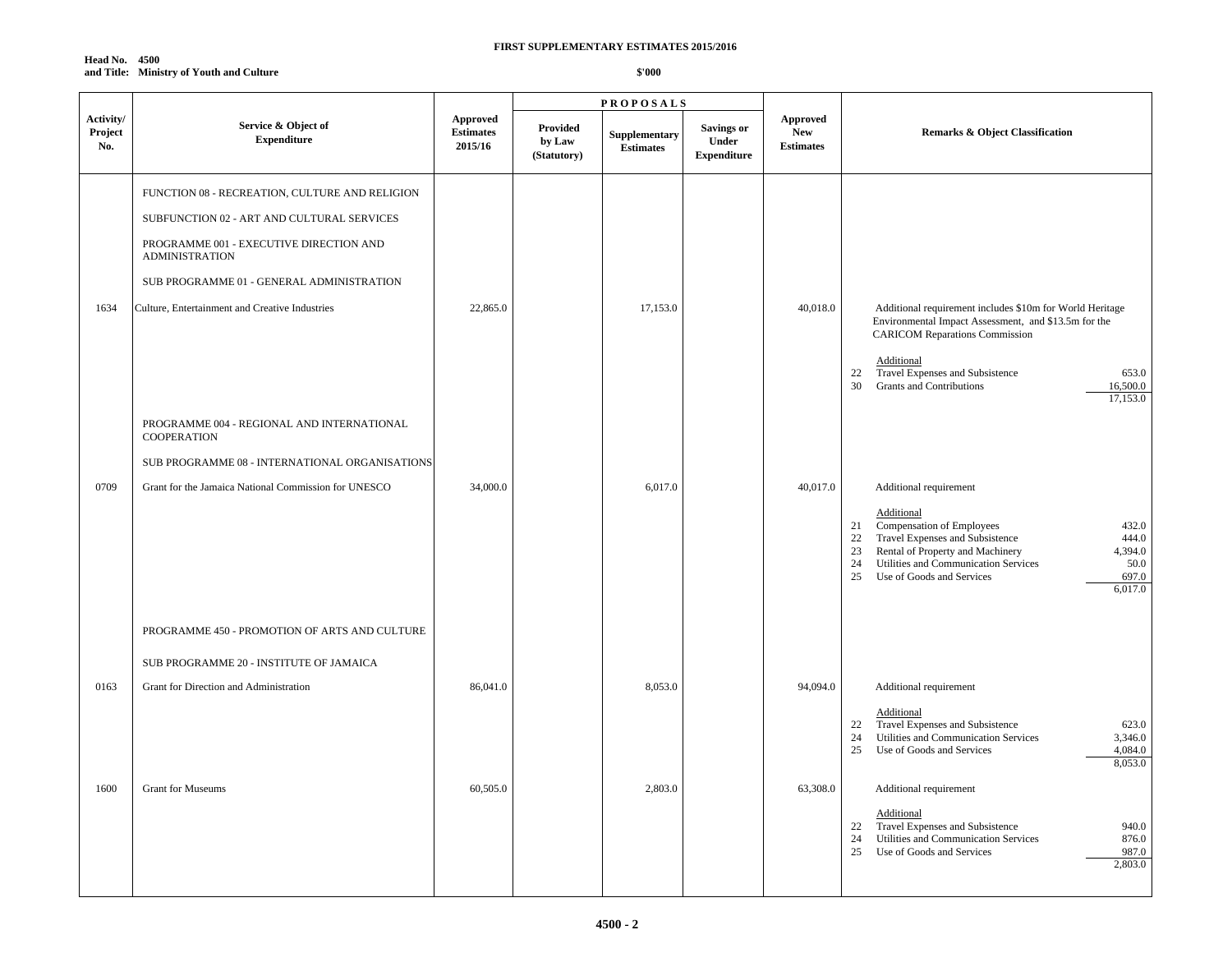### **Head No. 4500 and Title: Ministry of Youth and Culture**

|                             |                                                                         |                                                |                                   | <b>PROPOSALS</b>                  |                                                         |                                                   |                                                                                                                                                                                                                                                            |
|-----------------------------|-------------------------------------------------------------------------|------------------------------------------------|-----------------------------------|-----------------------------------|---------------------------------------------------------|---------------------------------------------------|------------------------------------------------------------------------------------------------------------------------------------------------------------------------------------------------------------------------------------------------------------|
| Activity/<br>Project<br>No. | Service & Object of<br><b>Expenditure</b>                               | <b>Approved</b><br><b>Estimates</b><br>2015/16 | Provided<br>by Law<br>(Statutory) | Supplementary<br><b>Estimates</b> | <b>Savings or</b><br><b>Under</b><br><b>Expenditure</b> | <b>Approved</b><br><b>New</b><br><b>Estimates</b> | <b>Remarks &amp; Object Classification</b>                                                                                                                                                                                                                 |
| 1603                        | Grant for Research on and Preservation of Indigenous<br>Flora and Fauna | 39,871.0                                       |                                   | 1,174.0                           |                                                         | 41,045.0                                          | Additional requirement<br>Additional<br>Travel Expenses and Subsistence<br>22<br>611.0<br>24<br>Utilities and Communication Services<br>64.0<br>25<br>Use of Goods and Services<br>499.0<br>1,174.0                                                        |
| 1604                        | <b>Grant for National Gallery</b>                                       | 67,301.0                                       |                                   | 6,538.0                           |                                                         | 73,839.0                                          | Additional requirement<br>Additional<br>Travel Expenses and Subsistence<br>397.0<br>22<br>Rental of Property and Machinery<br>23<br>14.0<br>24<br>Utilities and Communication Services<br>4,641.0<br>25<br>Use of Goods and Services<br>1,486.0<br>6,538.0 |
| 1605                        | <b>Grant for Junior Centre</b>                                          | 28,177.0                                       |                                   | 1,040.0                           |                                                         | 29,217.0                                          | Additional requirement<br>Additional<br>Travel Expenses and Subsistence<br>354.0<br>22<br>Utilities and Communication Services<br>223.0<br>24<br>25<br>Use of Goods and Services<br>463.0<br>1,040.0                                                       |
| 1606                        | Grant to African/Caribbean Institute/Jamaica Memory Bank                | 30,164.0                                       |                                   | 1,427.0                           |                                                         | 31,591.0                                          | Additional requirement<br>Additional<br>Travel Expenses and Subsistence<br>547.0<br>22<br>Utilities and Communication Services<br>24<br>510.0<br>370.0<br>25<br>Use of Goods and Services<br>1,427.0                                                       |
| 1641                        | Simon Bolivar Cultural Centre                                           | 34,450.0                                       |                                   | 1,252.0                           |                                                         | 35,702.0                                          | Additional requirement<br>Additional<br>Utilities and Communication Services<br>24<br>64.0<br>25<br>Use of Goods and Services<br>555.0<br>32<br>Capital Goods<br>633.0<br>1,252.0                                                                          |
| 8918                        | Grant for Liberty Hall                                                  | 15,789.0                                       |                                   | 1,276.0                           |                                                         | 17,065.0                                          | Additional requirement<br>Additional<br>Travel Expenses and Subsistence<br>193.0<br>22<br>Utilities and Communication Services<br>763.0<br>24<br>25<br>Use of Goods and Services<br>320.0<br>1,276.0                                                       |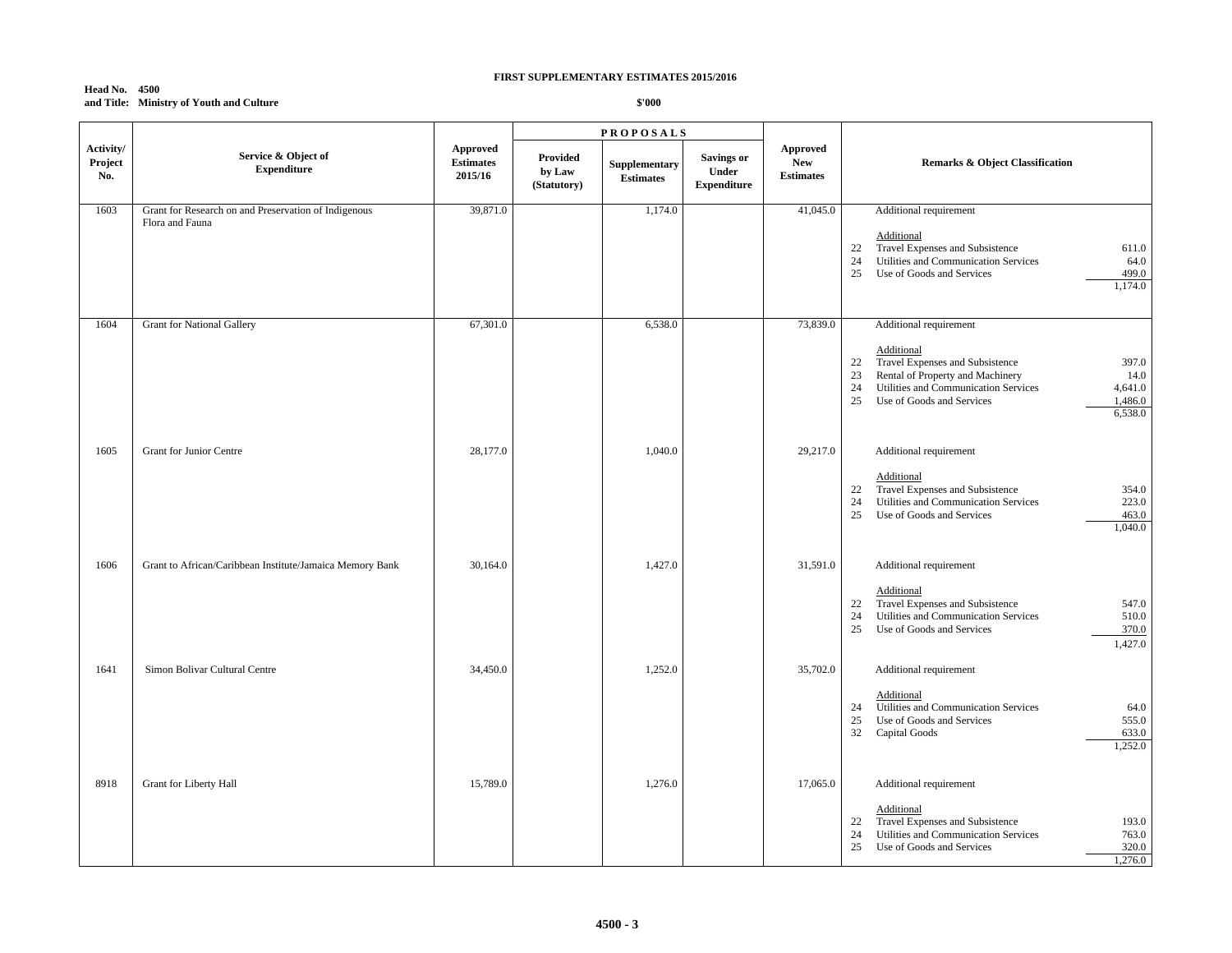#### **Head No. 4500 and Title: Ministry of Youth and Culture**

|                             |                                                              |                                         |                                   | <b>PROPOSALS</b>                  |                                                         |                                            | <b>Remarks &amp; Object Classification</b>                                                                                                                                                               |  |
|-----------------------------|--------------------------------------------------------------|-----------------------------------------|-----------------------------------|-----------------------------------|---------------------------------------------------------|--------------------------------------------|----------------------------------------------------------------------------------------------------------------------------------------------------------------------------------------------------------|--|
| Activity/<br>Project<br>No. | Service & Object of<br><b>Expenditure</b>                    | Approved<br><b>Estimates</b><br>2015/16 | Provided<br>by Law<br>(Statutory) | Supplementary<br><b>Estimates</b> | <b>Savings or</b><br><b>Under</b><br><b>Expenditure</b> | Approved<br><b>New</b><br><b>Estimates</b> |                                                                                                                                                                                                          |  |
|                             | SUB PROGRAMME 21 - JAMAICA NATIONAL HERITAGE<br><b>TRUST</b> |                                         |                                   |                                   |                                                         |                                            |                                                                                                                                                                                                          |  |
| 0163                        | Grant for Direction and Administration                       | 91,257.0                                |                                   | 1.685.0                           |                                                         | 92,942.0                                   | Additional requirement                                                                                                                                                                                   |  |
|                             |                                                              |                                         |                                   |                                   |                                                         |                                            | Additional<br>Travel Expenses and Subsistence<br>785.0<br>22<br>24<br>Utilities and Communication Services<br>900.0<br>1,685.0                                                                           |  |
| 1608                        | Protection of National Monuments and Sites                   | 52,888.0                                |                                   | 3,819.0                           |                                                         | 56,707.0                                   | Additional requirement<br>Additional<br>Compensation of Employees<br>2,200.0<br>21<br>Travel Expenses and Subsistence<br>1,084.0<br>22<br>535.0<br>24<br>Utilities and Communication Services<br>3,819.0 |  |
| 1609                        | Heritage Research and Information                            | 44,772.0                                |                                   | 1,621.0                           |                                                         | 46,393.0                                   | Additional requirement                                                                                                                                                                                   |  |
|                             |                                                              |                                         |                                   |                                   |                                                         |                                            | Additional<br>Compensation of Employees<br>21<br>495.0<br>22<br>Travel Expenses and Subsistence<br>1,126.0<br>1,621.0                                                                                    |  |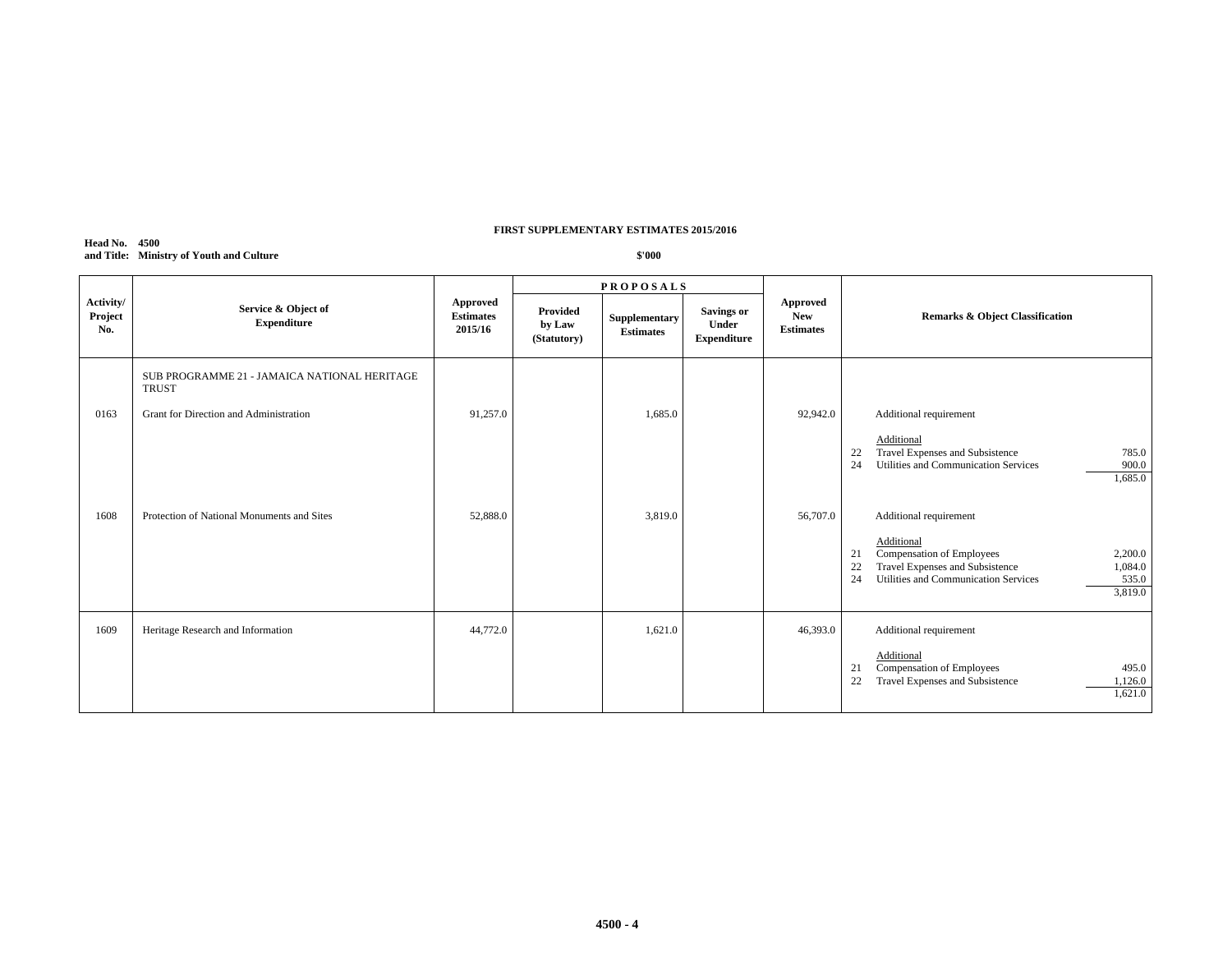| <b>Head No. 4500</b> |                                          |
|----------------------|------------------------------------------|
|                      | and Title: Ministry of Youth and Culture |

|                             |                                                                                              |                                                |                                   | <b>PROPOSALS</b>                  |                                                         |                                                   |                                                                                                                                                                                                                                                                                         |  |
|-----------------------------|----------------------------------------------------------------------------------------------|------------------------------------------------|-----------------------------------|-----------------------------------|---------------------------------------------------------|---------------------------------------------------|-----------------------------------------------------------------------------------------------------------------------------------------------------------------------------------------------------------------------------------------------------------------------------------------|--|
| Activity/<br>Project<br>No. | Service & Object of<br><b>Expenditure</b>                                                    | <b>Approved</b><br><b>Estimates</b><br>2015/16 | Provided<br>by Law<br>(Statutory) | Supplementary<br><b>Estimates</b> | <b>Savings or</b><br><b>Under</b><br><b>Expenditure</b> | <b>Approved</b><br><b>New</b><br><b>Estimates</b> | <b>Remarks &amp; Object Classification</b>                                                                                                                                                                                                                                              |  |
|                             | SUB PROGRAMME 22 - JAMAICA CULTURAL<br>DEVELOPMENT COMMISSION                                |                                                |                                   |                                   |                                                         |                                                   |                                                                                                                                                                                                                                                                                         |  |
| 0163                        | Grant for Direction and Administration                                                       | 193,439.0                                      |                                   | 10,088.0                          |                                                         | 203,527.0                                         | Additional requirement<br>Additional<br>Compensation of Employees<br>2,956.0<br>21<br>Travel Expenses and Subsistence<br>808.0<br>22<br>Utilities and Communication Services<br>4,225.0<br>24<br>1,846.0<br>25<br>Use of Goods and Services<br>253.0<br>32<br>Capital Goods<br>10,088.0 |  |
| 1610                        | Grant for Development of Cultural Programmes                                                 | 94,113.0                                       |                                   | 7,003.0                           |                                                         | 101,116.0                                         | Additional requirement<br>Additional<br>Compensation of Employees<br>3,414.0<br>21<br>Travel Expenses and Subsistence<br>926.0<br>22<br>24<br>Utilities and Communication Services<br>1,494.0<br>25<br>1,101.0<br>Use of Goods and Services<br>68.0<br>32<br>Capital Goods<br>7,003.0   |  |
| 1612                        | Grant for Celebration of National Events                                                     | 139,920.0                                      |                                   | 8,681.0                           |                                                         | 148,601.0                                         | Additional requirement<br>Additional<br>Travel Expenses and Subsistence<br>96.0<br>22<br>52.0<br>Utilities and Communication Services<br>24<br>6,568.0<br>25<br>Use of Goods and Services<br>1,965.0<br>30<br>Grants and Contributions<br>8,681.0                                       |  |
|                             | PROGRAMME 451 - PUBLIC LIBRARIES<br>SUB PROGRAMME 20 - NATIONAL LIBRARY OF<br><b>JAMAICA</b> |                                                |                                   |                                   |                                                         |                                                   |                                                                                                                                                                                                                                                                                         |  |
| 0163                        | Grant for Direction and Administration                                                       | 63,645.0                                       |                                   | 2,998.0                           |                                                         | 66,643.0                                          | Additional requirement<br>Additional<br>Compensation of Employees<br>300.0<br>21<br>Travel Expenses and Subsistence<br>588.0<br>22<br>993.0<br>24<br>Utilities and Communication Services<br>25<br>Use of Goods and Services<br>1,117.0<br>2,998.0                                      |  |
| 1615                        | Grant for Acquiring Printed and Audio Visual Materials                                       | 6,169.0                                        |                                   | 371.0                             |                                                         | 6,540.0                                           | Additional requirement<br>Additional<br>Compensation of Employees<br>200.0<br>21<br>Use of Goods and Services<br>25<br>171.0<br>371.0                                                                                                                                                   |  |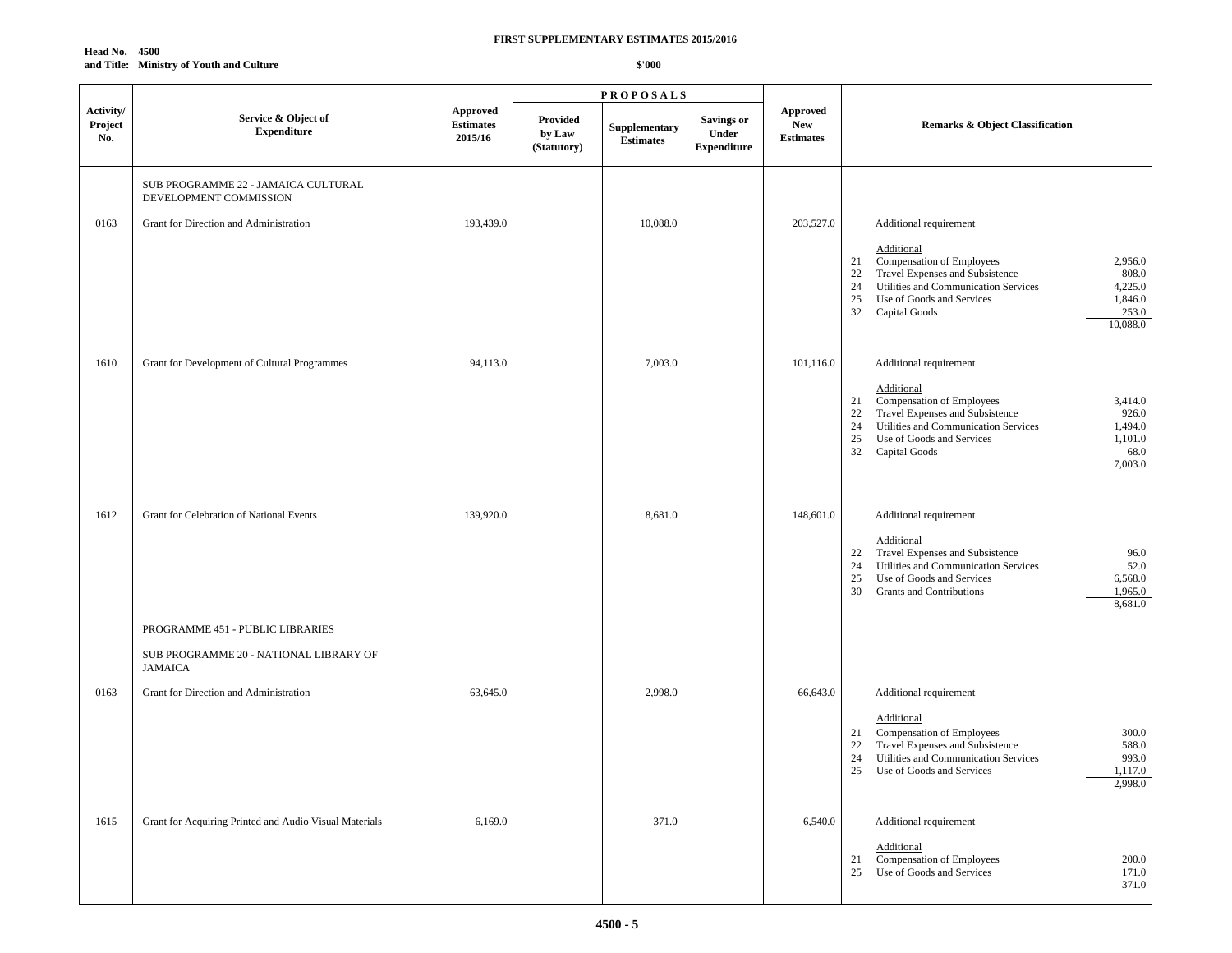#### **Head No. 4500 and Title: Ministry of Youth and Culture**

|                             |                                                      |                                         |                                   | <b>PROPOSALS</b>                  |                                                         |                                            |                                                                                                                                                                                                           |
|-----------------------------|------------------------------------------------------|-----------------------------------------|-----------------------------------|-----------------------------------|---------------------------------------------------------|--------------------------------------------|-----------------------------------------------------------------------------------------------------------------------------------------------------------------------------------------------------------|
| Activity/<br>Project<br>No. | Service & Object of<br><b>Expenditure</b>            | Approved<br><b>Estimates</b><br>2015/16 | Provided<br>by Law<br>(Statutory) | Supplementary<br><b>Estimates</b> | <b>Savings or</b><br><b>Under</b><br><b>Expenditure</b> | Approved<br><b>New</b><br><b>Estimates</b> | <b>Remarks &amp; Object Classification</b>                                                                                                                                                                |
| 1616                        | Grant for Organizing and Preserving Materials        | 42,290.0                                |                                   | 1,753.0                           |                                                         | 44,043.0                                   | Additional requirement                                                                                                                                                                                    |
|                             |                                                      |                                         |                                   |                                   |                                                         |                                            | Additional<br>Travel Expenses and Subsistence<br>22<br>996.0<br>Utilities and Communication Services<br>70.0<br>24<br>25<br>Use of Goods and Services<br>575.0<br>32<br>Capital Goods<br>112.0<br>1,753.0 |
| 1617                        | Grant for Disseminating Information and Publications | 15,652.0                                |                                   | 134.0                             |                                                         | 15,786.0                                   | Additional requirement                                                                                                                                                                                    |
|                             |                                                      |                                         |                                   |                                   |                                                         |                                            | Additional<br>Compensation of Employees<br>100.0<br>21<br>Utilities and Communication Services<br>24<br>34.0<br>134.0                                                                                     |
|                             | SUBFUNCTION 05 - YOUTH DEVELOPMENT SERVICES          |                                         |                                   |                                   |                                                         |                                            |                                                                                                                                                                                                           |
|                             | PROGRAMME 002 - TRAINING                             |                                         |                                   |                                   |                                                         |                                            |                                                                                                                                                                                                           |
|                             | SUB PROGRAMME 99 - OTHER TRAINING SCHEME             |                                         |                                   |                                   |                                                         |                                            |                                                                                                                                                                                                           |
| 1824                        | Grant to National Youth Service Programme            | 462,031.0                               |                                   |                                   |                                                         | 462,031.0                                  | Revised requirement due to the late implementation<br>of a revised structure                                                                                                                              |
|                             |                                                      |                                         |                                   |                                   |                                                         |                                            | Reduction<br>Compensation of Employees<br>9,319.0<br>21                                                                                                                                                   |
|                             |                                                      |                                         |                                   |                                   |                                                         |                                            | Additional<br>Travel Expenses and Subsistence<br>22<br>2,466.0<br>Utilities and Communication Services<br>24<br>1,333.0<br>25<br>Use of Goods and Services<br>5,520.0<br>9,319.0<br>Net Reduction         |
|                             |                                                      |                                         |                                   |                                   |                                                         |                                            |                                                                                                                                                                                                           |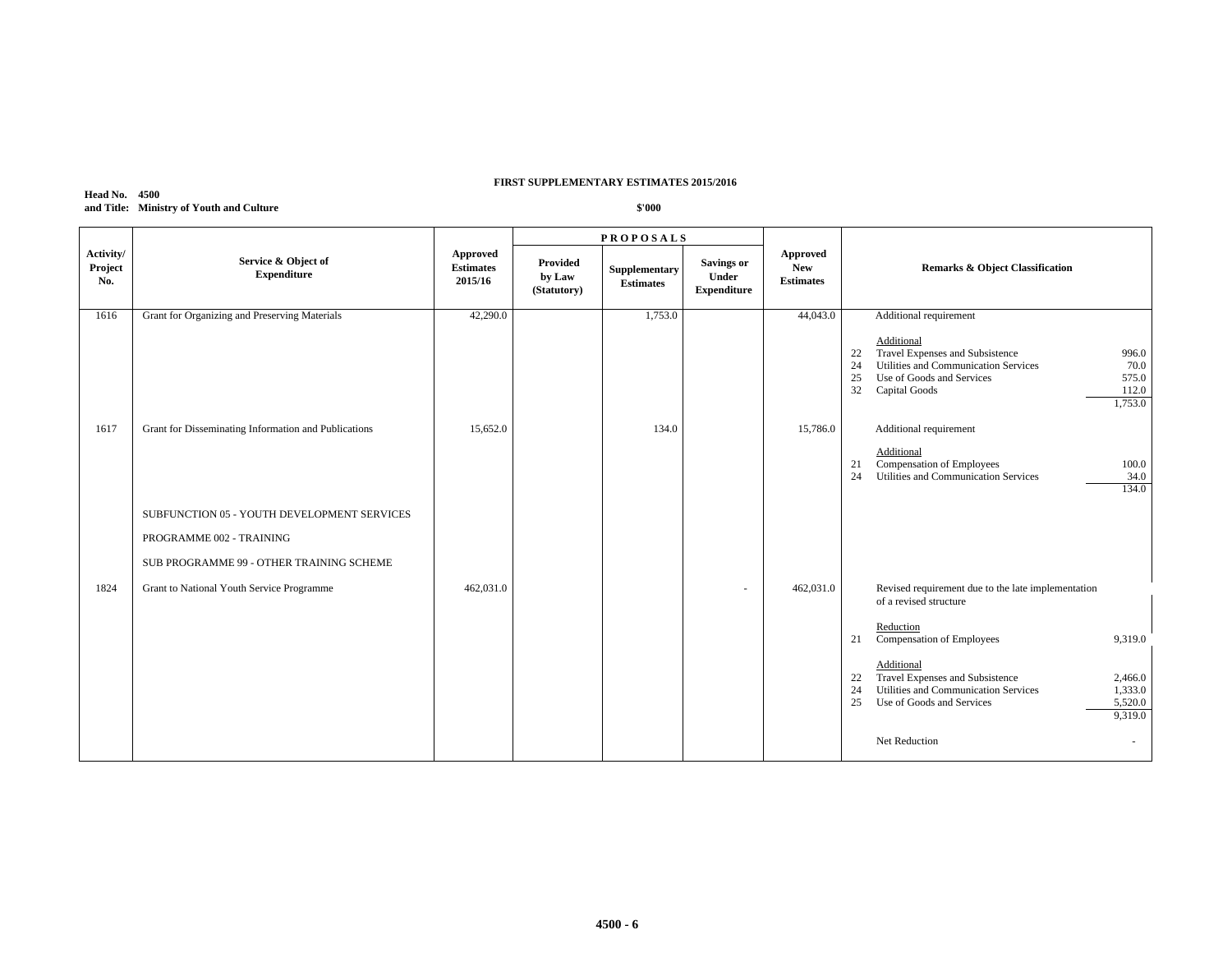#### **Head No. 4500 and Title: Ministry of Youth and Culture**

|                             |                                                                     | <b>PROPOSALS</b>                        |                                   |                                   |                                           |                                            |                                                                                                                                                                                                                                                                  |
|-----------------------------|---------------------------------------------------------------------|-----------------------------------------|-----------------------------------|-----------------------------------|-------------------------------------------|--------------------------------------------|------------------------------------------------------------------------------------------------------------------------------------------------------------------------------------------------------------------------------------------------------------------|
| Activity/<br>Project<br>No. | Service & Object of<br><b>Expenditure</b>                           | Approved<br><b>Estimates</b><br>2015/16 | Provided<br>by Law<br>(Statutory) | Supplementary<br><b>Estimates</b> | Savings or<br>Under<br><b>Expenditure</b> | Approved<br><b>New</b><br><b>Estimates</b> | <b>Remarks &amp; Object Classification</b>                                                                                                                                                                                                                       |
|                             | PROGRAMME 500 - YOUTH DEVELOPMENT PROGRAMME                         |                                         |                                   |                                   |                                           |                                            |                                                                                                                                                                                                                                                                  |
|                             | SUB PROGRAMME 21 - GRANTS TO PRIVATE SOCIAL<br>SERVICE ORGANIZATION |                                         |                                   |                                   |                                           |                                            |                                                                                                                                                                                                                                                                  |
| 1765                        | Grants for Youth Development                                        | 8,039.0                                 |                                   | 1,891.0                           |                                           | 9,930.0                                    | Additional requirement                                                                                                                                                                                                                                           |
|                             |                                                                     |                                         |                                   |                                   |                                           |                                            | Additional<br><b>Grants and Contributions</b><br>1,891.0<br>30                                                                                                                                                                                                   |
| 1826                        | Youth and Adolescent Division                                       | 88,748.0                                |                                   | 10,054.0                          |                                           | 98,802.0                                   | Additional requirement                                                                                                                                                                                                                                           |
|                             |                                                                     |                                         |                                   |                                   |                                           |                                            | Additional<br>Travel Expenses and Subsistence<br>7,889.0<br>22<br>24<br>Utilities and Communication Services<br>200.0<br>Use of Goods and Services<br>1,404.0<br>25<br>30<br><b>Grants and Contributions</b><br>49.0<br>512.0<br>32<br>Capital Goods<br>10,054.0 |
| 8983                        | <b>Youth Information Centres</b>                                    | 8,500.0                                 |                                   | 3,512.0                           |                                           | 12,012.0                                   | Additional requirement                                                                                                                                                                                                                                           |
|                             |                                                                     |                                         |                                   |                                   |                                           |                                            | Additional<br>Utilities and Communication Services<br>3,141.0<br>24<br>296.0<br>25<br>Use of Goods and Services<br>32<br>Capital Goods<br>75.0<br>3,512.0                                                                                                        |
| 8998                        | Other Grants                                                        | 7,000.0                                 |                                   | 3,000.0                           |                                           | 10,000.0                                   | Additional requirement                                                                                                                                                                                                                                           |
|                             |                                                                     |                                         |                                   |                                   |                                           |                                            | Additional<br><b>Grants and Contributions</b><br>30<br>3,000.0                                                                                                                                                                                                   |
|                             | SUB PROGRAMME 34 - YOUTH DEVELOPMENT                                |                                         |                                   |                                   |                                           |                                            |                                                                                                                                                                                                                                                                  |
| 0991                        | Possibility (Street Children) Programme                             | 16,123.0                                |                                   | 485.0                             |                                           | 16,608.0                                   | Additional requirement<br>Additional<br>Travel Expenses and Subsistence<br>130.0<br>22<br>Utilities and Communication Services<br>65.0<br>24<br>25<br>Use of Goods and Services<br>290.0<br>485.0                                                                |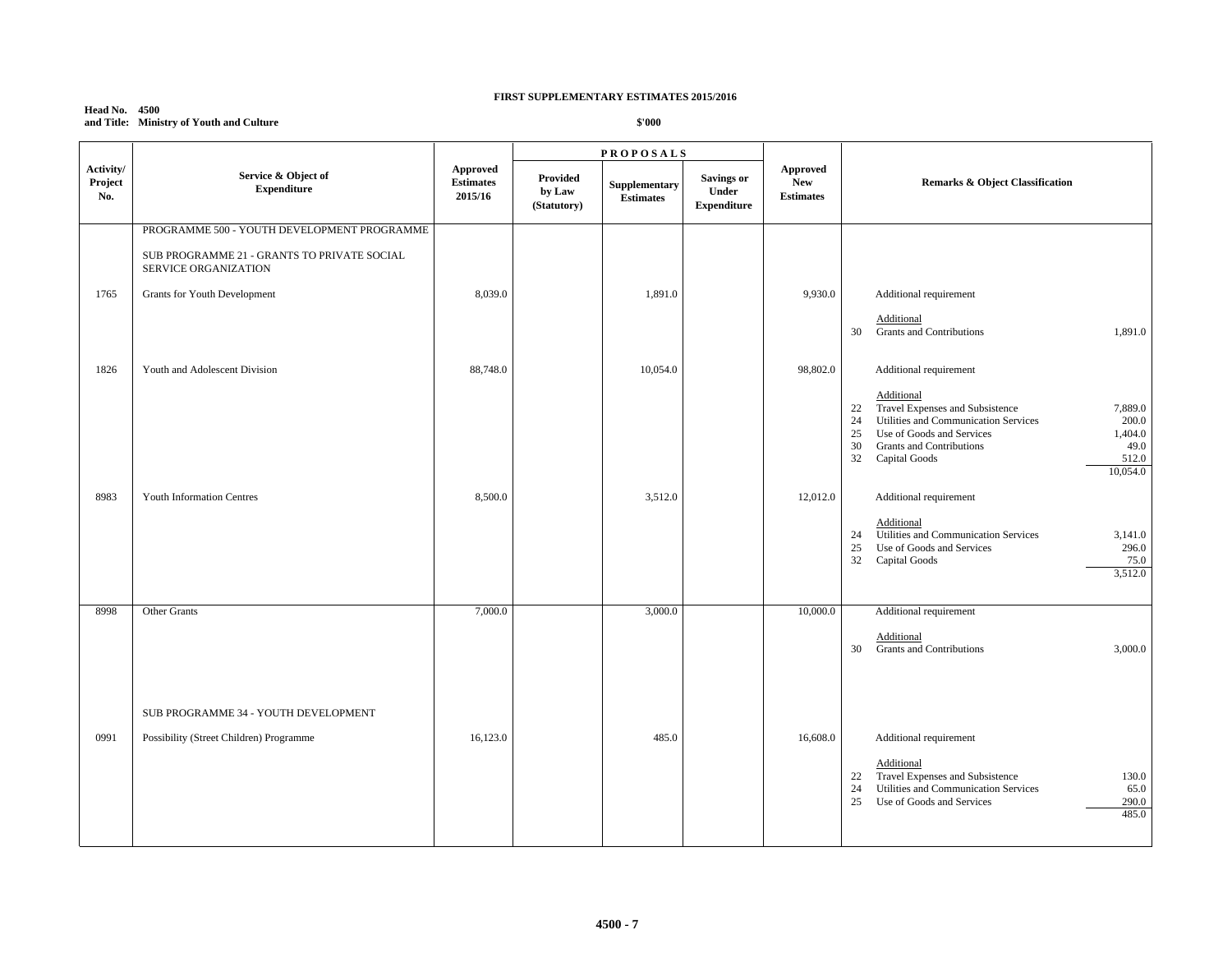#### **Head No. 4500 and Title: Ministry of Youth and Culture**

|                             |                                                    |                                                |                                   | <b>PROPOSALS</b>                  |                                                         |                                            |                                                                                                                                                                                                                                                              |  |
|-----------------------------|----------------------------------------------------|------------------------------------------------|-----------------------------------|-----------------------------------|---------------------------------------------------------|--------------------------------------------|--------------------------------------------------------------------------------------------------------------------------------------------------------------------------------------------------------------------------------------------------------------|--|
| Activity/<br>Project<br>No. | Service & Object of<br><b>Expenditure</b>          | <b>Approved</b><br><b>Estimates</b><br>2015/16 | Provided<br>by Law<br>(Statutory) | Supplementary<br><b>Estimates</b> | <b>Savings or</b><br><b>Under</b><br><b>Expenditure</b> | <b>Approved</b><br>New<br><b>Estimates</b> | Remarks & Object Classification                                                                                                                                                                                                                              |  |
|                             | FUNCTION 10 - SOCIAL SECURITY AND WELFARE SERVICES |                                                |                                   |                                   |                                                         |                                            |                                                                                                                                                                                                                                                              |  |
|                             | PROGRAMME 326 - FAMILY SERVICES                    |                                                |                                   |                                   |                                                         |                                            |                                                                                                                                                                                                                                                              |  |
|                             | SUB PROGRAMME 05 - DIRECTION AND ADMINISTRATION    |                                                |                                   |                                   |                                                         |                                            |                                                                                                                                                                                                                                                              |  |
| 1133                        | Office of the Children's Registry                  | 64,717.0                                       |                                   | 4,067.0                           |                                                         | 68,784.0                                   | Additional requirement                                                                                                                                                                                                                                       |  |
|                             |                                                    |                                                |                                   |                                   |                                                         |                                            | Additional<br>Compensation of Employees<br>1,000.0<br>21<br>Travel Expenses and Subsistence<br>22<br>1,049.0<br>Utilities and Communication Services<br>1,187.0<br>24<br>25<br>Use of Goods and Services<br>540.0<br>32<br>Capital Goods<br>291.0<br>4,067.0 |  |
| 1157                        | Ananda Alert                                       | 15,283.0                                       |                                   | 319.0                             |                                                         | 15,602.0                                   | Additional requirement                                                                                                                                                                                                                                       |  |
|                             |                                                    |                                                |                                   |                                   |                                                         |                                            | Additional<br>Travel Expenses and Subsistence<br>97.0<br>22<br>25<br>Use of Goods and Services<br>222.0<br>319.0                                                                                                                                             |  |
| 1850                        | <b>Children Affairs</b>                            | 9,126.0                                        |                                   | 445.0                             |                                                         | 9,571.0                                    | Additional requirement                                                                                                                                                                                                                                       |  |
|                             |                                                    |                                                |                                   |                                   |                                                         |                                            | Additional<br>Travel Expenses and Subsistence<br>279.0<br>22<br>25<br>Use of Goods and Services<br>166.0<br>445.0                                                                                                                                            |  |
|                             |                                                    |                                                |                                   |                                   |                                                         |                                            |                                                                                                                                                                                                                                                              |  |
|                             |                                                    |                                                |                                   |                                   |                                                         |                                            |                                                                                                                                                                                                                                                              |  |
|                             |                                                    |                                                |                                   |                                   |                                                         |                                            |                                                                                                                                                                                                                                                              |  |
|                             | <b>GROSS TOTAL</b>                                 | 2,099,583.0                                    | $\blacksquare$                    | 153,688.0                         | $\sim$                                                  | 2,253,271.0                                |                                                                                                                                                                                                                                                              |  |
|                             | <b>LESS APPROPRIATION-IN-AID</b>                   | 31,917.0                                       |                                   |                                   |                                                         | 31,917.0                                   |                                                                                                                                                                                                                                                              |  |
|                             | <b>NET TOTAL HEAD 4500</b>                         | 2,067,666.0                                    | $\sim$                            | 153,688.0                         |                                                         | 2,221,354.0                                |                                                                                                                                                                                                                                                              |  |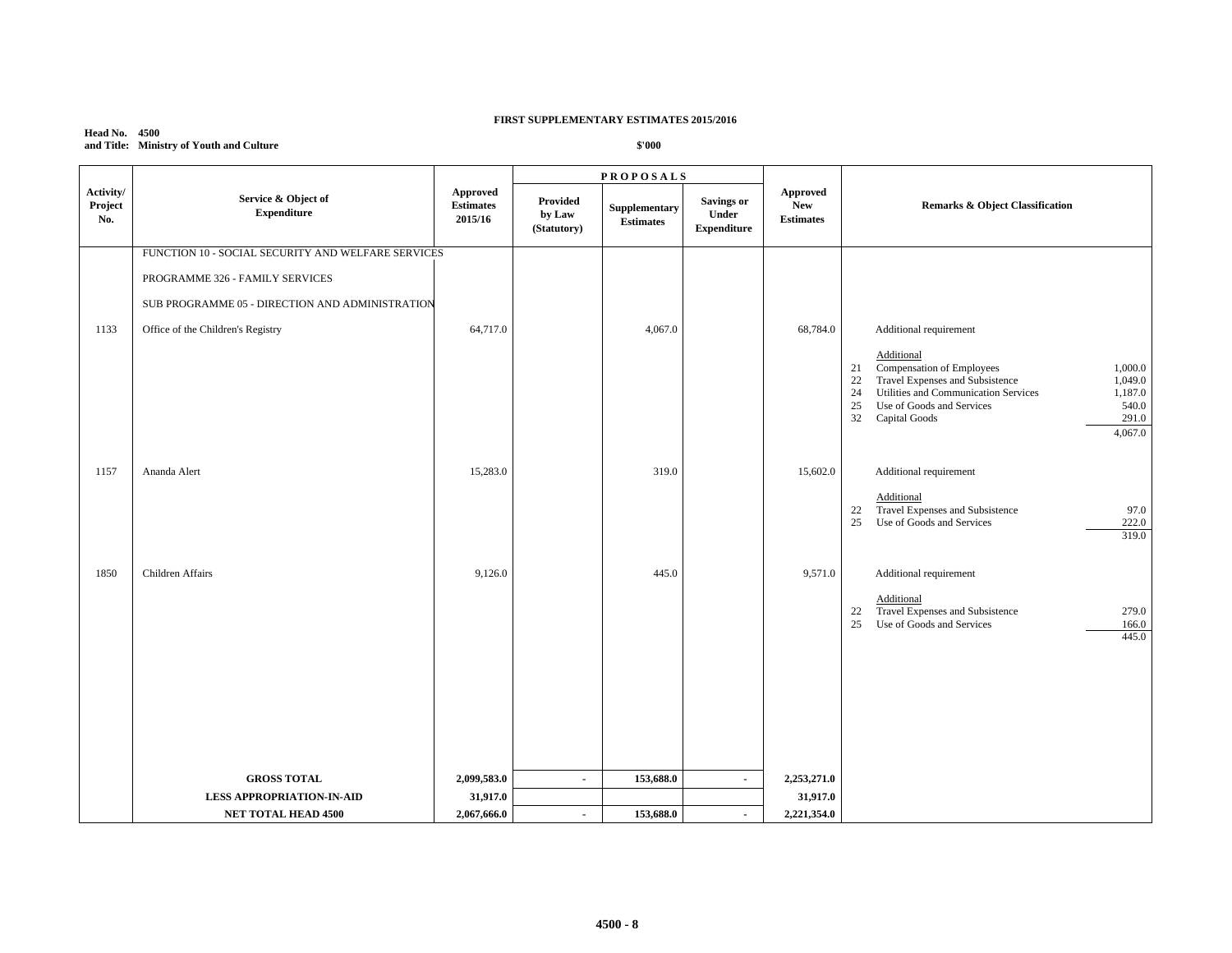## **Head No. 4500B and Title: Ministry of Youth and Culture**

**(Capital - Multilateral/Bilateral Programmes)**

|                             |                                                                                                                                                                                                                                     |                                         |                                   | <b>PROPOSALS</b>                                 |                                                          |                                                            |                                                                                                                              |
|-----------------------------|-------------------------------------------------------------------------------------------------------------------------------------------------------------------------------------------------------------------------------------|-----------------------------------------|-----------------------------------|--------------------------------------------------|----------------------------------------------------------|------------------------------------------------------------|------------------------------------------------------------------------------------------------------------------------------|
| Activity/<br>Project<br>No. | Service & Object of<br><b>Expenditure</b>                                                                                                                                                                                           | Approved<br><b>Estimates</b><br>2015/16 | Provided<br>by Law<br>(Statutory) | ${\large \bf Supplementary}$<br><b>Estimates</b> | <b>Savings or</b><br>${\bf Under}$<br><b>Expenditure</b> | ${\Large {\bf\large Appendix}}$<br>New<br><b>Estimates</b> | Remarks & Object Classification                                                                                              |
| 9486                        | FUNCTION 08 - RECREATION, CULTURE AND RELIGION<br>SUB-FUNCTION 02 - ART AND CULTURAL SERVICES<br>PROGRAMME 450 - PROMOTION OF ARTS AND CULTURE<br>SUB PROGRAMME 20 - INSTITUTE OF JAMAICA<br>Revitalization of Institute of Jamaica | 94,000.0                                |                                   |                                                  | 59,000.0                                                 | 35,000.0                                                   | Revised requirement due to slower than programmed<br>implementation<br>Reduction<br>25 Use of Goods and Services<br>59,000.0 |
|                             | <b>GROSS TOTAL HEAD</b>                                                                                                                                                                                                             | 164,249.0                               |                                   | $\sim$                                           | 59,000.0                                                 | 105,249.0                                                  |                                                                                                                              |
|                             | LESS APPROPRIATIONS IN-AID<br><b>NET TOTAL HEAD 4500B</b>                                                                                                                                                                           | 8,000.0<br>156,249.0                    |                                   | $\sim$                                           | 59,000.0                                                 | 8,000.0<br>97,249.0                                        |                                                                                                                              |
|                             |                                                                                                                                                                                                                                     |                                         |                                   |                                                  |                                                          |                                                            |                                                                                                                              |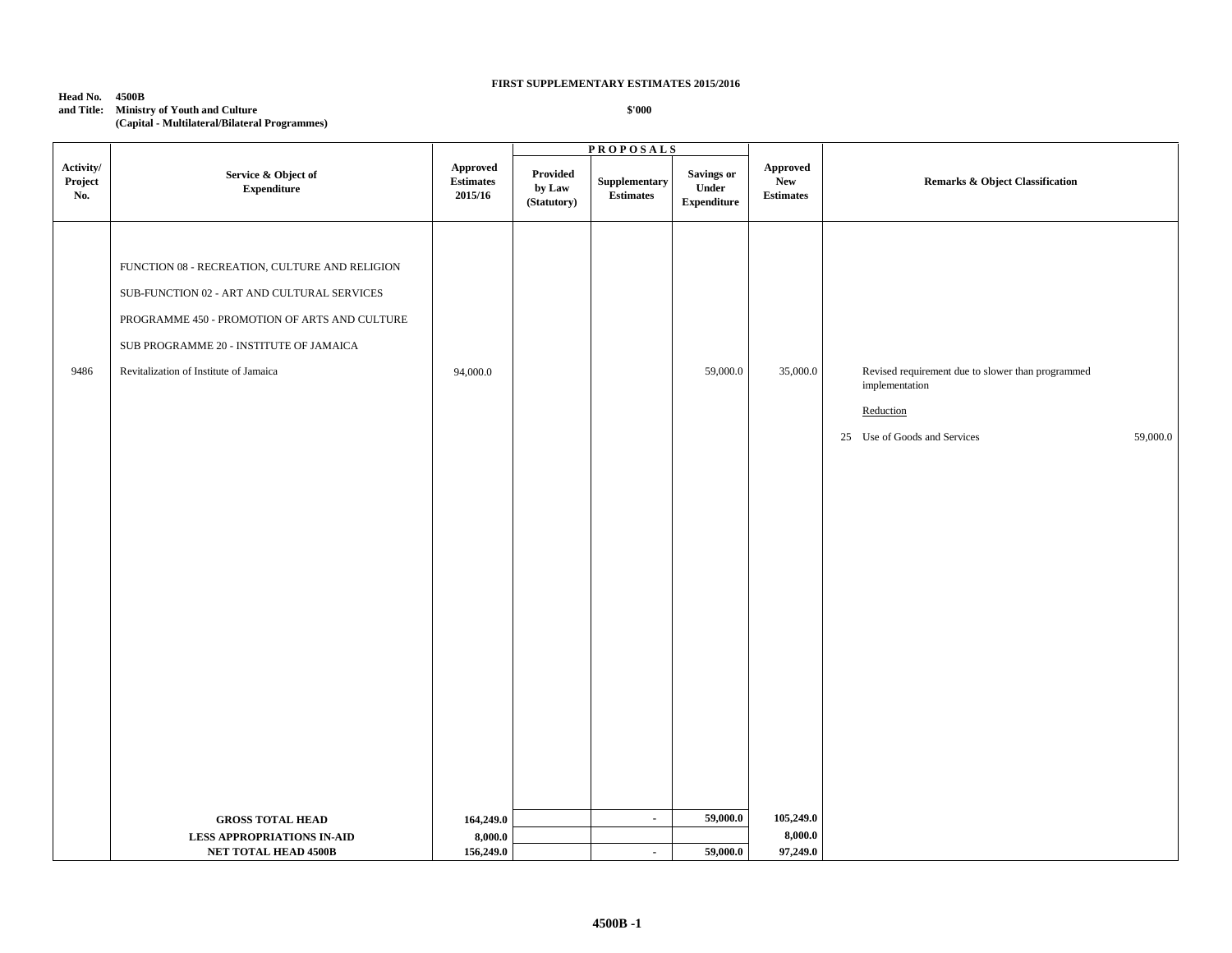## **Head No. 4551 and Title: Child Development Agency**

|                             |                                                              |                                         | <b>PROPOSALS</b>                         |                                       |                                                  |                                            |                                                                                                                                                                                                                                                                                                          |
|-----------------------------|--------------------------------------------------------------|-----------------------------------------|------------------------------------------|---------------------------------------|--------------------------------------------------|--------------------------------------------|----------------------------------------------------------------------------------------------------------------------------------------------------------------------------------------------------------------------------------------------------------------------------------------------------------|
| Activity/<br>Project<br>No. | Service & Object of<br><b>Expenditure</b>                    | Approved<br><b>Estimates</b><br>2015/16 | <b>Provided</b><br>by Law<br>(Statutory) | Supplementar<br>y<br><b>Estimates</b> | <b>Savings or</b><br>Under<br><b>Expenditure</b> | Approved<br><b>New</b><br><b>Estimates</b> | <b>Remarks &amp; Object Classification</b>                                                                                                                                                                                                                                                               |
|                             |                                                              |                                         |                                          |                                       |                                                  |                                            | Unless otherwise stated, adjustments for Compensation of Employees<br>and Travel Expenses and Subsistence result from:<br>(a) New salary rates for salaries and allowances effective April 2015<br>under the 2016/2017 Heads of Agreement<br>(b) Final of three tranches of the \$25,000 One Off Payment |
|                             | FUNCTION 10 - SOCIAL SECURITY AND WELFARE<br><b>SERVICES</b> |                                         |                                          |                                       |                                                  |                                            |                                                                                                                                                                                                                                                                                                          |
|                             | PROGRAMME 326 - FAMILY SERVICES                              |                                         |                                          |                                       |                                                  |                                            |                                                                                                                                                                                                                                                                                                          |
|                             | SUB PROGRAMME 05 - DIRECTION AND<br><b>ADMINISTRATION</b>    |                                         |                                          |                                       |                                                  |                                            |                                                                                                                                                                                                                                                                                                          |
| 0002                        | Financial Management and Accounting Services                 | 39,591.0                                |                                          | 1,924.0                               |                                                  | 41,515.0                                   | Additional requirement                                                                                                                                                                                                                                                                                   |
|                             |                                                              |                                         |                                          |                                       |                                                  |                                            | Additional<br>21 Compensation of Employees<br>1,924.0                                                                                                                                                                                                                                                    |
| 0003                        | Human Resource Management and Other Support                  | 127,380.0                               |                                          | 3,700.0                               |                                                  | 131,080.0                                  | Additional requirement                                                                                                                                                                                                                                                                                   |
|                             | Services                                                     |                                         |                                          |                                       |                                                  |                                            | Additional<br>21 Compensation of Employees<br>3,700.0                                                                                                                                                                                                                                                    |
| 0005                        | Direction and Administration                                 | 65,313.0                                |                                          | 2,995.0                               |                                                  | 68,308.0                                   | Additional requirement                                                                                                                                                                                                                                                                                   |
|                             |                                                              |                                         |                                          |                                       |                                                  |                                            | Additional<br>2,995.0<br>21 Compensation of Employees                                                                                                                                                                                                                                                    |
| 1120                        | Delivery of Children and Family Programmes                   | 418,455.0                               |                                          | 21,800.0                              |                                                  | 440,255.0                                  | Additional requirement                                                                                                                                                                                                                                                                                   |
|                             |                                                              |                                         |                                          |                                       |                                                  |                                            | Additional<br>21 Compensation of Employees<br>21,800.0                                                                                                                                                                                                                                                   |
|                             |                                                              |                                         |                                          |                                       |                                                  |                                            |                                                                                                                                                                                                                                                                                                          |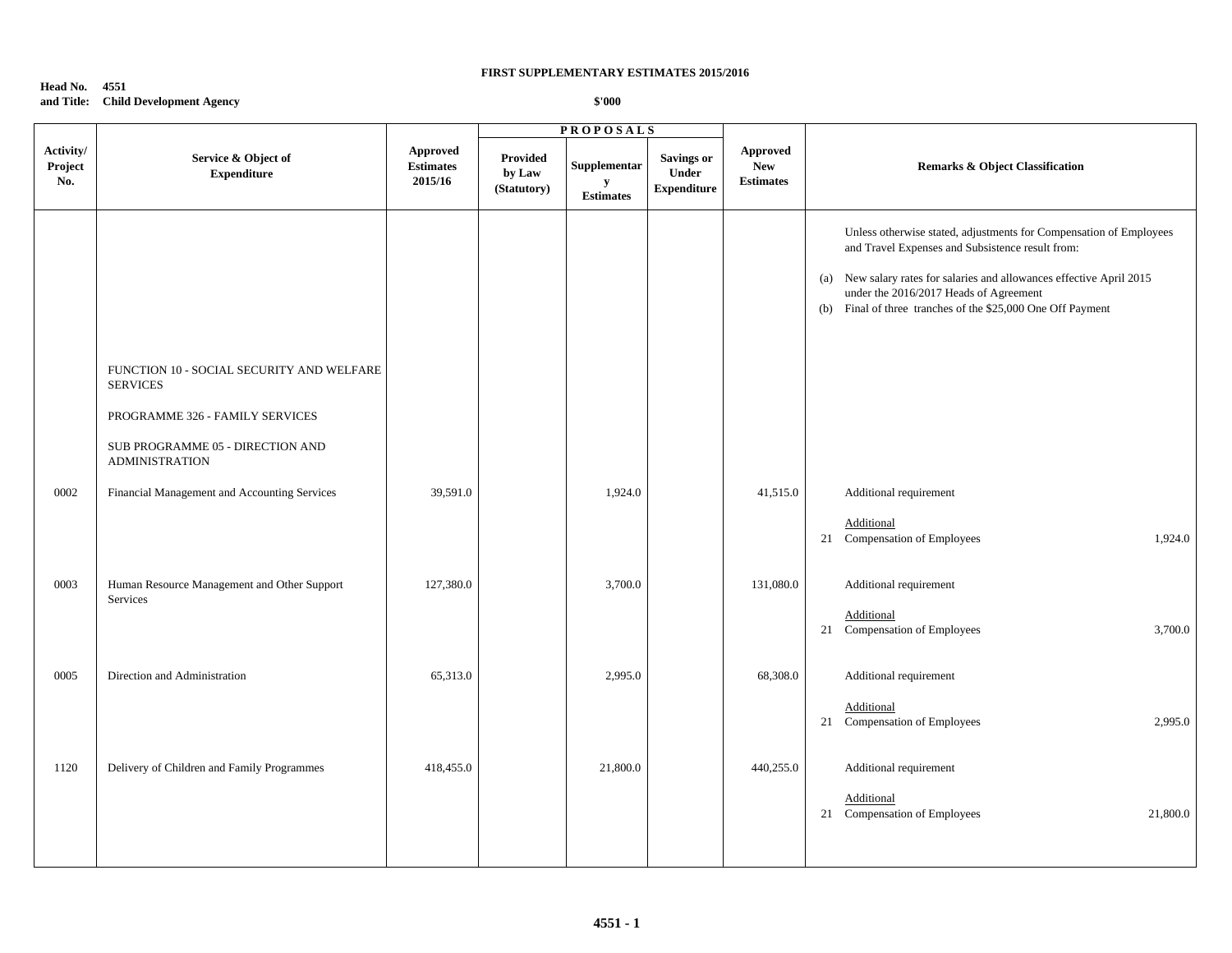## **Head No. 4551 and Title: Child Development Agency**

|                             |                                           |                                                                 |                                   | <b>PROPOSALS</b>                              |                                           |                                             |                                                              |  |
|-----------------------------|-------------------------------------------|-----------------------------------------------------------------|-----------------------------------|-----------------------------------------------|-------------------------------------------|---------------------------------------------|--------------------------------------------------------------|--|
| Activity/<br>Project<br>No. | Service & Object of<br><b>Expenditure</b> | Approved<br>$\label{p:estimates} \textbf{Estimates}$<br>2015/16 | Provided<br>by Law<br>(Statutory) | Supplementar<br>${\bf y}$<br><b>Estimates</b> | Savings or<br>Under<br><b>Expenditure</b> | Approved<br>${\bf New}$<br><b>Estimates</b> | <b>Remarks &amp; Object Classification</b>                   |  |
|                             | SUB PROGRAMME 20 - CHILDREN'S HOMES       |                                                                 |                                   |                                               |                                           |                                             |                                                              |  |
| 1106                        | Government Children's Homes               | 146,000.0                                                       |                                   | 6,298.0                                       |                                           | 152,298.0                                   | Additional requirement                                       |  |
|                             |                                           |                                                                 |                                   |                                               |                                           |                                             | <b>Additional</b><br>21 Compensation of Employees<br>6,298.0 |  |
|                             | SUB PROGRAMME 21 - PLACES OF SAFETY       |                                                                 |                                   |                                               |                                           |                                             |                                                              |  |
| 1108                        | Government Places of Safety               | 330,902.0                                                       |                                   | 14,374.0                                      |                                           | 345,276.0                                   | Additional requirement                                       |  |
|                             |                                           |                                                                 |                                   |                                               |                                           |                                             | Additional<br>21 Compensation of Employees<br>14,374.0       |  |
|                             |                                           |                                                                 |                                   |                                               |                                           |                                             |                                                              |  |
|                             |                                           |                                                                 |                                   |                                               |                                           |                                             |                                                              |  |
|                             |                                           |                                                                 |                                   |                                               |                                           |                                             |                                                              |  |
|                             |                                           |                                                                 |                                   |                                               |                                           |                                             |                                                              |  |
|                             |                                           |                                                                 |                                   |                                               |                                           |                                             |                                                              |  |
|                             |                                           |                                                                 |                                   |                                               |                                           |                                             |                                                              |  |
|                             |                                           |                                                                 |                                   |                                               |                                           |                                             |                                                              |  |
|                             |                                           |                                                                 |                                   |                                               |                                           |                                             |                                                              |  |
|                             |                                           |                                                                 |                                   |                                               |                                           |                                             |                                                              |  |
|                             | <b>GROSS TOTAL</b>                        | 2,050,991.0                                                     | $\blacksquare$                    | 51,091.0                                      | $\blacksquare$                            | 2,102,082.0                                 |                                                              |  |
|                             | <b>LESS APPROPRIATIONS-IN-AID</b>         | 1,400.0                                                         |                                   |                                               |                                           | 1,400.0                                     |                                                              |  |
|                             | NET TOTAL HEAD 4551                       | 2,049,591.0                                                     | $\overline{\phantom{a}}$          | 51,091.0                                      | $\blacksquare$                            | 2,100,682.0                                 |                                                              |  |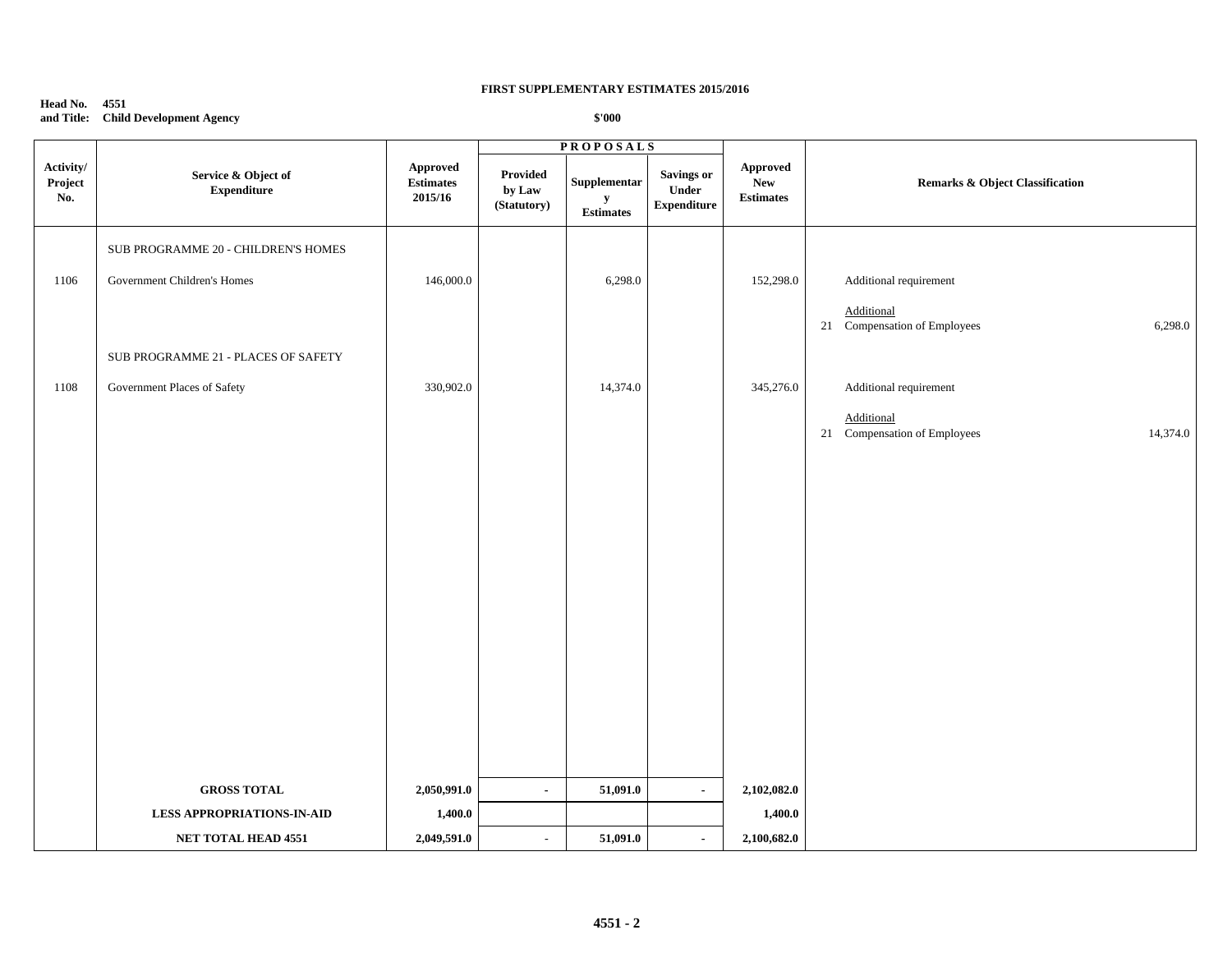#### **Head No. 5100 and Title: Ministry of Agriculture and Fisheries**

|                             |                                                                                                                                                           |                                                |                                   | <b>PROPOSALS</b>                  |                                                  |                                            |                                                                                                                                                                                                                                                                                                                       |
|-----------------------------|-----------------------------------------------------------------------------------------------------------------------------------------------------------|------------------------------------------------|-----------------------------------|-----------------------------------|--------------------------------------------------|--------------------------------------------|-----------------------------------------------------------------------------------------------------------------------------------------------------------------------------------------------------------------------------------------------------------------------------------------------------------------------|
| Activity/<br>Project<br>No. | Service & Object of<br><b>Expenditure</b>                                                                                                                 | <b>Approved</b><br><b>Estimates</b><br>2015/16 | Provided<br>by Law<br>(Statutory) | Supplementary<br><b>Estimates</b> | <b>Savings or</b><br>Under<br><b>Expenditure</b> | Approved<br><b>New</b><br><b>Estimates</b> | <b>Remarks &amp; Object Classification</b>                                                                                                                                                                                                                                                                            |
|                             | FUNCTION 04 - ECONOMIC AFFAIRS<br>SUB FUNCTION 03 - AGRICULTURE, FORESTRY AND FISHING<br>PROGRAMME 001 - EXECUTIVE DIRECTION AND<br><b>ADMINISTRATION</b> |                                                |                                   |                                   |                                                  |                                            | Except where otherwise stated, adjustments for<br>"Compensation of Employees" and "Travel Expenses<br>and Subsistence" result from:<br>(1) New rates for salaries and allowances effective April<br>2015 under the 2015/2017 Heads of Agreement<br>(2) Final of the three tranches of the \$25,000 One Off<br>Payment |
|                             | SUB PROGRAMME 01 - GENERAL ADMINISTRATION                                                                                                                 |                                                |                                   |                                   |                                                  |                                            |                                                                                                                                                                                                                                                                                                                       |
| 0001                        | Direction and Management                                                                                                                                  | 58,450.0                                       |                                   | 8,348.0                           |                                                  | 66,798.0                                   | Additional requirement includes \$0.75m for GCT<br>payments on purchases of goos and services<br>Additional<br>Compensation of Employees<br>760.0<br>21                                                                                                                                                               |
|                             |                                                                                                                                                           |                                                |                                   |                                   |                                                  |                                            | Travel Expenses and Subsistence<br>22<br>3,941.0<br>24<br>Utilities and Communication Services<br>116.0<br>25<br>Use of Goods and Services<br>3,516.0<br>30 Grants and Contributions<br>15.0<br>8,348.0                                                                                                               |
| 0002                        | Financial Management and Accounting Services                                                                                                              | 77,575.0                                       |                                   | 7,398.0                           |                                                  | 84,973.0                                   | Additional requirement includes \$0.897m for GCT<br>payments on purchases of goods and services                                                                                                                                                                                                                       |
|                             |                                                                                                                                                           |                                                |                                   |                                   |                                                  |                                            | Additional<br>21 Compensation of Employees<br>2,464.0<br>Travel Expenses and Subsistence<br>1,784.0<br>22<br>25 Use of Goods and Services<br>2,500.0<br>400.0<br>29<br>Awards and Social Assistance<br>250.0<br>32 Capital Goods<br>7,398.0                                                                           |
| 0279                        | Administration of Internal Audit                                                                                                                          | 32,212.0                                       |                                   | 3,105.0                           |                                                  | 35,317.0                                   | Additional requirement includes \$0.089m for GCT<br>payments on purchases of goods and services                                                                                                                                                                                                                       |
|                             |                                                                                                                                                           |                                                |                                   |                                   |                                                  |                                            | Additional<br>21 Compensation of Employees<br>790.0<br>Travel Expenses and Subsistence<br>1,651.0<br>22<br>25 Use of Goods and Services<br>664.0<br>3,105.0                                                                                                                                                           |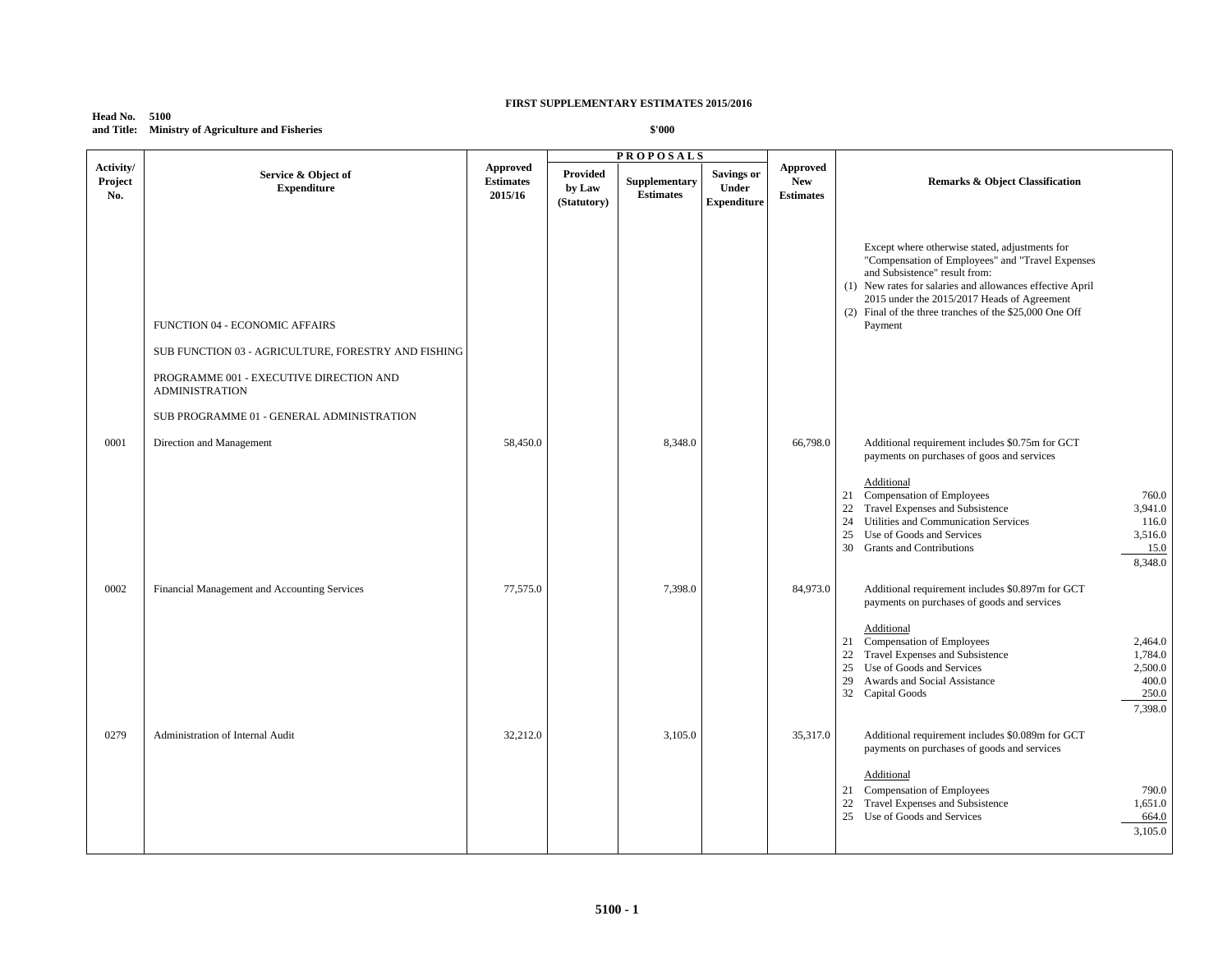#### **Head No. 5100 and Title: Ministry of Agriculture and Fisheries**

|                             |                                                                  |                                         |                                   | <b>PROPOSALS</b>                  |                                           |                                                   |                                                                                                                                                                                                                           |
|-----------------------------|------------------------------------------------------------------|-----------------------------------------|-----------------------------------|-----------------------------------|-------------------------------------------|---------------------------------------------------|---------------------------------------------------------------------------------------------------------------------------------------------------------------------------------------------------------------------------|
| Activity/<br>Project<br>No. | Service & Object of<br><b>Expenditure</b>                        | Approved<br><b>Estimates</b><br>2015/16 | Provided<br>by Law<br>(Statutory) | Supplementary<br><b>Estimates</b> | Savings or<br>Under<br><b>Expenditure</b> | <b>Approved</b><br><b>New</b><br><b>Estimates</b> | Remarks & Object Classification                                                                                                                                                                                           |
|                             | PROGRAMME 004 - REGIONAL AND INTERNATIONAL<br><b>COOPERATION</b> |                                         |                                   |                                   |                                           |                                                   |                                                                                                                                                                                                                           |
|                             | SUB PROGRAMME 06 - REGIONAL ORGANISATIONS                        |                                         |                                   |                                   |                                           |                                                   |                                                                                                                                                                                                                           |
| 0007                        | Membership Fees, Grants and Contributions                        | 58,000.0                                |                                   | 5,000.0                           |                                           | 63,000.0                                          | Additional requirement to meet payment of arrears<br>to the Caribbean Agricultural Research and Development<br>Institute (CARDI)                                                                                          |
|                             |                                                                  |                                         |                                   |                                   |                                           |                                                   | Additional<br>30 Grants and Contributions<br>5,000.0                                                                                                                                                                      |
|                             | SUB PROGRAMME 08 - INTERNATIONAL ORGANISATIONS                   |                                         |                                   |                                   |                                           |                                                   |                                                                                                                                                                                                                           |
| 0007                        | Membership Fees, Grants and Contributions                        | 11,882.0                                |                                   | 2,589.0                           |                                           | 14,471.0                                          | Additional requirement                                                                                                                                                                                                    |
|                             |                                                                  |                                         |                                   |                                   |                                           |                                                   | Additional<br>30 Grants and Contributions<br>2,589.0                                                                                                                                                                      |
|                             | PROGRAMME 100 - CROP/LIVESTOCK                                   |                                         |                                   |                                   |                                           |                                                   |                                                                                                                                                                                                                           |
|                             | SUB PROGRAMME 20 - CROP/LIVESTOCK PRODUCTION                     |                                         |                                   |                                   |                                           |                                                   |                                                                                                                                                                                                                           |
| 0126                        | Grant to Jamaica Agricultural Society (JAS)                      | 71,637.0                                |                                   | 20,692.0                          |                                           | 92,329.0                                          | Additional requirement                                                                                                                                                                                                    |
|                             |                                                                  |                                         |                                   |                                   |                                           |                                                   | Additional<br>21 Compensation of Employees<br>5,222.0<br>Travel Expenses and Subsistence<br>22<br>5,935.0<br>24<br>Utilities and Communication Services<br>4,535.0<br>25 Use of Goods and Services<br>5,000.0<br>20,692.0 |
| 0170                        | Production Incentives                                            | 211,000.0                               |                                   | 644.0                             |                                           | 211,644.0                                         | Additional requirement includes \$0.744m for GCT<br>payments on purchases of goods and services                                                                                                                           |
|                             |                                                                  |                                         |                                   |                                   |                                           |                                                   | Additional<br>24 Utilities and Communication Services<br>238.0<br>25<br>Use of Goods and Services<br>506.0<br>32 Capital Goods<br>600.0<br>1,344.0                                                                        |
|                             |                                                                  |                                         |                                   |                                   |                                           |                                                   | Reduction<br>33 Purchase of Animals<br>700.0                                                                                                                                                                              |
|                             |                                                                  |                                         |                                   |                                   |                                           |                                                   | Net Additional<br>644.0                                                                                                                                                                                                   |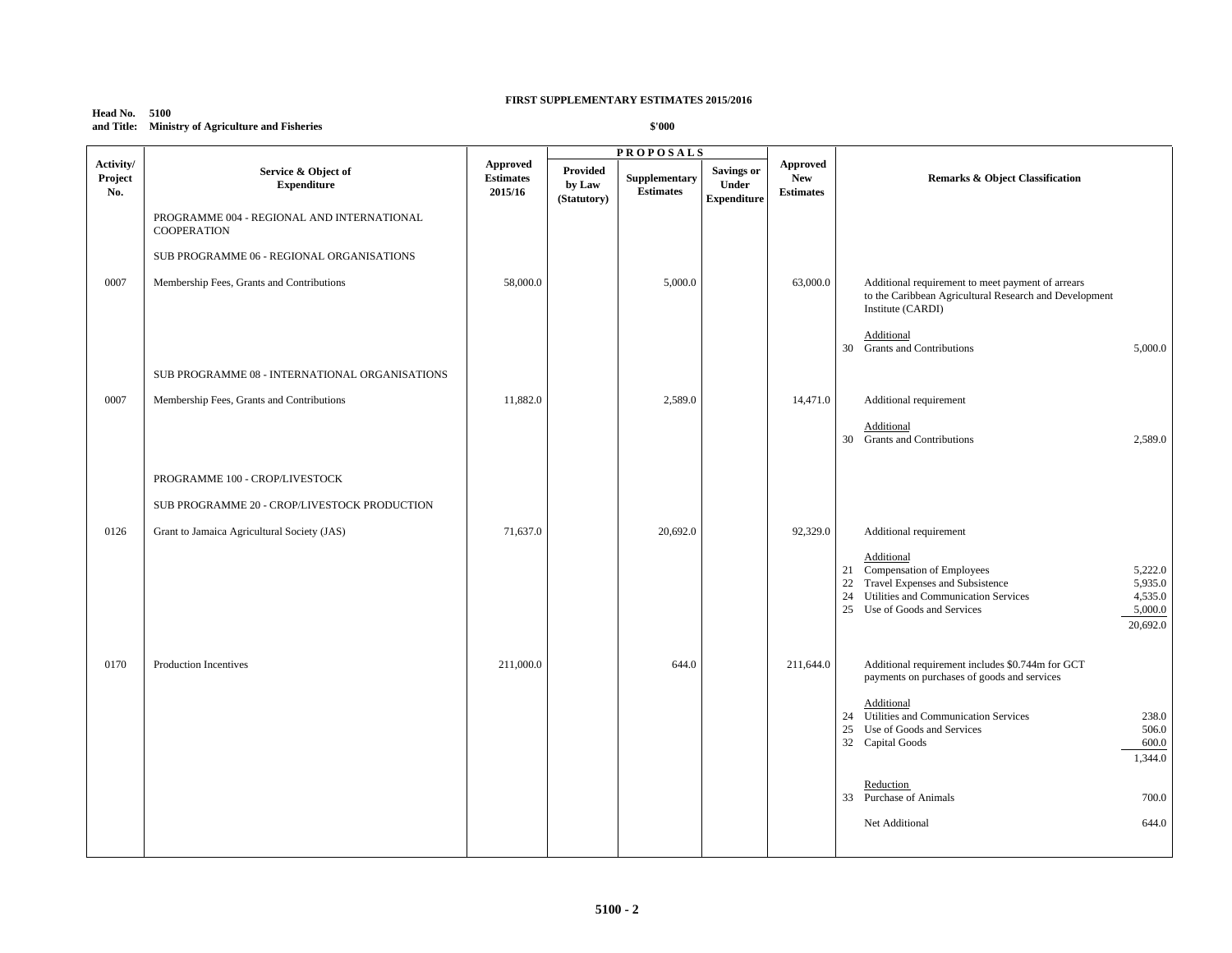## **Head No. 5100 and Title: Ministry of Agriculture and Fisheries**

|                             |                                                                                                 |                                         |                                   | <b>PROPOSALS</b>                 |                                           |                                                   |                                                                                                                                                                                  |
|-----------------------------|-------------------------------------------------------------------------------------------------|-----------------------------------------|-----------------------------------|----------------------------------|-------------------------------------------|---------------------------------------------------|----------------------------------------------------------------------------------------------------------------------------------------------------------------------------------|
| Activity/<br>Project<br>No. | Service & Object of<br><b>Expenditure</b>                                                       | Approved<br><b>Estimates</b><br>2015/16 | Provided<br>by Law<br>(Statutory) | Supplementary<br>$\bf Estimates$ | Savings or<br>Under<br><b>Expenditure</b> | <b>Approved</b><br><b>New</b><br><b>Estimates</b> | <b>Remarks &amp; Object Classification</b>                                                                                                                                       |
| 2032                        | Agro-Investment Corporation                                                                     | 135,704.0                               |                                   | 29,266.0                         |                                           | 164,970.0                                         | Additional requirement includes gratuity payment.                                                                                                                                |
|                             |                                                                                                 |                                         |                                   |                                  |                                           |                                                   | Additional<br>21 Compensation of Employees<br>15,883.0<br>Travel Expenses and Subsistence<br>22<br>6,183.0<br>Utilities and Communication Services<br>24<br>19,700.0<br>41,766.0 |
|                             |                                                                                                 |                                         |                                   |                                  |                                           |                                                   | Reduction<br>24 Utilities and Communication Services<br>6,500.0<br>31 Land and Structures<br>6,000.0<br>12,500.0                                                                 |
|                             |                                                                                                 |                                         |                                   |                                  |                                           |                                                   | Net Additional<br>29,266.0                                                                                                                                                       |
| 2076                        | Jamaica Dairy Development Board                                                                 | 83,590.0                                |                                   | 9,400.0                          |                                           | 92,990.0                                          | Additional requirement<br>Additional<br>21 Compensation of Employees<br>2,000.0<br>32 Capital Goods<br>8,400.0<br>10,400.0                                                       |
|                             |                                                                                                 |                                         |                                   |                                  |                                           |                                                   | Reduction<br>24 Utilities and Communication Services<br>1,000.0<br>9,400.0<br>Net Additional                                                                                     |
|                             | PROGRAMME 105 - IRRIGATION                                                                      |                                         |                                   |                                  |                                           |                                                   |                                                                                                                                                                                  |
|                             | SUB PROGRAMME 20 - GRANTS TO NATIONAL IRRIGATION<br>COMMISSION FOR DIRECTION AND ADMINISTRATION |                                         |                                   |                                  |                                           |                                                   |                                                                                                                                                                                  |
| 0157                        | Operation of Pumps (Electricity)                                                                | 340,000.0                               |                                   | 248,000.0                        |                                           | 588,000.0                                         | Additional requirement                                                                                                                                                           |
|                             |                                                                                                 |                                         |                                   |                                  |                                           |                                                   | Additional<br>24 Utilities and Communication Services<br>248,000.0                                                                                                               |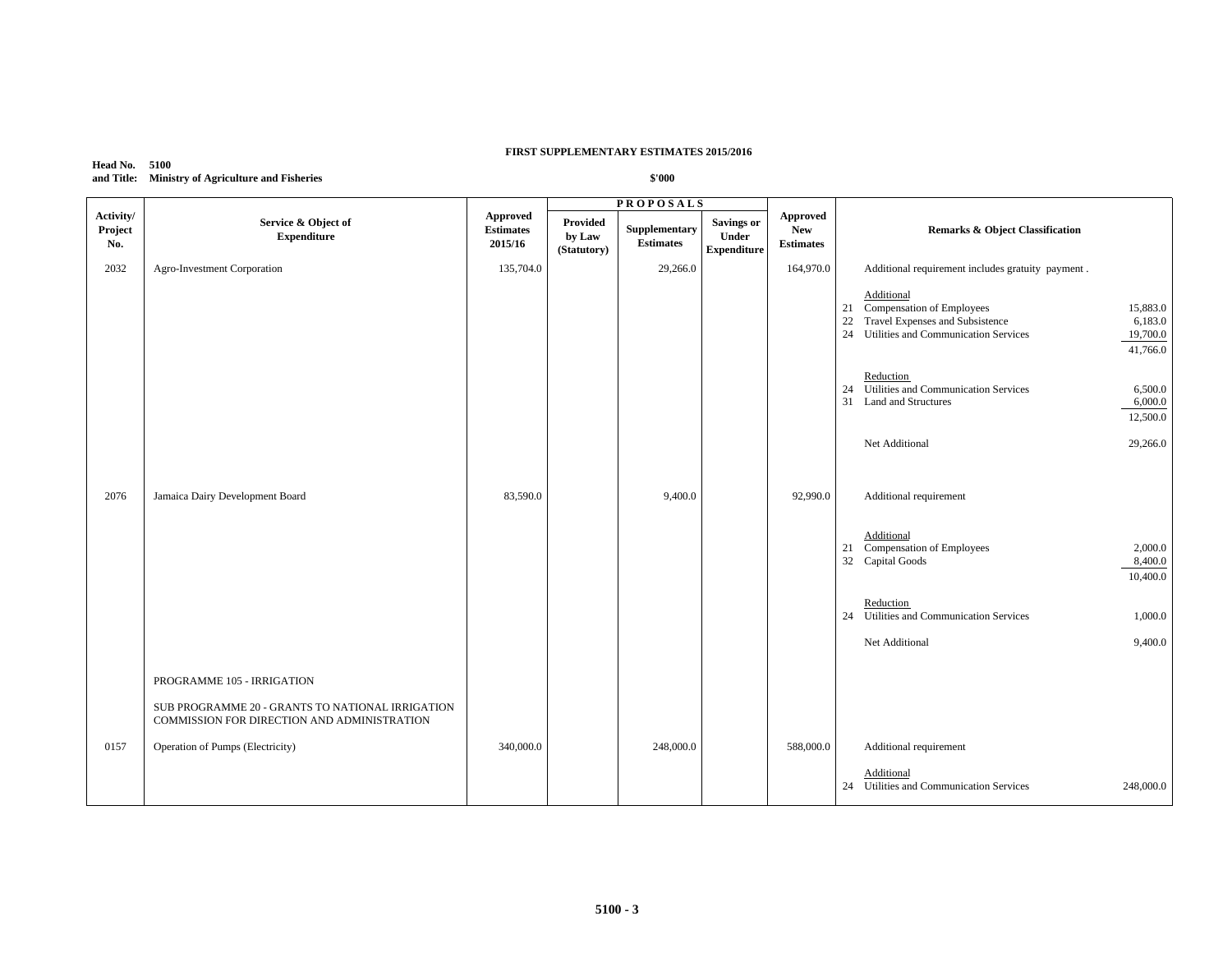#### **Head No. 5100 and Title: Ministry of Agriculture and Fisheries**

| Provided<br>Supplementary<br>by Law<br><b>Estimates</b><br>(Statutory)<br>9,859.0<br>17,650.0 | <b>Approved</b><br><b>Savings or</b><br><b>New</b><br>Under<br><b>Estimates</b><br><b>Expenditure</b><br>724,891.0<br>260,366.0 | <b>Remarks &amp; Object Classification</b><br>Additional requirement<br>Additional<br>22 Travel Expenses and Subsistence<br>9,659.0<br>31<br><b>Land and Structures</b><br>200.0<br>9,859.0<br>Additional requirement includes \$3.811m for GCT<br>payments on purchases of goods and services<br>Additional                   |
|-----------------------------------------------------------------------------------------------|---------------------------------------------------------------------------------------------------------------------------------|--------------------------------------------------------------------------------------------------------------------------------------------------------------------------------------------------------------------------------------------------------------------------------------------------------------------------------|
|                                                                                               |                                                                                                                                 |                                                                                                                                                                                                                                                                                                                                |
|                                                                                               |                                                                                                                                 |                                                                                                                                                                                                                                                                                                                                |
|                                                                                               |                                                                                                                                 |                                                                                                                                                                                                                                                                                                                                |
|                                                                                               |                                                                                                                                 |                                                                                                                                                                                                                                                                                                                                |
|                                                                                               |                                                                                                                                 | Compensation of Employees<br>11,486.0<br>21<br>Travel Expenses and Subsistence<br>22<br>2,353.0<br>24<br>Utilities and Communication Services<br>313.0<br>25 Use of Goods and Services<br>3,498.0<br>17,650.0                                                                                                                  |
| 62,788.0                                                                                      | 954,715.0                                                                                                                       | Additional requirement includes \$9.26m for GCT<br>payments on purchases of goods and services<br>Additional<br>21 Compensation of Employees<br>29,348.0<br>Travel Expenses and Subsistence<br>22<br>11,616.0<br>24<br>Utilities and Communication Services<br>17,502.0<br>25 Use of Goods and Services<br>4,322.0<br>62,788.0 |
|                                                                                               | 11,646.0                                                                                                                        | Revised requirement.<br>Reduction<br>Compensation of Employees<br>12,000.0<br>21<br>Utilities and Communication Services<br>24<br>150.0<br>12,150.0<br>Additional<br>22 Travel Expenses and Subsistence<br>504.0<br>11,646.0<br>Net Reduction                                                                                  |
|                                                                                               |                                                                                                                                 | 36,989.0                                                                                                                                                                                                                                                                                                                       |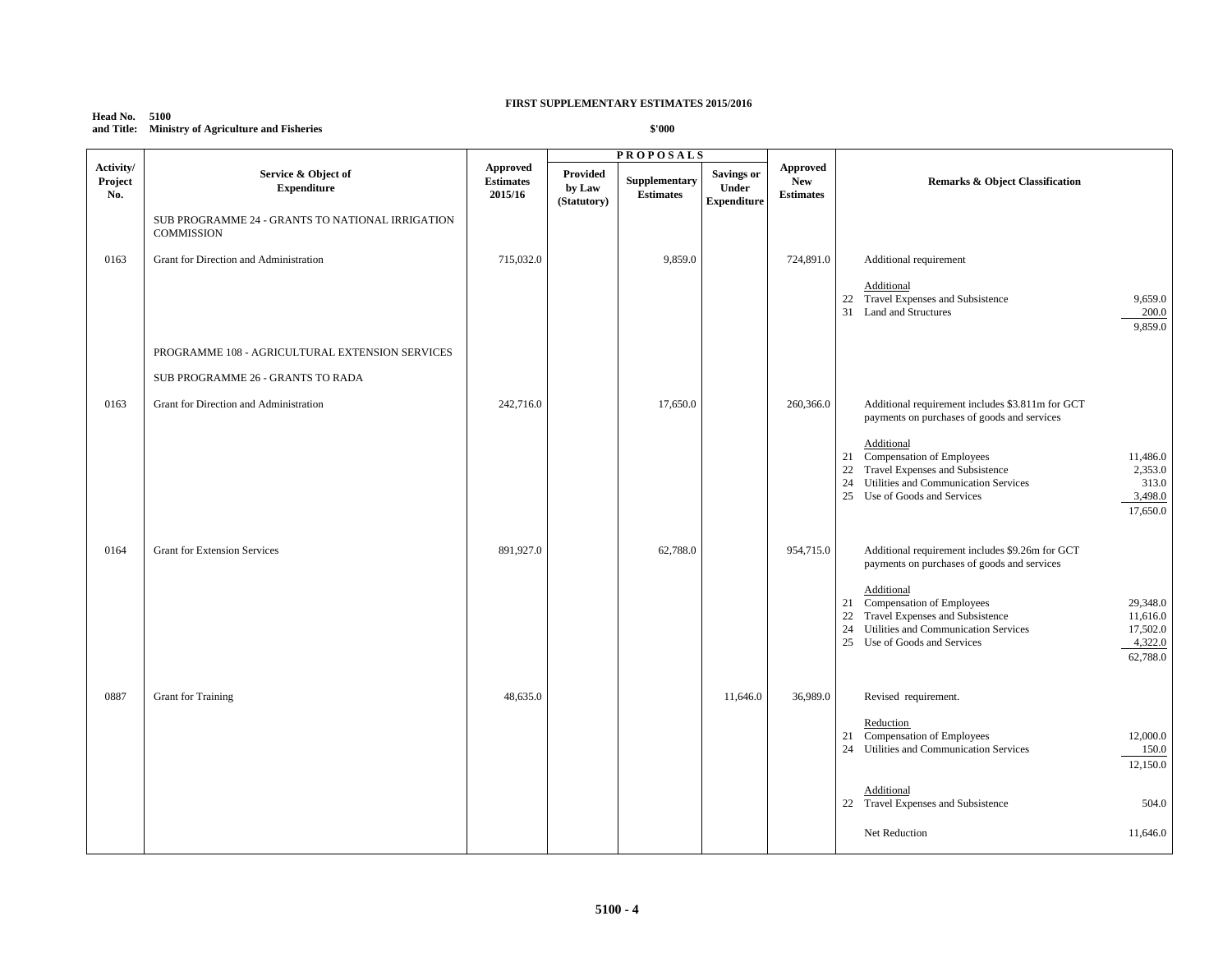## **Head No. 5100 and Title: Ministry of Agriculture and Fisheries**

|                             |                                                                       |                                         |                                   | <b>PROPOSALS</b>                  |                                                         |                                            |                                                                                                                                                                                                                                                                                         |
|-----------------------------|-----------------------------------------------------------------------|-----------------------------------------|-----------------------------------|-----------------------------------|---------------------------------------------------------|--------------------------------------------|-----------------------------------------------------------------------------------------------------------------------------------------------------------------------------------------------------------------------------------------------------------------------------------------|
| Activity/<br>Project<br>No. | Service & Object of<br><b>Expenditure</b>                             | Approved<br><b>Estimates</b><br>2015/16 | Provided<br>by Law<br>(Statutory) | Supplementary<br><b>Estimates</b> | <b>Savings or</b><br><b>Under</b><br><b>Expenditure</b> | Approved<br><b>New</b><br><b>Estimates</b> | <b>Remarks &amp; Object Classification</b>                                                                                                                                                                                                                                              |
| 2018                        | <b>Grant for Forestry</b>                                             | 17,166.0                                |                                   | 3,340.0                           |                                                         | 20,506.0                                   | Additional requirement                                                                                                                                                                                                                                                                  |
|                             |                                                                       |                                         |                                   |                                   |                                                         |                                            | Additional<br>21 Compensation of Employees<br>3,004.0<br>22 Travel Expenses and Subsistence<br>336.0<br>3,340.0                                                                                                                                                                         |
|                             | PROGRAMME 109 - POLICY COORDINATION AND<br>ADMINISTRATION DIRECTORATE |                                         |                                   |                                   |                                                         |                                            |                                                                                                                                                                                                                                                                                         |
|                             | SUB PROGRAMME 01 - GENERAL ADMINISTRATION                             |                                         |                                   |                                   |                                                         |                                            |                                                                                                                                                                                                                                                                                         |
| 0003                        | Human Resource Management and Other Support Services                  | 77,766.0                                |                                   | 10,849.0                          |                                                         | 88.615.0                                   | Additional requirement includes \$2.267m for GCT<br>payments on purchases of goods and services<br>Additional                                                                                                                                                                           |
|                             |                                                                       |                                         |                                   |                                   |                                                         |                                            | 21 Compensation of Employees<br>812.0<br>Travel Expenses and Subsistence<br>1,720.0<br>22<br>24 Utilities and Communication Services<br>221.0<br>Use of Goods and Services<br>2,046.0<br>25<br>29<br>Awards and Social Assistance<br>3,400.0<br>2,650.0<br>32 Capital Goods<br>10,849.0 |
| 0159                        | Maintenance of Buildings and Equipment                                | 293,296.0                               |                                   | 29,144.0                          |                                                         | 322,440.0                                  | Additional requirement includes \$14.916m for GCT<br>payments on purchases of goods and services                                                                                                                                                                                        |
|                             |                                                                       |                                         |                                   |                                   |                                                         |                                            | Additional<br>21 Compensation of Employees<br>6,675.0<br>Travel Expenses and Subsistence<br>22<br>2,471.0<br>24<br>Utilities and Communication Services<br>8,930.0<br>25<br>Use of Goods and Services<br>9,468.0<br>32 Capital Goods<br>1,600.0<br>29,144.0                             |
|                             | SUB PROGRAMME 02 - PLANNING AND DEVELOPMENT                           |                                         |                                   |                                   |                                                         |                                            |                                                                                                                                                                                                                                                                                         |
| 2027                        | Information and Communication Technology                              | 30,796.0                                |                                   | 6,778.0                           |                                                         | 37,574.0                                   | Additional requirement includes \$0.479m for GCT<br>payments on purchases of goods and services<br>Additional<br>21 Compensation of Employees<br>3,051.0                                                                                                                                |
|                             |                                                                       |                                         |                                   |                                   |                                                         |                                            | Travel Expenses and Subsistence<br>22<br>1,201.0<br>Utilities and Communication Services<br>24<br>64.0<br>Use of Goods and Services<br>1,262.0<br>25<br>32 Capital Goods<br>1,200.0<br>6,778.0                                                                                          |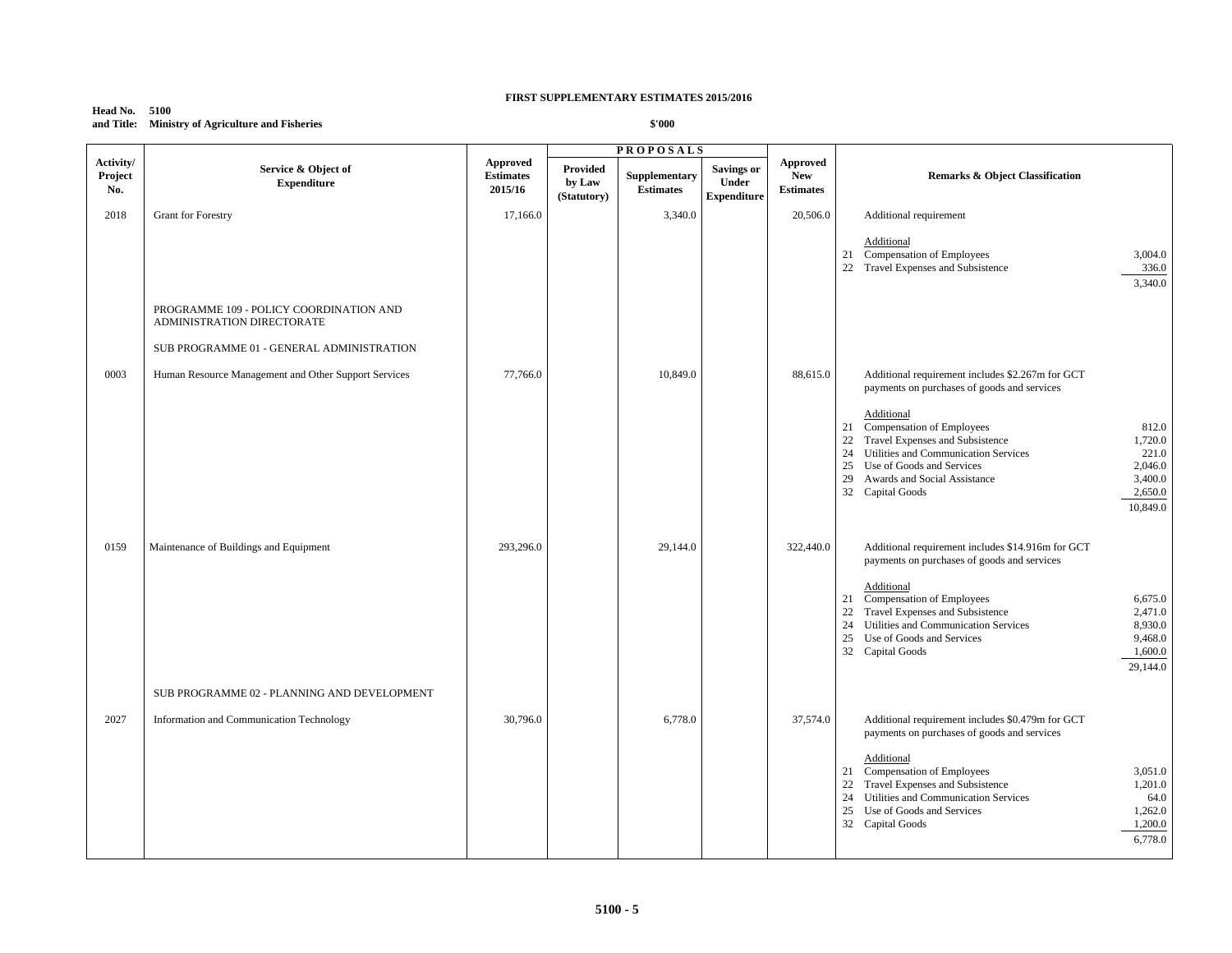## **Head No. 5100 and Title: Ministry of Agriculture and Fisheries**

|                             |                                                  |                                         |                                   | <b>PROPOSALS</b>                  |                                           |                                                   |                                                                                                                                                                                                                     |
|-----------------------------|--------------------------------------------------|-----------------------------------------|-----------------------------------|-----------------------------------|-------------------------------------------|---------------------------------------------------|---------------------------------------------------------------------------------------------------------------------------------------------------------------------------------------------------------------------|
| Activity/<br>Project<br>No. | Service & Object of<br><b>Expenditure</b>        | Approved<br><b>Estimates</b><br>2015/16 | Provided<br>by Law<br>(Statutory) | Supplementary<br><b>Estimates</b> | Savings or<br>Under<br><b>Expenditure</b> | <b>Approved</b><br><b>New</b><br><b>Estimates</b> | <b>Remarks &amp; Object Classification</b>                                                                                                                                                                          |
|                             | SUB PROGRAMME 05 - TRAINING                      |                                         |                                   |                                   |                                           |                                                   |                                                                                                                                                                                                                     |
| 0005                        | Direction and Administration                     | 33,162.0                                |                                   | 4,739.0                           |                                           | 37,901.0                                          | Additional requirement includes \$0.362m for GCT<br>payments on purchases of goods and services<br>Additional                                                                                                       |
|                             |                                                  |                                         |                                   |                                   |                                           |                                                   | 21 Compensation of Employees<br>1,264.0<br>22 Travel Expenses and Subsistence<br>214.0<br>Utilities and Communication Services<br>24<br>3,120.0<br>32 Capital Goods<br>141.0<br>4,739.0                             |
|                             | PROGRAMME 112 - AGRICULTURAL PLANNING AND POLICY |                                         |                                   |                                   |                                           |                                                   |                                                                                                                                                                                                                     |
|                             | SUB PROGRAMME 02 - PLANNING AND DEVELOPMENT      |                                         |                                   |                                   |                                           |                                                   |                                                                                                                                                                                                                     |
| 0005                        | Direction and Administration                     | 15,900.0                                |                                   | 4,794.0                           |                                           | 20,694.0                                          | Additional requirement includes GCT payments on<br>on purchases of goods and services                                                                                                                               |
|                             |                                                  |                                         |                                   |                                   |                                           |                                                   | Additional<br>Compensation of Employees<br>3,473.0<br>21<br>Travel Expenses and Subsistence<br>1,073.0<br>22<br>25 Use of Goods and Services<br>248.0<br>4,794.0                                                    |
| 0230                        | <b>Economic Planning</b>                         | 18,680.0                                |                                   | 4,050.0                           |                                           | 22,730.0                                          | Additional requirement includes \$0.11m for GCT<br>payments on purchases of goods and services                                                                                                                      |
|                             |                                                  |                                         |                                   |                                   |                                           |                                                   | Additional<br>21 Compensation of Employees<br>1,819.0<br>Travel Expenses and Subsistence<br>22<br>1,858.0<br>Utilities and Communication Services<br>24<br>20.0<br>353.0<br>25 Use of Goods and Services<br>4,050.0 |
|                             |                                                  |                                         |                                   |                                   |                                           |                                                   |                                                                                                                                                                                                                     |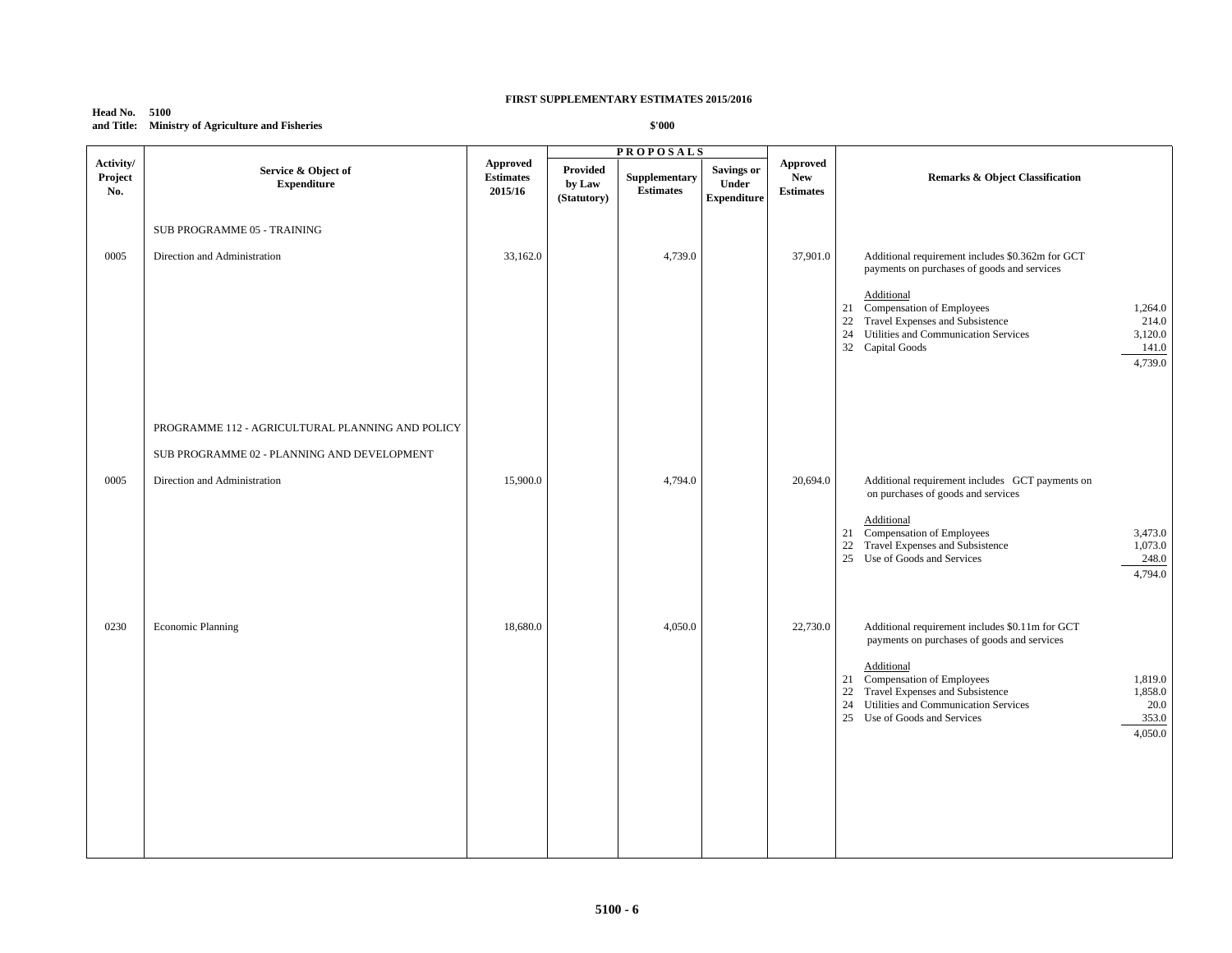## **Head No. 5100 and Title: Ministry of Agriculture and Fisheries**

|                             |                                                                     |                                                |                                          | <b>PROPOSALS</b>                  |                                                  |                                                   |                                                                                                                                                                |
|-----------------------------|---------------------------------------------------------------------|------------------------------------------------|------------------------------------------|-----------------------------------|--------------------------------------------------|---------------------------------------------------|----------------------------------------------------------------------------------------------------------------------------------------------------------------|
| Activity/<br>Project<br>No. | Service & Object of<br><b>Expenditure</b>                           | <b>Approved</b><br><b>Estimates</b><br>2015/16 | <b>Provided</b><br>by Law<br>(Statutory) | Supplementary<br><b>Estimates</b> | <b>Savings or</b><br>Under<br><b>Expenditure</b> | <b>Approved</b><br><b>New</b><br><b>Estimates</b> | <b>Remarks &amp; Object Classification</b>                                                                                                                     |
|                             | SUB PROGRAMME 20 - AGRICULTURAL MARKETING<br>AND PRODUCE INSPECTION |                                                |                                          |                                   |                                                  |                                                   |                                                                                                                                                                |
| 2036                        | <b>Agricultural Marketing Information Division</b>                  | 70,338.0                                       |                                          | 10,572.0                          |                                                  | 80,910.0                                          | Additional requirement includes \$0.058m for GCT<br>payments on purchases of goods and services                                                                |
|                             |                                                                     |                                                |                                          |                                   |                                                  |                                                   | Additional<br>21 Compensation of Employees<br>6,122.0<br>Travel Expenses and Subsistence<br>4,280.0<br>22<br>25 Use of Goods and Services<br>242.0<br>10,644.0 |
|                             |                                                                     |                                                |                                          |                                   |                                                  |                                                   | Reduction<br>24 Utilities and Communication Services<br>72.0                                                                                                   |
|                             |                                                                     |                                                |                                          |                                   |                                                  |                                                   | 10,572.0<br>Net Additional                                                                                                                                     |
|                             | SUB PROGRAMME 21 - AGRICULTURAL CREDIT                              |                                                |                                          |                                   |                                                  |                                                   |                                                                                                                                                                |
| 0145                        | Administrative Support to Agricultural Credit Board                 | 42,452.0                                       |                                          | 2,033.0                           |                                                  | 44,485.0                                          | Additional requirement                                                                                                                                         |
|                             |                                                                     |                                                |                                          |                                   |                                                  |                                                   | Additional<br>21 Compensation of Employees<br>1,422.0<br>22 Travel Expenses and Subsistence<br>947.0<br>2,369.0                                                |
|                             |                                                                     |                                                |                                          |                                   |                                                  |                                                   | Reduction<br>24 Utilities and Communication Services<br>336.0                                                                                                  |
|                             |                                                                     |                                                |                                          |                                   |                                                  |                                                   | 2,033.0<br>Net Additional                                                                                                                                      |
|                             | PROGRAMME 113 - TECHNICAL DIRECTORATE                               |                                                |                                          |                                   |                                                  |                                                   |                                                                                                                                                                |
|                             | SUB PROGRAMME 01 - GENERAL ADMINISTRATION                           |                                                |                                          |                                   |                                                  |                                                   |                                                                                                                                                                |
| 2004                        | Project Management and Coordination                                 | 13,398.0                                       |                                          | 899.0                             |                                                  | 14,297.0                                          | Additional requirement                                                                                                                                         |
|                             |                                                                     |                                                |                                          |                                   |                                                  |                                                   | Additional<br>21 Compensation of Employees<br>380.0<br>22 Travel Expenses and Subsistence<br>665.0<br>1,045.0                                                  |
|                             |                                                                     |                                                |                                          |                                   |                                                  |                                                   | Reduction<br>24 Utilities and Communication Services<br>50.0<br>25 Use of Goods and Services<br>96.0<br>146.0                                                  |
|                             |                                                                     |                                                |                                          |                                   |                                                  |                                                   | 899.0<br>Net Additional                                                                                                                                        |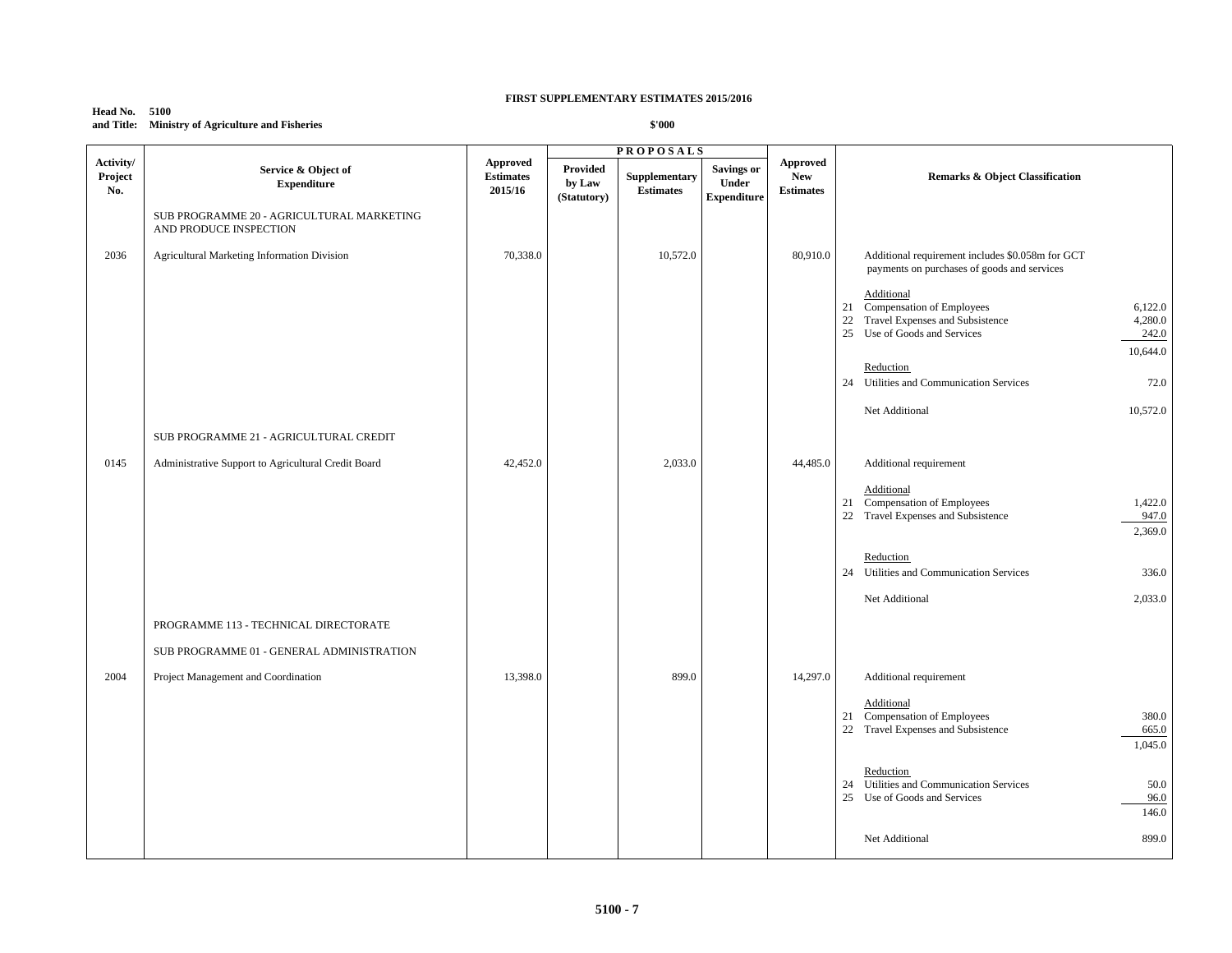## **Head No. 5100 and Title: Ministry of Agriculture and Fisheries**

|                             |                                                               |                                         |                                   | <b>PROPOSALS</b>                  |                                                  |                                                   |                                                                                                                                                                                                                                                                                                                 |
|-----------------------------|---------------------------------------------------------------|-----------------------------------------|-----------------------------------|-----------------------------------|--------------------------------------------------|---------------------------------------------------|-----------------------------------------------------------------------------------------------------------------------------------------------------------------------------------------------------------------------------------------------------------------------------------------------------------------|
| Activity/<br>Project<br>No. | Service & Object of<br><b>Expenditure</b>                     | Approved<br><b>Estimates</b><br>2015/16 | Provided<br>by Law<br>(Statutory) | Supplementary<br><b>Estimates</b> | <b>Savings or</b><br>Under<br><b>Expenditure</b> | <b>Approved</b><br><b>New</b><br><b>Estimates</b> | <b>Remarks &amp; Object Classification</b>                                                                                                                                                                                                                                                                      |
| 2028                        | <b>Technical Services Division</b>                            | 12,345.0                                |                                   | 2,170.0                           |                                                  | 14,515.0                                          | Additional requirement includes \$0.202m for GCT<br>payments on purchases of goods and services                                                                                                                                                                                                                 |
|                             |                                                               |                                         |                                   |                                   |                                                  |                                                   | Additional<br>Compensation of Employees<br>21<br>217.0<br>22<br>Travel Expenses and Subsistence<br>507.0<br>Utilities and Communication Services<br>24<br>20.0<br>25 Use of Goods and Services<br>1,426.0<br>2,170.0                                                                                            |
| 2079                        | Praedial Larceny Prevention Programme                         | 7.394.0                                 |                                   | 7.395.0                           |                                                  | 14,789.0                                          | Additional requirement includes \$4m for contribution<br>received from Lasco Manufacturing Limited to acquire<br>motor vehicle. This is reflected as Appropriations In Aid.<br>\$1.005m is included for GCT payments April 2015 to<br>March 2016                                                                |
|                             |                                                               |                                         |                                   |                                   |                                                  |                                                   | Additional<br>22 Travel Expenses and Subsistence<br>750.0<br>23<br>Rental of Property and Machinery<br>6.0<br>24 Utilities and Communication Services<br>44.0<br>Use of Goods and Services<br>25<br>2,595.0<br>32 Capital Goods<br>4,000.0<br>7,395.0                                                           |
|                             | SUB PROGRAMME 20 - PLANT QUARANTINE AND<br>PRODUCE INSPECTION |                                         |                                   |                                   |                                                  |                                                   |                                                                                                                                                                                                                                                                                                                 |
| 0142                        | Plant Quarantine and Produce Inspection                       | 231,362.0                               |                                   | 59,331.0                          |                                                  | 290,693.0                                         | Additional requirement includes \$5.925m for GCT payments<br>on purdhases of goods and services                                                                                                                                                                                                                 |
|                             |                                                               |                                         |                                   |                                   |                                                  |                                                   | Additional<br>Compensation of Employees<br>21<br>5,697.0<br>Travel Expenses and Subsistence<br>22<br>16,500.0<br>Utilities and Communication Services<br>24<br>9,496.0<br>25<br>Use of Goods and Services<br>20,138.0<br>31<br><b>Land and Structures</b><br>5,000.0<br>2,500.0<br>32 Capital Goods<br>59,331.0 |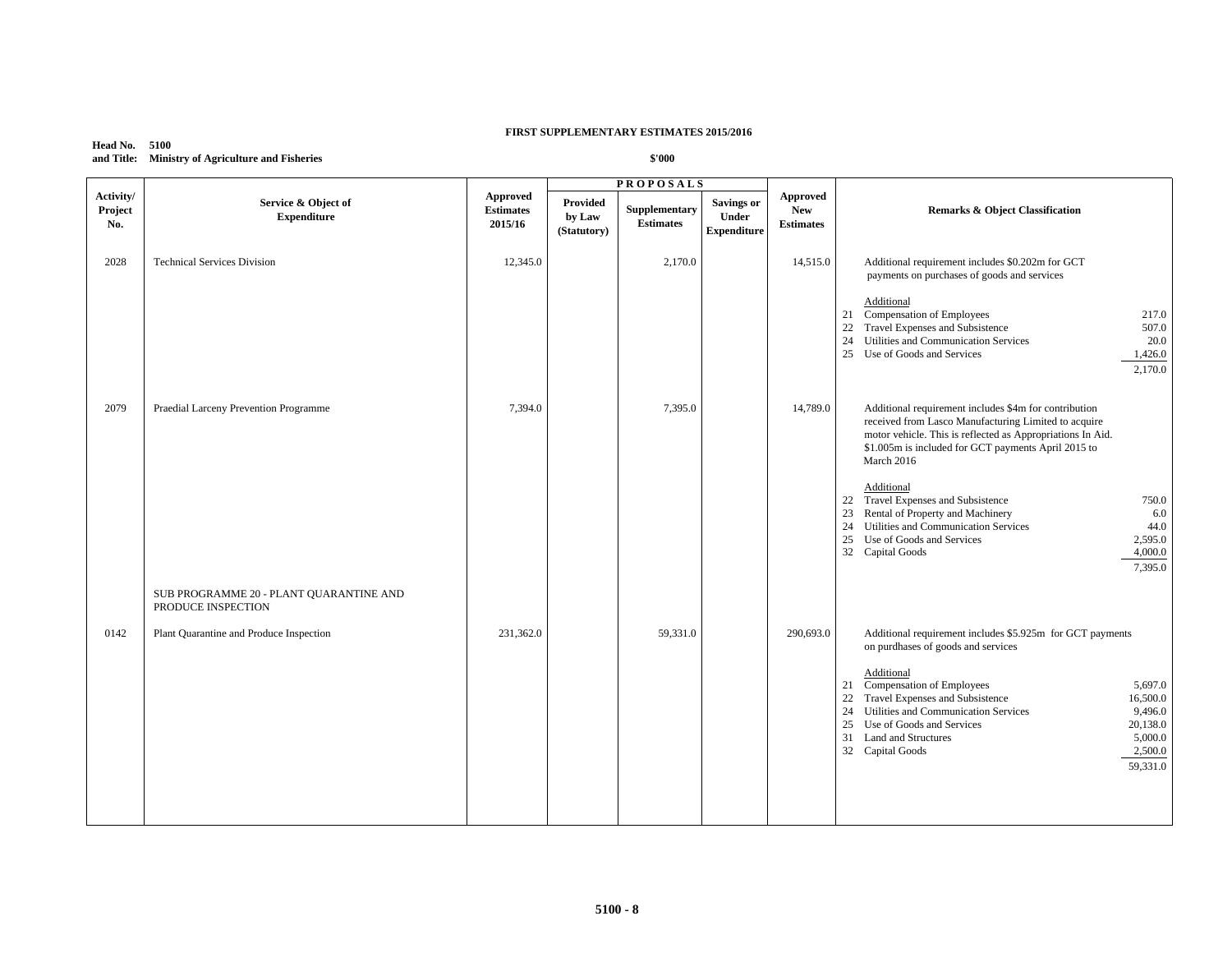## **Head No. 5100 and Title: Ministry of Agriculture and Fisheries**

|                             |                                                      |                                         |                                   | <b>PROPOSALS</b>                  |                                                  |                                                   |                                                                                                                                                                                        |
|-----------------------------|------------------------------------------------------|-----------------------------------------|-----------------------------------|-----------------------------------|--------------------------------------------------|---------------------------------------------------|----------------------------------------------------------------------------------------------------------------------------------------------------------------------------------------|
| Activity/<br>Project<br>No. | Service & Object of<br><b>Expenditure</b>            | Approved<br><b>Estimates</b><br>2015/16 | Provided<br>by Law<br>(Statutory) | Supplementary<br><b>Estimates</b> | <b>Savings or</b><br>Under<br><b>Expenditure</b> | <b>Approved</b><br><b>New</b><br><b>Estimates</b> | Remarks & Object Classification                                                                                                                                                        |
| 2077                        | Food Safety Modernisation Act Implementation Project | 23,000.0                                |                                   |                                   | 11,751.0                                         | 11,249.0                                          | Revised requirement                                                                                                                                                                    |
|                             |                                                      |                                         |                                   |                                   |                                                  |                                                   | Reduction<br>25 Use of Goods and Services<br>11,765.0                                                                                                                                  |
|                             |                                                      |                                         |                                   |                                   |                                                  |                                                   | Additional<br>24 Utilities and Communication Services<br>14.0                                                                                                                          |
|                             |                                                      |                                         |                                   |                                   |                                                  |                                                   | Net Reduction<br>11,751.0                                                                                                                                                              |
|                             | SUB PROGRAMME 23 - ZOOS AND GARDENS                  |                                         |                                   |                                   |                                                  |                                                   |                                                                                                                                                                                        |
| 0005                        | Direction and Administration                         | 26,499.0                                |                                   | 3,198.0                           |                                                  | 29,697.0                                          | Additional requirement includes \$0.006m for GCT<br>payments on purchases of goods and services<br>Additional                                                                          |
|                             |                                                      |                                         |                                   |                                   |                                                  |                                                   | 21 Compensation of Employees<br>2,772.0<br>22<br>Travel Expenses and Subsistence<br>320.0<br>24<br>Utilities and Communication Services<br>6.0<br>32 Capital Goods<br>100.0<br>3,198.0 |
| 0136                        | Maintenance of Gardens                               | 1,189.0                                 |                                   | 1,181.0                           |                                                  | 2,370.0                                           | Additional requirement includes \$0.341m for GCT<br>payments for purchases of goods and services                                                                                       |
|                             |                                                      |                                         |                                   |                                   |                                                  |                                                   | Additional<br>24 Utilities and Communication Services<br>246.0<br>25<br>935.0<br>Use of Goods and Services<br>1,181.0                                                                  |
| 2072                        | Nature Preservation                                  | 42,690.0                                |                                   | 2,896.0                           |                                                  | 45,586.0                                          | Additional requirement                                                                                                                                                                 |
|                             |                                                      |                                         |                                   |                                   |                                                  |                                                   | Additional<br>Compensation of Employees<br>21<br>2,466.0<br>22 Travel Expenses and Subsistence<br>430.0<br>2,896.0                                                                     |
|                             |                                                      |                                         |                                   |                                   |                                                  |                                                   |                                                                                                                                                                                        |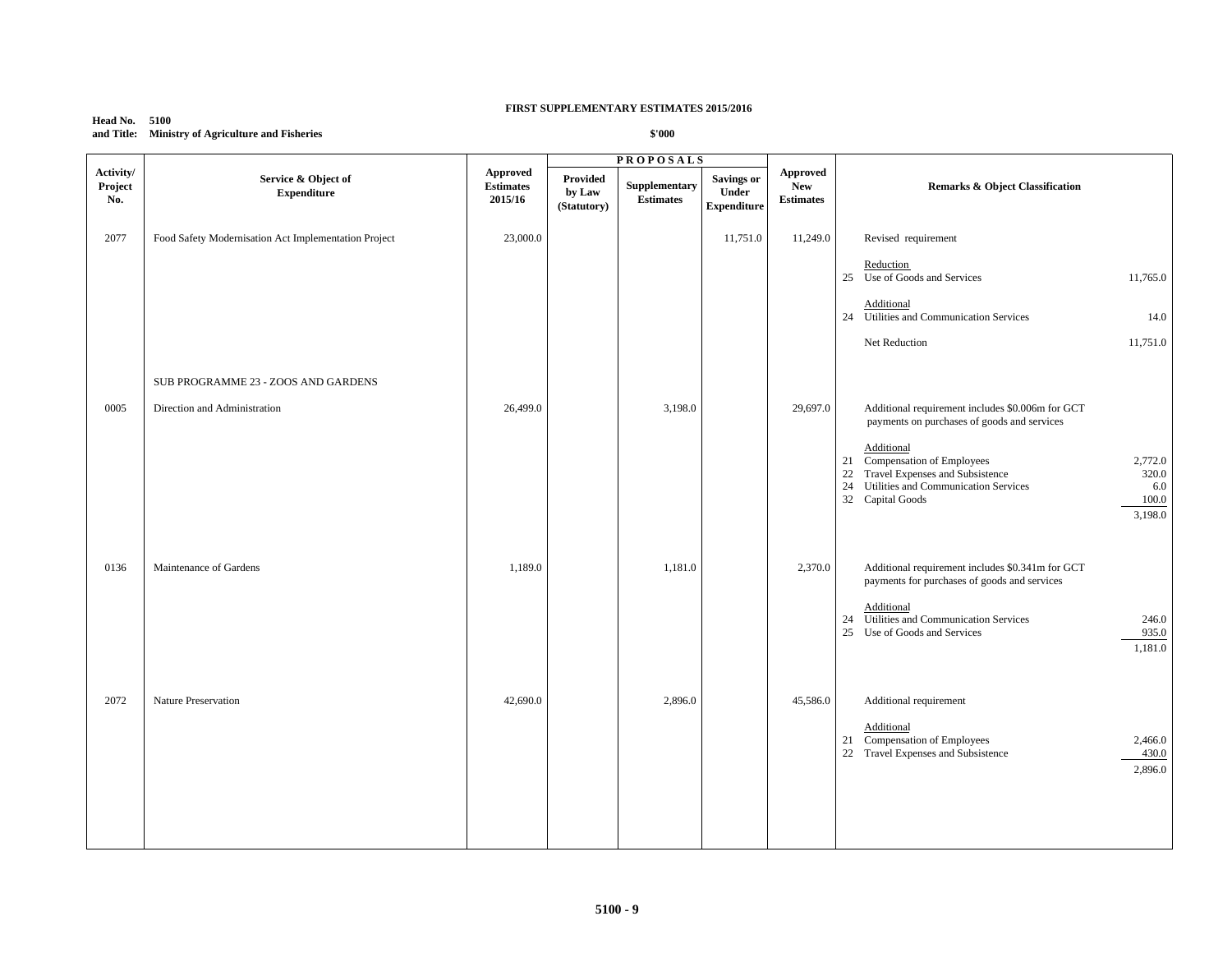#### **Head No. 5100 and Title: Ministry of Agriculture and Fisheries**

|                             |                                             |                                                |                                   | <b>PROPOSALS</b>                 |                                                  |                                                   |                                                                                                                                                                                                                                                          |
|-----------------------------|---------------------------------------------|------------------------------------------------|-----------------------------------|----------------------------------|--------------------------------------------------|---------------------------------------------------|----------------------------------------------------------------------------------------------------------------------------------------------------------------------------------------------------------------------------------------------------------|
| Activity/<br>Project<br>No. | Service & Object of<br><b>Expenditure</b>   | <b>Approved</b><br><b>Estimates</b><br>2015/16 | Provided<br>by Law<br>(Statutory) | Supplementary<br>$\bf Estimates$ | <b>Savings or</b><br>Under<br><b>Expenditure</b> | <b>Approved</b><br><b>New</b><br><b>Estimates</b> | <b>Remarks &amp; Object Classification</b>                                                                                                                                                                                                               |
|                             | <b>SUB PROGRAMME 25 - FISHERIES</b>         |                                                |                                   |                                  |                                                  |                                                   |                                                                                                                                                                                                                                                          |
| 0005                        | Direction and Administration                | 35,906.0                                       |                                   | 10,375.0                         |                                                  | 46,281.0                                          | Additional requirement                                                                                                                                                                                                                                   |
|                             |                                             |                                                |                                   |                                  |                                                  |                                                   | Additional<br>21 Compensation of Employees<br>7,184.0<br>22 Travel Expenses and Subsistence<br>2,141.0<br>24<br>Utilities and Communication Services<br>50.0<br>25 Use of Goods and Services<br>1,000.0<br>10,375.0                                      |
| 0181                        | Development of Offshore Fishing             | 91,907.0                                       |                                   | 17,608.0                         |                                                  | 109,515.0                                         | Additional requirement includes \$0.9m for GCT payments<br>on purdhases of goods and services                                                                                                                                                            |
|                             |                                             |                                                |                                   |                                  |                                                  |                                                   | Additional<br>21 Compensation of Employees<br>4,111.0<br>Travel Expenses and Subsistence<br>2,750.0<br>22<br>24 Utilities and Communication Services<br>7,747.0<br>2,000.0<br>25<br>Use of Goods and Services<br>1,000.0<br>32 Capital Goods<br>17,608.0 |
| 0182                        | Development of Inland Fishing               | 50,884.0                                       |                                   | 7,506.0                          |                                                  | 58,390.0                                          | Additional requirement includes \$0.481m for GCT<br>payments on purchases of goods and services                                                                                                                                                          |
|                             |                                             |                                                |                                   |                                  |                                                  |                                                   | Additional<br>Compensation of Employees<br>2,282.0<br>21<br>Travel Expenses and Subsistence<br>650.0<br>22<br>24<br>Utilities and Communication Services<br>3,683.0<br>891.0<br>25 Use of Goods and Services<br>7,506.0                                  |
|                             | SUB PROGRAMME 27 - RESEARCH AND DEVELOPMENT |                                                |                                   |                                  |                                                  |                                                   |                                                                                                                                                                                                                                                          |
| 0005                        | Direction and Administration                | 26,086.0                                       |                                   | 2,674.0                          |                                                  | 28,760.0                                          | Additional requirement                                                                                                                                                                                                                                   |
|                             |                                             |                                                |                                   |                                  |                                                  |                                                   | Additional<br>21 Compensation of Employees<br>1,195.0<br>Travel Expenses and Subsistence<br>22<br>564.0<br>24<br>Utilities and Communication Services<br>115.0<br>1,224.0<br>29 Awards and Social Assistance<br>3,098.0                                  |
|                             |                                             |                                                |                                   |                                  |                                                  |                                                   | Reduction<br>25 Use of Goods and Services<br>424.0                                                                                                                                                                                                       |
|                             |                                             |                                                |                                   |                                  |                                                  |                                                   | Net Additional<br>2,674.0                                                                                                                                                                                                                                |
|                             |                                             |                                                |                                   |                                  |                                                  |                                                   |                                                                                                                                                                                                                                                          |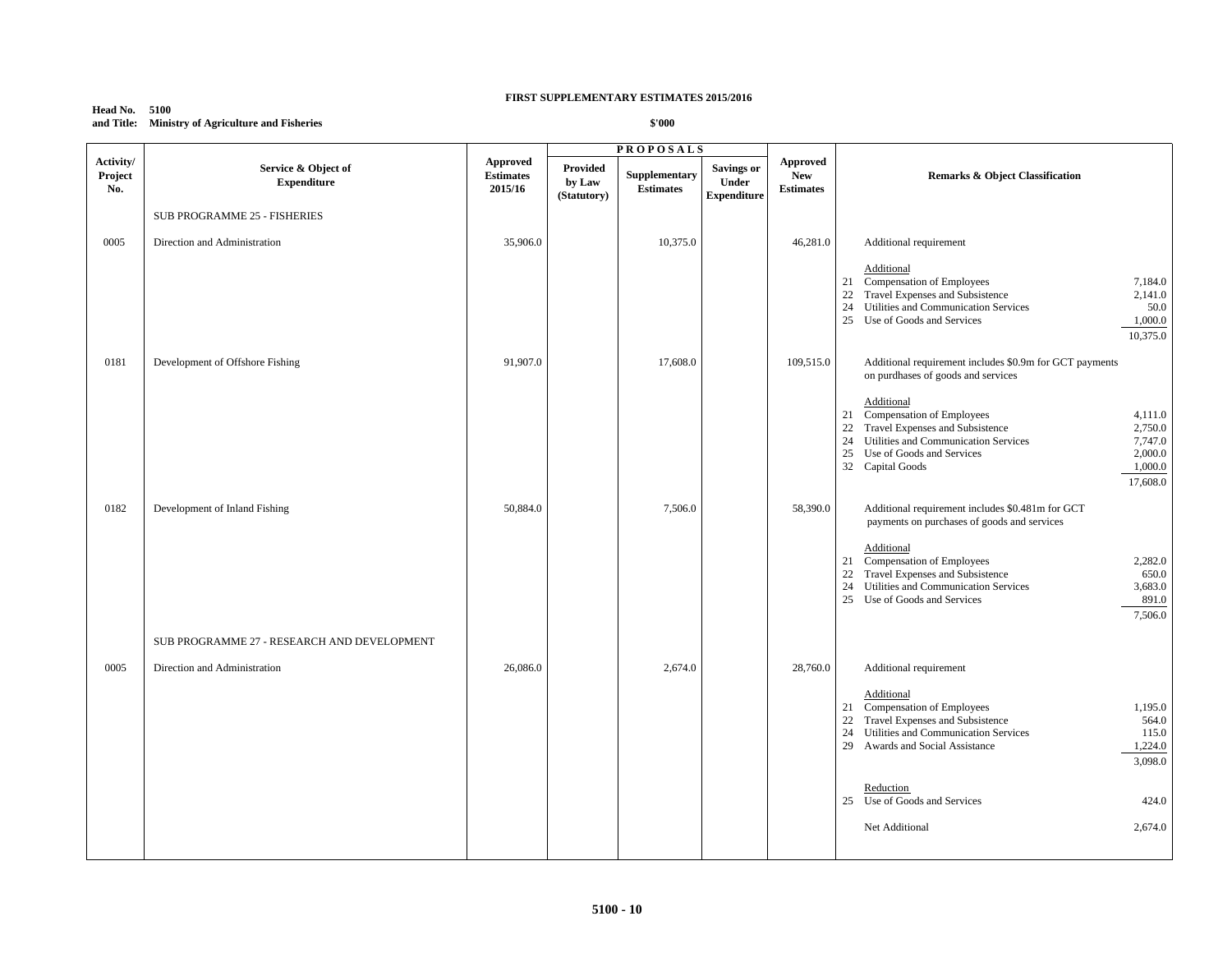#### **Head No. 5100 and Title: Ministry of Agriculture and Fisheries**

|                             |                                           |                                         |                                   | <b>PROPOSALS</b>                  |                                                         |                                            |                                                                                                                                                                                                                                                             |
|-----------------------------|-------------------------------------------|-----------------------------------------|-----------------------------------|-----------------------------------|---------------------------------------------------------|--------------------------------------------|-------------------------------------------------------------------------------------------------------------------------------------------------------------------------------------------------------------------------------------------------------------|
| Activity/<br>Project<br>No. | Service & Object of<br><b>Expenditure</b> | Approved<br><b>Estimates</b><br>2015/16 | Provided<br>by Law<br>(Statutory) | Supplementary<br><b>Estimates</b> | <b>Savings or</b><br><b>Under</b><br><b>Expenditure</b> | Approved<br><b>New</b><br><b>Estimates</b> | <b>Remarks &amp; Object Classification</b>                                                                                                                                                                                                                  |
| 0019                        | Phytosanitary Research                    | 13,457.0                                |                                   | 398.0                             |                                                         | 13,855.0                                   | Additional requirement                                                                                                                                                                                                                                      |
|                             |                                           |                                         |                                   |                                   |                                                         |                                            | Additional<br>21<br>Compensation of Employees<br>323.0<br>22 Travel Expenses and Subsistence<br>75.0<br>398.0                                                                                                                                               |
| 0112                        | Epidemiology and Surveillance             | 46,398.0                                |                                   | 3,809.0                           |                                                         | 50,207.0                                   | Additional requirement                                                                                                                                                                                                                                      |
|                             |                                           |                                         |                                   |                                   |                                                         |                                            | Additional<br>21 Compensation of Employees<br>3,016.0<br>22 Travel Expenses and Subsistence<br>793.0<br>3,809.0                                                                                                                                             |
| 2007                        | Grant for the Banana Breeding Project     | 82,466.0                                |                                   | 3,112.0                           |                                                         | 85,578.0                                   | Additional requirement includes \$0.061m for GCT<br>payments on purchases of goods and services                                                                                                                                                             |
|                             |                                           |                                         |                                   |                                   |                                                         |                                            | Additional<br>Compensation of Employees<br>1,708.0<br>21<br>22<br>Travel Expenses and Subsistence<br>1,053.0<br>24<br>Utilities and Communication Services<br>290.0<br>25 Use of Goods and Services<br>61.0<br>3,112.0                                      |
| 2013                        | <b>Research Station Management</b>        | 96,234.0                                |                                   | 21,593.0                          |                                                         | 117,827.0                                  | Additional requirement includes \$3.229m for GCT<br>payments on purchases of goods and services                                                                                                                                                             |
|                             |                                           |                                         |                                   |                                   |                                                         |                                            | Additional<br>Compensation of Employees<br>7,837.0<br>21<br>Travel Expenses and Subsistence<br>22<br>1,527.0<br>24<br>Utilities and Communication Services<br>10,865.0<br>25<br>Use of Goods and Services<br>964.0<br>32 Capital Goods<br>400.0<br>21,593.0 |
| 2015                        | Animal Breeding and Husbandry             | 86,964.0                                |                                   | 4,893.0                           |                                                         | 91,857.0                                   | Additional requirement includes \$0.076m for GCT<br>payments on purchases of goods and services<br>Additional                                                                                                                                               |
|                             |                                           |                                         |                                   |                                   |                                                         |                                            | Compensation of Employees<br>2,481.0<br>21<br>22<br>Travel Expenses and Subsistence<br>907.0<br>24<br>Utilities and Communication Services<br>422.0<br>25<br>Use of Goods and Services<br>833.0<br>32 Capital Goods<br>250.0<br>4,893.0                     |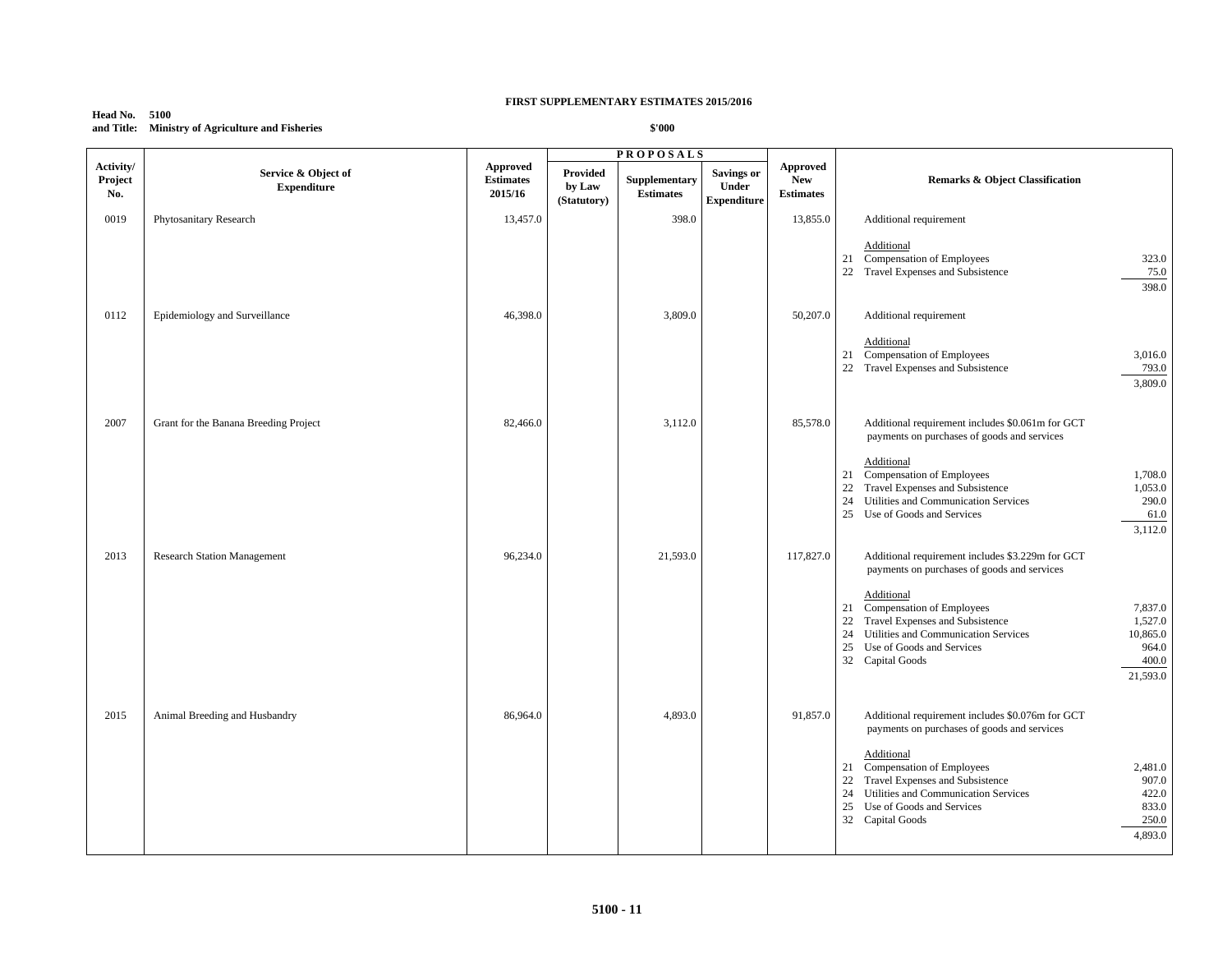## **Head No. 5100 and Title: Ministry of Agriculture and Fisheries**

|                             |                                                                                                                                                                        |                                         |                                   | <b>PROPOSALS</b>                  |                                                  |                                                   |                                                                                                                                                                                                                                                                                                                                                                |
|-----------------------------|------------------------------------------------------------------------------------------------------------------------------------------------------------------------|-----------------------------------------|-----------------------------------|-----------------------------------|--------------------------------------------------|---------------------------------------------------|----------------------------------------------------------------------------------------------------------------------------------------------------------------------------------------------------------------------------------------------------------------------------------------------------------------------------------------------------------------|
| Activity/<br>Project<br>No. | Service & Object of<br><b>Expenditure</b>                                                                                                                              | Approved<br><b>Estimates</b><br>2015/16 | Provided<br>by Law<br>(Statutory) | Supplementary<br><b>Estimates</b> | <b>Savings or</b><br>Under<br><b>Expenditure</b> | <b>Approved</b><br><b>New</b><br><b>Estimates</b> | <b>Remarks &amp; Object Classification</b>                                                                                                                                                                                                                                                                                                                     |
| 2016                        | Field and Horticultural Crops                                                                                                                                          | 30,239.0                                |                                   | 4,865.0                           |                                                  | 35,104.0                                          | Additional requirement                                                                                                                                                                                                                                                                                                                                         |
|                             |                                                                                                                                                                        |                                         |                                   |                                   |                                                  |                                                   | Additional<br>21 Compensation of Employees<br>2,878.0<br>Travel Expenses and Subsistence<br>22<br>1,727.0<br>25 Use of Goods and Services<br>1,260.0<br>5,865.0                                                                                                                                                                                                |
|                             |                                                                                                                                                                        |                                         |                                   |                                   |                                                  |                                                   | Reduction<br>24 Utilities and Communication Services<br>1,000.0                                                                                                                                                                                                                                                                                                |
|                             |                                                                                                                                                                        |                                         |                                   |                                   |                                                  |                                                   | Net Additional<br>4,865.0                                                                                                                                                                                                                                                                                                                                      |
| 2080                        | Protection of Jamaica's Plant Genetic Resources for Food and Nutrition<br>Security (formerly Harnessing Jamaica's Plant Genetic Resources for<br>Food and Agriculture) | 10,000.0                                |                                   |                                   | 5,105.0                                          | 4,895.0                                           | Revised requirement<br>Reduction<br>Travel Expenses and Subsistence<br>1,850.0<br>22<br>25 Use of Goods and Services<br>2,705.0<br>550.0<br>32 Capital Goods<br>5,105.0                                                                                                                                                                                        |
|                             | SUB PROGRAMME 30 - VETERINARY SERVICES                                                                                                                                 |                                         |                                   |                                   |                                                  |                                                   |                                                                                                                                                                                                                                                                                                                                                                |
| 0005                        | Direction and Administration                                                                                                                                           | 222,221.0                               |                                   | 13,622.0                          |                                                  | 235,843.0                                         | Additional requirement includes \$4.95m for GCT<br>payments on purchases of goods and services<br>Additional<br>22 Travel Expenses and Subsistence<br>8,335.0<br>Utilities and Communication Services<br>24<br>2,261.0<br>25<br>Use of Goods and Services<br>7,510.0<br>5,000.0<br>31<br><b>Land and Structures</b><br>32 Capital Goods<br>3,516.0<br>26,622.0 |
|                             |                                                                                                                                                                        |                                         |                                   |                                   |                                                  |                                                   | Reduction<br>21 Compensation of Employees<br>13,000.0                                                                                                                                                                                                                                                                                                          |
|                             |                                                                                                                                                                        |                                         |                                   |                                   |                                                  |                                                   | Net Additional<br>13,622.0                                                                                                                                                                                                                                                                                                                                     |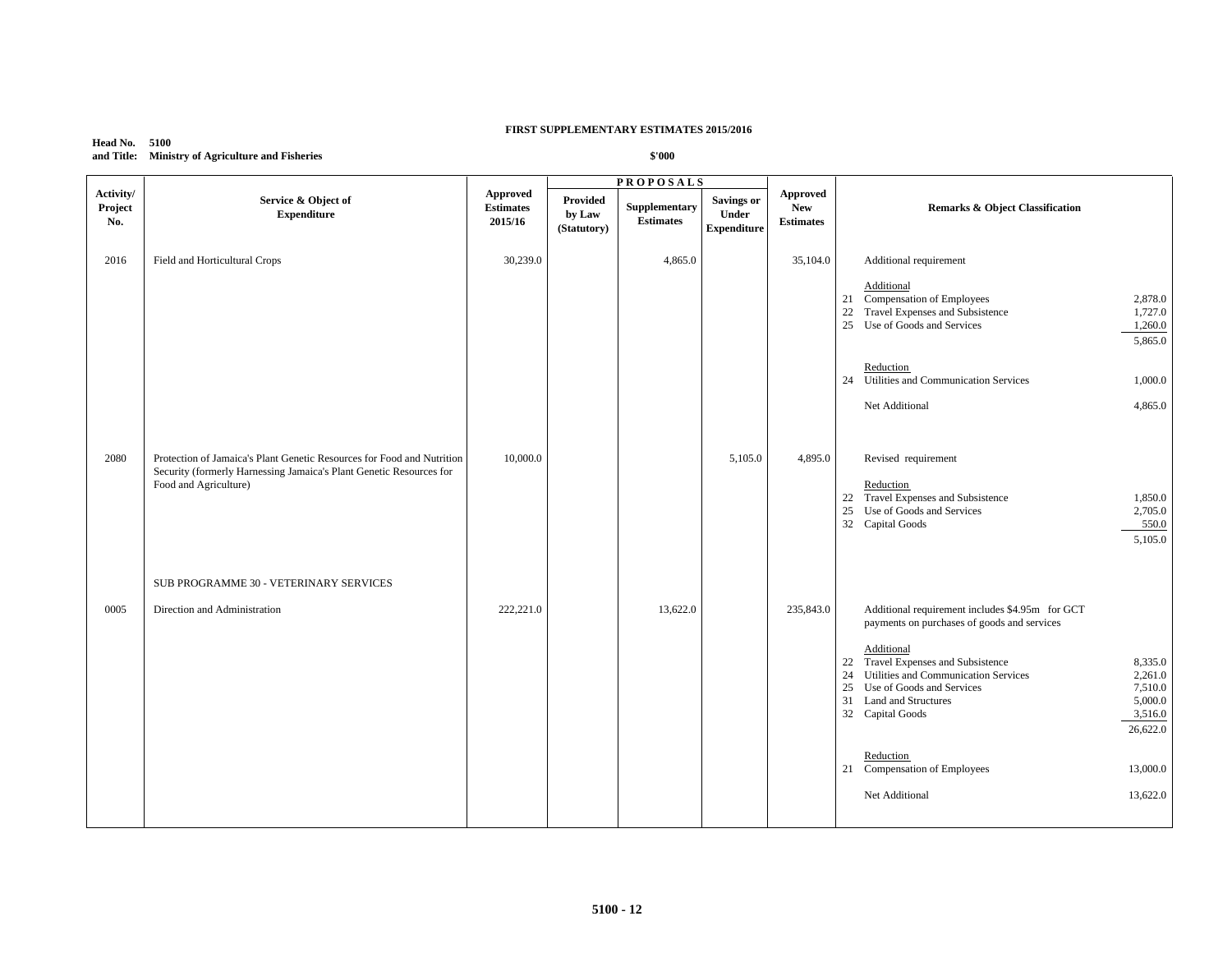## **Head No. 5100 and Title: Ministry of Agriculture and Fisheries**

|                             |                                                               |                                                |                                   | <b>PROPOSALS</b>                  |                                                  |                                                   |                                                                                                                                                                                                     |
|-----------------------------|---------------------------------------------------------------|------------------------------------------------|-----------------------------------|-----------------------------------|--------------------------------------------------|---------------------------------------------------|-----------------------------------------------------------------------------------------------------------------------------------------------------------------------------------------------------|
| Activity/<br>Project<br>No. | Service & Object of<br><b>Expenditure</b>                     | <b>Approved</b><br><b>Estimates</b><br>2015/16 | Provided<br>by Law<br>(Statutory) | Supplementary<br><b>Estimates</b> | <b>Savings or</b><br>Under<br><b>Expenditure</b> | <b>Approved</b><br><b>New</b><br><b>Estimates</b> | <b>Remarks &amp; Object Classification</b>                                                                                                                                                          |
| 0148                        | <b>Laboratory Services</b>                                    | 66,875.0                                       |                                   | 25,847.0                          |                                                  | 92,722.0                                          | Additional requirement includes \$21.607m which is<br>supported by Appropriations In Aid. \$11.334m is<br>included for reclassification of Veterinary Officers                                      |
|                             |                                                               |                                                |                                   |                                   |                                                  |                                                   | Additional<br>21 Compensation of Employees<br>11,607.0<br>Travel Expenses and Subsistence<br>22<br>2,025.0<br>Use of Goods and Services<br>25<br>7,215.0<br>32 Capital Goods<br>5,000.0<br>25,847.0 |
| 2126                        | National Screwworm Programme                                  | 6,597.0                                        |                                   |                                   | 2,912.0                                          | 3,685.0                                           | Revised requirement                                                                                                                                                                                 |
|                             |                                                               |                                                |                                   |                                   |                                                  |                                                   | Reduction<br>21 Compensation of Employees<br>200.0<br>25 Use of Goods and Services<br>2,712.0<br>2,912.0                                                                                            |
| 2127                        | National Animal Identification and Ear Tagging                | 15,695.0                                       |                                   |                                   | 5,449.0                                          | 10,246.0                                          | Revised requirement                                                                                                                                                                                 |
|                             |                                                               |                                                |                                   |                                   |                                                  |                                                   | Reduction<br>22 Travel Expenses and Subsistence<br>5,000.0<br>25 Use of Goods and Services<br>449.0<br>5,449.0                                                                                      |
|                             | SUB FUNCTION 14 - PHYSICAL PLANNING AND<br><b>DEVELOPMENT</b> |                                                |                                   |                                   |                                                  |                                                   |                                                                                                                                                                                                     |
|                             | PROGRAMME 376 - LAND USE PLANNING AND<br>DEVELOPMENT          |                                                |                                   |                                   |                                                  |                                                   |                                                                                                                                                                                                     |
|                             | SUB PROGRAMME 22 - PLANNING AND POLICY<br>DEVELOPMENT         |                                                |                                   |                                   |                                                  |                                                   |                                                                                                                                                                                                     |
| 2012                        | <b>Agricultural Land Management</b>                           | 56,945.0                                       |                                   | 9,679.0                           |                                                  | 66,624.0                                          | Additional requirement includes \$0.593m for GCT<br>payments on purchases of goods and services                                                                                                     |
|                             |                                                               |                                                |                                   |                                   |                                                  |                                                   | Additional<br>21 Compensation of Employees<br>5,175.0<br>22<br>Travel Expenses and Subsistence<br>1,713.0<br>25<br>Use of Goods and Services<br>3,628.0<br>32 Capital Goods<br>1,450.0<br>11,966.0  |
|                             |                                                               |                                                |                                   |                                   |                                                  |                                                   | Reduction<br>24 Utilities and Communication Services<br>2,287.0                                                                                                                                     |
|                             |                                                               |                                                |                                   |                                   |                                                  |                                                   | 9,679.0<br>Net Additional                                                                                                                                                                           |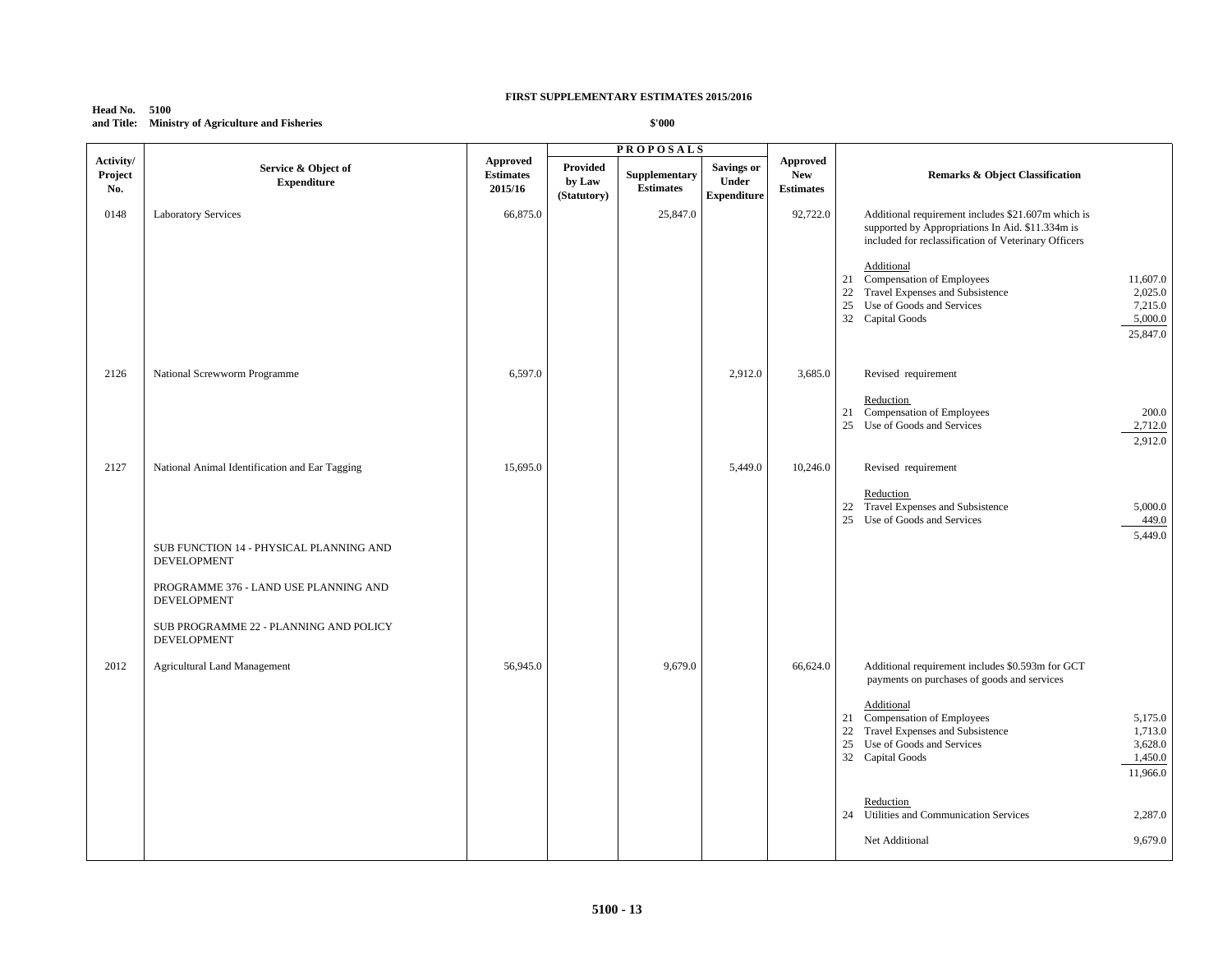## **Head No. 5100 and Title: Ministry of Agriculture and Fisheries**

|                             |                                                |                                                |                                          | <b>PROPOSALS</b>                  |                                                  |                                                   |                                                                                                                                                                                                                    |
|-----------------------------|------------------------------------------------|------------------------------------------------|------------------------------------------|-----------------------------------|--------------------------------------------------|---------------------------------------------------|--------------------------------------------------------------------------------------------------------------------------------------------------------------------------------------------------------------------|
| Activity/<br>Project<br>No. | Service & Object of<br><b>Expenditure</b>      | <b>Approved</b><br><b>Estimates</b><br>2015/16 | <b>Provided</b><br>by Law<br>(Statutory) | Supplementary<br><b>Estimates</b> | <b>Savings or</b><br>Under<br><b>Expenditure</b> | <b>Approved</b><br><b>New</b><br><b>Estimates</b> | <b>Remarks &amp; Object Classification</b>                                                                                                                                                                         |
|                             | FUNCTION 08 - RECREATION, CULTURE AND RELIGION |                                                |                                          |                                   |                                                  |                                                   |                                                                                                                                                                                                                    |
|                             | SUB FUNCTION 05 - YOUTH DEVELOPMENT SERVICES   |                                                |                                          |                                   |                                                  |                                                   |                                                                                                                                                                                                                    |
|                             | PROGRAMME 500 - YOUTH DEVELOPMENT PROGRAMME    |                                                |                                          |                                   |                                                  |                                                   |                                                                                                                                                                                                                    |
|                             | SUB PROGRAMME 20 - JAMAICA 4H CLUBS            |                                                |                                          |                                   |                                                  |                                                   |                                                                                                                                                                                                                    |
| 1815                        | Production and Training Enterprises            | 6,000.0                                        |                                          | 1,000.0                           |                                                  | 7,000.0                                           | Additional requirement                                                                                                                                                                                             |
|                             |                                                |                                                |                                          |                                   |                                                  |                                                   | Additional<br>25 Use of Goods and Services<br>1,000.0                                                                                                                                                              |
| 2011                        | Grant to Jamaica 4-H Clubs                     | 198,231.0                                      |                                          | 28,176.0                          |                                                  | 226,407.0                                         | Additional requirement includes \$11.289m to meet<br>outstanding reclassification costs and for GCT<br>payments on purchases of goods and services                                                                 |
|                             |                                                |                                                |                                          |                                   |                                                  |                                                   | Additional<br>21 Compensation of Employees<br>18,340.0<br>22<br>Travel Expenses and Subsistence<br>2,400.0<br>Utilities and Communication Services<br>289.0<br>24<br>28 Retirement Benefits<br>7,257.0<br>28,286.0 |
|                             |                                                |                                                |                                          |                                   |                                                  |                                                   | Reduction                                                                                                                                                                                                          |
|                             |                                                |                                                |                                          |                                   |                                                  |                                                   | 23 Rental of Property and Machinery<br>110.0                                                                                                                                                                       |
|                             |                                                |                                                |                                          |                                   |                                                  |                                                   | Net Additional<br>28,176.0                                                                                                                                                                                         |
|                             |                                                |                                                |                                          |                                   |                                                  |                                                   |                                                                                                                                                                                                                    |
|                             |                                                |                                                |                                          |                                   |                                                  |                                                   |                                                                                                                                                                                                                    |
|                             |                                                |                                                |                                          |                                   |                                                  |                                                   |                                                                                                                                                                                                                    |
|                             |                                                |                                                |                                          |                                   |                                                  |                                                   |                                                                                                                                                                                                                    |
|                             | <b>GROSS TOTAL HEAD</b>                        | 5,156,318.0                                    | $\sim$                                   | 733,265.0                         | 36,863.0                                         | 5,852,720.0                                       |                                                                                                                                                                                                                    |
|                             | <b>LESS APPROPRIATIONS IN-AID</b>              | 892,779.0                                      |                                          | 265,164.0                         | 13,500.0                                         | 1,144,443.0                                       |                                                                                                                                                                                                                    |
|                             | <b>NET TOTAL HEAD 5100</b>                     | 4,263,539.0                                    | $\sim$                                   | 468,101.0                         | 23,363.0                                         | 4,708,277.0                                       |                                                                                                                                                                                                                    |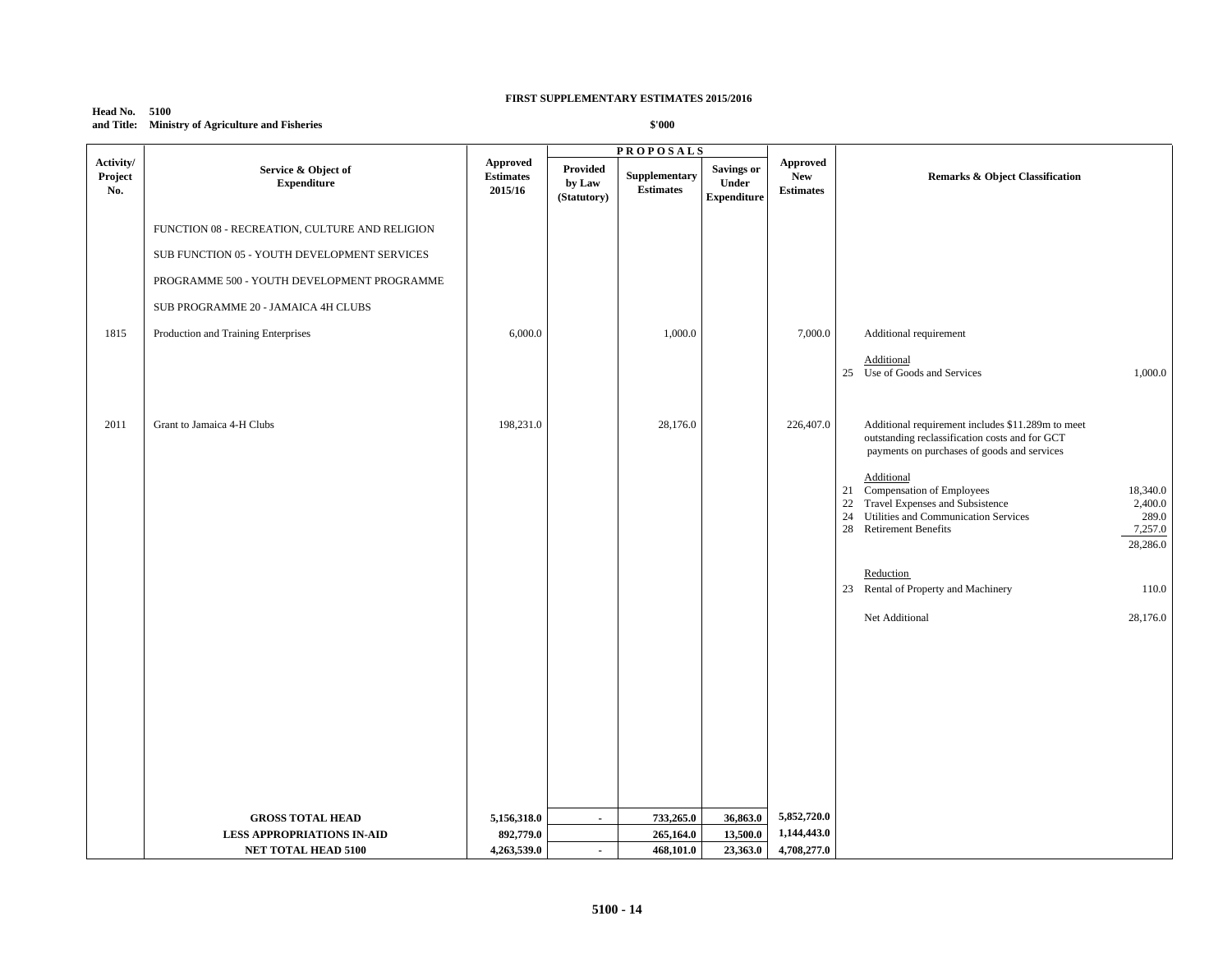#### **Head No. 5100A and Title: Ministry of Agriculture and Fisheries (Capital)**

|                             |                                                                                       |                                         |                                   | <b>PROPOSALS</b>                  |                                                  |                                                   |                                                                                                                                                                                                                                                                                                                                                                           |
|-----------------------------|---------------------------------------------------------------------------------------|-----------------------------------------|-----------------------------------|-----------------------------------|--------------------------------------------------|---------------------------------------------------|---------------------------------------------------------------------------------------------------------------------------------------------------------------------------------------------------------------------------------------------------------------------------------------------------------------------------------------------------------------------------|
| Activity/<br>Project<br>No. | Service & Object of<br><b>Expenditure</b>                                             | Approved<br><b>Estimates</b><br>2015/16 | Provided<br>by Law<br>(Statutory) | Supplementary<br><b>Estimates</b> | <b>Savings or</b><br>Under<br><b>Expenditure</b> | <b>Approved</b><br><b>New</b><br><b>Estimates</b> | <b>Remarks &amp; Object Classification</b>                                                                                                                                                                                                                                                                                                                                |
|                             | FUNCTION 04 - ECONOMIC AFFAIRS<br>SUB FUNCTION 03 - AGRICULTURE, FORESTRY AND FISHING |                                         |                                   |                                   |                                                  |                                                   |                                                                                                                                                                                                                                                                                                                                                                           |
|                             | PROGRAMME 100 - CROP/LIVESTOCK                                                        |                                         |                                   |                                   |                                                  |                                                   |                                                                                                                                                                                                                                                                                                                                                                           |
|                             | SUB PROGRAMME 20 - CROP/LIVESTOCK PRODUCTION                                          |                                         |                                   |                                   |                                                  |                                                   |                                                                                                                                                                                                                                                                                                                                                                           |
| 0167                        | Farm Roads                                                                            |                                         |                                   | 459,747.0                         |                                                  | 459,747.0                                         | Additional requirement to meet expenditure related<br>to the rehabilitation of rural farm roads.                                                                                                                                                                                                                                                                          |
|                             |                                                                                       |                                         |                                   |                                   |                                                  |                                                   | Additional<br>31 Land and Structures<br>459,747.0                                                                                                                                                                                                                                                                                                                         |
| 0170                        | Production Incentives                                                                 |                                         |                                   | 325,013.0                         |                                                  | 325,013.0                                         | Additional requirement includes \$125m to support<br>transportation of canes grown in the Long Pond<br>and Hampden sugar growing areas in Trelawny<br>to the Worthy Park and Appleton Estate sugar<br>factories; and \$200.013m to implement<br>drought mitigation measures in the agricultural sector.                                                                   |
|                             |                                                                                       |                                         |                                   |                                   |                                                  |                                                   | Additional<br>Use of Goods and Services<br>125,000.0<br>25<br>30<br><b>Grants and Contributions</b><br>200,013.0<br>325,013.0                                                                                                                                                                                                                                             |
|                             | PROGRAMME 110 - AGRO INDUSTRIES                                                       |                                         |                                   |                                   |                                                  |                                                   |                                                                                                                                                                                                                                                                                                                                                                           |
|                             | SUB PROGRAMME 20 - SUGAR                                                              |                                         |                                   |                                   |                                                  |                                                   |                                                                                                                                                                                                                                                                                                                                                                           |
| 2039                        | <b>Sugar Transformation Unit</b>                                                      | 2,400,000.0                             |                                   | 201,446.0                         |                                                  | 2,601,446.0                                       | Additional requirement to support rehabilitation<br>of socio-economic infrastructure in the Sugar<br>Dependent Areas (SDAs), through vocational<br>education, skills development and business training<br>programmes and commence road rehabilitation<br>in the sugar cane growing areas.<br>\$2.446m is included for GCT payments on purchases<br>of goods and services. |
|                             |                                                                                       |                                         |                                   |                                   |                                                  |                                                   | Additional<br>Use of Goods and Services<br>25<br>2,446.0<br>30<br>199,000.0<br><b>Grants and Contributions</b><br>201,446.0                                                                                                                                                                                                                                               |
|                             | <b>TOTAL HEAD 5100A</b>                                                               | 2,400,000.0                             |                                   | 986,206.0                         |                                                  | 3,386,206.0                                       |                                                                                                                                                                                                                                                                                                                                                                           |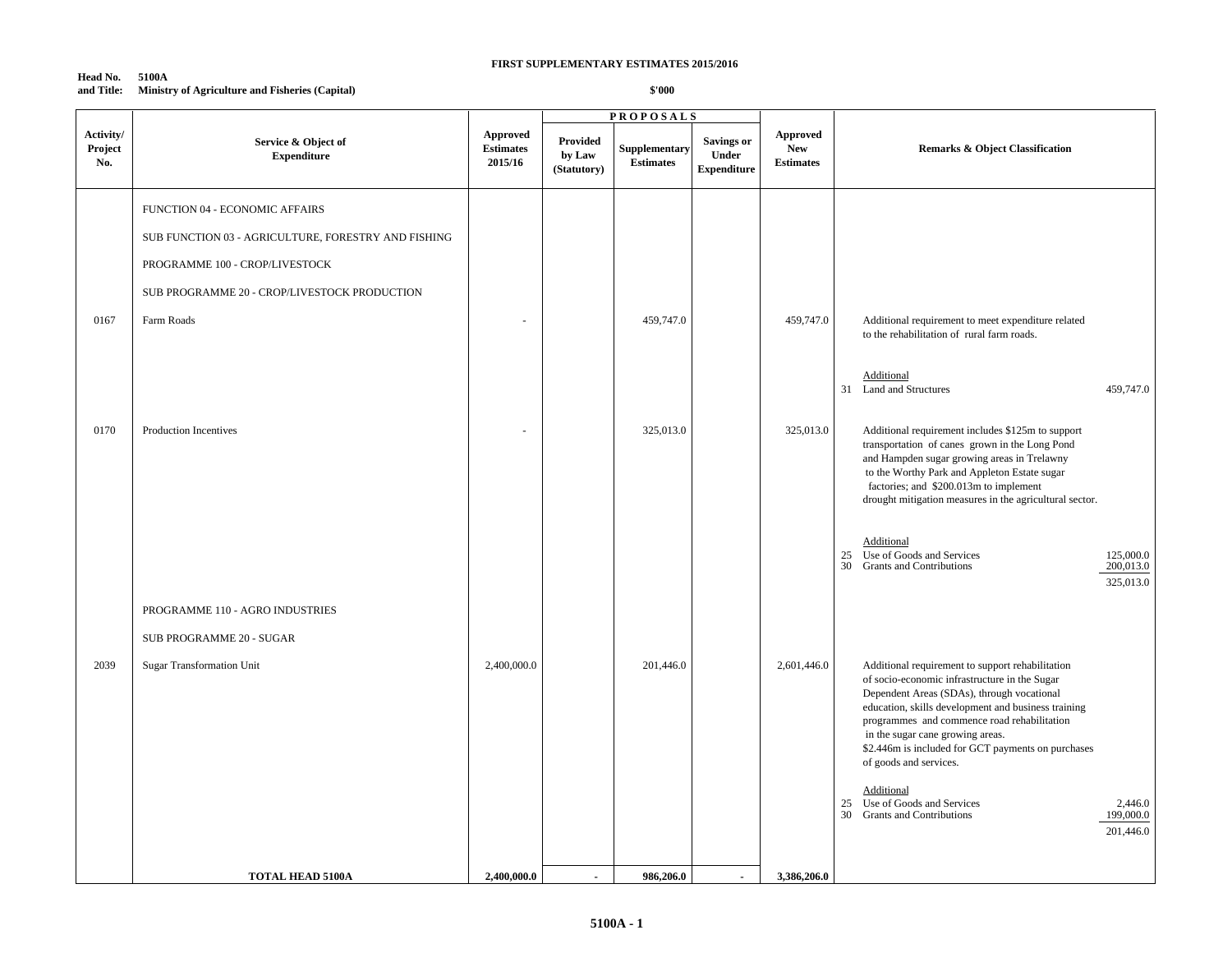## **Head No. 5300 and Title: Ministry of Industry, Investment and Commerce**

|                             |                                                                                                                                                                                            |                                                |                                   | <b>PROPOSALS</b>                  |                                           |                                                   |                                                                                                                                                                                                                                                                                                                |
|-----------------------------|--------------------------------------------------------------------------------------------------------------------------------------------------------------------------------------------|------------------------------------------------|-----------------------------------|-----------------------------------|-------------------------------------------|---------------------------------------------------|----------------------------------------------------------------------------------------------------------------------------------------------------------------------------------------------------------------------------------------------------------------------------------------------------------------|
| Activity/<br>Project<br>No. | Service & Object of<br><b>Expenditure</b>                                                                                                                                                  | <b>Approved</b><br><b>Estimates</b><br>2015/16 | Provided<br>by Law<br>(Statutory) | Supplementary<br><b>Estimates</b> | Savings or<br>Under<br><b>Expenditure</b> | <b>Approved</b><br><b>New</b><br><b>Estimates</b> | <b>Remarks &amp; Object Classification</b>                                                                                                                                                                                                                                                                     |
|                             | FUNCTION 04 - ECONOMIC AFFAIRS<br>SUB-FUNCTION 01 - INDUSTRY AND COMMERCE<br>PROGRAMME 001 - EXECUTIVE DIRECTION AND<br><b>ADMINISTRATION</b><br>SUB PROGRAMME 01 - GENERAL ADMINISTRATION |                                                |                                   |                                   |                                           |                                                   | Unless otherwise stated, adjustments for "Compensation<br>of Employees" and "Travel Expenses and Subsistence"<br>result from:<br>New rates for salaries and allowances effective April<br>(a)<br>2015 under the 2015/2017 Heads of Agreements;<br>(b) Final of three tranches of the \$25,000 One-Off Payment. |
| 0001                        | Direction and Management                                                                                                                                                                   | 68,293.0                                       |                                   | 2,989.0                           |                                           | 71,282.0                                          | Revised requirement<br>Additional<br>Compensation of Employees<br>2,581.0<br>21<br>Travel Expenses and Subsistence                                                                                                                                                                                             |
|                             |                                                                                                                                                                                            |                                                |                                   |                                   |                                           |                                                   | 22<br>1,408.0<br>3,989.0<br>Reduction<br>25 Use of Goods and Services<br>1,000.0<br>Net Additional<br>2,989.0                                                                                                                                                                                                  |
| 0002                        | Financial Management and Accounting Services                                                                                                                                               | 18,778.0                                       |                                   | 1,664.0                           |                                           | 20,442.0                                          | Additional requirement<br>Additional<br>Compensation of Employees<br>1,484.0<br>21<br>Travel Expenses and Subsistence<br>22<br>180.0<br>1,664.0                                                                                                                                                                |
| 0003                        | Human Resource Management and Other Support Services                                                                                                                                       | 152,135.0                                      |                                   | 12,406.0                          |                                           | 164,541.0                                         | Revised requirement<br>Additional<br>Compensation of Employees<br>6,678.0<br>21<br>22 Travel Expenses and Subsistence<br>24 Utilities and Communication Services<br>705.0<br>8,034.0<br>15,417.0<br>Reduction<br>25 Use of Goods and Services<br>3,011.0<br>Net Additional<br>12,406.0                         |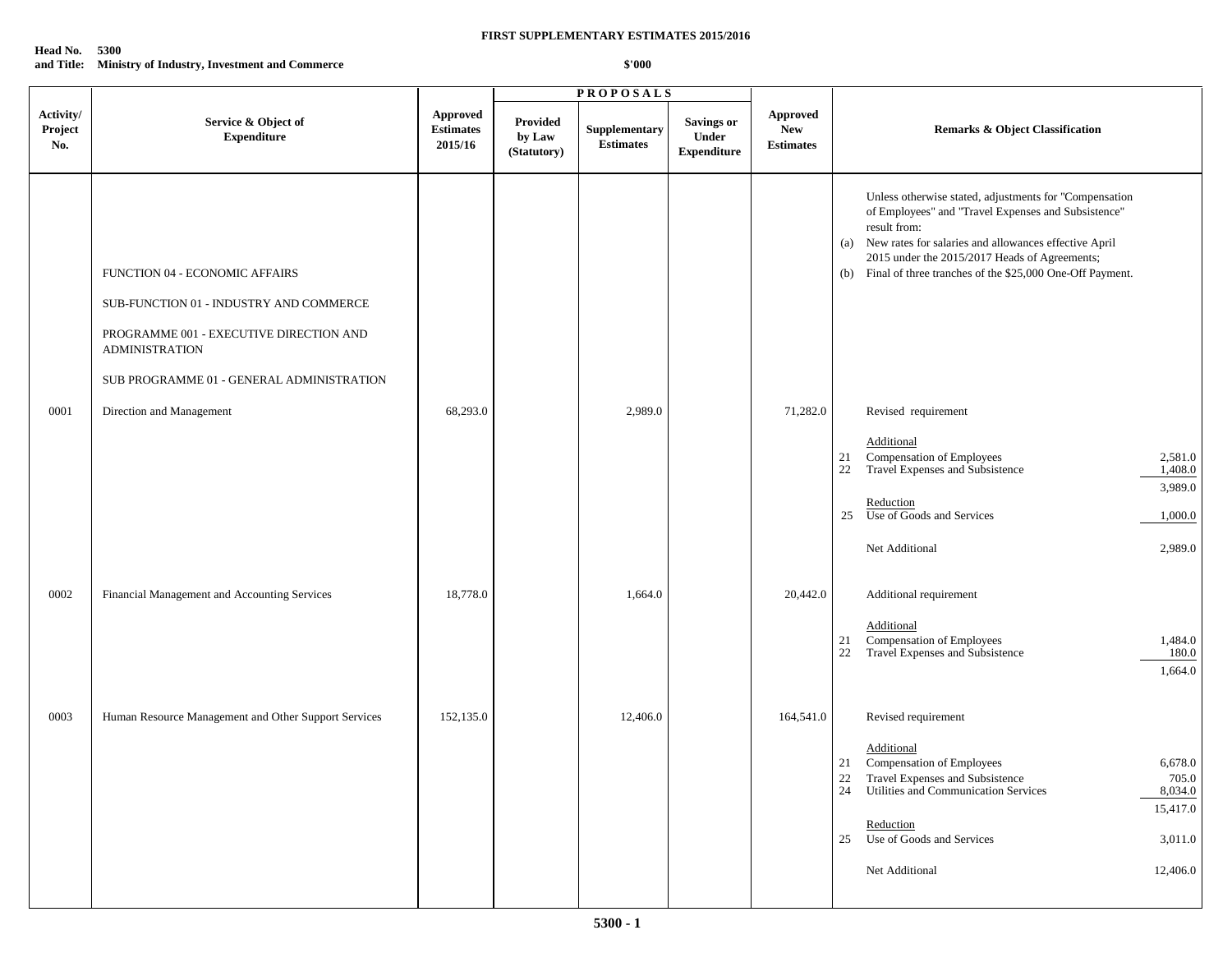## **Head No. 5300 and Title: Ministry of Industry, Investment and Commerce**

|                             |                                                                  |                                                |                                   | <b>PROPOSALS</b>                  |                                                  |                                                   |                |                                                                                                                                                      |                                      |
|-----------------------------|------------------------------------------------------------------|------------------------------------------------|-----------------------------------|-----------------------------------|--------------------------------------------------|---------------------------------------------------|----------------|------------------------------------------------------------------------------------------------------------------------------------------------------|--------------------------------------|
| Activity/<br>Project<br>No. | Service & Object of<br><b>Expenditure</b>                        | <b>Approved</b><br><b>Estimates</b><br>2015/16 | Provided<br>by Law<br>(Statutory) | Supplementary<br><b>Estimates</b> | <b>Savings or</b><br>Under<br><b>Expenditure</b> | <b>Approved</b><br><b>New</b><br><b>Estimates</b> |                | <b>Remarks &amp; Object Classification</b>                                                                                                           |                                      |
| 0279                        | Administration of Internal Audit                                 | 12,312.0                                       |                                   | 987.0                             |                                                  | 13,299.0                                          |                | Additional requirement                                                                                                                               |                                      |
|                             |                                                                  |                                                |                                   |                                   |                                                  |                                                   | 21<br>22       | Additional<br>Compensation of Employees<br>Travel Expenses and Subsistence                                                                           | 666.0<br>321.0<br>987.0              |
|                             | SUB PROGRAMME 03 - TECHNICAL ADMINISTRATION                      |                                                |                                   |                                   |                                                  |                                                   |                |                                                                                                                                                      |                                      |
| 0005                        | Direction and Administration                                     | 23,237.0                                       |                                   | 1,461.0                           |                                                  | 24,698.0                                          |                | Additional requirement                                                                                                                               |                                      |
|                             |                                                                  |                                                |                                   |                                   |                                                  |                                                   | 21<br>22       | Additional<br>Compensation of Employees<br>Travel Expenses and Subsistence                                                                           | 957.0<br>504.0<br>1,461.0            |
| 0470                        | Technology Administration                                        | 7,843.0                                        |                                   | 509.0                             |                                                  | 8,352.0                                           |                | Additional requirement                                                                                                                               |                                      |
|                             |                                                                  |                                                |                                   |                                   |                                                  |                                                   | 21<br>22       | Additional<br>Compensation of Employees<br>Travel Expenses and Subsistence                                                                           | 332.0<br>177.0<br>509.0              |
| 1036                        | Policy Formulation, Implementation and Monitoring                | 14,472.0                                       |                                   | 1,579.0                           |                                                  | 16,051.0                                          |                | Additional requirement includes provision to meet<br>expenses associated with establishing the new<br>the Hazardous Substances Regulatory Authority. |                                      |
|                             |                                                                  |                                                |                                   |                                   |                                                  |                                                   | 21<br>22<br>25 | Additional<br>Compensation of Employees<br>Travel Expenses and Subsistence<br>Use of Goods and Services                                              | 466.0<br>113.0<br>1,000.0<br>1,579.0 |
| 1051                        | Investment                                                       | 14,667.0                                       |                                   | 1,230.0                           |                                                  | 15,897.0                                          |                | Additional requirement                                                                                                                               |                                      |
|                             |                                                                  |                                                |                                   |                                   |                                                  |                                                   | 21<br>22       | Additional<br>Compensation of Employees<br>Travel Expenses and Subsistence                                                                           | 842.0<br>388.0<br>1,230.0            |
|                             | PROGRAMME 004 - REGIONAL AND INTERNATIONAL<br><b>COOPERATION</b> |                                                |                                   |                                   |                                                  |                                                   |                |                                                                                                                                                      |                                      |
|                             | SUB PROGRAMME 06 - REGIONAL ORGANISATIONS                        |                                                |                                   |                                   |                                                  |                                                   |                |                                                                                                                                                      |                                      |
| 0007                        | Membership Fees, Grants and Contributions                        | 52,514.0                                       |                                   |                                   | 6,685.0                                          | 45,829.0                                          |                | Revised requirement                                                                                                                                  |                                      |
|                             |                                                                  |                                                |                                   |                                   |                                                  |                                                   |                | Reduction<br>30 Grants and Contributions                                                                                                             | 6,685.0                              |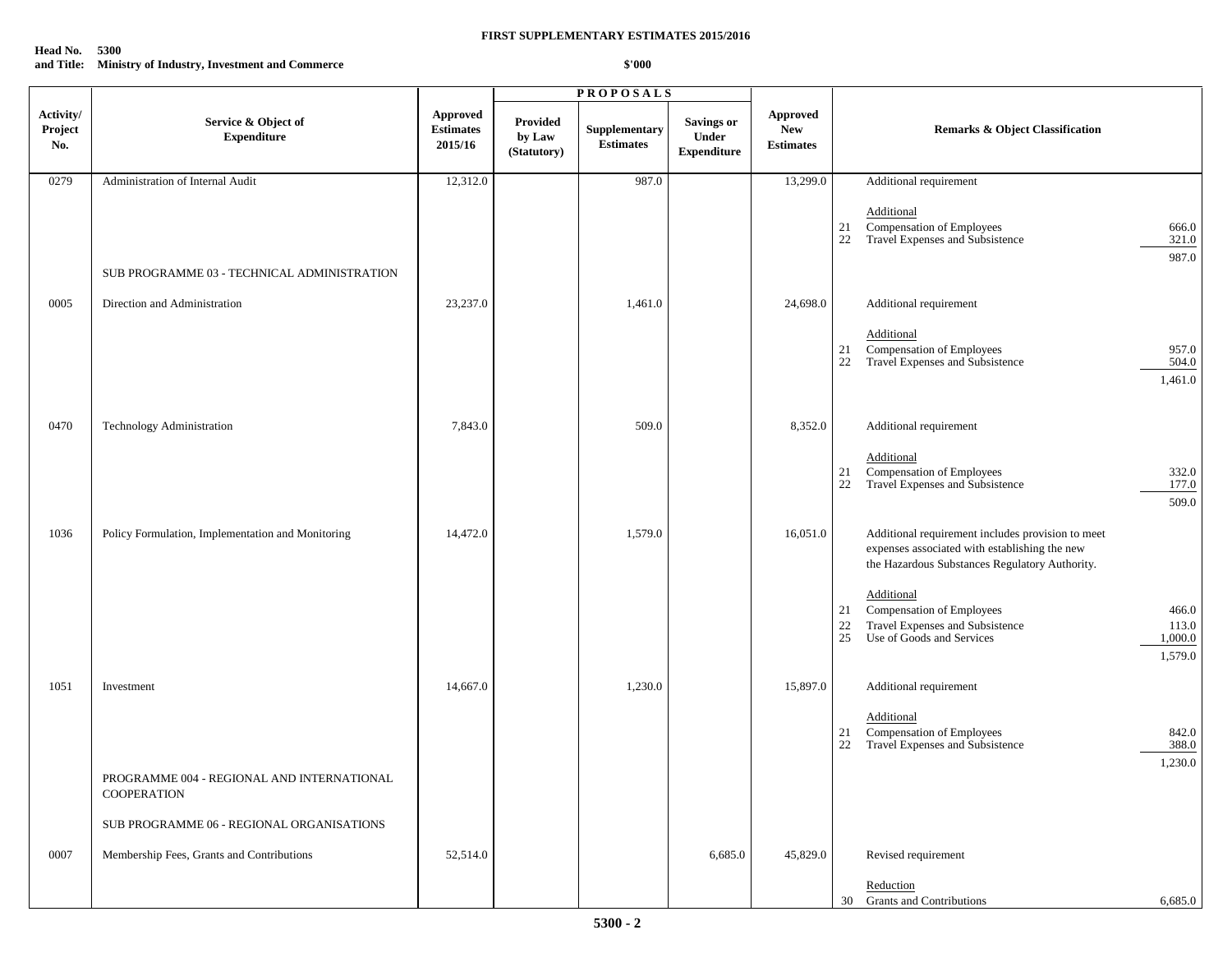## **Head No. 5300 and Title: Ministry of Industry, Investment and Commerce**

|                             |                                                                                                                                                                                                  |                                                |                                   | <b>PROPOSALS</b>                  |                                                  |                                            |                                                                                                                                                                                                                                                                                                                      |
|-----------------------------|--------------------------------------------------------------------------------------------------------------------------------------------------------------------------------------------------|------------------------------------------------|-----------------------------------|-----------------------------------|--------------------------------------------------|--------------------------------------------|----------------------------------------------------------------------------------------------------------------------------------------------------------------------------------------------------------------------------------------------------------------------------------------------------------------------|
| Activity/<br>Project<br>No. | Service & Object of<br><b>Expenditure</b>                                                                                                                                                        | <b>Approved</b><br><b>Estimates</b><br>2015/16 | Provided<br>by Law<br>(Statutory) | Supplementary<br><b>Estimates</b> | Savings or<br><b>Under</b><br><b>Expenditure</b> | Approved<br><b>New</b><br><b>Estimates</b> | <b>Remarks &amp; Object Classification</b>                                                                                                                                                                                                                                                                           |
| 0005                        | PROGRAMME 301 - INDUSTRIAL DEVELOPMENT,<br>FOREIGN INVESTMENT AND EXPORT PROMOTION<br>SUB PROGRAMME 22 - GRANT TO THE JAMAICA<br>PROMOTIONS (JAMPRO) CORPORATION<br>Direction and Administration | 219,944.0                                      |                                   | 15,001.0                          |                                                  | 234,945.0                                  | Additional requirement includes GCT payments<br>on purchases of goods and services.<br>Additional<br>Compensation of Employees<br>5,300.0<br>21<br>Travel Expenses and Subsistence<br>22<br>1,700.0<br>Utilities and Communication Services<br>24<br>7,162.0<br>25<br>Use of Goods and Services<br>839.0<br>15,001.0 |
| 1012                        | Overseas Representation and Regional Offices                                                                                                                                                     | 53,479.0                                       |                                   |                                   | 46.0                                             | 53,433.0                                   | Revised requirement<br>Reduction<br>Use of Goods and Services<br>4,000.0<br>25<br>Additional<br><b>Compensation of Employees</b><br>3,291.0<br>21<br>Travel Expenses and Subsistence<br>22<br>663.0<br>3,954.0<br>Net Reduction<br>46.0                                                                              |
| 1013                        | Investment and Export Promotion Services                                                                                                                                                         | 273,299.0                                      |                                   | 4,993.0                           |                                                  | 278,292.0                                  | Revised requirement<br>Additional<br><b>Compensation of Employees<br/>Travel Expenses and Subsistence</b><br>21<br>5,417.0<br>22<br>3,576.0<br>8,993.0<br>Reduction<br>25<br>Use of Goods and Services<br>4,000.0<br>4,993.0<br>Net Additional                                                                       |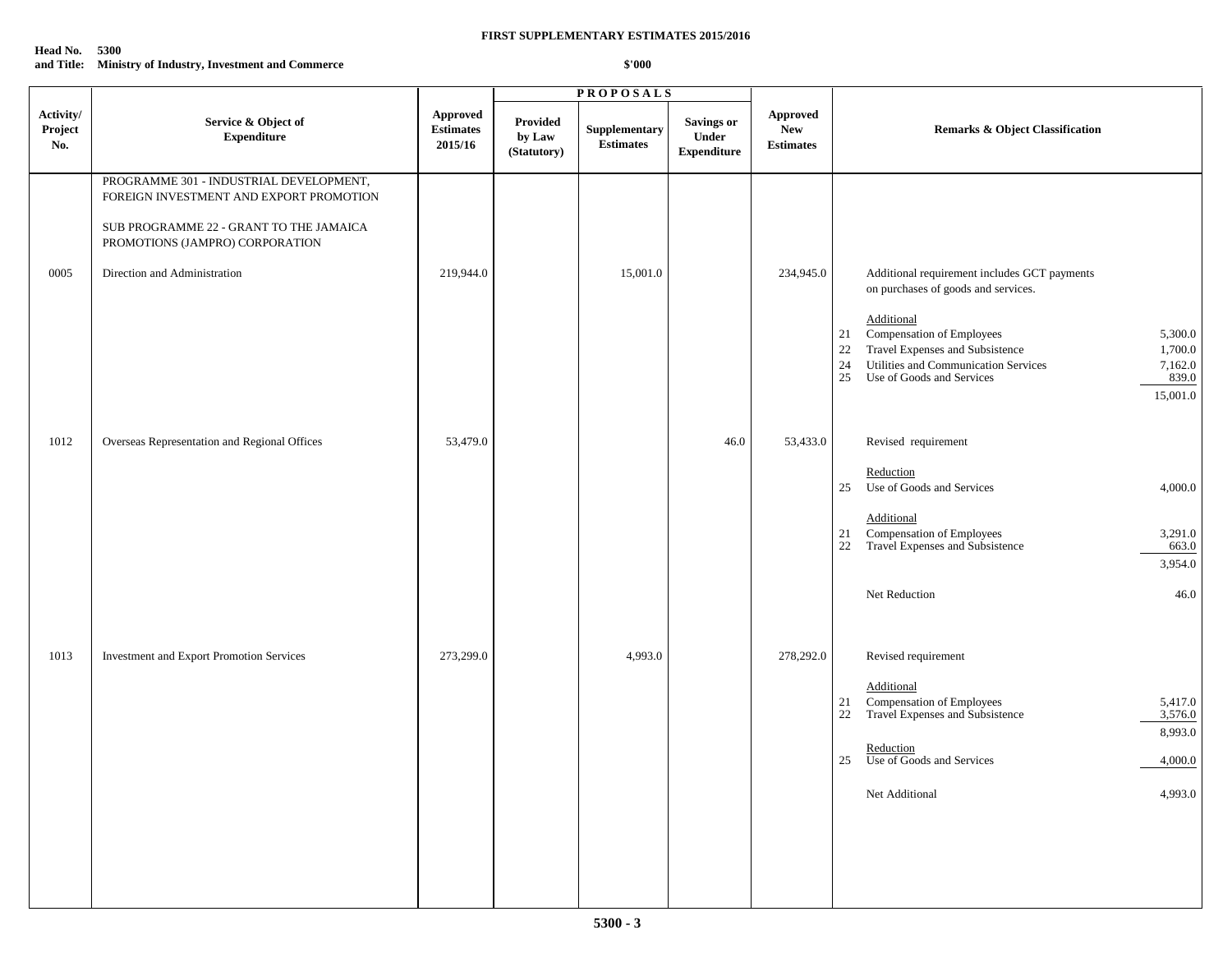## **Head No. 5300 and Title: Ministry of Industry, Investment and Commerce**

|                             |                                                                             |                                                |                                   | <b>PROPOSALS</b>                  |                                           |                                            |                                                                                                                                                                                                                     |
|-----------------------------|-----------------------------------------------------------------------------|------------------------------------------------|-----------------------------------|-----------------------------------|-------------------------------------------|--------------------------------------------|---------------------------------------------------------------------------------------------------------------------------------------------------------------------------------------------------------------------|
| Activity/<br>Project<br>No. | Service & Object of<br><b>Expenditure</b>                                   | <b>Approved</b><br><b>Estimates</b><br>2015/16 | Provided<br>by Law<br>(Statutory) | Supplementary<br><b>Estimates</b> | Savings or<br>Under<br><b>Expenditure</b> | Approved<br><b>New</b><br><b>Estimates</b> | <b>Remarks &amp; Object Classification</b>                                                                                                                                                                          |
|                             | SUB PROGRAMME 25 - PROMOTION OF ECONOMIC<br><b>DEVELOPMENT</b>              |                                                |                                   |                                   |                                           |                                            |                                                                                                                                                                                                                     |
| 1050                        | Jamaica International Financial Service Authority                           | 28,721.0                                       |                                   | 665.0                             |                                           | 29,386.0                                   | Revised requirement                                                                                                                                                                                                 |
|                             |                                                                             |                                                |                                   |                                   |                                           |                                            | Additional<br>Compensation of Employees<br>Travel Expenses and Subsistence<br>465.0<br>21<br>22<br>200.0                                                                                                            |
|                             |                                                                             |                                                |                                   |                                   |                                           |                                            | 665.0                                                                                                                                                                                                               |
| 1065                        | Global Logistics Hub                                                        | 85,511.0                                       |                                   | 4,666.0                           |                                           | 90,177.0                                   | Additional requirement. The provision includes<br>\$3m for expenditure related to the Special<br>Economic Zone.                                                                                                     |
|                             |                                                                             |                                                |                                   |                                   |                                           |                                            | Additional<br>Compensation of Employees<br>941.0<br>21<br>Travel Expenses and Subsistence<br>22<br>725.0<br>Use of Goods and Services<br>25<br>3,000.0                                                              |
|                             | SUB PROGRAMME 27 - GRANT TO THE JAMAICA<br>BUSINESS DEVELOPMENT CORPORATION |                                                |                                   |                                   |                                           |                                            | 4,666.0                                                                                                                                                                                                             |
| 0005                        | Direction and Administration                                                | 301,546.0                                      |                                   | 21,706.0                          |                                           | 323,252.0                                  | Revised requirement. The provision includes \$10m<br>to meet GCT payments on purchases of goods<br>and services.                                                                                                    |
|                             |                                                                             |                                                |                                   |                                   |                                           |                                            | Additional<br>Compensation of Employees<br>6,623.0<br>21<br>Travel Expenses and Subsistence<br>5,227.0<br>22<br>Utilities and Communication Services<br>6,336.0<br>24<br>3,520.0<br>25<br>Use of Goods and Services |
|                             |                                                                             |                                                |                                   |                                   |                                           |                                            | 21,706.0                                                                                                                                                                                                            |
|                             | PROGRAMME 302 - REGULATION OF COMMERCE                                      |                                                |                                   |                                   |                                           |                                            |                                                                                                                                                                                                                     |
|                             | SUB PROGRAMME 03 - TECHNICAL ADMINISTRATION                                 |                                                |                                   |                                   |                                           |                                            |                                                                                                                                                                                                                     |
| 1036                        | Policy Formulation, Implementation and Monitoring                           | 19,469.0                                       |                                   | 1,262.0                           |                                           | 20,731.0                                   | Additional requirement<br>Additional                                                                                                                                                                                |
|                             |                                                                             |                                                |                                   |                                   |                                           |                                            | Compensation of Employees<br>843.0<br>21<br>Travel Expenses and Subsistence<br>419.0<br>22<br>1,262.0                                                                                                               |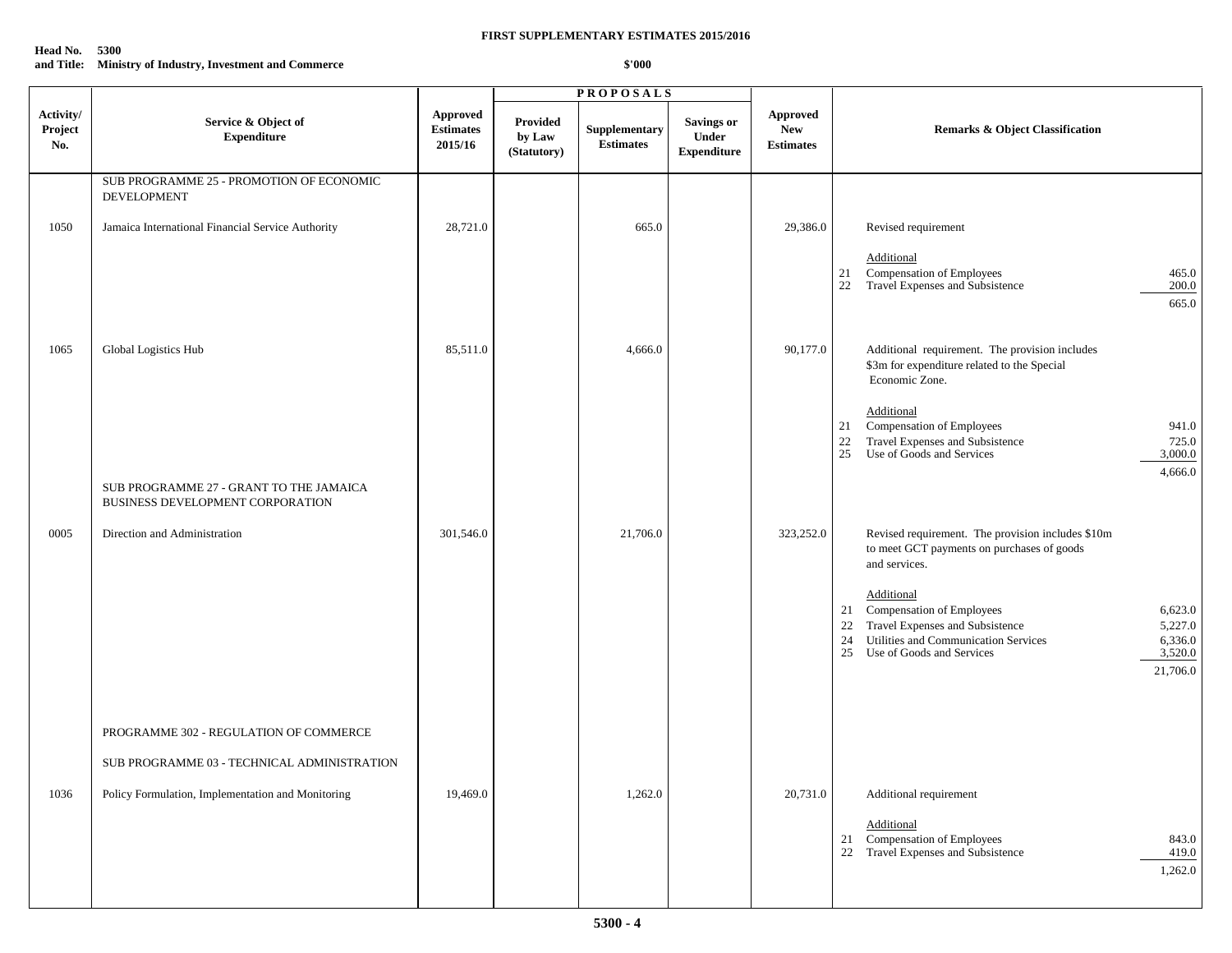## **Head No. 5300 and Title: Ministry of Industry, Investment and Commerce**

|                             |                                                                    |                                         |                                   | <b>PROPOSALS</b>                  |                                           |                                            |                                                                                                                                                                                                                                                                                                                                                       |
|-----------------------------|--------------------------------------------------------------------|-----------------------------------------|-----------------------------------|-----------------------------------|-------------------------------------------|--------------------------------------------|-------------------------------------------------------------------------------------------------------------------------------------------------------------------------------------------------------------------------------------------------------------------------------------------------------------------------------------------------------|
| Activity/<br>Project<br>No. | Service & Object of<br><b>Expenditure</b>                          | Approved<br><b>Estimates</b><br>2015/16 | Provided<br>by Law<br>(Statutory) | Supplementary<br><b>Estimates</b> | Savings or<br>Under<br><b>Expenditure</b> | Approved<br><b>New</b><br><b>Estimates</b> | <b>Remarks &amp; Object Classification</b>                                                                                                                                                                                                                                                                                                            |
| 0005                        | Direction and Administration                                       |                                         |                                   | 10,000.0                          |                                           | 10,000.0                                   | The provision relates to set up cost for the<br>Cannabis Licensing Authority.<br>Additional<br>25 Use of Goods and Services<br>10,000.0                                                                                                                                                                                                               |
|                             | SUB PROGRAMME 20 - TRADE BOARD                                     |                                         |                                   |                                   |                                           |                                            |                                                                                                                                                                                                                                                                                                                                                       |
| 0163                        | Grant for Direction and Administration                             | 120,208.0                               |                                   | 16,806.0                          |                                           | 137,014.0                                  | Additional requirement.<br>Additional<br>Compensation of Employees<br>1,921.0<br>21<br>Travel Expenses and Subsistence<br>22<br>3,289.0<br>Rental of Property and Machinery (AIA)<br>2,500.0<br>23<br>Utilities and Communication Services<br>24<br>275.0<br>Use of Goods and Services<br>25<br>6,621.0<br>32<br>2,200.0<br>Capital Goods<br>16,806.0 |
|                             | SUB PROGRAMME 21 - ANTI-DUMPING AND SUBSIDIES<br><b>COMMISSION</b> |                                         |                                   |                                   |                                           |                                            |                                                                                                                                                                                                                                                                                                                                                       |
| 0163                        | Grant for Direction and Administration                             | 53,920.0                                |                                   | 3,176.0                           |                                           | 57,096.0                                   | Revised requirement. The provision for Rental of<br>Property and Machinery is to facilitate the payments<br>of rental and maintenance arrears.                                                                                                                                                                                                        |
|                             |                                                                    |                                         |                                   |                                   |                                           |                                            | Additional<br><b>Compensation of Employees</b><br>951.0<br>21<br>Travel Expenses and Subsistence<br>465.0<br>22<br>Rental of Property and Machinery<br>Utilities and Communication Services<br>23<br>2,411.0<br>24<br>134.0<br>3,961.0<br>Reduction<br>Use of Goods and Services<br>25<br>785.0<br>3,176.0<br>Net Additional                          |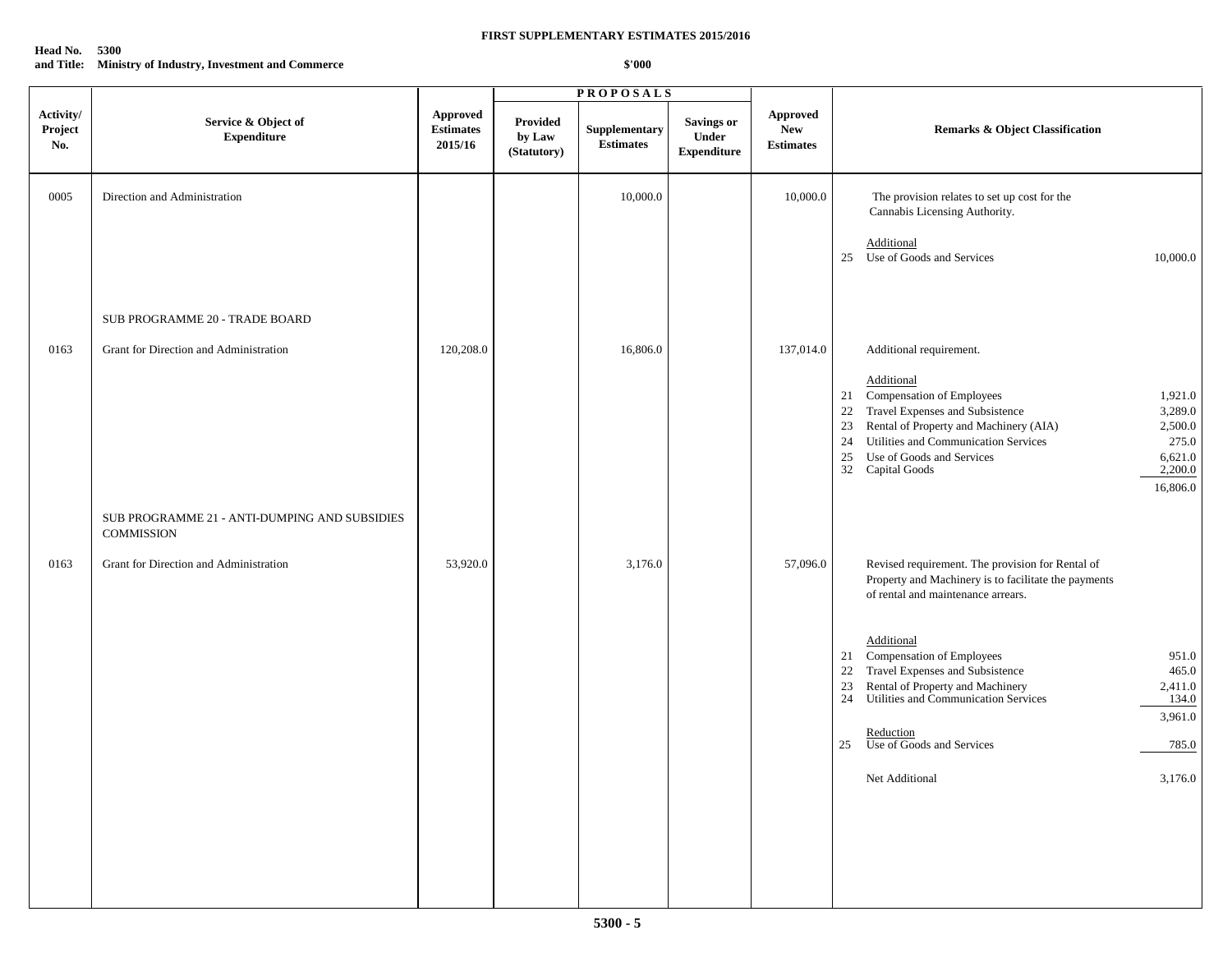## **Head No. 5300 and Title: Ministry of Industry, Investment and Commerce**

|                             |                                            |                                                |                                   | <b>PROPOSALS</b>                  |                                           |                                            |                                                                                                                                                                                                                                                                                                                           |
|-----------------------------|--------------------------------------------|------------------------------------------------|-----------------------------------|-----------------------------------|-------------------------------------------|--------------------------------------------|---------------------------------------------------------------------------------------------------------------------------------------------------------------------------------------------------------------------------------------------------------------------------------------------------------------------------|
| Activity/<br>Project<br>No. | Service & Object of<br><b>Expenditure</b>  | <b>Approved</b><br><b>Estimates</b><br>2015/16 | Provided<br>by Law<br>(Statutory) | Supplementary<br><b>Estimates</b> | Savings or<br>Under<br><b>Expenditure</b> | Approved<br><b>New</b><br><b>Estimates</b> | <b>Remarks &amp; Object Classification</b>                                                                                                                                                                                                                                                                                |
|                             | SUB PROGRAMME 22 - FAIR TRADING COMMISSION |                                                |                                   |                                   |                                           |                                            |                                                                                                                                                                                                                                                                                                                           |
| 0163                        | Grant for Direction and Administration     | 81,163.0                                       |                                   | 7,607.0                           |                                           | 88,770.0                                   | Revised requirement. The provision for Rental of<br>Property and Machinery is to facilitate the payments<br>of rental and maintenance arrears.                                                                                                                                                                            |
|                             |                                            |                                                |                                   |                                   |                                           |                                            | Additional<br>Compensation of Employees<br>2,312.0<br>21<br>Travel Expenses and Subsistence<br>22<br>1,046.0<br>Rental of Property and Machinery<br>4,599.0<br>23<br>Utilities and Communication Services<br>347.0<br>24<br>8,304.0<br>Reduction<br>Use of Goods and Services<br>697.0<br>25                              |
|                             |                                            |                                                |                                   |                                   |                                           |                                            | Net Additional<br>7,607.0                                                                                                                                                                                                                                                                                                 |
|                             | PROGRAMME 303 - CONSUMER PROTECTION        |                                                |                                   |                                   |                                           |                                            |                                                                                                                                                                                                                                                                                                                           |
|                             | SUB PROGRAMME 20 - CONSUMER AFFAIRS        |                                                |                                   |                                   |                                           |                                            |                                                                                                                                                                                                                                                                                                                           |
| 0163                        | Grant for Direction and Administration     | 93,411.0                                       |                                   | 7,099.0                           |                                           | 100,510.0                                  | Revised requirement includes provision for<br>rental arrears.                                                                                                                                                                                                                                                             |
|                             |                                            |                                                |                                   |                                   |                                           |                                            | Additional<br>Compensation of Employees<br>4,044.0<br>21<br>Travel Expenses and Subsistence<br>22<br>1,897.0<br>1,000.0<br>23<br>Rental of Property and Machinery<br>Utilities and Communication Services<br>24<br>808.0<br>7,749.0<br>Reduction<br>Use of Goods and Services<br>25<br>650.0<br>Net Additional<br>7,099.0 |
| 1022                        | Consumer Rights Education                  | 10,624.0                                       |                                   |                                   | 2,000.0                                   | 8,624.0                                    | Additional requirement<br>Reduction<br>2,000.0<br><b>Grants and Contributions</b><br>30                                                                                                                                                                                                                                   |
|                             |                                            |                                                |                                   |                                   |                                           |                                            |                                                                                                                                                                                                                                                                                                                           |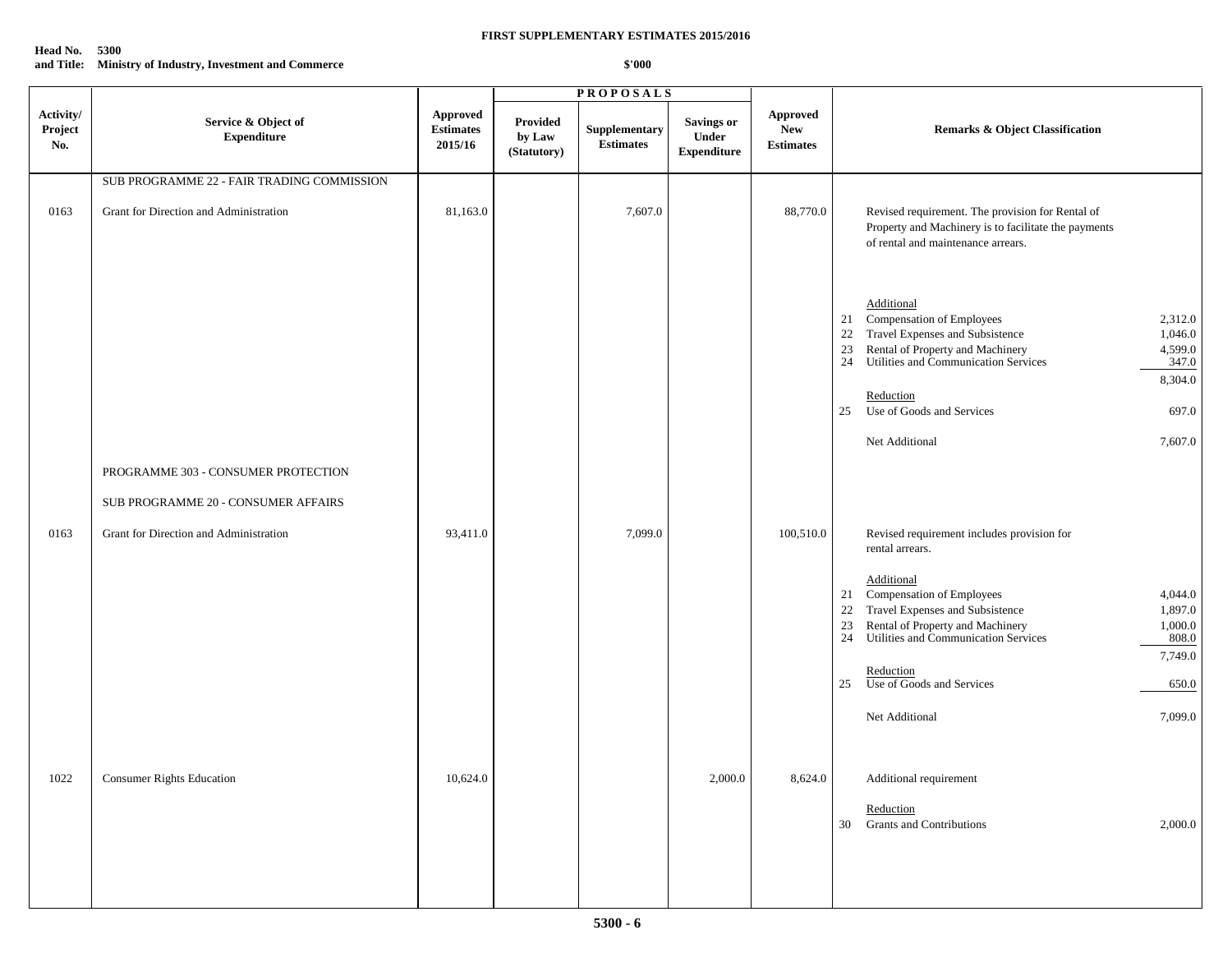## **Head No. 5300 and Title: Ministry of Industry, Investment and Commerce**

|                             |                                                                  |                                                |                                          | <b>PROPOSALS</b>                  |                                           |                                            |                                                                                                                                                                                                                  |
|-----------------------------|------------------------------------------------------------------|------------------------------------------------|------------------------------------------|-----------------------------------|-------------------------------------------|--------------------------------------------|------------------------------------------------------------------------------------------------------------------------------------------------------------------------------------------------------------------|
| Activity/<br>Project<br>No. | Service & Object of<br><b>Expenditure</b>                        | <b>Approved</b><br><b>Estimates</b><br>2015/16 | <b>Provided</b><br>by Law<br>(Statutory) | Supplementary<br><b>Estimates</b> | Savings or<br>Under<br><b>Expenditure</b> | Approved<br><b>New</b><br><b>Estimates</b> | <b>Remarks &amp; Object Classification</b>                                                                                                                                                                       |
|                             | SUB PROGRAMME 21 - FOOD STORAGE AND<br>PREVENTION OF INFESTATION |                                                |                                          |                                   |                                           |                                            |                                                                                                                                                                                                                  |
| 0005                        | Direction and Administration                                     | 41,168.0                                       |                                          | 5,551.0                           |                                           | 46,719.0                                   | Revised requirement due to re-allocation of resources<br>and includes \$1.289m to meet GCT payments<br>on purchases of goods and services                                                                        |
|                             |                                                                  |                                                |                                          |                                   |                                           |                                            | Additional<br>Compensation of Employees<br>651.00<br>21<br>Travel Expenses and Subsistence<br>22<br>2,288.00<br>Utilities and Communication Services<br>439.00<br>24<br>32 Capital Goods<br>2,770.00<br>6,148.00 |
|                             |                                                                  |                                                |                                          |                                   |                                           |                                            | Reduction<br>Use of Goods and Services<br>25<br>597.00                                                                                                                                                           |
|                             |                                                                  |                                                |                                          |                                   |                                           |                                            | Net Additional<br>5,551.00                                                                                                                                                                                       |
| 0148                        | Laboratory Services                                              | 47,930.0                                       |                                          |                                   | 2,308.0                                   | 45,622.0                                   | Revised requirement                                                                                                                                                                                              |
|                             |                                                                  |                                                |                                          |                                   |                                           |                                            | Reduction<br>25 Use of Goods and Services<br>6,270                                                                                                                                                               |
|                             |                                                                  |                                                |                                          |                                   |                                           |                                            | Additional<br>Compensation of Employees<br>21<br>1,362<br>Travel Expenses and Subsistence<br>22<br>2,600<br>3,962                                                                                                |
|                             |                                                                  |                                                |                                          |                                   |                                           |                                            | Net Reduction<br>2,308                                                                                                                                                                                           |
|                             |                                                                  |                                                |                                          |                                   |                                           |                                            |                                                                                                                                                                                                                  |
| 1017                        | Food Protection, Inspection and Disinfestation Services          | 49,991.0                                       |                                          | 3,817.0                           |                                           | 53,808.0                                   | Revised requirement                                                                                                                                                                                              |
|                             |                                                                  |                                                |                                          |                                   |                                           |                                            | Additional<br>21 Compensation of Employees<br>1,958.0<br>22 Travel Expenses and Subsistence<br>2,359.0<br>4,317.0                                                                                                |
|                             |                                                                  |                                                |                                          |                                   |                                           |                                            | Reduction<br>25 Use of Goods and Services<br>500.0                                                                                                                                                               |
|                             |                                                                  |                                                |                                          |                                   |                                           |                                            | Net Additional<br>3,817.0                                                                                                                                                                                        |
|                             |                                                                  |                                                |                                          |                                   |                                           |                                            |                                                                                                                                                                                                                  |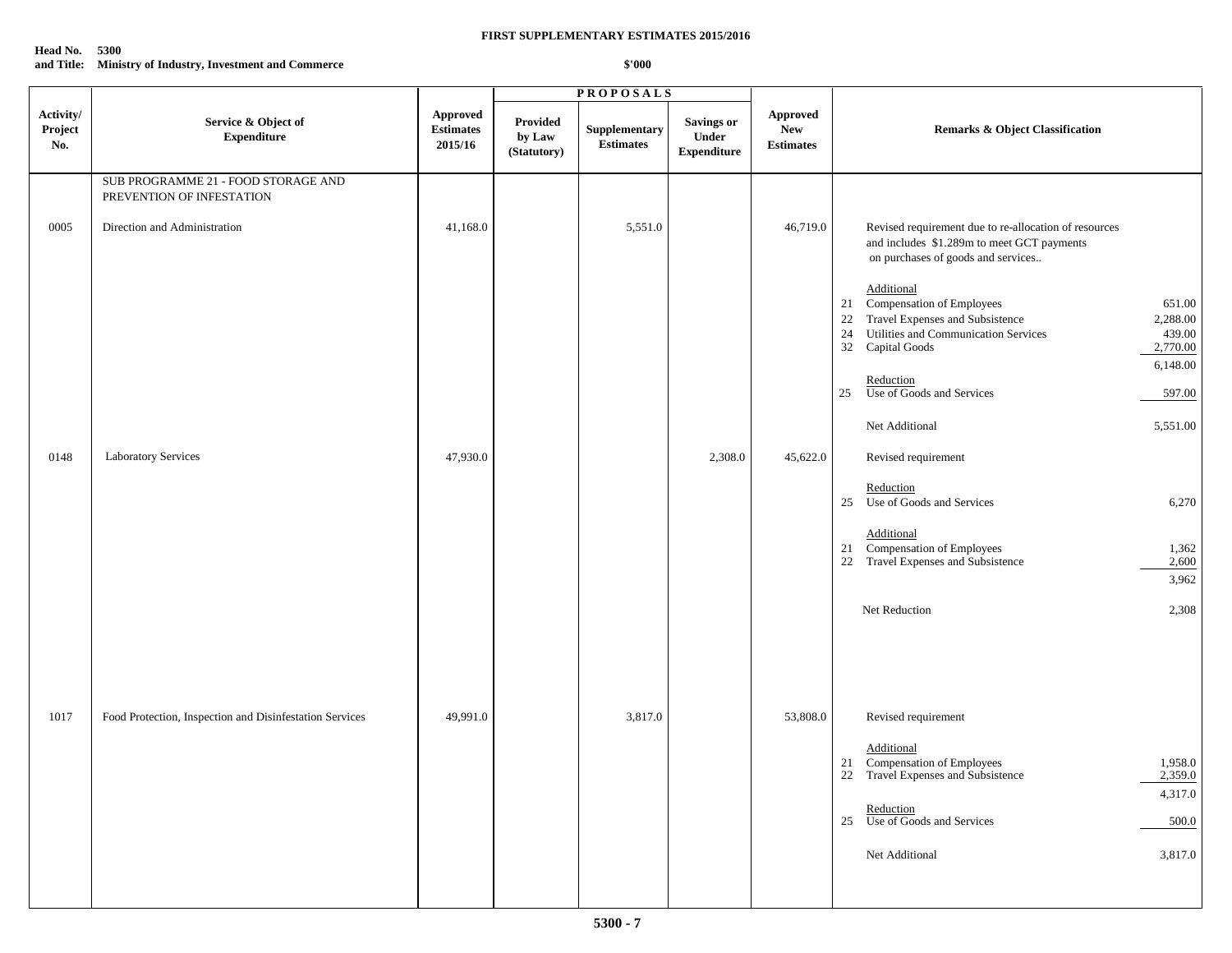## **Head No. 5300 and Title: Ministry of Industry, Investment and Commerce**

|                             |                                                                                                                                     |                                         |                                   | <b>PROPOSALS</b>                  |                                           |                                            |                                                                                                                                                                                                                                                   |
|-----------------------------|-------------------------------------------------------------------------------------------------------------------------------------|-----------------------------------------|-----------------------------------|-----------------------------------|-------------------------------------------|--------------------------------------------|---------------------------------------------------------------------------------------------------------------------------------------------------------------------------------------------------------------------------------------------------|
| Activity/<br>Project<br>No. | Service & Object of<br><b>Expenditure</b>                                                                                           | Approved<br><b>Estimates</b><br>2015/16 | Provided<br>by Law<br>(Statutory) | Supplementary<br><b>Estimates</b> | Savings or<br>Under<br><b>Expenditure</b> | Approved<br><b>New</b><br><b>Estimates</b> | <b>Remarks &amp; Object Classification</b>                                                                                                                                                                                                        |
| 1018                        | Training and Information Services                                                                                                   | 8,004.0                                 |                                   | 615.0                             |                                           | 8,619.0                                    | Additional requirement<br>Additional<br>Compensation of Employees<br>325.0<br>21<br>Travel Expenses and Subsistence<br>290.0<br>22<br>615.0                                                                                                       |
|                             | PROGRAMME 304 - PROTECTION OF INTELLECTUAL<br>PROPERTY RIGHTS<br>SUB PROGRAMME 20 - ADMINISTRATION OF<br>INTELLECTUAL PROPERTY LAWS |                                         |                                   |                                   |                                           |                                            |                                                                                                                                                                                                                                                   |
| 0005                        | Direction and Administration                                                                                                        | 83,621.0                                |                                   | 3,603.0                           |                                           | 87,224.0                                   | Additional requirement<br>Additional<br>Compensation of Employees<br>2,415.0<br>21<br>Travel Expenses and Subsistence<br>22<br>609.0<br>Utilities and Communication Services<br>47.0<br>24<br>532.0<br>25<br>Use of Goods and Services<br>3,603.0 |
|                             | PROGRAMME 306 - ADMINISTRATION OF INSOLVENCY<br>SUB PROGRAMME 01 - GENERAL ADMINISTRATION                                           |                                         |                                   |                                   |                                           |                                            |                                                                                                                                                                                                                                                   |
| 1067                        | Office of the Supervisor of Insolvency                                                                                              | 24,219.0                                |                                   |                                   | 1,750.0                                   | 22,469.0                                   | Revised requirement<br>Reduction<br>Use of Goods and Services<br>500.0<br>25<br>1,000.0<br>Awards and Social Assistance<br>29<br>250.0<br>32 Capital Goods<br>1,750.0                                                                             |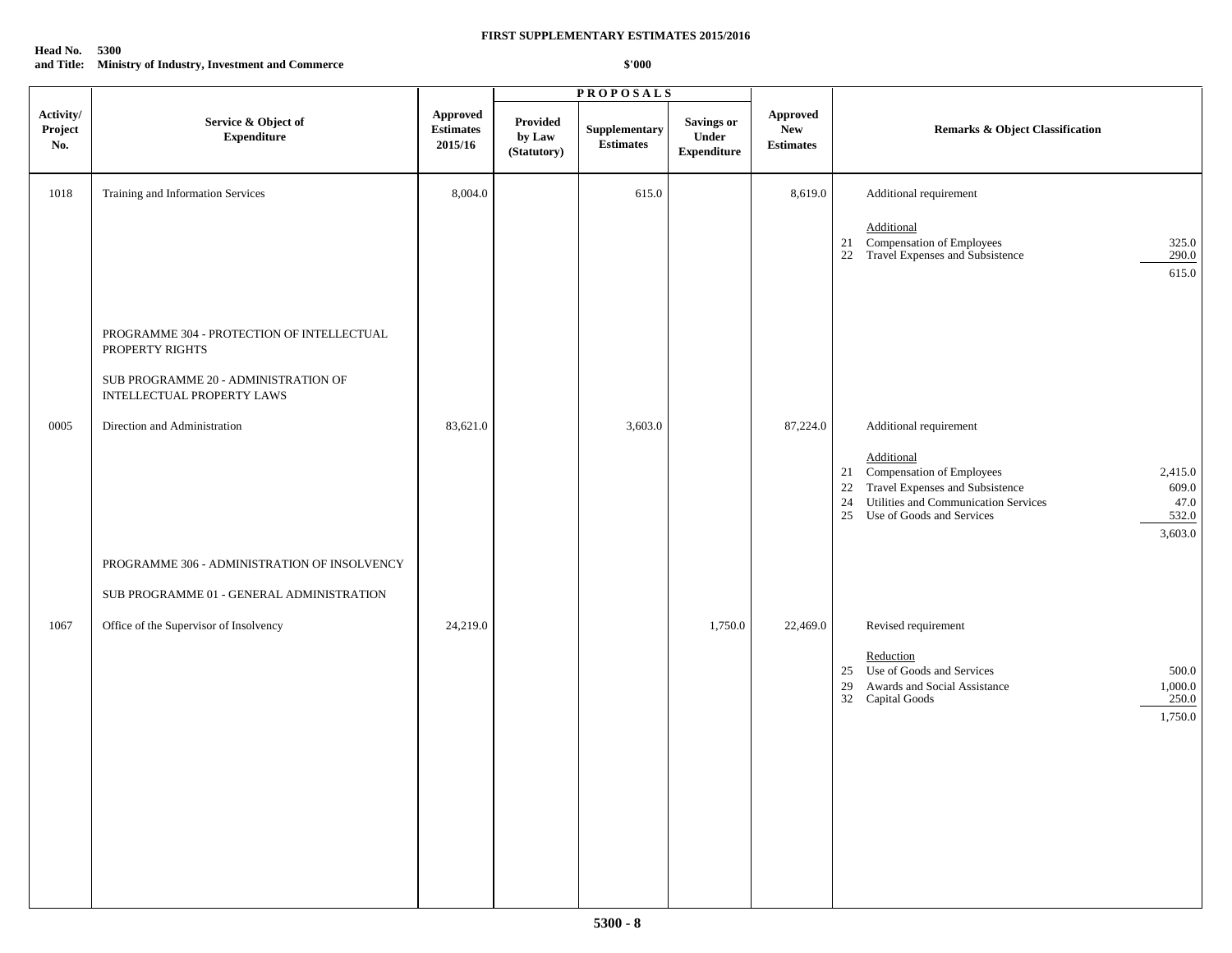| Head No. | - 5300                                                   |
|----------|----------------------------------------------------------|
|          | and Title: Ministry of Industry, Investment and Commerce |

|                             |                                                                                                                                                                                                                                                             |                                         |                                   | <b>PROPOSALS</b>                                           |                                           |                                            |                                                                                                                                                                                                                                                                                                                                                                                                                                  |  |
|-----------------------------|-------------------------------------------------------------------------------------------------------------------------------------------------------------------------------------------------------------------------------------------------------------|-----------------------------------------|-----------------------------------|------------------------------------------------------------|-------------------------------------------|--------------------------------------------|----------------------------------------------------------------------------------------------------------------------------------------------------------------------------------------------------------------------------------------------------------------------------------------------------------------------------------------------------------------------------------------------------------------------------------|--|
| Activity/<br>Project<br>No. | Service & Object of<br><b>Expenditure</b>                                                                                                                                                                                                                   | Approved<br><b>Estimates</b><br>2015/16 | Provided<br>by Law<br>(Statutory) | Supplementary<br>$\label{eq:estimates} \textbf{Estimates}$ | Savings or<br>Under<br><b>Expenditure</b> | <b>Approved</b><br>New<br><b>Estimates</b> | <b>Remarks &amp; Object Classification</b>                                                                                                                                                                                                                                                                                                                                                                                       |  |
| 1719                        | FUNCTION 06 - HOUSING AND COMMUNITY<br><b>AMENITIES</b><br>SUB FUNCTION 02 - COMMUNITY DEVELOPMENT<br>PROGRAMME 478 - COOPERATIVE SERVICES<br>SUB PROGRAMME 05 - DIRECTION AND<br><b>ADMINISTRATION</b><br>Department of Cooperative and Friendly Societies | 90,701.0                                |                                   | 6,072.0                                                    |                                           | 96,773.0                                   | Revised requirement. The provision for Compensation<br>of Employees includes \$5.14m to facilitate payment of<br>salary re-classification arrears.<br>Additional<br>21<br>Compensation of Employees<br>8,055.0<br>$22\,$<br>Travel Expenses and Subsistence<br>1,479.0<br>Utilities and Communication Services<br>24<br>296.0<br>9,830.0<br>Reduction<br>25<br>Use of Goods and Services<br>3,758.0<br>Net Additional<br>6,072.0 |  |
|                             | <b>GROSS TOTAL HEAD</b><br><b>LESS APPROPRIATIONS IN-AID</b>                                                                                                                                                                                                | 2,054,718.0<br>89,062.0                 | $\sim$                            | 135,464.0<br>12,300.0                                      | 12,789.0                                  | 2,177,393.0<br>101,362.0                   |                                                                                                                                                                                                                                                                                                                                                                                                                                  |  |
|                             | NET TOTAL HEAD 5300                                                                                                                                                                                                                                         | 1,965,656.0                             | $\sim$                            | 123,164.0                                                  | 12,789.0                                  | 2,076,031.0                                |                                                                                                                                                                                                                                                                                                                                                                                                                                  |  |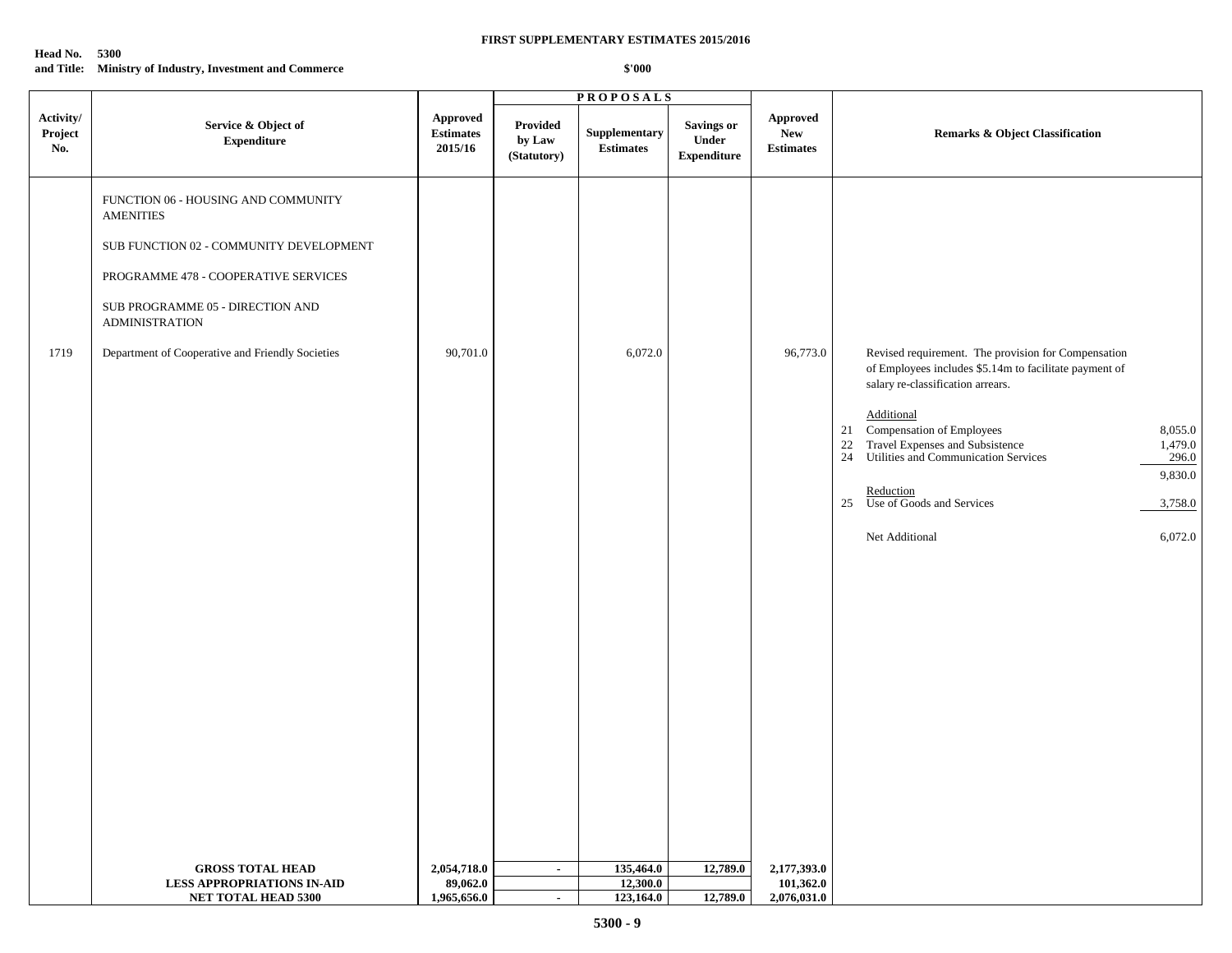## **Head No. 5600 and Title: Ministry of Science, Technology, Energy and Mining**

|                             |                                                                                                                                                            |                                         |                                          | <b>PROPOSALS</b>                  |                                                  |                                            |                                                                                                                                                                                                                                                                                                                                                                                                             |
|-----------------------------|------------------------------------------------------------------------------------------------------------------------------------------------------------|-----------------------------------------|------------------------------------------|-----------------------------------|--------------------------------------------------|--------------------------------------------|-------------------------------------------------------------------------------------------------------------------------------------------------------------------------------------------------------------------------------------------------------------------------------------------------------------------------------------------------------------------------------------------------------------|
| Activity/<br>Project<br>No. | Service & Object of<br><b>Expenditure</b>                                                                                                                  | Approved<br><b>Estimates</b><br>2015/16 | <b>Provided</b><br>by Law<br>(Statutory) | Supplementary<br><b>Estimates</b> | <b>Savings or</b><br>Under<br><b>Expenditure</b> | Approved<br><b>New</b><br><b>Estimates</b> | Remarks & Object Classification                                                                                                                                                                                                                                                                                                                                                                             |
|                             | FUNCTION 01 - GENERAL GOVERNMENT SERVICES<br>PROGRAMME 001 - EXECUTIVE DIRECTION AND<br><b>ADMINISTRATION</b><br>SUB PROGRAMME 01 - GENERAL ADMINISTRATION |                                         |                                          |                                   |                                                  |                                            | Unless otherwise stated, adjustments for "Compensation of Employees"<br>and "Travel Expenses and Subsistence" result from:<br>(a) New rates for salaries and allowances effective April 2015<br>under the 2015/2017 Heads of Agreement<br>Final of three tranches of the \$25,000 One Off Payment<br>(b)                                                                                                    |
| 0001                        | Direction and Management                                                                                                                                   | 88,305.0                                |                                          | 19,534.0                          |                                                  | 107,839.0                                  | Additional requirement includes \$14.294m for the<br>office of the Chief Information Officer and GCT payments<br>of \$1.927m for purchases of goods and services<br>Additional<br>Compensation of Employees<br>2.931.0<br>21<br>Utilities and Communication Services<br>324.0<br>24<br>Use of Goods and Services<br>11,907.0<br>25<br>32 Capital Goods<br>4,372.0<br>19,534.0                               |
| 0002                        | Financial Management and Accounting Services                                                                                                               | 39,547.0                                |                                          | 2,539.0                           |                                                  | 42,086.0                                   | Additional requirement includes \$0.054m for payment of GCT<br>on purchases of goods and services<br>Additional<br>Compensation of Employees<br>2,307.0<br>21<br>Travel Expenses and Subsistence<br>22<br>205.0<br>24<br>Utilities and Communication Services<br>27.0<br>2,539.0                                                                                                                            |
| 0003                        | Human Resource Management and Other Support Services                                                                                                       | 126,975.0                               |                                          | 38,571.0                          |                                                  | 165,546.0                                  | Additional requirement to facilitate payment of outstanding bills<br>and GCT payments of \$7.989m on purchases of goods and services<br>Additional<br>Compensation of Employees<br>6,446.0<br>21<br>Rental of Property and Machinery<br>23<br>1,728.0<br>Utilities and Communication Services<br>24<br>1,513.0<br>25,019.0<br>25<br>Use of Goods and Services<br>32<br>3,865.0<br>Capital Goods<br>38,571.0 |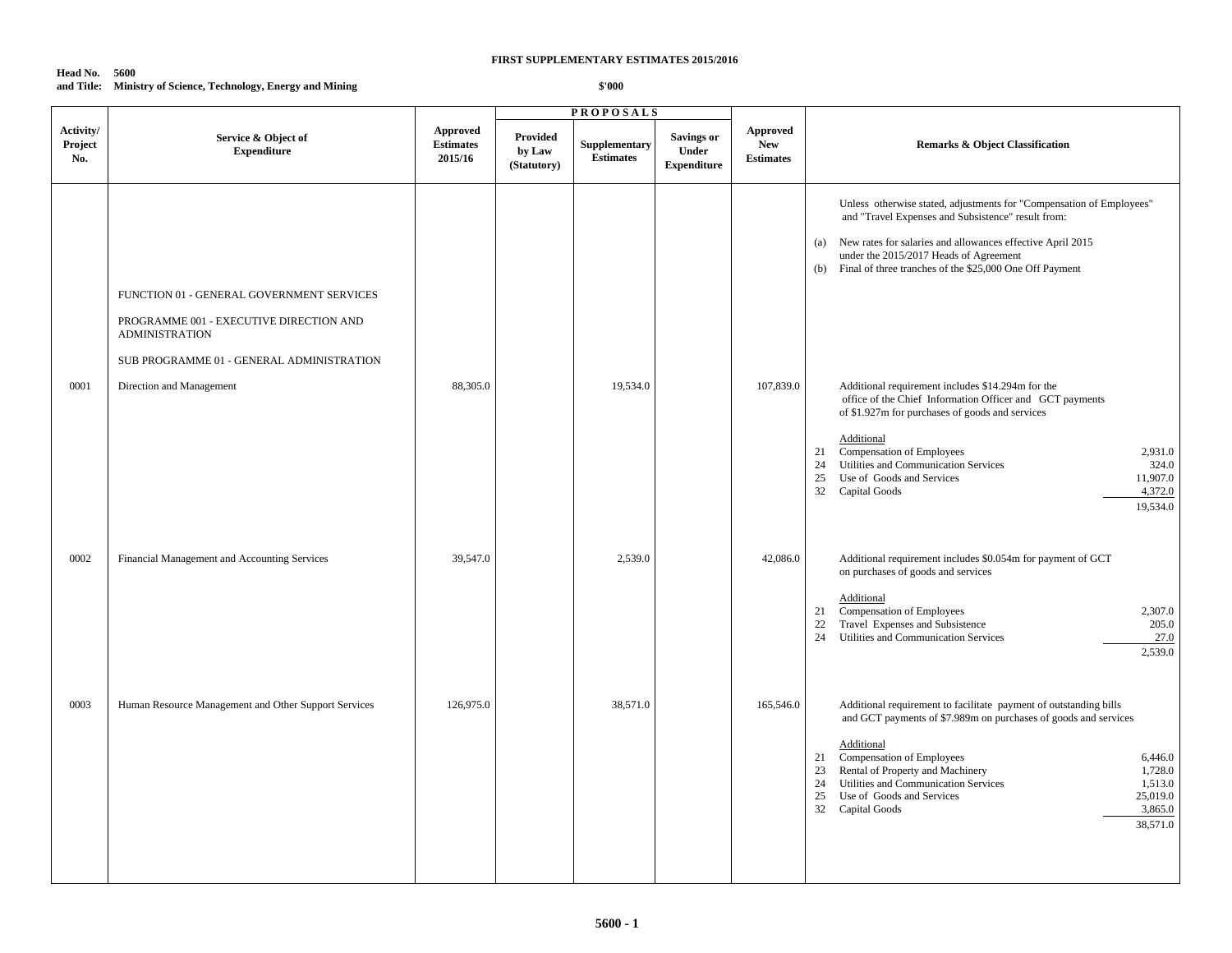## **Head No. 5600 and Title: Ministry of Science, Technology, Energy and Mining**

|                             |                                                                        |                                                |                                          | <b>PROPOSALS</b>                         |                                                  |                                            |                                                                                                                                                                                                                                                                                                                                       |
|-----------------------------|------------------------------------------------------------------------|------------------------------------------------|------------------------------------------|------------------------------------------|--------------------------------------------------|--------------------------------------------|---------------------------------------------------------------------------------------------------------------------------------------------------------------------------------------------------------------------------------------------------------------------------------------------------------------------------------------|
| Activity/<br>Project<br>No. | Service & Object of<br><b>Expenditure</b>                              | <b>Approved</b><br><b>Estimates</b><br>2015/16 | <b>Provided</b><br>by Law<br>(Statutory) | <b>Supplementary</b><br><b>Estimates</b> | <b>Savings or</b><br>Under<br><b>Expenditure</b> | Approved<br><b>New</b><br><b>Estimates</b> | <b>Remarks &amp; Object Classification</b>                                                                                                                                                                                                                                                                                            |
| 0279                        | Administration of Internal Audit                                       | 13,918.0                                       |                                          | 1,989.0                                  |                                                  | 15,907.0                                   | Additional requirement includes \$0.055m for GCT payments<br>Additional<br>Compensation of Employees<br>49.0<br>21<br>Travel Expenses and Subsistence<br>1,885.0<br>22<br>Utilities and Communication Services<br>24<br>37.0<br>25<br>Use of Goods and Services<br>18.0<br>1,989.0                                                    |
| 0554                        | <b>Legal Services</b>                                                  | 9,276.0                                        |                                          | 107.0                                    |                                                  | 9,383.0                                    | Additional requirement includes \$0.003m for<br>GCT payments on purchases of goods and services<br>Additional<br>Travel Expenses and Subsistence<br>104.0<br>22<br>Utilities and Communication Services<br>3.0<br>24<br>107.0                                                                                                         |
| 1662                        | <b>Public Relations</b><br>SUB PROGRAMME 03 - TECHNICAL ADMINISTRATION | 5,095.0                                        |                                          | 1,786.0                                  |                                                  | 6,881.0                                    | Additional requirement includes \$ 0.174m for GCT payments<br>on purchases of goods and services<br>Additional<br>Compensation of Employees<br>1,526.0<br>21<br>Travel Expenses and Subsistence<br>22<br>86.0<br>Utilities and Communication Services<br>24<br>6.0<br>25<br>Use of Goods and Services<br>168.0<br>1,786.0             |
| 0470                        | Technology Administration                                              | 153,356.0                                      |                                          |                                          | 17,677.0                                         | 135,679.0                                  | Revised requirement.<br>Reduction<br>Use of Goods and Services<br>18,728.0<br>25<br>Additional<br>Compensation of Employees<br>676.0<br>21<br>Travel Expenses and Subsistence<br>282.0<br>22<br>Utilities and Communication Services<br>39.0<br>24<br>25<br>Use of Goods and Services<br>54.0<br>1,051.0<br>17,677.0<br>Net Reduction |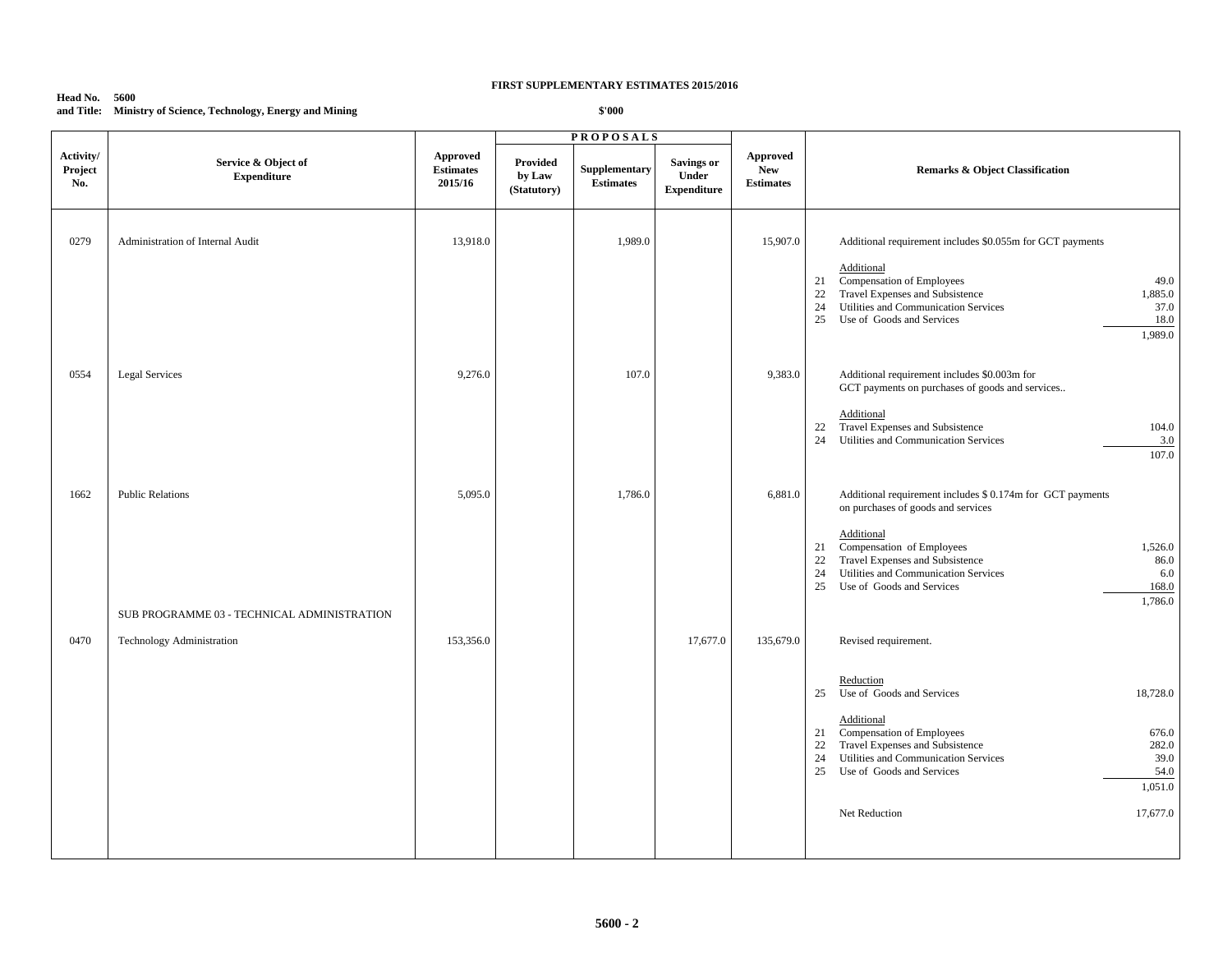## **Head No. 5600 and Title: Ministry of Science, Technology, Energy and Mining**

|                             |                                                                                                             |                                         |                                   | <b>PROPOSALS</b>                  |                                                  |                                                   |                                                                                                                                                                                                                                                                                                                                                                                            |
|-----------------------------|-------------------------------------------------------------------------------------------------------------|-----------------------------------------|-----------------------------------|-----------------------------------|--------------------------------------------------|---------------------------------------------------|--------------------------------------------------------------------------------------------------------------------------------------------------------------------------------------------------------------------------------------------------------------------------------------------------------------------------------------------------------------------------------------------|
| Activity/<br>Project<br>No. | Service & Object of<br><b>Expenditure</b>                                                                   | Approved<br><b>Estimates</b><br>2015/16 | Provided<br>by Law<br>(Statutory) | Supplementary<br><b>Estimates</b> | <b>Savings or</b><br>Under<br><b>Expenditure</b> | <b>Approved</b><br><b>New</b><br><b>Estimates</b> | <b>Remarks &amp; Object Classification</b>                                                                                                                                                                                                                                                                                                                                                 |
| 1036                        | Policy Formulation, Implementation and Monitoring<br>PROGRAMME 125 - ELECTIONS                              | 18,659.0                                |                                   | 2,696.0                           |                                                  | 21,355.0                                          | Additional requirement includes \$ 0.75m for payment<br>of GCT on purchases of goods and services.<br>Additional<br>Compensation of Employees<br>1,931.0<br>21<br>Travel Expenses and Subsistence<br>22<br>690.0<br>Utilities and Communication Services<br>24<br>73.0<br>Use of Goods and Services<br>$2.0\,$<br>25<br>2,696.0                                                            |
| 0200                        | SUB PROGRAMME 20 - GRANTS TO ELECTORAL<br><b>COMMISSION OF JAMAICA</b><br>Grant for Administrative Expenses | 511,936.0                               |                                   | 182,768.0                         |                                                  | 694,704.0                                         | Additional requirement includes \$35.395m for payment<br>of GCT on purchases of goods and services.<br>Additional<br>Compensation of Employees<br>106,576.0<br>21<br>Travel Expenses and Subsistence<br>22<br>17,618.0<br>Utilities and Communication Services<br>24<br>7,612.0<br>43,962.0<br>25<br>Use of Goods and Services<br>28<br><b>Retirement Benefits</b><br>7,000.0<br>182,768.0 |
| 0201                        | Grant for Registration of Voters                                                                            | 1,401,068.0                             |                                   |                                   | 843,742.0                                        | 557,326.0                                         | Revised requirement<br>Reduction<br>Use of Goods and Services<br>25<br>893,898.0<br>Additional<br>Compensation of Employees<br>42,755.0<br>21<br>Travel Expenses and Subsistence<br>22<br>7,401.0<br>50,156.0<br>843,742.0<br>Net Reduction                                                                                                                                                |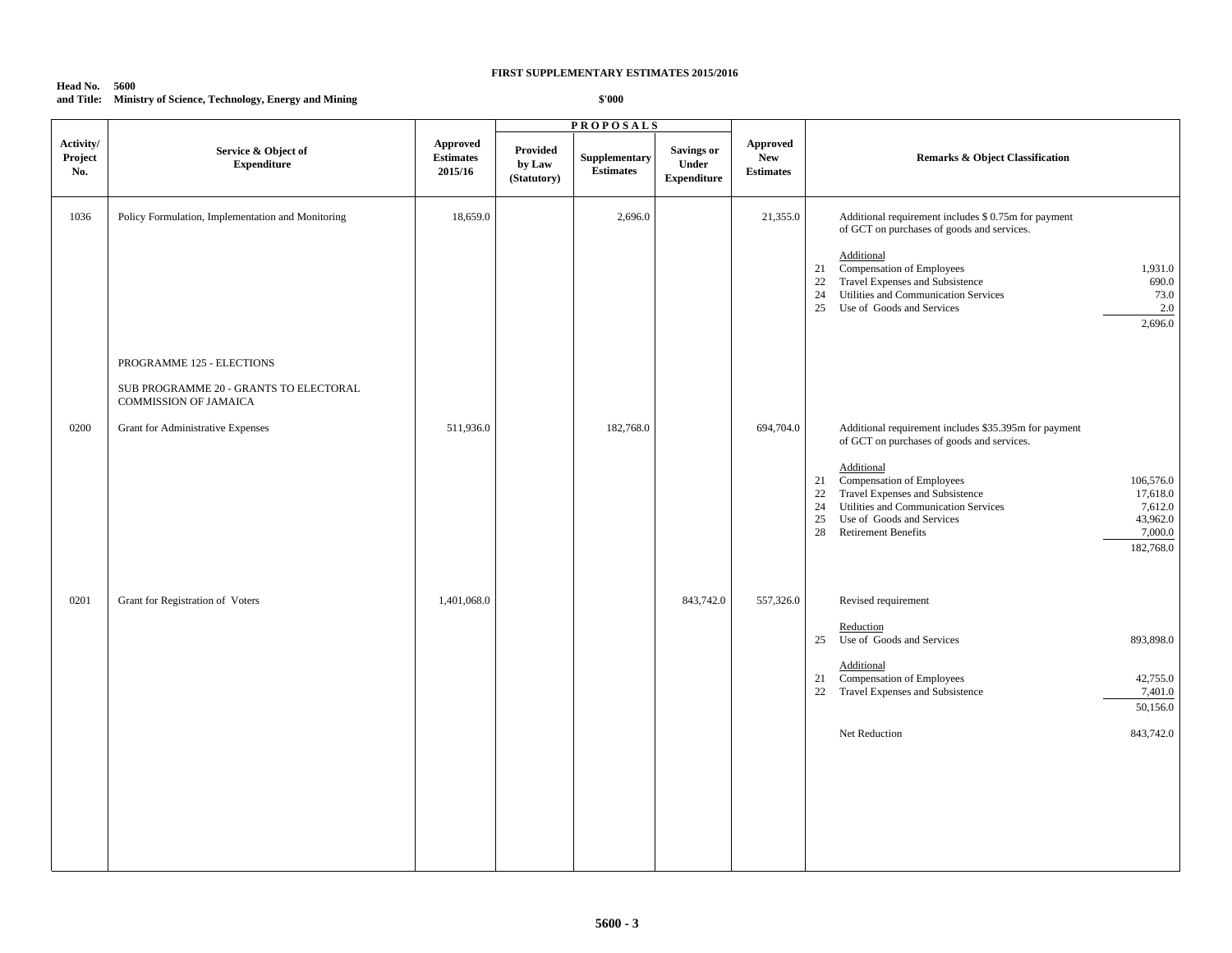## **Head No. 5600 and Title: Ministry of Science, Technology, Energy and Mining**

|                             |                                                                                                                                                                                                                                                                        |                                         |                                   | <b>PROPOSALS</b>                         |                                                  |                                                   |                                                                                                                                                                                                                                                                                                                                                                                                                                |
|-----------------------------|------------------------------------------------------------------------------------------------------------------------------------------------------------------------------------------------------------------------------------------------------------------------|-----------------------------------------|-----------------------------------|------------------------------------------|--------------------------------------------------|---------------------------------------------------|--------------------------------------------------------------------------------------------------------------------------------------------------------------------------------------------------------------------------------------------------------------------------------------------------------------------------------------------------------------------------------------------------------------------------------|
| Activity/<br>Project<br>No. | Service & Object of<br><b>Expenditure</b>                                                                                                                                                                                                                              | Approved<br><b>Estimates</b><br>2015/16 | Provided<br>by Law<br>(Statutory) | <b>Supplementary</b><br><b>Estimates</b> | <b>Savings or</b><br>Under<br><b>Expenditure</b> | <b>Approved</b><br><b>New</b><br><b>Estimates</b> | <b>Remarks &amp; Object Classification</b>                                                                                                                                                                                                                                                                                                                                                                                     |
| 0163                        | PROGRAMME 131 - FISCAL POLICY AND MANAGEMENT<br>SUB PROGRAMME 24 - eGOV JAMAICA LIMITED<br>Grant for Direction and Administration                                                                                                                                      | 1,415,740.0                             |                                   | 220,122.0                                |                                                  | 1,635,862.0                                       | Additional requirement includes \$172.775m for payment<br>of GCT on purchases of goods and services.<br>Additional<br>21 Compensation of Employees<br>22,777.0<br>Travel Expenses and Subsistence<br>21,300.0<br>22<br>Rental of Property and Machinery<br>23<br>17,470.0<br>Utilities and Communication Services<br>24<br>13,431.0<br>Use of Goods and Services<br>25<br>145,144.0                                            |
| 2600                        | FUNCTION 04 - ECONOMIC AFFAIRS<br>SUBFUNCTION 04 - FUEL AND ENERGY<br>PROGRAMME 001 - EXECUTIVE DIRECTION AND<br><b>ADMINISTRATION</b><br>SUB PROGRAMME 03-TECHNICAL ADMINISTRATION<br>Technical and Economic Department<br>PROGRAMME 004 - REGIONAL AND INTERNATIONAL | 31,341.0                                |                                   | 10,469.0                                 |                                                  | 41,810.0                                          | 220,122.0<br>Additional requirement includes \$5.779m for the consultancy team<br>engaged in negotiating with the JPSCo on the All Island Electricity<br>License and GCT payments of \$0.077m.<br>Additional<br>Compensation of Employees<br>3,977.0<br>21<br>Travel Expenses and Subsistence<br>1,211.0<br>22<br>24<br>Utilities and Communication Services<br>69.0<br>25<br>Use of Goods and Services<br>5,212.0<br>10,469.0 |
| 0007                        | <b>COOPERATION</b><br>SUB-PROGRAMME 08 - INTERNATIONAL ORGANISATIONS<br>Membership Fees, Grants and Contributions                                                                                                                                                      | 8,460.0                                 |                                   | 13,501.0                                 |                                                  | 21,961.0                                          | Additional requirement to facilitate the payment of arrears<br>to the Commission on Science and Technology (COMSAT).<br>Amounts were reallocated from Activity - 0005- Direction and<br>Administration.<br><b>Grants and Contributions</b><br>13,501.0<br>30                                                                                                                                                                   |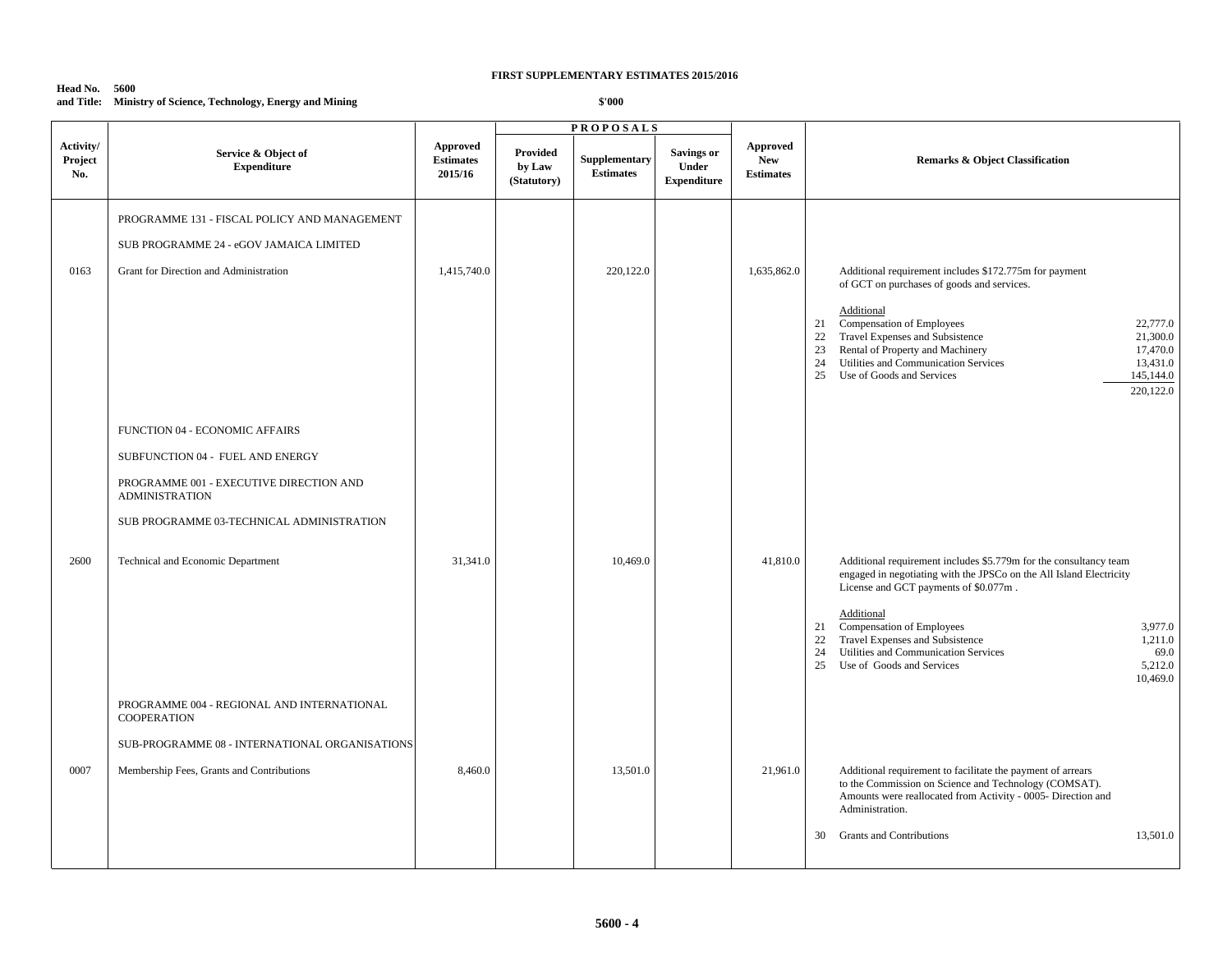#### **Head No. 5600 and Title: Ministry of Science, Technology, Energy and Mining**

|                             |                                                                                         |                                         |                                   | <b>PROPOSALS</b>                  |                                                  |                                                   |                                                                                                                                                                                                                                                                                                                                                                                                                                                           |
|-----------------------------|-----------------------------------------------------------------------------------------|-----------------------------------------|-----------------------------------|-----------------------------------|--------------------------------------------------|---------------------------------------------------|-----------------------------------------------------------------------------------------------------------------------------------------------------------------------------------------------------------------------------------------------------------------------------------------------------------------------------------------------------------------------------------------------------------------------------------------------------------|
| Activity/<br>Project<br>No. | Service & Object of<br><b>Expenditure</b>                                               | Approved<br><b>Estimates</b><br>2015/16 | Provided<br>by Law<br>(Statutory) | Supplementary<br><b>Estimates</b> | <b>Savings or</b><br>Under<br><b>Expenditure</b> | <b>Approved</b><br><b>New</b><br><b>Estimates</b> | Remarks & Object Classification                                                                                                                                                                                                                                                                                                                                                                                                                           |
|                             | PROGRAMME 700 - ELECTRIFICATION SERVICES<br>SUB PROGRAMME 20 - LICENSING AND INSPECTION |                                         |                                   |                                   |                                                  |                                                   |                                                                                                                                                                                                                                                                                                                                                                                                                                                           |
| 0005                        | Direction and Administration                                                            | 122,838.0                               |                                   | 13,737.0                          |                                                  | 136,575.0                                         | Additional requirement includes \$2.612m for payment<br>of GCT on purchases of goods and services.<br>Additional<br>21 Compensation of Employees<br>13,931.0<br>Travel Expenses and Subsistence<br>22<br>2,098.0<br>24<br>Utilities and Communication Services<br>1,162.0<br>25<br>Use of Goods and Services<br>190.0<br>32 Capital Goods<br>1,261.0<br>18,642.0<br>Reduction<br>Use of Goods and Services<br>25<br>4,905.0<br>Net Additional<br>13,737.0 |
| 2602                        | <b>Board of Examiners</b>                                                               | 8,847.0                                 |                                   | 429.0                             |                                                  | 9,276.0                                           | Additional requirement includes \$ 0.049m for payment of GCT<br>on purchases of goods and services<br>Additional<br>Compensation of Employees<br>339.0<br>21<br>Travel Expenses and Subsistence<br>22<br>41.0<br>25<br>Use of Goods and Services<br>49.0<br>429.0                                                                                                                                                                                         |
| 2617                        | Rural Electrification Programme                                                         | 374,654.0                               |                                   | 122,295.0                         |                                                  | 496,949.0                                         | Additional requirement includes \$100m for the purchase of<br>electrical materials to facilitate 20km of electricity<br>expansion and wiring of 400 houses in ten parishes.<br>Additional<br>Travel Expenses and Subsistence<br>4,225.0<br>22<br>24<br>Utilities and Communication Services<br>350.0<br>25<br>Use of Goods and Services<br>17,720.0<br>100,000.0<br>31<br><b>Land and Structures</b><br>122,295.0                                         |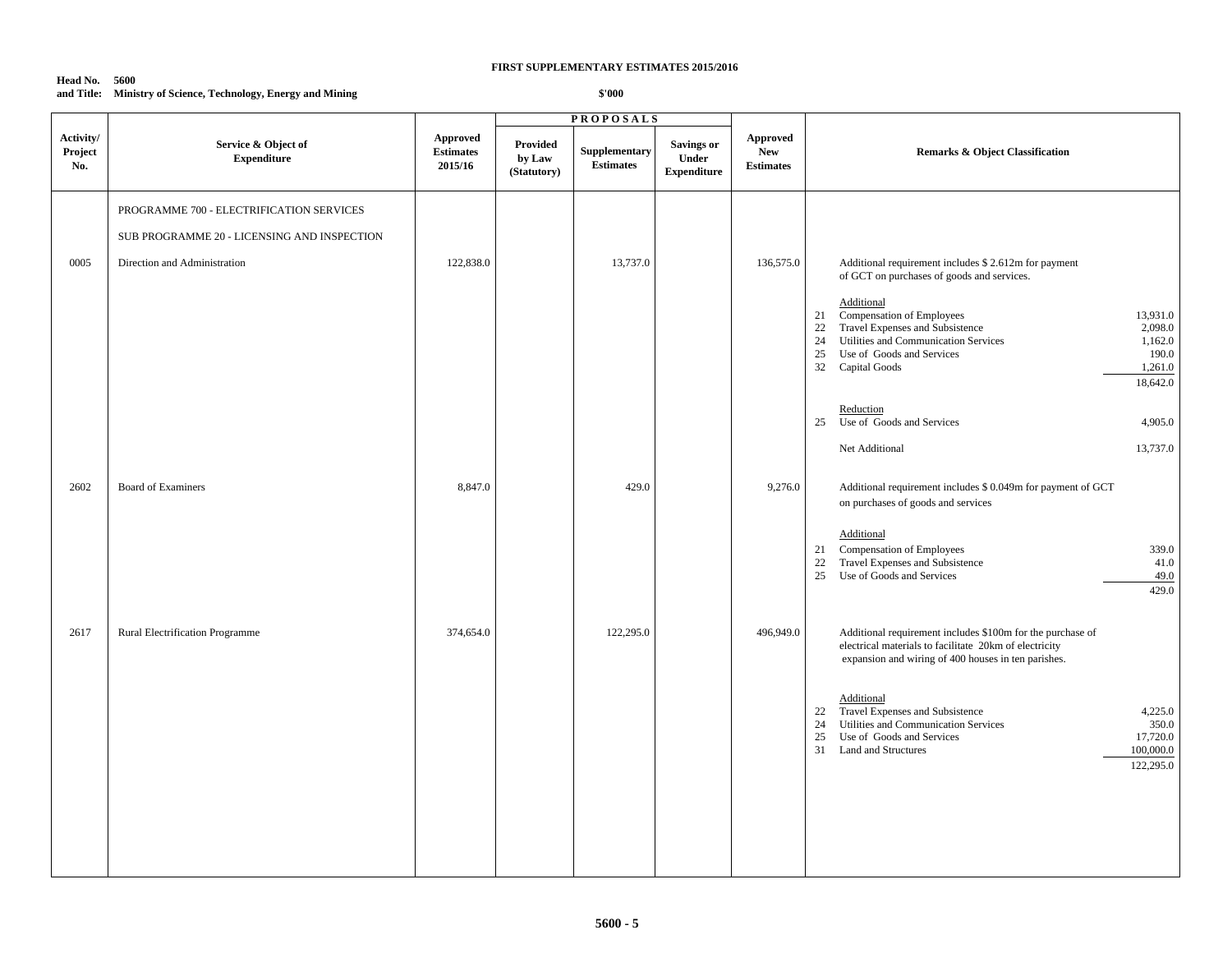## **Head No. 5600 and Title: Ministry of Science, Technology, Energy and Mining**

|                             |                                                                                   |                                         |                                   | <b>PROPOSALS</b>                  |                                                         |                                                   |                                                                                                                                                                             |
|-----------------------------|-----------------------------------------------------------------------------------|-----------------------------------------|-----------------------------------|-----------------------------------|---------------------------------------------------------|---------------------------------------------------|-----------------------------------------------------------------------------------------------------------------------------------------------------------------------------|
| Activity/<br>Project<br>No. | Service & Object of<br><b>Expenditure</b>                                         | Approved<br><b>Estimates</b><br>2015/16 | Provided<br>by Law<br>(Statutory) | Supplementary<br><b>Estimates</b> | <b>Savings or</b><br><b>Under</b><br><b>Expenditure</b> | <b>Approved</b><br><b>New</b><br><b>Estimates</b> | <b>Remarks &amp; Object Classification</b>                                                                                                                                  |
|                             | PROGRAMME 704 - ENERGY POLICY                                                     |                                         |                                   |                                   |                                                         |                                                   |                                                                                                                                                                             |
|                             | SUB PROGRAMME 01 - GENERAL ADMINISTRATION                                         |                                         |                                   |                                   |                                                         |                                                   |                                                                                                                                                                             |
| 2618                        | Grant to Petroleum Corporation of Jamaica (PCJ) from SCT<br>on Imported Petroleum |                                         |                                   | 515,888.0                         |                                                         | 515,888.0                                         | The provision is included for payments to the Petroleum<br>Corporation of Jamaica (PCJ) for the refund of the \$2 specific<br>Special Consumption Tax on imported Petroleum |
|                             |                                                                                   |                                         |                                   |                                   |                                                         |                                                   | Additional                                                                                                                                                                  |
|                             |                                                                                   |                                         |                                   |                                   |                                                         |                                                   | <b>Grants and Contributions</b><br>515,888.0<br>30                                                                                                                          |
|                             |                                                                                   |                                         |                                   |                                   |                                                         |                                                   |                                                                                                                                                                             |
|                             | SUBFUNCTION 05 - MINING, MANUFACTURING AND<br><b>CONSTRUCTION</b>                 |                                         |                                   |                                   |                                                         |                                                   |                                                                                                                                                                             |
|                             | PROGRAMME 578 - GEOLOGICAL, GEOTECHNICAL<br>REGULATORY SERVICES                   |                                         |                                   |                                   |                                                         |                                                   |                                                                                                                                                                             |
|                             | SUB PROGRAMME 01 - GENERAL ADMINISTRATION                                         |                                         |                                   |                                   |                                                         |                                                   |                                                                                                                                                                             |
| 0005                        | Direction and Administration                                                      | 65,183.0                                |                                   | 566.0                             |                                                         | 65,749.0                                          | Revised requirement includes \$1.943m for GCT payments on<br>purchases of goods and services.                                                                               |
|                             |                                                                                   |                                         |                                   |                                   |                                                         |                                                   | Additional<br>Travel Expenses and Subsistence<br>831.0<br>22<br>Utilities and Communication Services<br>24<br>61.0<br>25<br>Use of Goods and Services<br>1,882.0<br>2,774.0 |
|                             |                                                                                   |                                         |                                   |                                   |                                                         |                                                   | Reduction<br>Compensation of Employees<br>2,208.0<br>21                                                                                                                     |
|                             |                                                                                   |                                         |                                   |                                   |                                                         |                                                   | Net Additional<br>566.0                                                                                                                                                     |
|                             | SUB PROGRAMME 03 - TECHNICAL ADMINISTRATION                                       |                                         |                                   |                                   |                                                         |                                                   |                                                                                                                                                                             |
| 2303                        | Inspection of Mines and Quarries                                                  | 38,073.0                                |                                   |                                   | 2,831.0                                                 | 35,242.0                                          | Revised requirement                                                                                                                                                         |
|                             |                                                                                   |                                         |                                   |                                   |                                                         |                                                   | Reduction<br>Compensation of Employees<br>3,600.0<br>21                                                                                                                     |
|                             |                                                                                   |                                         |                                   |                                   |                                                         |                                                   | Additional<br>22 Travel Expenses and Subsistence<br>769.0                                                                                                                   |
|                             |                                                                                   |                                         |                                   |                                   |                                                         |                                                   | 2,831.0<br>Net Reduction                                                                                                                                                    |
|                             |                                                                                   |                                         |                                   |                                   |                                                         |                                                   |                                                                                                                                                                             |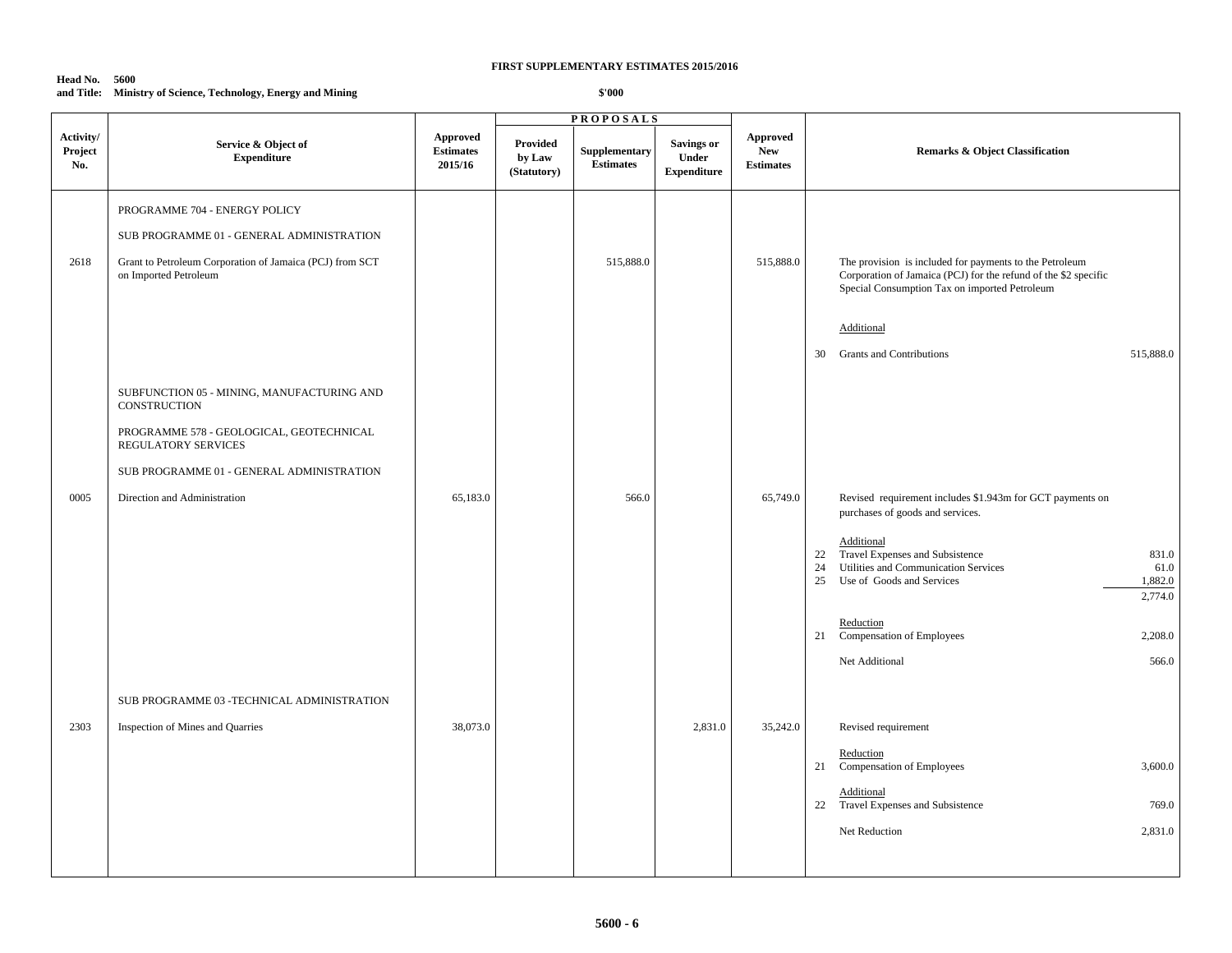## **Head No. 5600 and Title: Ministry of Science, Technology, Energy and Mining**

|                             |                                                                                                                                                                                                |                                                |                                          | <b>PROPOSALS</b>                  |                                                  |                                                   |                                                                                                                                                                                                                                                                                                                                                                                       |
|-----------------------------|------------------------------------------------------------------------------------------------------------------------------------------------------------------------------------------------|------------------------------------------------|------------------------------------------|-----------------------------------|--------------------------------------------------|---------------------------------------------------|---------------------------------------------------------------------------------------------------------------------------------------------------------------------------------------------------------------------------------------------------------------------------------------------------------------------------------------------------------------------------------------|
| Activity/<br>Project<br>No. | Service & Object of<br><b>Expenditure</b>                                                                                                                                                      | <b>Approved</b><br><b>Estimates</b><br>2015/16 | <b>Provided</b><br>by Law<br>(Statutory) | Supplementary<br><b>Estimates</b> | <b>Savings or</b><br>Under<br><b>Expenditure</b> | <b>Approved</b><br><b>New</b><br><b>Estimates</b> | Remarks & Object Classification                                                                                                                                                                                                                                                                                                                                                       |
| 2309                        | Geological and Geotechnical Assessments<br>SUBFUNCTION 11 - POSTAL SERVICES<br>PROGRAMME 001 - EXECUTIVE DIRECTION AND<br><b>ADMINISTRATION</b><br>SUB PROGRAMME 13 - TECHNICAL ADMINISTRATION | 45,667.0                                       |                                          | 6,125.0                           |                                                  | 51,792.0                                          | Additional requirement<br>Additional<br>Compensation of Employees<br>5,656.0<br>21<br>Travel Expenses and Subsistence<br>22<br>469.0<br>6,125.0                                                                                                                                                                                                                                       |
| 2240                        | Directorate of Communications<br>SUBFUNCTION 12 - TELECOMMUNICATION SERVICES<br>PROGRAMME 254 -TECHNICAL AND VOCATIONAL<br><b>EDUCATION</b>                                                    | 20,810.0                                       |                                          | 6,992.0                           |                                                  | 27,802.0                                          | Additional requirement includes \$0.053m for payment<br>of GCT on purchases of goods and services.<br>Additional<br>Compensation of Employees<br>3,564.0<br>21<br>Travel Expenses and Subsistence<br>22<br>3,378.0<br>Utilities and Communication Services<br>24<br>30.0<br>Use of Goods and Services<br>20.0<br>25<br>6,992.0                                                        |
| 2263                        | SUB PROGRAMME 25 - SECONDARY SCHOOLS<br><b>E-Learning Project</b>                                                                                                                              | 81,938.0                                       |                                          | 19,163.0                          |                                                  | 101,101.0                                         | Additional requirement includes \$6.4m forpayment<br>of GCT on purchases of goods and services.<br>Additional<br>Compensation of Employees<br>5,039.0<br>21<br>Travel Expenses and Subsistence<br>2,323.0<br>22<br>23<br>Rental of Property and Machinery<br>5,401.0<br>24<br>Utilities and Communication Services<br>777.0<br>Use of Goods and Services<br>5,623.0<br>25<br>19,163.0 |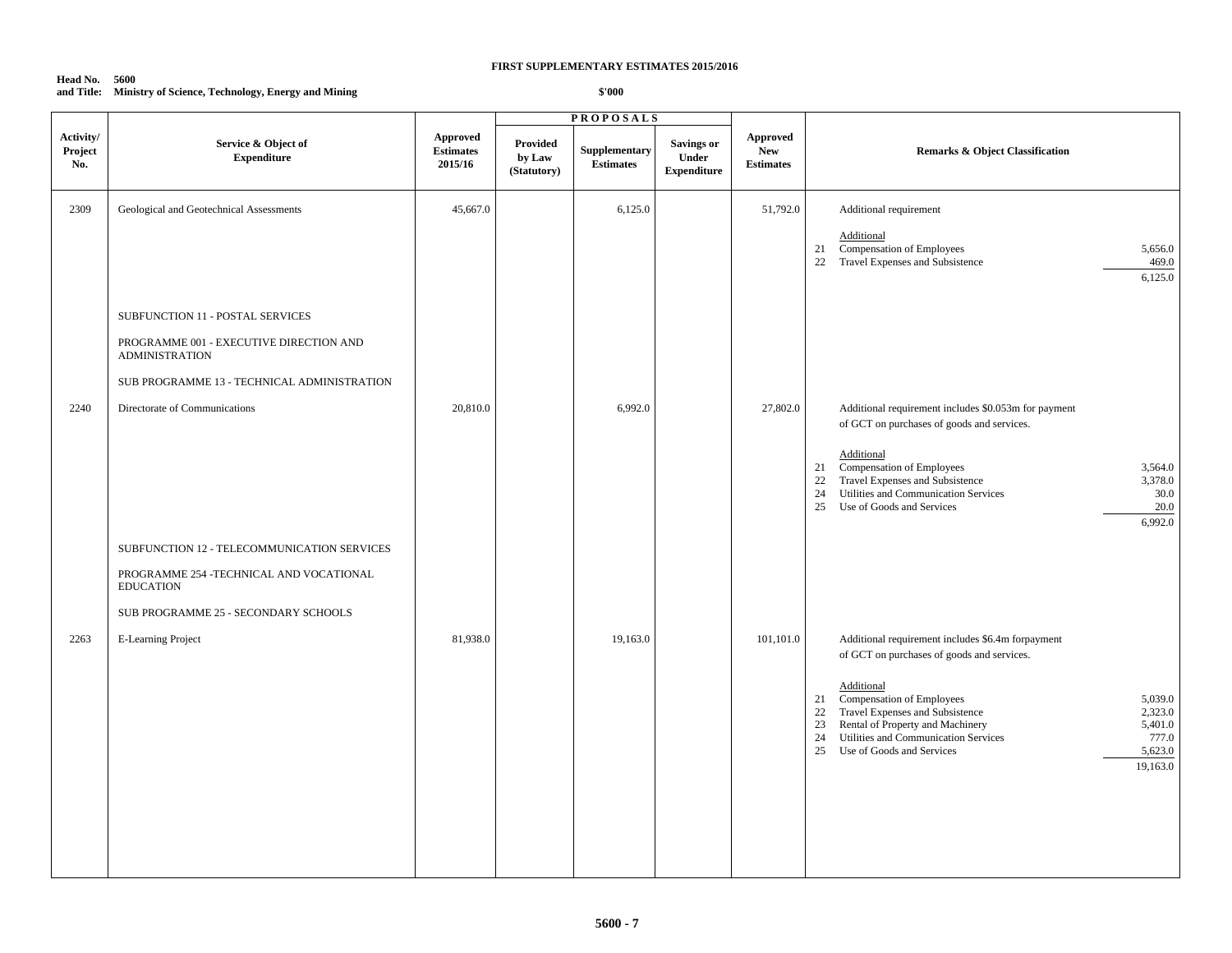| <b>Head No. 5600</b> |                                                               |
|----------------------|---------------------------------------------------------------|
|                      | and Title: Ministry of Science, Technology, Energy and Mining |

|                             |                                                                   |                                         | <b>PROPOSALS</b>                  |                                   |                                                  |                                            |                                                                                                                                                                                                                              |
|-----------------------------|-------------------------------------------------------------------|-----------------------------------------|-----------------------------------|-----------------------------------|--------------------------------------------------|--------------------------------------------|------------------------------------------------------------------------------------------------------------------------------------------------------------------------------------------------------------------------------|
| Activity/<br>Project<br>No. | Service & Object of<br><b>Expenditure</b>                         | Approved<br><b>Estimates</b><br>2015/16 | Provided<br>by Law<br>(Statutory) | Supplementary<br><b>Estimates</b> | <b>Savings or</b><br>Under<br><b>Expenditure</b> | Approved<br><b>New</b><br><b>Estimates</b> | <b>Remarks &amp; Object Classification</b>                                                                                                                                                                                   |
|                             | SUBFUNCTION 15 SCIENTIFIC AND TECHNOLOGICAL<br><b>SERVICES</b>    |                                         |                                   |                                   |                                                  |                                            |                                                                                                                                                                                                                              |
|                             | PROGRAMME 003 - RESEARCH AND DEVELOPMENT                          |                                         |                                   |                                   |                                                  |                                            |                                                                                                                                                                                                                              |
|                             | SUB PROGRAMME 02 - PLANNING AND DEVELOPMENT                       |                                         |                                   |                                   |                                                  |                                            |                                                                                                                                                                                                                              |
| 2124                        | National Commission on Science and Technology                     | 20,483.0                                |                                   | 4,627.0                           |                                                  | 25,110.0                                   | Additional requirement includes \$ 0.061m for payment<br>of GCT on purchases of goods and services.                                                                                                                          |
|                             |                                                                   |                                         |                                   |                                   |                                                  |                                            | Additional<br>Travel Expenses and Subsistence<br>22<br>4,566.0<br>Use of Goods and Services<br>25<br>61.0<br>4,627.0                                                                                                         |
|                             | SUB PROGRAMME 25- GRANTS TO SCIENTIFIC RESEARCH<br><b>COUNCIL</b> |                                         |                                   |                                   |                                                  |                                            |                                                                                                                                                                                                                              |
| 0005                        | Direction and Administration                                      | 113,033.0                               |                                   | 8,185.0                           |                                                  | 121,218.0                                  | Additional requirement includes \$2.962m for payment<br>of GCT on purchases of goods and services.                                                                                                                           |
|                             |                                                                   |                                         |                                   |                                   |                                                  |                                            | Additional<br>Compensation of Employees<br>3,327.0<br>21<br>Travel Expenses and Subsistence<br>22<br>1,895.0<br>24<br>Utilities and Communication Services<br>454.0<br>25<br>Use of Goods and Services<br>2,509.0<br>8,185.0 |
| 2116                        | Promotion and Distribution of Products                            | 23,869.0                                |                                   |                                   | 72.0                                             | 23,797.0                                   | Revised requirement                                                                                                                                                                                                          |
|                             |                                                                   |                                         |                                   |                                   |                                                  |                                            | Reduction<br>Compensation of Employees<br>317.0<br>21                                                                                                                                                                        |
|                             |                                                                   |                                         |                                   |                                   |                                                  |                                            | 22<br>Additional<br>Travel Expenses and Subsistence<br>245.0                                                                                                                                                                 |
|                             |                                                                   |                                         |                                   |                                   |                                                  |                                            | Net Reduction<br>72.0                                                                                                                                                                                                        |
| 2119                        | <b>Information Services</b>                                       | 66,686.0                                |                                   | 4,376.0                           |                                                  | 71,062.0                                   | Revised requirement                                                                                                                                                                                                          |
|                             |                                                                   |                                         |                                   |                                   |                                                  |                                            | Additional<br>Travel Expenses and Subsistence<br>22<br>7,494.0                                                                                                                                                               |
|                             |                                                                   |                                         |                                   |                                   |                                                  |                                            | Reduction<br>Compensation of Employees<br>3,118.0<br>21                                                                                                                                                                      |
|                             |                                                                   |                                         |                                   |                                   |                                                  |                                            | 4,376.0<br>Net Additional                                                                                                                                                                                                    |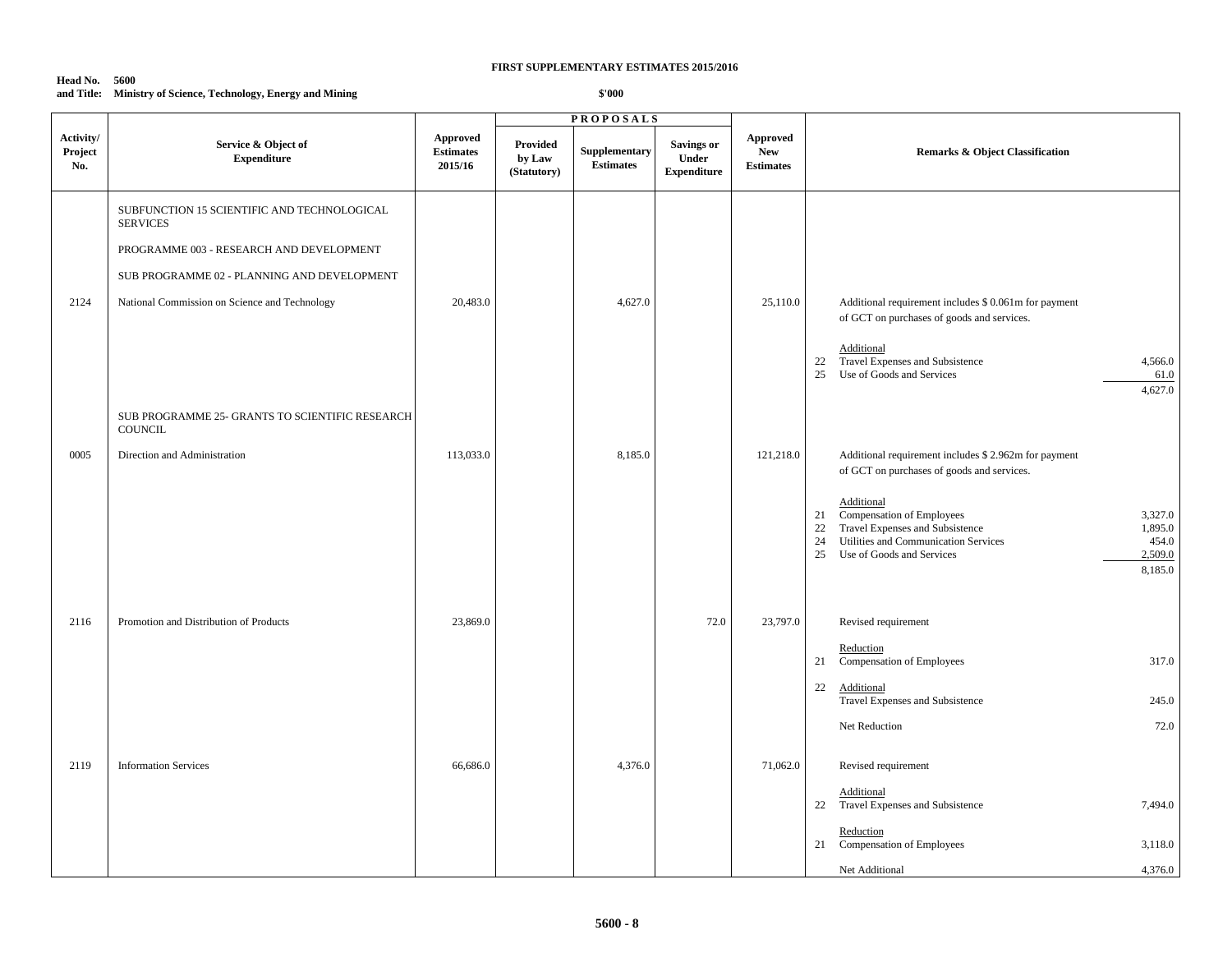### **Head No. 5600 and Title: Ministry of Science, Technology, Energy and Mining**

|                             |                                                                                                                                                                                 |                                                | <b>PROPOSALS</b>                                     |                                   |                                                  |                                                   |                                                                                                                                                                         |
|-----------------------------|---------------------------------------------------------------------------------------------------------------------------------------------------------------------------------|------------------------------------------------|------------------------------------------------------|-----------------------------------|--------------------------------------------------|---------------------------------------------------|-------------------------------------------------------------------------------------------------------------------------------------------------------------------------|
| Activity/<br>Project<br>No. | Service & Object of<br><b>Expenditure</b>                                                                                                                                       | <b>Approved</b><br><b>Estimates</b><br>2015/16 | Provided<br>by Law<br>(Statutory)                    | Supplementary<br><b>Estimates</b> | <b>Savings or</b><br>Under<br><b>Expenditure</b> | <b>Approved</b><br><b>New</b><br><b>Estimates</b> | <b>Remarks &amp; Object Classification</b>                                                                                                                              |
| 2120                        | Process Development                                                                                                                                                             | 99,447.0                                       |                                                      | 1,356.0                           |                                                  | 100,803.0                                         | Additional requirement<br>Additional<br>22<br>Travel Expenses and Subsistence<br>1,356.0                                                                                |
| 2121                        | Product Research and Development                                                                                                                                                | 107,302.0                                      |                                                      | 2,302.0                           |                                                  | 109,604.0                                         | Additional requirement<br>Additional<br>22 Travel Expenses and Subsistence<br>2,302.0                                                                                   |
| 2115                        | SUB PROGRAMME 26 - THE INTERNATIONAL CENTRE FOR<br>ENVIRONMENTAL AND NUCLEAR SCIENCES<br>Grants for Research Administration                                                     | 71,866.0                                       |                                                      | 112.0                             |                                                  | 71,978.0                                          | Additional requirement includes \$0.112m for payment<br>of GCT on purchases of goods and services.<br>Additional<br>Utilities and Communication Services<br>112.0<br>24 |
| 2305                        | PROGRAMME 576 - GEOLOGICAL AND GEO-TECHNICAL<br><b>SERVICES</b><br>SUB PROGRAMME 01 - GENERAL ADMINISTRATION<br>Grant to the University of the West Indies for Seismic Research | 27,850.0                                       |                                                      |                                   | 3,287.0                                          | 24,563.0                                          | Revised requirement<br>Reduction<br>Compensation of Employees<br>3,287.0<br>21                                                                                          |
|                             | <b>GROSS TOTAL HEAD</b><br><b>LESS APPROPRIATIONS -IN-AID</b><br>NET TOTAL HEAD 5600                                                                                            | 6,356,470.0<br>307,855.0<br>6,048,615.0        | $\overline{\phantom{a}}$<br>$\sim$<br>$\blacksquare$ | 1,200,235.0<br>1,200,235.0        | 867,609.0<br>867,609.0                           | 6,689,096.0<br>307,855.0<br>6,381,241.0           |                                                                                                                                                                         |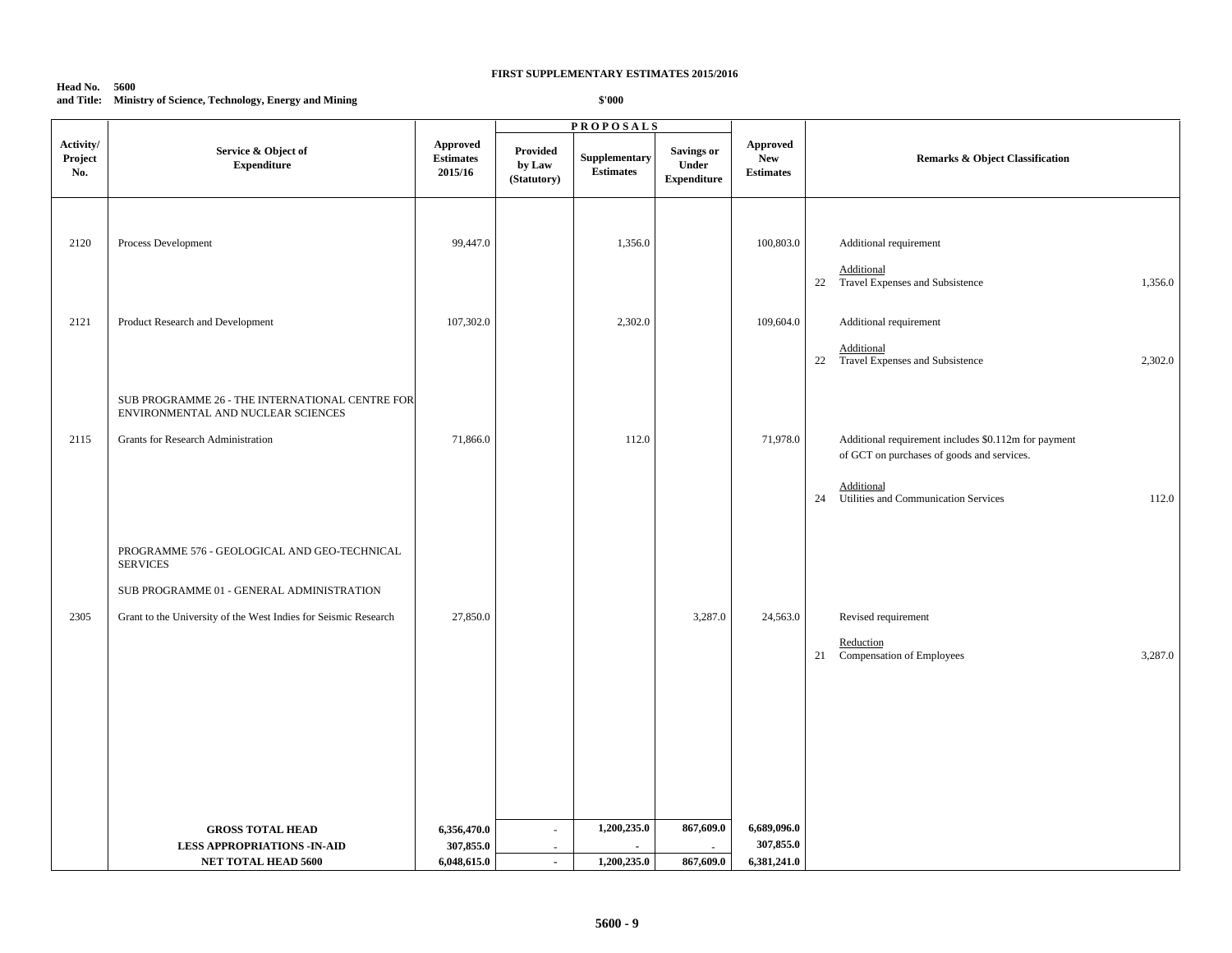#### **Head No. 5600B**

**and Title: Ministry of Science, Technology, Energy and Mining (Capital - Multilateral/Bilateral Programmes)**

|                             |                                                                                                                                                                                                                                                                                                                                     |                                         |                                   | <b>PROPOSALS</b>                  |                                                  |                                                   |                                                                                                                                                                                                                                                                                                                                                                                                        |
|-----------------------------|-------------------------------------------------------------------------------------------------------------------------------------------------------------------------------------------------------------------------------------------------------------------------------------------------------------------------------------|-----------------------------------------|-----------------------------------|-----------------------------------|--------------------------------------------------|---------------------------------------------------|--------------------------------------------------------------------------------------------------------------------------------------------------------------------------------------------------------------------------------------------------------------------------------------------------------------------------------------------------------------------------------------------------------|
| Activity/<br>Project<br>No. | Service & Object of<br><b>Expenditure</b>                                                                                                                                                                                                                                                                                           | Approved<br><b>Estimates</b><br>2015/16 | Provided<br>by Law<br>(Statutory) | Supplementary<br><b>Estimates</b> | <b>Savings or</b><br>Under<br><b>Expenditure</b> | <b>Approved</b><br><b>New</b><br><b>Estimates</b> | <b>Remarks &amp; Object Classification</b>                                                                                                                                                                                                                                                                                                                                                             |
| 9431                        | FUNCTION 01 -GENERAL PUBLIC SERVICES<br>PROGRAMME 001 - EXECUTIVE DIRECTION AND<br><b>ADMINISTRATION</b><br>SUB PROGRAMME 03 - TECHNICAL ADMINISTRATION<br>Enhancing the ICT Regulatory Environment<br>FUNCTION 04 - ECONOMIC AFFAIRS<br>SUB FUNCTION 04 - FUEL AND ENERGY<br>PROGRAMME 701 - ENERGY CONSERVATION AND<br>MANAGEMENT | 3,955.0                                 |                                   | 1,062.0                           |                                                  | 5,017.0                                           | Revised requirement<br>Additional<br>25 Use of Goods and Services<br>1,062.0                                                                                                                                                                                                                                                                                                                           |
| 9353                        | SUB PROGRAMME 21 - ENERGY MANAGEMENT<br>Energy Security and Efficiency Enhancement Project                                                                                                                                                                                                                                          | 361,202.0                               |                                   | 838.0                             |                                                  | 362,040.0                                         | Additional requirement for GCT payment on<br>purchases of goods and services<br>Additional<br>25 Use of Goods and Services<br>838.0                                                                                                                                                                                                                                                                    |
| 9372                        | Energy Efficiency and Conservation Loan Programme                                                                                                                                                                                                                                                                                   | 379,832.0                               |                                   |                                   |                                                  | 379,832.0                                         | Revised Requirement<br>Additional<br>22 Travel Expenses and Subsistence<br>414                                                                                                                                                                                                                                                                                                                         |
|                             |                                                                                                                                                                                                                                                                                                                                     |                                         |                                   |                                   |                                                  |                                                   | Reduction<br>21 Compensation of Employees<br>414<br>Net reduction<br>Adjust project financing as follows:<br>GOJ                                                                                                                                                                                                                                                                                       |
|                             |                                                                                                                                                                                                                                                                                                                                     |                                         |                                   |                                   |                                                  |                                                   | 21. Compensation of Employees<br>16,576.0<br>Travel Expenses and Subsistence<br>1,086.0<br>22.<br>Utilities and Communications<br>144.0<br>24.<br>25. Use of Goods and Services<br>40,164.0<br>276,000.0<br>32. Capital Goods<br>333,970.0<br><b>IDB</b> Loans<br>7,400.0<br>21. Compensation of Employees<br>5,800.0<br>Use of Goods and Services<br>25.<br>32,662.0<br>32. Capital Goods<br>45,862.0 |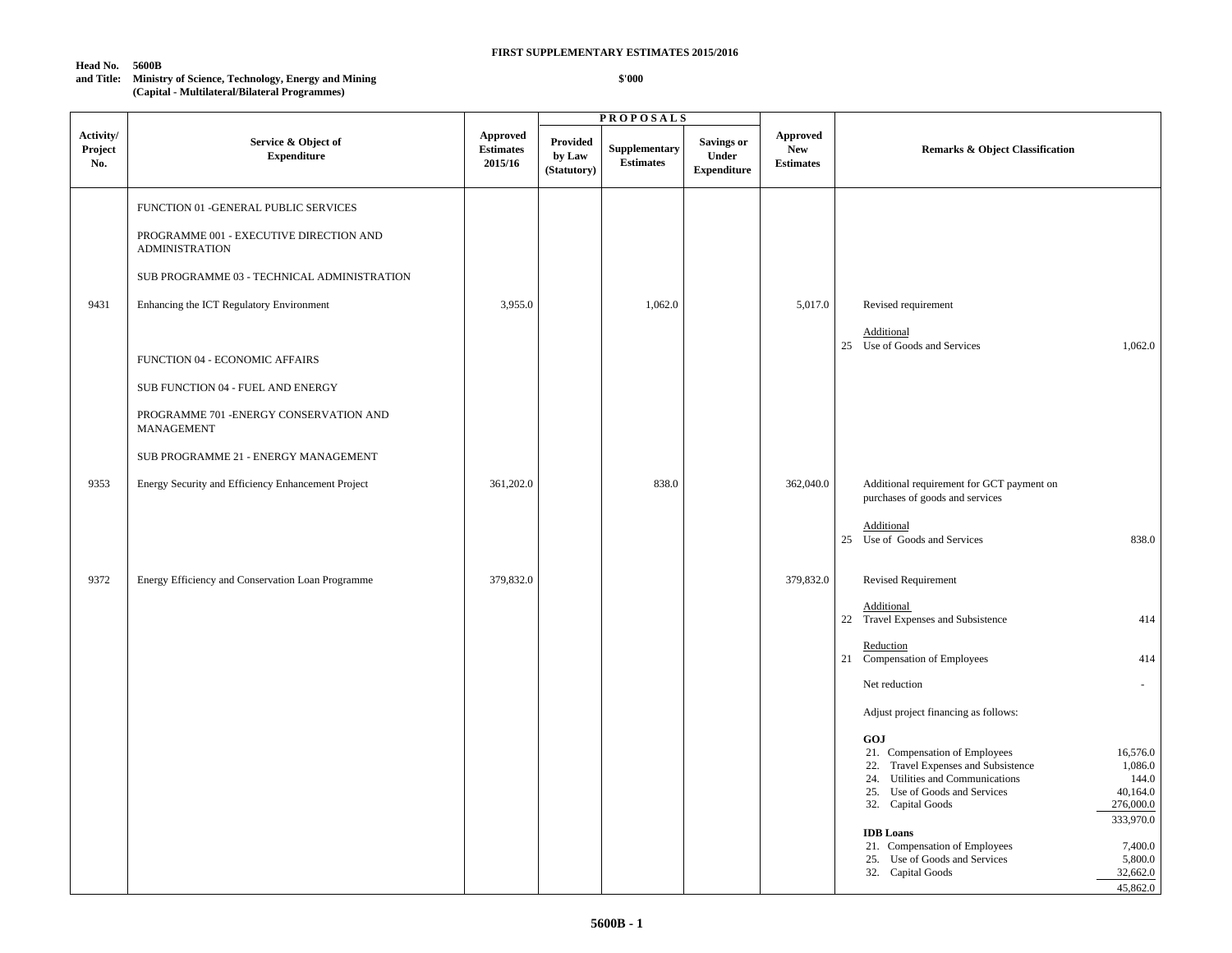#### **Head No. 5600B**

## **and Title: Ministry of Science, Technology, Energy and Mining (Capital - Multilateral/Bilateral Programmes)**

|                             |                                                                      |                                                |                                   | <b>PROPOSALS</b>                  |                                                  |                                                   |                                                                                                                                                                                                         |
|-----------------------------|----------------------------------------------------------------------|------------------------------------------------|-----------------------------------|-----------------------------------|--------------------------------------------------|---------------------------------------------------|---------------------------------------------------------------------------------------------------------------------------------------------------------------------------------------------------------|
| Activity/<br>Project<br>No. | Service & Object of<br><b>Expenditure</b>                            | <b>Approved</b><br><b>Estimates</b><br>2015/16 | Provided<br>by Law<br>(Statutory) | Supplementary<br><b>Estimates</b> | <b>Savings or</b><br>Under<br><b>Expenditure</b> | <b>Approved</b><br><b>New</b><br><b>Estimates</b> | <b>Remarks &amp; Object Classification</b>                                                                                                                                                              |
| 9400                        | Establishment of OLADE's Caribbean Sub-Regional Office in<br>Jamaica | 7,800.0                                        |                                   | 5,779.0                           |                                                  | 13,579.0                                          | Additional requirement to support increased capacity<br>building activities<br>Additional                                                                                                               |
|                             |                                                                      |                                                |                                   |                                   |                                                  |                                                   | 25 Use of Goods and Services<br>5,779.0                                                                                                                                                                 |
|                             | SUB FUNCTION 11 - POSTAL SERVICES                                    |                                                |                                   |                                   |                                                  |                                                   |                                                                                                                                                                                                         |
|                             | PROGRAMME 555 - POSTAL SERVICES                                      |                                                |                                   |                                   |                                                  |                                                   |                                                                                                                                                                                                         |
|                             | SUB PROGRAMME 21 - POSTAL ADMINISTRATION                             |                                                |                                   |                                   |                                                  |                                                   |                                                                                                                                                                                                         |
| 9489                        | Upgrade to International Postal System                               |                                                |                                   | 13,938.0                          |                                                  | 13,938.0                                          | Provision to support upgrade of the International Postal<br>System (IPS) at the Post and Telecommunication<br>Department. The project is supported by a grant<br>from the Universal Postal Union (UPU). |
|                             |                                                                      |                                                |                                   |                                   |                                                  |                                                   | Additional<br>25 Use of Goods and Services<br>13,938.0                                                                                                                                                  |
|                             |                                                                      |                                                |                                   |                                   |                                                  |                                                   |                                                                                                                                                                                                         |
|                             |                                                                      |                                                |                                   |                                   |                                                  |                                                   |                                                                                                                                                                                                         |
|                             |                                                                      |                                                |                                   |                                   |                                                  |                                                   |                                                                                                                                                                                                         |
|                             |                                                                      |                                                |                                   |                                   |                                                  |                                                   |                                                                                                                                                                                                         |
|                             |                                                                      |                                                |                                   |                                   |                                                  |                                                   |                                                                                                                                                                                                         |
|                             |                                                                      |                                                |                                   |                                   |                                                  |                                                   |                                                                                                                                                                                                         |
|                             |                                                                      |                                                |                                   |                                   |                                                  |                                                   |                                                                                                                                                                                                         |
|                             |                                                                      |                                                |                                   |                                   |                                                  |                                                   |                                                                                                                                                                                                         |
|                             |                                                                      |                                                |                                   |                                   |                                                  |                                                   |                                                                                                                                                                                                         |
|                             |                                                                      |                                                |                                   |                                   |                                                  |                                                   |                                                                                                                                                                                                         |
|                             | <b>TOTAL HEAD 5600B</b>                                              | 851,703.0                                      |                                   | 21,617.0                          | $\sim$                                           | 873,320.0                                         |                                                                                                                                                                                                         |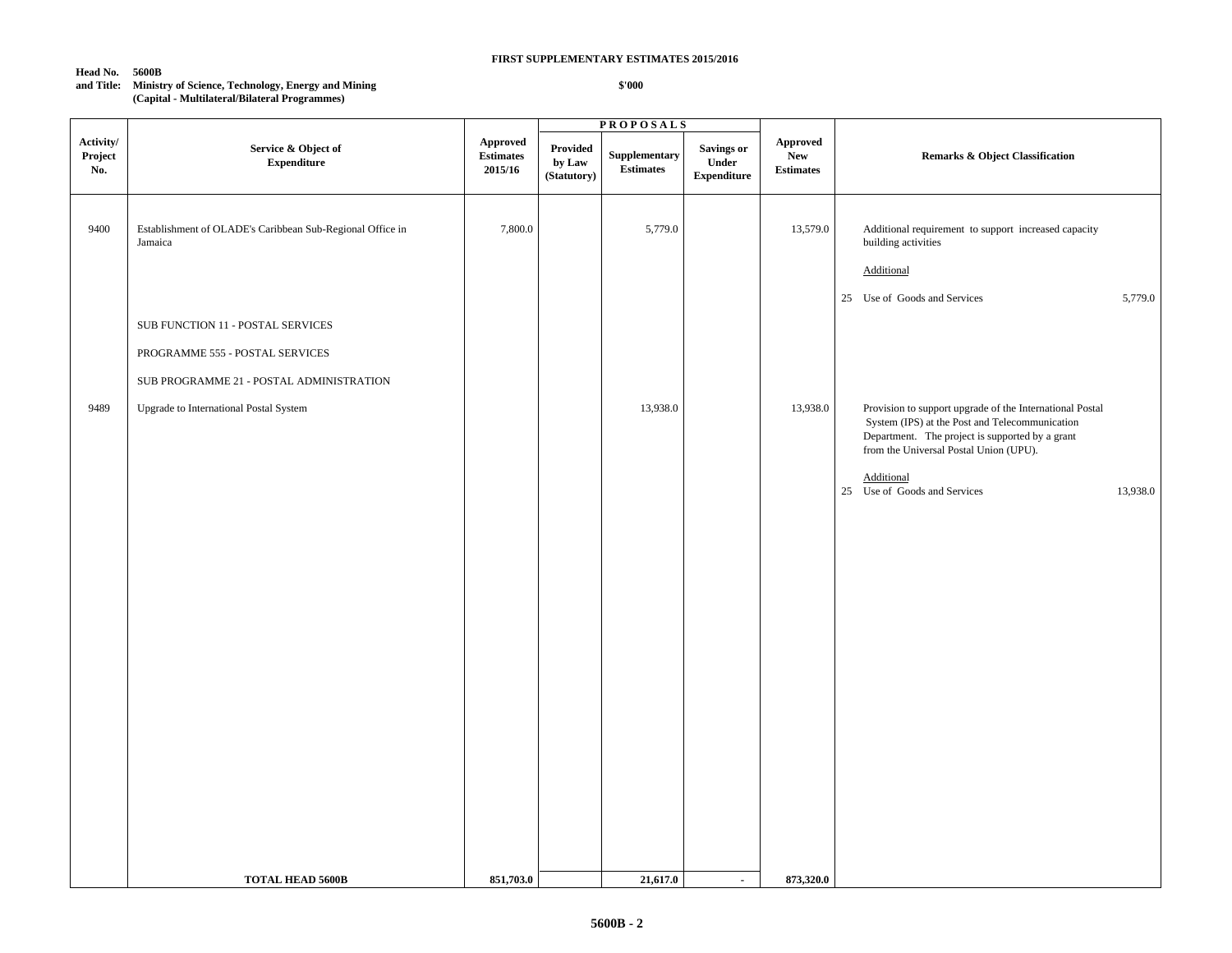## **Head No. 5639 and Title: Post and Telecommunications Department**

|                             |                                                                                                                                                                         |                                                |                                          | <b>PROPOSALS</b>                  |                                                  |                                                   |                                                                                                                                                                                                                                                                                                                             |
|-----------------------------|-------------------------------------------------------------------------------------------------------------------------------------------------------------------------|------------------------------------------------|------------------------------------------|-----------------------------------|--------------------------------------------------|---------------------------------------------------|-----------------------------------------------------------------------------------------------------------------------------------------------------------------------------------------------------------------------------------------------------------------------------------------------------------------------------|
| Activity/<br>Project<br>No. | Service & Object of<br><b>Expenditure</b>                                                                                                                               | <b>Approved</b><br><b>Estimates</b><br>2015/16 | <b>Provided</b><br>by Law<br>(Statutory) | Supplementary<br><b>Estimates</b> | Savings or<br><b>Under</b><br><b>Expenditure</b> | <b>Approved</b><br><b>New</b><br><b>Estimates</b> | <b>Remarks &amp; Object Classification</b>                                                                                                                                                                                                                                                                                  |
| 1549                        | FUNCTION 04 - ECONOMIC AFFAIRS<br>SUB FUNCTION 11 - POSTAL SERVICES<br>PROGRAMME 002 - TRAINING<br>SUB PROGRAMME 04 -INSERVICE TRAINING<br><b>Training Expenses</b>     | 13,118.0                                       |                                          | 836.0                             |                                                  | 13,954.0                                          | Unless otherwise stated, adjustments for "Compensation<br>of Employees" and "Travel Expenses and Subsistence"<br>result from:<br>(a) New rates for salaries and allowances effective April<br>2015 under the 2015/2017 Heads of Agreements;<br>(b) Final tranche of the \$25,000 One-Off Payment;<br>Additional requirement |
|                             | FUNCTION 04 - ECONOMIC AFFAIRS<br>SUB FUNCTION 11 - POSTAL SERVICES<br>PROGRAMME 555 - POSTAL SERVICES<br>SUB PROGRAMME 20 - POST OFFICES AND POSTAL<br><b>AGENCIES</b> |                                                |                                          |                                   |                                                  |                                                   | Additional<br>21 Compensation of Employees<br>626.0<br>22 Travel Expenses and Subsistence<br>210.0<br>836.0                                                                                                                                                                                                                 |
| 2228                        | <b>Postal Operations</b>                                                                                                                                                | 758,445.0                                      |                                          | 86,558.0                          |                                                  | 845,003.0                                         | Additional requirement.<br>Additional<br>Compensation of Employees<br>78,842.0<br>21<br>Travel Expenses and Subsistence<br>5,247.0<br>22<br>24<br>Utilities and Communication Services<br>2,469.0<br>86,558.0                                                                                                               |
| 2229                        | Repairs & Refurbishing of Post Offices<br>SUB PROGRAMME 21 - POSTAL ADMINISTRATION                                                                                      | 23,250.0                                       |                                          | 6,000.0                           |                                                  | 29,250.0                                          | Additional requirement to assist with repairs to<br>the sewage system at the Central Sorting Office.<br>Additional<br>6,000.0<br>25 Use of Goods and Services                                                                                                                                                               |
| 0005                        | Direction and Administration                                                                                                                                            | 263,186.0                                      |                                          | 22,765.0                          |                                                  | 285,951.0                                         | Additional requirement.<br>Additional<br>Compensation of Employees<br>16,074.0<br>21<br>Travel Expenses and Subsistence<br>2,709.0<br>22<br>3,982.0<br>24 Utilities and Communication Services<br>22,765.0                                                                                                                  |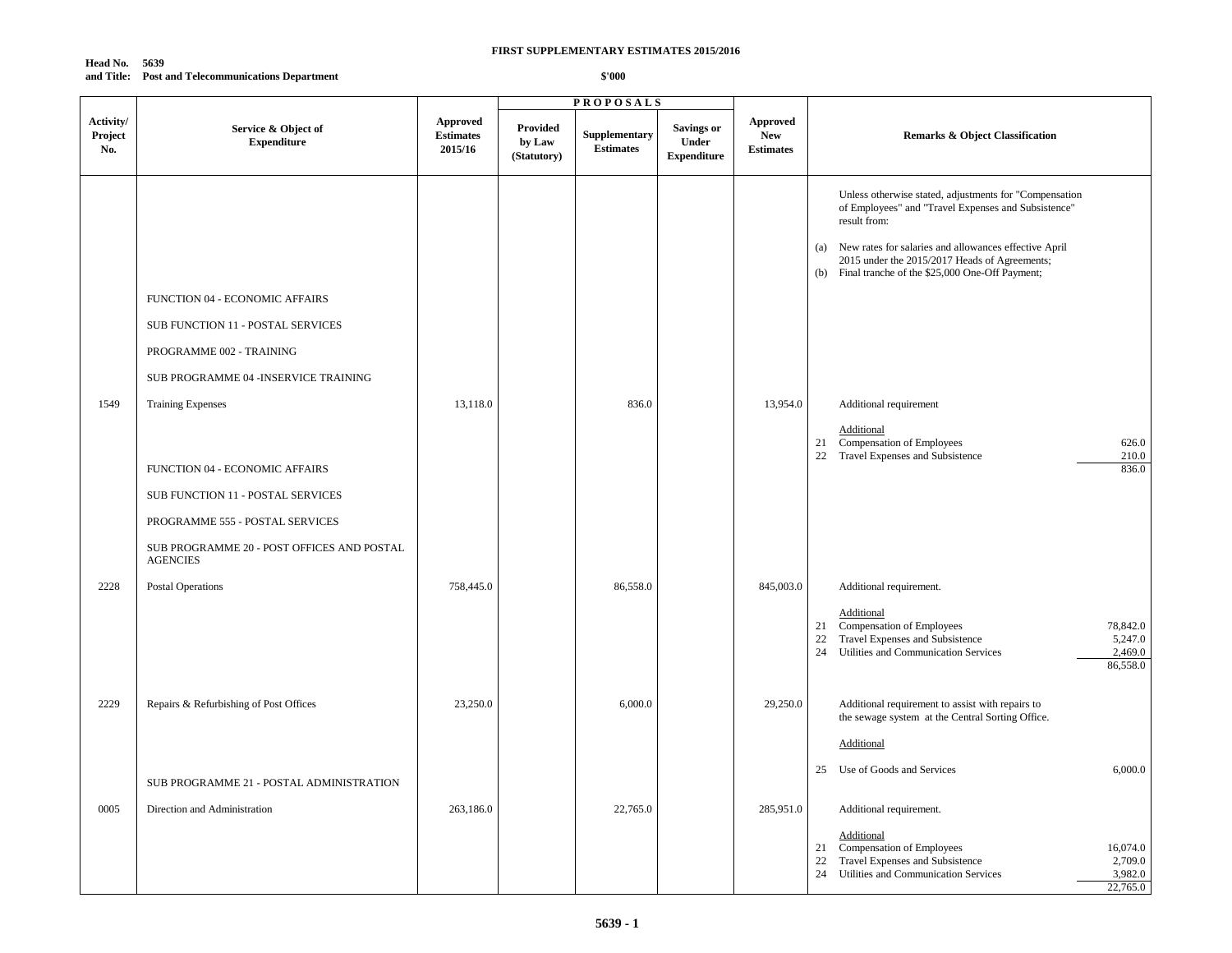## **Head No. 5639 and Title: Post and Telecommunications Department**

|                             |                                                                    |                                                |                                   | <b>PROPOSALS</b>                  |                                                         |                                                   |                                                                                                                                                                                                                                                        |
|-----------------------------|--------------------------------------------------------------------|------------------------------------------------|-----------------------------------|-----------------------------------|---------------------------------------------------------|---------------------------------------------------|--------------------------------------------------------------------------------------------------------------------------------------------------------------------------------------------------------------------------------------------------------|
| Activity/<br>Project<br>No. | Service & Object of<br><b>Expenditure</b>                          | <b>Approved</b><br><b>Estimates</b><br>2015/16 | Provided<br>by Law<br>(Statutory) | Supplementary<br><b>Estimates</b> | <b>Savings or</b><br><b>Under</b><br><b>Expenditure</b> | <b>Approved</b><br><b>New</b><br><b>Estimates</b> | <b>Remarks &amp; Object Classification</b>                                                                                                                                                                                                             |
| 0227                        | Management Information Systems                                     | 15,864.0                                       |                                   | 1,609.0                           |                                                         | 17,473.0                                          | Additional requirement<br>Additional<br>21 Compensation of Employees<br>1,141.0<br>22 Travel Expenses and Subsistence<br>468.0<br>1,609.0                                                                                                              |
| 0279                        | Administration of Internal Audit                                   | 16,572.0                                       |                                   | 2,438.0                           |                                                         | 19,010.0                                          | Additional requirement<br>Additional<br>Compensation of Employees<br>1,305.0<br>21<br>22 Travel Expenses and Subsistence<br>1,133.0<br>2,438.0                                                                                                         |
| 2224                        | Postal Stationery and Printing                                     | 76,577.0                                       |                                   | 19,071.0                          |                                                         | 95,648.0                                          | Additional requirement includes GCT payments on<br>purchases of goods and services.<br>Additional<br>Compensation of Employees<br>1,042.0<br>21<br>22 Travel Expenses and Subsistence<br>128.0<br>25 Use of Goods and Services<br>17,901.0<br>19,071.0 |
|                             | SUB PROGRAMME 22 - MAIL SORTING                                    |                                                |                                   |                                   |                                                         |                                                   |                                                                                                                                                                                                                                                        |
| 2225                        | <b>Central Sorting Office</b><br>SUB PROGRAMME 23 - MAIL TRANSPORT | 474,238.0                                      |                                   | 65,771.0                          |                                                         | 540,009.0                                         | Additional requirement<br>Additional<br>21 Compensation of Employees<br>64,310.0<br>22 Travel Expenses and Subsistence<br>1,461.0<br>65,771.0                                                                                                          |
| 2226                        | Mail Vans                                                          | 274,414.0                                      |                                   | 666.0                             |                                                         | 275,080.0                                         | Additional requirement                                                                                                                                                                                                                                 |
|                             |                                                                    |                                                |                                   |                                   |                                                         |                                                   | Additional<br>Compensation of Employees<br>538.0<br>21<br>22 Travel Expenses and Subsistence<br>128.0<br>666.0                                                                                                                                         |
| 2227                        | Mail Couriers                                                      | 32,139.0                                       |                                   | 4,444.0                           |                                                         | 36,583.0                                          | Additional requirement<br>Additional<br>21 Compensation of Employees<br>4,444.0                                                                                                                                                                        |
|                             |                                                                    |                                                |                                   |                                   |                                                         |                                                   |                                                                                                                                                                                                                                                        |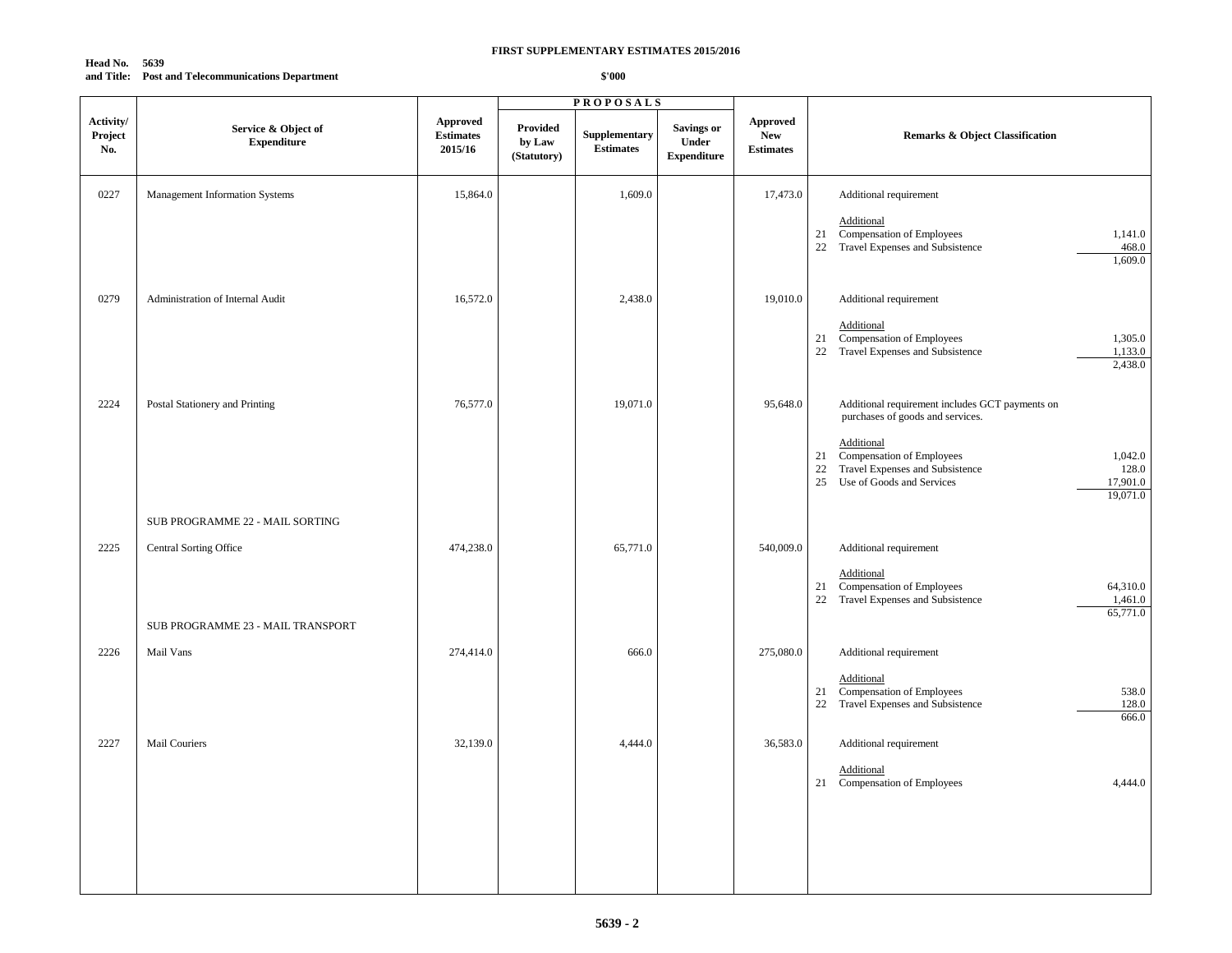#### **Head No. 5639 and Title: Post and Telecommunications Department**

|                             |                                                                                            |                                                |                                   | <b>PROPOSALS</b>                                 |                                                  |                                            |                                                                                                                                             |
|-----------------------------|--------------------------------------------------------------------------------------------|------------------------------------------------|-----------------------------------|--------------------------------------------------|--------------------------------------------------|--------------------------------------------|---------------------------------------------------------------------------------------------------------------------------------------------|
| Activity/<br>Project<br>No. | Service & Object of<br><b>Expenditure</b>                                                  | <b>Approved</b><br><b>Estimates</b><br>2015/16 | Provided<br>by Law<br>(Statutory) | ${\large \bf Supplementary}$<br><b>Estimates</b> | <b>Savings or</b><br>Under<br><b>Expenditure</b> | <b>Approved</b><br>New<br><b>Estimates</b> | <b>Remarks &amp; Object Classification</b>                                                                                                  |
|                             | SUB PROGRAMME 24 - OVERSEAS MAIL                                                           |                                                |                                   |                                                  |                                                  |                                            |                                                                                                                                             |
| 2230                        | Transport of Overseas Mail                                                                 | 191,925.0                                      |                                   | 1,142.0                                          |                                                  | 193,067.0                                  | Additional requirement<br>Additional<br>21 Compensation of Employees<br>22 Travel Expenses and Subsistence<br>1,014.0<br>128.0<br>1,142.0   |
|                             | SUB PROGRAMME 25 - ENGINEERING SERVICES                                                    |                                                |                                   |                                                  |                                                  |                                            |                                                                                                                                             |
| 2231                        | Repairs and Management of Equipment                                                        | 26,741.0                                       |                                   | 3,328.0                                          |                                                  | 30,069.0                                   | Additional requirement<br>Additional<br>21 Compensation of Employees<br>2,255.0<br>22 Travel Expenses and Subsistence<br>1,073.0<br>3,328.0 |
|                             | <b>GROSS TOTAL HEAD</b><br><b>LESS APPROPRIATIONS-IN-AID</b><br><b>NET TOTAL HEAD 5639</b> | 2,169,553.0<br>688,463.0<br>1,481,090.0        | $\blacksquare$                    | 214,628.0<br>214,628.0                           | $\sim$<br>$\blacksquare$                         | 2,384,181.0<br>688,463.0<br>1,695,718.0    |                                                                                                                                             |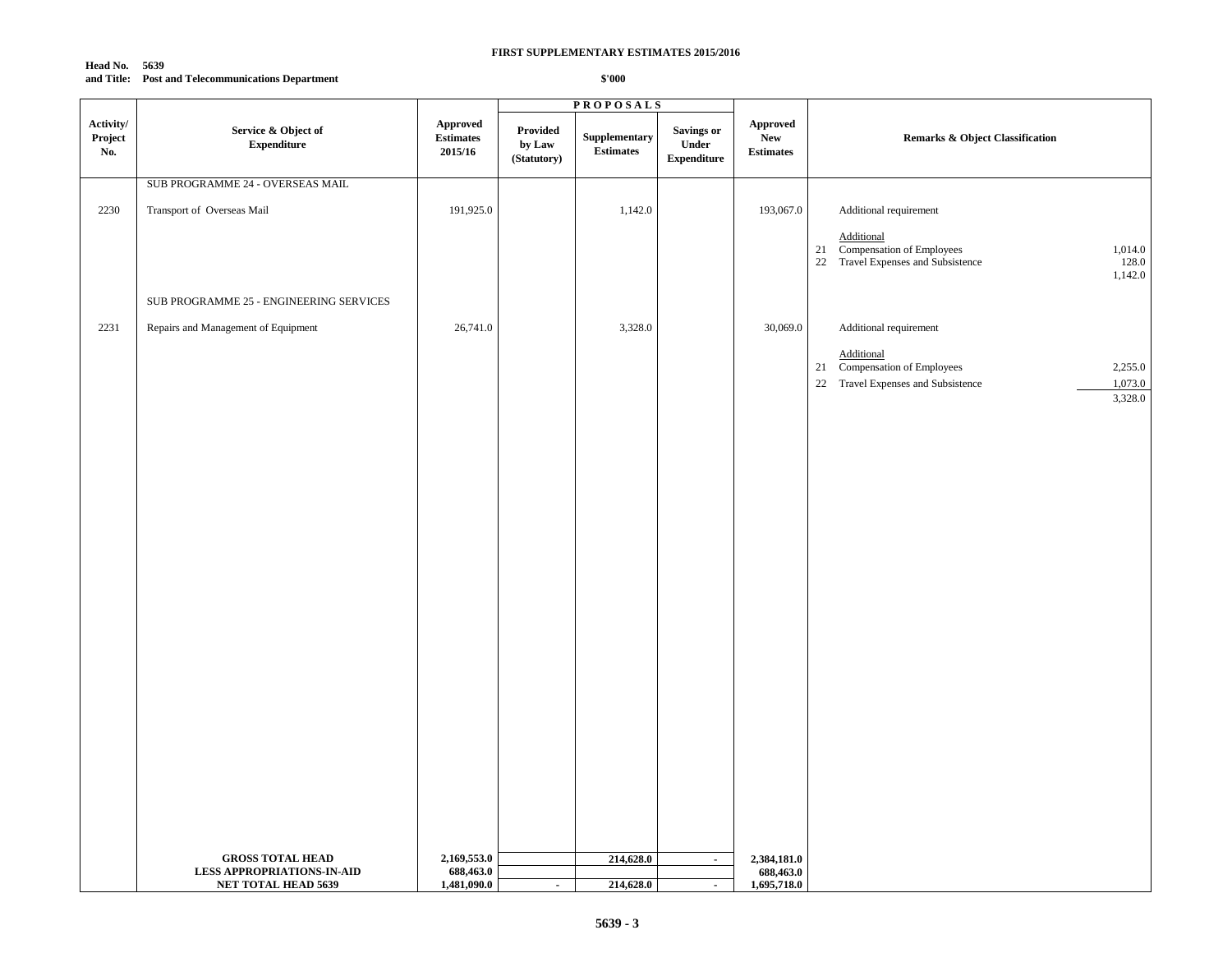**Head No. 6500 and Title: Ministry of Transport, Works and Housing**

|                             |                                                                                                                                                                                            | <b>PROPOSALS</b>                        |                                          |                                   |                                           |                                            |                                                                                                                                                                                                                                                                                                                                                                                                                                                                                                                                                                                                                                                                                                                                                  |
|-----------------------------|--------------------------------------------------------------------------------------------------------------------------------------------------------------------------------------------|-----------------------------------------|------------------------------------------|-----------------------------------|-------------------------------------------|--------------------------------------------|--------------------------------------------------------------------------------------------------------------------------------------------------------------------------------------------------------------------------------------------------------------------------------------------------------------------------------------------------------------------------------------------------------------------------------------------------------------------------------------------------------------------------------------------------------------------------------------------------------------------------------------------------------------------------------------------------------------------------------------------------|
| Activity/<br>Project<br>No. | Service & Object of<br><b>Expenditure</b>                                                                                                                                                  | Approved<br><b>Estimates</b><br>2015/16 | <b>Provided</b><br>by Law<br>(Statutory) | Supplementary<br><b>Estimates</b> | Savings or<br>Under<br><b>Expenditure</b> | Approved<br><b>New</b><br><b>Estimates</b> | <b>Remarks &amp; Object Classification</b>                                                                                                                                                                                                                                                                                                                                                                                                                                                                                                                                                                                                                                                                                                       |
| 0005                        | FUNCTION 01 - GENERAL PUBLIC SERVICES<br>SUB FUNCTION 06 - PUBLIC WORKS<br>PROGRAMME 002 - TRAINING<br>SUB PROGRAMME 04 - INSERVICE TRAINING<br>Direction and Administration               | 16,482.0                                |                                          |                                   | 3,454.0                                   | 13,028.0                                   | Unless otherwise stated, adjustments for<br>"Compensation of Employees" and Travel Expenses<br>and Subsistence result from:<br>(1) New rates for salaries and allowances effective<br>April 2015 under the 2015/2017 Heads of Agreement<br>(2) Final tranche of the \$25,000 One-Off Payment<br>to Public Sector Workers<br>(3) New rates for travel and allowances effective<br>April 2015 under the 2015/2017 Heads of Agreement<br>Revised requirement<br>Reduction<br>21 Compensation of Employees<br>238.0<br>25 Use of Goods and Services<br>251.0<br>29 Awards and Social Assistance<br>3,500.0<br>3,989.0<br>Additional<br>22 Travel Expenses and Subsistence<br>412.0<br>32 Capital Goods<br>123.0<br>535.0<br>3,454.0<br>Net reduction |
| 0001                        | SUB FUNCTION 99 - OTHER GENERAL PUBLIC SERVICES<br>PROGRAMME 001- EXECUTIVE DIRECTION AND<br><b>ADMINISTRATION</b><br>SUB PROGRAMME 01- GENERAL ADMINISTRATION<br>Direction and Management | 113,970.0                               |                                          | 22,575.0                          |                                           | 136,545.0                                  | Additional requirement<br>Additional<br>21 Compensation of Employees<br>4,670.0<br>22 Travel Expenses and Subsistence<br>2,569.0<br>25 Use of Goods and Services<br>15,336.0<br>22,575.0                                                                                                                                                                                                                                                                                                                                                                                                                                                                                                                                                         |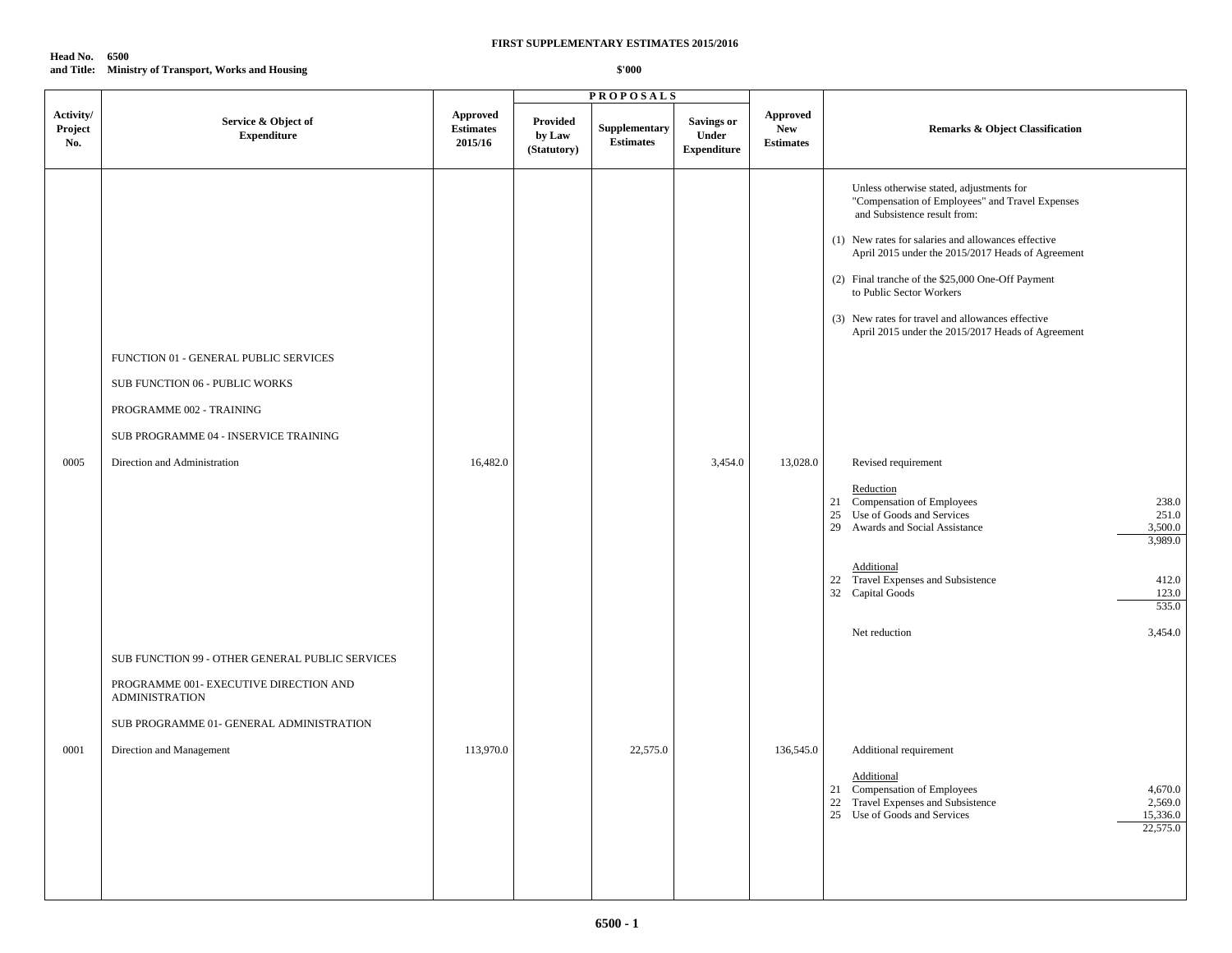## **Head No. 6500 and Title: Ministry of Transport, Works and Housing**

|                             |                                                             | <b>PROPOSALS</b>                        |                                          |                                   |                                                  |                                            |                                                                                                                                                                                                                                                                                                                                   |
|-----------------------------|-------------------------------------------------------------|-----------------------------------------|------------------------------------------|-----------------------------------|--------------------------------------------------|--------------------------------------------|-----------------------------------------------------------------------------------------------------------------------------------------------------------------------------------------------------------------------------------------------------------------------------------------------------------------------------------|
| Activity/<br>Project<br>No. | Service & Object of<br><b>Expenditure</b>                   | Approved<br><b>Estimates</b><br>2015/16 | <b>Provided</b><br>by Law<br>(Statutory) | Supplementary<br><b>Estimates</b> | <b>Savings or</b><br>Under<br><b>Expenditure</b> | Approved<br><b>New</b><br><b>Estimates</b> | <b>Remarks &amp; Object Classification</b>                                                                                                                                                                                                                                                                                        |
| 0002                        | Financial Management and Accounting Services                | 68,804.0                                |                                          | 6,482.0                           |                                                  | 75,286.0                                   | Additional requirement<br>Additional<br>21 Compensation of Employees<br>2,433.0<br>22 Travel Expenses and Subsistence<br>1,696.0<br>25 Use of Goods and Services<br>2,203.0<br>32 Capital Goods<br>150.0<br>6,482.0                                                                                                               |
| 0003                        | Human Resource Management and Other Support Services        | 285,820.0                               |                                          | 74,509.0                          |                                                  | 360,329.0                                  | Additional requirement<br>Additional<br>21 Compensation of Employees<br>5,867.0<br>22 Travel Expenses and Subsistence<br>2,525.0<br>23 Rental of Property and Machinery<br>15,246.0<br>24 Utilities and Communication Services<br>5,663.0<br>25 Use of Goods and Services<br>25,523.0<br>19,685.0<br>32 Capital Goods<br>74,509.0 |
| 0279                        | Administration of Internal Audit                            | 23,547.0                                |                                          | 1,689.0                           |                                                  | 25,236.0                                   | Additional requirement<br>Additional<br>21 Compensation of Employees<br>872.0<br>22 Travel Expenses and Subsistence<br>743.0<br>25 Use of Goods and Services<br>74.0<br>1,689.0                                                                                                                                                   |
|                             | SUB PROGRAMME 21 - POLICY PLANNING AND<br><b>EVALUATION</b> |                                         |                                          |                                   |                                                  |                                            |                                                                                                                                                                                                                                                                                                                                   |
| 0275                        | Research and Evaluation                                     | 9,781.0                                 |                                          | 116.0                             |                                                  | 9,897.0                                    | Additional requirement<br>Additional<br>22 Travel Expenses and Subsistence<br>280.0<br>32 Capital Goods<br>147.0<br>427.0<br>Reduction<br>21 Compensation of Employees<br>228.0                                                                                                                                                   |
|                             |                                                             |                                         |                                          |                                   |                                                  |                                            | 25 Use of Goods and Services<br>83.0<br>311.0<br>Net additional<br>116.0                                                                                                                                                                                                                                                          |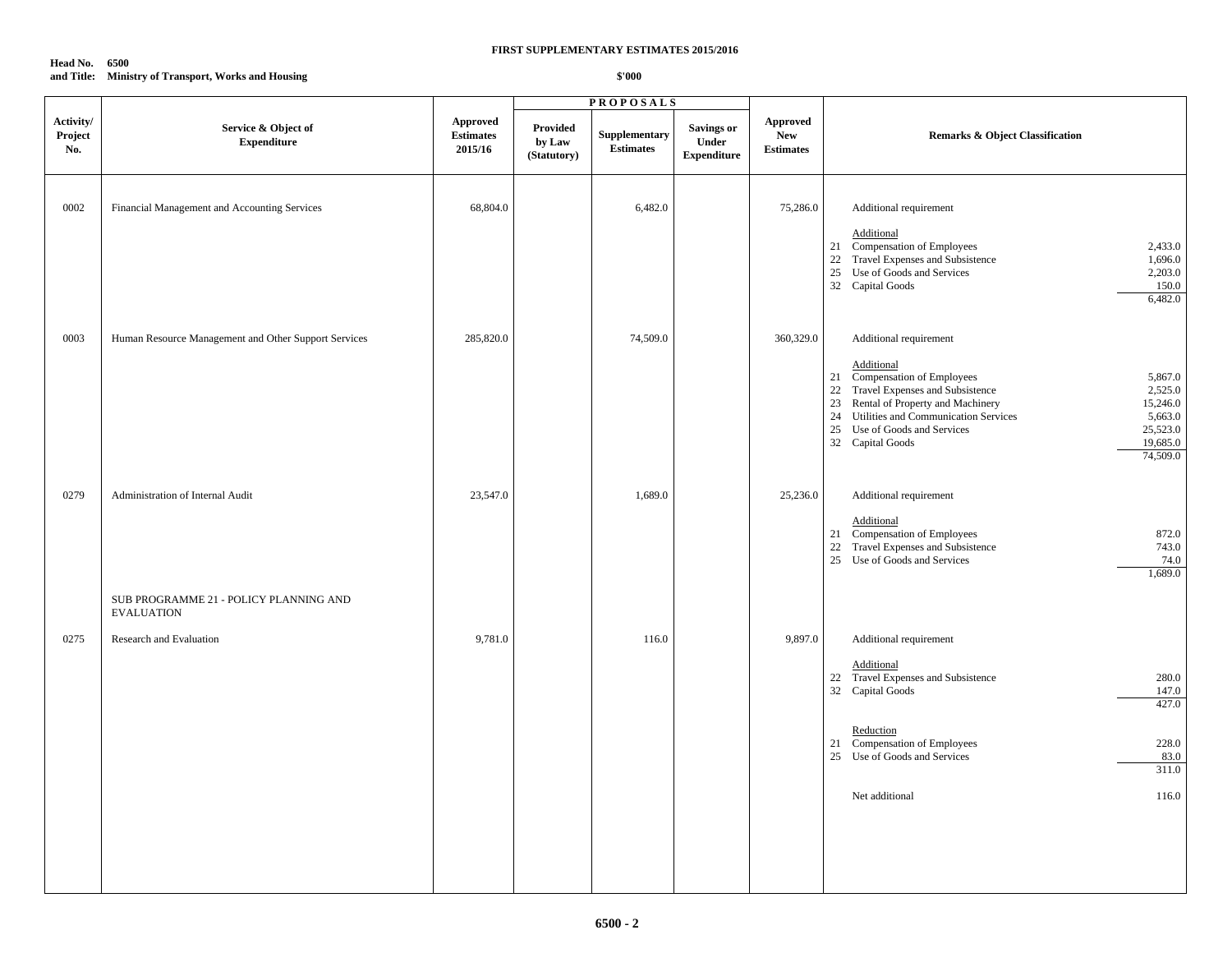**Head No. 6500 and Title: Ministry of Transport, Works and Housing**

|                             |                                                                                                                                                                       |                                                |                                          | <b>PROPOSALS</b>                  |                                                  |                                                   |                                                                                                                                                                                                                                                                           |
|-----------------------------|-----------------------------------------------------------------------------------------------------------------------------------------------------------------------|------------------------------------------------|------------------------------------------|-----------------------------------|--------------------------------------------------|---------------------------------------------------|---------------------------------------------------------------------------------------------------------------------------------------------------------------------------------------------------------------------------------------------------------------------------|
| Activity/<br>Project<br>No. | Service & Object of<br><b>Expenditure</b>                                                                                                                             | <b>Approved</b><br><b>Estimates</b><br>2015/16 | <b>Provided</b><br>by Law<br>(Statutory) | Supplementary<br><b>Estimates</b> | <b>Savings or</b><br>Under<br><b>Expenditure</b> | <b>Approved</b><br><b>New</b><br><b>Estimates</b> | <b>Remarks &amp; Object Classification</b>                                                                                                                                                                                                                                |
| 0633                        | <b>Technical Services</b>                                                                                                                                             | 30,486.0                                       |                                          | 831.0                             |                                                  | 31,317.0                                          | Additional requirement<br>Additional<br>22 Travel Expenses and Subsistence<br>827.0<br>25 Use of Goods and Services<br>70.0<br>32 Capital Goods<br>68.0<br>965.0<br>Reduction<br>21 Compensation of Employees<br>134.0<br>Net additional<br>831.0                         |
| 1036                        | Policy Formulation, Implementation and Monitoring                                                                                                                     | 48,445.0                                       |                                          | 2,277.0                           |                                                  | 50,722.0                                          | Additional requirement<br>Additional<br>21 Compensation of Employees<br>1,033.0<br>22 Travel Expenses and Subsistence<br>891.0<br>25 Use of Goods and Services<br>336.0<br>32 Capital Goods<br>17.0<br>2,277.0                                                            |
|                             | FUNCTION 04 - ECONOMIC AFFAIRS<br>SUB FUNCTION 06 - ROAD CONSTRUCTION AND<br><b>REPAIRS</b><br>PROGRAMME 005 - DISASTER MANAGEMENT<br>SUB PROGRAMME 09 - FLOOD DAMAGE |                                                |                                          |                                   |                                                  |                                                   |                                                                                                                                                                                                                                                                           |
| 0600                        | <b>Emergency Repairs to Roads</b>                                                                                                                                     | 54,750.0                                       |                                          | 50,000.0                          |                                                  | 104,750.0                                         | Additional requirement to facilitate the payment of<br>outstanding bills associated with damage to the road<br>network in St. Mary, Portland and St. Ann as a result of<br>the December 9-17, 2014 flood rains.<br>Additional<br>25 Use of Goods and Services<br>50,000.0 |
|                             | PROGRAMME 225 - ARTERIAL ROADS<br>SUB PROGRAMME 20 - MAINTENANCE OF ROADS AND<br><b>STRUCTURES</b>                                                                    |                                                |                                          |                                   |                                                  |                                                   |                                                                                                                                                                                                                                                                           |
| 0635                        | Ocho Rios Road Development                                                                                                                                            | 5,400.0                                        |                                          |                                   | 3,000.0                                          | 2,400.0                                           | Revised requirement<br>Reduction<br>31 Land and Structures<br>3,000.0                                                                                                                                                                                                     |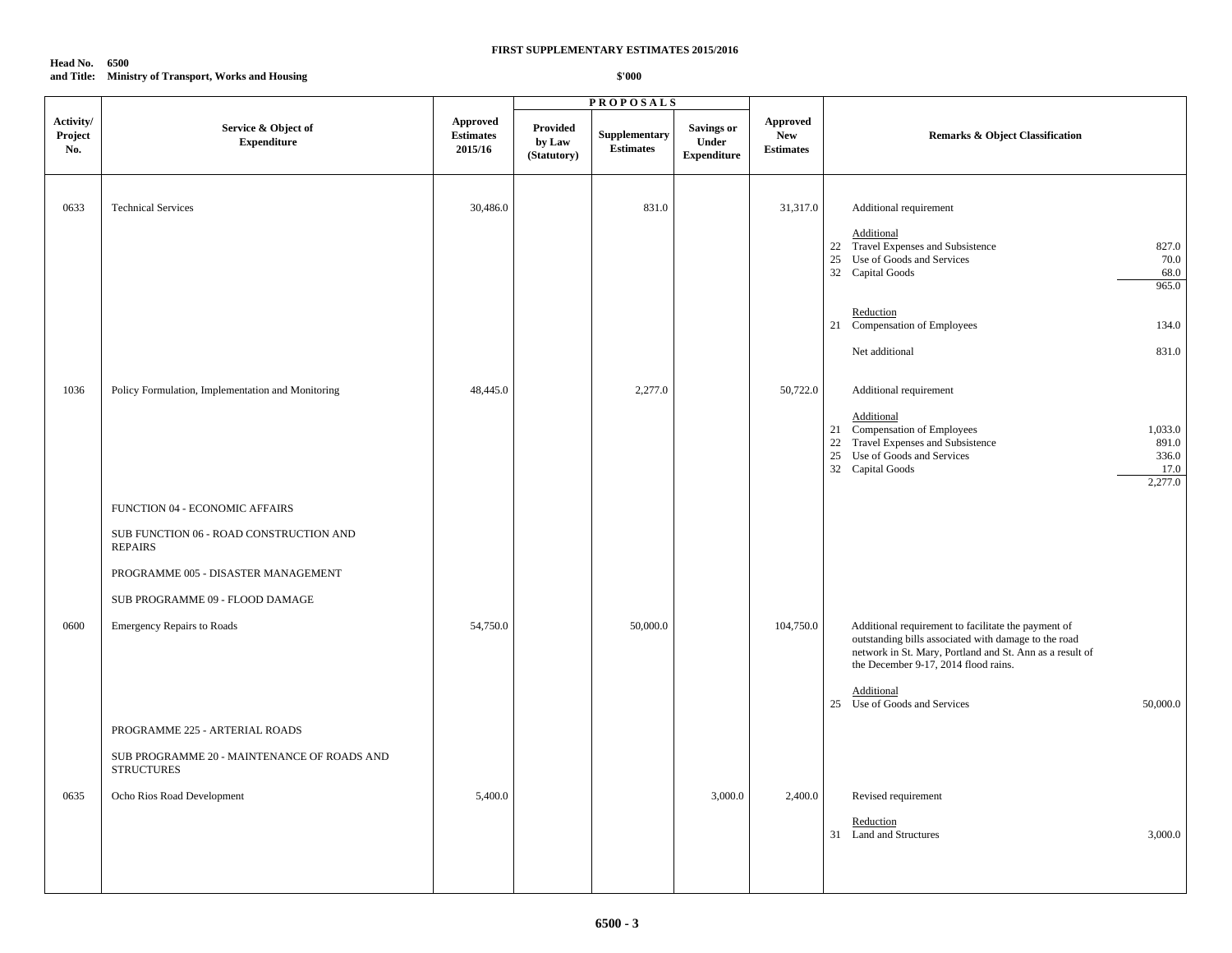### **Head No. 6500 and Title: Ministry of Transport, Works and Housing**

|                             |                                                                  |                                                |                                   | <b>PROPOSALS</b>                                          |                                                  |                                                   |                                                                                                                                                                                                                                                                 |
|-----------------------------|------------------------------------------------------------------|------------------------------------------------|-----------------------------------|-----------------------------------------------------------|--------------------------------------------------|---------------------------------------------------|-----------------------------------------------------------------------------------------------------------------------------------------------------------------------------------------------------------------------------------------------------------------|
| Activity/<br>Project<br>No. | Service & Object of<br><b>Expenditure</b>                        | <b>Approved</b><br><b>Estimates</b><br>2015/16 | Provided<br>by Law<br>(Statutory) | Supplementary<br>$\label{p:estimates} \textbf{Estimates}$ | <b>Savings or</b><br>Under<br><b>Expenditure</b> | <b>Approved</b><br><b>New</b><br><b>Estimates</b> | <b>Remarks &amp; Object Classification</b>                                                                                                                                                                                                                      |
| 0641                        | Old Harbour ByPass Road                                          | 21,200.0                                       |                                   |                                                           | 11,016.0                                         | 10,184.0                                          | Revised requirement<br>Reduction<br>31 Land and Structures<br>11,016.0                                                                                                                                                                                          |
|                             | PROGRAMME 226 - SECONDARY ROADS                                  |                                                |                                   |                                                           |                                                  |                                                   |                                                                                                                                                                                                                                                                 |
|                             | SUB PROGRAMME 20 - MAINTENANCE OF ROADS AND<br><b>STRUCTURES</b> |                                                |                                   |                                                           |                                                  |                                                   |                                                                                                                                                                                                                                                                 |
| 0636                        | Secondary, Main, Parish Council and Arterial Roads               | 4,300.0                                        |                                   |                                                           | 2,000.0                                          | 2,300.0                                           | Revised requirement<br>Reduction<br>31 Land and Structures<br>2,000.0                                                                                                                                                                                           |
|                             | PROGRAMME 230 - ROAD TRAFFIC AND SAFETY                          |                                                |                                   |                                                           |                                                  |                                                   |                                                                                                                                                                                                                                                                 |
|                             | SUB PROGRAMME 20 - TRAFFIC ENGINEERING AND<br><b>SURVEYS</b>     |                                                |                                   |                                                           |                                                  |                                                   |                                                                                                                                                                                                                                                                 |
| 0620                        | Traffic Management and Control                                   | 66,425.0                                       |                                   |                                                           | 3,000.0                                          | 63,425.0                                          | Revised requirement                                                                                                                                                                                                                                             |
|                             |                                                                  |                                                |                                   |                                                           |                                                  |                                                   | Reduction<br>31 Land and Structures<br>3,000.0                                                                                                                                                                                                                  |
|                             | PROGRAMME 232 - TOLL ROAD AUTHORITY                              |                                                |                                   |                                                           |                                                  |                                                   |                                                                                                                                                                                                                                                                 |
|                             | SUB PROGRAMME 21 - DIRECTION AND ADMINISTRATION                  |                                                |                                   |                                                           |                                                  |                                                   |                                                                                                                                                                                                                                                                 |
| 0005                        | Direction and Administration                                     | 16,733.0                                       |                                   | 851.0                                                     |                                                  | 17,584.0                                          | Additional requirement                                                                                                                                                                                                                                          |
|                             |                                                                  |                                                |                                   |                                                           |                                                  |                                                   | Additional<br>21 Compensation of Employees<br>79.0<br>22 Travel Expenses and Subsistence (AIA)<br>280.0<br>Rental of Property and Machinery<br>249.0<br>23<br>24 Utilities and Communication Services<br>33.0<br>25 Use of Goods and Services<br>210.0<br>851.0 |
|                             |                                                                  |                                                |                                   |                                                           |                                                  |                                                   |                                                                                                                                                                                                                                                                 |
|                             |                                                                  |                                                |                                   |                                                           |                                                  |                                                   |                                                                                                                                                                                                                                                                 |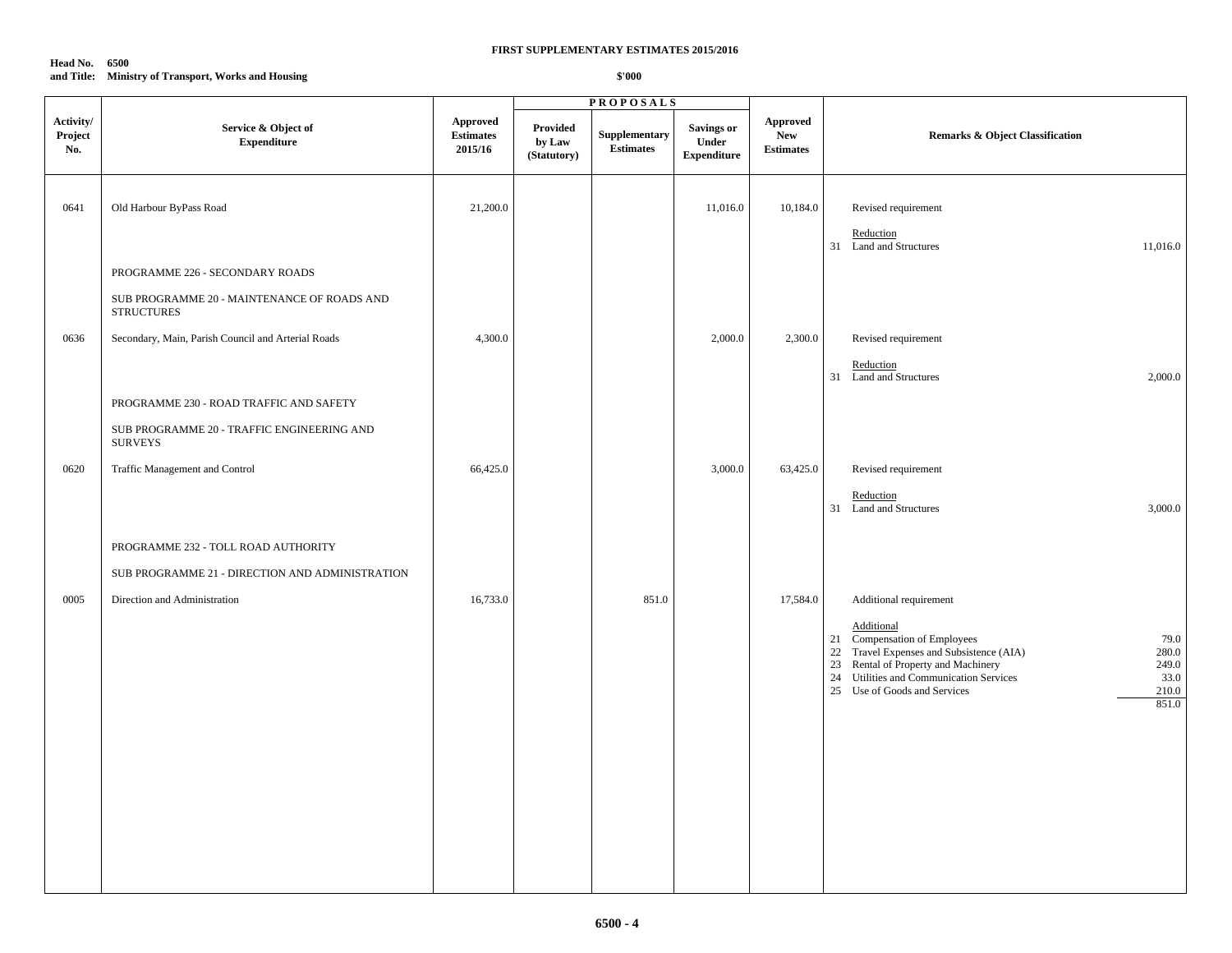**Head No. 6500 and Title: Ministry of Transport, Works and Housing**

|                             |                                                                                                                                                      |                                         |                                   | <b>PROPOSALS</b>                  |                                           |                                                   |                                                                                                                                                                                                                                                                                                                                                                                                                                                                                                                                  |
|-----------------------------|------------------------------------------------------------------------------------------------------------------------------------------------------|-----------------------------------------|-----------------------------------|-----------------------------------|-------------------------------------------|---------------------------------------------------|----------------------------------------------------------------------------------------------------------------------------------------------------------------------------------------------------------------------------------------------------------------------------------------------------------------------------------------------------------------------------------------------------------------------------------------------------------------------------------------------------------------------------------|
| Activity/<br>Project<br>No. | Service & Object of<br><b>Expenditure</b>                                                                                                            | Approved<br><b>Estimates</b><br>2015/16 | Provided<br>by Law<br>(Statutory) | Supplementary<br><b>Estimates</b> | Savings or<br>Under<br><b>Expenditure</b> | <b>Approved</b><br><b>New</b><br><b>Estimates</b> | <b>Remarks &amp; Object Classification</b>                                                                                                                                                                                                                                                                                                                                                                                                                                                                                       |
| 0656                        | PROGRAMME 233 - INFRASTRUCTURES<br>SUB PROGRAMME 25 - IMPROVEMENT OF ROADS AND<br><b>STRUCTURES</b><br>Jamaica Emergency Employment Programme (JEEP) | 560,101.0                               |                                   | 289,516.0                         |                                           | 849,617.0                                         | Additional requirement includes Appropriations in Aid (AIA)<br>from the Tourism Enhancement Fund (TEF)<br>Additional<br>21 Compensation of Employees<br>176.0<br>22 Travel Expenses and Subsistence<br>1,052.0<br>30 Grants and Contributions (AIA - \$286.378m)<br>288,512.0<br>32 Capital Goods<br>436.0<br>290,176.0<br>Reduction<br>24 Utilities and Communication Services<br>511.0<br>25 Use of Goods and Services<br>149.0<br>660.0<br>Net additional<br>289,516.0                                                        |
|                             | SUB FUNCTION 07 - ROAD TRANSPORT<br>PROGRAMME 230 - ROAD TRAFFIC AND SAFETY<br>SUB PROGRAMME 21 - ROAD SAFETY                                        |                                         |                                   |                                   |                                           |                                                   |                                                                                                                                                                                                                                                                                                                                                                                                                                                                                                                                  |
| 0607                        | <b>Island Traffic Authority</b>                                                                                                                      | 237,827.0                               |                                   | 55,469.0                          |                                           | 293,296.0                                         | Additional requirement to facilitate the refurbishing of the<br>following examination depots at: Swallowfield, Spanish Town Road,<br>Spanish Town; and the construction of the May Pen Depot.<br>Additional<br>21 Compensation of Employees<br>12,603.0<br>22 Travel Expenses and Subsistence<br>5,748.0<br>24 Utilities and Communication Services<br>184.0<br>25 Use of Goods and Services (AIA - \$19.518m)<br>22,345.0<br>13,800.0<br>31 Land and Structures (AIA)<br>32 Capital Goods (AIA - \$0.677m)<br>789.0<br>55,469.0 |
| 0629                        | Grant to National Road Safety Council                                                                                                                | 18,715.0                                |                                   | 1,132.0                           |                                           | 19,847.0                                          | Additional requirement<br>Additional<br>30 Grants and Contributions<br>1,132.0                                                                                                                                                                                                                                                                                                                                                                                                                                                   |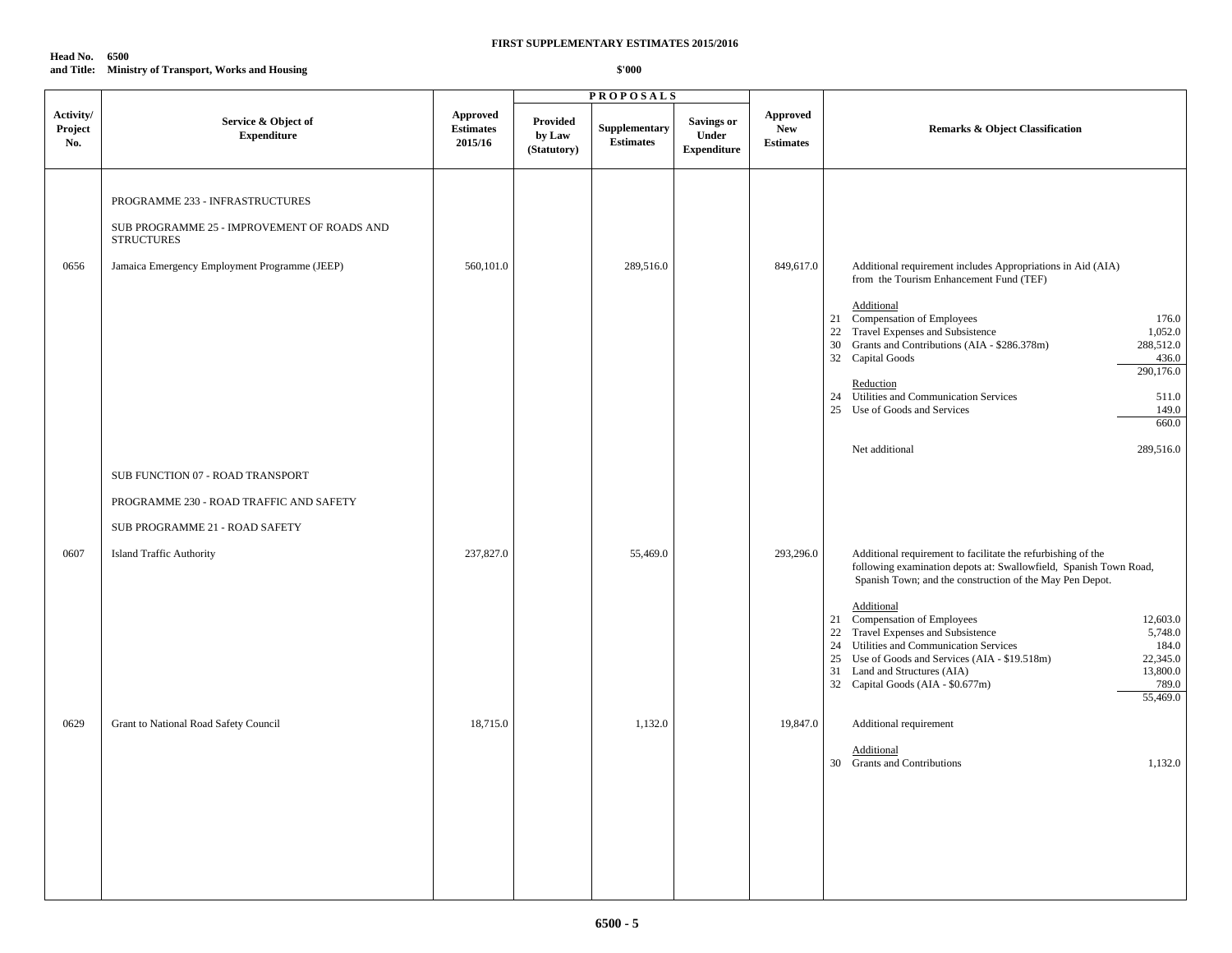### **Head No. 6500 and Title: Ministry of Transport, Works and Housing**

|                             |                                                                        |                                         |                                          | <b>PROPOSALS</b>                  |                                                  |                                                  |                                                                                                                                                                                                                                                                                                         |
|-----------------------------|------------------------------------------------------------------------|-----------------------------------------|------------------------------------------|-----------------------------------|--------------------------------------------------|--------------------------------------------------|---------------------------------------------------------------------------------------------------------------------------------------------------------------------------------------------------------------------------------------------------------------------------------------------------------|
| Activity/<br>Project<br>No. | Service & Object of<br><b>Expenditure</b>                              | Approved<br><b>Estimates</b><br>2015/16 | <b>Provided</b><br>by Law<br>(Statutory) | Supplementary<br><b>Estimates</b> | <b>Savings or</b><br>Under<br><b>Expenditure</b> | <b>Approved</b><br><b>New</b><br>$\bf Estimates$ | <b>Remarks &amp; Object Classification</b>                                                                                                                                                                                                                                                              |
| 2259                        | Road Safety Promotion                                                  | 15,118.0                                |                                          | 3,256.0                           |                                                  | 18,374.0                                         | Additional requirement<br>Additional<br>21 Compensation of Employees<br>1,298.0<br>22 Travel Expenses and Subsistence<br>303.0<br>25 Use of Goods and Services<br>1,413.0<br>242.0<br>32 Capital Goods<br>3,256.0                                                                                       |
|                             | PROGRAMME 558 - IMPROVEMENT OF PUBLIC<br><b>TRANSPORT</b>              |                                         |                                          |                                   |                                                  |                                                  |                                                                                                                                                                                                                                                                                                         |
| 2255                        | SUB PROGRAMME 24 - GRANTS FOR OPERATIONS<br>Grant to Montego Bay Metro | 44,726.0                                |                                          | 4,089.0                           |                                                  | 48,815.0                                         | Additional requirement<br>Additional<br>27 Subsidies<br>4,089.0                                                                                                                                                                                                                                         |
|                             | SUB PROGRAMME 25 - GRANT FOR HALFWAY TREE<br>TRANSPORT CENTRE          |                                         |                                          |                                   |                                                  |                                                  |                                                                                                                                                                                                                                                                                                         |
| 2210                        | Half Way Tree Transport Centre                                         | 31,800.0                                |                                          |                                   | 31,800.0                                         |                                                  | Revised requirement<br>Reduction<br>30 Grants and Contributions<br>31,800.0                                                                                                                                                                                                                             |
|                             | SUB PROGRAMME 26 - GRANT TO JAMAICA URBAN<br>TRANSIT COMPANY (JUTC)    |                                         |                                          |                                   |                                                  |                                                  |                                                                                                                                                                                                                                                                                                         |
| 1736                        | Grant to Finance Operating Expenses                                    | 480,000.0                               |                                          | 1,017,751.0                       |                                                  | 1,497,751.0                                      | Additional requirements include the following:<br>(a) Salary Increase<br>110,563.0<br>(b) One-off Payment to Public Sector Workers<br>50,219.0<br>(c) Travel Increase<br>7,533.0<br>(d) Statutory Deductions<br>322,568.0<br>508,887.0<br>(e) Import Duties<br>(f) Insurance<br>17,981.0<br>1,017,751.0 |
|                             |                                                                        |                                         |                                          |                                   |                                                  |                                                  | Additional<br>27 Subsidies<br>1,017,751.0                                                                                                                                                                                                                                                               |
|                             |                                                                        |                                         |                                          |                                   |                                                  |                                                  |                                                                                                                                                                                                                                                                                                         |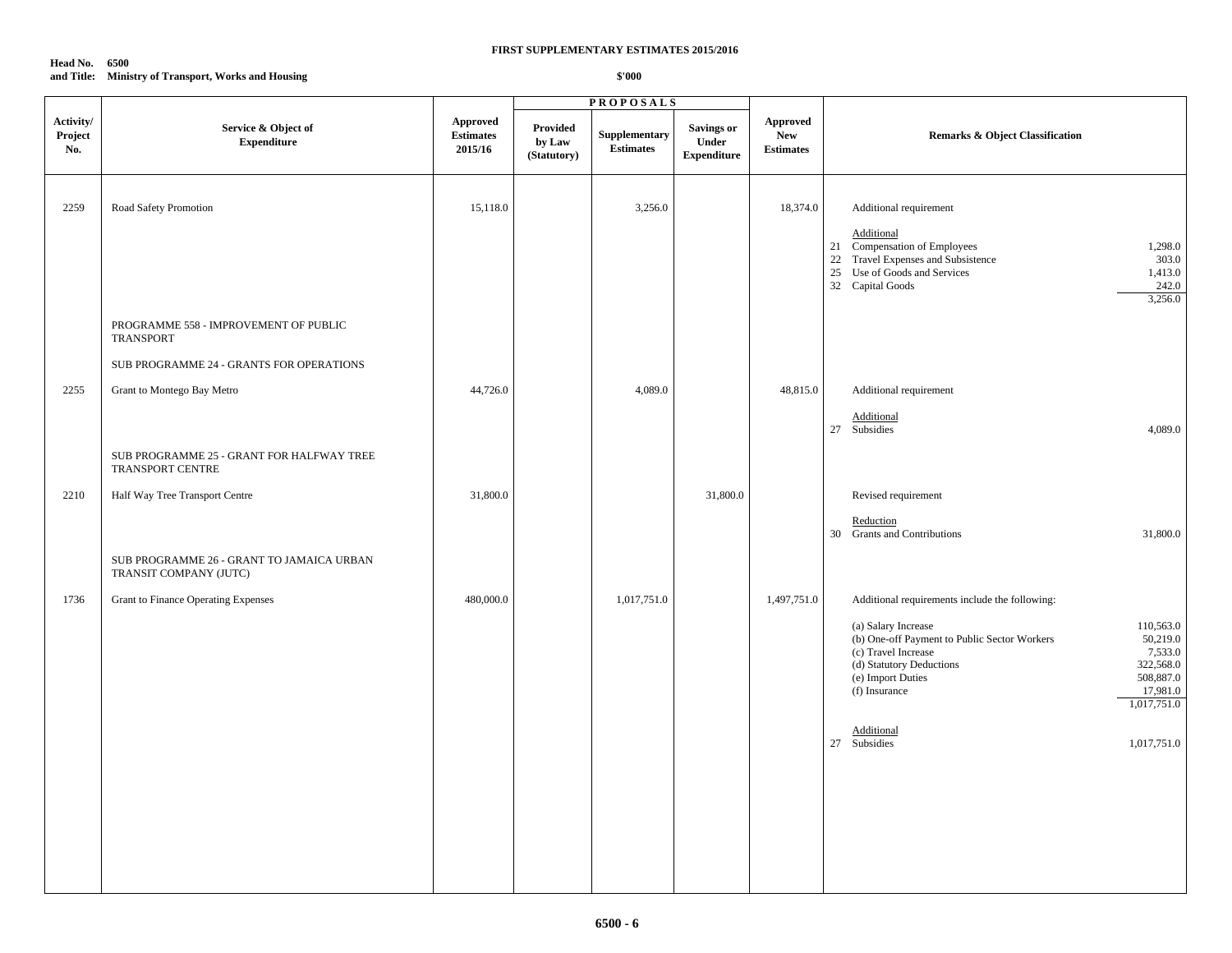**Head No. 6500 and Title: Ministry of Transport, Works and Housing**

|                             |                                                                                                                                                                                          |                                         |                                          | <b>PROPOSALS</b>                         |                                           |                                            |                                                                                                                                                                                                                                                                                                                                                                         |
|-----------------------------|------------------------------------------------------------------------------------------------------------------------------------------------------------------------------------------|-----------------------------------------|------------------------------------------|------------------------------------------|-------------------------------------------|--------------------------------------------|-------------------------------------------------------------------------------------------------------------------------------------------------------------------------------------------------------------------------------------------------------------------------------------------------------------------------------------------------------------------------|
| Activity/<br>Project<br>No. | Service & Object of<br><b>Expenditure</b>                                                                                                                                                | Approved<br><b>Estimates</b><br>2015/16 | <b>Provided</b><br>by Law<br>(Statutory) | <b>Supplementary</b><br><b>Estimates</b> | Savings or<br>Under<br><b>Expenditure</b> | Approved<br><b>New</b><br><b>Estimates</b> | <b>Remarks &amp; Object Classification</b>                                                                                                                                                                                                                                                                                                                              |
| 1736                        | SUB FUNCTION 09 - SHIPPING, PORTS AND LIGHT HOUSES<br>PROGRAMME 002 - TRAINING<br>SUB PROGRAMME 31 - CARIBBEAN MARITIME TRAINING<br><b>SCHOOL</b><br>Grant to Finance Operating Expenses | 787,067.0                               |                                          | 21,065.0                                 |                                           | 808,132.0                                  | Additional requirement includes Appropriation in Aid of \$4.441m<br>for Object 22 - Travel Expenses and Subsistence but net off from<br>reduction in Consolidated Fund allocation of \$7.548m<br>Additional<br>21 Compensation of Employees<br>16,624.0<br>23 Rental of Property and Machinery<br>8,856.0<br>25 Use of Goods and Services (AIA)<br>14,663.0<br>40,143.0 |
|                             | PROGRAMME 560 - MARITIME ORGANIZATIONS<br>SUB PROGRAMME 22 - MARITIME AUTHORITY OF<br><b>JAMAICA</b>                                                                                     |                                         |                                          |                                          |                                           |                                            | Reduction<br>22 Travel Expenses and Subsistence<br>3,107.0<br>24 Utilities and Communication Services<br>1,308.0<br>31 Land and Structures (AIA)<br>7,331.0<br>32 Capital Goods and Services (AIA)<br>7,332.0<br>19,078.0<br>21,065.0<br>Net additional                                                                                                                 |
| 2252                        | Maritime Authority of Jamaica                                                                                                                                                            | 273,354.0                               |                                          | 7,318.0                                  |                                           | 280,672.0                                  | Additional requirement<br>Additional<br>21 Compensation of Employees<br>4,708.0<br>22 Travel Expenses and Subsistence (AIA)<br>2,610.0<br>7,318.0                                                                                                                                                                                                                       |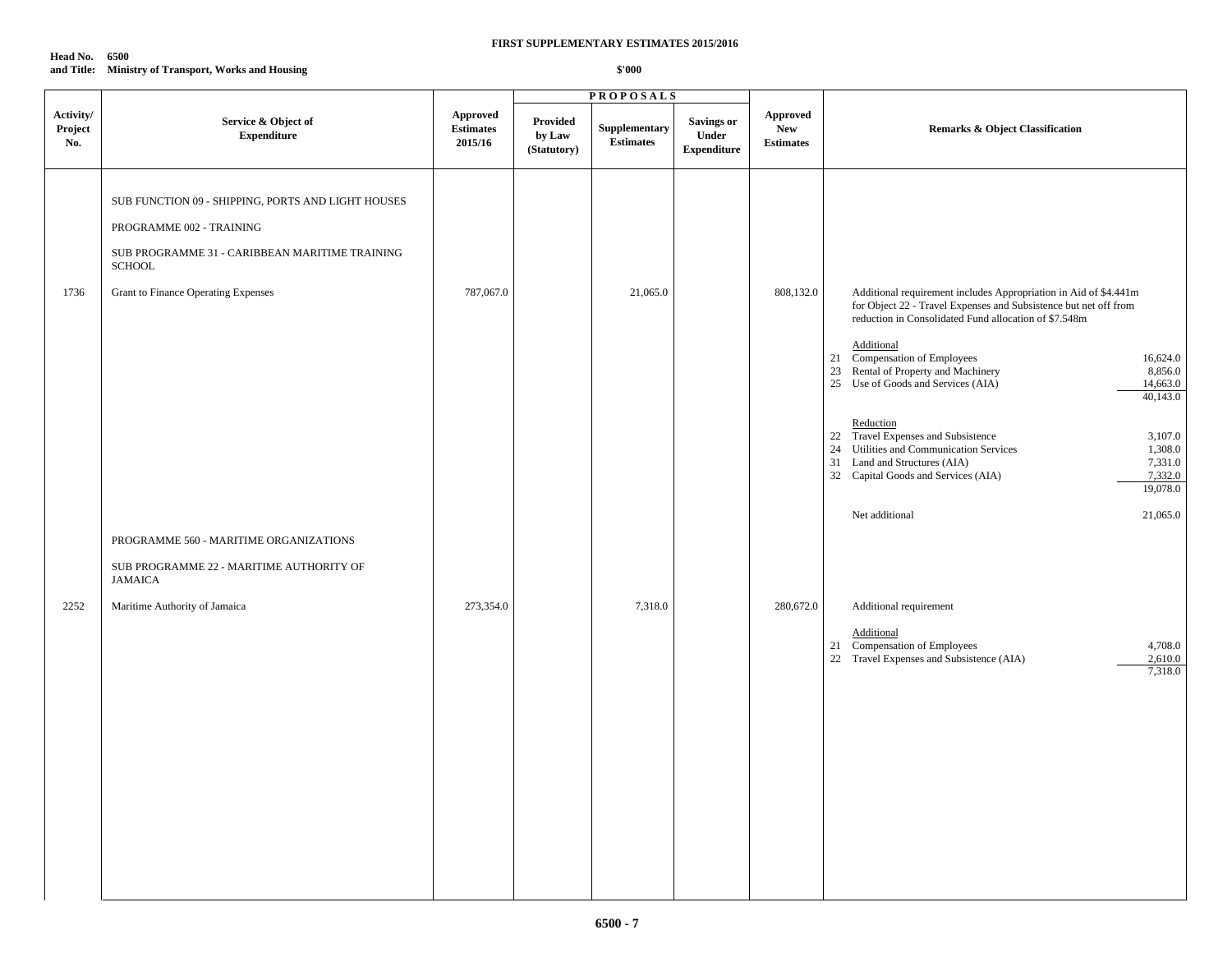### **Head No. 6500 and Title: Ministry of Transport, Works and Housing**

|                             |                                                                                                                                                                                                              |                                                |                                   | <b>PROPOSALS</b>                  |                                                  |                                                   |                                                                                                                                                                                                                                                   |
|-----------------------------|--------------------------------------------------------------------------------------------------------------------------------------------------------------------------------------------------------------|------------------------------------------------|-----------------------------------|-----------------------------------|--------------------------------------------------|---------------------------------------------------|---------------------------------------------------------------------------------------------------------------------------------------------------------------------------------------------------------------------------------------------------|
| Activity/<br>Project<br>No. | Service & Object of<br><b>Expenditure</b>                                                                                                                                                                    | <b>Approved</b><br><b>Estimates</b><br>2015/16 | Provided<br>by Law<br>(Statutory) | Supplementary<br><b>Estimates</b> | <b>Savings or</b><br>Under<br><b>Expenditure</b> | <b>Approved</b><br><b>New</b><br><b>Estimates</b> | <b>Remarks &amp; Object Classification</b>                                                                                                                                                                                                        |
| 1338                        | SUB FUNCTION 14 - PHYSICAL PLANNING AND<br><b>DEVELOPMENT</b><br>PROGRAMME 376 - LAND USE PLANNING AND<br>DEVELOPMENT<br>SUB PROGRAMME 22 - PLANNING AND POLICY<br><b>DEVELOPMENT</b><br>Squatter Management | 11,466.0                                       |                                   |                                   | 90.0                                             | 11,376.0                                          | Revised requirement<br>Reduction<br>25 Use of Goods and Services<br>1,124.0<br>Additional<br>21 Compensation of Employees<br>763.0<br>22 Travel Expenses and Subsistence<br>193.0<br>32 Capital Goods<br>78.0<br>1,034.0<br>90.0<br>Net reduction |
| 0005                        | FUNCTION 06 - HOUSING AND COMMUNITY AMENITIES<br>SUB FUNCTION 01 - HOUSING DEVELOPMENT<br>PROGRAMME 201 - HOUSING SCHEMES<br>SUB PROGRAMME 20 - LOW INCOME HOUSING<br>Direction and Administration           | 59,670.0                                       |                                   | 4,721.0                           |                                                  | 64,391.0                                          | Additional requirement<br>Additional<br>21 Compensation of Employees<br>4,513.0<br>22 Travel Expenses and Subsistence<br>1,776.0<br>32 Capital Goods<br>45.0<br>6,334.0<br>Reduction<br>25 Use of Goods and Services<br>1,613.0                   |
|                             |                                                                                                                                                                                                              |                                                |                                   |                                   |                                                  |                                                   | 4,721.0<br>Net additional                                                                                                                                                                                                                         |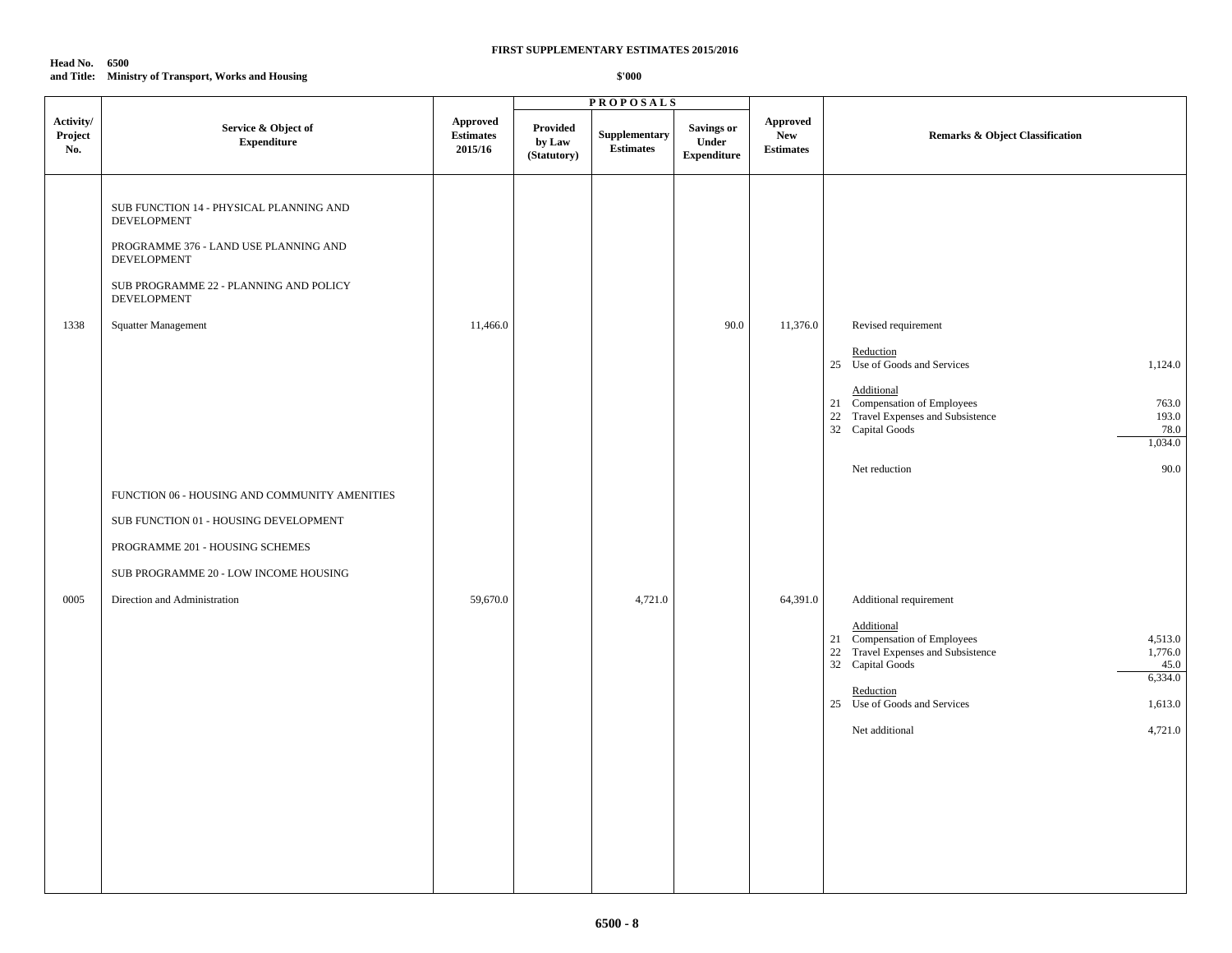### **Head No. 6500 and Title: Ministry of Transport, Works and Housing**

|                             |                                                                                     |                                                |                                   | <b>PROPOSALS</b>                        |                                                  |                                                   |                                                                                                                                                                                                               |
|-----------------------------|-------------------------------------------------------------------------------------|------------------------------------------------|-----------------------------------|-----------------------------------------|--------------------------------------------------|---------------------------------------------------|---------------------------------------------------------------------------------------------------------------------------------------------------------------------------------------------------------------|
| Activity/<br>Project<br>No. | Service & Object of<br><b>Expenditure</b>                                           | <b>Approved</b><br><b>Estimates</b><br>2015/16 | Provided<br>by Law<br>(Statutory) | Supplementary<br><b>Estimates</b>       | <b>Savings or</b><br>Under<br><b>Expenditure</b> | <b>Approved</b><br><b>New</b><br><b>Estimates</b> | <b>Remarks &amp; Object Classification</b>                                                                                                                                                                    |
| 0508                        | Management of Housing Schemes                                                       | 125,060.0                                      |                                   | 5,765.0                                 |                                                  | 130,825.0                                         | Additional requirement<br>Additional<br>21 Compensation of Employees<br>3,051.0<br>22 Travel Expenses and Subsistence<br>3,266.0<br>32 Capital Goods<br>785.0<br>7,102.0                                      |
|                             |                                                                                     |                                                |                                   |                                         |                                                  |                                                   | Reduction<br>25 Use of Goods and Services<br>1,337.0<br>1,337.0                                                                                                                                               |
|                             | PROGRAMME 202 - REGULATION OF HOUSING<br>SUB PROGRAMME 20 - RENT ASSESSMENT         |                                                |                                   |                                         |                                                  |                                                   | Net additional<br>5,765.0                                                                                                                                                                                     |
| 0512                        | Grant to Rent Assessment Board                                                      | 18,246.0                                       |                                   | 2,818.0                                 |                                                  | 21,064.0                                          | Additional requirement<br>Additional<br>21 Compensation of Employees<br>1,793.0<br>22 Travel Expenses and Subsistence<br>876.0<br>25 Use of Goods and Services<br>143.0<br>32 Capital Goods<br>6.0<br>2,818.0 |
|                             | <b>GROSS TOTAL HEAD</b><br><b>LESS APPROPRIATIONS IN-AID</b><br>NET TOTAL HEAD 6500 | 4,337,040.0<br>1,205,939.0<br>3,131,101.0      |                                   | 1,572,230.0<br>342,367.0<br>1,229,863.0 | 54,360.0<br>14,663.0<br>39,697.0                 | 5,854,910.0<br>1,533,643.0<br>4,321,267.0         |                                                                                                                                                                                                               |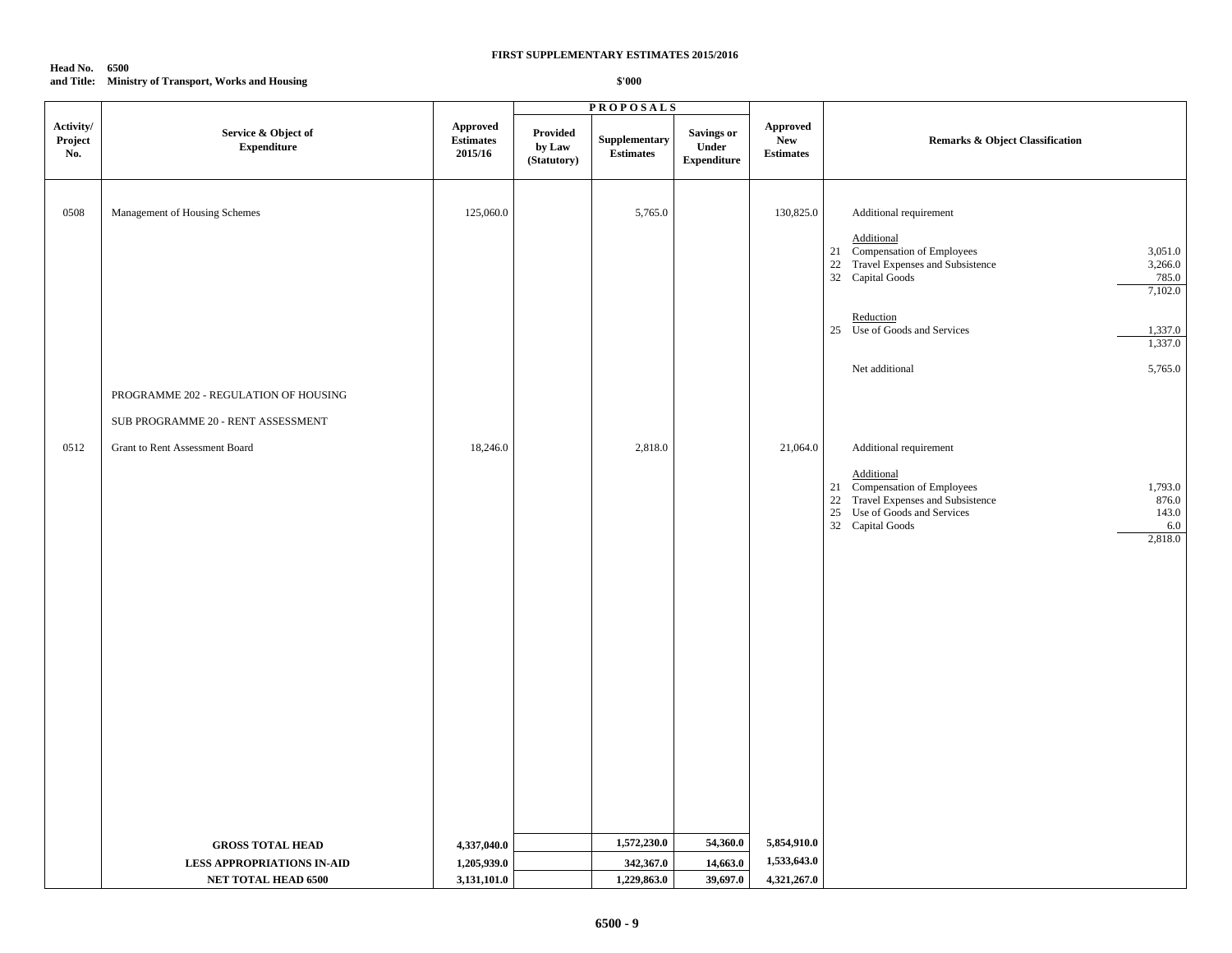## **Head No. 6500A and Title: Ministry of Transport, Works and Housing (Capital)**

|                             |                                                                                    |                                         |                                          | <b>PROPOSALS</b>                  |                                                  |                                                   |                                                                                                                                              |
|-----------------------------|------------------------------------------------------------------------------------|-----------------------------------------|------------------------------------------|-----------------------------------|--------------------------------------------------|---------------------------------------------------|----------------------------------------------------------------------------------------------------------------------------------------------|
| Activity/<br>Project<br>No. | Service & Object of<br><b>Expenditure</b>                                          | Approved<br><b>Estimates</b><br>2015/16 | <b>Provided</b><br>by Law<br>(Statutory) | Supplementary<br><b>Estimates</b> | <b>Savings or</b><br><b>Under</b><br>Expenditure | <b>Approved</b><br><b>New</b><br><b>Estimates</b> | <b>Remarks &amp; Object Classification</b>                                                                                                   |
|                             | FUNCTION 04 - ECONOMIC AFFAIRS                                                     |                                         |                                          |                                   |                                                  |                                                   |                                                                                                                                              |
|                             | SUB FUNCTION 01 - INDUSTRY AND COMMERCE                                            |                                         |                                          |                                   |                                                  |                                                   |                                                                                                                                              |
|                             | PROGRAMME 301 - INDUSTRIAL DEVELOPMENT, FOREIGN<br>INVESTMENT AND EXPORT PROMOTION |                                         |                                          |                                   |                                                  |                                                   |                                                                                                                                              |
|                             | SUB PROGRAMME 25- PROMOTION OF ECONOMIC<br><b>DEVELOPMENT</b>                      |                                         |                                          |                                   |                                                  |                                                   |                                                                                                                                              |
| 9495                        | <b>Business Process Outsourcing Expansion Programme</b>                            |                                         |                                          | 112,240.0                         |                                                  | 112,240.0                                         | Additional requirement to support development and<br>expansion of Business Process Outsourcing (BPO) centres in<br>Portmore and Montego Bay. |
|                             |                                                                                    |                                         |                                          |                                   |                                                  |                                                   | Additional<br>25 Use of Goods and Services<br>112,240.0                                                                                      |
|                             | SUB FUNCTION 06 - ROAD CONSTRUCTION AND REPAIRS                                    |                                         |                                          |                                   |                                                  |                                                   |                                                                                                                                              |
|                             | PROGRAMME 005 - DISASTER MANAGEMENT                                                |                                         |                                          |                                   |                                                  |                                                   |                                                                                                                                              |
|                             | SUB PROGRAMME 09 - FLOOD DAMAGE                                                    |                                         |                                          |                                   |                                                  |                                                   |                                                                                                                                              |
| 9496                        | <b>Islandwide Disaster Mitigation</b>                                              |                                         |                                          | 233,764.0                         |                                                  | 233,764.0                                         | Provision to support filling of potholes on major roadways<br>and cleaning and repairs of drains and gullies.                                |
|                             |                                                                                    |                                         |                                          |                                   |                                                  |                                                   | Additional<br>31 Land and Structures<br>233,764.0                                                                                            |
|                             | SUB FUNCTION 07 - ROAD TRANSPORT                                                   |                                         |                                          |                                   |                                                  |                                                   |                                                                                                                                              |
|                             | PROGRAMME 558 - IMPROVEMENT OF PUBLIC TRANSPORT                                    |                                         |                                          |                                   |                                                  |                                                   |                                                                                                                                              |
|                             | SUB PROGRAMME 30 - JAMAICA URBAN TRANSIT COMPANY                                   |                                         |                                          |                                   |                                                  |                                                   |                                                                                                                                              |
| 1844                        | Purchase of Buses                                                                  | 3,100,000.0                             |                                          |                                   | 514,120.0                                        | 2,585,880.0                                       | Revised requirement reflects the final payment in<br>respect of the 220 buses acquired between FY 2012/13<br>and FY 2015/16.                 |
|                             |                                                                                    |                                         |                                          |                                   |                                                  |                                                   | Reduction<br>32 Capital Goods<br>514,120.0                                                                                                   |
|                             |                                                                                    |                                         |                                          |                                   |                                                  |                                                   |                                                                                                                                              |
|                             |                                                                                    |                                         |                                          |                                   |                                                  |                                                   |                                                                                                                                              |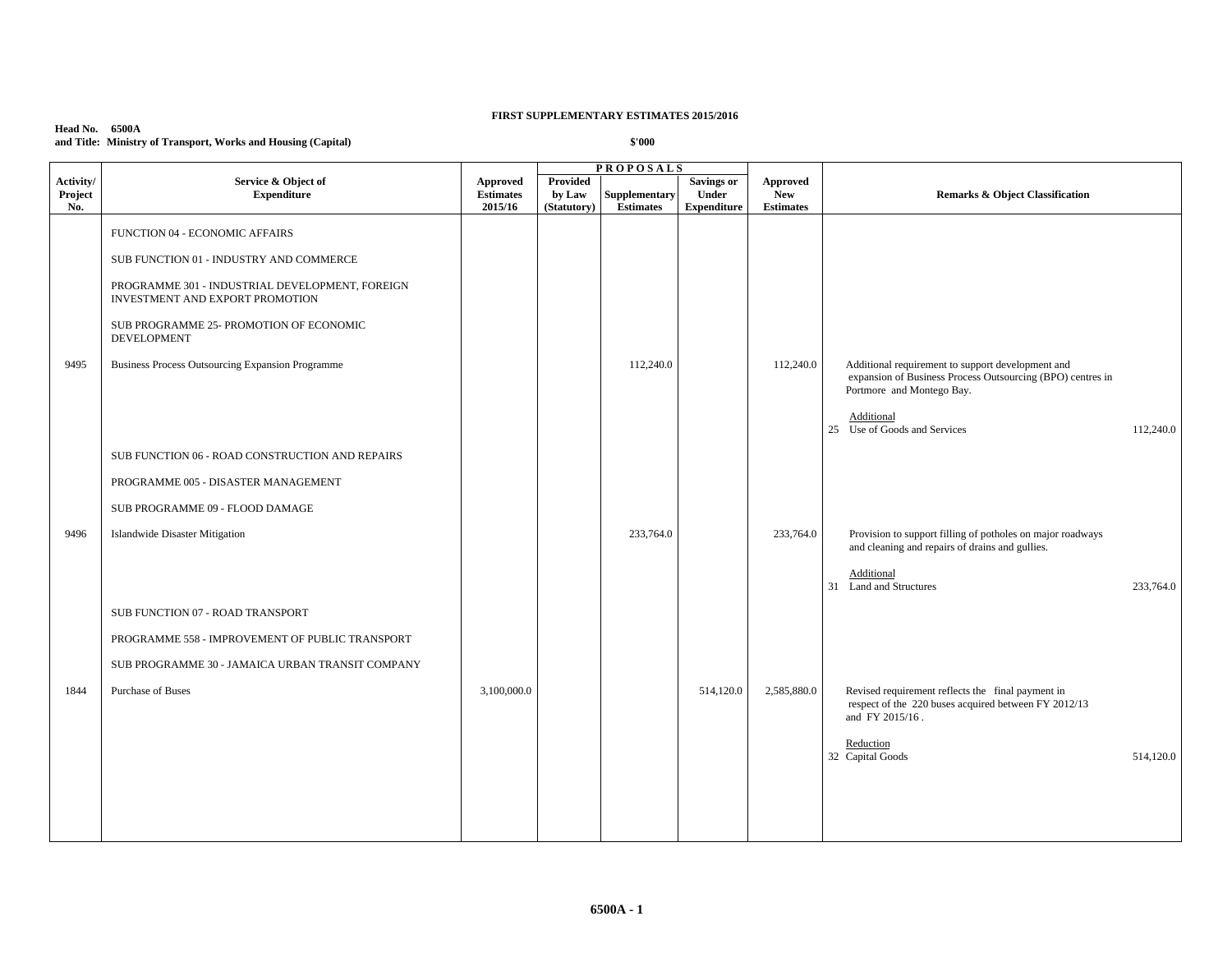### **Head No. 6500A and Title: Ministry of Transport, Works and Housing (Capital)**

|                             |                                                                                                                                                                                                               |                                                |                                          | <b>PROPOSALS</b>                  |                                                  |                                            |                                                                                                                      |
|-----------------------------|---------------------------------------------------------------------------------------------------------------------------------------------------------------------------------------------------------------|------------------------------------------------|------------------------------------------|-----------------------------------|--------------------------------------------------|--------------------------------------------|----------------------------------------------------------------------------------------------------------------------|
| Activity/<br>Project<br>No. | Service & Object of<br><b>Expenditure</b>                                                                                                                                                                     | <b>Approved</b><br><b>Estimates</b><br>2015/16 | <b>Provided</b><br>by Law<br>(Statutory) | Supplementary<br><b>Estimates</b> | <b>Savings or</b><br>Under<br><b>Expenditure</b> | Approved<br><b>New</b><br><b>Estimates</b> | <b>Remarks &amp; Object Classification</b>                                                                           |
| 9497                        | SUB PROGRAMME 31 - PUBLIC PASSENGER TRANSPORTATION<br>Portmore Transportation Hub Initiative                                                                                                                  |                                                |                                          | 15,586.0                          |                                                  | 15,586.0                                   | This provision is to meet the cost of the feasibility study.<br>Additional<br>25 Use of Goods & Services<br>15,586.0 |
| 9494                        | FUNCTION 06 - HOUSING AND COMMUNITY AMENITIES<br>SUB FUNCTION 01 - HOUSING DEVELOPMENT<br>PROGRAMME 201 - HOUSING SCHEMES<br>SUB PROGRAMME 20 - LOW INCOME HOUSING<br>Social Housing Rehabilitation Programme |                                                |                                          | 100,000.0                         |                                                  | 100,000.0                                  | Grant to the Housing Fund to assist in meeting demands for low                                                       |
|                             |                                                                                                                                                                                                               |                                                |                                          |                                   |                                                  |                                            | income housing solutions.<br>Additional<br>31 Land and Structures<br>100,000.0                                       |
|                             |                                                                                                                                                                                                               |                                                |                                          |                                   |                                                  |                                            |                                                                                                                      |
|                             | <b>TOTAL HEAD 6500A</b>                                                                                                                                                                                       | 3,100,000.0                                    |                                          | 461,590.0                         | 514,120.0                                        | 3,047,470.0                                |                                                                                                                      |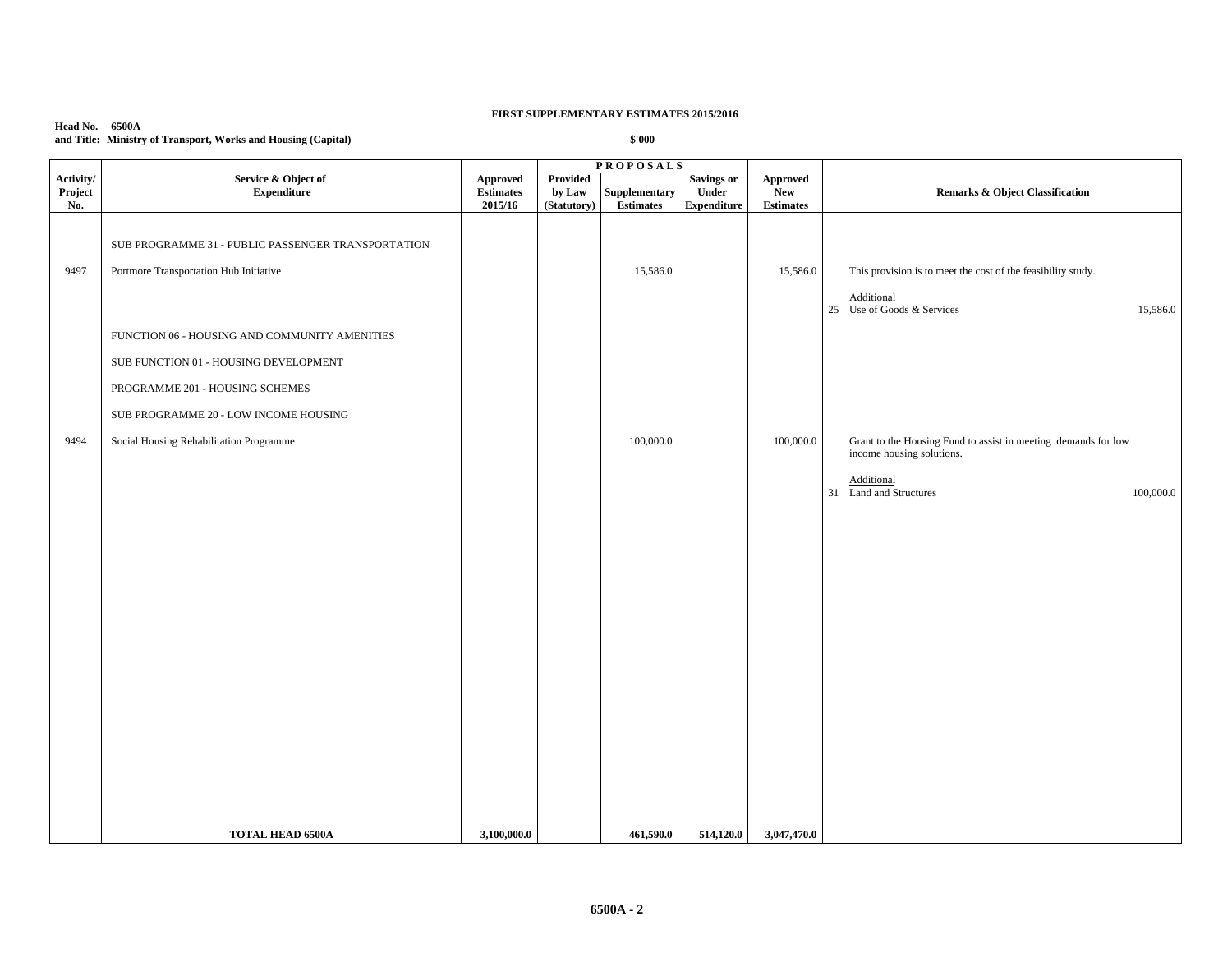## **Head No. 6500B**

**and Title: Ministry of Transport, Works and Housing (Capital - Multilateral/Bilateral Programmes)**

|                             |                                                                  |                                                |                                          | <b>PROPOSALS</b>                  |                                                         |                                                   |                                                                                                                                          |
|-----------------------------|------------------------------------------------------------------|------------------------------------------------|------------------------------------------|-----------------------------------|---------------------------------------------------------|---------------------------------------------------|------------------------------------------------------------------------------------------------------------------------------------------|
| Activity/<br>Project<br>No. | Service & Object of<br><b>Expenditure</b>                        | <b>Approved</b><br><b>Estimates</b><br>2015/16 | <b>Provided</b><br>by Law<br>(Statutory) | Supplementary<br><b>Estimates</b> | <b>Savings or</b><br><b>Under</b><br><b>Expenditure</b> | <b>Approved</b><br><b>New</b><br><b>Estimates</b> | <b>Remarks &amp; Object Classification</b>                                                                                               |
|                             | FUNCTION 04 - ECONOMIC AFFAIRS                                   |                                                |                                          |                                   |                                                         |                                                   |                                                                                                                                          |
|                             | SUB FUNCTION 06 - ROAD CONSTRUCTION AND REPAIRS                  |                                                |                                          |                                   |                                                         |                                                   |                                                                                                                                          |
|                             | PROGRAMME 005 - DISASTER MANAGEMENT                              |                                                |                                          |                                   |                                                         |                                                   |                                                                                                                                          |
|                             | SUB PROGRAMME 09 - FLOOD DAMAGE                                  |                                                |                                          |                                   |                                                         |                                                   |                                                                                                                                          |
| 9334                        | Palisadoes Shoreline and Road Project                            | 25,000.0                                       |                                          |                                   | 13,382.0                                                | 11,618.0                                          | Revised requirement due to lower than programmed<br>levels of expenditure.                                                               |
|                             |                                                                  |                                                |                                          |                                   |                                                         |                                                   | Reduction<br>31 Land and Structures<br>13,382.0                                                                                          |
|                             | PROGRAMME 225 - ARTERIAL ROADS                                   |                                                |                                          |                                   |                                                         |                                                   |                                                                                                                                          |
|                             | SUB PROGRAMME 20 - MAINTENANCE OF ROADS AND<br><b>STRUCTURES</b> |                                                |                                          |                                   |                                                         |                                                   |                                                                                                                                          |
| 9238                        | Transportation Infrastructure Rehabilitation Programme (IDB)     | 218,878.0                                      |                                          | 230,000.0                         |                                                         | 448,878.0                                         | Additional requirement to facilitate the completion of rehabilitative<br>works on the Scotts Cove/Belmont sub-project.                   |
|                             |                                                                  |                                                |                                          |                                   |                                                         |                                                   | Additional<br>25 Use of Goods and service<br>15,000.0<br>31 Land and Structures<br>215,000.0<br>230,000.0                                |
| 9335                        | Road Improvement Programme                                       | 2,000.0                                        |                                          | 2,593.0                           |                                                         | 4,593.0                                           | Additional requirement                                                                                                                   |
|                             |                                                                  |                                                |                                          |                                   |                                                         |                                                   | Additional<br>25 Use of Goods and services<br>2,593.0                                                                                    |
|                             | SUB PROGRAMME 21 - CONSTRUCTION AND<br><b>IMPROVEMENTS</b>       |                                                |                                          |                                   |                                                         |                                                   |                                                                                                                                          |
| 9421                        | Major Infrastructure for Development Programme (MIDP)            | 3,345,951.0                                    |                                          | 250,537.0                         |                                                         | 3,596,488.0                                       | Additional requirement to facilitate the undertaking of an additional<br>Phase of JEEP (Phase 6) under the JEEP component of the project |
|                             |                                                                  |                                                |                                          |                                   |                                                         |                                                   | Additional<br>31 Land and Structures<br>250,537.0                                                                                        |
|                             |                                                                  |                                                |                                          |                                   |                                                         |                                                   |                                                                                                                                          |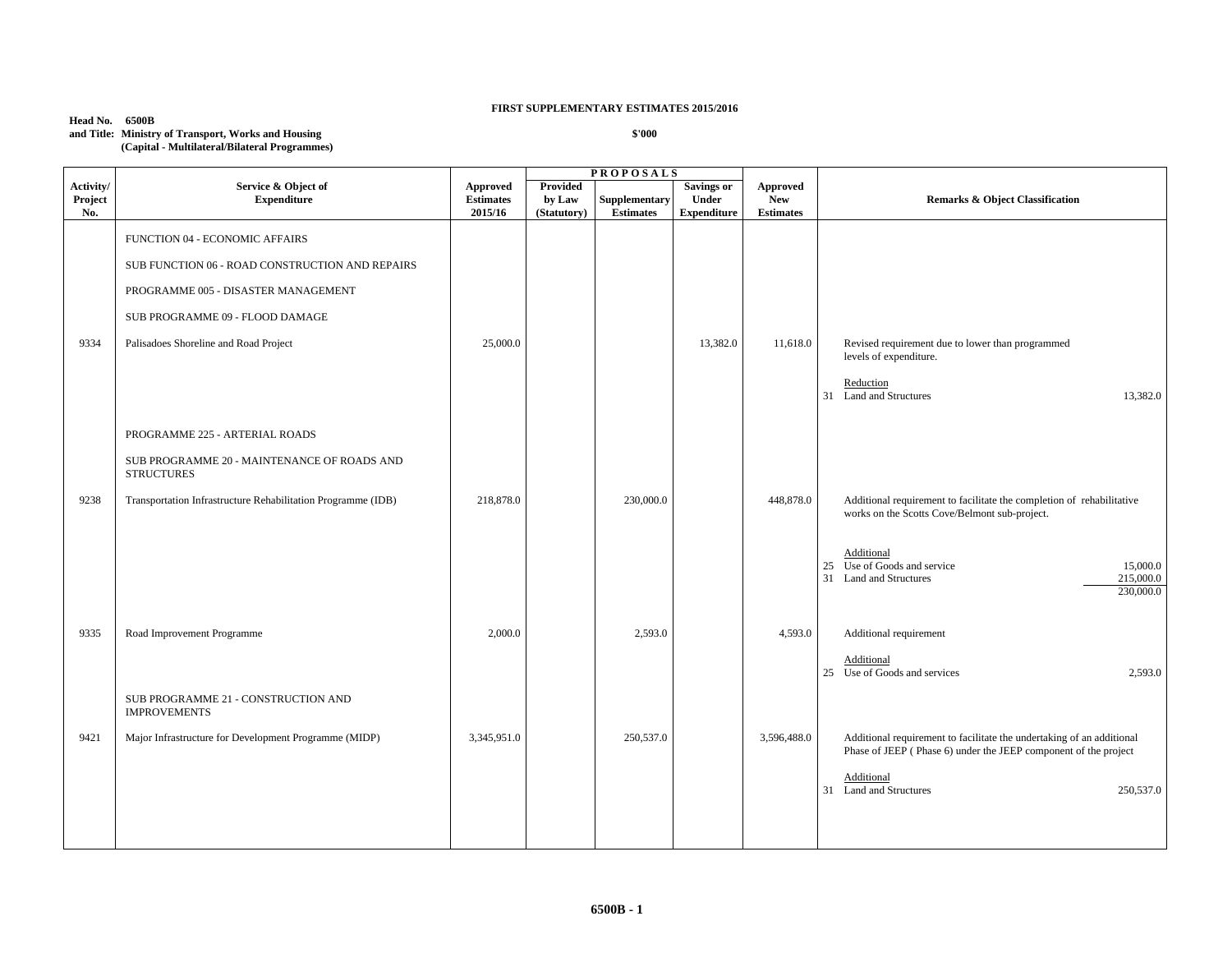### **Head No. 6500B and Title: Ministry of Transport, Works and Housing (Capital - Multilateral/Bilateral Programmes)**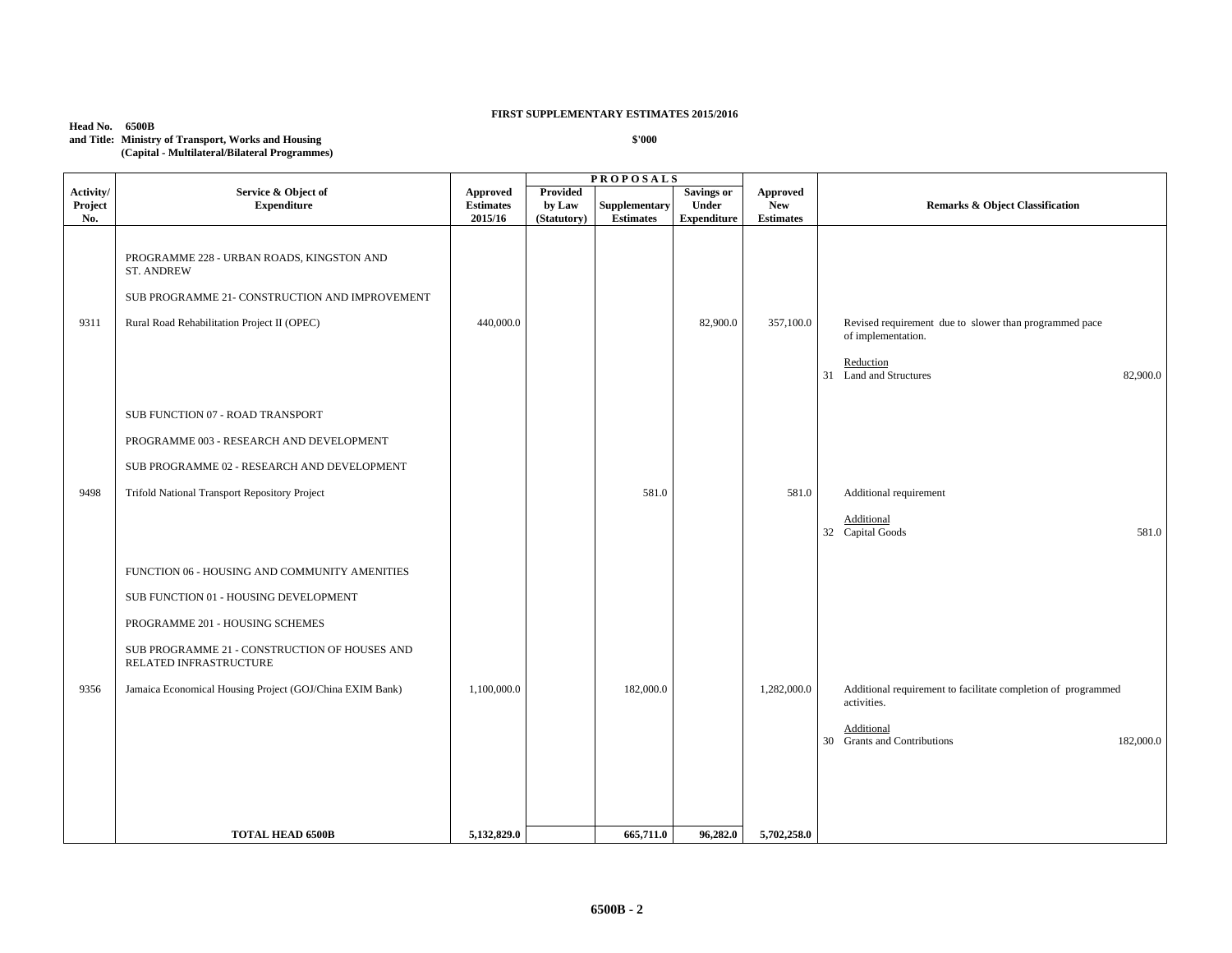# **Head No. 6550 and Title: National Works Agency**

|                             |                                                                  |                                                | <b>PROPOSALS</b>                         |                                   |                                                  |                                            |                                                                                                                                                                                                                                                                                                                                                                                                                                    |
|-----------------------------|------------------------------------------------------------------|------------------------------------------------|------------------------------------------|-----------------------------------|--------------------------------------------------|--------------------------------------------|------------------------------------------------------------------------------------------------------------------------------------------------------------------------------------------------------------------------------------------------------------------------------------------------------------------------------------------------------------------------------------------------------------------------------------|
| Activity/<br>Project<br>No. | Service & Object of<br><b>Expenditure</b>                        | <b>Approved</b><br><b>Estimates</b><br>2015/16 | <b>Provided</b><br>by Law<br>(Statutory) | Supplementary<br><b>Estimates</b> | <b>Savings or</b><br>Under<br><b>Expenditure</b> | Approved<br><b>New</b><br><b>Estimates</b> | <b>Remarks &amp; Object Classification</b>                                                                                                                                                                                                                                                                                                                                                                                         |
|                             | FUNCTION 01 - GENERAL PUBLIC SERVICES                            |                                                |                                          |                                   |                                                  |                                            | Unless otherwise stated, adjustments for<br>"Compensation of Employees" and Travel Expenses<br>and Subsistence result from:<br>(1) New rates for salaries and allowances effective<br>April 2015 under the 2015/2017 Heads of Agreement<br>(2) Final tranche of the \$25,000 One-Off Payment<br>to Public Sector Workers<br>(3) New rates for travel and allowances effective<br>April 2015 under the 2015/2017 Heads of Agreement |
|                             | SUB FUNCTION 06 - PUBLIC WORKS                                   |                                                |                                          |                                   |                                                  |                                            |                                                                                                                                                                                                                                                                                                                                                                                                                                    |
|                             | PROGRAMME 001 - EXECUTIVE DIRECTION AND<br><b>ADMINISTRATION</b> |                                                |                                          |                                   |                                                  |                                            |                                                                                                                                                                                                                                                                                                                                                                                                                                    |
|                             | SUB PROGRAMME 01 - GENERAL ADMINISTRATION                        |                                                |                                          |                                   |                                                  |                                            |                                                                                                                                                                                                                                                                                                                                                                                                                                    |
| 0005                        | Direction and Administration                                     | 363,509.0                                      |                                          | 18,629.0                          |                                                  | 382,138.0                                  | Additional requirement                                                                                                                                                                                                                                                                                                                                                                                                             |
|                             |                                                                  |                                                |                                          |                                   |                                                  |                                            | Additional<br>Compensation of Employees<br>14,211.0<br>21<br>22<br>Travel Expenses and Subsistence<br>4,418.0<br>18,629.0                                                                                                                                                                                                                                                                                                          |
| 0634                        | <b>Asset Management</b>                                          | 280,937.0                                      |                                          | 13,367.0                          |                                                  | 294,304.0                                  | Additional requirement                                                                                                                                                                                                                                                                                                                                                                                                             |
|                             |                                                                  |                                                |                                          |                                   |                                                  |                                            | Additional<br>Compensation of Employees<br>8,762.0<br>21<br>22<br>Travel Expenses and Subsistence<br>4,605.0<br>13,367.0                                                                                                                                                                                                                                                                                                           |
|                             |                                                                  |                                                |                                          |                                   |                                                  |                                            |                                                                                                                                                                                                                                                                                                                                                                                                                                    |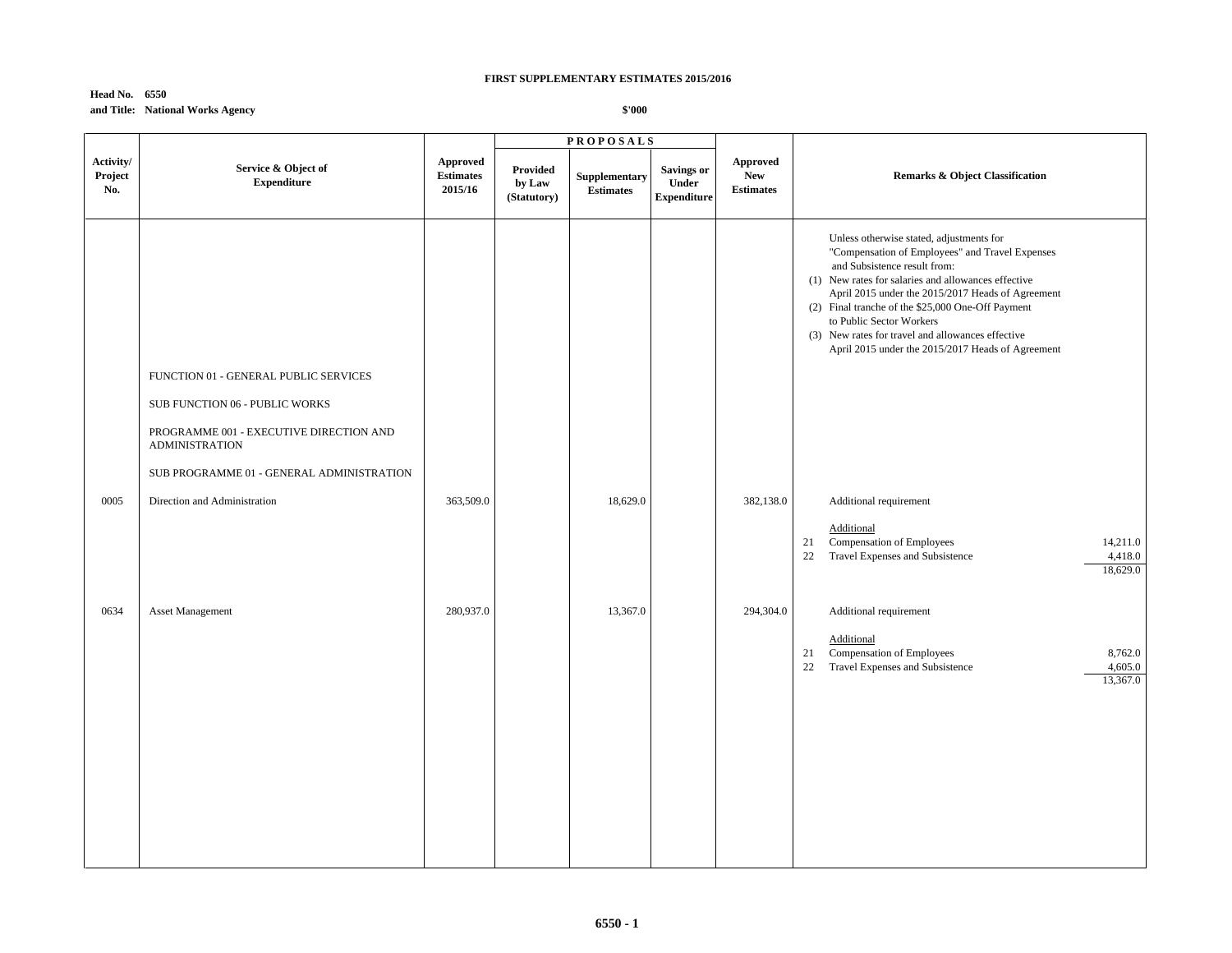# **Head No. 6550 and Title: National Works Agency**

|                             |                                                                            | <b>PROPOSALS</b>                        |                                          |                                   |                                                  |                                            |                                                                                                                           |  |
|-----------------------------|----------------------------------------------------------------------------|-----------------------------------------|------------------------------------------|-----------------------------------|--------------------------------------------------|--------------------------------------------|---------------------------------------------------------------------------------------------------------------------------|--|
| Activity/<br>Project<br>No. | Service & Object of<br><b>Expenditure</b>                                  | Approved<br><b>Estimates</b><br>2015/16 | <b>Provided</b><br>by Law<br>(Statutory) | Supplementary<br><b>Estimates</b> | <b>Savings or</b><br>Under<br><b>Expenditure</b> | Approved<br><b>New</b><br><b>Estimates</b> | Remarks & Object Classification                                                                                           |  |
|                             | FUNCTION 04 - ECONOMIC AFFAIRS                                             |                                         |                                          |                                   |                                                  |                                            |                                                                                                                           |  |
|                             | SUB FUNCTION 06 - ROAD CONSTRUCTION AND<br><b>REPAIRS</b>                  |                                         |                                          |                                   |                                                  |                                            |                                                                                                                           |  |
|                             | PROGRAMME 231 - SUPPORTING SERVICES                                        |                                         |                                          |                                   |                                                  |                                            |                                                                                                                           |  |
|                             | SUB PROGRAMME 24 - CONSTRUCTION AND<br>IMPROVEMENT OF ROADS AND STRUCTURES |                                         |                                          |                                   |                                                  |                                            |                                                                                                                           |  |
| 0205                        | Rehabilitation and Maintenance Works                                       | 270,274.0                               |                                          | 20,822.0                          |                                                  | 291,096.0                                  | Additional requirement                                                                                                    |  |
|                             |                                                                            |                                         |                                          |                                   |                                                  |                                            | Additional<br>Compensation of Employees<br>13,328.0<br>21<br>7,494.0<br>Travel Expenses and Subsistence<br>22<br>20,822.0 |  |
| 0632                        | Directorate of Major Projects                                              | 134,912.0                               |                                          | 9,918.0                           |                                                  | 144,830.0                                  | Additional requirement                                                                                                    |  |
|                             |                                                                            |                                         |                                          |                                   |                                                  |                                            | Additional<br>Compensation of Employees<br>21<br>4,571.0<br>22<br>Travel Expenses and Subsistence<br>5,347.0<br>9,918.0   |  |
|                             | SUB PROGRAMME 27 - DESIGN AND OTHER SERVICES                               |                                         |                                          |                                   |                                                  |                                            |                                                                                                                           |  |
| 0448                        | Standards and Monitoring                                                   | 45,068.0                                |                                          | 4,944.0                           |                                                  | 50,012.0                                   | Additional requirement                                                                                                    |  |
|                             |                                                                            |                                         |                                          |                                   |                                                  |                                            | Additional<br>Compensation of Employees<br>3,607.0<br>21<br>Travel Expenses and Subsistence<br>22<br>1,337.0<br>4,944.0   |  |
| 0500                        | Planning and Research                                                      | 105,729.0                               |                                          | 5,509.0                           |                                                  | 111,238.0                                  | Additional requirement                                                                                                    |  |
|                             |                                                                            |                                         |                                          |                                   |                                                  |                                            | Additional<br>Compensation of Employees<br>3,740.0<br>21<br>1,769.0<br>22<br>Travel Expenses and Subsistence<br>5,509.0   |  |
|                             |                                                                            |                                         |                                          |                                   |                                                  |                                            |                                                                                                                           |  |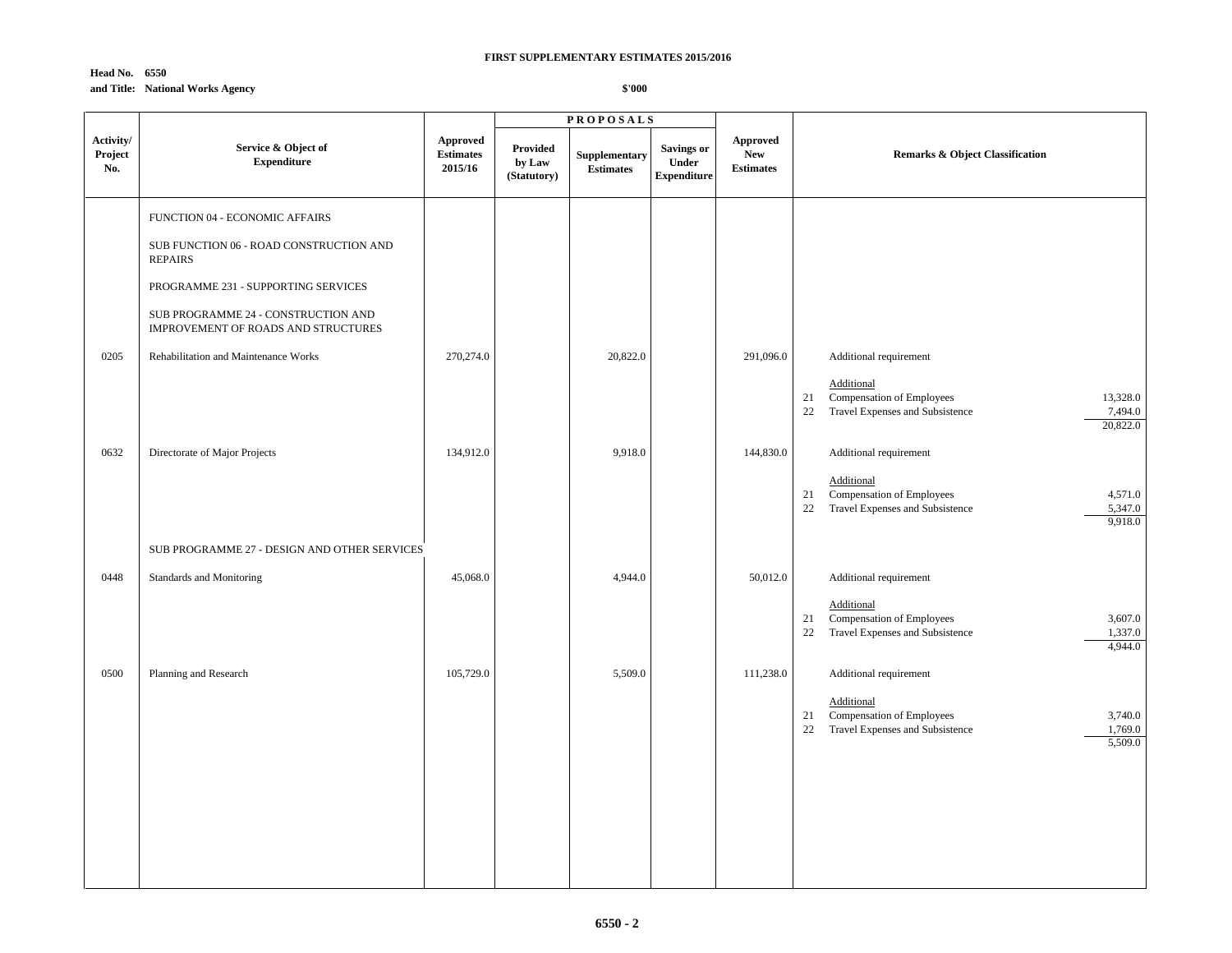# **Head No. 6550 and Title: National Works Agency**

|                             |                                                       |                                                | <b>PROPOSALS</b>                  |                                   |                                                  |                                                   |                                                                                                                                                                                                                       |
|-----------------------------|-------------------------------------------------------|------------------------------------------------|-----------------------------------|-----------------------------------|--------------------------------------------------|---------------------------------------------------|-----------------------------------------------------------------------------------------------------------------------------------------------------------------------------------------------------------------------|
| Activity/<br>Project<br>No. | Service & Object of<br><b>Expenditure</b>             | <b>Approved</b><br><b>Estimates</b><br>2015/16 | Provided<br>by Law<br>(Statutory) | Supplementary<br><b>Estimates</b> | <b>Savings or</b><br>Under<br><b>Expenditure</b> | <b>Approved</b><br><b>New</b><br><b>Estimates</b> | <b>Remarks &amp; Object Classification</b>                                                                                                                                                                            |
| 0633                        | <b>Technical Services</b>                             | 64,920.0                                       |                                   | 19,396.0                          |                                                  | 84,316.0                                          | Auditional requirement for travel expenses and subsistence<br>includes \$12.300m to facilitate the deployment of technical<br>personnel to support the Government of Dominica's post<br>hurricane recovery programme. |
|                             |                                                       |                                                |                                   |                                   |                                                  |                                                   | Additional<br>Compensation of Employees<br>5,102.0<br>21<br>Travel Expenses and Subsistence<br>14,294.0<br>22<br>19,396.0                                                                                             |
| 1462                        | Major Infrastructure for Development Programme (MIDP) | 125,298.0                                      |                                   | 6,119.0                           |                                                  | 131,417.0                                         | Additional requirement                                                                                                                                                                                                |
|                             |                                                       |                                                |                                   |                                   |                                                  |                                                   | Additional<br>21<br>Compensation of Employees<br>6,119.0                                                                                                                                                              |
| 2258                        | Procurement Directorate                               | 9,785.0                                        |                                   | 995.0                             |                                                  | 10,780.0                                          | Additional requirement                                                                                                                                                                                                |
|                             |                                                       |                                                |                                   |                                   |                                                  |                                                   | Additional<br>Compensation of Employees<br>527.0<br>21<br>Travel Expenses and Subsistence<br>468.0<br>22<br>995.0                                                                                                     |
|                             |                                                       |                                                |                                   |                                   |                                                  |                                                   |                                                                                                                                                                                                                       |
|                             |                                                       |                                                |                                   |                                   |                                                  |                                                   |                                                                                                                                                                                                                       |
|                             |                                                       |                                                |                                   |                                   |                                                  |                                                   |                                                                                                                                                                                                                       |
|                             |                                                       |                                                |                                   |                                   |                                                  |                                                   |                                                                                                                                                                                                                       |
|                             |                                                       |                                                |                                   |                                   |                                                  |                                                   |                                                                                                                                                                                                                       |
|                             |                                                       |                                                |                                   |                                   |                                                  |                                                   |                                                                                                                                                                                                                       |
|                             | <b>GROSS TOTAL</b>                                    | 1,400,432.0                                    |                                   | 99,699.0                          |                                                  | 1,500,131.0                                       |                                                                                                                                                                                                                       |
|                             | <b>LESS APPROPRIATIONS-IN-AID</b>                     | 875,143.0                                      |                                   |                                   |                                                  | 875,143.0                                         |                                                                                                                                                                                                                       |
|                             | <b>NET TOTAL HEAD 6550</b>                            | 525,289.0                                      |                                   | 99,699.0                          |                                                  | 624,988.0                                         |                                                                                                                                                                                                                       |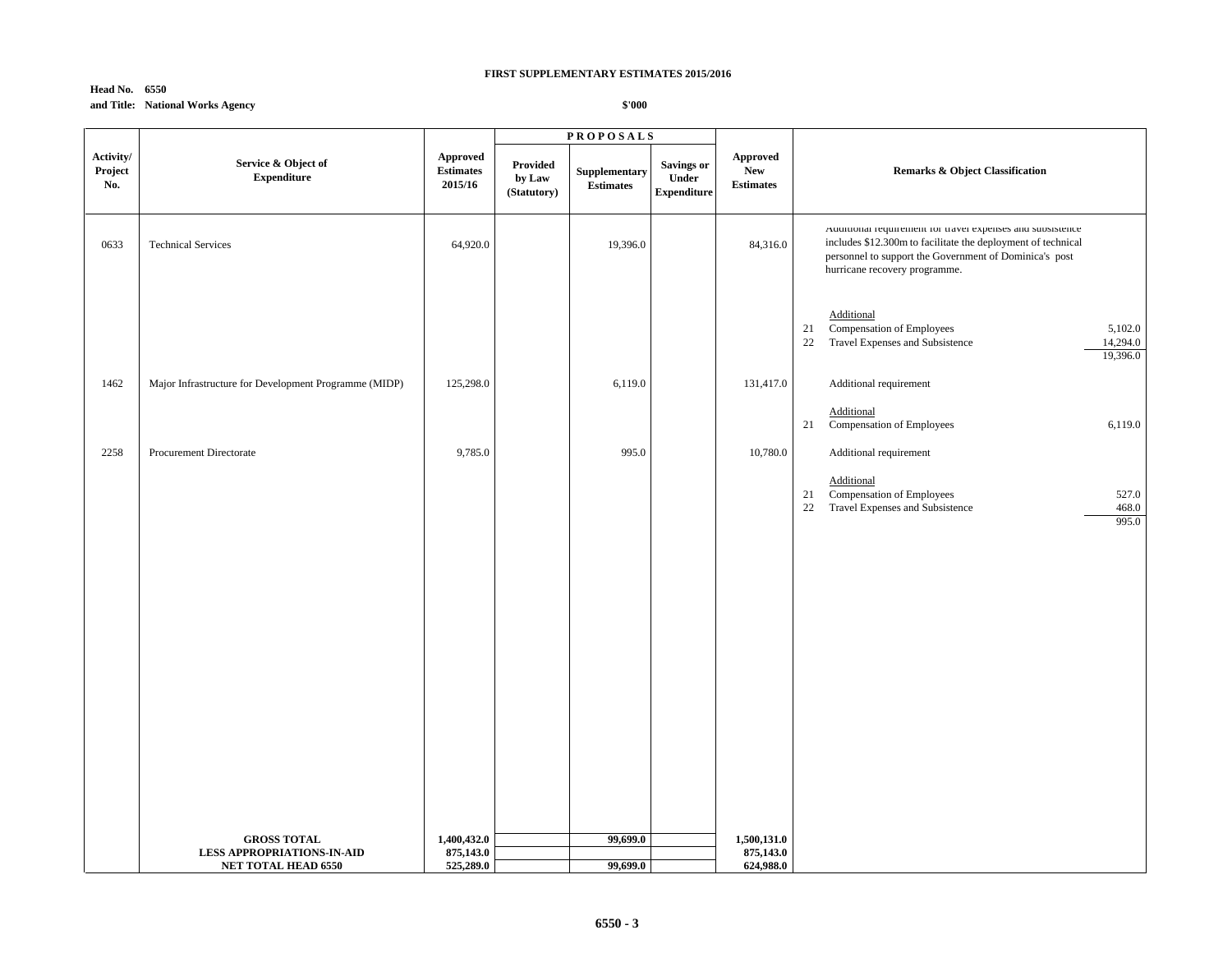| Head No.   | 6700                                                    |
|------------|---------------------------------------------------------|
| and Title: | Ministry of Water, Land, Environment and Climate Change |

|           |                                                                                                |                             |                       | <b>PROPOSALS</b>                  |                    |                                |                                                                                                                                                                                                                                                                                                                                                                               |
|-----------|------------------------------------------------------------------------------------------------|-----------------------------|-----------------------|-----------------------------------|--------------------|--------------------------------|-------------------------------------------------------------------------------------------------------------------------------------------------------------------------------------------------------------------------------------------------------------------------------------------------------------------------------------------------------------------------------|
| Activity/ | Service & Object of                                                                            | <b>Approved</b>             | <b>Provided</b>       |                                   | <b>Savings or</b>  | <b>Approved</b>                |                                                                                                                                                                                                                                                                                                                                                                               |
| Project   | <b>Expenditure</b>                                                                             | <b>Estimates</b><br>2015/16 | by Law<br>(Statutory) | Supplementary<br><b>Estimates</b> | Under              | <b>New</b><br><b>Estimates</b> | <b>Remarks &amp; Object Classification</b>                                                                                                                                                                                                                                                                                                                                    |
| No.       |                                                                                                |                             |                       |                                   | <b>Expenditure</b> |                                |                                                                                                                                                                                                                                                                                                                                                                               |
|           |                                                                                                |                             |                       |                                   |                    |                                | Unless otherwise stated, adjustments for Compensation of<br>Employees and Travel Expenses and Subsistence result from:<br>$(1)$ New rates for salaries and allowances effective<br>April 2015 under the 2015/2017 Heads of Agreement<br>(2)<br>Final tranche of the \$25,000 One-Off Payment<br>to Public Sector Workers<br>(3) New rates for travel and allowances effective |
|           |                                                                                                |                             |                       |                                   |                    |                                | April 2015 under the 2015/2017 Heads of Agreement                                                                                                                                                                                                                                                                                                                             |
|           | FUNCTION 04 - ECONOMIC AFFAIRS                                                                 |                             |                       |                                   |                    |                                |                                                                                                                                                                                                                                                                                                                                                                               |
|           | SUB FUNCTION 03 - AGRICULTURE, FORESTRY AND FISHING                                            |                             |                       |                                   |                    |                                |                                                                                                                                                                                                                                                                                                                                                                               |
|           | PROGRAMME 101 - RURAL DEVELOPMENT - SURVEY, LAND<br>ADMINISTRATION, SETTLEMENT AND LAND REFORM |                             |                       |                                   |                    |                                |                                                                                                                                                                                                                                                                                                                                                                               |
|           | SUB PROGRAMME 20 - LAND ADMINISTRATION                                                         |                             |                       |                                   |                    |                                |                                                                                                                                                                                                                                                                                                                                                                               |
| 2022      | Land Administration and Management Programme                                                   | 226,572.0                   |                       |                                   | 43,905.0           | 182,667.0                      | Revised requirement                                                                                                                                                                                                                                                                                                                                                           |
|           |                                                                                                |                             |                       |                                   |                    |                                | Reduction<br>Utilities and Communication Services<br>1,000.0<br>24<br>25 Use of Goods and Services<br>52,232.0<br>53,232.0                                                                                                                                                                                                                                                    |
|           |                                                                                                |                             |                       |                                   |                    |                                | Additional<br>21 Compensation of Employees<br>2,074.0<br>32 Capital Goods<br>7,253.0<br>9,327.0                                                                                                                                                                                                                                                                               |
|           |                                                                                                |                             |                       |                                   |                    |                                | 43,905.0<br>Net reduction                                                                                                                                                                                                                                                                                                                                                     |
|           | SUBFUNCTION 14 - PHYSICAL PLANNING AND DEVELOPMENT                                             |                             |                       |                                   |                    |                                |                                                                                                                                                                                                                                                                                                                                                                               |
|           | PROGRAMME 357 - REGULATION OF REAL ESTATE<br><b>BUSINESS AND PROFESSION</b>                    |                             |                       |                                   |                    |                                |                                                                                                                                                                                                                                                                                                                                                                               |
|           | SUB PROGRAMME 20 - REAL ESTATE BOARD                                                           |                             |                       |                                   |                    |                                |                                                                                                                                                                                                                                                                                                                                                                               |
| 0163      | Grant for Direction and Administration                                                         | 228,890.0                   |                       | 5,936.0                           |                    | 234,826.0                      | Additional requirement to support monitoring activities pursuant<br>to Section 91 (1) (g) of the Proceeds of Crime Act                                                                                                                                                                                                                                                        |
|           |                                                                                                |                             |                       |                                   |                    |                                | Additonal<br><b>Grants and Contribution</b><br>5,936.0<br>30                                                                                                                                                                                                                                                                                                                  |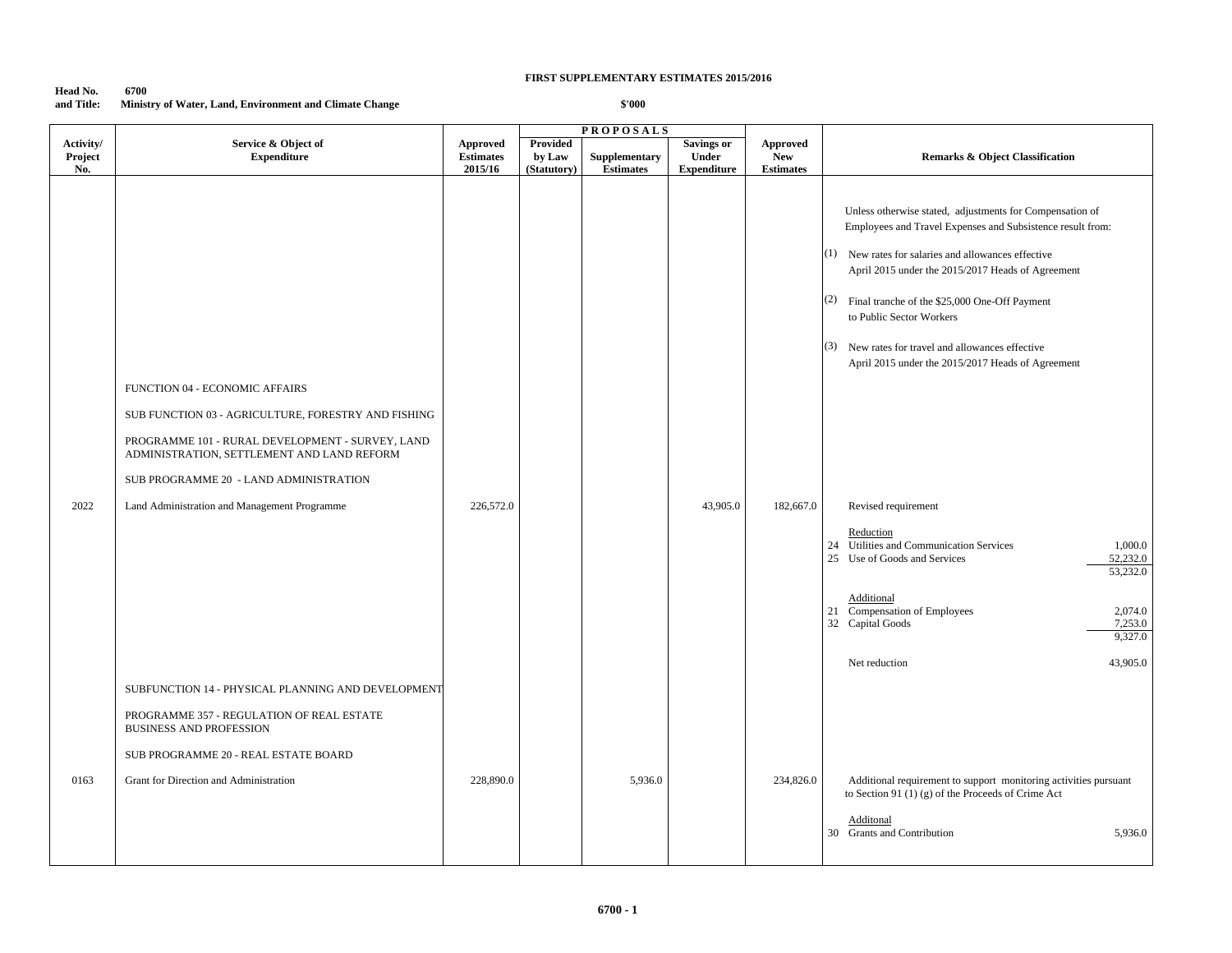| Head No.   | 6700                                                    |
|------------|---------------------------------------------------------|
| and Title: | Ministry of Water, Land, Environment and Climate Change |

|                             |                                                                                        |                                         |                                          | <b>PROPOSALS</b>                  |                                                  |                                                   |                                                           |
|-----------------------------|----------------------------------------------------------------------------------------|-----------------------------------------|------------------------------------------|-----------------------------------|--------------------------------------------------|---------------------------------------------------|-----------------------------------------------------------|
| Activity/<br>Project<br>No. | Service & Object of<br><b>Expenditure</b>                                              | Approved<br><b>Estimates</b><br>2015/16 | <b>Provided</b><br>by Law<br>(Statutory) | Supplementary<br><b>Estimates</b> | <b>Savings or</b><br>Under<br><b>Expenditure</b> | <b>Approved</b><br><b>New</b><br><b>Estimates</b> | <b>Remarks &amp; Object Classification</b>                |
|                             | PROGRAMME 376 - LAND USE PLANNING AND<br><b>DEVELOPMENT</b>                            |                                         |                                          |                                   |                                                  |                                                   |                                                           |
|                             | SUB PROGRAMME 20 - NEGRIL/GREEN ISLAND AREA, LOCAL<br>PLANNING AUTHORITY               |                                         |                                          |                                   |                                                  |                                                   |                                                           |
| 0163                        | Grant for Direction and Administration                                                 | 17,293.0                                |                                          |                                   | 1,300.0                                          | 15,993.0                                          | Revised requirement                                       |
|                             |                                                                                        |                                         |                                          |                                   |                                                  |                                                   | Reduction<br>21 Compensation of Employees<br>2,000.0      |
|                             |                                                                                        |                                         |                                          |                                   |                                                  |                                                   | Additional<br>25 Use of Goods and Services<br>700.0       |
|                             |                                                                                        |                                         |                                          |                                   |                                                  |                                                   | 1,300.0<br>Net reduction                                  |
|                             | SUB PROGRAMME 22 - PLANNING AND POLICY<br><b>DEVELOPMENT</b>                           |                                         |                                          |                                   |                                                  |                                                   |                                                           |
| 1323                        | Development of Physical Plans, Policies and Standards                                  | 19,087.0                                |                                          | 1,855.0                           |                                                  | 20,942.0                                          | Additional requirement                                    |
|                             |                                                                                        |                                         |                                          |                                   |                                                  |                                                   | Additional<br>21 Compensation of Employees<br>1,855.0     |
| 1324                        | Land Administration and Management                                                     | 24,384.0                                |                                          | 560.0                             |                                                  | 24,944.0                                          | Additional requirement                                    |
|                             |                                                                                        |                                         |                                          |                                   |                                                  |                                                   | Additional<br>21 Compensation of Employees<br>560.0       |
| 1325                        | Spatial Data Management                                                                | 49,484.0                                |                                          |                                   | 1,818.0                                          | 47,666.0                                          | Revised requirement                                       |
|                             |                                                                                        |                                         |                                          |                                   |                                                  |                                                   | Reduction<br>21 Compensation of Employees<br>2,378.0      |
|                             |                                                                                        |                                         |                                          |                                   |                                                  |                                                   | Additional<br>22 Travel Expenses and Subsistence<br>560.0 |
|                             |                                                                                        |                                         |                                          |                                   |                                                  |                                                   | 1,818.0<br>Net reduction                                  |
|                             | SUBFUNCTION 15 - SCIENTIFIC & TECHNOLOGICAL SERVICES                                   |                                         |                                          |                                   |                                                  |                                                   |                                                           |
|                             | PROGRAMME 600 - METEOROLOGICAL SERVICES                                                |                                         |                                          |                                   |                                                  |                                                   |                                                           |
|                             | SUB PROGRAMME 20 - PROVISION OF METEOROLOGICAL<br>INFORMATION AND SEVERE WEATHER WATCH |                                         |                                          |                                   |                                                  |                                                   |                                                           |
| 2103                        | Directorate of Meteorology                                                             | 27,033.0                                |                                          | 1,747.0                           |                                                  | 28,780.0                                          | Additional requirement                                    |
|                             |                                                                                        |                                         |                                          |                                   |                                                  |                                                   | Additional<br>21 Compensation of Employees<br>1,747.0     |
|                             |                                                                                        |                                         |                                          |                                   |                                                  |                                                   |                                                           |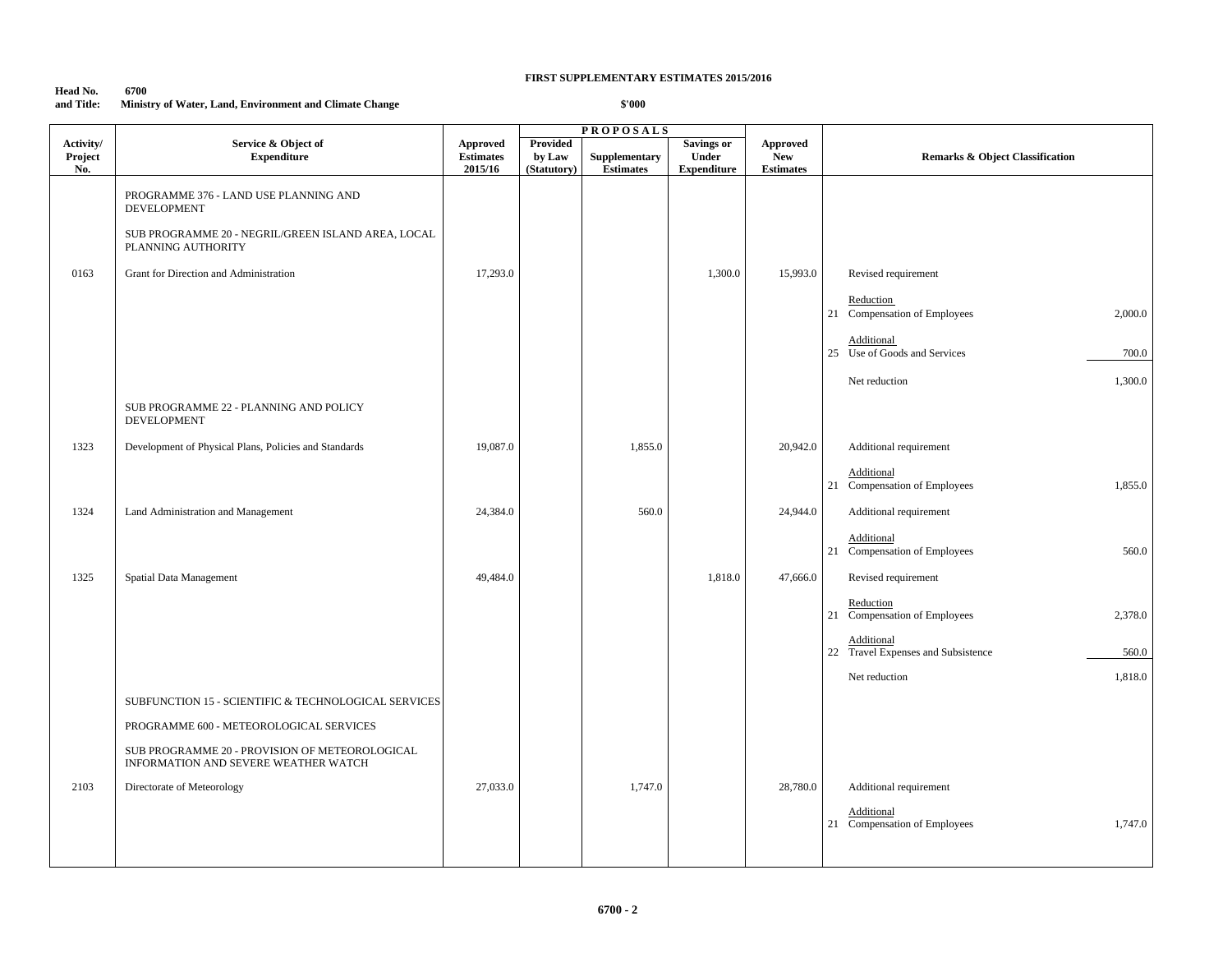# **Head No. 6700 and Title: Ministry of Water, Land, Environment and Climate Change**

|                             |                                                                   |                                                |                                          | <b>PROPOSALS</b>                  |                                                  |                                                   |                                                                                                                      |
|-----------------------------|-------------------------------------------------------------------|------------------------------------------------|------------------------------------------|-----------------------------------|--------------------------------------------------|---------------------------------------------------|----------------------------------------------------------------------------------------------------------------------|
| Activity/<br>Project<br>No. | Service & Object of<br><b>Expenditure</b>                         | <b>Approved</b><br><b>Estimates</b><br>2015/16 | <b>Provided</b><br>by Law<br>(Statutory) | Supplementary<br><b>Estimates</b> | <b>Savings or</b><br>Under<br><b>Expenditure</b> | <b>Approved</b><br><b>New</b><br><b>Estimates</b> | <b>Remarks &amp; Object Classification</b>                                                                           |
| 2106                        | <b>Weather Services</b>                                           | 76,018.0                                       |                                          | 8,535.0                           |                                                  | 84,553.0                                          | Additional requirement                                                                                               |
|                             |                                                                   |                                                |                                          |                                   |                                                  |                                                   | Additional<br>Compensation of Employees<br>5,335.0<br>21<br>22 Travel Expenses and Subsistence<br>3,200.0<br>8,535.0 |
| 2107                        | <b>Climate Services</b>                                           | 43,170.0                                       |                                          |                                   | 500.0                                            | 42,670.0                                          | Revised requirement                                                                                                  |
|                             |                                                                   |                                                |                                          |                                   |                                                  |                                                   | Reduction<br>21 Compensation of Employees<br>1,400.0                                                                 |
|                             |                                                                   |                                                |                                          |                                   |                                                  |                                                   | Additional<br>22 Travel Expenses and Subsistence<br>900.0                                                            |
|                             |                                                                   |                                                |                                          |                                   |                                                  |                                                   | Net reduction<br>500.0                                                                                               |
|                             | SUB PROGRAMME 22 - PLANNING AND POLICY<br><b>DEVELOPMENT</b>      |                                                |                                          |                                   |                                                  |                                                   |                                                                                                                      |
| 2268                        | <b>Climate Change Division</b>                                    | 22,033.0                                       |                                          | 4,870.0                           |                                                  | 26,903.0                                          | Additional requirement                                                                                               |
|                             |                                                                   |                                                |                                          |                                   |                                                  |                                                   | Additional<br>Compensation of Employees<br>3,470.0<br>21<br>22 Travel Expenses and Subsistence<br>1,400.0<br>4,870.0 |
|                             | FUNCTION 05 - ENVIRONMENTAL PROTECTION AND<br><b>CONSERVATION</b> |                                                |                                          |                                   |                                                  |                                                   |                                                                                                                      |
|                             | SUBFUNCTION 04 -PROTECTION OF BIODIVERSITY<br>AND LANDSCAPE       |                                                |                                          |                                   |                                                  |                                                   |                                                                                                                      |
|                             | PROGRAMME 001 - EXECUTIVE DIRECTION AND<br><b>ADMINISTRATION</b>  |                                                |                                          |                                   |                                                  |                                                   |                                                                                                                      |
|                             | SUB PROGRAMME 02 - PLANNING AND DEVELOPMENT                       |                                                |                                          |                                   |                                                  |                                                   |                                                                                                                      |
| 2422                        | <b>Environment Administration</b>                                 | 24,036.0                                       |                                          | 1,513.0                           |                                                  | 25,549.0                                          | Additional requirement                                                                                               |
|                             |                                                                   |                                                |                                          |                                   |                                                  |                                                   | Additional<br>Compensation of Employees<br>1,513.0<br>21<br>32 Capital Goods<br>179.0<br>1,692.0                     |
|                             |                                                                   |                                                |                                          |                                   |                                                  |                                                   | Reduction<br>25 Use of Goods and Services<br>179.0                                                                   |
|                             |                                                                   |                                                |                                          |                                   |                                                  |                                                   | Net additional<br>1,513.0                                                                                            |
|                             |                                                                   |                                                |                                          |                                   |                                                  |                                                   |                                                                                                                      |
|                             |                                                                   |                                                |                                          |                                   |                                                  |                                                   |                                                                                                                      |
|                             |                                                                   |                                                |                                          |                                   |                                                  |                                                   |                                                                                                                      |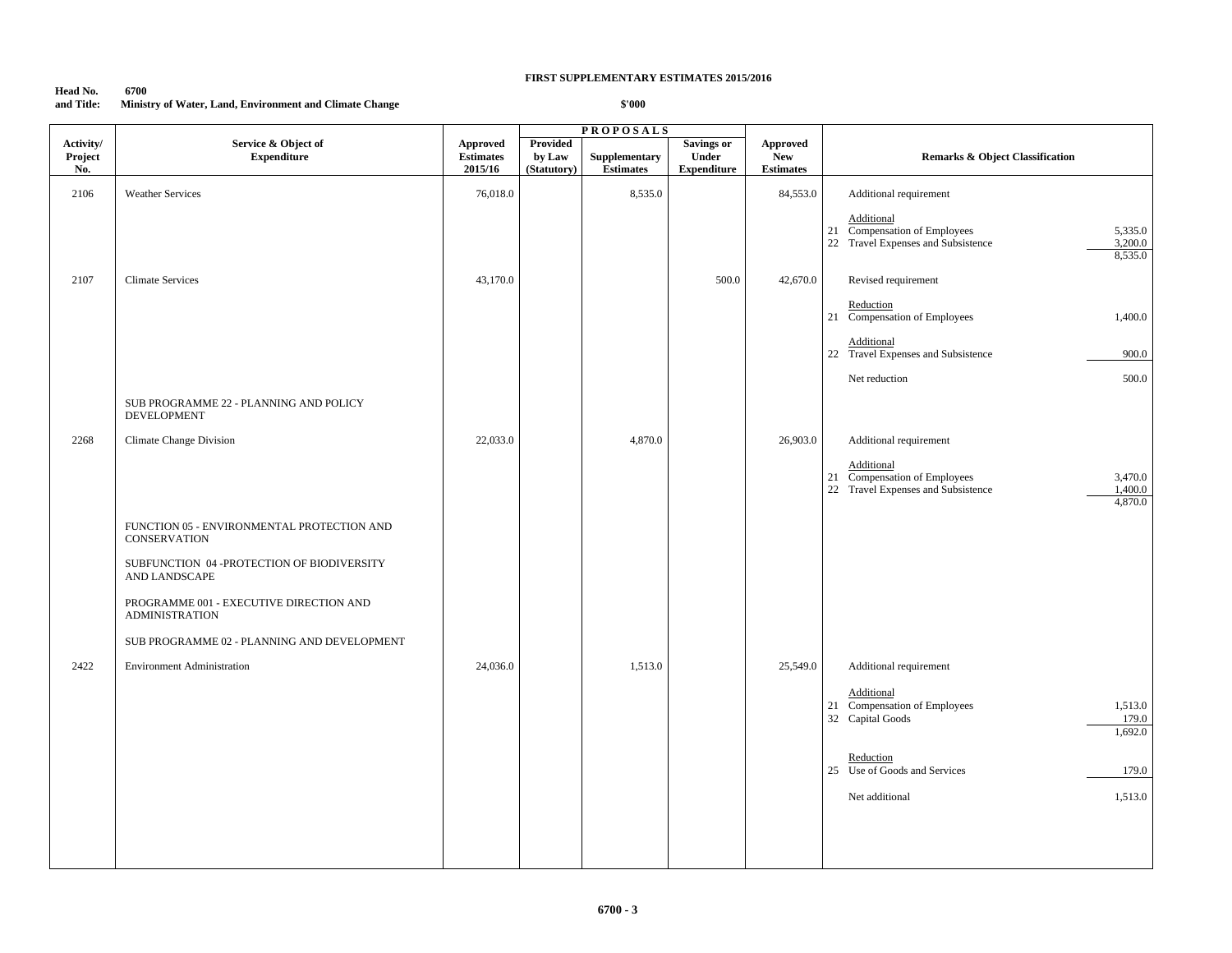| Head No.   | 6700                                                    |
|------------|---------------------------------------------------------|
| and Title: | Ministry of Water, Land, Environment and Climate Change |

|                             |                                                                                          |                                                |                                          | <b>PROPOSALS</b>                                 |                                                  |                                                   |                                                                                                                                                                        |
|-----------------------------|------------------------------------------------------------------------------------------|------------------------------------------------|------------------------------------------|--------------------------------------------------|--------------------------------------------------|---------------------------------------------------|------------------------------------------------------------------------------------------------------------------------------------------------------------------------|
| Activity/<br>Project<br>No. | Service & Object of<br><b>Expenditure</b>                                                | <b>Approved</b><br><b>Estimates</b><br>2015/16 | <b>Provided</b><br>by Law<br>(Statutory) | ${\large \bf Supplementary}$<br><b>Estimates</b> | <b>Savings or</b><br>Under<br><b>Expenditure</b> | <b>Approved</b><br><b>New</b><br><b>Estimates</b> | <b>Remarks &amp; Object Classification</b>                                                                                                                             |
|                             | FUNCTION 06 - HOUSING AND COMMUNITY AMENITIES<br>SUB FUNCTION 03 - WATER SUPPLY SERVICES |                                                |                                          |                                                  |                                                  |                                                   |                                                                                                                                                                        |
|                             | PROGRAMME 001- EXECUTIVE DIRECTION AND<br><b>ADMINISTRATION</b>                          |                                                |                                          |                                                  |                                                  |                                                   |                                                                                                                                                                        |
|                             | SUB PROGRAMME 01 - GENERAL ADMINISTRATION                                                |                                                |                                          |                                                  |                                                  |                                                   |                                                                                                                                                                        |
| 0005                        | DIRECTION AND ADMINISTRATION                                                             | 299,219.0                                      |                                          | 9,413.0                                          |                                                  | 308,632.0                                         | Additional requirement                                                                                                                                                 |
|                             |                                                                                          |                                                |                                          |                                                  |                                                  |                                                   | Additional<br>21 Compensation of Employees<br>10,982.0<br>25 Use of Goods and Services<br>1,859.0<br>32 Capital Goods<br>358.0<br>13,199.0                             |
|                             |                                                                                          |                                                |                                          |                                                  |                                                  |                                                   | Reduction<br>22 Travel Expenses and Subsistences<br>1,786.0<br>23 Rental of Property and Machinery<br>1,000.0<br>29 Awards and Social Assistance<br>1,000.0<br>3,786.0 |
|                             |                                                                                          |                                                |                                          |                                                  |                                                  |                                                   | Net additonal<br>9,413.0                                                                                                                                               |
|                             | PROGRAMME 479 - SURVEYS AND INVESTIGATIONS                                               |                                                |                                          |                                                  |                                                  |                                                   |                                                                                                                                                                        |
|                             | SUB PROGRAMME 03 - TECHNICAL ADMINISTRATION                                              |                                                |                                          |                                                  |                                                  |                                                   |                                                                                                                                                                        |
| 1735                        | Directorate of Water                                                                     | 20,182.0                                       |                                          | 1,400.0                                          |                                                  | 21,582.0                                          | Additional requirement                                                                                                                                                 |
|                             |                                                                                          |                                                |                                          |                                                  |                                                  |                                                   | Additional<br>21 Compensation of Employees<br>900.0<br>22 Travel Expenses and Subsistence<br>500.0<br>32 Capital Goods<br>60.0<br>1,460.0                              |
|                             |                                                                                          |                                                |                                          |                                                  |                                                  |                                                   | Reduction<br>25 Use of Goods and Services<br>60.0                                                                                                                      |
|                             |                                                                                          |                                                |                                          |                                                  |                                                  |                                                   | Net additional<br>1,400.0                                                                                                                                              |
| 1784                        | Implementation of Water Sector Policy and                                                | 9,488.0                                        |                                          |                                                  | 675.0                                            | 8,813.0                                           | Revised requirement                                                                                                                                                    |
|                             | Rural Water Supply Development Strategy                                                  |                                                |                                          |                                                  |                                                  |                                                   | Reduction<br>21 Compensation of Employees<br>1,825.0                                                                                                                   |
|                             |                                                                                          |                                                |                                          |                                                  |                                                  |                                                   | Additional<br>22 Travel Expenses and Subsistences<br>850.0<br>32 Capital Goods<br>300.0<br>1,150.0                                                                     |
|                             |                                                                                          |                                                |                                          |                                                  |                                                  |                                                   | 675.0<br>Net reduction                                                                                                                                                 |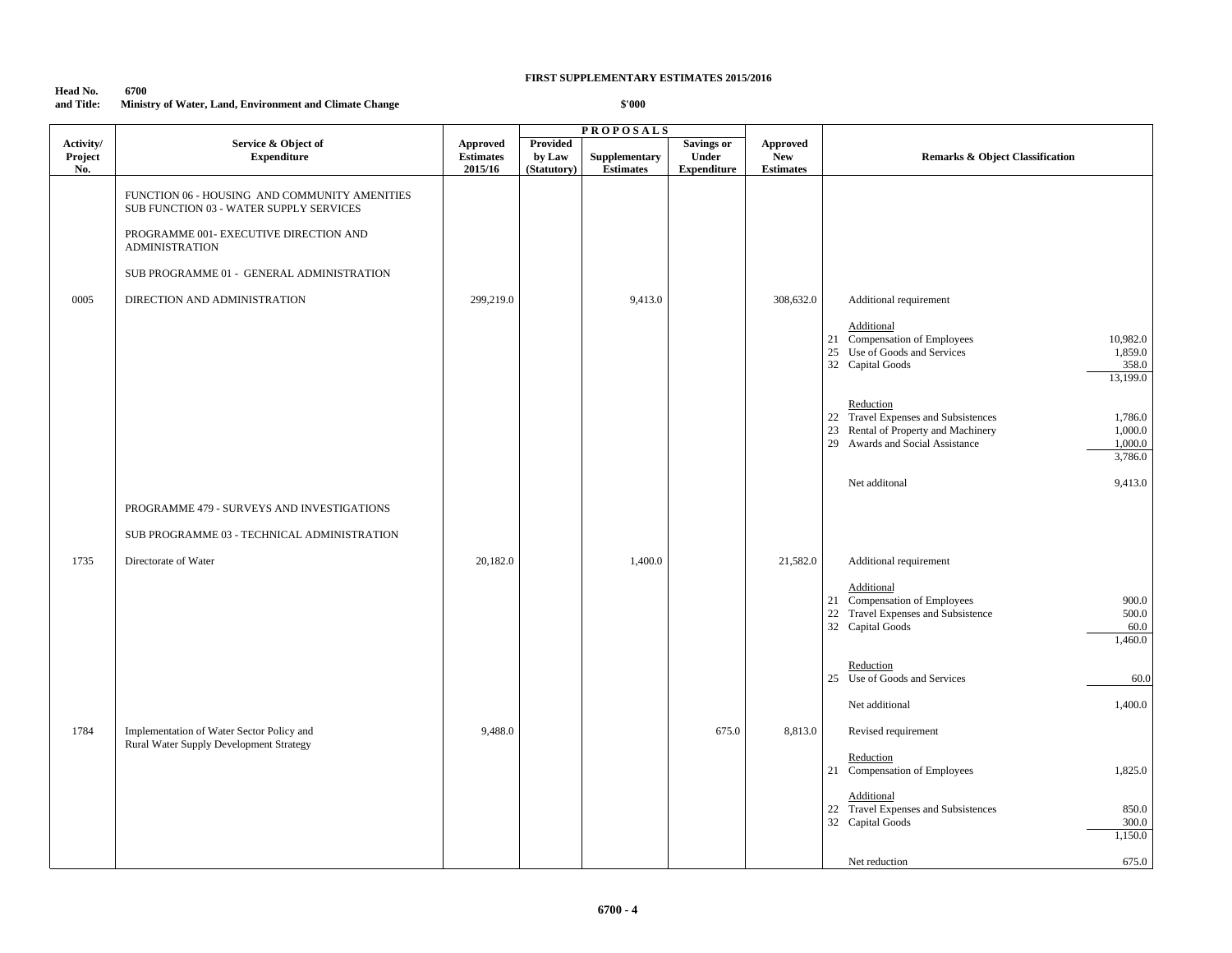### **Head No. 6700 and Title: Ministry of Water, Land, Environment and Climate Change**

|                             |                                                                   |                                                |                                          | <b>PROPOSALS</b>                  |                                                  |                                                   |                                                                                                                                          |
|-----------------------------|-------------------------------------------------------------------|------------------------------------------------|------------------------------------------|-----------------------------------|--------------------------------------------------|---------------------------------------------------|------------------------------------------------------------------------------------------------------------------------------------------|
| Activity/<br>Project<br>No. | Service & Object of<br><b>Expenditure</b>                         | <b>Approved</b><br><b>Estimates</b><br>2015/16 | <b>Provided</b><br>by Law<br>(Statutory) | Supplementary<br><b>Estimates</b> | <b>Savings or</b><br>Under<br><b>Expenditure</b> | <b>Approved</b><br><b>New</b><br><b>Estimates</b> | <b>Remarks &amp; Object Classification</b>                                                                                               |
|                             | SUB PROGRAMME 20 - WATER RESOURCES AUTHORIY                       |                                                |                                          |                                   |                                                  |                                                   |                                                                                                                                          |
|                             |                                                                   |                                                |                                          |                                   |                                                  |                                                   |                                                                                                                                          |
| 1736                        | Grant to Finance Operating Expenses                               | 156,797.0                                      |                                          |                                   |                                                  | 156,797.0                                         | Revised requirement to reflect re-allocation as follows:                                                                                 |
|                             |                                                                   |                                                |                                          |                                   |                                                  |                                                   | Reduction<br>21 Compensation of Employees<br>1,400.0                                                                                     |
|                             |                                                                   |                                                |                                          |                                   |                                                  |                                                   | Additional<br>25 Use of Goods and Services<br>1,400.0                                                                                    |
|                             | PROGRAMME 480 - RURAL WATER SUPPLY PROGRAMME                      |                                                |                                          |                                   |                                                  |                                                   |                                                                                                                                          |
|                             | SUB PROGRAMME 23 - GRANT TO RURAL WATER<br>SUPPLY COMPANY LIMITED |                                                |                                          |                                   |                                                  |                                                   |                                                                                                                                          |
| 1715                        | Rural Water Supply Ltd. (formerly Other Water Supply Schemes)     | 141,681.0                                      |                                          | 2,335.0                           |                                                  | 144,016.0                                         | Additional requirement                                                                                                                   |
|                             |                                                                   |                                                |                                          |                                   |                                                  |                                                   | Additional                                                                                                                               |
|                             |                                                                   |                                                |                                          |                                   |                                                  |                                                   | 30 Grants and Contributions (Salary Revision)<br>2,335.0                                                                                 |
|                             |                                                                   |                                                |                                          |                                   |                                                  |                                                   |                                                                                                                                          |
| 1785                        | Construction/Maintenance of Water Supply Systems                  | 90,000.0                                       |                                          | 30,000.0                          |                                                  | 120,000.0                                         | Additional requirement to aid drought mitigation programmes<br>including rainwater water harvesting and catchment tank<br>rehabilitation |
|                             |                                                                   |                                                |                                          |                                   |                                                  |                                                   | Additional<br>30,000.0<br>30 Grants and Contributions                                                                                    |
|                             | PROGRAMME 485- DROUGHT MITIGATION                                 |                                                |                                          |                                   |                                                  |                                                   |                                                                                                                                          |
|                             | SUB PROGRAMME 20- DOMESTIC WATER DISTRIBUTION                     |                                                |                                          |                                   |                                                  |                                                   |                                                                                                                                          |
| 1761                        | Trucking of Water                                                 | 50,000.0                                       |                                          | 40,000.0                          |                                                  | 90,000.0                                          | Additional requirement                                                                                                                   |
|                             |                                                                   |                                                |                                          |                                   |                                                  |                                                   |                                                                                                                                          |
|                             |                                                                   |                                                |                                          |                                   |                                                  |                                                   | Additional<br>Grants and Contribution<br>30<br>40,000.0                                                                                  |
|                             |                                                                   |                                                |                                          |                                   |                                                  |                                                   |                                                                                                                                          |
|                             |                                                                   |                                                |                                          |                                   |                                                  |                                                   |                                                                                                                                          |
|                             |                                                                   |                                                |                                          |                                   |                                                  |                                                   |                                                                                                                                          |
|                             |                                                                   |                                                |                                          |                                   |                                                  |                                                   |                                                                                                                                          |
|                             |                                                                   |                                                |                                          |                                   |                                                  |                                                   |                                                                                                                                          |
|                             |                                                                   |                                                |                                          |                                   |                                                  |                                                   |                                                                                                                                          |
|                             | <b>GROSS TOTAL</b>                                                | 1,650,027.0                                    |                                          | 108,164.0                         | 48,198.0                                         | 1,709,993.0                                       |                                                                                                                                          |
|                             | <b>LESS APPROPRIATIONS-IN-AID</b>                                 | 337,042.0                                      |                                          |                                   |                                                  | 337,042.0                                         |                                                                                                                                          |
|                             | <b>TOTAL HEAD 6700</b>                                            | 1,312,985.0                                    |                                          | 108,164.0                         | 48,198.0                                         | 1,372,951.0                                       |                                                                                                                                          |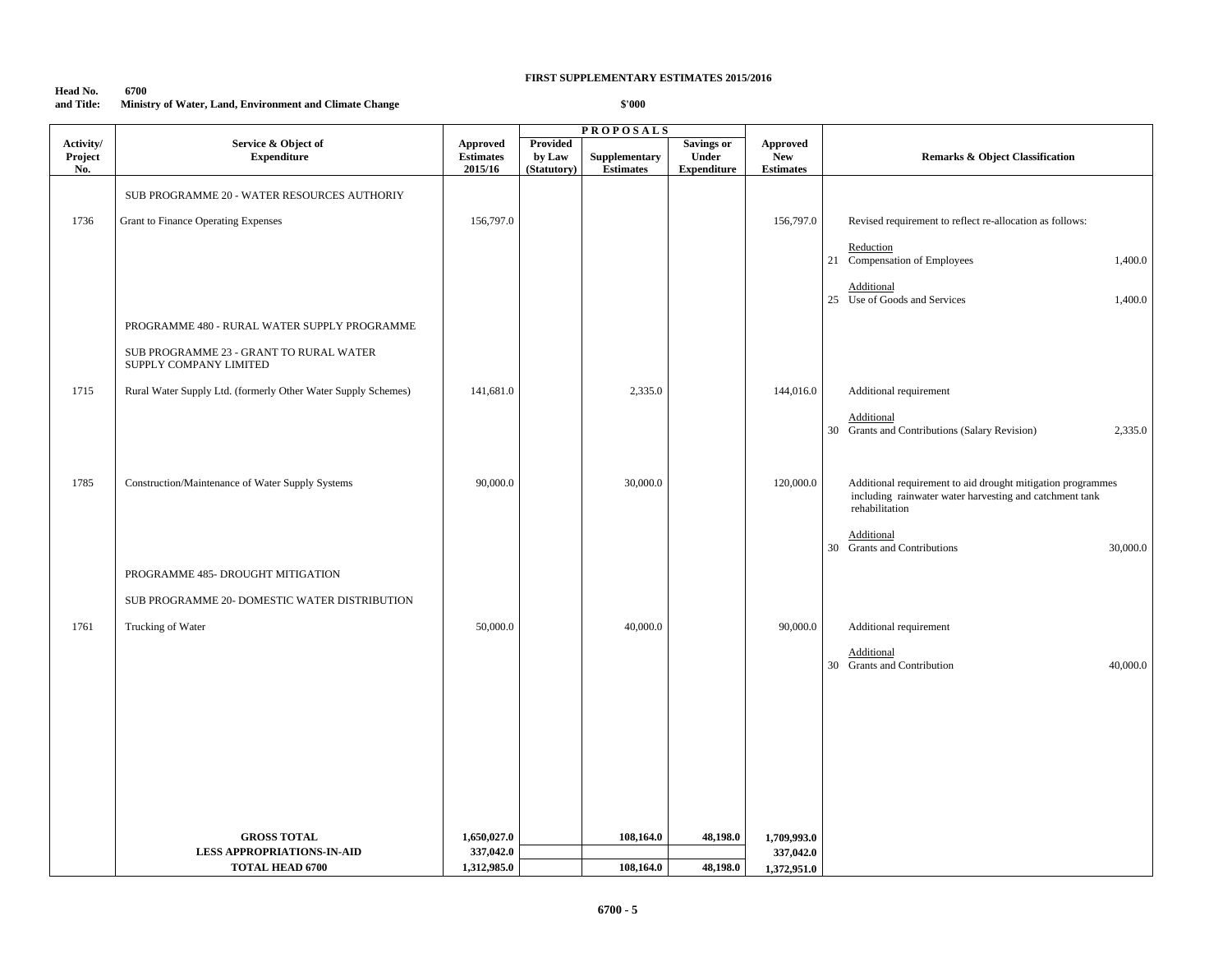# **Head No. 6700B**

#### **and Title: Ministry of Water, Land, Environment and Climate Change (Capital - Multilateral/Bilateral Programmes)**

|                             |                                                                                                                 |                                                |                                          | <b>PROPOSALS</b>                  |                                                         |                                            |                                                                                                                                                                                                           |
|-----------------------------|-----------------------------------------------------------------------------------------------------------------|------------------------------------------------|------------------------------------------|-----------------------------------|---------------------------------------------------------|--------------------------------------------|-----------------------------------------------------------------------------------------------------------------------------------------------------------------------------------------------------------|
| Activity/<br>Project<br>No. | Service & Object of<br><b>Expenditure</b>                                                                       | <b>Approved</b><br><b>Estimates</b><br>2015/16 | <b>Provided</b><br>by Law<br>(Statutory) | Supplementary<br><b>Estimates</b> | <b>Savings or</b><br><b>Under</b><br><b>Expenditure</b> | Approved<br><b>New</b><br><b>Estimates</b> | <b>Remarks &amp; Object Classification</b>                                                                                                                                                                |
|                             | FUNCTION 05 - ENVIRONMENT PROTECTION<br>AND CONSERVATION                                                        |                                                |                                          |                                   |                                                         |                                            |                                                                                                                                                                                                           |
|                             | SUB FUNCTION 04 - PROTECTION OF BIODIVERSITY<br>AND LANDSCAPE                                                   |                                                |                                          |                                   |                                                         |                                            |                                                                                                                                                                                                           |
|                             | PROGRAMME 625 - PROTECTION AND CONSERVATION                                                                     |                                                |                                          |                                   |                                                         |                                            |                                                                                                                                                                                                           |
| 9370                        | Strengthening the Operational and Financial Sustainability of the<br>National Area Protected System (UNDP)      | 58,569.0                                       |                                          | 179.0                             |                                                         | 58,748.0                                   | Additional requirement                                                                                                                                                                                    |
|                             |                                                                                                                 |                                                |                                          |                                   |                                                         |                                            | Additional<br>Compensation of Employees<br>50.0<br>21<br>Travel Expenses and Subsistence<br>22<br>129.0                                                                                                   |
|                             |                                                                                                                 |                                                |                                          |                                   |                                                         |                                            | Rental of Property and Machinery<br>23<br>125.0<br>24 Utility and Communication Services<br>20.0<br>324.0                                                                                                 |
|                             |                                                                                                                 |                                                |                                          |                                   |                                                         |                                            | Reduction<br>25 Use of Goods and Services<br>145.0                                                                                                                                                        |
|                             |                                                                                                                 |                                                |                                          |                                   |                                                         |                                            | 179.0<br>Net additional                                                                                                                                                                                   |
| 9391                        | National Quick Start Programme Trust Fund Project<br>(formerly Globally Harmonized System of the Classification | 14,000.0                                       |                                          | 1,200.0                           |                                                         | 15,200.0                                   | Additional requirement                                                                                                                                                                                    |
|                             | and Labelling of Chemicals)                                                                                     |                                                |                                          |                                   |                                                         |                                            | Additional<br>25 Use of Goods and Services<br>1,200.0<br>32 Capital Goods<br>1,000.0<br>2,200.0                                                                                                           |
|                             |                                                                                                                 |                                                |                                          |                                   |                                                         |                                            | Reduction<br>Use of Goods and Services<br>1,000.0<br>25                                                                                                                                                   |
|                             |                                                                                                                 |                                                |                                          |                                   |                                                         |                                            | 1,200.0<br>Net additional                                                                                                                                                                                 |
| 9399                        | Enhancing the Resilience of Agriculture Sector and<br><b>Coastal Areas</b>                                      | 80,000.0                                       |                                          |                                   | 76,230.0                                                | 3,770.0                                    | Revised requirement due to slower than programmed<br>implementation                                                                                                                                       |
|                             |                                                                                                                 |                                                |                                          |                                   |                                                         |                                            | Reduction<br>21 Compensation of Employees<br>3,604.0<br>Travel Expenses and Subsistence<br>1,500.0<br>22<br>25<br>Use of Goods and Services<br>49,663.0<br>31 Land and Structures<br>21,463.0<br>76,230.0 |
| 9455                        | Third National Communication and Biennial Update Report<br>to the UNFCCC                                        | 29,500.0                                       |                                          | 6,100.0                           |                                                         | 35,600.0                                   | Additional requirement                                                                                                                                                                                    |
|                             |                                                                                                                 |                                                |                                          |                                   |                                                         |                                            | Additional<br>25 Use of Goods and Services<br>6,100.0                                                                                                                                                     |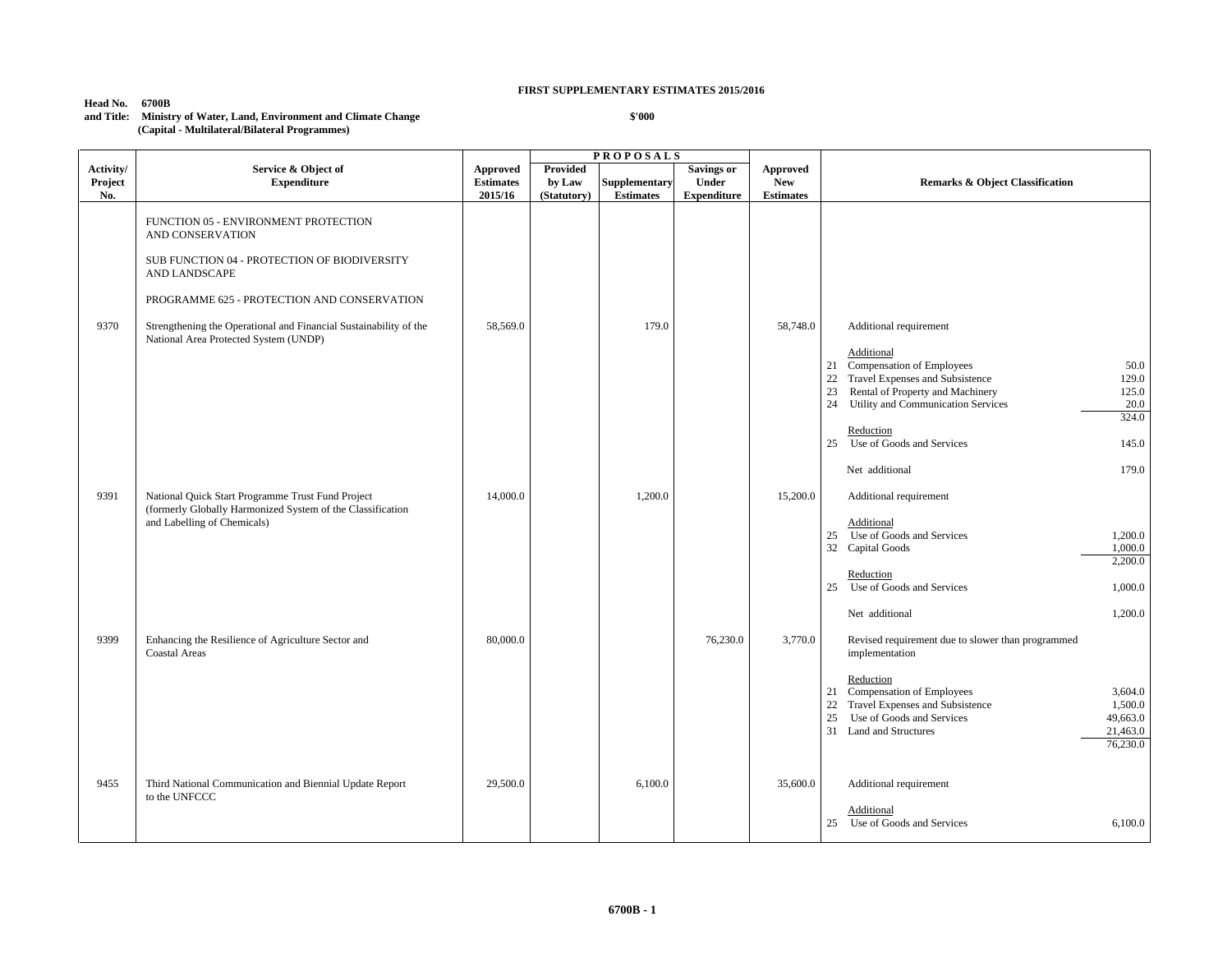#### **Head No. 6700B**

### **and Title: Ministry of Water, Land, Environment and Climate Change (Capital - Multilateral/Bilateral Programmes)**

|                             |                                                                                                                                                        |                                                |                                   | <b>PROPOSALS</b>                  |                                                         |                                                   |                                                                                                                                         |
|-----------------------------|--------------------------------------------------------------------------------------------------------------------------------------------------------|------------------------------------------------|-----------------------------------|-----------------------------------|---------------------------------------------------------|---------------------------------------------------|-----------------------------------------------------------------------------------------------------------------------------------------|
| Activity/<br>Project<br>No. | Service & Object of<br><b>Expenditure</b>                                                                                                              | <b>Approved</b><br><b>Estimates</b><br>2015/16 | Provided<br>by Law<br>(Statutory) | Supplementary<br><b>Estimates</b> | <b>Savings or</b><br><b>Under</b><br><b>Expenditure</b> | <b>Approved</b><br><b>New</b><br><b>Estimates</b> | <b>Remarks &amp; Object Classification</b>                                                                                              |
| 9472                        | National Biodiversity Planning to support the implementation of the<br>Convention on Biological Diversity (CBD) 2011-2020<br>Strategic Plan in Jamaica | 11,393.0                                       |                                   |                                   |                                                         | 11,393.0                                          | Revised requirement<br>Additional<br>23 Rental of Property and Machinery<br>50.0                                                        |
|                             |                                                                                                                                                        |                                                |                                   |                                   |                                                         |                                                   | Reduction<br>Use of Goods and Services<br>50.0<br>25                                                                                    |
| 9474                        | Greenhouse Gas (GHG) Inventory and Sector Action<br>Plan Project                                                                                       | 25,000.0                                       |                                   |                                   | 25,000.0                                                |                                                   | Revised requirement due to slower than programmed<br>implementation                                                                     |
|                             |                                                                                                                                                        |                                                |                                   |                                   |                                                         |                                                   | Reduction<br>25 Use of Goods and Services<br>15,000.0<br>32 Capital Goods<br>10,000.0<br>25,000.0                                       |
|                             | SUB PROGRAMME 21 - LAND CONSERVATION                                                                                                                   |                                                |                                   |                                   |                                                         |                                                   |                                                                                                                                         |
| 9475                        | Pilot Programme for Climate Resilience 11 (PPCR11) -<br>Adaptation Programme and Financing Mechanism                                                   | 15,000.0                                       |                                   |                                   | 3,685.0                                                 | 11,315.0                                          | Revised requirement due to slower than programmed<br>implementation                                                                     |
|                             |                                                                                                                                                        |                                                |                                   |                                   |                                                         |                                                   | Reduction<br>21 Compensation of Employees<br>3,779.0<br>25 Use of Goods and Services<br>2,764.0<br>32 Capital Goods<br>921.0<br>7,464.0 |
|                             |                                                                                                                                                        |                                                |                                   |                                   |                                                         |                                                   | Additional<br>25 Use of Goods and Services<br>3,779.0                                                                                   |
|                             | SUB PROGRAMME 22 - OZONE PROTECTION AND<br><b>CONSERVATION</b>                                                                                         |                                                |                                   |                                   |                                                         |                                                   | 3,685.0<br>Net reduction                                                                                                                |
| 9429                        | HCFC Phase Out Management Plan Implementation                                                                                                          | 11,250.0                                       |                                   |                                   | 1,750.0                                                 | 9,500.0                                           | Revised requirement due to slower than programmed<br>implementation                                                                     |
|                             |                                                                                                                                                        |                                                |                                   |                                   |                                                         |                                                   | Reduction<br>25 Use of Goods and Services<br>3,430.0                                                                                    |
|                             |                                                                                                                                                        |                                                |                                   |                                   |                                                         |                                                   | Additional<br>22 Travel Expenses and Subsistence<br>1,000.0<br>32 Capital Goods<br>680.0<br>1,680.0                                     |
|                             |                                                                                                                                                        |                                                |                                   |                                   |                                                         |                                                   | 1,750.0<br>Net reduction                                                                                                                |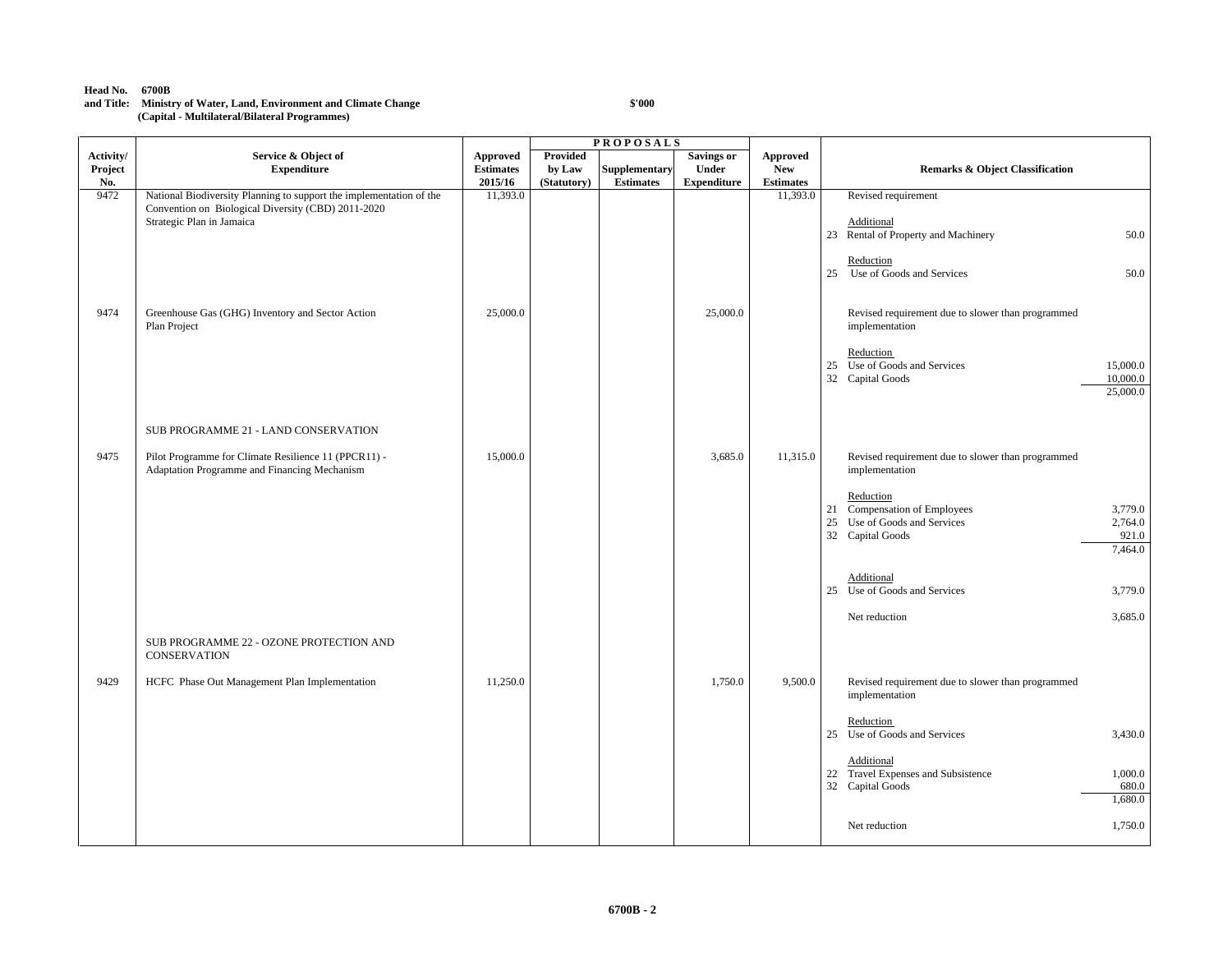#### **Head No. 6700B**

### **and Title: Ministry of Water, Land, Environment and Climate Change (Capital - Multilateral/Bilateral Programmes)**

|                             |                                                                                                                                                                                                                                                                          |                                                |                                   | <b>PROPOSALS</b>                  |                                                  |                                            |                                                                                                                                                                                                                                                                                                                                                                       |
|-----------------------------|--------------------------------------------------------------------------------------------------------------------------------------------------------------------------------------------------------------------------------------------------------------------------|------------------------------------------------|-----------------------------------|-----------------------------------|--------------------------------------------------|--------------------------------------------|-----------------------------------------------------------------------------------------------------------------------------------------------------------------------------------------------------------------------------------------------------------------------------------------------------------------------------------------------------------------------|
| Activity/<br>Project<br>No. | Service & Object of<br><b>Expenditure</b>                                                                                                                                                                                                                                | <b>Approved</b><br><b>Estimates</b><br>2015/16 | Provided<br>by Law<br>(Statutory) | Supplementary<br><b>Estimates</b> | <b>Savings or</b><br>Under<br><b>Expenditure</b> | Approved<br><b>New</b><br><b>Estimates</b> | <b>Remarks &amp; Object Classification</b>                                                                                                                                                                                                                                                                                                                            |
| 9408                        | FUNCTION 06 - HOUSING AND COMMUNITY AMENITIES<br>SUB FUNCTION 03- WATER SUPPLY SERVICES<br>PROGRAMME 479- SURVEY SAND INVESTIGATIONS<br>SUB PROGRAMME 20 WATER RESOURCES AUTHORITY<br>Integrated Management of the Yallahs River/Hope River<br>Watershed Management Area | 43,744.0                                       |                                   |                                   | 15,706.0                                         | 28,038.0                                   | Revised requirement due to slower than programmed<br>implementation<br>Reduction<br>21 Compensation of Employees<br>846.0<br>Travel Expenses and Subsistence<br>200.0<br>22<br>25 Use of Goods and Services                                                                                                                                                           |
| 9491                        | Support to Update the Jamaica Water Resources Development<br>Master Plan                                                                                                                                                                                                 | ٠                                              |                                   | 5,310.0                           |                                                  | 5,310.0                                    | 22,382.0<br>23,428.0<br>Additional<br>21 Compensation of Employees<br>55.0<br>22 Travel Expenses and Subsistence<br>846.0<br>Use of Goods and Services<br>145.0<br>25<br>32 Capital Goods<br>6,676.0<br>7,722.0<br>Net reduction<br>15,706.0<br>Additional requirement to support upgrade of the Master Plan<br>Additional<br>25 Use of Goods and Services<br>5,310.0 |
|                             | <b>TOTAL HEAD 6700B</b>                                                                                                                                                                                                                                                  | 288,456.0                                      |                                   | 12,789.0                          | 122,371.0                                        | 178,874.0                                  |                                                                                                                                                                                                                                                                                                                                                                       |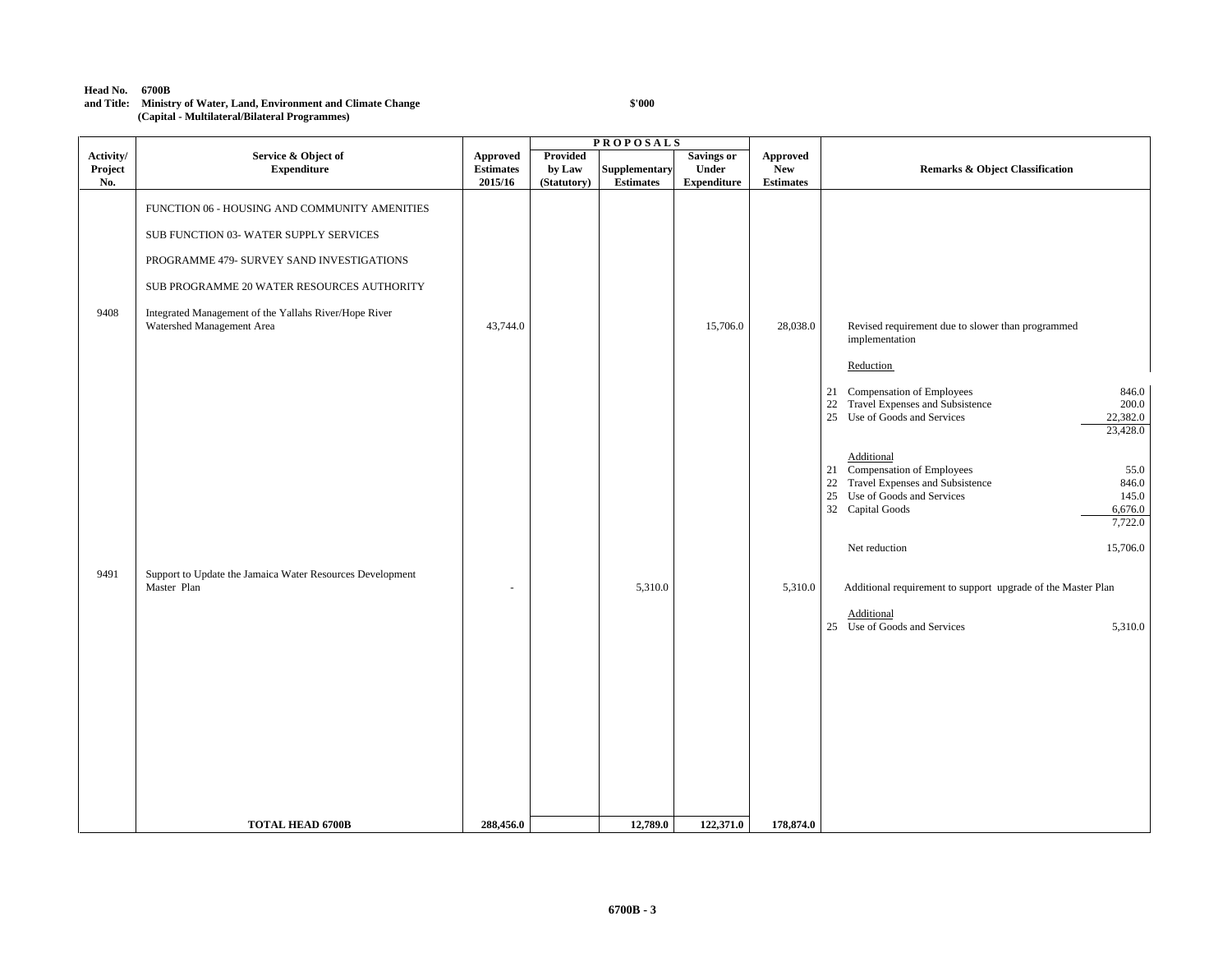### **Head No. 6746 and Title: Forestry Department**

|           |                                                        |                  |                 | <b>PROPOSALS</b>                         |                    |                  |                                                                                                                                                                                                                                                                                                                                                                   |
|-----------|--------------------------------------------------------|------------------|-----------------|------------------------------------------|--------------------|------------------|-------------------------------------------------------------------------------------------------------------------------------------------------------------------------------------------------------------------------------------------------------------------------------------------------------------------------------------------------------------------|
| Activity/ | Service & Object of                                    | Approved         | <b>Provided</b> |                                          | <b>Savings or</b>  | Approved         |                                                                                                                                                                                                                                                                                                                                                                   |
| Project   | <b>Expenditure</b>                                     | <b>Estimates</b> | by Law          | Supplementary                            | Under              | <b>New</b>       | <b>Remarks &amp; Object Classification</b>                                                                                                                                                                                                                                                                                                                        |
| No.       |                                                        | 2015/16          | (Statutory)     | $\label{p:estimates} \textbf{Estimates}$ | <b>Expenditure</b> | <b>Estimates</b> |                                                                                                                                                                                                                                                                                                                                                                   |
|           |                                                        |                  |                 |                                          |                    |                  | Unless otherwise stated, adjustments for Compensation of<br>Employees and Travel Expenses and Subsistence result from:<br>(1) New rates for salaries and allowances effective April 2015<br>under the 2015/2017 Heads of Agreement<br>(2) Final of three tranches of the \$25,000 One Off Payment<br>(3) New rates for travel and allowances effective April 2015 |
|           |                                                        |                  |                 |                                          |                    |                  | under the 2015/2017 Heads of Agreement                                                                                                                                                                                                                                                                                                                            |
|           | FUNCTION 04 - ECONOMIC AFFAIRS                         |                  |                 |                                          |                    |                  |                                                                                                                                                                                                                                                                                                                                                                   |
|           | SUB FUNCTION 03 - AGRICULTURE, FORESTRY<br>AND FISHING |                  |                 |                                          |                    |                  |                                                                                                                                                                                                                                                                                                                                                                   |
|           | PROGRAMME 102 - FORESTRY AND WILDLIFE                  |                  |                 |                                          |                    |                  |                                                                                                                                                                                                                                                                                                                                                                   |
|           | SUB PROGRAMME 20 - FORESTRY AND WILDLIFE               |                  |                 |                                          |                    |                  |                                                                                                                                                                                                                                                                                                                                                                   |
| 0005      | Direction and Administration                           | 279,892.0        |                 | 12,812.0                                 |                    | 292,704.0        | Additional<br>21 Compensation of Employees<br>10,316.0<br>22<br>Travel Expenses and Subsistence<br>8,939.0<br>235.0<br>31<br><b>Land and Structures</b><br>19,490.0                                                                                                                                                                                               |
|           |                                                        |                  |                 |                                          |                    |                  | Reduction<br>Rental of Property and Machinery<br>750.0<br>23<br>Use of Goods and Services<br>2,283.0<br>25<br>32<br>Capital Goods<br>3,645.0<br>6,678.0                                                                                                                                                                                                           |
|           |                                                        |                  |                 |                                          |                    |                  | 12,812.0<br>Net additional                                                                                                                                                                                                                                                                                                                                        |
| 0173      | <b>Plantation Development</b>                          | 11,650.0         |                 | 1,000.0                                  |                    | 12,650.0         | Additional requirement                                                                                                                                                                                                                                                                                                                                            |
|           |                                                        |                  |                 |                                          |                    |                  |                                                                                                                                                                                                                                                                                                                                                                   |
|           |                                                        |                  |                 |                                          |                    |                  | Additional<br>25 Use of Goods and Services<br>1,000.0                                                                                                                                                                                                                                                                                                             |
| 2017      |                                                        | 298,642.0        |                 | 17,919.0                                 |                    |                  |                                                                                                                                                                                                                                                                                                                                                                   |
|           | Forest Development and Management                      |                  |                 |                                          |                    | 316,561.0        | Additional requirement                                                                                                                                                                                                                                                                                                                                            |
|           |                                                        |                  |                 |                                          |                    |                  | Additional                                                                                                                                                                                                                                                                                                                                                        |
|           |                                                        |                  |                 |                                          |                    |                  | 21 Compensation of Employees<br>11,593.0                                                                                                                                                                                                                                                                                                                          |
|           |                                                        |                  |                 |                                          |                    |                  | Travel Expenses and Subsistence<br>12,345.0<br>22<br>23,938.0                                                                                                                                                                                                                                                                                                     |
|           |                                                        |                  |                 |                                          |                    |                  |                                                                                                                                                                                                                                                                                                                                                                   |
|           |                                                        |                  |                 |                                          |                    |                  | Reduction                                                                                                                                                                                                                                                                                                                                                         |
|           |                                                        |                  |                 |                                          |                    |                  | Use of Goods and Services<br>25<br>50.0                                                                                                                                                                                                                                                                                                                           |
|           |                                                        |                  |                 |                                          |                    |                  | 32<br>5,969.0<br>Capital Good                                                                                                                                                                                                                                                                                                                                     |
|           |                                                        |                  |                 |                                          |                    |                  | 6,019.0                                                                                                                                                                                                                                                                                                                                                           |
|           |                                                        |                  |                 |                                          |                    |                  | 17,919.0<br>Net additional                                                                                                                                                                                                                                                                                                                                        |
|           |                                                        |                  |                 |                                          |                    |                  |                                                                                                                                                                                                                                                                                                                                                                   |
|           | <b>GROSS TOTAL</b>                                     | 590,184.0        |                 | 31,731.0                                 |                    | 621,915.0        |                                                                                                                                                                                                                                                                                                                                                                   |
|           | <b>LESS APPROPRIATIONS-IN-AID</b>                      | 3,700.0          |                 | 3,600.0                                  |                    | 7,300.0          |                                                                                                                                                                                                                                                                                                                                                                   |
|           | <b>TOTAL HEAD 6746</b>                                 | 586,484.0        |                 | 28,131.0                                 |                    | 614,615.0        |                                                                                                                                                                                                                                                                                                                                                                   |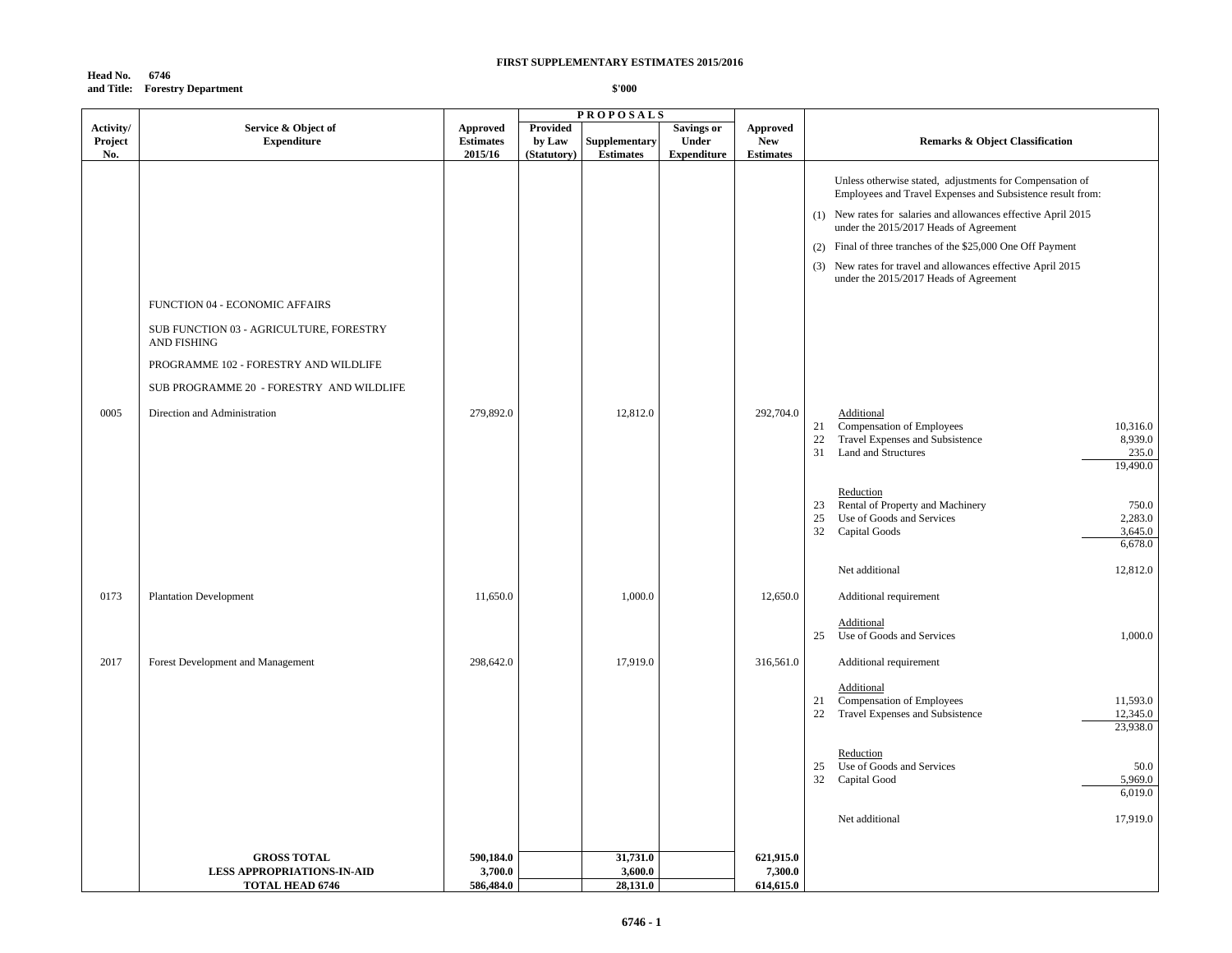**Head No. 6747 and Title: National Land Agency**

|                             |                                                                                                                                                                                                                                                                                   |                                         |                                   | <b>PROPOSALS</b>                         |                                                  |                                            |                                                                                                                                                                                                                                                                                                                                                                                                                                                                                                                                                                                                                                                                                                                                   |
|-----------------------------|-----------------------------------------------------------------------------------------------------------------------------------------------------------------------------------------------------------------------------------------------------------------------------------|-----------------------------------------|-----------------------------------|------------------------------------------|--------------------------------------------------|--------------------------------------------|-----------------------------------------------------------------------------------------------------------------------------------------------------------------------------------------------------------------------------------------------------------------------------------------------------------------------------------------------------------------------------------------------------------------------------------------------------------------------------------------------------------------------------------------------------------------------------------------------------------------------------------------------------------------------------------------------------------------------------------|
| Activity/<br>Project<br>No. | Service & Object of<br><b>Expenditure</b>                                                                                                                                                                                                                                         | Approved<br><b>Estimates</b><br>2015/16 | Provided<br>by Law<br>(Statutory) | <b>Supplementary</b><br><b>Estimates</b> | <b>Savings or</b><br>Under<br><b>Expenditure</b> | Approved<br><b>New</b><br><b>Estimates</b> | <b>Remarks &amp; Object Classification</b>                                                                                                                                                                                                                                                                                                                                                                                                                                                                                                                                                                                                                                                                                        |
| 0005                        | FUNCTION 04 - ECONOMIC AFFAIRS<br>SUB FUNCTION 03 - AGRICULTURE, FORESTRY AND<br>FISHING<br>PROGRAMME 101 - RURAL DEVELOPMENT - SURVEY,<br>LAND ADMINISTRATION, SETTLEMENT AND LAND<br><b>REFORM</b><br>SUB PROGRAMME 01 - GENERAL ADMINISTRATION<br>Direction and Administration | 659,680.0                               |                                   | 24,727.0                                 |                                                  | 684,407.0                                  | Unless otherwise stated, adjustments for<br>"Compensation of Employees" and Travel Expenses<br>and Subsistence result from:<br>(1) New rates for salaries and allowances effective<br>April 2015 under the 2015/2017 Heads of Agreement<br>39,694.0<br>(2) Final tranche of the \$25,000 One-Off Payment<br>to Public Sector Workers<br>14,950.0<br>(3) New rates for travel and allowances effective<br>April 2015 under the 2015/2017 Heads of Agreement<br>25,218.0<br>Additional requirement<br>Additional<br>Compensation of Employees<br>20,329.0<br>21<br>Travel Expenses and Subsistence - \$5.681m (AIA)<br>9,398.0<br>22<br>29,727.0<br>Reduction<br>32<br>Capital Goods (AIA)<br>5,000.0<br>Net additional<br>24,727.0 |
|                             | SUB PROGRAMME 20 - LAND ADMINISTRATION                                                                                                                                                                                                                                            |                                         |                                   |                                          |                                                  |                                            |                                                                                                                                                                                                                                                                                                                                                                                                                                                                                                                                                                                                                                                                                                                                   |
| 0155                        | <b>Land Titling</b>                                                                                                                                                                                                                                                               | 210,793.0                               |                                   | 11,328.0                                 |                                                  | 222,121.0                                  | Additional requirement<br>Additional<br>Compensation of Employees - \$3.585m (AIA)<br>8,927.0<br>21<br>Travel Expenses and Subsistence<br>2,401.0<br>22<br>11,328.0                                                                                                                                                                                                                                                                                                                                                                                                                                                                                                                                                               |
| 0169                        | <b>Land Valuation</b>                                                                                                                                                                                                                                                             | 185,279.0                               |                                   | 11,510.0                                 |                                                  | 196,789.0                                  | Additional requirement<br>Additional<br>Compensation of Employees<br>6,541.0<br>21<br>4,969.0<br>22<br>Travel Expenses and Subsistence<br>11,510.0                                                                                                                                                                                                                                                                                                                                                                                                                                                                                                                                                                                |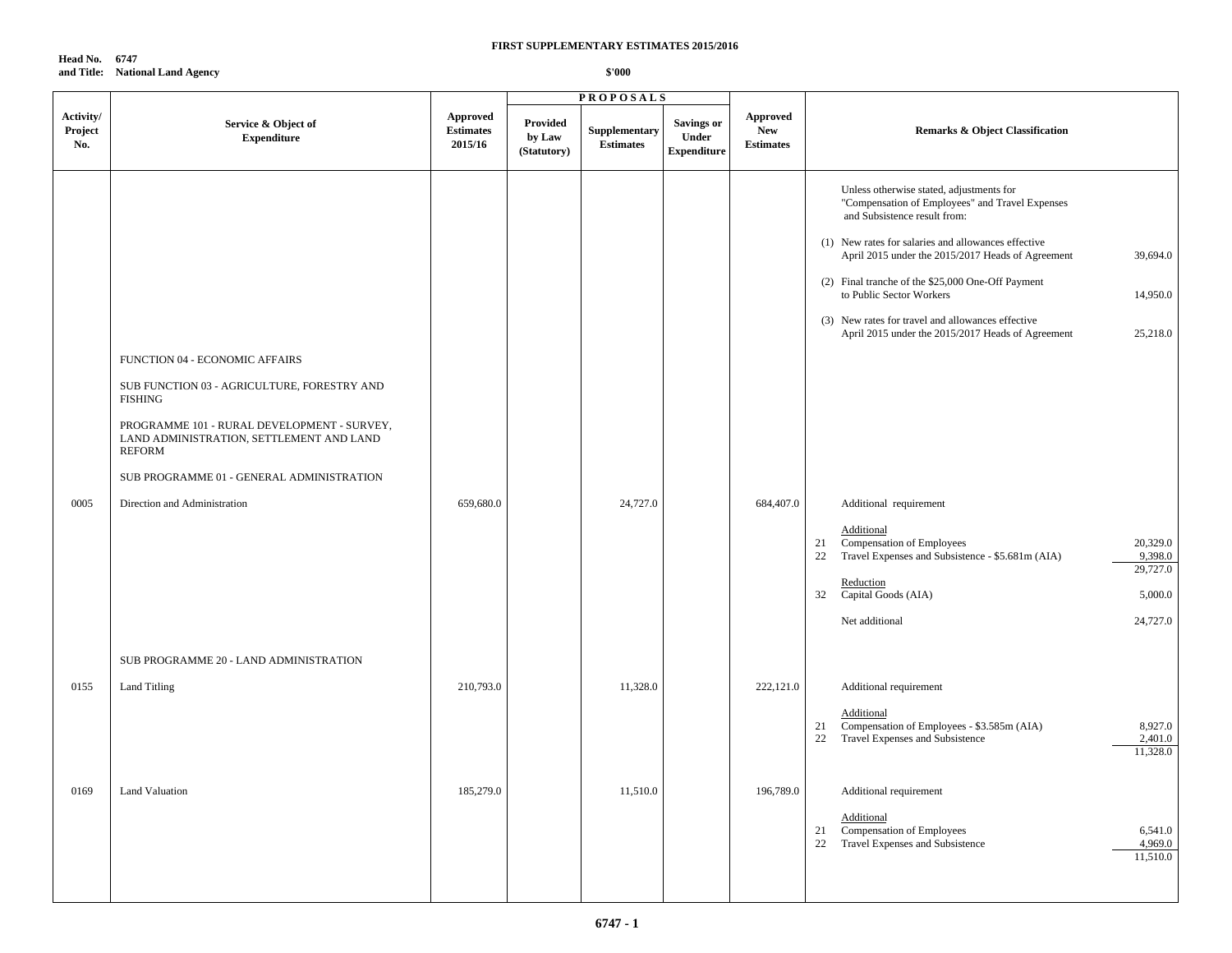**Head No. 6747 and Title: National Land Agency**

|                             |                                                             |                                         |                                   | <b>PROPOSALS</b>                  |                                           |                                                   |                                                                                                                                                                                |
|-----------------------------|-------------------------------------------------------------|-----------------------------------------|-----------------------------------|-----------------------------------|-------------------------------------------|---------------------------------------------------|--------------------------------------------------------------------------------------------------------------------------------------------------------------------------------|
| Activity/<br>Project<br>No. | Service & Object of<br><b>Expenditure</b>                   | Approved<br><b>Estimates</b><br>2015/16 | Provided<br>by Law<br>(Statutory) | Supplementary<br><b>Estimates</b> | Savings or<br>Under<br><b>Expenditure</b> | <b>Approved</b><br><b>New</b><br><b>Estimates</b> | Remarks & Object Classification                                                                                                                                                |
| 0188                        | Land Survey and Mapping                                     | 272,577.0                               |                                   | 10,030.0                          |                                           | 282,607.0                                         | Additional requirement                                                                                                                                                         |
|                             |                                                             |                                         |                                   |                                   |                                           |                                                   | Additional<br>Compensation of Employees<br>10,595.0<br>21<br>22<br>Travel Expenses and Subsistence<br>3,701.0<br>14,296.0<br>Reduction<br>32<br>Capital Goods (AIA)<br>4,266.0 |
| 0518                        | <b>Estate Management</b>                                    | 163,838.0                               |                                   | 13,001.0                          |                                           | 176,839.0                                         | Net additional<br>10,030.0<br>Additional requirement                                                                                                                           |
|                             |                                                             |                                         |                                   |                                   |                                           |                                                   | Additional<br>Compensation of Employees<br>8,252.0<br>21<br>4,749.0<br>Travel Expenses and Subsistence<br>22<br>13,001.0                                                       |
|                             | FUNCTION 06 - HOUSING AND COMMUNITY AMENITIES               |                                         |                                   |                                   |                                           |                                                   |                                                                                                                                                                                |
|                             | SUB FUNCTION 01 - HOUSING DEVELOPMENT                       |                                         |                                   |                                   |                                           |                                                   |                                                                                                                                                                                |
|                             | PROGRAMME 126 - GOVERNMENT OFFICE BUILDINGS                 |                                         |                                   |                                   |                                           |                                                   |                                                                                                                                                                                |
|                             | SUB PROGRAMME 20 - REHABILITATION AND<br><b>MAINTENANCE</b> |                                         |                                   |                                   |                                           |                                                   |                                                                                                                                                                                |
| 0631                        | Repairs and Maintenance                                     | 90,939.0                                |                                   |                                   | 29,240.0                                  | 61,699.0                                          | Revised requirement due to the following:                                                                                                                                      |
|                             |                                                             |                                         |                                   |                                   |                                           |                                                   | 305.0<br>(i) GCT Payments on Utilities<br>28,935.0<br>(ii) Expenditure containment                                                                                             |
|                             |                                                             |                                         |                                   |                                   |                                           |                                                   | Reduction:<br>Use of Goods and Services<br>17,045.0<br>25<br>32<br>12,500.0<br>Capital Goods<br>29,545.0                                                                       |
|                             |                                                             |                                         |                                   |                                   |                                           |                                                   | Additional<br>24<br>Utilities and Communication Services<br>305.0                                                                                                              |
|                             |                                                             |                                         |                                   |                                   |                                           |                                                   | 29,240.0<br>Net reduction                                                                                                                                                      |
|                             |                                                             |                                         |                                   |                                   |                                           |                                                   |                                                                                                                                                                                |
|                             |                                                             |                                         |                                   |                                   |                                           |                                                   |                                                                                                                                                                                |
|                             | <b>GROSS TOTAL</b>                                          | 1,583,106.0                             |                                   | 70,596.0                          | 29,240.0                                  | 1,624,462.0                                       |                                                                                                                                                                                |
|                             | <b>LESS APPROPRIATIONS-IN-AID</b>                           | 1,170,618.0                             |                                   | 9,266.0                           | 9,266.0                                   | 1,170,618.0                                       |                                                                                                                                                                                |
|                             | <b>NET TOTAL HEAD 6747</b>                                  | 412,488.0                               |                                   | 61,330.0                          | 19,974.0                                  | 453,844.0                                         |                                                                                                                                                                                |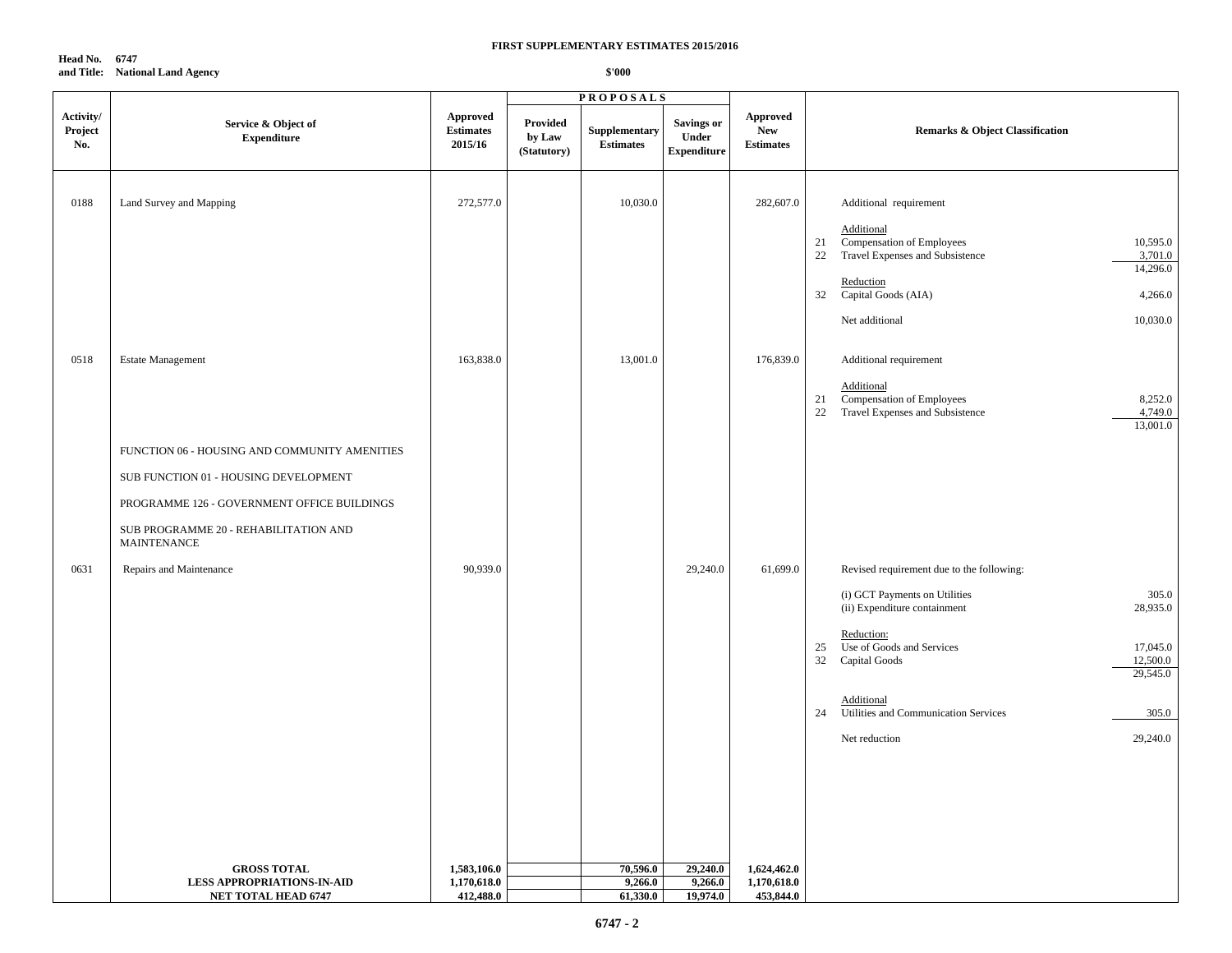# **Head No. 6748 and Title: National Environment and Planning Agency**

|                                                                                                                                                                                                   |                                         |                                   | <b>PROPOSALS</b>                  |                                                  |                                            |                                                                                                                                                                                                                                                                                                                                                                                                                                                                                                 |
|---------------------------------------------------------------------------------------------------------------------------------------------------------------------------------------------------|-----------------------------------------|-----------------------------------|-----------------------------------|--------------------------------------------------|--------------------------------------------|-------------------------------------------------------------------------------------------------------------------------------------------------------------------------------------------------------------------------------------------------------------------------------------------------------------------------------------------------------------------------------------------------------------------------------------------------------------------------------------------------|
| Service & Object of<br><b>Expenditure</b>                                                                                                                                                         | Approved<br><b>Estimates</b><br>2015/16 | Provided<br>by Law<br>(Statutory) | Supplementary<br><b>Estimates</b> | <b>Savings or</b><br>Under<br><b>Expenditure</b> | Approved<br><b>New</b><br><b>Estimates</b> | <b>Remarks &amp; Object Classification</b>                                                                                                                                                                                                                                                                                                                                                                                                                                                      |
| FUNCTION 05 - ENVIRONMENTAL PROTECTION AND<br><b>CONSERVATION</b><br>SUB FUNCTION 03 - POLLUTION ABATEMENT<br>PROGRAMME 277 - HEALTH SERVICES SUPPORT<br>SUB PROGRAMME 27 - AIR QUALITY STANDARDS |                                         |                                   |                                   |                                                  |                                            | Unless otherwise stated, adjustments for<br>"Compensation of Employees" and Travel Expenses<br>and Subsistence result from:<br>(1) New rates for salaries and allowances effective<br>April 2015 under the 2015/2017 Heads of Agreement<br>18,316.0<br>(2) Final tranche of the \$25,000 One-Off Payment<br>to Public Sector Workers<br>6,451.0<br>(3) New rates for travel and allowances effective<br>April 2015 under the 2015/2017 Heads of Agreement<br>17,829.0<br>Additional requirement |
|                                                                                                                                                                                                   |                                         |                                   |                                   |                                                  |                                            | Additional<br>21 Compensation of Employees<br>131.0<br>25 Use of Goods and Services<br>1,500.0<br>1,631.0<br>Reduction                                                                                                                                                                                                                                                                                                                                                                          |
|                                                                                                                                                                                                   |                                         |                                   |                                   |                                                  |                                            | 32 Capital Goods<br>1,500.0<br>Net additional<br>131.0                                                                                                                                                                                                                                                                                                                                                                                                                                          |
| PROGRAMME 625 - PROTECTION AND CONSERVATION<br>SUB PROGRAMME 22 - OZONE PROTECTION AND<br>CONSERVATION                                                                                            |                                         |                                   |                                   |                                                  |                                            |                                                                                                                                                                                                                                                                                                                                                                                                                                                                                                 |
| Montreal Protocol for the Phasing out of Ozone s<br><b>Depleting Substances</b>                                                                                                                   | 5,064.0                                 |                                   | 416.0                             |                                                  | 5,480.0                                    | Additional requirement<br>Additional<br>21 Compensation of Employees - \$0.272m (AIA)<br>326.0<br>22 Travel Expenses and Subsistence<br>90.0<br>416.0                                                                                                                                                                                                                                                                                                                                           |
|                                                                                                                                                                                                   | National Ambient Air Quality Standards  | 14,525.0                          |                                   | 131.0                                            |                                            | 14,656.0                                                                                                                                                                                                                                                                                                                                                                                                                                                                                        |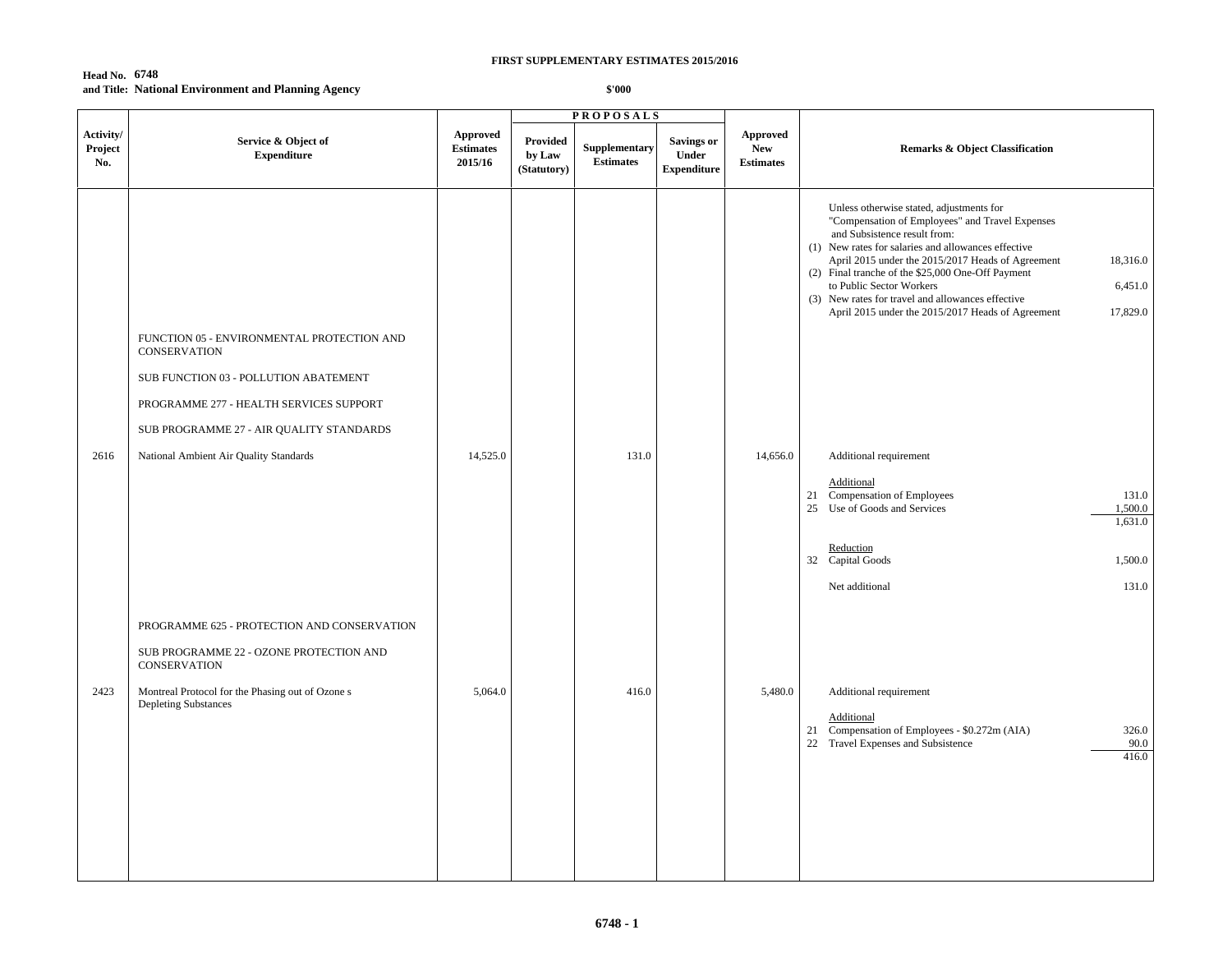## **Head No. 6748 and Title: National Environment and Planning Agency**

|                             |                                                                                                                                                                                           |                                         |                                   | <b>PROPOSALS</b>                  |                                                  |                                            |                                                                                                                                                                                                                                                                                                                                                                                                                 |
|-----------------------------|-------------------------------------------------------------------------------------------------------------------------------------------------------------------------------------------|-----------------------------------------|-----------------------------------|-----------------------------------|--------------------------------------------------|--------------------------------------------|-----------------------------------------------------------------------------------------------------------------------------------------------------------------------------------------------------------------------------------------------------------------------------------------------------------------------------------------------------------------------------------------------------------------|
| Activity/<br>Project<br>No. | Service & Object of<br><b>Expenditure</b>                                                                                                                                                 | Approved<br><b>Estimates</b><br>2015/16 | Provided<br>by Law<br>(Statutory) | Supplementary<br><b>Estimates</b> | <b>Savings or</b><br>Under<br><b>Expenditure</b> | Approved<br><b>New</b><br><b>Estimates</b> | <b>Remarks &amp; Object Classification</b>                                                                                                                                                                                                                                                                                                                                                                      |
| 0005                        | SUB FUNCTION 04 - PROTECTION OF BIODIVERSITY AND<br>LANDSCAPE<br>PROGRAMME 625 - PROTECTION AND CONSERVATION<br>SUB PROGRAMME 01 - GENERAL ADMINISTRATION<br>Direction and Administration | 347,549.0                               |                                   | 30,121.0                          |                                                  | 377,670.0                                  | Additional requirement includes the following:<br>(i) GCT Payments on utilities<br>1,226.0<br>Additional<br>Compensation of Employees - \$12.223m (AIA)<br>21,242.0<br>21<br>Travel Expenses and Subsistence<br>4,689.0<br>22<br>24 Utilities and Communication Services - \$1.200m (AIA)<br>4,694.0<br>30,625.0<br>Reduction<br>29 Awards and Social Assistance - (AIA)<br>504.0<br>30,121.0<br>Net additional |
| 2420                        | <b>Applications Management</b>                                                                                                                                                            | 104,037.0                               |                                   | 14,642.0                          |                                                  | 118,679.0                                  | Additional requirement<br>Additional<br>Compensation of Employees - \$5.069m (AIA)<br>8,486.0<br>21<br>22 Travel Expenses and Subsistence<br>6,714.0<br>15,200.0<br>Reduction<br>32 Capital Goods (AIA)<br>558.0<br>14,642.0<br>Net additional                                                                                                                                                                  |
| 2421                        | Legal Standards and Enforcement                                                                                                                                                           | 109,891.0                               |                                   | 12,312.0                          |                                                  | 122,203.0                                  | Additional requirement<br>Additional<br>Compensation of Employees - \$4.951m (AIA)<br>8,319.0<br>21<br>Travel Expenses and Subsistence<br>22<br>3,435.0<br>32 Capital Goods (AIA)<br>558.0<br>12,312.0                                                                                                                                                                                                          |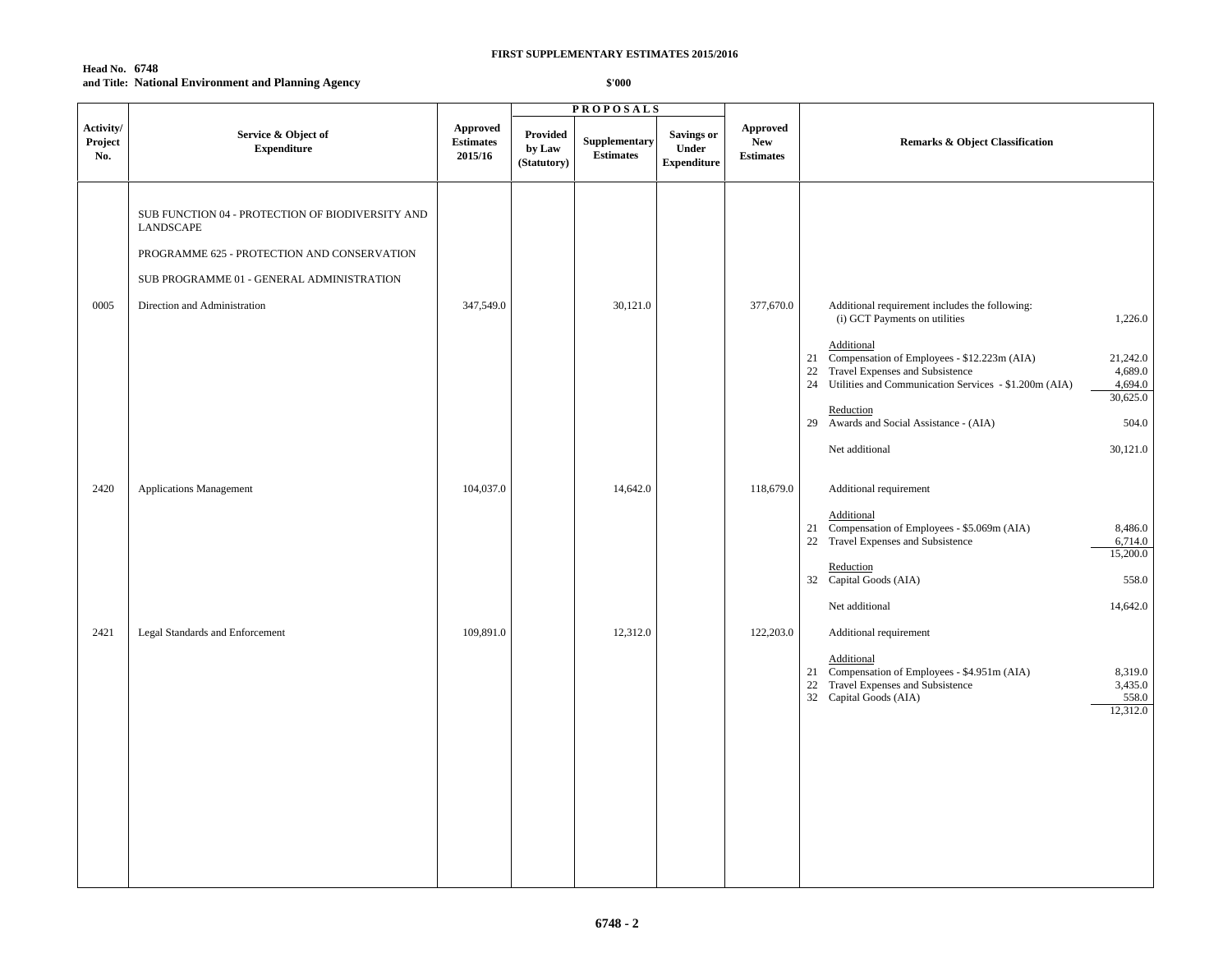# **Head No. 6748 and Title: National Environment and Planning Agency**

|                             |                                                                   |                                         |                                   | <b>PROPOSALS</b>                  |                                                  |                                                   |                                                                                                                                                                                                                                                                                                        |
|-----------------------------|-------------------------------------------------------------------|-----------------------------------------|-----------------------------------|-----------------------------------|--------------------------------------------------|---------------------------------------------------|--------------------------------------------------------------------------------------------------------------------------------------------------------------------------------------------------------------------------------------------------------------------------------------------------------|
| Activity/<br>Project<br>No. | Service & Object of<br><b>Expenditure</b>                         | Approved<br><b>Estimates</b><br>2015/16 | Provided<br>by Law<br>(Statutory) | Supplementary<br><b>Estimates</b> | <b>Savings or</b><br>Under<br><b>Expenditure</b> | <b>Approved</b><br><b>New</b><br><b>Estimates</b> | Remarks & Object Classification                                                                                                                                                                                                                                                                        |
| 2424                        | Environmental Management and Conservation                         | 166,559.0                               |                                   | 1,499.0                           |                                                  | 168,058.0                                         | Additional requirement<br>Additional<br>21 Compensation of Employees - \$5.059m (AIA)<br>8,561.0<br>22 Travel Expenses and Subsistence (AIA - TEF)<br>80.0<br>8,641.0                                                                                                                                  |
|                             |                                                                   |                                         |                                   |                                   |                                                  |                                                   | Reduction<br>22 Travel Expenses and Subsistence<br>361.0<br>Rental of Property and Machinery (AIA - TEF)<br>1,200.0<br>23<br>24 Utilities and Communication Services (AIA - TEF)<br>83.0<br>25<br>Use of Goods and Services (AIA - TEF)<br>806.0<br>32 Capital Goods (AIA - TEF)<br>4,692.0<br>7,142.0 |
|                             |                                                                   |                                         |                                   |                                   |                                                  |                                                   | Net additional<br>1,499.0                                                                                                                                                                                                                                                                              |
| 2425                        | <b>Spatial Planning</b>                                           | 73,602.0                                |                                   | 7,945.0                           |                                                  | 81,547.0                                          | Additional<br>6,552.0<br>21<br>Compensation of Employees - \$4.364m (AIA)<br>889.0<br>22<br>Travel Expenses and Subsistence<br>Awards and Social Assistance<br>504.0<br>29<br>7,945.0                                                                                                                  |
| 2426                        | Watershed Area                                                    | 3,237.0                                 |                                   |                                   |                                                  | 3,237.0                                           | Revised requirement                                                                                                                                                                                                                                                                                    |
|                             |                                                                   |                                         |                                   |                                   |                                                  |                                                   | Additional<br>25 Use of Goods and Services (AIA - TEF)<br>50.0                                                                                                                                                                                                                                         |
|                             |                                                                   |                                         |                                   |                                   |                                                  |                                                   | Reduction<br>23 Rental of Property and Machinery (AIA - TEF)<br>50.0                                                                                                                                                                                                                                   |
|                             |                                                                   |                                         |                                   |                                   |                                                  |                                                   |                                                                                                                                                                                                                                                                                                        |
|                             |                                                                   |                                         |                                   |                                   |                                                  |                                                   |                                                                                                                                                                                                                                                                                                        |
|                             |                                                                   |                                         |                                   |                                   |                                                  |                                                   |                                                                                                                                                                                                                                                                                                        |
|                             |                                                                   |                                         |                                   |                                   |                                                  |                                                   |                                                                                                                                                                                                                                                                                                        |
|                             |                                                                   |                                         |                                   |                                   |                                                  |                                                   |                                                                                                                                                                                                                                                                                                        |
|                             | <b>GROSS TOTAL HEAD 6748</b><br><b>LESS APPROPRIATIONS-IN-AID</b> | 867,201.0<br>152,757.0                  |                                   | 67,066.0<br>26,437.0              |                                                  | 934,267.0<br>179,194.0                            |                                                                                                                                                                                                                                                                                                        |
|                             | <b>TOTAL HEAD 6748</b>                                            | 714,444.0                               |                                   | 40,629.0                          |                                                  | 755,073.0                                         |                                                                                                                                                                                                                                                                                                        |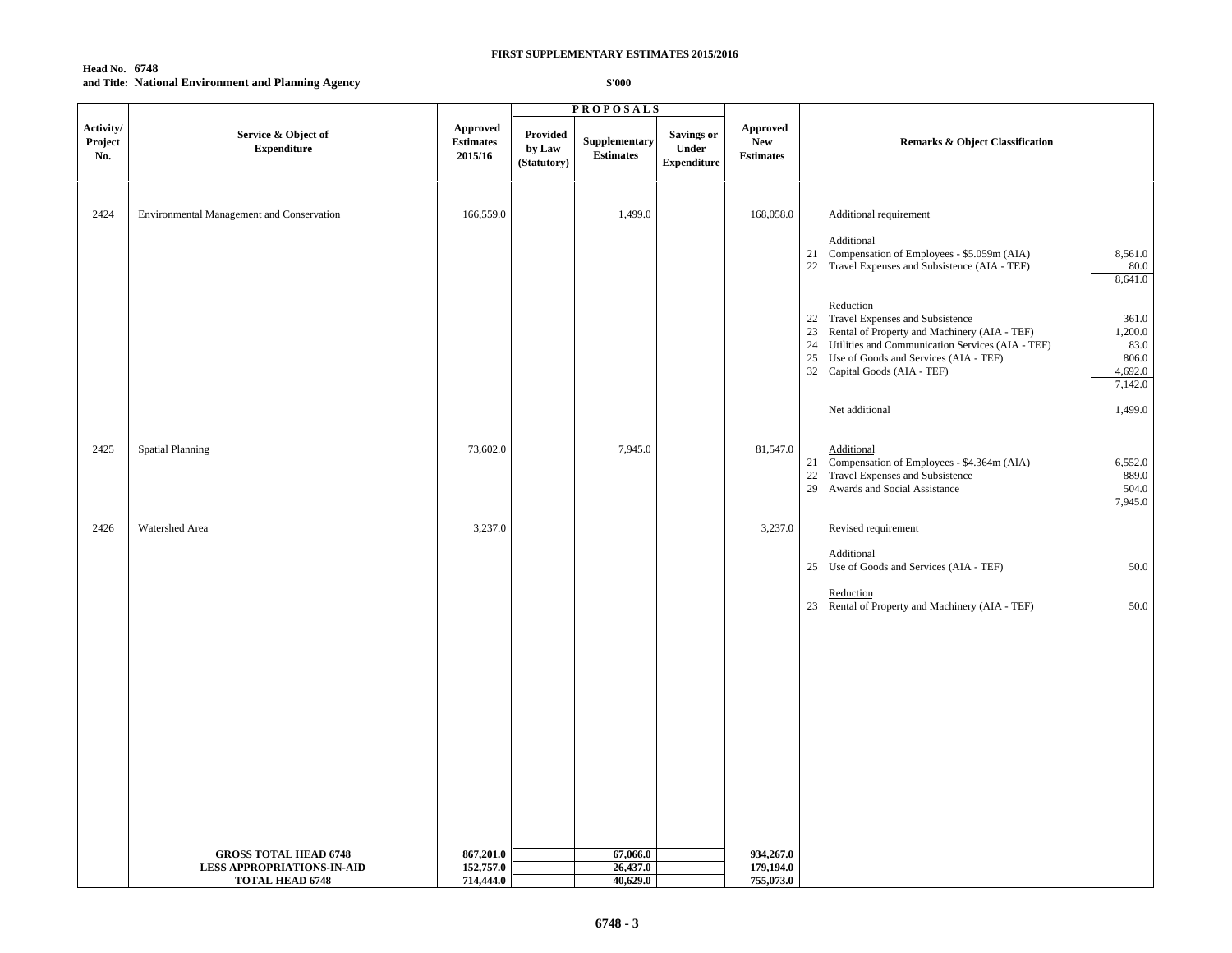## **Head No. 7200 and Title:Ministry of Local Government and Community Development**

|                             |                                                                                                                                                                |                                         |                                   | <b>PROPOSALS</b>                  |                                           |                                            |                                                                                                                                                                                                                                                                                                                                                                                                                                                                                                                       |
|-----------------------------|----------------------------------------------------------------------------------------------------------------------------------------------------------------|-----------------------------------------|-----------------------------------|-----------------------------------|-------------------------------------------|--------------------------------------------|-----------------------------------------------------------------------------------------------------------------------------------------------------------------------------------------------------------------------------------------------------------------------------------------------------------------------------------------------------------------------------------------------------------------------------------------------------------------------------------------------------------------------|
| Activity/<br>Project<br>No. | Service & Object of<br><b>Expenditure</b>                                                                                                                      | Approved<br><b>Estimates</b><br>2015/16 | Provided<br>by Law<br>(Statutory) | Supplementary<br><b>Estimates</b> | Savings or<br>Under<br><b>Expenditure</b> | Approved<br><b>New</b><br><b>Estimates</b> | <b>Remarks &amp; Object Classification</b>                                                                                                                                                                                                                                                                                                                                                                                                                                                                            |
|                             | FUNCTION 01 - GENERAL PUBLIC SERVICES<br>SUB-FUNCTION 09 - LOCAL GOVERNMENT ADMINISTRATION<br>PROGRAMME 001 - EXECUTIVE DIRECTION AND<br><b>ADMINISTRATION</b> |                                         |                                   |                                   |                                           |                                            | Unless otherwise stated, adjustments for Compensation of<br>Employees and Travel Expenses and Subsistence results from:<br>(1) New rates for Salaries and Allowance effective April 2015<br>under the 2015/2017 Heads of Agreement<br>(2) Final of three tranche of the \$25,000 One off Payment<br>(3) Second tranche of Salary Arrears due to firefighters<br>in respect of Relatively Study<br>(4) New rates for Travel Expenses and Subsistence<br>effective April 2016 under the 2015/2017 Heads<br>of Agreement |
| 0001                        | SUB PROGRAMME 01 - GENERAL ADMINISTRATION<br>Direction and Management                                                                                          | 188,623.0                               |                                   | 9,477.0                           |                                           | 198,100.0                                  | Additional requirement<br>Additional<br>22 Travel Expenses and Subsistence<br>3,200.0<br>25 Use of Goods and Services<br>11,404.0<br>14,604.0                                                                                                                                                                                                                                                                                                                                                                         |
| 0002                        | Financial Management and Accounting Services                                                                                                                   | 51,474.0                                |                                   | 3,798.0                           |                                           | 55,272.0                                   | Reduction<br>21 Compensation of Employees<br>5,127.0<br>9,477.0<br>Net Additional<br>Additional requirement<br>Additional<br>21 Compensation of Employees<br>2,215.0<br>22 Travel Expenses and Subsistence<br>1,583.0<br>3,798.0                                                                                                                                                                                                                                                                                      |
|                             |                                                                                                                                                                |                                         |                                   |                                   |                                           |                                            |                                                                                                                                                                                                                                                                                                                                                                                                                                                                                                                       |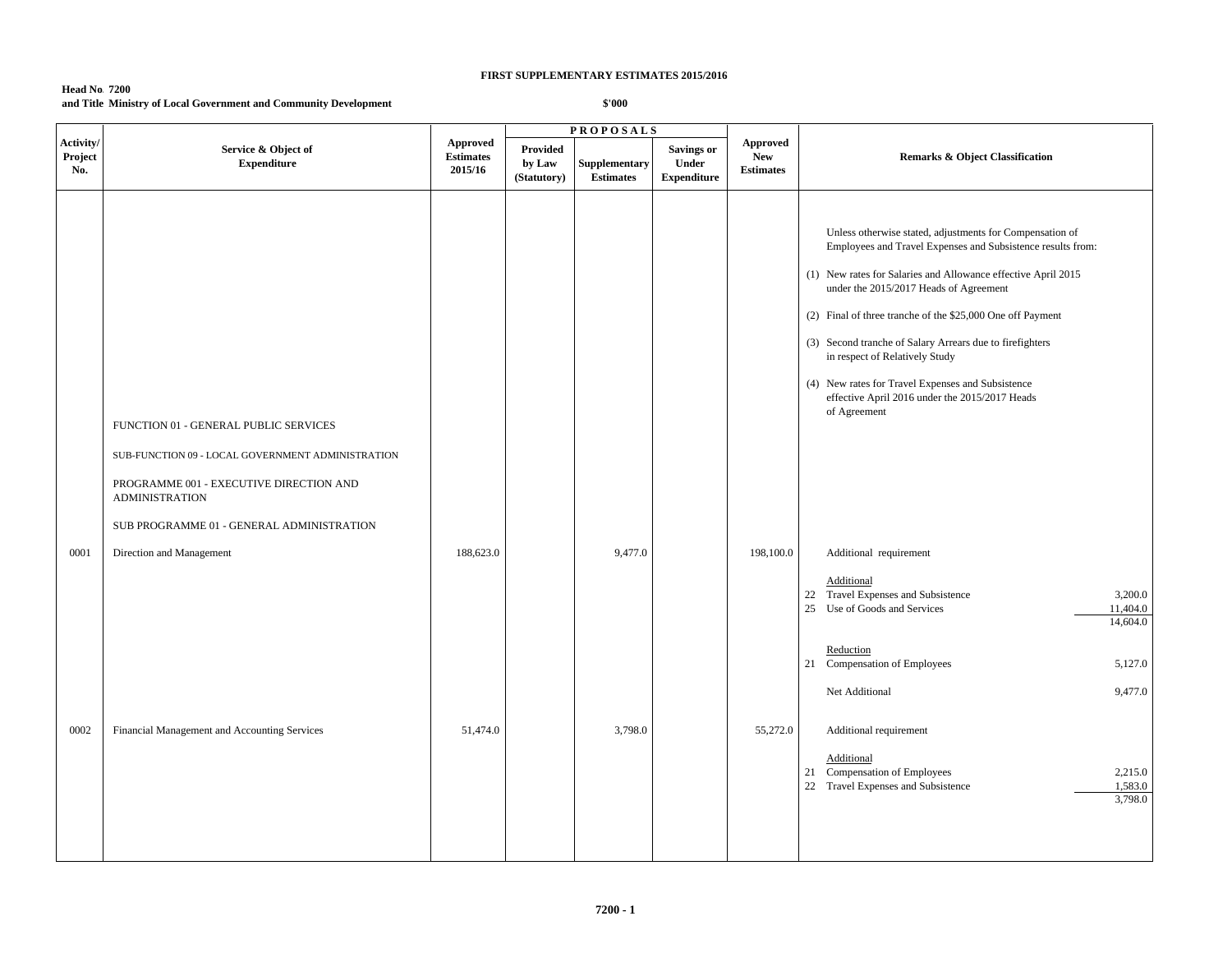|                             |                                                      |                                                |                                          | <b>PROPOSALS</b>                  |                                                  |                                            |                                                                                                                   |
|-----------------------------|------------------------------------------------------|------------------------------------------------|------------------------------------------|-----------------------------------|--------------------------------------------------|--------------------------------------------|-------------------------------------------------------------------------------------------------------------------|
| Activity/<br>Project<br>No. | Service & Object of<br><b>Expenditure</b>            | <b>Approved</b><br><b>Estimates</b><br>2015/16 | <b>Provided</b><br>by Law<br>(Statutory) | Supplementary<br><b>Estimates</b> | <b>Savings or</b><br>Under<br><b>Expenditure</b> | Approved<br><b>New</b><br><b>Estimates</b> | <b>Remarks &amp; Object Classification</b>                                                                        |
| 0003                        | Human Resource Management and Other Support Services | 106,232.0                                      |                                          | 6,626.0                           |                                                  | 112,858.0                                  | Additional requirement                                                                                            |
|                             |                                                      |                                                |                                          |                                   |                                                  |                                            | Additional<br>21 Compensation of Employees<br>3,993.0<br>22 Travel Expenses and Subsistence<br>2,833.0<br>6,826.0 |
|                             |                                                      |                                                |                                          |                                   |                                                  |                                            | Reduction<br>32 Capital Goods<br>200.0<br>200.0                                                                   |
|                             |                                                      |                                                |                                          |                                   |                                                  |                                            | Net Additional<br>6,626.0                                                                                         |
| 0279                        | Administration of Internal Audit                     | 27,897.0                                       |                                          | 1,887.0                           |                                                  | 29,784.0                                   | Additional requirement                                                                                            |
|                             |                                                      |                                                |                                          |                                   |                                                  |                                            | Additional<br>21 Compensation of Employees<br>970.0<br>22 Travel Expenses and Subsistence<br>917.0<br>1,887.0     |
|                             | SUB PROGRAMME 02 - PLANNING AND DEVELOPMENT          |                                                |                                          |                                   |                                                  |                                            |                                                                                                                   |
| 1924                        | <b>Local Government Reform</b>                       | 40,737.0                                       |                                          |                                   | 4,112.0                                          | 36,625.0                                   | Additional requirement                                                                                            |
|                             |                                                      |                                                |                                          |                                   |                                                  |                                            | Additional<br>22 Travel Expenses and Subsistence<br>890.0<br>890.0                                                |
|                             |                                                      |                                                |                                          |                                   |                                                  |                                            | Reduction<br>21 Compensation of Employees<br>5,002.0                                                              |
|                             |                                                      |                                                |                                          |                                   |                                                  |                                            | Net Reduction<br>4,112.0                                                                                          |
|                             | PROGRAMME 376 - LAND USE PLANNING AND DEVELOPMENT    |                                                |                                          |                                   |                                                  |                                            |                                                                                                                   |
|                             | SUB PROGRAMME 21 - TOWN AND COUNTRY PLANNING         |                                                |                                          |                                   |                                                  |                                            |                                                                                                                   |
| 1925                        | Development and Maintenance of National Heroes Park  | 3,000.0                                        |                                          |                                   | 1,500.0                                          | 1,500.0                                    | Revised requirement                                                                                               |
|                             |                                                      |                                                |                                          |                                   |                                                  |                                            | Reduction<br>25 Use of Goods and Services<br>1,500.0                                                              |
|                             |                                                      |                                                |                                          |                                   |                                                  |                                            |                                                                                                                   |
|                             |                                                      |                                                |                                          |                                   |                                                  |                                            |                                                                                                                   |
|                             |                                                      |                                                |                                          |                                   |                                                  |                                            |                                                                                                                   |
|                             |                                                      |                                                |                                          |                                   |                                                  |                                            |                                                                                                                   |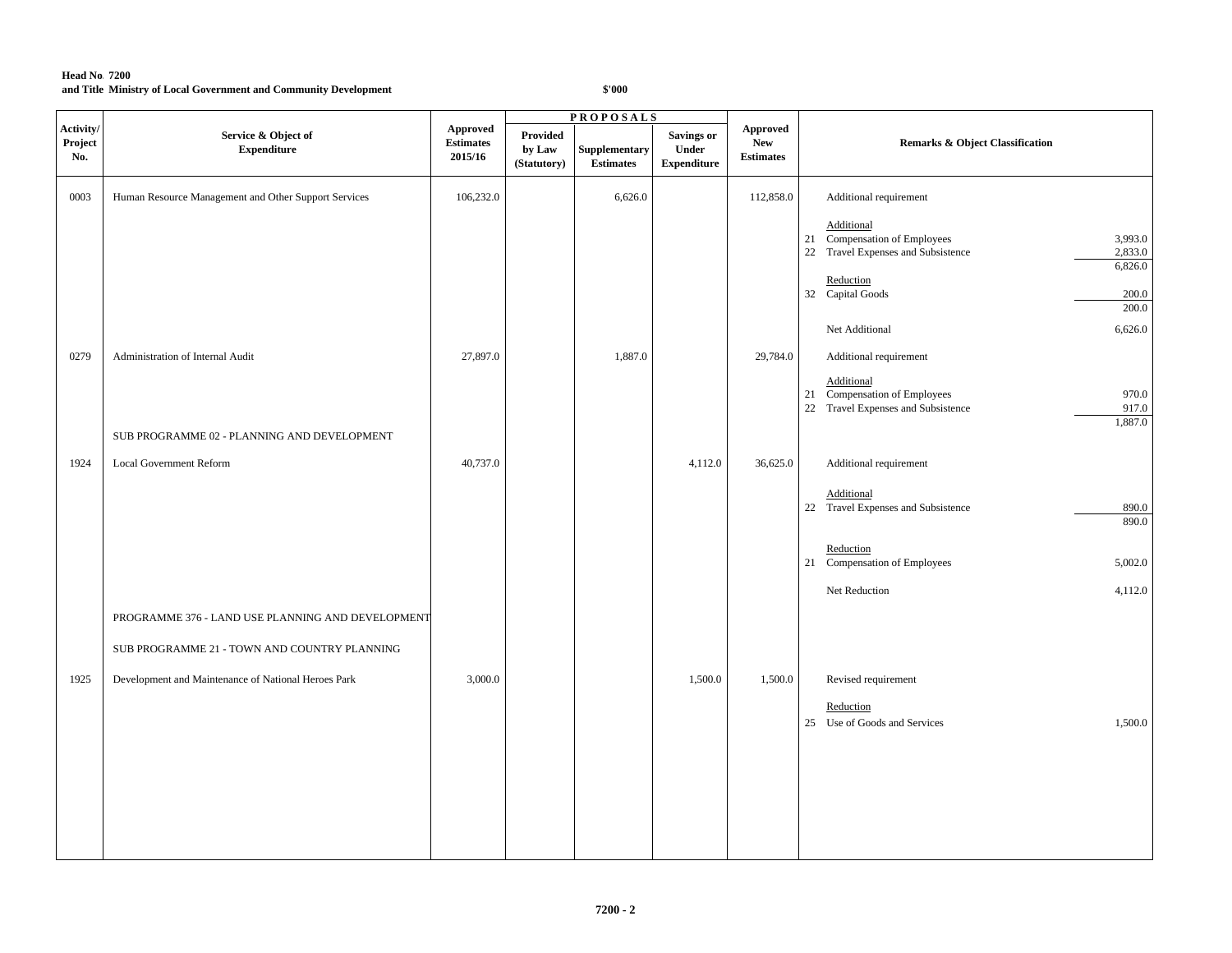|                             |                                                                                                                          |                                         |                                          | <b>PROPOSALS</b>                  |                                                  |                                            |                                                                                                                                         |
|-----------------------------|--------------------------------------------------------------------------------------------------------------------------|-----------------------------------------|------------------------------------------|-----------------------------------|--------------------------------------------------|--------------------------------------------|-----------------------------------------------------------------------------------------------------------------------------------------|
| Activity/<br>Project<br>No. | Service & Object of<br><b>Expenditure</b>                                                                                | Approved<br><b>Estimates</b><br>2015/16 | <b>Provided</b><br>by Law<br>(Statutory) | Supplementary<br><b>Estimates</b> | <b>Savings or</b><br>Under<br><b>Expenditure</b> | Approved<br><b>New</b><br><b>Estimates</b> | <b>Remarks &amp; Object Classification</b>                                                                                              |
|                             | PROGRAMME 525 - GENERAL ASSISTANCE GRANTS<br>SUB PROGRAMME 20 - GRANTS TO LOCAL<br>GOVERNMENT OUT OF REVENUE COLLECTIONS |                                         |                                          |                                   |                                                  |                                            |                                                                                                                                         |
| 0163                        | Grant for Direction and Administration                                                                                   | 949,618.0                               |                                          | 257,116.0                         |                                                  | 1,206,734.0                                | Additional requirement is due to the following:<br>(i) Salary<br>191,308.0<br>(ii) Travelling and Subsistence<br>65,808.0<br>Additional |
| 1718                        | <b>Grant for Retirement Benefits</b>                                                                                     | 692,000.0                               |                                          | 33,498.0                          |                                                  | 725,498.0                                  | 30 Grants and Contributions<br>257,116.0<br>Additional requirement due to the increase in pension rates                                 |
|                             | PROGRAMME 526 - SOCIAL SECURITY AND<br><b>WELFARE SERVICES</b>                                                           |                                         |                                          |                                   |                                                  |                                            | Additional<br>28 Retirement Benefits<br>33,498.0                                                                                        |
| 1903                        | SUB PROGRAMME 20 - GRANTS TO PARISH COUNCILS<br>FOR POOR RELIEF SERVICES<br>Grant for Infirmaries                        | 585,732.0                               |                                          | 23,193.0                          |                                                  | 608,925.0                                  | Additional requirement                                                                                                                  |
|                             |                                                                                                                          |                                         |                                          |                                   |                                                  |                                            | 23,096.0<br>(i) Salary<br>(ii) Travelling and Subsistence<br>97.0<br>Additional                                                         |
|                             | PROGRAMME 727- MUNICIPALITY DEVELOPMENT<br>SUB PROGRAMME 20 - PORTMORE MUNICIPAL AUTHORITY                               |                                         |                                          |                                   |                                                  |                                            | 30 Grants and Contributions<br>23,193.0                                                                                                 |
| 1923                        | Grant to Portmore Municipal Administration                                                                               | 85,513.0                                |                                          | 7,251.0                           |                                                  | 92,764.0                                   | Additional requirement<br>5,406.0                                                                                                       |
|                             |                                                                                                                          |                                         |                                          |                                   |                                                  |                                            | (i) Salary<br>(ii) Travelling and Subsistence<br>1,845.0<br>Additional                                                                  |
|                             |                                                                                                                          |                                         |                                          |                                   |                                                  |                                            | 30 Grants and Contributions<br>7,251.0                                                                                                  |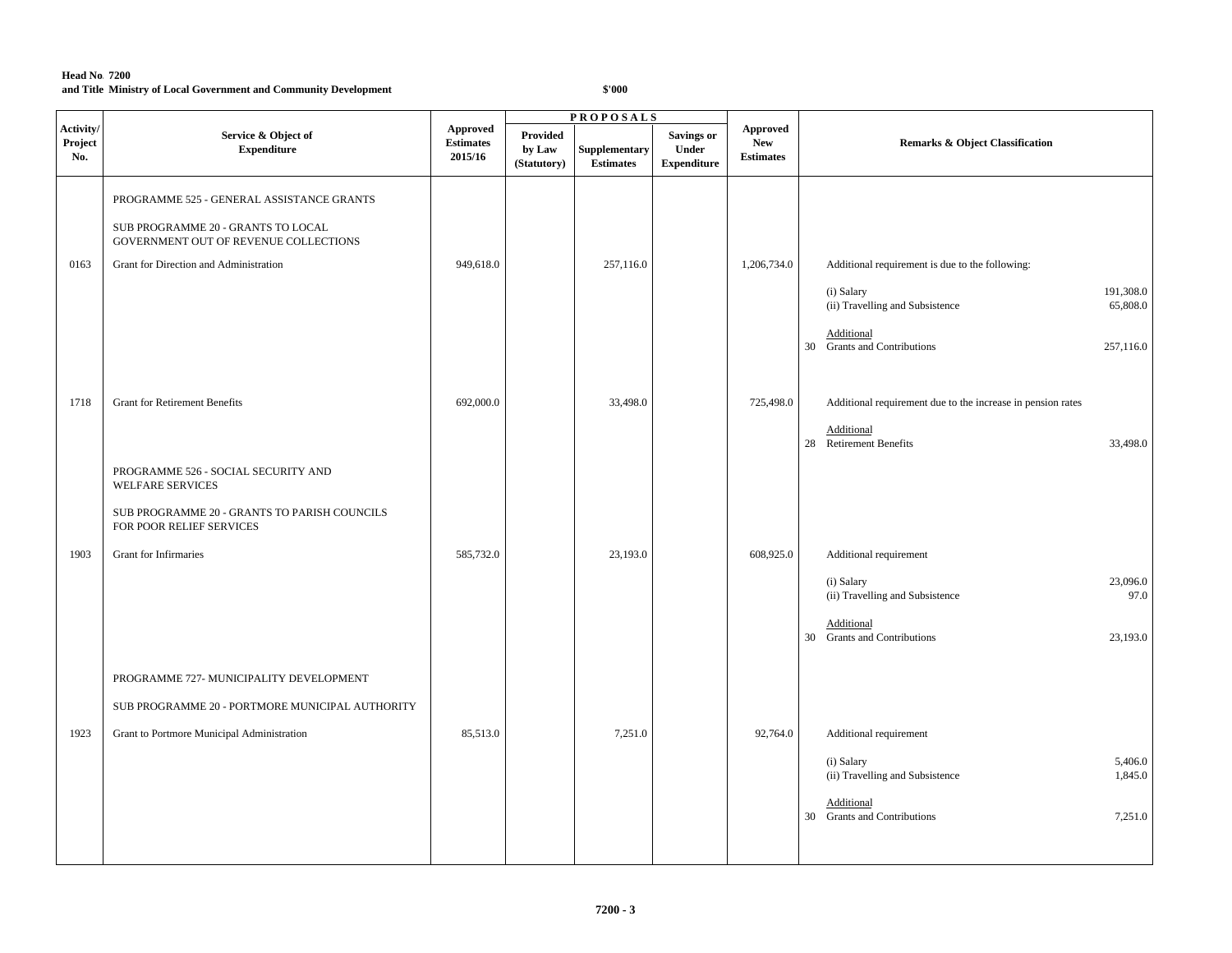|                             |                                                                  |                                                |                                          | <b>PROPOSALS</b>                  |                                                  |                                            |                                                                                                                                                               |
|-----------------------------|------------------------------------------------------------------|------------------------------------------------|------------------------------------------|-----------------------------------|--------------------------------------------------|--------------------------------------------|---------------------------------------------------------------------------------------------------------------------------------------------------------------|
| Activity/<br>Project<br>No. | Service & Object of<br><b>Expenditure</b>                        | <b>Approved</b><br><b>Estimates</b><br>2015/16 | <b>Provided</b><br>by Law<br>(Statutory) | Supplementary<br><b>Estimates</b> | Savings or<br><b>Under</b><br><b>Expenditure</b> | Approved<br><b>New</b><br><b>Estimates</b> | <b>Remarks &amp; Object Classification</b>                                                                                                                    |
|                             | FUNCTION 05 - ENVIRONMENTAL PROTECTION AND<br>CONSERVATION       |                                                |                                          |                                   |                                                  |                                            |                                                                                                                                                               |
|                             | SUB-FUNCTION 01 - SOLID WASTE MANAGEMENT                         |                                                |                                          |                                   |                                                  |                                            |                                                                                                                                                               |
|                             | PROGRAMME 484 - NATIONAL SOLID WASTE<br>MANAGEMENT AUTHORITY     |                                                |                                          |                                   |                                                  |                                            |                                                                                                                                                               |
|                             | SUB PROGRAMME 20 - SOLID WASTE MANAGEMENT                        |                                                |                                          |                                   |                                                  |                                            |                                                                                                                                                               |
| 0163                        | Grant for Direction and Administration                           | 408,569.0                                      |                                          | 37,912.0                          |                                                  | 446,481.0                                  | Additional requirement                                                                                                                                        |
|                             |                                                                  |                                                |                                          |                                   |                                                  |                                            | Additional<br>21 Compensation of Employees<br>21,450.0<br>22 Travel Expenses & Subsistence<br>5,726.0<br>25 Use of Goods and Services<br>10,736.0<br>37,912.0 |
| 1626                        | Grant for Purchase of Equipment                                  | 11,500.0                                       |                                          | 250,000.0                         |                                                  | 261,500.0                                  | Additional requirement for acquisition of garbage trucks                                                                                                      |
|                             |                                                                  |                                                |                                          |                                   |                                                  |                                            | Additional<br>32 Capital Goods<br>250,000.0                                                                                                                   |
|                             | FUNCTION 06 - HOUSING AND COMMUNITY AMENITIES                    |                                                |                                          |                                   |                                                  |                                            |                                                                                                                                                               |
|                             | SUB-FUNCTION 02 - COMMUNITY DEVELOPMENT                          |                                                |                                          |                                   |                                                  |                                            |                                                                                                                                                               |
|                             | PROGRAMME 004 - REGIONAL AND INTERNATIONAL<br><b>COOPERATION</b> |                                                |                                          |                                   |                                                  |                                            |                                                                                                                                                               |
|                             | SUB PROGRAMME 06 - REGIONAL ORGANISATIONS                        |                                                |                                          |                                   |                                                  |                                            |                                                                                                                                                               |
| 0007                        | Membership Fees, Grants and Contributions                        | 7,631.0                                        |                                          | 23,764.0                          |                                                  | 31,395.0                                   | Additional requirement to facilitate the following:<br>11,921.0<br>(a) Payment of contribution arrears<br>(b) Jamaica's contribution to Dominica following    |
|                             |                                                                  |                                                |                                          |                                   |                                                  |                                            | 11,843.0<br>the passage of Tropical Storm Erika                                                                                                               |
|                             |                                                                  |                                                |                                          |                                   |                                                  |                                            | Additional<br>30 Grants and Contributions<br>23,764.0                                                                                                         |
|                             | SUB PROGRAMME 07 - COMMONWEALTH ORGANISATIONS                    |                                                |                                          |                                   |                                                  |                                            |                                                                                                                                                               |
| 0007                        | Membership Fees, Grants and Contributions                        | 650.0                                          |                                          | 712.0                             |                                                  | 1,362.0                                    | Additional requirement                                                                                                                                        |
|                             |                                                                  |                                                |                                          |                                   |                                                  |                                            | Additional<br>30 Grants and Contributions<br>712.0                                                                                                            |
|                             |                                                                  |                                                |                                          |                                   |                                                  |                                            |                                                                                                                                                               |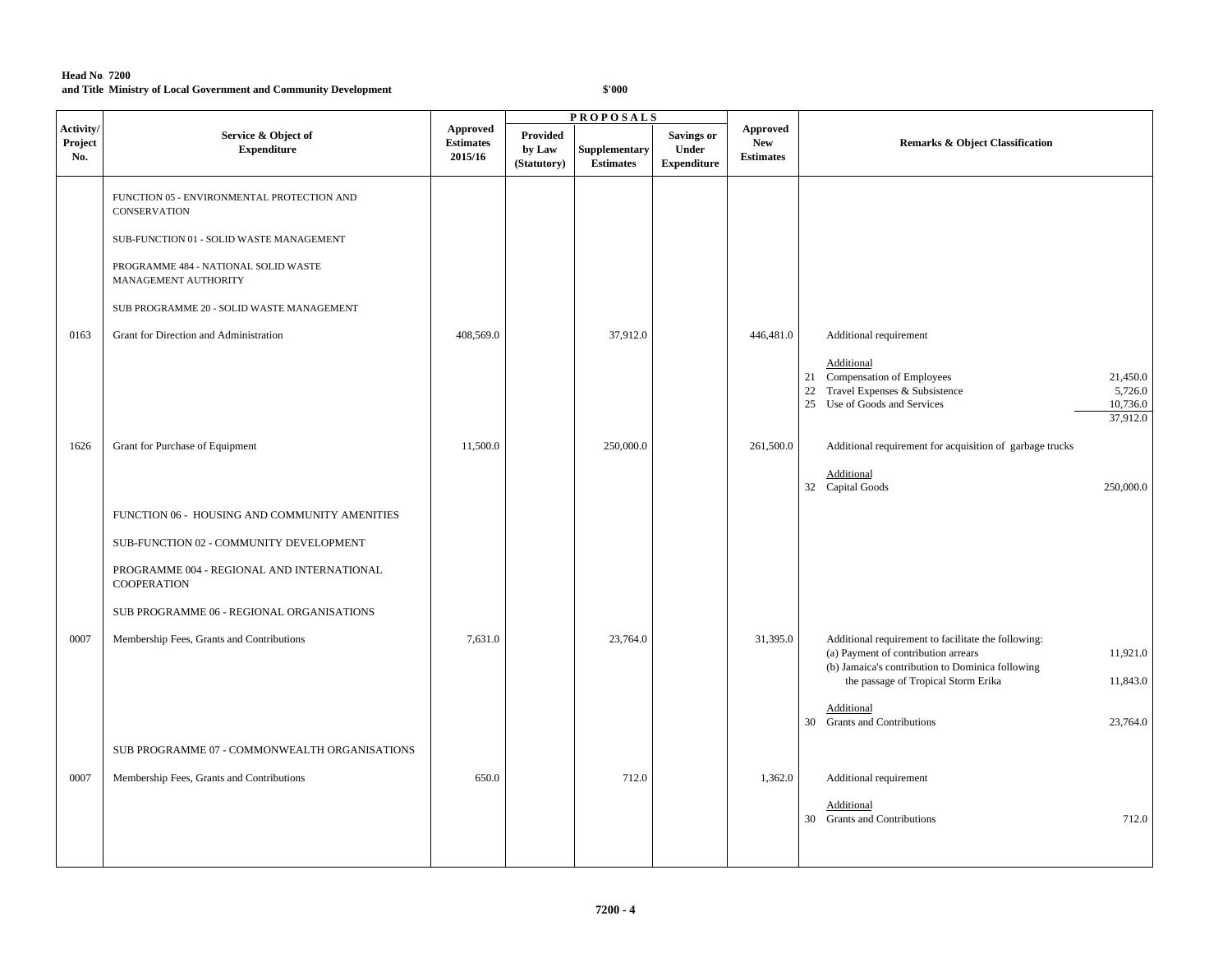|                             |                                                                                |                                         |                                   | <b>PROPOSALS</b>                  |                                                  |                                            |                                                                                                                                                                  |
|-----------------------------|--------------------------------------------------------------------------------|-----------------------------------------|-----------------------------------|-----------------------------------|--------------------------------------------------|--------------------------------------------|------------------------------------------------------------------------------------------------------------------------------------------------------------------|
| Activity/<br>Project<br>No. | Service & Object of<br><b>Expenditure</b>                                      | Approved<br><b>Estimates</b><br>2015/16 | Provided<br>by Law<br>(Statutory) | Supplementary<br><b>Estimates</b> | <b>Savings or</b><br>Under<br><b>Expenditure</b> | Approved<br><b>New</b><br><b>Estimates</b> | <b>Remarks &amp; Object Classification</b>                                                                                                                       |
|                             | PROGRAMME 005 - DISASTER MANAGEMENT                                            |                                         |                                   |                                   |                                                  |                                            |                                                                                                                                                                  |
|                             | SUB PROGRAMME 26 - OFFICE OF DISASTER<br>PREPAREDNESS AND EMERGENCY MANAGEMENT |                                         |                                   |                                   |                                                  |                                            |                                                                                                                                                                  |
| 0163                        | Grant for Direction and Administration                                         | 222,567.0                               |                                   | 24,033.0                          |                                                  | 246,600.0                                  | Additional requirement                                                                                                                                           |
|                             |                                                                                |                                         |                                   |                                   |                                                  |                                            | Additional<br>21 Compensation of Employees<br>8,686.0<br>22 Travel Expenses & Subsistence<br>3,273.0<br>25 Use of Goods and Services<br>12,074.0<br>24,033.0     |
|                             | PROGRAMME 475 - FIRE PROTECTION SERVICES                                       |                                         |                                   |                                   |                                                  |                                            |                                                                                                                                                                  |
|                             | SUB PROGRAMME 20 - JAMAICA FIRE BRIGADE                                        |                                         |                                   |                                   |                                                  |                                            |                                                                                                                                                                  |
| 0163                        | Grant for Direction and Administration                                         | 156,330.0                               |                                   | 16,182.0                          |                                                  | 172,512.0                                  | Additional requirement                                                                                                                                           |
|                             |                                                                                |                                         |                                   |                                   |                                                  |                                            | Additional<br>21 Compensation of Employees<br>13,464.0<br>22 Travel Expenses & Subsistence<br>2,718.0<br>16,182.0                                                |
| 0887                        | Grant for Training                                                             | 136,974.0                               |                                   | 7,748.0                           |                                                  | 144,722.0                                  | Additional requirement                                                                                                                                           |
|                             |                                                                                |                                         |                                   |                                   |                                                  |                                            | Additional<br>21 Compensation of Employees<br>7,586.0<br>22 Travel Expenses & Subsistence<br>162.0<br>7,748.0                                                    |
| 1703                        | Grant for Administration of Fire Stations                                      | 4,319,457.0                             |                                   | 587,686.0                         |                                                  | 4,907,143.0                                | Additional requirement                                                                                                                                           |
|                             |                                                                                |                                         |                                   |                                   |                                                  |                                            | Additional<br>21 Compensation of Employees<br>440,745.0<br>22 Travel Expenses & Subsistence<br>65,214.0<br>25 Use of Goods and Services<br>81,727.0<br>587,686.0 |
|                             |                                                                                |                                         |                                   |                                   |                                                  |                                            |                                                                                                                                                                  |
|                             |                                                                                |                                         |                                   |                                   |                                                  |                                            |                                                                                                                                                                  |
|                             |                                                                                |                                         |                                   |                                   |                                                  |                                            |                                                                                                                                                                  |
|                             |                                                                                |                                         |                                   |                                   |                                                  |                                            |                                                                                                                                                                  |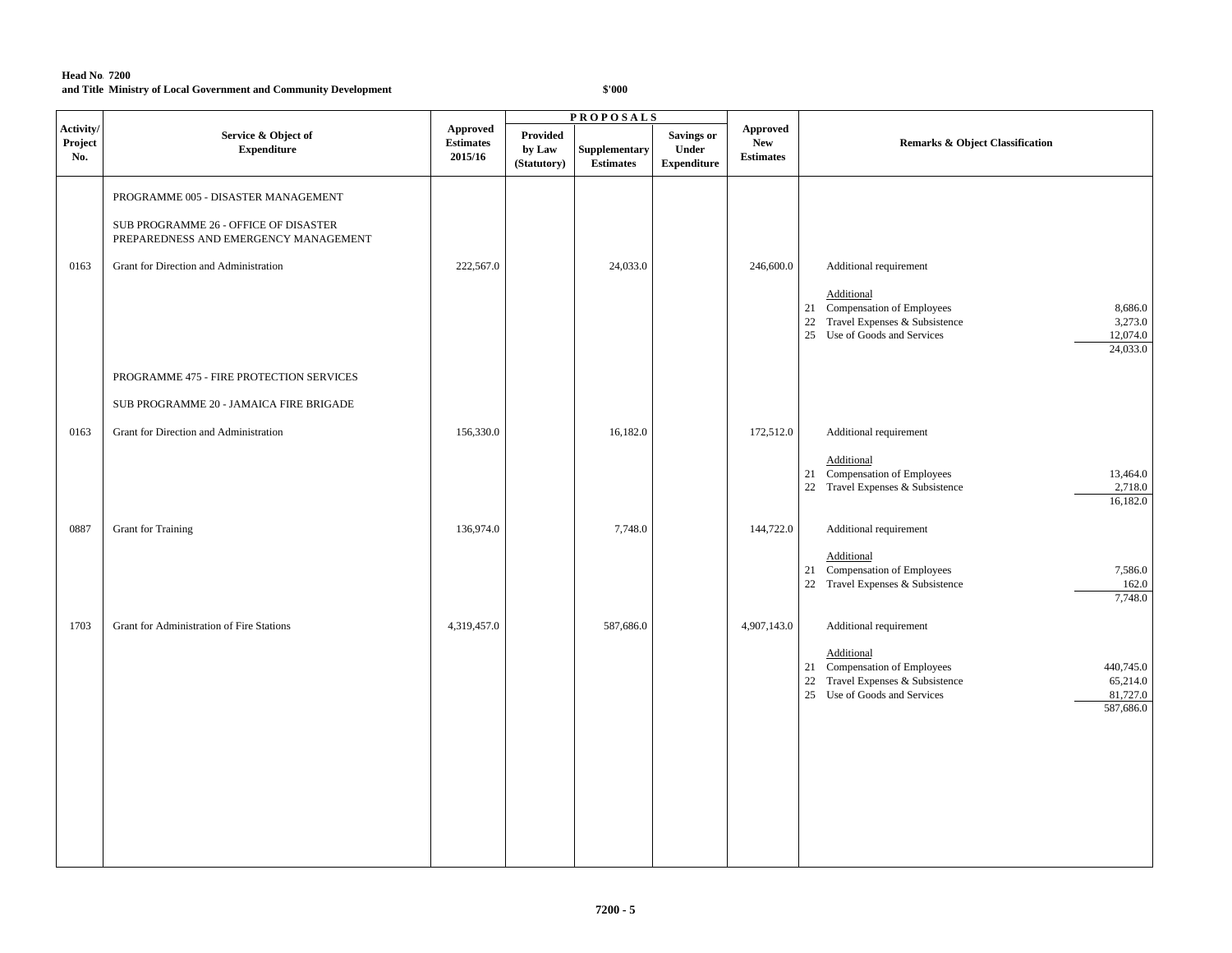|                             |                                                               | <b>PROPOSALS</b>                               |                                   |                                   |                                                  |                                                   |                                                                                                                                                                                                                                                                                |  |
|-----------------------------|---------------------------------------------------------------|------------------------------------------------|-----------------------------------|-----------------------------------|--------------------------------------------------|---------------------------------------------------|--------------------------------------------------------------------------------------------------------------------------------------------------------------------------------------------------------------------------------------------------------------------------------|--|
| Activity/<br>Project<br>No. | Service & Object of<br><b>Expenditure</b>                     | <b>Approved</b><br><b>Estimates</b><br>2015/16 | Provided<br>by Law<br>(Statutory) | Supplementary<br><b>Estimates</b> | <b>Savings or</b><br>Under<br><b>Expenditure</b> | <b>Approved</b><br><b>New</b><br><b>Estimates</b> | <b>Remarks &amp; Object Classification</b>                                                                                                                                                                                                                                     |  |
| 1705                        | Grant for Instruction and Public Education in Fire Prevention | 180,900.0                                      |                                   | 28,753.0                          |                                                  | 209,653.0                                         | Additional requirement                                                                                                                                                                                                                                                         |  |
|                             |                                                               |                                                |                                   |                                   |                                                  |                                                   | Additional<br>21 Compensation of Employees<br>22,289.0<br>22 Travel Expenses & Subsistence<br>6,464.0<br>28,753.0                                                                                                                                                              |  |
| 1708                        | Grants for Maintenance of Fire Hydrants                       | 6,765.0                                        |                                   | 200.0                             |                                                  | 6,965.0                                           | Additional requirement                                                                                                                                                                                                                                                         |  |
|                             |                                                               |                                                |                                   |                                   |                                                  |                                                   | Additional<br>21 Compensation of Employees<br>200.0                                                                                                                                                                                                                            |  |
| 1722                        | Grant for Acquisition of Fire Fighting Equipment              | 20,052.0                                       |                                   | 1,360.0                           |                                                  | 21,412.0                                          | Additional requirement                                                                                                                                                                                                                                                         |  |
|                             |                                                               |                                                |                                   |                                   |                                                  |                                                   | Additional<br>32 Capital Goods<br>1,360.0                                                                                                                                                                                                                                      |  |
| 1723                        | Grants for Repairs to Fire Stations                           | 39,855.0                                       |                                   |                                   | 19,000.0                                         | 20,855.0                                          | Revised requirement                                                                                                                                                                                                                                                            |  |
|                             |                                                               |                                                |                                   |                                   |                                                  |                                                   | Reduction<br>31 Land and Structures<br>19,000.0                                                                                                                                                                                                                                |  |
| 1724                        | Grants for Rehabilitation of Fire Hydrants                    | 15,908.0                                       |                                   |                                   | 7,426.0                                          | 8,482.0                                           | Revised requirement                                                                                                                                                                                                                                                            |  |
|                             |                                                               |                                                |                                   |                                   |                                                  |                                                   | Reduction<br>7,426.0<br>31 Land and Structures                                                                                                                                                                                                                                 |  |
| 1774                        | Grant for Acquisition of Fire vehicles                        | 362,978.0                                      |                                   |                                   | 152,245.0                                        | 210,733.0                                         | Revised requirement due to slower than programmed execution                                                                                                                                                                                                                    |  |
|                             |                                                               |                                                |                                   |                                   |                                                  |                                                   | Reduction<br>32 Capital Goods<br>152,245.0                                                                                                                                                                                                                                     |  |
|                             | PROGRAMME 477 - COMMUNITY DEVELOPMENT SERVICES                |                                                |                                   |                                   |                                                  |                                                   |                                                                                                                                                                                                                                                                                |  |
|                             | SUB PROGRAMME 20 - SOCIAL DEVELOPMENT COMMISSION              |                                                |                                   |                                   |                                                  |                                                   |                                                                                                                                                                                                                                                                                |  |
| 0163                        | Grant for Direction and Administration                        | 625,429.0                                      |                                   | 106,843.0                         |                                                  | 732,272.0                                         | Additional requirement                                                                                                                                                                                                                                                         |  |
|                             |                                                               |                                                |                                   |                                   |                                                  |                                                   | Additional<br>21 Compensation of Employees<br>25,951.0<br>Travel Expenses & Subsistence<br>16,938.0<br>22<br>24 Utilities and Communication Services<br>12,495.0<br>50,532.0<br>25 Use of Goods and Services (\$11.627m - AIA)<br>927.0<br>32 Capital Goods (AIA)<br>106,843.0 |  |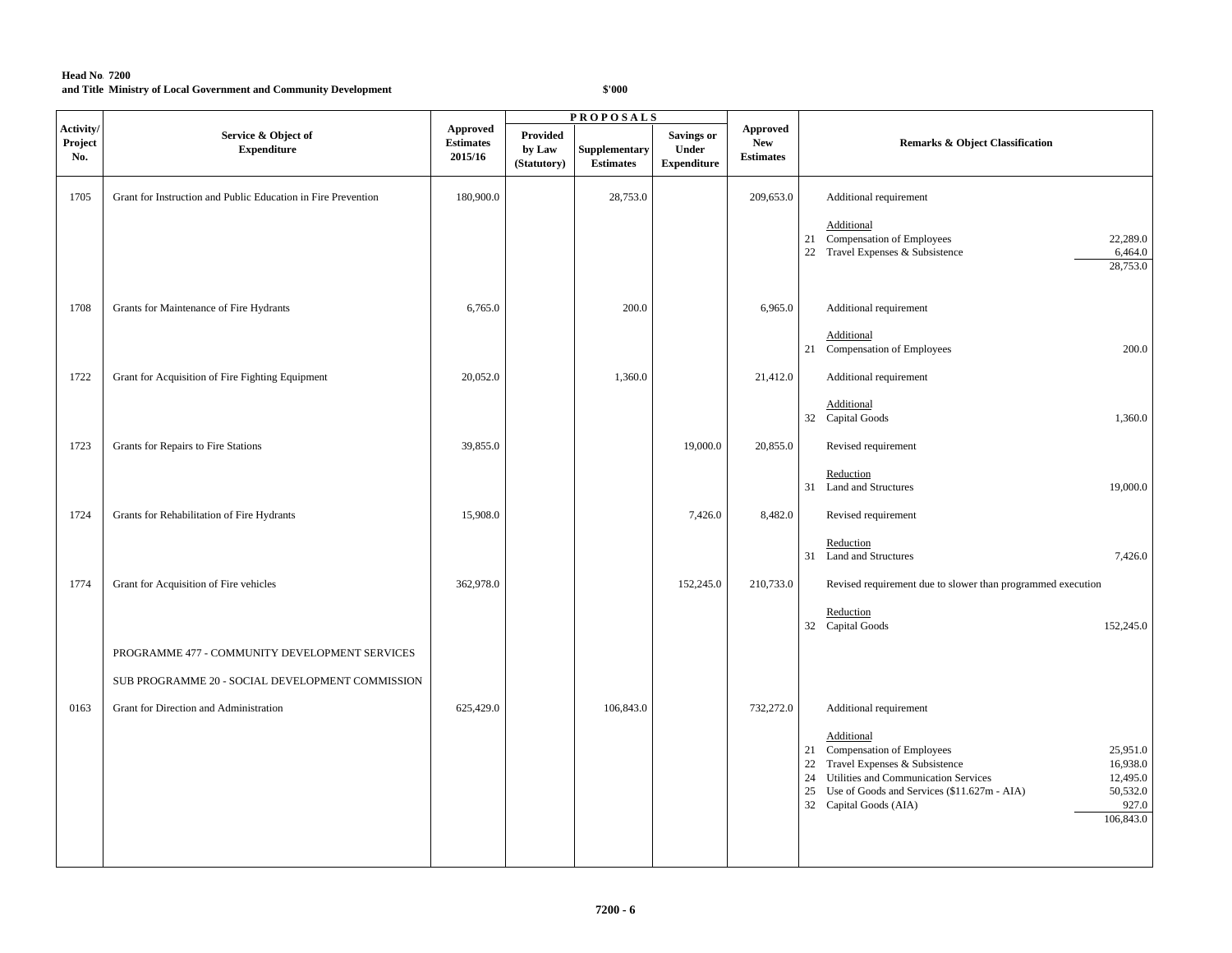|                             | <b>PROPOSALS</b>                                             |                                         |                                          |                                   |                                            |                                            |                                                                                                    |  |
|-----------------------------|--------------------------------------------------------------|-----------------------------------------|------------------------------------------|-----------------------------------|--------------------------------------------|--------------------------------------------|----------------------------------------------------------------------------------------------------|--|
| Activity/<br>Project<br>No. | Service & Object of<br><b>Expenditure</b>                    | Approved<br><b>Estimates</b><br>2015/16 | <b>Provided</b><br>by Law<br>(Statutory) | Supplementary<br><b>Estimates</b> | Savings or<br>Under<br>${\bf Expenditure}$ | Approved<br><b>New</b><br><b>Estimates</b> | <b>Remarks &amp; Object Classification</b>                                                         |  |
| 1718                        | <b>Grant for Retirement Benefits</b>                         | 104,680.0                               |                                          | 4,507.0                           |                                            | 109,187.0                                  | Additional requirement to meet pension payments                                                    |  |
|                             |                                                              |                                         |                                          |                                   |                                            |                                            | Additional<br>28 Retirement Benefits<br>4,507.0                                                    |  |
|                             | FUNCTION 10 - SOCIAL SECURITY AND WELFARE<br><b>SERVICES</b> |                                         |                                          |                                   |                                            |                                            |                                                                                                    |  |
|                             | PROGRAMME 325 - SOCIAL WELFARE SERVICES                      |                                         |                                          |                                   |                                            |                                            |                                                                                                    |  |
|                             | SUB PROGRAMME 21 - POOR RELIEF SERVICES                      |                                         |                                          |                                   |                                            |                                            |                                                                                                    |  |
| 1103                        | Board of Supervision                                         | 25,794.0                                |                                          | 2,843.0                           |                                            | 28,637.0                                   | Additional requirement                                                                             |  |
|                             |                                                              |                                         |                                          |                                   |                                            |                                            | Additional<br>21 Compensation of Employees<br>784.0<br>2,059.0<br>22 Travel Expenses & Subsistence |  |
|                             |                                                              |                                         |                                          |                                   |                                            |                                            | 2,843.0                                                                                            |  |
|                             |                                                              |                                         |                                          |                                   |                                            |                                            |                                                                                                    |  |
|                             |                                                              |                                         |                                          |                                   |                                            |                                            |                                                                                                    |  |
|                             |                                                              |                                         |                                          |                                   |                                            |                                            |                                                                                                    |  |
|                             |                                                              |                                         |                                          |                                   |                                            |                                            |                                                                                                    |  |
|                             |                                                              |                                         |                                          |                                   |                                            |                                            |                                                                                                    |  |
|                             |                                                              |                                         |                                          |                                   |                                            |                                            |                                                                                                    |  |
|                             |                                                              |                                         |                                          |                                   |                                            |                                            |                                                                                                    |  |
|                             |                                                              |                                         |                                          |                                   |                                            |                                            |                                                                                                    |  |
|                             |                                                              |                                         |                                          |                                   |                                            |                                            |                                                                                                    |  |
|                             |                                                              |                                         |                                          |                                   |                                            |                                            |                                                                                                    |  |
|                             |                                                              |                                         |                                          |                                   |                                            |                                            |                                                                                                    |  |
|                             |                                                              |                                         |                                          |                                   |                                            |                                            |                                                                                                    |  |
|                             |                                                              |                                         |                                          |                                   |                                            |                                            |                                                                                                    |  |
|                             | <b>GROSS TOTAL</b>                                           | 9,936,575.0                             |                                          | 1,435,389.0                       | 184,283.0                                  | 11,187,681.0                               |                                                                                                    |  |
|                             | <b>LESS APPROPRIATIONS-IN AID</b>                            | 322,111.0                               |                                          | 12,554.0                          |                                            | 334,665.0                                  |                                                                                                    |  |
|                             | <b>NET TOTAL HEAD 7200</b>                                   | 9,614,464.0                             |                                          | 1,422,835.0                       |                                            | 184,283.0 10,853,016.0                     |                                                                                                    |  |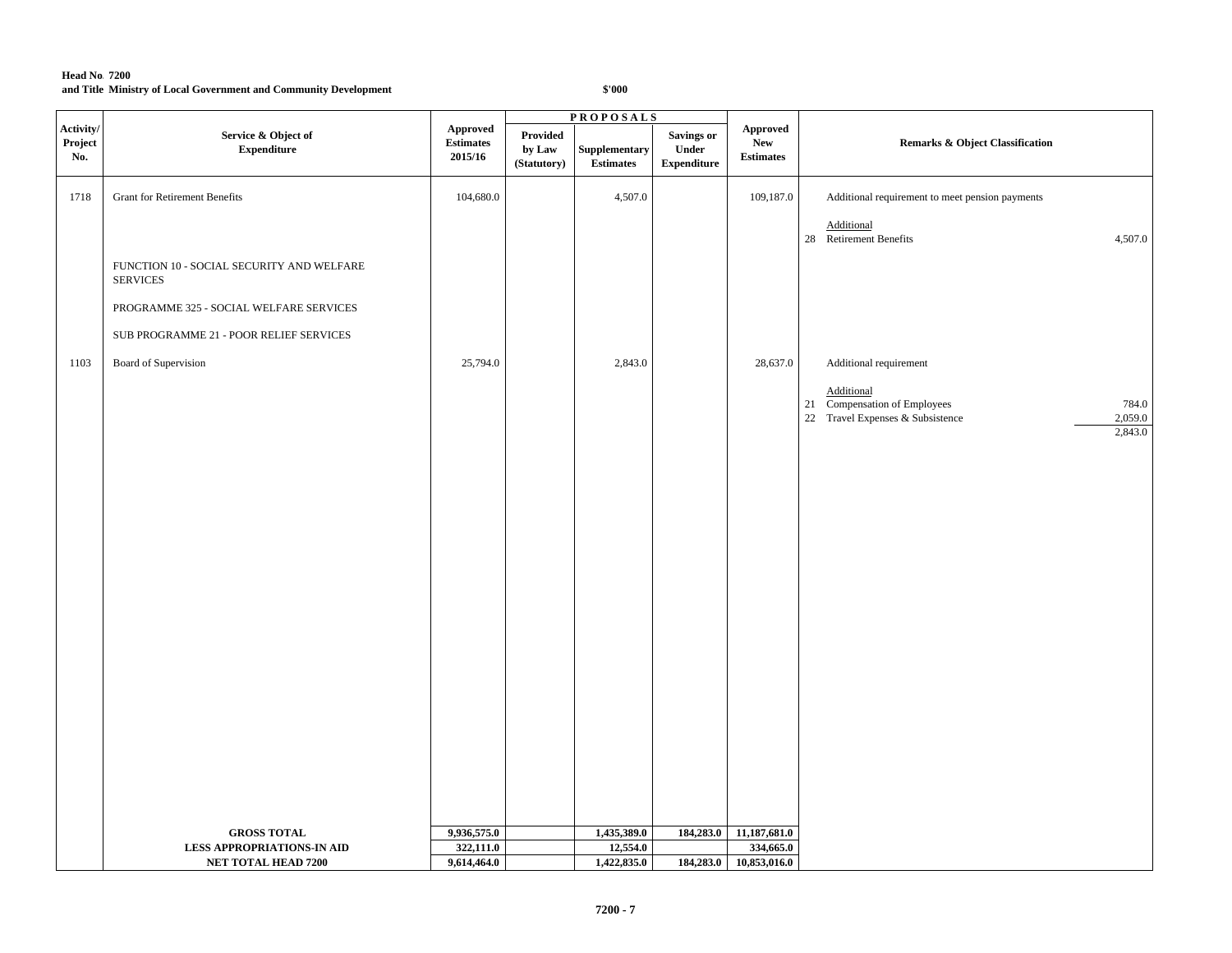# **Head No. 7200A**

# **and Title:Ministry of Local Government and Community Development(Capital)**

| Activity/      |                                                                                                                                                                                                                                                                               |                                                                          | <b>PROPOSALS</b>                         |                                          |                                                         |                                            |                                                                                                                                                                                                              |
|----------------|-------------------------------------------------------------------------------------------------------------------------------------------------------------------------------------------------------------------------------------------------------------------------------|--------------------------------------------------------------------------|------------------------------------------|------------------------------------------|---------------------------------------------------------|--------------------------------------------|--------------------------------------------------------------------------------------------------------------------------------------------------------------------------------------------------------------|
| Project<br>No. | Service & Object of<br><b>Expenditure</b>                                                                                                                                                                                                                                     | <b>Approved</b><br>$\label{p:estimates} \textbf{Estimates}$<br>2015/2016 | <b>Provided</b><br>by Law<br>(Statutory) | <b>Supplementary</b><br><b>Estimates</b> | <b>Savings or</b><br><b>Under</b><br><b>Expenditure</b> | Approved<br><b>New</b><br><b>Estimates</b> | <b>Remarks &amp; Object Classification</b>                                                                                                                                                                   |
| 0651           | FUNCTION 04 - ECONOMIC AFFAIRS<br>SUB-FUNCTION 06 - ROAD CONSTRUCTION AND REPAIRS<br>PROGRAMME 005 - DISASTER MANAGEMENT<br>SUB-PROGRAMME 09 - FLOOD DAMAGE<br>Drain Cleaning                                                                                                 |                                                                          |                                          | 182,000.00                               |                                                         | 182,000.0                                  | Additional requirement to support Local Authorities in the<br>general cleaning of drains, gullies, verges and medians along<br>main thoroughfares in major towns and in communities islandwide<br>Additional |
| 1712           | FUNCTION 05 - ENVIRONMENTAL PROTECTION AND<br><b>CONSERVATION</b><br>SUB-FUNCTION 01 - SOLID WASTE MANAGEMENT<br>PROGRAMME 484 - NATIONAL SOLID WASTE<br>MANAGEMENT AUTHORITY<br>SUB PROGRAMME 20 - SOLID WASTE MANAGEMENT<br>Grant for Public Cleansing and Garbage Disposal |                                                                          |                                          | 77,000.0                                 |                                                         | 77,000.0                                   | 30 Grants and Contributions<br>182,000.0<br>Additional requirement to improve garbage collection and                                                                                                         |
|                |                                                                                                                                                                                                                                                                               |                                                                          |                                          |                                          |                                                         |                                            | public cleansing islandwide<br>Additional<br>30 Grants and Contributions<br>77,000.0                                                                                                                         |
|                | <b>GROSS TOTAL</b><br><b>LESS APPROPRIATIONS-IN AID</b><br>NET TOTAL HEAD 7200A                                                                                                                                                                                               |                                                                          |                                          | 259,000.0<br>259,000.0                   |                                                         | 259,000.0<br>259,000.0                     |                                                                                                                                                                                                              |